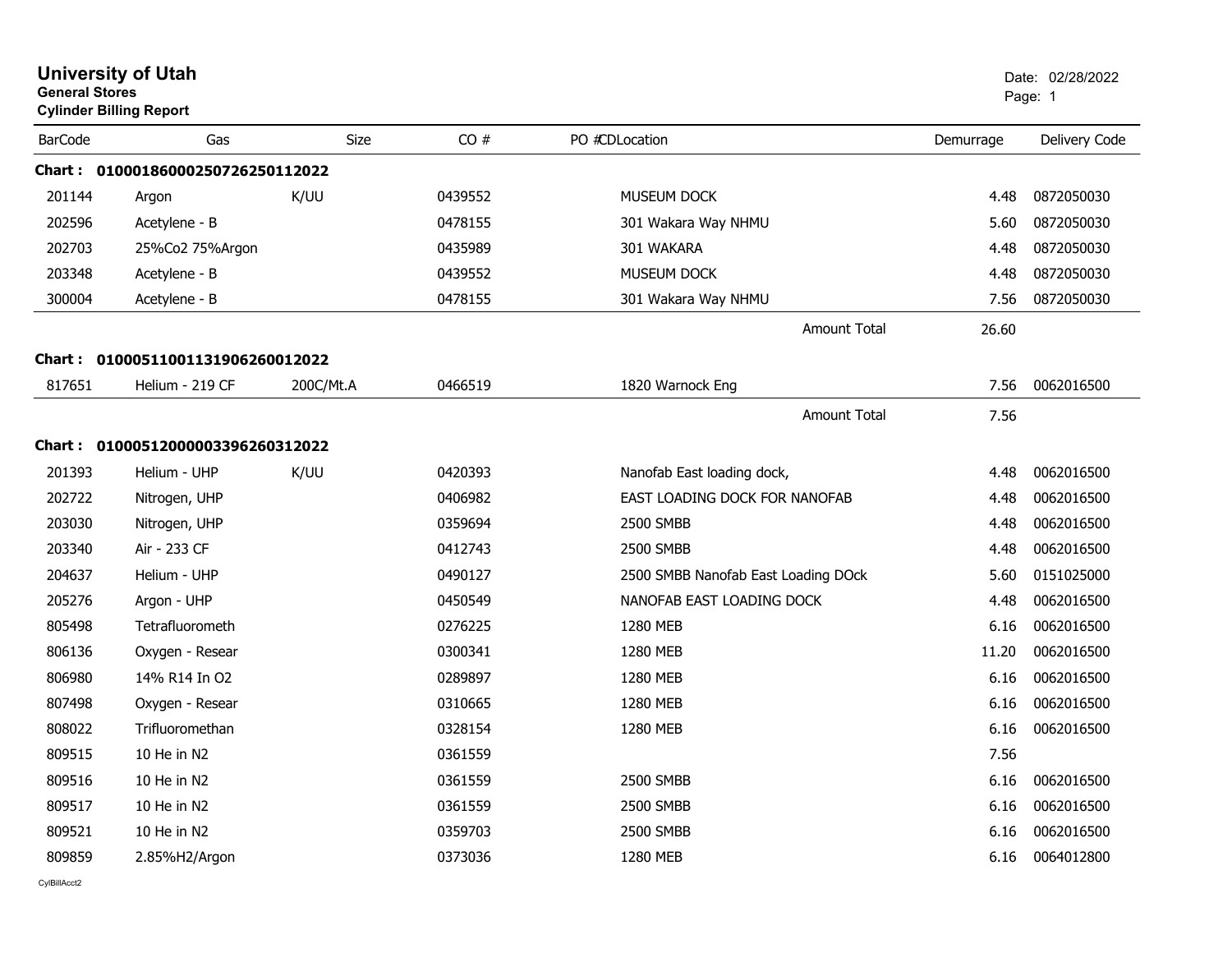| General Stores | <b>Cylinder Billing Report</b> |      |         |                                     |           | Page: 2       |
|----------------|--------------------------------|------|---------|-------------------------------------|-----------|---------------|
| <b>BarCode</b> | Gas                            | Size | CO#     | PO #CDLocation                      | Demurrage | Delivery Code |
| 810114         | Ammonia Elect                  |      | 0359145 | <b>2500 SMBB</b>                    | 24.92     | 0062016500    |
| 810523         | 10 He in N2                    |      | 0390109 | BLDG 151 DOCK                       | 6.16      | 0151025000    |
| 810524         | 10 He in N2                    |      | 0390109 | BLDG 151 DOCK                       | 6.16      | 0151025000    |
| 810739         | 10 He in N2                    |      | 0391599 | 2500 SMBB                           | 6.16      | 0151025000    |
| 810740         | 10 He in N2                    |      | 0391599 | 2500 SMBB                           | 6.16      | 0151025000    |
| 810842         | 10 He in N2                    |      | 0394489 | <b>2500 SMBB</b>                    | 6.16      | 0151025000    |
| 810844         | 10 He in N2                    |      | 0394489 | 2500 SMBB                           | 6.16      | 0151025000    |
| 810862         | Ammonia Elect                  |      | 0403415 | 2500 SMBB                           | 15.40     | 0151025000    |
| 810864         | Dichlorosilane                 |      | 0406266 | 2500 SMBB                           | 24.92     | 0151025000    |
| 811054         | Res. Nitrogen                  |      | 0401849 | EAST LOADING DOCK                   | 6.16      | 0151025000    |
| 811164         | 2.85%H2/Argon                  |      | 0402031 | NANOFAB LADING DOCK SMBB            | 0.66      | 0151025000    |
| 813311         | Silane                         |      | 0424695 | 2500 SMBB - CLEAN ROOM              | 71.40     | 0151025000    |
| 813435         | 10 He in N2                    |      | 0427208 | NANOFAB EAST LAB LOADING DOCK       | 6.44      | 0151025000    |
| 813564         | Silane                         |      | 0427615 | 2500 SMBB - CLEAN ROOM              | 30.80     | 0151025000    |
| 813565         | 6% Ph3 iin Sih4                |      | 0427615 | 2500 SMBB - CLEAN ROOM              | 30.80     | 0151025000    |
| 817966         | P2H4/Silane                    |      | 0455975 | FAB LAB SMBB                        | 8.12      | 0151025000    |
| 818023         | Oxygen, UHP,                   |      | 0462437 | NANOFAB EAST LOADINGDOCK            | 7.56      | 0062016500    |
| 818491         | Sulfer Hexafluo                |      | 0464667 | FAB LAB SMBB                        | 7.56      | 0151025000    |
| 819245         | <b>Chlorine Elect</b>          |      | 0468246 | EAST LOADING DOCK SMBB              | 35.00     | 0151025000    |
| 819315         | BCL3                           |      | 0470553 | EAST LOADING DOCK SMBB              | 7.56      | 0151025000    |
| 819922         | <b>ISP Helium</b>              |      | 0475237 | NANOFAB EAST LOADING DOCK           | 7.56      | 0151025000    |
| 821179         | Oxygen, UHP,                   |      | 0488734 | 2500 SMBB                           | 7.56      | 0151025000    |
| 821181         | Oxygen, UHP,                   |      | 0502866 | 2500 SMBB                           | 0.81      | 0151025000    |
| 821182         | Oxygen, UHP,                   |      | 0502866 | 2500 SMBB                           | 0.81      | 0151025000    |
| 821873         | Argon - UHP                    |      | 0488734 | 2500 SMBB                           | 7.56      | 0151025000    |
| 822136         | <b>BIP Nitrogen</b>            |      | 0490287 | 2500 SMBB Nanofab East Loading DOck | 7.56      | 0151025000    |
| 822274         | Oxygen, UHP,                   |      | 0502866 | 2500 SMBB                           | 0.81      | 0151025000    |
| 822292         | C <sub>4F8</sub>               |      | 0490505 | 2500 SMBB (NANOFAB LAB)             | 7.56      | 0151025000    |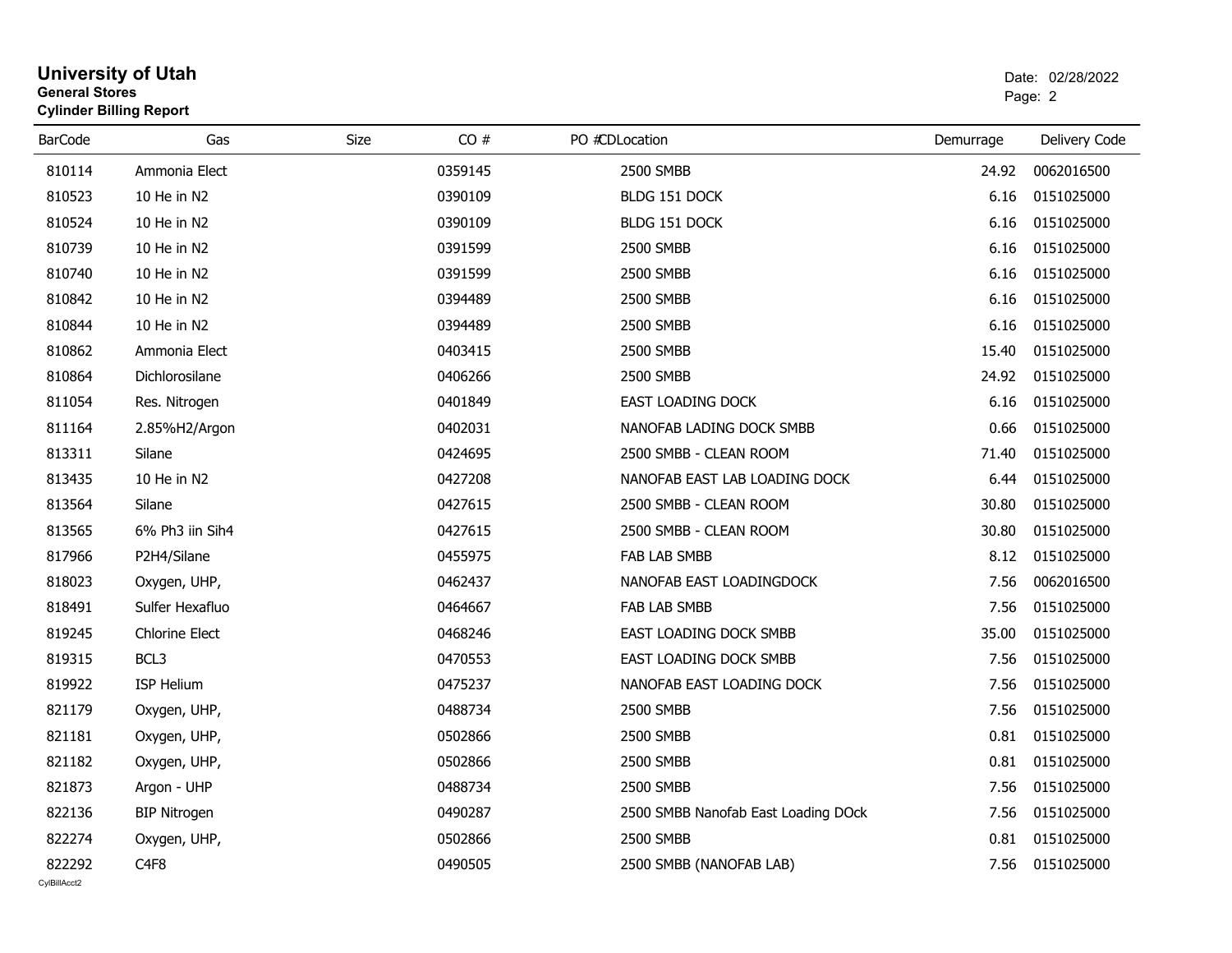| <b>General Stores</b> | <b>Cylinder Billing Report</b> |                  |         |                                     |           | Page: 3       |
|-----------------------|--------------------------------|------------------|---------|-------------------------------------|-----------|---------------|
| <b>BarCode</b>        | Gas                            | Size             | CO#     | PO #CDLocation                      | Demurrage | Delivery Code |
| 822453                | <b>BIP Argon</b>               |                  | 0493071 | 2500 SMBB Nanofab East Loading Dock | 7.56      | 0151025000    |
| 822812                | <b>BIP Argon</b>               |                  | 0497512 | <b>2500 SMBB</b>                    | 7.56      | 0151025000    |
| 822815                | <b>BIP Argon</b>               |                  | 0497512 | 2500 SMBB                           | 7.56      | 0151025000    |
| 823198                | Oxygen, UHP,                   |                  | 0502866 | 2500 SMBB                           | 0.81      | 0151025000    |
| 823716                | Oxygen, UHP,                   |                  | 0509108 | SMBB- Nanofab East loading dock     | 7.56      | 0062016500    |
| 823717                | Oxygen, UHP,                   |                  | 0509108 | SMBB- Nanofab East loading dock     | 7.56      | 0062016500    |
| 823718                | Oxygen, UHP,                   |                  | 0509108 | SMBB- Nanofab East loading dock     | 7.56      | 0062016500    |
| 823721                | Oxygen, UHP,                   |                  | 0509108 | SMBB- Nanofab East loading dock     | 7.56      | 0062016500    |
| 824228                | <b>BIP Argon</b>               |                  | 0507914 | 2500 SMBB                           | 7.56      | 0062016500    |
| 824229                | <b>BIP Argon</b>               |                  | 0507914 | 2500 SMBB                           | 7.56      | 0062016500    |
| 824606                | 2.85%H2/Argon                  |                  | 0509114 | NANOFAB DOCK 2500 SMBB              | 7.56      | 0151025000    |
| 824679                | <b>BIP Argon</b>               |                  | 0511309 | 2500 SMBB                           | 0.81      | 0151025000    |
| 824681                | <b>BIP Argon</b>               |                  | 0511309 | 2500 SMBB                           | 0.81      | 0151025000    |
| 824705                | <b>BIP Argon</b>               |                  | 0515971 | 2500 SMBB                           | 6.75      | 0151025000    |
| 824706                | <b>BIP Argon</b>               |                  | 0515971 | 2500 SMBB                           | 6.75      | 0151025000    |
| 824992                | 40ppm SiH2/Ar                  |                  | 0512026 | 2500 SMBB                           | 35.00     | 0151025000    |
| 825156                | <b>BIP Argon</b>               |                  | 0513729 | SMBB- Nanofab East loading dock     | 7.56      | 0062016500    |
| 825157                | <b>BIP Argon</b>               |                  | 0513729 | SMBB- Nanofab East loading dock     | 7.56      | 0062016500    |
| 825158                | <b>BIP Argon</b>               |                  | 0513729 | SMBB- Nanofab East loading dock     | 7.56      | 0062016500    |
| 825159                | <b>BIP Argon</b>               |                  | 0513729 | SMBB- Nanofab East loading dock     | 7.56      | 0062016500    |
| 825286                | Oxygen, UHP,                   |                  | 0515971 | 2500 SMBB                           | 6.75      | 0151025000    |
| 825287                | Oxygen, UHP,                   |                  | 0515971 | 2500 SMBB                           | 6.75      | 0151025000    |
| 825288                | Oxygen, UHP,                   |                  | 0515971 | 2500 SMBB                           | 6.75      | 0151025000    |
| 825289                | Oxygen, UHP,                   |                  | 0515971 | 2500 SMBB                           | 6.75      | 0151025000    |
|                       |                                |                  |         | <b>Amount Total</b>                 | 634.30    |               |
|                       |                                |                  |         |                                     |           |               |
| 203619                | N2, Liquid, 265                | <b>265 LTR/U</b> | 0516543 | 2500 SMBB                           | 46.41     | 0151025000    |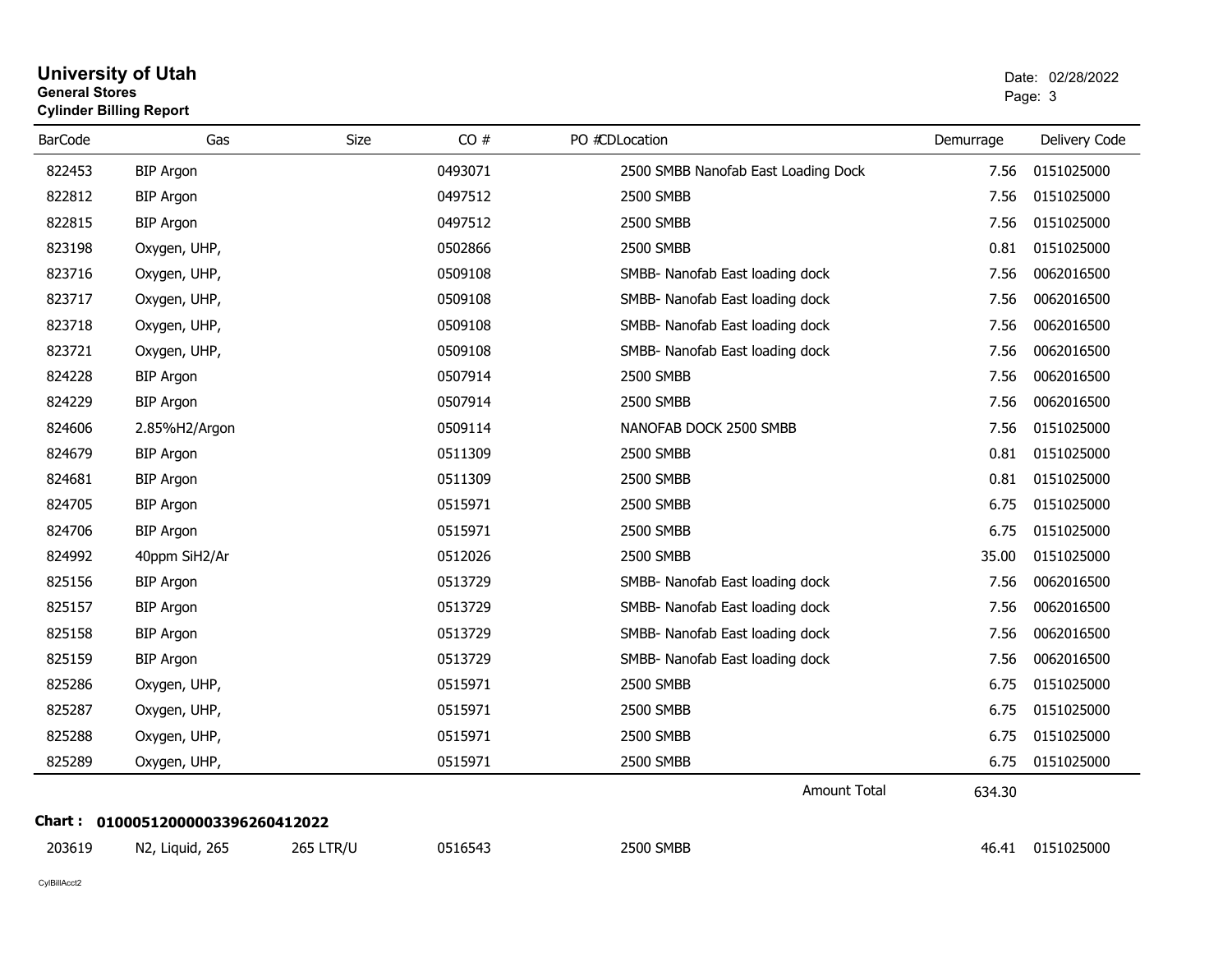| <b>University of Utah</b> |  |
|---------------------------|--|
| <b>General Stores</b>     |  |

### **Cylinder Billing Report**

| <b>BarCode</b> | Gas                               | Size             | CO#     | PO #CDLocation        |                     | Demurrage | Delivery Code |
|----------------|-----------------------------------|------------------|---------|-----------------------|---------------------|-----------|---------------|
| 203619         | N2, Liquid, 265                   | <b>265 LTR/U</b> | 0514236 | 2500 SMBB             |                     | 8.19      | 0064012800    |
|                |                                   |                  |         |                       | <b>Amount Total</b> | 54.60     |               |
|                | Chart: 01000512000003396530012022 |                  |         |                       |                     |           |               |
| 808305         | N2O-Electronic                    | Lgw/disPr        | 0336838 | 1280 MEB              |                     | 14.84     | 0062016500    |
|                |                                   |                  |         |                       | <b>Amount Total</b> | 14.84     |               |
|                | Chart: 01000512000172526260312022 |                  |         |                       |                     |           |               |
| 200019         | Argon - UHP                       | K/UU             | 0505423 | 2500 SMBB Surface Lab |                     | 5.60      | 0062016500    |
| 202289         | Argon - UHP                       |                  | 0502919 | 2500 SMBB Nanofab Lab |                     | 5.60      | 0151025000    |
| 202294         | Argon - UHP                       |                  | 0502919 | 2500 SMBB Nanofab Lab |                     | 5.60      | 0151025000    |
| 804276         | Helium. UHP                       |                  | 0242085 | 1280 MEB              |                     | 6.16      | 0372002140    |
| 804418         | Argon - UHP                       |                  | 0245179 | 1280 MEB              |                     | 6.16      | 0372002140    |
| 812567         | Argon - UHP                       |                  | 0420365 | 2500 SMBB             |                     | 6.44      | 0151025000    |
| 813349         | 20% O2 in N2                      |                  | 0425633 | 2500 SMBB             |                     | 6.72      | 0151025000    |
| 813350         | 5% H2 in Argon                    |                  | 0426576 | 2500 SMBB             |                     | 6.72      | 0151025000    |
|                |                                   |                  |         |                       | <b>Amount Total</b> | 49.00     |               |
|                | Chart: 01000531001310746260112022 |                  |         |                       |                     |           |               |
| 200806         | Argon                             | K/UU             | 0404622 | 2565 MEB              |                     | 4.48      | 0570005060    |
| 201148         | Argon                             |                  | 0336467 | 2565 MEB              |                     | 4.48      | 0062027500    |
| 203176         | Acetylene - MC                    |                  | 0297857 | 2405 MEB              |                     | 4.48      | 0570001080    |
| 203595         | Oxygen - 20 CF                    |                  | 0298452 | 2405 MEB              |                     | 4.48      | 0570001080    |
| 808373         | Nitrogen 40 CF                    |                  | 0336467 | 2565 MEB              |                     | 6.16      | 0062027500    |
|                |                                   |                  |         |                       | <b>Amount Total</b> | 24.08     |               |
|                | Chart: 01000532500060516260012022 |                  |         |                       |                     |           |               |
| 115344         | Oxygen, USP                       | 200C/Mt.A        | 0089952 | 1571 MEB              |                     | 6.16      | 0064024800    |
| 115347         | Oxygen, USP                       |                  | 0089952 | 1571 MEB              |                     | 6.16      | 0064024800    |
| 115348         | Oxygen, USP                       |                  | 0089952 | 1571 MEB              |                     | 6.16      | 0064024800    |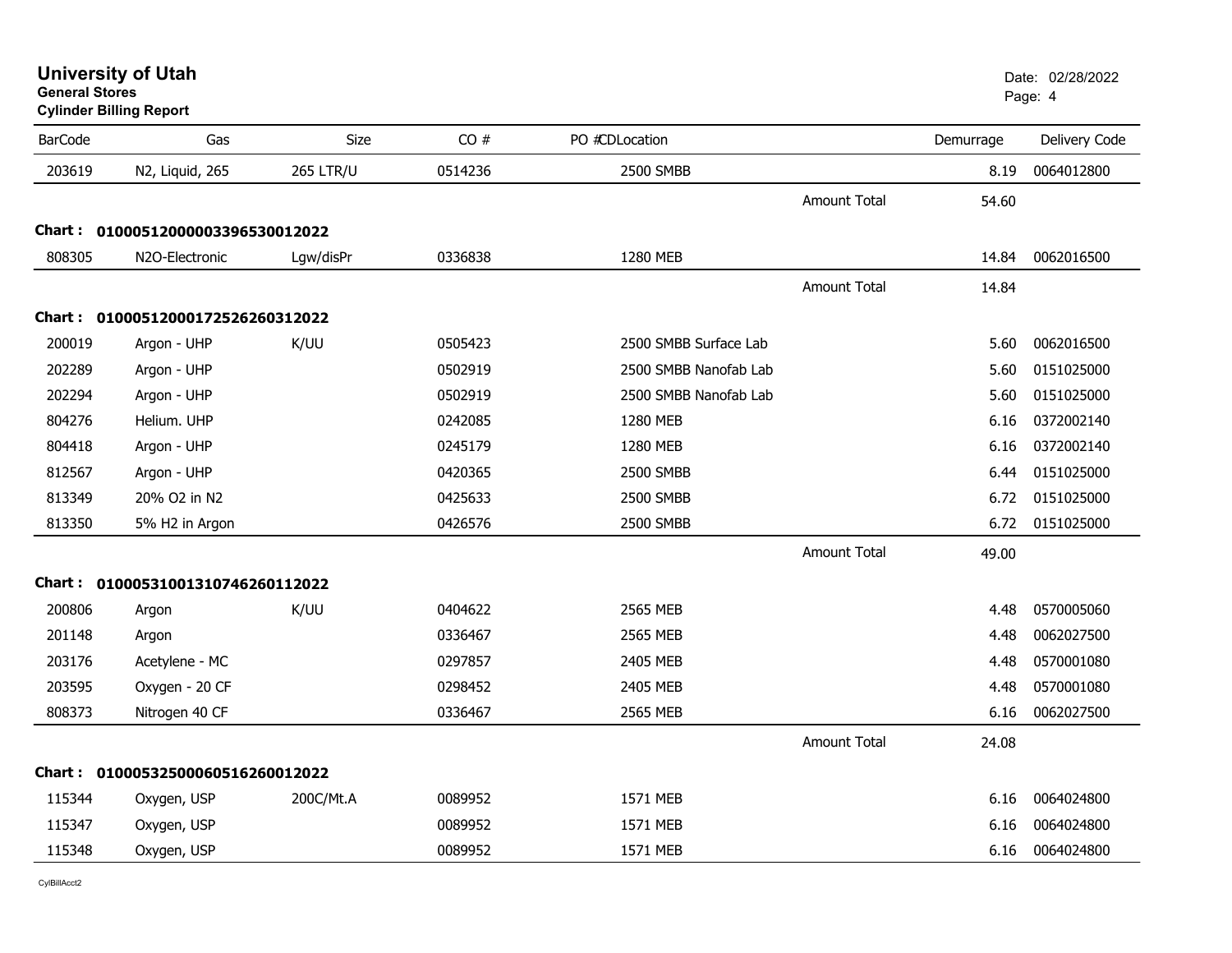| <b>General Stores</b> | <b>University of Utah</b><br><b>Cylinder Billing Report</b> |             |         |                               |                     |           | Date: 02/28/2022<br>Page: 5 |
|-----------------------|-------------------------------------------------------------|-------------|---------|-------------------------------|---------------------|-----------|-----------------------------|
| <b>BarCode</b>        | Gas                                                         | <b>Size</b> | CO#     | PO #CDLocation                |                     | Demurrage | Delivery Code               |
|                       |                                                             |             |         |                               | <b>Amount Total</b> | 18.48     |                             |
| Chart :               | 01000532500194566260012022                                  |             |         |                               |                     |           |                             |
| 814012                | Nitrogen, UHP                                               | 200C/Mt.A   | 0432239 | 540 BPRB                      |                     | 6.44      | 0151031000                  |
|                       |                                                             |             |         |                               | <b>Amount Total</b> | 6.44      |                             |
| Chart :               | 01000532500194596260012022                                  |             |         |                               |                     |           |                             |
| 201136                | Oxygen, USP                                                 | K/UU        | 0450403 | 4800J SMBB                    |                     | 4.48      | 0151031000                  |
|                       |                                                             |             |         |                               | <b>Amount Total</b> | 4.48      |                             |
| Chart :               | 01000532500261646260012022                                  |             |         |                               |                     |           |                             |
| 201383                | CO2 - 50 Lb.                                                | K/UU        | 0493546 | 4348 SMBB                     |                     | 5.60      | 0151031000                  |
| 201537                | CO2 - 50 Lb.                                                |             | 0493546 | 4348 SMBB                     |                     | 5.60      | 0151031000                  |
|                       |                                                             |             |         |                               | <b>Amount Total</b> | 11.20     |                             |
|                       | Chart: 01000532500263166260012022                           |             |         |                               |                     |           |                             |
| 200695                | CO2 - 50 Lb.                                                | K/UU        | 0514029 | 5371 SMBB                     |                     | 5.60      | 0151031000                  |
| 200735                | CO2 - 50 Lb.                                                |             | 0513423 | 5371 SMBB                     |                     | 5.60      | 0151031000                  |
| 201031                | CO2 - 50 Lb.                                                |             | 0514029 | 5371 SMBB                     |                     | 5.60      | 0151031000                  |
| 201147                | Argon                                                       |             | 0478466 | 5371 SMBB                     |                     | 5.60      | 0151031000                  |
| 202622                | Argon                                                       |             | 0478466 | 5371 SMBB                     |                     | 5.60      | 0151031000                  |
| 821987                | 5%H2, in N2                                                 |             | 0502151 | 5340 SMBB                     |                     | 7.56      | 0151031000                  |
| 823304                | 5%H2, in N2                                                 |             | 0502151 | 5340 SMBB                     |                     | 7.56      | 0151031000                  |
|                       |                                                             |             |         |                               | <b>Amount Total</b> | 43.12     |                             |
|                       |                                                             |             |         |                               |                     |           |                             |
|                       | Chart: 0100053500054504365626002022                         |             |         |                               |                     |           |                             |
| 202315                | Air - E                                                     | E/UU        | 0389273 | 532 BPRB                      |                     | 4.48      | 0570005320                  |
| 202397                | Oxygen, USP - E                                             |             | 0475909 | 532 BPRB Attn: William THomas |                     | 5.60      | 0151031000                  |
| 202416                | Oxygen, USP - E                                             |             | 0475909 | 532 BPRB Attn: William THomas |                     | 5.60      | 0151031000                  |
| 823911                | Oxygen, USP                                                 |             | 0504933 | 540 BPRB                      |                     | 7.56      | 0151031000                  |
|                       |                                                             |             |         |                               | <b>Amount Total</b> | 23.24     |                             |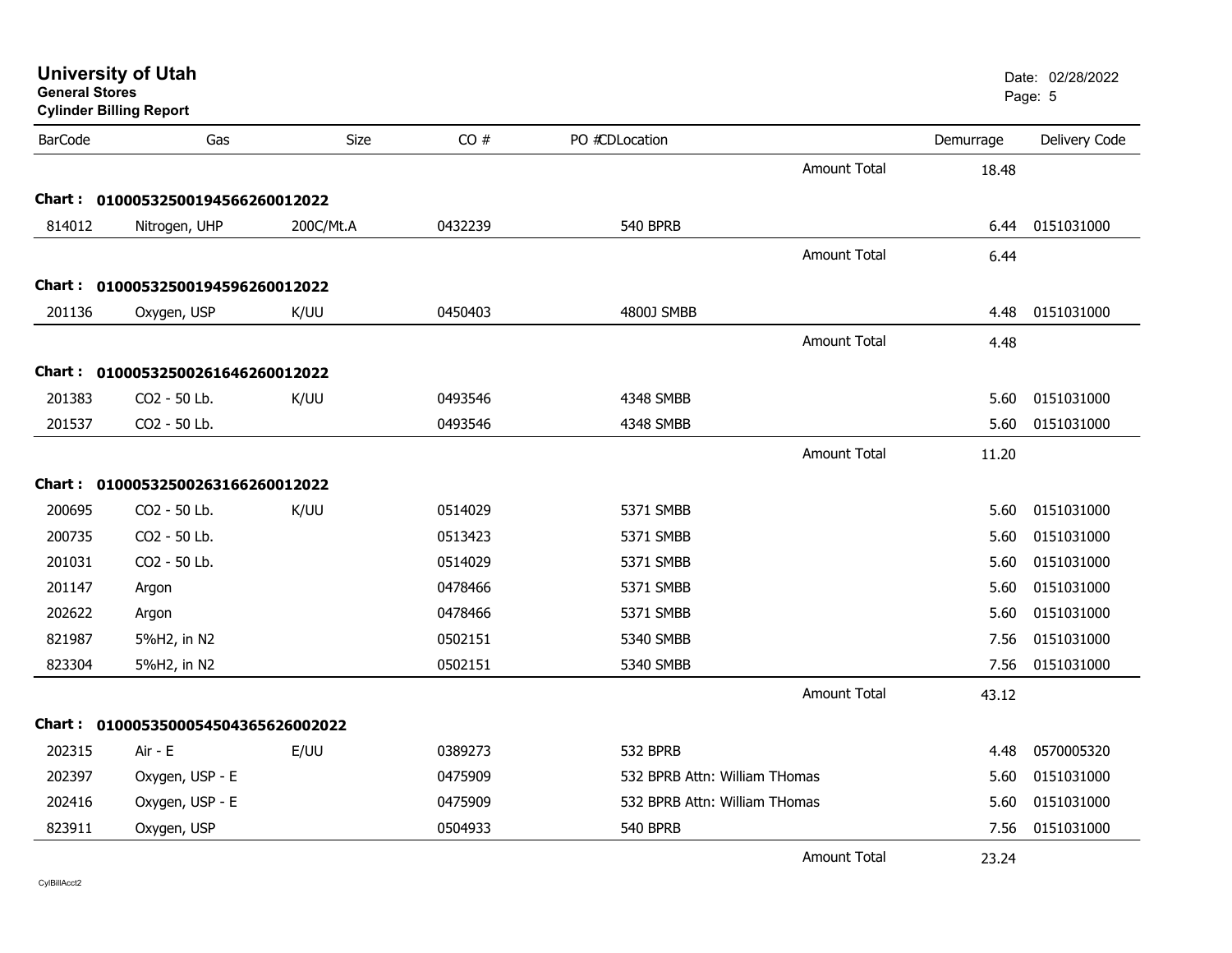| <b>General Stores</b> | <b>University of Utah</b><br><b>Cylinder Billing Report</b> |      |         |                                       |                     |           | Date: 02/28/2022<br>Page: 6 |
|-----------------------|-------------------------------------------------------------|------|---------|---------------------------------------|---------------------|-----------|-----------------------------|
| <b>BarCode</b>        | Gas                                                         | Size | CO#     | PO #CDLocation                        |                     | Demurrage | Delivery Code               |
|                       | Chart: 0100053500054505022626002022                         |      |         |                                       |                     |           |                             |
| 200191                | Oxygen, USP                                                 | K/UU | 0510678 | 532 BPRB                              |                     | 5.60      | 0151031000                  |
| 202951                | Oxygen, USP                                                 |      | 0510678 | 532 BPRB                              |                     | 5.60      | 0151031000                  |
| 205839                | Oxygen, USP                                                 |      | 0510678 | 532 BPRB                              |                     | 5.60      | 0151031000                  |
|                       |                                                             |      |         |                                       | <b>Amount Total</b> | 16.80     |                             |
|                       | Chart: 0100053500055900708626002022                         |      |         |                                       |                     |           |                             |
| 202460                | CO2 - 50 Lb.                                                | K/UU | 0472094 | 108 BPRB Attn: Monika Sima            |                     | 5.60      | 0151031000                  |
| 822228                | Nitrogen 230 CF                                             |      | 0492538 | 518 BPRB Attn: Monika Sima            |                     | 7.56      | 0151031000                  |
|                       |                                                             |      |         |                                       | <b>Amount Total</b> | 13.16     |                             |
|                       | Chart: 0100053500058502671626002022                         |      |         |                                       |                     |           |                             |
| 202755                | Hydrogen                                                    | K/UU | 0491492 | 5340 SMBB                             |                     | 5.60      | 0064024800                  |
|                       |                                                             |      |         |                                       | <b>Amount Total</b> | 5.60      |                             |
|                       | Chart: 0100053500059304755626002022                         |      |         |                                       |                     |           |                             |
| 200132                | CO2 - 50 Lb.                                                | K/UU | 0492667 | 4833 SMBB                             |                     | 5.60      | 0151031000                  |
| 200825                | 95% O2, 5% CO2                                              |      | 0476245 | 4800 SMBB Lab 4800 attn: Holly Holman |                     | 5.60      | 0151031000                  |
| 203482                | CO2 - 50 Lb.                                                |      | 0492699 | 4800 SMBB Attn: Holly Holman          |                     | 5.60      | 0151031000                  |
|                       |                                                             |      |         |                                       | <b>Amount Total</b> | 16.80     |                             |
| Chart :               | 0100053500059312810626002022                                |      |         |                                       |                     |           |                             |
| 200788                | CO2 - 50 Lb.                                                | K/UU | 0515827 | 4344 SMBB                             |                     | 5.60      | 0570005060                  |
| 201676                | CO2 - 50 Lb.                                                |      | 0513949 | 4344 SMBB                             |                     | 5.60      | 0570005060                  |
| 201997                | CO2 - 50 Lb.                                                |      | 0513949 | 4344 SMBB                             |                     | 5.60      | 0570005060                  |
| 203480                | CO2 - 50 Lb.                                                |      | 0515827 | 4344 SMBB                             |                     | 5.60      | 0570005060                  |
| 203647                | Argon                                                       |      | 0418817 | 4350 SMBB                             |                     | 4.48      | 0570005060                  |
| 205529                | CO2 - 50 Lb.                                                |      | 0405938 | 4340 SMBB                             |                     | 4.48      | 0570005060                  |
| 205624                | Oxygen, USP                                                 |      | 0467029 | 2124 SMBB                             |                     | 5.60      | 0151031000                  |
| 821718                | CO2 - 50 Lb.                                                |      | 0485767 | 4344 SMBB                             |                     | 7.56      | 0570005060                  |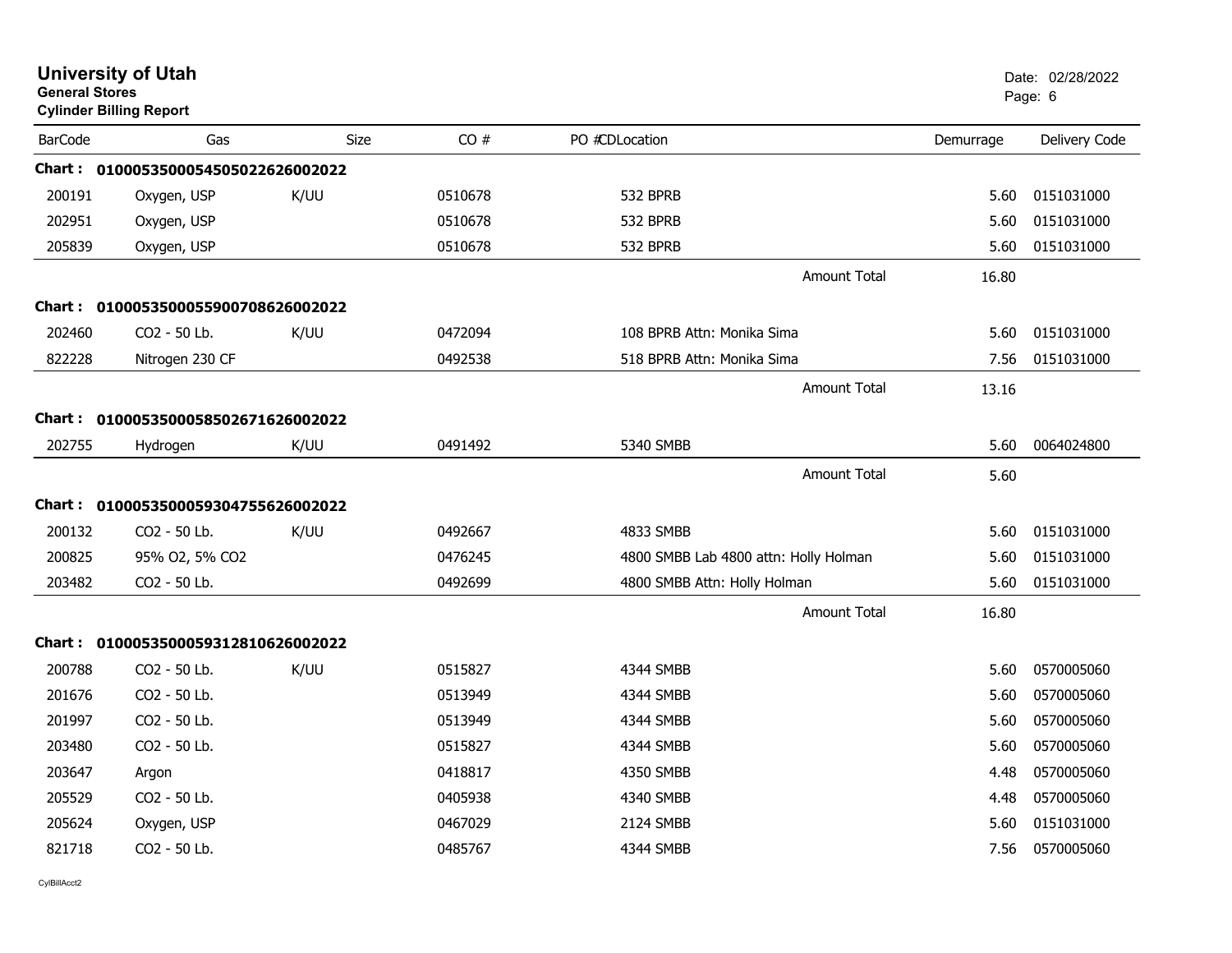**Cylinder Billing Report**

| <b>BarCode</b>         | Gas                                 | <b>Size</b> | CO#     | PO #CDLocation                | Demurrage | Delivery Code |
|------------------------|-------------------------------------|-------------|---------|-------------------------------|-----------|---------------|
| 821719                 | CO2 - 50 Lb.                        |             | 0485767 | 4344 SMBB                     | 7.56      | 0570005060    |
|                        |                                     |             |         | <b>Amount Total</b>           | 52.08     |               |
|                        | Chart: 0100053500059315160626002022 |             |         |                               |           |               |
| 202855                 | Helium - 110 CF                     | 125 CF/UU   | 0499759 | 4340 SMBB                     | 5.60      | 0151031000    |
|                        |                                     |             |         | <b>Amount Total</b>           | 5.60      |               |
|                        | Chart: 0100053500059316190626002022 |             |         |                               |           |               |
| 200043                 | CO2 - 50 Lb.                        | K/UU        | 0474130 | 5332 SMBB Attn: Josh Stover   | 5.60      | 0151031000    |
| 202196                 | CO2 - 50 Lb.                        |             | 0507345 | 5332 SMBB Attn: Matthew Trone | 5.60      | 0151031000    |
|                        |                                     |             |         | <b>Amount Total</b>           | 11.20     |               |
|                        |                                     |             |         |                               |           |               |
|                        | Chart: 0100053500059316600626002022 |             |         |                               |           |               |
| 200020                 | Nitrogen, UHP                       | K/UU        | 0512927 | 238 BPRB                      | 5.60      | 0570002050    |
| 200309                 | Nitrogen, UHP                       |             | 0512927 | 238 BPRB                      | 5.60      | 0570002050    |
| 200636                 | CO2 - 50 Lb.                        |             | 0501713 | 220 BPRB                      | 5.60      | 0570002050    |
| 201522                 | CO2 - 50 Lb.                        |             | 0495782 | 225 BPRB                      | 5.60      | 0570002050    |
| 201744                 | Oxygen, USP                         |             | 0373606 | <b>BPRB #225</b>              | 4.48      | 0570002050    |
| 202140                 | Hydrogen                            |             | 0181225 | <b>205 BPRB</b>               | 4.48      | 0570002050    |
| 202649                 | Nitrogen, UHP                       |             | 0512927 | 238 BPRB                      | 5.60      | 0570002050    |
| 203489                 | CO2 - 50 Lb.                        |             | 0501713 | 220 BPRB                      | 5.60      | 0570002050    |
| 203710                 | CO2 - 50 Lb.                        |             | 0506939 | 230 BPRB                      | 5.60      | 0570002050    |
| 203909                 | Nitrogen 230 CF                     |             | 0300766 | 238 BPRB                      | 4.48      | 0570002050    |
| 204494                 | Oxygen, USP                         |             | 0488240 | 238 BPRB                      | 5.60      | 0570002050    |
| 204731                 | CO2 - 50 Lb.                        |             | 0506939 | 230 BPRB                      | 5.60      | 0570002050    |
| 205271                 | Nitrogen, UHP                       |             | 0462882 | 238 BPRB                      | 4.48      | 0570002050    |
| 205543                 | Nitrogen, UHP                       |             | 0512927 | 238 BPRB                      | 5.60      | 0570002050    |
| 821454                 | Oxygen, USP                         |             | 0483209 | 238 BPRB                      | 7.56      | 0570002050    |
|                        |                                     |             |         |                               |           |               |
| 823294                 | <b>UHP N2/300</b>                   |             | 0501713 | 220 BPRB                      | 7.56      | 0570002050    |
| 824096<br>CvIBillAcct2 | Nitrogen, UHP                       |             | 0506939 | 230 BPRB                      | 7.56      | 0570002050    |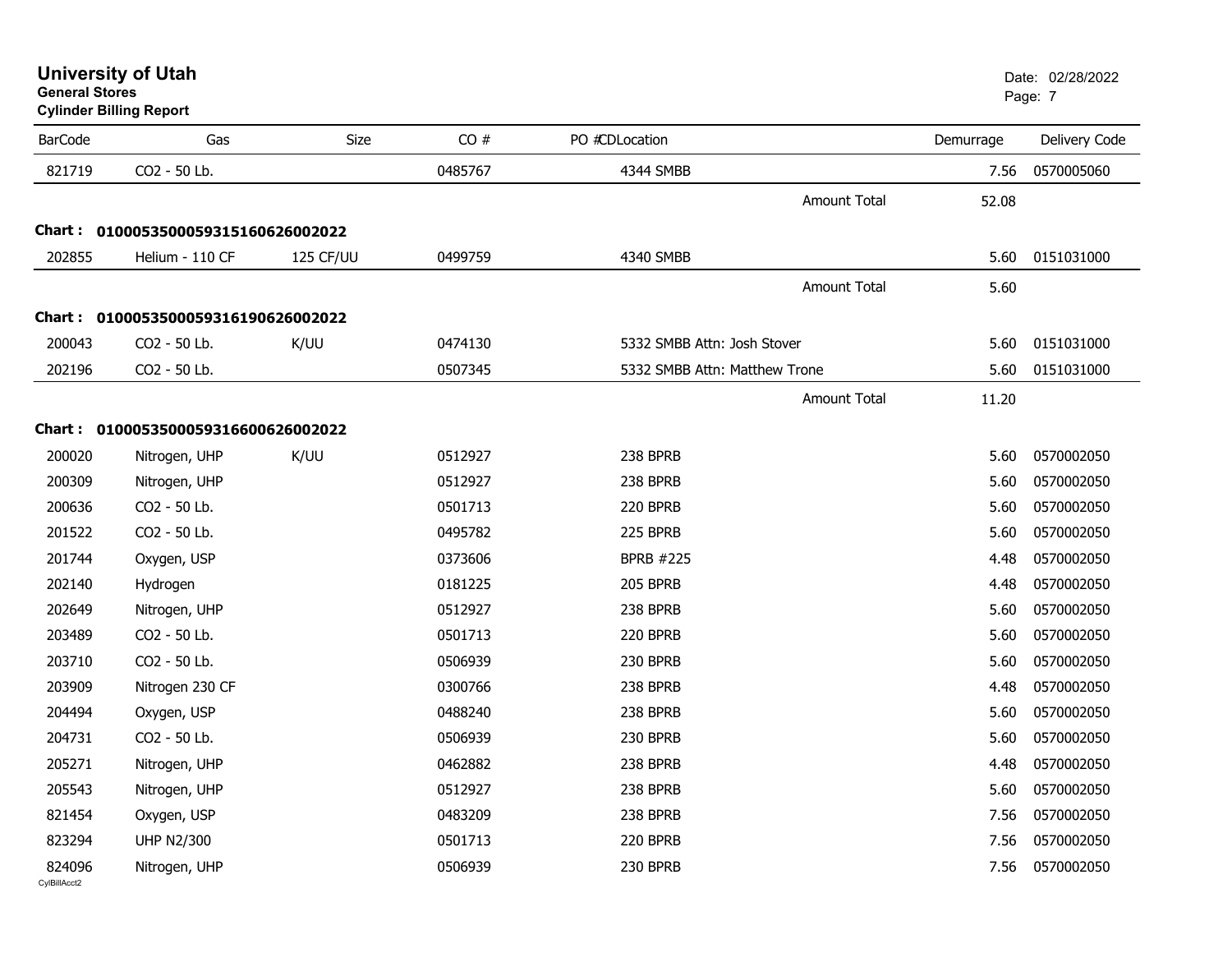| <b>University of Utah</b>      | Date: 0 |
|--------------------------------|---------|
| <b>General Stores</b>          | Page: 8 |
| <b>Cylinder Billing Report</b> |         |

| <b>BarCode</b> | Gas                                 | Size | CO#     | PO #CDLocation                  | Demurrage | Delivery Code |
|----------------|-------------------------------------|------|---------|---------------------------------|-----------|---------------|
| 824174         | Nitrogen, UHP                       |      | 0507224 | 230 BPRB                        | 7.56      | 0570002050    |
|                |                                     |      |         | <b>Amount Total</b>             | 104.16    |               |
|                | Chart: 0100053500059700260626002022 |      |         |                                 |           |               |
| 200351         | CO2 - 50 Lb.                        | K/UU | 0504113 | 5375 SMBB Tara Deans            | 5.60      | 0151031000    |
| 200546         | Nitrogen 230 CF                     |      | 0500883 | 3100 SMBB                       | 5.60      | 0151031000    |
| 201192         | CO2 - 50 Lb.                        |      | 0512630 | 5375 SMBB, Attn: Tara Deans Lab | 5.60      | 0151031000    |
| 202779         | CO2 - 50 Lb.                        |      | 0512630 | 5375 SMBB, Attn: Tara Deans Lab | 5.60      | 0151031000    |
| 203804         | CO2 - 50 Lb.                        |      | 0497333 | 5375 SMBB                       | 5.60      | 0151031000    |
| 823496         | CO2 - 50 Lb.                        |      | 0500883 | 3100 SMBB                       | 7.56      | 0151031000    |
| 824530         | CO2 - 50 Lb.                        |      | 0510748 | 5375 SMBB                       | 7.56      | 0151031000    |
| 824532         | CO2 - 50 Lb.                        |      | 0510748 | 5375 SMBB                       | 7.56      | 0151031000    |
|                |                                     |      |         | Amount Total                    | 50.68     |               |
|                | Chart: 01000536000020066260012022   |      |         |                                 |           |               |
| 200585         | Nitrogen 230 CF                     | K/UU | 0322932 | <b>116 BPRB</b>                 | 4.48      | 0570001080    |
| 201742         | Argon                               |      | 0257426 | <b>116 BPRB</b>                 | 4.48      | 0570001080    |
| 203965         | Oxygen, USP                         |      | 0303532 | <b>116 BPRB</b>                 | 4.48      | 0570001080    |
| 205553         | Nitrogen NF                         |      | 0473225 | 506H BPRB                       | 5.60      | 0151031000    |
| 816899         | Nitrogen NF                         |      | 0453663 | <b>116 BPRB</b>                 | 7.56      | 0151031000    |
|                |                                     |      |         | Amount Total                    | 26.60     |               |
|                | Chart: 01000551001312926260012022   |      |         |                                 |           |               |
| 201333         | Argon                               | K/UU | 0472595 | RM 3520 BLDG 64                 | 5.60      | 0064032900    |
| 202736         | CO2 - Siphon                        |      | 0496711 | 3520 MEB                        | 5.60      | 0064032900    |
| 202740         | CO2 - Siphon                        |      | 0516578 | 3520 MEB                        | 2.60      | 0064032900    |
| 202866         | Argon - UHP                         |      | 0435653 | 3520 MEB                        | 4.48      | 0064032900    |
| 203174         | Air - 233 CF                        |      | 0463584 | 3520 MEB                        | 4.48      | 0064032900    |
| 203313         | CO2 - 50 Lb.                        |      | 0472595 | RM 3520 BLDG 64                 | 5.60      | 0064032900    |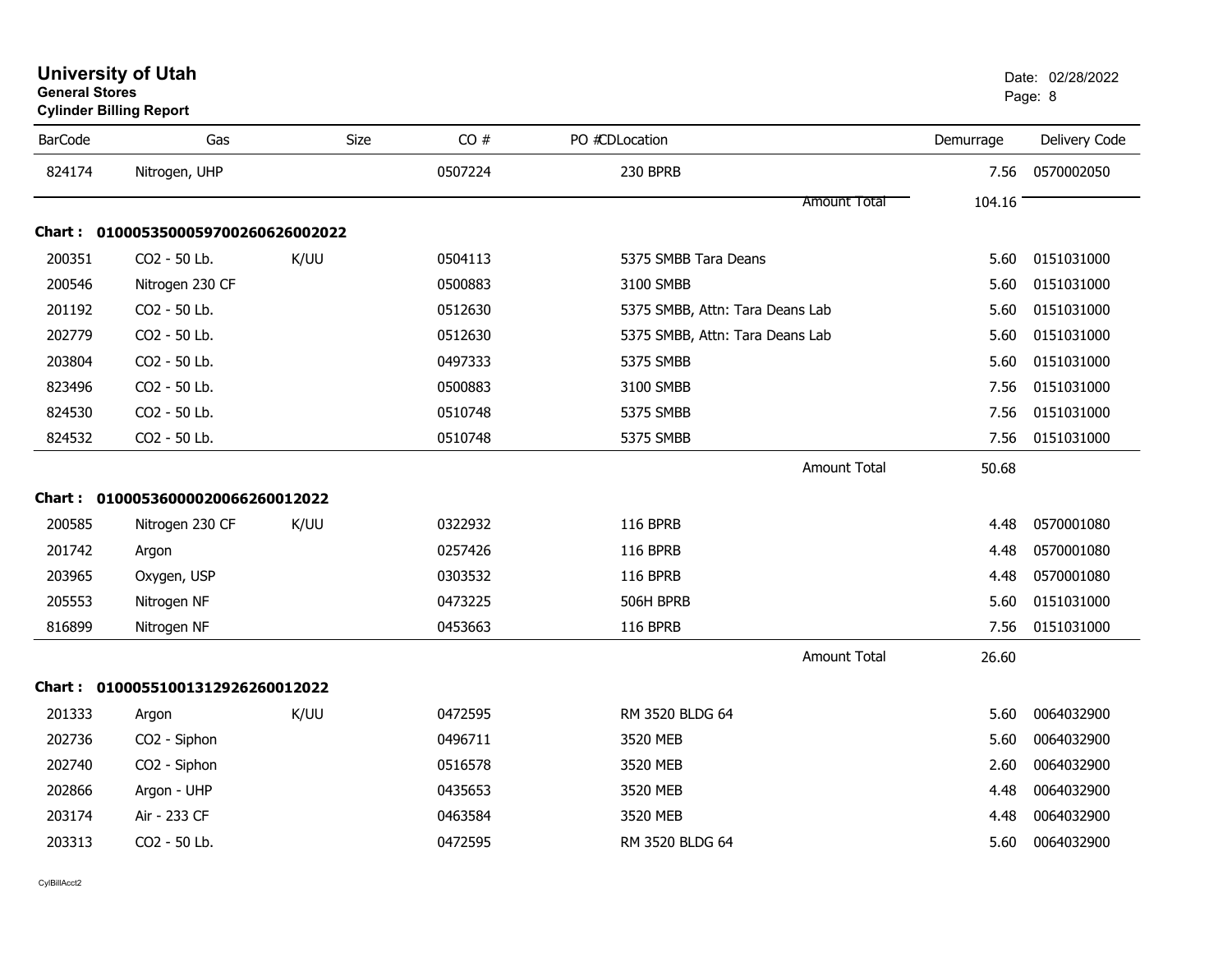| <b>General Stores</b> | <b>University of Utah</b><br><b>Cylinder Billing Report</b> |             |         |                               |           | Date: 02/28/2022<br>Page: 9 |
|-----------------------|-------------------------------------------------------------|-------------|---------|-------------------------------|-----------|-----------------------------|
| <b>BarCode</b>        | Gas                                                         | <b>Size</b> | CO#     | PO #CDLocation                | Demurrage | Delivery Code               |
| 203934                | Hydrogen - UHP                                              |             | 0339962 | 3520 MEB                      | 4.48      | 0064032900                  |
| 203994                | CO2 - Siphon                                                |             | 0513144 | 3520 MEB                      | 3.00      | 0064032900                  |
| 204547                | Nitrogen 230 CF                                             |             | 0512334 | 3520 MEB                      | 5.60      | 0064032900                  |
| 205680                | CO2 - 50 Lb.                                                |             | 0457387 | 3520 MEB                      | 4.48      | 0064032900                  |
| 205873                | CO2 - 50 Lb.                                                |             | 0510977 | 3520 MEB                      | 5.60      | 0064032900                  |
| 812853                | H2, Co, Co2/Argon                                           |             | 0420777 | 3520 MEB                      | 6.72      | 0064032900                  |
| 814428                | 4% H2 In Argon                                              |             | 0434849 | 3250 MEB                      | 6.44      | 0064032900                  |
| 820064                | Carbon Monoxide                                             |             | 0475724 | 3520 MEB                      | 6.72      | 0064032900                  |
| 822766                | Argon - UHP                                                 |             | 0496711 | 3520 MEB                      | 7.56      | 0064032900                  |
| 822788                | Hydrogen - HY80                                             |             | 0495746 | 3520 MEB                      | 7.56      | 0064032900                  |
| 825126                | Nitrogen, UHP                                               |             | 0515154 | 3520 MEB                      | 7.56      | 0064032900                  |
|                       | Chart: 01000552000244676260012022                           |             |         | <b>Amount Total</b>           | 94.08     |                             |
| 201196                | Air - 233 CF                                                | K/UU        | 0471948 | 2516 MEB                      | 5.60      | 0064032900                  |
| 805010                | 4000ppmSO2/N2                                               |             | 0266081 | 870 S 500 W                   | 6.16      | 0064032900                  |
| 807156                | CH4, N2, H2, CO                                             |             | 0306174 | 566 WEST 900 SOUTH            | 6.16      | 0064032900                  |
| 807841                | No/N02 in Co2                                               |             | 0322891 | 810 SOUTH 500 WEST            | 6.16      | 0064032900                  |
| 807846                | 8%CO18%CO2BALN2                                             |             | 0323444 | 870 SOUTH 500 WEST            | 6.16      | 0064032900                  |
| 808534                | 300ppm No2/N2                                               |             | 0340834 | 870 SO 500 W                  | 6.16      | 0064032900                  |
| 810344                | 18%Co21800CoN2                                              |             | 0382745 | 670 S 500 WEST                | 6.16      | 0064032900                  |
| 810869                | NO2/NO In N2                                                |             | 0407692 | 870 SO 500 WEST               | 6.16      | 0064032900                  |
| 811002                | Tri Mix                                                     |             | 0398389 | 870 SO 300 W (FRONT BUILDING) | 6.16      | 0064032900                  |
| 811876                | 18%Co21800CoN2                                              |             | 0415637 | 870 SO 500 W                  | 6.72      | 0064032900                  |
| 812322                | 150ppm So2/N2                                               |             | 0416991 | 870 SO 500 W                  | 8.12      | 0062016500                  |
| 813780                | 9.5% Co In N2                                               |             | 0430065 | 850 SO 500 WEST               | 6.44      | 0064032900                  |
| 813781                | 10% N2 In Co2                                               |             | 0430065 | 850 SO 500 WEST               | 6.44      | 0064032900                  |
| 813808                | 4.5% So2 In N2                                              |             | 0430065 | 850 SO 500 WEST               | 6.44      | 0064032900                  |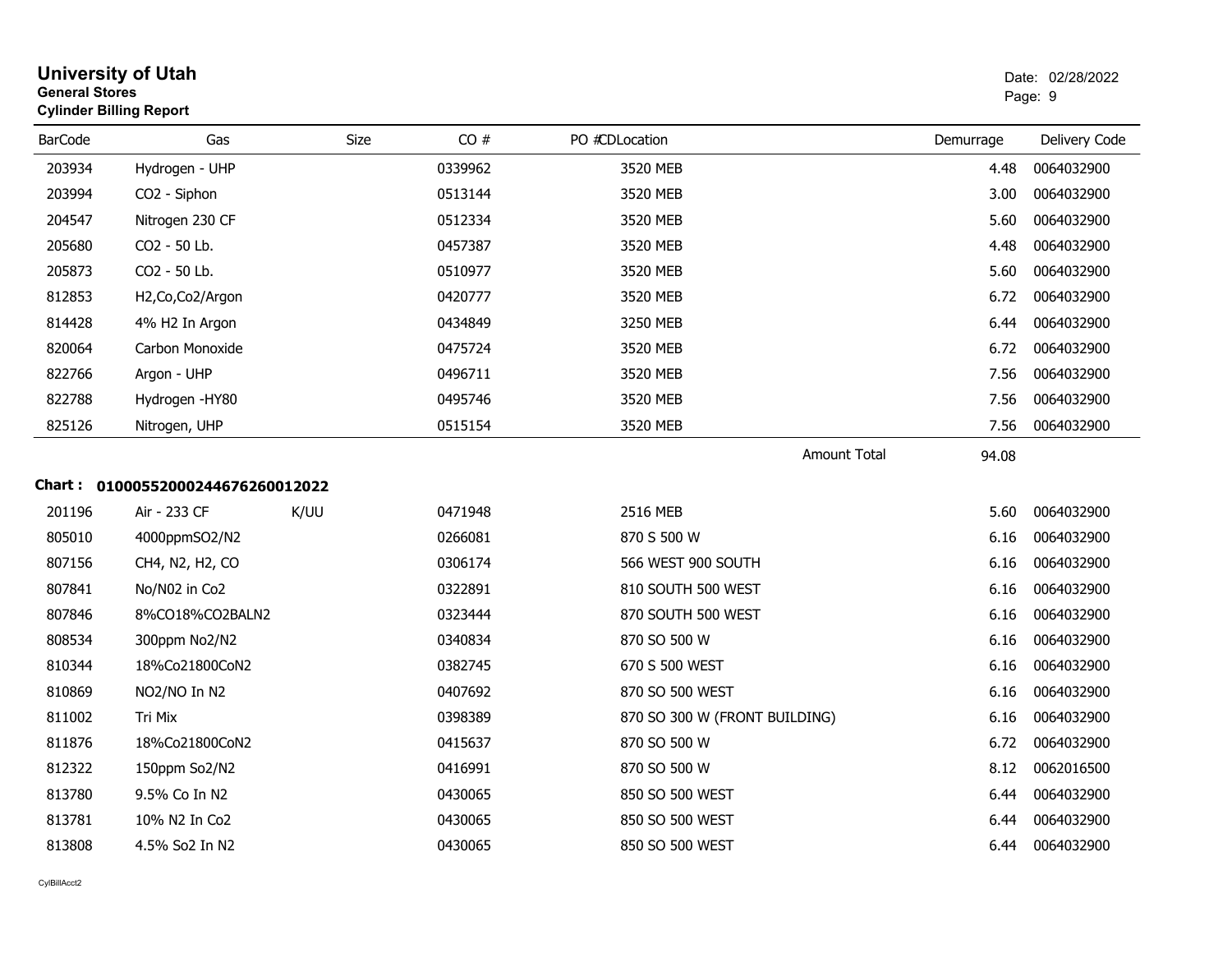| <b>General Stores</b>  | <b>University of Utah</b><br><b>Cylinder Billing Report</b> |           |         |                  |                     |           | Date: 02/28/2022<br>Page: 10 |
|------------------------|-------------------------------------------------------------|-----------|---------|------------------|---------------------|-----------|------------------------------|
| <b>BarCode</b>         | Gas                                                         | Size      | CO#     | PO #CDLocation   |                     | Demurrage | Delivery Code                |
| 813886                 | 9% Ch4 In N2                                                |           | 0431076 | 850 SO 500 WEST  |                     | 6.44      | 0064032900                   |
| 815391                 | Argon                                                       |           | 0442962 | 870 SO 500 WEST  |                     | 6.44      | 0064032900                   |
|                        |                                                             |           |         |                  | <b>Amount Total</b> | 101.92    |                              |
| Chart :                | 01000552500062396260012022                                  |           |         |                  |                     |           |                              |
| 200790                 | Acetylene, CF                                               | Acty-CF/U | 0468659 | 850 SO 500 WEST  |                     | 5.60      | 0064032900                   |
| 200967                 | Oxygen, USP                                                 |           | 0468659 | 850 SO 500 WEST  |                     | 5.60      | 0064032900                   |
| 203466                 | Oxygen, USP                                                 |           | 0468659 | 850 SO 500 WEST  |                     | 5.60      | 0064032900                   |
| 821101                 | 25%Co2 75%Argon                                             |           | 0481593 | 566 W 900 SO     |                     | 7.56      | 0064032900                   |
|                        |                                                             |           |         |                  | <b>Amount Total</b> | 24.36     |                              |
| Chart :                | 01000552500092386260012022                                  |           |         |                  |                     |           |                              |
| 824250                 | 11 Part Mix                                                 | 80cf-Airg | 0506948 | 2505B MEB        |                     | 7.56      | 0064032900                   |
|                        |                                                             |           |         |                  | <b>Amount Total</b> | 7.56      |                              |
|                        | Chart: 01000552500099796260012022                           |           |         |                  |                     |           |                              |
| 200185                 | Oxygen, USP                                                 | K/UU      | 0505746 | <b>2505A MEB</b> |                     | 3.60      | 0064032900                   |
| 200343                 | Nitrogen 230 CF                                             |           | 0516519 | 2505B MEB        |                     | 3.60      | 0064032900                   |
| 200500                 | Nitrogen 230 CF                                             |           | 0516519 | 2505B MEB        |                     | 3.60      | 0064032900                   |
| 200586                 | Nitrogen 230 CF                                             |           | 0517094 | 2505B MEB        |                     | 0.60      | 0064032900                   |
| 200746                 | Helium - UHP                                                |           | 0311589 | <b>207 EMRL</b>  |                     | 4.48      | 0064032900                   |
| 200815                 | Nitrogen 230 CF                                             |           | 0515092 | 2505B MEB        |                     | 3.00      | 0064032900                   |
| 200948                 | Nitrogen 230 CF                                             |           | 0511788 | 2505B MEB        |                     | 3.60      | 0064032900                   |
| 200958                 | Oxygen, USP                                                 |           | 0508423 | 2505B MEB        |                     | 5.60      | 0064032900                   |
| 201310                 | CO2 - 50 Lb.                                                |           | 0470204 | 2505 MEB         |                     | 5.60      | 0064032900                   |
| 201509                 | Helium - UHP                                                |           | 0431326 | 2505 MEB         |                     | 4.48      | 0064032900                   |
| 201524                 | Hydrogen                                                    |           | 0504922 | 2505B MEB        |                     | 5.60      | 0064032900                   |
| 201726                 | CO2 - 50 Lb.                                                |           | 0506270 | 2505 MEB         |                     | 5.60      | 0064032900                   |
| 202068                 | Nitrogen 230 CF                                             |           | 0479146 | 2505 MEB         |                     | 2.00      | 0064032900                   |
| 202204<br>CvIBillAcct2 | Helium - 219 CF                                             |           | 0511788 | 2505B MEB        |                     | 5.60      | 0064032900                   |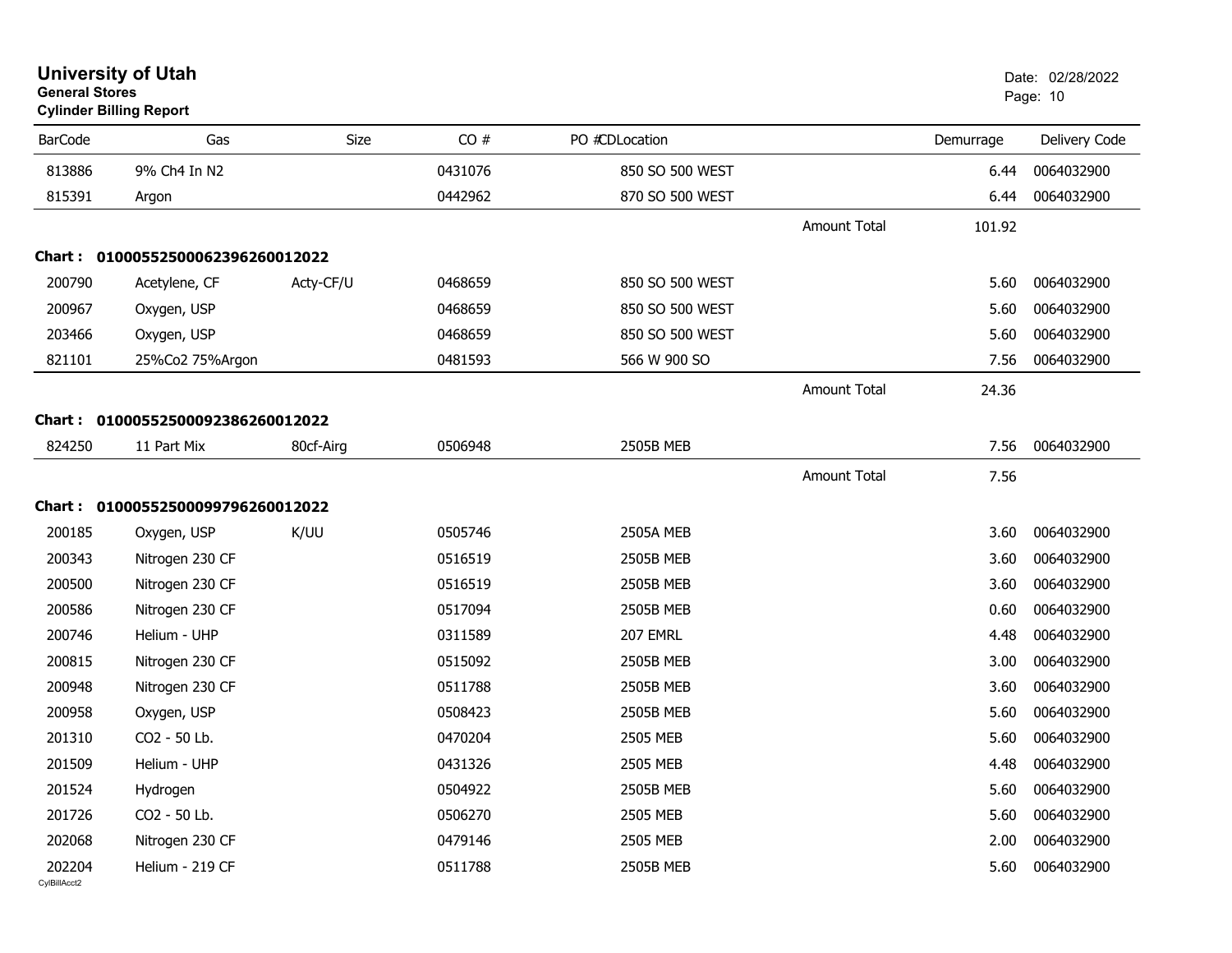| <b>General Stores</b> | <b>University of Utah</b><br><b>Cylinder Billing Report</b> |             |         |                  |                     |           | Date: 02/28/2022<br>Page: 11 |
|-----------------------|-------------------------------------------------------------|-------------|---------|------------------|---------------------|-----------|------------------------------|
| <b>BarCode</b>        | Gas                                                         | <b>Size</b> | CO#     | PO #CDLocation   |                     | Demurrage | Delivery Code                |
| 202341                | Argon - UHP                                                 |             | 0460425 | 2505 MEB         |                     | 4.48      | 0064032900                   |
| 202369                | Helium - UHP                                                |             | 0505315 | 2505 MEB         |                     | 5.60      | 0064032900                   |
| 202593                | Oxygen, USP                                                 |             | 0504179 | 3290 MEB         |                     | 5.60      | 0064032900                   |
| 202969                | Helium - 219 CF                                             |             | 0512997 | 2505B MEB        |                     | 5.60      | 0064032900                   |
| 203484                | CO2 - 50 Lb.                                                |             | 0450937 | 2505 MEB         |                     | 4.48      | 0064032900                   |
| 203803                | Nitrogen 230 CF                                             |             | 0517094 | 2505B MEB        |                     | 0.60      | 0064032900                   |
| 204552                | Nitrogen 230 CF                                             |             | 0513113 | <b>2505A MEB</b> |                     | 1.80      | 0064032900                   |
| 205396                | Nitrogen 230 CF                                             |             | 0510936 | 2505B MEB        |                     | 3.00      | 0064032900                   |
| 810298                | Carbon Monoxide                                             |             | 0384618 | 2505 MEB         |                     | 6.16      | 0064032900                   |
| 811146                | 15% Co2 in N2                                               |             | 0399297 | 2505 MEB         |                     | 6.16      | 0064032900                   |
| 815408                | 5% H2 95% N2                                                |             | 0443029 | 2505 MEB         |                     | 6.44      | 0064032900                   |
| 815608                | CH4, Co, Co2/HE                                             |             | 0443883 | 2505 MEB         |                     | 6.16      | 0064032900                   |
| 825267                | Nitrogen 230 CF                                             |             | 0516342 | 2505B MEB        |                     | 5.13      | 0064032900                   |
|                       |                                                             |             |         |                  | Amount Total        | 118.17    |                              |
|                       | Chart: 01000552500190686260012022                           |             |         |                  |                     |           |                              |
| 815452                | Methane C.P. GR                                             | 300/MTAIR   | 0443430 | 1444 MCE         |                     | 6.44      | 0064032900                   |
| 819307                | BD Co2 Syphon                                               |             | 0470126 | 1444 MCE         |                     | 7.56      | 0064032900                   |
|                       |                                                             |             |         |                  | <b>Amount Total</b> | 14.00     |                              |
|                       | Chart: 01000552500195346430012022                           |             |         |                  |                     |           |                              |
| 200225                | Argon                                                       | K/UU        | 0447616 | 3215 MEB         |                     | 4.48      | 0064032900                   |
| 200931                | Argon                                                       |             | 0447616 | 3215 MEB         |                     | 4.48      | 0064032900                   |
|                       |                                                             |             |         |                  | <b>Amount Total</b> | 8.96      |                              |
|                       | Chart: 01000552500261926260012022                           |             |         |                  |                     |           |                              |
| 200240                | Argon                                                       | K/UU        | 0431523 | 1321 MEB         |                     | 4.48      | 0064032900                   |
| 200709                | Nitrogen 230 CF                                             |             | 0500195 | 1321 MEB         |                     | 5.60      | 0064032900                   |
|                       |                                                             |             |         |                  | <b>Amount Total</b> | 10.08     |                              |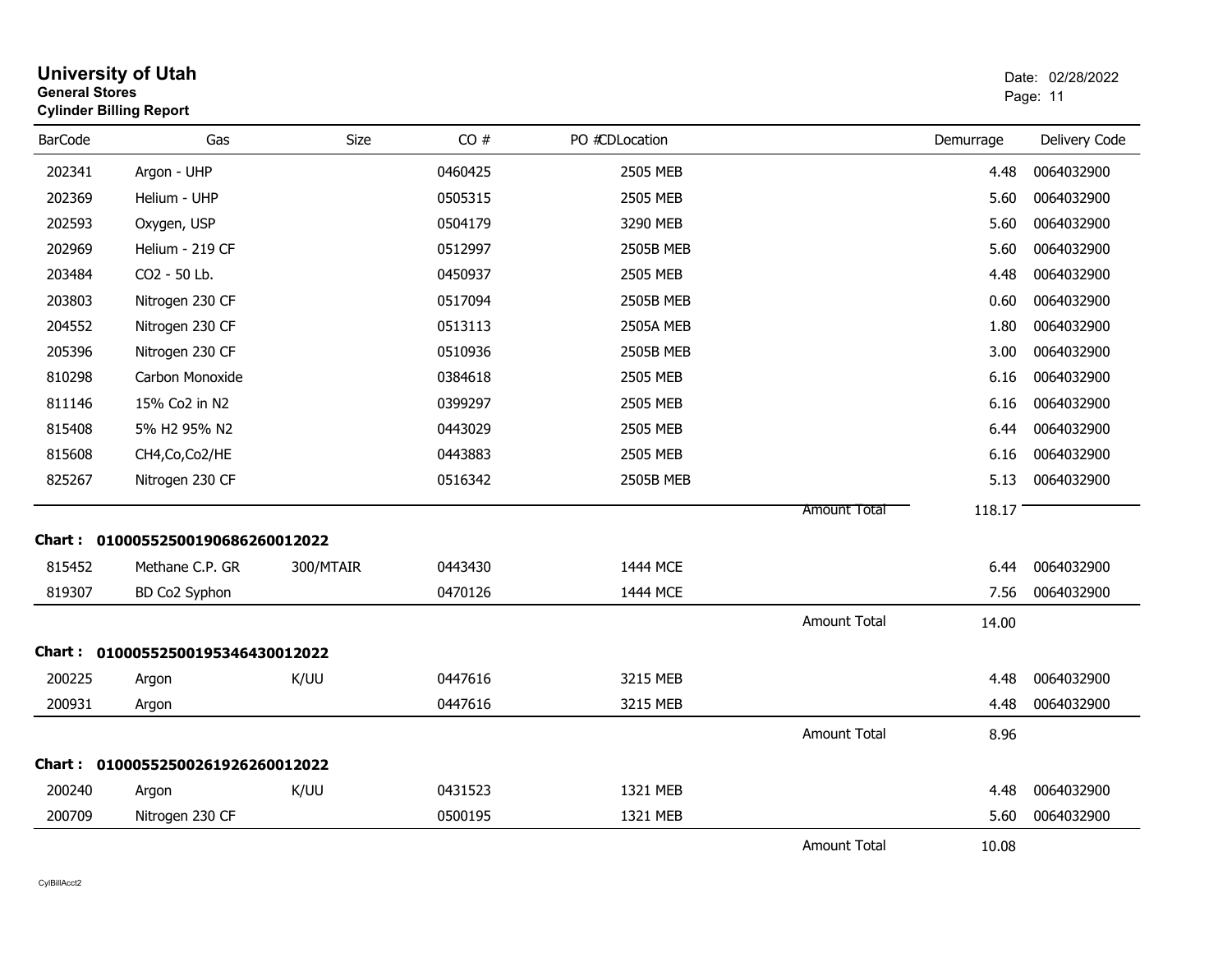|                | <b>University of Utah</b><br><b>General Stores</b><br><b>Cylinder Billing Report</b> |             |         |                |                     |           | Date: 02/28/2022<br>Page: 12 |
|----------------|--------------------------------------------------------------------------------------|-------------|---------|----------------|---------------------|-----------|------------------------------|
| <b>BarCode</b> | Gas                                                                                  | <b>Size</b> | CO#     | PO #CDLocation |                     | Demurrage | Delivery Code                |
| Chart :        | 01000552500261926430012022                                                           |             |         |                |                     |           |                              |
| 812468         | CO2 - Siphon                                                                         | $50#$ djb   | 0419972 | 1321 MEB       |                     | 9.24      | 0064032900                   |
|                |                                                                                      |             |         |                | <b>Amount Total</b> | 9.24      |                              |
|                | Chart: 01000552500262176260012022                                                    |             |         |                |                     |           |                              |
| 205656         | CO2 - 50 Lb.                                                                         | K/UU        | 0486820 | 5534 SMBB      |                     | 5.60      | 0064032900                   |
| 817925         | Helium - D                                                                           |             | 0461220 | 5534 SMBB      |                     | 6.72      | 0064032900                   |
| 819364         | CO2 - 50 Lb.                                                                         |             | 0481096 | 5534 SMBB      |                     | 7.56      | 0064032900                   |
| 820995         | CO2 - 50 Lb.                                                                         |             | 0481096 | 5534 SMBB      |                     | 7.56      | 0064032900                   |
|                |                                                                                      |             |         |                | <b>Amount Total</b> | 27.44     |                              |
|                | Chart: 01000552500262416260012022                                                    |             |         |                |                     |           |                              |
| 200410         | Hydrogen - UHP                                                                       | K/UU        | 0497642 | 2528 MEB       |                     | 5.60      | 0064032900                   |
| 200453         | Helium - 219 CF                                                                      |             | 0493992 | 3290 MEB       |                     | 5.60      | 0064032900                   |
| 205779         | Oxygen - 20 CF                                                                       |             | 0477346 | 2528 MEB       |                     | 5.60      | 0064032900                   |
| 815382         | Methane, UHP                                                                         |             | 0441774 | 2528 MEB       |                     | 6.44      | 0064032900                   |
| 816241         | Carbon Monoxide                                                                      |             | 0448727 | 2528 MEB       |                     | 6.44      | 0064032900                   |
| 821325         | Nitrogen, UHP                                                                        |             | 0482529 | 2528 MEB       |                     | 7.56      | 0064032900                   |
|                |                                                                                      |             |         |                | Amount Total        | 37.24     |                              |
|                | Chart: 01000552500264556260012022                                                    |             |         |                |                     |           |                              |
| 200115         | Helium - UHP                                                                         | K/UU        | 0500045 | <b>208 WBB</b> |                     | 5.60      | 0064032900                   |
| 821917         | Food Grade Co2                                                                       |             | 0500043 | 2432 MCE       |                     | 7.56      | 0064032900                   |
| 823291         | Co <sub>2</sub> Food Grade                                                           |             | 0501949 | 2327 MCE       |                     | 7.56      | 0064032900                   |
| 823739         | Food Grade Co <sub>2</sub>                                                           |             | 0503539 | 2444 MCE       |                     | 7.56      | 0064032900                   |
| 823740         | Food Grade Co2                                                                       |             | 0503539 | 2444 MCE       |                     | 7.56      | 0064032900                   |
|                |                                                                                      |             |         |                | <b>Amount Total</b> | 35.84     |                              |
|                | Chart: 01000552500264716260012022                                                    |             |         |                |                     |           |                              |
| 820429         | Nitrogen, UHP                                                                        | 200C/Mt.A   | 0478636 | 1374 MEB       |                     | 7.56      | 0064032900                   |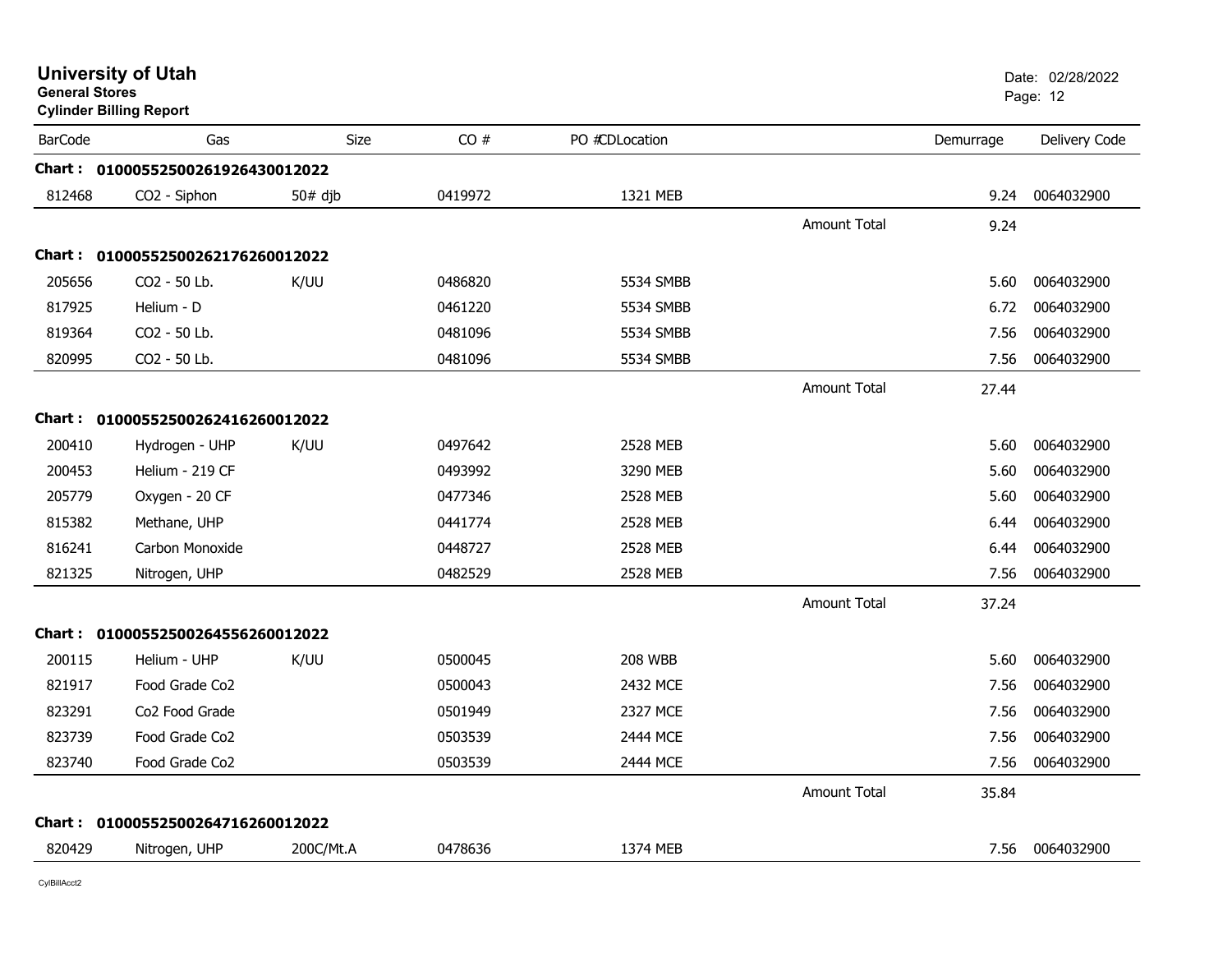| General Stores | <b>Cylinder Billing Report</b>      |      |         |                |                     |           | Page: 13      |  |
|----------------|-------------------------------------|------|---------|----------------|---------------------|-----------|---------------|--|
| <b>BarCode</b> | Gas                                 | Size | CO#     | PO #CDLocation |                     | Demurrage | Delivery Code |  |
|                |                                     |      |         |                | Amount Total        | 7.56      |               |  |
|                | Chart: 01000552500268436260012022   |      |         |                |                     |           |               |  |
| 200556         | Argon - UHP                         | K/UU | 0510812 | 2126 MCE       |                     | 4.80      | 0064032900    |  |
| 200836         | CO2 - 50 Lb.                        |      | 0509761 | 2126 MCE       |                     | 5.60      | 0064032900    |  |
| 201108         | 5% H2 In Argon                      |      | 0508073 | 2126 MCE       |                     | 5.60      | 0064032900    |  |
| 201596         | Nitrogen, UHP                       |      | 0512622 | 2126 MCE       |                     | 1.80      | 0064032900    |  |
| 201842         | Argon - UHP                         |      | 0516771 | 2126 MCE       |                     | 2.40      | 0064032900    |  |
| 202286         | Argon - UHP                         |      | 0512622 | 2126 MCE       |                     | 5.60      | 0064032900    |  |
| 202870         | Argon - UHP                         |      | 0517068 | 2126 MCE       |                     | 0.80      | 0064032900    |  |
| 202871         | Argon - UHP                         |      | 0512622 | 2126 MCE       |                     | 4.80      | 0064032900    |  |
| 204672         | Nitrogen, UHP                       |      | 0516306 | 2126 MCE       |                     | 3.80      | 0064032900    |  |
| 205541         | Nitrogen, UHP                       |      | 0514089 | 2126 MCE       |                     | 5.60      | 0064032900    |  |
| 823993         | 5% H2 In Argon                      |      | 0506722 | 2126 MCE       |                     | 7.56      | 0064032900    |  |
| 824082         | Argon - UHP                         |      | 0511649 | 2126 MCE       |                     | 4.32      | 0064032900    |  |
| 824112         | Nitrogen 230 CF                     |      | 0507310 | 2126 MCE       |                     | 7.56      | 0064032900    |  |
| 824113         | Nitrogen 230 CF                     |      | 0507310 | 2126 MCE       |                     | 7.56      | 0064032900    |  |
| 824545         | Hydrogen -HY80                      |      | 0510401 | 2126 MCE       |                     | 7.56      | 0064032900    |  |
| 824678         | CO, 80CF                            |      | 0510825 | 2126 MCE       |                     | 7.56      | 0064032900    |  |
|                |                                     |      |         |                | <b>Amount Total</b> | 82.92     |               |  |
|                | Chart: 0100055500050503686626002022 |      |         |                |                     |           |               |  |
| 200979         | Nitrogen 230 CF                     | K/UU | 0483772 | 1127 MCE       |                     | 5.60      | 0064032900    |  |
| 203079         | Nitrogen 230 CF                     |      | 0503184 | 1127 MCE       |                     | 5.60      | 0064032900    |  |
|                |                                     |      |         |                | <b>Amount Total</b> | 11.20     |               |  |
|                | Chart: 0100055500054503929626002022 |      |         |                |                     |           |               |  |
| 200378         | Nitrogen, UHP                       | K/UU | 0510897 | 201 WBB        |                     | 5.60      | 0064032900    |  |
| 200579         | Hydrogen - UHP                      |      | 0513509 | 3520E MEB      |                     | 5.60      | 0064032900    |  |
| 200718         | Nitrogen, UHP                       |      | 0512223 | 3520E MEB      |                     | 5.60      | 0064032900    |  |
| CvIBillAcct2   |                                     |      |         |                |                     |           |               |  |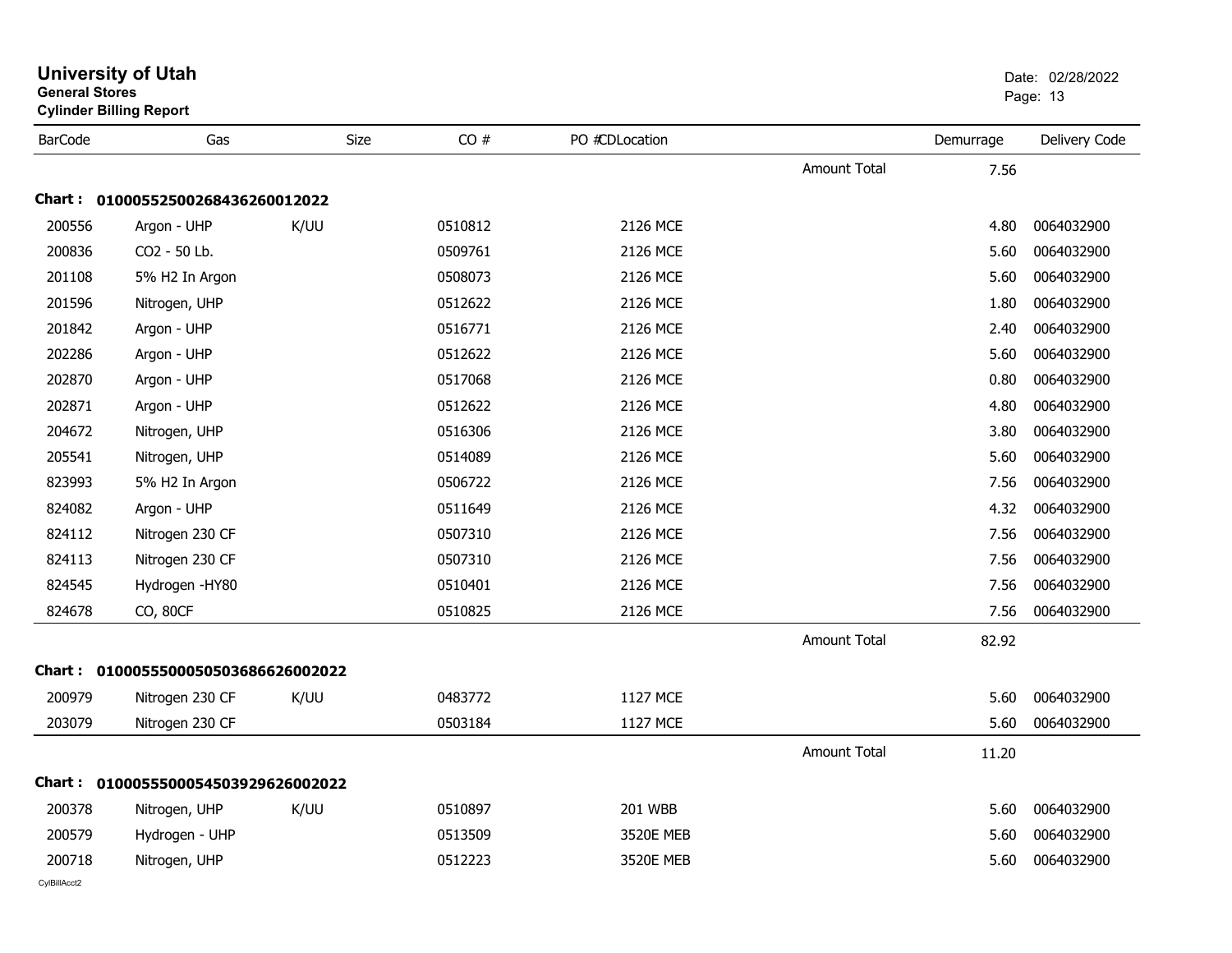| <b>General Stores</b>  | <b>University of Utah</b><br><b>Cylinder Billing Report</b> |      |         |                |                     |           | Date: 02/28/2022<br>Page: 14 |
|------------------------|-------------------------------------------------------------|------|---------|----------------|---------------------|-----------|------------------------------|
| <b>BarCode</b>         | Gas                                                         | Size | CO#     | PO #CDLocation |                     | Demurrage | Delivery Code                |
| 200751                 | Nitrogen, UHP                                               |      | 0515753 | 3520E MEB      |                     | 5.60      | 0064032900                   |
| 201460                 | Helium - UHP                                                |      | 0507748 | 201 WBB        |                     | 5.60      | 0064032900                   |
| 201495                 | Zero Air                                                    |      | 0513509 | 3520E MEB      |                     | 5.60      | 0064032900                   |
| 201591                 | Nitrogen, UHP                                               |      | 0515753 | 3520E MEB      |                     | 5.60      | 0064032900                   |
| 202988                 | Oxygen, USP - E                                             |      | 0481634 | 201 WBB        |                     | 5.60      | 0064032900                   |
| 203025                 | Nitrogen, UHP                                               |      | 0506325 | <b>201 WBB</b> |                     | 5.60      | 0064032900                   |
| 203209                 | Nitrogen, 23 CF                                             |      | 0497628 | 2444 MCE       |                     | 5.60      | 0064032900                   |
| 203216                 | Helium - UHP                                                |      | 0505769 | 3520E MEB      |                     | 5.60      | 0064032900                   |
| 203942                 | Helium - UHP                                                |      | 0512223 | 3520E MEB      |                     | 5.60      | 0064032900                   |
| 203988                 | Nitrogen, UHP                                               |      | 0510897 | 201 WBB        |                     | 5.60      | 0064032900                   |
| 204709                 | Nitrogen, UHP                                               |      | 0515753 | 3520E MEB      |                     | 5.60      | 0064032900                   |
| 205825                 | Oxygen, USP                                                 |      | 0510897 | 201 WBB        |                     | 5.60      | 0064032900                   |
|                        |                                                             |      |         |                | <b>Amount Total</b> | 84.00     |                              |
|                        | Chart: 0100055500054504587626002022                         |      |         |                |                     |           |                              |
| 200920                 | Helium - UHP                                                | K/UU | 0513912 | 2528 MEB       |                     | 5.60      | 0064032900                   |
| 203027                 | Nitrogen, UHP                                               |      | 0508065 | 2528 MEB       |                     | 5.60      | 0064032900                   |
|                        |                                                             |      |         |                | <b>Amount Total</b> | 11.20     |                              |
|                        | Chart: 0100055500054902768626002022                         |      |         |                |                     |           |                              |
| 201843                 | CO2 - 50 Lb.                                                | K/UU | 0509819 | 566 W 900 S    |                     | 5.60      | 0064032900                   |
| 202874                 | Argon - UHP                                                 |      | 0509819 | 566 W 900 S    |                     | 5.60      | 0064032900                   |
|                        |                                                             |      |         |                | Amount Total        | 11.20     |                              |
|                        | Chart: 0100055500055800901626002022                         |      |         |                |                     |           |                              |
| 200231                 | Nitrogen 230 CF                                             | K/UU | 0493993 | 2327 MCE       |                     | 5.60      | 0019003800                   |
| 200672                 | Nitrogen 230 CF                                             |      | 0473473 | 1126 MCE       |                     | 5.60      | 0064032900                   |
| 200985                 | Nitrogen 230 CF                                             |      | 0481806 | 1444 MCE       |                     | 3.00      | 0064032900                   |
| 201996                 | Nitrogen 230 CF                                             |      | 0513541 | 1432 MCE       |                     | 5.60      | 0064032900                   |
| 205380<br>CylBillAcct2 | Nitrogen NF                                                 |      | 0486407 | 1432 MCE       |                     | 5.60      | 0064032900                   |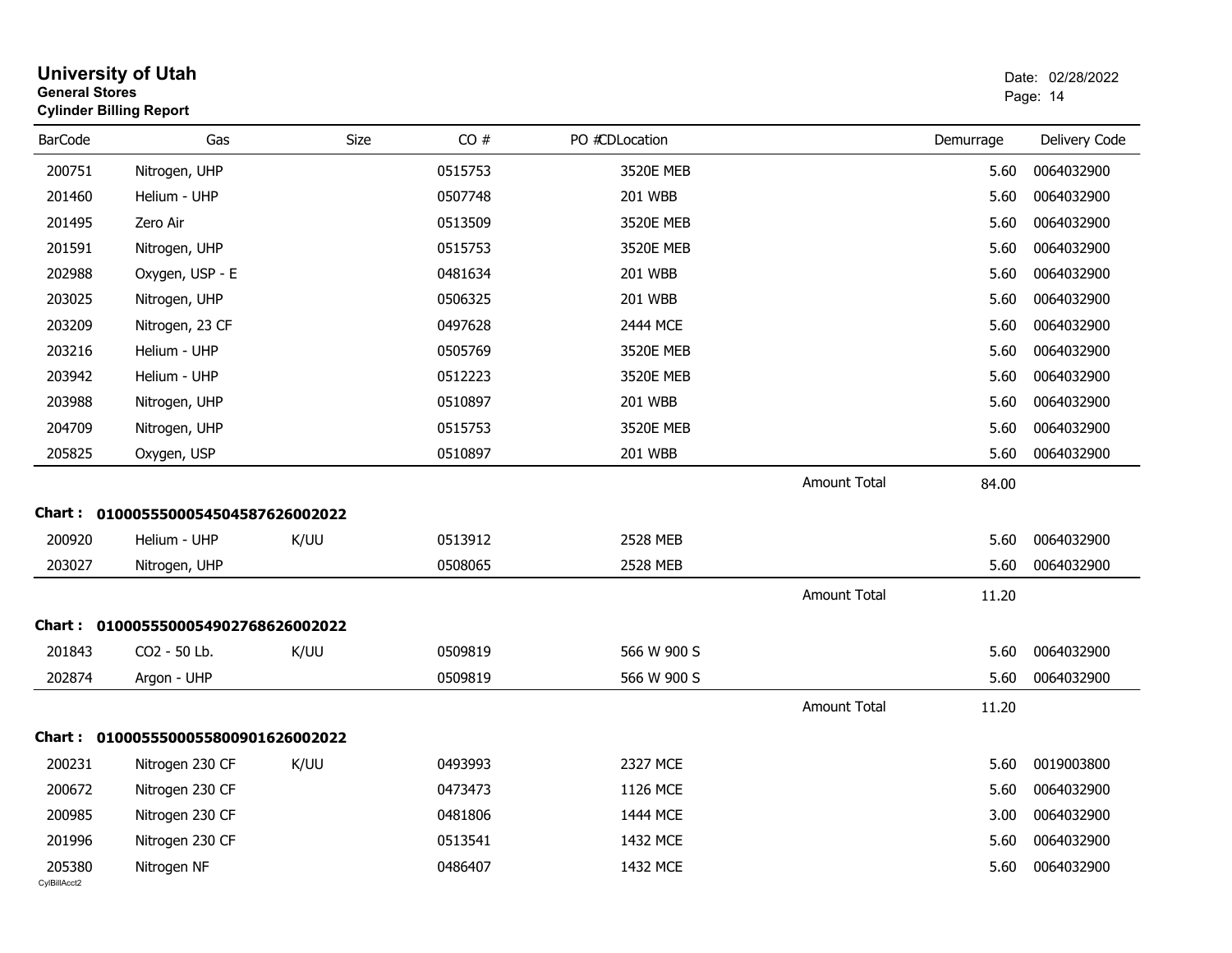| <b>University of Utah</b><br><b>General Stores</b><br><b>Cylinder Billing Report</b> |        |                                                                                                                                                   |                       |                     |           | Date: 02/28/2022<br>Page: 15 |
|--------------------------------------------------------------------------------------|--------|---------------------------------------------------------------------------------------------------------------------------------------------------|-----------------------|---------------------|-----------|------------------------------|
| <b>BarCode</b><br>Gas                                                                | Size   | CO#                                                                                                                                               | PO #CDLocation        |                     | Demurrage | Delivery Code                |
| 205484<br>Nitrogen 230 CF                                                            |        | 0502152                                                                                                                                           | 2327 MCE              |                     | 5.60      | 0019003800                   |
| 205557<br>Nitrogen NF                                                                |        | 0486407                                                                                                                                           | 1432 MCE              |                     | 5.60      | 0064032900                   |
|                                                                                      |        |                                                                                                                                                   |                       | Amount Total        | 36.60     |                              |
|                                                                                      |        |                                                                                                                                                   |                       |                     |           |                              |
| 200587<br>Nitrogen 230 CF                                                            | K/UU   | 0474803                                                                                                                                           | 1127 MCE              |                     | 5.60      | 0064032900                   |
|                                                                                      |        |                                                                                                                                                   |                       | <b>Amount Total</b> | 5.60      |                              |
|                                                                                      |        |                                                                                                                                                   |                       |                     |           |                              |
| 201898<br>Oxygen - 20 CF                                                             | 20#/UU | 0470269                                                                                                                                           | 208 WBB               |                     | 5.60      | 0064032900                   |
| 201951<br>Oxygen - 20 CF                                                             |        | 0496933                                                                                                                                           | 3215 MEB              |                     | 5.60      | 0064032900                   |
| 820714<br>10% H2 Bal. N2                                                             |        | 0479360                                                                                                                                           | 2444 MCE              |                     | 7.56      | 0064032900                   |
| 822180<br>Oxygen, USP                                                                |        | 0491197                                                                                                                                           | 2444 MCE - Bonan Wang |                     | 7.56      | 0064032900                   |
|                                                                                      |        |                                                                                                                                                   |                       | <b>Amount Total</b> | 26.32     |                              |
|                                                                                      |        |                                                                                                                                                   |                       |                     |           |                              |
| 200461<br>Nitrogen 230 CF                                                            | K/UU   | 0506194                                                                                                                                           | 2124 MCE              |                     | 3.00      | 0064032900                   |
| 200851<br>Nitrogen 230 CF                                                            |        | 0504249                                                                                                                                           | <b>2505A MEB</b>      |                     | 3.00      | 0064032900                   |
| 201165<br>Nitrogen 230 CF                                                            |        | 0516648                                                                                                                                           | 2124 MCE              |                     | 2.60      | 0064032900                   |
| 201274<br>Nitrogen 230 CF                                                            |        | 0506194                                                                                                                                           | 2124 MCE              |                     | 5.60      | 0064032900                   |
| 201623<br>Hydrogen - UHP                                                             |        | 0504249                                                                                                                                           | <b>2505A MEB</b>      |                     | 3.00      | 0064032900                   |
| 201736<br>Hydrogen                                                                   |        | 0512636                                                                                                                                           | 1335 MCE              |                     | 5.60      | 0064032900                   |
| 824460<br>Nitrogen 230 CF                                                            |        | 0509952                                                                                                                                           | 2505 MEB              |                     | 4.05      | 0064032900                   |
| 824864<br>Nitrogen 230 CF                                                            |        | 0512636                                                                                                                                           | 1335 MCE              |                     | 7.56      | 0064032900                   |
|                                                                                      |        |                                                                                                                                                   |                       | Amount Total        | 34.41     |                              |
|                                                                                      |        |                                                                                                                                                   |                       |                     |           |                              |
| 200311<br>Nitrogen 230 CF                                                            | K/UU   | 0514245                                                                                                                                           | <b>2505A MEB</b>      |                     | 1.80      | 0064032900                   |
| 200386<br>Nitrogen 230 CF                                                            |        | 0516653                                                                                                                                           | <b>2505A MEB</b>      |                     | 2.60      | 0064032900                   |
| 200570<br>Nitrogen 230 CF                                                            |        | 0516653                                                                                                                                           | <b>2505A MEB</b>      |                     | 2.60      | 0064032900                   |
|                                                                                      |        | Chart: 0100055500055800902626002022<br>Chart: 0100055500055800907626002022<br>Chart: 0100055500055801003626002022<br>0100055500055801060626002022 |                       |                     |           |                              |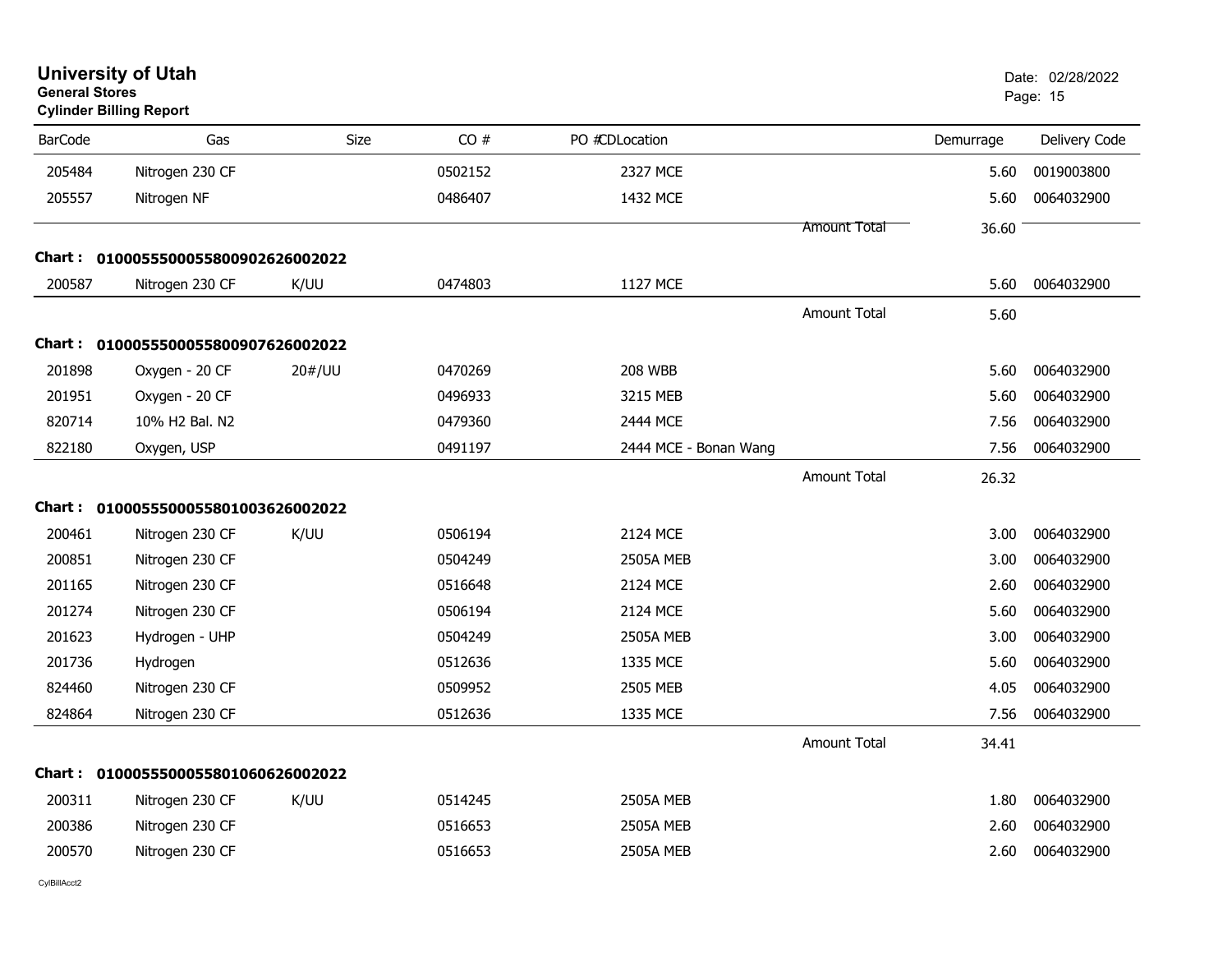|                | <b>University of Utah</b><br><b>General Stores</b><br><b>Cylinder Billing Report</b> |             |         |                  | Date: 02/28/2022<br>Page: 16 |           |               |
|----------------|--------------------------------------------------------------------------------------|-------------|---------|------------------|------------------------------|-----------|---------------|
| <b>BarCode</b> | Gas                                                                                  | <b>Size</b> | CO#     | PO #CDLocation   |                              | Demurrage | Delivery Code |
| 200586         | Nitrogen 230 CF                                                                      |             | 0510915 | <b>2505A MEB</b> |                              | 3.00      | 0064032900    |
| 200619         | Air - 233 CF                                                                         |             | 0511787 | 2505 MEB         |                              | 5.60      | 0064032900    |
| 200714         | Nitrogen 230 CF                                                                      |             | 0514245 | <b>2505A MEB</b> |                              | 3.60      | 0064032900    |
| 201413         | Oxygen, USP                                                                          |             | 0510915 | <b>2505A MEB</b> |                              | 5.60      | 0064032900    |
| 202272         | Oxygen, USP                                                                          |             | 0508739 | 2505A MEB        |                              | 3.60      | 0064032900    |
|                |                                                                                      |             |         |                  | <b>Amount Total</b>          | 28.40     |               |
|                | Chart: 0100055500055900682626002022                                                  |             |         |                  |                              |           |               |
| 200974         | 95% Air, 5% CO2                                                                      | K/UU        | 0476445 | 3290 MEB         |                              | 5.60      | 0064032900    |
| 201075         | CO2 - 50 Lb.                                                                         |             | 0515575 | 5534 SMBB        |                              | 5.60      | 0064032900    |
| 205644         | CO2 - 50 Lb.                                                                         |             | 0508312 | 5534 SMBB        |                              | 5.60      | 0064032900    |
| 822933         | CO2 - 50 Lb.                                                                         |             | 0497169 | 5800 SMBB        |                              | 7.56      | 0064032900    |
| 822934         | CO2 - 50 Lb.                                                                         |             | 0497169 | 5800 SMBB        |                              | 7.56      | 0064032900    |
|                |                                                                                      |             |         |                  | <b>Amount Total</b>          | 31.92     |               |
|                | Chart: 0100055500058502254626002022                                                  |             |         |                  |                              |           |               |
| 201642         | Nitrogen, UHP                                                                        | K/UU        | 0489580 | 2505 MEB         |                              | 5.60      | 0064032900    |
| 818119         | 27%CO2/N2                                                                            |             | 0463135 | 2505 MEB         |                              | 4.05      | 0064032900    |
| 820528         | 27% O2 in Co2                                                                        |             | 0478169 | 2505 MEB         |                              | 7.56      | 0064032900    |
|                |                                                                                      |             |         |                  | <b>Amount Total</b>          | 17.21     |               |
|                | Chart: 0100055500058502864626002022                                                  |             |         |                  |                              |           |               |
| 200399         | Nitrogen 230 CF                                                                      | K/UU        | 0493420 | 1282 MEB         |                              | 5.60      | 0064032900    |
| 200620         | Zero Air                                                                             |             | 0515634 | 1438 MCE         |                              | 5.60      | 0064032900    |
| 824970         | Zero Air                                                                             |             | 0516089 | 1282 MEB         |                              | 6.75      | 0064032900    |
|                |                                                                                      |             |         |                  | <b>Amount Total</b>          | 17.95     |               |
|                | Chart: 0100055500058502950626002022                                                  |             |         |                  |                              |           |               |
| 201820         | Helium - 219 CF                                                                      | K/UU        | 0499887 | 3290 MEB         |                              | 5.60      | 0064032900    |
| 202851         | 95% N2, 5% CO2                                                                       |             | 0505549 | 1282 MEB         |                              | 5.60      | 0064032900    |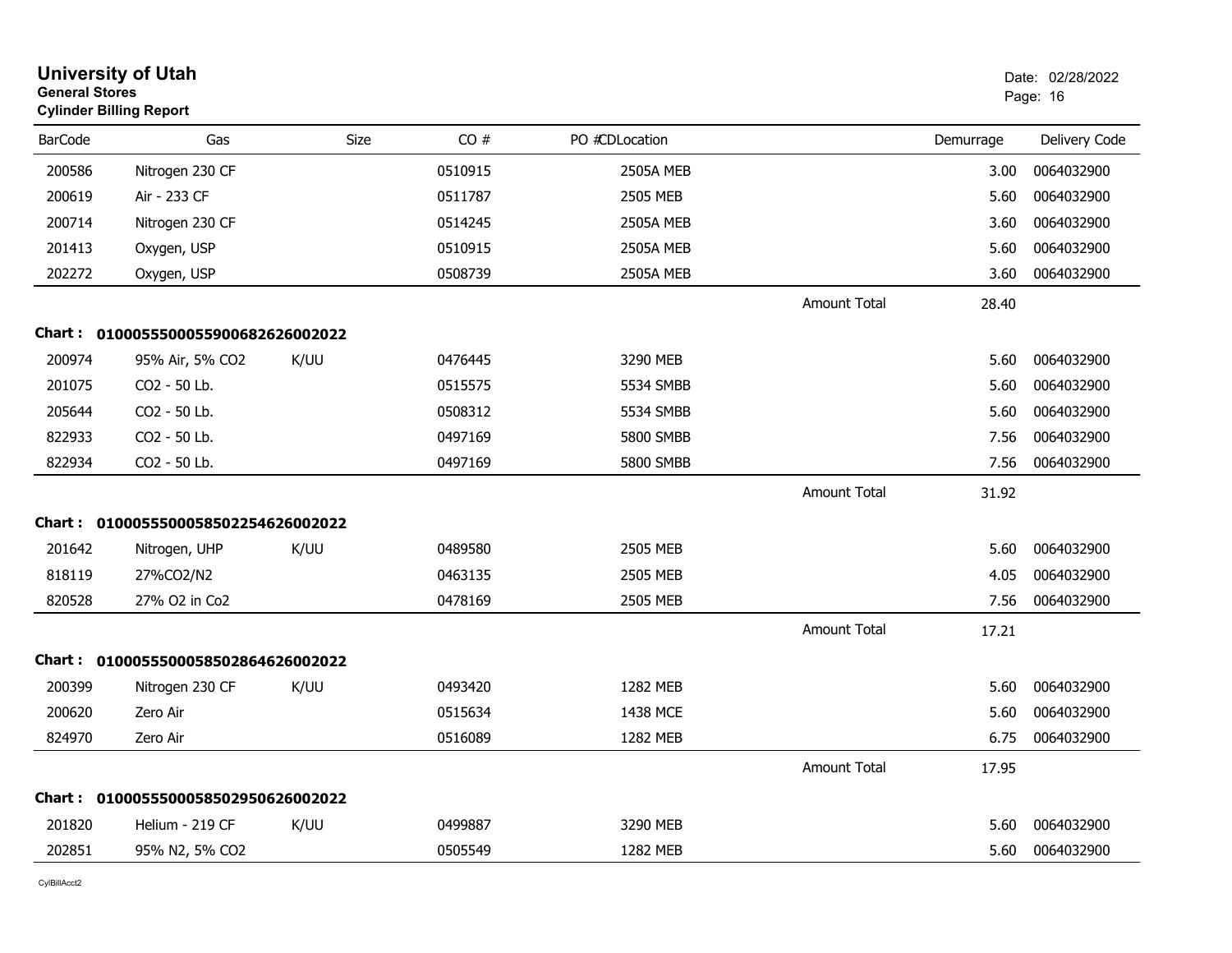| <b>General Stores</b> | <b>Cylinder Billing Report</b>    |      |         |                    |                     |           | Page: 17      |
|-----------------------|-----------------------------------|------|---------|--------------------|---------------------|-----------|---------------|
| <b>BarCode</b>        | Gas                               | Size | CO#     | PO #CDLocation     |                     | Demurrage | Delivery Code |
|                       |                                   |      |         |                    | <b>Amount Total</b> | 11.20     |               |
| Chart :               | 0100055500059203601626002022      |      |         |                    |                     |           |               |
| 200778                | Nitrogen 230 CF                   | K/UU | 0511721 | 2509 MEB           |                     | 2.00      | 0064032900    |
| 201329                | Nitrogen 230 CF                   |      | 0514296 | 2509 MEB           |                     | 5.60      | 0064032900    |
| 818653                | Ethylene                          |      | 0465270 | 2509 MEB           |                     | 7.56      | 0064032900    |
| 821723                | CO2 - 50 Lb.                      |      | 0486182 | 2509 MEB           |                     | 7.56      | 0064032900    |
|                       |                                   |      |         |                    | <b>Amount Total</b> | 22.72     |               |
| Chart :               | 01000556000295096260012022        |      |         |                    |                     |           |               |
| 201917                | Nitrogen 230 CF                   | K/UU | 0415219 | BLDG 61 Room 1335  |                     | 4.48      | 0064032900    |
|                       |                                   |      |         |                    | <b>Amount Total</b> | 4.48      |               |
| Chart :               | 01000556000297856260012022        |      |         |                    |                     |           |               |
| 200380                | Nitrogen 230 CF                   | K/UU | 0463723 | 870 SO 500 WEST    |                     | 4.48      | 0064032900    |
|                       |                                   |      |         |                    | <b>Amount Total</b> | 4.48      |               |
| Chart :               | 01000581001310686260512022        |      |         |                    |                     |           |               |
| 200550                | Zero Air                          | K/UU | 0493458 | 100 HEDCO HIGH BAY |                     | 5.60      | 0056001040    |
|                       |                                   |      |         |                    | <b>Amount Total</b> | 5.60      |               |
| Chart :               | 01000582500194146260012022        |      |         |                    |                     |           |               |
| 202761                | Hydrogen                          | K/UU | 0457555 | 2071 MCE           |                     | 4.48      | 0057001010    |
|                       |                                   |      |         |                    | <b>Amount Total</b> | 4.48      |               |
|                       | Chart: 01000582500194196260012022 |      |         |                    |                     |           |               |
| 200707                | Argon                             | K/UU | 0472953 | 100 HEDCO          |                     | 5.60      | 0056001040    |
|                       |                                   |      |         |                    | <b>Amount Total</b> | 5.60      |               |
| Chart :               | 01000582500265186260012022        |      |         |                    |                     |           |               |
| 200183                | Nitrogen 230 CF                   | K/UU | 0470274 | 1490 B MEB         |                     | 5.60      | 0061020000    |
| 202316                | Air - E                           |      | 0488737 | MCE Reactor Lab    |                     | 5.60      | 0061020000    |
|                       |                                   |      |         |                    |                     |           |               |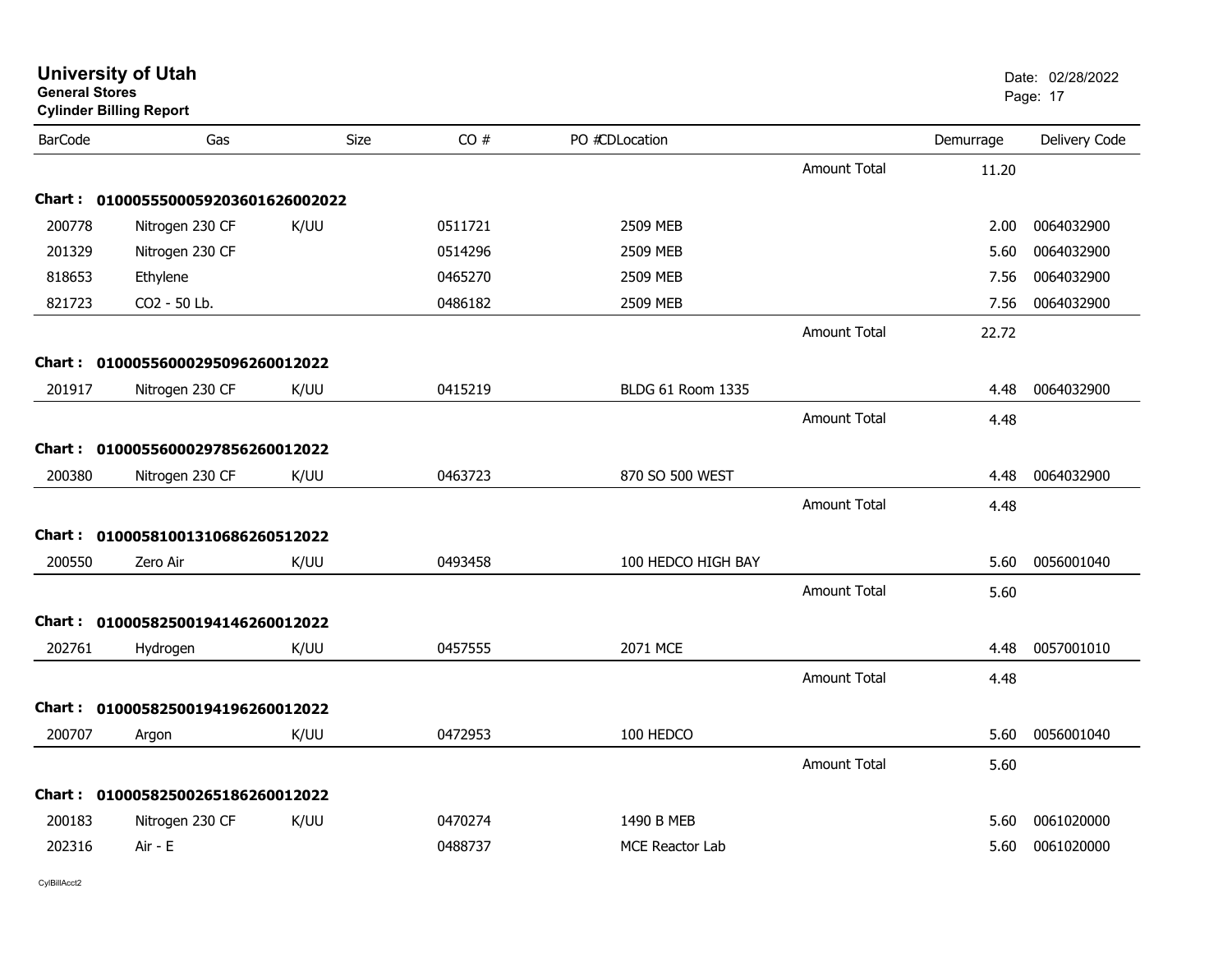| <b>University of Utah</b> |  |
|---------------------------|--|
| <b>General Stores</b>     |  |

### **Cylinder Billing Report**

| <b>BarCode</b> | Gas                                 | <b>Size</b> | CO#     | PO #CDLocation       |                     | Demurrage | Delivery Code |
|----------------|-------------------------------------|-------------|---------|----------------------|---------------------|-----------|---------------|
| 203331         | Air - 233 CF                        |             | 0498425 | MEB Reactor Area Lab |                     | 5.60      | 0061020000    |
|                |                                     |             |         |                      | <b>Amount Total</b> | 16.80     |               |
|                | Chart: 01000582500267876260012022   |             |         |                      |                     |           |               |
| 201586         | Oxygen - 125 CF                     | K/UU        | 0498807 | 2027 MCE             |                     | 5.60      | 0061020000    |
| 823769         | 5%CO2,95%N2 Med                     |             | 0510345 | 2027 MCE             |                     | 7.56      | 0061020000    |
| 824107         | Nitrogen 230 CF                     |             | 0507594 | 2027 MCE             |                     | 7.56      | 0061020000    |
|                |                                     |             |         |                      | <b>Amount Total</b> | 20.72     |               |
|                | Chart: 0100058500053500188626002022 |             |         |                      |                     |           |               |
| 823634         | 25%Co2 75%Argon                     | 200C/Mt.A   | 0503392 | 100 HEDCO            |                     | 7.56      | 0061020000    |
|                |                                     |             |         |                      | <b>Amount Total</b> | 7.56      |               |
|                | Chart: 0100058500054000266626002022 |             |         |                      |                     |           |               |
| 200945         | Nitrogen 230 CF                     | K/UU        | 0466356 | 2071 MCE             |                     | 5.60      | 0057001010    |
| 202852         | 95% N2, 5% CO2                      |             | 0474862 | 2071 MCE             |                     | 5.60      | 0057001010    |
| 203361         | Helium - UHP                        |             | 0455375 | 2065 MCE             |                     | 4.48      | 0057001010    |
| 205406         | Nitrogen, 23 CF                     |             | 0470598 | 2071 MCE             |                     | 5.60      | 0057001010    |
| 205787         | Acetylene - MC                      |             | 0441265 | 2071 MCE             |                     | 4.48      | 0061020000    |
| 819299         | Oxygen, UHP,                        |             | 0478725 | 2065 MCE             |                     | 7.56      | 0057001010    |
| 819755         | <b>UHP Ethylene</b>                 |             | 0472264 | 2065 MCE             |                     | 7.56      | 0057001010    |
|                |                                     |             |         |                      | <b>Amount Total</b> | 40.88     |               |
|                | Chart: 0100058500054503803626002022 |             |         |                      |                     |           |               |
| 202777         | 25%Co2 75%Argon                     | K/UU        | 0344681 | 100 HEDCO            |                     | 4.48      | 0061020000    |
| 203912         | Argon                               |             | 0438133 | 100 HEDCO            |                     | 4.48      | 0061020000    |
|                |                                     |             |         |                      | Amount Total        | 8.96      |               |
|                | Chart: 0100058500054504167626002022 |             |         |                      |                     |           |               |
| 202946         | CO2 - Inst. Gra                     | K/UU        | 0474177 | 100 HEDCO            |                     | 5.60      | 0061020000    |
|                |                                     |             |         |                      | <b>Amount Total</b> | 5.60      |               |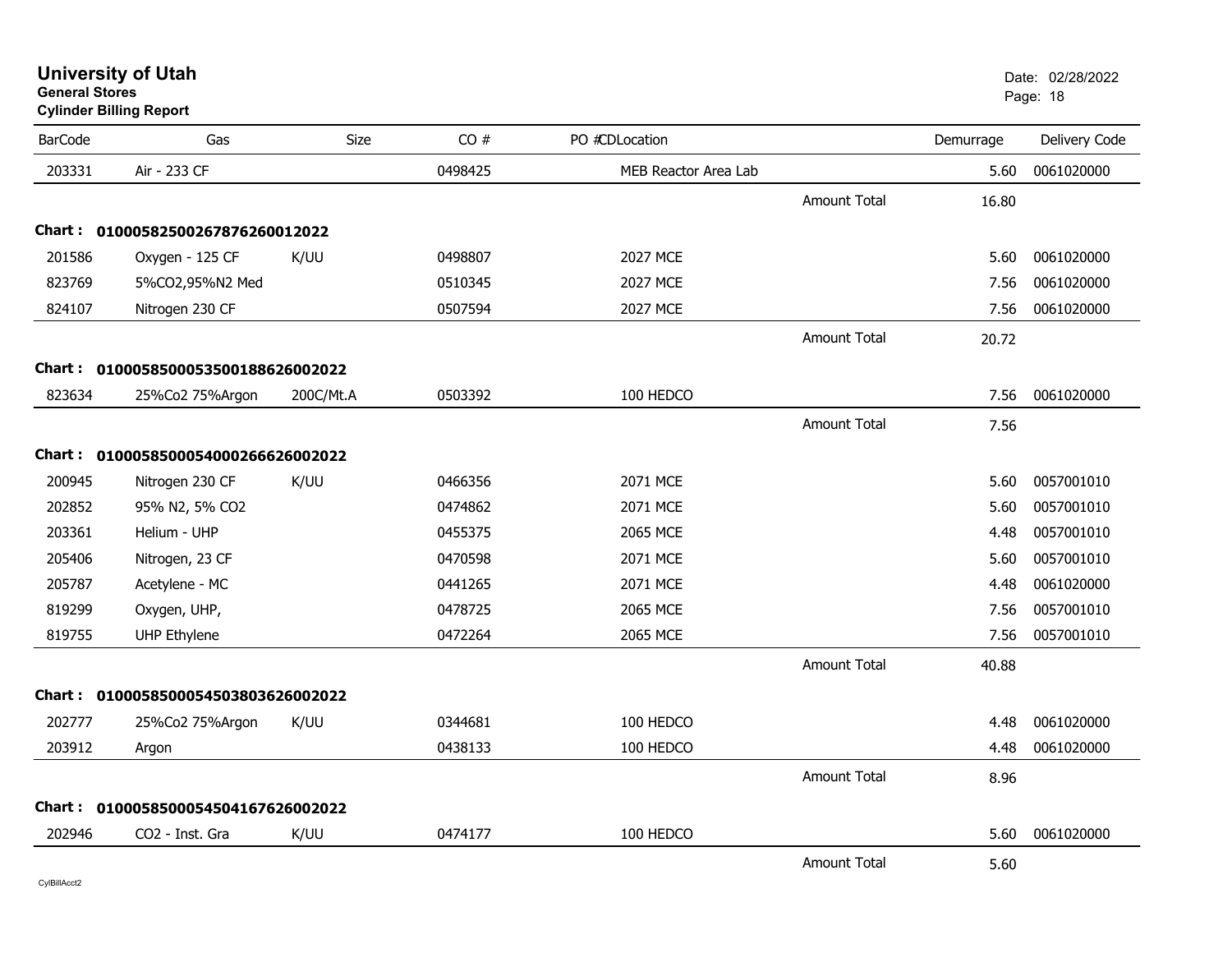| <b>General Stores</b> | <b>University of Utah</b><br><b>Cylinder Billing Report</b> |             |         |                     |                     |           | Date: 02/28/2022<br>Page: 19 |
|-----------------------|-------------------------------------------------------------|-------------|---------|---------------------|---------------------|-----------|------------------------------|
| <b>BarCode</b>        | Gas                                                         | <b>Size</b> | CO#     | PO #CDLocation      |                     | Demurrage | Delivery Code                |
|                       | Chart: 0100058500054504499626002022                         |             |         |                     |                     |           |                              |
| 204324                | 25%Co2 75%Argon                                             | K/UU        | 0495870 | 100 Hedco- High Bay |                     | 5.60      | 0061020000                   |
| 205780                | Acetylene, CF                                               |             | 0497854 | 100 HEDCO           |                     | 5.60      | 0061020000                   |
| 822839                | Oxygen, USP                                                 |             | 0497854 | 100 HEDCO           |                     | 7.56      | 0061020000                   |
|                       |                                                             |             |         |                     | Amount Total        | 18.76     |                              |
|                       | Chart: 0100058500055900766626002022                         |             |         |                     |                     |           |                              |
| 825214                | Argon - 40cf                                                | 40/60-MT    | 0515280 | 2027 MCE            |                     | 7.56      | 0061020000                   |
|                       |                                                             |             |         |                     | <b>Amount Total</b> | 7.56      |                              |
|                       | Chart: 0100058500058502321626002022                         |             |         |                     |                     |           |                              |
| 813106                | CO <sub>2</sub> - Inst. Gra                                 | 50#/Mt.Ai   | 0431221 | 100 HEDCO           |                     | 6.16      | 0061020000                   |
|                       |                                                             |             |         |                     | Amount Total        | 6.16      |                              |
|                       | Chart: 0100058500058502658626002022                         |             |         |                     |                     |           |                              |
| 200179                | Nitrogen 230 CF                                             | K/UU        | 0514161 | 2725 MCE            |                     | 3.00      | 0057001010                   |
| 200281                | Air - 233 CF                                                |             | 0512901 | 2065 MCE            |                     | 5.60      | 0057001010                   |
| 200548                | Nitrogen 230 CF                                             |             | 0516619 | 2725 MCE            |                     | 2.60      | 0057001010                   |
| 200590                | Nitrogen 230 CF                                             |             | 0516619 | 2725 MCE            |                     | 2.60      | 0057001010                   |
| 200615                | Zero Air                                                    |             | 0506792 | 2065 MCE            |                     | 5.60      | 0057001010                   |
| 200797                | Nitrogen 230 CF                                             |             | 0509012 | 2725 MCE            |                     | 3.00      | 0057001010                   |
| 200818                | Nitrogen 230 CF                                             |             | 0514161 | 2725 MCE            |                     | 5.60      | 0057001010                   |
| 200839                | Nitrogen 230 CF                                             |             | 0516619 | 2725 MCE            |                     | 2.60      | 0057001010                   |
| 200924                | Nitrogen 230 CF                                             |             | 0514161 | 2725 MCE            |                     | 3.00      | 0057001010                   |
| 201055                | Nitrogen 230 CF                                             |             | 0514161 | 2725 MCE            |                     | 3.00      | 0057001010                   |
| 201201                | Nitrogen 230 CF                                             |             | 0516619 | 2725 MCE            |                     | 2.60      | 0057001010                   |
| 201367                | Nitrogen 230 CF                                             |             | 0516619 | 2725 MCE            |                     | 2.60      | 0057001010                   |
| 201418                | Nitrogen 230 CF                                             |             | 0514161 | 2725 MCE            |                     | 5.60      | 0057001010                   |
| 201519                | Nitrogen 230 CF                                             |             | 0514161 | 2725 MCE            |                     | 3.00      | 0057001010                   |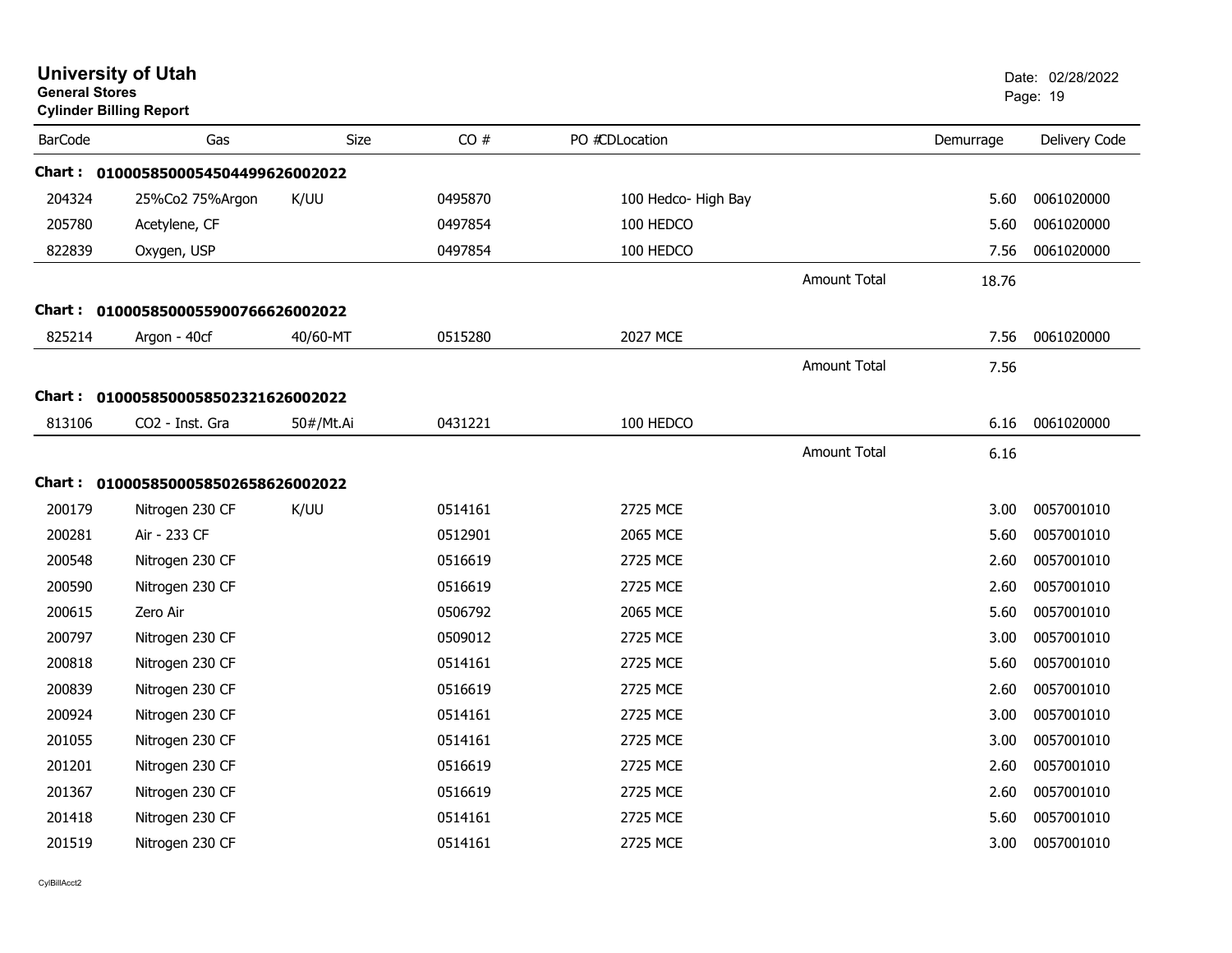|         | <b>University of Utah</b><br><b>General Stores</b><br><b>Cylinder Billing Report</b> |      |         |                      | Date: 02/28/2022<br>Page: 20 |               |  |
|---------|--------------------------------------------------------------------------------------|------|---------|----------------------|------------------------------|---------------|--|
| BarCode | Gas                                                                                  | Size | CO#     | PO #CDLocation       | Demurrage                    | Delivery Code |  |
| 201945  | Nitrogen 230 CF                                                                      |      | 0514161 | 2725 MCE             | 3.00                         | 0057001010    |  |
| 202270  | Nitrogen 230 CF                                                                      |      | 0516619 | 2725 MCE             | 2.60                         | 0057001010    |  |
| 202422  | Nitrogen 230 CF                                                                      |      | 0516619 | 2725 MCE             | 2.60                         | 0057001010    |  |
| 202476  | 95% N2, 5% CO2                                                                       |      | 0510753 | 2725 MCE             | 5.60                         | 0057001010    |  |
| 202509  | CO2 - 50 Lb.                                                                         |      | 0493952 | 2071 MCE             | 5.60                         | 0057001010    |  |
| 202727  | Nitrogen 230 CF                                                                      |      | 0516619 | 2725 MCE             | 2.60                         | 0057001010    |  |
| 202853  | 95% N2, 5% CO2                                                                       |      | 0503086 | 2725 MCE             | 5.60                         | 0057001010    |  |
| 202927  | Nitrogen 230 CF                                                                      |      | 0516619 | 2725 MCE             | 2.60                         | 0057001010    |  |
| 202940  | Nitrogen 230 CF                                                                      |      | 0516619 | 2725 MCE             | 2.60                         | 0057001010    |  |
| 205493  | Nitrogen 230 CF                                                                      |      | 0514161 | 2725 MCE             | 3.00                         | 0057001010    |  |
| 205634  | Nitrogen 230 CF                                                                      |      | 0514161 | 2725 MCE             | 3.00                         | 0057001010    |  |
| 822966  | CO2 - 50 Lb.                                                                         |      | 0497128 | 2071 MCE             | 7.56                         | 0057001010    |  |
| 823175  | 5% Co2 In CH4                                                                        |      | 0497538 | 2071 MCE             | 7.56                         | 0057001010    |  |
| 823403  | Methane C.P. GR                                                                      |      | 0499811 | 2071 MCE             | 7.56                         | 0057001010    |  |
| 824956  | Nitrogen 230 CF                                                                      |      | 0513351 | 2725 MCE             | 7.56                         | 0057001010    |  |
| 824958  | Nitrogen 230 CF                                                                      |      | 0513351 | 2725 MCE             | 4.05                         | 0057001010    |  |
| 824972  | 2% O2 In N2                                                                          |      | 0512440 | 2725 MCE             | 7.56                         | 0057001010    |  |
| 824973  | 2% O2 In N2                                                                          |      | 0512440 | 2725 MCE             | 7.56                         | 0057001010    |  |
| 824974  | 2% O2 In N2                                                                          |      | 0512440 | 2725 MCE             | 7.56                         | 0057001010    |  |
| 825013  | Nitrogen 230 CF                                                                      |      | 0513747 | 2725 MCE             | 7.56                         | 0057001010    |  |
| 825253  | Nitrogen 230 CF                                                                      |      | 0515797 | <b>ROOM 2725 MCE</b> | 7.56                         | 0057001010    |  |
| 825254  | Nitrogen 230 CF                                                                      |      | 0515797 | ROOM 2725 MCE        | 4.05                         | 0057001010    |  |
| 825255  | Nitrogen 230 CF                                                                      |      | 0515797 | ROOM 2725 MCE        | 7.56                         | 0057001010    |  |
| 825256  | Nitrogen 230 CF                                                                      |      | 0515797 | ROOM 2725 MCE        | 7.56                         | 0057001010    |  |
| 825257  | Nitrogen 230 CF                                                                      |      | 0515797 | ROOM 2725 MCE        | 7.56                         | 0057001010    |  |
| 825258  | Nitrogen 230 CF                                                                      |      | 0515797 | <b>ROOM 2725 MCE</b> | 7.56                         | 0057001010    |  |
| 825259  | Nitrogen 230 CF                                                                      |      | 0515797 | ROOM 2725 MCE        | 4.05                         | 0057001010    |  |
| 825260  | Nitrogen 230 CF                                                                      |      | 0515797 | ROOM 2725 MCE        | 7.56                         | 0057001010    |  |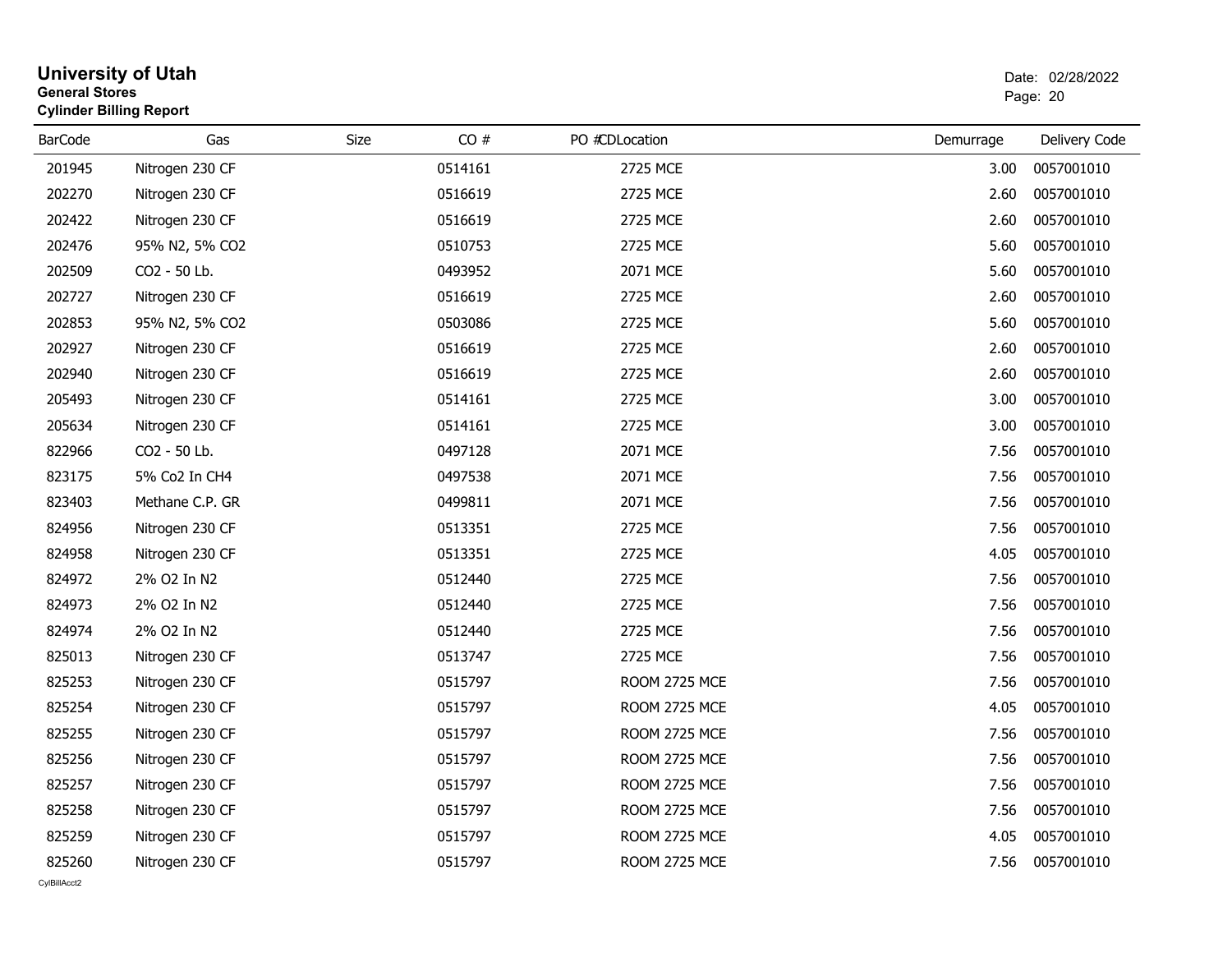| <b>General Stores</b> | <b>Cylinder Billing Report</b>      |             |         |                      |                     |           | Page: 21      |
|-----------------------|-------------------------------------|-------------|---------|----------------------|---------------------|-----------|---------------|
| <b>BarCode</b>        | Gas                                 | <b>Size</b> | CO#     | PO #CDLocation       |                     | Demurrage | Delivery Code |
| 825261                | Nitrogen 230 CF                     |             | 0515797 | ROOM 2725 MCE        |                     | 4.05      | 0057001010    |
| 825262                | Nitrogen 230 CF                     |             | 0515797 | <b>ROOM 2725 MCE</b> |                     | 7.56      | 0057001010    |
|                       |                                     |             |         |                      | <b>Amount Total</b> | 218.80    |               |
|                       | Chart: 0100058500058502784626002022 |             |         |                      |                     |           |               |
| 200287                | Hydrogen                            | K/UU        | 0463239 | 2071 MCE             |                     | 4.48      | 0061020000    |
| 200323                | Oxygen, USP                         |             | 0437215 | 2065 MCE             |                     | 4.48      | 0061020000    |
| 200693                | CO <sub>2</sub> - 50 Lb.            |             | 0427463 | 1228 MEB             |                     | 4.48      | 0061020000    |
| 203299                | CO2 - 50 Lb.                        |             | 0439732 | 2071 MCE             |                     | 4.48      | 0061020000    |
| 204589                | CO2 - 50 Lb.                        |             | 0439732 | 2071 MCE             |                     | 4.48      | 0061020000    |
| 516589                | 5% Co2 In CH4                       |             | 0450712 | 2071 MCE             |                     | 6.44      | 0061020000    |
|                       |                                     |             |         |                      | <b>Amount Total</b> | 28.84     |               |
|                       | Chart: 0100059500054501772626002022 |             |         |                      |                     |           |               |
| 200623                | Nitrogen 230 CF                     | K/UU        | 0507939 | 1424 MCE             |                     | 5.60      | 0856003000    |
| 201187                | CO2 - 50 Lb.                        |             | 0507526 | 1424 MCE             |                     | 5.60      | 0856003000    |
| 202662                | Nitrogen 115 CF                     |             | 0490377 | 1424 MCE             |                     | 5.60      | 0056001000    |
| 202792                | Ultra P-10                          |             | 0419770 | 1424 MCE             |                     | 4.48      | 0056001000    |
| 203215                | Helium - UHP                        |             | 0440415 | 1444 MCE             |                     | 4.48      | 0064032900    |
| 205373                | CO2 - 50 Lb.                        |             | 0424284 | 1027 MCE             |                     | 4.48      | 0856003000    |
| 205535                | CO2 - 50 Lb.                        |             | 0424284 | 1027 MCE             |                     | 4.48      | 0856003000    |
| 809042                | BD Co2 Syphon                       |             | 0352097 | 1027 MCE             |                     | 9.52      | 0056001000    |
| 815503                | 50ppm Ch4/Air                       |             | 0443514 | <b>100 CME</b>       |                     | 6.44      | 0056001000    |
| 815540                | 100ppm Ch4/Air                      |             | 0443640 | <b>100 CME</b>       |                     | 6.44      | 0056001000    |
| 815542                | 50ppm Co2/Air                       |             | 0443514 | <b>100 CME</b>       |                     | 6.44      | 0056001000    |
| 815543                | 1500ppm Co2/Air                     |             | 0443514 | <b>100 CME</b>       |                     | 6.44      | 0056001000    |
| 815544                | 3000ppm Co2/Air                     |             | 0443514 | <b>100 CME</b>       |                     | 6.44      | 0056001000    |
| 815573                | 5ppm Ch4/Air                        |             | 0443773 | <b>100 CME</b>       |                     | 6.44      | 0056001000    |
| 816896                | Co2 10#                             |             | 0453670 | <b>100 CME</b>       |                     | 6.72      | 0056001000    |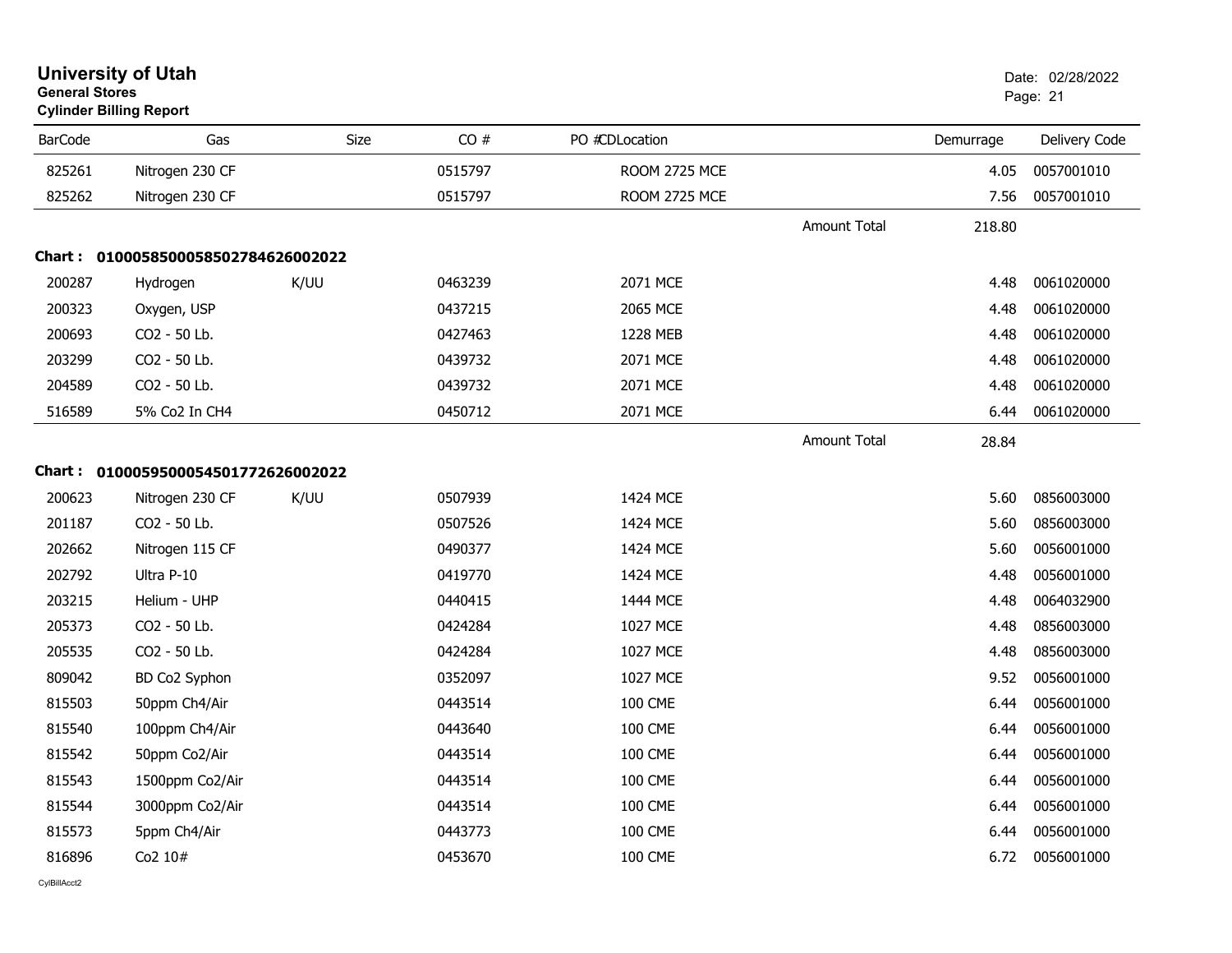|                | <b>University of Utah</b><br><b>General Stores</b><br><b>Cylinder Billing Report</b> |      |         |                       |                     |           | Date: 02/28/2022<br>Page: 22 |  |
|----------------|--------------------------------------------------------------------------------------|------|---------|-----------------------|---------------------|-----------|------------------------------|--|
| <b>BarCode</b> | Gas                                                                                  | Size | CO#     | PO #CDLocation        |                     | Demurrage | Delivery Code                |  |
| 821784         | CO2 - Siphon                                                                         |      | 0490377 | 1424 MCE              |                     | 7.56      | 0056001000                   |  |
| 823860         | Co2 10#                                                                              |      | 0506032 | 2000 MCE              |                     | 7.56      | 0056001000                   |  |
| 823861         | Co2 10#                                                                              |      | 0506032 | 2000 MCE              |                     | 7.56      | 0056001000                   |  |
| 824110         | Nitrogen 230 CF                                                                      |      | 0507939 | 1424 MCE              |                     | 7.56      | 0856003000                   |  |
| 824111         | Nitrogen 230 CF                                                                      |      | 0507939 | 1424 MCE              |                     | 7.56      | 0856003000                   |  |
|                |                                                                                      |      |         |                       | <b>Amount Total</b> | 127.40    |                              |  |
|                | Chart: 0100059500055800974626002022                                                  |      |         |                       |                     |           |                              |  |
| 201438         | Nitrogen 230 CF                                                                      | K/UU | 0515994 | 2327 MCE              |                     | 5.00      | 0856003000                   |  |
| 201767         | Nitrogen 230 CF                                                                      |      | 0516485 | 1444 MCE              |                     | 3.60      | 0856003000                   |  |
| 825024         | Nitrogen 230 CF                                                                      |      | 0513660 | 1444 MCE              |                     | 4.05      | 0856003000                   |  |
| 825429         | Nitrogen 230 CF                                                                      |      | 0517195 | 1444 MCE              |                     | 0.81      | 0856003000                   |  |
|                |                                                                                      |      |         |                       | <b>Amount Total</b> | 13.46     |                              |  |
|                | Chart: 01000596000110546260012022                                                    |      |         |                       |                     |           |                              |  |
| 205379         | Nitrogen 230 CF                                                                      | K/UU | 0453367 | 423 WAKARA RM 120     |                     | 4.48      | 61001                        |  |
| 816880         | HP Nitrogen                                                                          |      | 0453412 | 423 WAKARA #120       |                     | 7.56      | 61001                        |  |
|                |                                                                                      |      |         |                       | <b>Amount Total</b> | 12.04     |                              |  |
|                | Chart: 01000596000110586260012022                                                    |      |         |                       |                     |           |                              |  |
| 203049         | Oxygen, USP                                                                          | K/UU | 0496304 | 423 Wakara Way RM 150 |                     | 5.60      | 61001                        |  |
| 823007         | Argon                                                                                |      | 0496304 | 423 Wakara Way RM 150 |                     | 7.56      | 61001                        |  |
|                |                                                                                      |      |         |                       | <b>Amount Total</b> | 13.16     |                              |  |
|                | Chart: 01000596000116836260012022                                                    |      |         |                       |                     |           |                              |  |
| 200245         | Nitrogen 230 CF                                                                      | K/UU | 0427832 | 430 Wakara Room 150   |                     | 4.48      | 61001                        |  |
| 200481         | Hydrogen - UHP                                                                       |      | 0306073 | #150 - 423 WAKARA     |                     | 4.48      | 61001                        |  |
| 201612         | Helium - UHP                                                                         |      | 0474794 | 423 Wakara Way RM 300 |                     | 5.60      | 0856003000                   |  |
| 201938         | Hydrogen - UHP                                                                       |      | 0462675 | 423 WAKARA WAY RM 150 |                     | 4.48      | 0856003000                   |  |
| 205507         | Nitrogen 230 CF                                                                      |      | 0320947 | 423 WAKARA #150       |                     | 4.48      | 61001                        |  |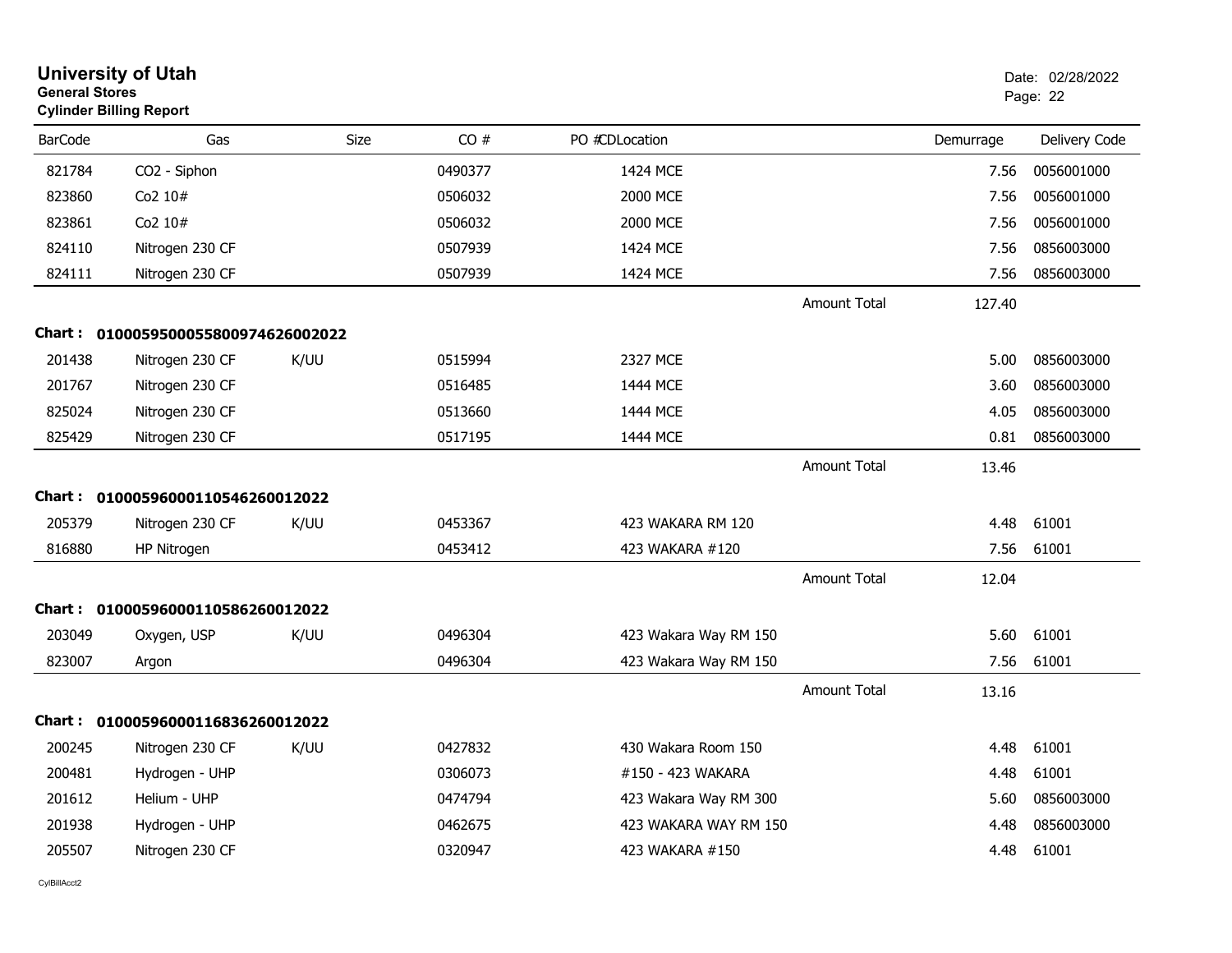| <b>General Stores</b> | <b>University of Utah</b><br><b>Cylinder Billing Report</b> |           |         |                           |                     |           | Date: 02/28/2022<br>Page: 23 |
|-----------------------|-------------------------------------------------------------|-----------|---------|---------------------------|---------------------|-----------|------------------------------|
| <b>BarCode</b>        | Gas                                                         | Size      | CO#     | PO #CDLocation            |                     | Demurrage | Delivery Code                |
| 814109                | Hydrogen - UHP                                              |           | 0432987 | 423 WAKARA WAY #150       |                     | 6.44      | 61001                        |
| 815060                | Hydrogen - UHP                                              |           | 0439992 | 423 WAKARA WAY SUITE #150 |                     | 9.24      | 61001                        |
|                       |                                                             |           |         |                           | Amount Total        | 39.20     |                              |
|                       | Chart: 01000596000163106260012022                           |           |         |                           |                     |           |                              |
| 201841                | Nitrogen 230 CF                                             | K/UU      | 0390979 | 423 Wakara #150           |                     | 4.48      | 61001                        |
|                       |                                                             |           |         |                           | Amount Total        | 4.48      |                              |
|                       | Chart: 01000596000232206260012022                           |           |         |                           |                     |           |                              |
| 808400                | Methane C.P. GR                                             | 200C/Mt.A | 0369545 | 423 Warkara Way Room 120  |                     | 6.16      | 61001                        |
|                       |                                                             |           |         |                           | Amount Total        | 6.16      |                              |
|                       | Chart: 01000601001132366260012022                           |           |         |                           |                     |           |                              |
| 202421                | Helium - 219 CF                                             | K/UU      | 0482905 | 1206 MEB                  |                     | 5.60      | 0056001040                   |
| 202428                | N2, Liquid LX45                                             |           | 0516444 | 1206 MEB                  |                     | 20.80     | 0056001040                   |
| 202784                | Nitrogen 230 CF                                             |           | 0461312 | 1206 MEB                  |                     | 4.48      | 0056001040                   |
| 203529                | N2, Liquid LX45                                             |           | 0514395 | 1206 MEB                  |                     | 3.20      | 0056001040                   |
| 203714                | N2, Liquid LX45                                             |           | 0515694 | 1206 MEB                  |                     | 41.60     | 0056001040                   |
| 819657                | Nitrogen, UHP                                               |           | 0472722 | 1206 MEB                  |                     | 7.56      | 0056001040                   |
|                       |                                                             |           |         |                           | <b>Amount Total</b> | 83.24     |                              |
| Chart :               | 0100060500055801040626002022                                |           |         |                           |                     |           |                              |
| 200116                | Helium - UHP                                                | K/UU      | 0506603 | 2470 MCE                  |                     | 5.60      | 0061020000                   |
| 202711                | Air - E                                                     |           | 0509907 | 2470 MCE                  |                     | 5.60      | 0064012050                   |
| 203016                | N2, Liquid LX45                                             |           | 0508436 | 2470 MCE                  |                     | 28.80     | 0061020000                   |
| 203573                | N2, Liquid LX45                                             |           | 0516842 | 2470 MCE                  |                     | 16.00     | 0064012050                   |
| 825211                | Nitrogen, UHP                                               |           | 0515146 | <b>1555E MEB</b>          |                     | 7.56      | 0064012050                   |
| 825212                | Nitrogen, UHP                                               |           | 0515146 | <b>1555E MEB</b>          |                     | 7.56      | 0064012050                   |
| 825217                | 10% H2 Bal. N2                                              |           | 0515458 | <b>1555E MEB</b>          |                     | 7.56      | 0064012050                   |
|                       |                                                             |           |         |                           | Amount Total        | 78.68     |                              |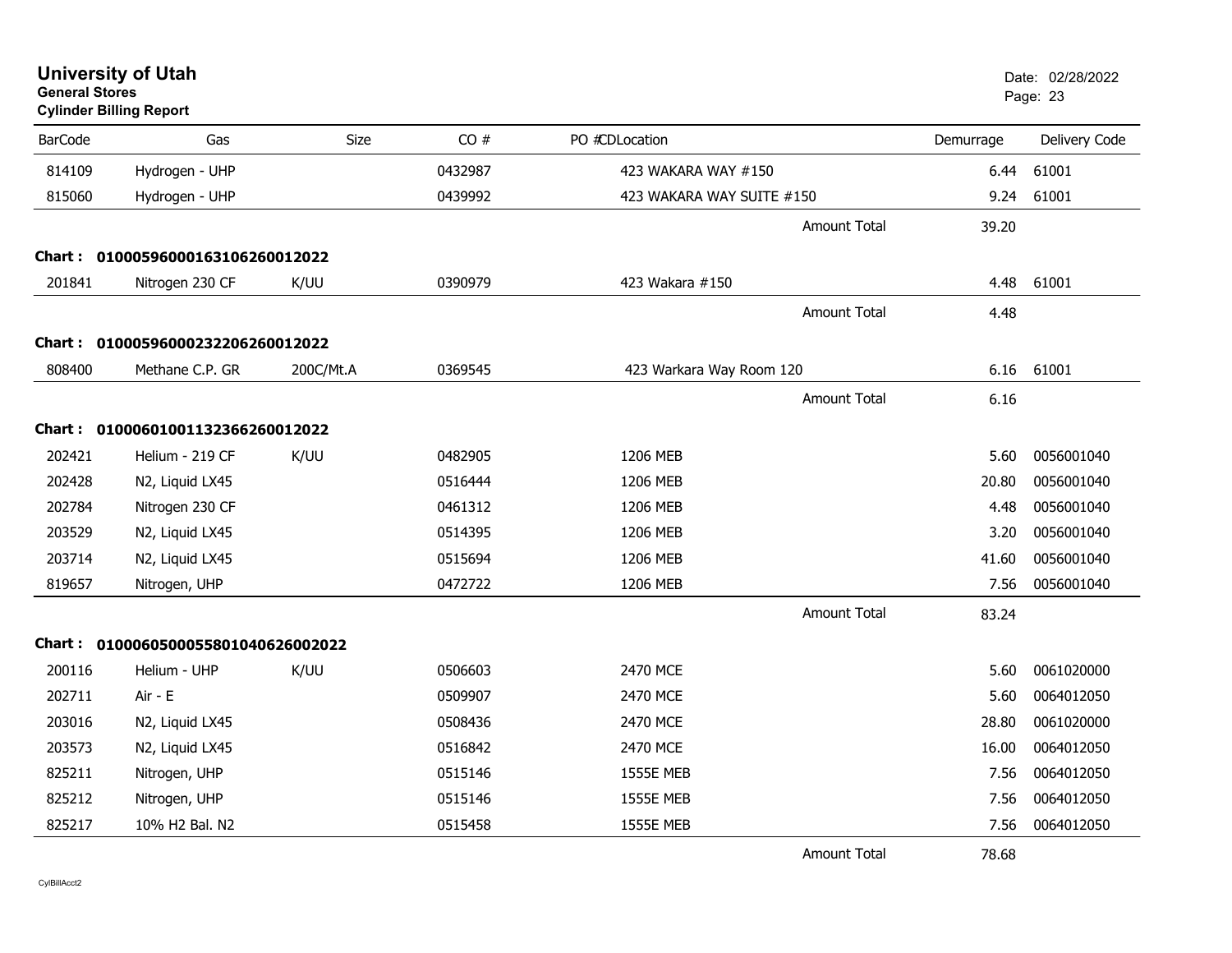| <b>General Stores</b> | <b>University of Utah</b><br><b>Cylinder Billing Report</b> |             |         |           |                                 |           | Date: 02/28/2022<br>Page: 24 |
|-----------------------|-------------------------------------------------------------|-------------|---------|-----------|---------------------------------|-----------|------------------------------|
| <b>BarCode</b>        | Gas                                                         | <b>Size</b> | CO#     |           | PO #CDLocation                  | Demurrage | Delivery Code                |
|                       | Chart: 0100060500055801040643002022                         |             |         |           |                                 |           |                              |
| 824905                | Nitrogen, UHP                                               | 200C/Mt.A   | 0513044 |           | <b>1555E MEB</b>                | 7.56      | 0064012050                   |
|                       |                                                             |             |         |           | <b>Amount Total</b>             | 7.56      |                              |
|                       | Chart: 01000652000304356260012022                           |             |         |           |                                 |           |                              |
| 200713                | Nitrogen, UHP                                               | K/UU        | 0392146 |           | 2120 SMBB                       | 4.48      | 0064032800                   |
| 802746                | Silicon Tetrach                                             |             |         | 000110410 | 122 SOUTH CENTRAL DR ROOM 00304 | 5.60      | 0056003040                   |
| 809583                | Oxygen, UHP,                                                |             | 0375328 |           | 2120A Sorenson BLDG (# 151)     | 6.16      | 0151037000                   |
| 809892                | 2% H2 In Argon                                              |             | 0375441 |           | 212A SMBB                       | 6.16      | 0064023550                   |
| 823019                | Oxygen, UHP,                                                |             | 0502126 |           | 2120 SMBB                       | 7.56      | 0064021100                   |
|                       |                                                             |             |         |           | <b>Amount Total</b>             | 29.96     |                              |
| Chart :               | 01000652500194026260012022                                  |             |         |           |                                 |           |                              |
| 200961                | Argon - UHP                                                 | K/UU        | 0413102 |           | 1374 MEB                        | 4.48      | 0064021100                   |
|                       |                                                             |             |         |           | <b>Amount Total</b>             | 4.48      |                              |
| Chart :               | 01000652500194126260012022                                  |             |         |           |                                 |           |                              |
| 203814                | Nitrogen 230 CF                                             | K/UU        | 0411152 |           | 3800 SMBB                       | 4.48      | 0064021100                   |
| 203940                | Helium - 219 CF                                             |             | 0440562 |           | 3800 SMBB                       | 4.48      | 0064021100                   |
| 205495                | Nitrogen 230 CF                                             |             | 0411152 |           | 3800 SMBB                       | 4.48      | 0064021100                   |
| 805539                | Acetylene, Atom                                             |             | 0290852 |           | 1280 MEB                        | 6.44      | 0062016500                   |
| 805813                | Silane/Helium                                               |             | 0292941 |           | <b>1555C MEB</b>                | 10.64     | 0064032800                   |
| 805859                | NF3                                                         |             | 0295351 |           | <b>1555C MEB</b>                | 16.80     | 0064032800                   |
|                       |                                                             |             |         |           | <b>Amount Total</b>             | 47.32     |                              |
| Chart :               | 01000652500195916260012022                                  |             |         |           |                                 |           |                              |
| 201856                | Nitrogen 230 CF                                             | K/UU        | 0476711 |           | 1283 MEB                        | 5.60      | 0064021100                   |
|                       |                                                             |             |         |           | <b>Amount Total</b>             | 5.60      |                              |
| Chart :               | 01000652500261056260012022                                  |             |         |           |                                 |           |                              |
| 202868                | Argon - UHP                                                 | K/UU        | 0463715 |           | 1483 MEB                        | 4.48      | 0064021100                   |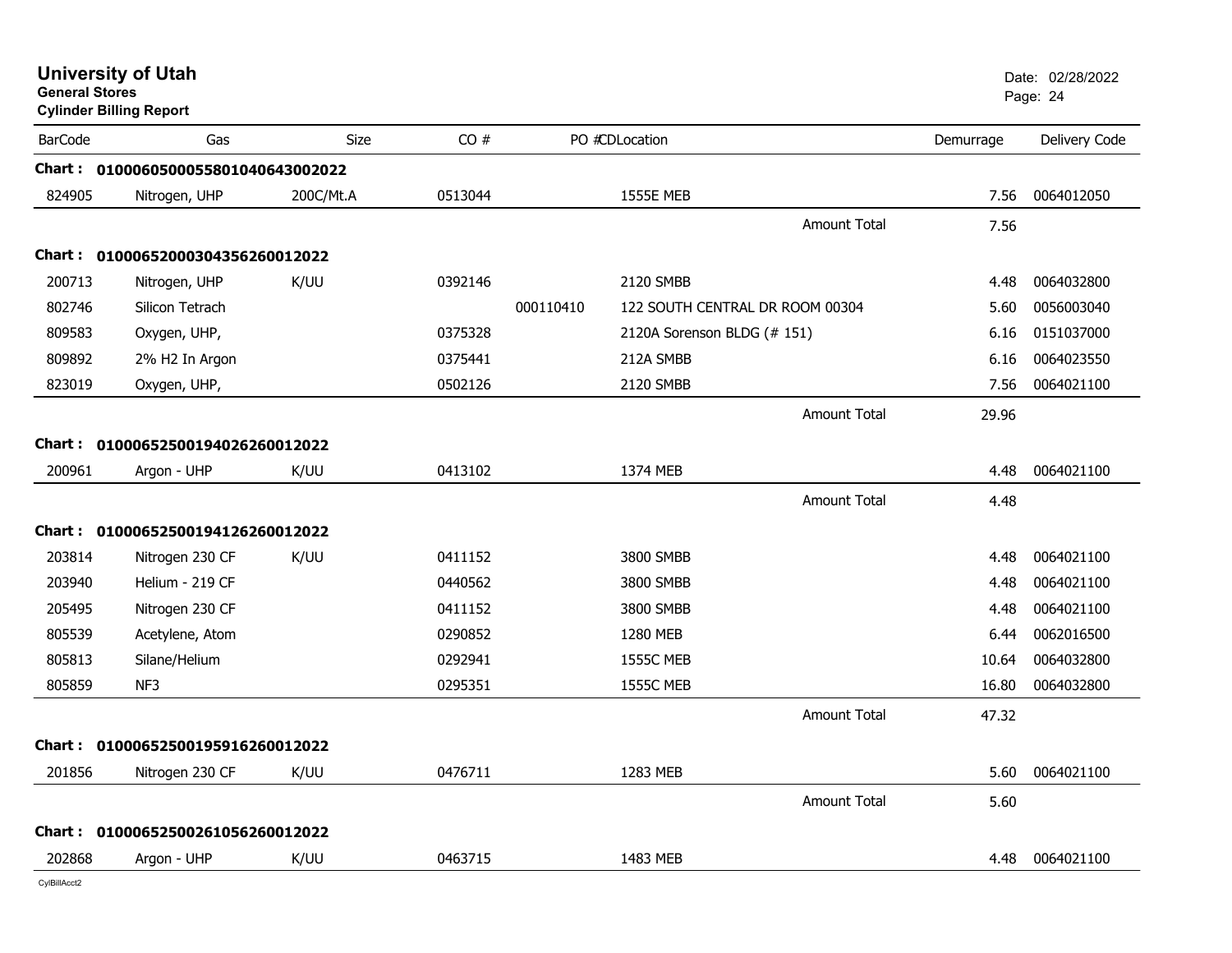| <b>General Stores</b> | <b>Cylinder Billing Report</b>      |           |         |                                   |                     |           | Page: 25      |
|-----------------------|-------------------------------------|-----------|---------|-----------------------------------|---------------------|-----------|---------------|
| <b>BarCode</b>        | Gas                                 | Size      | CO#     | PO #CDLocation                    |                     | Demurrage | Delivery Code |
|                       |                                     |           |         |                                   | <b>Amount Total</b> | 4.48      |               |
|                       | Chart: 0100065500051006188626002022 |           |         |                                   |                     |           |               |
| 201337                | Nitrogen 230 CF                     | K/UU      | 0511547 | 1283 MEB                          |                     | 5.60      | 0064021100    |
| 201434                | Nitrogen 230 CF                     |           | 0511547 | 1283 MEB                          |                     | 5.60      | 0064021100    |
| 202918                | Nitrogen 230 CF                     |           | 0511547 | 1283 MEB                          |                     | 5.60      | 0064021100    |
| 205399                | Nitrogen 230 CF                     |           | 0511547 | 1283 MEB                          |                     | 5.60      | 0064021100    |
|                       |                                     |           |         |                                   | <b>Amount Total</b> | 22.40     |               |
| Chart :               | 0100065500054503658626002022        |           |         |                                   |                     |           |               |
| 822911                | Nitrogen, UHP                       | 200C/Mt.A | 0497185 | 2120 SMBB                         |                     | 7.56      | 0064021100    |
|                       |                                     |           |         |                                   | <b>Amount Total</b> | 7.56      |               |
|                       | Chart: 0100065500054504138626002022 |           |         |                                   |                     |           |               |
| 824088                | Nitrogen, UHP                       | 200C/Mt.A | 0506776 | 2120 SMBB                         |                     | 7.56      | 0064021100    |
|                       |                                     |           |         |                                   | <b>Amount Total</b> | 7.56      |               |
|                       | Chart: 0100065500054902975626002022 |           |         |                                   |                     |           |               |
| 202614                | Argon                               | K/UU      | 0483606 | 2120 SMBB- Advanced Packaging Lab |                     | 5.60      | 0064021100    |
|                       |                                     |           |         |                                   | <b>Amount Total</b> | 5.60      |               |
|                       | Chart: 0100065500055700327626002022 |           |         |                                   |                     |           |               |
| 200758                | Air - 233 CF                        | K/UU      | 0509526 | 2120 SMBB                         |                     | 5.60      | 0064021100    |
| 200856                | Zero Air                            |           | 0513743 | 2120 SMBB                         |                     | 5.60      | 0064021100    |
| 200963                | Zero Air                            |           | 0512572 | 2120 SMBB                         |                     | 0.60      | 0064021100    |
| 202276                | Helium - UHP                        |           | 0509064 | 2120 SMBB                         |                     | 5.60      | 0064021100    |
| 202742                | Helium - UHP                        |           | 0489008 | 5800 SMBB -                       |                     | 5.60      | 0064021100    |
| 202934                | Hydrogen - UHP                      |           | 0509064 | 2120 SMBB                         |                     | 5.60      | 0064021100    |
| 203869                | Zero Air                            |           | 0512572 | 2120 SMBB                         |                     | 5.60      | 0064021100    |
| 205919                | Zero Air                            |           | 0512219 | 2120 SMBB- Clara Chevreau         |                     | 1.80      | 0064021100    |
| 822526                | 10ppm NH3/Air                       |           | 0492283 | 5800 SMBB                         |                     | 7.56      | 0064021100    |
|                       |                                     |           |         |                                   |                     |           |               |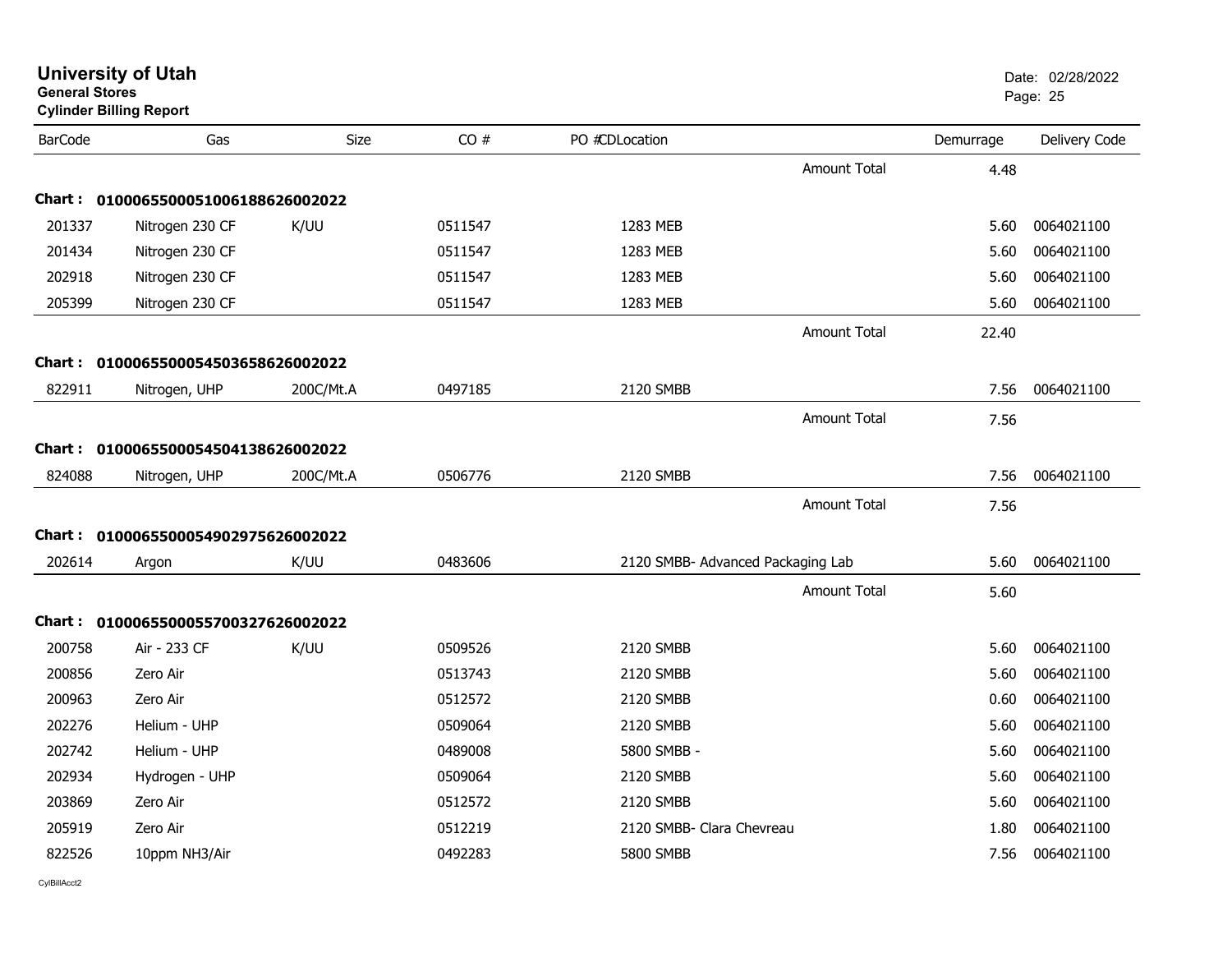| <b>General Stores</b> | <b>University of Utah</b><br><b>Cylinder Billing Report</b> |      |         |                |                     |           | Date: 02/28/2022<br>Page: 26 |
|-----------------------|-------------------------------------------------------------|------|---------|----------------|---------------------|-----------|------------------------------|
| <b>BarCode</b>        | Gas                                                         | Size | CO#     | PO #CDLocation |                     | Demurrage | Delivery Code                |
| 824346                | Zero Air                                                    |      | 0509064 | 2120 SMBB      |                     | 7.56      | 0064021100                   |
| 824444                | Nitrogen                                                    |      | 0509333 | 2120 SMBB      |                     | 7.56      | 0064021100                   |
| 824539                | 10ppm NH3/Air                                               |      | 0509534 | 2120 SMBB      |                     | 7.56      | 0064021100                   |
| 824966                | Zero Air                                                    |      | 0513743 | 2120 SMBB      |                     | 2.43      | 0064021100                   |
| 824968                | Zero Air                                                    |      | 0516054 | 2120 SMBB      |                     | 6.75      | 0064021100                   |
| 824969                | Zero Air                                                    |      | 0516054 | 2120 SMBB      |                     | 1.62      | 0064021100                   |
| 825350                | Zero Air                                                    |      | 0516405 | 2120 SMBB      |                     | 5.13      | 0064021100                   |
| 825353                | Zero Air                                                    |      | 0516405 | 2120 SMBB      |                     | 5.13      | 0064021100                   |
| 825354                | Zero Air                                                    |      | 0516405 | 2120 SMBB      |                     | 5.13      | 0064021100                   |
|                       |                                                             |      |         |                | <b>Amount Total</b> | 92.43     |                              |
|                       | Chart: 0100065500055800941626002022                         |      |         |                |                     |           |                              |
| 200040                | CO2 - 50 Lb.                                                | K/UU | 0477174 | 3806 SMBB      |                     | 5.60      | 0064021100                   |
| 200064                | CO2 - 50 Lb.                                                |      | 0508812 | 3806 SMBB      |                     | 5.60      | 0064021100                   |
| 200802                | CO2 - 50 Lb.                                                |      | 0508389 | 3806 SMBB      |                     | 5.60      | 0064021100                   |
| 201219                | Helium - UHP                                                |      | 0517193 | 2116 SMBB      |                     | 0.60      | 0064021100                   |
| 201223                | CO2 - 50 Lb.                                                |      | 0508812 | 3806 SMBB      |                     | 5.60      | 0064021100                   |
| 201394                | Helium - UHP                                                |      | 0510940 | 2116 SMBB      |                     | 5.60      | 0064021100                   |
| 201606                | Hydrogen - UHP                                              |      | 0464012 | 2116 SMBB      |                     | 4.48      | 0064023550                   |
| 201768                | Nitrogen, UHP                                               |      | 0396196 | 2116 SMBB      |                     | 4.00      | 0064032800                   |
| 202370                | Helium - UHP                                                |      | 0517193 | 2116 SMBB      |                     | 0.60      | 0064021100                   |
| 203217                | Helium - UHP                                                |      | 0510940 | 2116 SMBB      |                     | 5.60      | 0064021100                   |
| 203300                | CO2 - 50 Lb.                                                |      | 0508389 | 3806 SMBB      |                     | 5.60      | 0064021100                   |
| 203358                | Helium - UHP                                                |      | 0509994 | 2116 SMBB      |                     | 5.60      | 0064021100                   |
| 203365                | Helium - UHP                                                |      | 0509994 | 2116 SMBB      |                     | 5.00      | 0064021100                   |
| 809156                | Methane C.P. GR                                             |      | 0358209 | 3806 SMBB      |                     | 6.16      | 0064023550                   |
| 810596                | CO2 - Inst. Gra                                             |      | 0394932 | 2116 SMBB      |                     | 6.16      | 0064032800                   |
| 814654                | Zero Air                                                    |      | 0437854 | 2116 SMBB      |                     | 6.44      | 0064023550                   |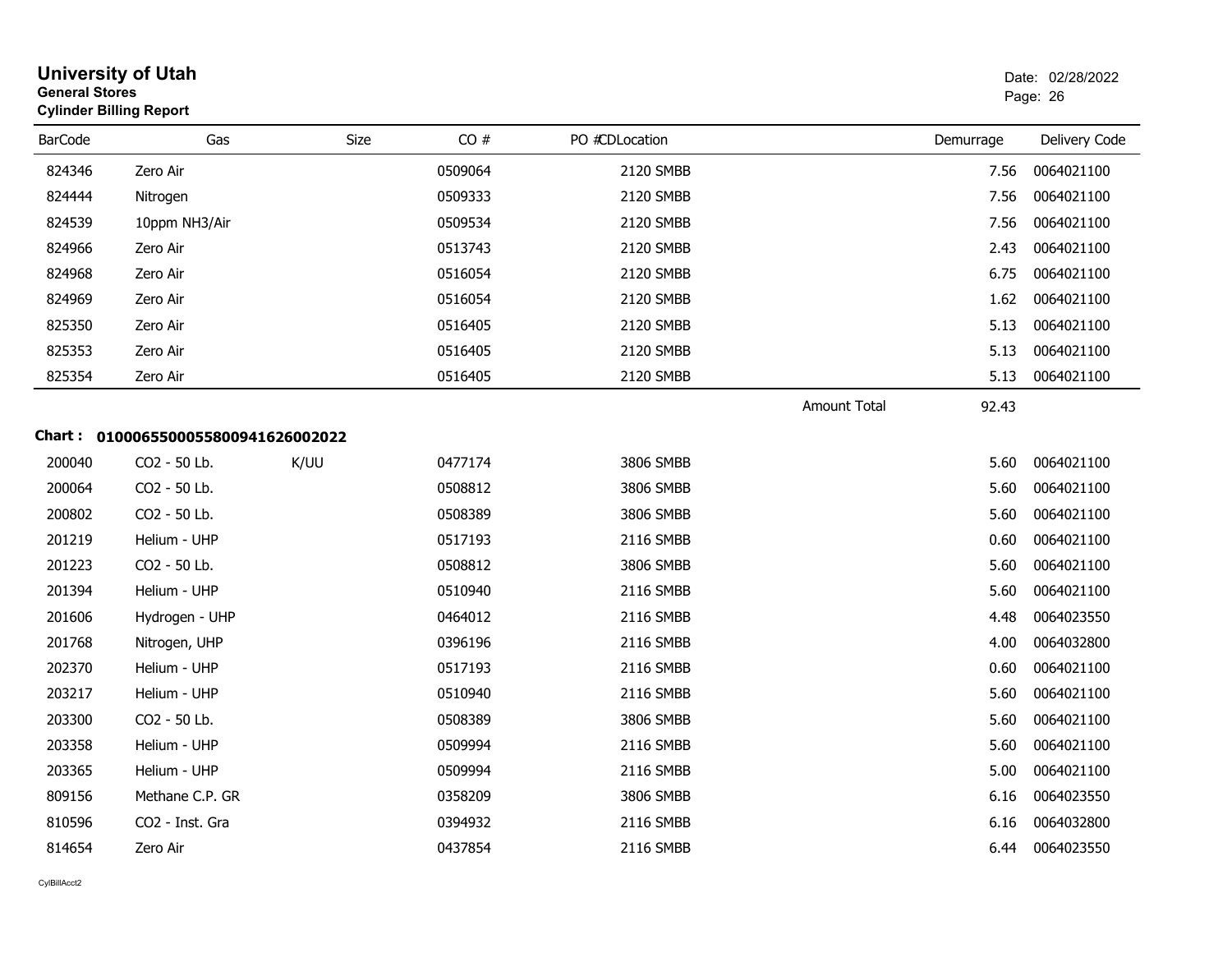| <b>General Stores</b> | <b>University of Utah</b><br><b>Cylinder Billing Report</b> |           |         |                |                                          |           | Date: 02/28/2022<br>Page: 27 |
|-----------------------|-------------------------------------------------------------|-----------|---------|----------------|------------------------------------------|-----------|------------------------------|
| <b>BarCode</b>        | Gas                                                         | Size      | CO#     | PO #CDLocation |                                          | Demurrage | Delivery Code                |
| 815578                | Nitrogen, UHP                                               |           | 0444585 | 2116 SMBB      |                                          | 6.44      | 0064023550                   |
| 817934                | Zero Air                                                    |           | 0464012 | 2116 SMBB      |                                          | 7.56      | 0064023550                   |
| 823601                | Nitrogen, UHP                                               |           | 0502408 | 3806 SMBB      |                                          | 7.56      | 0064021100                   |
| 823651                | Nitrogen, UHP                                               |           | 0504057 | 3806 SMBB      |                                          | 7.56      | 0064021100                   |
| 824502                | Nitrogen, UHP                                               |           | 0510041 | 2116 SMBB      |                                          | 7.56      | 0064021100                   |
| 824503                | Nitrogen, UHP                                               |           | 0510041 | 2116 SMBB      |                                          | 7.56      | 0064021100                   |
| 824504                | Nitrogen, UHP                                               |           | 0510041 | 2116 SMBB      |                                          | 7.56      | 0064021100                   |
|                       |                                                             |           |         |                | <b>Amount Total</b>                      | 130.04    |                              |
|                       | Chart: 0100065500055800989626002022                         |           |         |                |                                          |           |                              |
| 200257                | Nitrogen 230 CF                                             | K/UU      | 0515310 | 1483 MEB       |                                          | 3.00      | 0064021100                   |
| 200343                | Nitrogen 230 CF                                             |           | 0514018 | 1483 MEB       |                                          | 0.60      | 0064021100                   |
| 200850                | Nitrogen 230 CF                                             |           | 0515993 | 1483 MEB       |                                          | 5.00      | 0064021100                   |
| 201767                | Nitrogen 230 CF                                             |           | 0515310 | 1483 MEB       |                                          | 0.60      | 0064021100                   |
| 201855                | Nitrogen 230 CF                                             |           | 0515993 | 1483 MEB       |                                          | 2.40      | 0064021100                   |
| 203848                | Nitrogen 230 CF                                             |           | 0516608 | 1483 MEB       |                                          | 2.60      | 0064021100                   |
| 205638                | Nitrogen 230 CF                                             |           | 0516608 | 1483 MEB       |                                          | 2.60      | 0064021100                   |
|                       |                                                             |           |         |                | <b>Amount Total</b>                      | 16.80     |                              |
|                       | Chart: 0100065500055801000626002022                         |           |         |                |                                          |           |                              |
| 200248                | Nitrogen 230 CF                                             | K/UU      | 0516053 |                | 1555D MEB Etee Kawna Roy / Heayoung Yoon | 5.00      | 0064021100                   |
| 201077                | Nitrogen 230 CF                                             |           | 0516053 |                | 1555D MEB Etee Kawna Roy / Heayoung Yoon | 5.00      | 0064021100                   |
|                       |                                                             |           |         |                | Amount Total                             | 10.00     |                              |
|                       | Chart: 0100065500055900739626002022                         |           |         |                |                                          |           |                              |
| 812086                | 5%H2, in N2                                                 | 200C/Mt.A | 0418283 | 1483 MEB       |                                          | 6.16      | 0062016500                   |
| 824571                | Oxygen, UHP,                                                |           | 0511653 | 1445 MEB       |                                          | 7.56      | 0064021100                   |
|                       |                                                             |           |         |                | <b>Amount Total</b>                      | 13.72     |                              |

### **Chart : 01000671001312946260012022**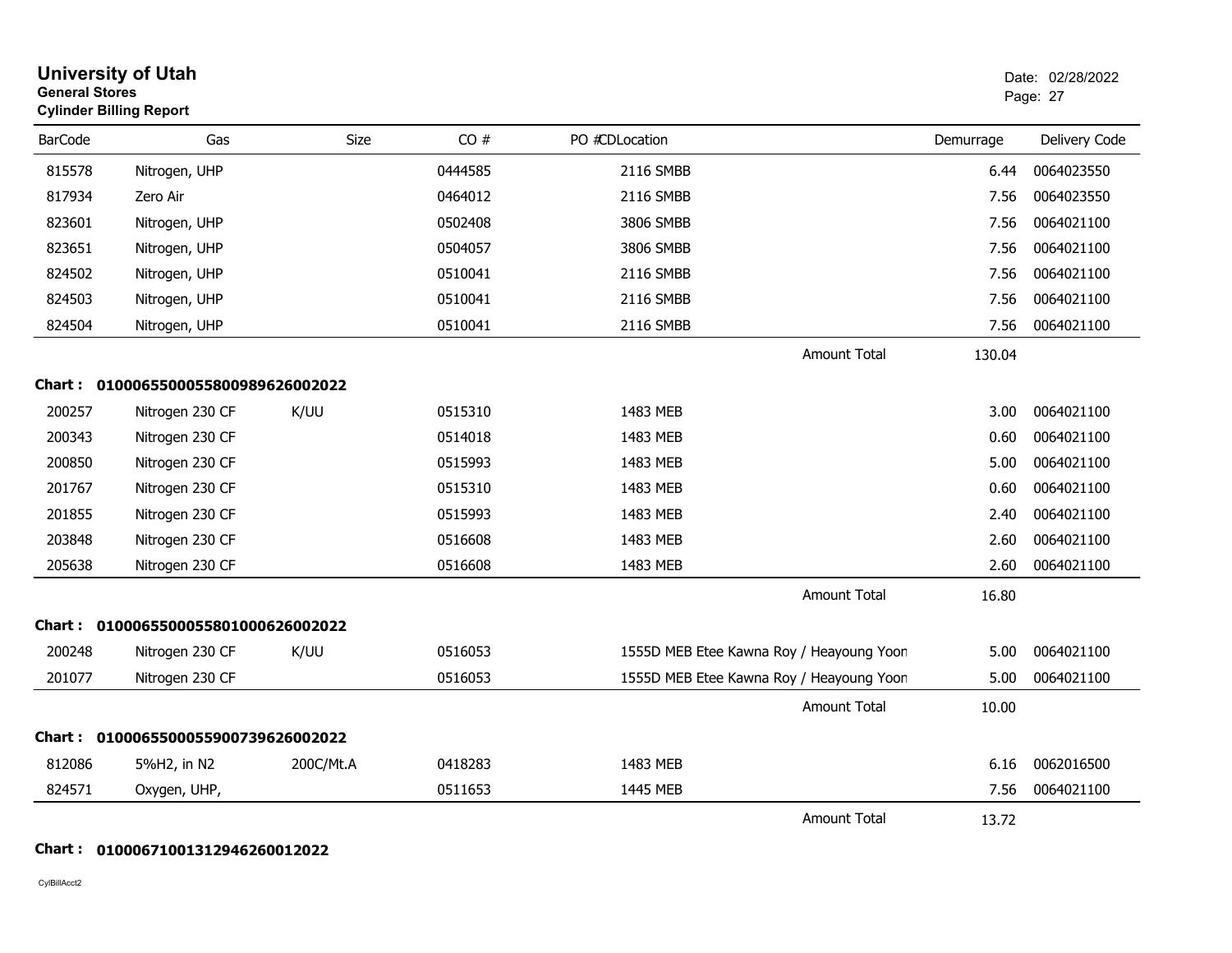| <b>General Stores</b>  | <b>University of Utah</b><br><b>Cylinder Billing Report</b> |           |         |                           |                     |           | Date: 02/28/2022<br>Page: 28 |
|------------------------|-------------------------------------------------------------|-----------|---------|---------------------------|---------------------|-----------|------------------------------|
| <b>BarCode</b>         | Gas                                                         | Size      | CO#     | PO #CDLocation            |                     | Demurrage | Delivery Code                |
| 201584                 | Argon - 125 CF                                              | 125 CF/UU | 0449771 | 1283 MEB                  |                     | 4.48      | 0064021100                   |
| 201749                 | Oxygen, USP                                                 |           | 0473597 | HEDCO Rm 148 Outside door |                     | 5.60      | 0056003040                   |
|                        |                                                             |           |         |                           | Amount Total        | 10.08     |                              |
|                        | Chart: 01000672000003556260012022                           |           |         |                           |                     |           |                              |
| 200243                 | Nitrogen, UHP                                               | K/UU      | 0516303 | 1325 MCE                  |                     | 3.80      | 0056003040                   |
| 201103                 | N2, Liquid LX45                                             |           | 0515509 | 1325 MCE                  |                     | 44.80     | 0056003040                   |
| 201213                 | Helium - UHP                                                |           | 0473145 | 1325 MCE                  |                     | 5.60      | 05215c1240                   |
| 201564                 | Argon - UHP                                                 |           | 0483639 | 1325 MCE                  |                     | 5.60      | 0056003040                   |
| 201636                 | N2, Liquid LX45                                             |           | 0515509 | 1325 MCE                  |                     | 16.00     | 0056003040                   |
| 202053                 | Helium - UHP                                                |           | 0506100 | 1325 MCE                  |                     | 5.60      | 0056003040                   |
| 202816                 | Air - 233 CF                                                |           | 0513556 | 1325 MCE                  |                     | 0.40      | 0056003040                   |
| 203166                 | Air - 233 CF                                                |           | 0515106 | 1325 MCE                  |                     | 5.60      | 0056003040                   |
| 203169                 | Air - 233 CF                                                |           | 0516012 | 1325 MCE                  |                     | 5.20      | 0056003040                   |
| 203839                 | Nitrogen, UHP                                               |           | 0515106 | 1325 MCE                  |                     | 1.80      | 0056003040                   |
| 205935                 | N2, Liquid LX45                                             |           | 0516518 | 1325 MCE                  |                     | 28.80     | 0056003040                   |
| 822794                 | 5% H2 95% N2                                                |           | 0496430 | 1041 MCE                  |                     | 7.56      | 0056003040                   |
| 825028                 | CO2 - 50 Lb.                                                |           | 0513556 | 1325 MCE                  |                     | 7.56      | 0056003040                   |
| 825128                 | Nitrogen, UHP                                               |           | 0516034 | 1325 MCE                  |                     | 0.54      | 0056003040                   |
| 825129                 | Nitrogen, UHP                                               |           | 0516145 | 1325 MCE                  |                     | 6.48      | 0056003040                   |
| 825131                 | Nitrogen, UHP                                               |           | 0515803 | 1325 MCE                  |                     | 7.56      | 0056003040                   |
| 825210                 | Nitrogen, UHP                                               |           | 0515803 | 1325 MCE                  |                     | 0.54      | 0056003040                   |
|                        |                                                             |           |         |                           | Amount Total        | 153.44    |                              |
|                        | Chart: 01000672500098056260012022                           |           |         |                           |                     |           |                              |
| 201345                 | Oxygen, USP                                                 | K/UU      | 0368117 | 2125 MCE                  |                     | 4.48      | 0056003040                   |
|                        |                                                             |           |         |                           | <b>Amount Total</b> | 4.48      |                              |
|                        | Chart: 01000672500196236260012022                           |           |         |                           |                     |           |                              |
| 824270<br>CylBillAcct2 | Argon                                                       | 300/MTAIR | 0508526 | 2085 MCE                  |                     | 7.56      | 0056003040                   |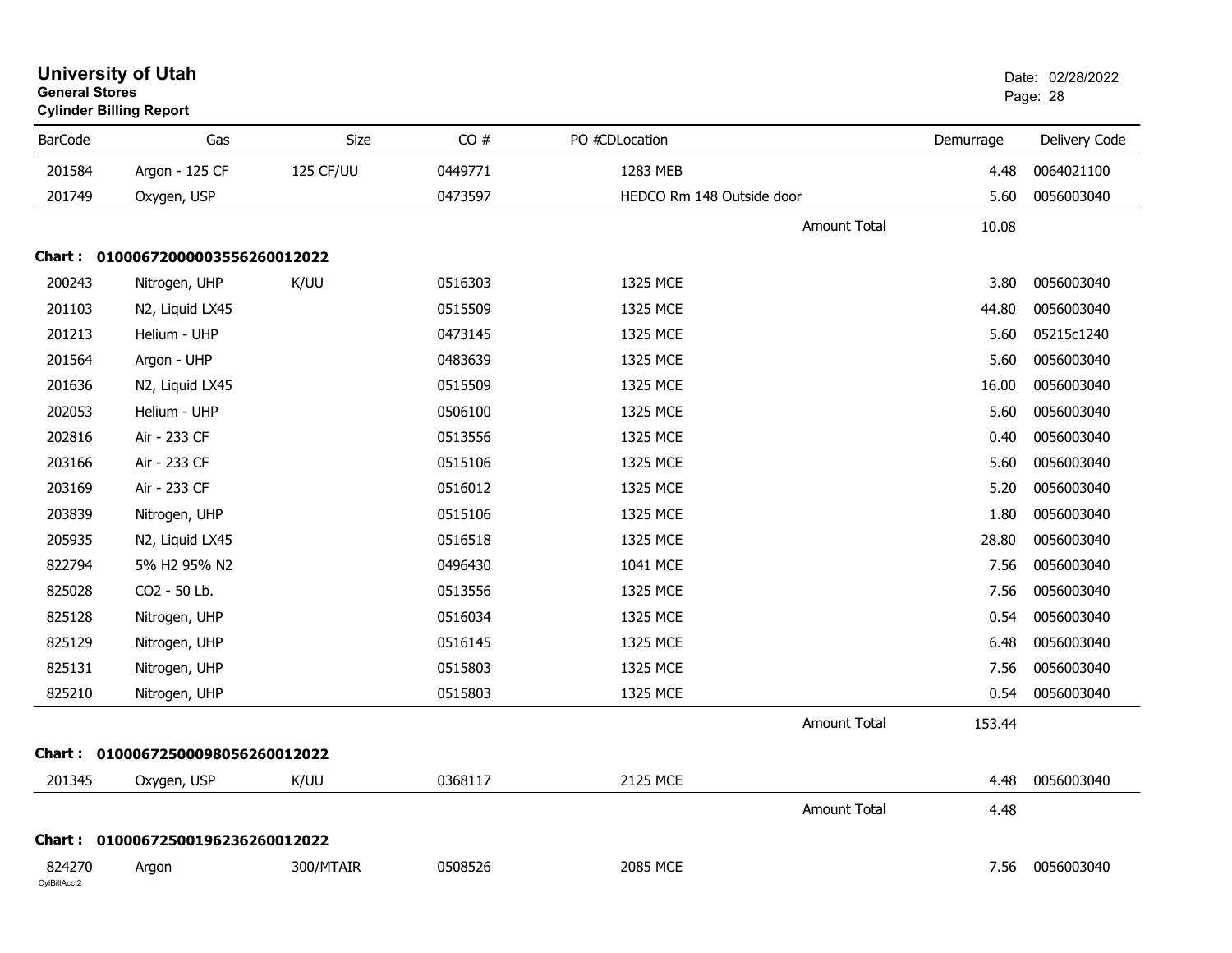| <b>General Stores</b> | <b>University of Utah</b><br><b>Cylinder Billing Report</b> |      |         |                       |                     |           | Date: 02/28/2022<br>Page: 29 |
|-----------------------|-------------------------------------------------------------|------|---------|-----------------------|---------------------|-----------|------------------------------|
| <b>BarCode</b>        | Gas                                                         | Size | CO#     | PO #CDLocation        |                     | Demurrage | Delivery Code                |
| 824338                | Argon                                                       |      | 0511779 | 2085 MCE              |                     | 7.56      | 0056003040                   |
| 824339                | Argon                                                       |      | 0511779 | 2085 MCE              |                     | 7.56      | 0056003040                   |
| 824340                | Argon                                                       |      | 0511779 | 2085 MCE              |                     | 7.56      | 0056003040                   |
|                       |                                                             |      |         |                       | Amount Total        | 30.24     |                              |
| Chart :               | 01000672500198356260012022                                  |      |         |                       |                     |           |                              |
| 200279                | Argon                                                       | K/UU | 0510629 | 206 HEDCO             |                     | 1.80      | 0056003040                   |
| 200690                | Argon                                                       |      | 0424989 | 140 Hedco             |                     | 4.48      | 0056003040                   |
| 201245                | Argon                                                       |      | 0513031 | 216 HEDCO             |                     | 5.60      | 0056003040                   |
| 202610                | Argon                                                       |      | 0513029 | 206 HEDCO             |                     | 5.60      | 0056003040                   |
| 202706                | Oxygen, USP                                                 |      | 0508811 | 206 HEDCO             |                     | 5.60      | 0056003040                   |
| 202771                | Argon                                                       |      | 0513031 | 216 HEDCO             |                     | 1.80      | 0056003040                   |
| 810129                | H2 SULFIDE                                                  |      | 0390392 | 216 HEDCO             |                     | 6.72      | 0056003040                   |
| 824249                | 10%H2 in Argon                                              |      | 0508284 | 212 HEDCO             |                     | 7.56      | 0056003040                   |
|                       |                                                             |      |         |                       | <b>Amount Total</b> | 39.16     |                              |
|                       | Chart: 01000672500198356530012022                           |      |         |                       |                     |           |                              |
| 201163                | Argon                                                       | K/UU | 0500785 | <b>HEDCO</b> building |                     | 5.60      | 0056003040                   |
|                       |                                                             |      |         |                       | <b>Amount Total</b> | 5.60      |                              |
|                       | Chart: 01000672500267936250012022                           |      |         |                       |                     |           |                              |
| 201376                | Nitrogen 230 CF                                             | K/UU | 0496023 | 2325 MCE              |                     | 5.60      | 0056003040                   |
|                       |                                                             |      |         |                       | <b>Amount Total</b> | 5.60      |                              |
| Chart :               | 01000672500269266260012022                                  |      |         |                       |                     |           |                              |
| 200641                | Argon                                                       | K/UU | 0511115 | 2727 MCE              |                     | 1.80      | 0056003040                   |
| 201151                | Argon                                                       |      | 0516105 | 2727 MCE              |                     | 5.00      | 0056003040                   |
| 202619                | Argon                                                       |      | 0516338 | <b>2727 MCE</b>       |                     | 3.80      | 0056003040                   |
| 203902                | Argon                                                       |      | 0512729 | 2727 MCE              |                     | 5.60      | 0056003040                   |
| 822642                | 5% H2 In Argon                                              |      | 0500479 | 2727 MCE              |                     | 7.56      | 0056003040                   |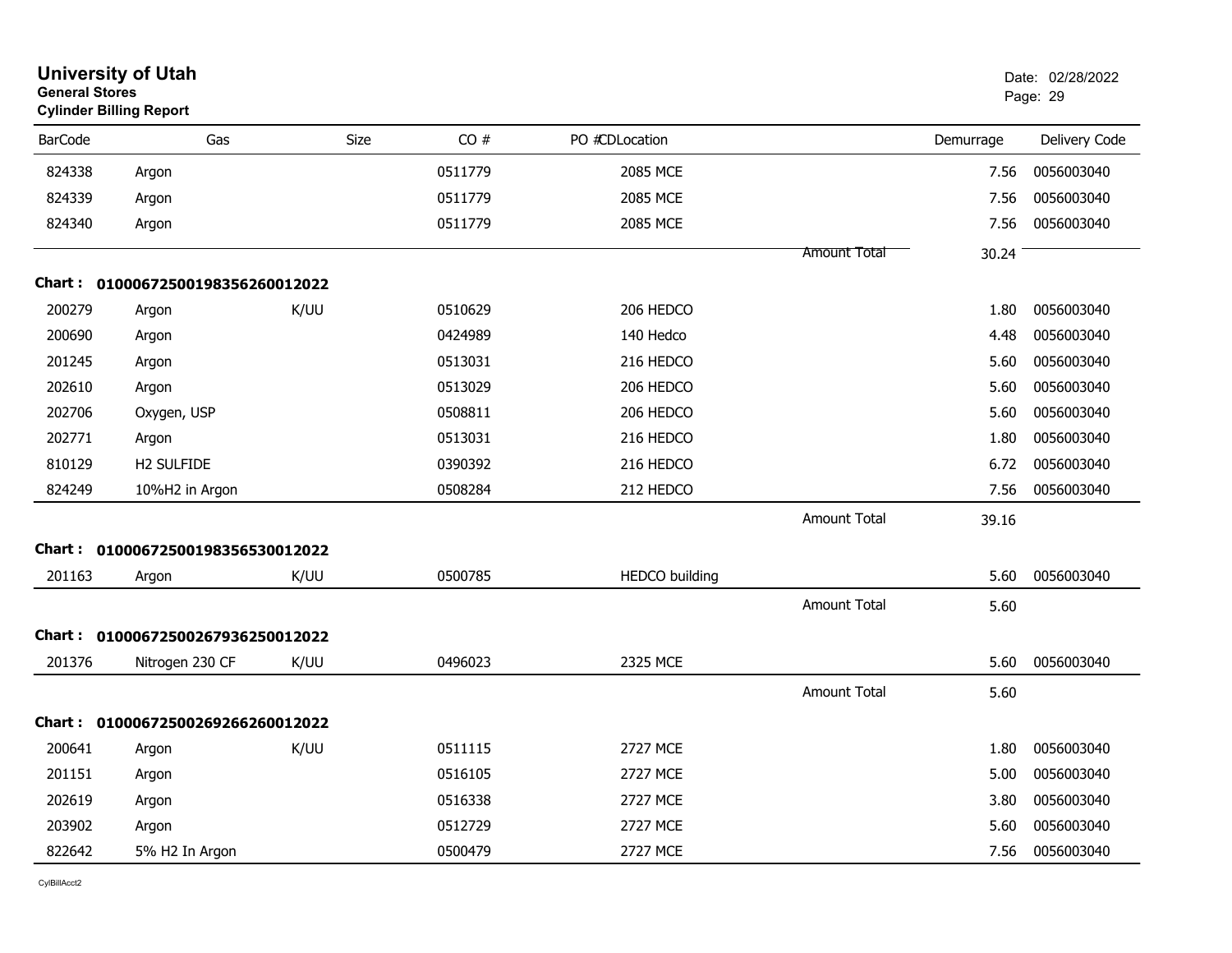| <b>General Stores</b> | <b>University of Utah</b><br><b>Cylinder Billing Report</b> |           |         |                  |                     |           | Date: 02/28/2022<br>Page: 30 |
|-----------------------|-------------------------------------------------------------|-----------|---------|------------------|---------------------|-----------|------------------------------|
| <b>BarCode</b>        | Gas                                                         | Size      | CO#     | PO #CDLocation   |                     | Demurrage | Delivery Code                |
|                       |                                                             |           |         |                  | <b>Amount Total</b> | 23.76     |                              |
|                       | Chart: 01000672500360396260012022                           |           |         |                  |                     |           |                              |
| 825396                | Nitrogen, UHP                                               | 200C/Mt.A | 0516532 | 201 HEDCO        |                     | 4.59      | 0056003040                   |
|                       |                                                             |           |         |                  | <b>Amount Total</b> | 4.59      |                              |
|                       | Chart: 0100067500051006301626002022                         |           |         |                  |                     |           |                              |
| 824185                | Hydrogen                                                    | 200C/Mt.A | 0509989 | 206 HEDCO        |                     | 7.56      | 0056003040                   |
|                       |                                                             |           |         |                  | <b>Amount Total</b> | 7.56      |                              |
|                       | Chart: 0100067500051900437626002022                         |           |         |                  |                     |           |                              |
| 200404                | Air - 233 CF                                                | K/UU      | 0416951 | 2125 MCE         |                     | 4.48      | 0056003040                   |
| 202613                | Argon                                                       |           | 0441069 | 2125 MCE         |                     | 4.48      | 0056003040                   |
| 203026                | Nitrogen, UHP                                               |           | 0424677 | 2125 MCE         |                     | 4.48      | 0056003040                   |
| 812182                | F2 Laser Mix                                                |           | 0415795 | 2125 MCE         |                     | 6.72      | 0056003040                   |
| 815764                | Oxygen, USP                                                 |           | 0445611 |                  |                     | 6.44      |                              |
|                       |                                                             |           |         |                  | <b>Amount Total</b> | 26.60     |                              |
|                       | Chart: 0100067500055800943626002022                         |           |         |                  |                     |           |                              |
| 202108                | Argon                                                       | K/UU      | 0459677 | <b>5800 SMBB</b> |                     | 4.48      | 0056003040                   |
| 203020                | Helium - UHP                                                |           | 0457464 | 5340 SMBB        |                     | 4.48      | 0056003040                   |
|                       |                                                             |           |         |                  | <b>Amount Total</b> | 8.96      |                              |
|                       | Chart: 0100067500055801028626002022                         |           |         |                  |                     |           |                              |
| 821541                | F2 Laser Mix                                                | 200C/Mt.A | 0481254 |                  |                     | 7.56      |                              |
|                       |                                                             |           |         |                  | <b>Amount Total</b> | 7.56      |                              |
|                       | Chart: 0100067500058502373626002022                         |           |         |                  |                     |           |                              |
| 200853                | Argon                                                       | K/UU      | 0451071 | 2724 MCE         |                     | 4.48      | 0056003040                   |
| 203262                | Argon                                                       |           | 0463199 | 140 HEDCO        |                     | 4.48      | 0056003040                   |
| 818748                | 25%Co2 75%Argon                                             |           | 0475275 | 216 HEDCO        |                     | 7.56      | 0056003040                   |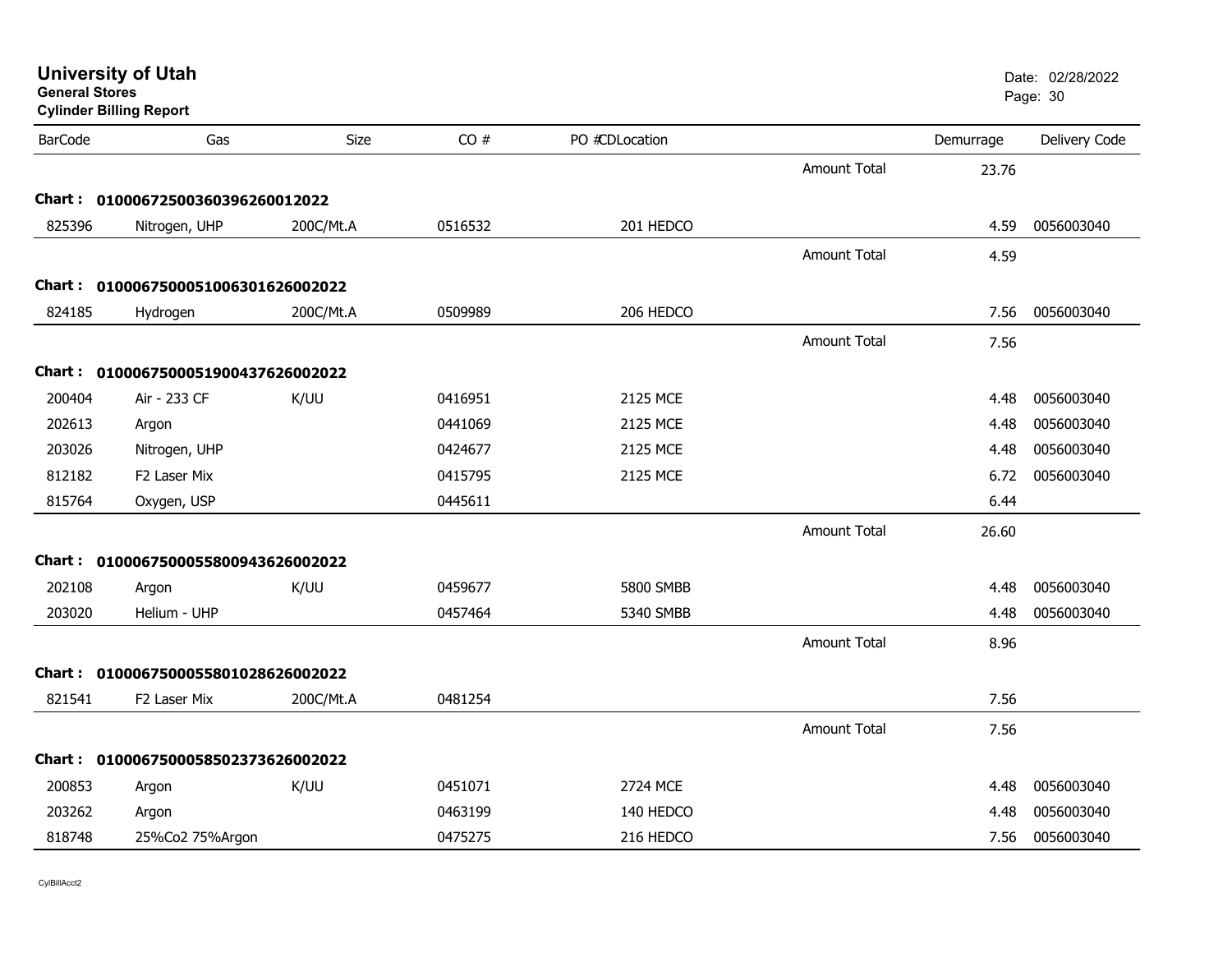| <b>General Stores</b> | <b>Cylinder Billing Report</b>      |       |         |                |                     |           | Page: 31      |
|-----------------------|-------------------------------------|-------|---------|----------------|---------------------|-----------|---------------|
| <b>BarCode</b>        | Gas                                 | Size  | CO#     | PO #CDLocation |                     | Demurrage | Delivery Code |
|                       |                                     |       |         |                | <b>Amount Total</b> | 16.52     |               |
|                       | Chart: 0100067500058502485626002022 |       |         |                |                     |           |               |
| 117384                | 500ppmDMZN,N2                       | #3/US |         | 85404          |                     | 10.08     | 0056003040    |
| 200353                | Argon                               |       | 0433750 | 215 HEDCO      |                     | 4.48      | 0056003040    |
| 808793                | 10% H2 Bal. N2                      |       | 0365133 | 210 HEDCO      |                     | 6.16      | 0056003040    |
| 810030                | 1% H2 in Argon                      |       | 0375936 | 208 HEDCO      |                     | 6.16      | 0057002150    |
| 819516                | 5% H2 In Argon                      |       | 0478570 | 2085 MCE       |                     | 7.56      | 0056003040    |
| 821911                | 5% H2 In Argon                      |       | 0487309 | 2085 MCE       |                     | 7.56      | 0056003040    |
| 823866                | 4% H2 In N2                         |       | 0505202 | 1371 MEB       |                     | 7.56      | 0056003040    |
|                       |                                     |       |         |                | <b>Amount Total</b> | 49.56     |               |
| <b>Chart :</b>        | 01000682500060846260012022          |       |         |                |                     |           |               |
| 205283                | Argon - UHP                         | K/UU  | 0338429 | 1157 MEB       |                     | 4.48      | 0064022020    |
| 809604                | Anhydrous Ammon                     |       | 0370154 | 1157 MEB       |                     | 14.84     | 0064021100    |
|                       |                                     |       |         |                | <b>Amount Total</b> | 19.32     |               |
|                       | Chart: 01000682500260406260012022   |       |         |                |                     |           |               |
| 200346                | Nitrogen, UHP                       | K/UU  | 0510925 | 1351 MEB       |                     | 5.60      | 0372015500    |
| 201204                | Hydrogen - PP                       |       | 0403466 | 1351 MEB       |                     | 4.48      | 0372015500    |
| 201424                | Argon                               |       | 0406956 | 1351 MEB       |                     | 4.48      | 0372015500    |
| 203062                | Argon                               |       | 0403840 | 1351 MEB       |                     | 4.48      | 0372015500    |
| 811163                | Methane, UHP                        |       | 0403541 | 1351 MEB       |                     | 6.16      | 0372015500    |
| 811404                | Oxygen, USP                         |       | 0406956 | 1351 MEB       |                     | 6.16      | 0372015500    |
|                       |                                     |       |         |                | <b>Amount Total</b> | 31.36     |               |
|                       | Chart: 01000682500260836260012022   |       |         |                |                     |           |               |
| 200563                | Nitrogen, UHP                       | K/UU  | 0512724 | 1371 MEB       |                     | 5.60      | 0372015500    |
| 202867                | Argon - UHP                         |       | 0515084 | 1371 MEB       |                     | 5.60      | 0372015500    |
| 820055                | 4% H2 In N2                         |       | 0475130 | 1371 MEB       |                     | 7.56      | 0372015500    |
|                       |                                     |       |         |                |                     |           |               |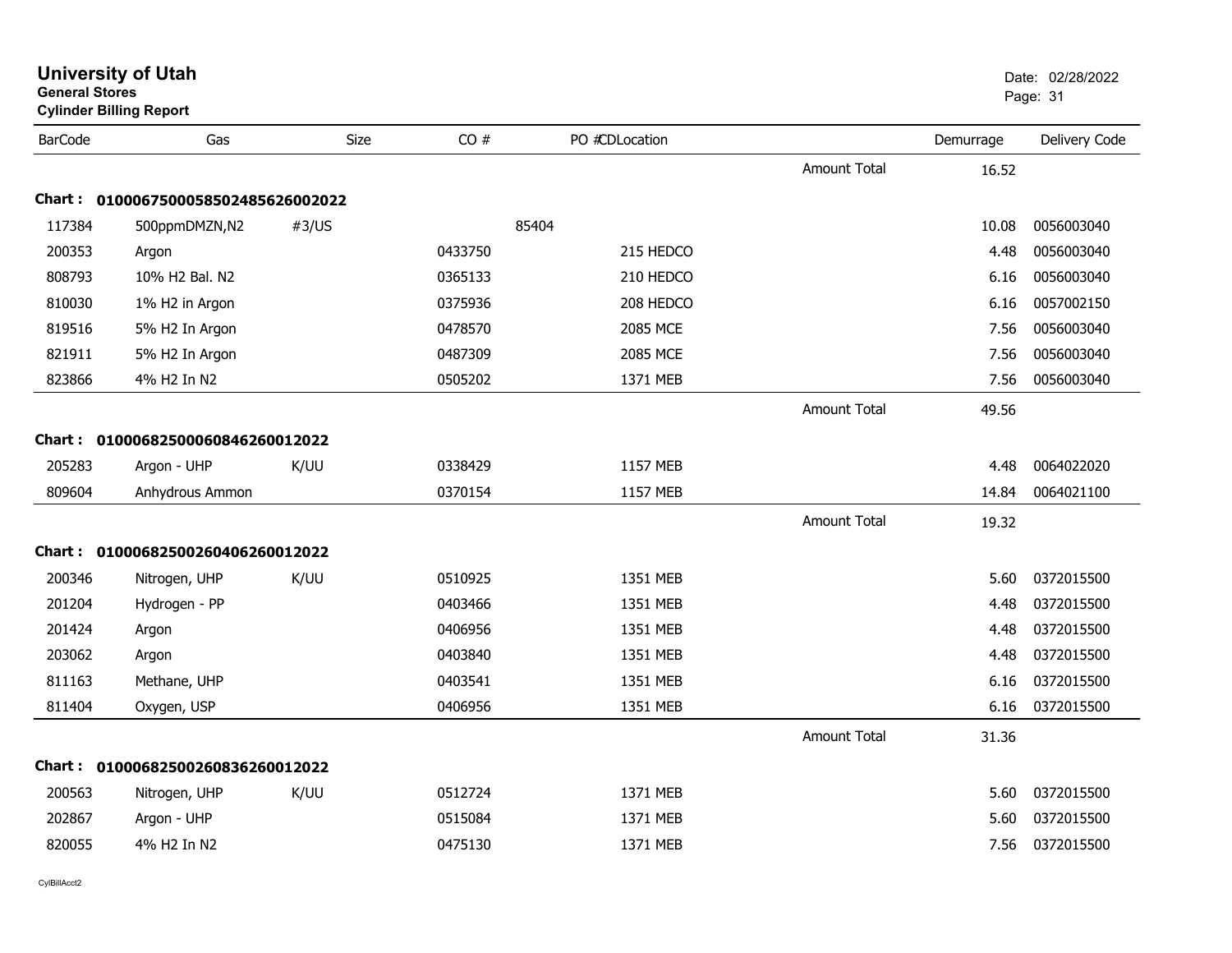**General StoresCylinder Billing Report**

| <b>BarCode</b> | Gas                                 | <b>Size</b>      | CO#     | PO #CDLocation                              | Demurrage | Delivery Code   |
|----------------|-------------------------------------|------------------|---------|---------------------------------------------|-----------|-----------------|
| 824081         | Argon - UHP                         |                  | 0511707 | 1371 MEB- Warren Lab                        | 7.56      | 0372015500      |
|                |                                     |                  |         | <b>Amount Total</b>                         | 26.32     |                 |
|                | Chart: 01000682500261916260012022   |                  |         |                                             |           |                 |
| 204486         | N2, Liquid GP45                     | <b>180 LTR/U</b> | 0456894 | 2360 Chemistry, Attn: Andrew Robert 801-213 | 38.92     | 0085020200      |
|                |                                     |                  |         | <b>Amount Total</b>                         | 38.92     |                 |
|                | Chart: 01000682500264676260012022   |                  |         |                                             |           |                 |
| 200495         | Nitrogen 230 CF                     | K/UU             | 0514022 | 0121 MEK - Bence Csontos                    | 5.60      | 0372015500      |
| 200544         | Nitrogen 230 CF                     |                  | 0514022 | 0121 MEK - Bence Csontos                    | 5.60      | 0372015500      |
| 201431         | Nitrogen 230 CF                     |                  | 0510270 | 0121 MEK                                    | 5.60      | 0372015500      |
| 201911         | Nitrogen 230 CF                     |                  | 0514022 | 0121 MEK - Bence Csontos                    | 5.60      | 0372015500      |
| 821369         | Research CO2                        |                  | 0480959 | 0121 MEK                                    | 7.56      | 0372015500      |
|                |                                     |                  |         | <b>Amount Total</b>                         | 29.96     |                 |
|                | Chart: 01000682500266316260012022   |                  |         |                                             |           |                 |
| 201063         | CO2 - 50 Lb.                        | K/UU             | 0495467 | 0282 MEK                                    | 5.60      | 0372015500      |
| 204586         | CO2 - 50 Lb.                        |                  | 0515822 | 0282 MEK - Kyle Choi                        | 5.60      | 0372015500      |
| 205567         | CO2 - 50 Lb.                        |                  | 0515822 | 0282 MEK - Kyle Choi                        | 5.60      | 0372015500      |
| 819202         | Oxygen, UHP,                        |                  | 0473116 | 1157 MEB                                    | 7.56      | 0372015500      |
| 824173         | Nitrogen, UHP                       |                  | 0507386 | 1157 MEB - Zack Estlack                     | 2.97      | 0372015500      |
|                |                                     |                  |         | <b>Amount Total</b>                         | 27.33     |                 |
|                | Chart: 0100068500054503197626002022 |                  |         |                                             |           |                 |
| 814922         | Propane                             | 17# - Air        | 0439154 | <b>1550 MEK</b>                             | 6.72      | 0372015500      |
| 814923         | Propane                             |                  | 0439154 | 1550 MEK                                    | 6.72      | 0372015500      |
| 814924         | Propane                             |                  | 0439154 | 1550 MEK                                    | 6.72      | 0372015500      |
|                |                                     |                  |         | <b>Amount Total</b>                         | 20.16     |                 |
|                | Chart: 0100068500054503676626002022 |                  |         |                                             |           |                 |
| 818762         | Nitrogen, UHP                       | 200C/Mt.A        | 0467130 | 1176 MEB- Jeff Kessler 801-581-4252         |           | 7.56 0372015500 |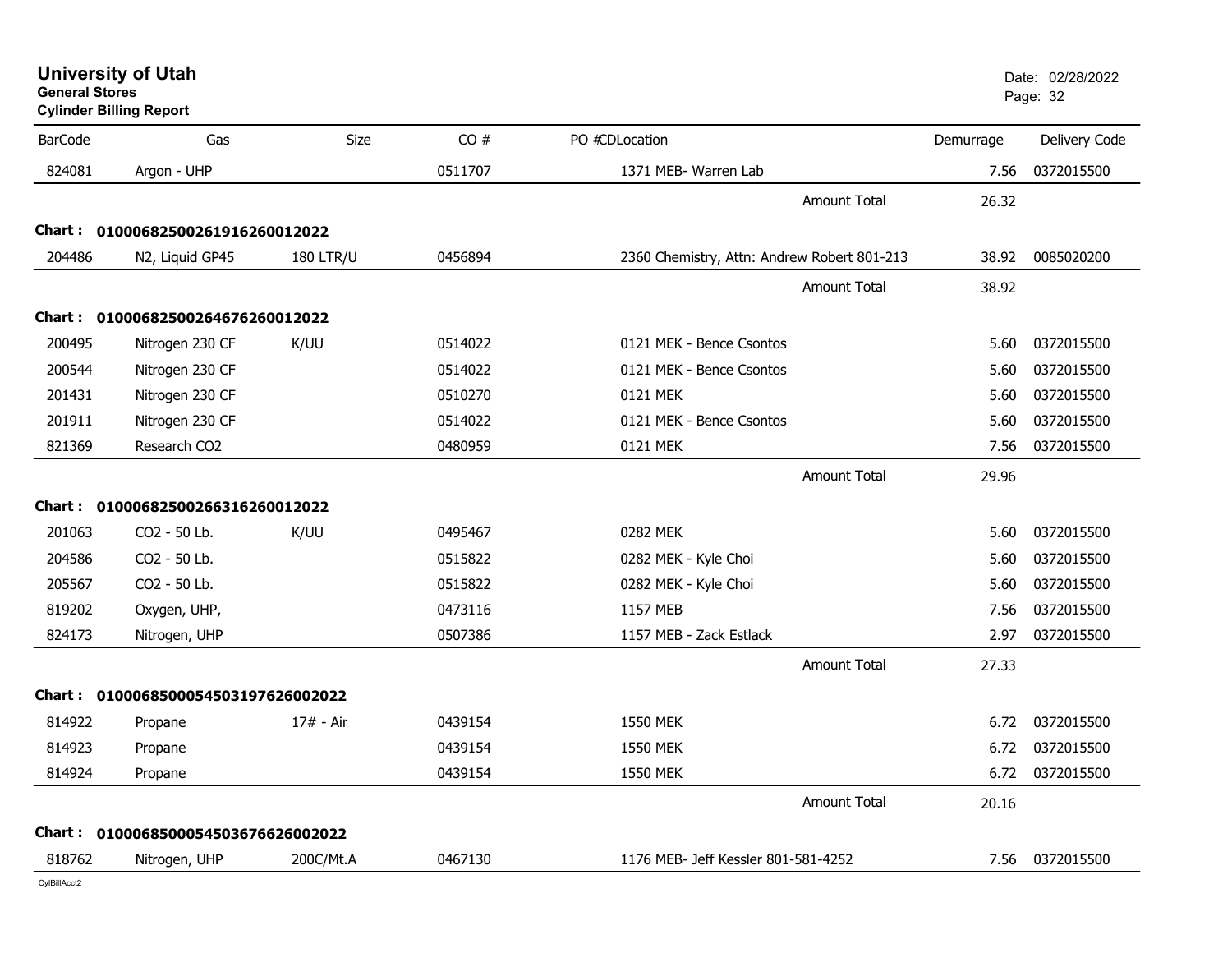| <b>General Stores</b>  | <b>University of Utah</b><br><b>Cylinder Billing Report</b> |           |         |                                        |                     |           | Date: 02/28/2022<br>Page: 33 |
|------------------------|-------------------------------------------------------------|-----------|---------|----------------------------------------|---------------------|-----------|------------------------------|
| <b>BarCode</b>         | Gas                                                         | Size      | CO#     | PO #CDLocation                         |                     | Demurrage | Delivery Code                |
|                        |                                                             |           |         |                                        | <b>Amount Total</b> | 7.56      |                              |
|                        | Chart: 0100068500054504829626002022                         |           |         |                                        |                     |           |                              |
| 200030                 | Nitrogen, UHP                                               | K/UU      | 0514453 | 1157 MEB - Zach Estlack                |                     | 5.60      | 0372015500                   |
| 200381                 | Nitrogen, UHP                                               |           | 0514153 | 1157 MEB Kyle Choi                     |                     | 2.20      | 0372015500                   |
| 200506                 | Nitrogen, UHP                                               |           | 0514153 | 1157 MEB Kyle Choi                     |                     | 5.60      | 0372015500                   |
| 200580                 | Nitrogen, UHP                                               |           | 0514453 | 1157 MEB - Zach Estlack                |                     | 5.60      | 0372015500                   |
| 202362                 | Nitrogen, UHP                                               |           | 0511646 | 1157 MEB Jay Kim                       |                     | 2.20      | 0372015500                   |
| 825397                 | Nitrogen, UHP                                               |           | 0516355 | 1157 MEB - Zack Estlack                |                     | 4.59      | 0372015500                   |
| 825400                 | Nitrogen, UHP                                               |           | 0516355 | 1157 MEB - Zack Estlack                |                     | 4.59      | 0372015500                   |
| 825401                 | Nitrogen, UHP                                               |           | 0516355 | 1157 MEB - Zack Estlack                |                     | 4.59      | 0372015500                   |
|                        |                                                             |           |         |                                        | <b>Amount Total</b> | 34.97     |                              |
|                        | Chart: 0100068500054902973626002022                         |           |         |                                        |                     |           |                              |
| 201203                 | 5% H2 95% N2                                                | K/UU      | 0507158 | 5800 SMBB                              |                     | 5.60      | 0151055270                   |
|                        |                                                             |           |         |                                        | <b>Amount Total</b> | 5.60      |                              |
| <b>Chart:</b>          | 0100068500054903026626002022                                |           |         |                                        |                     |           |                              |
| 825218                 | Res. Methane                                                | 35 CF/MO  | 0515511 | 1156 MEK                               |                     | 7.56      | 0372015500                   |
|                        |                                                             |           |         |                                        | <b>Amount Total</b> | 7.56      |                              |
| Chart :                | 0100068500055900687626002022                                |           |         |                                        |                     |           |                              |
| 202810                 | Air - 233 CF                                                | K/UU      | 0485377 | BLDG 60 RM 140 Order is for John Varga |                     | 5.60      | 0372015500                   |
| 203333                 | Air - 233 CF                                                |           | 0485377 | BLDG 60 RM 140 Order is for John Varga |                     | 5.60      | 0372015500                   |
|                        |                                                             |           |         |                                        |                     |           |                              |
|                        |                                                             |           |         |                                        | <b>Amount Total</b> | 11.20     |                              |
|                        | Chart: 0100068500055900699626002022                         |           |         |                                        |                     |           |                              |
| 821009                 | Res. Nitrogen                                               | 200C/Mt.A | 0480958 | 0121 MEK                               |                     | 7.56      | 0372015500                   |
|                        |                                                             |           |         |                                        | <b>Amount Total</b> | 7.56      |                              |
|                        | Chart: 0100068500058502360626002022                         |           |         |                                        |                     |           |                              |
| 200921<br>CylBillAcct2 | Air - 233 CF                                                | K/UU      | 0499919 | 140 ESB- Mark Minor                    |                     | 5.60      | 0372015500                   |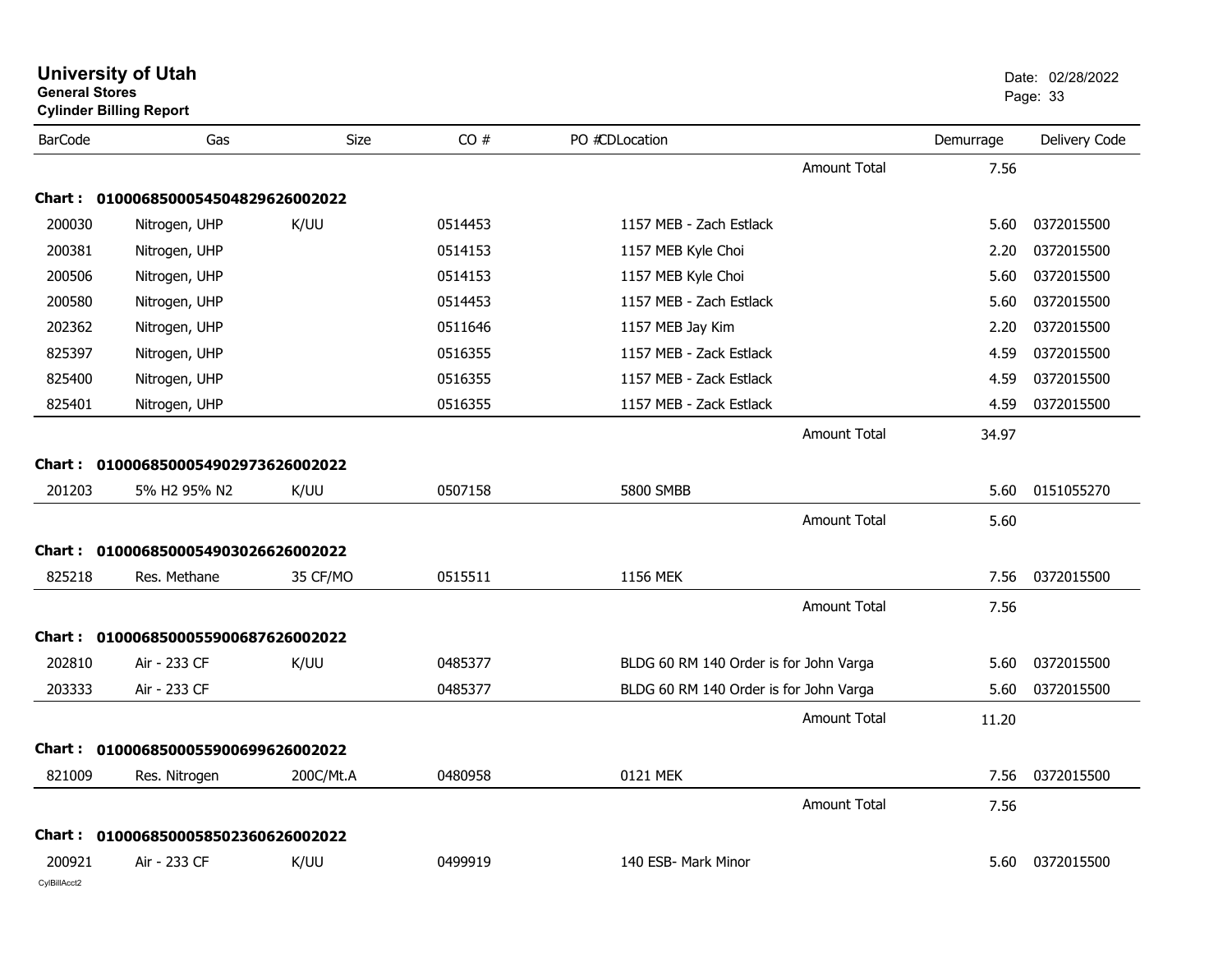| <b>General Stores</b> | <b>University of Utah</b><br><b>Cylinder Billing Report</b> |      |         |                                     |           | Date: 02/28/2022<br>Page: 34 |
|-----------------------|-------------------------------------------------------------|------|---------|-------------------------------------|-----------|------------------------------|
| <b>BarCode</b>        | Gas                                                         | Size | CO#     | PO #CDLocation                      | Demurrage | Delivery Code                |
| 202808                | Air - 233 CF                                                |      | 0492690 | <b>BLDG 60 RM 140</b>               | 5.60      | 0372015500                   |
| 203899                | Air - 233 CF                                                |      | 0476100 | <b>BLDG 60 RM 140</b>               | 5.60      | 0372015500                   |
|                       |                                                             |      |         | <b>Amount Total</b>                 | 16.80     |                              |
|                       | Chart: 0100068500058502660626002022                         |      |         |                                     |           |                              |
| 200820                | Nitrogen, UHP                                               | K/UU | 0509888 | 1157 MEB                            | 5.60      | 0372015500                   |
| 204715                | CO2 - 50 Lb.                                                |      | 0509713 | 1157 MEB                            | 5.60      | 0372015500                   |
| 205549                | Nitrogen, UHP                                               |      | 0505910 | 1157 MEB- Samuel Hales              | 2.20      | 0372015500                   |
| 824494                | Nitrogen, UHP                                               |      | 0509713 | 1157 MEB                            | 7.56      | 0372015500                   |
| 824987                | Nitrogen, UHP                                               |      | 0513349 | 1157 MEB                            | 7.56      | 0372015500                   |
| 824988                | Nitrogen, UHP                                               |      | 0513349 | 1157 MEB                            | 7.56      | 0372015500                   |
| 824990                | Nitrogen, UHP                                               |      | 0513349 | 1157 MEB                            | 7.56      | 0372015500                   |
|                       | Chart: 0100068500058502667626002022                         |      |         | <b>Amount Total</b>                 | 43.64     |                              |
| 202816                | Air - 233 CF                                                | K/UU | 0493676 | BLDG 60                             | 0.40      | 0372015500                   |
|                       |                                                             |      |         | <b>Amount Total</b>                 | 0.40      |                              |
|                       | Chart: 0100068500058502963626002022                         |      |         |                                     |           |                              |
| 202357                | Nitrogen, UHP                                               | K/UU | 0501334 | 1351 MEB                            | 5.60      | 0372015500                   |
|                       |                                                             |      |         | <b>Amount Total</b>                 | 5.60      |                              |
|                       | Chart: 0100068500058503038626002022                         |      |         |                                     |           |                              |
| 200143                | Helium - 219 CF                                             | K/UU | 0517065 | UT-133 & TATE LN MIDWAY, UTAH 84049 | 1.20      | 0372015500                   |
| 203785                | Helium - 219 CF                                             |      | 0517065 | UT-133 & TATE LN MIDWAY, UTAH 84049 | 1.20      | 0372015500                   |
| 816285                | Helium - 219 CF                                             |      | 0449994 | BLDG 60 ESB                         | 6.44      | 0372015500                   |
| <b>HEBER</b>          | 17 HE/HEBER                                                 |      | 0512386 | UT-113 & Tate Ln Midway, Utah 84049 | 128.52    | 0372015500                   |
|                       |                                                             |      |         | <b>Amount Total</b>                 | 137.36    |                              |
|                       | Chart: 01000686000321246260012022                           |      |         |                                     |           |                              |
| 202879                | Argon                                                       | K/UU | 0496703 | 729 Arapeen Dr Loading Dock         |           | 5.60 0372015500              |
| CvIBillAcct2          |                                                             |      |         |                                     |           |                              |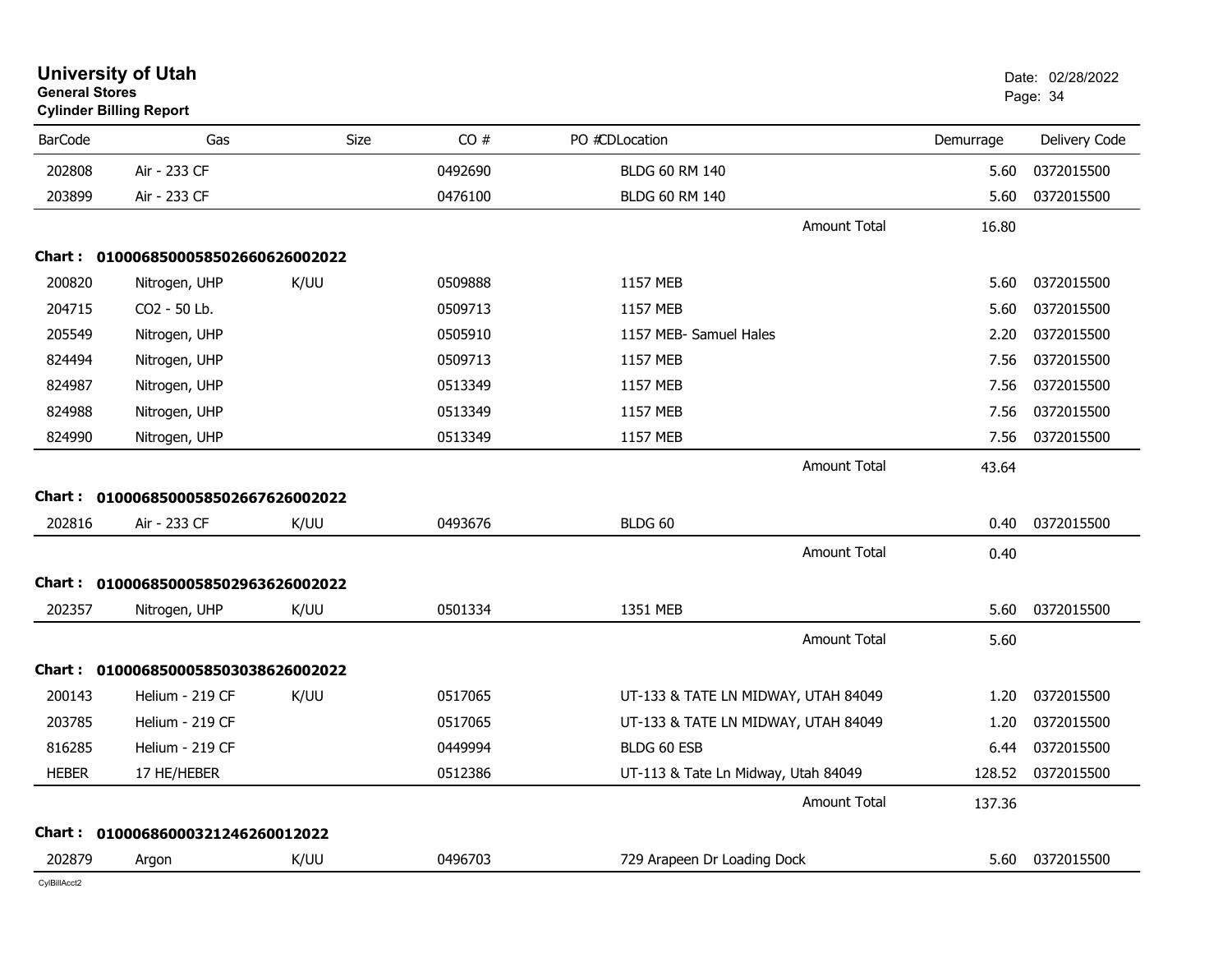| <b>General Stores</b><br><b>Cylinder Billing Report</b> |                                   |             |         |                             | Page: 35            |           |               |
|---------------------------------------------------------|-----------------------------------|-------------|---------|-----------------------------|---------------------|-----------|---------------|
| <b>BarCode</b>                                          | Gas                               | <b>Size</b> | CO#     | PO #CDLocation              |                     | Demurrage | Delivery Code |
|                                                         |                                   |             |         |                             | <b>Amount Total</b> | 5.60      |               |
|                                                         | Chart: 01000722403060036240012022 |             |         |                             |                     |           |               |
| 200607                                                  | 25%Co2 75%Argon                   | K/UU        | 0461070 | <b>205 PMT</b>              |                     | 1.44      | 0066002050    |
| 201046                                                  | Argon                             |             | 0501355 | <b>PMT</b>                  |                     | 5.60      | 0066003250    |
| 201840                                                  | 25%Co2 75%Argon                   |             | 0516365 | 300 S 1400 E RM 205         |                     | 3.80      | 0066002050    |
| 202169                                                  | Acetylene, CF                     |             | 0511714 | <b>DOCK</b>                 |                     | 5.60      | 0066003250    |
| 205835                                                  | Oxygen, USP                       |             | 0502210 | Pioneer Theatre             |                     | 5.60      | 0066003250    |
| 818424                                                  | Beer Gas                          |             | 0464653 | <b>DOCK</b>                 |                     | 7.56      | 0066002050    |
| 824707                                                  | 25%Co2 75%Argon                   |             | 0511714 | <b>DOCK</b>                 |                     | 7.56      | 0066003250    |
| 824708                                                  | 25%Co2 75%Argon                   |             | 0511714 | <b>DOCK</b>                 |                     | 7.56      | 0066003250    |
|                                                         |                                   |             |         |                             | <b>Amount Total</b> | 44.72     |               |
|                                                         | Chart: 01000722403060036240312022 |             |         |                             |                     |           |               |
| 202971                                                  | CO2 - 20 Lb.                      | 20#/UU      | 0442104 | <b>DOCK AREA</b>            |                     | 4.48      | 0066003250    |
| 815341                                                  | Co2 Liquid-55                     |             | 0442164 | DOCK AREA SOUTH EAST CORNER |                     | 49.00     | 0066002050    |
|                                                         |                                   |             |         |                             | <b>Amount Total</b> | 53.48     |               |
|                                                         | Chart: 01000722403060036241012022 |             |         |                             |                     |           |               |
| 200173                                                  | 25%Co2 75%Argon                   | K/UU        | 0479998 | PMT Loading Dock            |                     | 5.60      | 0066002050    |
|                                                         |                                   |             |         |                             | <b>Amount Total</b> | 5.60      |               |
|                                                         | Chart: 01000722403060136240012022 |             |         |                             |                     |           |               |
| 205575                                                  | 25%Co2 75%Argon                   | K/UU        | 0511342 | PMT SOUTH DOCK              |                     | 5.60      | 0066003250    |
| 813004                                                  | 25%Co2 75%Argon                   |             | 0424610 | PMT DOCK                    |                     | 6.16      | 0066003250    |
| 820506                                                  | 25%Co2 75%Argon                   |             | 0478315 | <b>DOCK</b>                 |                     | 7.56      | 0066003250    |
| 824691                                                  | 25%Co2 75%Argon                   |             | 0511490 | PMT SOUTH DOCK              |                     | 7.56      | 0066003250    |
|                                                         |                                   |             |         |                             | <b>Amount Total</b> | 26.88     |               |
|                                                         | Chart: 01000736000161126240012022 |             |         |                             |                     |           |               |
| 205969                                                  | Acetylene - MC                    | MC/UU       | 0505560 | FINE ARTS MUSEUM DOCK       |                     | 5.60      | 0035001010    |
|                                                         |                                   |             |         |                             |                     |           |               |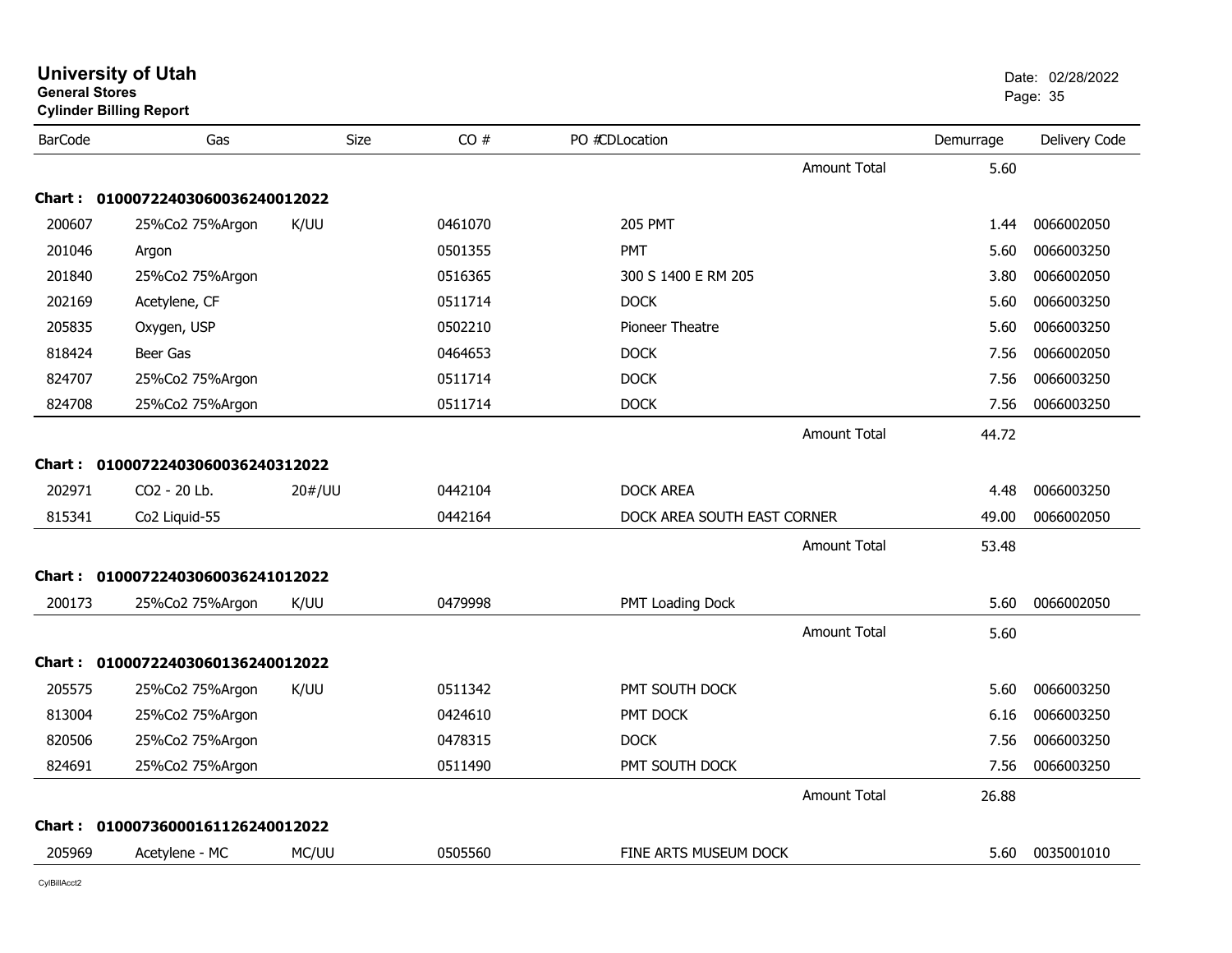| <b>University of Utah</b><br><b>General Stores</b><br><b>Cylinder Billing Report</b> |                                   |           | Date: 02/28/2022<br>Page: 36 |                                            |           |                 |
|--------------------------------------------------------------------------------------|-----------------------------------|-----------|------------------------------|--------------------------------------------|-----------|-----------------|
| <b>BarCode</b>                                                                       | Gas                               | Size      | CO#                          | PO #CDLocation                             | Demurrage | Delivery Code   |
|                                                                                      |                                   |           |                              | <b>Amount Total</b>                        | 5.60      |                 |
| <b>Chart :</b>                                                                       | 01000741001054286241012022        |           |                              |                                            |           |                 |
| 200371                                                                               | Acetylene, CF                     | Acty-CF/U | 0151371                      |                                            | 4.48      | 0038001610      |
| 200791                                                                               | Acetylene, CF                     |           | 0399934                      | BLDG 38 DOCK                               | 4.48      | 0038001610      |
| 200792                                                                               | Acetylene, CF                     |           | 0399934                      | <b>BLDG 38 DOCK</b>                        | 4.48      | 0038001610      |
| 200809                                                                               | Oxygen, USP                       |           | 0424138                      | Loading dock BLDG 39                       | 4.48      | 0038001610      |
| 200860                                                                               | CO2 - 50 Lb.                      |           | 0378204                      | Sculpture Bldg Loading Dock                | 4.48      | 0038001610      |
| 200900                                                                               | CO2 - 50 Lb.                      |           | 0438652                      | <b>DOCK</b>                                | 4.48      | 0038001610      |
| 201119                                                                               | Oxygen, USP                       |           | 0099154                      | AAC                                        | 4.48      | 0038001610      |
| 201851                                                                               | Acetylene, CF                     |           | 0439390                      | <b>DOCK</b>                                | 4.48      | 0038001610      |
| 201981                                                                               | Oxygen, USP                       |           | 0454174                      | SCULPT BLDG 39 LOADING DOCK                | 4.48      | 0038001610      |
| 202275                                                                               | Acetylene, CF                     |           | 0439390                      | <b>DOCK</b>                                | 4.48      | 0038001610      |
| 202339                                                                               | Argon                             |           | 0439558                      | <b>161 AAC</b>                             | 4.48      | 0038001610      |
| 203787                                                                               | Argon                             |           | 0465297                      | BLDG 39 Dock (go to BLDG 38-RM 172 for Sic | 5.60      | 0038001610      |
| 203904                                                                               | Oxygen, USP                       |           | 0454174                      | SCULPT BLDG 39 LOADING DOCK                | 4.48      | 0038001610      |
| 203972                                                                               | Acetylene, CF                     |           | 0439390                      | <b>DOCK</b>                                | 4.48      | 0038001610      |
| 205491                                                                               | Nitrogen 230 CF                   |           | 0478458                      | BLDG 39 Loading Dock                       | 5.60      | 0038001610      |
| 205523                                                                               | CO2 - 50 Lb.                      |           | 0465297                      | BLDG 39 Dock (go to BLDG 38-RM 172 for Sic | 5.60      | 0038001610      |
| 821200                                                                               | 25% CO2, In Arg                   |           | 0481675                      | ART & ART HISTORY                          | 7.56      | 0038001610      |
| 821201                                                                               | 25% CO2, In Arg                   |           | 0481675                      | ART & ART HISTORY                          | 7.56      | 0038001610      |
|                                                                                      |                                   |           |                              | Amount Total                               | 90.16     |                 |
| <b>Chart :</b>                                                                       | 01000741001054286261012022        |           |                              |                                            |           |                 |
| 801746                                                                               | Argon                             | Nova/K    | 0156667                      |                                            |           | 6.72 0038001610 |
|                                                                                      |                                   |           |                              | <b>Amount Total</b>                        | 6.72      |                 |
|                                                                                      | Chart: 01000741001135936240012022 |           |                              |                                            |           |                 |
| 202263                                                                               | Acetylene - B                     | B/UU      | 0508682                      |                                            | 5.60      | 0038001610      |
| 202556                                                                               | Acetylene - B                     |           | 0508682                      |                                            | 5.60      | 0038001610      |
| CylBillAcct2                                                                         |                                   |           |                              |                                            |           |                 |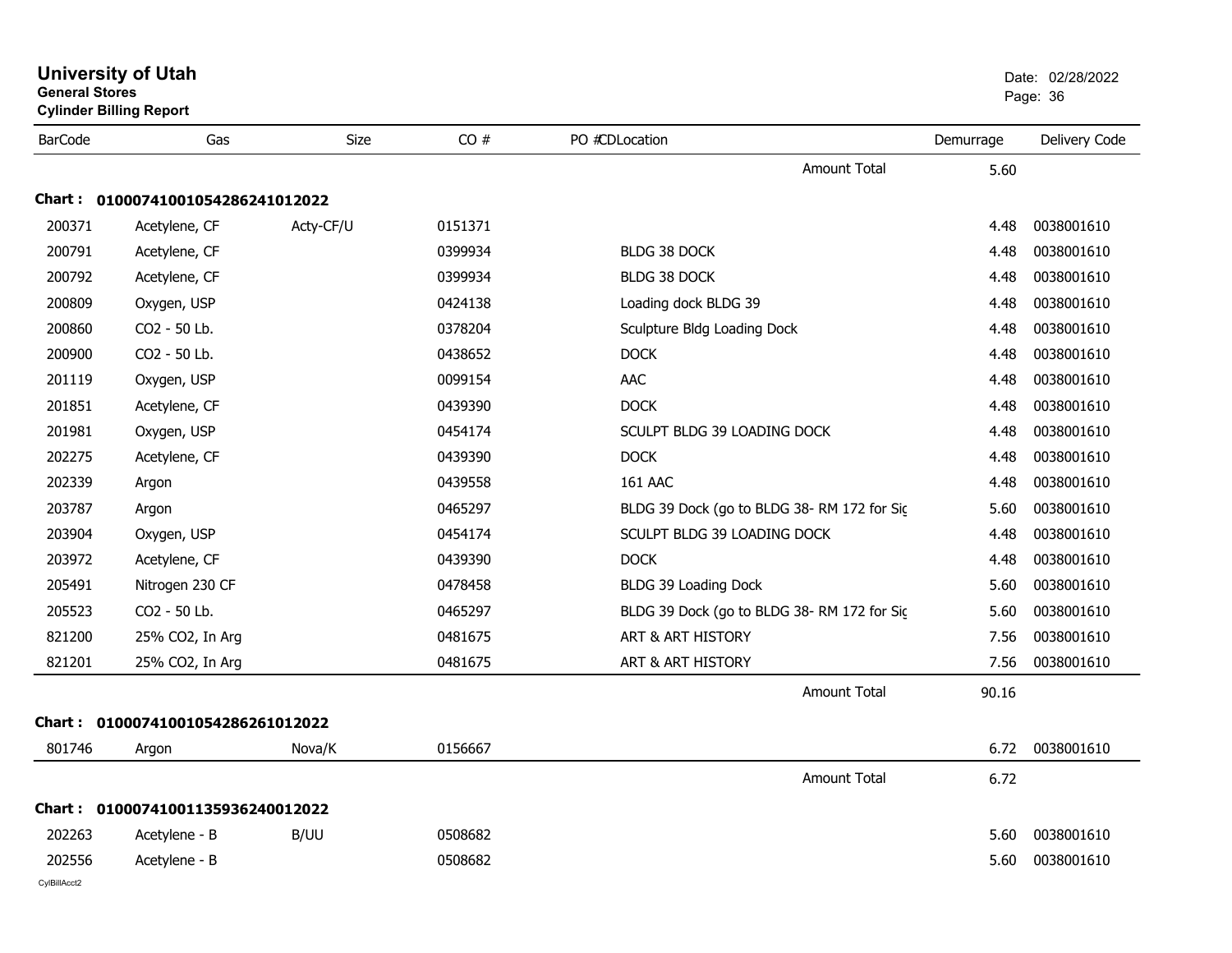| <b>General Stores</b> | <b>University of Utah</b><br><b>Cylinder Billing Report</b> |           |         |        |                |                     |           | Date: 02/28/2022<br>Page: 37 |
|-----------------------|-------------------------------------------------------------|-----------|---------|--------|----------------|---------------------|-----------|------------------------------|
| <b>BarCode</b>        | Gas                                                         | Size      | CO#     |        | PO #CDLocation |                     | Demurrage | Delivery Code                |
| 202598                | Acetylene - B                                               |           | 0508682 |        |                |                     | 5.60      | 0038001610                   |
| 202966                | Acetylene - B                                               |           | 0508682 |        |                |                     | 5.60      | 0038001610                   |
| 205776                | Acetylene - B                                               |           | 0508682 |        |                |                     | 5.60      | 0038001610                   |
|                       |                                                             |           |         |        |                | <b>Amount Total</b> | 28.00     |                              |
|                       | Chart: 01001022000172826260012022                           |           |         |        |                |                     |           |                              |
| 201562                | Helium - UHP                                                | K/UU      | 0316184 |        | 484 SUTTON     |                     | 4.48      | 0011002090                   |
| 807402                | Helium, Excimer                                             |           |         | 142604 | <b>ROOM383</b> |                     | 7.00      | 0012003830                   |
|                       |                                                             |           |         |        |                | <b>Amount Total</b> | 11.48     |                              |
|                       | Chart: 01001022500199416260012022                           |           |         |        |                |                     |           |                              |
| 201161                | Argon                                                       | K/UU      | 0413776 |        | 626 WBB        |                     | 4.48      | 0012002050                   |
|                       |                                                             |           |         |        |                | <b>Amount Total</b> | 4.48      |                              |
|                       | Chart: 01001022500199426260012022                           |           |         |        |                |                     |           |                              |
| 817062                | Zero Air                                                    | 200C/Mt.A | 0455885 |        | 495 FASB       |                     | 7.56      | 0012002050                   |
| 817063                | Zero Air                                                    |           | 0455885 |        | 495 FASB       |                     | 7.56      | 0012002050                   |
|                       |                                                             |           |         |        |                | <b>Amount Total</b> | 15.12     |                              |
| Chart :               | 01001022500262076260012022                                  |           |         |        |                |                     |           |                              |
| 200402                | Oxygen, USP                                                 | K/UU      | 0494524 |        | <b>208 WBB</b> |                     | 1.80      | 0011004120                   |
|                       |                                                             |           |         |        |                | <b>Amount Total</b> | 1.80      |                              |
| Chart :               | 01001022500262086240012022                                  |           |         |        |                |                     |           |                              |
| 822821                | Oxygen, USP                                                 | 200C/Mt.A | 0496825 |        | <b>202 WBB</b> |                     | 7.56      | 0012002050                   |
|                       |                                                             |           |         |        |                | <b>Amount Total</b> | 7.56      |                              |
|                       | Chart: 01001022500262446260012022                           |           |         |        |                |                     |           |                              |
| 812895                | Propane                                                     | 100/Mt Ai | 0423525 |        | 202 BLDG 58    |                     | 6.72      | 0011004120                   |
| 817805                | Argon - UHP                                                 |           | 0462913 |        | 124 WBB        |                     | 7.56      | 0011004120                   |
|                       |                                                             |           |         |        |                | <b>Amount Total</b> | 14.28     |                              |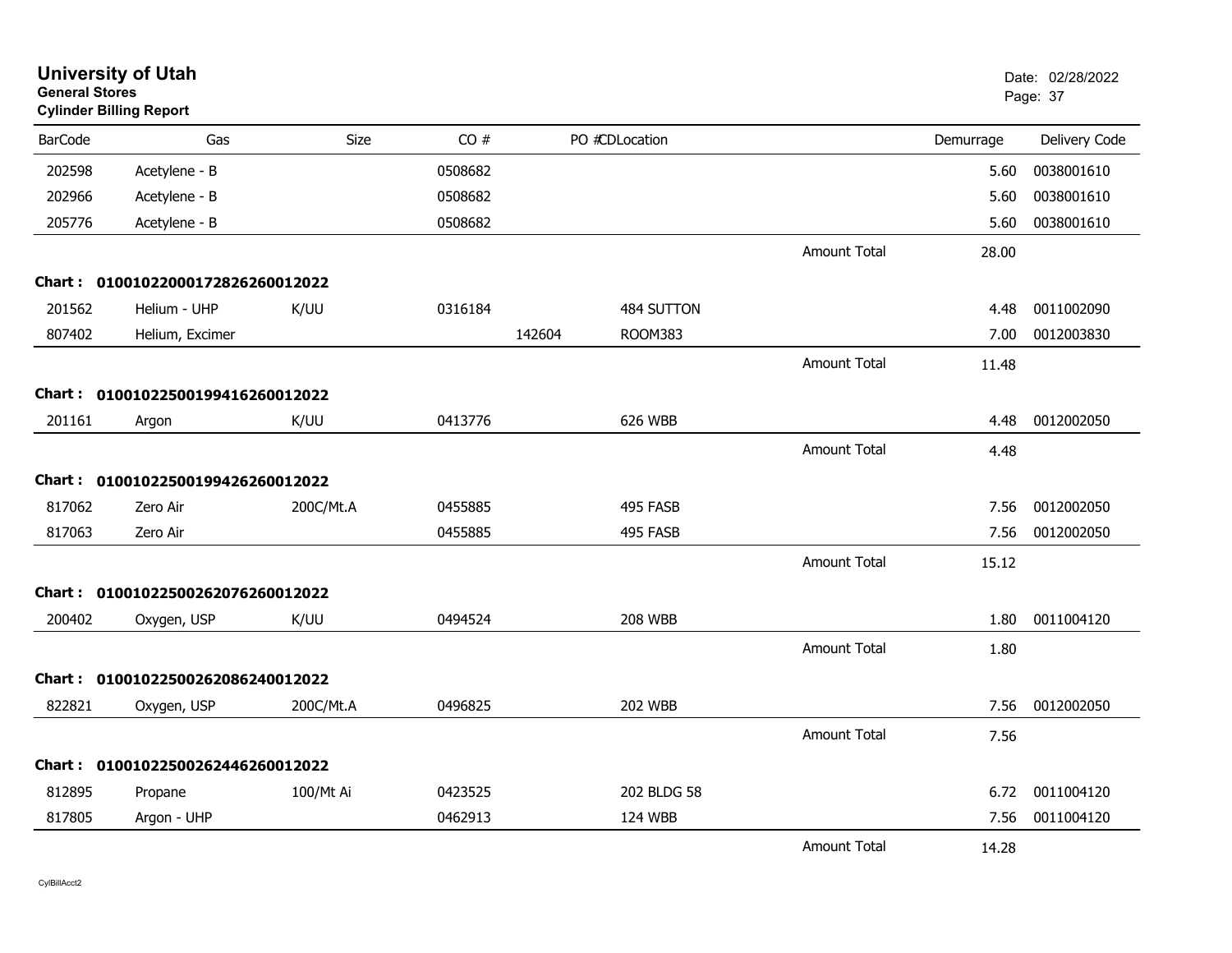| <b>General Stores</b> | <b>University of Utah</b><br><b>Cylinder Billing Report</b> |             |         |                 |                     |           | Date: 02/28/2022<br>Page: 38 |
|-----------------------|-------------------------------------------------------------|-------------|---------|-----------------|---------------------|-----------|------------------------------|
| <b>BarCode</b>        | Gas                                                         | <b>Size</b> | CO#     | PO #CDLocation  |                     | Demurrage | Delivery Code                |
|                       | Chart: 01001022500262456260012022                           |             |         |                 |                     |           |                              |
| 818389                | Helium - 110 CF                                             | 125CF-MT    | 0464664 | 706 WBB         |                     | 7.56      | 0011008190                   |
|                       |                                                             |             |         |                 | <b>Amount Total</b> | 7.56      |                              |
|                       | Chart: 01001022500262576260012022                           |             |         |                 |                     |           |                              |
| 204422                | Zero Air                                                    | K/UU        | 0421199 | 148 SUTTON      |                     | 4.48      | 0012003830                   |
| 810763                | Nitrogen 40 CF                                              |             | 0399060 | 148 FASB        |                     | 6.16      | 0012003830                   |
|                       |                                                             |             |         |                 | <b>Amount Total</b> | 10.64     |                              |
|                       | Chart: 01001061001310736240212022                           |             |         |                 |                     |           |                              |
| 824512                | CO2 - 50 Lb.                                                | 50#/Mt.Ai   | 0510044 | 383 FASB        |                     | 7.56      | 0012003830                   |
|                       |                                                             |             |         |                 | <b>Amount Total</b> | 7.56      |                              |
|                       | Chart: 01001062000011816240012022                           |             |         |                 |                     |           |                              |
| 112915                | Ultra P-10                                                  | K/SPECGAS   | 0053913 | 516 WBB         |                     | 6.16      | 01110                        |
|                       |                                                             |             |         |                 | <b>Amount Total</b> | 6.16      |                              |
|                       | Chart: 01001062000011816260012022                           |             |         |                 |                     |           |                              |
| 202790                | Ultra P-10                                                  | K/UU        | 0491214 | <b>WBB Dock</b> |                     | 0.60      | 0012003830                   |
| 202793                | Ultra P-10                                                  |             | 0476741 | 384 FASB        |                     | 5.60      | 0012003830                   |
| 202794                | Ultra P-10                                                  |             | 0476741 | 384 FASB        |                     | 0.60      | 0012003830                   |
|                       |                                                             |             |         |                 | <b>Amount Total</b> | 6.80      |                              |
|                       | Chart: 01001062000011886260012022                           |             |         |                 |                     |           |                              |
| 200942                | Hydrogen                                                    | K/UU        | 0419099 | 420 Sutton      |                     | 4.48      | 0011007190                   |
| 203046                | Oxygen, USP                                                 |             | 0503937 | <b>WBB Dock</b> |                     | 5.60      | 0012003830                   |
| 203294                | N2, Liquid GP45                                             |             | 0517166 | 420 FASB        |                     | 4.80      | 0012003830                   |
| 203781                | N2, Liquid GP45                                             |             | 0515102 | 420 SUTTON      |                     | 6.40      | 0012003830                   |
| 204398                | N2, Liquid GP45                                             |             | 0516618 | 420 FASB        |                     | 20.80     | 0012003830                   |
| 205588                | N2, Liquid GP45                                             |             | 0513815 | 383 Sutton Bldg |                     | 40.00     | 0012003830                   |
| 205705                | N2, Liquid LX45                                             |             | 0516159 | 420 FASB        |                     | 17.60     | 0012003830                   |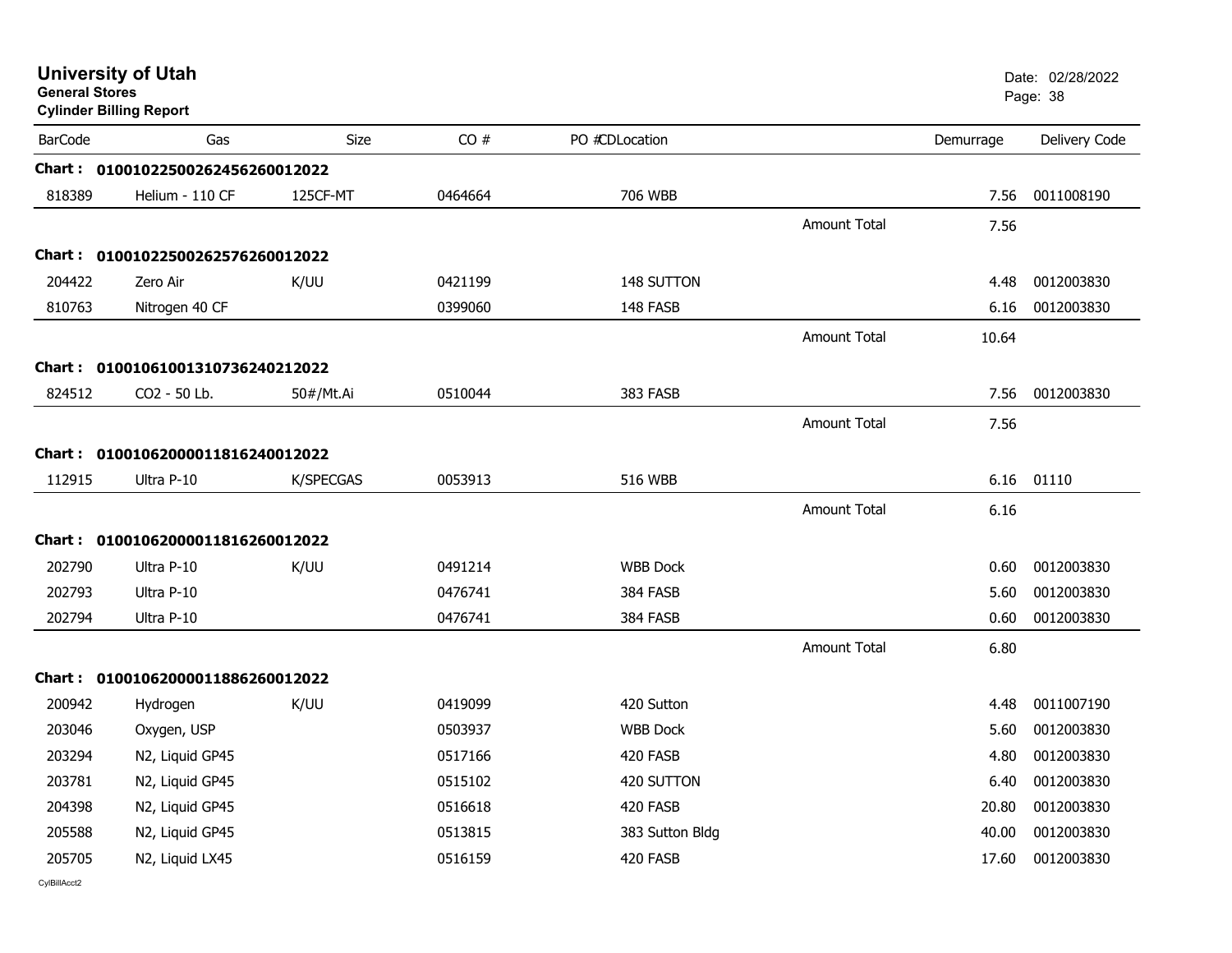| <b>University of Utah</b><br><b>General Stores</b><br><b>Cylinder Billing Report</b> |                                   |        |         |       |                   |                     |           | Date: 02/28/2022<br>Page: 39 |
|--------------------------------------------------------------------------------------|-----------------------------------|--------|---------|-------|-------------------|---------------------|-----------|------------------------------|
| <b>BarCode</b>                                                                       | Gas                               | Size   | CO#     |       | PO #CDLocation    |                     | Demurrage | Delivery Code                |
| 805814                                                                               | Krypton Researc                   |        | 0294846 |       | 420 SUTTON        |                     | 10.92     | 0011007190                   |
| 805815                                                                               | Research Argon                    |        | 0294846 |       | 420 SUTTON        |                     | 10.92     | 0011007190                   |
| 823575                                                                               | <b>UHP N2/300</b>                 |        | 0502623 |       | <b>WBB Dock</b>   |                     | 7.56      | 0012003830                   |
| 823776                                                                               | Nitrogen, UHP                     |        | 0509541 |       | <b>WBB Dock</b>   |                     | 7.56      | 0012003830                   |
| 824526                                                                               | <b>UHP N2/300</b>                 |        | 0513475 |       | 418 FASB          |                     | 7.56      | 0012003830                   |
| 824527                                                                               | <b>UHP N2/300</b>                 |        | 0513475 |       | 418 FASB          |                     | 7.56      | 0012003830                   |
| 824887                                                                               | Nitrogen, UHP                     |        | 0513475 |       | 418 FASB          |                     | 7.56      | 0012003830                   |
| 824888                                                                               | Nitrogen, UHP                     |        | 0513475 |       | 418 FASB          |                     | 7.56      | 0012003830                   |
| 825124                                                                               | Nitrogen, UHP                     |        | 0513763 |       | WBB-Dock          |                     | 7.56      | 0012003830                   |
| 825127                                                                               | Nitrogen, UHP                     |        | 0513763 |       | <b>WBB-Dock</b>   |                     | 7.56      | 0012003830                   |
| 825134                                                                               | Nitrogen, UHP                     |        | 0513763 |       | WBB-Dock          |                     | 7.56      | 0012003830                   |
| 825135                                                                               | Nitrogen, UHP                     |        | 0513763 |       | WBB-Dock          |                     | 7.56      | 0012003830                   |
|                                                                                      |                                   |        |         |       |                   | <b>Amount Total</b> | 197.12    |                              |
|                                                                                      | Chart: 01001062000011956260012022 |        |         |       |                   |                     |           |                              |
| 114708                                                                               | CO2 - Siphon                      | 50#/US |         | 46632 | 267 EMRL          |                     | 9.52      | 0011007190                   |
| 200089                                                                               | CO <sub>2</sub> - Inst. Gra       |        | 0325416 |       | 302 BIOLOGY       |                     | 4.48      | 0011007190                   |
| 201453                                                                               | Air - 233 CF                      |        | 0261534 |       | 302 BIOLOGY       |                     | 4.48      | 0011007190                   |
| 202047                                                                               | Argon - UHP                       |        | 0225748 |       | 302 SO BIOLOGY    |                     | 4.48      | 0011007190                   |
| 202551                                                                               | CO2 - 50 Lb.                      |        | 0433609 |       | 302 SO BIOLOGY    |                     | 4.48      | 0012003830                   |
| 203213                                                                               | Helium - UHP                      |        | 0482189 |       | 302 So Biology    |                     | 5.60      | 0012003830                   |
| 204674                                                                               | Nitrogen, UHP                     |        | 0461411 |       | 302 SOUTH BIOLOGY |                     | 4.48      | 0012003830                   |
| 204746                                                                               | Helium - UHP                      |        | 0483232 |       | 302 So Bio        |                     | 5.60      | 0012003830                   |
| 806059                                                                               | 1% Co2/UHP He                     |        | 0298412 |       | 302 S BIOLOGY     |                     | 6.16      | 0011007190                   |
| 812675                                                                               | Oxygen, UHP,                      |        | 0424308 |       | 302 SO BIOLOGY    |                     | 6.16      | 0011007190                   |
| 813407                                                                               | Oxygen, UHP,                      |        | 0427800 |       | 302 SOUTH BIO     |                     | 6.44      | 0011007190                   |
| 817494                                                                               | UHP Helium/300                    |        | 0460062 |       | 302 SOUTH BIOLOGY |                     | 7.56      | 0012003830                   |
| 819253                                                                               | Nitrogen, UHP                     |        | 0469737 |       | 302 So Biology    |                     | 7.56      | 0012003830                   |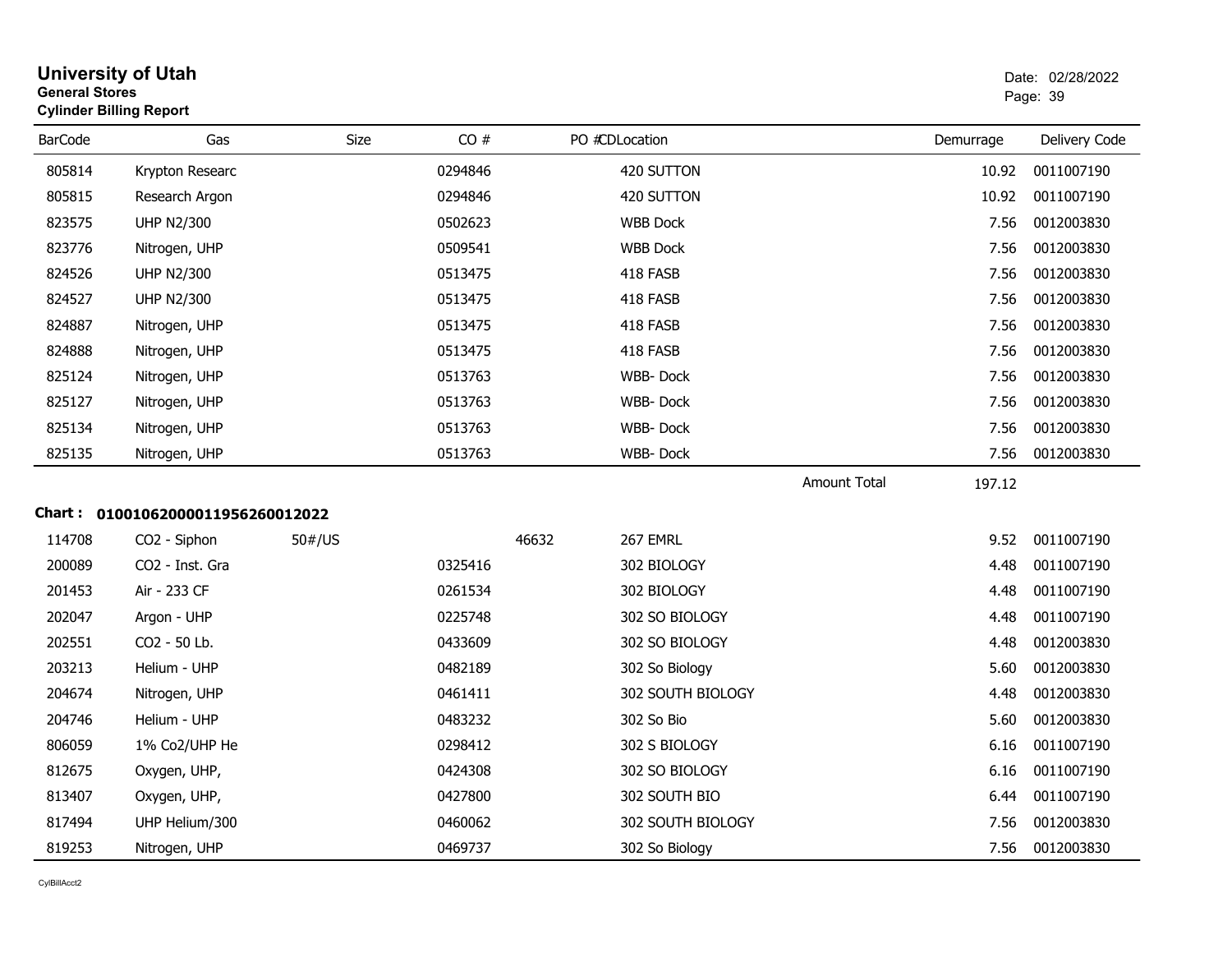| <b>General Stores</b> | <b>Cylinder Billing Report</b>    | Page: 40 |         |                 |                     |           |               |
|-----------------------|-----------------------------------|----------|---------|-----------------|---------------------|-----------|---------------|
| <b>BarCode</b>        | Gas                               | Size     | CO#     | PO #CDLocation  |                     | Demurrage | Delivery Code |
|                       |                                   |          |         |                 | <b>Amount Total</b> | 77.00     |               |
|                       | Chart: 01001062000172826260012022 |          |         |                 |                     |           |               |
| 200195                | Argon                             | K/UU     | 0509285 | 484 Sutton      |                     | 5.60      | 0012003830    |
| 200302                | Argon                             |          | 0509285 | 484 Sutton      |                     | 5.60      | 0012003830    |
| 201506                | Helium - UHP                      |          | 0512647 | 484 Sutton      |                     | 5.60      | 0012003830    |
| 201918                | Helium - UHP                      |          | 0496735 | 484 Sutton BLDG |                     | 5.60      | 0012003830    |
| 203029                | Nitrogen, UHP                     |          | 0512647 | 484 Sutton      |                     | 5.60      | 0012003830    |
| 203214                | Helium - UHP                      |          | 0511189 | 484 FASB        |                     | 5.60      | 0012003830    |
| 203776                | Nitrogen, UHP                     |          | 0512647 | 484 Sutton      |                     | 5.60      | 0012003830    |
| 818448                | 10% Nh3 IN HE                     |          | 0464182 | 484 SUTTON      |                     | 8.12      | 0012003830    |
| 818615                | Oxygen, UHP,                      |          | 0466536 | 484 Sutton      |                     | 7.56      | 0012003830    |
| 818971                | Hydrogen - UHP                    |          | 0469275 | 484 Sutton Bldg |                     | 7.56      | 0012003830    |
| 825077                | Lq Argon                          |          | 0515688 | 484 SUTTON      |                     | 12.00     | 0012003830    |
| 825213                | Lq Argon                          |          | 0514363 | 484 SUTTON      |                     | 4.00      | 0012003830    |
| 825223                | Lq Argon                          |          | 0515396 | 484 SUTTON      |                     | 16.00     | 0012003830    |
| 825355                | Lq Argon                          |          | 0516166 | 484 SUTTON      |                     | 28.00     | 0012003830    |
| 825408                | Lq Argon                          |          | 0516424 | 484 SUTTON      |                     | 26.00     | 0012003830    |
| 825431                | Lq Argon                          |          | 0516699 | 484 SUTTON      |                     | 12.00     | 0012003830    |
|                       |                                   |          |         |                 | <b>Amount Total</b> | 160.44    |               |
|                       | Chart: 01001062000204206260012022 |          |         |                 |                     |           |               |
| 200642                | Argon                             | K/UU     | 0482748 | 484 Sutton BLDG |                     | 5.60      | 0012003830    |
|                       |                                   |          |         |                 | <b>Amount Total</b> | 5.60      |               |
|                       | Chart: 01001062000242286260012022 |          |         |                 |                     |           |               |
| 823816                | EXO-ATLAFN-4-14                   | Messer   | 0503883 | 484 SUTTON      |                     | 30.80     | 0012003830    |
|                       |                                   |          |         |                 | Amount Total        | 30.80     |               |

### **Chart : 01001062000242546260012022**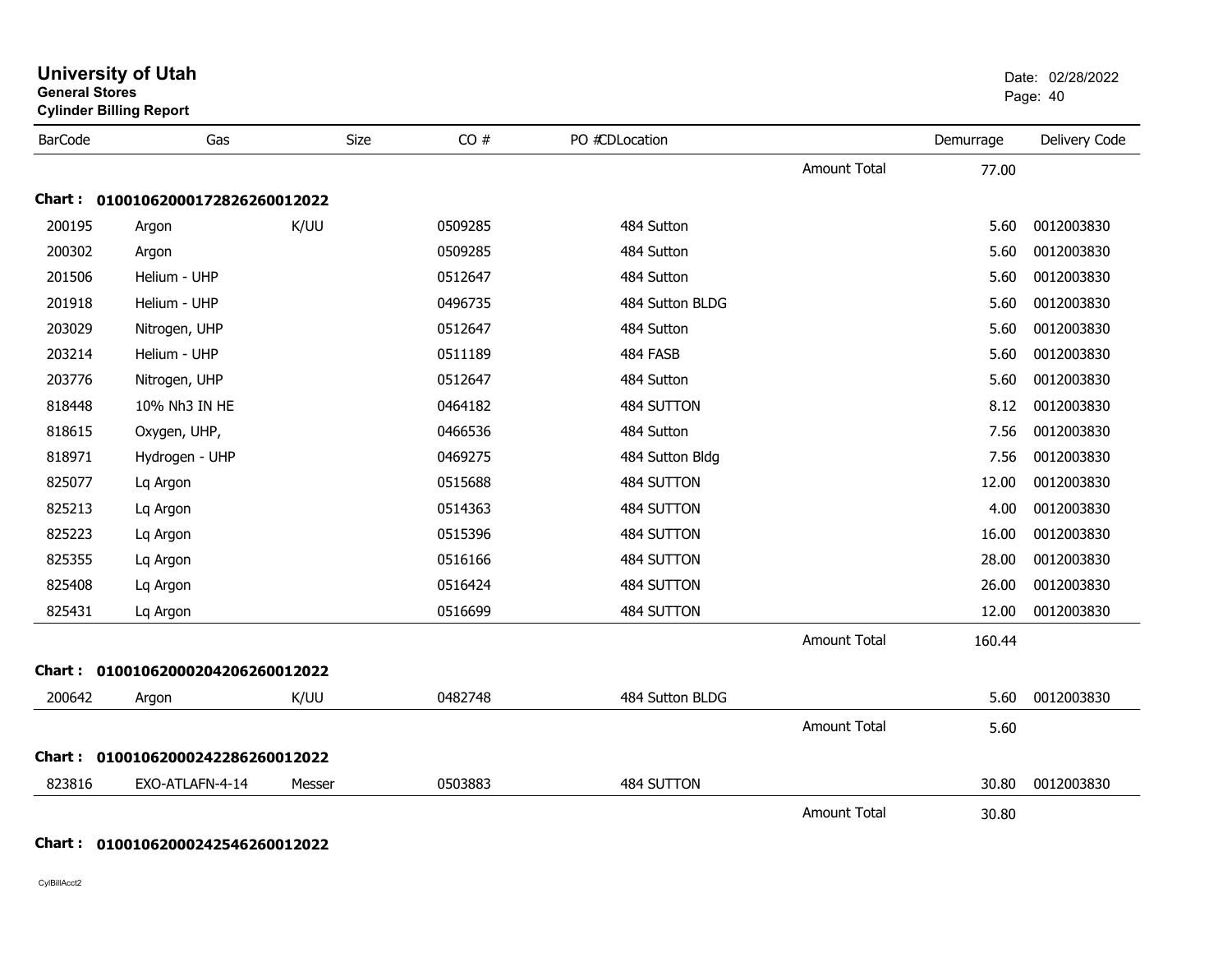| <b>General Stores</b> | <b>University of Utah</b><br><b>Cylinder Billing Report</b> |           |         |                       |                     |           | Date: 02/28/2022<br>Page: 41 |
|-----------------------|-------------------------------------------------------------|-----------|---------|-----------------------|---------------------|-----------|------------------------------|
| <b>BarCode</b>        | Gas                                                         | Size      | CO#     | PO #CDLocation        |                     | Demurrage | Delivery Code                |
| 200322                | Zero Air                                                    | K/UU      | 0513705 | 475 Sutton            |                     | 5.60      | 0012003830                   |
| 204554                | Zero Air                                                    |           | 0512711 | 475 Sutton            |                     | 5.60      | 0012003830                   |
| 205302                | Oxygen, UHP,                                                |           | 0513705 | 475 Sutton            |                     | 5.60      | 0012003830                   |
| 205362                | CO2 - 50 Lb.                                                |           | 0305968 | 472 SUTTON            |                     | 4.48      | 0012003830                   |
| 822275                | Oxygen, UHP,                                                |           | 0492577 | 475 FASB              |                     | 7.56      | 0012003830                   |
| 823099                | Nitrogen, UHP                                               |           | 0498245 | <b>WBB Dock</b>       |                     | 7.56      | 0012003830                   |
|                       |                                                             |           |         |                       | <b>Amount Total</b> | 36.40     |                              |
|                       | Chart: 01001062000242546260712022                           |           |         |                       |                     |           |                              |
| 202292                | Argon - UHP                                                 | K/UU      | 0446579 | 475 FASB              |                     | 4.48      | 0012003830                   |
|                       |                                                             |           |         |                       | <b>Amount Total</b> | 4.48      |                              |
|                       | Chart: 01001062000248606260012022                           |           |         |                       |                     |           |                              |
| 200138                | Helium - UHP                                                | K/UU      | 0426044 | 497 SUTTON            |                     | 4.48      | 0011007190                   |
| 202142                | Air - 233 CF                                                |           | 0420725 | 497 SUTTON            |                     | 4.48      | 0011007190                   |
| 203863                | Hydrogen                                                    |           | 0419342 | 497 SUTTON            |                     | 4.48      | 0011007190                   |
| 813117                | Nitrogen, UHP                                               |           | 0426044 | 497 SUTTON            |                     | 6.16      | 0011007190                   |
|                       |                                                             |           |         |                       | Amount Total        | 19.60     |                              |
|                       | Chart: 0100106500058502384626002022                         |           |         |                       |                     |           |                              |
| 811316                | 2% H2 In Argon                                              | 200C/Mt.A | 0406349 | 283 SUTTON            |                     | 6.16      | 0011007190                   |
|                       |                                                             |           |         |                       | Amount Total        | 6.16      |                              |
|                       | Chart: 0100106500058502976626002022                         |           |         |                       |                     |           |                              |
| 201764                | Argon                                                       | K/UU      | 0430691 | 475 SUTTON            |                     | 4.48      | 0012003830                   |
| 202354                | Nitrogen, UHP                                               |           | 0472008 | 344 FASB              |                     | 5.60      | 0012003830                   |
| 203453                | Argon 42CF                                                  |           | 0426231 | 383 SUTTON ATTN: THEA |                     | 5.04      | 0012002050                   |
| 205544                | Nitrogen, UHP                                               |           | 0462937 | 344 FASB              |                     | 4.48      | 0012003830                   |
| 823532                | Nitrogen, UHP                                               |           | 0501387 | 344 FASB              |                     | 7.56      | 0012003830                   |
|                       |                                                             |           |         |                       | Amount Total        | 27.16     |                              |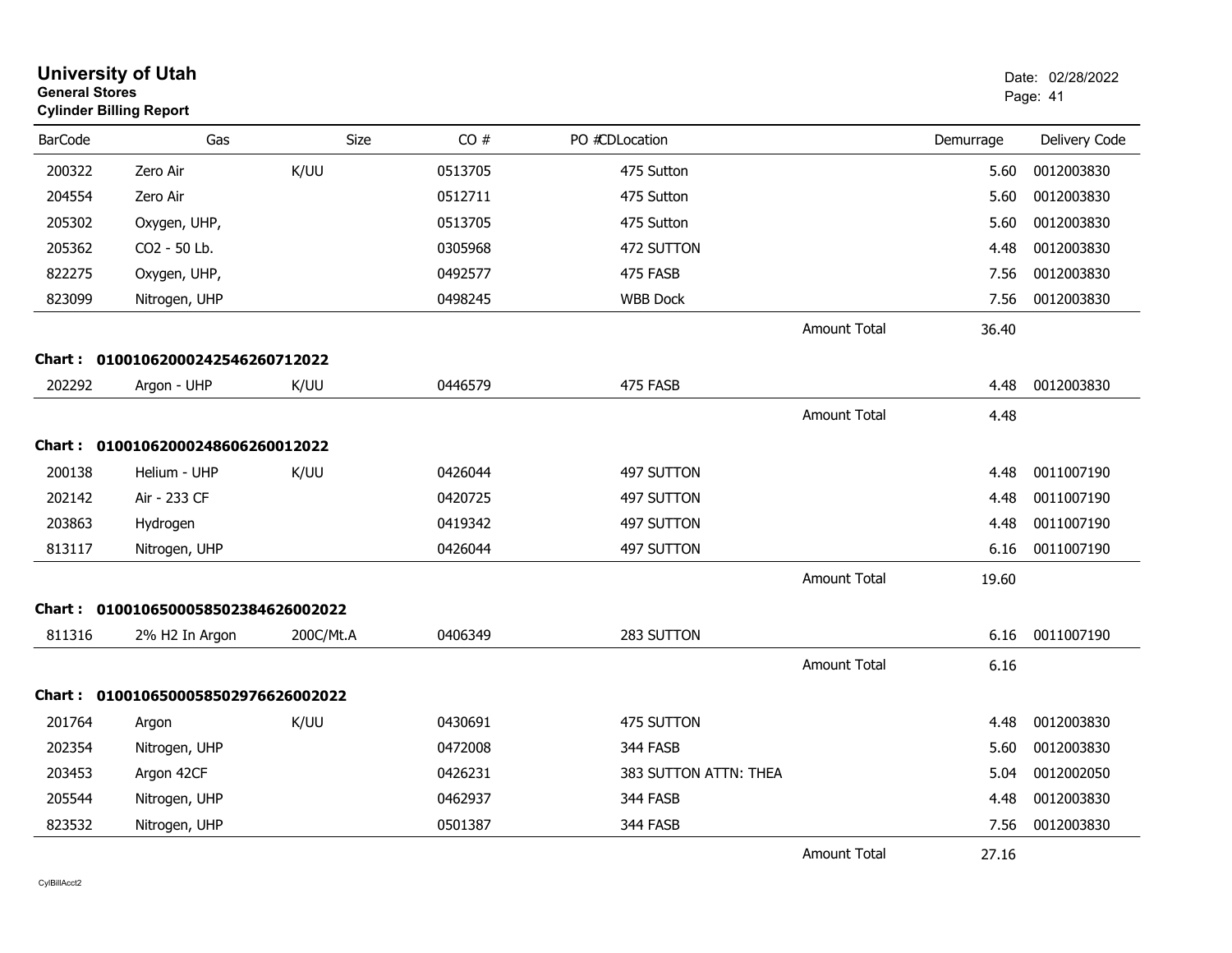| <b>General Stores</b> | <b>University of Utah</b><br><b>Cylinder Billing Report</b> |                  |         |                |                     |           | Date: 02/28/2022<br>Page: 42 |
|-----------------------|-------------------------------------------------------------|------------------|---------|----------------|---------------------|-----------|------------------------------|
| <b>BarCode</b>        | Gas                                                         | Size             | CO#     | PO #CDLocation |                     | Demurrage | Delivery Code                |
|                       | Chart: 0100106500058503013626002022                         |                  |         |                |                     |           |                              |
| 825132                | Nitrogen, UHP                                               | 200C/Mt.A        | 0514227 | 475 FASB       |                     | 7.56      | 0012003830                   |
| 825133                | Nitrogen, UHP                                               |                  | 0514227 | 475 FASB       |                     | 7.56      | 0012003830                   |
|                       |                                                             |                  |         |                | <b>Amount Total</b> | 15.12     |                              |
| Chart :               | 01001066000321256260012022                                  |                  |         |                |                     |           |                              |
| 200936                | Helium - 219 CF                                             | K/UU             | 0490817 | 626 WBB        |                     | 5.60      | 0012003830                   |
|                       |                                                             |                  |         |                | <b>Amount Total</b> | 5.60      |                              |
| Chart :               | 01001082000012406260012022                                  |                  |         |                |                     |           |                              |
| 200379                | Nitrogen 230 CF                                             | K/UU             | 0512670 | 160 ITL        |                     | 5.60      | 0011004120                   |
| 201170                | Nitrogen 230 CF                                             |                  | 0513612 | 160 MSRL       |                     | 5.60      | 0011004120                   |
| 201423                | Nitrogen 230 CF                                             |                  | 0513612 | 160 MSRL       |                     | 5.60      | 0011004120                   |
| 201664                | CO2 - 50 Lb.                                                |                  | 0513612 | 160 MSRL       |                     | 5.60      | 0011004120                   |
|                       |                                                             |                  |         |                | <b>Amount Total</b> | 22.40     |                              |
|                       | Chart: 01001082000205186260012022                           |                  |         |                |                     |           |                              |
| 202175                | N2, Liquid LX45                                             | <b>180 LTR/U</b> | 0517212 | <b>208 WBB</b> |                     | 4.80      | 0011004120                   |
| 203339                | Air - 233 CF                                                |                  | 0470403 | <b>208 WBB</b> |                     | 5.60      | 0011004120                   |
| 203621                | N2, Liquid, 265                                             |                  | 0515823 | <b>208 WBB</b> |                     | 76.44     | 0011004120                   |
| 203900                | Argon - UHP                                                 |                  | 0505108 | 201 WBB        |                     | 5.60      | 0011004120                   |
| 203980                | CO2 - 50 Lb.                                                |                  | 0503107 | <b>208 WBB</b> |                     | 5.60      | 0011004120                   |
| 822947                | Argon - UHP                                                 |                  | 0498307 | <b>208 WBB</b> |                     | 7.56      | 0011004120                   |
| 823944                | Argon - UHP                                                 |                  | 0506170 | <b>208 WBB</b> |                     | 7.56      | 0011004120                   |
|                       |                                                             |                  |         |                | <b>Amount Total</b> | 113.16    |                              |
| Chart :               | 0100108500050503407626002022                                |                  |         |                |                     |           |                              |
| 200194                | Argon                                                       | K/UU             | 0515118 | 307 WBB        |                     | 1.80      | 0011004120                   |
| 200194                | Argon                                                       | K/UU             | 0516621 | 621 WBB        |                     | 2.60      | 0011004120                   |
| 200198                | Argon                                                       |                  | 0513535 | 307 WBB        |                     | 5.60      | 0011004120                   |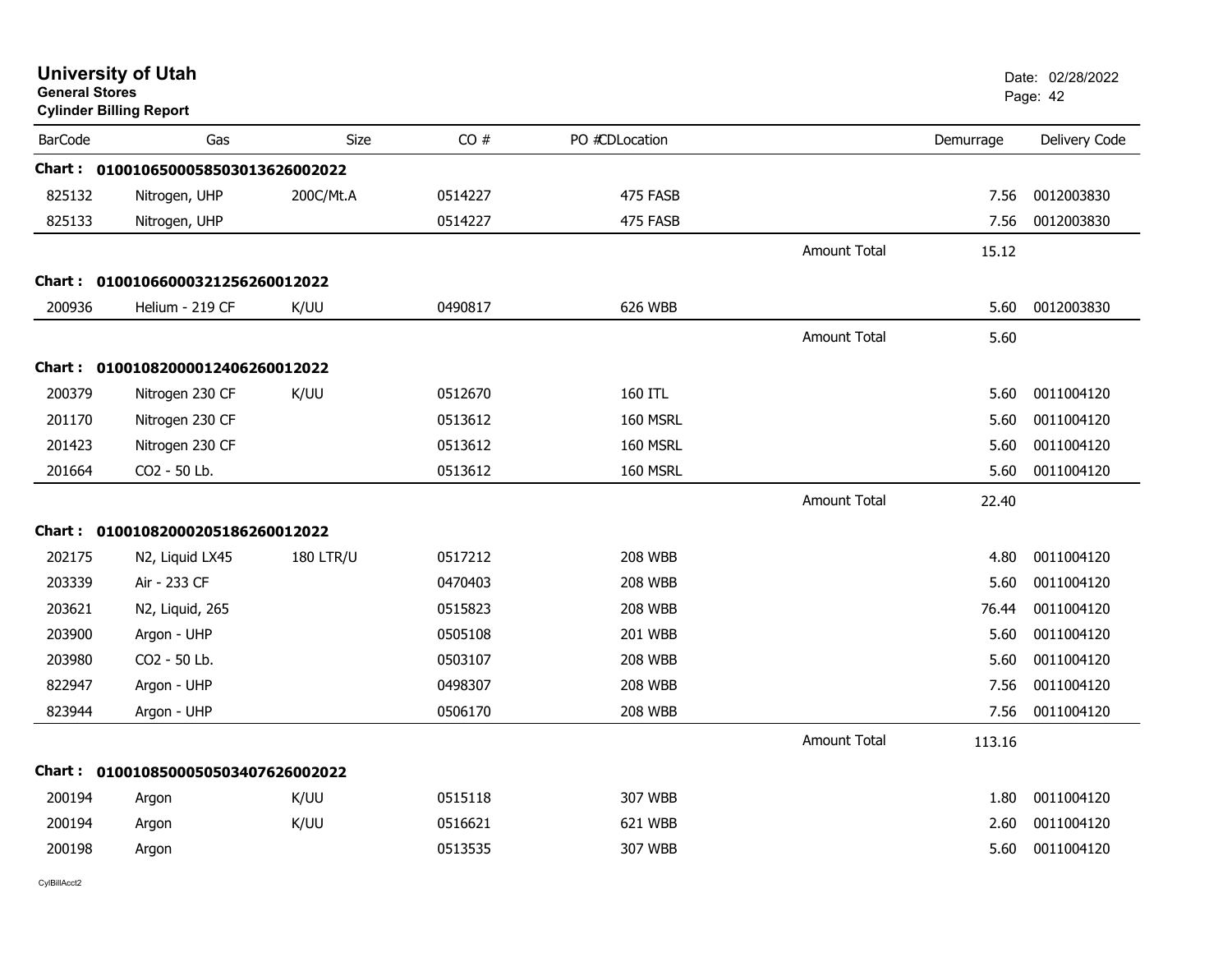| <b>General Stores</b> | <b>Cylinder Billing Report</b> |      |         |                  |           | Page: 43      |
|-----------------------|--------------------------------|------|---------|------------------|-----------|---------------|
| <b>BarCode</b>        | Gas                            | Size | CO#     | PO #CDLocation   | Demurrage | Delivery Code |
| 200331                | Argon                          |      | 0511555 | 307 WBB          | 0.60      | 0011004120    |
| 200408                | Hydrogen                       |      | 0508240 | 160 ITL          | 0.20      | 0011004120    |
| 200420                | Argon                          |      | 0512098 | 621 WBB          | 5.60      | 0011004120    |
| 200428                | Argon                          |      | 0515045 | 621 WBB          | 3.00      | 0011004120    |
| 200468                | Hydrogen                       |      | 0514421 | 621 WBB          | 5.60      | 0011004120    |
| 200511                | Hydrogen - UHP                 |      | 0512912 | 621 WBB          | 5.60      | 0011004120    |
| 200530                | Argon                          |      | 0515616 | 160 MSRL BLDG 59 | 5.60      | 0011004120    |
| 200534                | Argon                          |      | 0515118 | 307 WBB          | 1.80      | 0011004120    |
| 200593                | Hydrogen                       |      | 0514421 | 621 WBB          | 3.00      | 0011004120    |
| 200627                | Argon                          |      | 0515045 | 621 WBB          | 3.00      | 0011004120    |
| 200627                | Argon                          |      | 0517076 | 307 WBB          | 0.80      | 0011004120    |
| 200765                | Hydrogen                       |      | 0507282 | 160 ITL          | 0.20      | 0011004120    |
| 200765                | Hydrogen                       |      | 0516621 | 621 WBB          | 2.60      | 0011004120    |
| 200766                | Hydrogen - UHP                 |      | 0516023 | 621 WBB          | 5.00      | 0011004120    |
| 200896                | Hydrogen                       |      | 0514421 | 621 WBB          | 3.00      | 0011004120    |
| 201053                | Hydrogen - UHP                 |      | 0512098 | 621 WBB          | 0.60      | 0011004120    |
| 201053                | Hydrogen - UHP                 |      | 0517076 | 307 WBB          | 0.80      | 0011004120    |
| 201106                | Argon                          |      | 0511555 | 307 WBB          | 3.00      | 0011004120    |
| 201106                | Argon                          |      | 0517076 | 307 WBB          | 0.80      | 0011004120    |
| 201107                | Argon                          |      | 0515620 | 2484 MCE         | 5.60      | 0011004120    |
| 201160                | Argon                          |      | 0515118 | 307 WBB          | 1.80      | 0011004120    |
| 201209                | 5% H2 In Argon                 |      | 0508273 | 307 WBB          | 2.20      | 0011004120    |
| 201298                | Hydrogen                       |      | 0508240 | 160 ITL          | 5.60      | 0011004120    |
| 201420                | Hydrogen - UHP                 |      | 0516023 | 621 WBB          | 5.00      | 0011004120    |
| 201464                | Argon                          |      | 0515118 | 307 WBB          | 2.20      | 0011004120    |
| 201555                | Argon                          |      | 0513960 | 307 WBB          | 0.60      | 0011004120    |
| 201555                | Argon                          |      | 0516533 | 160 MSRL BLDG 59 | 2.80      | 0011004120    |
| 201608                | Argon                          |      | 0517076 | 307 WBB          | 0.80      | 0011004120    |
| CvIBillAcct2          |                                |      |         |                  |           |               |

## **University of Utah**  Date: 02/28/2022 **General Stores**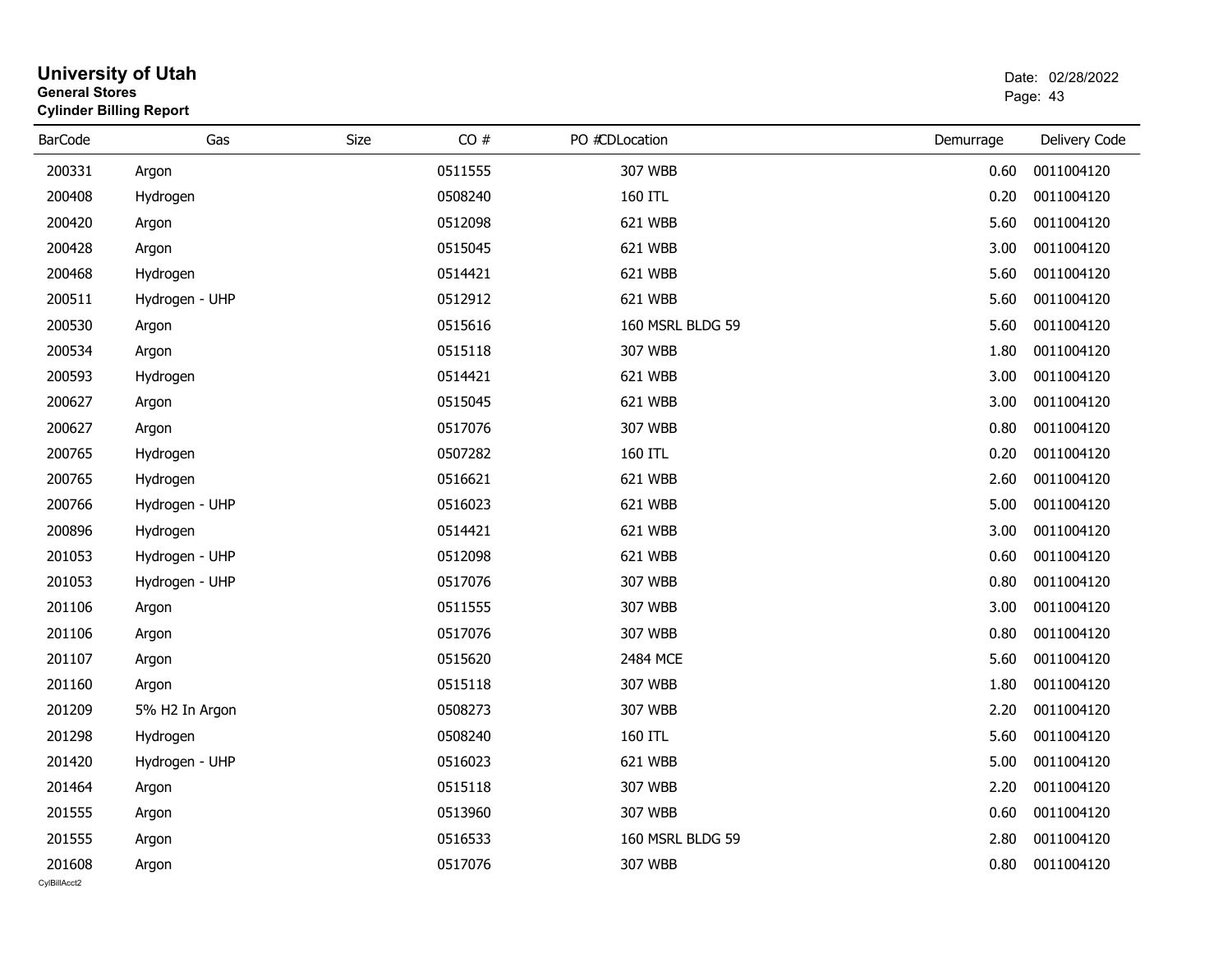| <b>General Stores</b>  | <b>Cylinder Billing Report</b> |      |         |                  |           | Page: 44      |
|------------------------|--------------------------------|------|---------|------------------|-----------|---------------|
| <b>BarCode</b>         | Gas                            | Size | CO#     | PO #CDLocation   | Demurrage | Delivery Code |
| 201637                 | Hydrogen - UHP                 |      | 0506532 | 307 WBB          | 0.60      | 0011004120    |
| 201724                 | Hydrogen                       |      | 0514421 | 621 WBB          | 5.60      | 0011004120    |
| 201939                 | Argon                          |      | 0510244 | 2484 MCE         | 5.60      | 0011004120    |
| 202036                 | Argon                          |      | 0507699 | <b>404 WBB</b>   | 0.60      | 0011004120    |
| 202103                 | Hydrogen                       |      | 0508240 | 160 ITL          | 0.20      | 0011004120    |
| 202103                 | Hydrogen                       |      | 0516621 | 621 WBB          | 2.60      | 0011004120    |
| 202173                 | Argon                          |      | 0507282 | 160 ITL          | 0.20      | 0011004120    |
| 202184                 | Argon                          |      | 0516621 | 621 WBB          | 2.60      | 0011004120    |
| 202337                 | Argon                          |      | 0513535 | 307 WBB          | 1.80      | 0011004120    |
| 202337                 | Argon                          |      | 0516621 | 621 WBB          | 2.60      | 0011004120    |
| 202340                 | Argon                          |      | 0507698 | 307 WBB          | 5.60      | 0011004120    |
| 202361                 | Nitrogen, UHP                  |      | 0516299 | 307 WBB          | 3.80      | 0011004120    |
| 202367                 | Helium - UHP                   |      | 0508563 | 621 WBB          | 5.60      | 0011004120    |
| 202371                 | Helium - UHP                   |      | 0382765 | 2484 MCE         | 4.48      | 0011004120    |
| 202377                 | Hydrogen                       |      | 0508240 | 160 ITL          | 5.00      | 0011004120    |
| 202378                 | Hydrogen                       |      | 0508240 | 160 ITL          | 5.60      | 0011004120    |
| 202380                 | Hydrogen - UHP                 |      | 0510933 | 621 WBB          | 5.60      | 0011004120    |
| 202382                 | Hydrogen                       |      | 0508240 | 160 ITL          | 5.00      | 0011004120    |
| 202385                 | Hydrogen                       |      | 0514421 | 621 WBB          | 3.00      | 0011004120    |
| 202612                 | Argon                          |      | 0515045 | 621 WBB          | 5.60      | 0011004120    |
| 202616                 | Argon                          |      | 0514421 | 621 WBB          | 0.60      | 0011004120    |
| 202616                 | Argon                          |      | 0516533 | 160 MSRL BLDG 59 | 3.40      | 0011004120    |
| 202750                 | Hydrogen                       |      | 0516533 | 160 MSRL BLDG 59 | 3.40      | 0011004120    |
| 202760                 | Hydrogen                       |      | 0516533 | 160 MSRL BLDG 59 | 3.40      | 0011004120    |
| 202768                 | Argon                          |      | 0515045 | 621 WBB          | 3.00      | 0011004120    |
| 202768                 | Argon                          |      | 0517076 | 307 WBB          | 0.80      | 0011004120    |
| 202865                 | Argon - UHP                    |      | 0516534 | 307 WBB          | 3.40      | 0011004120    |
| 202878<br>CylBillAcct2 | Argon                          |      | 0479179 | <b>502 WBB</b>   | 5.60      | 0011004120    |
|                        |                                |      |         |                  |           |               |

## **University of Utah** Date: 02/28/2022 **General Stores**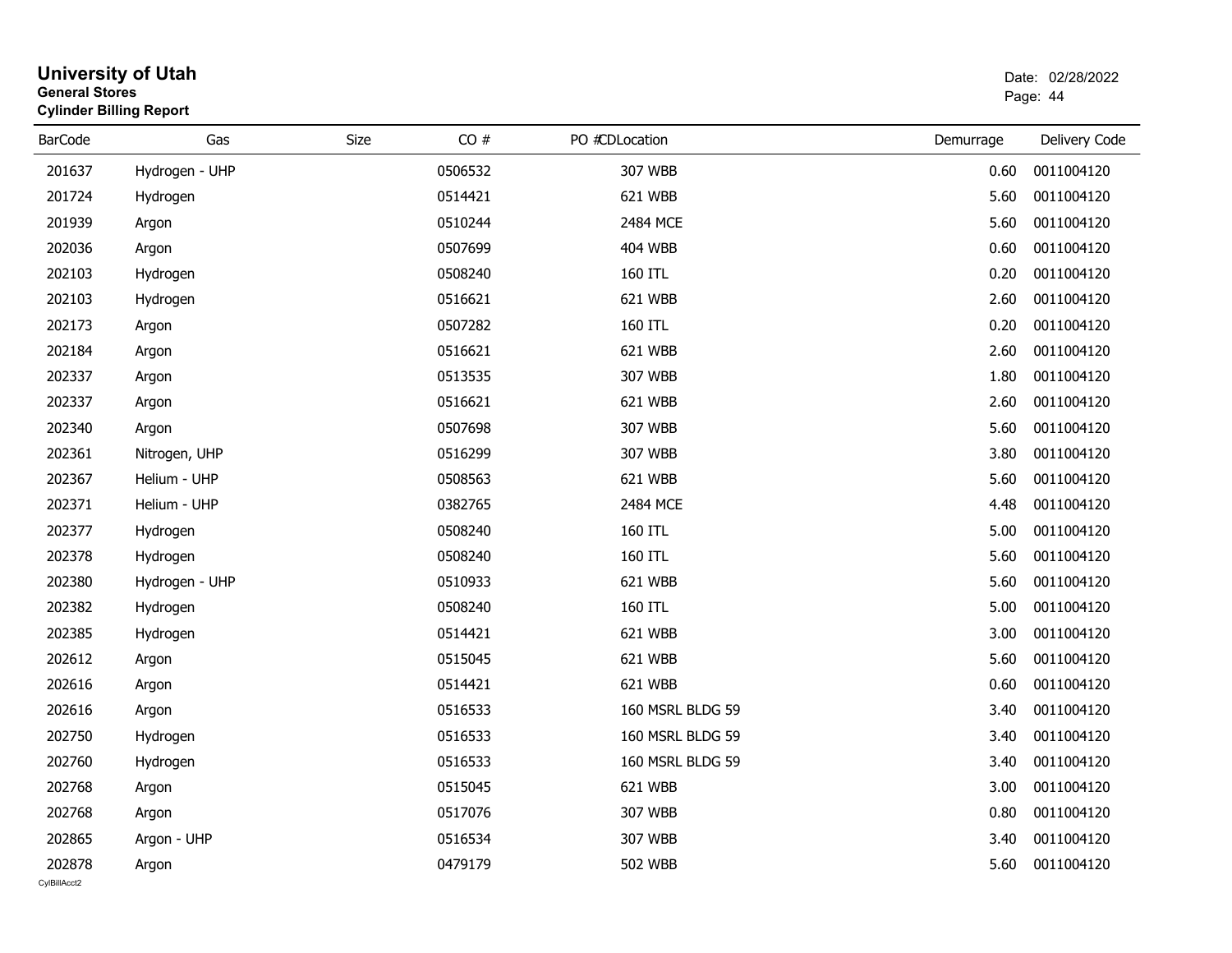| eneral Storesض | <b>Cylinder Billing Report</b> |      |         |                     |           | Page: 45      |
|----------------|--------------------------------|------|---------|---------------------|-----------|---------------|
| <b>BarCode</b> | Gas                            | Size | CO#     | PO #CDLocation      | Demurrage | Delivery Code |
| 202880         | Argon                          |      | 0513960 | 307 WBB             | 1.80      | 0011004120    |
| 202881         | Argon                          |      | 0508240 | 160 ITL             | 2.20      | 0011004120    |
| 202881         | Argon                          |      | 0517097 | 160 MSRL BLDG 59    | 0.60      | 0011004120    |
| 202882         | Argon                          |      | 0502881 | 621 WBB             | 5.60      | 0011004120    |
| 202885         | Helium - UHP                   |      | 0515620 | 2484 MCE            | 5.60      | 0011004120    |
| 202914         | Nitrogen, UHP                  |      | 0383090 | <b>404 WBB</b>      | 4.48      | 0011004120    |
| 202915         | Argon                          |      | 0507282 | 160 ITL             | 0.20      | 0011004120    |
| 202933         | Hydrogen                       |      | 0517097 | 160 MSRL BLDG 59    | 0.60      | 0011004120    |
| 203074         | Argon                          |      | 0517076 | 307 WBB             | 0.80      | 0011004120    |
| 203076         | Argon                          |      | 0516621 | 621 WBB             | 2.60      | 0011004120    |
| 203516         | Air - 233 CF                   |      | 0503565 | <b>518 WBB</b>      | 5.60      | 0011004120    |
| 203755         | Argon                          |      | 0513535 | 307 WBB             | 5.60      | 0011004120    |
| 203861         | Hydrogen - UHP                 |      | 0516023 | 621 WBB             | 5.00      | 0011004120    |
| 203877         | Argon                          |      | 0515118 | 307 WBB             | 1.80      | 0011004120    |
| 203877         | Argon                          |      | 0516621 | 621 WBB             | 2.60      | 0011004120    |
| 203890         | Hydrogen - UHP                 |      | 0502484 | 307 WBB             | 0.60      | 0011004120    |
| 203898         | Argon                          |      | 0513960 | 307 WBB             | 5.60      | 0011004120    |
| 203975         | Helium - UHP                   |      | 0444472 | 135 S 1460 E RM 307 | 4.48      | 0011004120    |
| 204371         | Argon                          |      | 0512912 | 621 WBB             | 0.60      | 0011004120    |
| 204624         | Argon                          |      | 0516533 | 160 MSRL BLDG 59    | 3.40      | 0011004120    |
| 205282         | Argon - UHP                    |      | 0513535 | 307 WBB             | 5.60      | 0011004120    |
| 810424         | Helium - UHP                   |      | 0386621 | 404 WBB             | 6.16      | 0011004120    |
| 823922         | Argon                          |      | 0506068 | 160 ITL             | 6.75      | 0011004120    |
| 823923         | Argon                          |      | 0506105 | <b>404 WBB</b>      | 0.81      | 0011004120    |
| 824037         | Nitrogen 230 CF                |      | 0506531 | 406 WBB             | 7.56      | 0011004120    |
| 824040         | Nitrogen 230 CF                |      | 0506531 | <b>406 WBB</b>      | 7.56      | 0011004120    |
| 824184         | Hydrogen                       |      | 0507547 | 160 ITL             | 2.97      | 0011004120    |
| 824570         | Oxygen, UHP,                   |      | 0510934 | 2484 MCE            | 7.56      | 0011004120    |

## **University of Utah** Date: 02/28/2022 **General Stores**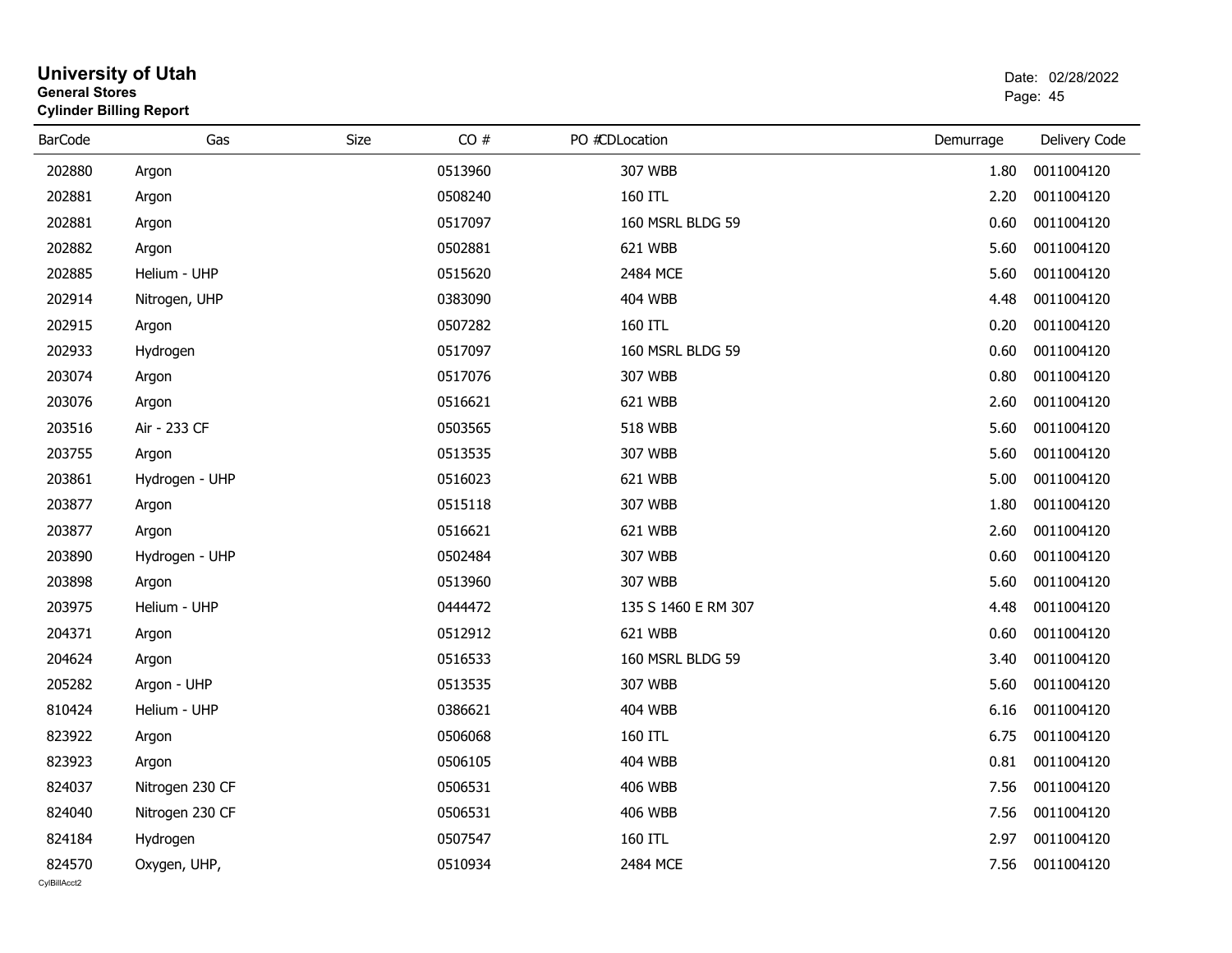| <b>General Stores</b>  | <b>University of Utah</b><br><b>Cylinder Billing Report</b> |           |         |                |                     |           | Date: 02/28/2022<br>Page: 46 |
|------------------------|-------------------------------------------------------------|-----------|---------|----------------|---------------------|-----------|------------------------------|
| <b>BarCode</b>         | Gas                                                         | Size      | CO#     | PO #CDLocation |                     | Demurrage | Delivery Code                |
| 824795                 | 5% H2 In Argon                                              |           | 0516534 | 307 WBB        |                     | 4.59      | 0011004120                   |
| 825072                 | Hydrogen - UHP                                              |           | 0513960 | 307 WBB        |                     | 4.05      | 0011004120                   |
| 825290                 | Argon                                                       |           | 0516023 | 621 WBB        |                     | 3.24      | 0011004120                   |
| 825291                 | Argon                                                       |           | 0516023 | 621 WBB        |                     | 3.24      | 0011004120                   |
| 825292                 | Argon                                                       |           | 0516023 | 621 WBB        |                     | 6.75      | 0011004120                   |
| 825293                 | Argon                                                       |           | 0516023 | 621 WBB        |                     | 6.75      | 0011004120                   |
| 825294                 | Argon                                                       |           | 0516023 | 621 WBB        |                     | 6.75      | 0011004120                   |
| 825295                 | Argon                                                       |           | 0516023 | 621 WBB        |                     | 3.24      | 0011004120                   |
| 825329                 | Argon                                                       |           | 0516299 | 307 WBB        |                     | 5.13      | 0011004120                   |
| 825330                 | Argon                                                       |           | 0516299 | 307 WBB        |                     | 5.13      | 0011004120                   |
| 825331                 | Argon                                                       |           | 0516299 | 307 WBB        |                     | 5.13      | 0011004120                   |
| 825332                 | Argon                                                       |           | 0516299 | 307 WBB        |                     | 5.13      | 0011004120                   |
| 825333                 | Argon                                                       |           | 0516299 | 307 WBB        |                     | 5.13      | 0011004120                   |
| 829976                 | Argon                                                       |           | 0512912 | 621 WBB        |                     | 5.60      | 0011004120                   |
|                        |                                                             |           |         |                | <b>Amount Total</b> | 357.27    |                              |
|                        | Chart: 0100108500050503758626002022                         |           |         |                |                     |           |                              |
| 825125                 | Nitrogen, UHP                                               | 200C/Mt.A | 0513704 | 123 WBB        |                     | 7.56      | 0011004120                   |
| 825136                 | Nitrogen, UHP                                               |           | 0514009 | 123 WBB        |                     | 7.56      | 0011004120                   |
|                        |                                                             |           |         |                | <b>Amount Total</b> | 15.12     |                              |
|                        | Chart: 0100108500051900484626002022                         |           |         |                |                     |           |                              |
| 203243                 | Nitrogen 40 CF                                              | 40/60CF/U | 0515751 | 213 WBB        |                     | 5.60      | 0011004120                   |
| 823796                 | 10% H2 Bal. N2                                              |           | 0509572 | 213 WBB        |                     | 7.56      | 0011004120                   |
| 823857                 | 2% H2 Bal N2                                                |           | 0504906 | 213 WBB        |                     | 7.56      | 0011004120                   |
| 825220                 | 5% H2 95% N2                                                |           | 0516890 | 213 WBB        |                     | 1.62      | 0011004120                   |
|                        |                                                             |           |         |                | Amount Total        | 22.34     |                              |
|                        | Chart: 0100108500051900484626072022                         |           |         |                |                     |           |                              |
| 823926<br>CylBillAcct2 | Argon                                                       | 200C/Mt.A | 0506598 | 213 WBB        |                     | 5.94      | 0011004120                   |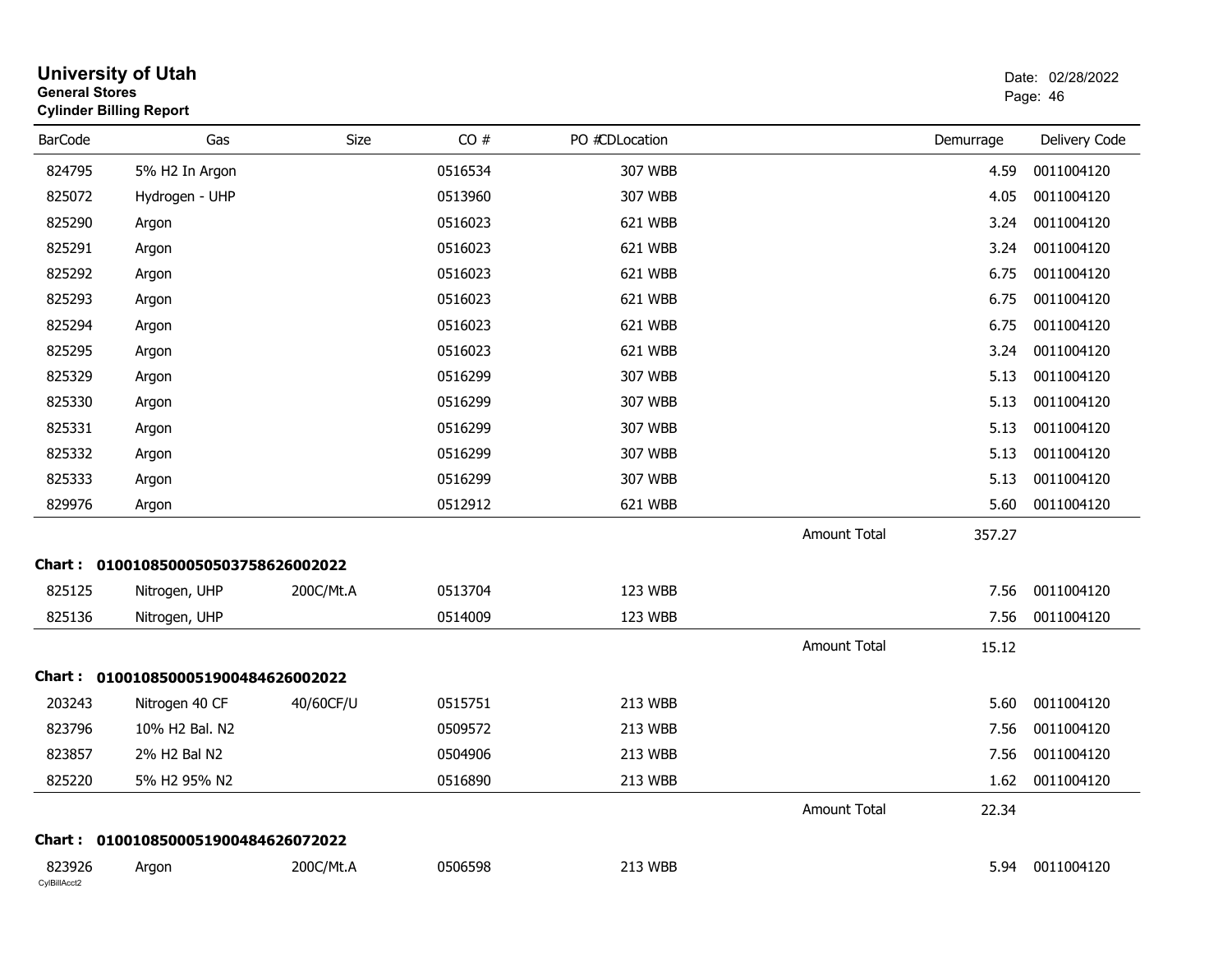| <b>General Stores</b> | <b>Cylinder Billing Report</b>      |           |         |                 |                     |           | Page: 47      |
|-----------------------|-------------------------------------|-----------|---------|-----------------|---------------------|-----------|---------------|
| <b>BarCode</b>        | Gas                                 | Size      | CO#     | PO #CDLocation  |                     | Demurrage | Delivery Code |
|                       |                                     |           |         |                 | Amount Total        | 5.94      |               |
|                       | Chart: 0100108500054504429626002022 |           |         |                 |                     |           |               |
| 202288                | Argon - UHP                         | K/UU      | 0476401 | 628 WBB         |                     | 5.60      | 0011004120    |
| 203242                | Nitrogen 40 CF                      |           | 0511338 | <b>114 WBB</b>  |                     | 5.60      | 0011004120    |
| 205279                | Argon - UHP                         |           | 0389330 | 204 BLDG 58     |                     | 4.48      | 0011004120    |
| 205821                | Nitrogen 40 CF                      |           | 0506471 | <b>114 WBB</b>  |                     | 5.04      | 0011004120    |
| 825121                | Nitrogen 40 CF                      |           | 0513564 | 114 WBB         |                     | 7.56      | 0011004120    |
|                       |                                     |           |         |                 | <b>Amount Total</b> | 28.28     |               |
|                       | Chart: 0100108500054903086626002022 |           |         |                 |                     |           |               |
| 202293                | Argon - UHP                         | K/UU      | 0506488 | 109 WBB         |                     | 5.60      | 0011004120    |
|                       |                                     |           |         |                 | Amount Total        | 5.60      |               |
|                       | Chart: 0100108500054903136626002022 |           |         |                 |                     |           |               |
| 205548                | Nitrogen, UHP                       | K/UU      | 0433831 | <b>MCE 2464</b> |                     | 4.48      | 0011004120    |
| 810665                | 100ppm O2 in AR                     |           | 0392932 | 2474 MCE        |                     | 6.72      | 0011004120    |
| 814365                | Oxygen, USP                         |           | 0435649 | <b>MCE 2464</b> |                     | 6.44      | 0011004120    |
| 824498                | 100ppm O2/He                        |           | 0508392 | 2464 MCE        |                     | 7.56      | 0011004120    |
| 824625                | Argon                               |           | 0511409 | 2464 MCE        |                     | 7.56      | 0011004120    |
| 825066                | Lq Argon                            |           | 0513588 | 2464 MCE        |                     | 8.00      | 0011004120    |
| 825326                | Lq Argon                            |           | 0516055 | 2464 MCE        |                     | 48.00     | 0011004120    |
|                       |                                     |           |         |                 | Amount Total        | 88.76     |               |
|                       | Chart: 0100108500054903182626002022 |           |         |                 |                     |           |               |
| 825347                | Oxygen, USP                         | 200C/Mt.A | 0516300 | 213 WBB         |                     | 3.51      | 0011004120    |
|                       |                                     |           |         |                 | <b>Amount Total</b> | 3.51      |               |
|                       | Chart: 0100108500055800894626002022 |           |         |                 |                     |           |               |
| 200192                | Argon                               | K/UU      | 0516404 | 407 WBB         |                     | 1.80      | 0011004120    |
| 200657                | Argon                               |           | 0515621 | <b>407 WBB</b>  |                     | 1.80      | 0011004120    |
| CvIBillAcct2          |                                     |           |         |                 |                     |           |               |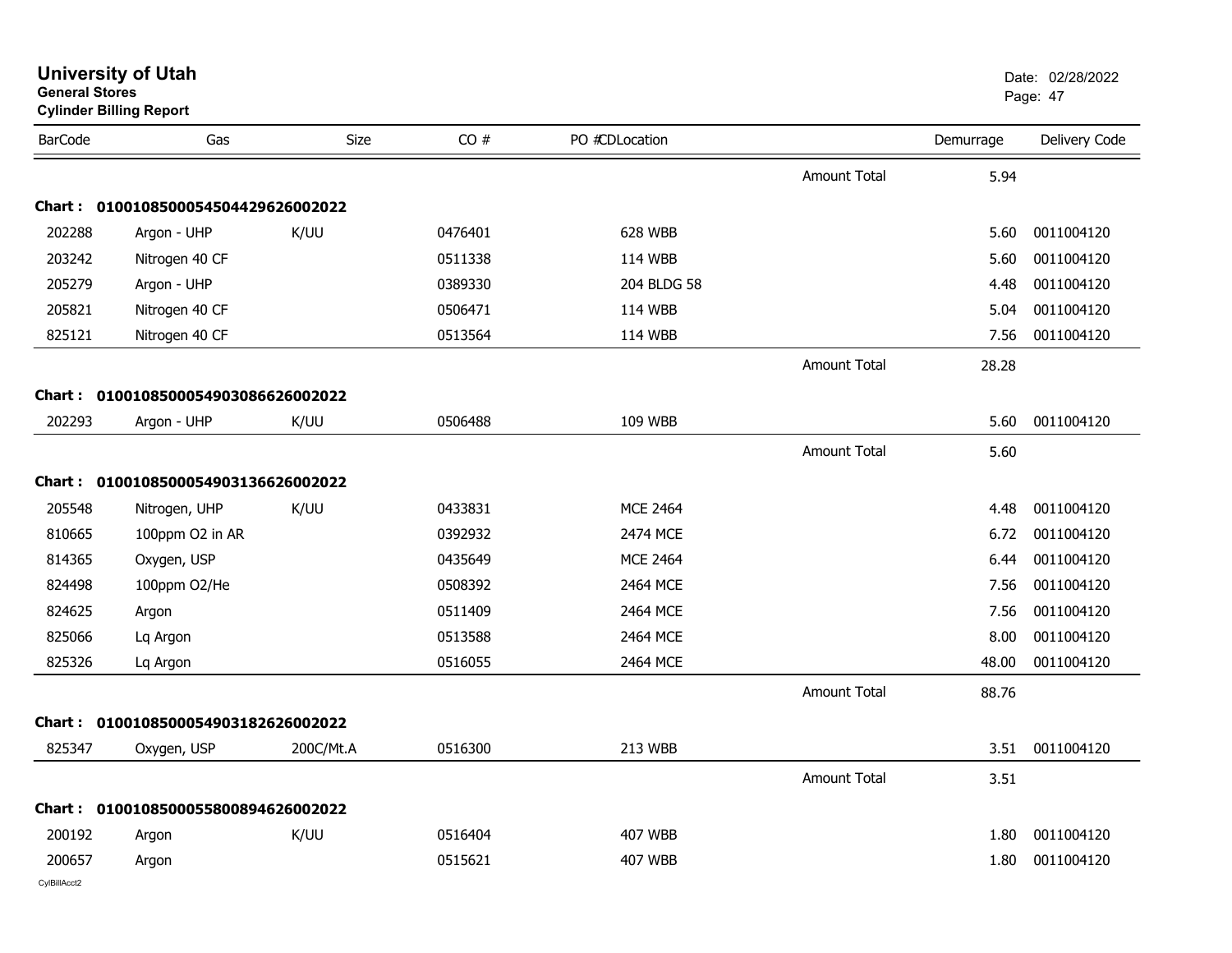| CO#<br>PO #CDLocation<br><b>BarCode</b><br>Gas<br>Size<br>Delivery Code<br>Demurrage<br>201149<br>0514185<br>0011004120<br>412 WBB<br>5.60<br>Argon<br>201150<br>0473049<br><b>408 WBB</b><br>0011004120<br>5.60<br>Argon<br>201181<br>0515621<br><b>407 WBB</b><br>0011004120<br>5.60<br>Argon<br>201667<br>0516404<br><b>407 WBB</b><br>0011004120<br>3.80<br>Argon<br>202184<br>0514185<br><b>412 WBB</b><br>0011004120<br>1.80<br>Argon<br>202609<br>0515621<br><b>407 WBB</b><br>1.80<br>0011004120<br>Argon<br>825328<br>0516404<br>407 WBB<br>0011004120<br>5.13<br>Argon<br><b>Amount Total</b><br>32.93<br>Chart: 0100108500055800897643002022<br>820848<br>33cf-Prax<br>2464 MCE<br>0011004120<br><b>UHP Chlorine</b><br>0479487<br>35.00<br><b>Amount Total</b><br>35.00<br>Chart: 0100108500055800969626002022<br>201929<br>K/UU<br>0476810<br>310 WBB<br>5.60<br>0012002050<br>CO2 - Siphon<br>202739<br>CO2 - Siphon<br>0476810<br>310 WBB<br>0012002050<br>5.60<br>203824<br>Nitrogen 230 CF<br>0318723<br>110 WBB<br>0011004120<br>4.48<br>203923<br>0482384<br><b>208 WBB</b><br>0011004120<br>Nitrogen 230 CF<br>5.60<br>817706<br>2% H2 Bal N2<br>0459428<br>503 WBB<br>0011004120<br>7.56<br>820666<br>2% H2 Bal N2<br>0478679<br>2511 SMBB<br>0011004120<br>7.56<br><b>Amount Total</b><br>36.40<br>Chart: 0100108500055801027626002022<br>201154<br>K/UU<br>0516084<br>2464 MCE<br>0011004120<br>5.00<br>Argon<br>201207<br><b>412 WBB</b><br>0011004120<br>Hydrogen - UHP<br>0501539<br>5.60<br>202769<br>0516084<br>2464 MCE<br>5.00<br>0011004120<br>Argon<br><b>Amount Total</b><br>15.60<br>Chart: 0100108500055801029626002022<br>825138<br>0513766<br>2464 MCE<br>0011004120<br>200C/Mt.A<br>7.56<br>Argon | <b>General Stores</b> | <b>University of Utah</b><br><b>Cylinder Billing Report</b> |  |  | Date: 02/28/2022<br>Page: 48 |
|-----------------------------------------------------------------------------------------------------------------------------------------------------------------------------------------------------------------------------------------------------------------------------------------------------------------------------------------------------------------------------------------------------------------------------------------------------------------------------------------------------------------------------------------------------------------------------------------------------------------------------------------------------------------------------------------------------------------------------------------------------------------------------------------------------------------------------------------------------------------------------------------------------------------------------------------------------------------------------------------------------------------------------------------------------------------------------------------------------------------------------------------------------------------------------------------------------------------------------------------------------------------------------------------------------------------------------------------------------------------------------------------------------------------------------------------------------------------------------------------------------------------------------------------------------------------------------------------------------------------------------------------------------------------------------------------------------------------------------------------|-----------------------|-------------------------------------------------------------|--|--|------------------------------|
|                                                                                                                                                                                                                                                                                                                                                                                                                                                                                                                                                                                                                                                                                                                                                                                                                                                                                                                                                                                                                                                                                                                                                                                                                                                                                                                                                                                                                                                                                                                                                                                                                                                                                                                                         |                       |                                                             |  |  |                              |
|                                                                                                                                                                                                                                                                                                                                                                                                                                                                                                                                                                                                                                                                                                                                                                                                                                                                                                                                                                                                                                                                                                                                                                                                                                                                                                                                                                                                                                                                                                                                                                                                                                                                                                                                         |                       |                                                             |  |  |                              |
|                                                                                                                                                                                                                                                                                                                                                                                                                                                                                                                                                                                                                                                                                                                                                                                                                                                                                                                                                                                                                                                                                                                                                                                                                                                                                                                                                                                                                                                                                                                                                                                                                                                                                                                                         |                       |                                                             |  |  |                              |
|                                                                                                                                                                                                                                                                                                                                                                                                                                                                                                                                                                                                                                                                                                                                                                                                                                                                                                                                                                                                                                                                                                                                                                                                                                                                                                                                                                                                                                                                                                                                                                                                                                                                                                                                         |                       |                                                             |  |  |                              |
|                                                                                                                                                                                                                                                                                                                                                                                                                                                                                                                                                                                                                                                                                                                                                                                                                                                                                                                                                                                                                                                                                                                                                                                                                                                                                                                                                                                                                                                                                                                                                                                                                                                                                                                                         |                       |                                                             |  |  |                              |
|                                                                                                                                                                                                                                                                                                                                                                                                                                                                                                                                                                                                                                                                                                                                                                                                                                                                                                                                                                                                                                                                                                                                                                                                                                                                                                                                                                                                                                                                                                                                                                                                                                                                                                                                         |                       |                                                             |  |  |                              |
|                                                                                                                                                                                                                                                                                                                                                                                                                                                                                                                                                                                                                                                                                                                                                                                                                                                                                                                                                                                                                                                                                                                                                                                                                                                                                                                                                                                                                                                                                                                                                                                                                                                                                                                                         |                       |                                                             |  |  |                              |
|                                                                                                                                                                                                                                                                                                                                                                                                                                                                                                                                                                                                                                                                                                                                                                                                                                                                                                                                                                                                                                                                                                                                                                                                                                                                                                                                                                                                                                                                                                                                                                                                                                                                                                                                         |                       |                                                             |  |  |                              |
|                                                                                                                                                                                                                                                                                                                                                                                                                                                                                                                                                                                                                                                                                                                                                                                                                                                                                                                                                                                                                                                                                                                                                                                                                                                                                                                                                                                                                                                                                                                                                                                                                                                                                                                                         |                       |                                                             |  |  |                              |
|                                                                                                                                                                                                                                                                                                                                                                                                                                                                                                                                                                                                                                                                                                                                                                                                                                                                                                                                                                                                                                                                                                                                                                                                                                                                                                                                                                                                                                                                                                                                                                                                                                                                                                                                         |                       |                                                             |  |  |                              |
|                                                                                                                                                                                                                                                                                                                                                                                                                                                                                                                                                                                                                                                                                                                                                                                                                                                                                                                                                                                                                                                                                                                                                                                                                                                                                                                                                                                                                                                                                                                                                                                                                                                                                                                                         |                       |                                                             |  |  |                              |
|                                                                                                                                                                                                                                                                                                                                                                                                                                                                                                                                                                                                                                                                                                                                                                                                                                                                                                                                                                                                                                                                                                                                                                                                                                                                                                                                                                                                                                                                                                                                                                                                                                                                                                                                         |                       |                                                             |  |  |                              |
|                                                                                                                                                                                                                                                                                                                                                                                                                                                                                                                                                                                                                                                                                                                                                                                                                                                                                                                                                                                                                                                                                                                                                                                                                                                                                                                                                                                                                                                                                                                                                                                                                                                                                                                                         |                       |                                                             |  |  |                              |
|                                                                                                                                                                                                                                                                                                                                                                                                                                                                                                                                                                                                                                                                                                                                                                                                                                                                                                                                                                                                                                                                                                                                                                                                                                                                                                                                                                                                                                                                                                                                                                                                                                                                                                                                         |                       |                                                             |  |  |                              |
|                                                                                                                                                                                                                                                                                                                                                                                                                                                                                                                                                                                                                                                                                                                                                                                                                                                                                                                                                                                                                                                                                                                                                                                                                                                                                                                                                                                                                                                                                                                                                                                                                                                                                                                                         |                       |                                                             |  |  |                              |
|                                                                                                                                                                                                                                                                                                                                                                                                                                                                                                                                                                                                                                                                                                                                                                                                                                                                                                                                                                                                                                                                                                                                                                                                                                                                                                                                                                                                                                                                                                                                                                                                                                                                                                                                         |                       |                                                             |  |  |                              |
|                                                                                                                                                                                                                                                                                                                                                                                                                                                                                                                                                                                                                                                                                                                                                                                                                                                                                                                                                                                                                                                                                                                                                                                                                                                                                                                                                                                                                                                                                                                                                                                                                                                                                                                                         |                       |                                                             |  |  |                              |
|                                                                                                                                                                                                                                                                                                                                                                                                                                                                                                                                                                                                                                                                                                                                                                                                                                                                                                                                                                                                                                                                                                                                                                                                                                                                                                                                                                                                                                                                                                                                                                                                                                                                                                                                         |                       |                                                             |  |  |                              |
|                                                                                                                                                                                                                                                                                                                                                                                                                                                                                                                                                                                                                                                                                                                                                                                                                                                                                                                                                                                                                                                                                                                                                                                                                                                                                                                                                                                                                                                                                                                                                                                                                                                                                                                                         |                       |                                                             |  |  |                              |
|                                                                                                                                                                                                                                                                                                                                                                                                                                                                                                                                                                                                                                                                                                                                                                                                                                                                                                                                                                                                                                                                                                                                                                                                                                                                                                                                                                                                                                                                                                                                                                                                                                                                                                                                         |                       |                                                             |  |  |                              |
|                                                                                                                                                                                                                                                                                                                                                                                                                                                                                                                                                                                                                                                                                                                                                                                                                                                                                                                                                                                                                                                                                                                                                                                                                                                                                                                                                                                                                                                                                                                                                                                                                                                                                                                                         |                       |                                                             |  |  |                              |
|                                                                                                                                                                                                                                                                                                                                                                                                                                                                                                                                                                                                                                                                                                                                                                                                                                                                                                                                                                                                                                                                                                                                                                                                                                                                                                                                                                                                                                                                                                                                                                                                                                                                                                                                         |                       |                                                             |  |  |                              |
|                                                                                                                                                                                                                                                                                                                                                                                                                                                                                                                                                                                                                                                                                                                                                                                                                                                                                                                                                                                                                                                                                                                                                                                                                                                                                                                                                                                                                                                                                                                                                                                                                                                                                                                                         |                       |                                                             |  |  |                              |
|                                                                                                                                                                                                                                                                                                                                                                                                                                                                                                                                                                                                                                                                                                                                                                                                                                                                                                                                                                                                                                                                                                                                                                                                                                                                                                                                                                                                                                                                                                                                                                                                                                                                                                                                         |                       |                                                             |  |  |                              |
|                                                                                                                                                                                                                                                                                                                                                                                                                                                                                                                                                                                                                                                                                                                                                                                                                                                                                                                                                                                                                                                                                                                                                                                                                                                                                                                                                                                                                                                                                                                                                                                                                                                                                                                                         |                       |                                                             |  |  |                              |
|                                                                                                                                                                                                                                                                                                                                                                                                                                                                                                                                                                                                                                                                                                                                                                                                                                                                                                                                                                                                                                                                                                                                                                                                                                                                                                                                                                                                                                                                                                                                                                                                                                                                                                                                         |                       |                                                             |  |  |                              |
|                                                                                                                                                                                                                                                                                                                                                                                                                                                                                                                                                                                                                                                                                                                                                                                                                                                                                                                                                                                                                                                                                                                                                                                                                                                                                                                                                                                                                                                                                                                                                                                                                                                                                                                                         |                       |                                                             |  |  |                              |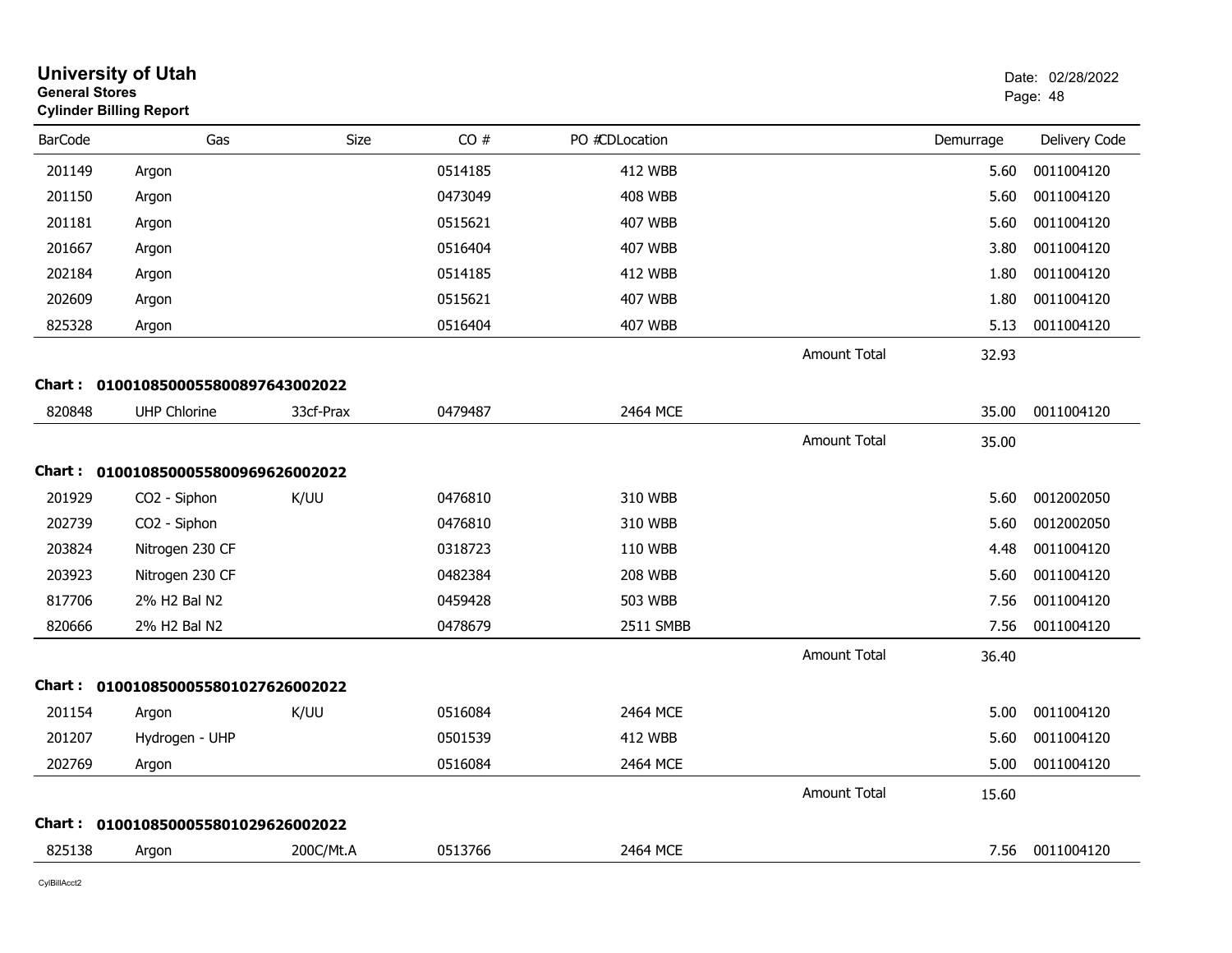| General Stores | <b>Cylinder Billing Report</b>      |             |         |                |                                           |           | Page: 49      |
|----------------|-------------------------------------|-------------|---------|----------------|-------------------------------------------|-----------|---------------|
| <b>BarCode</b> | Gas                                 | <b>Size</b> | CO#     | PO #CDLocation |                                           | Demurrage | Delivery Code |
|                |                                     |             |         |                | <b>Amount Total</b>                       | 7.56      |               |
|                | Chart: 0100108500055801030626002022 |             |         |                |                                           |           |               |
| 516808         | Dry Air, 300                        | 300/MTAIR   | 0452671 | 2464 MCE       |                                           | 6.44      | 0011004120    |
|                |                                     |             |         |                | <b>Amount Total</b>                       | 6.44      |               |
|                | Chart: 0100108500055801035626002022 |             |         |                |                                           |           |               |
| 200659         | Argon                               | K/UU        | 0513549 | 2464 MCE       |                                           | 5.60      | 0011004120    |
| 201626         | Argon                               |             | 0513549 | 2464 MCE       |                                           | 5.60      | 0011004120    |
| 201998         | Argon                               |             | 0513549 | 2464 MCE       |                                           | 5.60      | 0011004120    |
| 202877         | Argon                               |             | 0513083 | 2664 MCE       |                                           | 0.60      | 0011004120    |
| 203261         | Argon                               |             | 0513549 | 2464 MCE       |                                           | 0.60      | 0011004120    |
| 814388         | Chlorine                            |             | 0434183 | 2464 MCE       |                                           | 9.52      | 0011004120    |
| 815967         | <b>UHP Chlorine</b>                 |             | 0445580 | 2464 MCE       |                                           | 15.40     | 0011004120    |
| 824787         | 5% H2 In Argon                      |             | 0511837 | 2464 MCE       |                                           | 7.56      | 0011004120    |
| 824788         | 5% H2 In Argon                      |             | 0511837 | 2464 MCE       |                                           | 7.56      | 0011004120    |
|                |                                     |             |         |                | <b>Amount Total</b>                       | 58.04     |               |
|                | Chart: 0100108500055801038626002022 |             |         |                |                                           |           |               |
| 202840         | Helium - UHP                        | K/UU        | 0458436 |                | 2726 MCE, Attn: Parker Okabe 801-317-6391 | 4.48      | 0011004120    |
| 516678         | Hydrogen, UHP                       |             | 0458436 |                | 2726 MCE, Attn: Parker Okabe 801-317-6391 | 7.56      | 0011004120    |
| 824646         | Lq Argon                            |             | 0511156 | 2726 MCE       |                                           | 8.00      | 0011004120    |
|                |                                     |             |         |                | <b>Amount Total</b>                       | 20.04     |               |
|                | Chart: 0100108500055801046626002022 |             |         |                |                                           |           |               |
| 202062         | Argon                               | K/UU        | 0511381 | 113 WBB        |                                           | 5.60      | 0011004120    |
|                |                                     |             |         |                | <b>Amount Total</b>                       | 5.60      |               |
|                | Chart: 0100108500055801056626002022 |             |         |                |                                           |           |               |
| 200301         | Argon                               | K/UU        | 0515651 | 2464 MCE       |                                           | 5.60      | 0011004120    |
| 200367         | Argon                               |             | 0516527 | 2464 MCE       |                                           | 3.40      | 0011004120    |
|                |                                     |             |         |                |                                           |           |               |

**General Stores**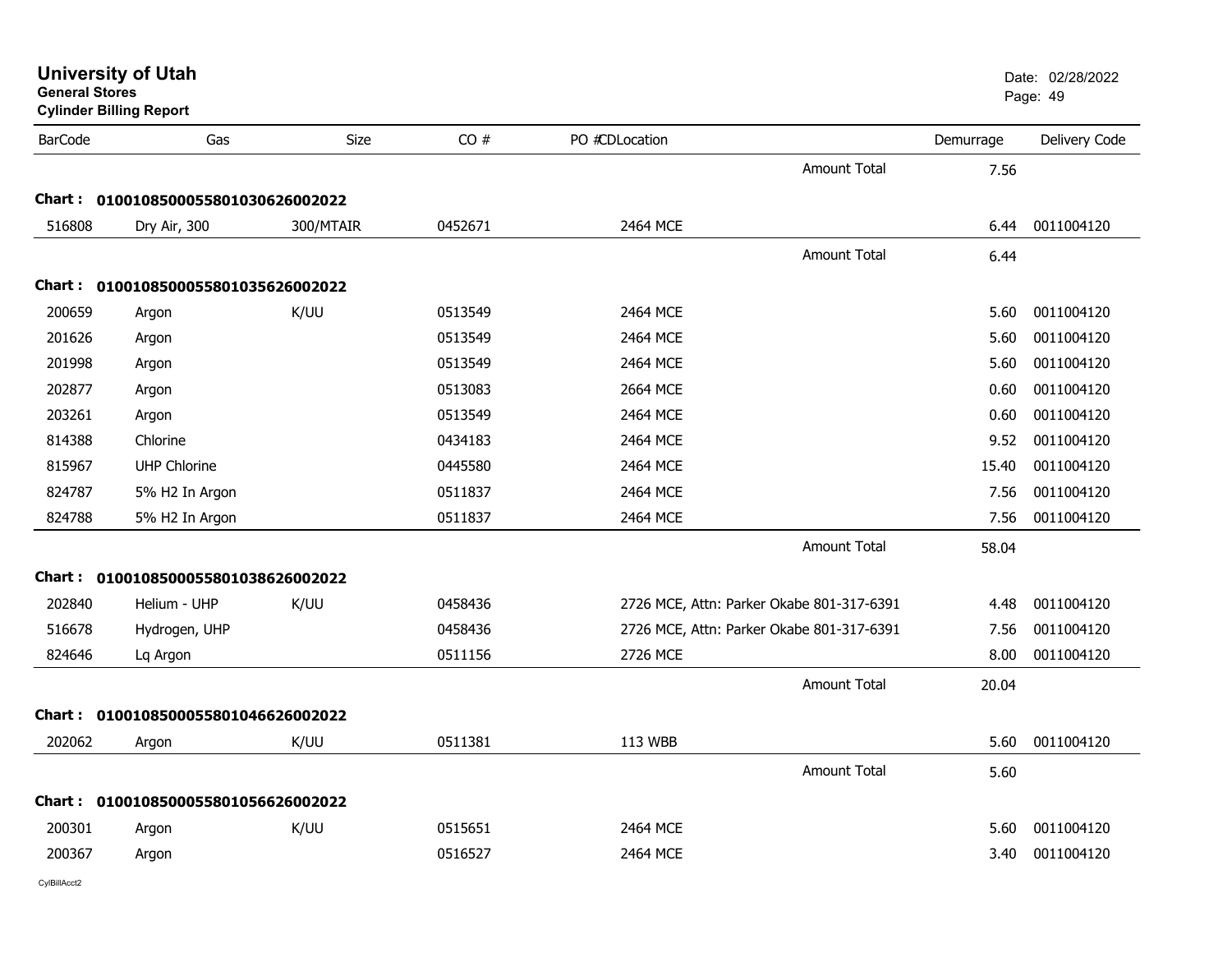| <b>General Stores</b> | <b>University of Utah</b><br><b>Cylinder Billing Report</b> |      |         |                |                     |           | Date: 02/28/2022<br>Page: 50 |
|-----------------------|-------------------------------------------------------------|------|---------|----------------|---------------------|-----------|------------------------------|
| <b>BarCode</b>        | Gas                                                         | Size | CO#     | PO #CDLocation |                     | Demurrage | Delivery Code                |
| 200425                | Argon                                                       |      | 0516527 | 2464 MCE       |                     | 3.40      | 0011004120                   |
| 200531                | Argon                                                       |      | 0514256 | 2464 MCE       |                     | 5.60      | 0011004120                   |
| 200532                | Argon                                                       |      | 0515651 | 2464 MCE       |                     | 5.60      | 0011004120                   |
| 201178                | Argon                                                       |      | 0515651 | 2464 MCE       |                     | 5.60      | 0011004120                   |
| 201246                | Argon - UHP                                                 |      | 0511781 | 2464 MCE       |                     | 5.60      | 0011004120                   |
| 202036                | Argon                                                       |      | 0516527 | 2464 MCE       |                     | 3.40      | 0011004120                   |
| 202157                | Argon                                                       |      | 0514256 | 2464 MCE       |                     | 2.20      | 0011004120                   |
| 202608                | Argon                                                       |      | 0516527 | 2464 MCE       |                     | 3.40      | 0011004120                   |
| 202615                | Argon                                                       |      | 0515651 | 2464 MCE       |                     | 2.20      | 0011004120                   |
| 202876                | Argon                                                       |      | 0515829 | 2464 MCE       |                     | 5.40      | 0011004120                   |
| 203076                | Argon                                                       |      | 0515651 | 2464 MCE       |                     | 1.80      | 0011004120                   |
| 203211                | Helium - UHP                                                |      | 0492501 | 2464 MCE       |                     | 5.60      | 0011004120                   |
| 204371                | Argon                                                       |      | 0516527 | 2464 MCE       |                     | 3.40      | 0011004120                   |
| 204624                | Argon                                                       |      | 0514256 | 2464 MCE       |                     | 0.20      | 0011004120                   |
| 205278                | Argon - UHP                                                 |      | 0516408 | 2464 MCE       |                     | 3.80      | 0011004120                   |
| 815505                | Mix                                                         |      | 0440830 | 2464 MCE       |                     | 6.72      | 0011004120                   |
| 815799                | Hydrogen - UHP                                              |      | 0446291 | 2462 MCE       |                     | 6.44      | 0011004120                   |
| 825201                | 5% HCL In Argon                                             |      | 0512317 | 2464 MCE       |                     | 7.56      | 0011004120                   |
|                       |                                                             |      |         |                | <b>Amount Total</b> | 86.92     |                              |
|                       | Chart: 01001086000030806260012022                           |      |         |                |                     |           |                              |
| 200624                | Nitrogen 230 CF                                             | K/UU | 0436564 | 155 ITL        |                     | 4.48      | 0011004120                   |
| 203126                | CO2 - Inst. Gra                                             |      | 0330280 | <b>203 WBB</b> |                     | 4.48      | 0011004120                   |
|                       |                                                             |      |         |                | <b>Amount Total</b> | 8.96      |                              |
|                       | Chart: 01001086000030866260012022                           |      |         |                |                     |           |                              |
| 202290                | Argon - UHP                                                 | K/UU | 0423048 | <b>413 WBB</b> |                     | 4.48      | 0064021100                   |
| 202611                | Argon - UHP                                                 |      | 0454388 | <b>413 WBB</b> |                     | 4.48      | 0011004120                   |
| 801928                | Agron 99.9999%                                              |      | 0160728 | 413 WBB        |                     | 5.60      | 0011004120                   |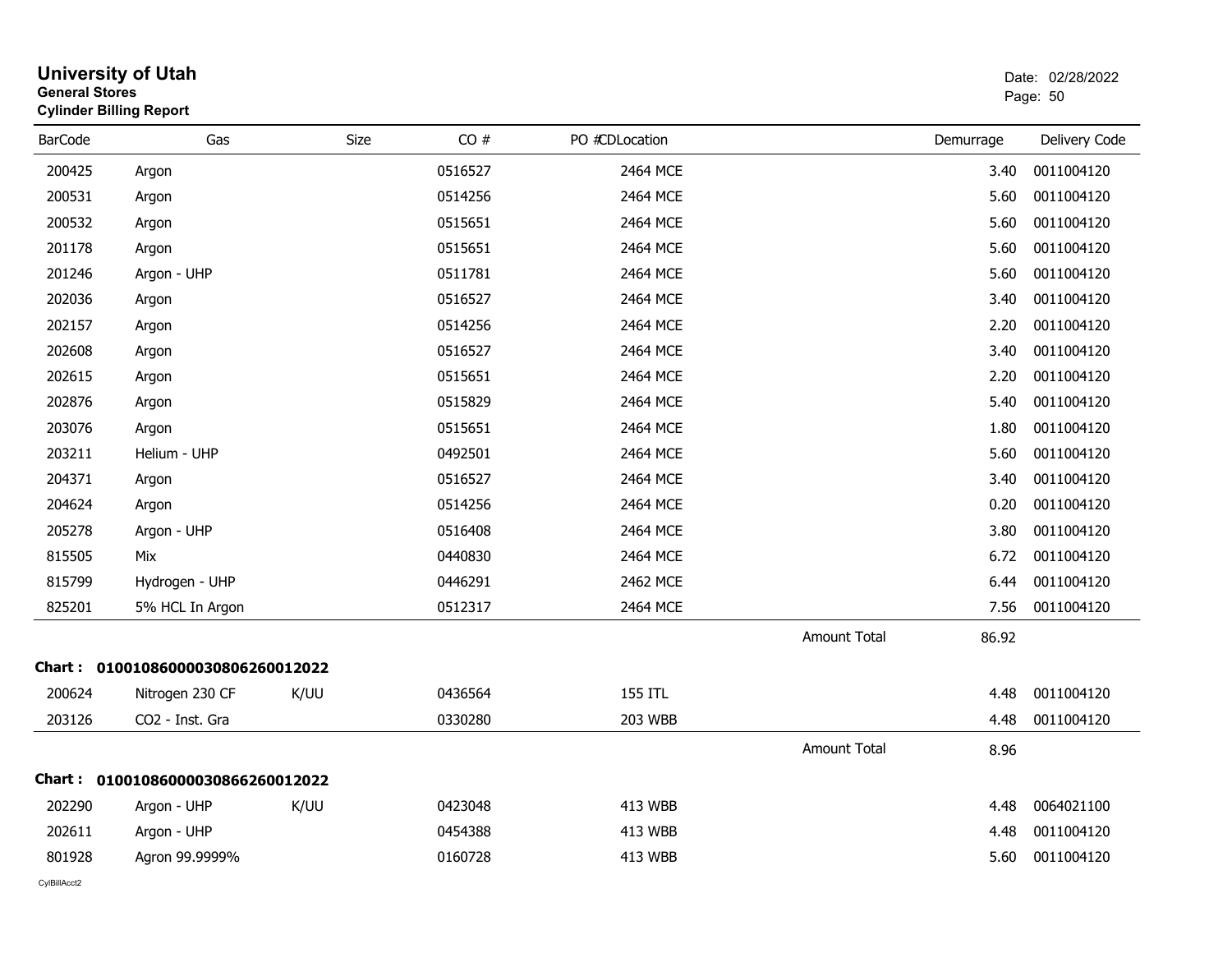| <b>BarCode</b> | Gas                               | Size | CO#     | PO #CDLocation      |                     | Demurrage | Delivery Code |
|----------------|-----------------------------------|------|---------|---------------------|---------------------|-----------|---------------|
| 815444         | Argon - UHP                       |      | 0445444 | 413 WBB             |                     | 6.44      | 0011004120    |
|                |                                   |      |         |                     | <b>Amount Total</b> | 21.00     |               |
|                | Chart: 01001086000030896260012022 |      |         |                     |                     |           |               |
| 200262         | Nitrogen 230 CF                   | K/UU | 0498767 | <b>414 WBB</b>      |                     | 5.60      | 0011004120    |
| 200717         | Nitrogen 230 CF                   |      | 0497624 | <b>414 WBB</b>      |                     | 5.60      | 0011004120    |
| 200964         | Nitrogen 230 CF                   |      | 0497624 | <b>414 WBB</b>      |                     | 5.60      | 0011004120    |
| 200999         | Nitrogen 230 CF                   |      | 0509868 | 160 ITL             |                     | 5.60      | 0011004120    |
| 201082         | Nitrogen 230 CF                   |      | 0498767 | <b>414 WBB</b>      |                     | 5.60      | 0011004120    |
| 201781         | Nitrogen 230 CF                   |      | 0509868 | 160 ITL             |                     | 5.60      | 0011004120    |
| 203944         | Hydrogen                          |      | 0498767 | <b>414 WBB</b>      |                     | 5.60      | 0011004120    |
|                |                                   |      |         |                     | <b>Amount Total</b> | 39.20     |               |
| Chart:         | 01001086000259986260012022        |      |         |                     |                     |           |               |
| 203364         | Helium - UHP                      | K/UU | 0466456 | <b>208 WBB</b>      |                     | 5.60      | 0011004120    |
| 813105         | CO2 - Inst. Gra                   |      | 0430586 | <b>208 WBB</b>      |                     | 6.16      | 0011004120    |
| 818527         | Nitrogen 230 CF                   |      | 0465697 | <b>208 WBB</b>      |                     | 7.56      | 0011004120    |
|                |                                   |      |         |                     | <b>Amount Total</b> | 19.32     |               |
|                | Chart: 01001086000259986430012022 |      |         |                     |                     |           |               |
| 201428         | Oxygen, USP                       | K/UU | 0425368 | <b>202 WBB</b>      |                     | 4.48      | 0012002050    |
|                |                                   |      |         |                     | <b>Amount Total</b> | 4.48      |               |
| Chart :        | 01001092000200016260012022        |      |         |                     |                     |           |               |
| 205284         | Argon - UHP                       | K/UU | 0344241 | Rm 808 135 S 1460 E |                     | 4.48      | 0011008190    |
| 808496         | Argon - UHP                       |      | 0338988 | <b>808 WBB</b>      |                     | 6.16      | 0011008190    |
| 808498         | Argon - UHP                       |      | 0338988 | <b>808 WBB</b>      |                     | 6.16      | 0011008190    |
| 808717         | Argon - UHP                       |      | 0344241 | Rm 808 135 S 1460 E |                     | 6.16      | 0011008190    |
|                |                                   |      |         |                     | <b>Amount Total</b> | 22.96     |               |

## **Chart : 0100109500054504553626002022**

CylBillAcct2

#### **University of Utah** Date: 02/28/2022 **General Stores**s and the contract of the contract of the contract of the contract of the contract of the contract of the contract of the contract of the contract of the contract of the contract of the contract of the contract of the cont **Cylinder Billing Report**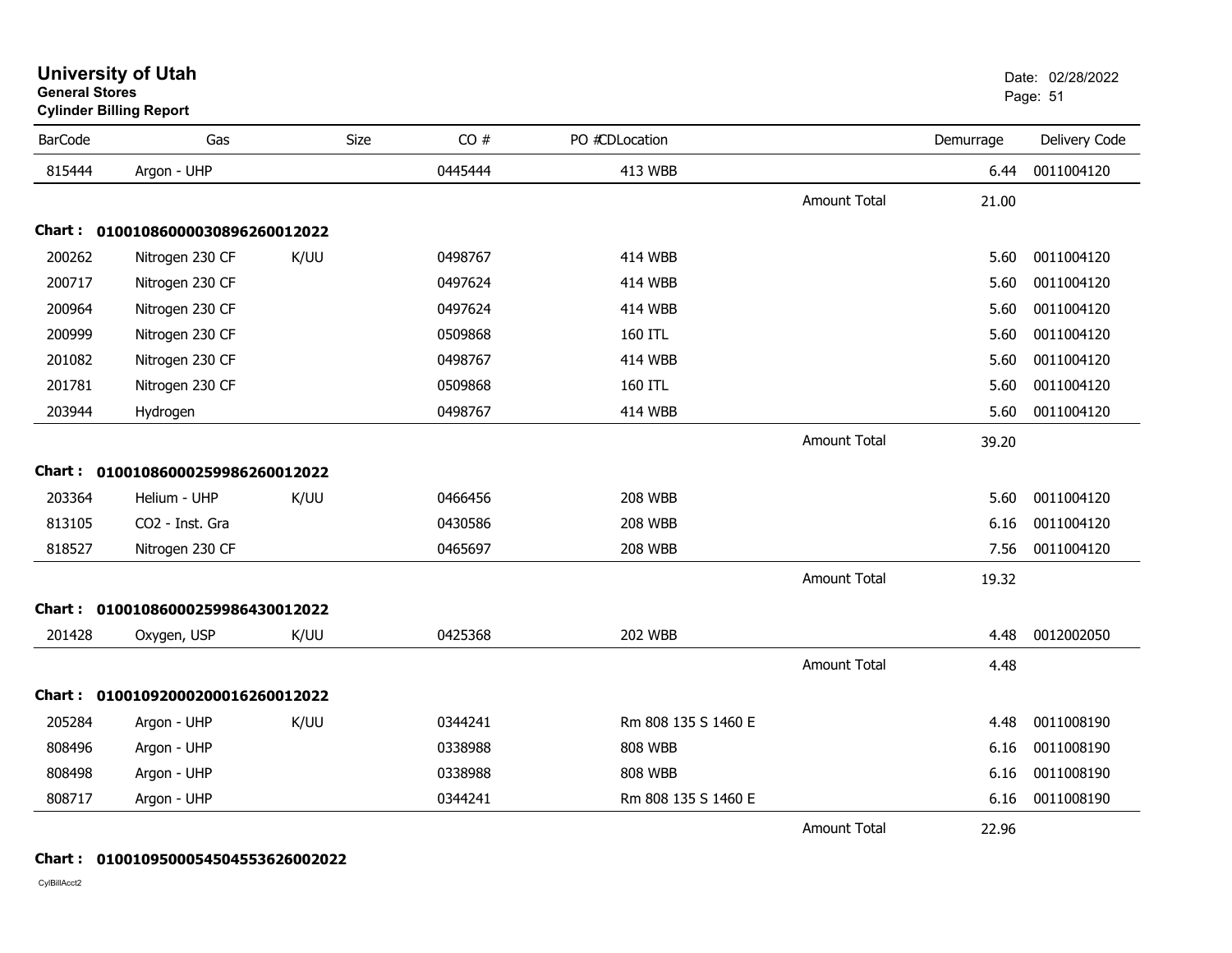| <b>General Stores</b> | <b>University of Utah</b><br><b>Cylinder Billing Report</b> |           |         |                |                     |           | Date: 02/28/2022<br>Page: 52 |
|-----------------------|-------------------------------------------------------------|-----------|---------|----------------|---------------------|-----------|------------------------------|
| <b>BarCode</b>        | Gas                                                         | Size      | CO#     | PO #CDLocation |                     | Demurrage | Delivery Code                |
| 200564                | Nitrogen 230 CF                                             | K/UU      | 0491280 | 540 ASB        |                     | 5.60      | 0084002040                   |
| 201594                | Nitrogen, UHP                                               |           | 0507426 | <b>808 WBB</b> |                     | 5.00      | 0011008190                   |
| 201596                | Nitrogen, UHP                                               |           | 0517189 | <b>808 WBB</b> |                     | 0.60      | 0011008190                   |
| 202359                | Nitrogen, UHP                                               |           | 0504717 | <b>808 WBB</b> |                     | 5.60      | 0011008190                   |
| 203031                | Nitrogen, UHP                                               |           | 0504717 | <b>808 WBB</b> |                     | 5.60      | 0011008190                   |
| 203032                | Nitrogen, UHP                                               |           | 0511557 | <b>808 WBB</b> |                     | 5.60      | 0011008190                   |
| 203033                | Nitrogen, UHP                                               |           | 0504717 | <b>808 WBB</b> |                     | 5.60      | 0011008190                   |
| 203922                | Nitrogen 230 CF                                             |           | 0466917 | 440 ASB        |                     | 5.60      | 0084002040                   |
| 204708                | Nitrogen, UHP                                               |           | 0517189 | <b>808 WBB</b> |                     | 0.60      | 0011008190                   |
| 205268                | Nitrogen, UHP                                               |           | 0502420 | <b>808 WBB</b> |                     | 5.00      | 0011008190                   |
| 205269                | Nitrogen, UHP                                               |           | 0517189 | <b>808 WBB</b> |                     | 0.60      | 0011008190                   |
| 205488                | Nitrogen, UHP                                               |           | 0511557 | <b>808 WBB</b> |                     | 5.60      | 0011008190                   |
| 205496                | Nitrogen, UHP                                               |           | 0511557 | <b>808 WBB</b> |                     | 5.60      | 0011008190                   |
| 205505                | Nitrogen, UHP                                               |           | 0504717 | <b>808 WBB</b> |                     | 5.00      | 0011008190                   |
| 824168                | Nitrogen, UHP                                               |           | 0507426 | <b>808 WBB</b> |                     | 7.56      | 0011008190                   |
| 824169                | Nitrogen, UHP                                               |           | 0507426 | <b>808 WBB</b> |                     | 6.75      | 0011008190                   |
| 824170                | Nitrogen, UHP                                               |           | 0507426 | <b>808 WBB</b> |                     | 6.75      | 0011008190                   |
| 824738                | Nitrogen, UHP                                               |           | 0511716 | <b>808 WBB</b> |                     | 7.56      | 0011008190                   |
| 825402                | Nitrogen, UHP                                               |           | 0517189 | <b>808 WBB</b> |                     | 0.81      | 0011008190                   |
| 825403                | Nitrogen, UHP                                               |           | 0517189 | <b>808 WBB</b> |                     | 0.81      | 0011008190                   |
| 825404                | Nitrogen, UHP                                               |           | 0517189 | <b>808 WBB</b> |                     | 0.81      | 0011008190                   |
|                       |                                                             |           |         |                | <b>Amount Total</b> | 92.65     |                              |
|                       | Chart: 0100109500058502847626002022                         |           |         |                |                     |           |                              |
| 823714                | 1ppm So2 In N2                                              | 33cf-Prax | 0501722 | 812 WBB        |                     | 35.00     | 0011008190                   |
| 823715                | N2, N2o, NO2 Mix                                            |           | 0501722 | 812 WBB        |                     | 35.00     | 0011008190                   |
|                       |                                                             |           |         |                | <b>Amount Total</b> | 70.00     |                              |

### **Chart : 01001096000228206260012022**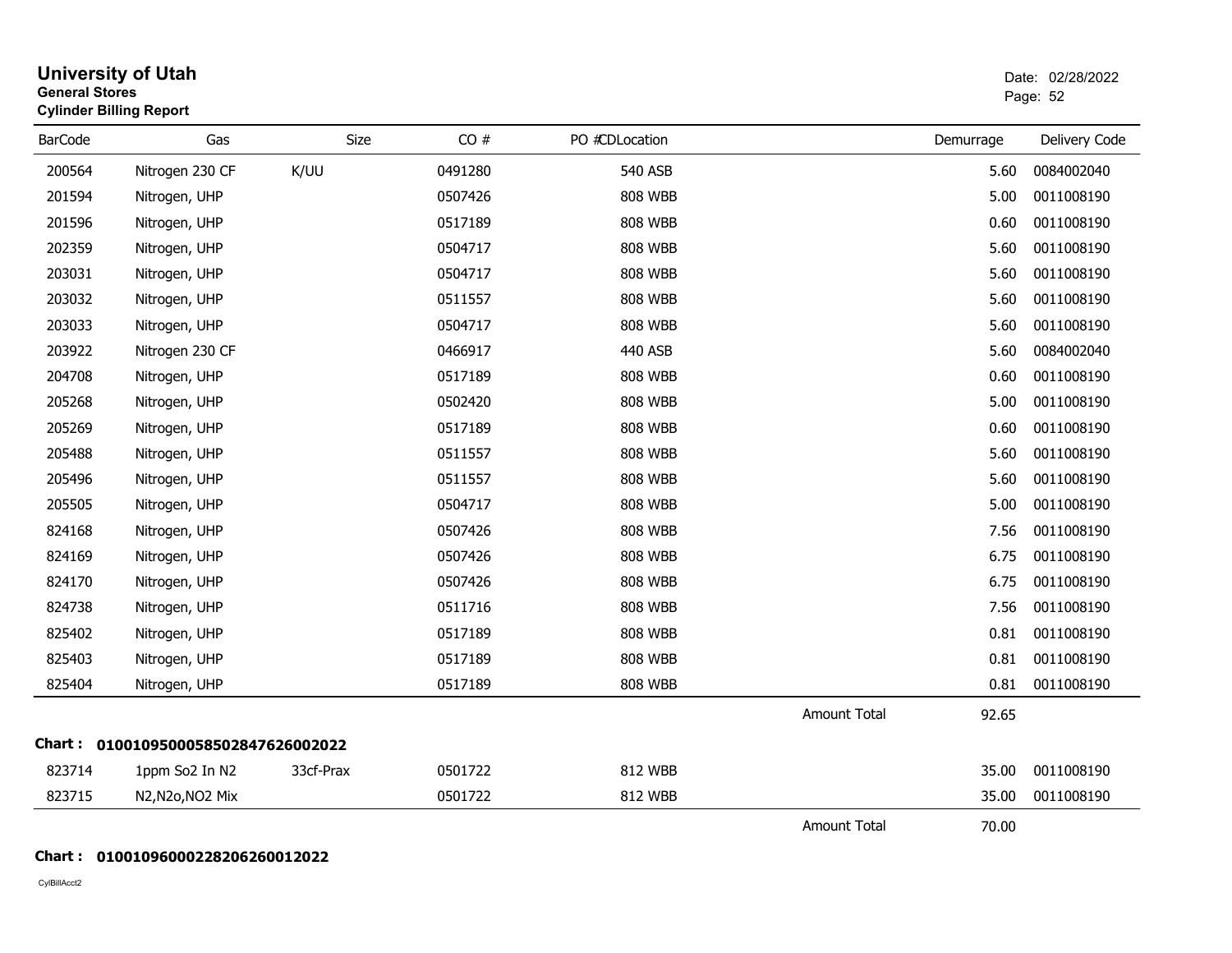| <b>General Stores</b> | <b>Cylinder Billing Report</b>    |           |         |                                |                     |           | Page: 53      |
|-----------------------|-----------------------------------|-----------|---------|--------------------------------|---------------------|-----------|---------------|
| <b>BarCode</b>        | Gas                               | Size      | CO#     | PO #CDLocation                 |                     | Demurrage | Delivery Code |
| 823735                | Helium - 219 CF                   | 200C/Mt.A | 0504745 | 706 WBB                        |                     | 7.56      | 0011008190    |
|                       |                                   |           |         |                                | <b>Amount Total</b> | 7.56      |               |
|                       | Chart: 01001111001054716260012022 |           |         |                                |                     |           |               |
| 200258                | Nitrogen 230 CF                   | K/UU      | 0331407 | <b>BLDG 59 NORTH DOOR</b>      |                     | 4.48      | 0011003130    |
|                       |                                   |           |         |                                | <b>Amount Total</b> | 4.48      |               |
|                       | Chart: 01001111001054716430012022 |           |         |                                |                     |           |               |
| 201920                | CO2 - 50 Lb.                      | K/UU      | 0356958 | 109 WBB                        |                     | 4.48      | 0011003130    |
|                       |                                   |           |         |                                | <b>Amount Total</b> | 4.48      |               |
|                       | Chart: 01001112000012456244312022 |           |         |                                |                     |           |               |
| 201746                | Oxygen, USP                       | K/UU      | 0282439 | 313 WBB                        |                     | 4.48      | 0011003130    |
| 203963                | Acetylene - Med                   |           | 0056778 | BLDG. 59 ROOM 106              |                     | 4.48      | 0011003130    |
|                       |                                   |           |         |                                | <b>Amount Total</b> | 8.96      |               |
|                       | Chart: 01001116000072176260012022 |           |         |                                |                     |           |               |
| 200261                | Nitrogen 230 CF                   | K/UU      | 0333768 | 101 BLDG 59                    |                     | 4.48      | 0011003130    |
|                       |                                   |           |         |                                | <b>Amount Total</b> | 4.48      |               |
|                       | Chart: 01001116000233106260012022 |           |         |                                |                     |           |               |
| 200966                | Nitrogen 230 CF                   | K/UU      | 0373120 | BLDG 59                        |                     | 4.48      | 0011003130    |
| 202587                | CO2 - 20 Lb.                      |           | 0388294 | BLDG 59                        |                     | 4.48      | 0011003130    |
| 202592                | CO2 - 20 Lb.                      |           | 0396884 | <b>BLDG 59</b>                 |                     | 4.48      | 0011003130    |
|                       |                                   |           |         |                                | Amount Total        | 13.44     |               |
|                       | Chart: 01001131001138576260012022 |           |         |                                |                     |           |               |
| 817163                | 10% H2 Bal. N2                    | 200C/Mt.A | 0456619 | CROCKER SCIENCE EAST RECEIVING |                     | 7.56      | 0014002200    |
|                       |                                   |           |         |                                | <b>Amount Total</b> | 7.56      |               |
|                       | Chart: 01001131001310966260012022 |           |         |                                |                     |           |               |
| 200664                | CO2 - 50 Lb.                      | K/UU      | 0515824 | 140 So Biology                 |                     | 5.60      | 0014002200    |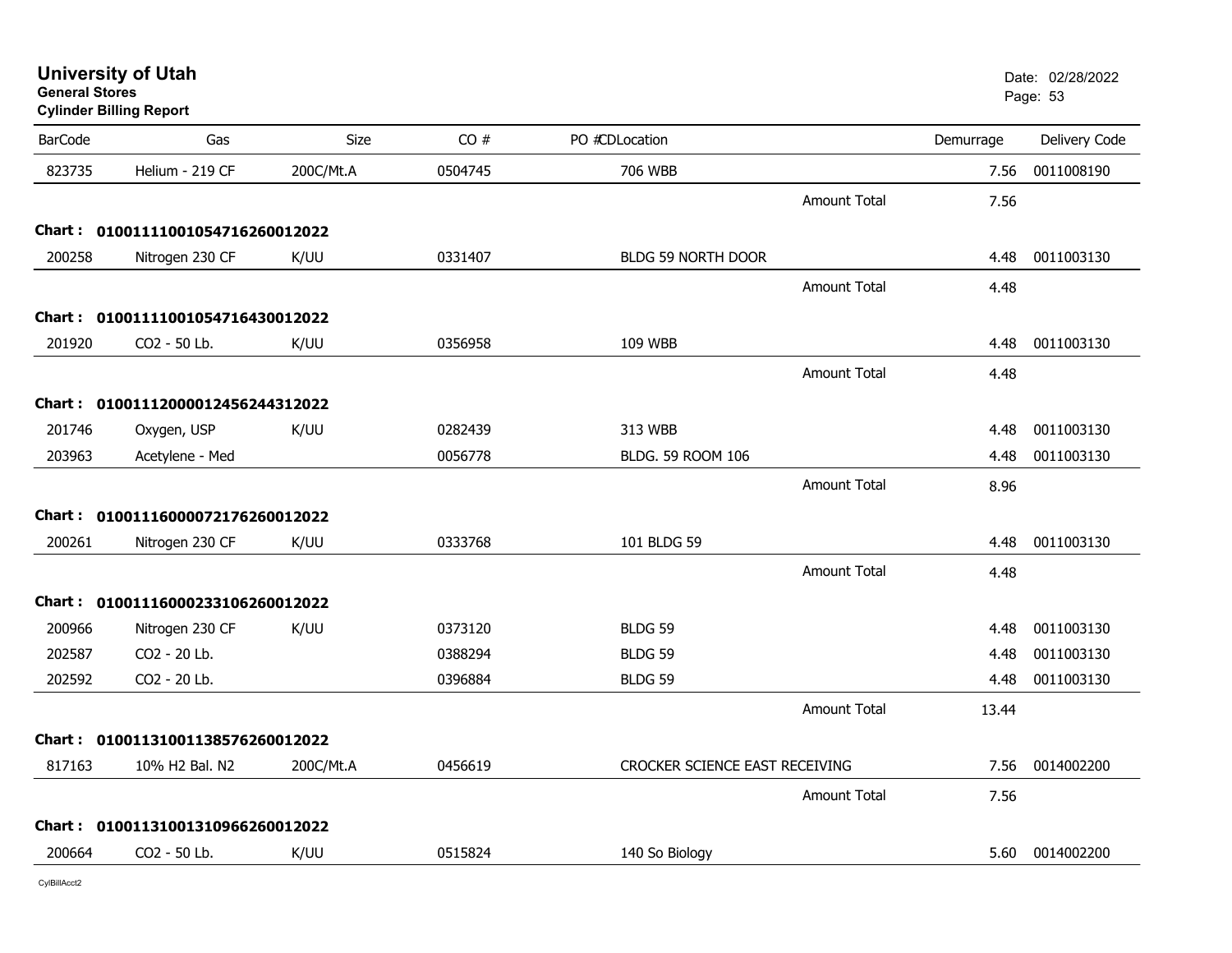|                | <b>Cylinder Billing Report</b>    |      |         |                 |              |           |               |  |  |  |  |
|----------------|-----------------------------------|------|---------|-----------------|--------------|-----------|---------------|--|--|--|--|
| <b>BarCode</b> | Gas                               | Size | CO#     | PO #CDLocation  |              | Demurrage | Delivery Code |  |  |  |  |
|                |                                   |      |         |                 | Amount Total | 5.60      |               |  |  |  |  |
|                | Chart: 01001162000108536260012022 |      |         |                 |              |           |               |  |  |  |  |
| 112543         | Oxygen, UHP,                      | T/US | 0033159 | 131D So. Biol.  |              | 9.52      | 0084002010    |  |  |  |  |
| 112550         | Synthetic O2                      |      | 0039754 | 131D So. Biol.  |              | 5.60      | 0084002010    |  |  |  |  |
| 200247         | Nitrogen, UHP                     |      | 0409683 | 520 ASB         |              | 4.48      | 0084002040    |  |  |  |  |
| 200547         | Nitrogen, UHP                     |      | 0514416 | 148 Sutton      |              | 5.60      | 0084002040    |  |  |  |  |
| 200767         | CO2 - Siphon                      |      | 0204114 | 510 ASB         |              | 4.48      | 0084002040    |  |  |  |  |
| 200837         | CO2 - 50 Lb.                      |      | 0367922 | 522 ASB         |              | 4.48      | 0084002040    |  |  |  |  |
| 200947         | Nitrogen, UHP                     |      | 0514416 | 148 Sutton      |              | 2.20      | 0084002040    |  |  |  |  |
| 200989         | CO2 - 50 Lb.                      |      | 0233378 | 510 ASB         |              | 4.48      | 0082005100    |  |  |  |  |
| 201215         | CO2 - Inst. Gra                   |      | 0505375 | 520 ASB         |              | 5.60      | 0084002010    |  |  |  |  |
| 201607         | Hydrogen - UHP                    |      | 0509821 | 520 ASB         |              | 5.60      | 0084002040    |  |  |  |  |
| 201766         | CO2 - Siphon                      |      | 0263027 | 510 ASB         |              | 4.48      | 0084002040    |  |  |  |  |
| 202355         | Nitrogen, UHP                     |      | 0467956 | <b>808 WBB</b>  |              | 5.60      | 0084002040    |  |  |  |  |
| 202358         | Nitrogen, UHP                     |      | 0514416 | 148 Sutton      |              | 5.60      | 0084002040    |  |  |  |  |
| 202751         | Hydrogen - UHP                    |      | 0516837 | 520 ASB         |              | 2.00      | 0084002040    |  |  |  |  |
| 204639         | Nitrogen, UHP                     |      | 0479919 | <b>808 WBB</b>  |              | 5.60      | 0084002040    |  |  |  |  |
| 204680         | Nitrogen, UHP                     |      | 0405107 | 520 ASB         |              | 4.48      | 0084002040    |  |  |  |  |
| 204712         | CO2 - Siphon                      |      | 0273120 | 510 ASB         |              | 4.48      | 0084002040    |  |  |  |  |
| 205270         | Nitrogen, UHP                     |      | 0471730 | 520 ASB         |              | 5.60      | 0084002040    |  |  |  |  |
| 205305         | Oxygen, UHP,                      |      | 0515536 | 520 ASB         |              | 5.60      | 0084002040    |  |  |  |  |
| 205501         | Nitrogen, UHP                     |      | 0500590 | 520 ASB         |              | 5.60      | 0084002010    |  |  |  |  |
| 801692         | CO2 - Inst. Gra                   |      | 0153712 | 510 SKAGGS BLDG |              | 5.60      | 0084002010    |  |  |  |  |
| 803728         | Carbon Monoxide                   |      | 0222598 | 510 ASB         |              | 5.60      | 0084002040    |  |  |  |  |
| 805755         | 2% O2 In Helium                   |      | 0294518 | 510 ASB         |              | 6.16      | 0084002040    |  |  |  |  |
| 807144         | Sulfur Dioxide                    |      | 0305946 | 510 ASB         |              | 15.40     | 0084002040    |  |  |  |  |
| 809610         | UHP N2O                           |      | 0372666 | 520 ASB         |              | 14.84     | 0084002040    |  |  |  |  |

#### **University of Utah** Date: 02/28/2022 **General Stores**end and the state of the state of the state of the state of the state of the state of the Page: 54  $\,$  Page: 54  $\,$ **Cylinder Billing Report**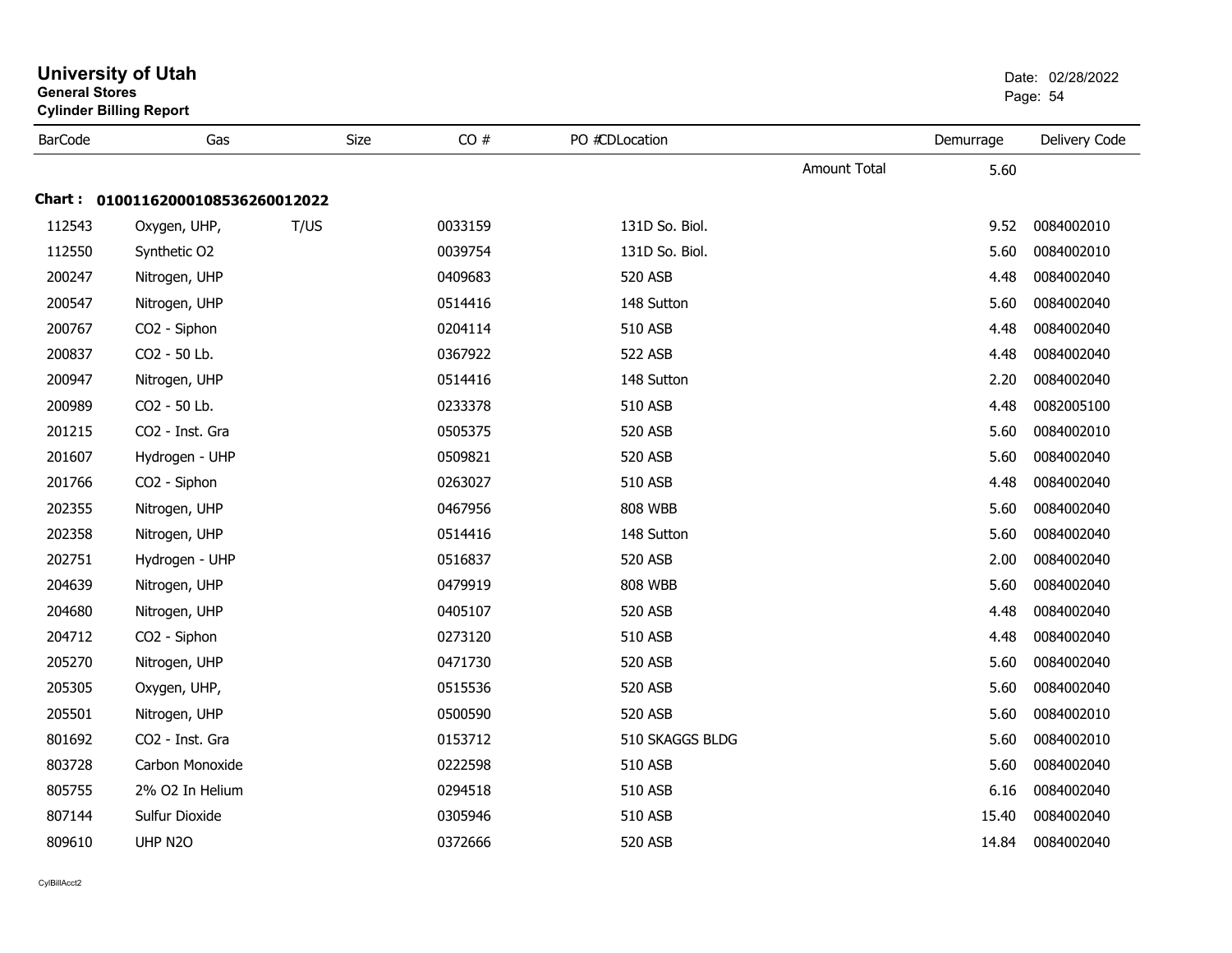| <b>General Stores</b> | <b>Cylinder Billing Report</b> |      |         |                |           | Page: 55      |
|-----------------------|--------------------------------|------|---------|----------------|-----------|---------------|
| <b>BarCode</b>        | Gas                            | Size | CO#     | PO #CDLocation | Demurrage | Delivery Code |
| 809843                | 5% H2 In Helium                |      | 0372666 | 520 ASB        | 6.16      | 0084002040    |
| 810412                | .5% N2O In HE                  |      | 0387567 | 520 ASB        | 6.16      | 0084002040    |
| 811621                | Argon - UHP                    |      | 0412764 | 520 ASB        | 6.16      | 0084002040    |
| 812992                | Ultra Zero Air                 |      | 0423665 | 819 WBB        | 6.16      | 0084002040    |
| 813885                | 2% O2 In Helium                |      | 0430645 | 520 ASB        | 6.44      | 0084002040    |
| 815897                | Sulfur Dioxide                 |      | 0445631 | 520 ASB        | 6.44      | 0084002040    |
| 817169                | <b>BIP Helium</b>              |      | 0456743 | <b>510 ASB</b> | 7.56      | 0084002040    |
| 818224                | Nitrogen, UHP                  |      | 0463957 | <b>808 WBB</b> | 7.56      | 0084002040    |
| 818761                | Nitrogen, UHP                  |      | 0467282 | <b>808 WBB</b> | 6.75      | 0084002040    |
| 818872                | Zero Air                       |      | 0467956 | <b>808 WBB</b> | 7.56      | 0084002040    |
| 818874                | Zero Air                       |      | 0467956 | <b>808 WBB</b> | 7.56      | 0084002040    |
| 819086                | .5% Co2 In He                  |      | 0468667 | 518 ASB        | 7.56      | 0084002040    |
| 819201                | Oxygen, UHP,                   |      | 0473624 | 520 ASB        | 7.56      | 0084002040    |
| 821947                | ISP Helium                     |      | 0487872 | 510 ASB        | 7.56      | 0084002040    |
| 822765                | ISP Helium                     |      | 0495972 | 510 ASB        | 7.56      | 0084002040    |
| 823398                | Carbon Monoxide                |      | 0499814 | 520 ASB        | 7.56      | 0084002040    |
| 824026                | ISP Helium                     |      | 0505987 | 510 ASB        | 7.56      | 0084002040    |
| 824334                | ISP Helium                     |      | 0509622 | <b>510 ASB</b> | 36.00     | 0084002040    |
| 824501                | Nitrogen, UHP                  |      | 0510033 | 520 ASB        | 7.56      | 0084002040    |
| 824734                | ISP Helium                     |      | 0511935 | 510 ASB        | 7.56      | 0084002040    |
| 824736                | <b>ISP Helium</b>              |      | 0511084 | 510 ASB        | 4.86      | 0084002040    |
| 824763                | Nitrogen, UHP                  |      | 0511933 | 148 Sutton     | 2.97      | 0084002040    |
| 824884                | <b>ISP Helium</b>              |      | 0516250 | 510 ASB        | 4.59      | 0084002040    |
| 825081                | ISP Helium                     |      | 0513192 | 510 ASB        | 1.08      | 0084002040    |
| 825083                | ISP Helium                     |      | 0514257 | 510 ASB        | 1.08      | 0084002040    |
| 825117                | ISP Helium                     |      | 0514379 | 510 ASB        | 36.00     | 0084002040    |
| 825224                | ISP Helium                     |      | 0516944 | 510 ASB        | 0.81      | 0084002040    |
| 825225                | ISP Helium                     |      | 0516776 | 510 ASB        | 1.62      | 0084002040    |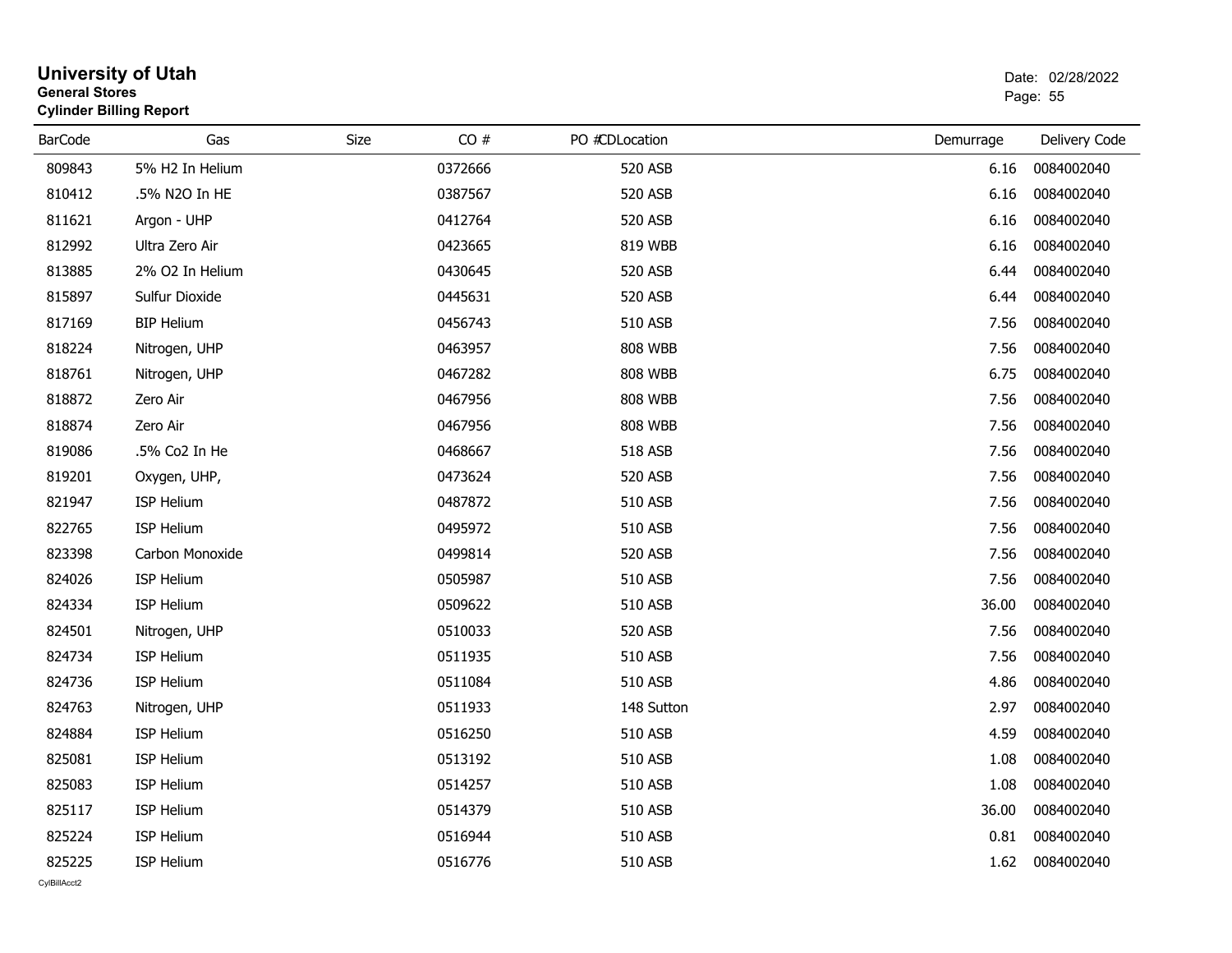| <b>General Stores</b> | <b>University of Utah</b><br><b>Cylinder Billing Report</b> |      |         |                |                     |           | Date: 02/28/2022<br>Page: 56 |
|-----------------------|-------------------------------------------------------------|------|---------|----------------|---------------------|-----------|------------------------------|
| <b>BarCode</b>        | Gas                                                         | Size | CO#     | PO #CDLocation |                     | Demurrage | Delivery Code                |
| 825226                | <b>ISP Helium</b>                                           |      | 0515943 | 510 ASB        |                     | 6.48      | 0084002040                   |
| 825227                | <b>ISP Helium</b>                                           |      | 0515415 | 510 ASB        |                     | 4.86      | 0084002040                   |
| 825398                | Nitrogen, UHP                                               |      | 0516491 | 148 FASB       |                     | 4.59      | 0084002040                   |
| 825399                | Nitrogen, UHP                                               |      | 0516491 | 148 FASB       |                     | 4.59      | 0084002040                   |
| 825415                | Carbon Monoxide                                             |      | 0516975 | 520 ASB        |                     | 0.81      | 0084002040                   |
|                       |                                                             |      |         |                | Amount Total        | 394.01    |                              |
|                       | Chart: 01001162500073366260012022                           |      |         |                |                     |           |                              |
| 201449                | Helium - 219 CF                                             | K/UU | 0430618 | 360 ASB        |                     | 4.48      | 0082003700                   |
| 201498                | Air - 233 CF                                                |      | 0349792 | 370 ASB        |                     | 4.48      | 0082003700                   |
| 201505                | Hydrogen                                                    |      | 0397275 | 360 ASB        |                     | 4.48      | 0082003700                   |
|                       |                                                             |      |         |                | <b>Amount Total</b> | 13.44     |                              |
|                       | Chart: 01001162500073376260012022                           |      |         |                |                     |           |                              |
| 201496                | Air - 233 CF                                                | K/UU | 0478477 | 380 ASB        |                     | 5.60      | 0084002010                   |
|                       |                                                             |      |         |                | <b>Amount Total</b> | 5.60      |                              |
|                       | Chart: 01001162500192286260012022                           |      |         |                |                     |           |                              |
| 200072                | Nitrogen 230 CF                                             | K/UU | 0444086 | 537 ASB        |                     | 4.48      | 0084002010                   |
| 200327                | Nitrogen 230 CF                                             |      | 0452084 | 537 ASB        |                     | 4.48      | 0084002010                   |
| 201226                | Nitrogen 230 CF                                             |      | 0444088 | 557 ASB        |                     | 4.48      | 0084002010                   |
| 201361                | Nitrogen 230 CF                                             |      | 0429027 | 537 ASB        |                     | 4.48      | 0084002010                   |
| 201362                | Helium - UHP                                                |      | 0438264 | 537 ASB        |                     | 4.48      | 0084002010                   |
| 201465                | Nitrogen 230 CF                                             |      | 0452084 | 537 ASB        |                     | 4.48      | 0084002010                   |
| 201721                | Nitrogen 230 CF                                             |      | 0452084 | 537 ASB        |                     | 4.48      | 0084002010                   |
| 201835                | Nitrogen 230 CF                                             |      | 0444086 | 537 ASB        |                     | 4.48      | 0084002010                   |
| 202424                | N2, Liquid GP45                                             |      | 0513515 | 555 ASB        |                     | 44.80     | 0084002010                   |
| 203941                | Nitrogen 230 CF                                             |      | 0444088 | 557 ASB        |                     | 4.48      | 0084002010                   |
| 205565                | Argon - UHP                                                 |      | 0337179 | 537 ASB        |                     | 4.48      | 0084002010                   |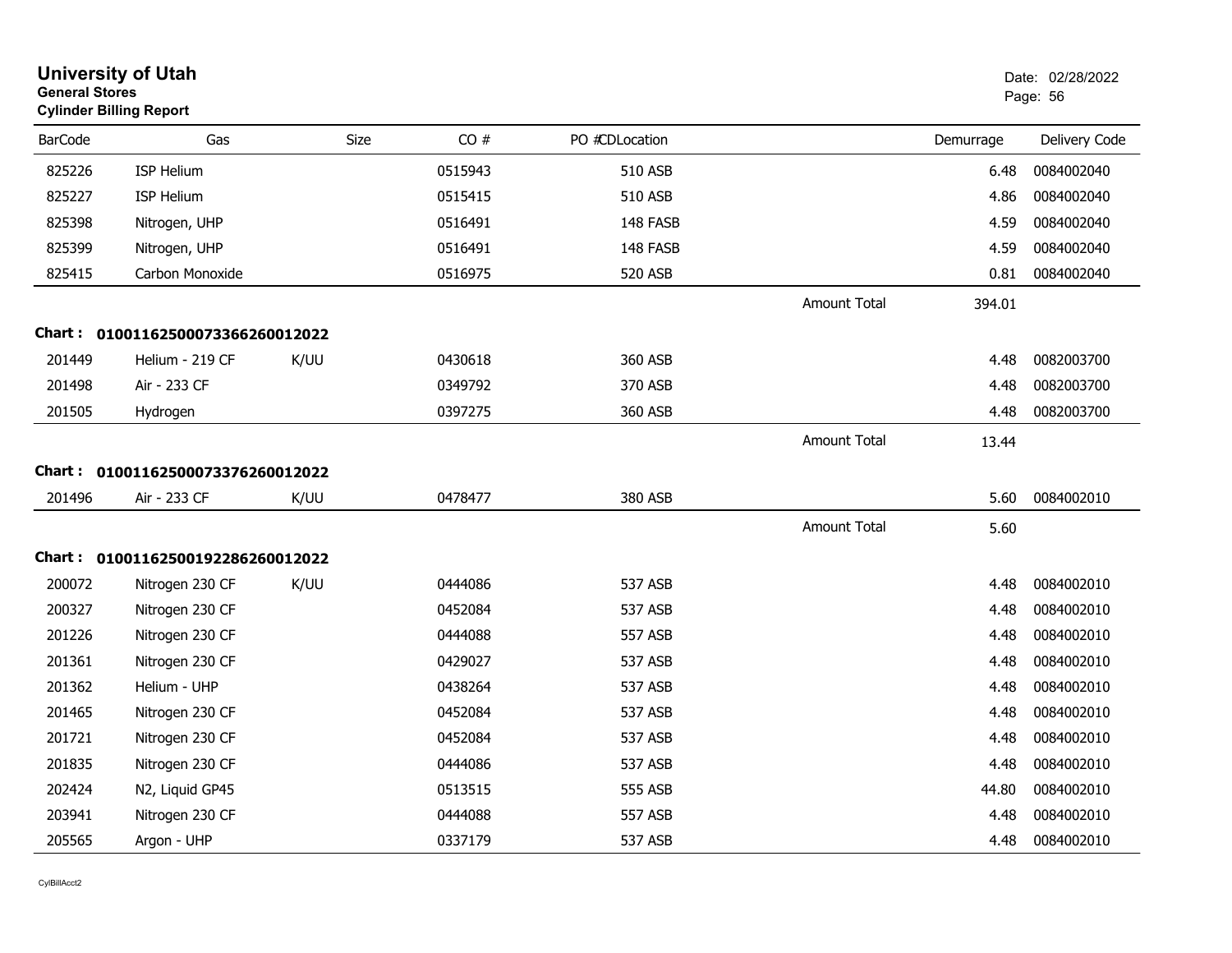| <b>University of Utah</b> |  |
|---------------------------|--|
| <b>General Stores</b>     |  |

| <b>BarCode</b> | Gas                               | Size      | CO#     | PO #CDLocation                  |                     | Demurrage | Delivery Code |
|----------------|-----------------------------------|-----------|---------|---------------------------------|---------------------|-----------|---------------|
|                |                                   |           |         |                                 | <b>Amount Total</b> | 89.60     |               |
|                | Chart: 01001162500196676260012022 |           |         |                                 |                     |           |               |
| 811539         | Nitrogen, UHP                     | 200C/Mt.A | 0416204 | 510 ASB                         |                     | 6.16      | 0084002010    |
|                |                                   |           |         |                                 | <b>Amount Total</b> | 6.16      |               |
| Chart:         | 01001162500197836260012022        |           |         |                                 |                     |           |               |
| 200764         | Hydrogen - UHP                    | K/UU      | 0373211 | Life Sciences 208 (Phadnis Lab) |                     | 4.48      | 0084002010    |
| 201078         | CO2 - Siphon                      |           | 0398579 | 210 SO BIOLOGY                  |                     | 4.48      | 0084002010    |
|                |                                   |           |         |                                 | <b>Amount Total</b> | 8.96      |               |
|                | Chart: 01001162500260306260012022 |           |         |                                 |                     |           |               |
| 824537         | CO2 - 50 Lb.                      | 50#/Mt.Ai | 0510250 | 313 ASB                         |                     | 7.56      | 0084002040    |
|                |                                   |           |         |                                 | <b>Amount Total</b> | 7.56      |               |
|                | Chart: 01001162500261216260012022 |           |         |                                 |                     |           |               |
| 201457         | Nitrogen 230 CF                   | K/UU      | 0515071 | 205 SO BIO- Anderegg Lab        |                     | 5.60      | 0084002010    |
| 202763         | CO2 - 50 Lb.                      |           | 0477642 | 402E So Biology                 |                     | 5.60      | 0084002010    |
|                |                                   |           |         |                                 | <b>Amount Total</b> | 11.20     |               |
|                |                                   |           |         |                                 |                     |           |               |
| Chart:         | 01001162500310116260012022        |           |         |                                 |                     |           |               |
| 201206         | Hydrogen - UHP                    | K/UU      | 0479340 | 475 ASB                         |                     | 5.60      | 0084002010    |
| 201756         | CO2 - 50 Lb.                      |           | 0506391 | 459 ASB                         |                     | 5.60      | 0084002010    |
| 202138         | Nitrogen, UHP                     |           | 0482927 | <b>460 ASB</b>                  |                     | 5.60      | 0084002010    |
| 202368         | Helium - UHP                      |           | 0480933 | <b>459 ASB</b>                  |                     | 5.60      | 0084002010    |
| 203702         | CO2 - 50 Lb.                      |           | 0506391 | <b>459 ASB</b>                  |                     | 5.60      | 0084002010    |
| 205522         | CO2 - 50 Lb.                      |           | 0506390 | <b>460 ASB</b>                  |                     | 5.60      | 0084002010    |
| 820502         | Zero Air                          |           | 0479340 | 475 ASB                         |                     | 7.56      | 0084002010    |
| 820563         | Nitrogen, UHP                     |           | 0479340 | 475 ASB                         |                     | 7.56      | 0084002010    |
| 823785         | CO2 - 50 Lb.                      |           | 0503944 | <b>462 ASB</b>                  |                     | 7.56      | 0084002010    |
|                |                                   |           |         |                                 | .                   |           |               |

Amount Total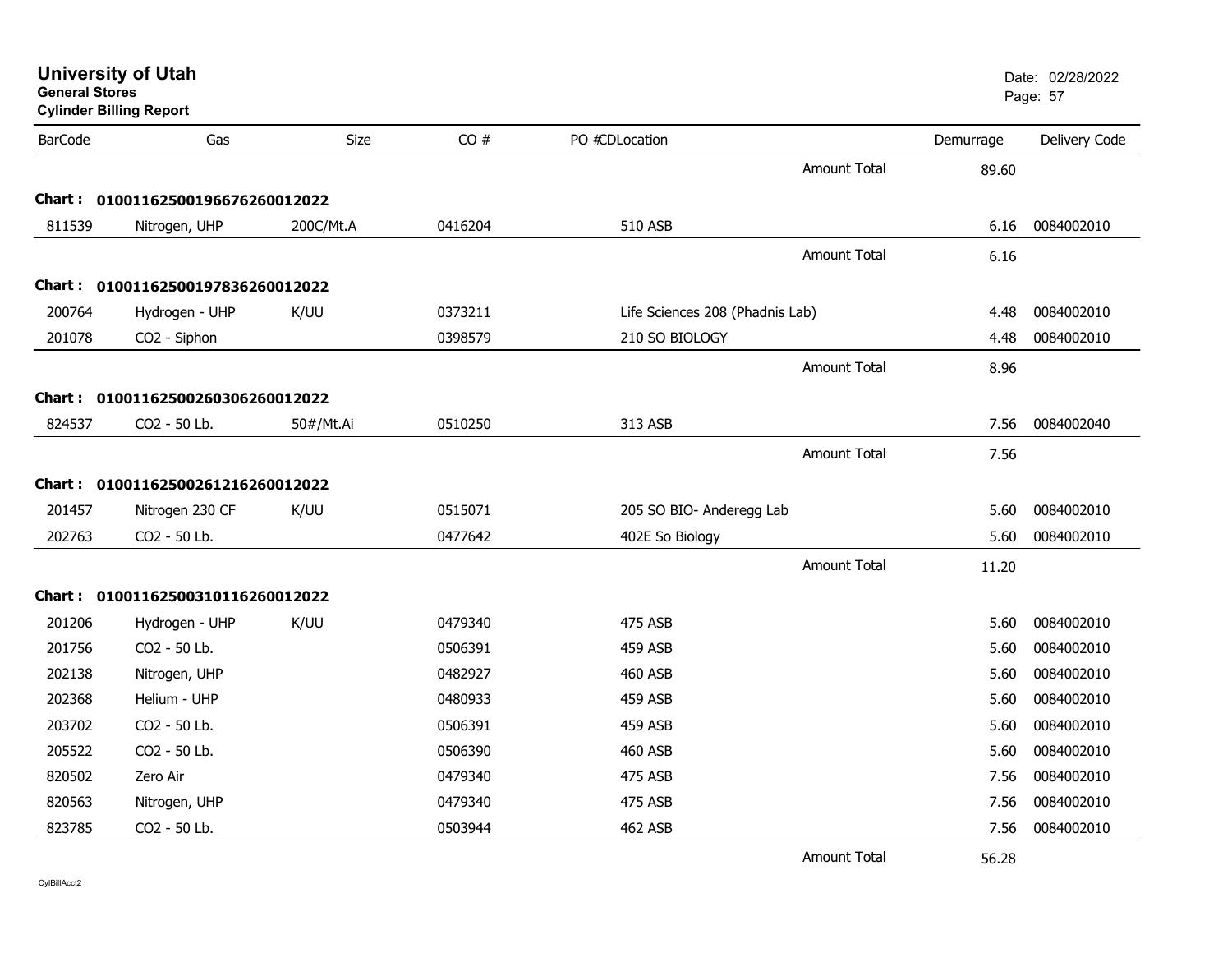|                                      |                                                                                                                                                                                                                                                                                                             |                                                                                                                                                                                                                                                             |                                             |                                      | Date: 02/28/2022<br>Page: 58 |
|--------------------------------------|-------------------------------------------------------------------------------------------------------------------------------------------------------------------------------------------------------------------------------------------------------------------------------------------------------------|-------------------------------------------------------------------------------------------------------------------------------------------------------------------------------------------------------------------------------------------------------------|---------------------------------------------|--------------------------------------|------------------------------|
| Gas                                  | <b>Size</b>                                                                                                                                                                                                                                                                                                 | CO#                                                                                                                                                                                                                                                         | PO #CDLocation                              | Demurrage                            | Delivery Code                |
|                                      |                                                                                                                                                                                                                                                                                                             |                                                                                                                                                                                                                                                             |                                             |                                      |                              |
| Nitrogen 230 CF                      | K/UU                                                                                                                                                                                                                                                                                                        | 0468360                                                                                                                                                                                                                                                     | 342F So Bio- Drews Lab in Glass Washroom ha | 5.60                                 | 0084002010                   |
|                                      |                                                                                                                                                                                                                                                                                                             |                                                                                                                                                                                                                                                             | <b>Amount Total</b>                         | 5.60                                 |                              |
|                                      |                                                                                                                                                                                                                                                                                                             |                                                                                                                                                                                                                                                             |                                             |                                      |                              |
| Nitrogen 230 CF                      | K/UU                                                                                                                                                                                                                                                                                                        | 0508877                                                                                                                                                                                                                                                     | 205 So Biology                              | 5.60                                 | 0084002010                   |
|                                      |                                                                                                                                                                                                                                                                                                             |                                                                                                                                                                                                                                                             | <b>Amount Total</b>                         | 5.60                                 |                              |
|                                      |                                                                                                                                                                                                                                                                                                             |                                                                                                                                                                                                                                                             |                                             |                                      |                              |
|                                      |                                                                                                                                                                                                                                                                                                             | 0506072                                                                                                                                                                                                                                                     | BLDG 394 BIOLOGY GROWTH SITE                | 7.56                                 | 0084002010                   |
|                                      |                                                                                                                                                                                                                                                                                                             |                                                                                                                                                                                                                                                             | Amount Total                                |                                      |                              |
|                                      |                                                                                                                                                                                                                                                                                                             |                                                                                                                                                                                                                                                             |                                             |                                      |                              |
|                                      |                                                                                                                                                                                                                                                                                                             |                                                                                                                                                                                                                                                             |                                             |                                      | 0084002010                   |
|                                      |                                                                                                                                                                                                                                                                                                             |                                                                                                                                                                                                                                                             |                                             | 6.16                                 | 0084002010                   |
| 5%0210%Co2N2                         |                                                                                                                                                                                                                                                                                                             | 0503655                                                                                                                                                                                                                                                     | 204A SO BIOLOGY                             | 7.56                                 | 0084002010                   |
| 5%O210%Co2N2                         |                                                                                                                                                                                                                                                                                                             | 0503655                                                                                                                                                                                                                                                     | 204A SO BIOLOGY                             | 7.56                                 | 0084002010                   |
|                                      |                                                                                                                                                                                                                                                                                                             |                                                                                                                                                                                                                                                             | <b>Amount Total</b>                         | 25.76                                |                              |
|                                      |                                                                                                                                                                                                                                                                                                             |                                                                                                                                                                                                                                                             |                                             |                                      |                              |
| CO2 - 50 Lb.                         | K/UU                                                                                                                                                                                                                                                                                                        | 0517088                                                                                                                                                                                                                                                     | 461 ASB                                     | 0.80                                 | 0084002010                   |
| N2, Liquid LX45                      |                                                                                                                                                                                                                                                                                                             | 0503606                                                                                                                                                                                                                                                     | 440 ASB                                     | 44.80                                | 0084002010                   |
|                                      |                                                                                                                                                                                                                                                                                                             |                                                                                                                                                                                                                                                             | <b>Amount Total</b>                         | 45.60                                |                              |
|                                      |                                                                                                                                                                                                                                                                                                             |                                                                                                                                                                                                                                                             |                                             |                                      |                              |
| Nitrogen 115 CF                      | 125 CF/UU                                                                                                                                                                                                                                                                                                   | 0463141                                                                                                                                                                                                                                                     | 315 SOUTH BIOLOGY                           | 4.48                                 | 0084002010                   |
| Nitrogen 115 CF                      |                                                                                                                                                                                                                                                                                                             | 0463141                                                                                                                                                                                                                                                     | 315 SOUTH BIOLOGY                           | 4.48                                 | 0084002010                   |
| Nitrogen 80cf                        |                                                                                                                                                                                                                                                                                                             | 0431794                                                                                                                                                                                                                                                     | 315 SO BIOLOGY                              | 4.48                                 | 0084002040                   |
| 1% CO <sub>2</sub> in O <sub>2</sub> |                                                                                                                                                                                                                                                                                                             | 0495982                                                                                                                                                                                                                                                     | 315 SO BIOLOGY                              | 7.56                                 | 0084002010                   |
| 1% CO2 in O2                         |                                                                                                                                                                                                                                                                                                             | 0495982                                                                                                                                                                                                                                                     | 315 SO BIOLOGY                              | 7.56                                 | 0084002010                   |
| 1% CO2 in O2                         |                                                                                                                                                                                                                                                                                                             | 0512413                                                                                                                                                                                                                                                     | 315 SO BIOLOGY                              | 7.56                                 | 0084002010                   |
|                                      | <b>University of Utah</b><br><b>General Stores</b><br><b>Cylinder Billing Report</b><br><b>BarCode</b><br>201661<br>200597<br>823937<br>Nitrogen, UHP<br>201127<br>Oxygen, USP<br>807166<br>10%O2 IN N2<br>823793<br>823794<br>202516<br>205707<br>202661<br>202859<br>203238<br>823035<br>823037<br>824975 | Chart: 0100116500054503331626002022<br>Chart: 0100116500058502617626002022<br>Chart: 0100116500058502773626002022<br>200C/Mt.A<br>Chart: 0100116500058502779626002022<br>K/UU<br>Chart: 0100116500058502789626002022<br>Chart: 0100116500058502831626002022 | 0299774<br>0306761                          | 201 LIFE SCIENCE<br>212 LIFE SCIENCE | 7.56<br>4.48                 |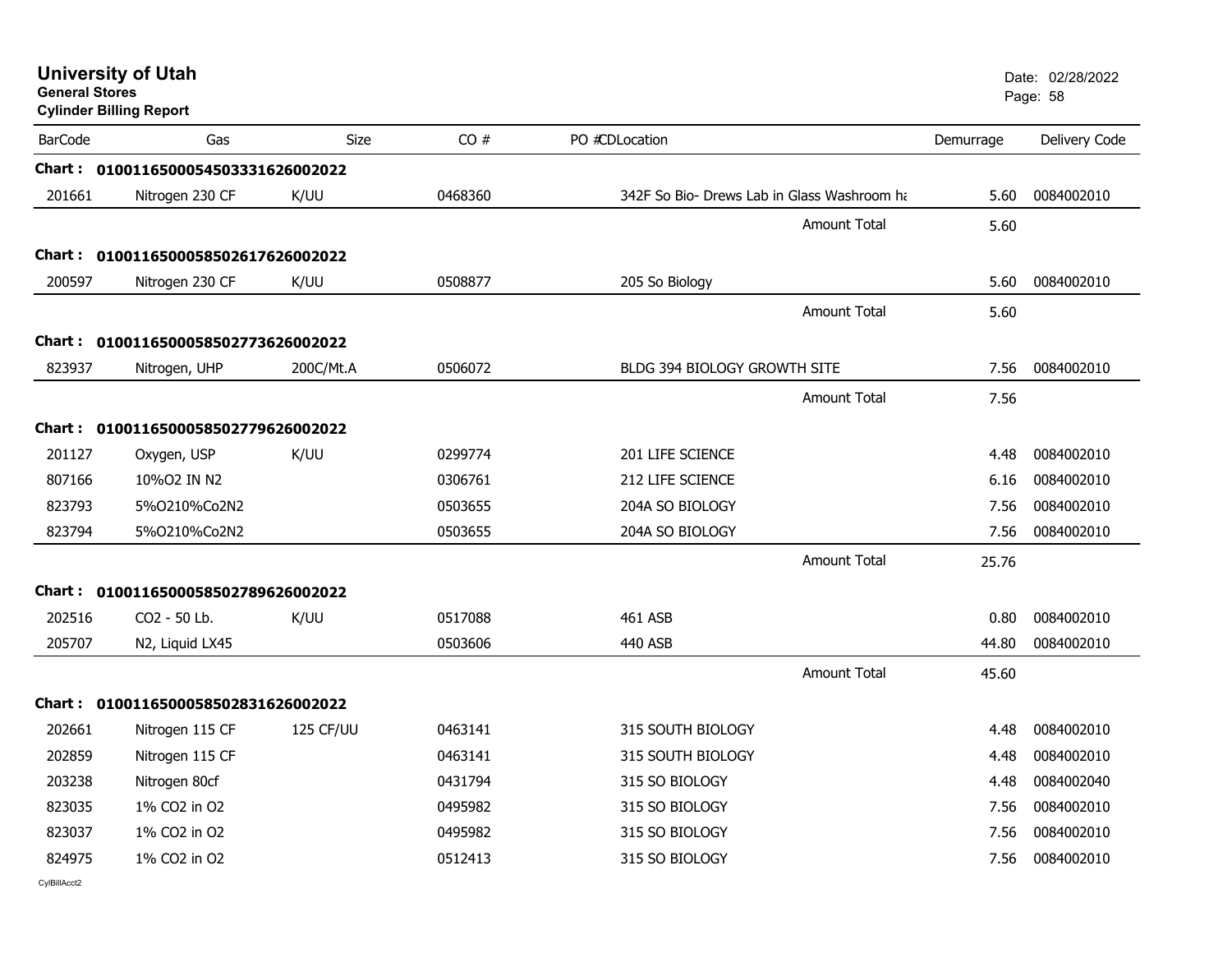| <b>General Stores</b> | <b>Cylinder Billing Report</b>      |             |         |                          |                     |           | Page: 59      |
|-----------------------|-------------------------------------|-------------|---------|--------------------------|---------------------|-----------|---------------|
| <b>BarCode</b>        | Gas                                 | <b>Size</b> | CO#     | PO #CDLocation           |                     | Demurrage | Delivery Code |
| 825208                | 1% CO2 in O2                        |             | 0513090 | 315 SO BIOLOGY           |                     | 7.56      | 0084002010    |
| 825209                | 1% CO2 in O2                        |             | 0513090 | 315 SO BIOLOGY           |                     | 7.56      | 0084002010    |
|                       |                                     |             |         |                          | <b>Amount Total</b> | 51.24     |               |
|                       | Chart: 0100116500058502914626002022 |             |         |                          |                     |           |               |
| 201033                | Nitrogen 230 CF                     | K/UU        | 0480715 | 108 SO BIOLOGY           |                     | 5.60      | 0084002010    |
| 201134                | Oxygen, USP                         |             | 0474639 | 108 So Bio               |                     | 5.60      | 0084002040    |
| 201190                | CO2 - 50 Lb.                        |             | 0468254 | 108 So Biology           |                     | 5.60      | 0084002040    |
| 202807                | Air - 233 CF                        |             | 0470252 | 108 So Biology           |                     | 5.60      | 0084002010    |
| 203956                | Nitrogen 230 CF                     |             | 0454736 | 108 SOUTH BIO            |                     | 4.48      | 0084002010    |
| 800625                | CO2 - 20 Lb.                        |             | 0130991 | 122 SO. BIOLOGY          |                     | 6.16      | 0084002040    |
|                       |                                     |             |         |                          | <b>Amount Total</b> | 33.04     |               |
|                       | Chart: 0100116500058502914626032022 |             |         |                          |                     |           |               |
| 201085                | Nitrogen 230 CF                     | K/UU        | 0484129 | 108 So Bio               |                     | 5.60      | 0084002010    |
| 201129                | Oxygen, USP                         |             | 0484129 | 108 So Bio               |                     | 5.60      | 0084002010    |
| 203321                | Oxygen, USP                         |             | 0484129 | 108 So Bio               |                     | 5.60      | 0084002010    |
| 205823                | Oxygen, USP                         |             | 0484129 | 108 So Bio               |                     | 5.60      | 0084002010    |
| 821554                | CO2 - 50 Lb.                        |             | 0484129 | 108 So Bio               |                     | 7.56      | 0084002010    |
|                       |                                     |             |         |                          | <b>Amount Total</b> | 29.96     |               |
|                       | Chart: 0100116500058503074626002022 |             |         |                          |                     |           |               |
| 822633                | 4% CO2 In Air                       | 200C/Mt.A   | 0493790 | 360 ASB                  |                     | 7.56      | 0082003700    |
|                       |                                     |             |         |                          | <b>Amount Total</b> | 7.56      |               |
|                       | Chart: 0100116500059314750626002022 |             |         |                          |                     |           |               |
| 200062                | CO2 - 50 Lb.                        | K/UU        | 0515484 | 313 ASB- Equipt Corridor |                     | 5.60      | 0084002040    |
| 200273                | CO2 - 50 Lb.                        |             | 0515485 | 350 ASB                  |                     | 5.60      | 0084002010    |
| 200350                | CO2 - 50 Lb.                        |             | 0515484 | 313 ASB- Equipt Corridor |                     | 5.60      | 0084002040    |
| 200359                | CO2 - 50 Lb.                        |             | 0515484 | 313 ASB- Equipt Corridor |                     | 5.60      | 0084002040    |
|                       |                                     |             |         |                          |                     |           |               |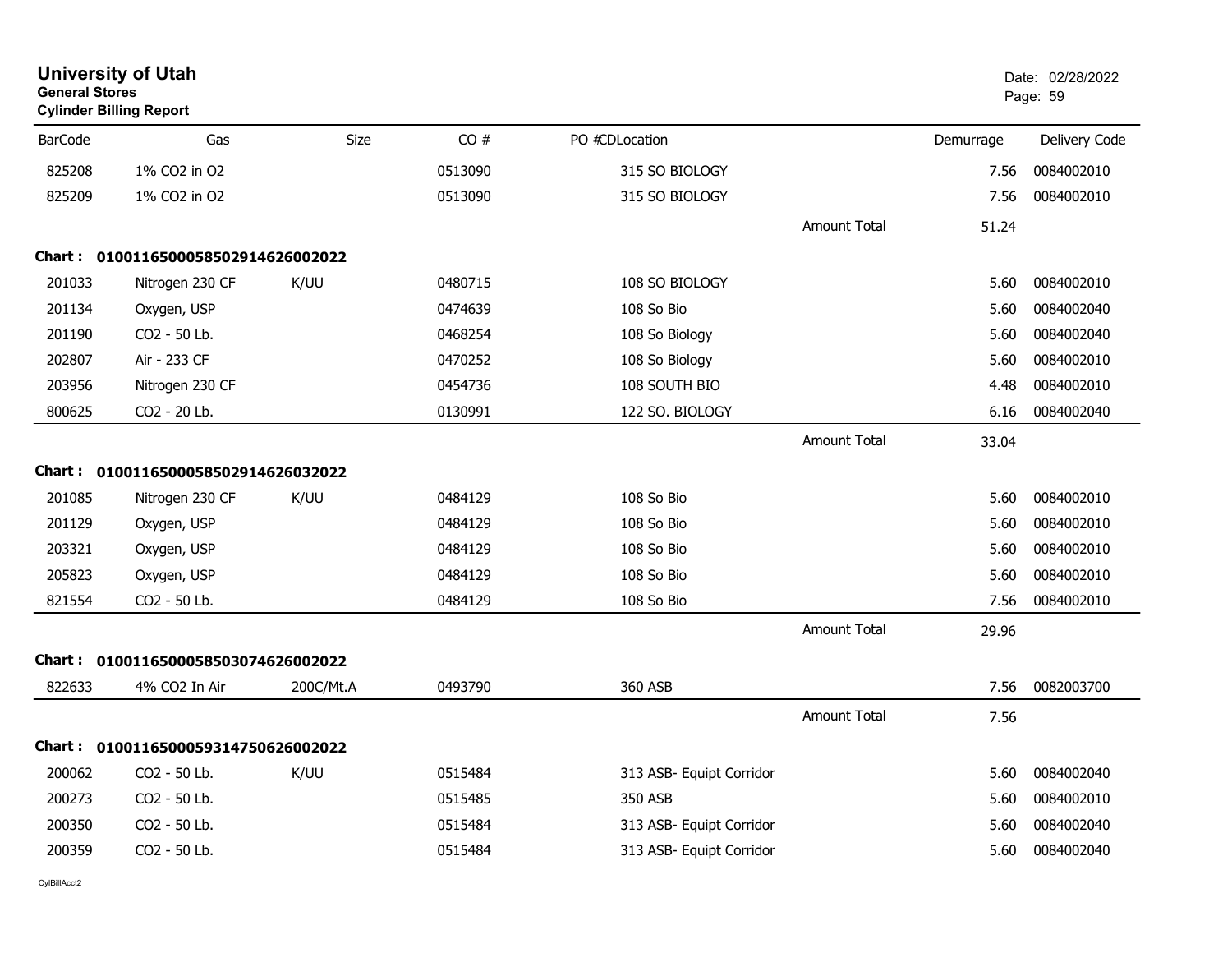| <b>General Stores</b> | <b>University of Utah</b><br><b>Cylinder Billing Report</b> |         |         |       |                          |                     |           | Date: 02/28/2022<br>Page: 60 |
|-----------------------|-------------------------------------------------------------|---------|---------|-------|--------------------------|---------------------|-----------|------------------------------|
| <b>BarCode</b>        | Gas                                                         | Size    | CO#     |       | PO #CDLocation           |                     | Demurrage | Delivery Code                |
| 200383                | Nitrogen 230 CF                                             |         | 0512212 |       | 329 ASB                  |                     | 5.60      | 0084002040                   |
| 200603                | CO2 - 50 Lb.                                                |         | 0506790 |       | 313 ASB                  |                     | 5.60      | 0084002040                   |
| 200733                | CO2 - 50 Lb.                                                |         | 0512213 |       | 313 ASB                  |                     | 5.60      | 0084002040                   |
| 201086                | CO2 - 50 Lb.                                                |         | 0512214 |       | 340 ASB                  |                     | 5.60      | 0084002040                   |
| 201197                | CO2 - 50 Lb.                                                |         | 0512488 |       | 350 ASB                  |                     | 5.60      | 0084002040                   |
| 201228                | Nitrogen 230 CF                                             |         | 0468234 |       | 393 ASB                  |                     | 5.60      | 0084002040                   |
| 201488                | CO2 - 50 Lb.                                                |         | 0515484 |       | 313 ASB- Equipt Corridor |                     | 5.60      | 0084002040                   |
| 201520                | CO2 - 50 Lb.                                                |         | 0512213 |       | 313 ASB                  |                     | 5.60      | 0084002040                   |
| 201729                | CO2 - 50 Lb.                                                |         | 0515484 |       | 313 ASB- Equipt Corridor |                     | 5.60      | 0084002040                   |
| 202973                | Co <sub>2</sub> Food Grade                                  |         | 0515486 |       | 340 ASB                  |                     | 5.60      | 0084002010                   |
| 203296                | CO2 - 50 Lb.                                                |         | 0512213 |       | 313 ASB                  |                     | 5.60      | 0084002040                   |
|                       |                                                             |         |         |       |                          | <b>Amount Total</b> | 84.00     |                              |
|                       | Chart: 0100116500059315460626002022                         |         |         |       |                          |                     |           |                              |
| 200251                | Nitrogen 230 CF                                             | K/UU    | 0502432 |       | 329 ASB                  |                     | 5.60      | 0084002040                   |
| 201325                | CO2 - 50 Lb.                                                |         | 0504960 |       | 340 ASB                  |                     | 5.60      | 0084002040                   |
| 202707                | CO2 - 50 Lb.                                                |         | 0492794 |       | 313 ASB                  |                     | 5.60      | 0084002040                   |
| 823859                | Co2 10#                                                     |         | 0505160 |       | 340 ASB                  |                     | 7.56      | 0084002040                   |
|                       |                                                             |         |         |       |                          | <b>Amount Total</b> | 24.36     |                              |
|                       | Chart: 0100116500059315470626002022                         |         |         |       |                          |                     |           |                              |
| 116660                | Nitrogen, 35CF                                              | 20#/DJB |         | 95197 | 204 So. Biology          |                     | 9.52      | 0084002040                   |
| 201559                | Nitrogen 40 CF                                              |         | 0513465 |       | 318 SO BIOLOGY           |                     | 5.60      | 0084002040                   |
| 202481                | 95% O2, 5% CO2                                              |         | 0331497 |       | 317 SO BIOLOGY           |                     | 4.48      | 0084002040                   |
| 203248                | Nitrogen 40 CF                                              |         | 0516827 |       | 318 SO BIOLOGY           |                     | 2.00      | 0084002010                   |
| 821572                | Nitrogen 40 CF                                              |         | 0483847 |       | 318 So Biology           |                     | 7.56      | 0084002010                   |
| 824701                | Nitrogen 40 CF                                              |         | 0512508 |       | 318 So Biology           |                     | 4.86      | 0084002010                   |
|                       |                                                             |         |         |       |                          | <b>Amount Total</b> | 34.02     |                              |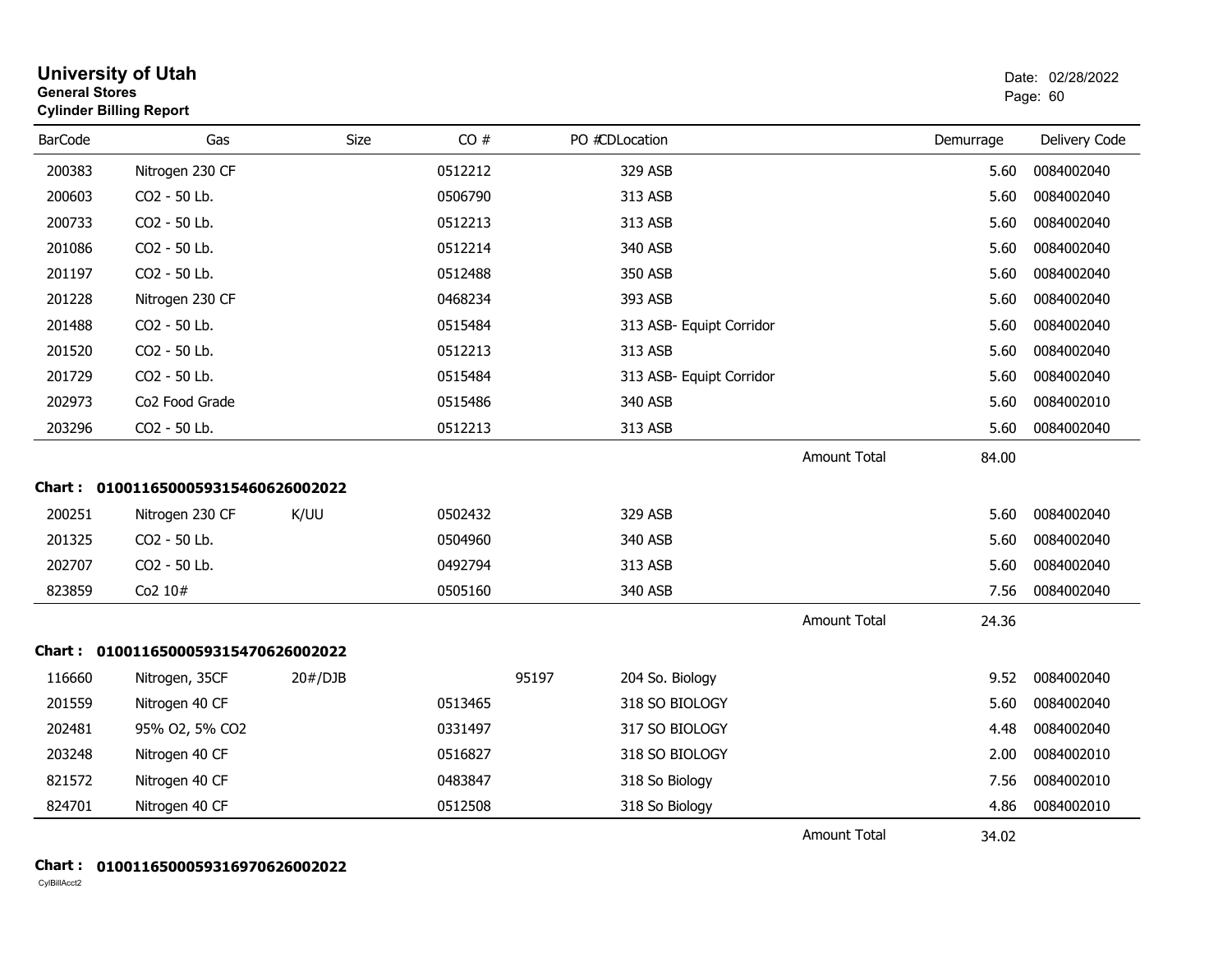|                | <b>Cylinder Billing Report</b>      |                  |         |           |                                     |                     |           | . ugo. o .    |
|----------------|-------------------------------------|------------------|---------|-----------|-------------------------------------|---------------------|-----------|---------------|
| <b>BarCode</b> | Gas                                 | Size             | CO#     |           | PO #CDLocation                      |                     | Demurrage | Delivery Code |
| 201728         | N2, Liquid LX45                     | <b>180 LTR/U</b> | 0512664 |           | 430 ASB Bastiani Lab                |                     | 11.20     | 0084002010    |
|                |                                     |                  |         |           |                                     | <b>Amount Total</b> | 11.20     |               |
|                | Chart: 0100116500059317500626002022 |                  |         |           |                                     |                     |           |               |
| 201004         | CO2 - 50 Lb.                        | K/UU             | 0516287 |           | 210 SO BIOLOGY                      |                     | 3.80      | 0084002010    |
| 201012         | CO2 - 50 Lb.                        |                  | 0515099 |           | 210 SO BIOLOGY                      |                     | 5.60      | 0084002010    |
| 201678         | CO2 - 50 Lb.                        |                  | 0516287 |           | 210 SO BIOLOGY                      |                     | 3.80      | 0084002010    |
| 201701         | CO2 - 50 Lb.                        |                  | 0515099 |           | 210 SO BIOLOGY                      |                     | 5.60      | 0084002010    |
| 201779         | CO2 - 50 Lb.                        |                  | 0516287 |           | 210 SO BIOLOGY                      |                     | 3.80      | 0084002010    |
| 201957         | CO2 - 50 Lb.                        |                  | 0515099 |           | 210 SO BIOLOGY                      |                     | 5.60      | 0084002010    |
| 202521         | CO2 - 50 Lb.                        |                  | 0513818 |           | 210 SO BIOLOGY                      |                     | 1.80      | 0084002010    |
| 202884         | CO2 - 50 Lb.                        |                  | 0513818 |           | 210 SO BIOLOGY                      |                     | 1.80      | 0084002010    |
| 205518         | CO2 - 50 Lb.                        |                  | 0513818 |           | 210 SO BIOLOGY                      |                     | 1.80      | 0084002010    |
| 812581         | Nitrogen, 23 CF                     |                  | 0425548 |           | 210 SO BIOLOGY                      |                     | 6.16      | 0084002010    |
|                |                                     |                  |         |           |                                     | <b>Amount Total</b> | 39.76     |               |
|                | Chart: 01001166000298306260012022   |                  |         |           |                                     |                     |           |               |
| 202162         | CO2 - 50 Lb.                        | K/UU             | 0465687 |           | 593 ASB- Pott's Lab                 |                     | 5.60      | 0084002010    |
|                |                                     |                  |         |           |                                     | <b>Amount Total</b> | 5.60      |               |
| <b>Chart :</b> | 01001211001054886260012022          |                  |         |           |                                     |                     |           |               |
| 824194         | 5% H2 95% N2                        | 200C/Mt.A        | 0507590 |           | Chemistry Stockroom                 |                     | 7.56      | 0085020200    |
| 824197         | 5% H2 95% N2                        |                  | 0507590 |           | Chemistry Stockroom                 |                     | 7.56      | 0085020200    |
|                |                                     |                  |         |           |                                     | <b>Amount Total</b> | 15.12     |               |
|                | Chart: 01001211001310956260012022   |                  |         |           |                                     |                     |           |               |
| 115712         | 14% O2 In N2                        | 24 CF/SC         |         | 72281     |                                     |                     | 22.68     | 0085020200    |
| 803700         | Anhydrous Ammon                     |                  |         | 000120756 | 315 SOUTH 1400 EAST ROOM 02020 DOCK |                     | 14.84     | 0085020200    |
|                |                                     |                  |         |           |                                     | <b>Amount Total</b> | 37.52     |               |

end and the state of the state of the state of the state of the state of the state of the state of the state of the state of the state of the state of the state of the state of the state of the state of the state of the st

### **Chart : 01001211001310956260312022**

CylBillAcct2

**General Stores**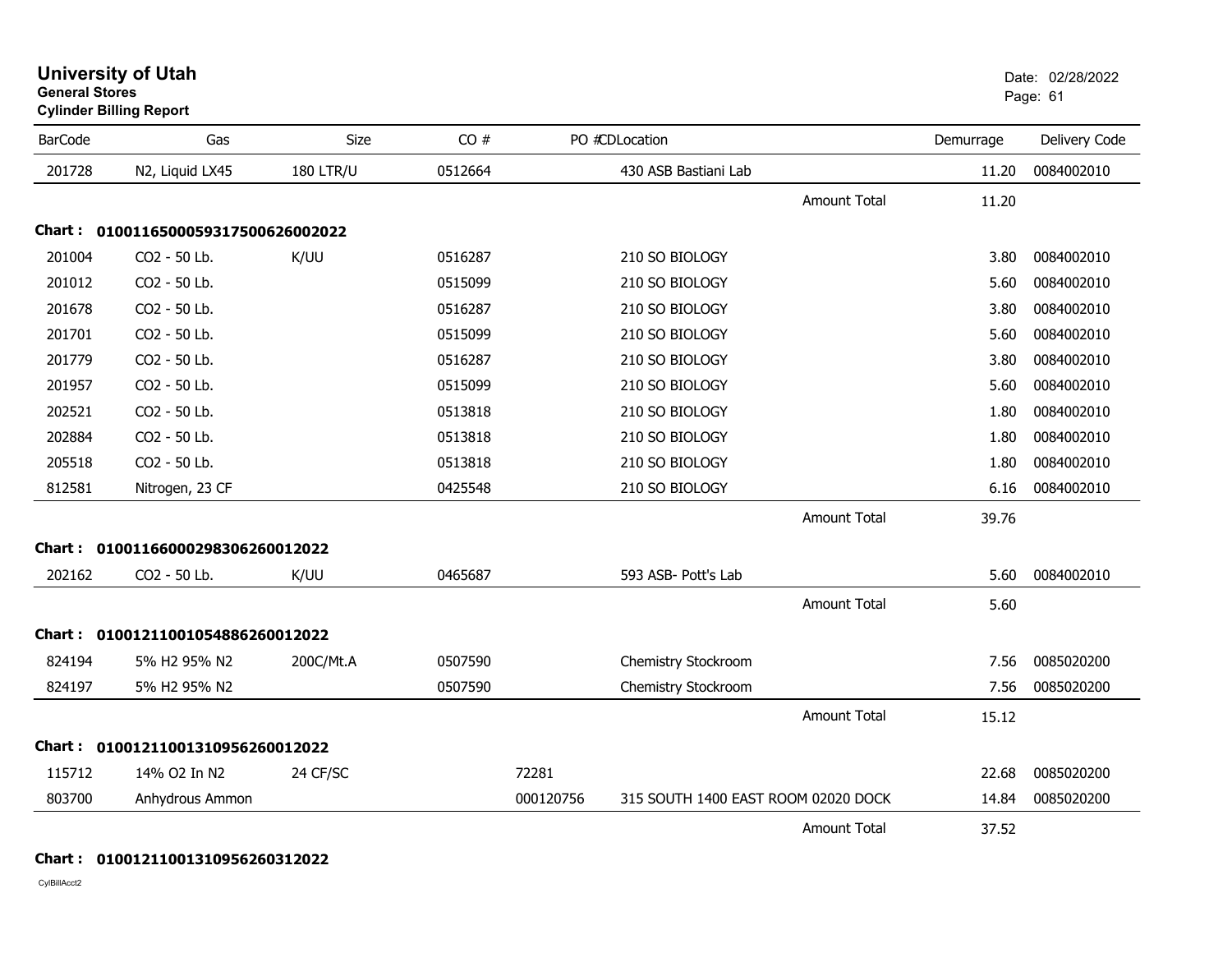| <b>General Stores</b> | <b>University of Utah</b><br><b>Cylinder Billing Report</b> |                  |         |       |                                               |                     |           | Date: 02/28/2022<br>Page: 62 |
|-----------------------|-------------------------------------------------------------|------------------|---------|-------|-----------------------------------------------|---------------------|-----------|------------------------------|
| <b>BarCode</b>        | Gas                                                         | Size             | CO#     |       | PO #CDLocation                                |                     | Demurrage | Delivery Code                |
| 200467                | Hydrogen - UHP                                              | K/UU             | 0505730 |       |                                               |                     | 5.60      |                              |
|                       |                                                             |                  |         |       |                                               | Amount Total        | 5.60      |                              |
|                       | Chart: 01001212000013486530012022                           |                  |         |       |                                               |                     |           |                              |
| 203572                | N2, Liquid GP45                                             | <b>180 LTR/U</b> | 0261941 |       | <b>DOCK</b>                                   |                     | 38.92     | 0085020200                   |
|                       |                                                             |                  |         |       |                                               | Amount Total        | 38.92     |                              |
|                       | Chart: 01001212000178156260512022                           |                  |         |       |                                               |                     |           |                              |
| 201100                | N2, Liquid, 160                                             | <b>160 LTR/U</b> | 0453738 |       | CROCKER SCIENCE EAST RECEIVING                |                     | 38.92     | 0085020200                   |
| 815105                | Oxygen 80cf                                                 |                  | 0453740 |       | <b>DOCK</b>                                   |                     | 6.44      | 0085020200                   |
|                       |                                                             |                  |         |       |                                               | <b>Amount Total</b> | 45.36     |                              |
|                       | Chart: 01001212000282166260012022                           |                  |         |       |                                               |                     |           |                              |
| 202295                | Argon - UHP                                                 | K/UU             | 0516674 |       | the Machine shop in the Thatcher building Rig |                     | 2.60      | 0085020200                   |
|                       |                                                             |                  |         |       |                                               | Amount Total        | 2.60      |                              |
|                       | Chart: 01001212000282196200512020                           |                  |         |       |                                               |                     |           |                              |
| 201013                | Helium - UHP                                                | K/UU             | 0402504 |       | <b>DOCK</b>                                   |                     | 4.48      | 0085020200                   |
|                       |                                                             |                  |         |       |                                               | <b>Amount Total</b> | 4.48      |                              |
|                       | Chart: 01001212000282196200512022                           |                  |         |       |                                               |                     |           |                              |
| 110311                | CO2 - 50 Lb.                                                | K/UU             | 0016101 |       |                                               |                     | 4.48      | 0085020200                   |
| 114119                | Mix                                                         |                  |         | 34559 | 3425 HEB                                      |                     | 15.40     | 0085020200                   |
| 114376                | Carbon Monoxide                                             |                  |         | 40473 | 4159 Chem                                     |                     | 5.60      | 0085020200                   |
| 115582                | UHP N <sub>20</sub>                                         |                  |         |       | 2413 Chem                                     |                     | 9.52      | 0085020200                   |
| 115624                | Methane C.P. GR                                             |                  |         | 69541 | 3425 Chem                                     |                     | 9.52      | 0085020200                   |
| 115749                | Nitrous Oxide                                               |                  | 0113508 |       | 1223 Chem                                     |                     | 6.72      | 0085020200                   |
| 115761                | Carbon Monoxide                                             |                  |         | 31596 | 3423 Chem                                     |                     | 5.60      | 0085020200                   |
| 200018                | Argon - UHP                                                 |                  | 0360320 |       | 315 S 1400 E RM 2020                          |                     | 4.48      | 0085020200                   |
| 200046                | Nitrogen 230 CF                                             |                  | 0515317 |       | Chemistry Stockroom                           |                     | 5.60      | 0085020200                   |
| 200076                | Hydrogen                                                    |                  | 0340587 |       | <b>DOCK</b>                                   |                     | 4.48      | 0085020200                   |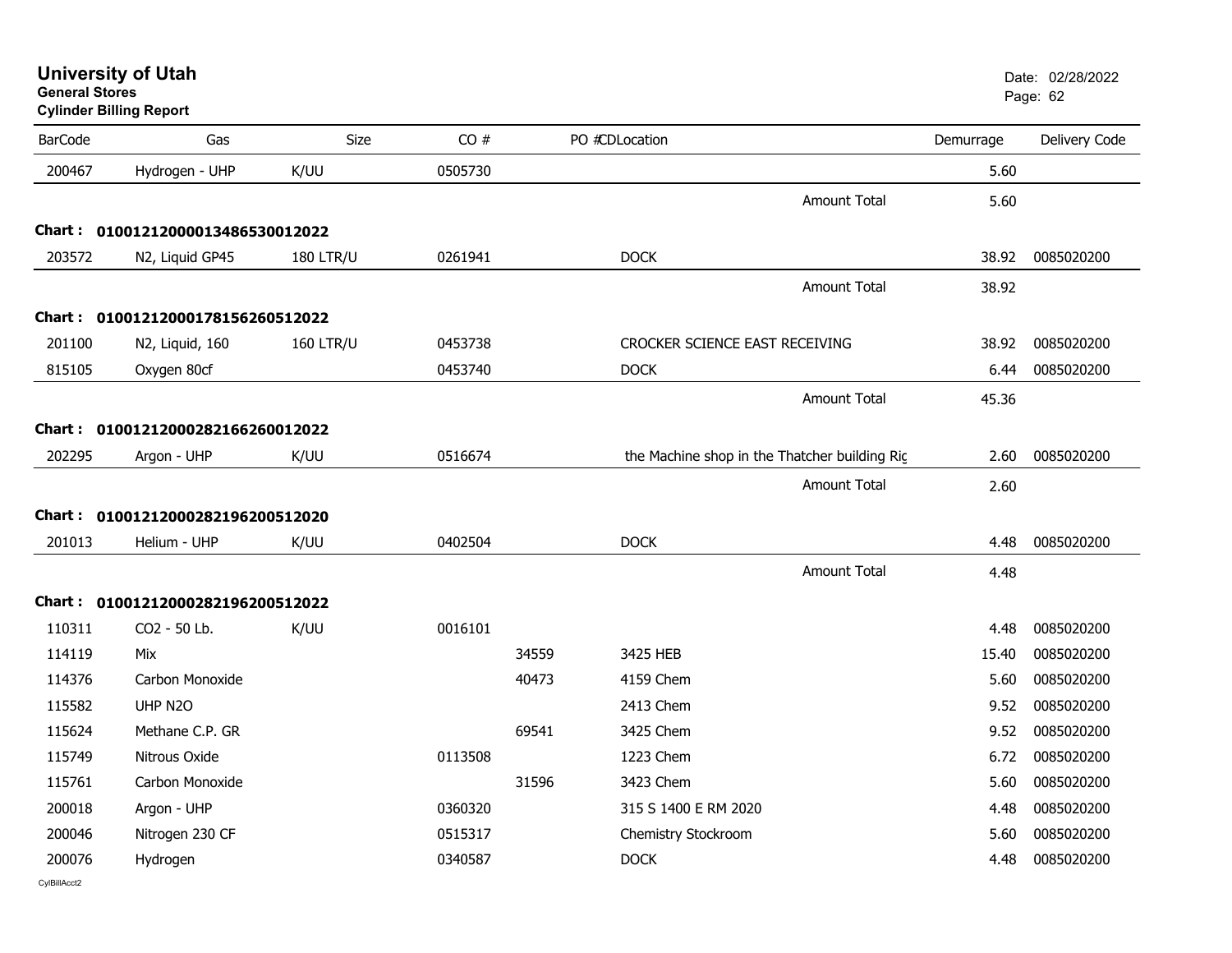| General Stores | <b>Cylinder Billing Report</b> |      |         |                |                       | Page: 63  |               |  |
|----------------|--------------------------------|------|---------|----------------|-----------------------|-----------|---------------|--|
| <b>BarCode</b> | Gas                            | Size | CO#     | PO #CDLocation |                       | Demurrage | Delivery Code |  |
| 200098         | CO2 - Siphon                   |      | 0494216 |                | 2020 HEB              | 5.60      | 0085020200    |  |
| 200102         | CO <sub>2</sub> - Siphon       |      | 0510285 |                | 2020 HEB              | 5.60      | 0085020200    |  |
| 200111         | CO2 - Siphon                   |      | 0509400 |                | <b>DOCK</b>           | 5.60      | 0085020200    |  |
| 200162         | CO2 - Siphon                   |      | 0509400 |                | <b>DOCK</b>           | 5.60      | 0085020200    |  |
| 200197         | Argon                          |      | 0511176 |                | 2020 HEB Stockroom    | 5.00      | 0085020200    |  |
| 200232         | Nitrogen 230 CF                |      | 0469116 |                | 2020 HEB              | 5.60      | 0085020200    |  |
| 200244         | Nitrogen 230 CF                |      | 0455762 |                | 2020 HEB              | 4.48      | 0085020200    |  |
| 200280         | 5% H2 In Argon                 |      | 0509400 |                | <b>DOCK</b>           | 1.80      | 0085020200    |  |
| 200288         | Hydrogen - UHP                 |      | 0465356 |                | HEB LOADING DOCK      | 1.80      | 0085020200    |  |
| 200303         | Argon - UHP                    |      | 0476732 |                | 2020 HEB              | 5.60      | 0085020200    |  |
| 200306         | Argon                          |      | 0470877 |                | 2020 HEB              | 5.60      | 0085020200    |  |
| 200329         | Nitrogen 230 CF                |      | 0405744 |                | <b>DOCK</b>           | 4.48      | 0085020200    |  |
| 200367         | Argon                          |      | 0511176 |                | 2020 HEB Stockroom    | 0.20      | 0085020200    |  |
| 200385         | Nitrogen 230 CF                |      | 0463533 |                | HEB LOADING DOCK      | 4.48      | 0085020200    |  |
| 200425         | Argon                          |      | 0513662 |                | <b>Chemistry Dock</b> | 0.20      | 0085020200    |  |
| 200444         | Nitrogen 230 CF                |      | 0416465 |                | <b>DOCK</b>           | 4.48      | 0085020200    |  |
| 200446         | Nitrogen 230 CF                |      | 0435865 |                | <b>DOCK</b>           | 4.48      | 0085020200    |  |
| 200458         | Oxygen, USP                    |      | 0514442 |                | 2020 HEB              | 5.60      | 0085020200    |  |
| 200517         | Argon                          |      | 0515862 |                | Chemistry-stockroom   | 5.40      | 0085020200    |  |
| 200519         | Argon                          |      | 0505087 |                | Chemistry Dock        | 5.60      | 0085020200    |  |
| 200540         | Argon                          |      | 0511176 |                | 2020 HEB Stockroom    | 5.60      | 0085020200    |  |
| 200549         | Argon                          |      | 0510908 |                | 2020 HEB              | 5.60      | 0085020200    |  |
| 200552         | Oxygen, USP                    |      | 0506989 |                | 2020 HEB              | 5.60      | 0085020200    |  |
| 200577         | Nitrogen 230 CF                |      | 0509400 |                | <b>DOCK</b>           | 5.60      | 0085020200    |  |
| 200601         | Nitrogen 230 CF                |      | 0478175 |                | 2020 HEB              | 5.60      | 0085020200    |  |
| 200686         | Hydrogen                       |      | 0516326 |                | 2020 HEB              | 3.80      | 0085020200    |  |
| 200703         | Argon                          |      | 0516050 |                | Chemistry- stockroom  | 5.00      | 0085020200    |  |
| 200708         | Nitrogen 230 CF                |      | 0515317 |                | Chemistry Stockroom   | 5.60      | 0085020200    |  |

## **University of Utah** Date: 02/28/2022 **General Stores**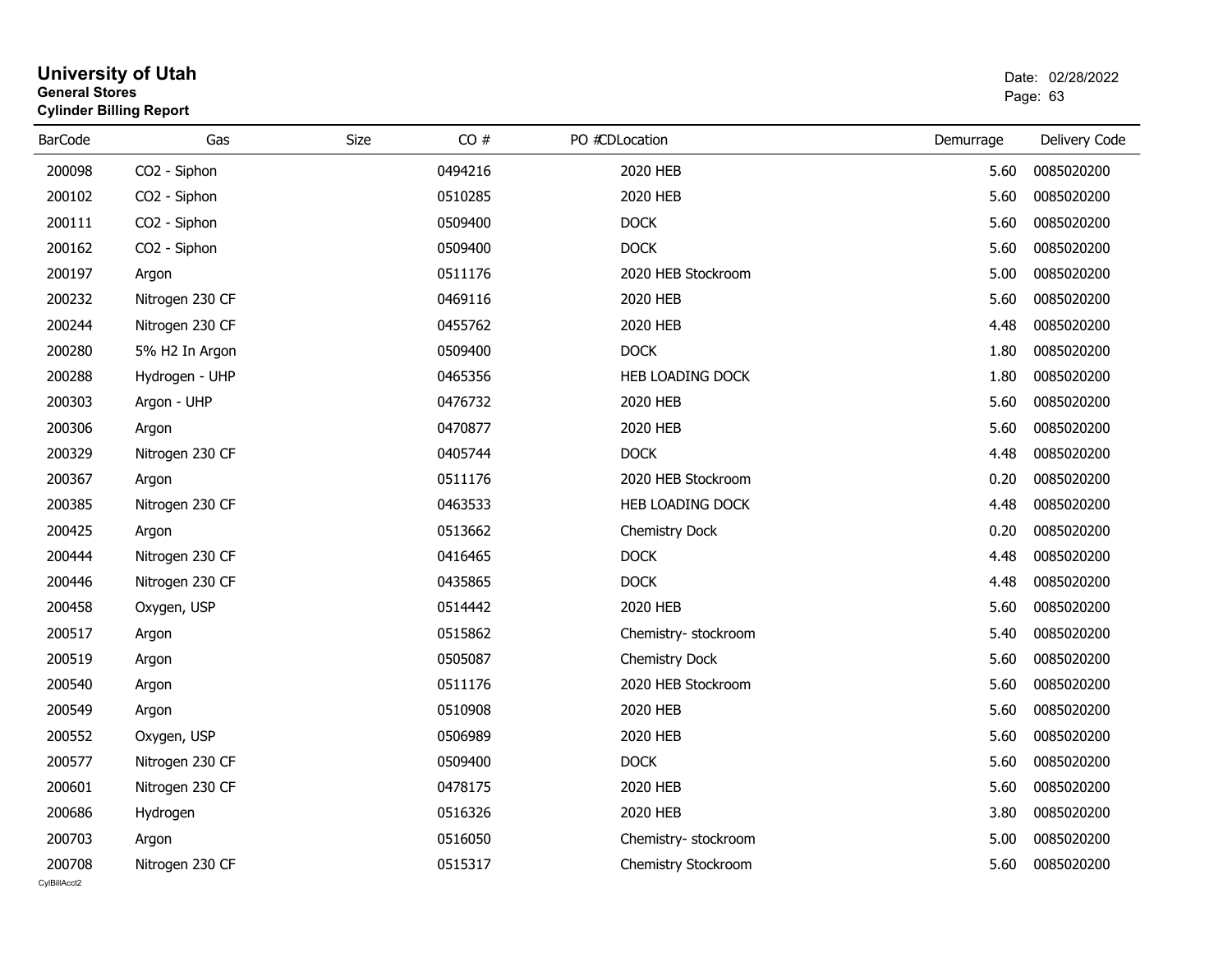| General Stores | <b>Cylinder Billing Report</b> |             | Page: 64 |                      |           |               |
|----------------|--------------------------------|-------------|----------|----------------------|-----------|---------------|
| <b>BarCode</b> | Gas                            | <b>Size</b> | CO#      | PO #CDLocation       | Demurrage | Delivery Code |
| 200716         | Nitrogen 230 CF                |             | 0501760  | 2020 HEB             | 5.60      | 0085020200    |
| 200755         | Air - 233 CF                   |             | 0380375  | <b>DOCK</b>          | 4.48      | 0085020200    |
| 200793         | Nitrogen 230 CF                |             | 0511325  | 2020 HEB             | 5.60      | 0085020200    |
| 200794         | Oxygen, USP                    |             | 0511887  | 2020 HEB             | 5.60      | 0085020200    |
| 200838         | Nitrogen 230 CF                |             | 0263445  | <b>DOCK</b>          | 4.48      | 0085020200    |
| 200848         | Oxygen, USP                    |             | 0386231  | <b>DOCK</b>          | 4.48      | 0085020200    |
| 200871         | Hydrogen - UHP                 |             | 0500715  | Chemistry Stockroom  | 5.60      | 0085020200    |
| 200902         | Argon                          |             | 0364133  | <b>DOCK</b>          | 4.48      | 0085020200    |
| 200928         | Air - 233 CF                   |             | 0459254  | HEB LOADING DOCK     | 4.48      | 0085020200    |
| 200939         | Hydrogen - UHP                 |             | 0505096  | 2020 HEB             | 5.60      | 0085020200    |
| 200992         | Hydrogen                       |             | 0481471  | <b>DOCK</b>          | 5.60      | 0085020200    |
| 200994         | Acetylene, CF                  |             | 0273625  | <b>DOCK</b>          | 4.48      | 0085020200    |
| 201029         | Argon                          |             | 0452360  | 2020 HEB             | 4.48      | 0085020200    |
| 201039         | Argon                          |             | 0513662  | Chemistry Dock       | 5.60      | 0085020200    |
| 201070         | Argon                          |             | 0458487  | 2020 HEB             | 4.48      | 0085020200    |
| 201073         | Oxygen, USP                    |             | 0471359  | 2020 HEB             | 5.60      | 0085020200    |
| 201093         | Nitrogen 230 CF                |             | 0471901  | 2020 HEB             | 5.60      | 0085020200    |
| 201114         | Oxygen, USP                    |             | 0300138  | <b>DOCK</b>          | 4.48      | 0085020200    |
| 201118         | Oxygen, USP                    |             | 0362203  | 315 S 1400 E RM 2020 | 4.48      | 0085020200    |
| 201157         | Argon                          |             | 0516050  | Chemistry- stockroom | 5.00      | 0085020200    |
| 201177         | Argon                          |             | 0511176  | 2020 HEB Stockroom   | 5.60      | 0085020200    |
| 201205         | Hydrogen - UHP                 |             | 0383665  | <b>DOCK</b>          | 4.48      | 0085020200    |
| 201208         | 5% H2 In Argon                 |             | 0509400  | <b>DOCK</b>          | 5.60      | 0085020200    |
| 201214         | CO2 - Inst. Gra                |             | 0303814  | <b>DOCK</b>          | 4.48      | 0085020200    |
| 201220         | 5% H2 In Argon                 |             | 0509400  | <b>DOCK</b>          | 3.60      | 0085020200    |
| 201327         | Hydrogen                       |             | 0465575  | DOCK                 | 5.60      | 0085020200    |
| 201344         | Argon                          |             | 0443453  | 2020 Chem            | 4.48      | 0085020200    |
| 201385         | Nitrogen 230 CF                |             | 0372773  | <b>DOCK</b>          | 4.48      | 0085020200    |

## **University of Utah** Date: 02/28/2022 **General Stores**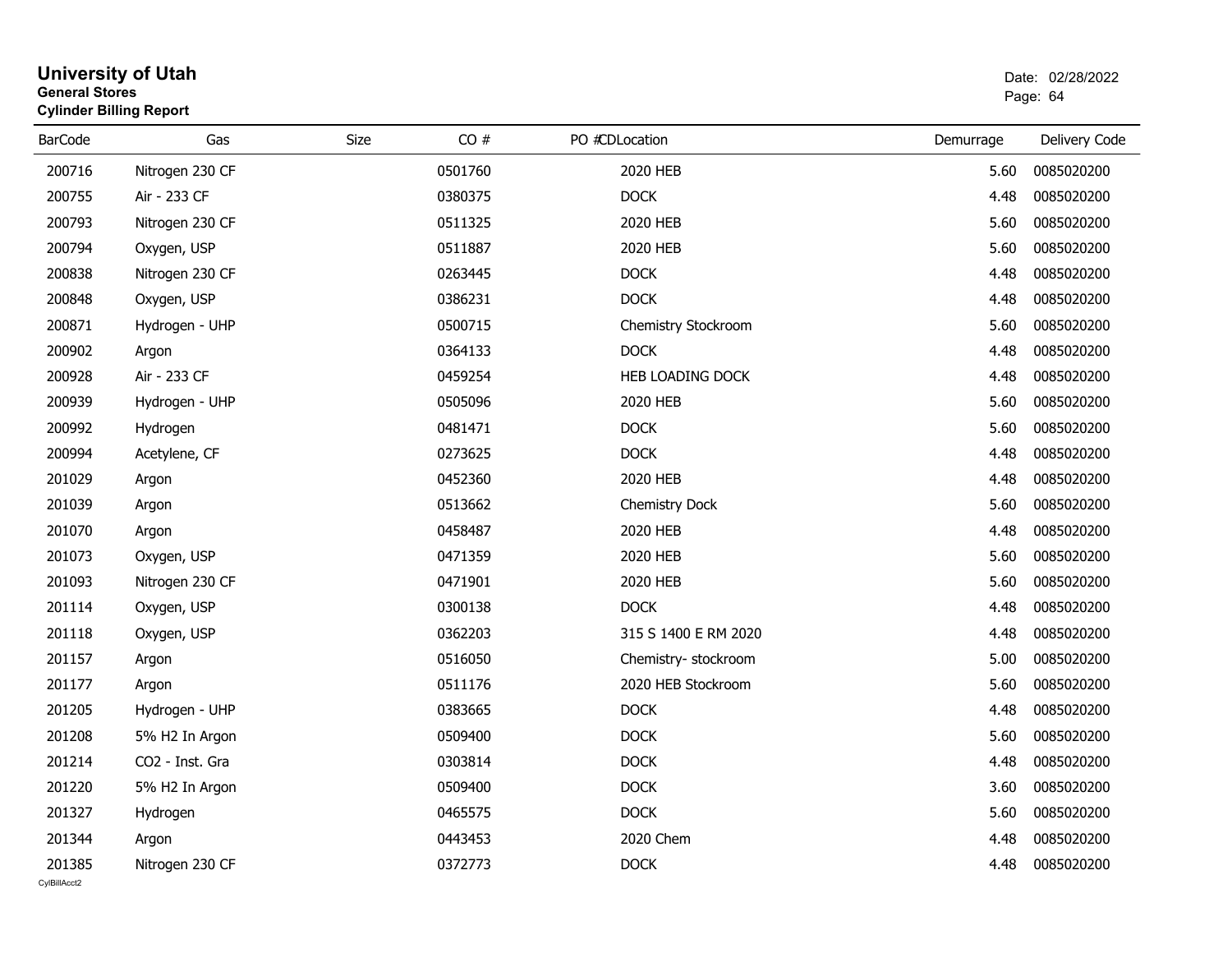#### **University of Utah** Date: 02/28/2022 **General Stores**entry of the control of the control of the control of the control of the control of the control of the control of the control of the control of the control of the control of the control of the control of the control of the **Cylinder Billing Report**

| <b>BarCode</b> | Gas             | CO#<br>Size | PO #CDLocation       | Demurrage | Delivery Code |
|----------------|-----------------|-------------|----------------------|-----------|---------------|
| 201421         | Argon           | 0513662     | Chemistry Dock       | 5.60      | 0085020200    |
| 201452         | Air - 233 CF    | 0465635     | HEB LOADING DOCK     | 5.60      | 0085020200    |
| 201463         | Argon           | 0515862     | Chemistry- stockroom | 5.40      | 0085020200    |
| 201471         | Nitrogen 230 CF | 0515317     | Chemistry Stockroom  | 5.60      | 0085020200    |
| 201503         | Nitrogen 230 CF | 0489424     | 2020 HEB             | 5.60      | 0085020200    |
| 201548         | Air - 233 CF    | 0428912     | <b>DOCK</b>          | 4.48      | 0085020200    |
| 201552         | CO2 - Siphon    | 0509400     | <b>DOCK</b>          | 5.60      | 0085020200    |
| 201575         | Oxygen, USP     | 0514442     | 2020 HEB             | 5.60      | 0085020200    |
| 201576         | Oxygen, USP     | 0500641     | 2020 HEB             | 5.60      | 0085020200    |
| 201598         | Argon           | 0488191     | Chemistry Stockroom  | 5.60      | 0085020200    |
| 201605         | Argon           | 0494216     | 2020 HEB             | 5.60      | 0085020200    |
| 201608         | Argon           | 0511176     | 2020 HEB Stockroom   | 3.00      | 0085020200    |
| 201659         | Nitrogen 230 CF | 0495548     | 2020 HEB             | 5.60      | 0085020200    |
| 201672         | Argon - UHP     | 0510935     | <b>DOCK</b>          | 5.60      | 0085020200    |
| 201693         | Nitrogen 230 CF | 0515317     | Chemistry Stockroom  | 5.60      | 0085020200    |
| 201706         | Air - 233 CF    | 0367182     | <b>DOCK</b>          | 4.48      | 0085020200    |
| 201761         | Nitrogen 230 CF | 0335979     | <b>DOCK</b>          | 4.48      | 0085020200    |
| 201769         | Argon           | 0513662     | Chemistry Dock       | 5.60      | 0085020200    |
| 201772         | Nitrogen 230 CF | 0495548     | 2020 HEB             | 5.60      | 0085020200    |
| 201836         | Nitrogen 230 CF | 0431975     | <b>DOCK</b>          | 4.48      | 0085020200    |
| 201844         | Oxygen, USP     | 0514442     | 2020 HEB             | 5.60      | 0085020200    |
| 201848         | Oxygen, USP     | 0479597     | 2020 HEB             | 5.60      | 0085020200    |
| 201883         | 5% H2 95% N2    | 0511761     | 2020 HEB             | 5.60      | 0085020200    |
| 201889         | Argon           | 0496428     | 2020 HEB             | 5.60      | 0085020200    |
| 201891         | Argon           | 0515862     | Chemistry-stockroom  | 5.40      | 0085020200    |
| 201921         | Argon           | 0506989     | 2020 HEB             | 5.00      | 0085020200    |
| 201994         | Hydrogen - UHP  | 0460886     | <b>HEB DOCK</b>      | 4.48      | 0085020200    |
| 202004         | 5% H2 95% N2    | 0509429     | Chemistry Dock       | 5.60      | 0085020200    |
| CvIBillAcct2   |                 |             |                      |           |               |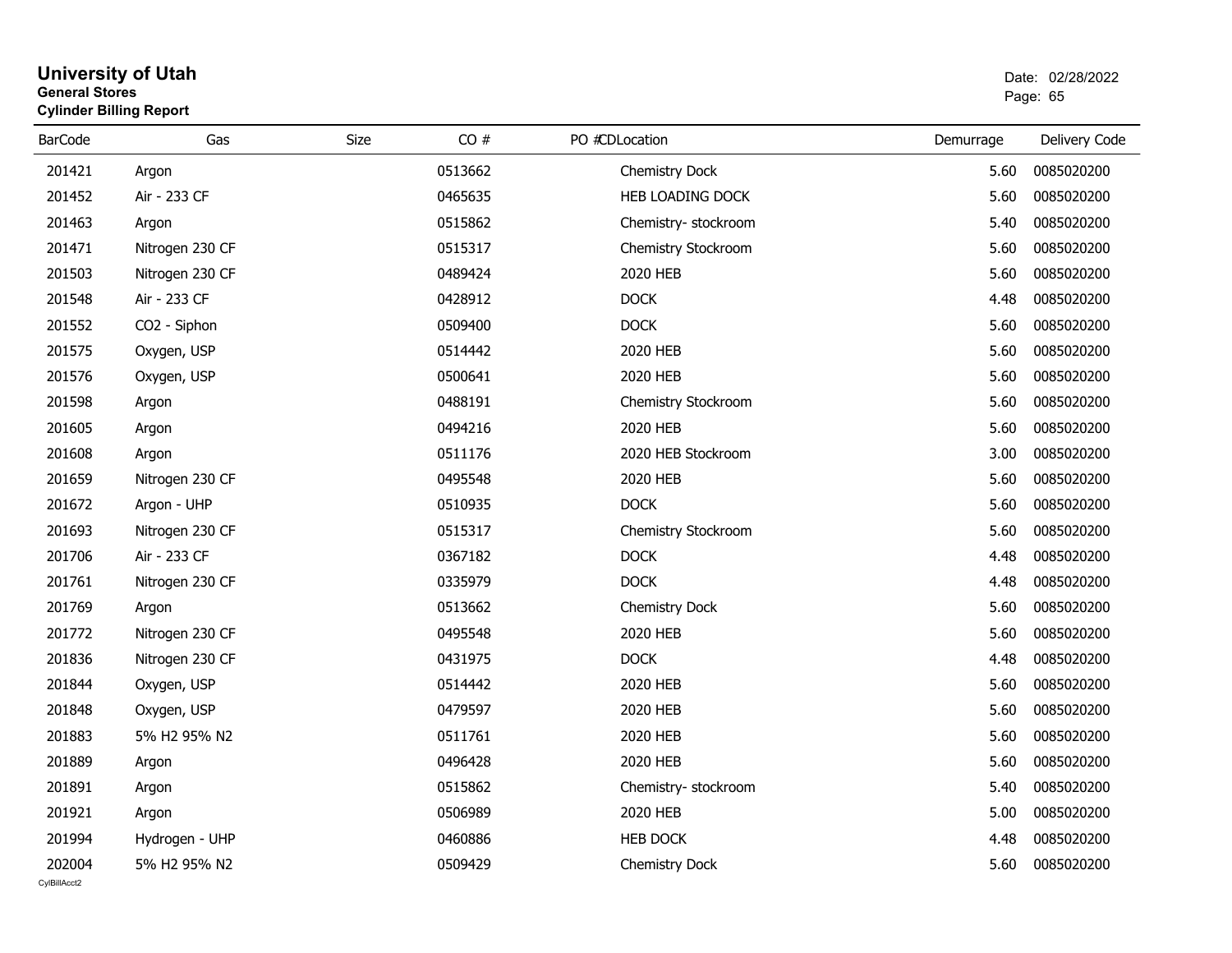| General Stores | <b>Cylinder Billing Report</b> |      |         |                      | Page: 66  |               |  |
|----------------|--------------------------------|------|---------|----------------------|-----------|---------------|--|
| <b>BarCode</b> | Gas                            | Size | CO#     | PO #CDLocation       | Demurrage | Delivery Code |  |
| 202007         | Air - 233 CF                   |      | 0469116 | 2020 HEB             | 5.60      | 0085020200    |  |
| 202054         | Hydrogen                       |      | 0506989 | 2020 HEB             | 5.60      | 0085020200    |  |
| 202055         | Hydrogen                       |      | 0363124 | 315 S 1400 E Rm 2020 | 4.48      | 0085020200    |  |
| 202061         | Argon                          |      | 0508670 | 2020 HEB             | 5.60      | 0085020200    |  |
| 202073         | CO2 - Siphon                   |      | 0483281 | 2020 HEB             | 5.60      | 0085020200    |  |
| 202080         | Hydrogen                       |      | 0506989 | 2020 HEB             | 5.60      | 0085020200    |  |
| 202105         | Argon                          |      | 0507654 | <b>DOCK</b>          | 5.60      | 0085020200    |  |
| 202125         | Argon                          |      | 0515862 | Chemistry- stockroom | 5.40      | 0085020200    |  |
| 202128         | Hydrogen                       |      | 0483281 | 2020 HEB             | 5.60      | 0085020200    |  |
| 202153         | Hydrogen                       |      | 0410567 | <b>DOCK</b>          | 4.48      | 0085020200    |  |
| 202174         | Argon                          |      | 0454562 | 2020 HEB             | 4.48      | 0085020200    |  |
| 202182         | Helium - UHP                   |      | 0309367 | <b>DOCK</b>          | 4.48      | 0085020200    |  |
| 202277         | Argon                          |      | 0507654 | <b>DOCK</b>          | 5.60      | 0085020200    |  |
| 202314         | Nitrous Oxide-E                |      | 0303208 | <b>DOCK</b>          | 4.48      | 0085020200    |  |
| 202322         | Helium - UHP                   |      | 0512205 | Chemistry Dock       | 5.60      | 0085020200    |  |
| 202381         | Hydrogen - UHP                 |      | 0481006 | Chemistry Stockroom  | 5.60      | 0085020200    |  |
| 202388         | CO <sub>2</sub> - Siphon       |      | 0365453 | 2020 Chem.           | 4.48      | 0085020200    |  |
| 202602         | Hydrogen                       |      | 0511887 | 2020 HEB             | 5.60      | 0085020200    |  |
| 202608         | Argon                          |      | 0513662 | Chemistry Dock       | 0.40      | 0085020200    |  |
| 202617         | Argon                          |      | 0455145 | 2020 HEB             | 4.48      | 0085020200    |  |
| 202732         | CO2 - Siphon                   |      | 0510285 | 2020 HEB             | 5.60      | 0085020200    |  |
| 202733         | CO <sub>2</sub> - Siphon       |      | 0498032 | 2020 HEB             | 5.60      | 0085020200    |  |
| 202737         | CO2 - Siphon                   |      | 0509400 | <b>DOCK</b>          | 5.60      | 0085020200    |  |
| 202756         | Hydrogen - UHP                 |      | 0367182 | <b>DOCK</b>          | 4.48      | 0085020200    |  |
| 202762         | Hydrogen                       |      | 0358414 | 2020 HEB             | 4.48      | 0085020200    |  |
| 202770         | Argon                          |      | 0352181 | <b>DOCK</b>          | 4.48      | 0085020200    |  |
| 202772         | Argon                          |      | 0511176 | 2020 HEB Stockroom   | 5.60      | 0085020200    |  |
| 202780         | Nitrogen 230 CF                |      | 0422615 | 2020 HEB             | 4.48      | 0085020200    |  |

## **University of Utah** Date: 02/28/2022 **General Stores**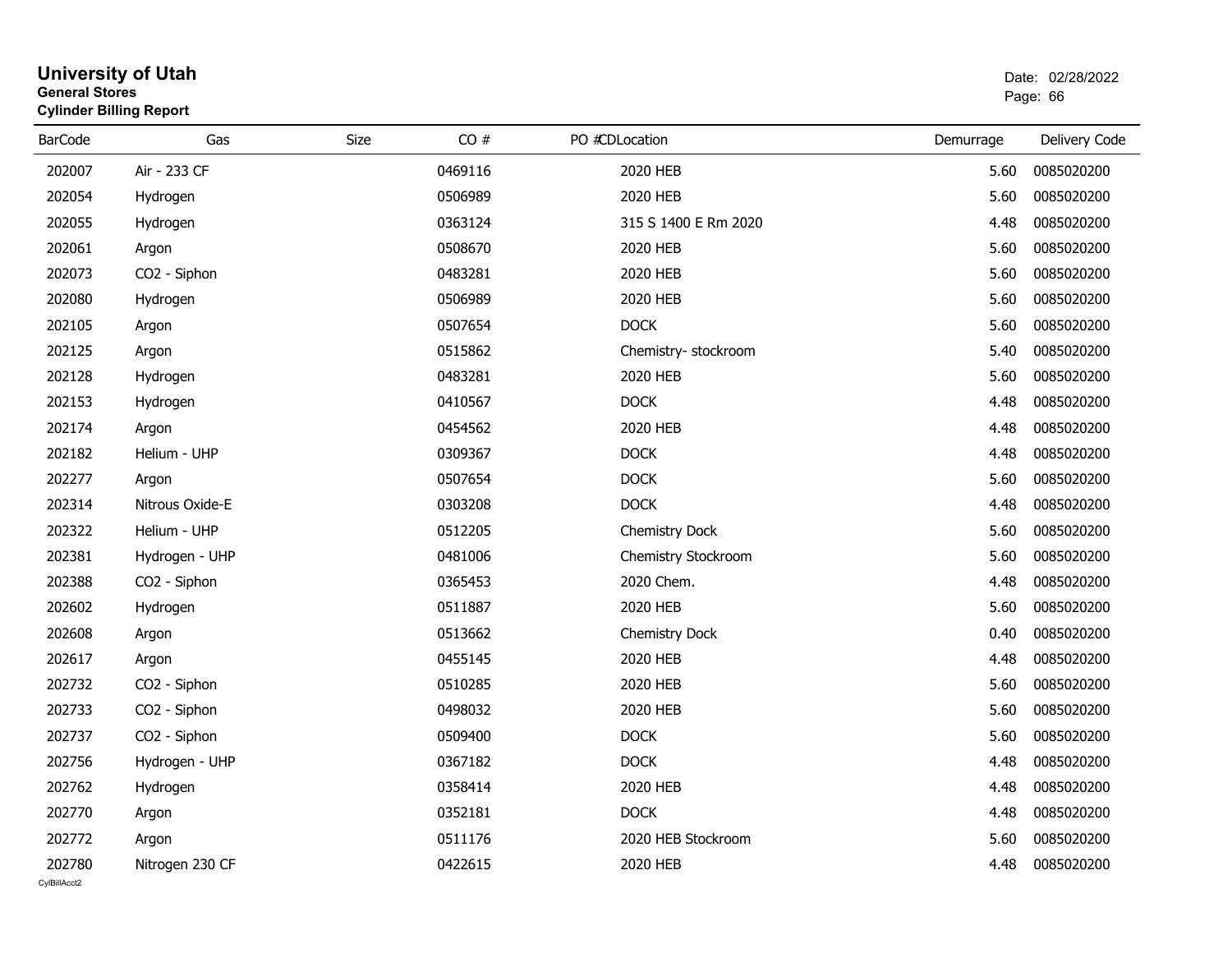### **University of Utah** Date: 02/28/2022 **General Stores**end and the state of the state of the state of the state of the state of the state of the state of the state of the state of the state of the state of the state of the state of the state of the state of the state of the st **Cylinder Billing Report**

| <b>BarCode</b> | Gas             | CO#<br>Size | PO #CDLocation         | Demurrage | Delivery Code |
|----------------|-----------------|-------------|------------------------|-----------|---------------|
| 202785         | Argon           | 0513662     | Chemistry Dock         | 5.00      | 0085020200    |
| 202806         | Air - 233 CF    | 0421624     | <b>DOCK</b>            | 4.48      | 0085020200    |
| 202819         | Argon           | 0411471     | <b>DOCK</b>            | 4.48      | 0085020200    |
| 202873         | Argon - UHP     | 0509302     | Chemistry Dock         | 3.60      | 0085020200    |
| 202941         | Argon           | 0409001     | <b>DOCK</b>            | 4.48      | 0085020200    |
| 203022         | Helium - UHP    | 0500173     | <b>DOCK</b>            | 5.60      | 0085020200    |
| 203023         | Helium - UHP    | 0402504     | <b>DOCK</b>            | 4.48      | 0085020200    |
| 203065         | Helium - UHP    | 0473607     | 2020 HEB               | 5.60      | 0085020200    |
| 203074         | Argon           | 0513662     | Chemistry Dock         | 3.00      | 0085020200    |
| 203172         | Nitrogen 230 CF | 0511325     | 2020 HEB               | 1.80      | 0085020200    |
| 203263         | Nitrogen, UHP   | 0504538     | 2020 HEB               | 5.60      | 0085020200    |
| 203324         | Oxygen, USP     | 0479597     | 2020 HEB               | 5.60      | 0085020200    |
| 203341         | Helium - UHP    | 0492659     | 2020 HEB               | 5.60      | 0085020200    |
| 203360         | Helium - UHP    | 0501152     | 2020 HEB               | 5.60      | 0085020200    |
| 203514         | Argon           | 0508670     | 2020 HEB               | 5.60      | 0085020200    |
| 203686         | Nitrogen 230 CF | 0511325     | 2020 HEB               | 1.80      | 0085020200    |
| 203734         | Nitrous Oxide-E | 0500562     | 2020 HEB               | 5.60      | 0085020200    |
| 203812         | Nitrogen 230 CF | 0456515     | Chemistry Dock         | 4.48      | 0085020200    |
| 203820         | Argon           | 0515862     | Chemistry- stockroom   | 5.40      | 0085020200    |
| 203840         | Hydrogen        | 0475101     | 2020 HEB               | 5.60      | 0085020200    |
| 203844         | Nitrogen 230 CF | 0320764     | <b>DOCK</b>            | 4.48      | 0085020200    |
| 203867         | Argon           | 0507654     | <b>DOCK</b>            | 5.60      | 0085020200    |
| 203885         | Argon           | 0516050     | Chemistry-stockroom    | 5.00      | 0085020200    |
| 203887         | Helium - UHP    | 0453924     | CROCKER SCIENCE RM 031 | 4.48      | 0085020200    |
| 203893         | Argon           | 0458956     | 2020 HEB               | 4.48      | 0085020200    |
| 203894         | Nitrogen 230 CF | 0511325     | 2020 HEB               | 5.60      | 0085020200    |
| 203897         | Helium - UHP    | 0503994     | 2020 HEB               | 5.60      | 0085020200    |
| 203901         | Hydrogen        | 0055106     | 3425 Chem              | 4.48      | 0085020200    |
| CvIBillAcct2   |                 |             |                        |           |               |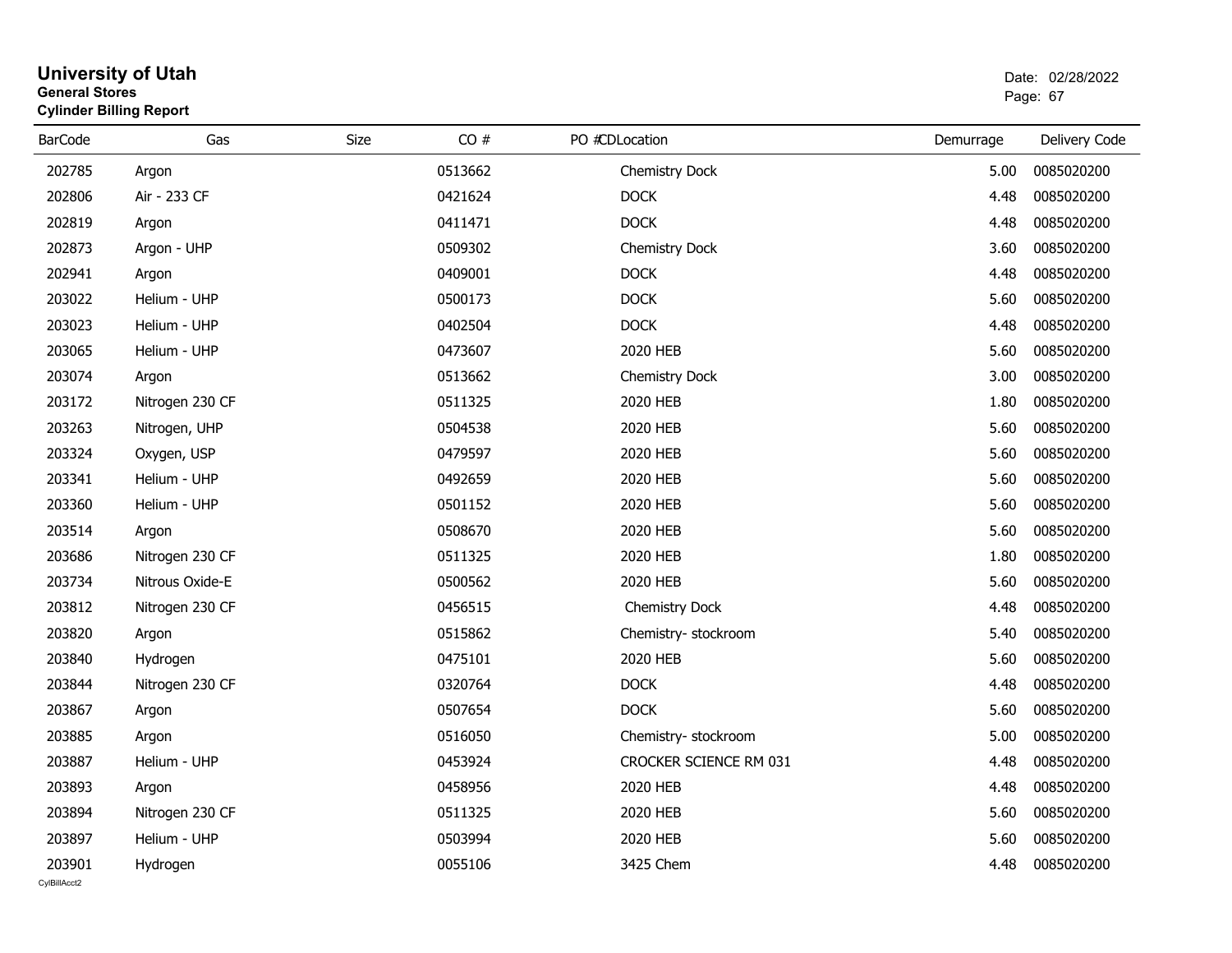| General Stores | <b>Cylinder Billing Report</b> |      |         |       |                               | Page: 68  |               |  |
|----------------|--------------------------------|------|---------|-------|-------------------------------|-----------|---------------|--|
| <b>BarCode</b> | Gas                            | Size | CO#     |       | PO #CDLocation                | Demurrage | Delivery Code |  |
| 203905         | CO2 - 50 Lb.                   |      | 0001785 |       | 3539 Chem                     | 4.48      | 0085020200    |  |
| 203933         | Hydrogen                       |      | 0511887 |       | 2020 HEB                      | 5.60      | 0085020200    |  |
| 203957         | Argon                          |      | 0505995 |       | Chemistry Stockroom           | 5.60      | 0085020200    |  |
| 203979         | Hydrogen                       |      | 0516326 |       | 2020 HEB                      | 3.80      | 0085020200    |  |
| 203984         | Argon                          |      | 0513662 |       | Chemistry Dock                | 5.60      | 0085020200    |  |
| 203989         | Nitrogen 230 CF                |      | 0511325 |       | 2020 HEB                      | 5.60      | 0085020200    |  |
| 204471         | Nitrogen, 23 CF                |      | 0478277 |       | 2020 HEB                      | 5.60      | 0085020200    |  |
| 204520         | Hydrogen                       |      | 0412623 |       | <b>DOCK</b>                   | 4.48      | 0085020200    |  |
| 204536         | Argon                          |      | 0488191 |       | Chemistry Stockroom           | 5.60      | 0085020200    |  |
| 204666         | Helium - UHP                   |      | 0339207 |       |                               | 4.48      | 0085020200    |  |
| 204675         | Nitrogen, UHP                  |      | 0389460 |       | <b>DOCK</b>                   | 4.48      | 0085020200    |  |
| 204745         | Helium - UHP                   |      | 0471901 |       | 2020 HEB                      | 5.60      | 0085020200    |  |
| 205280         | Argon - UHP                    |      | 0403688 |       | <b>DOCK</b>                   | 4.48      | 0085020200    |  |
| 205285         | Argon - UHP                    |      | 0458577 |       | 2020 HEB                      | 4.48      | 0085020200    |  |
| 205299         | Oxygen, USP                    |      | 0511418 |       | 2020 HEB Stockroom            | 3.60      | 0085020200    |  |
| 205561         | Argon - UHP                    |      | 0325519 |       | <b>DOCK</b>                   | 4.48      | 0085020200    |  |
| 205595         | Oxygen - 20 CF                 |      | 0417476 |       | <b>DOCK</b>                   | 4.48      | 0085020200    |  |
| 205629         | Oxygen, USP                    |      | 0511418 |       | 2020 HEB Stockroom            | 3.60      | 0085020200    |  |
| 205632         | Oxygen, USP                    |      | 0514442 |       | 2020 HEB                      | 5.60      | 0085020200    |  |
| 205758         | Argon - UHP                    |      | 0479105 |       | 2020 HEB Attn: Cameron Cheyne | 5.60      | 0085020200    |  |
| 205802         | Nitrogen, 23 CF                |      | 0478277 |       | 2020 HEB                      | 5.60      | 0085020200    |  |
| 205829         | Oxygen, USP                    |      | 0464676 |       | HEB LOADING DOCK              | 5.60      | 0085020200    |  |
| 205896         | Oxygen, USP                    |      | 0514442 |       | 2020 HEB                      | 5.60      | 0085020200    |  |
| 300016         | 5% H2 In Argon                 |      | 0505995 |       | Chemistry Stockroom           | 7.56      | 0085020200    |  |
| 800194         | Mix                            |      |         | 14448 | 2020 HEB                      | 14.84     | 0085020200    |  |
| 800387         | Xenon                          |      |         | 17135 | 2020 HEB                      | 14.84     | 0085020200    |  |
| 801195         | 14% O2 In N2                   |      |         | 38454 | 2020 HEB                      | 8.12      | 0085020200    |  |
| 801224         | 3% Methan Bal H                |      |         | 37804 | 2020 Heb                      | 10.08     | 0085020200    |  |

## **University of Utah** Date: 02/28/2022 **General Stores**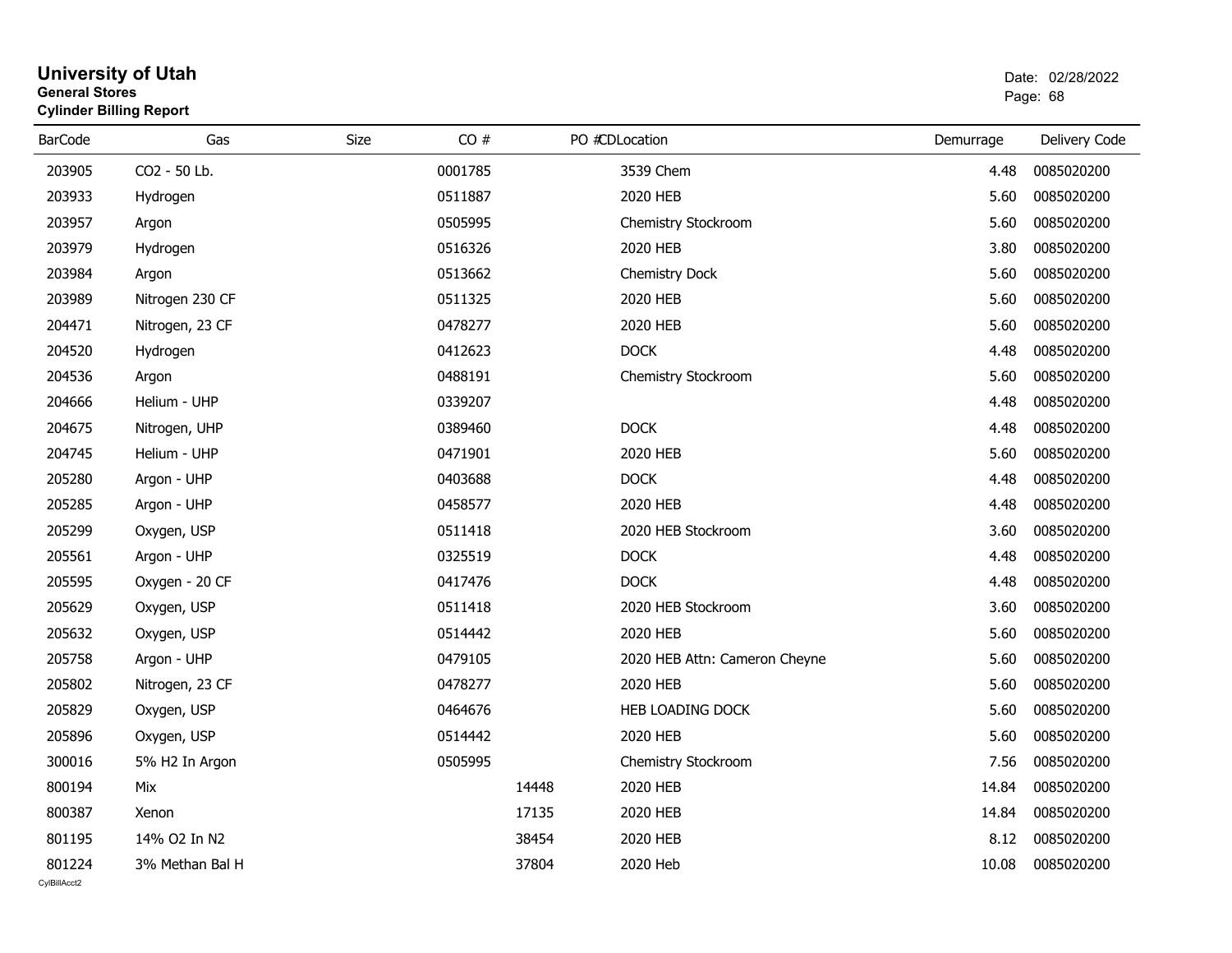| <b>General Stores</b>  | <b>University of Utah</b><br><b>Cylinder Billing Report</b> |      |         |                      | Date: 02/28/2022<br>Page: 69 |                 |  |  |
|------------------------|-------------------------------------------------------------|------|---------|----------------------|------------------------------|-----------------|--|--|
| <b>BarCode</b>         | Gas                                                         | Size | CO#     | PO #CDLocation       | Demurrage                    | Delivery Code   |  |  |
| 802000                 | Carbon Monoxide                                             |      | 0163867 | <b>DOCK</b>          | 6.72                         | 0085020200      |  |  |
| 803722                 | Anhydrous Ammon                                             |      | 0221503 | <b>DOCK</b>          | 5.60                         | 0085020200      |  |  |
| 803964                 | Argon - UHP                                                 |      | 0237693 | <b>DOCK</b>          | 6.72                         | 0085020200      |  |  |
| 804239                 | Acetylene, Atom                                             |      | 0241169 |                      | 9.52                         |                 |  |  |
| 804398                 | Sulfur Dioxide                                              |      | 0244920 | <b>DOCK</b>          | 6.16                         | 0085020200      |  |  |
| 804860                 | 10%KR In Helium                                             |      | 0260765 | <b>DOCK</b>          | 15.40                        | 0085020200      |  |  |
| 805428                 | 4%025%Co291%Ar                                              |      | 0273770 | <b>DOCK</b>          | 6.16                         | 0085020200      |  |  |
| 806780                 | N2O-Electronic                                              |      | 0284587 | <b>DOCK</b>          | 6.16                         | 0085020200      |  |  |
| 806903                 | 5%Fluorine/He                                               |      | 0287737 | <b>DOCK</b>          | 16.80                        | 0085020200      |  |  |
| 806907                 | Krypton                                                     |      | 0287737 | <b>DOCK</b>          | 16.80                        | 0085020200      |  |  |
| 806918                 | Research Neon                                               |      | 0288191 | <b>DOCK</b>          | 16.80                        | 0085020200      |  |  |
| 807065                 | CO2 - Inst. Gra                                             |      | 0303972 | <b>DOCK</b>          | 6.16                         | 0085020200      |  |  |
| 807113                 | Sulfur Hexafluo                                             |      | 0305907 | <b>DOCK</b>          | 15.40                        | 0085020200      |  |  |
| 807617                 | Methane, UHP                                                |      | 0315516 | <b>DOCK</b>          | 14.84                        | 0085020200      |  |  |
| 807638                 | 10% Xenon, He                                               |      | 0317097 | <b>DOCK</b>          | 15.40                        | 0085020200      |  |  |
| 807885                 | Oxygen, UHP,                                                |      | 0325519 | <b>DOCK</b>          | 6.16                         | 0085020200      |  |  |
| 807962                 | Sulfur Hexafluo                                             |      | 0326032 | <b>DOCK</b>          | 15.40                        | 0085020200      |  |  |
| 808011                 | Chlorine                                                    |      | 0326249 | <b>DOCK</b>          | 15.40                        | 0085020200      |  |  |
| 808086                 | Hydrogen, UHP                                               |      | 0329473 | <b>DOCK</b>          | 6.72                         | 0085020200      |  |  |
| 808179                 | Silane In HE                                                |      | 0331163 | <b>DOCK</b>          | 6.16                         | 0085020200      |  |  |
| 808889                 | Nitrogen, UHP                                               |      | 0347714 | RM 2020 315 S 1400 E | 6.72                         | 0085020200      |  |  |
| 808961                 | Ethylene                                                    |      | 0351010 | <b>DOCK</b>          | 21.28                        | 0085020200      |  |  |
| 809722                 | Oxygen, USP                                                 |      | 0368601 | <b>DOCK</b>          | 6.16                         | 0085020200      |  |  |
| 810093                 | 5% H2 95% N2                                                |      | 0390467 | <b>DOCK</b>          |                              | 6.16 0085020200 |  |  |
| 810096                 | Research Argon                                              |      | 0391324 | <b>DOCK</b>          | 17.36                        | 0085020200      |  |  |
| 810748                 | Oxygen, USP                                                 |      | 0392951 | <b>DOCK</b>          | 6.16                         | 0085020200      |  |  |
| 810956                 | Methane, UHP                                                |      | 0398742 | <b>DOCK</b>          | 6.16                         | 0085020200      |  |  |
| 811250<br>CvIBillAcct2 | 5ppm O2 in N2                                               |      | 0409701 | <b>DOCK</b>          | 6.16                         | 0085020200      |  |  |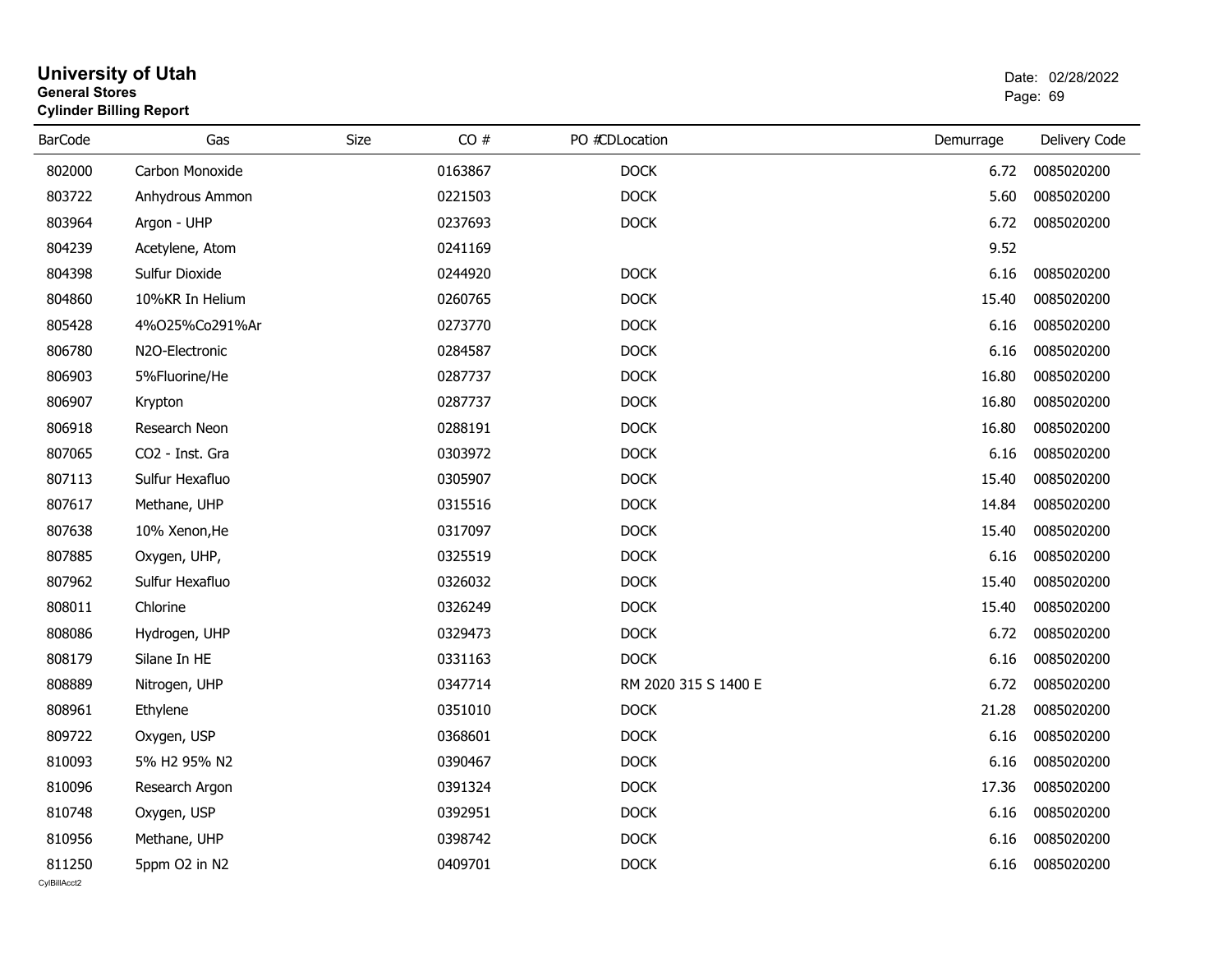| <b>General Stores</b> | <b>University of Utah</b><br><b>Cylinder Billing Report</b> |      |         |                      | Date: 02/28/2022<br>Page: 70 |               |
|-----------------------|-------------------------------------------------------------|------|---------|----------------------|------------------------------|---------------|
| <b>BarCode</b>        | Gas                                                         | Size | CO#     | PO #CDLocation       | Demurrage                    | Delivery Code |
| 811334                | Ethylene                                                    |      | 0405230 | <b>DOCK</b>          | 6.44                         | 0085020200    |
| 811538                | Flourine/Neon                                               |      | 0415352 | <b>DOCK</b>          | 17.36                        | 0085020200    |
| 812201                | Res. Helium                                                 |      | 0415252 | <b>DOCK</b>          | 17.36                        | 0085020200    |
| 812428                | Hydrogen                                                    |      | 0419906 | <b>DOCK</b>          | 6.16                         | 0085020200    |
| 813572                | 20%CO2 In N2                                                |      | 0427787 | <b>DOCK</b>          | 6.44                         | 0085020200    |
| 814425                | UHP Helium/300                                              |      | 0435085 | <b>DOCK</b>          | 5.32                         | 0085020200    |
| 814573                | Anhydrous Ammon                                             |      | 0436133 | <b>DOCK</b>          | 14.84                        | 0085020200    |
| 814637                | 2.5% No In N2                                               |      | 0434254 | <b>DOCK</b>          | 6.16                         | 0085020200    |
| 814812                | Carbon Monoxide                                             |      | 0438231 | <b>DOCK</b>          | 6.72                         | 0085020200    |
| 815073                | Hydrogen - UHP                                              |      | 0441366 | 2020 HEB             | 6.44                         | 0085020200    |
| 815372                | Methane C.P. GR                                             |      | 0442789 | <b>DOCK</b>          | 6.44                         | 0085020200    |
| 815661                | BD Co2 Syphon                                               |      | 0444499 | 315 S 1400 E RM 2020 | 6.16                         | 0085020200    |
| 815730                | Bone Dry CO2                                                |      | 0445281 | 2020 HEB             | 6.16                         | 0085020200    |
| 815977                | Ethylene                                                    |      | 0446651 | <b>DOCK</b>          | 6.44                         | 0085020200    |
| 816123                | Argon                                                       |      | 0448477 | 2020 HEB             | 6.44                         | 0085020200    |
| 817166                | UHP Helium/300                                              |      | 0456511 | Chemistry Dock       | 7.56                         | 0085020200    |
| 817327                | Nitrogen, UHP                                               |      | 0457575 | 2020 HEB             | 7.56                         | 0085020200    |
| 817539                | Nitrogen, UHP                                               |      | 0459640 | HEB LOADING DOCK     | 7.56                         | 0085020200    |
| 817562                | Carbon Monoxide                                             |      | 0459146 | 2020 HEB             | 7.56                         | 0085020200    |
| 817563                | Carbon Monoxide                                             |      | 0459146 | 2020 HEB             | 7.56                         | 0085020200    |
| 817608                | Oxygen, USP                                                 |      | 0459146 | 2020 HEB             | 7.56                         | 0085020200    |
| 817843                | Anhydrous Ammon                                             |      | 0460444 | <b>DOCK</b>          | 22.40                        | 0085020200    |
| 817899                | R <sub>14</sub>                                             |      | 0460587 | <b>DOCK</b>          | 7.56                         | 0085020200    |
| 817991                | Sulfer Hexafluo                                             |      | 0461471 | <b>DOCK</b>          | 7.56                         | 0085020200    |
| 818070                | BD Co2 Syphon                                               |      | 0462508 | HEB LOADING DOCK     | 7.56                         | 0085020200    |
| 818157                | Nitrogen 230 CF                                             |      | 0463234 | HEB LOADING DOCK     | 7.56                         | 0085020200    |
| 818394                | CO, 35CF                                                    |      | 0463434 | <b>DOCK</b>          | 7.56                         | 0085020200    |
| 818766                | CO2 - Inst. Gra                                             |      | 0469699 | 2020 HEB             | 7.56                         | 0085020200    |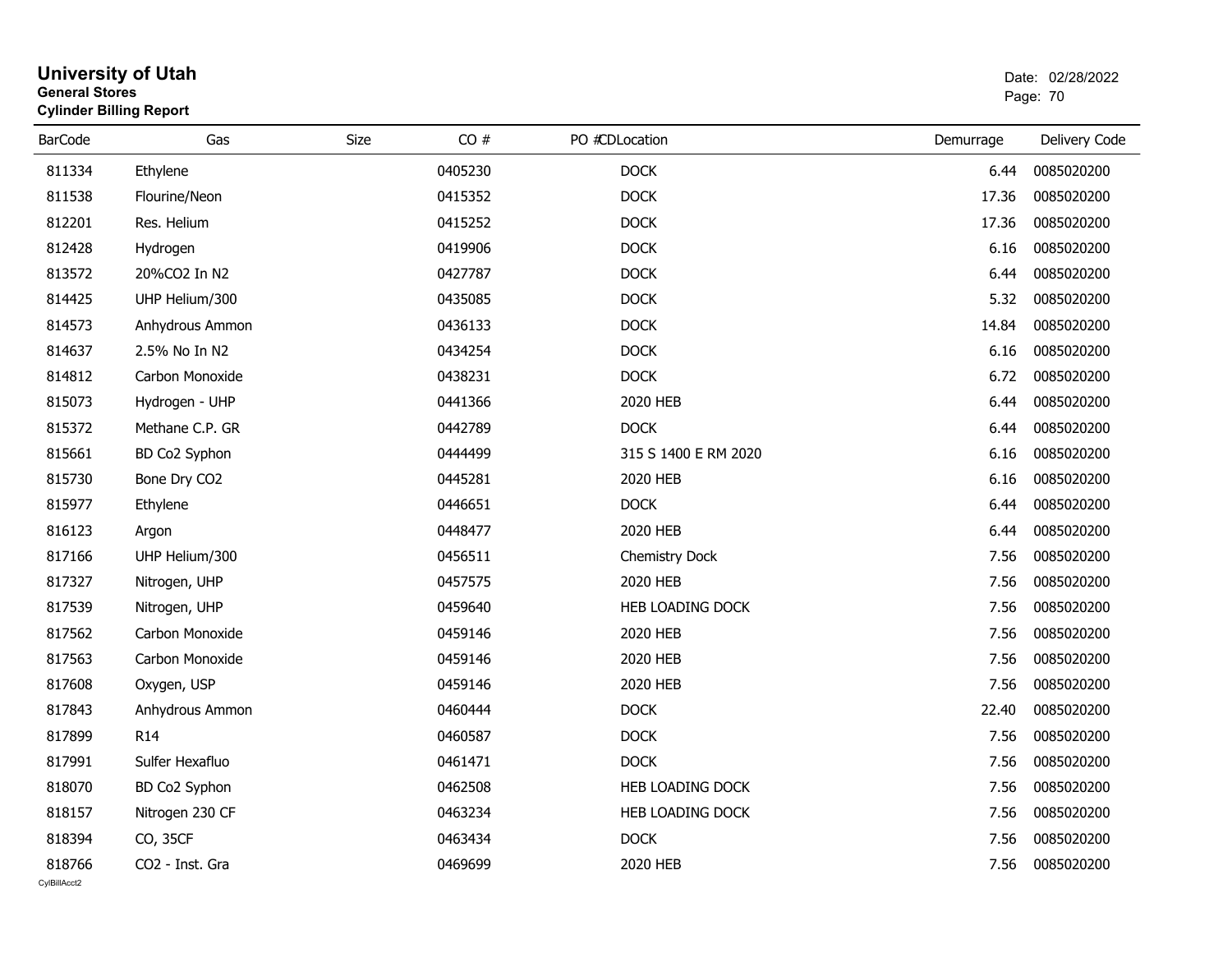|                        | <b>University of Utah</b><br><b>General Stores</b><br><b>Cylinder Billing Report</b> |      |         |                     | Date: 02/28/2022<br>Page: 71 |               |
|------------------------|--------------------------------------------------------------------------------------|------|---------|---------------------|------------------------------|---------------|
| <b>BarCode</b>         | Gas                                                                                  | Size | CO#     | PO #CDLocation      | Demurrage                    | Delivery Code |
| 818779                 | 5% H2 95% N2                                                                         |      | 0467567 | <b>DOCK</b>         | 7.56                         | 0085020200    |
| 818970                 | Hydrogen - UHP                                                                       |      | 0468440 | 2020 HEB            | 7.56                         | 0085020200    |
| 819316                 | 10ppm O2 In N2                                                                       |      | 0469776 | <b>DOCK</b>         | 9.80                         | 0085020200    |
| 819475                 | CO, 35CF                                                                             |      | 0470966 | <b>DOCK</b>         | 7.56                         | 0085020200    |
| 819659                 | Anaerobic Co2                                                                        |      | 0470711 | <b>DOCK</b>         | 7.56                         | 0085020200    |
| 819917                 | Co2 Ultra Pure                                                                       |      | 0473074 | <b>DOCK</b>         | 7.56                         | 0085020200    |
| 820490                 | Anaerobic Co2                                                                        |      | 0477086 | <b>DOCK</b>         | 7.56                         | 0085020200    |
| 820781                 | Oxygen, UHP,                                                                         |      | 0480785 | 2020 HEB            | 7.56                         | 0085020200    |
| 821288                 | 5% H2 In Argon                                                                       |      | 0485619 | <b>DOCK</b>         | 7.56                         | 0085020200    |
| 821445                 | Oxygen, USP                                                                          |      | 0483281 | 2020 HEB            | 7.56                         | 0085020200    |
| 821446                 | Oxygen, USP                                                                          |      | 0483281 | 2020 HEB            | 7.56                         | 0085020200    |
| 821528                 | 5% H2 95% N2                                                                         |      | 0483514 | 2020 HEB            | 7.56                         | 0085020200    |
| 821779                 | CO2 - Siphon                                                                         |      | 0506075 | Chemistry Stockroom | 7.56                         | 0085020200    |
| 821780                 | CO2 - Siphon                                                                         |      | 0506075 | Chemistry Stockroom | 7.56                         | 0085020200    |
| 822019                 | 5% H2 95% N2                                                                         |      | 0491788 | 2020 HEB            | 4.86                         | 0085020200    |
| 822052                 | Carbon Monoxide                                                                      |      | 0491808 | 2020 HEB            | 7.56                         | 0085020200    |
| 822248                 | 10% H2 Bal. N2                                                                       |      | 0491648 | 2020 HEB            | 7.56                         | 0085020200    |
| 822249                 | 10% H2 Bal. N2                                                                       |      | 0491648 | 2020 HEB            | 7.56                         | 0085020200    |
| 822405                 | Argon - UHP                                                                          |      | 0492957 | 2020 HEB            | 7.56                         | 0085020200    |
| 822406                 | Argon - UHP                                                                          |      | 0492957 | 2020 HEB            | 7.56                         | 0085020200    |
| 822410                 | Nitrogen, UHP                                                                        |      | 0493100 | 2020 HEB            | 7.56                         | 0085020200    |
| 822411                 | Nitrogen, UHP                                                                        |      | 0493100 | 2020 HEB            | 7.56                         | 0085020200    |
| 823107                 | Argon,                                                                               |      | 0510123 | <b>DOCK</b>         | 7.56                         | 0085020200    |
| 823456                 | 5% H2 In Argon                                                                       |      | 0500645 | <b>DOCK</b>         | 7.56                         | 0085020200    |
| 823514                 | Sulfur Hexaflou                                                                      |      | 0500351 | <b>DOCK</b>         | 7.56                         | 0085020200    |
| 823792                 | 10% H2 Bal. N2                                                                       |      | 0505096 | 2020 HEB            | 0.54                         | 0085020200    |
| 823797                 | 10% H2 Bal. N2                                                                       |      | 0503572 | <b>DOCK</b>         | 0.54                         | 0085020200    |
| 823891<br>CvIBillAcct2 | Argon                                                                                |      | 0505995 | Chemistry Stockroom | 7.56                         | 0085020200    |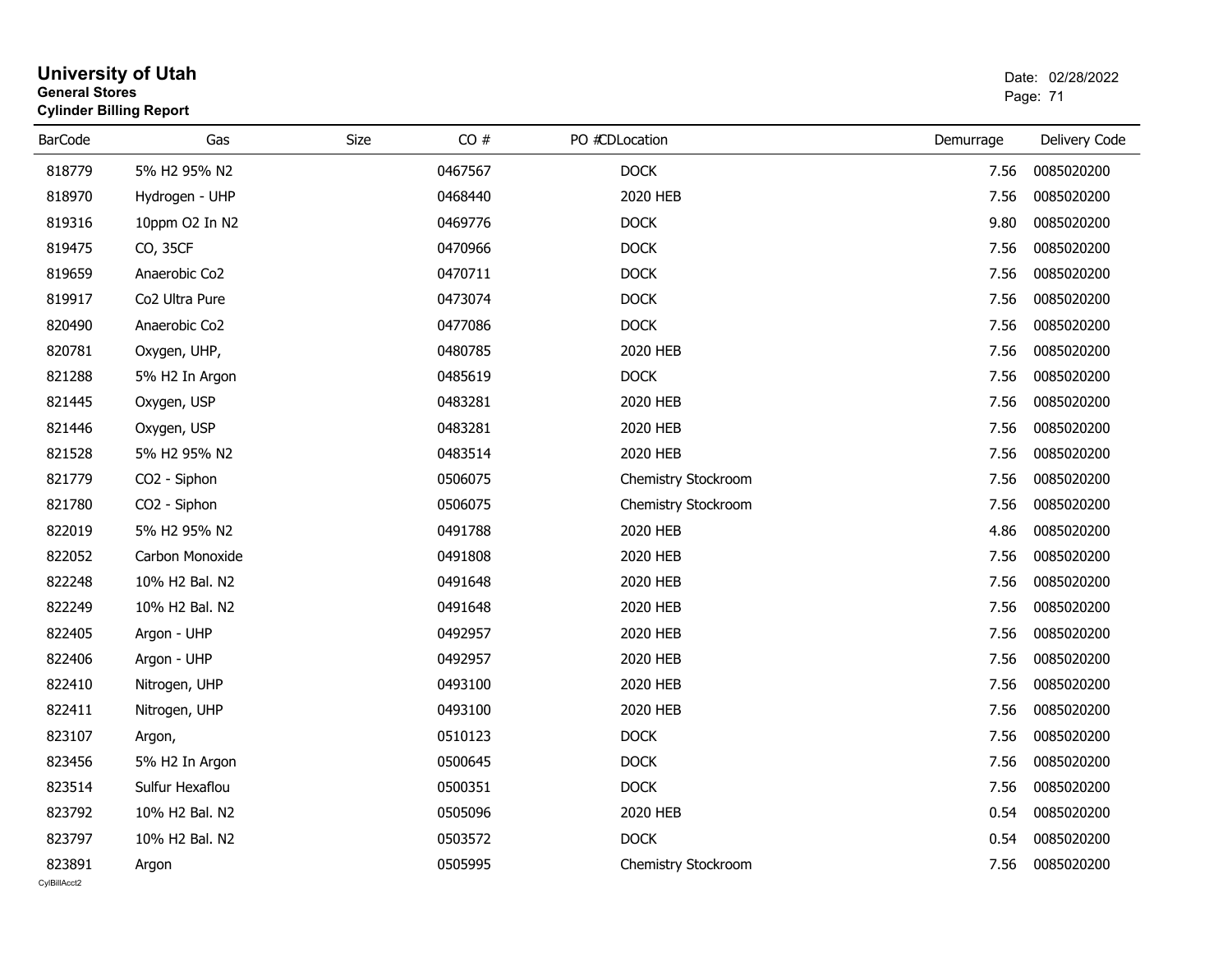#### **University of Utah** Date: 02/28/2022 **General Stores**s and the contract of the contract of the contract of the contract of the contract of the contract of the contract of the contract of the contract of the contract of the contract of the contract of the contract of the cont **Cylinder Billing Report**

| <b>BarCode</b> | Gas             | Size | CO#     | PO #CDLocation | Demurrage | Delivery Code |
|----------------|-----------------|------|---------|----------------|-----------|---------------|
| 824084         | Argon - UHP     |      | 0506522 | 2020 HEB       | 0.54      | 0085020200    |
| 824094         | Zero Air        |      | 0507653 |                | 7.56      |               |
| 824108         | Nitrogen 230 CF |      | 0507653 |                | 7.56      |               |
| 824177         | 5% H2 95% N2    |      | 0507232 | 2020 HEB       | 7.56      | 0085020200    |
| 824179         | 5% H2 95% N2    |      | 0507232 | 2020 HEB       | 7.56      | 0085020200    |
| 824203         | 5% H2 95% N2    |      | 0509956 | 2020 HEB       | 7.56      | 0085020200    |
| 824290         | 5% H2 95% N2    |      | 0511704 | 2020 HEB       | 7.56      | 0085020200    |
| 824299         | Ethane, Tech    |      | 0510369 | <b>DOCK</b>    | 7.56      | 0085020200    |
| 824367         | 5% H2 95% N2    |      | 0511677 | 2020 HEB       | 7.56      | 0085020200    |
| 824479         | 5% H2 95% N2    |      | 0509956 | 2020 HEB       | 7.56      | 0085020200    |
| 824480         | 5% H2 95% N2    |      | 0509956 | 2020 HEB       | 7.56      | 0085020200    |
| 824483         | 5% H2 In Argon  |      | 0511813 | 2020 HEB       | 7.56      | 0085020200    |
| 824484         | 5% H2 In Argon  |      | 0509627 | <b>DOCK</b>    | 7.56      | 0085020200    |
| 824500         | Atomic Acetylen |      | 0509746 | <b>DOCK</b>    | 7.56      | 0085020200    |
| 824515         | Nitrogen, UHP   |      | 0511411 | 2020 HEB       | 7.56      | 0085020200    |
| 824574         | Argon           |      | 0510908 | 2020 HEB       | 7.56      | 0085020200    |
| 824575         | Argon           |      | 0510908 | 2020 HEB       | 7.56      | 0085020200    |
| 824576         | Argon           |      | 0510908 | 2020 HEB       | 2.43      | 0085020200    |
| 824577         | Argon           |      | 0510908 | 2020 HEB       | 7.56      | 0085020200    |
| 824579         | Argon           |      | 0510908 | 2020 HEB       | 2.43      | 0085020200    |
| 824755         | Argon           |      | 0511887 | 2020 HEB       | 7.56      | 0085020200    |
| 824758         | Argon           |      | 0511887 | 2020 HEB       | 7.56      | 0085020200    |
| 824762         | Argon           |      | 0511887 | 2020 HEB       | 7.56      | 0085020200    |
| 824780         | Argon           |      | 0511887 | 2020 HEB       | 7.56      | 0085020200    |
| 824781         | Argon           |      | 0511887 | 2020 HEB       | 7.56      | 0085020200    |
| 824786         | 5% H2 In Argon  |      | 0512000 | 2020 HEB       | 7.56      | 0085020200    |
| 824789         | 5% H2 In Argon  |      | 0512225 | 2020 HEB       | 7.56      | 0085020200    |
| 824790         | 5% H2 In Argon  |      | 0512225 | 2020 HEB       | 7.56      | 0085020200    |
| CvIBillAcct2   |                 |      |         |                |           |               |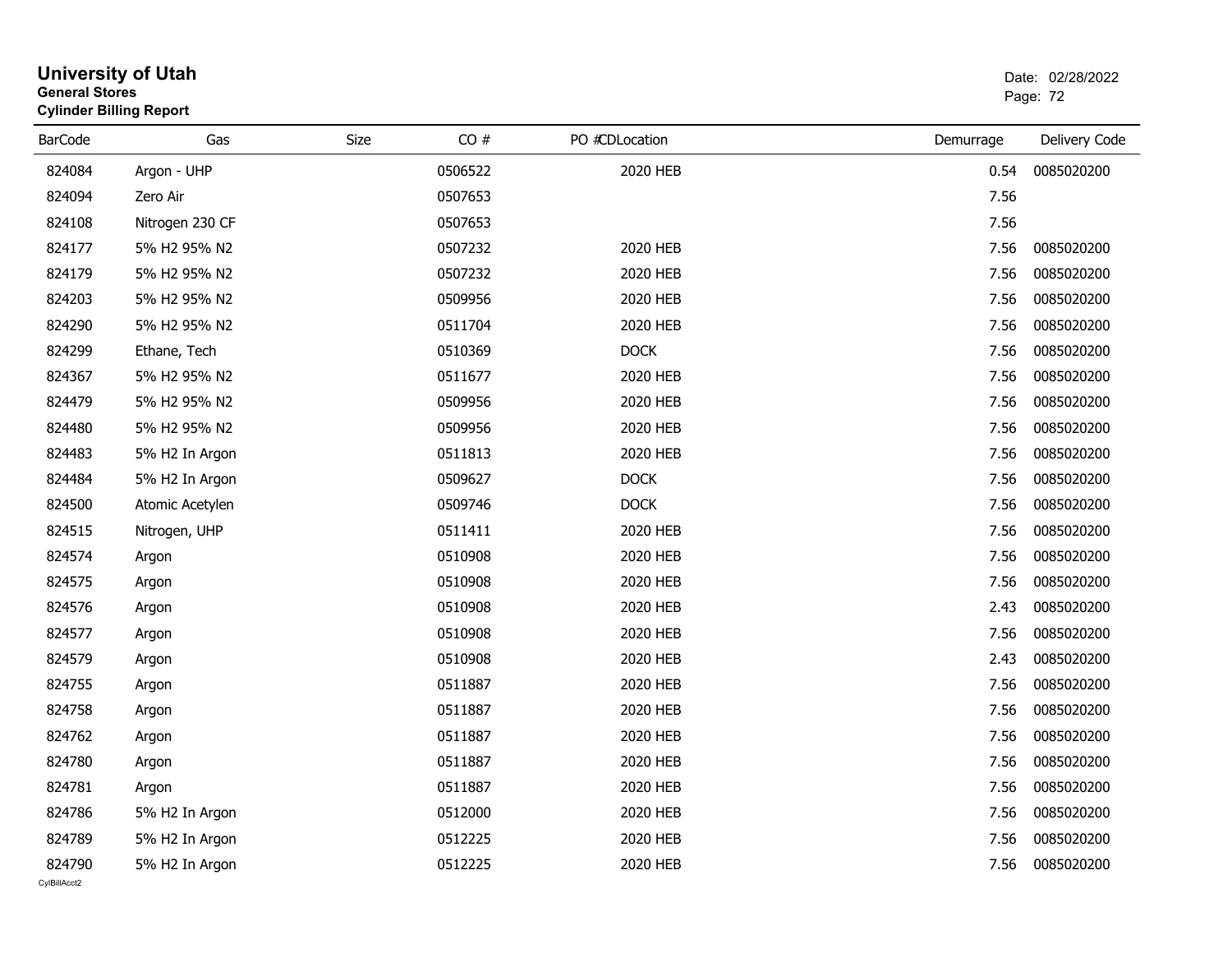| <b>General Stores</b> | <b>University of Utah</b><br><b>Cylinder Billing Report</b> |                  |         |       |                     |                     |           | Date: 02/28/2022<br>Page: 73 |
|-----------------------|-------------------------------------------------------------|------------------|---------|-------|---------------------|---------------------|-----------|------------------------------|
| <b>BarCode</b>        | Gas                                                         | Size             | CO#     |       | PO #CDLocation      |                     | Demurrage | Delivery Code                |
| 824791                | 5% H2 In Argon                                              |                  | 0515317 |       | Chemistry Stockroom |                     | 7.56      | 0085020200                   |
| 824794                | 5% H2 In Argon                                              |                  | 0515317 |       | Chemistry Stockroom |                     | 7.56      | 0085020200                   |
| 824796                | 5% H2 In Argon                                              |                  | 0512225 |       | 2020 HEB            |                     | 7.56      | 0085020200                   |
| 824797                | 5% H2 In Argon                                              |                  | 0515317 |       | Chemistry Stockroom |                     | 7.56      | 0085020200                   |
| 824807                | UHP N2O                                                     |                  | 0510200 |       | <b>DOCK</b>         |                     | 7.56      | 0085020200                   |
| 824904                | Nitrogen, UHP                                               |                  | 0512994 |       | Chemistry Dock      |                     | 7.56      | 0085020200                   |
| 825245                | Nitrogen 230 CF                                             |                  | 0516326 |       | 2020 HEB            |                     | 5.13      | 0085020200                   |
| 825263                | Nitrogen 230 CF                                             |                  | 0516326 |       | 2020 HEB            |                     | 5.13      | 0085020200                   |
| 825266                | Nitrogen 230 CF                                             |                  | 0516326 |       | 2020 HEB            |                     | 5.13      | 0085020200                   |
|                       |                                                             |                  |         |       |                     | <b>Amount Total</b> | 1,909.77  |                              |
|                       | Chart: 01001212000303966260012022                           |                  |         |       |                     |                     |           |                              |
| 802671                | Deuterium                                                   | 50Ltr Spe        |         | 21652 | Henry Eyring Bldg.  |                     | 5.60      | 0085020200                   |
| 804369                | Neon - UHP                                                  |                  | 0245148 |       | <b>DOCK</b>         |                     | 14.84     | 0085020200                   |
|                       |                                                             |                  |         |       |                     | <b>Amount Total</b> | 20.44     |                              |
|                       | Chart: 01001212000304006260012022                           |                  |         |       |                     |                     |           |                              |
| 115689                | Ethane                                                      | T/US             |         | 71458 | 4159 Chem           |                     | 9.52      | 0085020200                   |
|                       |                                                             |                  |         |       |                     | <b>Amount Total</b> | 9.52      |                              |
|                       | Chart: 01001212000304106261012022                           |                  |         |       |                     |                     |           |                              |
| 205743                | $CO2 - E$                                                   | E/UU             | 0344895 |       | 2724 MCE            |                     | 4.48      | 0085020200                   |
|                       |                                                             |                  |         |       |                     | <b>Amount Total</b> | 4.48      |                              |
|                       | Chart: 01001212500091706260012022                           |                  |         |       |                     |                     |           |                              |
| 112482                | CO <sub>2</sub> - 50 Lb.                                    | G/US             |         | 69799 |                     |                     | 9.52      | 0085020200                   |
|                       |                                                             |                  |         |       |                     | <b>Amount Total</b> | 9.52      |                              |
|                       | Chart: 01001212500265106260012022                           |                  |         |       |                     |                     |           |                              |
| 202432                | N2, Liquid GP45                                             | <b>180 LTR/U</b> | 0517155 |       | 227A CSC            |                     | 4.80      | 0085020200                   |
| 203294                | N2, Liquid GP45                                             |                  | 0515497 |       | 220 CSC- Hamond Lab |                     | 16.00     | 0085020200                   |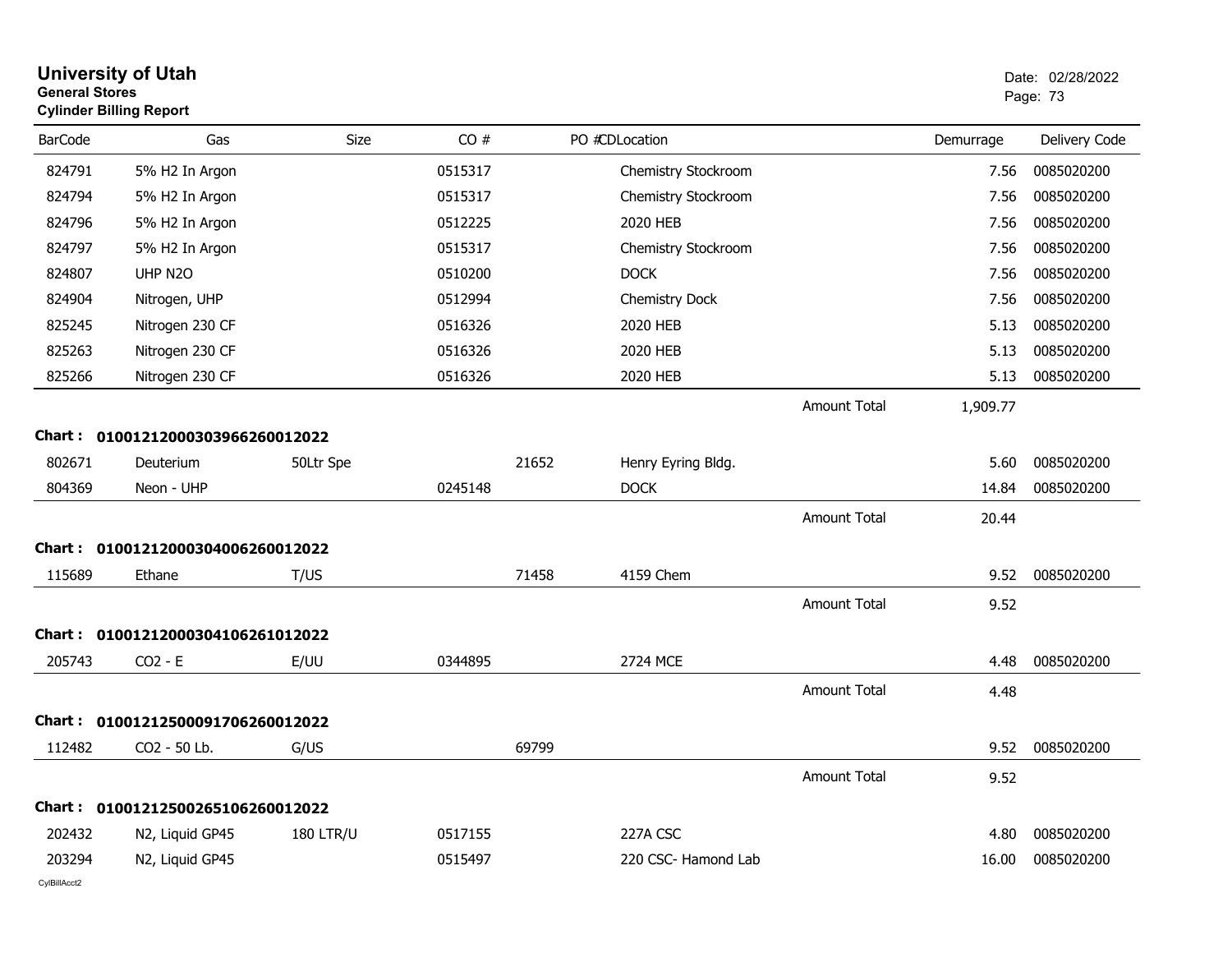**University of Utah** Date: 02/28/2022 **General Stores**

**Cylinder Billing Report**

| 815451<br>Methane C.P. GR<br>0463841<br>0085020200<br>BLDG 5 CROCKER SCIENCE RECEIVING<br>7.56<br><b>Amount Total</b><br>28.36<br>Chart: 01001212500268256260012022<br>202743<br>Helium - UHP<br>0508766<br>1449 HEB<br>0085020200<br>K/UU<br>5.60<br><b>Amount Total</b><br>5.60<br>Chart: 0100121500055800863626002022<br>116951<br>08547<br>2020 HEB<br>0085020200<br>Acetylene - B<br><b>B\US</b><br>8.96<br>08547<br>0085020200<br>116952<br>Anhydrous Ammon<br>2020 HEB<br>8.96<br>Nitrous Oxide-E<br>0508001<br>0085020200<br>203235<br>Chemistry Dock<br>5.60<br>205715<br>2020 HEB Stockroom<br>0085020200<br>Acetylene - B<br>0486570<br>5.60<br>800967<br>Argon - UHP<br>32436<br>2020 HEB<br>0085020200<br>6.72<br>0507360<br>2020 HEB<br>0085020200<br>824083<br>Argon - UHP<br>7.56<br><b>Amount Total</b><br>43.40<br>Chart: 0100121500055800909626002022<br>201759<br>0499181<br>1432 MCE<br>0085020200<br>K/UU<br>5.60<br>Nitrogen, UHP<br><b>Amount Total</b><br>5.60<br>Chart: 0100121500055800938626002022<br>201287<br>2020 HEB<br>2.00<br>0085020200<br>K/UU<br>0516862<br>Argon - UHP<br><b>Amount Total</b><br>2.00<br>Chart: 0100121500058502594626002022<br>201725<br>Hydrogen - UHP<br>K/UU<br>0514330<br>2020 HEB<br>5.60<br>0085020200<br>0514386<br>2020 HEB<br>0085020200<br>825070<br>Hydrogen - UHP<br>7.56<br><b>Amount Total</b><br>13.16<br>Chart: 0100121500059314740620052022 | <b>BarCode</b> | Gas | Size | CO# | PO #CDLocation | Demurrage | Delivery Code |
|---------------------------------------------------------------------------------------------------------------------------------------------------------------------------------------------------------------------------------------------------------------------------------------------------------------------------------------------------------------------------------------------------------------------------------------------------------------------------------------------------------------------------------------------------------------------------------------------------------------------------------------------------------------------------------------------------------------------------------------------------------------------------------------------------------------------------------------------------------------------------------------------------------------------------------------------------------------------------------------------------------------------------------------------------------------------------------------------------------------------------------------------------------------------------------------------------------------------------------------------------------------------------------------------------------------------------------------------------------------------------------------------------------------------|----------------|-----|------|-----|----------------|-----------|---------------|
|                                                                                                                                                                                                                                                                                                                                                                                                                                                                                                                                                                                                                                                                                                                                                                                                                                                                                                                                                                                                                                                                                                                                                                                                                                                                                                                                                                                                                     |                |     |      |     |                |           |               |
|                                                                                                                                                                                                                                                                                                                                                                                                                                                                                                                                                                                                                                                                                                                                                                                                                                                                                                                                                                                                                                                                                                                                                                                                                                                                                                                                                                                                                     |                |     |      |     |                |           |               |
|                                                                                                                                                                                                                                                                                                                                                                                                                                                                                                                                                                                                                                                                                                                                                                                                                                                                                                                                                                                                                                                                                                                                                                                                                                                                                                                                                                                                                     |                |     |      |     |                |           |               |
|                                                                                                                                                                                                                                                                                                                                                                                                                                                                                                                                                                                                                                                                                                                                                                                                                                                                                                                                                                                                                                                                                                                                                                                                                                                                                                                                                                                                                     |                |     |      |     |                |           |               |
|                                                                                                                                                                                                                                                                                                                                                                                                                                                                                                                                                                                                                                                                                                                                                                                                                                                                                                                                                                                                                                                                                                                                                                                                                                                                                                                                                                                                                     |                |     |      |     |                |           |               |
|                                                                                                                                                                                                                                                                                                                                                                                                                                                                                                                                                                                                                                                                                                                                                                                                                                                                                                                                                                                                                                                                                                                                                                                                                                                                                                                                                                                                                     |                |     |      |     |                |           |               |
|                                                                                                                                                                                                                                                                                                                                                                                                                                                                                                                                                                                                                                                                                                                                                                                                                                                                                                                                                                                                                                                                                                                                                                                                                                                                                                                                                                                                                     |                |     |      |     |                |           |               |
|                                                                                                                                                                                                                                                                                                                                                                                                                                                                                                                                                                                                                                                                                                                                                                                                                                                                                                                                                                                                                                                                                                                                                                                                                                                                                                                                                                                                                     |                |     |      |     |                |           |               |
|                                                                                                                                                                                                                                                                                                                                                                                                                                                                                                                                                                                                                                                                                                                                                                                                                                                                                                                                                                                                                                                                                                                                                                                                                                                                                                                                                                                                                     |                |     |      |     |                |           |               |
|                                                                                                                                                                                                                                                                                                                                                                                                                                                                                                                                                                                                                                                                                                                                                                                                                                                                                                                                                                                                                                                                                                                                                                                                                                                                                                                                                                                                                     |                |     |      |     |                |           |               |
|                                                                                                                                                                                                                                                                                                                                                                                                                                                                                                                                                                                                                                                                                                                                                                                                                                                                                                                                                                                                                                                                                                                                                                                                                                                                                                                                                                                                                     |                |     |      |     |                |           |               |
|                                                                                                                                                                                                                                                                                                                                                                                                                                                                                                                                                                                                                                                                                                                                                                                                                                                                                                                                                                                                                                                                                                                                                                                                                                                                                                                                                                                                                     |                |     |      |     |                |           |               |
|                                                                                                                                                                                                                                                                                                                                                                                                                                                                                                                                                                                                                                                                                                                                                                                                                                                                                                                                                                                                                                                                                                                                                                                                                                                                                                                                                                                                                     |                |     |      |     |                |           |               |
|                                                                                                                                                                                                                                                                                                                                                                                                                                                                                                                                                                                                                                                                                                                                                                                                                                                                                                                                                                                                                                                                                                                                                                                                                                                                                                                                                                                                                     |                |     |      |     |                |           |               |
|                                                                                                                                                                                                                                                                                                                                                                                                                                                                                                                                                                                                                                                                                                                                                                                                                                                                                                                                                                                                                                                                                                                                                                                                                                                                                                                                                                                                                     |                |     |      |     |                |           |               |
|                                                                                                                                                                                                                                                                                                                                                                                                                                                                                                                                                                                                                                                                                                                                                                                                                                                                                                                                                                                                                                                                                                                                                                                                                                                                                                                                                                                                                     |                |     |      |     |                |           |               |
|                                                                                                                                                                                                                                                                                                                                                                                                                                                                                                                                                                                                                                                                                                                                                                                                                                                                                                                                                                                                                                                                                                                                                                                                                                                                                                                                                                                                                     |                |     |      |     |                |           |               |
|                                                                                                                                                                                                                                                                                                                                                                                                                                                                                                                                                                                                                                                                                                                                                                                                                                                                                                                                                                                                                                                                                                                                                                                                                                                                                                                                                                                                                     |                |     |      |     |                |           |               |
|                                                                                                                                                                                                                                                                                                                                                                                                                                                                                                                                                                                                                                                                                                                                                                                                                                                                                                                                                                                                                                                                                                                                                                                                                                                                                                                                                                                                                     |                |     |      |     |                |           |               |
|                                                                                                                                                                                                                                                                                                                                                                                                                                                                                                                                                                                                                                                                                                                                                                                                                                                                                                                                                                                                                                                                                                                                                                                                                                                                                                                                                                                                                     |                |     |      |     |                |           |               |
|                                                                                                                                                                                                                                                                                                                                                                                                                                                                                                                                                                                                                                                                                                                                                                                                                                                                                                                                                                                                                                                                                                                                                                                                                                                                                                                                                                                                                     |                |     |      |     |                |           |               |
|                                                                                                                                                                                                                                                                                                                                                                                                                                                                                                                                                                                                                                                                                                                                                                                                                                                                                                                                                                                                                                                                                                                                                                                                                                                                                                                                                                                                                     |                |     |      |     |                |           |               |
|                                                                                                                                                                                                                                                                                                                                                                                                                                                                                                                                                                                                                                                                                                                                                                                                                                                                                                                                                                                                                                                                                                                                                                                                                                                                                                                                                                                                                     |                |     |      |     |                |           |               |
|                                                                                                                                                                                                                                                                                                                                                                                                                                                                                                                                                                                                                                                                                                                                                                                                                                                                                                                                                                                                                                                                                                                                                                                                                                                                                                                                                                                                                     |                |     |      |     |                |           |               |
| 823643<br>5%H2, in N2<br>200C/Mt.A<br>0514766<br>Chemistry Dock<br>7.56<br>0085020200                                                                                                                                                                                                                                                                                                                                                                                                                                                                                                                                                                                                                                                                                                                                                                                                                                                                                                                                                                                                                                                                                                                                                                                                                                                                                                                               |                |     |      |     |                |           |               |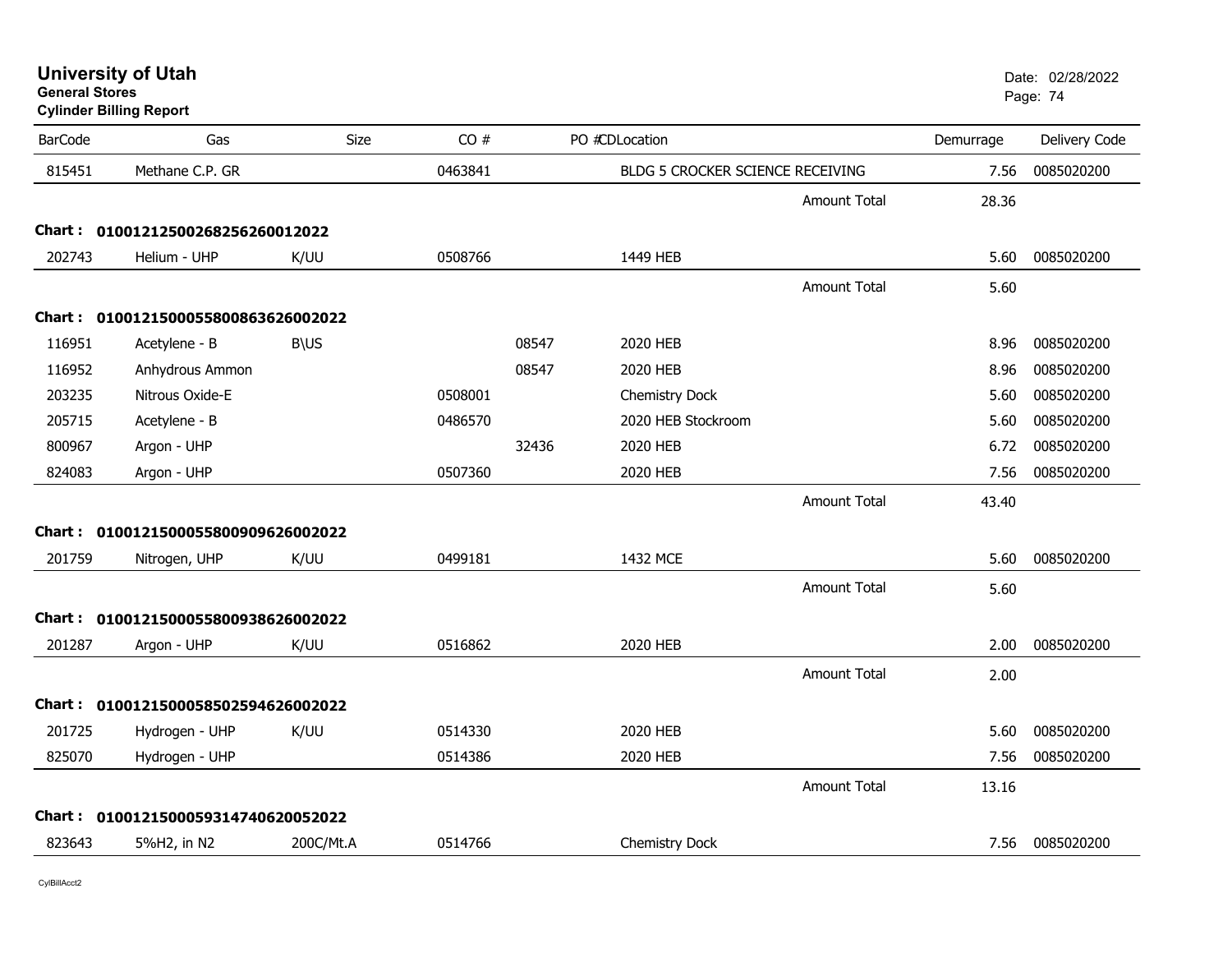| <b>General Stores</b> | <b>Cylinder Billing Report</b>                       |                  |         |       |                          |                     |           | Page: 75        |
|-----------------------|------------------------------------------------------|------------------|---------|-------|--------------------------|---------------------|-----------|-----------------|
| <b>BarCode</b>        | Gas                                                  | Size             | CO#     |       | PO #CDLocation           |                     | Demurrage | Delivery Code   |
|                       |                                                      |                  |         |       |                          | <b>Amount Total</b> | 7.56      |                 |
|                       | Chart: 0100121500059314740626002022                  |                  |         |       |                          |                     |           |                 |
| 825221                | 5% H2 95% N2                                         | 200C/Mt.A        | 0517186 |       | 2020 HEB                 |                     |           | 0.81 0085020200 |
|                       |                                                      |                  |         |       |                          | <b>Amount Total</b> | 0.81      |                 |
|                       | Chart: 0100121500059315060626002022                  |                  |         |       |                          |                     |           |                 |
| 204399                | N2, Liquid LX45                                      | <b>180 LTR/U</b> | 0516501 |       | 227A Crocker Science Ctr |                     | 24.00     | 0085020200      |
|                       |                                                      |                  |         |       |                          | <b>Amount Total</b> | 24.00     |                 |
|                       | Chart: 0100121500059315890626002022                  |                  |         |       |                          |                     |           |                 |
| 820147                | 3% CH4/Air                                           | 200C/Mt.A        | 0475667 |       | <b>DOCK</b>              |                     | 7.56      | 0085020200      |
|                       |                                                      |                  |         |       |                          | <b>Amount Total</b> | 7.56      |                 |
|                       | Chart: 01001216000227096260012022                    |                  |         |       |                          |                     |           |                 |
| 200093                | CO2 - Siphon                                         | K/UU             | 0514247 |       | 3215 HEB                 |                     | 5.60      | 0085020200      |
|                       |                                                      |                  |         |       |                          | <b>Amount Total</b> | 5.60      |                 |
|                       | Chart: 01001272000013806260012022                    |                  |         |       |                          |                     |           |                 |
| 200118                | Helium - 219 CF                                      | K/UU             | 0317955 |       | 114 JFB/323 JFB          |                     | 4.48      | 0083002010      |
|                       |                                                      |                  |         |       |                          | <b>Amount Total</b> | 4.48      |                 |
|                       | Chart: 01001272000176536260012022                    |                  |         |       |                          |                     |           |                 |
| 202705                | Nitrogen 230 CF                                      | K/UU             | 0232996 |       | 114 JFB                  |                     | 4.48      | 0083001140      |
|                       |                                                      |                  |         |       |                          | <b>Amount Total</b> | 4.48      |                 |
|                       |                                                      |                  |         |       |                          |                     |           |                 |
| 112904                | Chart: 01001272500063406260012022<br>Helium - 219 CF | K/UU             |         | 61828 | <b>B16 JFB</b>           |                     | 4.48      | 0083001140      |
| 200781                | Nitrogen 230 CF                                      |                  | 0318448 |       | 114 JFB                  |                     | 4.48      | 0083002010      |
| 202039                | Acetylene, CF                                        |                  | 0459877 |       | 114 JFB                  |                     | 4.48      | 0083002010      |
| 202338                | Argon                                                |                  | 0151275 |       |                          |                     | 5.60      |                 |
| 203961                | Argon                                                |                  | 0436755 |       | 114 JFB, For: Weld Shop  |                     | 4.48      | 0083002010      |
|                       |                                                      |                  |         |       |                          |                     |           |                 |

# **University of Utah**  Date: 02/28/2022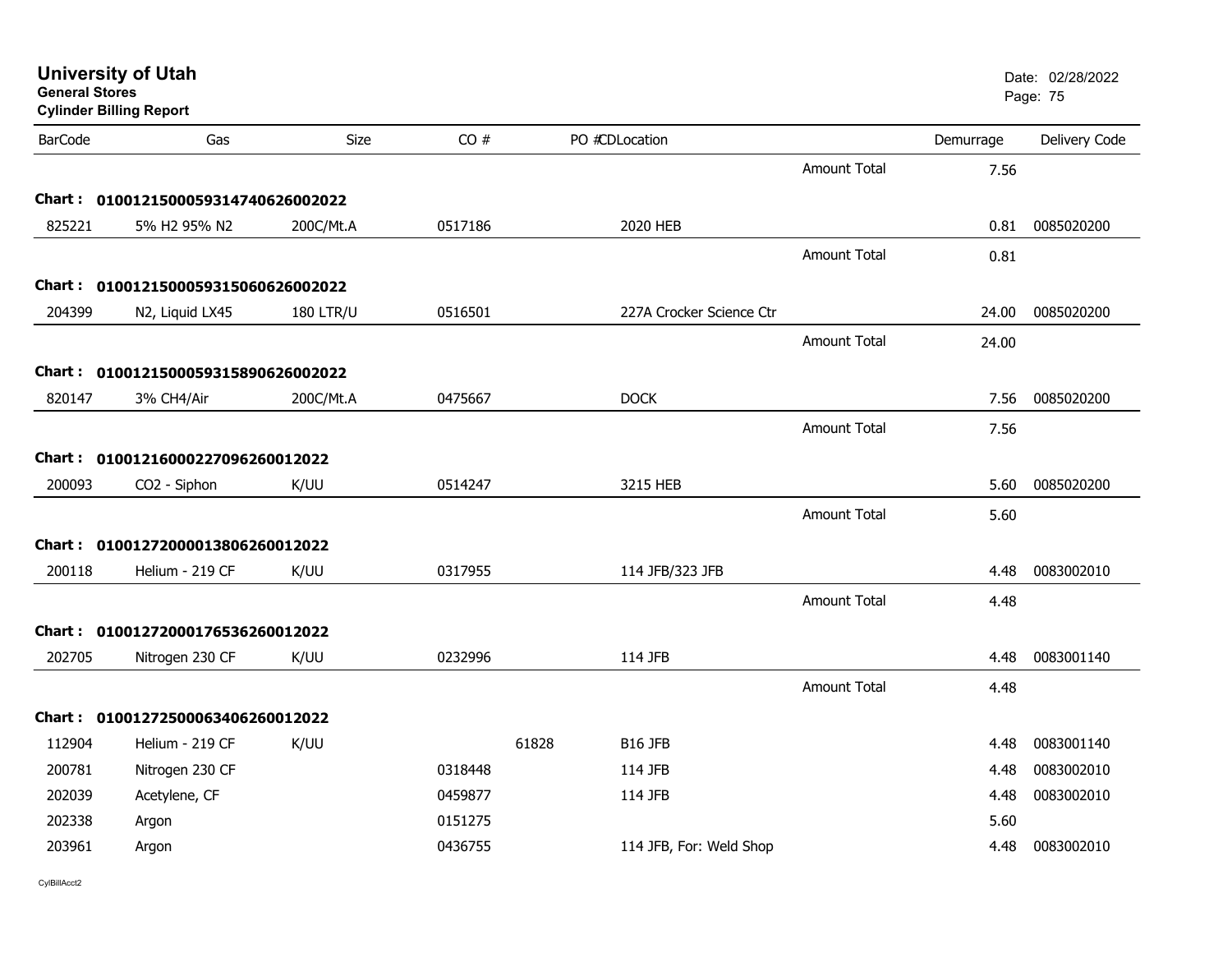| <b>General Stores</b> | <b>University of Utah</b><br><b>Cylinder Billing Report</b> |             |         |                                |                     |           | Date: 02/28/2022<br>Page: 76 |
|-----------------------|-------------------------------------------------------------|-------------|---------|--------------------------------|---------------------|-----------|------------------------------|
| <b>BarCode</b>        | Gas                                                         | <b>Size</b> | CO#     | PO #CDLocation                 |                     | Demurrage | Delivery Code                |
| 806920                | Methane, UHP                                                |             | 0287195 | $114$ jfb                      |                     | 6.16      | 0083001140                   |
| 816886                | 25%Co2 75%Argon                                             |             | 0457519 | 114 JFB                        |                     | 7.56      | 0083002010                   |
| 821154                | Oxygen, USP                                                 |             | 0481678 | PHYSICS DOCK WELDING SHOP      |                     | 7.56      | 0083002010                   |
|                       |                                                             |             |         |                                | <b>Amount Total</b> | 44.80     |                              |
|                       | Chart: 01001272500098176260012022                           |             |         |                                |                     |           |                              |
| 201146                | Argon                                                       | K/UU        | 0295400 | 114 JFB/VARDENY-ELLA 128 INSCC |                     | 4.48      | 0083002010                   |
|                       |                                                             |             |         |                                | <b>Amount Total</b> | 4.48      |                              |
|                       | Chart: 01001272500197516260012022                           |             |         |                                |                     |           |                              |
| 200919                | Helium - 219 CF                                             | K/UU        | 0410189 | 114 JFB                        |                     | 4.48      | 0083002010                   |
| 200984                | Helium - 219 CF                                             |             | 0402926 | 114 JFB                        |                     | 4.48      | 0083002010                   |
| 813073                | Hydrogen - UHP                                              |             | 0425020 | 114 JFB                        |                     | 6.16      | 0083002010                   |
|                       |                                                             |             |         |                                | <b>Amount Total</b> | 15.12     |                              |
|                       | Chart: 01001272500197876260012022                           |             |         |                                |                     |           |                              |
| 202501                | Helium - UHP                                                | K/UU        | 0459332 | 114 JFB                        |                     | 4.48      | 0083002010                   |
| 203655                | Helium - UHP                                                |             | 0415232 | 114 JFB                        |                     | 4.48      | 0083002010                   |
| 815297                | Nitrogen, UHP                                               |             | 0442310 | 114 JFB                        |                     | 6.44      | 0083002010                   |
|                       |                                                             |             |         |                                | Amount Total        | 15.40     |                              |
|                       | Chart: 0100127500054504454626002022                         |             |         |                                |                     |           |                              |
| 204669                | Helium - UHP                                                | K/UU        | 0439229 | 114 JFB                        |                     | 4.48      | 0083002010                   |
|                       |                                                             |             |         |                                | <b>Amount Total</b> | 4.48      |                              |
|                       | Chart: 0100127500055800886626002022                         |             |         |                                |                     |           |                              |
| 815654                | 20PPM O2/N2                                                 | 200C/Mt.A   | 0443432 | 114 JFB                        |                     | 6.44      | 0083002010                   |
|                       |                                                             |             |         |                                | <b>Amount Total</b> | 6.44      |                              |
|                       | Chart: 0100127500059314130626002022                         |             |         |                                |                     |           |                              |
| 200982                | CO2 - 50 Lb.                                                | K/UU        | 0406145 | 204 LIFE SCIENCE               |                     | 4.48      | 0083002010                   |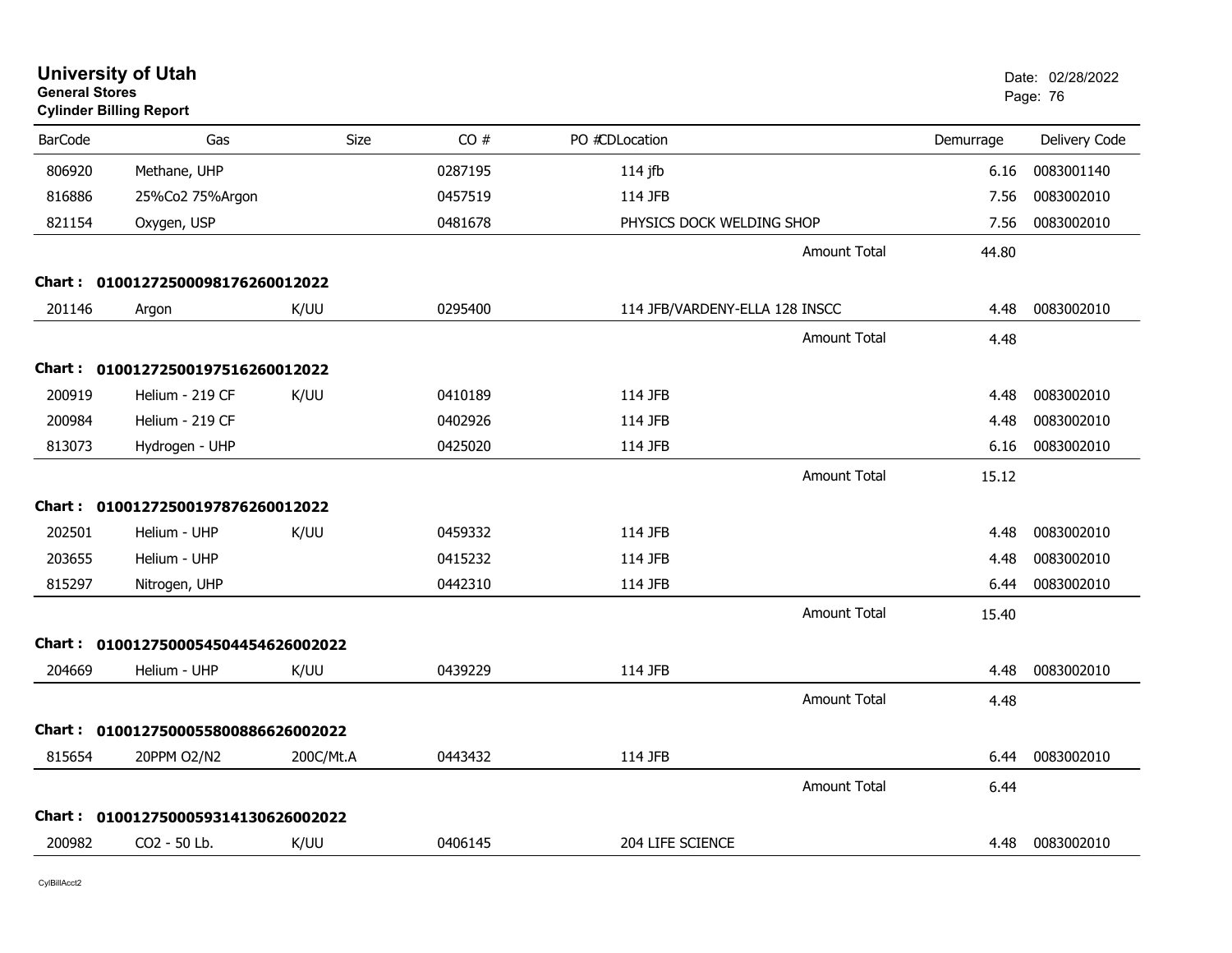| <b>General Stores</b> | <b>University of Utah</b><br><b>Cylinder Billing Report</b> |           |         |                                     |           | Date: 02/28/2022<br>Page: 77 |
|-----------------------|-------------------------------------------------------------|-----------|---------|-------------------------------------|-----------|------------------------------|
| <b>BarCode</b>        | Gas                                                         | Size      | CO#     | PO #CDLocation                      | Demurrage | Delivery Code                |
|                       |                                                             |           |         | <b>Amount Total</b>                 | 4.48      |                              |
| Chart :               | 01001372500260546260012022                                  |           |         |                                     |           |                              |
| 201109                | Zero Air                                                    | K/UU      | 0455141 | 5340 GARNER COMMONS                 | 4.48      | 0048046250                   |
|                       |                                                             |           |         | <b>Amount Total</b>                 | 4.48      |                              |
|                       | Chart: 01001372500263496260012022                           |           |         |                                     |           |                              |
| 820236                | Zero Air                                                    | 200C/Mt.A | 0477368 | 5340 GARDNER COMMONS                | 7.56      | 0073002170                   |
|                       |                                                             |           |         | <b>Amount Total</b>                 | 7.56      |                              |
|                       | Chart: 01001411001055376430012022                           |           |         |                                     |           |                              |
| 200104                | CO <sub>2</sub> - Siphon                                    | K/UU      | 0398238 | 101 NAVAL SC                        | 4.48      | 0043001010                   |
|                       |                                                             |           |         | <b>Amount Total</b>                 | 4.48      |                              |
|                       | Chart: 01001581001134446260012022                           |           |         |                                     |           |                              |
| 200960                | Argon                                                       | K/UU      | 0380154 | 134 AAC (ARCH SHOP)                 | 4.48      | 0037002350                   |
| 201353                | Acetylene, CF                                               |           | 0419732 | 134 Architecture                    | 4.48      | 0037002350                   |
| 202109                | Argon                                                       |           | 0441478 | BLDG 37 Room 134- Architecture Shop | 4.48      | 0037002350                   |
| 205574                | 25%Co2 75%Argon                                             |           | 0441478 | BLDG 37 Room 134- Architecture Shop | 4.48      | 0037002350                   |
| 205576                | 25%Co2 75%Argon                                             |           | 0380154 | 134 AAC (ARCH SHOP)                 | 4.48      | 0037002350                   |
| 812433                | Oxygen, USP                                                 |           | 0419732 | 134 Architecture                    | 6.16      | 0037002350                   |
| 814910                | 25%Co2 75%Argon                                             |           | 0441478 | BLDG 37 Room 134- Architecture Shop | 6.44      | 0037002350                   |
|                       |                                                             |           |         | <b>Amount Total</b>                 | 35.00     |                              |
| Chart :               | 01001961001054416260612022                                  |           |         |                                     |           |                              |
| 810644                | Oxygen, USP - D                                             | D-Mt.Air  | 0397197 | 2117 ANNEX                          | 6.72      | 0105021200                   |
|                       |                                                             |           |         | <b>Amount Total</b>                 | 6.72      |                              |
|                       | Chart: 01001961001133306240112022                           |           |         |                                     |           |                              |
| 804564                | 16%O24%CO2/N2                                               | E/MT. AIR | 0252116 | 247 HPER-N                          | 5.88      | 0092002510                   |
|                       |                                                             |           |         | <b>Amount Total</b>                 | 5.88      |                              |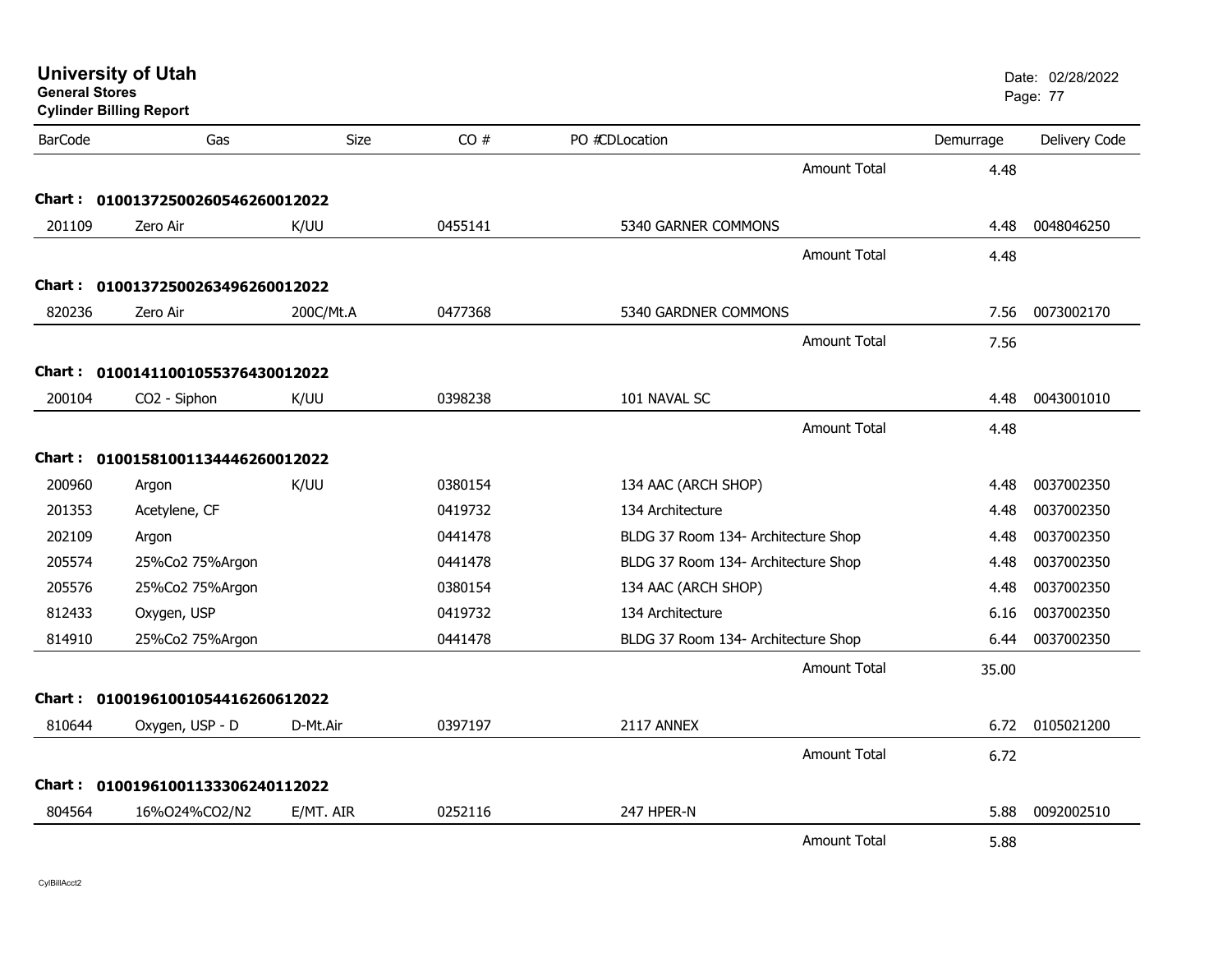| <b>General Stores</b>  | <b>University of Utah</b><br><b>Cylinder Billing Report</b> |             |         |                                             |           | Date: 02/28/2022<br>Page: 78 |
|------------------------|-------------------------------------------------------------|-------------|---------|---------------------------------------------|-----------|------------------------------|
| <b>BarCode</b>         | Gas                                                         | <b>Size</b> | CO#     | PO #CDLocation                              | Demurrage | Delivery Code                |
|                        | Chart: 01001962000200786260012022                           |             |         |                                             |           |                              |
| 815374                 | Oxygen, USP - D                                             | D-Mt.Air    | 0442257 | 2068 ANNEX                                  | 6.72      | 0105020560                   |
| 817157                 | Oxygen, USP - D                                             |             | 0456620 | 2142 ANNEX                                  | 6.72      | 0105020560                   |
| 821359                 | Oxygen, USP - D                                             |             | 0482427 | 110E William Stewart BLDG                   | 7.56      | 0006001020                   |
| 823353                 | Oxygen, USP - D                                             |             | 0499246 | 117B William Stewart BLdg                   | 7.56      | 0006001020                   |
| 823434                 | Oxygen, USP - E                                             |             | 0509416 | 110E William Stewart                        | 7.56      | 0006001020                   |
| 824422                 | Oxygen, USP - E                                             |             | 0509416 | 110E William Stewart                        | 7.56      | 0006001020                   |
| 824474                 | Oxygen, USP - D                                             |             | 0509628 | 110E William Stewart                        | 7.56      | 0006001020                   |
| 824475                 | Oxygen, USP - D                                             |             | 0509628 | 110E William Stewart                        | 7.56      | 0006001020                   |
| 824476                 | Oxygen, USP - D                                             |             | 0509628 | 110E William Stewart                        | 7.56      | 0006001020                   |
|                        |                                                             |             |         | <b>Amount Total</b>                         | 66.36     |                              |
|                        | Chart: 01001962000200786260612022                           |             |         |                                             |           |                              |
| 810243                 | Oxygen, USP - D                                             | D-Mt.Air    | 0381625 | 2060 Annex- Go to 2142 Annex to get room ur | 5.32      | 0105021200                   |
| 810247                 | Oxygen, USP - D                                             |             | 0381625 | 2060 Annex- Go to 2142 Annex to get room ur | 5.32      | 0105021200                   |
| 824477                 | Oxygen, USP - D                                             |             | 0509855 | 110E STEWART BLDG                           | 7.56      | 0006001020                   |
| 824496                 | Oxygen, USP - D                                             |             | 0509855 | <b>110E STEWART BLDG</b>                    | 7.56      | 0006001020                   |
| 824497                 | Oxygen, USP - D                                             |             | 0509855 | 110E STEWART BLDG                           | 7.56      | 0006001020                   |
| 824509                 | Oxygen, USP - D                                             |             | 0510048 | 117B William Stewart BLDG                   | 7.56      | 0006001020                   |
| 824510                 | Oxygen, USP - D                                             |             | 0510048 | 117B William Stewart BLDG                   | 7.56      | 0006001020                   |
| 824511                 | Oxygen, USP - D                                             |             | 0510048 | 117B William Stewart BLDG                   | 7.56      | 0006001020                   |
|                        |                                                             |             |         | <b>Amount Total</b>                         | 56.00     |                              |
|                        | Chart: 01002001001311446260512022                           |             |         |                                             |           |                              |
| 201334                 | CO2 - 50 Lb.                                                | K/UU        | 0349581 | 230 HPER-N                                  | 4.48      | 0092002140                   |
|                        |                                                             |             |         | <b>Amount Total</b>                         | 4.48      |                              |
|                        | Chart: 01002002000287856260312022                           |             |         |                                             |           |                              |
| 200753                 | Nitrogen, UHP                                               | K/UU        | 0505756 | 3450 Eccles                                 | 5.60      | 0533034900                   |
| 201936<br>CylBillAcct2 | 95% O2, 5% CO2                                              |             | 0511110 | 3450 Eccles                                 | 5.60      | 0533034900                   |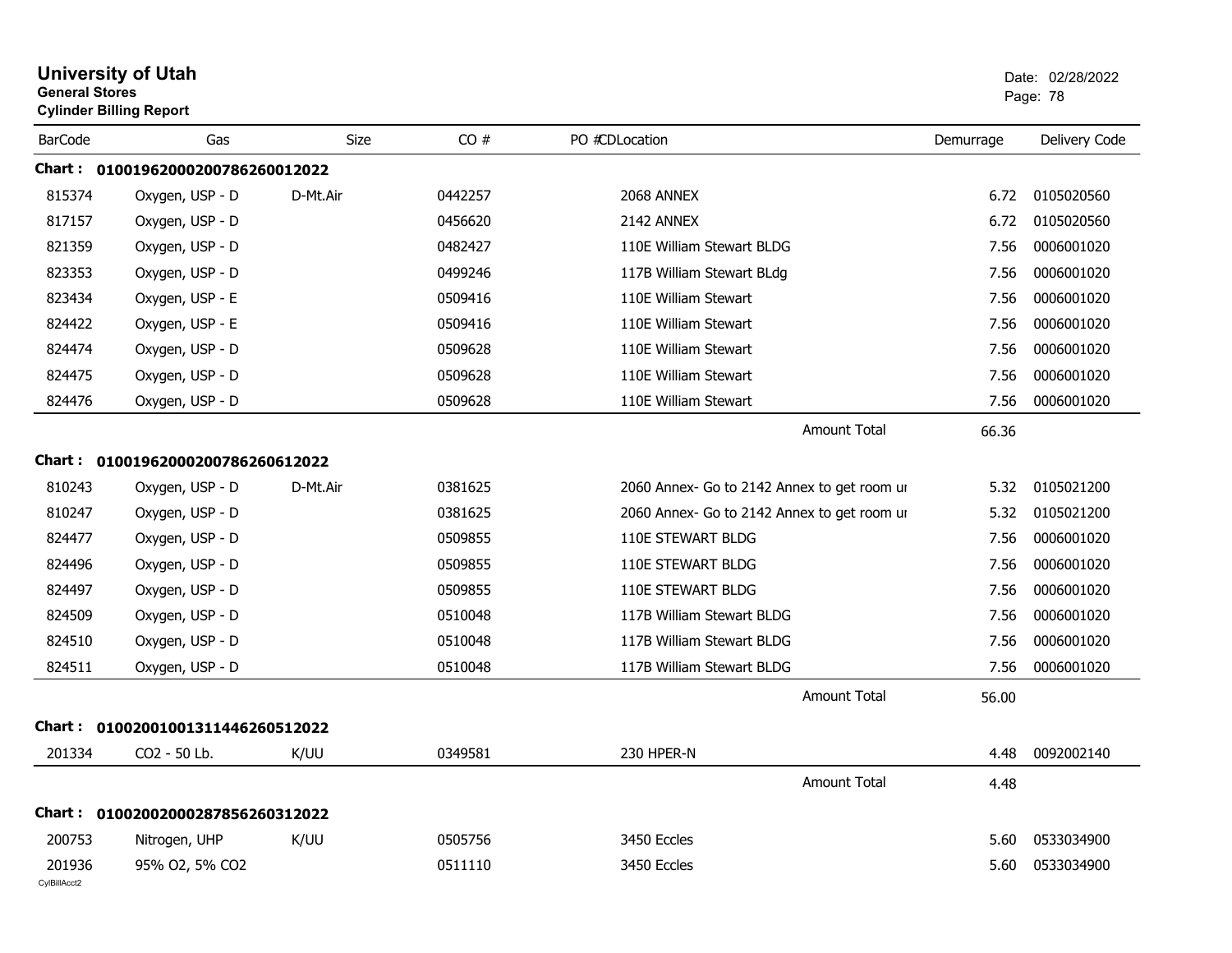**University of Utah** Date: 02/28/2022

**General StoresCylinder Billing Report**

| <b>BarCode</b> | Gas                                 | Size            | CO#     | PO #CDLocation                                | Demurrage | Delivery Code |
|----------------|-------------------------------------|-----------------|---------|-----------------------------------------------|-----------|---------------|
| 203969         | CO2 - 50 Lb.                        |                 | 0510790 | 3490 Eccles                                   | 2.00      | 0533034900    |
|                |                                     |                 |         | <b>Amount Total</b>                           | 13.20     |               |
|                | Chart: 01002002500261486260312022   |                 |         |                                               |           |               |
| 200682         | 95% O2, 5% CO2                      | K/UU            | 0391293 | 3450 ECCLES                                   | 4.48      | 0533041450    |
|                |                                     |                 |         | <b>Amount Total</b>                           | 4.48      |               |
|                | Chart: 0100200500056100129643002022 |                 |         |                                               |           |               |
| 201467         | CO2 - 50 Lb.                        | <b>50 LB/UU</b> | 0466430 | HPER-N 230- cell culture room (Nutrition Lab) | 5.60      | 0092002000    |
| 201818         | CO2 - 50 Lb.                        |                 | 0466430 | HPER-N 230- cell culture room (Nutrition Lab) | 5.60      | 0092002000    |
| 202519         | CO2 - 50 Lb.                        |                 | 0466430 | HPER-N 230- cell culture room (Nutrition Lab) | 5.60      | 0092002000    |
|                |                                     |                 |         | Amount Total                                  | 16.80     |               |
|                | Chart: 0100200500059314480626002022 |                 |         |                                               |           |               |
| 825078         | 1%025%Co2/N2                        | 200C/Mt.A       | 0512559 | 3420 ECCLES                                   | 7.56      | 0533021000    |
|                |                                     |                 |         | <b>Amount Total</b>                           | 7.56      |               |
|                | Chart: 0100200500059314480626032022 |                 |         |                                               |           |               |
| 200166         | CO2 - 50 Lb.                        | K/UU            | 0512378 | 3490 Eccles                                   | 5.60      | 0533034900    |
| 200308         | CO2 - 50 Lb.                        |                 | 0516476 | 3490 Eccles                                   | 3.60      | 0533034900    |
| 200658         | CO2 - 50 Lb.                        |                 | 0516476 | 3490 Eccles                                   | 3.60      | 0533034900    |
| 200953         | CO2 - 50 Lb.                        |                 | 0516476 | 3490 Eccles                                   | 3.60      | 0533034900    |
| 201490         | CO2 - 50 Lb.                        |                 | 0512378 | 3490 Eccles                                   | 5.60      | 0533034900    |
| 201501         | CO2 - 50 Lb.                        |                 | 0512378 | 3490 Eccles                                   | 5.60      | 0533034900    |
| 201560         | 95% O2, 5% CO2                      |                 | 0516476 | 3490 Eccles                                   | 3.60      | 0533034900    |
| 204490         | Co2 Food Grade                      |                 | 0473530 | 3450 Eccles                                   | 5.60      | 0533034900    |
| 819790         | NF Nitrogen                         |                 | 0473577 | 3450 ECCLES                                   | 7.56      | 0533034900    |
| 824693         | 1%025%Co2/N2                        |                 | 0510799 | 3450 ECCLES                                   | 7.56      | 0533034900    |
| 825167         | CO2 - 50 Lb.                        |                 | 0513839 | 3490 Eccles                                   | 7.56      | 0533034900    |
| 825168         | CO2 - 50 Lb.                        |                 | 0513839 | 3490 Eccles                                   | 7.56      | 0533034900    |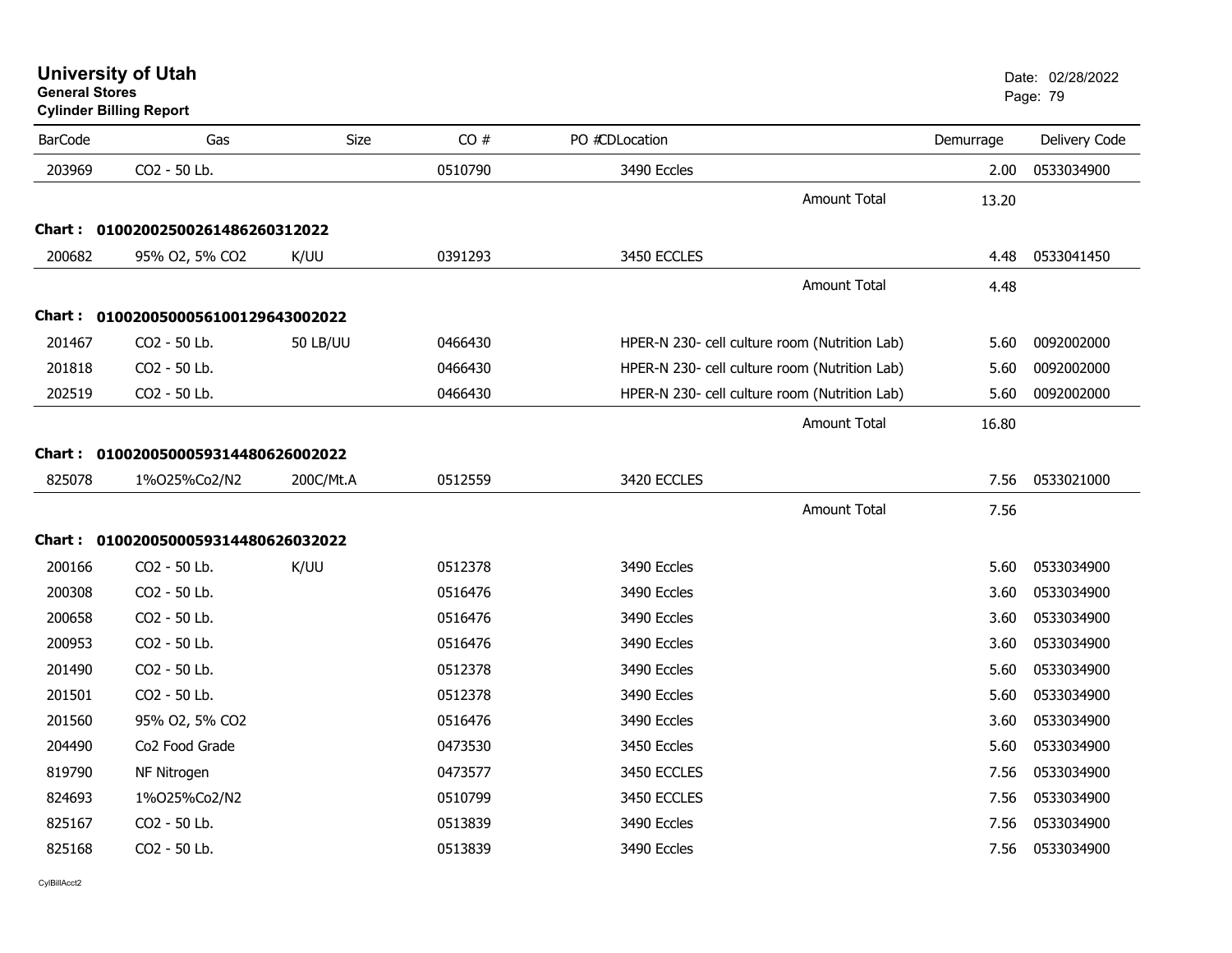| General Stores         | <b>Cylinder Billing Report</b>      |                  |         |                                      |                     |           | Page: 80      |
|------------------------|-------------------------------------|------------------|---------|--------------------------------------|---------------------|-----------|---------------|
| <b>BarCode</b>         | Gas                                 | Size             | CO#     | PO #CDLocation                       |                     | Demurrage | Delivery Code |
| 825173                 | CO2 - 50 Lb.                        |                  | 0513839 | 3490 Eccles                          |                     | 7.56      | 0533034900    |
|                        |                                     |                  |         |                                      | <b>Amount Total</b> | 74.60     |               |
|                        | Chart: 0100200500059314480643002022 |                  |         |                                      |                     |           |               |
| 202906                 | N2, Liquid LX45                     | <b>180 LTR/U</b> | 0514419 | 3475 EIHG                            |                     | 24.00     | 0533021000    |
| 203530                 | N2, Liquid LX45                     |                  | 0516612 | 3475 EIHG                            |                     | 20.80     | 0533034900    |
| 825076                 | N2, Liquid LX45                     |                  | 0515805 | 3475 EIHG                            |                     | 56.00     | 0533021000    |
|                        |                                     |                  |         |                                      | <b>Amount Total</b> | 100.80    |               |
|                        | Chart: 0100200500059314890626002022 |                  |         |                                      |                     |           |               |
| 200239                 | Nitrogen 230 CF                     | K/UU             | 0511794 | BLDG 585 RM 152                      |                     | 5.60      | 0092002000    |
| 200600                 | 95% O2, 5% CO2                      |                  | 0509147 | 3420 EIHG                            |                     | 2.00      | 0092002000    |
| 201091                 | 95% O2, 5% CO2                      |                  | 0512180 | 3420 EIHG                            |                     | 5.60      | 0092002000    |
| 201140                 | 95% O2, 5% CO2                      |                  | 0512180 | 3420 EIHG                            |                     | 5.60      | 0092002000    |
| 202224                 | Oxygen, USP - E                     |                  | 0515812 | 3420 EIHG- Symon's Lab               |                     | 5.60      | 0533021000    |
| 202668                 | CO2 - 50 Lb.                        |                  | 0509725 | 3420 EIHG                            |                     | 5.60      | 0092002000    |
| 202850                 | 95% N2, 5% CO2                      |                  | 0491804 | 3420 ECCLES                          |                     | 5.60      | 0092002000    |
| 203802                 | 95% O2, 5% CO2                      |                  | 0516295 | 3420 EIHG- Dr. John David Symons lab |                     | 4.00      | 0533021000    |
| 203866                 | 95% O2, 5% CO2                      |                  | 0510305 | 3420 Eccles                          |                     | 5.60      | 0092002000    |
| 204702                 | Oxygen, USP - E                     |                  | 0515812 | 3420 EIHG- Symon's Lab               |                     | 5.60      | 0533021000    |
| 205578                 | 95% O2, 5% CO2                      |                  | 0509147 | 3420 EIHG                            |                     | 5.60      | 0092002000    |
|                        |                                     |                  |         |                                      | <b>Amount Total</b> | 56.40     |               |
|                        | Chart: 0100200500059315250626002022 |                  |         |                                      |                     |           |               |
| 200100                 | CO <sub>2</sub> - Siphon            | K/UU             | 0507379 | 1840 SKAGGS                          |                     | 5.60      | 0092002000    |
| 202991                 | Oxygen, USP                         |                  | 0503877 | 230 HPER-N                           |                     | 5.60      | 0092002000    |
| 205456                 | Oxygen, USP - E                     |                  | 0503272 | 230 HPER-N                           |                     | 3.60      | 0092002000    |
| 205465                 | Oxygen, USP - E                     |                  | 0503877 | 230 HPER-N                           |                     | 3.60      | 0092002000    |
| 205467                 | Oxygen, USP - E                     |                  | 0516797 | 230 HPER-N                           |                     | 2.00      | 0092002000    |
| 205733<br>CvIBillAcct2 | Oxygen, USP - E                     |                  | 0503877 | 230 HPER-N                           |                     | 3.60      | 0092002000    |

**University of Utah** Date: 02/28/2022

**General Stores**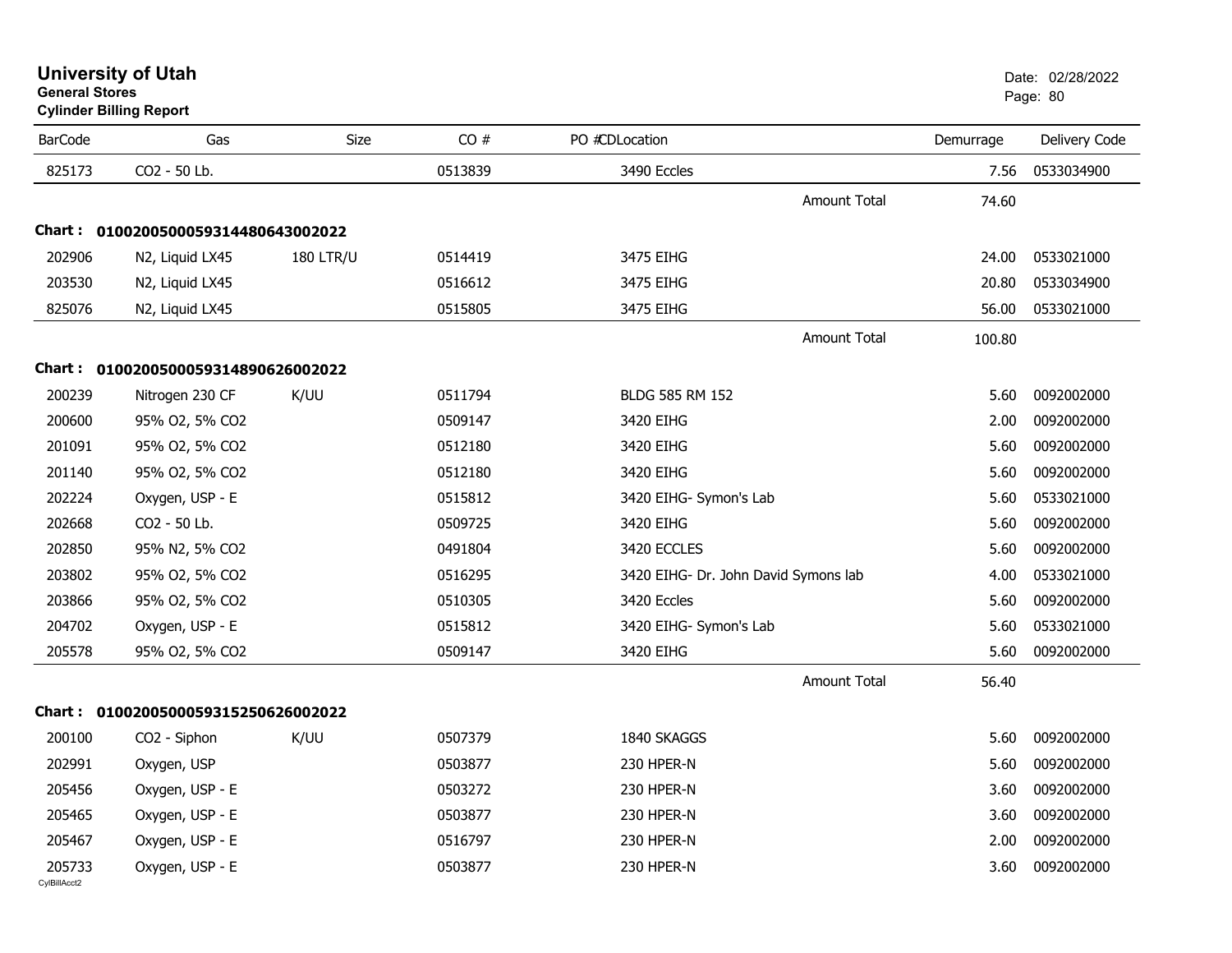| <b>General Stores</b> | <b>University of Utah</b><br><b>Cylinder Billing Report</b> |             |         |                |                     |           | Date: 02/28/2022<br>Page: 81 |
|-----------------------|-------------------------------------------------------------|-------------|---------|----------------|---------------------|-----------|------------------------------|
| <b>BarCode</b>        | Gas                                                         | <b>Size</b> | CO#     | PO #CDLocation |                     | Demurrage | Delivery Code                |
| 825044                | CO2 - Siphon                                                |             | 0515888 | 1840 SKAGGS    |                     | 7.29      | 0092002000                   |
| 825047                | CO2 - Siphon                                                |             | 0515888 | 1840 SKAGGS    |                     | 7.29      | 0092002000                   |
| 825373                | Oxygen, USP - E                                             |             | 0516797 | 230 HPER-N     |                     | 2.70      | 0092002000                   |
| 825379                | Oxygen, USP - E                                             |             | 0516797 | 230 HPER-N     |                     | 2.70      | 0092002000                   |
| 825383                | Oxygen, USP - E                                             |             | 0516797 | 230 HPER-N     |                     | 2.70      | 0092002000                   |
|                       |                                                             |             |         |                | <b>Amount Total</b> | 46.68     |                              |
|                       | Chart: 0100200500059315940626032022                         |             |         |                |                     |           |                              |
| 202280                | 95% O2, 5% CO2                                              | K/UU        | 0479881 | 3490 Eccles    |                     | 2.00      | 0533034900                   |
| 202356                | Nitrogen, UHP                                               |             | 0509163 | 3450 EIHG      |                     | 5.60      | 0533021000                   |
| 205649                | CO2 - 50 Lb.                                                |             | 0509164 | 3490 EIHG      |                     | 2.00      | 0533034900                   |
| 824375                | CO <sub>2</sub> - 50 Lb.                                    |             | 0509164 | 3490 EIHG      |                     | 7.56      | 0533034900                   |
| 824382                | CO2 - 50 Lb.                                                |             | 0509164 | 3490 EIHG      |                     | 2.70      | 0533034900                   |
|                       |                                                             |             |         |                | <b>Amount Total</b> | 19.86     |                              |
|                       | Chart: 0100200500059316940662002022                         |             |         |                |                     |           |                              |
| 824191                | 7% 02 In N2                                                 | 200C/Mt.A   | 0506945 | 3420 ECCLES    |                     | 7.56      | 0533021000                   |
| 824692                | 7% O2 In N2                                                 |             | 0510955 | 3400 ECCLES    |                     | 7.56      | 0533021000                   |
|                       |                                                             |             |         |                | <b>Amount Total</b> | 15.12     |                              |
|                       | Chart: 0100201500059312730626002022                         |             |         |                |                     |           |                              |
| 205582                | 95% O2, 5% CO2                                              | K/UU        | 0429555 | 3480 EIHG      |                     | 4.48      | 0533034800                   |
|                       |                                                             |             |         |                | <b>Amount Total</b> | 4.48      |                              |
|                       | Chart: 0100201500059312730626032022                         |             |         |                |                     |           |                              |
| 202637                | Oxygen, USP - E                                             | E/UU        | 0511311 | 3480 EIHG      |                     | 5.60      | 0533034800                   |
| 203087                | Oxygen, USP - E                                             |             | 0515557 | 3480 EIHG      |                     | 5.60      | 0533034800                   |
| 203374                | Oxygen, USP - E                                             |             | 0515557 | 3480 EIHG      |                     | 5.60      | 0533034800                   |
| 205310                | Oxygen, USP - E                                             |             | 0515557 | 3480 EIHG      |                     | 5.60      | 0533034800                   |
| 205330                | Oxygen, USP - E                                             |             | 0515557 | 3480 EIHG      |                     | 5.60      | 0533034800                   |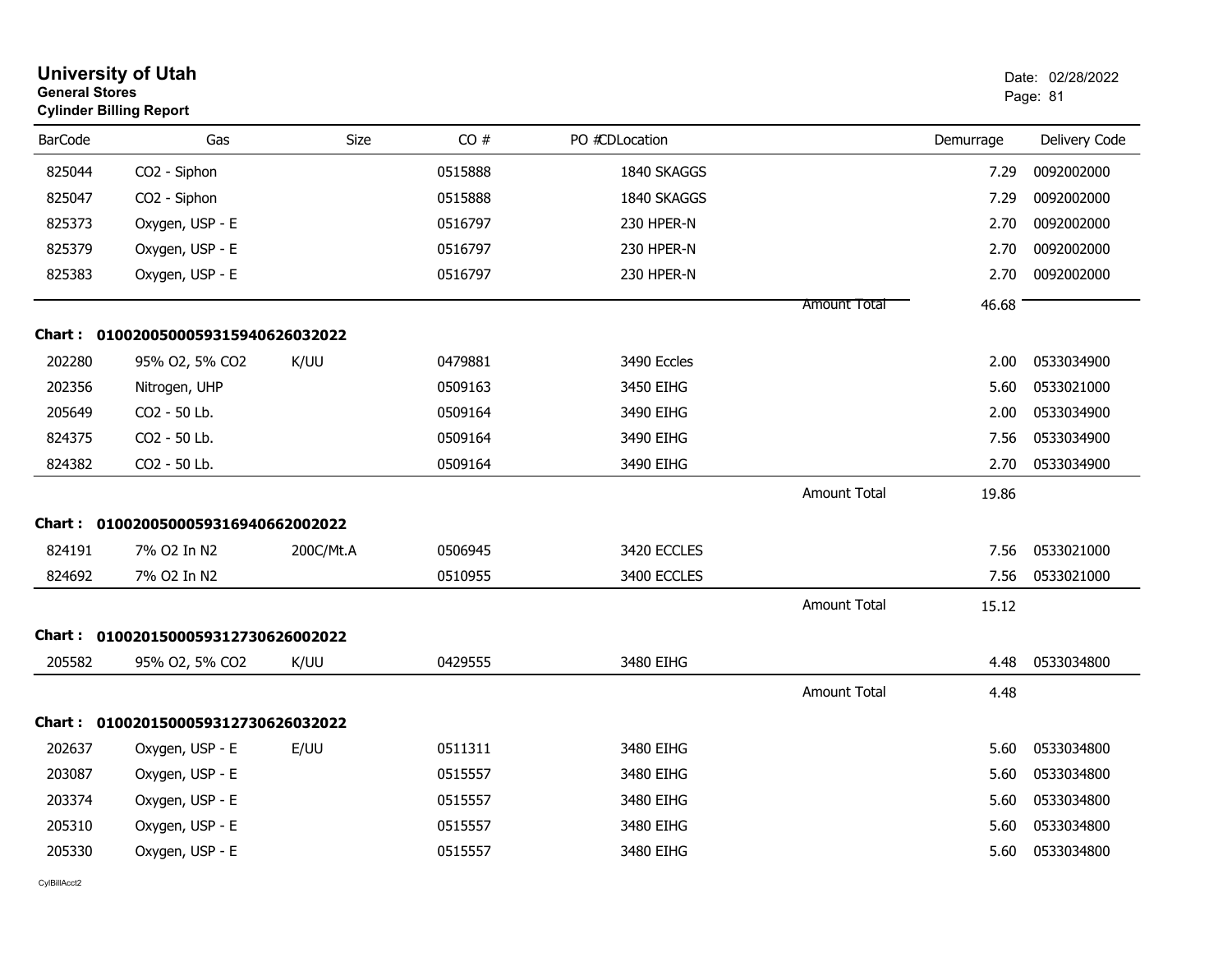| <b>University of Utah</b>      | Date: 02 |
|--------------------------------|----------|
| <b>General Stores</b>          | Page: 82 |
| <b>Cylinder Billing Report</b> |          |

| <b>BarCode</b> | Gas                                 | Size | CO#     | PO #CDLocation                     | Demurrage | Delivery Code |
|----------------|-------------------------------------|------|---------|------------------------------------|-----------|---------------|
| 824946         | Oxygen, USP - E                     |      | 0513453 | 3480 EIHG                          | 7.56      | 0533021000    |
|                |                                     |      |         | <b>Amount Total</b>                | 35.56     |               |
|                | Chart: 0100201500059314111643002022 |      |         |                                    |           |               |
| 201126         | Oxygen, USP                         | K/UU | 0444952 | 3450 SUITE A ECCLES                | 4.48      | 0853000000    |
| 201340         | 95% O2, 5% CO2                      |      | 0516383 | 3440 EIHG                          | 3.60      | 0853000000    |
| 201521         | 95% O2, 5% CO2                      |      | 0513680 | 3440 EIHG                          | 5.60      | 0853000000    |
| 202653         | Nitrogen 230 CF                     |      | 0507451 | 3440 Eccles                        | 5.60      | 0853000000    |
| 202826         | 95% O2, 5% CO2                      |      | 0515038 | 3440 EIHG                          | 5.60      | 0853000000    |
| 818557         | Oxygen, USP - E                     |      | 0465821 | 3440 EIHG                          | 7.56      | 0533034900    |
|                |                                     |      |         | Amount Total                       | 32.44     |               |
|                | Chart: 01002109900120086260012022   |      |         |                                    |           |               |
| 200789         | CO2 - 50 Lb.                        | K/UU | 0474619 | 3752 HCI RS Cairns Lab CHemical RM | 5.60      | 0533051000    |
| 200869         | N2, Liquid LX45                     |      | 0516566 | 3738 HCI                           | 27.20     | 0555113760    |
| 201102         | N2, Liquid LX45                     |      | 0499467 | <b>LL510 HCI</b>                   | 44.80     | 0533051000    |
| 201711         | N2, Liquid LX45                     |      | 0515632 | 3738 HCI RS                        | 17.60     | 0555LL3760    |
| 201802         | N2, Liquid LX45                     |      | 0515917 | 3738 HCI                           | 32.00     | 0555113760    |
| 202296         | N2, Liquid LX45                     |      | 0516942 | 3738 HCI                           | 9.60      | 0555113760    |
| 203486         | CO2 - 50 Lb.                        |      | 0484939 | 3752 HCI - RS                      | 5.60      | 0533051000    |
| 205485         | Nitrogen NF                         |      | 0510219 | 3755 HCI RS Cairns Lab TC RM       | 5.60      | 0533051000    |
| 205486         | Nitrogen NF                         |      | 0510219 | 3755 HCI RS Cairns Lab TC RM       | 5.60      | 0533051000    |
| 205489         | Nitrogen NF                         |      | 0510219 | 3755 HCI RS Cairns Lab TC RM       | 5.60      | 0533051000    |
| 205556         | Nitrogen NF                         |      | 0510219 | 3755 HCI RS Cairns Lab TC RM       | 5.60      | 0533051000    |
| 205587         | N2, Liquid LX45                     |      | 0514918 | 3738 HCI RS                        | 3.20      | 0555113760    |
| 205928         | Nitrogen NF                         |      | 0510219 | 3755 HCI RS Cairns Lab TC RM       | 5.60      | 0533051000    |
| 813860         | Nitrogen NF                         |      | 0434534 | 3755 HCI PHASE 4- CAIRNS LAB       | 6.44      | 0533051000    |
| 821373         | CO2 - 20 Lb.                        |      | 0505032 | 3752 HCI RS                        | 7.56      | 0533051000    |
| 821377         | CO2 - 20 Lb.                        |      | 0505032 | 3752 HCI RS                        | 7.56      | 0533051000    |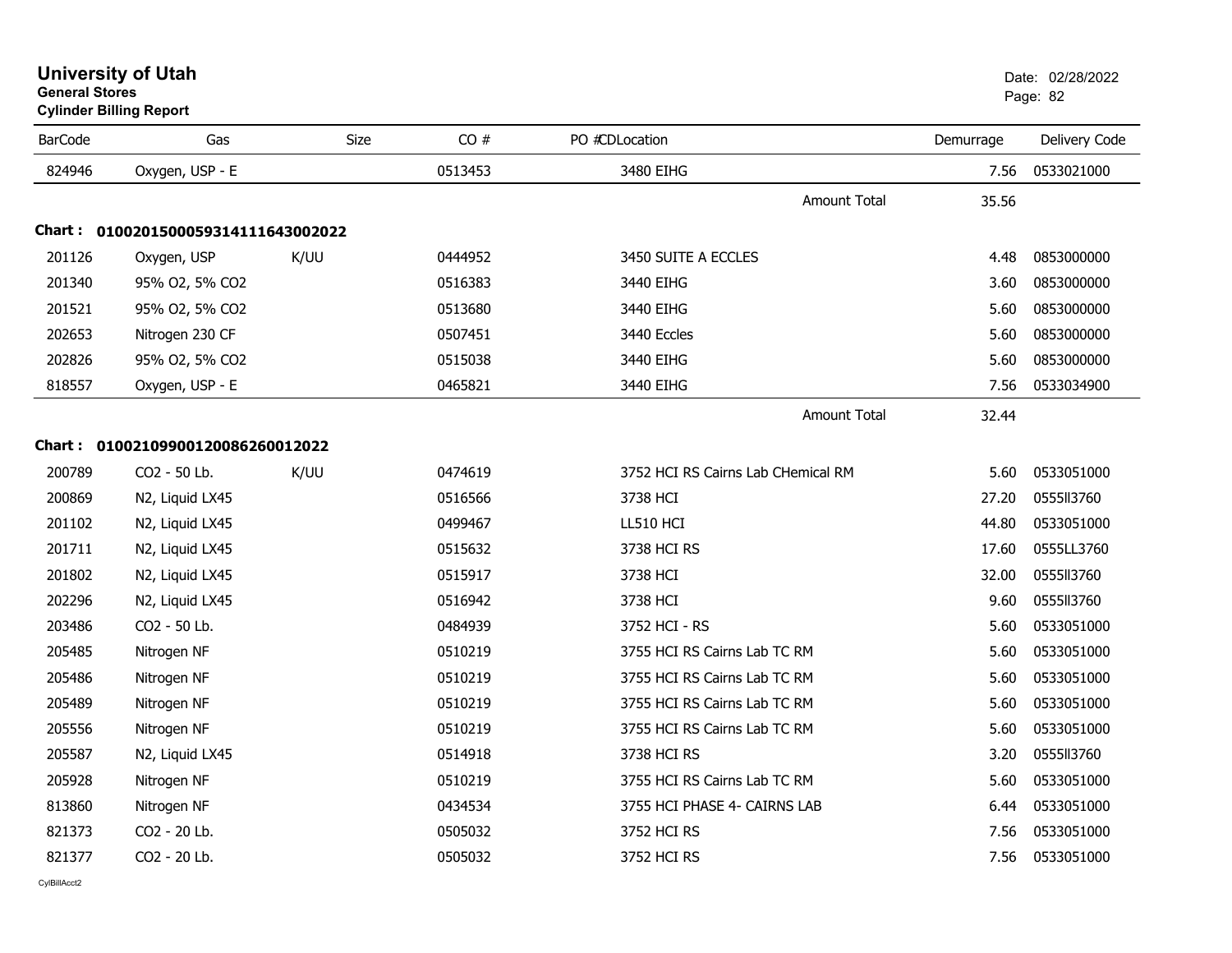| <b>General Stores</b>  | <b>University of Utah</b><br><b>Cylinder Billing Report</b> |      |         |                                      |           | Date: 02/28/2022<br>Page: 83 |
|------------------------|-------------------------------------------------------------|------|---------|--------------------------------------|-----------|------------------------------|
| <b>BarCode</b>         | Gas                                                         | Size | CO#     | PO #CDLocation                       | Demurrage | Delivery Code                |
| 823804                 | Co <sub>2</sub> Food Grade                                  |      | 0505032 | 3752 HCI RS                          | 7.56      | 0533051000                   |
| 824370                 | Nitrogen NF                                                 |      | 0509026 | 3755 HCI                             | 7.56      | 0533051000                   |
|                        |                                                             |      |         | <b>Amount Total</b>                  | 210.28    |                              |
|                        | Chart: 01002109900124526260012022                           |      |         |                                      |           |                              |
| 200077                 | CO2 - 50 Lb.                                                | K/UU | 0457960 | SOUTH BIOLOGY 90                     | 4.48      | 0533051000                   |
| 200099                 | CO2 - Siphon                                                |      | 0406141 | 413 ASB                              | 4.48      | 0533051000                   |
| 200340                 | Nitrogen 230 CF                                             |      | 0481185 | 420 ASB Jorgensen Lab                | 5.60      | 0533051000                   |
| 201061                 | CO2 - Siphon                                                |      | 0406141 | 413 ASB                              | 4.48      | 0533051000                   |
| 201873                 | N2, Liquid LX45                                             |      | 0516215 | 410 ASB Jorgensen Lab                | 33.60     | 0533051000                   |
| 202478                 | CO2 - 50 Lb.                                                |      | 0469313 | 461 ASB Jorgensen Lab                | 4.80      | 0084003010                   |
| 205683                 | CO2 - 50 Lb.                                                |      | 0487932 | 461 ASB                              | 5.60      | 0533051000                   |
| 205774                 | N2, Liquid LX45                                             |      | 0515765 | 410 ASB Jorgensen Lab                | 11.20     | 0533051000                   |
| 822697                 | CO2 - 50 Lb.                                                |      | 0495131 | 90 So Biology Code: 79793            | 7.56      | 0533051000                   |
|                        |                                                             |      |         | <b>Amount Total</b>                  | 81.80     |                              |
|                        | Chart: 01002132000307266260012022                           |      |         |                                      |           |                              |
| 202301                 | Oxygen, USP                                                 | K/UU | 0503284 | 585 RM 152                           | 5.60      | 0500000010                   |
| 824307                 | Oxygen, USP                                                 |      | 0508764 | 585 RM 152                           | 7.56      | 0500000010                   |
|                        |                                                             |      |         | <b>Amount Total</b>                  | 13.16     |                              |
|                        | Chart: 01002132000340366260012022                           |      |         |                                      |           |                              |
| 200639                 | Oxygen, USP                                                 | K/UU | 0515898 | <b>CVRTI</b> basement tank farm      | 5.40      | 0500002070                   |
| 200737                 | Oxygen, USP                                                 |      | 0515898 | <b>CVRTI</b> basement tank farm      | 5.40      | 0500002070                   |
| 201116                 | Oxygen, USP                                                 |      | 0509949 | 003 CVRTI in Tank Farm Basement room | 5.60      | 0500002070                   |
| 201817                 | Oxygen, USP                                                 |      | 0514353 | CVRTI Basement room 3 Tank farm      | 5.60      | 0500002070                   |
| 202319                 | Air - E                                                     |      | 0505698 | <b>BSMT CVRTI</b>                    | 5.60      | 0500000010                   |
| 203433                 | Oxygen, USP - E                                             |      | 0509815 | BASEMENT RM 003 TANK FARM            | 5.60      | 0500002070                   |
| 203959                 | Oxygen, USP                                                 |      | 0514353 | CVRTI Basement room 3 Tank farm      | 5.60      | 0500002070                   |
| 205311<br>CylBillAcct2 | Oxygen, USP - E                                             |      | 0510626 | 003 CVRTI Tank Farm                  | 5.60      | 0500002070                   |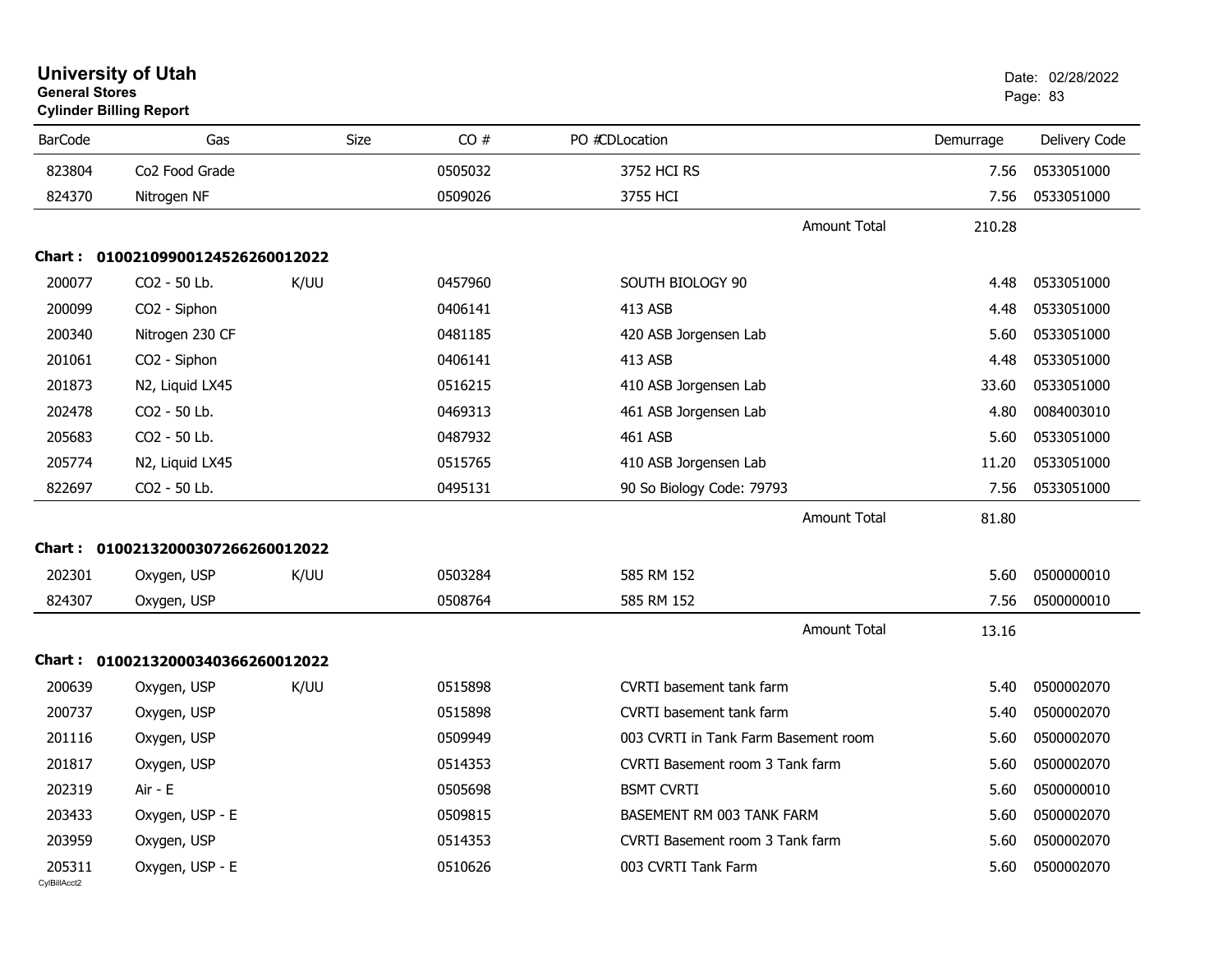| <b>General Stores</b> | <b>University of Utah</b><br><b>Cylinder Billing Report</b> |      |         |                                      |           | Date: 02/28/2022<br>Page: 84 |
|-----------------------|-------------------------------------------------------------|------|---------|--------------------------------------|-----------|------------------------------|
| <b>BarCode</b>        | Gas                                                         | Size | CO#     | PO #CDLocation                       | Demurrage | Delivery Code                |
| 205893                | Oxygen, USP                                                 |      | 0515898 | CVRTI basement tank farm             | 5.40      | 0500002070                   |
| 205909                | Oxygen, USP                                                 |      | 0509815 | BASEMENT RM 003 TANK FARM            | 5.60      | 0500002070                   |
| 825008                | Oxygen, USP                                                 |      | 0513657 | <b>CVRTI BSMT</b>                    | 7.56      | 0500002070                   |
| 825009                | Oxygen, USP                                                 |      | 0513657 | <b>CVRTI BSMT</b>                    | 7.56      | 0500002070                   |
|                       |                                                             |      |         | <b>Amount Total</b>                  | 70.52     |                              |
|                       | Chart: 01002132500267146260012022                           |      |         |                                      |           |                              |
| 202645                | CO2 - 50 Lb.                                                | K/UU | 0485972 | <b>Basement CVRTI</b>                | 5.60      | 0500000010                   |
|                       |                                                             |      |         | <b>Amount Total</b>                  | 5.60      |                              |
|                       | Chart: 0100213500051004665626002022                         |      |         |                                      |           |                              |
| 201755                | CO2 - 50 Lb.                                                | K/UU | 0437651 | <b>BASEMENT</b>                      | 4.48      | 0500000010                   |
|                       |                                                             |      |         | <b>Amount Total</b>                  | 4.48      |                              |
|                       | Chart: 0100213500051004666626002022                         |      |         |                                      |           |                              |
| 201985                | Oxygen, USP                                                 | K/UU | 0513268 | 160E CVRTI                           | 1.60      | 0500000010                   |
|                       |                                                             |      |         | <b>Amount Total</b>                  | 1.60      |                              |
|                       | Chart: 0100213500051004666626062022                         |      |         |                                      |           |                              |
| 201290                | CO2 - 50 Lb.                                                | K/UU | 0482862 | <b>CVRTI Basement</b>                | 5.60      | 0500000010                   |
|                       |                                                             |      |         |                                      |           |                              |
|                       |                                                             |      |         | <b>Amount Total</b>                  | 5.60      |                              |
| Chart :               | 0100213500051004667626002022                                |      |         |                                      |           |                              |
| 200613                | CO2 - 50 Lb.                                                | K/UU | 0509157 | <b>CVRTI BSMT</b>                    | 5.60      | 0500000010                   |
| 201011                | CO2 - 50 Lb.                                                |      | 0513277 | RM 101 CVRTI                         | 5.60      | 0500000010                   |
| 824387                | Helium - UHP                                                |      | 0509369 | <b>BASEMENT</b>                      | 7.56      | 0500000010                   |
| 824517                | Nitrogen, UHP                                               |      | 0511415 | CVRTI BSMT, Attn: Dr. Franklin's Lab | 7.56      | 0500000010                   |
| 824989                | Nitrogen, UHP                                               |      | 0513277 | RM 101 CVRTI                         | 7.56      | 0500000010                   |
|                       |                                                             |      |         | <b>Amount Total</b>                  | 33.88     |                              |

#### **Chart : 0100213500051004668626062022**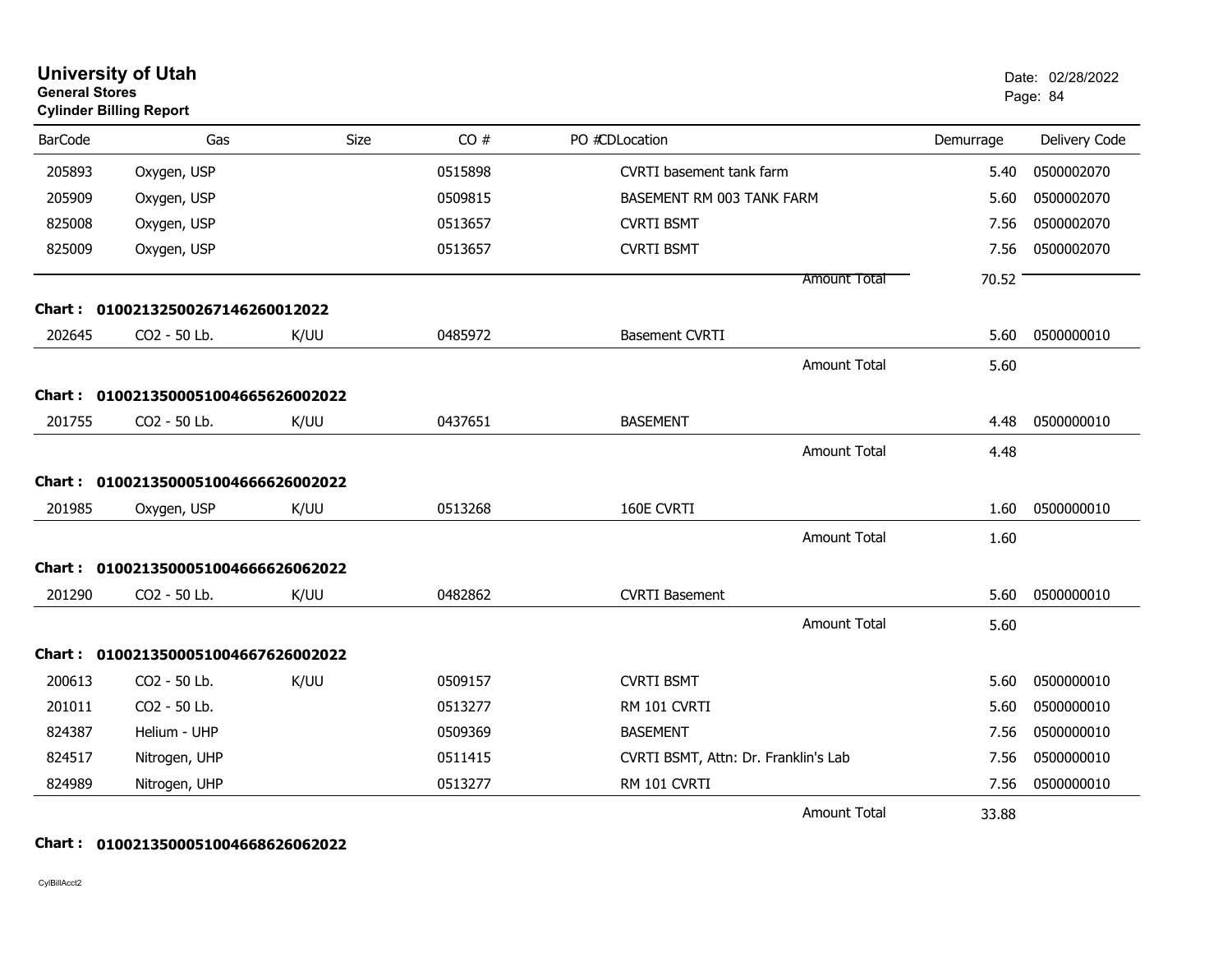**University of Utah** Date: 02/28/2022 **General Stores**

# **Cylinder Billing Report**

| <b>BarCode</b> | Gas                                 | Size      | CO#     | PO #CDLocation    |                     | Demurrage | Delivery Code |
|----------------|-------------------------------------|-----------|---------|-------------------|---------------------|-----------|---------------|
| 201935         | Oxygen, USP                         | K/UU      | 0491187 | <b>CVRTI BSMT</b> |                     | 5.60      | 0500000010    |
|                |                                     |           |         |                   | <b>Amount Total</b> | 5.60      |               |
|                | Chart: 0100213500051004669626002022 |           |         |                   |                     |           |               |
| 202284         | Oxygen, USP                         | K/UU      | 0496185 | <b>BSMT CVRTI</b> |                     | 5.60      | 0500000010    |
| 825155         | 95% N2, 5% CO2                      |           | 0513452 | 33 CVRTI          |                     | 0.27      | 0500002070    |
|                |                                     |           |         |                   | <b>Amount Total</b> | 5.87      |               |
|                | Chart: 0100213500051004673626062022 |           |         |                   |                     |           |               |
| 200282         | CO2 - 50 Lb.                        | K/UU      | 0510019 | <b>BSMT CVRTI</b> |                     | 0.20      | 0500000010    |
| 203304         | CO2 - 50 Lb.                        |           | 0510019 | <b>BSMT CVRTI</b> |                     | 5.60      | 0500000010    |
| 823837         | CO2 - 50 Lb.                        |           | 0504781 | <b>CVRTI BSMT</b> |                     | 7.56      | 0500000010    |
|                |                                     |           |         |                   | <b>Amount Total</b> | 13.36     |               |
|                | Chart: 0100213500054505123626002022 |           |         |                   |                     |           |               |
| 825348         | Oxygen, USP                         | 200C/Mt.A | 0516286 | 160E CVRTI        |                     | 5.40      | 0500000010    |
|                |                                     |           |         |                   | <b>Amount Total</b> | 5.40      |               |
|                | Chart: 0100213500059313430626002022 |           |         |                   |                     |           |               |
| 201803         | CO2 - 50 Lb.                        | K/UU      | 0426562 | Basement          |                     | 4.48      | 0500000010    |
| 204526         | CO2 - 50 Lb.                        |           | 0515168 | 160E CVRTI        |                     | 5.60      | 0500000010    |
|                |                                     |           |         |                   | <b>Amount Total</b> | 10.08     |               |
|                | Chart: 0100213500059314680626002022 |           |         |                   |                     |           |               |
| 201491         | CO2 - 50 Lb.                        | K/UU      | 0513618 | 207 CVRTI         |                     | 5.60      | 0500002070    |
| 202553         | 95% N2, 5% CO2                      |           | 0514162 | 207 CVRTI         |                     | 5.60      | 0500002070    |
| 202554         | 95% N2, 5% CO2                      |           | 0514162 | 207 CVRTI         |                     | 5.60      | 0500002070    |
| 203310         | CO2 - 50 Lb.                        |           | 0513618 | 207 CVRTI         |                     | 5.60      | 0500002070    |
| 824378         | CO2 - 50 Lb.                        |           | 0508998 | <b>BSMT CVRTI</b> |                     | 7.56      | 0500000010    |
| 825369         | CO2 - 50 Lb.                        |           | 0516671 | 207 CVRTI         |                     | 3.24      | 0500002070    |
|                |                                     |           |         |                   | <b>Amount Total</b> | 33.20     |               |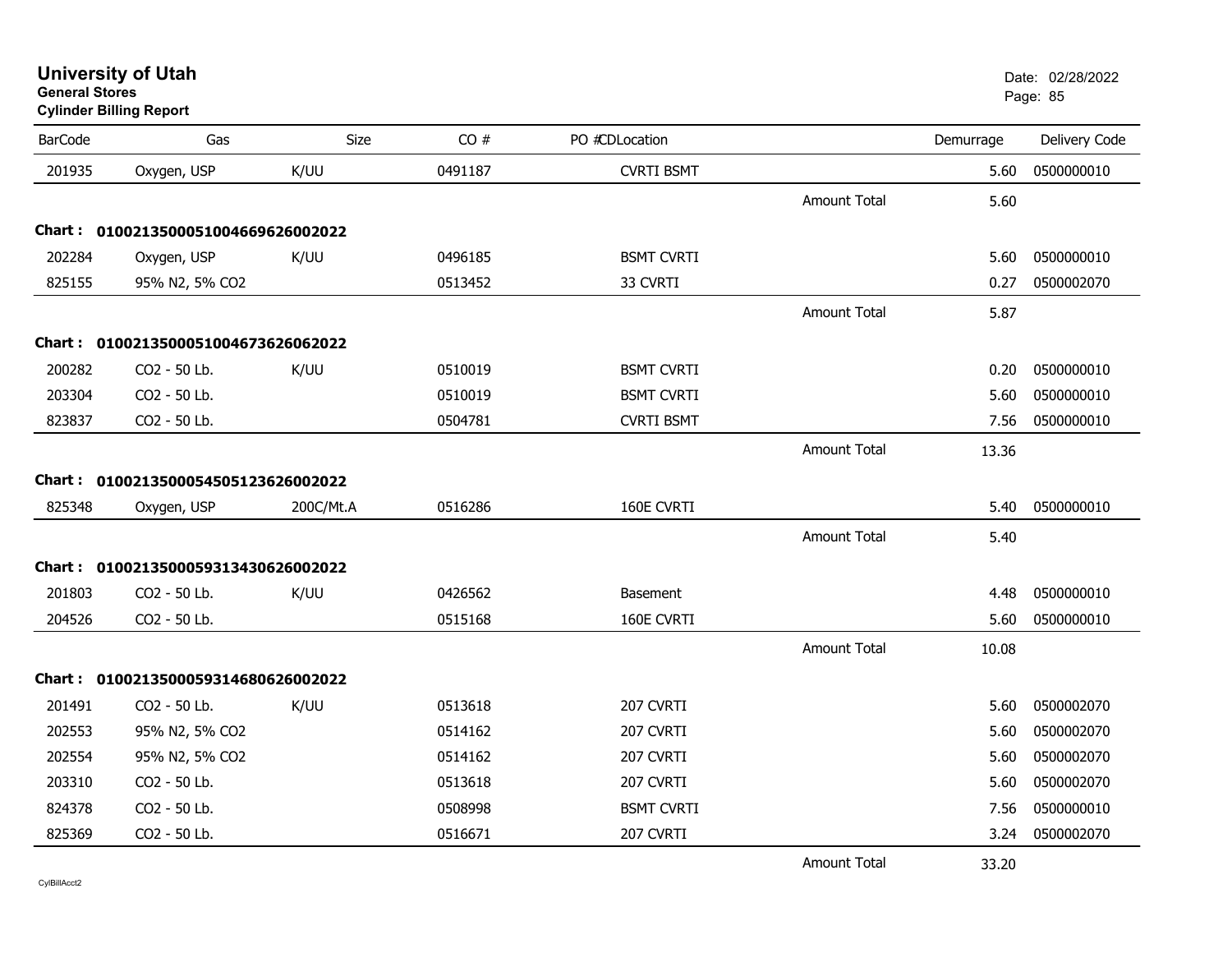| <b>General Stores</b> | <b>University of Utah</b><br><b>Cylinder Billing Report</b> |      |         |                      |                     |           | Date: 02/28/2022<br>Page: 86 |
|-----------------------|-------------------------------------------------------------|------|---------|----------------------|---------------------|-----------|------------------------------|
| <b>BarCode</b>        | Gas                                                         | Size | CO#     | PO #CDLocation       |                     | Demurrage | Delivery Code                |
|                       | Chart: 0100213500059316521626002022                         |      |         |                      |                     |           |                              |
| 201186                | CO2 - 50 Lb.                                                | K/UU | 0504586 | 131 CVRTI            |                     | 5.60      | 0500000010                   |
| 205914                | Oxygen, USP                                                 |      | 0504586 | 131 CVRTI            |                     | 5.60      | 0500000010                   |
|                       |                                                             |      |         |                      | <b>Amount Total</b> | 11.20     |                              |
|                       | Chart: 0100213500059316650626002022                         |      |         |                      |                     |           |                              |
| 205520                | CO2 - 50 Lb.                                                | K/UU | 0515630 | 131 CVRTI- East Door |                     | 5.60      | 0500002070                   |
|                       |                                                             |      |         |                      | <b>Amount Total</b> | 5.60      |                              |
|                       | Chart: 0100213500059316911626002022                         |      |         |                      |                     |           |                              |
| 200722                | CO2 - 50 Lb.                                                | K/UU | 0515181 | <b>CVRTI BSMT</b>    |                     | 5.60      | 0500002070                   |
| 205540                | CO2 - 50 Lb.                                                |      | 0515181 | <b>CVRTI BSMT</b>    |                     | 5.60      | 0500002070                   |
|                       |                                                             |      |         |                      | <b>Amount Total</b> | 11.20     |                              |
|                       | Chart: 01002192000301236260312022                           |      |         |                      |                     |           |                              |
| 200318                | Air - 233 CF                                                | K/UU | 0505685 | 4800E SMBB Heys Lab  |                     | 5.60      | 0482013000                   |
| 200512                | Air - 233 CF                                                |      | 0514339 | 4800E SMBB HEys Lab  |                     | 5.60      | 0482013000                   |
| 200906                | Oxygen, USP                                                 |      | 0510180 | 4800E SMBB Heys Lab  |                     | 2.00      | 0482013000                   |
| 200959                | Oxygen, USP                                                 |      | 0510898 | 4800E SMBB Heys Lab  |                     | 5.60      | 0482013000                   |
| 201720                | Air - 233 CF                                                |      | 0510898 | 4800E SMBB Heys Lab  |                     | 5.60      | 0482013000                   |
| 202804                | Air - 233 CF                                                |      | 0505685 | 4800E SMBB Heys Lab  |                     | 5.60      | 0482013000                   |
| 204711                | Oxygen, USP                                                 |      | 0496312 | 4800E SMBB           |                     | 5.60      | 0482013000                   |
| 824396                | Oxygen, USP                                                 |      | 0512461 | 4800E SMBB Heys Lab  |                     | 7.56      | 0482013000                   |
|                       |                                                             |      |         |                      | <b>Amount Total</b> | 43.16     |                              |
|                       | Chart: 01002192500199786260012022                           |      |         |                      |                     |           |                              |
| 200060                | CO2 - 50 Lb.                                                | K/UU | 0511354 | 428 BPRB             |                     | 5.60      | 0482013000                   |
| 200450                | CO2 - 50 Lb.                                                |      | 0511354 | 428 BPRB             |                     | 5.60      | 0482013000                   |
| 200723                | CO2 - 50 Lb.                                                |      | 0502946 | 428 BPRB             |                     | 5.60      | 0482013000                   |
| 201185                | CO2 - 50 Lb.                                                |      | 0511354 | 428 BPRB             |                     | 5.60      | 0482013000                   |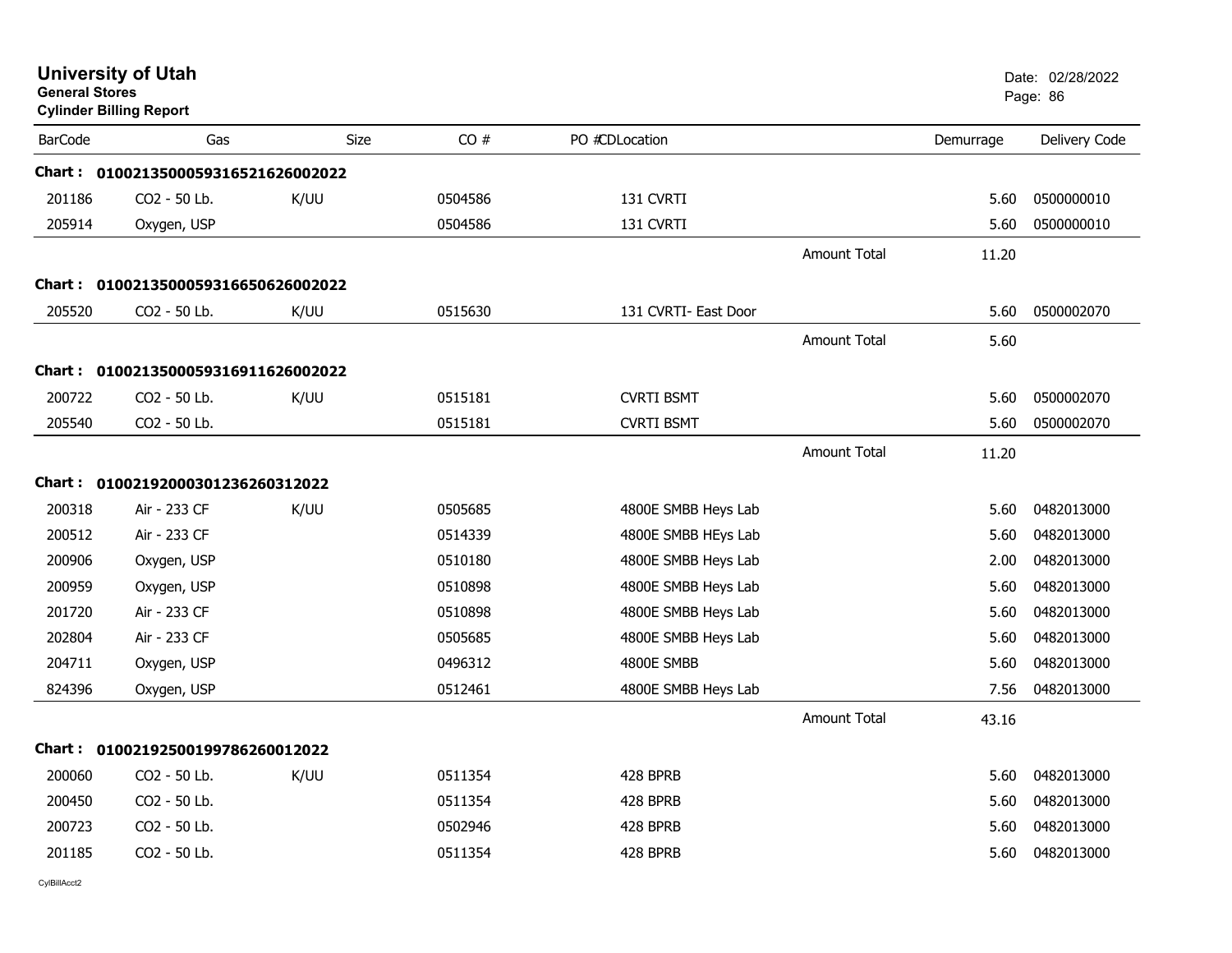|                | <b>University of Utah</b><br><b>General Stores</b><br><b>Cylinder Billing Report</b> |           |         |                          |                     |           | Date: 02/28/2022<br>Page: 87 |
|----------------|--------------------------------------------------------------------------------------|-----------|---------|--------------------------|---------------------|-----------|------------------------------|
| <b>BarCode</b> | Gas                                                                                  | Size      | CO#     | PO #CDLocation           |                     | Demurrage | Delivery Code                |
| 201262         | CO2 - 50 Lb.                                                                         |           | 0502946 | 428 BPRB                 |                     | 5.60      | 0482013000                   |
| 201328         | CO2 - 50 Lb.                                                                         |           | 0472244 | 428 BPRB                 |                     | 5.60      | 0570003700                   |
| 202479         | 95% O2, 5% CO2                                                                       |           | 0493616 | 060 BPRB                 |                     | 5.60      | 0482013000                   |
| 203991         | CO2 - 50 Lb.                                                                         |           | 0478127 | 428 BPRB                 |                     | 5.60      | 0570003700                   |
|                |                                                                                      |           |         |                          | <b>Amount Total</b> | 44.80     |                              |
|                | Chart: 01002192500268486260312022                                                    |           |         |                          |                     |           |                              |
| 200521         | CO2 - 50 Lb.                                                                         | K/UU      | 0513678 | 344 BPRB, Attn: Link Lab |                     | 5.60      | 0482013000                   |
| 202465         | CO2 - 50 Lb.                                                                         |           | 0507319 | 344 BPRB Attn: Link lab  |                     | 5.60      | 0482013000                   |
| 203303         | CO2 - 50 Lb.                                                                         |           | 0513678 | 344 BPRB, Attn: Link Lab |                     | 5.60      | 0482013000                   |
| 205533         | CO2 - 50 Lb.                                                                         |           | 0516005 | 320 BPRB Attn: Link Lab  |                     | 5.20      | 0482013000                   |
| 205858         | CO2 - 50 Lb.                                                                         |           | 0510613 | 344 BPRB Link Lab        |                     | 0.40      | 0482013000                   |
|                |                                                                                      |           |         |                          | <b>Amount Total</b> | 22.40     |                              |
| Chart :        | 01002192500269246260312022                                                           |           |         |                          |                     |           |                              |
| 201038         | 95% O2, 5% CO2                                                                       | K/UU      | 0506590 | 060 BPRB                 |                     | 5.60      | 0482013000                   |
| 201813         | CO2 - 50 Lb.                                                                         |           | 0502611 | 418 BPRB                 |                     | 5.60      | 0482013000                   |
| 202494         | 95% O2, 5% CO2                                                                       |           | 0505222 | 060 BPRB                 |                     | 5.60      | 0482013000                   |
| 204543         | CO2 - 50 Lb.                                                                         |           | 0502611 | 418 BPRB                 |                     | 5.60      | 0482013000                   |
|                |                                                                                      |           |         |                          | <b>Amount Total</b> | 22.40     |                              |
|                | Chart: 0100219500051006156626032022                                                  |           |         |                          |                     |           |                              |
| 825346         | Oxygen, USP                                                                          | 200C/Mt.A | 0516475 | 4800E SMBB Heys Lab      |                     | 4.86      | 0482013000                   |
|                |                                                                                      |           |         |                          | <b>Amount Total</b> | 4.86      |                              |
|                | Chart: 0100219500051006220626032022                                                  |           |         |                          |                     |           |                              |
| 202529         | Oxygen, USP - E                                                                      | E/UU      | 0512285 | 070 BPRB                 |                     | 0.60      | 0482013000                   |
| 203092         | Oxygen, USP - E                                                                      |           | 0516802 | 070 BPRB                 |                     | 2.00      | 0482013000                   |
| 203146         | Oxygen, USP - E                                                                      |           | 0515003 | 070 BPRB                 |                     | 0.60      | 0482013000                   |
| 203369         | Oxygen, USP - E                                                                      |           | 0515003 | 070 BPRB                 |                     | 0.60      | 0482013000                   |
|                |                                                                                      |           |         |                          |                     |           |                              |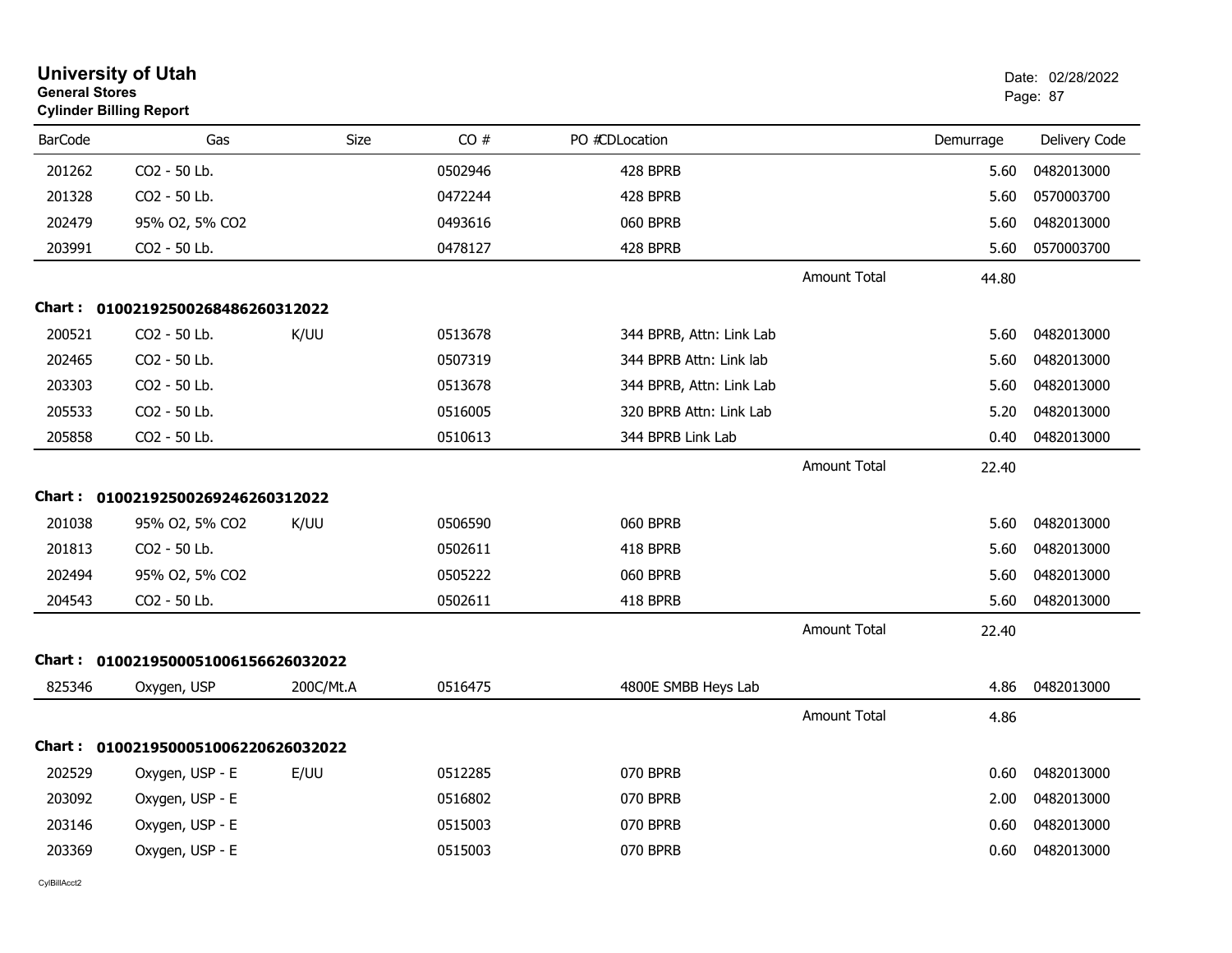| <b>General Stores</b>  | <b>University of Utah</b><br><b>Cylinder Billing Report</b> |           |         |                |                     |           | Date: 02/28/2022<br>Page: 88 |
|------------------------|-------------------------------------------------------------|-----------|---------|----------------|---------------------|-----------|------------------------------|
| <b>BarCode</b>         | Gas                                                         | Size      | CO#     | PO #CDLocation |                     | Demurrage | Delivery Code                |
| 203431                 | Oxygen, USP - E                                             |           | 0515003 | 070 BPRB       |                     | 5.60      | 0482013000                   |
| 204454                 | Oxygen, USP                                                 |           | 0516802 | 070 BPRB       |                     | 2.00      | 0482013000                   |
| 205404                 | Oxygen, USP - E                                             |           | 0515003 | 070 BPRB       |                     | 0.60      | 0482013000                   |
| 205452                 | Oxygen, USP - E                                             |           | 0515003 | 070 BPRB       |                     | 5.60      | 0482013000                   |
| 205479                 | Oxygen, USP - E                                             |           | 0515003 | 070 BPRB       |                     | 3.60      | 0482013000                   |
| 205882                 | Oxygen, USP - E                                             |           | 0515003 | 070 BPRB       |                     | 0.60      | 0482013000                   |
| 205937                 | Oxygen, USP - E                                             |           | 0516802 | 070 BPRB       |                     | 2.00      | 0482013000                   |
| 205958                 | Oxygen, USP - E                                             |           | 0516802 | 070 BPRB       |                     | 2.00      | 0482013000                   |
| 205999                 | Oxygen, USP - E                                             |           | 0516802 | 070 BPRB       |                     | 2.00      | 0482013000                   |
| 825314                 | Oxygen, USP - E                                             |           | 0516062 | 070 BPRB       |                     | 6.75      | 0482013000                   |
| 825315                 | Oxygen, USP - E                                             |           | 0516062 | 070 BPRB       |                     | 4.05      | 0482013000                   |
| 825316                 | Oxygen, USP - E                                             |           | 0516062 | 070 BPRB       |                     | 6.75      | 0482013000                   |
| 825317                 | Oxygen, USP - E                                             |           | 0516062 | 070 BPRB       |                     | 4.05      | 0482013000                   |
| 825318                 | Oxygen, USP - E                                             |           | 0516062 | 070 BPRB       |                     | 4.05      | 0482013000                   |
| 825319                 | Oxygen, USP - E                                             |           | 0516062 | 070 BPRB       |                     | 4.05      | 0482013000                   |
|                        |                                                             |           |         |                | <b>Amount Total</b> | 57.50     |                              |
|                        | Chart: 0100219500051006226626032022                         |           |         |                |                     |           |                              |
| 824601                 | Oxygen, USP - E                                             | E/MT. AIR | 0511027 | 070 BPRB       |                     | 7.56      | 0482013000                   |
| 824602                 | Oxygen, USP - E                                             |           | 0511027 | 070 BPRB       |                     | 7.56      | 0482013000                   |
|                        |                                                             |           |         |                | <b>Amount Total</b> | 15.12     |                              |
|                        | Chart: 0100219500059300774626032022                         |           |         |                |                     |           |                              |
| 200324                 | Nitrogen 230 CF                                             | K/UU      | 0395195 | 328A BPRB      |                     | 4.48      | 0570003200                   |
|                        |                                                             |           |         |                | <b>Amount Total</b> | 4.48      |                              |
|                        | Chart: 0100219500059309832643032022                         |           |         |                |                     |           |                              |
| 201313                 | Nitrogen 230 CF                                             | K/UU      | 0513910 | 344 BPRB       |                     | 2.00      | 0482013000                   |
| 202731                 | Nitrogen 230 CF                                             |           | 0513786 | 344 BPRB       |                     | 5.60      | 0482013000                   |
| 203865<br>CylBillAcct2 | Nitrogen 230 CF                                             |           | 0515495 | 344 BPRB       |                     | 5.60      | 0482013000                   |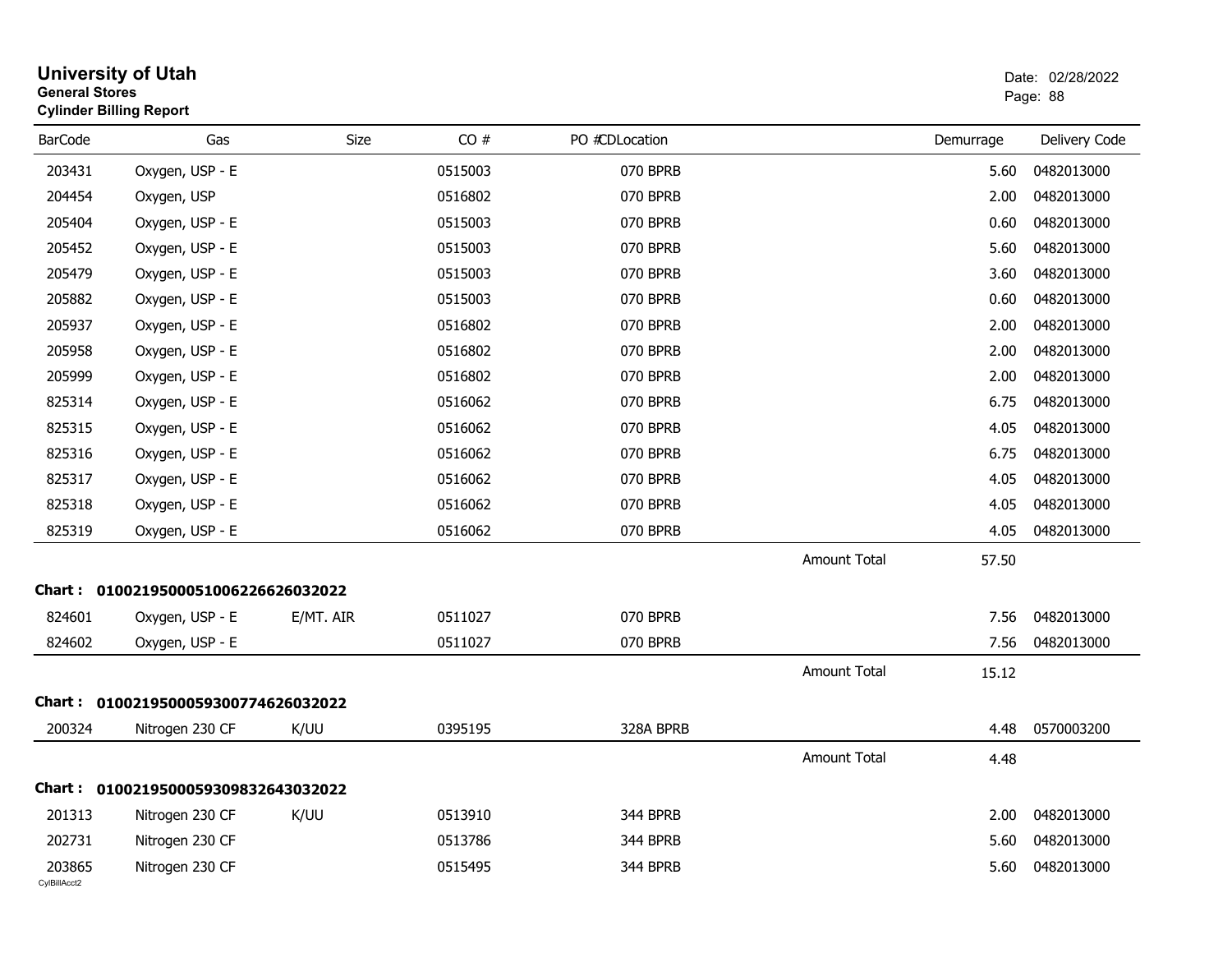| <b>Cylinder Billing Report</b> |                                     |      |         |                         |                     |           | rage.ob       |  |  |
|--------------------------------|-------------------------------------|------|---------|-------------------------|---------------------|-----------|---------------|--|--|
| <b>BarCode</b>                 | Gas                                 | Size | CO#     | PO #CDLocation          |                     | Demurrage | Delivery Code |  |  |
|                                |                                     |      |         |                         | <b>Amount Total</b> | 13.20     |               |  |  |
|                                | Chart: 0100219500059313840626002022 |      |         |                         |                     |           |               |  |  |
| 204496                         | Oxygen, USP                         | K/UU | 0455599 | 4852 SMBB               |                     | 4.48      | 0570003700    |  |  |
|                                |                                     |      |         |                         | <b>Amount Total</b> | 4.48      |               |  |  |
|                                | Chart: 0100219500059313840626032022 |      |         |                         |                     |           |               |  |  |
| 200648                         | CO2 - 50 Lb.                        | K/UU | 0514759 | 4375 SMBB- Shepherd Lab |                     | 5.60      | 0482013000    |  |  |
| 200651                         | Oxygen, USP                         |      | 0505416 | 4852 SMBB               |                     | 5.60      | 0482013000    |  |  |
| 201135                         | Oxygen, USP                         |      | 0505415 | 2124 SMBB               |                     | 5.60      | 0482013000    |  |  |
| 201248                         | CO2 - 50 Lb.                        |      | 0514759 | 4375 SMBB- Shepherd Lab |                     | 5.60      | 0482013000    |  |  |
| 201688                         | CO2 - 50 Lb.                        |      | 0512726 | 4375 SMBB               |                     | 5.60      | 0482013000    |  |  |
| 201940                         | 95% O2, 5% CO2                      |      | 0499491 | 4852 SMBB               |                     | 5.60      | 0482013000    |  |  |
| 202030                         | 95% O2, 5% CO2                      |      | 0497785 | 4852 SMBB               |                     | 5.60      | 0482013000    |  |  |
|                                |                                     |      |         |                         | <b>Amount Total</b> | 39.20     |               |  |  |
|                                | Chart: 0100219500059314630626032022 |      |         |                         |                     |           |               |  |  |
| 200880                         | Air - 233 CF                        | K/UU | 0388184 | 530 WINTROBE            |                     | 4.48      | 0530005310    |  |  |
| 201417                         | Nitrogen 230 CF                     |      | 0411638 | 436 BPRB                |                     | 4.48      | 0570003700    |  |  |
|                                |                                     |      |         |                         | <b>Amount Total</b> | 8.96      |               |  |  |
|                                | Chart: 0100219500059315240626002022 |      |         |                         |                     |           |               |  |  |
| 200070                         | Air - 233 CF                        | K/UU | 0436680 | 4820A SMBB              |                     | 4.48      | 0570003200    |  |  |
| 200175                         | Air - 233 CF                        |      | 0446295 | 4820A SMBB              |                     | 4.48      | 0570003200    |  |  |
| 200321                         | Air - 233 CF                        |      | 0434576 | 4800 SMBB               |                     | 0.16      | 0570003200    |  |  |
| 200376                         | Air - 233 CF                        |      | 0503007 | 4810 SMBB               |                     | 5.60      | 0570003200    |  |  |
| 200678                         | Nitrogen 230 CF                     |      | 0359141 | 4800 SMBB               |                     | 4.48      | 0151032050    |  |  |
| 200679                         | Air - 233 CF                        |      | 0515882 | 4800 SMBB               |                     | 5.40      | 0570003200    |  |  |
| 201125                         | Oxygen, USP                         |      | 0436547 | 4804 SMBB               |                     | 4.48      | 0570003200    |  |  |
| 201195                         | Air - 233 CF                        |      | 0479252 | 4810 SMBB               |                     | 5.60      | 0570003200    |  |  |

# **University of Utah**  Date: 02/28/2022 **General Stores**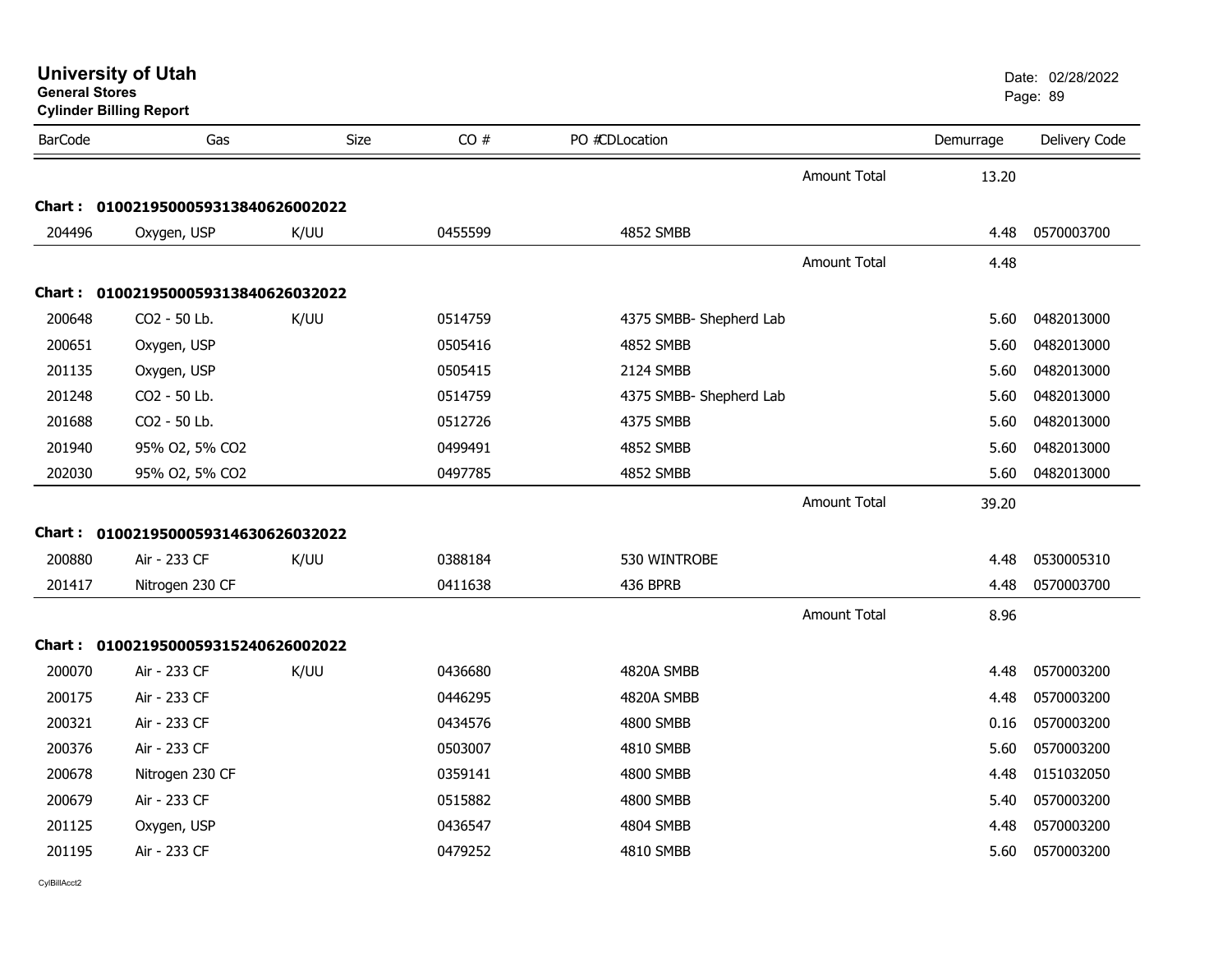| <b>General Stores</b> | <b>University of Utah</b><br><b>Cylinder Billing Report</b> |      |         |                     |                     |           | Date: 02/28/2022<br>Page: 90 |
|-----------------------|-------------------------------------------------------------|------|---------|---------------------|---------------------|-----------|------------------------------|
| <b>BarCode</b>        | Gas                                                         | Size | CO#     | PO #CDLocation      |                     | Demurrage | Delivery Code                |
| 201296                | Oxygen, USP                                                 |      | 0513450 | 4810 SMBB           |                     | 5.60      | 0570003200                   |
| 201322                | Air - 233 CF                                                |      | 0480465 | 4804 SMBB           |                     | 5.60      | 0570003200                   |
| 201439                | Air - 233 CF                                                |      | 0480465 | 4804 SMBB           |                     | 5.60      | 0570003200                   |
| 201685                | Oxygen, USP                                                 |      | 0452160 | 4820A SMBB          |                     | 4.48      | 0570003200                   |
| 201694                | Oxygen, USP                                                 |      | 0515882 | 4800 SMBB           |                     | 5.40      | 0570003200                   |
| 201925                | 95% O2, 5% CO2                                              |      | 0491813 | 4800 SMBB           |                     | 5.60      | 0570003200                   |
| 202003                | Air - 233 CF                                                |      | 0482209 | 4804 SMBB           |                     | 5.60      | 0570003200                   |
| 202006                | Air - 233 CF                                                |      | 0455258 | 4800 SMBB           |                     | 4.48      | 0570003700                   |
| 202032                | Oxygen, USP                                                 |      | 0488424 | 4800 SMBB           |                     | 5.60      | 0570003200                   |
| 202091                | Oxygen, USP                                                 |      | 0500790 | 4800 SMBB           |                     | 0.20      | 0570003200                   |
| 202210                | Nitrogen 230 CF                                             |      | 0488424 | 4800 SMBB           |                     | 2.00      | 0570003200                   |
| 202664                | Nitrogen 230 CF                                             |      | 0516483 | 4820A SMBB          |                     | 3.60      | 0570003200                   |
| 203337                | Air - 233 CF                                                |      | 0454278 | 4800 SMBB           |                     | 4.48      | 0570003200                   |
| 203338                | Air - 233 CF                                                |      | 0434577 | 4804 SMBB           |                     | 4.48      | 0570003200                   |
| 203828                | Oxygen, USP                                                 |      | 0513450 | 4810 SMBB           |                     | 5.60      | 0570003200                   |
| 204515                | Air - 233 CF                                                |      | 0467380 | 4820A SMBB          |                     | 5.60      | 0570003200                   |
| 204687                | Air - 233 CF                                                |      | 0509452 | 4800 SMBB           |                     | 5.60      | 0570003200                   |
| 205617                | Oxygen, USP                                                 |      | 0391426 | 4800 SMBB           |                     | 4.48      | 0151000000                   |
| 205630                | Oxygen, USP                                                 |      | 0429356 | 4800 SMBB           |                     | 4.48      | 0570003200                   |
| 808444                | Nitrogen, 23 CF                                             |      | 0339822 | 4800 SMBB           |                     | 6.16      | 0151000000                   |
| 810266                | Sulfur Hexafluo                                             |      | 0382021 | 4800 SMBB           |                     | 6.72      | 0151048000                   |
| 814799                | Nitrogen, 23 CF                                             |      | 0440555 | 4800 SMBB           |                     | 6.16      | 0570003200                   |
| 822224                | Nitrogen 230 CF                                             |      | 0492582 | 4820A SMBB          |                     | 7.56      | 0570003200                   |
| 824620                | Oxygen, USP                                                 |      | 0511766 | 4800 SMBB           |                     | 7.56      | 0570003200                   |
|                       |                                                             |      |         |                     | <b>Amount Total</b> | 157.32    |                              |
| Chart :               | 0100219500059316080626032022                                |      |         |                     |                     |           |                              |
| 203387                | Oxygen, USP - E                                             | E/UU | 0491510 | 444 BPRB- Gregg Lab |                     | 5.60      | 0482013000                   |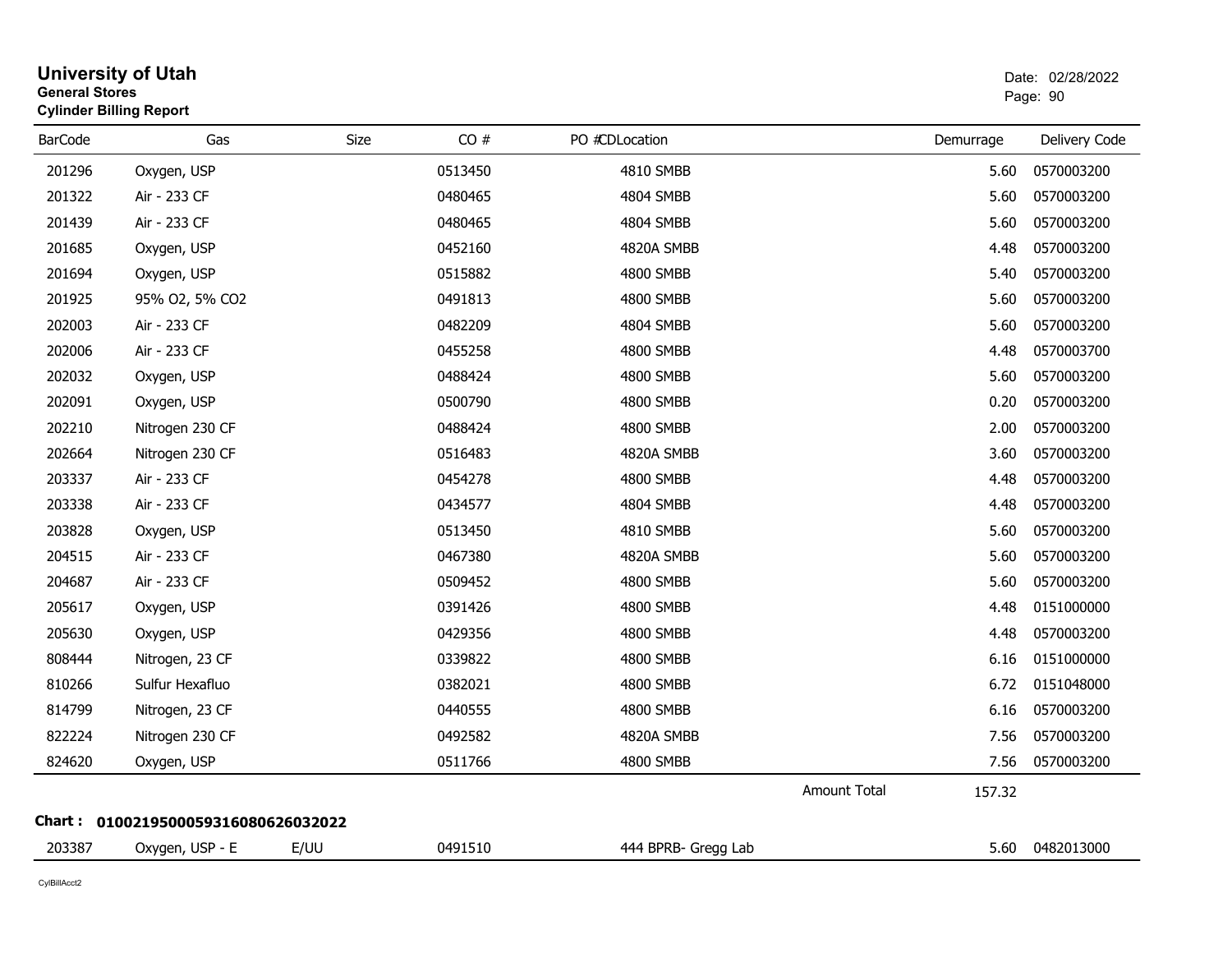| CO#<br>PO #CDLocation<br><b>BarCode</b><br>Gas<br>Size<br>Demurrage<br><b>Amount Total</b><br>5.60<br>Chart: 0100219500059316100626032022<br>200776<br>K/UU<br>328B BPRB<br>Nitrogen 230 CF<br>0481041<br>5.60<br>825271<br>Oxygen, USP - E<br>0515941<br>332 BPRB south door<br>7.29<br>825273<br>Oxygen, USP - E<br>332 BPRB south door<br>0515941<br>7.29<br>825278<br>Oxygen, USP - E<br>0515941<br>332 BPRB south door<br>7.29<br><b>Amount Total</b><br>27.47<br>Chart: 0100219500059316100662032022<br>205937<br>E/UU<br>0510582<br>332 BPRB South door<br>Oxygen, USP - E<br>0.20<br>Amount Total<br>0.20<br>Chart: 0100219500059316253626032022<br>200652<br>K/UU<br>2124 SMBB<br>Oxygen, USP<br>0494801<br>5.60<br>202937<br>CO2 - 50 Lb.<br>0507424<br>4375 SMBB<br>5.60<br><b>Amount Total</b><br>11.20<br>Chart: 0100219500059316430626032022<br>200068<br>K/UU<br>060 BPRB<br>95% O2, 5% CO2<br>0404739<br>4.48<br>202029<br>95% O2, 5% CO2<br>0503110<br><b>356 BPRB</b><br>5.60<br>203170<br>Nitrogen 230 CF<br>0508768<br><b>356 BPRB</b><br>5.60<br>205317<br>Oxygen, USP - E<br><b>356 BPRB</b><br>0512712<br>5.60<br>205325<br>Oxygen, USP - E<br>0513661<br>0060 in BPRB BSMT<br>5.60<br>205580<br>95% O2, 5% CO2<br>0503110<br><b>356 BPRB</b><br>5.60<br>205784<br>Oxygen, USP - E<br>0513661<br>0060 in BPRB BSMT<br>5.60<br><b>Amount Total</b><br>38.08<br>Chart: 0100219500059317880626032022<br>K/UU<br>201494<br>CO2 - 50 Lb.<br>0510160<br>418 BPRB<br>5.60 |        | <b>General Stores</b><br><b>Cylinder Billing Report</b> |  |         |                 |      | Page: 91      |
|-------------------------------------------------------------------------------------------------------------------------------------------------------------------------------------------------------------------------------------------------------------------------------------------------------------------------------------------------------------------------------------------------------------------------------------------------------------------------------------------------------------------------------------------------------------------------------------------------------------------------------------------------------------------------------------------------------------------------------------------------------------------------------------------------------------------------------------------------------------------------------------------------------------------------------------------------------------------------------------------------------------------------------------------------------------------------------------------------------------------------------------------------------------------------------------------------------------------------------------------------------------------------------------------------------------------------------------------------------------------------------------------------------------------------------------------------------------------------------------------|--------|---------------------------------------------------------|--|---------|-----------------|------|---------------|
|                                                                                                                                                                                                                                                                                                                                                                                                                                                                                                                                                                                                                                                                                                                                                                                                                                                                                                                                                                                                                                                                                                                                                                                                                                                                                                                                                                                                                                                                                           |        |                                                         |  |         |                 |      | Delivery Code |
|                                                                                                                                                                                                                                                                                                                                                                                                                                                                                                                                                                                                                                                                                                                                                                                                                                                                                                                                                                                                                                                                                                                                                                                                                                                                                                                                                                                                                                                                                           |        |                                                         |  |         |                 |      |               |
|                                                                                                                                                                                                                                                                                                                                                                                                                                                                                                                                                                                                                                                                                                                                                                                                                                                                                                                                                                                                                                                                                                                                                                                                                                                                                                                                                                                                                                                                                           |        |                                                         |  |         |                 |      |               |
|                                                                                                                                                                                                                                                                                                                                                                                                                                                                                                                                                                                                                                                                                                                                                                                                                                                                                                                                                                                                                                                                                                                                                                                                                                                                                                                                                                                                                                                                                           |        |                                                         |  |         |                 |      | 0570003700    |
|                                                                                                                                                                                                                                                                                                                                                                                                                                                                                                                                                                                                                                                                                                                                                                                                                                                                                                                                                                                                                                                                                                                                                                                                                                                                                                                                                                                                                                                                                           |        |                                                         |  |         |                 |      | 0482013000    |
|                                                                                                                                                                                                                                                                                                                                                                                                                                                                                                                                                                                                                                                                                                                                                                                                                                                                                                                                                                                                                                                                                                                                                                                                                                                                                                                                                                                                                                                                                           |        |                                                         |  |         |                 |      | 0482013000    |
|                                                                                                                                                                                                                                                                                                                                                                                                                                                                                                                                                                                                                                                                                                                                                                                                                                                                                                                                                                                                                                                                                                                                                                                                                                                                                                                                                                                                                                                                                           |        |                                                         |  |         |                 |      | 0482013000    |
|                                                                                                                                                                                                                                                                                                                                                                                                                                                                                                                                                                                                                                                                                                                                                                                                                                                                                                                                                                                                                                                                                                                                                                                                                                                                                                                                                                                                                                                                                           |        |                                                         |  |         |                 |      |               |
|                                                                                                                                                                                                                                                                                                                                                                                                                                                                                                                                                                                                                                                                                                                                                                                                                                                                                                                                                                                                                                                                                                                                                                                                                                                                                                                                                                                                                                                                                           |        |                                                         |  |         |                 |      |               |
|                                                                                                                                                                                                                                                                                                                                                                                                                                                                                                                                                                                                                                                                                                                                                                                                                                                                                                                                                                                                                                                                                                                                                                                                                                                                                                                                                                                                                                                                                           |        |                                                         |  |         |                 |      | 0482013000    |
|                                                                                                                                                                                                                                                                                                                                                                                                                                                                                                                                                                                                                                                                                                                                                                                                                                                                                                                                                                                                                                                                                                                                                                                                                                                                                                                                                                                                                                                                                           |        |                                                         |  |         |                 |      |               |
|                                                                                                                                                                                                                                                                                                                                                                                                                                                                                                                                                                                                                                                                                                                                                                                                                                                                                                                                                                                                                                                                                                                                                                                                                                                                                                                                                                                                                                                                                           |        |                                                         |  |         |                 |      |               |
|                                                                                                                                                                                                                                                                                                                                                                                                                                                                                                                                                                                                                                                                                                                                                                                                                                                                                                                                                                                                                                                                                                                                                                                                                                                                                                                                                                                                                                                                                           |        |                                                         |  |         |                 |      | 0482013000    |
|                                                                                                                                                                                                                                                                                                                                                                                                                                                                                                                                                                                                                                                                                                                                                                                                                                                                                                                                                                                                                                                                                                                                                                                                                                                                                                                                                                                                                                                                                           |        |                                                         |  |         |                 |      | 0482013000    |
|                                                                                                                                                                                                                                                                                                                                                                                                                                                                                                                                                                                                                                                                                                                                                                                                                                                                                                                                                                                                                                                                                                                                                                                                                                                                                                                                                                                                                                                                                           |        |                                                         |  |         |                 |      |               |
|                                                                                                                                                                                                                                                                                                                                                                                                                                                                                                                                                                                                                                                                                                                                                                                                                                                                                                                                                                                                                                                                                                                                                                                                                                                                                                                                                                                                                                                                                           |        |                                                         |  |         |                 |      |               |
|                                                                                                                                                                                                                                                                                                                                                                                                                                                                                                                                                                                                                                                                                                                                                                                                                                                                                                                                                                                                                                                                                                                                                                                                                                                                                                                                                                                                                                                                                           |        |                                                         |  |         |                 |      | 0570003700    |
|                                                                                                                                                                                                                                                                                                                                                                                                                                                                                                                                                                                                                                                                                                                                                                                                                                                                                                                                                                                                                                                                                                                                                                                                                                                                                                                                                                                                                                                                                           |        |                                                         |  |         |                 |      | 0482013000    |
|                                                                                                                                                                                                                                                                                                                                                                                                                                                                                                                                                                                                                                                                                                                                                                                                                                                                                                                                                                                                                                                                                                                                                                                                                                                                                                                                                                                                                                                                                           |        |                                                         |  |         |                 |      | 0482013000    |
|                                                                                                                                                                                                                                                                                                                                                                                                                                                                                                                                                                                                                                                                                                                                                                                                                                                                                                                                                                                                                                                                                                                                                                                                                                                                                                                                                                                                                                                                                           |        |                                                         |  |         |                 |      | 0482013000    |
|                                                                                                                                                                                                                                                                                                                                                                                                                                                                                                                                                                                                                                                                                                                                                                                                                                                                                                                                                                                                                                                                                                                                                                                                                                                                                                                                                                                                                                                                                           |        |                                                         |  |         |                 |      | 0482013000    |
|                                                                                                                                                                                                                                                                                                                                                                                                                                                                                                                                                                                                                                                                                                                                                                                                                                                                                                                                                                                                                                                                                                                                                                                                                                                                                                                                                                                                                                                                                           |        |                                                         |  |         |                 |      | 0482013000    |
|                                                                                                                                                                                                                                                                                                                                                                                                                                                                                                                                                                                                                                                                                                                                                                                                                                                                                                                                                                                                                                                                                                                                                                                                                                                                                                                                                                                                                                                                                           |        |                                                         |  |         |                 |      | 0482013000    |
|                                                                                                                                                                                                                                                                                                                                                                                                                                                                                                                                                                                                                                                                                                                                                                                                                                                                                                                                                                                                                                                                                                                                                                                                                                                                                                                                                                                                                                                                                           |        |                                                         |  |         |                 |      |               |
|                                                                                                                                                                                                                                                                                                                                                                                                                                                                                                                                                                                                                                                                                                                                                                                                                                                                                                                                                                                                                                                                                                                                                                                                                                                                                                                                                                                                                                                                                           |        |                                                         |  |         |                 |      |               |
|                                                                                                                                                                                                                                                                                                                                                                                                                                                                                                                                                                                                                                                                                                                                                                                                                                                                                                                                                                                                                                                                                                                                                                                                                                                                                                                                                                                                                                                                                           |        |                                                         |  |         |                 |      | 0570003860    |
|                                                                                                                                                                                                                                                                                                                                                                                                                                                                                                                                                                                                                                                                                                                                                                                                                                                                                                                                                                                                                                                                                                                                                                                                                                                                                                                                                                                                                                                                                           | 825029 | CO2 - 50 Lb.                                            |  | 0513655 | <b>386 BPRB</b> | 7.56 | 0570003860    |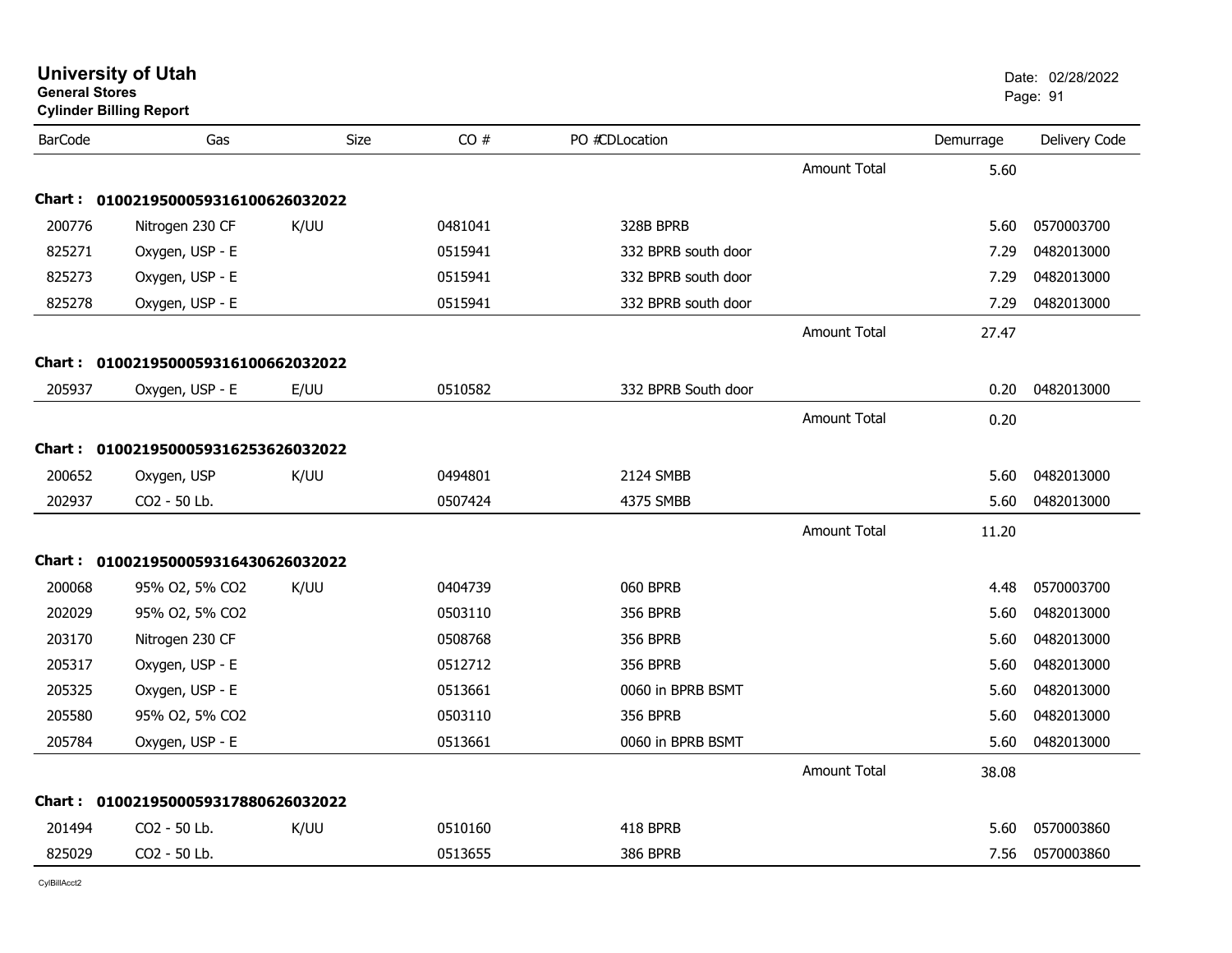| <b>General Stores</b> | <b>Cylinder Billing Report</b>      |                  |         |                |                     |           | Page: 92      |
|-----------------------|-------------------------------------|------------------|---------|----------------|---------------------|-----------|---------------|
| <b>BarCode</b>        | Gas                                 | <b>Size</b>      | CO#     | PO #CDLocation |                     | Demurrage | Delivery Code |
|                       |                                     |                  |         |                | <b>Amount Total</b> | 13.16     |               |
|                       | Chart: 0100219500059318320662032022 |                  |         |                |                     |           |               |
| 204556                | Oxygen, USP - E                     | E/UU             | 0513532 | 332 BPRB       |                     | 5.60      | 0482013000    |
| 205320                | Oxygen, USP - E                     |                  | 0513532 | 332 BPRB       |                     | 0.20      | 0482013000    |
| 824928                | Oxygen, USP - E                     |                  | 0513532 | 332 BPRB       |                     | 0.27      | 0482013000    |
|                       |                                     |                  |         |                | <b>Amount Total</b> | 6.07      |               |
|                       | Chart: 01002196000223896430312022   |                  |         |                |                     |           |               |
| 205001                | Nitrogen 230 CF                     | K/UU             | 0516461 | 344 BPRB       |                     | 3.60      | 0482013000    |
|                       |                                     |                  |         |                | <b>Amount Total</b> | 3.60      |               |
|                       | Chart: 01002212000206006260312022   |                  |         |                |                     |           |               |
| 203726                | Oxygen - 20 CF                      | 20#/UU           | 0427269 | 4100B EEJ      |                     | 4.48      | 0565041000    |
|                       |                                     |                  |         |                | <b>Amount Total</b> | 4.48      |               |
|                       | Chart: 01002212000281906260312022   |                  |         |                |                     |           |               |
| 810894                | Ethane                              | <b>SS Praxai</b> | 0410420 | 3200 EEJ       |                     | 14.84     | 0565041000    |
|                       |                                     |                  |         |                | <b>Amount Total</b> | 14.84     |               |
|                       | Chart: 01002212000301686260012022   |                  |         |                |                     |           |               |
| 202093                | Nitrogen 230 CF                     | K/UU             | 0491803 | 5200 EEJ       |                     | 5.60      | 0565041000    |
|                       |                                     |                  |         |                | <b>Amount Total</b> | 5.60      |               |
|                       | Chart: 01002212000307256260312022   |                  |         |                |                     |           |               |
| 205661                | CO2 - 50 Lb.                        | K/UU             | 0512550 | 178B BPRB      |                     | 5.60      | 0565041000    |
|                       |                                     |                  |         |                | <b>Amount Total</b> | 5.60      |               |
|                       | Chart: 01002212000307256630312022   |                  |         |                |                     |           |               |
| 203845                | CO2 - 50 Lb.                        | K/UU             | 0511221 | 178B BPRB      |                     | 5.60      | 0565041000    |
|                       |                                     |                  |         |                | <b>Amount Total</b> | 5.60      |               |

**University of Utah** Date: 02/28/2022

#### **Chart : 01002212000308696260312022**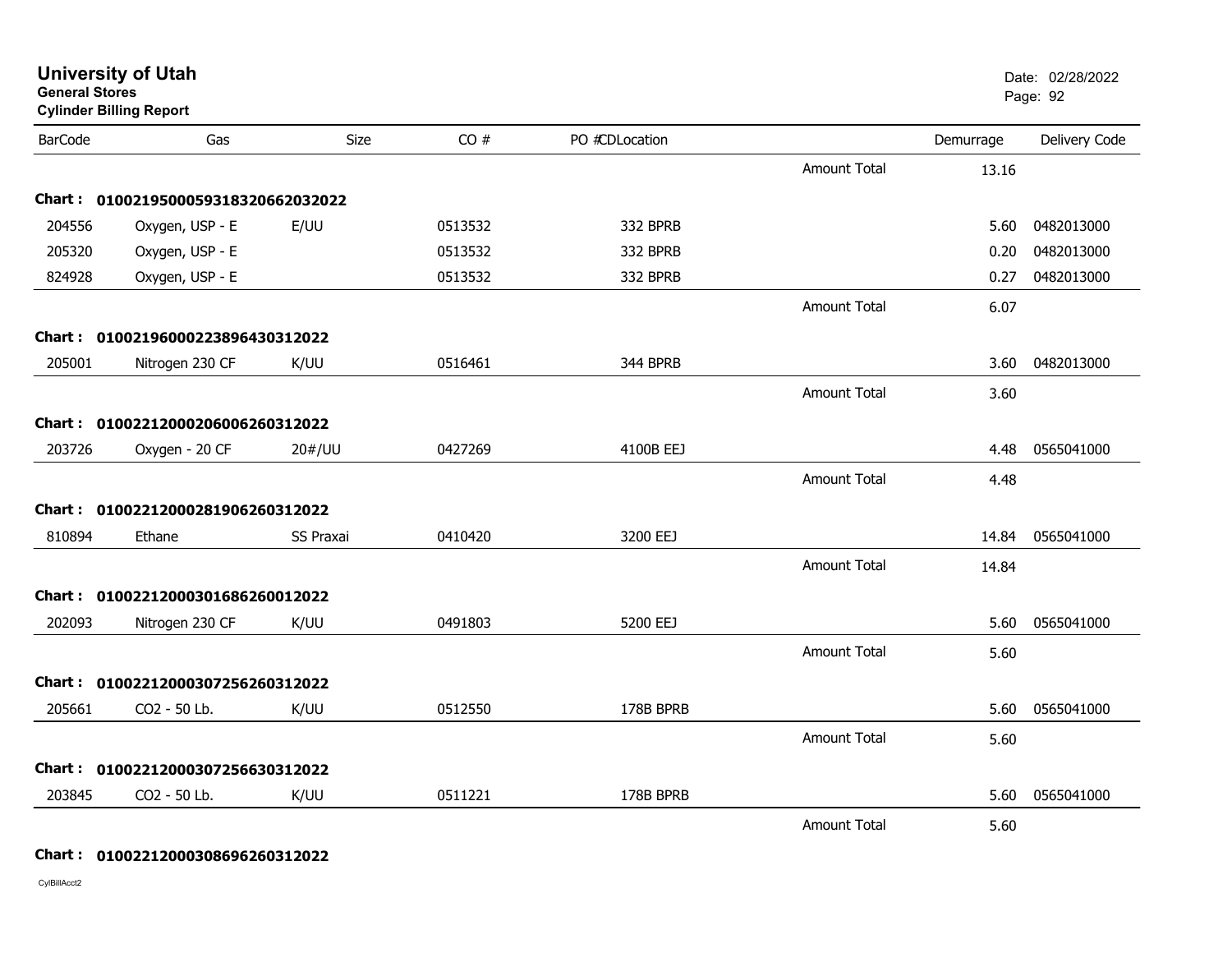| <b>General Stores</b> | <b>University of Utah</b><br><b>Cylinder Billing Report</b> |             |         |                      |                     |           | Date: 02/28/2022<br>Page: 93 |
|-----------------------|-------------------------------------------------------------|-------------|---------|----------------------|---------------------|-----------|------------------------------|
| <b>BarCode</b>        | Gas                                                         | <b>Size</b> | CO#     | PO #CDLocation       |                     | Demurrage | Delivery Code                |
| 200473                | CO2 - 50 Lb.                                                | K/UU        | 0508256 | 147 BPRB             |                     | 5.60      | 0565041000                   |
| 202462                | CO2 - 50 Lb.                                                |             | 0497611 | 147 BPRB             |                     | 5.60      | 0565041000                   |
|                       |                                                             |             |         |                      | <b>Amount Total</b> | 11.20     |                              |
|                       | Chart: 01002212000308726260312022                           |             |         |                      |                     |           |                              |
| 200692                | CO2 - 50 Lb.                                                | K/UU        | 0502347 | 4202 EEJ             |                     | 5.60      | 0565041000                   |
| 201099                | N2, Liquid LX45                                             |             | 0515414 | 4520 EEJ             |                     | 16.00     | 0565041000                   |
| 201542                | N2, Liquid LX45                                             |             | 0516943 | 4520 EEJ             |                     | 4.80      | 0565041000                   |
| 202176                | N2, Liquid LX45                                             |             | 0516442 | 4520 EEJ             |                     | 16.00     | 0565041000                   |
| 202345                | CO2 - 50 Lb.                                                |             | 0505645 | 4120 EEJ             |                     | 5.60      | 0565041000                   |
| 202429                | N2, Liquid LX45                                             |             | 0514101 | 4520 EEJ             |                     | 4.80      | 0565041000                   |
| 202843                | N2, Liquid LX45                                             |             | 0516249 | 4520 EEJ             |                     | 24.00     | 0565041000                   |
| 203311                | CO2 - 50 Lb.                                                |             | 0502347 | 4202 EEJ             |                     | 5.60      | 0565041000                   |
| 203525                | N2, Liquid LX45                                             |             | 0515935 | 4520 EEJ             |                     | 24.00     | 0565041000                   |
| 205514                | CO2 - 50 Lb.                                                |             | 0515109 | 4202 EEJ             |                     | 5.60      | 0565041000                   |
| 205654                | CO2 - 50 Lb.                                                |             | 0512528 | 4202 EEJ             |                     | 5.60      | 0565041000                   |
| 824965                | CO2 - 50 Lb.                                                |             | 0513074 | 4202 EEJ             |                     | 7.56      | 0565041000                   |
|                       |                                                             |             |         |                      | <b>Amount Total</b> | 125.16    |                              |
| <b>Chart :</b>        | 01002212500061816260312022                                  |             |         |                      |                     |           |                              |
| 200516                | CO2 - 50 Lb.                                                | K/UU        | 0497542 | 178A BPRB            |                     | 5.60      | 0570004100                   |
| 200876                | Nitrogen 230 CF                                             |             | 0496031 | 3520A EEJ- Cold Room |                     | 5.60      | 0565041000                   |
|                       |                                                             |             |         |                      | <b>Amount Total</b> | 11.20     |                              |
|                       | Chart: 01002212500062226260212022                           |             |         |                      |                     |           |                              |
| 200123                | Helium - 219 CF                                             | K/UU        | 0509284 | 3700 EEJ             |                     | 5.60      | 0565041000                   |
|                       |                                                             |             |         |                      | <b>Amount Total</b> | 5.60      |                              |
|                       | Chart: 01002212500062226260312022                           |             |         |                      |                     |           |                              |
| 200384                | Nitrogen 230 CF                                             | K/UU        | 0505669 | 3200 EEJ             |                     | 5.60      | 0565041000                   |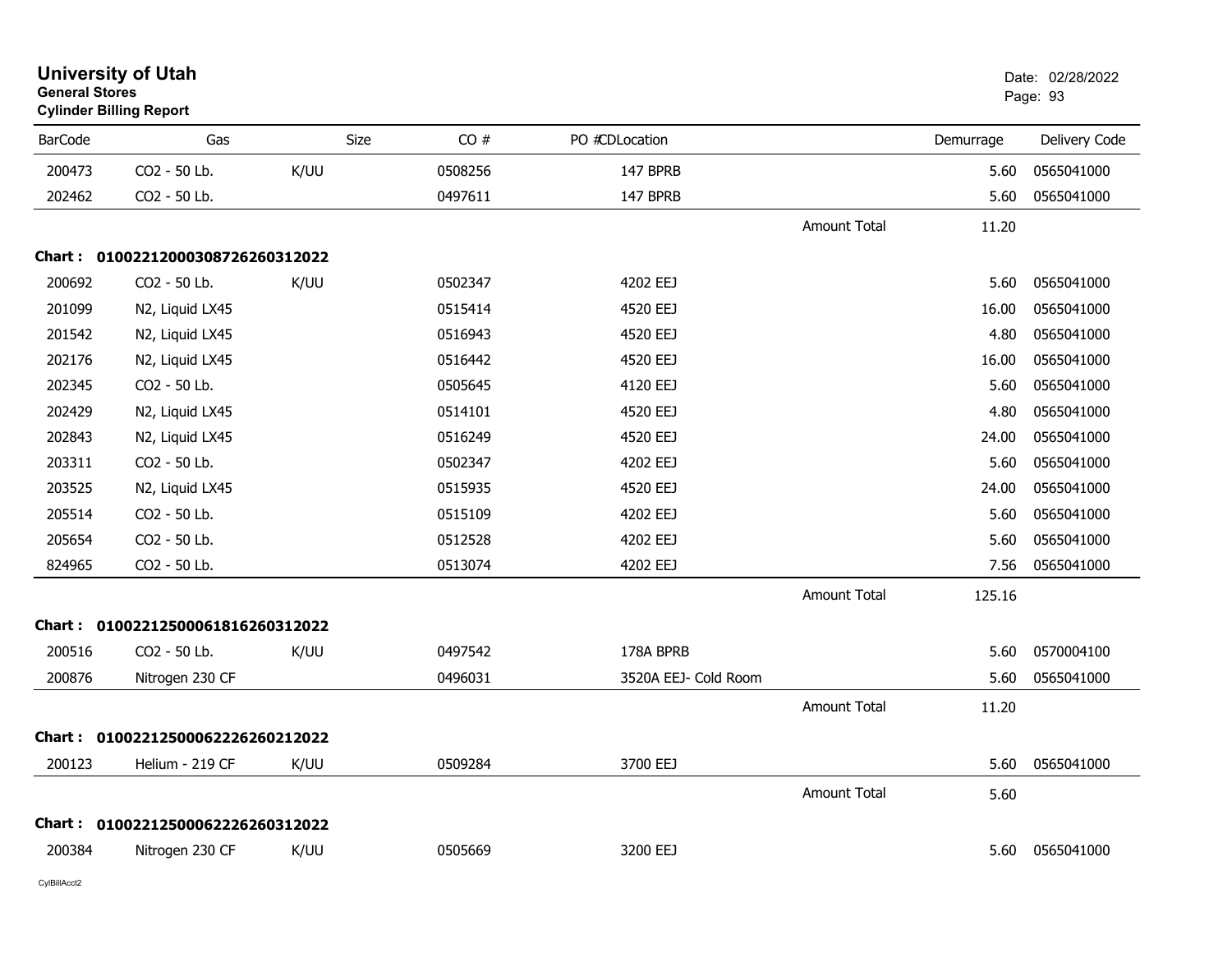| <b>General Stores</b> | <b>University of Utah</b><br><b>Cylinder Billing Report</b> |      |         |                        |                     |           | Date: 02/28/2022<br>Page: 94 |
|-----------------------|-------------------------------------------------------------|------|---------|------------------------|---------------------|-----------|------------------------------|
| <b>BarCode</b>        | Gas                                                         | Size | CO#     | PO #CDLocation         |                     | Demurrage | Delivery Code                |
| 200667                | Nitrogen 230 CF                                             |      | 0515316 | 3200 EEJ- Erhu Cao lab |                     | 5.60      | 0565041000                   |
| 201307                | N2, Liquid LX45                                             |      | 0514462 | 3700 EEJ               |                     | 3.20      | 0565041000                   |
| 201317                | N2, Liquid LX45                                             |      | 0517126 | 3700 EEJ               |                     | 4.80      | 0565041000                   |
| 201318                | N2, Liquid LX45                                             |      | 0514462 | 3700 EEJ               |                     | 11.20     | 0565041000                   |
| 201635                | N2, Liquid LX45                                             |      | 0515314 | 3700 EEJ               |                     | 6.40      | 0565041000                   |
| 202179                | N2, Liquid LX45                                             |      | 0515972 | 3700 EEJ               |                     | 20.80     | 0565041000                   |
| 202431                | N2, Liquid LX45                                             |      | 0516617 | 3700 EEJ               |                     | 20.80     | 0565041000                   |
| 202433                | N2, Liquid LX45                                             |      | 0515796 | 3700 EEJ               |                     | 35.20     | 0565041000                   |
| 203016                | N2, Liquid LX45                                             |      | 0516875 | 3700 EEJ               |                     | 9.60      | 0565041000                   |
| 203276                | N2, Liquid LX45                                             |      | 0516195 | 3700 EEJ               |                     | 38.40     | 0565041000                   |
| 203529                | N2, Liquid LX45                                             |      | 0516222 | 3700 EEJ               |                     | 33.60     | 0565041000                   |
| 823733                | Helium - 219 CF                                             |      | 0506052 | 3700 EEJ               |                     | 7.56      | 0565041000                   |
|                       |                                                             |      |         |                        | <b>Amount Total</b> | 202.76    |                              |
|                       | Chart: 01002212500095546260312022                           |      |         |                        |                     |           |                              |
| 201516                | Nitrogen 230 CF                                             | K/UU | 0272187 | 5800 EEJ               |                     | 4.48      | 0565041000                   |
|                       |                                                             |      |         |                        | <b>Amount Total</b> | 4.48      |                              |
|                       | Chart: 01002212500264916260312022                           |      |         |                        |                     |           |                              |
| 200002                | CO2 - 50 Lb.                                                | K/UU | 0508349 | 4570 EEJ               |                     | 5.60      | 0565041000                   |
| 200029                | CO2 - 50 Lb.                                                |      | 0483607 | 5700 EEJ               |                     | 5.60      | 0565041000                   |
| 200065                | CO2 - 50 Lb.                                                |      | 0515609 | 5700 EEJ               |                     | 5.60      | 0565041000                   |
| 200491                | CO2 - 50 Lb.                                                |      | 0515296 | 5700 EEJ               |                     | 5.60      | 0565041000                   |
| 201087                | CO2 - 50 Lb.                                                |      | 0516897 | 5700 EEJ               |                     | 1.20      | 0565041000                   |
| 201881                | CO2 - 50 Lb.                                                |      | 0515609 | 5700 EEJ               |                     | 5.60      | 0565041000                   |
| 202114                | CO2 - 50 Lb.                                                |      | 0506394 | 5700 EEJ               |                     | 5.60      | 0565041000                   |
| 202631                | Oxygen, USP - E                                             |      | 0513560 | 1424A CMC              |                     | 5.60      | 0565041000                   |
| 203098                | Oxygen, USP - E                                             |      | 0513560 | 1424A CMC              |                     | 5.60      | 0565041000                   |
| 203476                | CO <sub>2</sub> - 50 Lb.                                    |      | 0516897 | 5700 EEJ               |                     | 1.20      | 0565041000                   |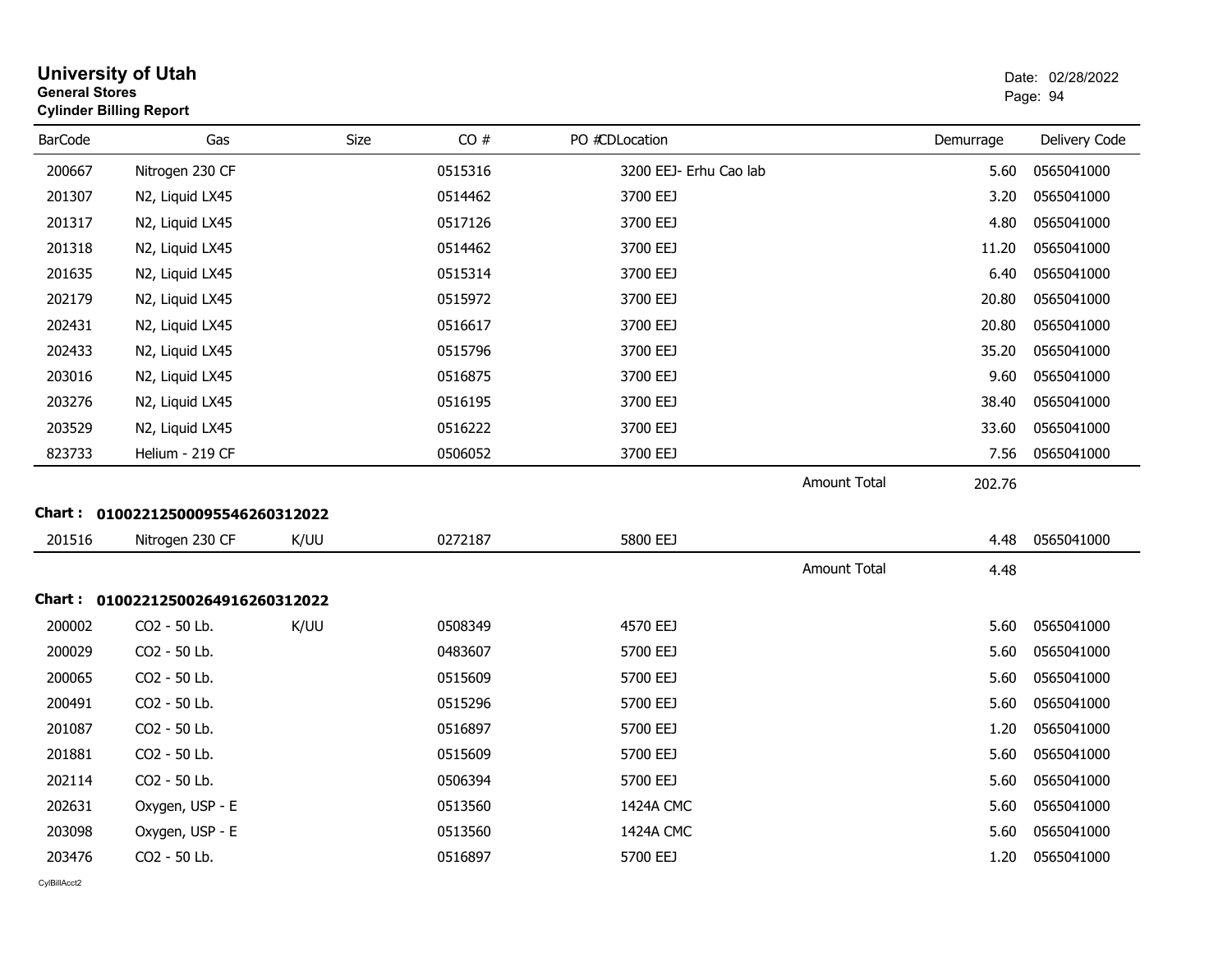| <b>General Stores</b> | <b>University of Utah</b><br><b>Cylinder Billing Report</b> |      |         |                |                     |           | Date: 02/28/2022<br>Page: 95 |
|-----------------------|-------------------------------------------------------------|------|---------|----------------|---------------------|-----------|------------------------------|
| <b>BarCode</b>        | Gas                                                         | Size | CO#     | PO #CDLocation |                     | Demurrage | Delivery Code                |
| 203524                | N2, Liquid LX45                                             |      | 0516637 | 5700 EEJ       |                     | 19.20     | 0565041000                   |
| 203847                | CO2 - 50 Lb.                                                |      | 0515296 | 5700 EEJ       |                     | 4.40      | 0565041000                   |
| 205342                | Oxygen, USP - E                                             |      | 0513560 | 1424A CMC      |                     | 5.60      | 0565041000                   |
| 822324                | Oxygen, USP - E                                             |      | 0502063 | 1425A CMC      |                     | 7.56      | 0565041000                   |
| 824922                | Oxygen, USP - E                                             |      | 0513860 | 1425A CMC      |                     | 7.56      | 0565041000                   |
| 824924                | Oxygen, USP - E                                             |      | 0513860 | 1425A CMC      |                     | 7.56      | 0565041000                   |
| 825094                | Oxygen, USP - E                                             |      | 0513860 | 1425A CMC      |                     | 7.56      | 0565041000                   |
| 825095                | Oxygen, USP - E                                             |      | 0513860 | 1425A CMC      |                     | 7.56      | 0565041000                   |
| 825096                | Oxygen, USP - E                                             |      | 0513860 | 1425A CMC      |                     | 7.56      | 0565041000                   |
|                       |                                                             |      |         |                | <b>Amount Total</b> | 121.76    |                              |
|                       | Chart: 0100221500051004652626032022                         |      |         |                |                     |           |                              |
| 200721                | CO2 - 50 Lb.                                                | K/UU | 0516893 | 5534 EEJ       |                     | 1.20      | 0565041000                   |
| 201567                | CO2 - 50 Lb.                                                |      | 0502632 | 5104 EEJ       |                     | 5.60      | 0565041000                   |
| 201812                | CO2 - 50 Lb.                                                |      | 0499194 | 3120 EEJ       |                     | 5.60      | 0565041000                   |
| 204583                | CO2 - 50 Lb.                                                |      | 0499194 | 3120 EEJ       |                     | 5.60      | 0565041000                   |
| 822862                | CO2 - 50 Lb.                                                |      | 0497399 | 5534 EEJ       |                     | 7.56      | 0565041000                   |
| 822863                | CO2 - 50 Lb.                                                |      | 0497399 | 5534 EEJ       |                     | 7.56      | 0565041000                   |
| 823834                | CO2 - 50 Lb.                                                |      | 0504681 | 3120E EEJ      |                     | 5.94      | 0565041000                   |
|                       |                                                             |      |         |                | <b>Amount Total</b> | 39.06     |                              |
| Chart :               | 0100221500055900721626032022                                |      |         |                |                     |           |                              |
| 201183                | CO2 - 50 Lb.                                                | K/UU | 0500534 | 5536 EEJ       |                     | 5.60      | 0565041000                   |
|                       |                                                             |      |         |                | <b>Amount Total</b> | 5.60      |                              |
| <b>Chart :</b>        | 0100221500059006645626032022                                |      |         |                |                     |           |                              |
| 200558                | Nitrogen 230 CF                                             | K/UU | 0512667 | 129 BPRB       |                     | 5.60      | 0565041000                   |
| 203618                | N2, Liquid, 265                                             |      | 0515859 | 129 BPRB       |                     | 65.52     | 0565041000                   |
|                       |                                                             |      |         |                | <b>Amount Total</b> | 71.12     |                              |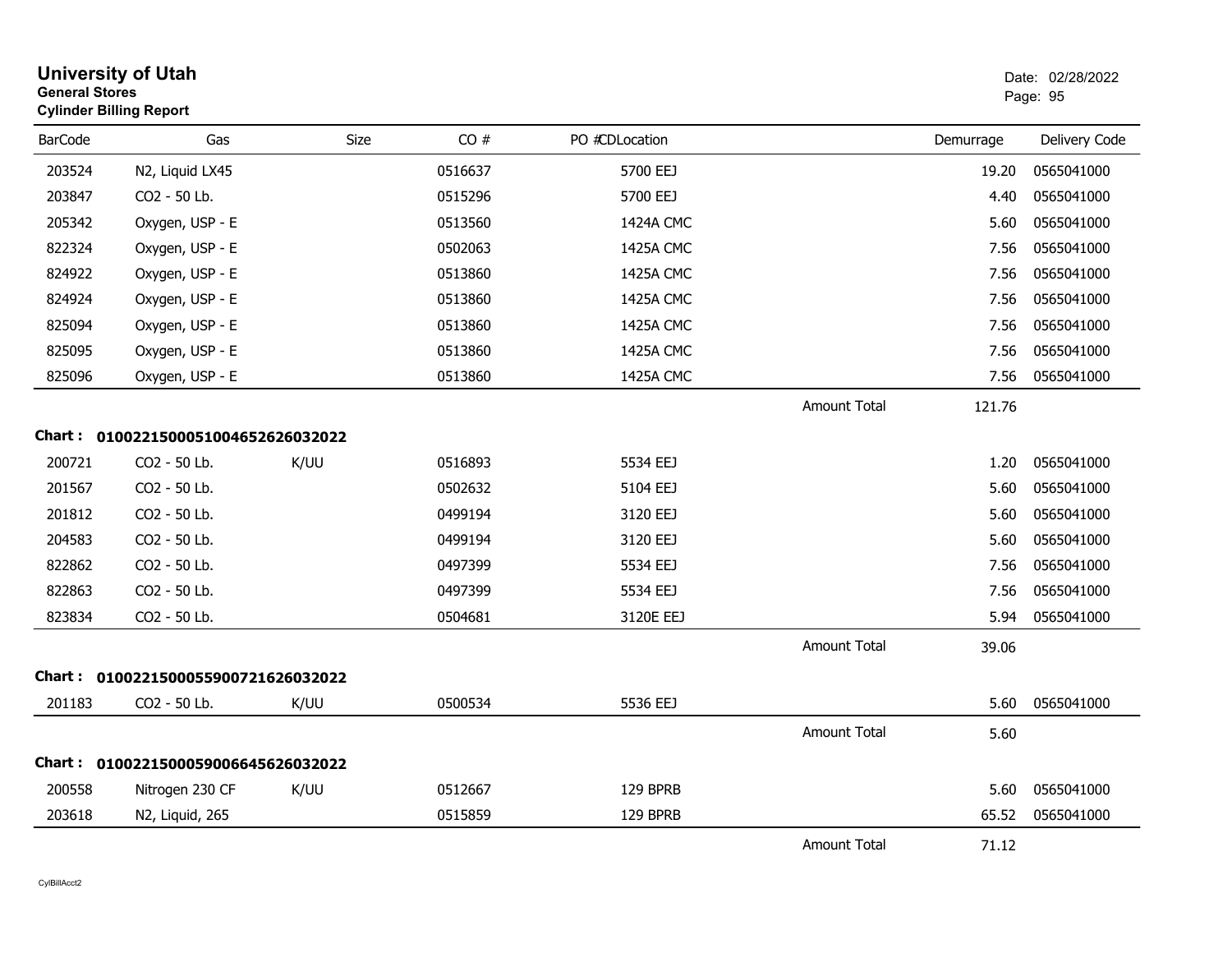| <b>University of Utah</b><br><b>General Stores</b><br><b>Cylinder Billing Report</b> |                                     |      |         |                |                     |           | Date: 02/28/2022<br>Page: 96 |
|--------------------------------------------------------------------------------------|-------------------------------------|------|---------|----------------|---------------------|-----------|------------------------------|
| <b>BarCode</b>                                                                       | Gas                                 | Size | CO#     | PO #CDLocation |                     | Demurrage | Delivery Code                |
|                                                                                      | Chart: 0100221500059006645626252022 |      |         |                |                     |           |                              |
| 200589                                                                               | Nitrogen 230 CF                     | K/UU | 0512243 | 129 BPRB       |                     | 2.00      | 0565041000                   |
| 201299                                                                               | Nitrogen 230 CF                     |      | 0512243 | 129 BPRB       |                     | 5.60      | 0565041000                   |
| 202336                                                                               | Argon                               |      | 0515779 | 126 BPRB       |                     | 5.60      | 0565041000                   |
| 203618                                                                               | N2, Liquid, 265                     |      | 0517191 | 129 BPRB       |                     | 8.19      | 0565041000                   |
| 203622                                                                               | N2, Liquid, 265                     |      | 0515746 | 129 BPRB       |                     | 49.14     | 0565041000                   |
| 203622                                                                               | N2, Liquid, 265                     |      | 0516761 | 129 BPRB       |                     | 27.30     | 0565041000                   |
| 203674                                                                               | N2, Liquid, 265                     |      | 0514005 | 129 BPRB       |                     | 2.73      | 0565041000                   |
| 203675                                                                               | N2, Liquid, 265                     |      | 0516356 | 129 BPRB       |                     | 21.84     | 0565041000                   |
| 204400                                                                               | N2, Liquid GP45                     |      | 0514326 | 144 BPRB       |                     | 44.80     | 0565041000                   |
| 825246                                                                               | Nitrogen 230 CF                     |      | 0516356 | 129 BPRB       |                     | 4.86      | 0565041000                   |
| 825247                                                                               | Nitrogen 230 CF                     |      | 0516356 | 129 BPRB       |                     | 4.86      | 0565041000                   |
|                                                                                      |                                     |      |         |                | <b>Amount Total</b> | 176.92    |                              |
|                                                                                      | Chart: 0100221500059006665626032022 |      |         |                |                     |           |                              |
| 200559                                                                               | Nitrogen 230 CF                     | K/UU | 0510051 | 3700 EEJ       |                     | 5.60      | 0565041000                   |
| 201317                                                                               | N2, Liquid LX45                     |      | 0515012 | 144 BPRB       |                     | 4.80      | 0565041000                   |
| 201540                                                                               | N2, Liquid LX45                     |      | 0516066 | 144 BPRB       |                     | 19.20     | 0565041000                   |
| 201869                                                                               | N2, Liquid GP45                     |      | 0515085 | 144 BPRB       |                     | 4.80      | 0565041000                   |
| 202429                                                                               | N2, Liquid LX45                     |      | 0516392 | 144 BPRB       |                     | 28.80     | 0565041000                   |
| 204403                                                                               | N2, Liquid LX45                     |      | 0516638 | 144 BPRB       |                     | 20.80     | 0565041000                   |
|                                                                                      |                                     |      |         |                | <b>Amount Total</b> | 84.00     |                              |
|                                                                                      | Chart: 0100221500059006685626032022 |      |         |                |                     |           |                              |
| 201326                                                                               | CO2 - 50 Lb.                        | K/UU | 0515304 | 178B BPRB      |                     | 5.60      | 0565041000                   |
| 202522                                                                               | CO2 - 50 Lb.                        |      | 0515598 | 178A BPRB      |                     | 5.60      | 0570002950                   |
| 203706                                                                               | CO2 - 50 Lb.                        |      | 0516280 | 178B BPRB      |                     | 4.00      | 0565041000                   |
|                                                                                      |                                     |      |         |                | Amount Total        | 15.20     |                              |

#### **Chart : 0100221500059009211626032022**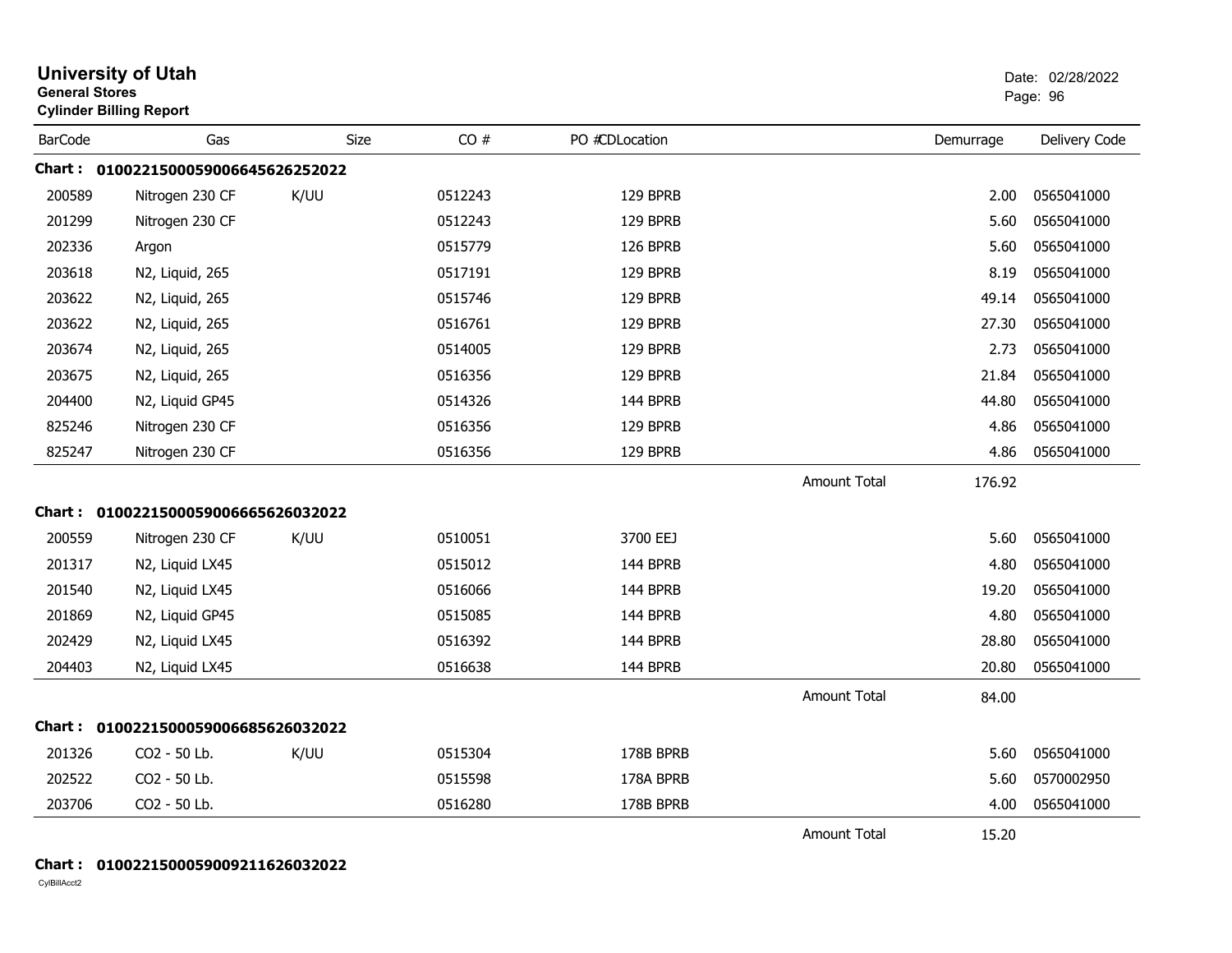|                | <b>Cylinder Billing Report</b>      |           |         |                |                     |           |               |
|----------------|-------------------------------------|-----------|---------|----------------|---------------------|-----------|---------------|
| <b>BarCode</b> | Gas                                 | Size      | CO#     | PO #CDLocation |                     | Demurrage | Delivery Code |
| 825187         | 5%CO25%o2 IN N2                     | 200C/Mt.A | 0513469 | 3100 EEJ       |                     | 7.56      | 0565041000    |
|                |                                     |           |         |                | <b>Amount Total</b> | 7.56      |               |
|                | Chart: 0100221500059311321626032022 |           |         |                |                     |           |               |
| 200605         | Nitrogen 230 CF                     | K/UU      | 0405725 | 4702A EEJ      |                     | 4.48      | 0565041000    |
| 200796         | CO2 - 50 Lb.                        |           | 0512725 | 3120E EEJ      |                     | 5.60      | 0565041000    |
| 200835         | CO2 - 50 Lb.                        |           | 0508733 | 5104 EEJ       |                     | 5.60      | 0565041000    |
| 200855         | CO2 - 50 Lb.                        |           | 0486800 | 5534 EEJ       |                     | 5.60      | 0565041000    |
| 201532         | CO2 - 50 Lb.                        |           | 0507917 | 4500 EEJ       |                     | 5.60      | 0565041000    |
| 202035         | Nitrogen 230 CF                     |           | 0505337 | 3520 EEJ       |                     | 5.60      | 0565041000    |
| 202552         | CO2 - 50 Lb.                        |           | 0507917 | 4500 EEJ       |                     | 5.60      | 0565041000    |
| 205363         | CO2 - 50 Lb.                        |           | 0486800 | 5534 EEJ       |                     | 4.40      | 0565041000    |
| 205365         | CO2 - 50 Lb.                        |           | 0507399 | 3120E EEJ      |                     | 5.60      | 0565041000    |
|                |                                     |           |         |                | <b>Amount Total</b> | 48.08     |               |
|                | Chart: 0100221500059311432626032022 |           |         |                |                     |           |               |
| 810479         | Oxygen, USP                         | 200C/Mt.A | 0387439 | 3700 EEJ       |                     | 6.16      | 0565041000    |
| 822390         | Ethane                              |           | 0491874 | 3800 EEJ       |                     | 35.00     | 0565041000    |
|                |                                     |           |         |                | <b>Amount Total</b> | 41.16     |               |
|                | Chart: 0100221500059315770626032022 |           |         |                |                     |           |               |
| 200282         | CO2 - 50 Lb.                        | K/UU      | 0516896 | 3120E EEJ      |                     | 1.20      | 0565041000    |
| 821552         | CO2 - 50 Lb.                        |           | 0484077 | 5104 EEJ       |                     | 7.56      | 0565041000    |
|                |                                     |           |         |                | Amount Total        | 8.76      |               |
|                | Chart: 0100221500059316030626032022 |           |         |                |                     |           |               |
| 201254         | CO2 - 50 Lb.                        | K/UU      | 0506891 | 3120E EEJ      |                     | 5.60      | 0565041000    |
| 203478         | CO2 - 50 Lb.                        |           | 0507588 | 3120E EEJ      |                     | 5.60      | 0565041000    |
|                |                                     |           |         |                | <b>Amount Total</b> | 11.20     |               |

#### **General Stores**s and the contract of the contract of the contract of the contract of the contract of the contract of the contract of the contract of the contract of the contract of the contract of the contract of the contract of the cont

**Chart : 0100221500059316050626002022**

CylBillAcct2

# **University of Utah** Date: 02/28/2022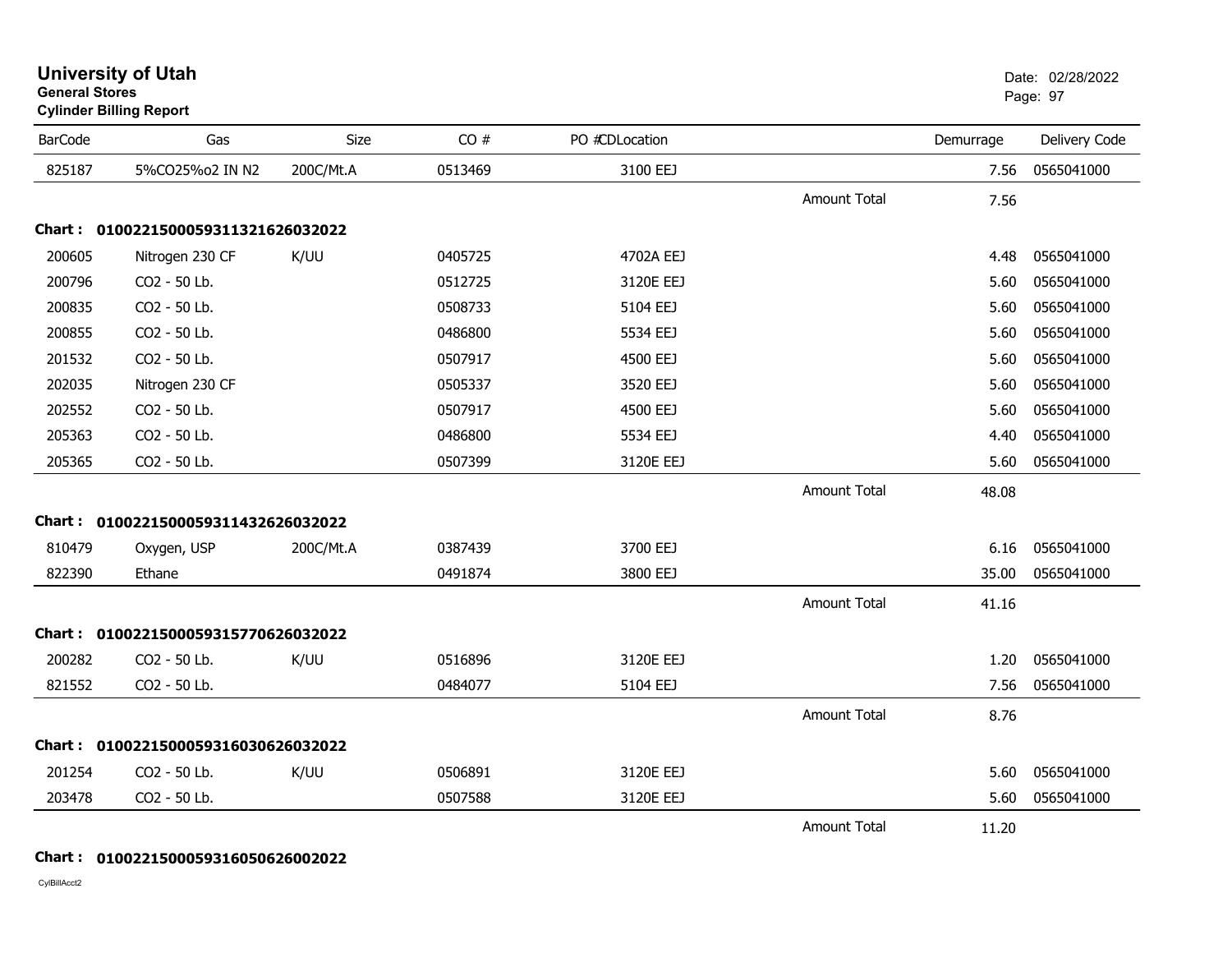| <b>University of Utah</b> |  |
|---------------------------|--|
| General Stores            |  |

# **Cylinder Billing Report**

| <b>BarCode</b> | Gas                                 | <b>Size</b> | CO#     | PO #CDLocation |                     | Demurrage | Delivery Code |
|----------------|-------------------------------------|-------------|---------|----------------|---------------------|-----------|---------------|
| 823858         | 5%Co2,5%O2,N2                       | 200C/Mt.A   | 0504777 | 3100 eej       |                     | 7.56      | 0565041000    |
|                |                                     |             |         |                | <b>Amount Total</b> | 7.56      |               |
|                | Chart: 0100221500059316050626032022 |             |         |                |                     |           |               |
| 200011         | CO2 - 50 Lb.                        | K/UU        | 0511824 | 3100 EEJ       |                     | 5.60      | 0565041000    |
| 205521         | CO2 - 50 Lb.                        |             | 0509127 | 3100 EEJ       |                     | 5.60      | 0565041000    |
|                |                                     |             |         |                | <b>Amount Total</b> | 11.20     |               |
|                | Chart: 0100221500059317091626032022 |             |         |                |                     |           |               |
| 200066         | CO2 - 50 Lb.                        | K/UU        | 0513142 | 4524 EEJ       |                     | 5.60      | 0565041000    |
| 200768         | CO2 - 50 Lb.                        |             | 0513142 | 4524 EEJ       |                     | 0.60      | 0565041000    |
| 201487         | CO2 - 50 Lb.                        |             | 0513855 | 4524 EEJ       |                     | 5.60      | 0565041000    |
| 201716         | CO2 - 50 Lb.                        |             | 0513855 | 4524 EEJ       |                     | 0.60      | 0565041000    |
| 204519         | CO2 - 50 Lb.                        |             | 0513855 | 4524 EEJ       |                     | 5.60      | 0565041000    |
| 205682         | CO2 - 50 Lb.                        |             | 0516085 | 4524 EEJ       |                     | 5.00      | 0565041000    |
|                |                                     |             |         |                | <b>Amount Total</b> | 23.00     |               |
|                | Chart: 0100221500059317401626032022 |             |         |                |                     |           |               |
| 201036         | CO2 - 50 Lb.                        | K/UU        | 0497604 | 3120E EEJ      |                     | 5.60      | 0565041000    |
| 201783         | CO2 - 50 Lb.                        |             | 0485177 | 5552 EEJ       |                     | 5.60      | 0565041000    |
| 821482         | CO2 - 50 Lb.                        |             | 0483418 | 5536 EEJ       |                     | 7.56      | 0565041000    |
| 823229         | CO2 - 50 Lb.                        |             | 0498045 | 3120E EEJ      |                     | 7.56      | 0565041000    |
| 823255         | CO2 - 50 Lb.                        |             | 0498045 | 3120E EEJ      |                     | 7.56      | 0565041000    |
| 825036         | CO2 - 50 Lb.                        |             | 0513554 | 5552 EEJ       |                     | 7.56      | 0565041000    |
| 825037         | CO2 - 50 Lb.                        |             | 0513554 | 5552 EEJ       |                     | 7.56      | 0565041000    |
|                |                                     |             |         |                | <b>Amount Total</b> | 49.00     |               |
|                | Chart: 0100221500059318170626032022 |             |         |                |                     |           |               |
| 200035         | CO2 - 50 Lb.                        | K/UU        | 0503875 | 3120B EEJ      |                     | 5.60      | 0565041000    |
| 203492         | CO2 - 50 Lb.                        |             | 0502520 | 178B BPRB      |                     | 5.60      | 0565041000    |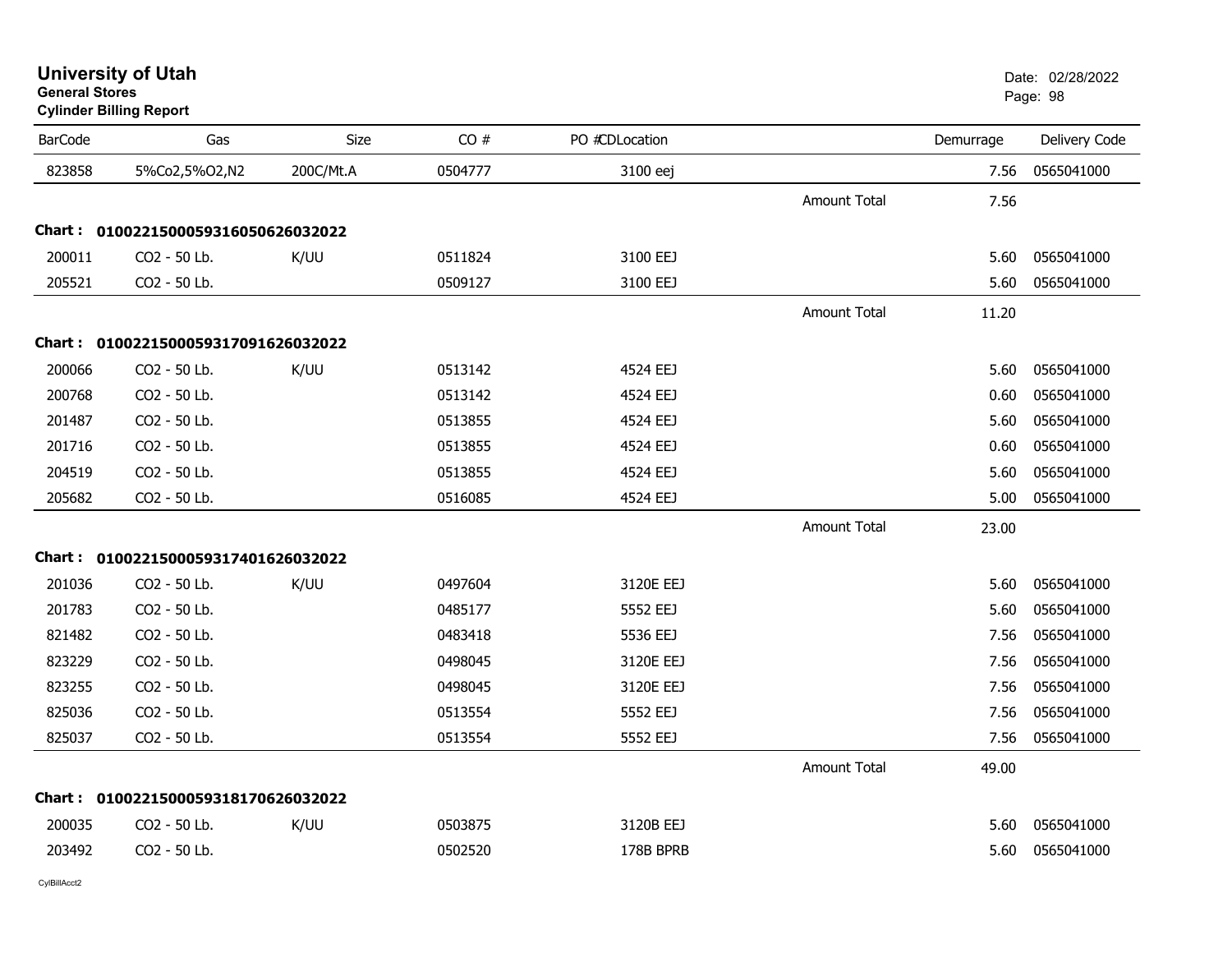| <b>University of Utah</b><br><b>General Stores</b><br><b>Cylinder Billing Report</b> |                                     |       |         |                    |                     |           | Date: 02/28/2022<br>Page: 99 |
|--------------------------------------------------------------------------------------|-------------------------------------|-------|---------|--------------------|---------------------|-----------|------------------------------|
| <b>BarCode</b>                                                                       | Gas                                 | Size  | CO#     | PO #CDLocation     |                     | Demurrage | Delivery Code                |
| 203689                                                                               | CO2 - 50 Lb.                        |       | 0506928 | 178B BPRB          |                     | 1.60      | 0565041000                   |
| 205641                                                                               | CO2 - 50 Lb.                        |       | 0506366 | 178A BPRB          |                     | 5.60      | 0565041000                   |
|                                                                                      |                                     |       |         |                    | <b>Amount Total</b> | 18.40     |                              |
|                                                                                      | Chart: 0100221500059318360626032022 |       |         |                    |                     |           |                              |
| 205642                                                                               | CO2 - 50 Lb.                        | K/UU  | 0514019 | 4570 EEJ           |                     | 5.60      | 0565041000                   |
|                                                                                      |                                     |       |         |                    | <b>Amount Total</b> | 5.60      |                              |
|                                                                                      | Chart: 01002216000251006260012022   |       |         |                    |                     |           |                              |
| 201285                                                                               | Nitrogen 230 CF                     | K/UU  | 0432090 | 3700 EEJ           |                     | 4.48      | 0565041000                   |
|                                                                                      |                                     |       |         |                    | <b>Amount Total</b> | 4.48      |                              |
|                                                                                      | Chart: 01002216000251006260312022   |       |         |                    |                     |           |                              |
| 203645                                                                               | Nitrogen 230 CF                     | K/UU  | 0472004 | 3200 EEJ           |                     | 5.60      | 0565041000                   |
|                                                                                      |                                     |       |         |                    | <b>Amount Total</b> | 5.60      |                              |
|                                                                                      | Chart: 01002219900218806260312022   |       |         |                    |                     |           |                              |
| 202548                                                                               | Co2 10#                             | 10 Lb | 0463457 | 5800A EEJ          |                     | 5.04      | 0565041000                   |
|                                                                                      |                                     |       |         |                    | <b>Amount Total</b> | 5.04      |                              |
|                                                                                      | Chart: 01002219900218886260012022   |       |         |                    |                     |           |                              |
| 202773                                                                               | Argon                               | K/UU  | 0406460 | 5520 EEJ           |                     | 4.48      | 0565041000                   |
| 204292                                                                               | Nitrogen 115 CF                     |       | 0356862 | 5552 EEJ           |                     | 4.48      | 0565041000                   |
|                                                                                      |                                     |       |         |                    | <b>Amount Total</b> | 8.96      |                              |
|                                                                                      | Chart: 01002246000233356260312022   |       |         |                    |                     |           |                              |
| 205358                                                                               | CO2 - 50 Lb.                        | K/UU  | 0453584 | VA BLDG 45 RM GA08 |                     | 4.48      | 05214C1040                   |
| 805572                                                                               | 1%02,5%Co2, N2                      |       | 0291485 | <b>VA 45 GA08</b>  |                     | 6.16      | 46085                        |
|                                                                                      |                                     |       |         |                    | <b>Amount Total</b> | 10.64     |                              |
|                                                                                      | Chart: 0100225500051004627626032022 |       |         |                    |                     |           |                              |
| 200798                                                                               | CO2 - 50 Lb.                        | K/UU  | 0494512 | 4B200 SOM          |                     |           | 5.60 05214B2000              |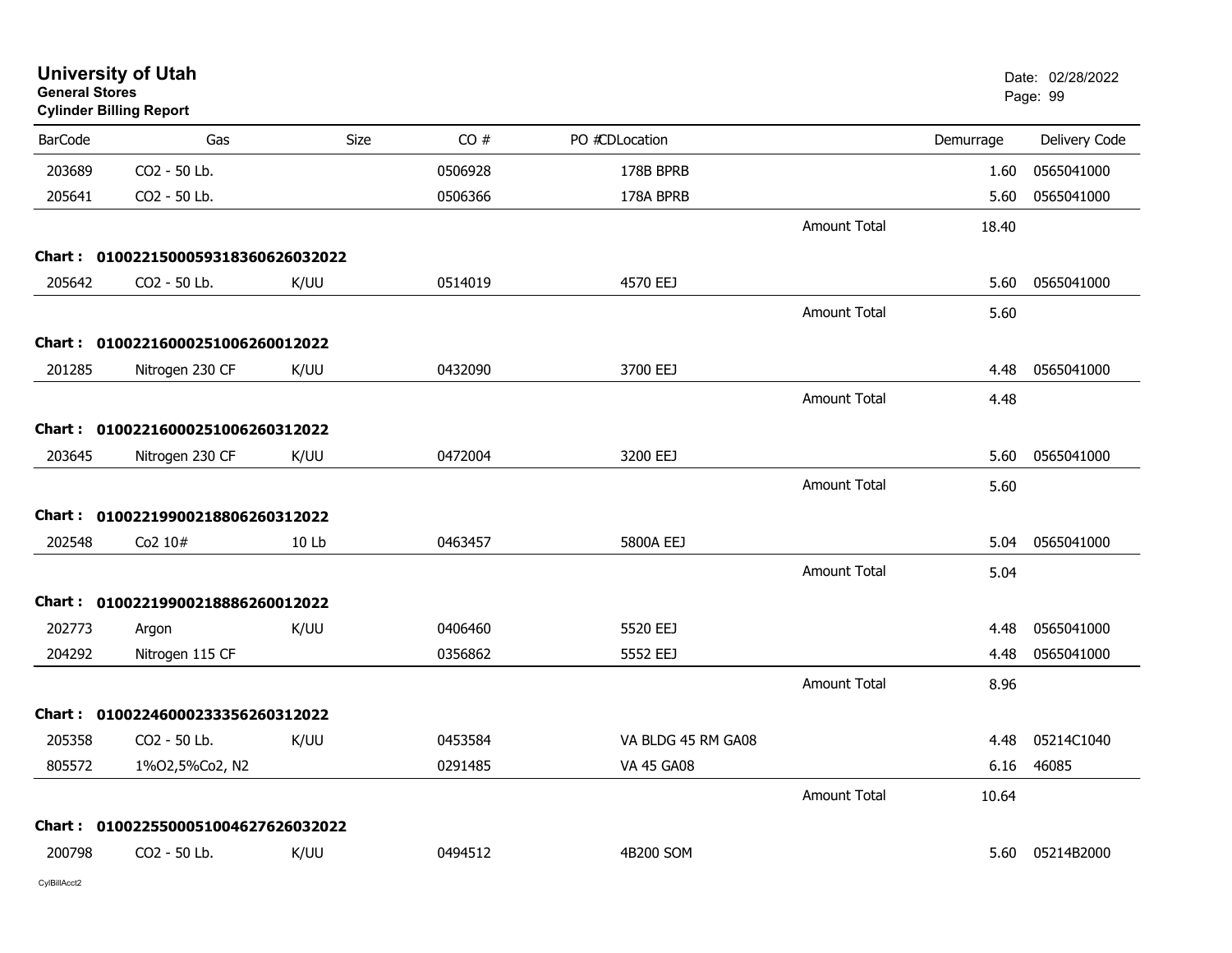| <b>General Stores</b> | <b>University of Utah</b><br><b>Cylinder Billing Report</b> |      |         |                           |                     |           | Date: 02/28/2022<br>Page: 100 |
|-----------------------|-------------------------------------------------------------|------|---------|---------------------------|---------------------|-----------|-------------------------------|
| <b>BarCode</b>        | Gas                                                         | Size | CO#     | PO #CDLocation            |                     | Demurrage | Delivery Code                 |
| 200882                | CO2 - 50 Lb.                                                |      | 0494512 | 4B200 SOM                 |                     | 5.60      | 05214B2000                    |
| 202505                | CO2 - 50 Lb.                                                |      | 0494512 | 4B200 SOM                 |                     | 5.60      | 05214B2000                    |
| 205526                | CO2 - 50 Lb.                                                |      | 0456269 | 4B200 SOM                 |                     | 4.48      | 05214B2000                    |
| 205653                | CO2 - 50 Lb.                                                |      | 0494512 | 4B200 SOM                 |                     | 5.60      | 05214B2000                    |
|                       |                                                             |      |         |                           | Amount Total        | 26.88     |                               |
|                       | Chart: 0100226500059315100626002022                         |      |         |                           |                     |           |                               |
| 200000                | Oxygen, USP                                                 | K/UU | 0459702 | <b>BASEMENT</b>           |                     | 4.48      | 0500000010                    |
|                       |                                                             |      |         |                           | <b>Amount Total</b> | 4.48      |                               |
|                       | Chart: 01002292000150976260312022                           |      |         |                           |                     |           |                               |
| 202471                | CO2 - 50 Lb.                                                | K/UU | 0483092 | 331A Wintrobe             |                     | 5.60      | 05214R1180                    |
|                       |                                                             |      |         |                           | <b>Amount Total</b> | 5.60      |                               |
|                       | Chart: 01002296000295426260312022                           |      |         |                           |                     |           |                               |
| 200137                | CO2 - 50 Lb.                                                | K/UU | 0512305 | 631 WINTROBE              |                     | 3.60      | 05214R1180                    |
| 200665                | CO2 - 50 Lb.                                                |      | 0513147 | 631 WINTROBE              |                     | 5.60      | 05214R1180                    |
| 202753                | CO2 - 50 Lb.                                                |      | 0516846 | 631 WINTROBE              |                     | 2.00      | 05214R1180                    |
| 203422                | Oxygen, USP - E                                             |      | 0510896 | 631 WINTROBE              |                     | 5.60      | 05214R1180                    |
| 205663                | CO2 - 50 Lb.                                                |      | 0515514 | 631 WINTROBE              |                     | 5.60      | 05214R1180                    |
| 825093                | Oxygen, USP - E                                             |      | 0513706 | 631 Wintrobe- Beswick Lab |                     | 7.56      | 05214R1180                    |
|                       |                                                             |      |         |                           | <b>Amount Total</b> | 29.96     |                               |
|                       | Chart: 0100234500059313190643002022                         |      |         |                           |                     |           |                               |
| 200292                | Oxygen, USP                                                 | K/UU | 0511158 | <b>VA2 RM 2D17</b>        |                     | 5.60      | 0521AB1930                    |
| 200344                | CO2 - 50 Lb.                                                |      | 0505289 | VA2 RM 2D17               |                     | 5.60      | 0521AB1930                    |
| 200628                | CO2 - 50 Lb.                                                |      | 0504355 | VA BLDG 2 RM 2D17         |                     | 5.60      | 0521AB1930                    |
| 201006                | CO2 - 50 Lb.                                                |      | 0512656 | VA2 RM 2D17               |                     | 5.60      | 0521AB1930                    |
| 201633                | Oxygen, USP - E                                             |      | 0511504 | VA BLDG 2 RM 2D17         |                     | 5.60      | 0521AB1930                    |
| 202299                | N2, Liquid LX45                                             |      | 0516525 | VA Bldg 2 Room 2D17       |                     | 27.20     | 0521AB1930                    |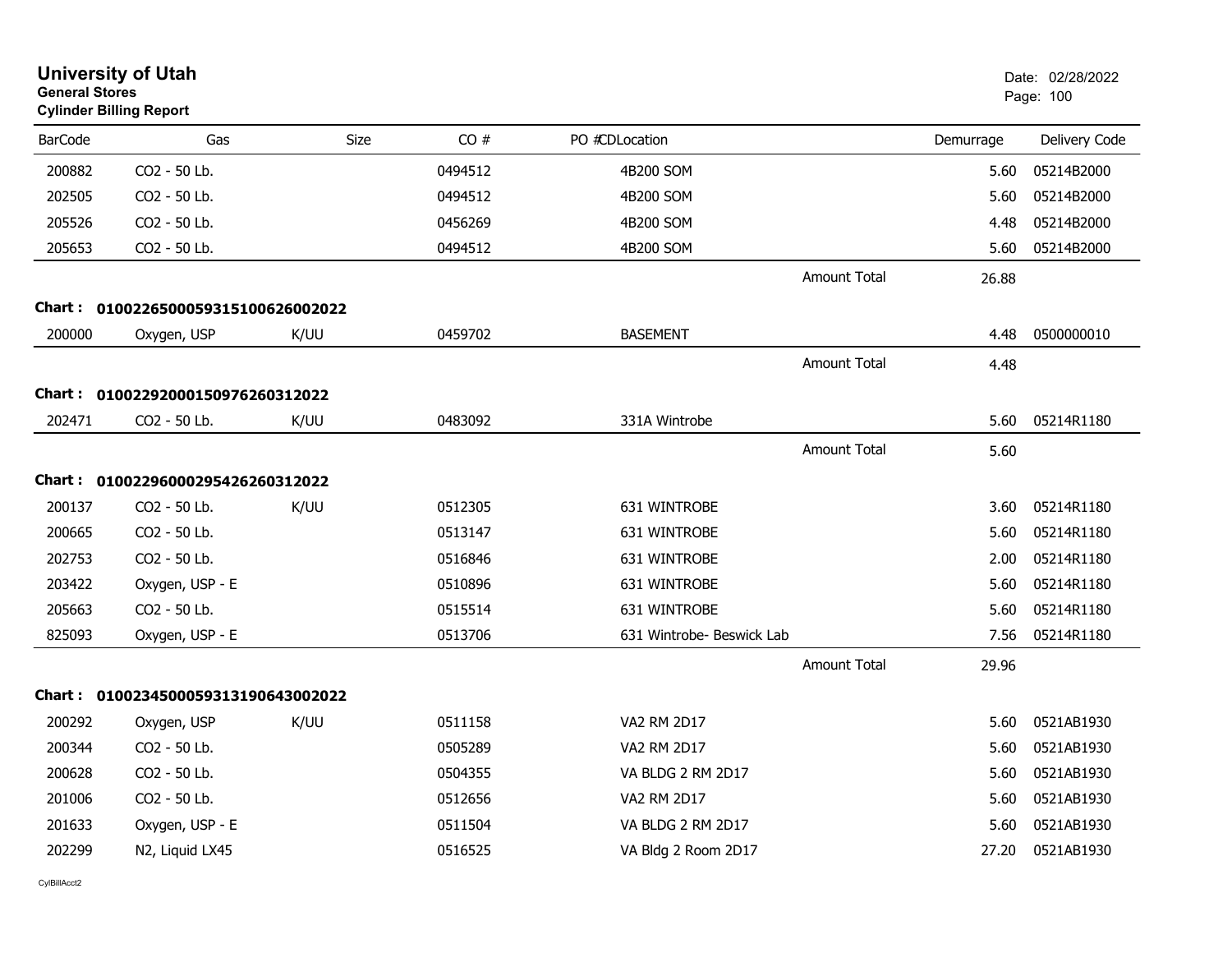| <b>General Stores</b>  | <b>University of Utah</b><br><b>Cylinder Billing Report</b> |      |         |                   |                     |           | Date: 02/28/2022<br>Page: 101 |
|------------------------|-------------------------------------------------------------|------|---------|-------------------|---------------------|-----------|-------------------------------|
| <b>BarCode</b>         | Gas                                                         | Size | CO#     | PO #CDLocation    |                     | Demurrage | Delivery Code                 |
| 202379                 | CO2 - 50 Lb.                                                |      | 0423684 | VAMC Bldg 2-2C40  |                     | 4.48      | 0521AB1930                    |
| 202621                 | CO2 - 50 Lb.                                                |      | 0505289 | VA2 RM 2D17       |                     | 5.60      | 0521AB1930                    |
| 202641                 | Oxygen, USP - E                                             |      | 0495088 | VA BLDG 2 RM 2D15 |                     | 5.60      | 0521AB1930                    |
| 203154                 | Oxygen, USP - E                                             |      | 0495088 | VA BLDG 2 RM 2D15 |                     | 2.20      | 0521AB1930                    |
| 205706                 | N2, Liquid LX45                                             |      | 0514952 | VA BLDG 2 RM 2D17 |                     | 17.60     | 0521AB1930                    |
| 205870                 | Oxygen, USP - E                                             |      | 0495088 | VA BLDG 2 RM 2D15 |                     | 2.20      | 0521AB1930                    |
| 205895                 | Oxygen, USP                                                 |      | 0504860 | VA BLDG 2 RM 2D15 |                     | 5.60      | 0521AB1930                    |
| 824014                 | Nitrogen 230 CF                                             |      | 0506242 | VA2 RM 2D17       |                     | 7.56      | 0521AB1930                    |
| 825005                 | Oxygen, USP                                                 |      | 0513642 | VA2 RM 2D15       |                     | 7.56      | 0521AB1930                    |
| 825026                 | CO2 - 50 Lb.                                                |      | 0513642 | VA2 RM 2D15       |                     | 7.56      | 0521AB1930                    |
| 825097                 | Oxygen, USP - E                                             |      | 0513642 | VA2 RM 2D15       |                     | 7.56      | 0521AB1930                    |
|                        |                                                             |      |         |                   | <b>Amount Total</b> | 128.72    |                               |
|                        | Chart: 01002352000202056260312022                           |      |         |                   |                     |           |                               |
| 200911                 | CO2 - 50 Lb.                                                | K/UU | 0508253 | 528 WINTROBE      |                     | 2.00      | 05214B3190                    |
| 201865                 | CO2 - 50 Lb.                                                |      | 0516482 | 528 WINTROBE      |                     | 3.60      | 05214B3190                    |
| 202486                 | CO2 - 50 Lb.                                                |      | 0516482 | 528 WINTROBE      |                     | 3.60      | 05214B3190                    |
| 203707                 | CO2 - 50 Lb.                                                |      | 0512248 | 528 WIntrobe      |                     | 5.60      | 05214B3190                    |
| 203738                 | CO2 - 50 Lb.                                                |      | 0512248 | 528 WIntrobe      |                     | 5.60      | 05214B3190                    |
| 823783                 | CO2 - 50 Lb.                                                |      | 0503953 | 528 WIntrobe      |                     | 7.56      | 05214B3190                    |
| 823784                 | CO2 - 50 Lb.                                                |      | 0503953 | 528 WIntrobe      |                     | 2.70      | 05214B3190                    |
|                        |                                                             |      |         |                   | <b>Amount Total</b> | 30.66     |                               |
|                        | Chart: 0100235500059313960643002022                         |      |         |                   |                     |           |                               |
| 202417                 | Oxygen, USP - E                                             | E/UU | 0514301 | 517 Wintrobe      |                     | 5.60      | 05214B3190                    |
|                        |                                                             |      |         |                   | <b>Amount Total</b> | 5.60      |                               |
|                        | Chart: 0100235500059314810626002022                         |      |         |                   |                     |           |                               |
| 200907                 | CO2 - 50 Lb.                                                | K/UU | 0479672 | 517A Wintrobe     |                     | 5.60      | 05214B3190                    |
| 202515<br>CylBillAcct2 | CO2 - 50 Lb.                                                |      | 0486452 | 517A WINTROBE     |                     | 5.60      | 05214B3190                    |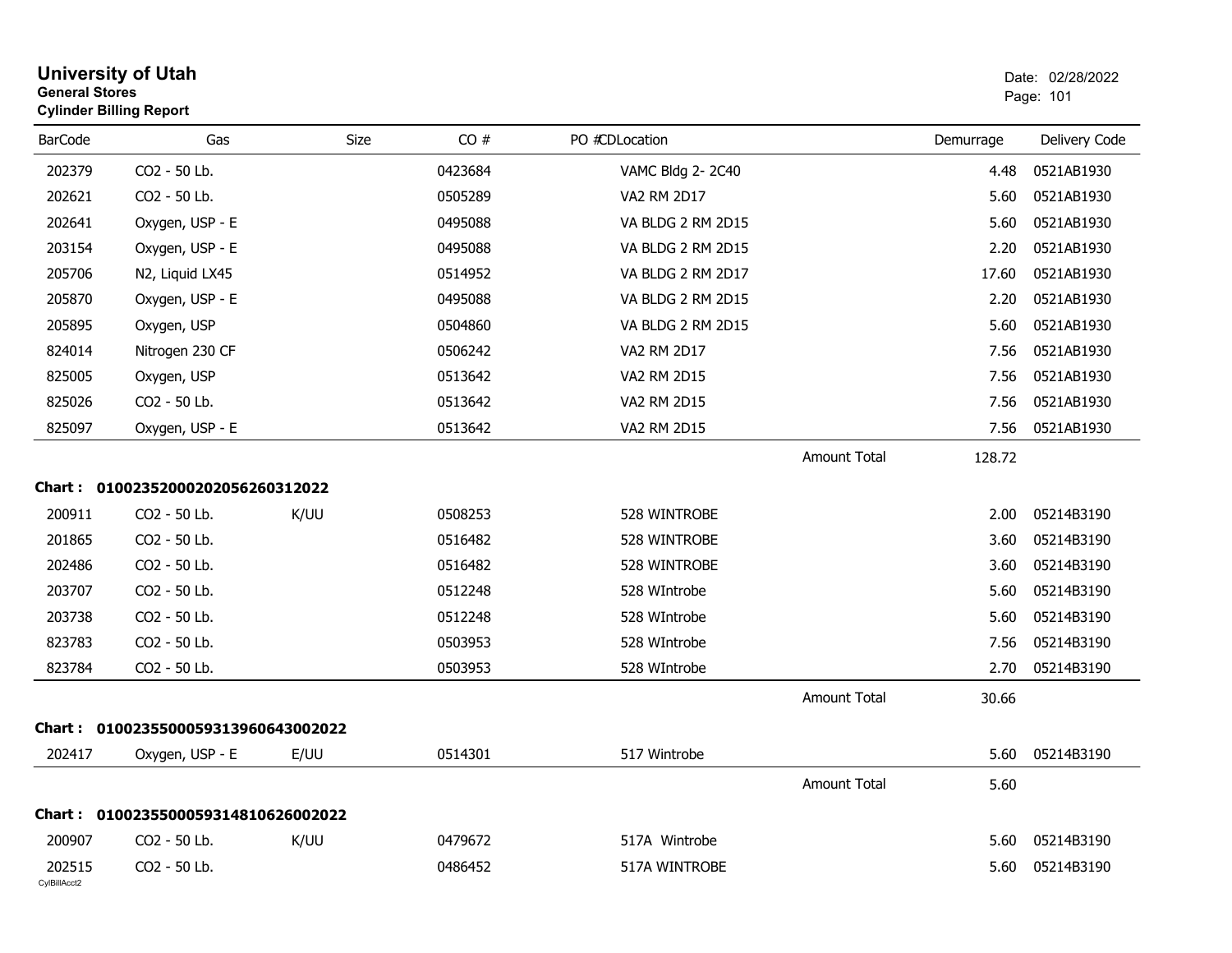| <b>General Stores</b> | <b>University of Utah</b><br><b>Cylinder Billing Report</b> |      |         |                                              |           | Date: 02/28/2022<br>Page: 102 |
|-----------------------|-------------------------------------------------------------|------|---------|----------------------------------------------|-----------|-------------------------------|
| <b>BarCode</b>        | Gas                                                         | Size | CO#     | PO #CDLocation                               | Demurrage | Delivery Code                 |
| 202895                | CO2 - 50 Lb.                                                |      | 0486452 | 517A WINTROBE                                | 5.60      | 05214B3190                    |
| 821171                | CO2 - 50 Lb.                                                |      | 0481432 | 517 WINTROBE                                 | 7.56      | 05214B3190                    |
| 821172                | CO2 - 50 Lb.                                                |      | 0481432 | 517 WINTROBE                                 | 7.56      | 05214B3190                    |
|                       |                                                             |      |         | Amount Total                                 | 31.92     |                               |
|                       | Chart: 01002372000241266260212022                           |      |         |                                              |           |                               |
| 202419                | Oxygen, USP - E                                             | E/UU | 0482968 | 1250 East 3900 South Ste 410 East MEdical BL | 5.60      | 05214R3120                    |
| 205350                | Oxygen, USP - E                                             |      | 0417788 | 1250 E 3900 S #410 ST MARKS (WASATCH KI      | 4.48      | 0535000000                    |
|                       |                                                             |      |         | <b>Amount Total</b>                          | 10.08     |                               |
|                       | Chart: 01002372500194376260012022                           |      |         |                                              |           |                               |
| 200472                | CO2 - 50 Lb.                                                | K/UU | 0490155 | VA BLDG 2 RM GA17                            | 5.60      | 0865040000                    |
|                       |                                                             |      |         | <b>Amount Total</b>                          | 5.60      |                               |
| Chart :               | 01002372500266666260212022                                  |      |         |                                              |           |                               |
| 201865                | CO2 - 50 Lb.                                                | K/UU | 0512826 | 421 WINTROBE                                 | 1.80      | 05214r3120                    |
| 203691                | CO2 - 50 Lb.                                                |      | 0514424 | 421 WINTROBE                                 | 5.60      | 05214R3120                    |
| 825183                | CO2 - 50 Lb.                                                |      | 0513323 | 421 WINTROBE                                 | 7.56      | 05214R3120                    |
|                       |                                                             |      |         | <b>Amount Total</b>                          | 14.96     |                               |
|                       | Chart: 0100237500050503940626032022                         |      |         |                                              |           |                               |
| 203156                | Oxygen, USP - E                                             | E/UU | 0512256 | 435 Wintrobe                                 | 5.60      | 0530004350                    |
| 203430                | Oxygen, USP - E                                             |      | 0512256 | 435 Wintrobe                                 | 5.60      | 0530004350                    |
| 825002                | Oxygen, USP                                                 |      | 0513932 | 435 WIntrobe                                 | 7.56      | 0530004350                    |
| 825010                | Oxygen, USP                                                 |      | 0513932 | 435 WIntrobe                                 | 7.56      | 0530004350                    |
|                       |                                                             |      |         | <b>Amount Total</b>                          | 26.32     |                               |
|                       | Chart: 0100237500054503884626002022                         |      |         |                                              |           |                               |
| 203420                | Oxygen, USP - E                                             | E/UU | 0349820 | 4R366 SOM                                    | 4.48      | 05214R3120                    |
| 203442                | Oxygen, USP - E                                             |      | 0349820 | 4R366 SOM                                    | 4.48      | 05214R3120                    |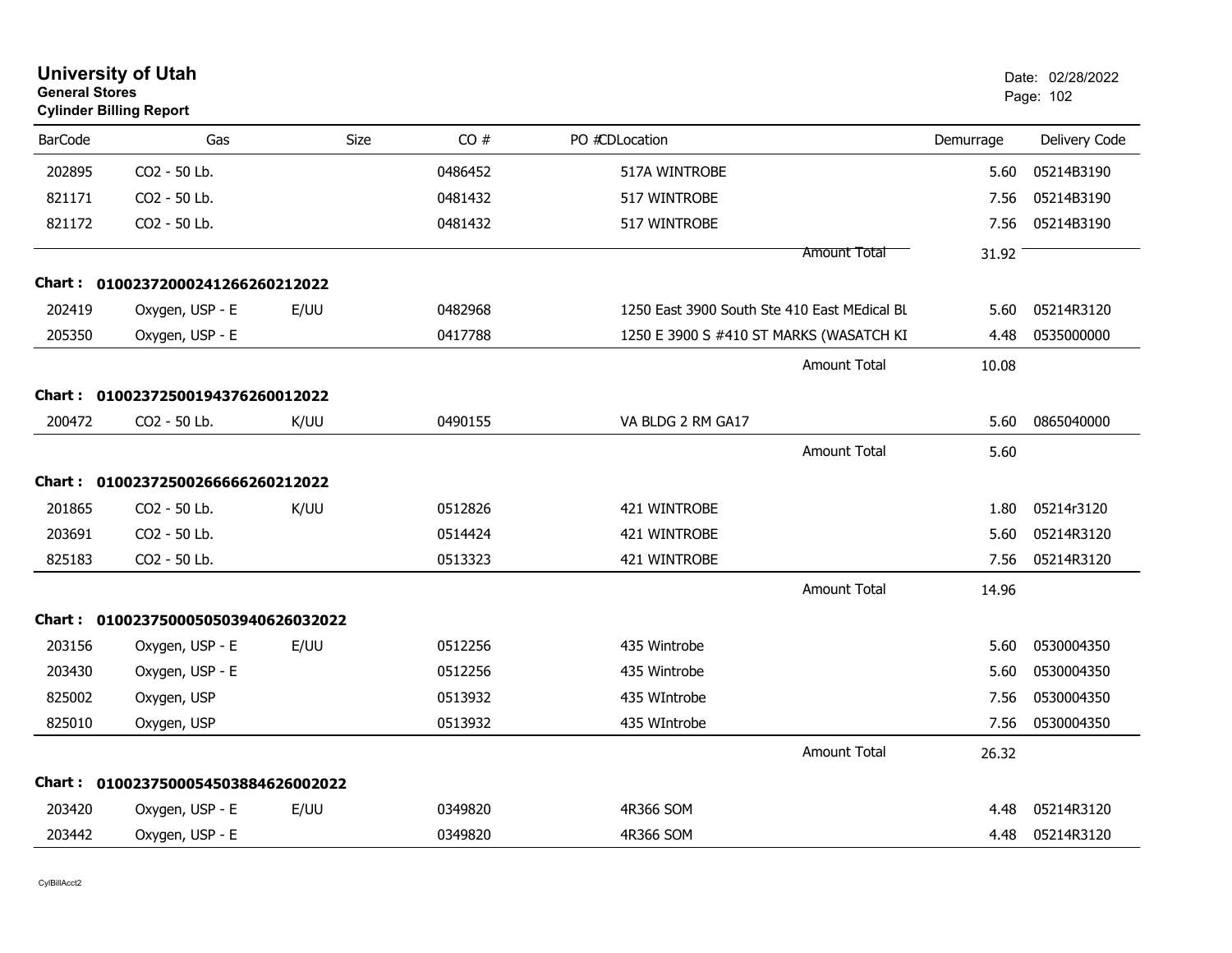| General Stores | <b>Cylinder Billing Report</b>      |      |         |                  |                     |           | Page: 103     |
|----------------|-------------------------------------|------|---------|------------------|---------------------|-----------|---------------|
| <b>BarCode</b> | Gas                                 | Size | CO#     | PO #CDLocation   |                     | Demurrage | Delivery Code |
|                |                                     |      |         |                  | <b>Amount Total</b> | 8.96      |               |
|                | Chart: 0100237500054503884626032022 |      |         |                  |                     |           |               |
| 200298         | Oxygen, USP                         | K/UU | 0513354 | <b>1520A CMC</b> |                     | 5.60      | 05214R3120    |
| 200699         | CO2 - 50 Lb.                        |      | 0516907 | 425 Wintrobe     |                     | 2.00      | 05214R3120    |
| 202507         | CO2 - 50 Lb.                        |      | 0513652 | 425 WINTROBE     |                     | 3.60      | 05214R3120    |
| 203695         | CO2 - 50 Lb.                        |      | 0515512 | 425 Wintrobe     |                     | 5.60      | 05214R3120    |
| 203709         | CO2 - 50 Lb.                        |      | 0512278 | 425 WIntrobe     |                     | 5.60      | 05214R3120    |
| 203883         | Oxygen, USP                         |      | 0514923 | <b>1520A CMC</b> |                     | 5.60      | 05214R3120    |
|                |                                     |      |         |                  | <b>Amount Total</b> | 28.00     |               |
|                | Chart: 0100237500054504427626002022 |      |         |                  |                     |           |               |
| 205581         | 95% O2, 5% CO2                      | K/UU | 0496035 | VA2 RM GA20      |                     | 5.60      | 0865040000    |
| 812637         | <b>USP OX 300</b>                   |      | 0421745 | GA16 VAMC 2      |                     | 6.44      | 0535000000    |
| 820074         | CO2 - 50 Lb.                        |      | 0476101 | VA2 Rm GA04A     |                     | 7.56      | 0535000000    |
| 825150         | CO2 - 50 Lb.                        |      | 0513756 | VA2 RM GA14      |                     | 7.56      | 0865040000    |
|                |                                     |      |         |                  | <b>Amount Total</b> | 27.16     |               |
|                | Chart: 0100237500059314040626002022 |      |         |                  |                     |           |               |
| 202018         | Oxygen, USP                         | K/UU | 0514471 | 409 WIntrobe     |                     | 5.60      | 05214R3120    |
| 205293         | Oxygen, USP                         |      | 0512258 | 409 WIntrobe     |                     | 5.60      | 05214R3120    |
|                |                                     |      |         |                  | <b>Amount Total</b> | 11.20     |               |
|                | Chart: 0100237500059314040626032022 |      |         |                  |                     |           |               |
| 200543         | CO2 - 50 Lb.                        | K/UU | 0470544 | 409 WINTROBE     |                     | 5.60      | 05214r3120    |
| 202517         | CO2 - 50 Lb.                        |      | 0470544 | 409 WINTROBE     |                     | 5.60      | 05214r3120    |
|                |                                     |      |         |                  | <b>Amount Total</b> | 11.20     |               |
| Chart :        | 0100237500059314724626002022        |      |         |                  |                     |           |               |
| 200482         | Oxygen, USP                         | K/UU | 0494830 | 409 Wintrobe     |                     | 5.60      | 05214R3120    |
| 204656         | 95% O2, 5% CO2                      |      | 0476416 | 4R302 SOM        |                     | 5.60      | 05214R3120    |

**University of Utah** Date: 02/28/2022 **General Stores**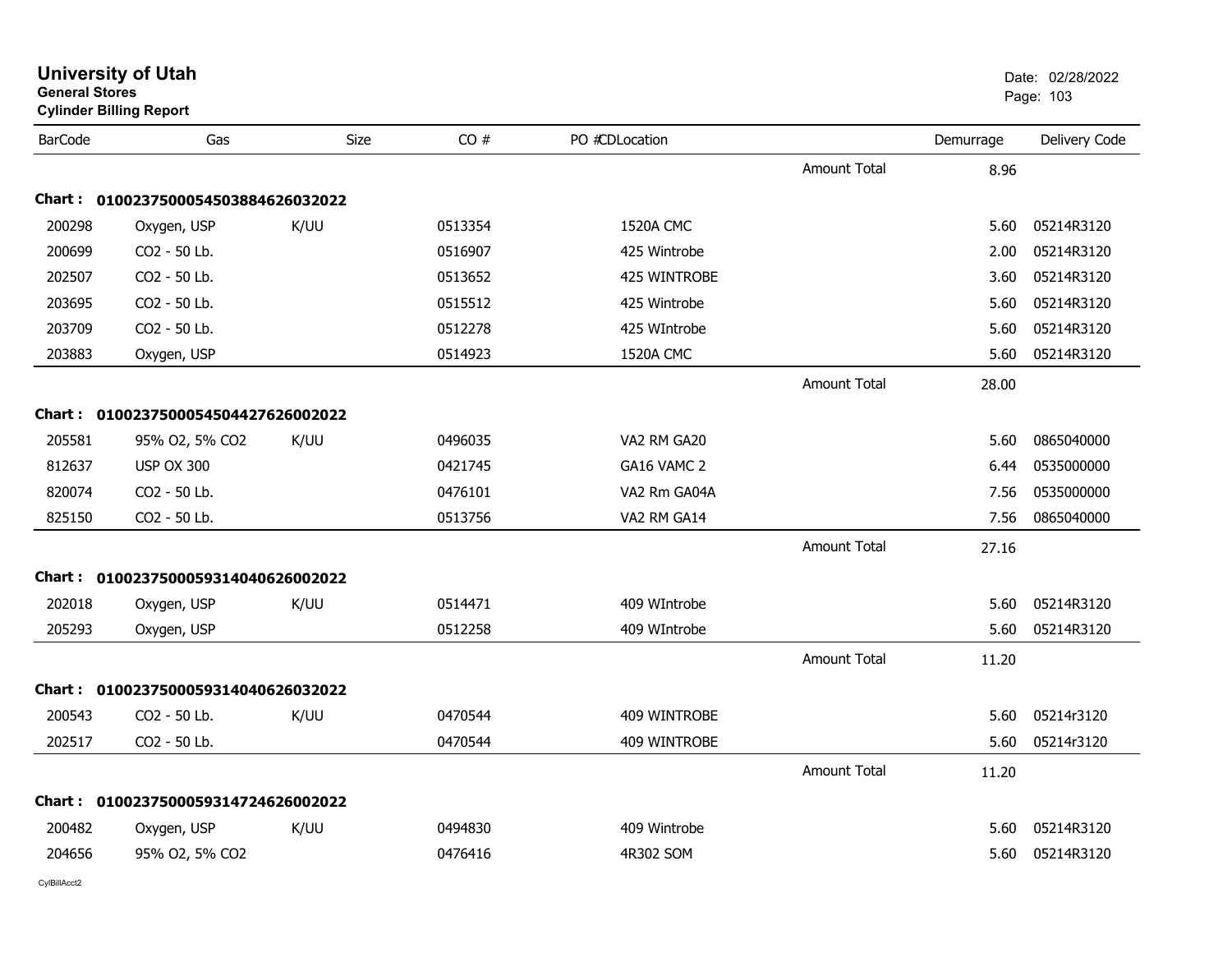| <b>University of Utah</b> |  |
|---------------------------|--|
| <b>General Stores</b>     |  |

**Cylinder Billing Report**

| <b>BarCode</b>         | Gas                                 | Size      | CO#     | PO #CDLocation       |                     | Demurrage | Delivery Code |
|------------------------|-------------------------------------|-----------|---------|----------------------|---------------------|-----------|---------------|
| 821491                 | Oxygen, USP                         |           | 0483526 | 409 WINTOBE          |                     | 7.56      | 05214R3120    |
|                        |                                     |           |         |                      | Amount Total        | 18.76     |               |
|                        | Chart: 0100237500059316840626032022 |           |         |                      |                     |           |               |
| 819956                 | CO2 - 50 Lb.                        | 50#/Mt.Ai | 0474941 | 435 Wintrobe         |                     | 7.56      | 0530004350    |
| 822936                 | CO2 - 50 Lb.                        |           | 0497160 | 435 WIntrobe         |                     | 7.56      | 0530004350    |
|                        |                                     |           |         |                      | <b>Amount Total</b> | 15.12     |               |
|                        | Chart: 01002382001064486240212022   |           |         |                      |                     |           |               |
| 112165                 | Oxygen, USP                         | E/UU      | 0057940 |                      |                     | 4.48      | 0535000000    |
| 117016                 | Oxygen, USP - E                     |           | 0121335 | RM 122 DUMKE         |                     | 5.88      | 0535000000    |
| 201794                 | Oxygen, USP - E                     |           | 0116360 | 122 DUMKE            |                     | 4.48      | 0535000000    |
| 202222                 | Oxygen, USP - E                     |           | 0139127 | 285 DUMKE            |                     | 4.48      | 0535000000    |
| 202232                 | Oxygen, USP - E                     |           | 0169743 | 122 DUMKE            |                     | 4.48      | 0535000000    |
| 202247                 | Oxygen, USP - E                     |           | 0139127 | 285 DUMKE            |                     | 4.48      | 0535000000    |
| 203099                 | Oxygen, USP - E                     |           | 0264879 | 122 DUMKE            |                     | 4.48      | 0535000000    |
| 203151                 | Oxygen, USP - E                     |           | 0455317 | 423 WAKARA WAY #200  |                     | 4.48      | 0535000000    |
| 203162                 | Oxygen, USP - E                     |           | 0455317 | 423 WAKARA WAY #200  |                     | 4.48      | 0535000000    |
| 203408                 | Oxygen, USP - E                     |           | 0259804 | 122 DUMKE            |                     | 4.48      | 0535000000    |
| 204510                 | Oxygen, USP - E                     |           | 0108934 | 122 DUMKE            |                     | 4.48      | 0535000000    |
| 204690                 | Oxygen, USP - E                     |           | 0455317 | 423 WAKARA WAY #200  |                     | 4.48      | 0535000000    |
| 205461                 | Oxygen, USP - E                     |           | 0455317 | 423 WAKARA WAY #200  |                     | 4.48      | 0535000000    |
| 800930                 | Oxygen, USP - E                     |           | 0136675 | 122 DUMKE            |                     | 5.88      | 0535000000    |
|                        |                                     |           |         |                      | <b>Amount Total</b> | 65.52     |               |
|                        | Chart: 01002382001125196240212022   |           |         |                      |                     |           |               |
| 202640                 | Oxygen, USP - E                     | E/UU      | 0488442 | 3854 West 5400 South |                     | 5.60      | 0480000000    |
| 203381                 | Oxygen, USP - E                     |           | 0488442 | 3854 West 5400 South |                     | 5.60      | 0480000000    |
| 204700                 | Oxygen, USP - E                     |           | 0488442 | 3854 West 5400 South |                     | 5.60      | 0480000000    |
| 205322<br>CylBillAcct2 | Oxygen, USP - E                     |           | 0488442 | 3854 West 5400 South |                     | 5.60      | 0480000000    |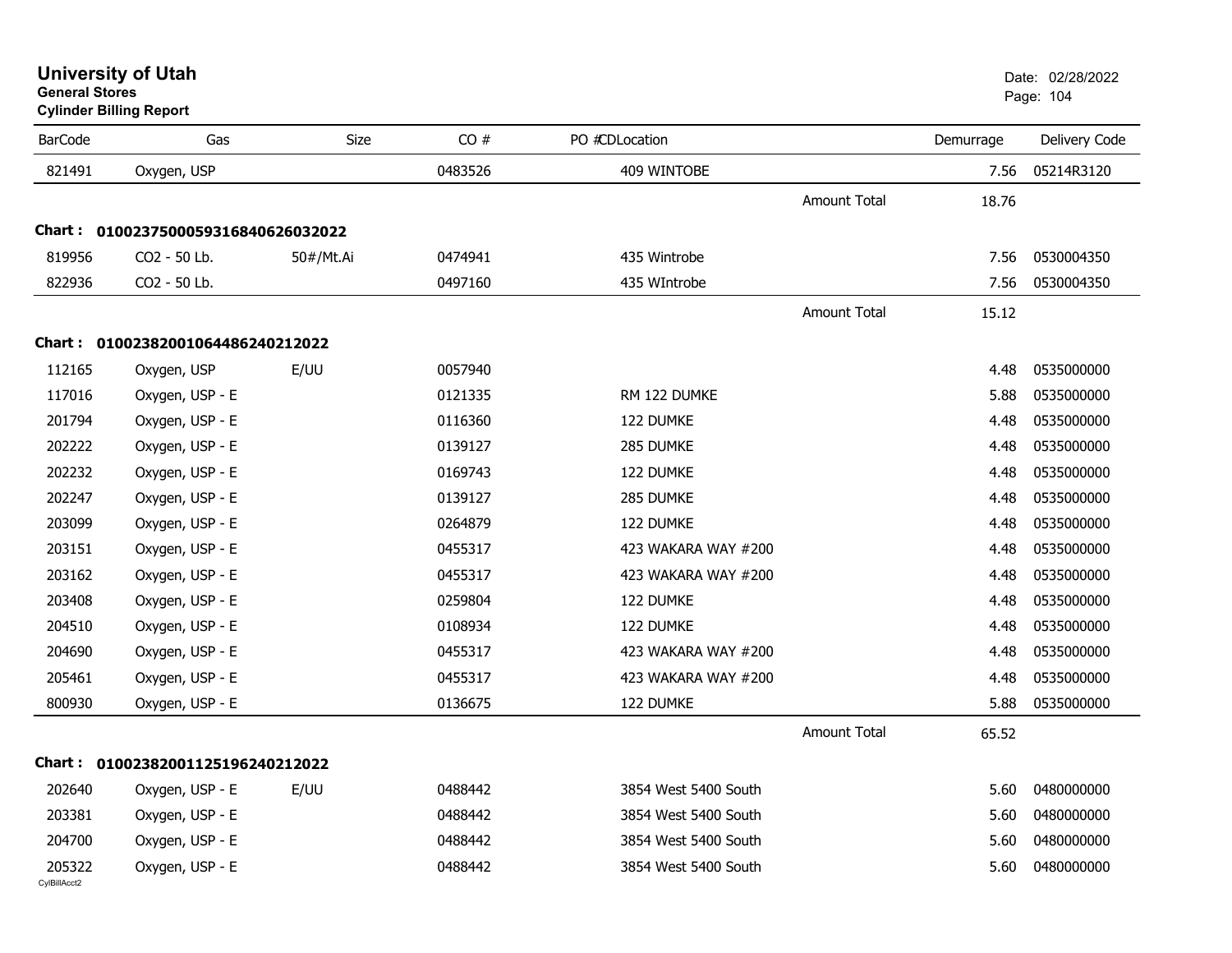| General Stores | <b>Cylinder Billing Report</b>    |           |         |                                        |                     |           | Page: 105     |
|----------------|-----------------------------------|-----------|---------|----------------------------------------|---------------------|-----------|---------------|
| <b>BarCode</b> | Gas                               | Size      | CO#     | PO #CDLocation                         |                     | Demurrage | Delivery Code |
|                |                                   |           |         |                                        | <b>Amount Total</b> | 22.40     |               |
|                | Chart: 01002382001125196250012022 |           |         |                                        |                     |           |               |
| 821601         | Oxygen, USP - E                   | E/MT. AIR | 0484857 | 3854 W 5400 S                          |                     | 7.56      | 0484003500    |
|                |                                   |           |         |                                        | <b>Amount Total</b> | 7.56      |               |
|                | Chart: 01002382001125436240212022 |           |         |                                        |                     |           |               |
| 000006         | Oxygen, USP - E                   | E/MT. AIR | 0426478 | 1159 East 200 North #150 American Fork |                     | 6.16      | 3402000000    |
|                |                                   |           |         |                                        | <b>Amount Total</b> | 6.16      |               |
|                | Chart: 01002392000009126260312022 |           |         |                                        |                     |           |               |
| 801735         | Oxygen, USP - E                   | E/MT. AIR | 0156919 | 221-420 CHIPETA                        |                     | 5.88      | 65211         |
|                |                                   |           |         |                                        | <b>Amount Total</b> | 5.88      |               |
|                | Chart: 01002392000009126260912022 |           |         |                                        |                     |           |               |
| 814482         | CO2 - 50 Lb.                      | 50#/Mt.Ai | 0435670 | 725 Wintrobe                           |                     | 6.16      | 0530007430    |
|                |                                   |           |         |                                        | <b>Amount Total</b> |           |               |
|                |                                   |           |         |                                        |                     | 6.16      |               |
|                | Chart: 01002392000249096260012022 |           |         |                                        |                     |           |               |
| 201805         | CO <sub>2</sub> - 50 Lb.          | K/UU      | 0448486 | 717 WINTROBE                           |                     | 4.48      | 0530007430    |
|                |                                   |           |         |                                        | <b>Amount Total</b> | 4.48      |               |
|                | Chart: 01002392500095266260012022 |           |         |                                        |                     |           |               |
| 807175         | Argon - UHP                       | 200C/Mt.A | 0307604 | 725 WINTROBE                           |                     | 6.16      | 0530007010    |
|                |                                   |           |         |                                        | <b>Amount Total</b> | 6.16      |               |
|                | Chart: 01002392500190666260012022 |           |         |                                        |                     |           |               |
| 200276         | CO2 - 50 Lb.                      | K/UU      | 0501133 | 743 Wintrobe                           |                     | 5.60      | 0530007430    |
| 201047         | CO2 - 50 Lb.                      |           | 0512650 | 733 Wintrobe                           |                     | 5.60      | 0530007430    |
| 201986         | 95% O2, 5% CO2                    |           | 0493352 | 735 WINTROBE                           |                     | 5.60      | 0530007010    |
| 204479         | Nitrogen NF                       |           | 0458114 | 735 WINTROBE                           |                     | 4.48      | 0530007430    |
| 204518         | 95% O2, 5% CO2                    |           | 0488542 | 735 WIntrobe                           |                     | 5.60      | 0530007430    |
|                |                                   |           |         |                                        |                     |           |               |

**University of Utah** Date: 02/28/2022

**General Stores**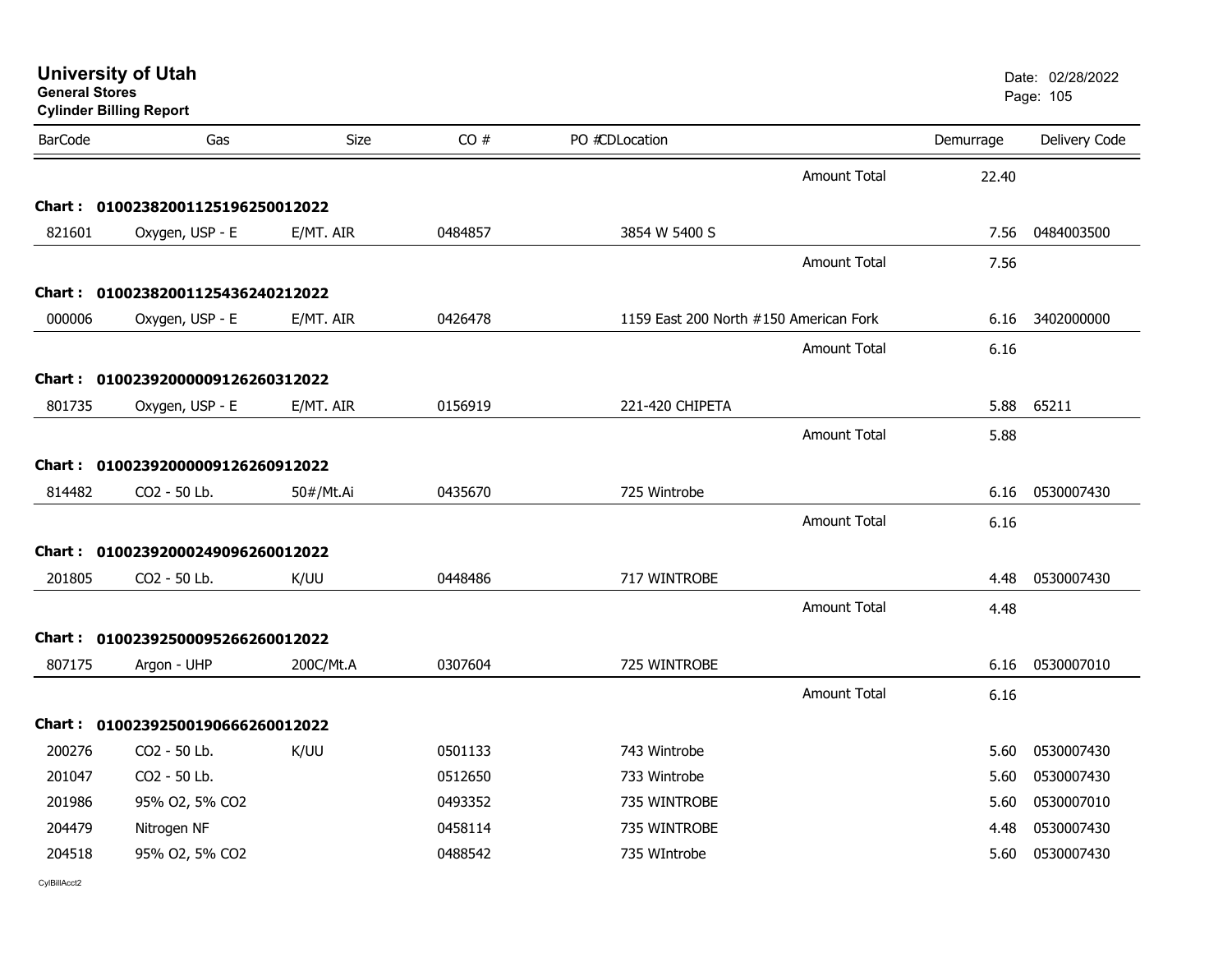| <b>University of Utah</b><br><b>General Stores</b><br><b>Cylinder Billing Report</b> |                              |      |         |                          | Date: 02/28/2022<br>Page: 106 |           |               |
|--------------------------------------------------------------------------------------|------------------------------|------|---------|--------------------------|-------------------------------|-----------|---------------|
| <b>BarCode</b>                                                                       | Gas                          | Size | CO#     | PO #CDLocation           |                               | Demurrage | Delivery Code |
| 205645                                                                               | CO2 - 50 Lb.                 |      | 0458114 | 735 WINTROBE             |                               | 4.48      | 0530007430    |
| 822627                                                                               | 1%02,5%Co2, N2               |      | 0493848 | 735 WINTROBE             |                               | 7.56      | 0530007010    |
| 823190                                                                               | 1%02,5%Co2, N2               |      | 0497305 | 735 WINTROBE             |                               | 7.56      | 0530007010    |
|                                                                                      |                              |      |         |                          | <b>Amount Total</b>           | 46.48     |               |
| Chart :                                                                              | 01002392500265256260312022   |      |         |                          |                               |           |               |
| 200899                                                                               | CO2 - 50 Lb.                 | K/UU | 0475866 | VA2 Rm GC2729            |                               | 5.60      | 0530007430    |
| 202961                                                                               | CO2 - 50 Lb.                 |      | 0475866 | VA2 Rm GC2729            |                               | 5.60      | 0530007430    |
| 203663                                                                               | CO2 - 75 Lb                  |      | 0494958 | VA BLDG 2 GC15           |                               | 9.52      | 0521AB1930    |
|                                                                                      |                              |      |         |                          | <b>Amount Total</b>           | 20.72     |               |
| Chart:                                                                               | 0100239500050303428665002022 |      |         |                          |                               |           |               |
| 202233                                                                               | Oxygen, USP - E              | E/UU | 0414057 | 360-421 WAKARA           |                               | 4.48      | 0857003600    |
|                                                                                      |                              |      |         |                          | <b>Amount Total</b>           | 4.48      |               |
| Chart :                                                                              | 0100239500050304024626002022 |      |         |                          |                               |           |               |
| 205939                                                                               | Oxygen, USP - E              | E/UU | 0503895 | 419 Wakara Way Suite 207 |                               | 5.60      | 0530007430    |
|                                                                                      |                              |      |         |                          | <b>Amount Total</b>           | 5.60      |               |
| Chart:                                                                               | 0100239500050304136626002022 |      |         |                          |                               |           |               |
| 205951                                                                               | Oxygen, USP - E              | E/UU | 0513841 | 419 Wakara Way Suite 207 |                               | 1.80      | 0530007430    |
| 825387                                                                               | Oxygen, USP - E              |      | 0516381 | 419 Wakara Way Suite 207 |                               | 5.13      | 0530007430    |
| 825390                                                                               | Oxygen, USP - E              |      | 0516381 | 419 Wakara Way Suite 207 |                               | 5.13      | 0530007430    |
|                                                                                      |                              |      |         |                          | Amount Total                  | 12.06     |               |
| Chart :                                                                              | 0100239500059314760626002022 |      |         |                          |                               |           |               |
| 201188                                                                               | CO2 - 50 Lb.                 | K/UU | 0505090 | 717 WINTROBE             |                               | 5.60      | 0530007430    |
| 201771                                                                               | CO2 - 50 Lb.                 |      | 0459683 | 717 WINTROBE             |                               | 4.48      | 0530007430    |
| 201982                                                                               | Oxygen, USP                  |      | 0516596 | 1531D CMC                |                               | 2.60      | 0530007430    |
| 202271                                                                               | Oxygen, USP                  |      | 0515934 | 1531-D CMC               |                               | 2.60      | 0530007430    |
| 202511                                                                               | CO2 - 50 Lb.                 |      | 0505090 | 717 WINTROBE             |                               | 5.60      | 0530007430    |
| CvIBillAcct2                                                                         |                              |      |         |                          |                               |           |               |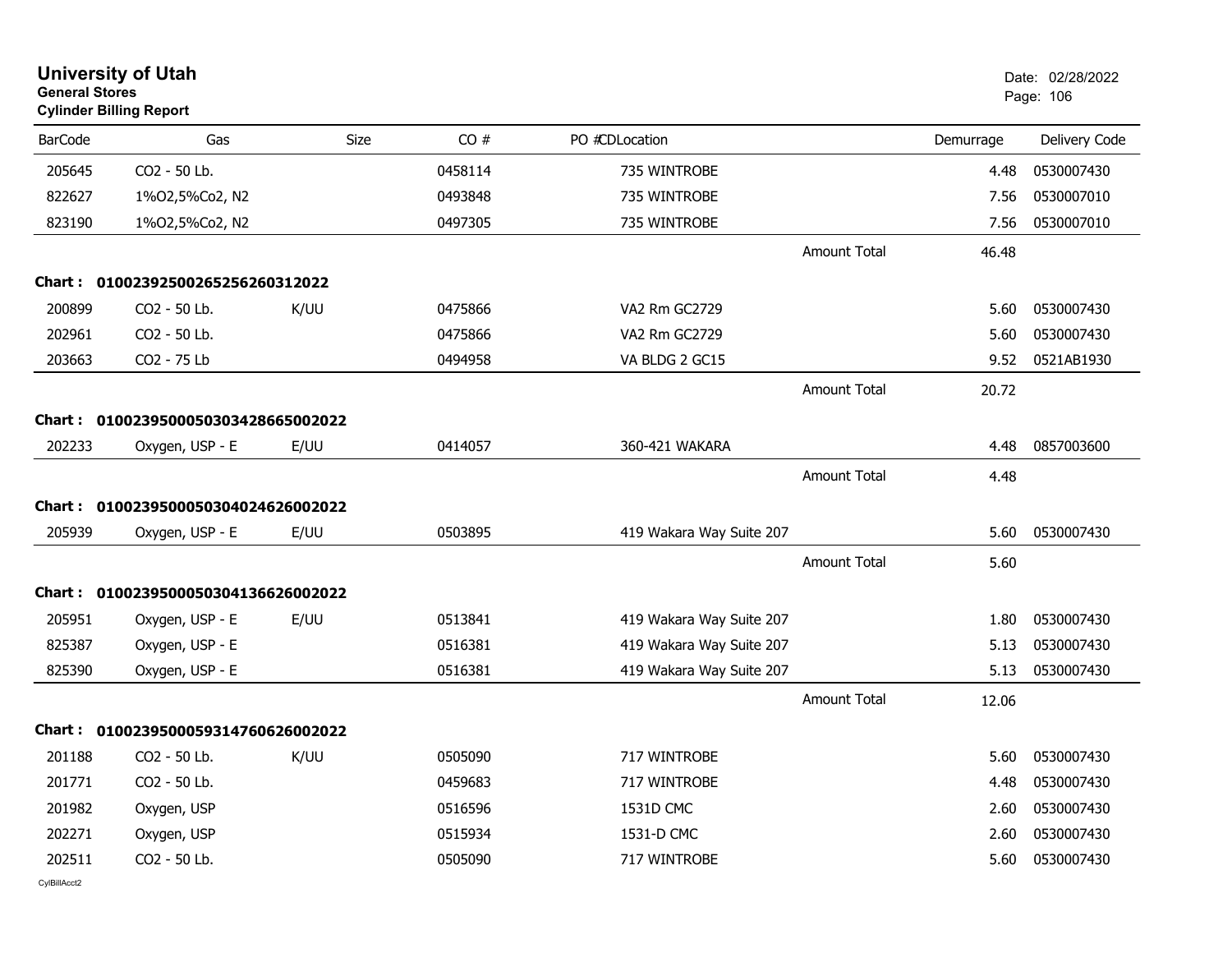| <b>University of Utah</b><br><b>General Stores</b><br><b>Cylinder Billing Report</b> |                                   |           |         |                             |           | Date: 02/28/2022<br>Page: 107 |
|--------------------------------------------------------------------------------------|-----------------------------------|-----------|---------|-----------------------------|-----------|-------------------------------|
| <b>BarCode</b>                                                                       | Gas                               | Size      | CO#     | PO #CDLocation              | Demurrage | Delivery Code                 |
| 203327                                                                               | Oxygen, USP                       |           | 0516596 | 1531D CMC                   | 2.60      | 0530007430                    |
| 203705                                                                               | CO2 - 50 Lb.                      |           | 0482388 | 717 WIntrobe                | 5.60      | 0530007430                    |
| 203770                                                                               | Oxygen, USP                       |           | 0515159 | 587 CMC RM 1531             | 0.40      | 0530007430                    |
| 203770                                                                               | Oxygen, USP                       |           | 0516596 | 1531D CMC                   | 2.60      | 0530007430                    |
| 205833                                                                               | Oxygen, USP                       |           | 0515159 | 587 CMC RM 1531             | 3.00      | 0530007430                    |
| 205869                                                                               | CO2 - 50 Lb.                      |           | 0505090 | 717 WINTROBE                | 5.60      | 0530007430                    |
| 205916                                                                               | Oxygen, USP                       |           | 0515934 | 1531-D CMC                  | 5.20      | 0530007430                    |
| 825004                                                                               | Oxygen, USP                       |           | 0514235 | 1531D CMC Deliver to animal | 0.54      | 0530007430                    |
| 825341                                                                               | Oxygen, USP                       |           | 0516596 | 1531D CMC                   | 3.51      | 0530007430                    |
|                                                                                      |                                   |           |         | <b>Amount Total</b>         | 49.93     |                               |
|                                                                                      | Chart: 01002396000026356260012022 |           |         |                             |           |                               |
| 202122                                                                               | 95% O2, 5% CO2                    | K/UU      | 0120699 | 720 Wintrobe                | 4.48      | 0530007430                    |
|                                                                                      |                                   |           |         | <b>Amount Total</b>         | 4.48      |                               |
| Chart :                                                                              | 01002396000233356260312022        |           |         |                             |           |                               |
| 815910                                                                               | 1%02,5%Co2, N2                    | 200C/Mt.A | 0446447 | GA08 BLDG 45 VAMC           | 6.44      | 05214c1040                    |
| 815911                                                                               | 1%02,5%Co2, N2                    |           | 0446447 | GA08 BLDG 45 VAMC           | 6.44      | 05214c1040                    |
|                                                                                      |                                   |           |         | <b>Amount Total</b>         | 12.88     |                               |
|                                                                                      | Chart: 01002442000205206260012022 |           |         |                             |           |                               |
| 200256                                                                               | Nitrogen 230 CF                   | K/UU      | 0409185 | 280 - 383 COLOROW           | 4.48      | 0874001290                    |
|                                                                                      |                                   |           |         | <b>Amount Total</b>         | 4.48      |                               |
|                                                                                      | Chart: 01002442500190356260012022 |           |         |                             |           |                               |
| 200171                                                                               | CO2 - 50 Lb.                      | K/UU      | 0412154 | 574 BPRB                    | 4.48      | 0533024600                    |
| 201690                                                                               | CO2 - 50 Lb.                      |           | 0495024 | <b>564 BPRB</b>             | 5.60      | 05213R2100                    |
| 204595                                                                               | CO2 - 50 Lb.                      |           | 0497549 | <b>564 BPRB</b>             | 5.60      | 05213R2100                    |
|                                                                                      |                                   |           |         | <b>Amount Total</b>         | 15.68     |                               |

#### **Chart : 01002446000028116260312022**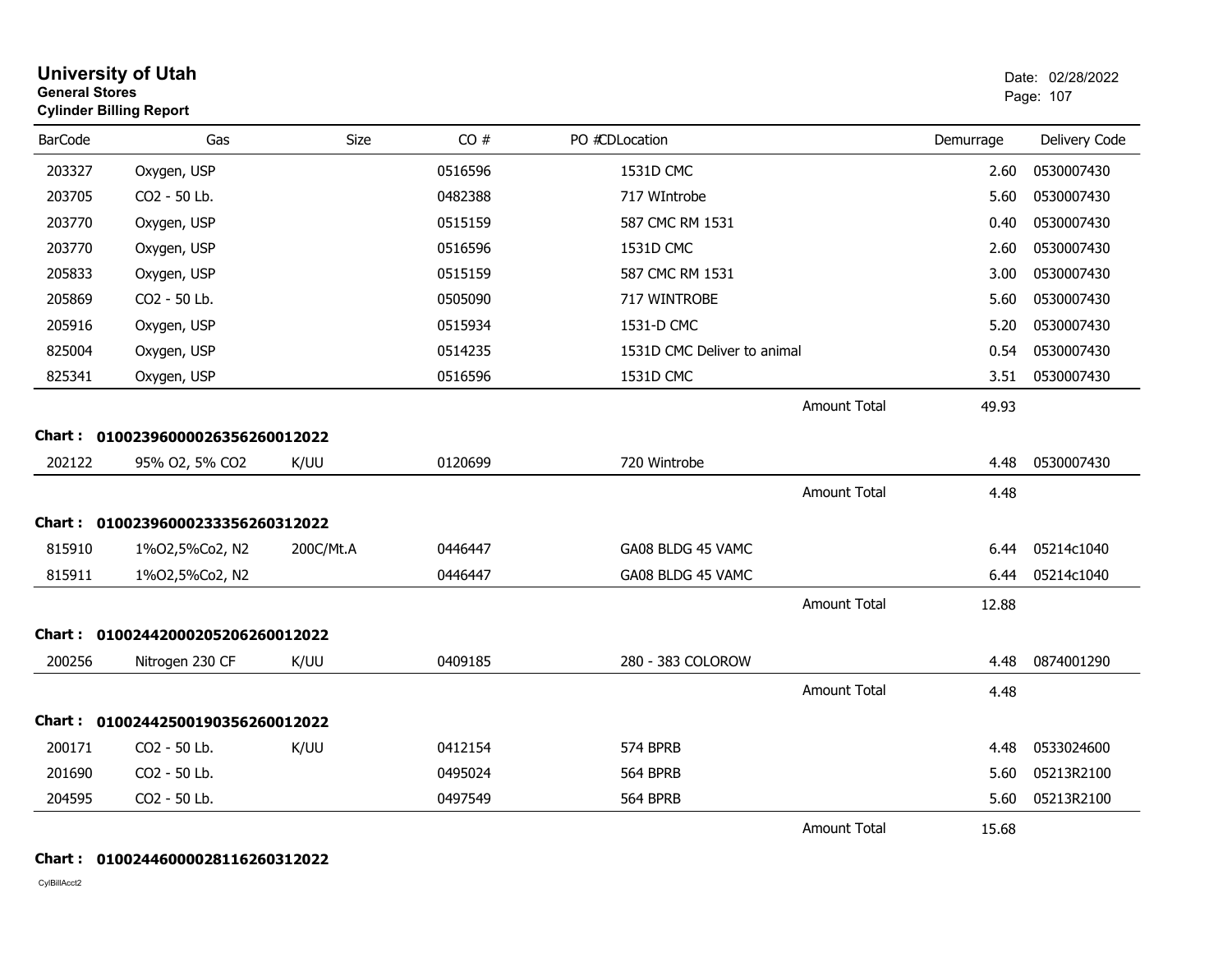| <b>University of Utah</b> |  |
|---------------------------|--|
| <b>General Stores</b>     |  |

# **Cylinder Billing Report**

| <b>BarCode</b> | Gas                               | Size             | CO#     | PO #CDLocation                              | Demurrage | Delivery Code |
|----------------|-----------------------------------|------------------|---------|---------------------------------------------|-----------|---------------|
| 806535         | 5%Co2 In Air                      | <b>150 CF/MT</b> | 0280673 | VA 14 1C101                                 | 6.16      | 46024         |
|                |                                   |                  |         | <b>Amount Total</b>                         | 6.16      |               |
|                | Chart: 01002446000028116430512022 |                  |         |                                             |           |               |
| 202765         | CO2 - 50 Lb.                      | K/UU             | 0470956 | 2D19, BLDG 2, VAMC                          | 5.60      | 05213r2100    |
| 205375         | CO2 - 50 Lb.                      |                  | 0446489 | <b>BLDG 2 VA DOCK</b>                       | 4.48      | 05213R2100    |
|                |                                   |                  |         | <b>Amount Total</b>                         | 10.08     |               |
|                | Chart: 01002462500197026260912022 |                  |         |                                             |           |               |
| 201573         | Air - 233 CF                      | K/UU             | 0447110 | 7275 EIHG                                   | 4.48      | 0533021000    |
| 203165         | Air - 233 CF                      |                  | 0447110 | 7275 EIHG                                   | 4.48      | 0533021000    |
| 203308         | CO2 - 50 Lb.                      |                  | 0451798 | 7370 EIHG                                   | 4.48      | 0533021000    |
| 203500         | CO2 - 50 Lb.                      |                  | 0456048 | 7370 ECCLES                                 | 4.48      | 0533021000    |
| 205665         | CO2 - 50 Lb.                      |                  | 0456048 | 7370 ECCLES                                 | 4.48      | 0533021000    |
|                |                                   |                  |         | Amount Total                                | 22.40     |               |
|                | Chart: 01002496000225906260312022 |                  |         |                                             |           |               |
| 825030         | CO2 - 50 Lb.                      | 50#/Mt.Ai        | 0513531 | 417 WAKARA #3201                            | 7.56      | 08652N1000    |
|                |                                   |                  |         | <b>Amount Total</b>                         | 7.56      |               |
|                | Chart: 01002512000304976260312022 |                  |         |                                             |           |               |
| 202526         | Oxygen, USP - E                   | E/UU             | 0517199 | 383 Colorow Drive Rm 208, South East corner | 0.60      | 5150011250    |
| 202820         | Oxygen, USP - E                   |                  | 0517199 | 383 Colorow Drive Rm 208, South East corner | 0.60      | 5150011250    |
| 203153         | Oxygen, USP - E                   |                  | 0481004 | 208-383 COLOROW                             | 5.00      | 0874000000    |
| 203372         | Oxygen, USP - E                   |                  | 0517199 | 383 Colorow Drive Rm 208, South East corner | 0.60      | 5150011250    |
| 204701         | Oxygen, USP - E                   |                  | 0517199 | 383 Colorow Drive Rm 208, South East corner | 0.60      | 5150011250    |
| 205312         | Oxygen, USP - E                   |                  | 0481004 | 208-383 COLOROW                             | 5.00      | 0874000000    |
| 205332         | Oxygen, USP - E                   |                  | 0517199 | 383 Colorow Drive Rm 208, South East corner | 0.60      | 5150011250    |
| 205871         | Oxygen, USP - E                   |                  | 0481004 | 208-383 COLOROW                             | 5.60      | 0874000000    |
|                |                                   |                  |         | <b>Amount Total</b>                         | 18.60     |               |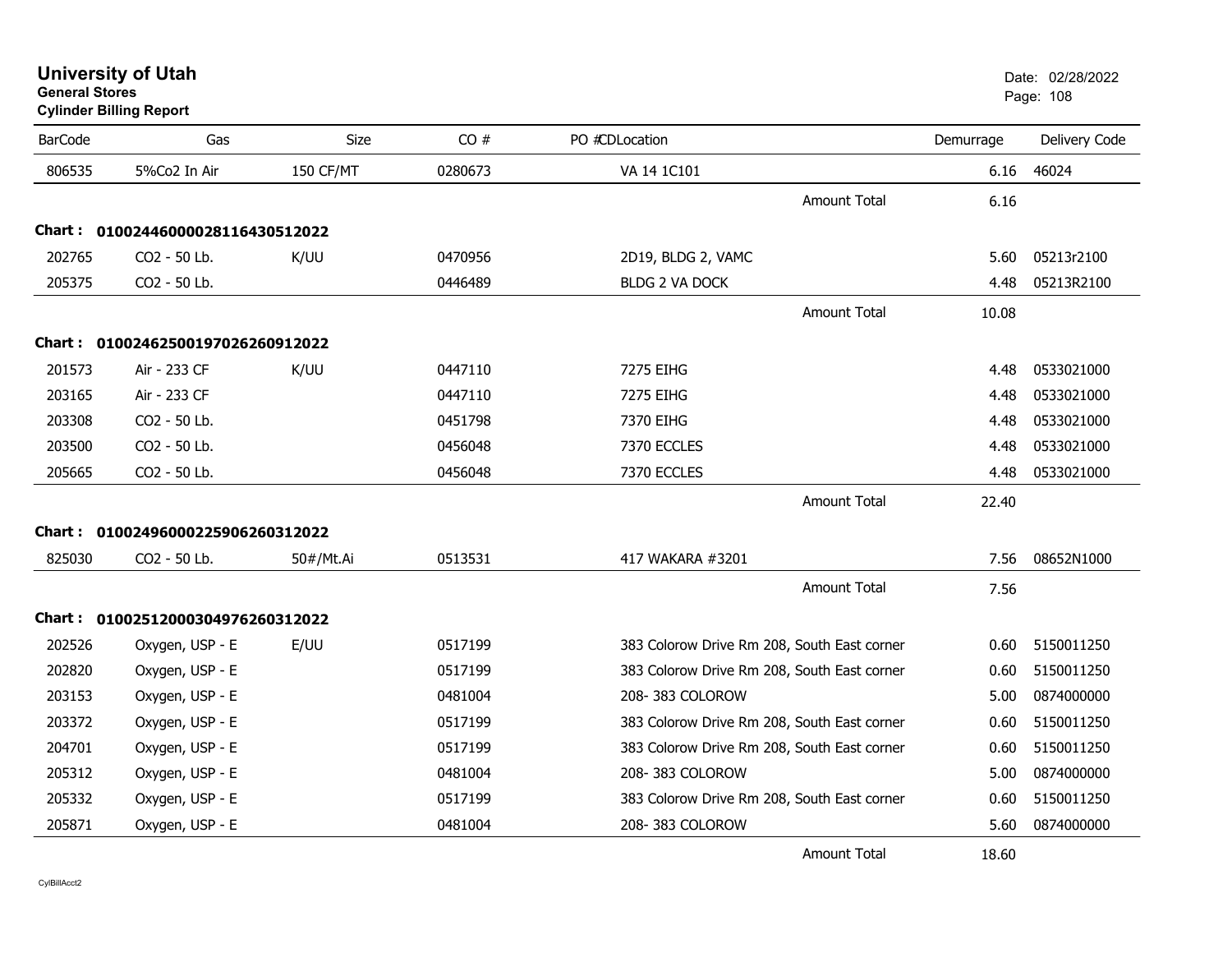| <b>General Stores</b> | <b>Cylinder Billing Report</b>    |             |         |                                              |           | Page: 109     |
|-----------------------|-----------------------------------|-------------|---------|----------------------------------------------|-----------|---------------|
| <b>BarCode</b>        | Gas                               | <b>Size</b> | CO#     | PO #CDLocation                               | Demurrage | Delivery Code |
|                       | Chart: 01002516000251966260012022 |             |         |                                              |           |               |
| 200649                | Argon - UHP                       | K/UU        | 0502723 | Neilsen Rehabilitation Hospital Loading Dock | 5.60      | 5150011250    |
|                       |                                   |             |         | <b>Amount Total</b>                          | 5.60      |               |
| Chart :               | 0100263500059009032626002022      |             |         |                                              |           |               |
| 200034                | CO2 - 50 Lb.                      | K/UU        | 0506491 | 657 WIntrobe                                 | 5.60      | 05213B1100    |
| 200702                | CO2 - 50 Lb.                      |             | 0508992 | 657 Wintrobe                                 | 5.60      | 05213B1100    |
| 203495                | CO2 - 50 Lb.                      |             | 0508992 | 657 Wintrobe                                 | 5.60      | 05213B1100    |
| 205538                | CO2 - 50 Lb.                      |             | 0506491 | 657 WIntrobe                                 | 5.60      | 05213B1100    |
| 205646                | CO2 - 50 Lb.                      |             | 0508992 | 657 Wintrobe                                 | 5.60      | 05213B1100    |
| 823178                | CO2 - 50 Lb.                      |             | 0497948 | 657 Wintrobe                                 | 7.56      | 05213B1100    |
|                       |                                   |             |         | <b>Amount Total</b>                          | 35.56     |               |
|                       | Chart: 01002682000010366620312022 |             |         |                                              |           |               |
| 823727                | Nitrogen NF                       | 200C/Mt.A   | 0503558 | 4210 HCI HALLWAY                             | 7.56      | 0550053230    |
| 823728                | Nitrogen NF                       |             | 0503558 | 4210 HCI HALLWAY                             | 7.56      | 0550053230    |
| 823729                | Nitrogen NF                       |             | 0503558 | 4210 HCI HALLWAY                             | 7.56      | 0550053230    |
|                       |                                   |             |         | <b>Amount Total</b>                          | 22.68     |               |
| Chart :               | 01002682000171896260012022        |             |         |                                              |           |               |
| 824690                | CO2 - 50 Lb.                      | 50#/Mt.Ai   | 0511435 | 383 Colorow Dr Rm 269                        | 7.56      | 0550053230    |
|                       |                                   |             |         | <b>Amount Total</b>                          | 7.56      |               |
|                       | Chart: 01002682500098886260012022 |             |         |                                              |           |               |
| 200573                | Nitrogen 230 CF                   | K/UU        | 0365275 | 383 Colorow Room 162                         | 4.48      | 0550053230    |
| 201468                | CO <sub>2</sub> - 50 Lb.          |             | 0337890 | 386A BPRB                                    | 4.48      | 0860032110    |
| 201492                | CO2 - 50 Lb.                      |             | 0243162 | 480 BPRB                                     | 4.48      | 057000386A    |
| 808925                | 8% O2 IN N2                       |             | 0368631 | 1385 - 420 CHIPETA                           | 6.16      | 0874001720    |
| 810215                | 8% Co2 In N2                      |             | 0379967 | 134-383 COLOROW                              | 6.16      | 0874001720    |
| 810216                | 8% Co2 In N2                      |             | 0379967 | 134-383 COLOROW                              | 6.16      | 0874001720    |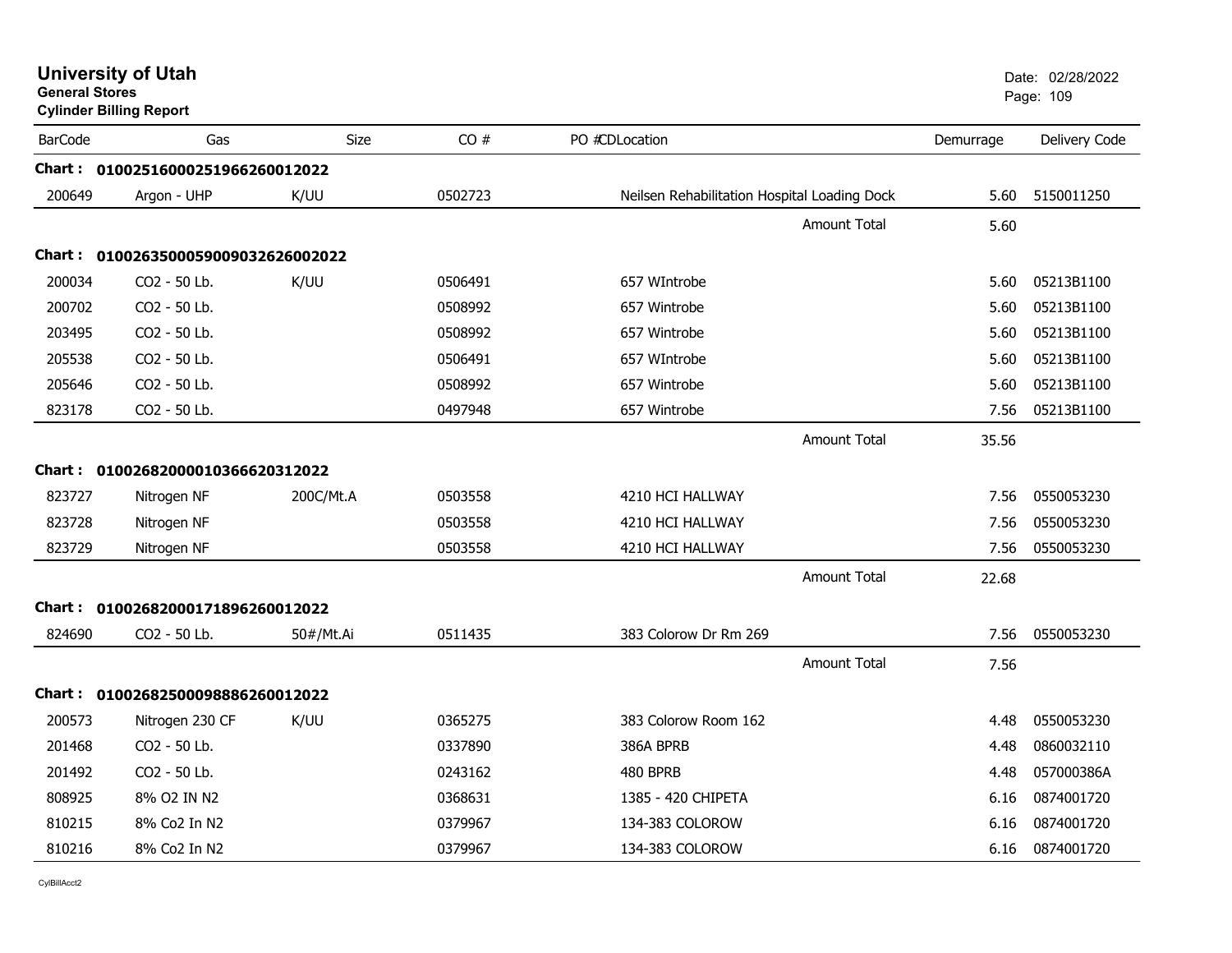|                | <b>General Stores</b><br><b>Cylinder Billing Report</b> |      |         |                                       | Page: 110 |               |  |
|----------------|---------------------------------------------------------|------|---------|---------------------------------------|-----------|---------------|--|
| <b>BarCode</b> | Gas                                                     | Size | CO#     | PO #CDLocation                        | Demurrage | Delivery Code |  |
|                |                                                         |      |         | <b>Amount Total</b>                   | 31.92     |               |  |
|                | Chart: 0100268500051006388626032022                     |      |         |                                       |           |               |  |
| 202989         | Oxygen, USP - E                                         | E/UU | 0510605 | 383 Colorow Dr RM 280                 | 0.60      | 0550053230    |  |
| 824410         | Oxygen, USP - E                                         |      | 0510605 | 383 Colorow Dr RM 280                 | 0.81      | 0550053230    |  |
| 824836         | Oxygen, USP - E                                         |      | 0513128 | 383 Colorow Dr. RM 280                | 0.54      | 0550053230    |  |
| 824907         | Oxygen, USP - E                                         |      | 0513105 | 383 Colorow Dr. SLC, UT 84108 Rm #280 | 0.81      | 0550053230    |  |
| 824909         | Oxygen, USP - E                                         |      | 0513105 | 383 Colorow Dr. SLC, UT 84108 Rm #280 | 7.56      | 0550053230    |  |
| 824910         | Oxygen, USP - E                                         |      | 0513105 | 383 Colorow Dr. SLC, UT 84108 Rm #280 | 7.56      | 0550053230    |  |
| 824929         | Oxygen, USP - E                                         |      | 0513128 | 383 Colorow Dr. RM 280                | 0.81      | 0550053230    |  |
| 824930         | Oxygen, USP - E                                         |      | 0513128 | 383 Colorow Dr. RM 280                | 0.81      | 0550053230    |  |
| 824939         | Oxygen, USP - E                                         |      | 0513128 | 383 Colorow Dr. RM 280                | 0.81      | 0550053230    |  |
| 824940         | Oxygen, USP - E                                         |      | 0513128 | 383 Colorow Dr. RM 280                | 0.81      | 0550053230    |  |
|                |                                                         |      |         | <b>Amount Total</b>                   | 21.12     |               |  |
|                | Chart: 0100269500051005566626032022                     |      |         |                                       |           |               |  |
| 200073         | Air - 233 CF                                            | K/UU | 0503509 | 5250 Eccles                           | 5.60      | 0851A00580    |  |
| 200499         | Air - 233 CF                                            |      | 0503508 | 5250 Eccles                           | 5.60      | 0851A00580    |  |
|                |                                                         |      |         | <b>Amount Total</b>                   | 11.20     |               |  |
|                | Chart: 01002762000284766260012022                       |      |         |                                       |           |               |  |
| 200436         | CO2 - 50 Lb.                                            | K/UU | 0489018 | 3905 SKaggs                           | 5.60      | 0582002010    |  |
| 201395         | Air - 233 CF                                            |      | 0512885 | 3905 Skaggs                           | 5.60      | 0582002010    |  |
| 201691         | CO2 - 50 Lb.                                            |      | 0513512 | 3905 Skaggs                           | 3.20      | 0582002010    |  |
| 201858         | Nitrogen 230 CF                                         |      | 0512201 | 3905 SKAGGS                           | 5.60      | 0582002010    |  |
| 203784         | Nitrogen 230 CF                                         |      | 0515496 | 3905 Skaggs                           | 5.60      | 0582002010    |  |
| 825038         | CO2 - 50 Lb.                                            |      | 0514277 | 3905 Skagg s                          | 7.56      | 0582002010    |  |
| 825199         | CO2 - 50 Lb.                                            |      | 0514152 | 3905 Skaggs                           | 7.56      | 0582002010    |  |
| 825371         | CO2 - 50 Lb.                                            |      | 0516633 | 3950 Skaggs                           | 3.24      | 0582002010    |  |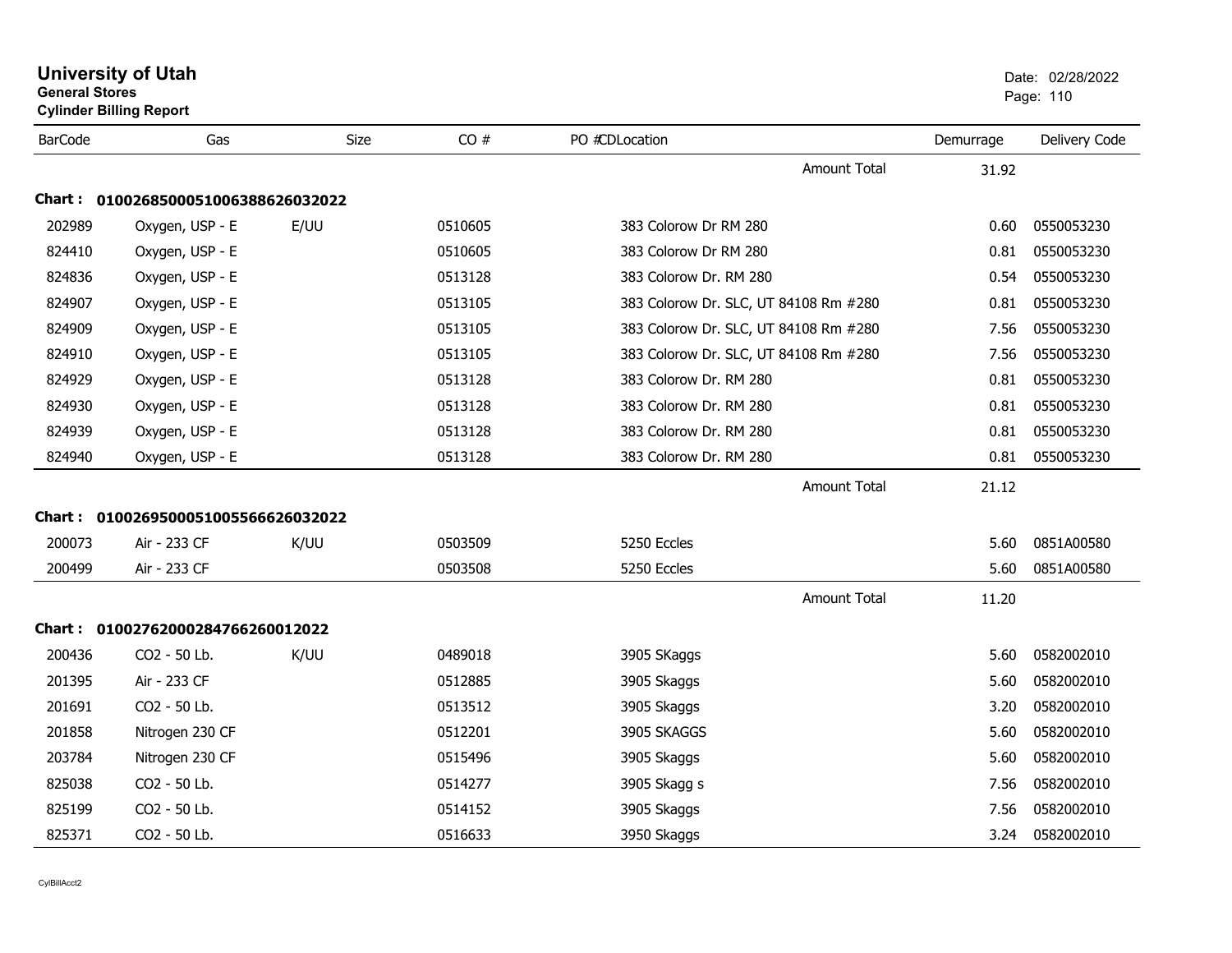| <b>General Stores</b> | <b>Cylinder Billing Report</b>      |      |         |                |                     |           | Page: 111     |
|-----------------------|-------------------------------------|------|---------|----------------|---------------------|-----------|---------------|
| <b>BarCode</b>        | Gas                                 | Size | CO#     | PO #CDLocation |                     | Demurrage | Delivery Code |
|                       |                                     |      |         |                | <b>Amount Total</b> | 43.96     |               |
| <b>Chart :</b>        | 01002762500099456260012022          |      |         |                |                     |           |               |
| 200061                | CO2 - 50 Lb.                        | K/UU | 0425060 | 3450 Skaggs    |                     | 4.48      | 0570004100    |
|                       |                                     |      |         |                | <b>Amount Total</b> | 4.48      |               |
|                       | Chart: 01002762500267516260012022   |      |         |                |                     |           |               |
| 201293                | Nitrogen 230 CF                     | K/UU | 0423440 | 3220 BLDG 581  |                     | 4.48      | 0581034200    |
| 201473                | Nitrogen 230 CF                     |      | 0510149 | 3420 Skaggs    |                     | 5.60      | 0581034200    |
| 201875                | CO2 - 50 Lb.                        |      | 0426574 | 3320 Skaggs    |                     | 4.48      | 0581034200    |
| 201948                | CO <sub>2</sub> - 50 Lb.            |      | 0449419 | 3320 SKAGGS    |                     | 4.48      | 0581034200    |
| 202137                | Nitrogen 230 CF                     |      | 0428570 | 3420 SKAGGS    |                     | 4.48      | 0581034200    |
| 202304                | N2, Liquid LX45                     |      | 0515921 | 3420 SKAGGS    |                     | 43.20     | 0581034200    |
| 202603                | Nitrogen 230 CF                     |      | 0428570 | 3420 SKAGGS    |                     | 4.48      | 0581034200    |
| 203332                | Nitrogen 230 CF                     |      | 0510149 | 3420 Skaggs    |                     | 5.60      | 0581034200    |
| 204435                | N2, Liquid LX45                     |      | 0513593 | 3420 skaggs    |                     | 1.60      | 0581034200    |
| 516620                | CO2 - 50 Lb.                        |      | 0452111 | 3420 SKAGGS    |                     | 6.16      | 0581034200    |
| 815962                | CO2 - 50 Lb.                        |      | 0446823 | 3320 SKAGGS    |                     | 6.16      | 0581034200    |
|                       |                                     |      |         |                | <b>Amount Total</b> | 90.72     |               |
|                       | Chart: 01002762500267966260012022   |      |         |                |                     |           |               |
| 205477                | Oxygen, USP - E                     | E/UU | 0513566 | 3800 SKaggs    |                     | 5.60      | 0582002010    |
| 205512                | CO2 - 50 Lb.                        |      | 0513885 | 3800 Skaggs    |                     | 5.60      | 0582002010    |
| 205892                | Oxygen, USP - E                     |      | 0511944 | 3800 SKaggs    |                     | 5.60      | 0582002010    |
| 823328                | Oxygen, USP - E                     |      | 0502086 | 3800 Skaggs    |                     | 7.56      | 0582002010    |
| 824652                | CO2 - 50 Lb.                        |      | 0511371 | 3800 Skaggs    |                     | 7.56      | 0582002010    |
|                       |                                     |      |         |                | <b>Amount Total</b> | 31.92     |               |
|                       | Chart: 0100276500051006308626002022 |      |         |                |                     |           |               |
| 200003                | 95% O2, 5% CO2                      | K/UU | 0514336 | 35 Skaggs      |                     | 5.60      | 0860032110    |
|                       |                                     |      |         |                |                     |           |               |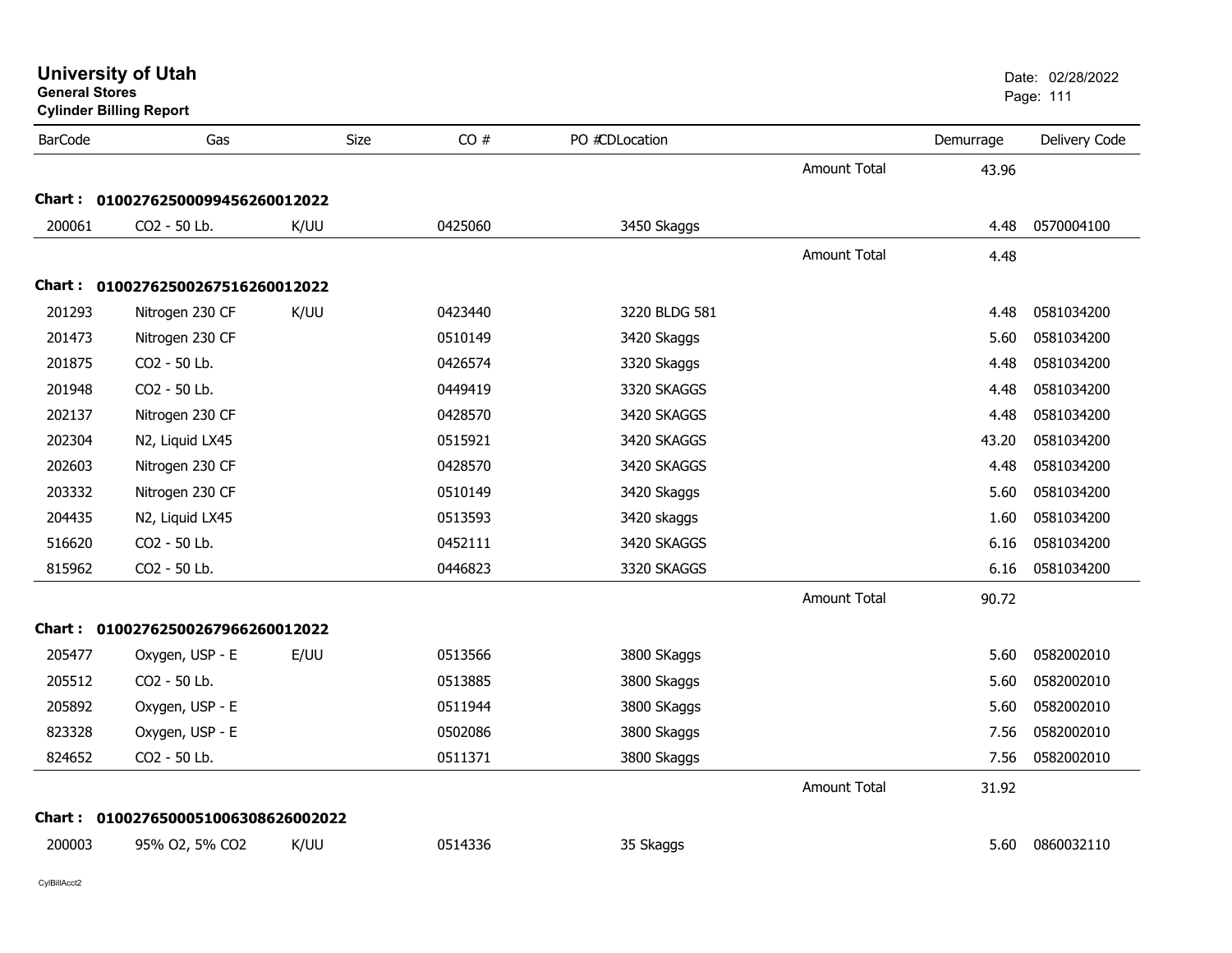| <b>University of Utah</b><br><b>General Stores</b><br><b>Cylinder Billing Report</b> |                                     |                  |         |                        |                     |           | Date: 02/28/2022<br>Page: 112 |
|--------------------------------------------------------------------------------------|-------------------------------------|------------------|---------|------------------------|---------------------|-----------|-------------------------------|
| <b>BarCode</b>                                                                       | Gas                                 | Size             | CO#     | PO #CDLocation         |                     | Demurrage | Delivery Code                 |
| 203852                                                                               | 95% O2, 5% CO2                      |                  | 0508806 | 35 SKAGGS              |                     | 5.60      | 0860032110                    |
| 204524                                                                               | 95% O2, 5% CO2                      |                  | 0514336 | 35 Skaggs              |                     | 5.60      | 0860032110                    |
| 823691                                                                               | 10%O2 In N2                         |                  | 0503233 | B0800 SKAGGS           |                     | 7.56      | 0581B08000                    |
|                                                                                      |                                     |                  |         |                        | <b>Amount Total</b> | 24.36     |                               |
|                                                                                      | Chart: 0100276500051900424626002022 |                  |         |                        |                     |           |                               |
| 200479                                                                               | CO2 - 50 Lb.                        | K/UU             | 0513445 | 101 SKaggs             |                     | 5.60      | 0582002010                    |
| 204742                                                                               | CO2 - 50 Lb.                        |                  | 0478676 | 101 SKaggs Hall        |                     | 5.60      | 0582002010                    |
| 817296                                                                               | CO2 - 50 Lb.                        |                  | 0457492 | 115 SKAGGS             |                     | 7.56      | 0582001150                    |
|                                                                                      |                                     |                  |         |                        | Amount Total        | 18.76     |                               |
|                                                                                      | Chart: 0100276500059204380626002022 |                  |         |                        |                     |           |                               |
| 202179                                                                               | N2, Liquid LX45                     | <b>180 LTR/U</b> | 0517067 | 3800 Skaggs            |                     | 8.00      | 0581036000                    |
| 202305                                                                               | N2, Liquid GP45                     |                  | 0515178 | 3800 Skaggs            |                     | 44.80     | 0581036000                    |
| 202432                                                                               | N2, Liquid GP45                     |                  | 0513898 | 3800 Skaggs            |                     | 36.80     | 0581036000                    |
| 822945                                                                               | Argon - UHP                         |                  | 0499820 | 3861 Skaggs Reilly Lab |                     | 7.56      | 0582002010                    |
|                                                                                      |                                     |                  |         |                        | <b>Amount Total</b> | 97.16     |                               |
| Chart :                                                                              | 0100276500059308063626002022        |                  |         |                        |                     |           |                               |
| 200333                                                                               | CO2 - 50 Lb.                        | K/UU             | 0515269 | 3861 Skaggs            |                     | 5.60      | 0582002010                    |
| 201669                                                                               | Nitrogen, UHP                       |                  | 0515652 | 3861 Skaggs            |                     | 5.60      | 0582002010                    |
| 202644                                                                               | CO2 - 50 Lb.                        |                  | 0498753 | 3861 Skaggs            |                     | 5.60      | 0582002010                    |
| 203708                                                                               | CO2 - 50 Lb.                        |                  | 0512232 | 3861 Skaggs            |                     | 5.60      | 0582002010                    |
| 204676                                                                               | Nitrogen, UHP                       |                  | 0515652 | 3861 Skaggs            |                     | 5.60      | 0582002010                    |
| 825189                                                                               | CO2 - 50 Lb.                        |                  | 0514121 | 3861 Skaggs            |                     | 7.56      | 0582002010                    |
|                                                                                      |                                     |                  |         |                        | <b>Amount Total</b> | 35.56     |                               |
| Chart :                                                                              | 0100276500059313660626002022        |                  |         |                        |                     |           |                               |
| 200971                                                                               | 95% Air, 5% CO2                     | K/UU             | 0455062 | 3692 SKAGGS            |                     | 4.48      | 0582002010                    |
| 201485                                                                               | Helium - UHP                        |                  | 0505433 | 3861 Skaggs            |                     | 5.60      | 0582002010                    |
|                                                                                      |                                     |                  |         |                        |                     |           |                               |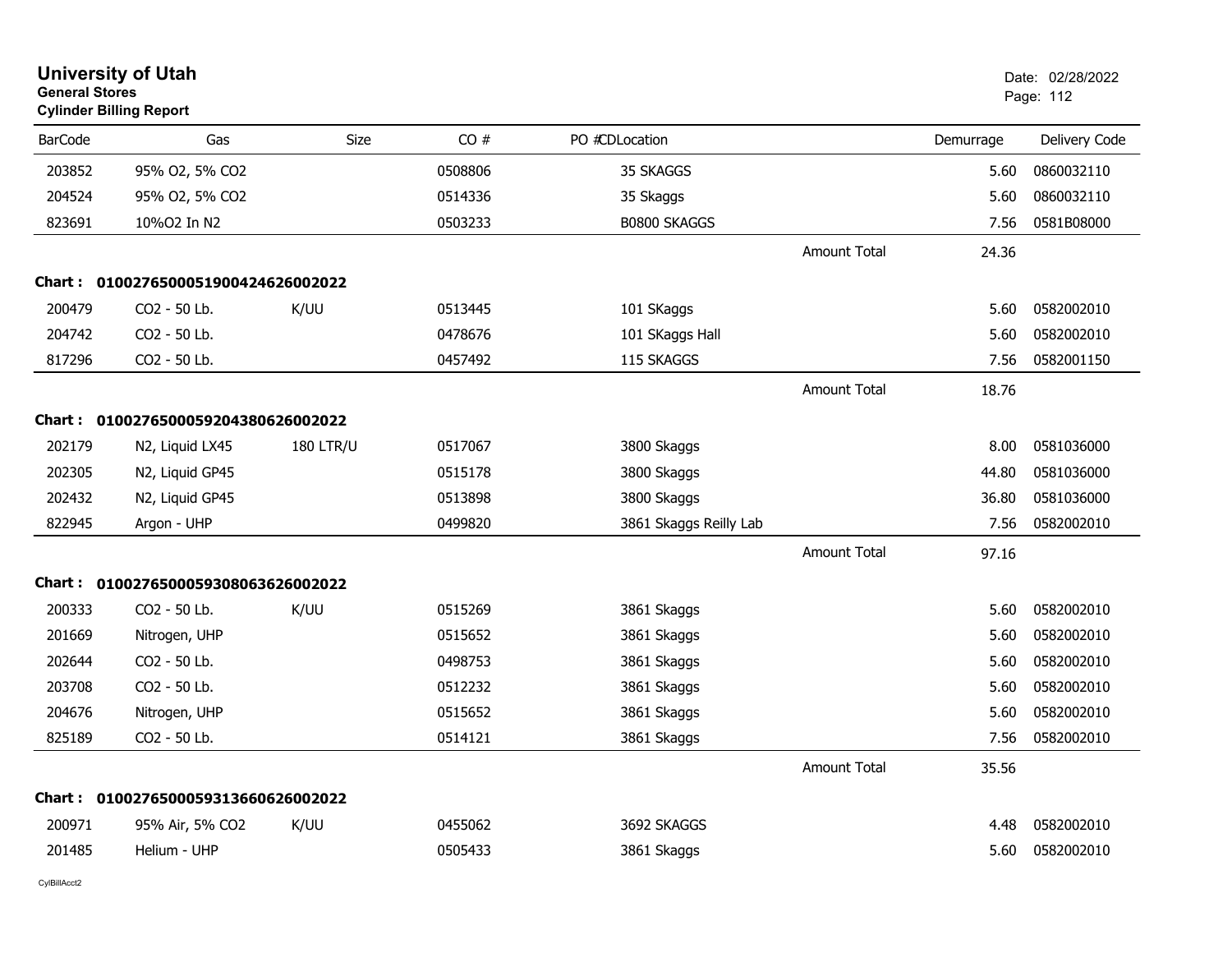| <b>General Stores</b>  | <b>University of Utah</b><br><b>Cylinder Billing Report</b> |      |         |                             |           | Date: 02/28/2022<br>Page: 113 |
|------------------------|-------------------------------------------------------------|------|---------|-----------------------------|-----------|-------------------------------|
| <b>BarCode</b>         | Gas                                                         | Size | CO#     | PO #CDLocation              | Demurrage | Delivery Code                 |
| 201859                 | Helium - UHP                                                |      | 0505433 | 3861 Skaggs                 | 0.20      | 0582002010                    |
| 202099                 | 95% Air, 5% CO2                                             |      | 0481043 | 3692 SKaggs                 | 5.60      | 0582002010                    |
| 203277                 | Argon - 40cf                                                |      | 0511169 | 3861 Skaggs                 | 5.04      | 0582002010                    |
| 803672                 | CO, 80CF                                                    |      | 0218500 | <b>386 BPRB</b>             | 6.44      | 0570003900                    |
|                        |                                                             |      |         | <b>Amount Total</b>         | 27.36     |                               |
| Chart :                | 0100276500059315810626002022                                |      |         |                             |           |                               |
| 200010                 | 95% O2, 5% CO2                                              | K/UU | 0514609 | 4800 SMBB- Attn. Jill Dahle | 5.60      | 0582002010                    |
| 201174                 | Air - 233 CF                                                |      | 0482843 | 4800 SMBB                   | 5.60      | 0582002010                    |
| 201198                 | Air - 233 CF                                                |      | 0503980 | 4800 SMBB West Side         | 5.60      | 0582002010                    |
| 201368                 | 95% O2, 5% CO2                                              |      | 0511429 | 4800 SMBB Attn: Jill        | 5.60      | 0582002010                    |
| 201651                 | 95% O2, 5% CO2                                              |      | 0511822 | 4800 SMBB                   | 5.60      | 0582002010                    |
| 205586                 | 95% O2, 5% CO2                                              |      | 0509661 | 4800 SMBB                   | 5.60      | 0582002010                    |
|                        |                                                             |      |         | <b>Amount Total</b>         | 33.60     |                               |
|                        | Chart: 0100276500059317450626002022                         |      |         |                             |           |                               |
| 200342                 | Oxygen, USP                                                 | K/UU | 0513130 | 3450 Skaggs                 | 5.60      | 0581036000                    |
| 200742                 | Air - 233 CF                                                |      | 0511102 | 3450 Skaggs                 | 5.60      | 0581036000                    |
| 203878                 | Air - 233 CF                                                |      | 0513130 | 3450 Skaggs                 | 5.60      | 0581036000                    |
| 205614                 | Oxygen, USP                                                 |      | 0511102 | 3450 Skaggs                 | 5.60      | 0581036000                    |
|                        |                                                             |      |         | <b>Amount Total</b>         | 22.40     |                               |
|                        | Chart: 01002766000323146260012022                           |      |         |                             |           |                               |
| 200001                 | 95% O2, 5% CO2                                              | K/UU | 0506507 | B0800 SKAGGS                | 5.60      | 0860032110                    |
| 200007                 | 95% O2, 5% CO2                                              |      | 0511481 | <b>B0800 SKAGGS</b>         | 5.60      | 0860032110                    |
| 200009                 | 95% O2, 5% CO2                                              |      | 0506507 | B0800 SKAGGS                | 5.60      | 0860032110                    |
| 200683                 | 95% O2, 5% CO2                                              |      | 0511481 | B0800 SKAGGS                | 5.60      | 0860032110                    |
| 201306                 | 95% O2, 5% CO2                                              |      | 0511481 | B0800 SKAGGS                | 5.60      | 0860032110                    |
| 201455                 | 95% O2, 5% CO2                                              |      | 0511481 | B0800 SKAGGS                | 5.60      | 0860032110                    |
| 201604<br>CylBillAcct2 | 95% O2, 5% CO2                                              |      | 0506507 | B0800 SKAGGS                | 5.60      | 0860032110                    |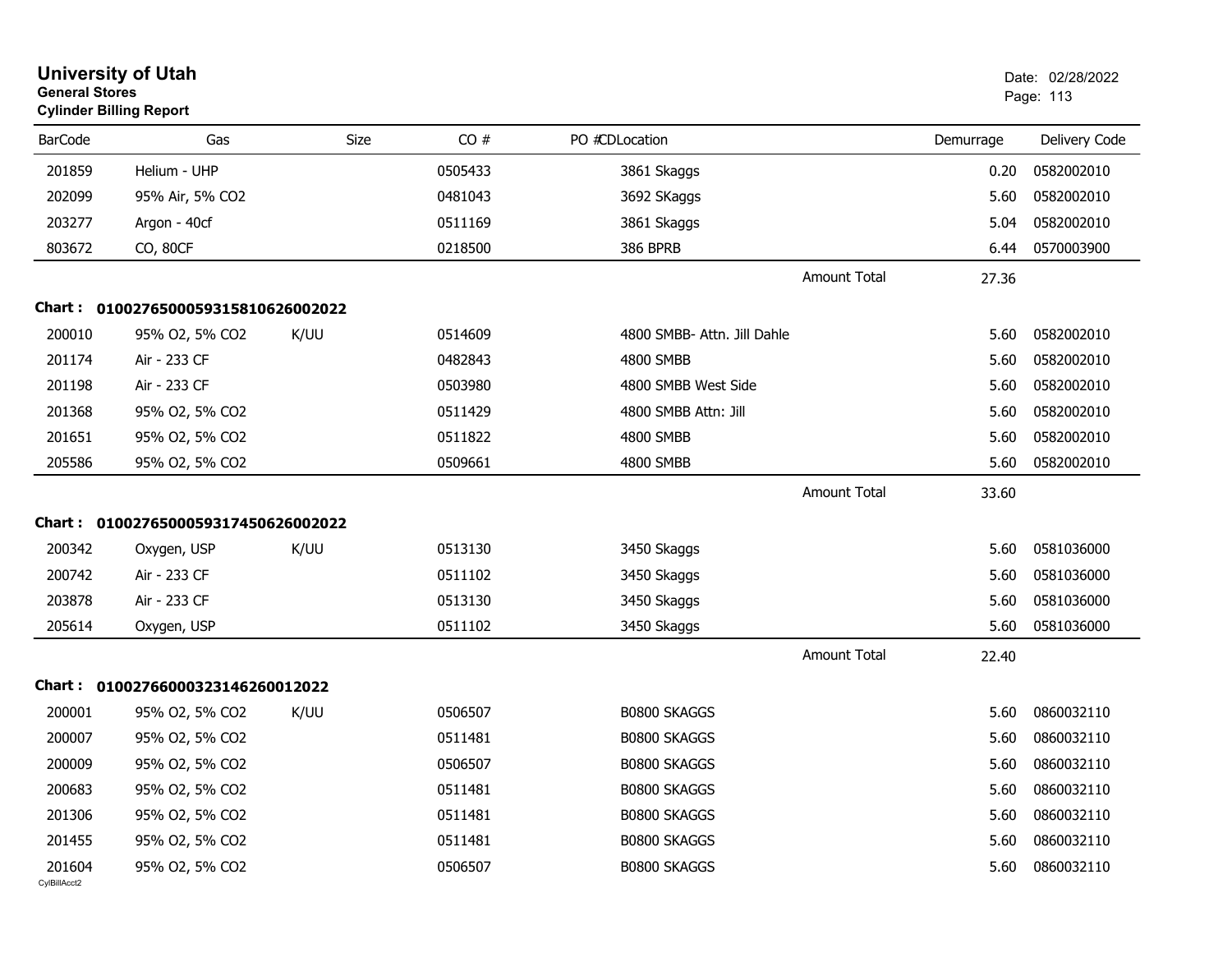| <b>BarCode</b> | Gas                               | Size      | CO#     | PO #CDLocation                         | Demurrage | Delivery Code |
|----------------|-----------------------------------|-----------|---------|----------------------------------------|-----------|---------------|
| 202046         | 95% O2, 5% CO2                    |           | 0511481 | B0800 SKAGGS                           | 5.60      | 0860032110    |
|                |                                   |           |         | <b>Amount Total</b>                    | 44.80     |               |
|                | Chart: 01002766000327516260012022 |           |         |                                        |           |               |
| 202503         | Oxygen, USP                       | K/UU      | 0513027 | BO650 Skaggs                           | 5.60      | 0582001120    |
| 203163         | Oxygen, USP - E                   |           | 0490482 | BO327 SKaggs                           | 5.60      | 0582001120    |
|                |                                   |           |         | <b>Amount Total</b>                    | 11.20     |               |
|                | Chart: 01002766302272246260012022 |           |         |                                        |           |               |
| 200833         | Zero Air                          | K/UU      | 0465636 | 3905 SKAGGS                            | 5.60      | 0582002010    |
| 203309         | CO2 - 50 Lb.                      |           | 0455712 | 3420 SKAGGS                            | 4.48      | 0582002010    |
|                |                                   |           |         | <b>Amount Total</b>                    | 10.08     |               |
|                | Chart: 01002772000309466260012022 |           |         |                                        |           |               |
| 200485         | Argon - UHP                       | K/UU      | 0446584 | 3800 SKAGGS                            | 4.48      | 0581038610    |
| 203083         | CO2 - Inst. Gra                   |           | 0259607 | 417 WAKARA #2111                       | 4.48      | 0860021110    |
| 203937         | Argon - UHP                       |           | 0429728 | 3861 SKAGGS                            | 4.48      | 0581038610    |
| 204677         | Nitrogen, UHP                     |           | 0507896 | 3800 SKAGGS                            | 5.60      | 0581036000    |
| 205545         | Nitrogen, UHP                     |           | 0451039 | 3800 Skaggs                            | 4.48      | 0581038610    |
| 205756         | Argon - UHP                       |           | 0451388 | 3800 SKAGGS                            | 4.48      | 0581038610    |
| 805011         | Argon - 125 CF                    |           | 0267044 | 417 WAKARA #2111                       | 5.88      | 0860021110    |
| 805433         | Oxygen, UHP,                      |           | 0274715 | 417 WAKARA #2111                       | 10.64     | 0860021110    |
| 808399         | Methane C.P. GR                   |           | 0349266 | 3630 LS SKAGGS RES. BUILDING TANK ROOM | 6.16      | 0860021110    |
| 810190         | Argon - UHP                       |           | 0379084 | 3861 Skaggs                            | 6.16      | 0581038610    |
|                |                                   |           |         | <b>Amount Total</b>                    | 56.84     |               |
| Chart :        | 0100277500059900642626002022      |           |         |                                        |           |               |
| 822419         | Helium - UHP                      | 200C/Mt.A | 0495690 | 3300 Skaggs                            | 7.56      | 0581038610    |
|                |                                   |           |         | <b>Amount Total</b>                    | 7.56      |               |

**Cylinder Billing Report**

**Chart : 0100278500059900655626002022**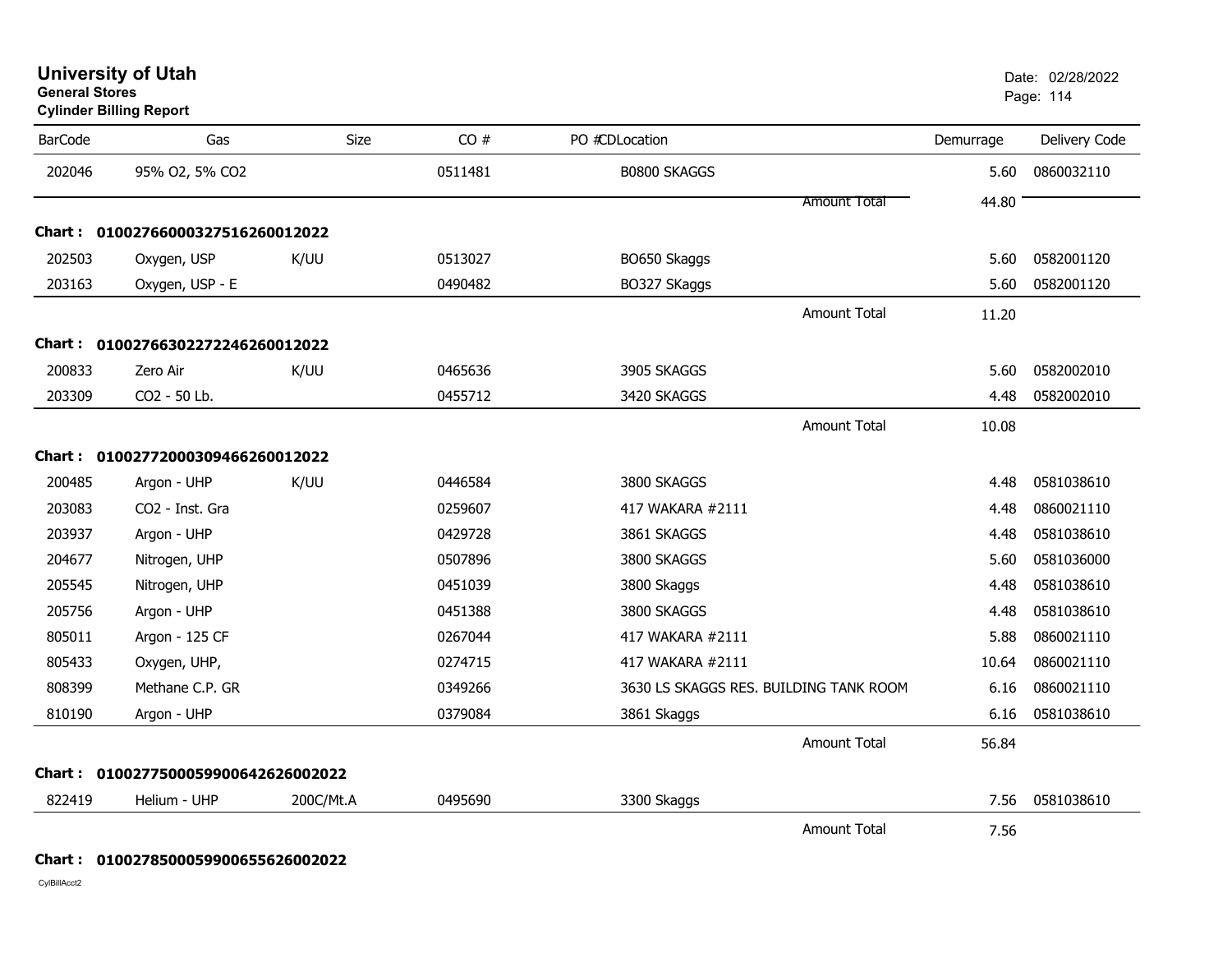| General Stores | <b>Cylinder Billing Report</b>    |             |         |                          |                     |           | Page: 115     |
|----------------|-----------------------------------|-------------|---------|--------------------------|---------------------|-----------|---------------|
| <b>BarCode</b> | Gas                               | <b>Size</b> | CO#     | PO #CDLocation           |                     | Demurrage | Delivery Code |
| 200536         | Oxygen, USP                       | K/UU        | 0510380 | B0800 Skaggs             |                     | 5.60      | 0860032110    |
| 200598         | Oxygen, USP                       |             | 0473204 | B0800 SKaggs Dock        |                     | 5.60      | 0860032110    |
| 201095         | CO2 - 50 Lb.                      |             | 0510380 | B0800 Skaggs             |                     | 5.60      | 0860032110    |
| 201525         | Oxygen, USP                       |             | 0502505 | B0800 Skaggs             |                     | 5.60      | 0860032110    |
| 201620         | Nitrogen 230 CF                   |             | 0416548 | B0800 Skaggs - Basement  |                     | 4.48      | 0860032110    |
| 201737         | Oxygen, USP                       |             | 0495533 | B0800 SKaggs             |                     | 5.60      | 0860032110    |
| 202477         | 95% O2, 5% CO2                    |             | 0496240 | B0800 SKAGGS             |                     | 5.60      | 0860032110    |
| 202514         | CO2 - 50 Lb.                      |             | 0510380 | B0800 Skaggs             |                     | 5.60      | 0860032110    |
| 204713         | Oxygen, USP                       |             | 0502505 | B0800 Skaggs             |                     | 2.20      | 0860032110    |
| 205376         | CO2 - 50 Lb.                      |             | 0496609 | B0800 Skaggs, Attn: Jodi |                     | 5.60      | 0860032110    |
| 205615         | Oxygen, USP                       |             | 0502505 | B0800 Skaggs             |                     | 2.20      | 0860032110    |
| 205627         | Oxygen, USP                       |             | 0495533 | B0800 SKaggs             |                     | 2.20      | 0860032110    |
| 205826         | Oxygen, USP                       |             | 0510380 | B0800 Skaggs             |                     | 5.60      | 0860032110    |
| 205828         | Oxygen, USP                       |             | 0502505 | B0800 Skaggs             |                     | 5.60      | 0860032110    |
| 205842         | Oxygen, USP                       |             | 0473204 | B0800 SKaggs Dock        |                     | 5.60      | 0860032110    |
| 205908         | Oxygen, USP                       |             | 0502505 | B0800 Skaggs             |                     | 5.60      | 0860032110    |
| 821278         | Oxygen, USP                       |             | 0482164 | B0800 Skaggs ADD Lab     |                     | 2.97      | 0860032110    |
| 825342         | Oxygen, USP                       |             | 0516570 | B0800 Skaggs             |                     | 4.59      | 0860032110    |
| 825343         | Oxygen, USP                       |             | 0516570 | B0800 Skaggs             |                     | 4.59      | 0860032110    |
| 825344         | Oxygen, USP                       |             | 0516570 | B0800 Skaggs             |                     | 4.59      | 0860032110    |
| 825345         | Oxygen, USP                       |             | 0516570 | B0800 Skaggs             |                     | 4.59      | 0860032110    |
|                |                                   |             |         |                          | <b>Amount Total</b> | 99.61     |               |
|                | Chart: 01002792000203156260012022 |             |         |                          |                     |           |               |
| 203698         | CO2 - 50 Lb.                      | K/UU        | 0512333 | 307 Skaggs               |                     | 5.60      | 0582003070    |
| 205681         | CO2 - 50 Lb.                      |             | 0512333 | 307 Skaggs               |                     | 5.60      | 0582003070    |
|                |                                   |             |         |                          | <b>Amount Total</b> | 11.20     |               |

20

#### **Chart : 01002792000305996260012022**

CylBillAcct2

# **University of Utah** Date: 02/28/2022 **General Stores**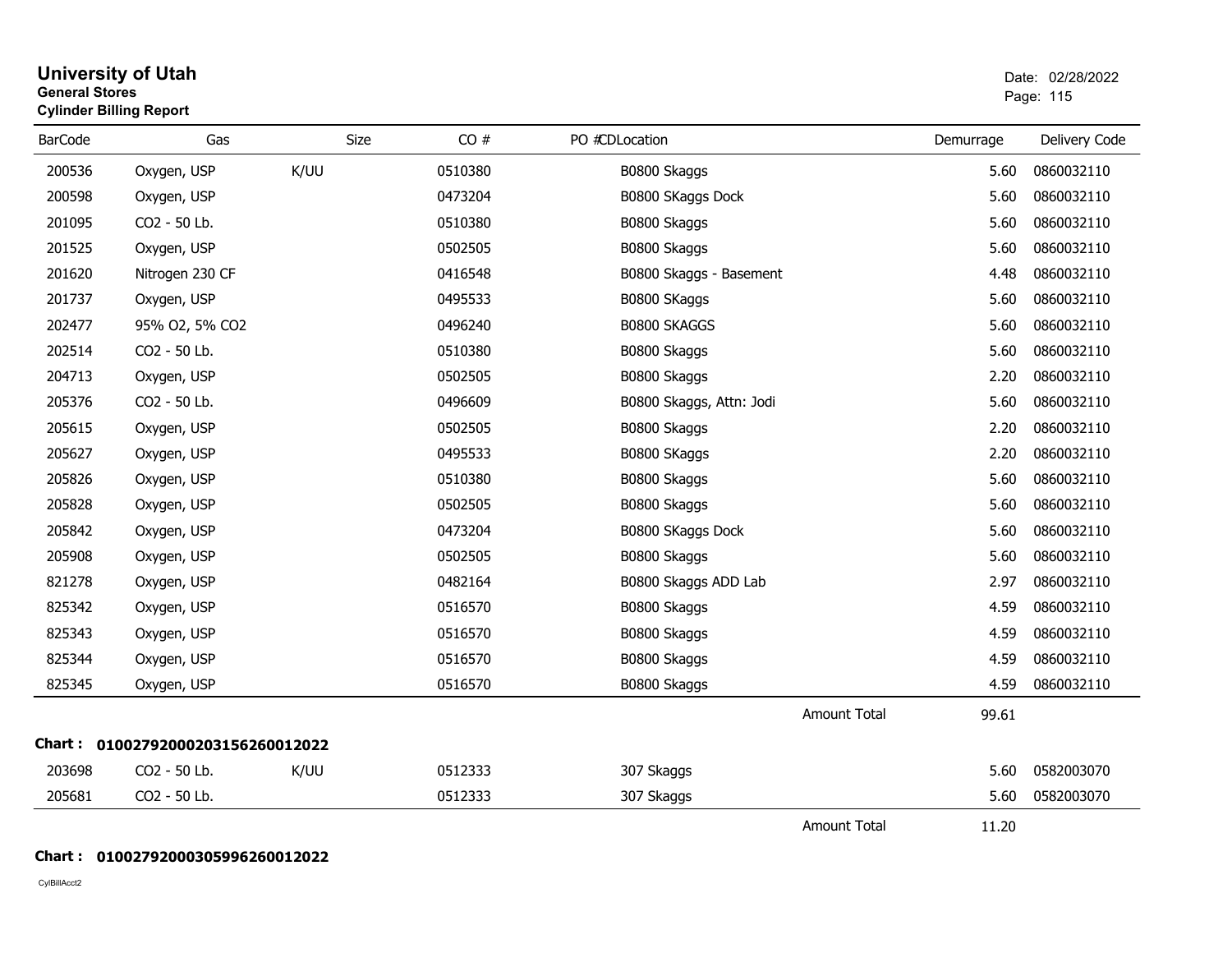|                | <b>University of Utah</b><br><b>General Stores</b><br><b>Cylinder Billing Report</b> |                  |         |                            |           | Date: 02/28/2022<br>Page: 116 |  |
|----------------|--------------------------------------------------------------------------------------|------------------|---------|----------------------------|-----------|-------------------------------|--|
| <b>BarCode</b> | Gas                                                                                  | <b>Size</b>      | CO#     | PO #CDLocation             | Demurrage | Delivery Code                 |  |
| 200365         | CO2 - 50 Lb.                                                                         | K/UU             | 0503610 | 1540 Skaggs                | 5.60      | 0582003070                    |  |
| 200542         | Argon                                                                                |                  | 0488601 | 1540 Skaggs                | 5.60      | 0582003070                    |  |
| 201110         | Nitrogen 230 CF                                                                      |                  | 0506998 | 1540 Skaggs                | 5.60      | 0582003070                    |  |
| 202094         | Nitrogen 230 CF                                                                      |                  | 0500184 | 1540 Skaggs                | 5.60      | 0582003070                    |  |
| 204548         | CO2 - 50 Lb.                                                                         |                  | 0506998 | 1540 Skaggs                | 5.60      | 0582003070                    |  |
|                |                                                                                      |                  |         | <b>Amount Total</b>        | 28.00     |                               |  |
|                | Chart: 01002792500062886260012022                                                    |                  |         |                            |           |                               |  |
| 200640         | Argon                                                                                | K/UU             | 0373810 | RM # 1541 SKAGGS           | 4.48      | 0582002010                    |  |
| 202048         | Nitrogen 230 CF                                                                      |                  | 0360800 | 20 S 2030 E BPRB room 147A | 4.48      | 0582002010                    |  |
| 203040         | Oxygen, USP                                                                          |                  | 0380270 | 1840 Skaggs                | 4.48      | 0582003070                    |  |
| 203302         | CO2 - 50 Lb.                                                                         |                  | 0504480 | 1541 Skaggs                | 5.60      | 0582003070                    |  |
| 205483         | Nitrogen 230 CF                                                                      |                  | 0318867 | 280 BPRB                   | 4.48      | 0570002950                    |  |
|                |                                                                                      |                  |         | <b>Amount Total</b>        | 23.52     |                               |  |
| Chart :        | 01002792500260006260012022                                                           |                  |         |                            |           |                               |  |
| 201253         | Nitrogen 230 CF                                                                      | K/UU             | 0401263 | 1650 SKAGGS                | 4.48      | 0582002010                    |  |
| 205659         | CO2 - 50 Lb.                                                                         |                  | 0458491 | BLDG 581 RM 1692           | 4.48      | 0582002010                    |  |
| 811026         | Carbon Monoxide                                                                      |                  | 0401471 | 1650 SKAGGS                | 6.16      | 0582002010                    |  |
|                |                                                                                      |                  |         | <b>Amount Total</b>        | 15.12     |                               |  |
| Chart :        | 0100279500051005891626002022                                                         |                  |         |                            |           |                               |  |
| 202425         | N2, Liquid LX45                                                                      | <b>180 LTR/U</b> | 0515019 | 1650 Skaggs                | 44.80     | 0570002950                    |  |
| 203523         | N2, Liquid GP45                                                                      |                  | 0515619 | 1650 Skaggs                | 28.80     | 0570002950                    |  |
| 203780         | N2, Liquid LX45                                                                      |                  | 0516729 | 1650 Skaggs                | 16.00     | 0570002950                    |  |
|                |                                                                                      |                  |         | <b>Amount Total</b>        | 89.60     |                               |  |
| Chart :        | 0100279500058502945626002022                                                         |                  |         |                            |           |                               |  |
| 200502         | Nitrogen 230 CF                                                                      | K/UU             | 0513488 | 311 Skaggs                 | 5.60      | 0582003070                    |  |
| 200888         | Nitrogen 230 CF                                                                      |                  | 0513488 | 311 Skaggs                 | 5.60      | 0582003070                    |  |
|                |                                                                                      |                  |         |                            |           |                               |  |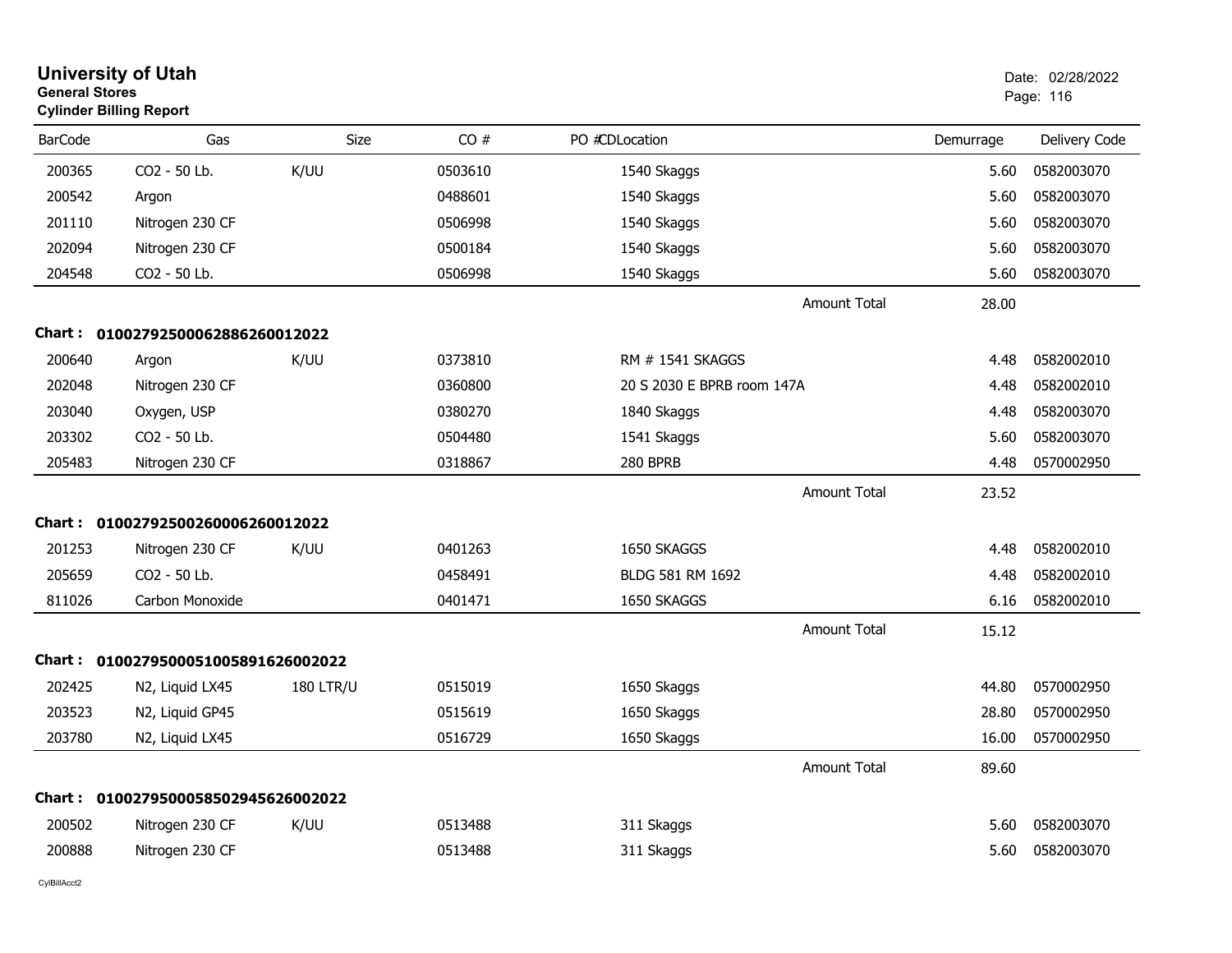|                | <b>University of Utah</b><br><b>General Stores</b><br><b>Cylinder Billing Report</b> |           |         |                | Date: 02/28/2022<br>Page: 117 |           |               |
|----------------|--------------------------------------------------------------------------------------|-----------|---------|----------------|-------------------------------|-----------|---------------|
| <b>BarCode</b> | Gas                                                                                  | Size      | CO#     | PO #CDLocation |                               | Demurrage | Delivery Code |
| 200946         | Nitrogen 230 CF                                                                      |           | 0508145 | 1321 Skaggs    |                               | 5.60      | 0582003070    |
| 201019         | Nitrogen 230 CF                                                                      |           | 0513488 | 311 Skaggs     |                               | 5.60      | 0582003070    |
| 201472         | Nitrogen 230 CF                                                                      |           | 0504208 | 1321 Skaggs    |                               | 5.60      | 0582003070    |
| 201705         | Nitrogen 230 CF                                                                      |           | 0508145 | 1321 Skaggs    |                               | 5.60      | 0582003070    |
| 201707         | Nitrogen 230 CF                                                                      |           | 0508025 | 1321 SKAGGS    |                               | 5.60      | 0582003070    |
| 201748         | Nitrogen 230 CF                                                                      |           | 0504208 | 1321 Skaggs    |                               | 5.60      | 0582003070    |
| 202000         | Nitrogen 230 CF                                                                      |           | 0508145 | 1321 Skaggs    |                               | 5.60      | 0582003070    |
| 202724         | Nitrogen 230 CF                                                                      |           | 0513488 | 311 Skaggs     |                               | 5.60      | 0582003070    |
| 824776         | 5% H2 95% N2                                                                         |           | 0515112 | 311 SKAGGS     |                               | 7.56      | 0582003070    |
|                |                                                                                      |           |         |                | <b>Amount Total</b>           | 63.56     |               |
|                | Chart: 0100279500059313830626002022                                                  |           |         |                |                               |           |               |
| 201387         | Argon - UHP                                                                          | K/UU      | 0477953 | 1450 Skaggs    |                               | 5.60      | 0570002950    |
| 201587         | Argon - 125 CF                                                                       |           | 0493955 | 1415 SKaggs    |                               | 5.60      | 0570002950    |
| 201643         | N2, Liquid GP45                                                                      |           | 0516308 | 1415 Skaggs    |                               | 32.00     | 0570002950    |
| 202172         | Nitrogen 230 CF                                                                      |           | 0442566 | 1450 SRB       |                               | 4.48      | 0570002950    |
| 202177         | N2, Liquid GP45                                                                      |           | 0510914 | 1415 Skaggs    |                               | 12.80     | 0570002950    |
| 202177         | N2, Liquid GP45                                                                      |           | 0516308 | 1415 Skaggs    |                               | 32.00     | 0570002950    |
| 202297         | N2, Liquid GP45                                                                      |           | 0515322 | 1415 Skaggs    |                               | 12.80     | 0570002950    |
| 202297         | N2, Liquid GP45                                                                      |           | 0516308 | 1415 Skaggs    |                               | 32.00     | 0570002950    |
| 203575         | N2, Liquid GP45                                                                      |           | 0515322 | 1415 Skaggs    |                               | 12.80     | 0570002950    |
| 203575         | N2, Liquid GP45                                                                      |           | 0516308 | 1415 Skaggs    |                               | 32.00     | 0570002950    |
| 204439         | N2, Liquid GP45                                                                      |           | 0515322 | 1415 Skaggs    |                               | 12.80     | 0570002950    |
| 204553         | Argon - UHP                                                                          |           | 0467637 | 1430 Skaggs    |                               | 5.60      | 0570002950    |
|                |                                                                                      |           |         |                | <b>Amount Total</b>           | 200.48    |               |
|                | Chart: 0100279500059315740626002022                                                  |           |         |                |                               |           |               |
| 817926         | Argon                                                                                | 200C/Mt.A | 0461663 | 1321 SKAGGS    |                               | 7.56      | 0582003070    |
| 817928         | Argon                                                                                |           | 0461663 | 1321 SKAGGS    |                               | 7.56      | 0582003070    |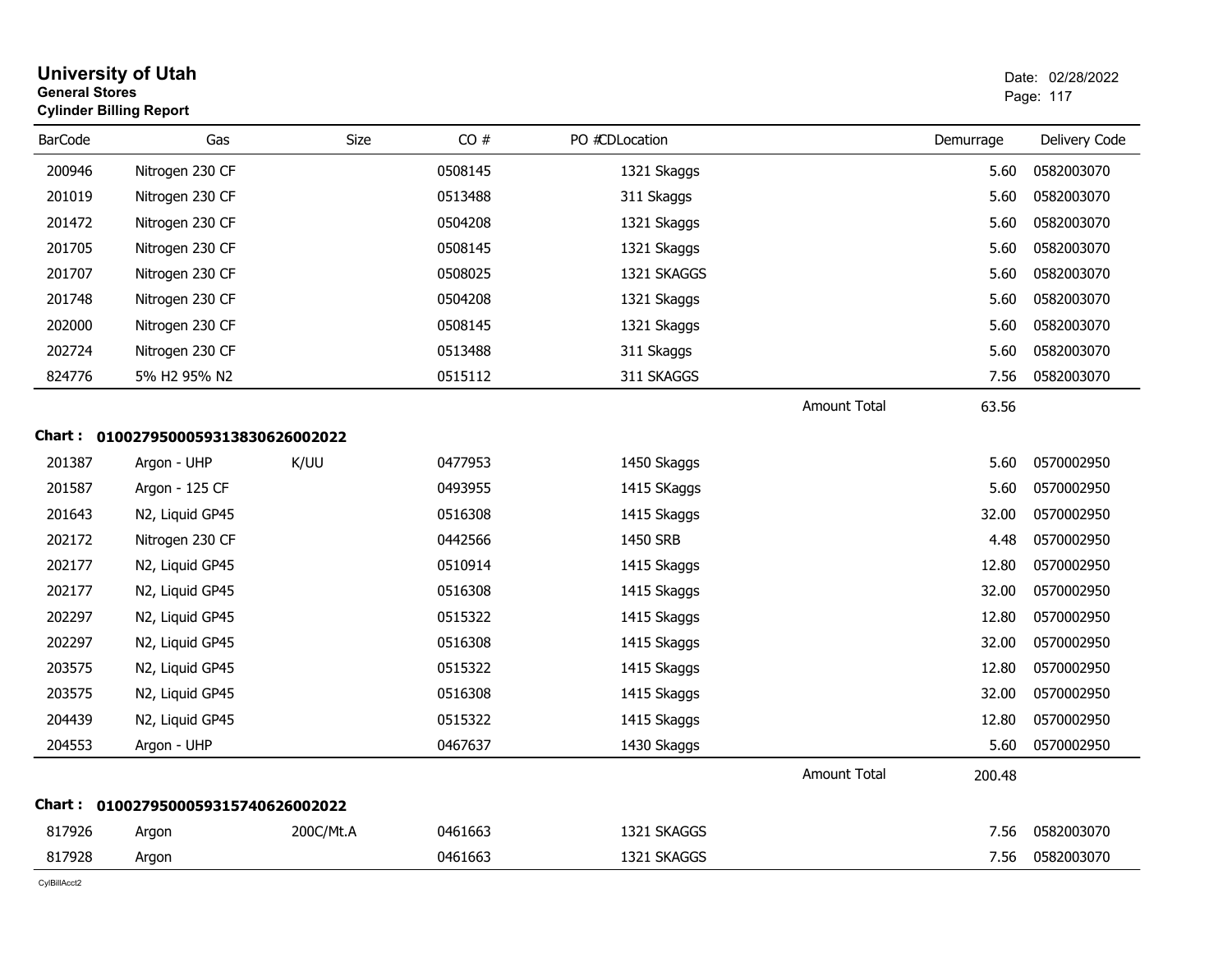| <b>General Stores</b> | <b>University of Utah</b><br><b>Cylinder Billing Report</b> |             | Date: 02/28/2022<br>Page: 118 |                         |                     |           |               |
|-----------------------|-------------------------------------------------------------|-------------|-------------------------------|-------------------------|---------------------|-----------|---------------|
| <b>BarCode</b>        | Gas                                                         | <b>Size</b> | CO#                           | PO #CDLocation          |                     | Demurrage | Delivery Code |
|                       |                                                             |             |                               |                         | <b>Amount Total</b> | 15.12     |               |
|                       | Chart: 0100279500059317850626002022                         |             |                               |                         |                     |           |               |
| 203363                | Helium - UHP                                                | K/UU        | 0515861                       | 3861 Skaggs- Reilly Lab |                     | 5.40      | 0582003070    |
|                       |                                                             |             |                               |                         | <b>Amount Total</b> | 5.40      |               |
|                       | Chart: 01002796000182366260012022                           |             |                               |                         |                     |           |               |
| 823981                | HP Nitrogen                                                 | 200C/Mt.A   | 0505088                       | 1444 MCE                |                     | 7.56      | 0064032900    |
|                       |                                                             |             |                               |                         | <b>Amount Total</b> | 7.56      |               |
|                       | Chart: 01002832000204626260012022                           |             |                               |                         |                     |           |               |
| 202344                | CO2 - 50 Lb.                                                | K/UU        | 0495443                       | 2470 Skaggs             |                     | 5.60      | 0582003010    |
| 202348                | CO2 - 50 Lb.                                                |             | 0495443                       | 2470 Skaggs             |                     | 5.60      | 0582003010    |
|                       |                                                             |             |                               |                         | <b>Amount Total</b> | 11.20     |               |
|                       | Chart: 01002832500261316260012022                           |             |                               |                         |                     |           |               |
| 200777                | Nitrogen 230 CF                                             | K/UU        | 0425806                       | 2620 SKAGGS             |                     | 4.48      | 0582003010    |
|                       |                                                             |             |                               |                         | <b>Amount Total</b> | 4.48      |               |
|                       | Chart: 0100283500050503486626002022                         |             |                               |                         |                     |           |               |
| 200189                | Oxygen, USP                                                 | K/UU        | 0504813                       | 0333 Skaggs             |                     | 5.60      | 0582003010    |
| 200418                | CO2 - 50 Lb.                                                |             | 0454624                       | 2480 SKAGG              |                     | 4.48      | 0582003010    |
| 200976                | 95% Air, 5% CO2                                             |             | 0470838                       | 2800 SRB                |                     | 5.60      | 0582003010    |
| 201065                | CO2 - 50 Lb.                                                |             | 0505744                       | 2800 Skaggs             |                     | 5.60      | 0582003010    |
| 201128                | Oxygen, USP                                                 |             | 0477741                       | 2800 Skaggs             |                     | 5.60      | 0582003010    |
| 201644                | Nitrogen 230 CF                                             |             | 0511545                       | 2800 SKaggs             |                     | 5.60      | 0582003010    |
| 201807                | CO2 - 50 Lb.                                                |             | 0500088                       | 2800 Skaggs             |                     | 5.60      | 0582003010    |
| 201872                | N2, Liquid LX45                                             |             | 0516887                       | 2800 Skaggs             |                     | 16.00     | 0582003010    |
| 202257                | Nitrogen 230 CF                                             |             | 0483312                       | 2800 SKaggs             |                     | 5.60      | 0582003010    |
| 202923                | Oxygen, USP                                                 |             | 0504813                       | 0333 Skaggs             |                     | 5.60      | 0582003010    |
| 203799                | CO2 - 50 Lb.                                                |             | 0508813                       | 2800 Skaggs             |                     | 5.60      | 0582003010    |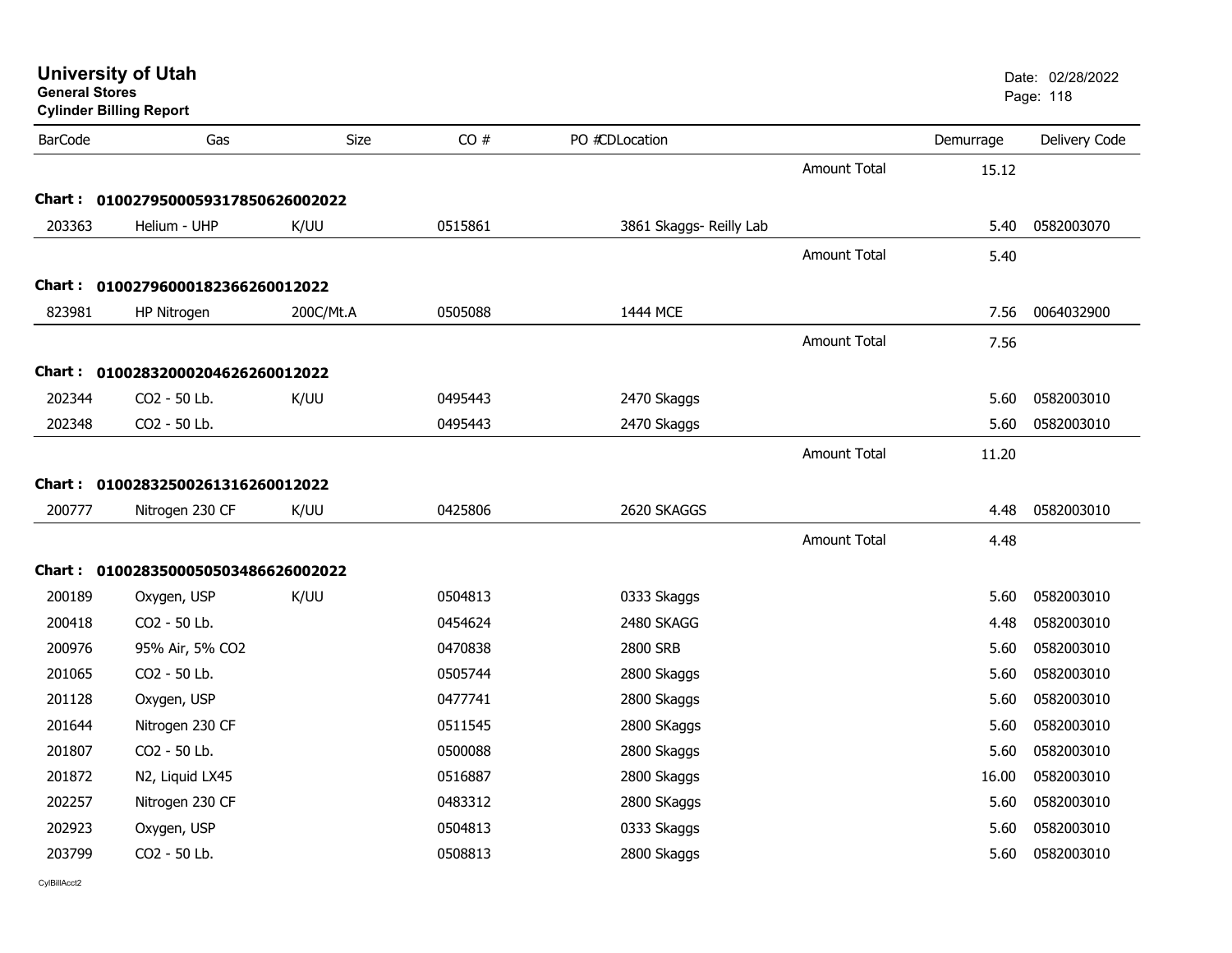| <b>General Stores</b><br><b>Cylinder Billing Report</b> |                                     |      |         |                |                     |           | Page: 119     |
|---------------------------------------------------------|-------------------------------------|------|---------|----------------|---------------------|-----------|---------------|
| <b>BarCode</b>                                          | Gas                                 | Size | CO#     | PO #CDLocation |                     | Demurrage | Delivery Code |
| 204581                                                  | CO2 - 50 Lb.                        |      | 0450387 | 2850 SKAGGS    |                     | 4.48      | 0582003010    |
| 205408                                                  | Nitrogen 230 CF                     |      | 0511545 | 2800 SKaggs    |                     | 5.60      | 0582003010    |
| 205516                                                  | CO2 - 50 Lb.                        |      | 0505744 | 2800 Skaggs    |                     | 5.60      | 0582003010    |
| 205569                                                  | 95% Air, 5% CO2                     |      | 0472001 | 2800 SRB       |                     | 5.60      | 0582003010    |
| 205857                                                  | Co <sub>2</sub> $10#$               |      | 0462338 | 2800 SKAGGS    |                     | 5.04      | 0582003010    |
| 205901                                                  | Oxygen, USP                         |      | 0504813 | 0333 Skaggs    |                     | 5.60      | 0582003010    |
| 816912                                                  | Oxygen - 125 CF                     |      | 0454776 | 346 SKAGGS     |                     | 7.56      | 0582003010    |
| 817015                                                  | Co2 10#                             |      | 0462493 | 2800 SKAGGS    |                     | 6.72      | 0582003010    |
| 821486                                                  | CO2 - 50 Lb.                        |      | 0483312 | 2800 SKaggs    |                     | 7.56      | 0582003010    |
| 824713                                                  | CO2 - 50 Lb.                        |      | 0511545 | 2800 SKaggs    |                     | 7.56      | 0582003010    |
| 824721                                                  | CO2 - 50 Lb.                        |      | 0511545 | 2800 SKaggs    |                     | 7.56      | 0582003010    |
| 824959                                                  | Nitrogen 230 CF                     |      | 0513014 | 2800 Skaggs    |                     | 7.56      | 0582003010    |
| 824962                                                  | Nitrogen 230 CF                     |      | 0513014 | 2800 Skaggs    |                     | 7.56      | 0582003010    |
|                                                         |                                     |      |         |                | <b>Amount Total</b> | 154.88    |               |
|                                                         | Chart: 0100283500050503671626002022 |      |         |                |                     |           |               |
| 200394                                                  | Nitrogen 230 CF                     | K/UU | 0425665 | 2620 Skaggs    |                     | 4.48      | 0582003010    |
| 202483                                                  | CO2 - 50 Lb.                        |      | 0508518 | 2400 Skaggs    |                     | 5.60      | 0582003010    |
| 203995                                                  | CO <sub>2</sub> - Siphon            |      | 0425665 | 2620 Skaggs    |                     | 4.48      | 0582003010    |
| 815951                                                  | CO <sub>2</sub> - Siphon            |      | 0446861 | 2470 SKAGGS    |                     | 6.16      | 0582003010    |
| 815952                                                  | CO2 - Siphon                        |      | 0446861 | 2470 SKAGGS    |                     | 6.16      | 0582003010    |
|                                                         |                                     |      |         |                | <b>Amount Total</b> | 26.88     |               |
|                                                         | Chart: 0100283500051006019626002022 |      |         |                |                     |           |               |
| 200274                                                  | CO2 - 50 Lb.                        | K/UU | 0507915 | 2851 Skaggs    |                     | 5.60      | 0582003010    |
| 201392                                                  | CO2 - 50 Lb.                        |      | 0497468 | 2851 Skaggs    |                     | 5.60      | 0582003010    |
| 201712                                                  | N2, Liquid LX45                     |      | 0516634 | 2400 Skaggs    |                     | 19.20     | 0582003010    |
| 824213                                                  | CO2 - 50 Lb.                        |      | 0507915 | 2851 Skaggs    |                     | 7.56      | 0582003010    |
| 824214                                                  | CO2 - 50 Lb.                        |      | 0507915 | 2851 Skaggs    |                     | 7.56      | 0582003010    |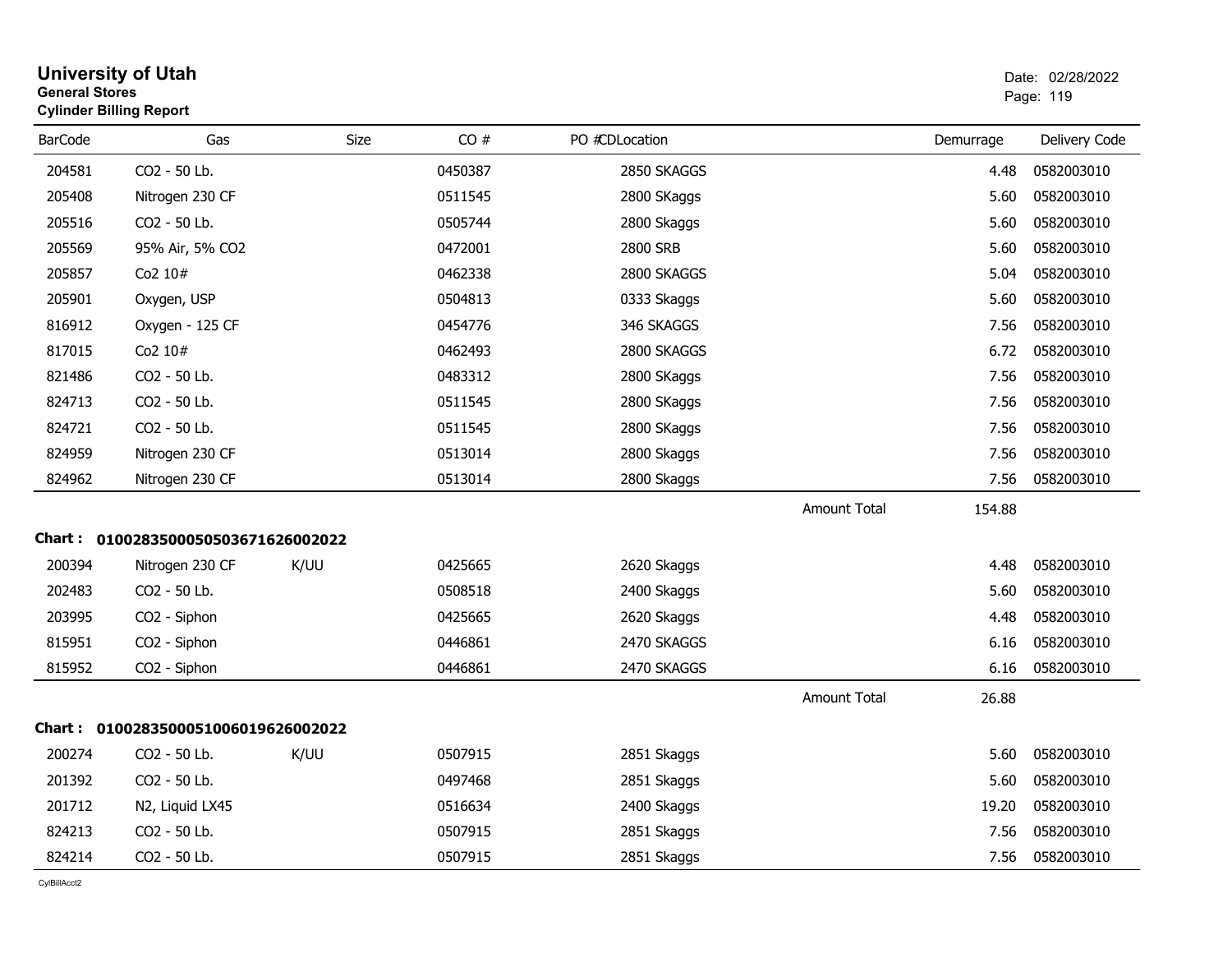| <b>General Stores</b> | <b>University of Utah</b><br><b>Cylinder Billing Report</b> |                  |         |                      |                     |           | Date: 02/28/2022<br>Page: 120 |
|-----------------------|-------------------------------------------------------------|------------------|---------|----------------------|---------------------|-----------|-------------------------------|
| <b>BarCode</b>        | Gas                                                         | <b>Size</b>      | CO#     | PO #CDLocation       |                     | Demurrage | Delivery Code                 |
|                       |                                                             |                  |         |                      | <b>Amount Total</b> | 45.52     |                               |
|                       | Chart: 0100283500059315560626002022                         |                  |         |                      |                     |           |                               |
| 819828                | Nitrogen 230 CF                                             | 200C/Mt.A        | 0474069 | 2660 Skaggs Research |                     | 7.56      | 0582003010                    |
|                       |                                                             |                  |         |                      | Amount Total        | 7.56      |                               |
| <b>Chart :</b>        | 0100283500059316930626002022                                |                  |         |                      |                     |           |                               |
| 205590                | N2, Liquid LX45                                             | <b>180 LTR/U</b> | 0515091 | 2400 Skaggs          |                     | 25.60     | 0582003010                    |
|                       |                                                             |                  |         |                      | <b>Amount Total</b> | 25.60     |                               |
|                       | Chart: 01002836000114766260012022                           |                  |         |                      |                     |           |                               |
| 200634                | CO2 - 50 Lb.                                                | K/UU             | 0413014 | 2840 SKAGGS          |                     | 4.48      | 0582003010                    |
| 200847                | Oxygen, USP                                                 |                  | 0494286 | BO346 Skaggs         |                     | 5.60      | 0582003010                    |
| 201541                | N2, Liquid LX45                                             |                  | 0513577 | 2620 Skaggs          |                     | 44.80     | 0582003010                    |
| 201617                | Oxygen, USP                                                 |                  | 0439256 | B0333 SKAGGS         |                     | 4.48      | 0582003010                    |
| 201639                | Hydrogen - PP                                               |                  | 0492557 | 2790 Skaggs          |                     | 5.60      | 0582003010                    |
| 201758                | Nitrogen 230 CF                                             |                  | 0453601 | 2800 SKAGGS          |                     | 4.48      | 0582003010                    |
| 204280                | Nitrogen NF                                                 |                  | 0416920 | 2620 SKAGGS          |                     | 4.48      | 0582002010                    |
| 205449                | Oxygen, USP - E                                             |                  | 0416920 | 2620 SKAGGS          |                     | 4.48      | 0582002010                    |
| 809029                | 5%Co2,5%O2,N2                                               |                  | 0350944 | 2760 SKAGGS          |                     | 6.16      | 0857003180                    |
| 810898                | Nitrogen NF                                                 |                  | 0417227 | RM 2620-30 s 2000 e  |                     | 6.16      | 0582002010                    |
| 820394                | Nitrogen NF                                                 |                  | 0478030 | 2820 Skaggs Research |                     | 7.56      | 0582003010                    |
|                       |                                                             |                  |         |                      | <b>Amount Total</b> | 98.28     |                               |
|                       | Chart: 01002836000296306260012022                           |                  |         |                      |                     |           |                               |
| 203285                | N2, Liquid LX45                                             | <b>180 LTR/U</b> | 0513934 | 2800 Skaggs          |                     | 28.80     | 0582003010                    |
| 205481                | Nitrogen 230 CF                                             |                  | 0513934 | 2800 Skaggs          |                     | 5.60      | 0582003010                    |
| 205510                | Nitrogen 230 CF                                             |                  | 0513934 | 2800 Skaggs          |                     | 5.60      | 0582003010                    |
| 820114                | Oxygen, USP                                                 |                  | 0476318 | 2800 SKaggs Research |                     | 7.56      | 0582003010                    |
| 821141                | Oxygen, USP                                                 |                  | 0481494 | 333 SKaggs Basement  |                     | 7.56      | 0582003010                    |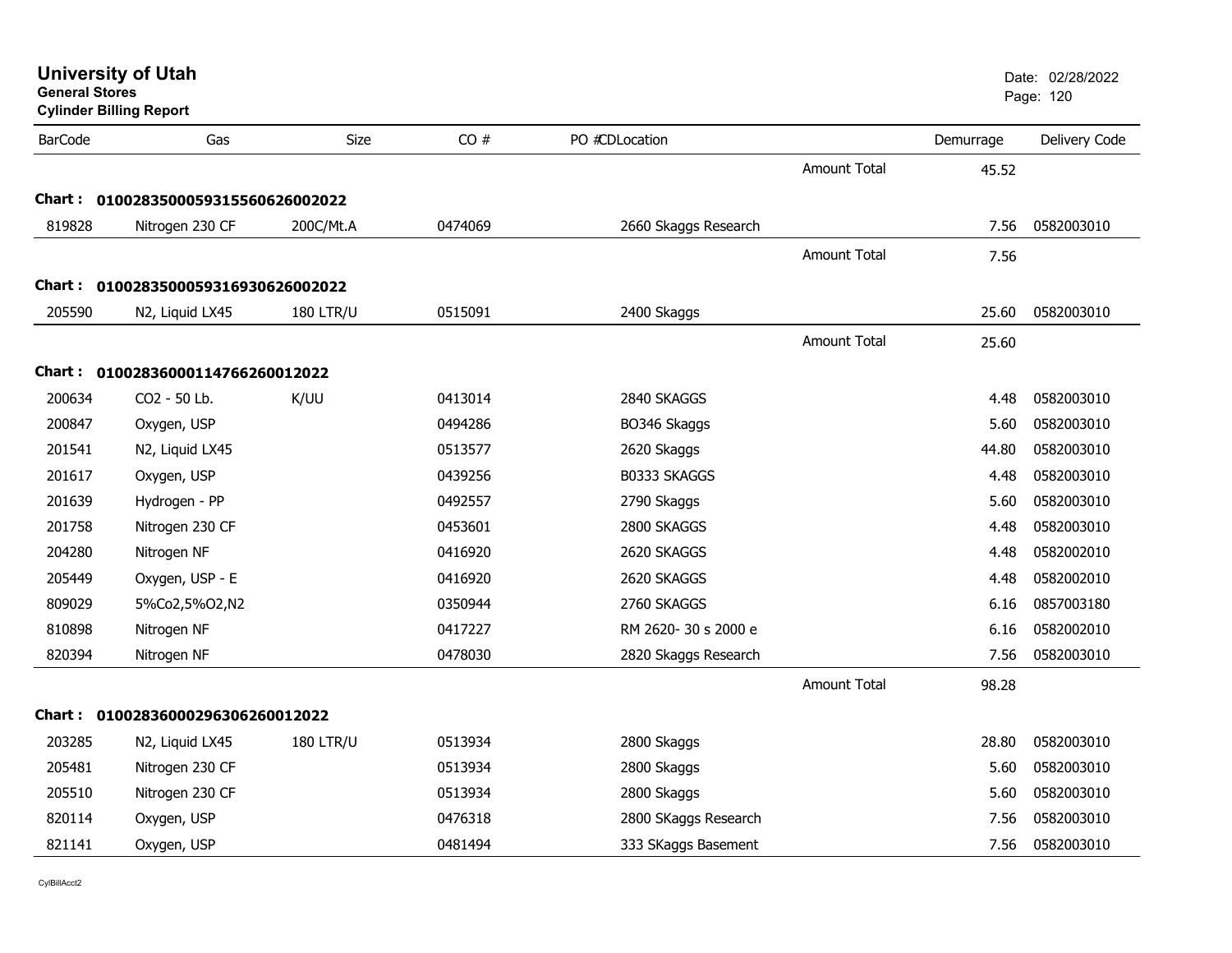| General Stores | <b>Cylinder Billing Report</b>    |           |         |                        |                     |           | Page: 121     |  |
|----------------|-----------------------------------|-----------|---------|------------------------|---------------------|-----------|---------------|--|
| <b>BarCode</b> | Gas                               | Size      | CO#     | PO #CDLocation         |                     | Demurrage | Delivery Code |  |
|                |                                   |           |         |                        | <b>Amount Total</b> | 55.12     |               |  |
|                | Chart: 01002836000299556260012022 |           |         |                        |                     |           |               |  |
| 204600         | Oxygen - 40/60                    | 40/60CF/U | 0490715 | Will Call              |                     | 5.60      | 0582003010    |  |
| 205775         | Oxygen - 20 CF                    |           | 0489098 | Will Call              |                     | 5.60      | 0582003010    |  |
| 822348         | Oxygen - 40/60                    |           | 0492195 | Will Call              |                     | 7.56      | 0582003010    |  |
| 822349         | Oxygen - 40/60                    |           | 0492195 | Will Call              |                     | 7.56      | 0582003010    |  |
|                |                                   |           |         |                        | <b>Amount Total</b> | 26.32     |               |  |
|                | Chart: 01003064912065696240012022 |           |         |                        |                     |           |               |  |
| 202402         | Oxygen, USP - E                   | E/UU      | 0377352 | 555 Foothill Dr        |                     | 4.48      | 0685000000    |  |
| 203415         | Oxygen, USP - E                   |           | 0379121 | 1st FLOOR              |                     | 4.48      | 0685001020    |  |
| 203425         | Oxygen, USP - E                   |           | 0379121 | 1st FLOOR              |                     | 4.48      | 0685001020    |  |
|                |                                   |           |         |                        | <b>Amount Total</b> | 13.44     |               |  |
|                | Chart: 01003074902064766240012022 |           |         |                        |                     |           |               |  |
| 201342         | Helium - 219 CF                   | K/UU      | 0414739 | PHC                    |                     | 4.48      | 082283050U    |  |
| 202744         | Helium - 219 CF                   |           | 0453166 |                        |                     | 4.48      | 082283050U    |  |
| 202862         | Helium - 219 CF                   |           | 0434461 | <b>WILL CALL</b>       |                     | 4.48      | 082283050U    |  |
| 202970         | Helium - 219 CF                   |           | 0453164 | <b>HERITAGE CENTER</b> |                     | 4.48      | 082283050U    |  |
|                |                                   |           |         |                        | <b>Amount Total</b> | 17.92     |               |  |
|                | Chart: 01003074902064856240012022 |           |         |                        |                     |           |               |  |
| 201601         | Helium - 219 CF                   | K/UU      | 0440032 |                        |                     | 4.48      | 082283050U    |  |
| 202251         | Helium - 219 CF                   |           | 0440032 |                        |                     | 4.48      | 082283050U    |  |
|                |                                   |           |         |                        | <b>Amount Total</b> | 8.96      |               |  |
|                | Chart: 01003074917219696240012022 |           |         |                        |                     |           |               |  |
| 201057         | Helium - 219 CF                   | K/UU      | 0433746 | <b>WILL CALL</b>       |                     | 4.48      | 082283050U    |  |
| 201741         | Helium - 219 CF                   |           | 0433746 | <b>WILL CALL</b>       |                     | 4.48      | 082283050U    |  |
| 202205         | Helium - 219 CF                   |           | 0453165 |                        |                     | 4.48      | 082283050U    |  |

**General Stores**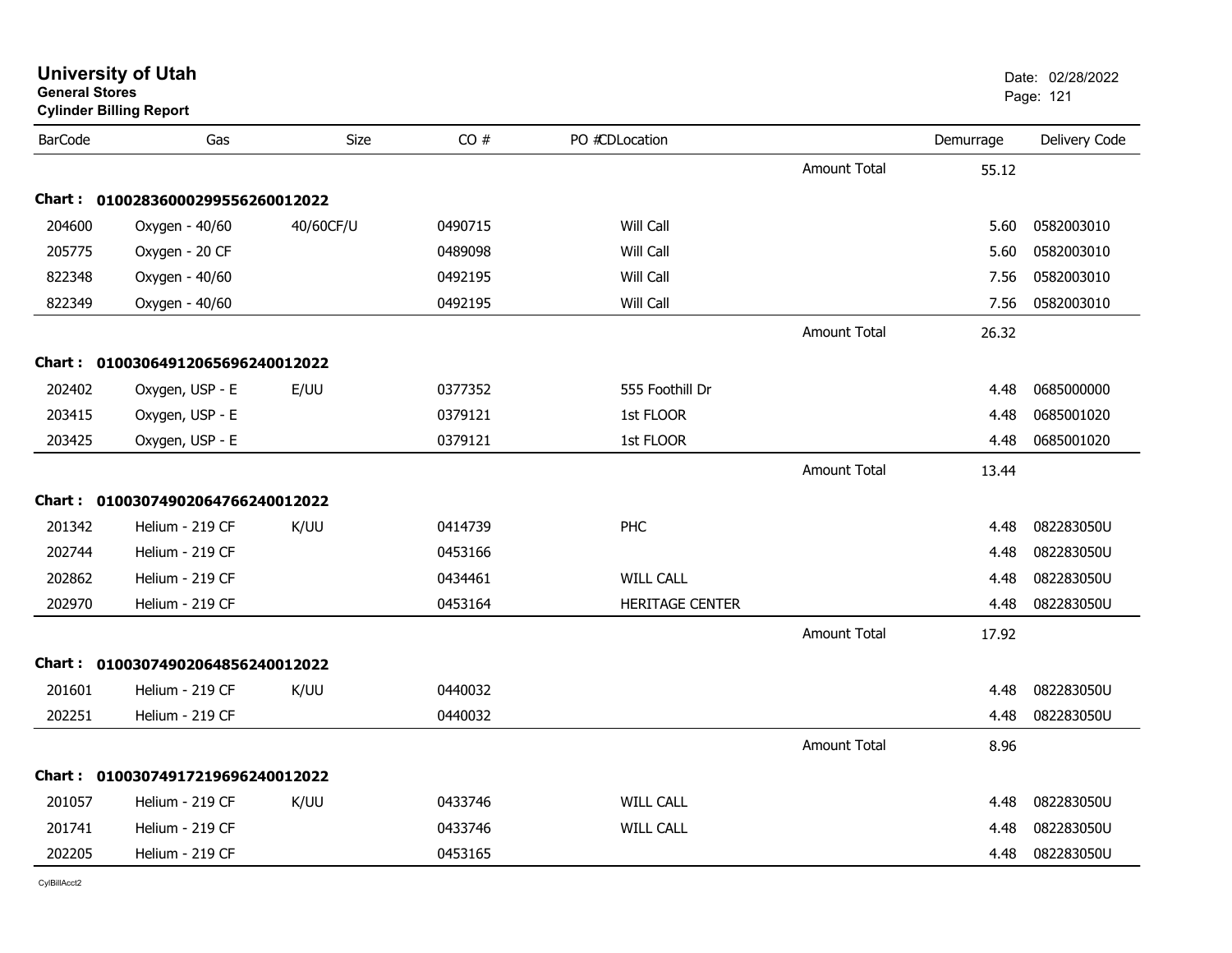| <b>General Stores</b><br><b>Cylinder Billing Report</b> |                                   |                  |         |                                               |           | Page: 122     |
|---------------------------------------------------------|-----------------------------------|------------------|---------|-----------------------------------------------|-----------|---------------|
| <b>BarCode</b>                                          | Gas                               | Size             | CO#     | PO #CDLocation                                | Demurrage | Delivery Code |
|                                                         |                                   |                  |         | <b>Amount Total</b>                           | 13.44     |               |
|                                                         | Chart: 01003184907066136240112022 |                  |         |                                               |           |               |
| 201578                                                  | Helium - 219 CF                   | K/UU             | 0503293 | <b>Union Serivces Desk</b>                    | 5.60      | 0053002450    |
| 202113                                                  | Helium - 219 CF                   |                  | 0503293 | Union Serivces Desk                           | 5.60      | 0053002450    |
|                                                         |                                   |                  |         | <b>Amount Total</b>                           | 11.20     |               |
| Chart :                                                 | 01003184907066156530012022        |                  |         |                                               |           |               |
| 812881                                                  | Propane                           | 17# - Air        | 0423245 | 255 Union                                     | 6.72      | 0053002550    |
|                                                         |                                   |                  |         | <b>Amount Total</b>                           | 6.72      |               |
| Chart :                                                 | 01003274910065366250112022        |                  |         |                                               |           |               |
| 205441                                                  | Oxygen, USP - E                   | E/UU             | 0413948 | Eccles Football Center- Training Room, Bottom | 4.48      | 0091001130    |
|                                                         |                                   |                  |         | <b>Amount Total</b>                           | 4.48      |               |
| Chart : _                                               | 01003274910077746530012022        |                  |         |                                               |           |               |
| 202584                                                  | Co <sub>2</sub> Liquid-55         | <b>180 LTR/U</b> | 0511344 | MENS PRACTICE GYM BLDG 99 BASKEBALL CE        | 11.20     | 0090000000    |
| 203283                                                  | Co2 Liquid-55                     |                  | 0512991 | FOOTBALL TRAINING BLDG 210                    | 11.20     | 0090000000    |
| 205288                                                  | Co2 Liquid-55                     |                  | 0516304 | FOOTBALL TRAINING (GUARDSMAN)                 | 33.60     | 0090000000    |
| 824896                                                  | Co2 Liquid-55                     |                  | 0512548 | MENS PRACTIC GYM BLDG 99 BASKETBALL CE        | 14.00     | 0090000000    |
| 825327                                                  | Co2 Liquid-55                     |                  | 0516305 | BASKETBALL MENS PRACTICE GYM                  | 42.00     | 0090000000    |
|                                                         |                                   |                  |         | <b>Amount Total</b>                           | 112.00    |               |
| Chart : _                                               | 01003346000073666240012022        |                  |         |                                               |           |               |
| 203292                                                  | Acetylene - MC                    | MC/UU            | 0366260 |                                               | 4.48      | 0179002150    |
|                                                         |                                   |                  |         | <b>Amount Total</b>                           | 4.48      |               |
| Chart :                                                 | 01003346000073666240212022        |                  |         |                                               |           |               |
| 201708                                                  | Nitrogen 230 CF                   | K/UU             | 0358654 | Dock, BLDG179                                 | 4.48      | 0179002150    |
|                                                         |                                   |                  |         | <b>Amount Total</b>                           | 4.48      |               |
|                                                         |                                   |                  |         |                                               |           |               |

### **Chart : 01003356000110076240012022**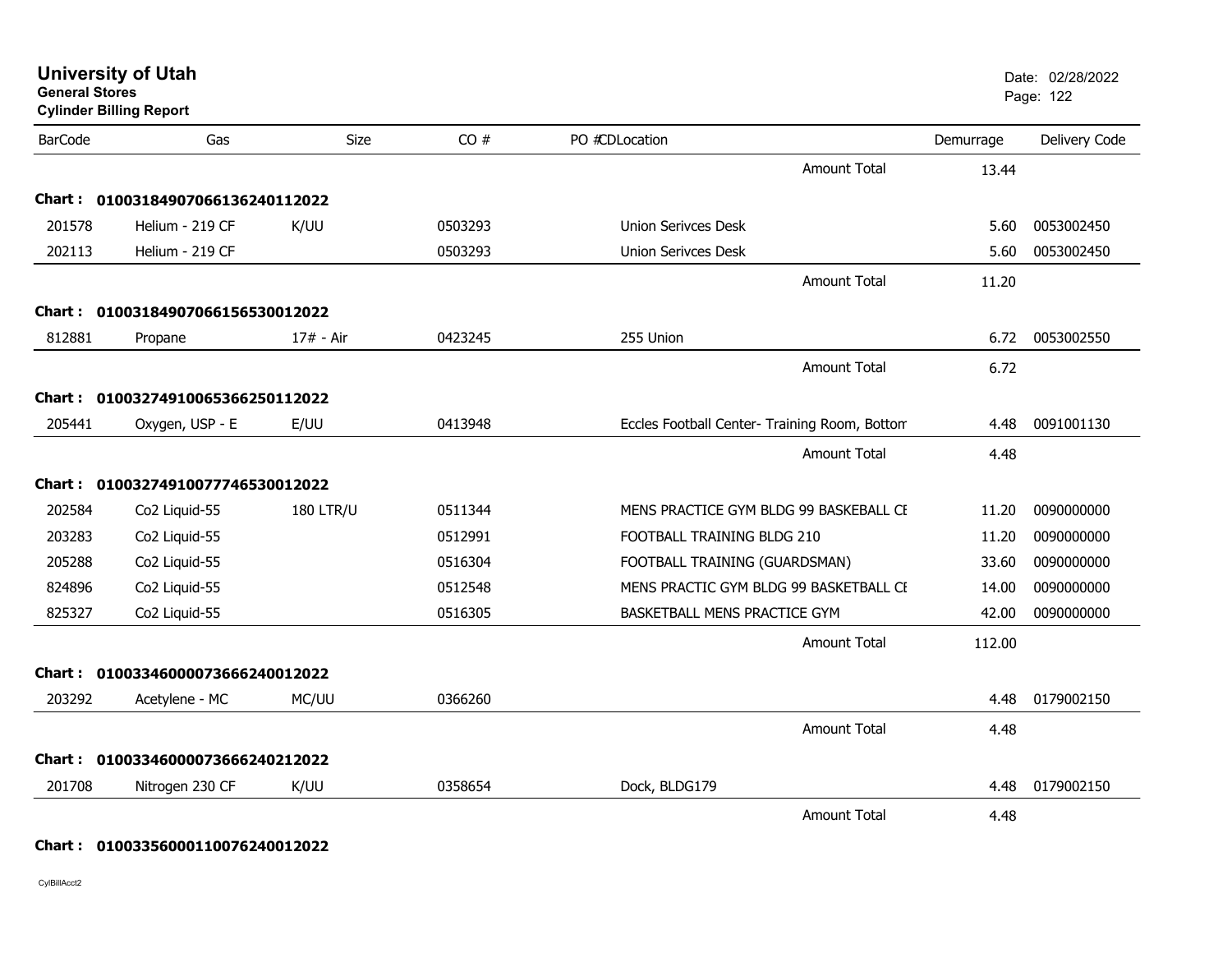| General Stores | <b>Cylinder Billing Report</b>    |           |         |                                |                     |           | Page: 123     |
|----------------|-----------------------------------|-----------|---------|--------------------------------|---------------------|-----------|---------------|
| <b>BarCode</b> | Gas                               | Size      | CO#     | PO #CDLocation                 |                     | Demurrage | Delivery Code |
| 200557         | Nitrogen 230 CF                   | K/UU      | 0474954 |                                |                     | 5.60      | 0179002150    |
|                |                                   |           |         |                                | <b>Amount Total</b> | 5.60      |               |
|                | Chart: 01003356000110076242012022 |           |         |                                |                     |           |               |
| 201167         | Nitrogen, UHP                     | K/UU      | 0516322 | 101 WASATCH DR RM 241          |                     | 4.00      | 0179002150    |
| 201983         | Nitrogen 230 CF                   |           | 0488436 | BLDG 179- EBC Dock, KUED Radio |                     | 5.60      | 0179002150    |
| 822143         | Nitrogen 230 CF                   |           | 0492391 | Will Call                      |                     | 7.56      | 0179002150    |
| 822147         | Nitrogen 230 CF                   |           | 0492391 | Will Call                      |                     | 7.56      | 0179002150    |
|                |                                   |           |         |                                | <b>Amount Total</b> | 24.72     |               |
|                | Chart: 01003366000037216630612022 |           |         |                                |                     |           |               |
| 201098         | Nitrogen 230 CF                   | K/UU      | 0333806 | DOCK EBC                       |                     | 4.48      | 0179000590    |
|                |                                   |           |         |                                | <b>Amount Total</b> | 4.48      |               |
|                | Chart: 01003822106059566244012022 |           |         |                                |                     |           |               |
| 205606         | Acetylene - B                     | B/UU      | 0513639 |                                |                     | 5.60      | 035000228B    |
| 205694         | N2 Lq 200VHP                      |           | 0516551 | <b>BLDG 303</b>                |                     | 7.00      | 0303000000    |
|                |                                   |           |         |                                | <b>Amount Total</b> | 12.60     |               |
|                | Chart: 01003962105002216240012022 |           |         |                                |                     |           |               |
| 201066         | Acetylene, CF                     | Acty-CF/U | 0458931 |                                |                     | 4.48      | 0309000000    |
| 810506         | Oxygen, USP                       |           | 0389856 |                                |                     | 6.16      | 0309000000    |
|                |                                   |           |         |                                | <b>Amount Total</b> | 10.64     |               |
|                | Chart: 01004031001136626240012022 |           |         |                                |                     |           |               |
| 116234         | Helium - UHP                      | Nova/K    | 0110521 |                                |                     | 6.72      | 0350002650    |
| 116696         | Acetylene - B                     |           | 0114783 |                                |                     | 6.16      | 0350002650    |
| 117139         | 5% O2, Bal N2                     |           | 0113415 |                                |                     | 14.84     | 0303000000    |
| 200114         | Acetylene, CF                     |           | 0516662 |                                |                     | 2.60      | 0350002700    |
| 200147         | Argon - 125 CF                    |           | 0505235 |                                |                     | 5.60      | 0350002700    |
| 200196         | Argon                             |           | 0503317 |                                |                     | 5.60      | 0350002700    |
| CylBillAcct2   |                                   |           |         |                                |                     |           |               |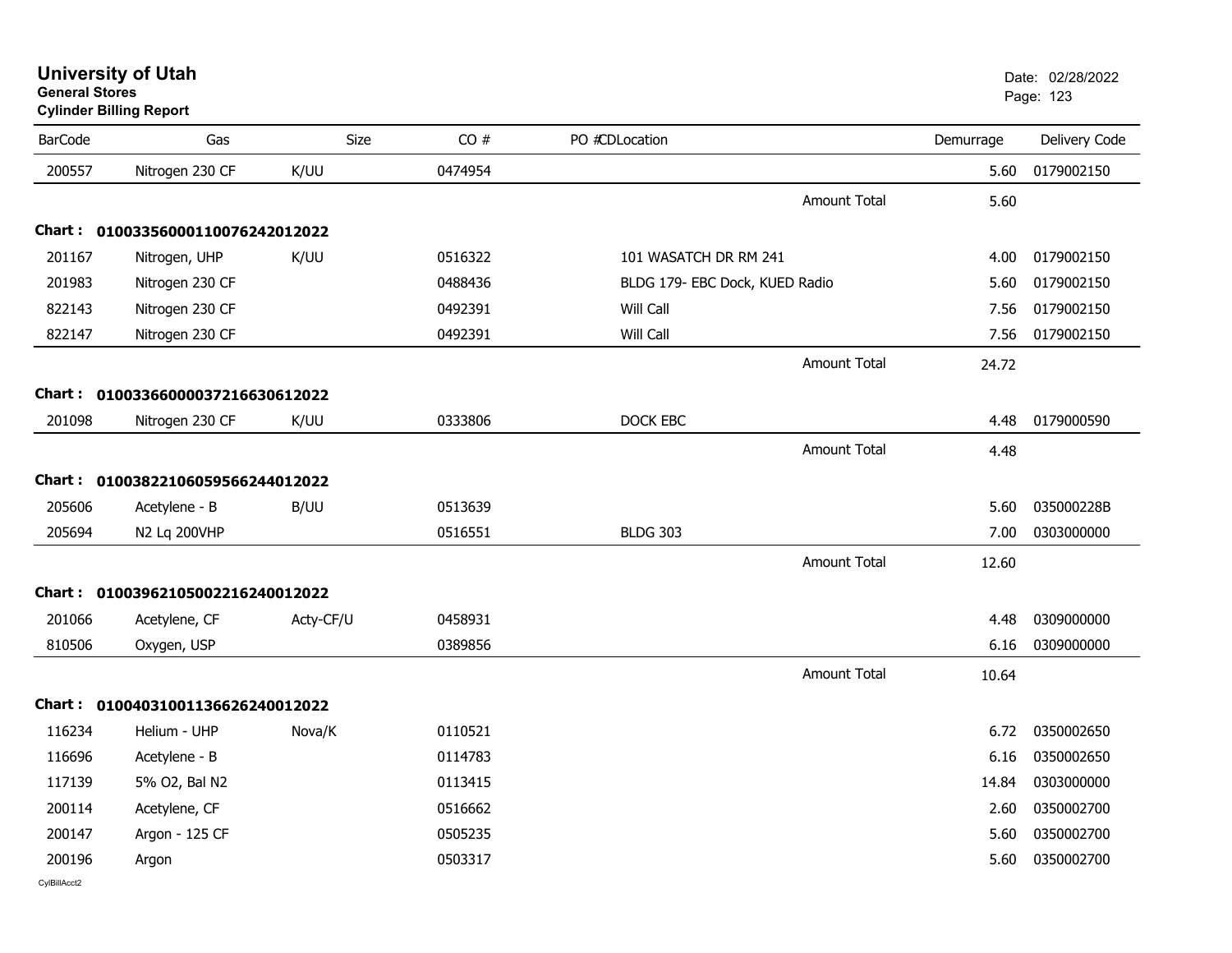| eneral Storesض<br><b>Cylinder Billing Report</b> |                  |      |         |                   |           | Page: 124     |  |  |
|--------------------------------------------------|------------------|------|---------|-------------------|-----------|---------------|--|--|
| <b>BarCode</b>                                   | Gas              | Size | CO#     | PO #CDLocation    | Demurrage | Delivery Code |  |  |
| 200272                                           | CO2 - 50 Lb.     |      | 0517145 |                   | 1.00      | 0350002700    |  |  |
| 200370                                           | Acetylene, CF    |      | 0349569 |                   | 4.48      | 0350002650    |  |  |
| 200421                                           | Acetylene, CF    |      | 0463068 |                   | 4.48      | 0350002700    |  |  |
| 200541                                           | Argon            |      | 0509797 |                   | 5.60      | 0350002700    |  |  |
| 201258                                           | Argon            |      | 0510159 |                   | 5.60      | 0350002750    |  |  |
| 201302                                           | Oxygen, USP      |      | 0363567 |                   | 4.48      | 0350002650    |  |  |
| 201839                                           | Acetylene, CF    |      | 0340610 |                   | 4.48      | 0350002650    |  |  |
| 201878                                           | CO2 - 50 Lb.     |      | 0512562 | 3700 EEJ          | 5.60      | 0565041000    |  |  |
| 202014                                           | Acetylene - MC   |      | 0503195 |                   | 5.60      | 0350002700    |  |  |
| 202037                                           | Argon            |      | 0512235 |                   | 5.60      | 0350002700    |  |  |
| 202437                                           | Oxygen - 125 CF  |      | 0497290 |                   | 5.60      | 0350002700    |  |  |
| 202778                                           | 25%Co2 75%Argon  |      | 0516685 |                   | 2.60      | 0350002700    |  |  |
| 202832                                           | Oxygen - 20 CF   |      | 0442431 |                   | 4.48      | 0350002700    |  |  |
| 202932                                           | Oxygen - 20 CF   |      | 0181121 | Metal Shop        | 4.48      | 0350002650    |  |  |
| 203644                                           | Oxygen - 20 CF   |      | 0443382 |                   | 4.48      | 0350002700    |  |  |
| 203817                                           | Oxygen, USP      |      | 0379744 | <b>SHOP</b>       | 4.48      | 0350002650    |  |  |
| 203946                                           | Acetylene, CF    |      | 0341018 |                   | 4.48      | 0350002650    |  |  |
| 204441                                           | Acetylene, CF    |      | 0492960 |                   | 5.60      | 0350002700    |  |  |
| 204560                                           | CO2 - 50 Lb.     |      | 0443711 |                   | 4.48      | 0350002700    |  |  |
| 205598                                           | Oxygen - 20 CF   |      | 0503195 |                   | 5.60      | 0350002700    |  |  |
| 205831                                           | Oxygen, USP      |      | 0513908 |                   | 5.60      | 0350002700    |  |  |
| 700006                                           | Propane          |      | 0508527 | <b>METAL SHOP</b> | 7.56      | 0350002700    |  |  |
| 700007                                           | Propane          |      | 0508527 | <b>METAL SHOP</b> | 7.56      | 0350002700    |  |  |
| 700010                                           | Propane          |      | 0508527 | <b>METAL SHOP</b> | 7.56      | 0350002700    |  |  |
| 801061                                           | Acetylene - B    |      | 0149116 |                   | 6.16      | 0350002650    |  |  |
| 802472                                           | 75%Argon, Helium |      | 0176519 | <b>265 USB</b>    | 6.72      | 0350002650    |  |  |
| 815331                                           | Acetylene - MC   |      | 0442431 |                   | 6.16      | 0350002700    |  |  |
| 818125                                           | Argon            |      | 0463349 |                   | 7.56      | 0350002700    |  |  |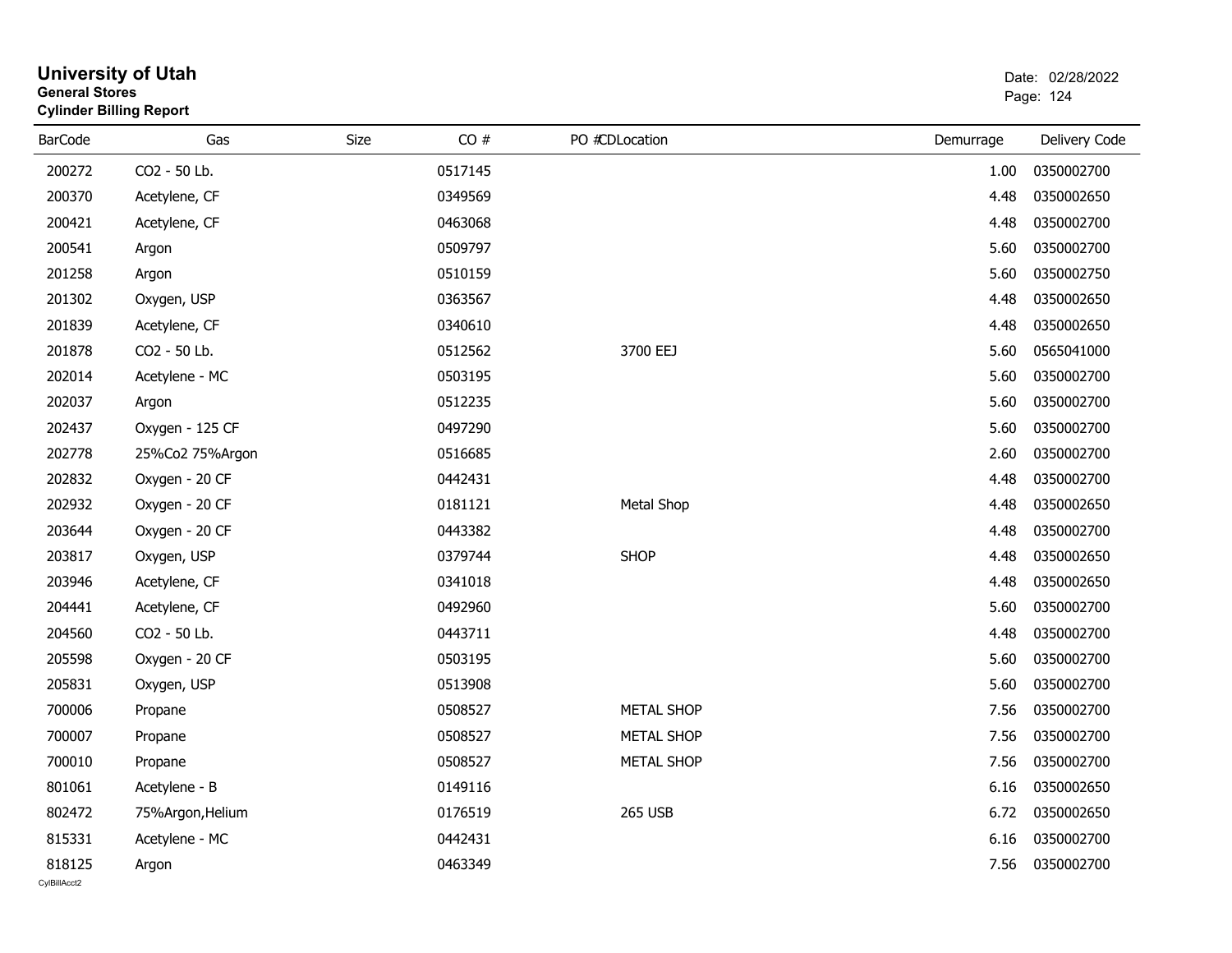| <b>General Stores</b> | <b>University of Utah</b><br><b>Cylinder Billing Report</b> |           |         |                                        |           | Date: 02/28/2022<br>Page: 125 |
|-----------------------|-------------------------------------------------------------|-----------|---------|----------------------------------------|-----------|-------------------------------|
| <b>BarCode</b>        | Gas                                                         | Size      | CO#     | PO #CDLocation                         | Demurrage | Delivery Code                 |
| 818718                | 25% Co2 75% Ar                                              |           | 0466947 |                                        | 7.56      | 0350002700                    |
| 818719                | 25% Co2 75% Ar                                              |           | 0466947 |                                        | 7.56      | 0350002700                    |
| 823385                | Nitrogen 40 CF                                              |           | 0503254 |                                        | 7.56      | 0350002700                    |
| 823635                | 25%Co2 75%Argon                                             |           | 0506617 |                                        | 4.05      | 0350002700                    |
| 824252                | Propane                                                     |           | 0508259 | <b>METAL SHOP</b>                      | 7.56      | 0350002700                    |
| 824256                | Propane                                                     |           | 0508259 | <b>METAL SHOP</b>                      | 7.56      | 0350002700                    |
| 824381                | CO2 - 50 Lb.                                                |           | 0509138 |                                        | 6.21      | 0350002700                    |
| 824754                | Argon                                                       |           | 0513244 |                                        | 7.56      | 0350002700                    |
|                       |                                                             |           |         | <b>Amount Total</b>                    | 245.22    |                               |
| Chart : _             | 01004102000249346650012022                                  |           |         |                                        |           |                               |
| 202414                | Oxygen, USP - E                                             | E/UU      | 0409108 | 3305 NURSING                           | 4.48      | 0588004120                    |
| 203737                | Oxygen, USP - E                                             |           | 0409108 | 3305 NURSING                           | 4.48      | 0588004120                    |
| 205329                | Oxygen, USP - E                                             |           | 0409108 | 3305 NURSING                           | 4.48      | 0588004120                    |
|                       |                                                             |           |         | <b>Amount Total</b>                    | 13.44     |                               |
|                       | Chart: 01004282110059776240012022                           |           |         |                                        |           |                               |
| 112080                | Nitrogen 230 CF                                             | 200C/Mt.A | 0061096 | <b>606 BLACKHAWK WAY</b>               | 6.16      | 0893000000                    |
| 200226                | Nitrogen 230 CF                                             |           | 0505887 | OUTSIDE THE WAREHOUSE IN THE CAGED AI  | 5.60      | 0179001890                    |
| 200235                | Nitrogen 230 CF                                             |           | 0515087 | <b>DOCK</b>                            | 5.60      | 0179001890                    |
| 200250                | Nitrogen 230 CF                                             |           | 0473809 | DOCK AREA BY ROLL UP DOOR JUST LEFT OF | 5.60      | 0179001890                    |
| 200330                | Nitrogen 230 CF                                             |           | 0515087 | <b>DOCK</b>                            | 5.60      | 0179001890                    |
| 200332                | Nitrogen 230 CF                                             |           | 0515087 | <b>DOCK</b>                            | 5.60      | 0179001890                    |
| 200398                | Nitrogen 230 CF                                             |           | 0515087 | <b>DOCK</b>                            | 5.60      | 0179001890                    |
| 200514                | Nitrogen 230 CF                                             |           | 0515087 | <b>DOCK</b>                            | 5.60      | 0179001890                    |
| 200591                | Nitrogen 230 CF                                             |           | 0515087 | <b>DOCK</b>                            | 5.60      | 0179001890                    |
| 200626                | Nitrogen 230 CF                                             |           | 0515087 | <b>DOCK</b>                            | 5.60      | 0179001890                    |
| 200705                | Nitrogen 230 CF                                             |           | 0515087 | <b>DOCK</b>                            | 5.60      | 0179001890                    |
| 200817                | Nitrogen 230 CF                                             |           | 0515087 | <b>DOCK</b>                            | 5.60      | 0179001890                    |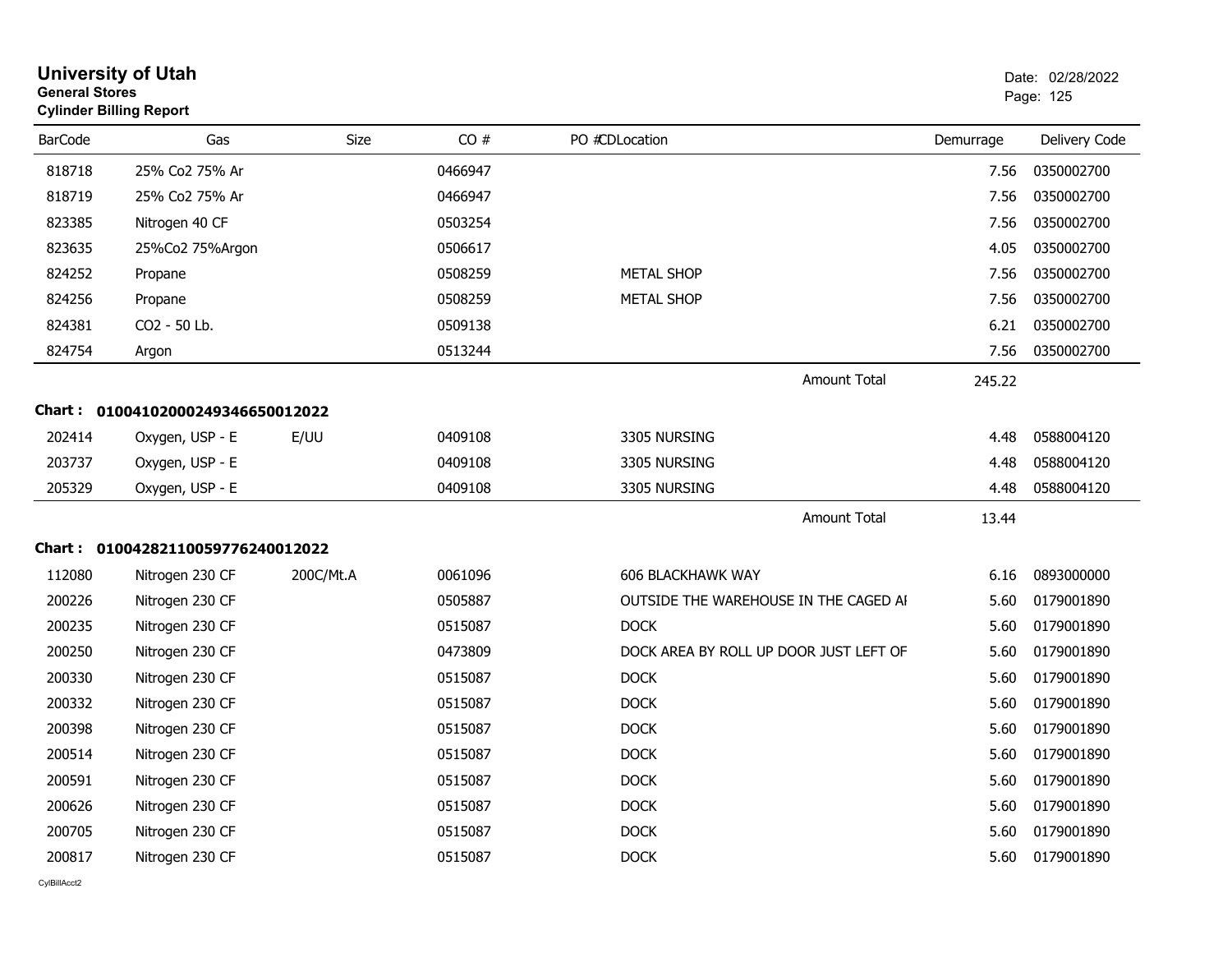| <b>General Stores</b> | University of Utah<br><b>Cylinder Billing Report</b> |           |         |                                        |           | Date: 02/28/2022<br>Page: 126 |
|-----------------------|------------------------------------------------------|-----------|---------|----------------------------------------|-----------|-------------------------------|
| <b>BarCode</b>        | Gas                                                  | Size      | CO#     | PO #CDLocation                         | Demurrage | Delivery Code                 |
| 201336                | Nitrogen 230 CF                                      |           | 0515087 | <b>DOCK</b>                            | 5.60      | 0179001890                    |
| 201338                | Nitrogen 230 CF                                      |           | 0515087 | <b>DOCK</b>                            | 5.60      | 0179001890                    |
| 201600                | Nitrogen 230 CF                                      |           | 0515087 | <b>DOCK</b>                            | 5.60      | 0179001890                    |
| 201670                | Nitrogen 230 CF                                      |           | 0473809 | DOCK AREA BY ROLL UP DOOR JUST LEFT OF | 5.60      | 0179001890                    |
| 201757                | CO2 - 50 Lb.                                         |           | 0319160 | 505 KOMAS                              | 4.48      | 0892002020                    |
| 201846                | Nitrogen 230 CF                                      |           | 0489941 | <b>DOCK AREA</b>                       | 5.60      | 0179001890                    |
| 201885                | Nitrogen 230 CF                                      |           | 0515087 | <b>DOCK</b>                            | 5.60      | 0179001890                    |
| 202069                | Nitrogen 230 CF                                      |           | 0515087 | <b>DOCK</b>                            | 5.60      | 0179001890                    |
| 202269                | Nitrogen 230 CF                                      |           | 0515087 | <b>DOCK</b>                            | 5.60      | 0179001890                    |
| 202278                | Nitrogen 230 CF                                      |           | 0515087 | <b>DOCK</b>                            | 5.60      | 0179001890                    |
| 202728                | Nitrogen 230 CF                                      |           | 0515087 | <b>DOCK</b>                            | 5.60      | 0179001890                    |
| 203752                | Nitrogen 230 CF                                      |           | 0515087 | <b>DOCK</b>                            | 5.60      | 0179001890                    |
| 203856                | Nitrogen 230 CF                                      |           | 0505887 | OUTSIDE THE WAREHOUSE IN THE CAGED AI  | 5.60      | 0179001890                    |
| 205503                | Nitrogen 230 CF                                      |           | 0515087 | <b>DOCK</b>                            | 5.60      | 0179001890                    |
| 205504                | Nitrogen 230 CF                                      |           | 0515087 | <b>DOCK</b>                            | 5.60      | 0179001890                    |
| 822563                | Nitrogen 230 CF                                      |           | 0493771 | OUTSIDE WAREHOUSE IN CAGED AREA        | 10.64     | 0179001890                    |
|                       |                                                      |           |         | <b>Amount Total</b>                    | 161.28    |                               |
|                       | Chart: 01004604903064886240012022                    |           |         |                                        |           |                               |
| 202858                | Argon - 125 CF                                       | 125 CF/UU | 0448937 | BLDG 720 STOCKROOM                     | 4.48      | 0720000000                    |
| 204413                | Nitrogen, 35CF                                       |           | 0490175 | <b>BLDG 720</b>                        | 5.60      | 0720000000                    |
| 204421                | Acetylene - B                                        |           | 0490175 | <b>BLDG 720</b>                        | 5.60      | 0720000000                    |
| 204469                | Acetylene - B                                        |           | 0490175 | <b>BLDG 720</b>                        | 5.60      | 0720000000                    |
| 205805                | Nitrogen, 23 CF                                      |           | 0490175 | <b>BLDG 720</b>                        | 5.60      | 0720000000                    |
| 205868                | Acetylene - B                                        |           | 0490175 | <b>BLDG 720</b>                        | 5.60      | 0720000000                    |
|                       |                                                      |           |         | Amount Total                           | 32.48     |                               |
|                       | Chart: 01007172000005216260012022                    |           |         |                                        |           |                               |
| 200074                | Oxygen, USP                                          | K/UU      | 0512272 | <b>587 CMC</b>                         |           | 5.60 0512003110               |
| CylBillAcct2          |                                                      |           |         |                                        |           |                               |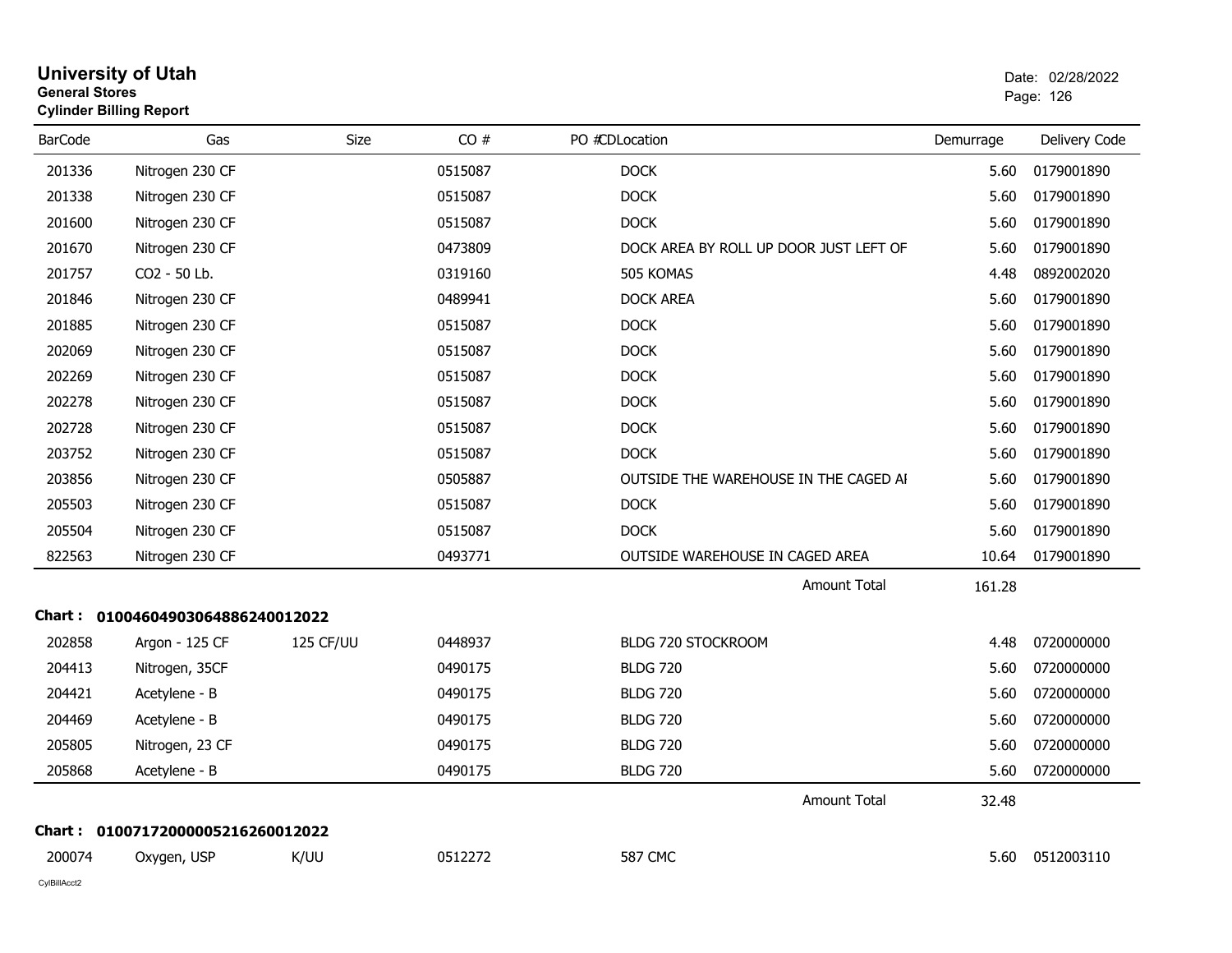|                        | <b>University of Utah</b><br><b>General Stores</b><br><b>Cylinder Billing Report</b> |      |         |                | Date: 02/28/2022<br>Page: 127 |                  |  |
|------------------------|--------------------------------------------------------------------------------------|------|---------|----------------|-------------------------------|------------------|--|
| <b>BarCode</b>         | Gas                                                                                  | Size | CO#     | PO #CDLocation | Demurrage                     | Delivery Code    |  |
| 200185                 | Oxygen, USP                                                                          |      | 0517109 | 1353 SMBB      | 0.60                          | 0512003110       |  |
| 200293                 | Oxygen, USP                                                                          |      | 0512272 | <b>587 CMC</b> | 5.60                          | 0512003110       |  |
| 200295                 | Oxygen, USP                                                                          |      | 0513464 | <b>587 CMC</b> | 5.60                          | 0512003110       |  |
| 200307                 | Oxygen, USP                                                                          |      | 0512272 | <b>587 CMC</b> | 5.60                          | 0512003110       |  |
| 200655                 | Oxygen, USP                                                                          |      | 0512272 | <b>587 CMC</b> | 5.60                          | 0512003110       |  |
| 200775                 | Oxygen, USP                                                                          |      | 0480786 | <b>587 CMC</b> | 5.60                          | 0512003110       |  |
| 200892                 | Oxygen, USP                                                                          |      | 0506771 | 1419 SMBB      | 5.60                          | 0512003110       |  |
| 201120                 | Oxygen, USP                                                                          |      | 0498993 | <b>587 CMC</b> | 5.60                          | 0512003110       |  |
| 201123                 | Oxygen, USP                                                                          |      | 0510655 | 1419 SMBB      | 0.40                          | 0512003110       |  |
| 201130                 | Oxygen, USP                                                                          |      | 0510655 | 1419 SMBB      | 5.60                          | 0512003110       |  |
| 201202                 | Air - 233 CF                                                                         |      | 0487599 | 1419 SMBB      | 5.60                          | 0512003110       |  |
| 201238                 | Oxygen, USP - E                                                                      |      | 0493670 | 1419 SMBB      | 5.60                          | 0512003110       |  |
| 201292                 | Air - 233 CF                                                                         |      | 0487599 | 1419 SMBB      | 5.60                          | 0512003110       |  |
| 201349                 | Air - 233 CF                                                                         |      | 0487599 | 1419 SMBB      | 5.60                          | 0512003110       |  |
| 201412                 | Oxygen, USP                                                                          |      | 0515983 | 1419 SMBB      | 4.40                          | 0512003110       |  |
| 201730                 | Oxygen, USP                                                                          |      | 0512272 | <b>587 CMC</b> | 5.60                          | 0512003110       |  |
| 201937                 | Oxygen, USP                                                                          |      | 0512272 | <b>587 CMC</b> | 5.60                          | 0512003110       |  |
| 201982                 | Oxygen, USP                                                                          |      | 0510655 | 1419 SMBB      | 0.40                          | 0512003110       |  |
| 202005                 | Air - 233 CF                                                                         |      | 0487599 | 1419 SMBB      | 5.60                          | 0512003110       |  |
| 202017                 | Air - 233 CF                                                                         |      | 0487599 | 1419 SMBB      | 5.60                          | 0512003110       |  |
| 202026                 | Oxygen, USP                                                                          |      | 0510655 | 1419 SMBB      | 5.60                          | 0512003110       |  |
| 202100                 | Oxygen, USP                                                                          |      | 0515983 | 1419 SMBB      | 4.40                          | 0512003110       |  |
| 202208                 | Oxygen, USP                                                                          |      | 0498993 | <b>587 CMC</b> | 5.60                          | 0512003110       |  |
| 202272                 | Oxygen, USP                                                                          |      | 0517022 | 1419 SMBB      |                               | 0.80  0512003110 |  |
| 202390                 | Oxygen, USP - E                                                                      |      | 0503152 | 587 CMC        | 5.60                          | 0512003110       |  |
| 202398                 | Oxygen, USP - E                                                                      |      | 0515983 | 1419 SMBB      | 5.20                          | 0512003110       |  |
| 202492                 | Oxygen, USP - E                                                                      |      | 0517001 | <b>587 CMC</b> | 1.00                          | 0512003110       |  |
| 202537<br>CvIBillAcct2 | Oxygen, USP - E                                                                      |      | 0515984 | <b>587 CMC</b> | 5.20                          | 0512003110       |  |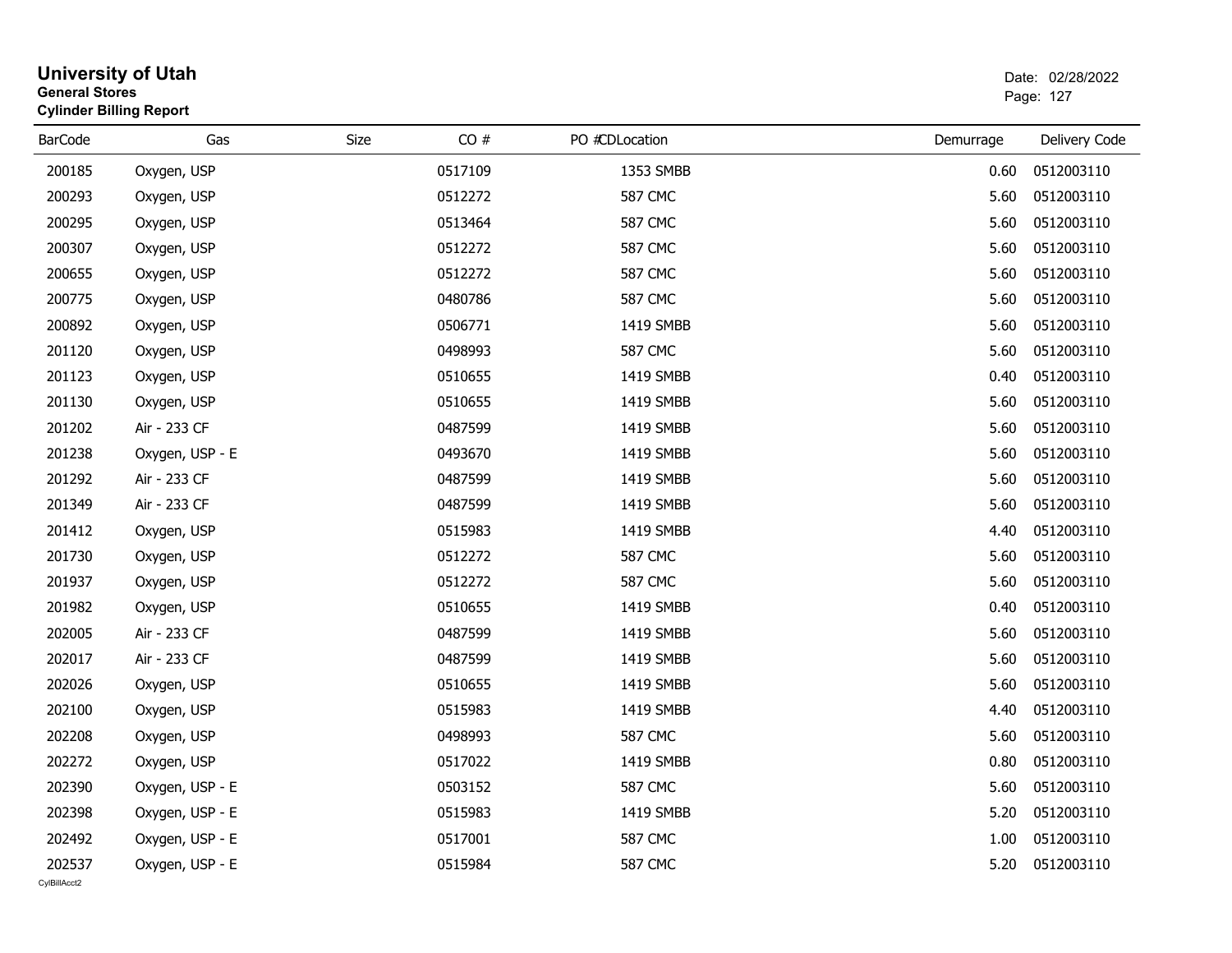|                        | <b>University of Utah</b><br><b>General Stores</b><br><b>Cylinder Billing Report</b> |      |         |                |           | Date: 02/28/2022<br>Page: 128 |  |  |
|------------------------|--------------------------------------------------------------------------------------|------|---------|----------------|-----------|-------------------------------|--|--|
| <b>BarCode</b>         | Gas                                                                                  | Size | CO#     | PO #CDLocation | Demurrage | Delivery Code                 |  |  |
| 202540                 | Oxygen, USP - E                                                                      |      | 0517001 | <b>587 CMC</b> | 1.00      | 0512003110                    |  |  |
| 202623                 | Oxygen, USP - E                                                                      |      | 0517001 | <b>587 CMC</b> | 1.00      | 0512003110                    |  |  |
| 202648                 | Oxygen, USP                                                                          |      | 0498993 | <b>587 CMC</b> | 5.60      | 0512003110                    |  |  |
| 202831                 | Oxygen, USP - E                                                                      |      | 0515983 | 1419 SMBB      | 5.20      | 0512003110                    |  |  |
| 203010                 | Oxygen, USP                                                                          |      | 0510655 | 1419 SMBB      | 0.40      | 0512003110                    |  |  |
| 203038                 | Oxygen, USP                                                                          |      | 0517022 | 1419 SMBB      | 0.80      | 0512003110                    |  |  |
| 203041                 | Oxygen, USP                                                                          |      | 0510655 | 1419 SMBB      | 5.60      | 0512003110                    |  |  |
| 203045                 | Oxygen, USP                                                                          |      | 0510655 | 1419 SMBB      | 5.60      | 0512003110                    |  |  |
| 203050                 | Oxygen, USP                                                                          |      | 0515983 | 1419 SMBB      | 5.20      | 0512003110                    |  |  |
| 203085                 | Oxygen, USP - E                                                                      |      | 0517001 | <b>587 CMC</b> | 1.00      | 0512003110                    |  |  |
| 203096                 | Oxygen, USP - E                                                                      |      | 0510655 | 1419 SMBB      | 5.60      | 0512003110                    |  |  |
| 203118                 | Oxygen, USP - E                                                                      |      | 0510655 | 1419 SMBB      | 5.60      | 0512003110                    |  |  |
| 203149                 | Oxygen, USP - E                                                                      |      | 0504280 | <b>587 CMC</b> | 5.60      | 0512003110                    |  |  |
| 203173                 | Air - 233 CF                                                                         |      | 0487599 | 1419 SMBB      | 5.60      | 0512003110                    |  |  |
| 203316                 | Oxygen, USP                                                                          |      | 0498993 | <b>587 CMC</b> | 5.60      | 0512003110                    |  |  |
| 203320                 | Oxygen, USP                                                                          |      | 0480786 | <b>587 CMC</b> | 5.60      | 0512003110                    |  |  |
| 203322                 | Oxygen, USP                                                                          |      | 0513464 | <b>587 CMC</b> | 5.60      | 0512003110                    |  |  |
| 203370                 | Oxygen, USP - E                                                                      |      | 0503152 | <b>587 CMC</b> | 4.60      | 0512003110                    |  |  |
| 203371                 | Oxygen, USP - E                                                                      |      | 0515984 | <b>587 CMC</b> | 5.20      | 0512003110                    |  |  |
| 203372                 | Oxygen, USP - E                                                                      |      | 0491547 | 1419 SMBB      | 4.60      | 0512003110                    |  |  |
| 203382                 | Oxygen, USP - E                                                                      |      | 0515984 | <b>587 CMC</b> | 5.20      | 0512003110                    |  |  |
| 203390                 | Oxygen, USP - E                                                                      |      | 0517001 | <b>587 CMC</b> | 1.00      | 0512003110                    |  |  |
| 203391                 | Oxygen, USP - E                                                                      |      | 0510655 | 1419 SMBB      | 5.60      | 0512003110                    |  |  |
| 203409                 | Oxygen, USP - E                                                                      |      | 0512272 | <b>587 CMC</b> |           | 0.40  0512003110              |  |  |
| 203413                 | Oxygen, USP - E                                                                      |      | 0510655 | 1419 SMBB      | 0.40      | 0512003110                    |  |  |
| 203417                 | Oxygen, USP - E                                                                      |      | 0515983 | 1419 SMBB      | 5.20      | 0512003110                    |  |  |
| 203439                 | Oxygen, USP - E                                                                      |      | 0515983 | 1419 SMBB      | 5.20      | 0512003110                    |  |  |
| 203446<br>CvIBillAcct2 | Oxygen, USP - E                                                                      |      | 0512272 | <b>587 CMC</b> | 5.60      | 0512003110                    |  |  |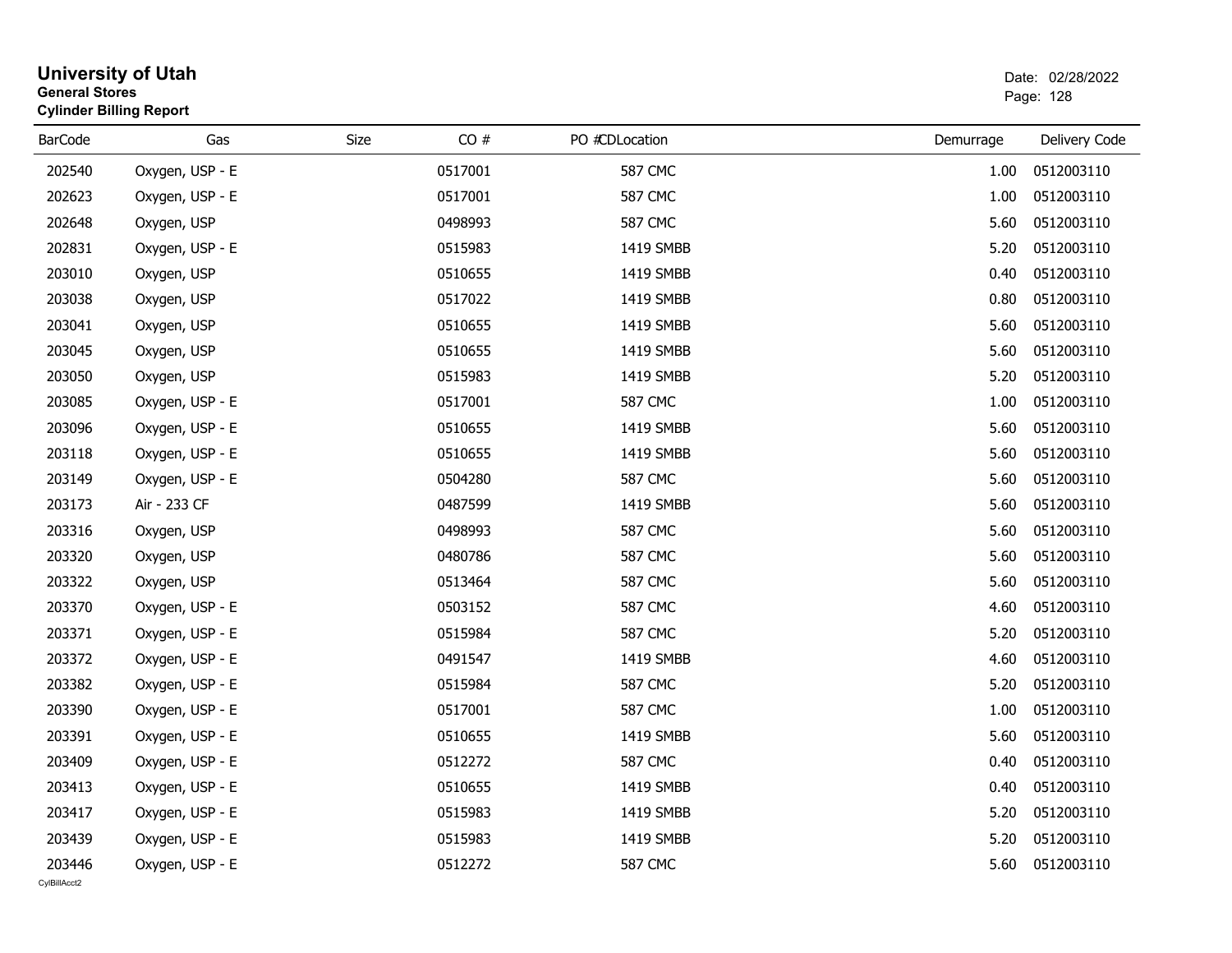|                        | <b>University of Utah</b><br><b>General Stores</b><br><b>Cylinder Billing Report</b> |      |         |                |           | Date: 02/28/2022<br>Page: 129 |  |  |
|------------------------|--------------------------------------------------------------------------------------|------|---------|----------------|-----------|-------------------------------|--|--|
| <b>BarCode</b>         | Gas                                                                                  | Size | CO#     | PO #CDLocation | Demurrage | Delivery Code                 |  |  |
| 203815                 | Oxygen, USP                                                                          |      | 0512272 | <b>587 CMC</b> | 5.60      | 0512003110                    |  |  |
| 203947                 | Oxygen, USP                                                                          |      | 0517022 | 1419 SMBB      | 0.80      | 0512003110                    |  |  |
| 204498                 | Oxygen, USP                                                                          |      | 0510655 | 1419 SMBB      | 5.60      | 0512003110                    |  |  |
| 204504                 | Oxygen, USP - E                                                                      |      | 0504280 | <b>587 CMC</b> | 5.60      | 0512003110                    |  |  |
| 204535                 | Air - 233 CF                                                                         |      | 0487599 | 1419 SMBB      | 5.60      | 0512003110                    |  |  |
| 204537                 | Oxygen, USP                                                                          |      | 0510655 | 1419 SMBB      | 5.60      | 0512003110                    |  |  |
| 204597                 | Oxygen, USP                                                                          |      | 0510655 | 1419 SMBB      | 5.60      | 0512003110                    |  |  |
| 204695                 | Oxygen, USP - E                                                                      |      | 0496496 | <b>587 CMC</b> | 5.60      | 0512003110                    |  |  |
| 205297                 | Oxygen, USP                                                                          |      | 0506771 | 1419 SMBB      | 5.60      | 0512003110                    |  |  |
| 205299                 | Oxygen, USP                                                                          |      | 0517022 | 1419 SMBB      | 0.80      | 0512003110                    |  |  |
| 205313                 | Oxygen, USP - E                                                                      |      | 0517001 | <b>587 CMC</b> | 1.00      | 0512003110                    |  |  |
| 205324                 | Oxygen, USP - E                                                                      |      | 0511520 | <b>587 CMC</b> | 5.60      | 0512003110                    |  |  |
| 205327                 | Oxygen, USP - E                                                                      |      | 0515983 | 1419 SMBB      | 5.20      | 0512003110                    |  |  |
| 205348                 | Oxygen, USP - E                                                                      |      | 0517001 | <b>587 CMC</b> | 1.00      | 0512003110                    |  |  |
| 205433                 | Oxygen, USP - E                                                                      |      | 0512671 | 587/CMC        | 5.60      | 0512003110                    |  |  |
| 205434                 | Oxygen, USP - E                                                                      |      | 0517022 | 1419 SMBB      | 0.80      | 0512003110                    |  |  |
| 205437                 | Oxygen, USP - E                                                                      |      | 0506771 | 1419 SMBB      | 5.60      | 0512003110                    |  |  |
| 205442                 | Oxygen, USP - E                                                                      |      | 0512553 | <b>587 CMC</b> | 5.60      | 0512003110                    |  |  |
| 205470                 | Oxygen, USP - E                                                                      |      | 0506778 | <b>587 CMC</b> | 5.60      | 0512003110                    |  |  |
| 205613                 | Oxygen, USP                                                                          |      | 0513464 | <b>587 CMC</b> | 5.60      | 0512003110                    |  |  |
| 205620                 | Oxygen, USP                                                                          |      | 0510655 | 1419 SMBB      | 0.40      | 0512003110                    |  |  |
| 205621                 | Oxygen, USP                                                                          |      | 0512272 | <b>587 CMC</b> | 5.60      | 0512003110                    |  |  |
| 205751                 | Oxygen, USP                                                                          |      | 0512272 | <b>587 CMC</b> | 5.60      | 0512003110                    |  |  |
| 205837                 | Oxygen, USP                                                                          |      | 0512272 | <b>587 CMC</b> | 5.60      | 0512003110                    |  |  |
| 205888                 | Oxygen, USP - E                                                                      |      | 0517022 | 1419 SMBB      | 0.80      | 0512003110                    |  |  |
| 205894                 | Oxygen, USP                                                                          |      | 0510655 | 1419 SMBB      | 5.60      | 0512003110                    |  |  |
| 205902                 | Oxygen, USP                                                                          |      | 0510655 | 1419 SMBB      | 5.60      | 0512003110                    |  |  |
| 205906<br>CylBillAcct2 | Oxygen, USP                                                                          |      | 0512272 | 587 CMC        | 5.60      | 0512003110                    |  |  |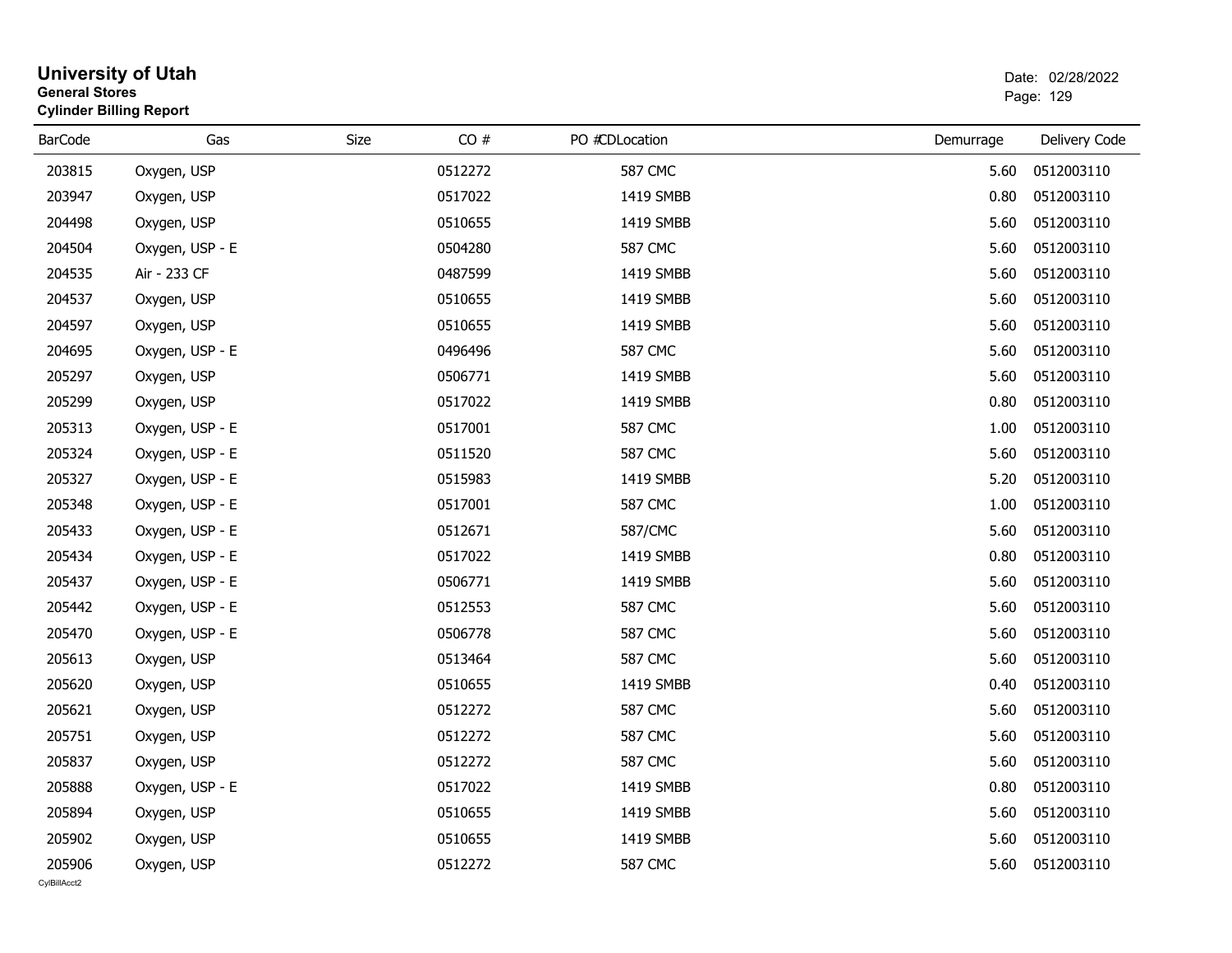| <b>General Stores</b>  | <b>University of Utah</b><br><b>Cylinder Billing Report</b> |      | Date: 02/28/2022<br>Page: 130 |                |           |               |
|------------------------|-------------------------------------------------------------|------|-------------------------------|----------------|-----------|---------------|
| <b>BarCode</b>         | Gas                                                         | Size | CO#                           | PO #CDLocation | Demurrage | Delivery Code |
| 205907                 | Oxygen, USP                                                 |      | 0515983                       | 1419 SMBB      | 5.20      | 0512003110    |
| 205938                 | Oxygen, USP - E                                             |      | 0515983                       | 1419 SMBB      | 5.20      | 0512003110    |
| 205961                 | Oxygen, USP - E                                             |      | 0511520                       | 587 CMC        | 5.60      | 0512003110    |
| 820317                 | Oxygen, USP - E                                             |      | 0496496                       | <b>587 CMC</b> | 7.56      | 0512003110    |
| 821603                 | Oxygen, USP - E                                             |      | 0484924                       | <b>587 CMC</b> | 7.56      | 0512003110    |
| 821618                 | Oxygen, USP - E                                             |      | 0512553                       | <b>587 CMC</b> | 7.56      | 0512003110    |
| 822055                 | Oxygen, USP                                                 |      | 0489826                       | <b>587 CMC</b> | 7.56      | 0512003110    |
| 822060                 | Oxygen, USP                                                 |      | 0489826                       | <b>587 CMC</b> | 7.56      | 0512003110    |
| 822448                 | Oxygen, USP - E                                             |      | 0493245                       | 1419 SMBB      | 7.56      | 0512003110    |
| 822997                 | Oxygen, USP - E                                             |      | 0515984                       | <b>587 CMC</b> | 7.02      | 0512003110    |
| 823071                 | Oxygen, USP - E                                             |      | 0513079                       | <b>587 CMC</b> | 7.56      | 0512003110    |
| 823341                 | Oxygen, USP - E                                             |      | 0501072                       | 587 CMC        | 7.56      | 0512003110    |
| 824397                 | Oxygen, USP                                                 |      | 0510655                       | 1419 SMBB      | 7.56      | 0512003110    |
| 824411                 | Oxygen, USP - E                                             |      | 0510655                       | 1419 SMBB      | 0.54      | 0512003110    |
| 824412                 | Oxygen, USP - E                                             |      | 0510655                       | 1419 SMBB      | 0.54      | 0512003110    |
| 824416                 | Oxygen, USP - E                                             |      | 0510655                       | 1419 SMBB      | 0.54      | 0512003110    |
| 824592                 | Oxygen, USP - E                                             |      | 0512671                       | 587/CMC        | 6.21      | 0512003110    |
| 824665                 | Oxygen, USP - E                                             |      | 0511520                       | <b>587 CMC</b> | 0.54      | 0512003110    |
| 824667                 | Oxygen, USP - E                                             |      | 0511520                       | <b>587 CMC</b> | 7.56      | 0512003110    |
| 824670                 | Oxygen, USP - E                                             |      | 0511520                       | <b>587 CMC</b> | 6.21      | 0512003110    |
| 824671                 | Oxygen, USP - E                                             |      | 0511520                       | <b>587 CMC</b> | 7.56      | 0512003110    |
| 824672                 | Oxygen, USP - E                                             |      | 0511520                       | <b>587 CMC</b> | 7.56      | 0512003110    |
| 824833                 | Oxygen, USP - E                                             |      | 0512552                       | 1355 SMBB      | 7.56      | 0512003110    |
| 824834                 | Oxygen, USP - E                                             |      | 0512552                       | 1355 SMBB      | 7.56      | 0512003110    |
| 824835                 | Oxygen, USP - E                                             |      | 0512552                       | 1355 SMBB      | 7.56      | 0512003110    |
| 824836                 | Oxygen, USP - E                                             |      | 0512552                       | 1355 SMBB      | 0.54      | 0512003110    |
| 824839                 | Oxygen, USP - E                                             |      | 0512553                       | <b>587 CMC</b> | 7.56      | 0512003110    |
| 824840<br>CvIBillAcct2 | Oxygen, USP - E                                             |      | 0512553                       | <b>587 CMC</b> | 7.56      | 0512003110    |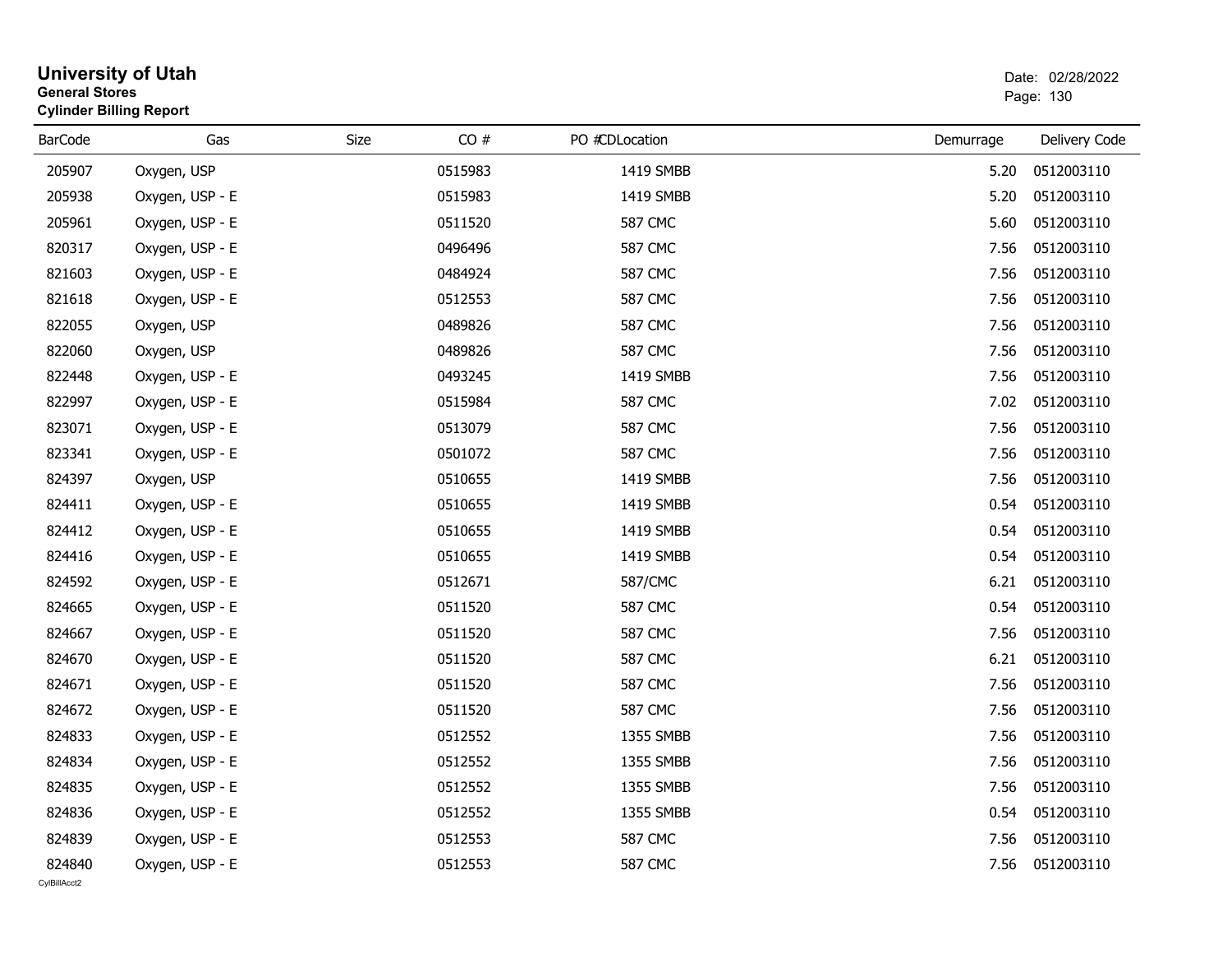| <b>General Stores</b> | <b>University of Utah</b><br><b>Cylinder Billing Report</b> |             |         |                       |              |           | Date: 02/28/2022<br>Page: 131 |
|-----------------------|-------------------------------------------------------------|-------------|---------|-----------------------|--------------|-----------|-------------------------------|
| <b>BarCode</b>        | Gas                                                         | <b>Size</b> | CO#     | PO #CDLocation        |              | Demurrage | Delivery Code                 |
| 824842                | Oxygen, USP - E                                             |             | 0512553 | <b>587 CMC</b>        |              | 7.56      | 0512003110                    |
| 824845                | Oxygen, USP - E                                             |             | 0512553 | <b>587 CMC</b>        |              | 7.56      | 0512003110                    |
| 824848                | Oxygen, USP - E                                             |             | 0512552 | 1355 SMBB             |              | 0.54      | 0512003110                    |
| 824850                | Oxygen, USP - E                                             |             | 0512552 | 1355 SMBB             |              | 0.54      | 0512003110                    |
| 824851                | Oxygen, USP - E                                             |             | 0512553 | <b>587 CMC</b>        |              | 7.56      | 0512003110                    |
| 824852                | Oxygen, USP - E                                             |             | 0512553 | <b>587 CMC</b>        |              | 7.56      | 0512003110                    |
| 824853                | Oxygen, USP - E                                             |             | 0512553 | <b>587 CMC</b>        |              | 7.56      | 0512003110                    |
| 824854                | Oxygen, USP - E                                             |             | 0512553 | <b>587 CMC</b>        |              | 7.56      | 0512003110                    |
| 824855                | Oxygen, USP - E                                             |             | 0512553 | <b>587 CMC</b>        |              | 7.56      | 0512003110                    |
| 824856                | Oxygen, USP - E                                             |             | 0512553 | <b>587 CMC</b>        |              | 6.21      | 0512003110                    |
| 824938                | Oxygen, USP - E                                             |             | 0513464 | <b>587 CMC</b>        |              | 7.56      | 0512003110                    |
| 824941                | Oxygen, USP - E                                             |             | 0513464 | <b>587 CMC</b>        |              | 7.56      | 0512003110                    |
| 824942                | Oxygen, USP - E                                             |             | 0513464 | <b>587 CMC</b>        |              | 7.56      | 0512003110                    |
| 824977                | Oxygen, USP - E                                             |             | 0513079 | <b>587 CMC</b>        |              | 0.54      | 0512003110                    |
| 824978                | Oxygen, USP - E                                             |             | 0513079 | <b>587 CMC</b>        |              | 0.54      | 0512003110                    |
| 824979                | Oxygen, USP - E                                             |             | 0513079 | <b>587 CMC</b>        |              | 7.56      | 0512003110                    |
| 824980                | Oxygen, USP - E                                             |             | 0513079 | <b>587 CMC</b>        |              | 0.54      | 0512003110                    |
| 825269                | Oxygen, USP - E                                             |             | 0515984 | <b>587 CMC</b>        |              | 7.02      | 0512003110                    |
| 825270                | Oxygen, USP - E                                             |             | 0515984 | <b>587 CMC</b>        |              | 7.02      | 0512003110                    |
|                       |                                                             |             |         |                       | Amount Total | 643.57    |                               |
|                       | Chart: 01007172000005216260312022                           |             |         |                       |              |           |                               |
| 113337                | $CO2 - E$                                                   | E/MT. AIR   | 0062290 | ARC LOADING           |              | 5.88      | 0587000000                    |
| 115032                | $CO2 - E$                                                   |             | 0088031 | <b>DOCK</b>           |              | 5.04      | 0587000000                    |
| 202021                | N2, Liquid, 160                                             |             | 0515819 | <b>BLDG 585 RM 20</b> |              | 36.80     | 0587000000                    |
| 202306                | N2, Liquid LX45                                             |             | 0514340 | 585 RM 20             |              | 16.00     | 0587000000                    |
| 203481                | CO2 - 50 Lb.                                                |             | 0334204 | <b>BASEMENT SMBB</b>  |              | 4.48      | 0587000000                    |
| 203571                | N2, Liquid LX45                                             |             | 0516512 | BLDG 585 RM 20        |              | 28.80     | 0587000000                    |
|                       |                                                             |             |         |                       |              |           |                               |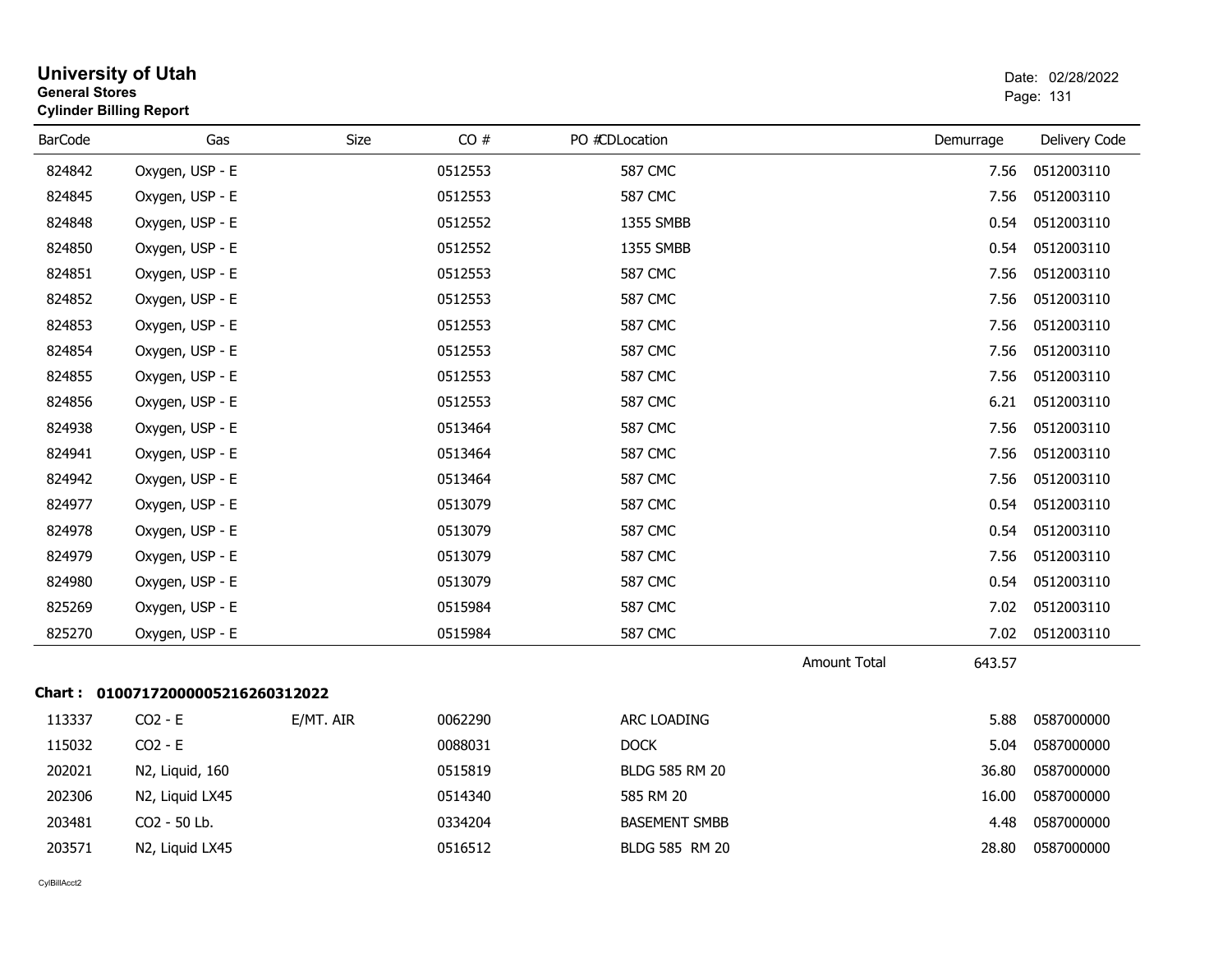|                | <b>University of Utah</b><br><b>General Stores</b><br><b>Cylinder Billing Report</b> |      |         |                       |                     | Date: 02/28/2022<br>Page: 132 |               |
|----------------|--------------------------------------------------------------------------------------|------|---------|-----------------------|---------------------|-------------------------------|---------------|
| <b>BarCode</b> | Gas                                                                                  | Size | CO#     | PO #CDLocation        |                     | Demurrage                     | Delivery Code |
| 203713         | N2, Liquid LX45                                                                      |      | 0517085 | <b>BLDG 585 RM 20</b> |                     | 8.00                          | 0587000000    |
| 204582         | CO2 - 50 Lb.                                                                         |      | 0385055 | BLDG 587 DOCK         |                     | 4.48                          | 0512003110    |
| 205745         | $CO2 - E$                                                                            |      | 0404331 | <b>BLDG 587</b>       |                     | 4.48                          | 0587000000    |
| 825041         | CO2 - Siphon                                                                         |      | 0516630 | BLDG 585 RM 10        |                     | 3.24                          | 0587000000    |
| 825045         | CO2 - Siphon                                                                         |      | 0515494 | 585 Rm 10             |                     | 7.56                          | 0587000000    |
|                |                                                                                      |      |         |                       | <b>Amount Total</b> | 124.76                        |               |
|                | Chart: 01007172000005216620312022                                                    |      |         |                       |                     |                               |               |
| 200103         | CO2 - Siphon                                                                         | K/UU | 0513107 | 585 RM 10             |                     | 3.20                          | 0587000000    |
| 200316         | Oxygen, USP                                                                          |      | 0499798 | <b>587 CMC</b>        |                     | 5.60                          | 0512003110    |
| 200338         | Oxygen, USP                                                                          |      | 0340406 | SMBB ANIMAL FACILITY  |                     | 4.48                          | 0587000000    |
| 200401         | Oxygen, USP                                                                          |      | 0340406 | SMBB ANIMAL FACILITY  |                     | 4.48                          | 0587000000    |
| 200771         | Oxygen, USP                                                                          |      | 0514312 | 1419 SMBB             |                     | 5.60                          | 0512003110    |
| 201139         | Oxygen, USP                                                                          |      | 0507090 | 1353 SMBB             |                     | 5.60                          | 0512003110    |
| 201232         | Oxygen, USP - E                                                                      |      | 0462656 | <b>BLDG 587</b>       |                     | 4.48                          | 0512003110    |
| 201824         | Oxygen, USP - E                                                                      |      | 0449647 | bldg 587              |                     | 4.48                          | 0587000000    |
| 201827         | Oxygen, USP - E                                                                      |      | 0467463 | <b>BLDG 587</b>       |                     | 5.60                          | 0512003110    |
| 201833         | Air - 233 CF                                                                         |      | 0499797 | 1419 SMBB             |                     | 5.60                          | 0512003110    |
| 202152         | Oxygen, USP                                                                          |      | 0499798 | <b>587 CMC</b>        |                     | 5.60                          | 0512003110    |
| 202273         | Oxygen, USP                                                                          |      | 0499798 | 587 CMC               |                     | 5.60                          | 0512003110    |
| 202311         | Oxygen, USP - E                                                                      |      | 0469922 | <b>SMBB 311</b>       |                     | 5.60                          | 0512003110    |
| 202924         | Oxygen, USP                                                                          |      | 0508757 | <b>BLDG 587</b>       |                     | 5.60                          | 0512003110    |
| 203039         | Oxygen, USP                                                                          |      | 0499798 | <b>587 CMC</b>        |                     | 5.60                          | 0512003110    |
| 203125         | Oxygen, USP                                                                          |      | 0507090 | 1353 SMBB             |                     | 5.00                          | 0512003110    |
| 203368         | Oxygen, USP - E                                                                      |      | 0469922 | <b>SMBB 311</b>       |                     | 5.60                          | 0512003110    |
| 203440         | Oxygen, USP - E                                                                      |      | 0454768 | 1419 SMBB             |                     | 4.48                          | 0512003110    |
| 203775         | Oxygen, USP                                                                          |      | 0514312 | 1419 SMBB             |                     | 5.60                          | 0512003110    |
| 203896         | Oxygen, USP                                                                          |      | 0340406 | SMBB ANIMAL FACILITY  |                     | 4.48                          | 0587000000    |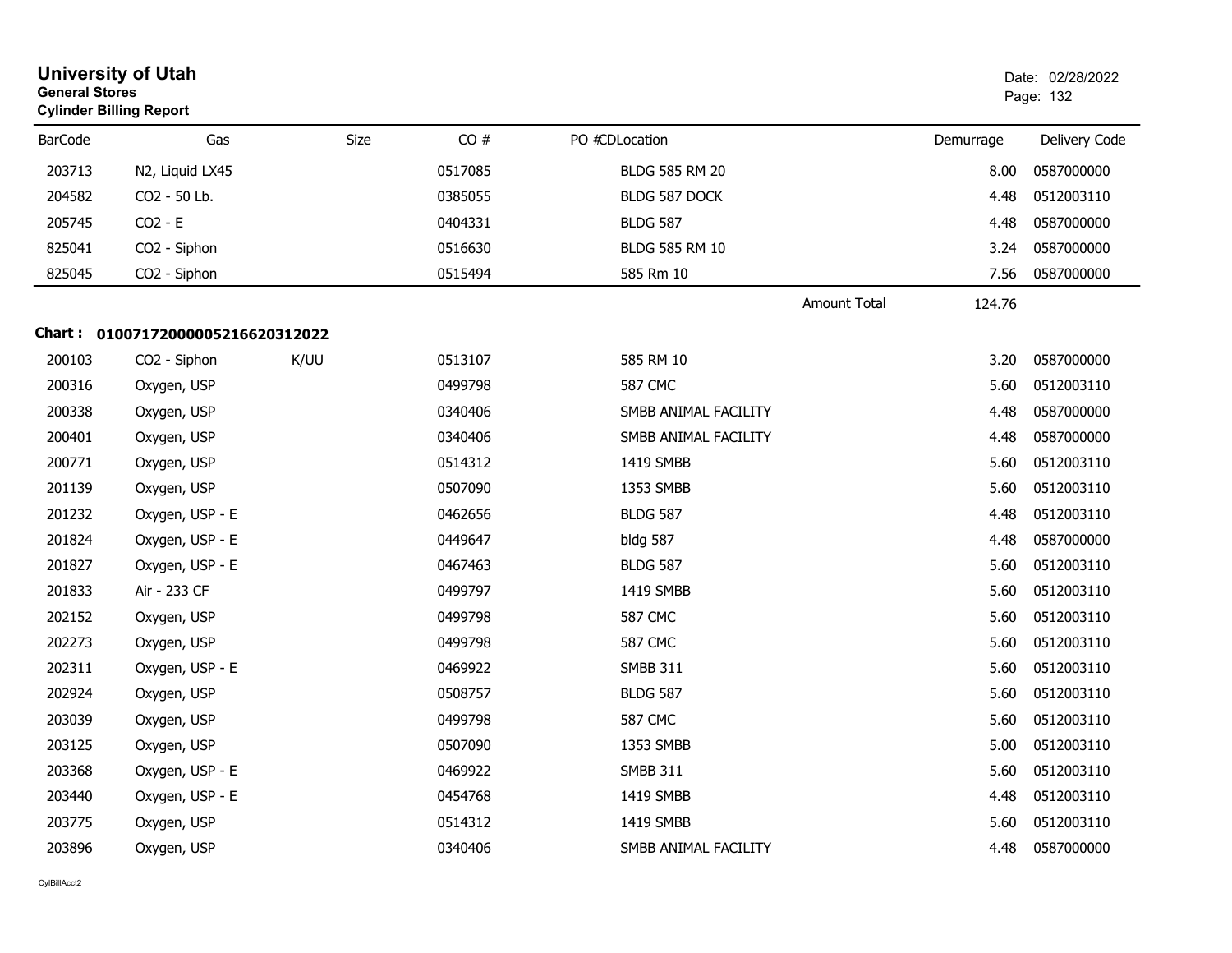|                        | <b>University of Utah</b><br><b>General Stores</b><br><b>Cylinder Billing Report</b> |      |         |                  | Date: 02/28/2022<br>Page: 133 |                 |  |
|------------------------|--------------------------------------------------------------------------------------|------|---------|------------------|-------------------------------|-----------------|--|
| <b>BarCode</b>         | Gas                                                                                  | Size | CO#     | PO #CDLocation   | Demurrage                     | Delivery Code   |  |
| 203953                 | Oxygen, USP                                                                          |      | 0469922 | <b>SMBB 311</b>  | 5.60                          | 0512003110      |  |
| 204699                 | Oxygen, USP - E                                                                      |      | 0501730 | <b>587 CMC</b>   | 0.40                          | 0512003110      |  |
| 205294                 | Oxygen, USP                                                                          |      | 0499798 | <b>587 CMC</b>   | 5.60                          | 0512003110      |  |
| 205300                 | Oxygen, USP                                                                          |      | 0495176 | <b>587 CMC</b>   | 5.60                          | 0512003110      |  |
| 205301                 | Oxygen, USP                                                                          |      | 0499798 | <b>587 CMC</b>   | 5.60                          | 0512003110      |  |
| 205454                 | Oxygen, USP - E                                                                      |      | 0475902 | <b>Bldg 587</b>  | 5.60                          | 0512003110      |  |
| 205900                 | Oxygen, USP                                                                          |      | 0495176 | 587 CMC          | 5.60                          | 0512003110      |  |
| 205905                 | Oxygen, USP                                                                          |      | 0499798 | <b>587 CMC</b>   | 5.60                          | 0512003110      |  |
| 813897                 | Oxygen, USP                                                                          |      | 0431351 | 1419 BLDG 151    | 6.44                          | 0512003110      |  |
| 814787                 | Oxygen, USP                                                                          |      | 0438535 | BLDG 151 RM 1419 | 6.44                          | 0512003110      |  |
| 819123                 | Oxygen, USP - E                                                                      |      | 0469922 | <b>SMBB 311</b>  | 7.56                          | 0512003110      |  |
| 819358                 | CO2 - 50 Lb.                                                                         |      | 0470968 | 1419 SMBB        | 1.89                          | 0512003110      |  |
| 819553                 | Oxygen, USP - E                                                                      |      | 0472366 | <b>587 CMC</b>   | 7.56                          | 0512003110      |  |
| 820473                 | Oxygen, USP                                                                          |      | 0478711 | <b>587 CMC</b>   | 7.56                          | 0512003110      |  |
| 820475                 | Oxygen, USP                                                                          |      | 0478711 | <b>587 CMC</b>   | 7.56                          | 0512003110      |  |
| 820477                 | Oxygen, USP                                                                          |      | 0478711 | <b>587 CMC</b>   | 7.56                          | 0512003110      |  |
| 822438                 | Oxygen, USP - E                                                                      |      | 0501796 | 1419 SMBB        | 7.56                          | 0512003110      |  |
| 822752                 | Oxygen, USP                                                                          |      | 0495176 | <b>587 CMC</b>   | 7.56                          | 0512003110      |  |
| 823325                 | Oxygen, USP - E                                                                      |      | 0501730 | <b>587 CMC</b>   | 6.21                          | 0512003110      |  |
| 823473                 | Oxygen, USP                                                                          |      | 0501320 | <b>587 CMC</b>   | 7.56                          | 0512003110      |  |
| 823474                 | Oxygen, USP                                                                          |      | 0501320 | <b>587 CMC</b>   | 7.56                          | 0512003110      |  |
| 824314                 | Oxygen, USP                                                                          |      | 0508755 | 1419 SMBB        | 7.56                          | 0512003110      |  |
| 824317                 | Oxygen, USP - E                                                                      |      | 0508755 | 1419 SMBB        | 0.54                          | 0512003110      |  |
| 824319                 | Oxygen, USP - E                                                                      |      | 0508755 | 1419 SMBB        |                               | 7.56 0512003110 |  |
| 824997                 | Oxygen, USP                                                                          |      | 0514312 | 1419 SMBB        | 6.48                          | 0512003110      |  |
| 824998                 | Oxygen, USP                                                                          |      | 0514312 | 1419 SMBB        | 7.56                          | 0512003110      |  |
| 824999                 | Oxygen, USP                                                                          |      | 0514312 | 1419 SMBB        | 6.48                          | 0512003110      |  |
| 825000<br>CylBillAcct2 | Oxygen, USP                                                                          |      | 0514312 | 1419 SMBB        |                               | 7.56 0512003110 |  |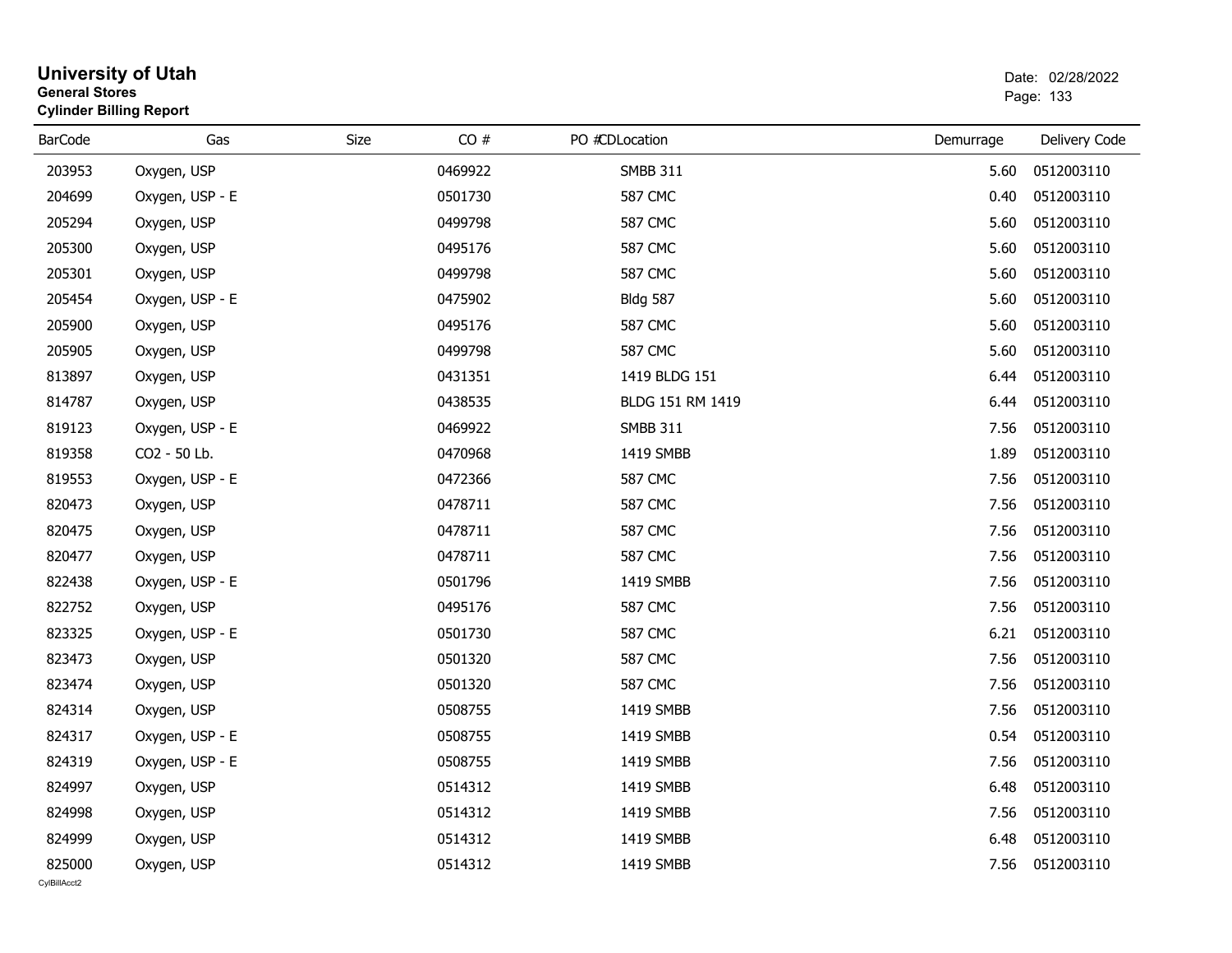| <b>BarCode</b> | Gas                               | Size | CO#     | PO #CDLocation                 | Demurrage | Delivery Code |
|----------------|-----------------------------------|------|---------|--------------------------------|-----------|---------------|
| 825003         | Oxygen, USP                       |      | 0514312 | 1419 SMBB                      | 7.56      | 0512003110    |
|                |                                   |      |         | Amount Total                   | 282.20    |               |
|                | Chart: 01007172000005216620712022 |      |         |                                |           |               |
| 200036         | CO2 - 50 Lb.                      | K/UU | 0515601 | 42 BPRB                        | 3.60      | 0512003110    |
| 200036         | CO2 - 50 Lb.                      | K/UU | 0517209 | <b>587 CMC</b>                 | 0.60      | 0512003110    |
| 200038         | CO2 - 50 Lb.                      |      | 0509385 | 587 CMC-Dock                   | 5.00      | 0512003110    |
| 200041         | CO2 - 50 Lb.                      |      | 0510966 | A0209 Moran Eye Ctr            | 4.60      | 0512003110    |
| 200272         | CO2 - 50 Lb.                      |      | 0474629 | HCI - RS - LL613B              | 1.40      | 0512003110    |
| 200278         | CO2 - 50 Lb.                      |      | 0514016 | 42 BPRB                        | 5.60      | 0512003110    |
| 200355         | CO2 - 50 Lb.                      |      | 0516233 | 1355 SMBB                      | 4.20      | 0512003110    |
| 200360         | CO2 - 50 Lb.                      |      | 0514763 | LL355 HCI RN                   | 5.60      | 0512003110    |
| 200361         | CO2 - 50 Lb.                      |      | 0478838 | Bldg 581, Rm B0630             | 5.60      | 0512003110    |
| 200463         | CO2 - 50 Lb.                      |      | 0509385 | 587 CMC-Dock                   | 5.60      | 0512003110    |
| 200475         | CO2 - 50 Lb.                      |      | 0510966 | A0209 Moran Eye Ctr            | 4.60      | 0512003110    |
| 200518         | CO2 - 50 Lb.                      |      | 0516934 | A0209 Moran Eye Ctr            | 1.00      | 0512003110    |
| 200699         | CO2 - 50 Lb.                      |      | 0510892 | <b>LL550 HCI</b>               | 1.40      | 0512003110    |
| 200731         | CO2 - 50 Lb.                      |      | 0516233 | 1355 SMBB                      | 4.20      | 0512003110    |
| 200795         | CO2 - 50 Lb.                      |      | 0511295 | 1355 SMBB                      | 5.60      | 0512003110    |
| 200861         | CO2 - 50 Lb.                      |      | 0514763 | LL355 HCI RN                   | 5.60      | 0512003110    |
| 200911         | CO2 - 50 Lb.                      |      | 0516906 | 42 BPRB                        | 2.00      | 0512003110    |
| 200913         | CO2 - 50 Lb.                      |      | 0511039 | <b>587 CMC</b>                 | 5.60      | 0512003110    |
| 200998         | CO2 - 50 Lb.                      |      | 0513817 | 383 Dirty Room Side Colorow Dr | 5.60      | 0512003110    |
| 201224         | CO2 - 50 Lb.                      |      | 0513800 | 587/CMC                        | 5.00      | 0512003110    |
| 201526         | CO2 - 50 Lb.                      |      | 0515649 | <b>587 CMC</b>                 | 5.60      | 0512003110    |
| 201692         | CO2 - 50 Lb.                      |      | 0516236 | LL550 HCI S                    | 4.20      | 0512003110    |
| 201704         | CO2 - 50 Lb.                      |      | 0517209 | <b>587 CMC</b>                 | 0.60      | 0512003110    |
| 202219         | CO2 - 50 Lb.                      |      | 0513817 | 383 Dirty Room Side Colorow Dr | 5.60      | 0512003110    |

#### **University of Utah** Date: 02/28/2022 **General Stores**er and the state of the state of the state of the state of the state of the state of the state of the state of the state of the state of the state of the state of the state of the state of the state of the state of the sta **Cylinder Billing Report**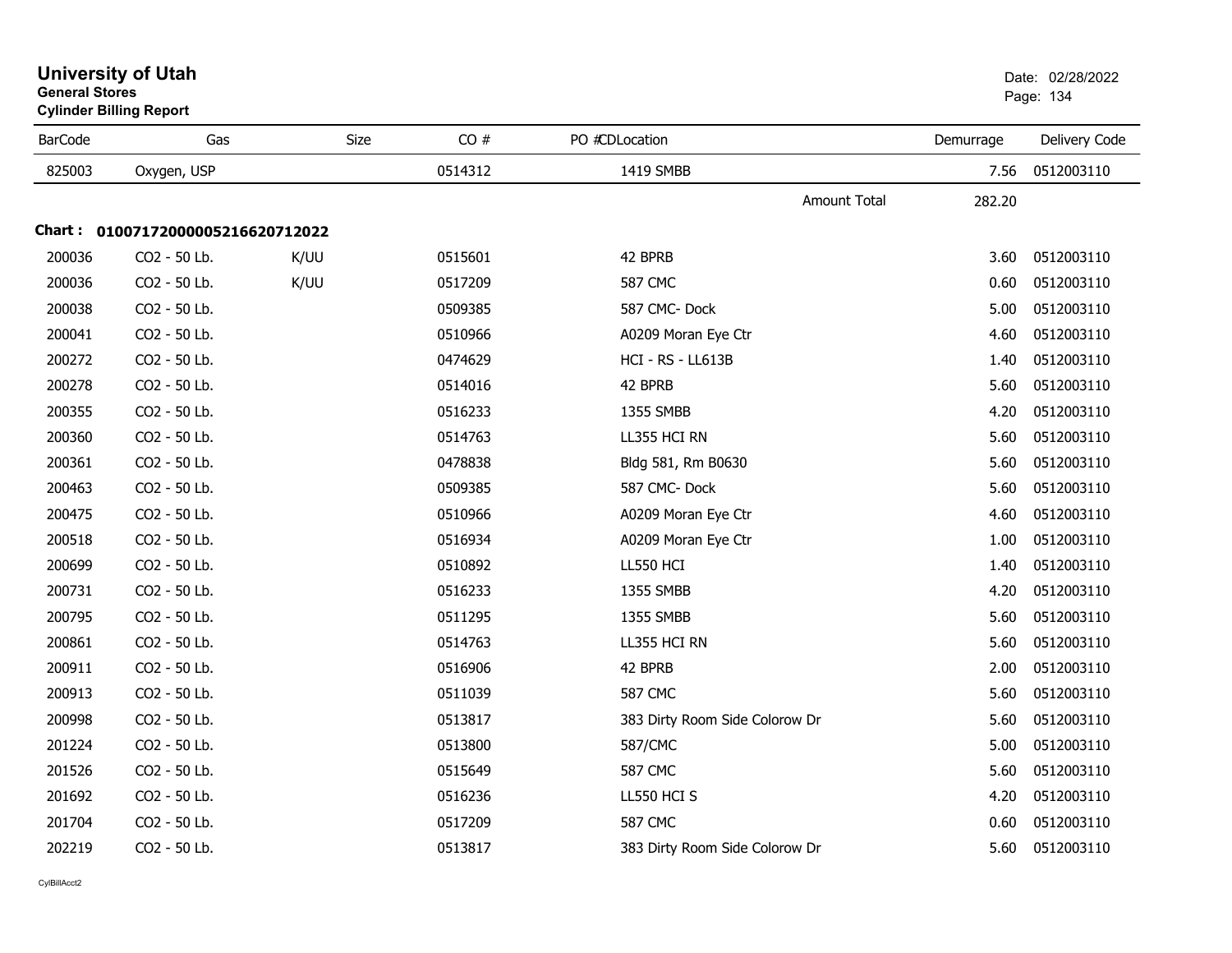| General Stores<br><b>Cylinder Billing Report</b> |              |      |         |                     | Page: 135 |               |  |
|--------------------------------------------------|--------------|------|---------|---------------------|-----------|---------------|--|
| <b>BarCode</b>                                   | Gas          | Size | CO#     | PO #CDLocation      | Demurrage | Delivery Code |  |
| 202283                                           | CO2 - 50 Lb. |      | 0511295 | 1355 SMBB           | 5.60      | 0512003110    |  |
| 202352                                           | CO2 - 50 Lb. |      | 0515649 | <b>587 CMC</b>      | 5.60      | 0512003110    |  |
| 202464                                           | CO2 - 50 Lb. |      | 0517000 | LL355 HCI N         | 1.00      | 0512003110    |  |
| 202468                                           | CO2 - 50 Lb. |      | 0513724 | B0630 Skaggs        | 5.60      | 0512003110    |  |
| 202507                                           | CO2 - 50 Lb. |      | 0517209 | <b>587 CMC</b>      | 0.60      | 0512003110    |  |
| 202601                                           | CO2 - 50 Lb. |      | 0510966 | A0209 Moran Eye Ctr | 4.60      | 0512003110    |  |
| 202643                                           | CO2 - 50 Lb. |      | 0517209 | <b>587 CMC</b>      | 0.60      | 0512003110    |  |
| 202747                                           | CO2 - 50 Lb. |      | 0513800 | 587/CMC             | 5.60      | 0512003110    |  |
| 202753                                           | CO2 - 50 Lb. |      | 0510892 | LL550 HCI           | 1.40      | 0512003110    |  |
| 203109                                           | $CO2 - E$    |      | 0511785 | So Biology Hallway  | 5.60      | 0512003110    |  |
| 203305                                           | CO2 - 50 Lb. |      | 0514763 | LL355 HCI RN        | 5.60      | 0512003110    |  |
| 203310                                           | CO2 - 50 Lb. |      | 0511890 | 10M BPRB - viviraum | 5.60      | 0512003110    |  |
| 203488                                           | CO2 - 50 Lb. |      | 0510892 | LL550 HCI           | 5.60      | 0512003110    |  |
| 203493                                           | CO2 - 50 Lb. |      | 0512437 | <b>LL155 HCI</b>    | 4.60      | 0512003110    |  |
| 203687                                           | CO2 - 50 Lb. |      | 0515649 | <b>587 CMC</b>      | 5.60      | 0512003110    |  |
| 203689                                           | CO2 - 50 Lb. |      | 0517000 | LL355 HCI N         | 1.00      | 0512003110    |  |
| 203692                                           | CO2 - 50 Lb. |      | 0515649 | <b>587 CMC</b>      | 5.60      | 0512003110    |  |
| 203696                                           | CO2 - 50 Lb. |      | 0517000 | LL355 HCI N         | 1.00      | 0512003110    |  |
| 203816                                           | CO2 - 50 Lb. |      | 0515649 | <b>587 CMC</b>      | 5.60      | 0512003110    |  |
| 203908                                           | CO2 - 50 Lb. |      | 0516236 | LL550 HCI S         | 4.20      | 0512003110    |  |
| 203969                                           | CO2 - 50 Lb. |      | 0516934 | A0209 Moran Eye Ctr | 1.00      | 0512003110    |  |
| 204303                                           | $CO2 - E$    |      | 0515637 | 311 So Bio- Hallway | 5.60      | 0512003110    |  |
| 204461                                           | $CO2 - E$    |      | 0515637 | 311 So Bio- Hallway | 5.60      | 0512003110    |  |
| 204463                                           | $CO2 - E$    |      | 0511785 | So Biology Hallway  | 5.60      | 0512003110    |  |
| 204717                                           | CO2 - 50 Lb. |      | 0513724 | B0630 Skaggs        | 5.60      | 0512003110    |  |
| 204721                                           | CO2 - 50 Lb. |      | 0513724 | B0630 Skaggs        | 5.60      | 0512003110    |  |
| 204730                                           | CO2 - 50 Lb. |      | 0491295 | LL355 - HCI - N     | 5.60      | 0512003110    |  |
| 204732                                           | CO2 - 50 Lb. |      | 0513724 | B0630 Skaggs        | 5.60      | 0512003110    |  |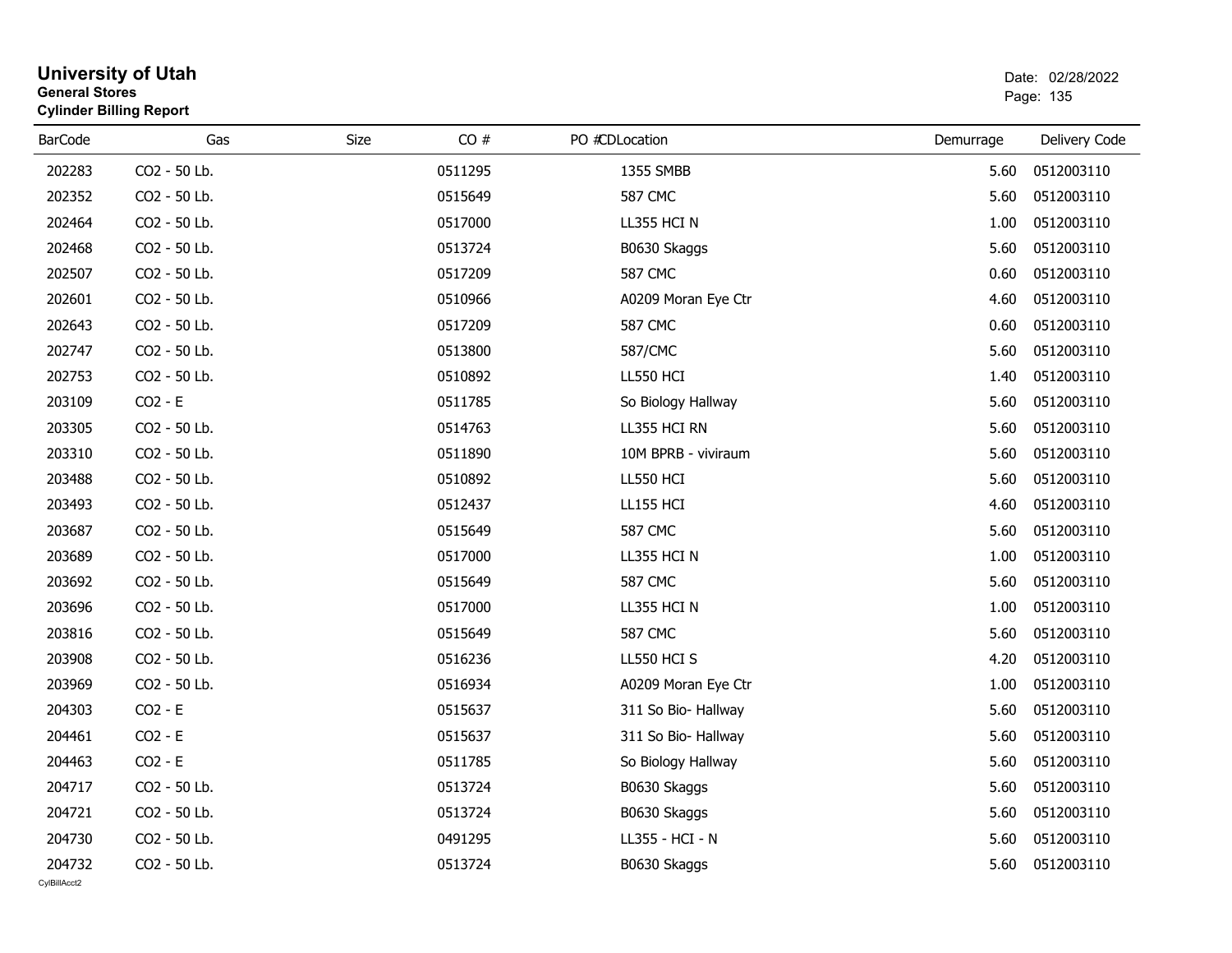| General Stores<br><b>Cylinder Billing Report</b> |                 |      | Page: 136 |                     |           |               |
|--------------------------------------------------|-----------------|------|-----------|---------------------|-----------|---------------|
| <b>BarCode</b>                                   | Gas             | Size | CO#       | PO #CDLocation      | Demurrage | Delivery Code |
| 204736                                           | CO2 - 50 Lb.    |      | 0515649   | <b>587 CMC</b>      | 5.60      | 0512003110    |
| 204739                                           | CO2 - 50 Lb.    |      | 0513724   | B0630 Skaggs        | 5.60      | 0512003110    |
| 204743                                           | CO2 - 50 Lb.    |      | 0517000   | LL355 HCI N         | 1.00      | 0512003110    |
| 205370                                           | CO2 - 50 Lb.    |      | 0507801   | A0209 Moran         | 4.60      | 0512003110    |
| 205511                                           | CO2 - 50 Lb.    |      | 0514763   | LL355 HCI RN        | 5.60      | 0512003110    |
| 205513                                           | CO2 - 50 Lb.    |      | 0517209   | <b>587 CMC</b>      | 0.60      | 0512003110    |
| 205518                                           | CO2 - 50 Lb.    |      | 0516964   | 1419 SMBB           | 1.20      | 0512003110    |
| 205649                                           | CO2 - 50 Lb.    |      | 0516934   | A0209 Moran Eye Ctr | 1.00      | 0512003110    |
| 205651                                           | CO2 - 50 Lb.    |      | 0516236   | LL550 HCI S         | 4.20      | 0512003110    |
| 205664                                           | CO2 - 50 Lb.    |      | 0516934   | A0209 Moran Eye Ctr | 1.00      | 0512003110    |
| 205740                                           | $CO2 - E$       |      | 0515637   | 311 So Bio- Hallway | 5.60      | 0512003110    |
| 821336                                           | Oxygen, USP - E |      | 0482732   | <b>587 CMC</b>      | 7.56      | 0512003110    |
| 821353                                           | Oxygen, USP - E |      | 0482732   | <b>587 CMC</b>      | 7.56      | 0512003110    |
| 823704                                           | CO2 - 50 Lb.    |      | 0513561   | LL355 HCI RN        | 6.21      | 0512003110    |
| 823961                                           | CO2 - 50 Lb.    |      | 0505625   | LL550 HCI S         | 1.89      | 0512003110    |
| 824211                                           | CO2 - 50 Lb.    |      | 0510384   | B0630 Skaggs        | 7.56      | 0512003110    |
| 824216                                           | CO2 - 50 Lb.    |      | 0510384   | B0630 Skaggs        | 7.56      | 0512003110    |
| 824870                                           | CO2 - 50 Lb.    |      | 0512551   | 1419 SMBB           | 1.89      | 0512003110    |
| 824872                                           | CO2 - 50 Lb.    |      | 0512601   | <b>587 CMC</b>      | 7.56      | 0512003110    |
| 824876                                           | CO2 - 50 Lb.    |      | 0512551   | 1419 SMBB           | 7.56      | 0512003110    |
| 824877                                           | CO2 - 50 Lb.    |      | 0512551   | 1419 SMBB           | 7.56      | 0512003110    |
| 824878                                           | CO2 - 50 Lb.    |      | 0512601   | <b>587 CMC</b>      | 6.75      | 0512003110    |
| 824879                                           | CO2 - 50 Lb.    |      | 0512601   | <b>587 CMC</b>      | 7.56      | 0512003110    |
| 825033                                           | CO2 - 50 Lb.    |      | 0513561   | LL355 HCI RN        | 6.21      | 0512003110    |
| 825035                                           | CO2 - 50 Lb.    |      | 0513561   | LL355 HCI RN        | 6.21      | 0512003110    |
| 825143                                           | CO2 - 50 Lb.    |      | 0513781   | 587/CMC             | 6.75      | 0512003110    |
| 825144                                           | CO2 - 50 Lb.    |      | 0513781   | 587/CMC             | 7.56      | 0512003110    |
| 825148                                           | CO2 - 50 Lb.    |      | 0513781   | 587/CMC             | 6.75      | 0512003110    |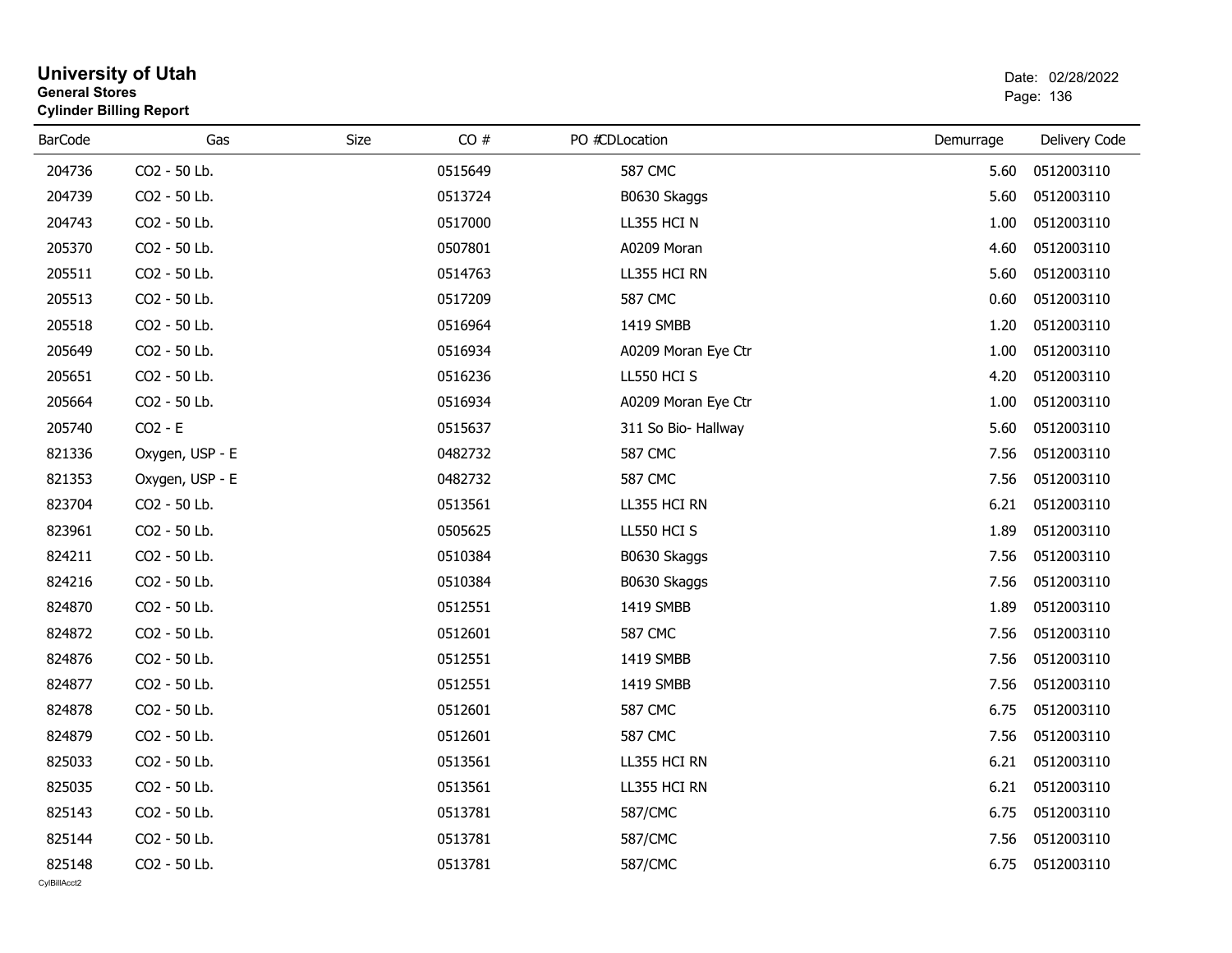| <b>General Stores</b> | <b>University of Utah</b><br><b>Cylinder Billing Report</b> |             |         |                             |                     |           | Date: 02/28/2022<br>Page: 137 |
|-----------------------|-------------------------------------------------------------|-------------|---------|-----------------------------|---------------------|-----------|-------------------------------|
| <b>BarCode</b>        | Gas                                                         | <b>Size</b> | CO#     | PO #CDLocation              |                     | Demurrage | Delivery Code                 |
| 825152                | CO2 - 50 Lb.                                                |             | 0513781 | 587/CMC                     |                     | 7.56      | 0512003110                    |
| 825196                | CO2 - 50 Lb.                                                |             | 0515649 | <b>587 CMC</b>              |                     | 7.56      | 0512003110                    |
| 825197                | CO2 - 50 Lb.                                                |             | 0515649 | <b>587 CMC</b>              |                     | 7.56      | 0512003110                    |
| 825229                | $CO2 - E$                                                   |             | 0515637 | 311 So Bio- Hallway         |                     | 7.56      | 0512003110                    |
| 825230                | $CO2 - E$                                                   |             | 0515637 | 311 So Bio- Hallway         |                     | 7.56      | 0512003110                    |
|                       |                                                             |             |         |                             | <b>Amount Total</b> | 403.70    |                               |
|                       | Chart: 01007172000005216620912022                           |             |         |                             |                     |           |                               |
| 201243                | Oxygen, USP                                                 | E/UU        | 0097145 | <b>BLDG. 587</b>            |                     | 4.48      | 0587000000                    |
| 201826                | Oxygen, USP                                                 |             | 0414377 | <b>BLDG 587</b>             |                     | 4.48      | 0587000000                    |
| 202226                | Oxygen, USP - E                                             |             | 0129405 | BLDG 587 SOUTH LOADING DOCK |                     | 4.48      | 0587000000                    |
| 202534                | Oxygen, USP - E                                             |             | 0333192 | <b>BLDG 587</b>             |                     | 4.48      | 0587000000                    |
| 202821                | Oxygen, USP - E                                             |             | 0251727 | <b>BLDG 587</b>             |                     | 4.48      | 0570000260                    |
| 203462                | $CO2 - E$                                                   |             | 0325581 | <b>BLDG 587</b>             |                     | 4.48      | 0587000000                    |
| 204502                | Oxygen, USP - E                                             |             | 0165088 | <b>BLDG 587 SOUTH DOCK</b>  |                     | 4.48      | 0570000260                    |
| 800110                | Oxygen, USP - E                                             |             | 0124641 | Bldg. 587, So. Loading Dock |                     | 5.88      | 0587000000                    |
|                       |                                                             |             |         |                             | Amount Total        | 37.24     |                               |
| Chart :               | 01007882500263216260012022                                  |             |         |                             |                     |           |                               |
| 200187                | Oxygen, USP                                                 | K/UU        | 0504747 | 5th floor Gardner Commons   |                     | 5.60      | 0048045400                    |
|                       |                                                             |             |         |                             | <b>Amount Total</b> | 5.60      |                               |
| Chart :               | 01007901001057016260012022                                  |             |         |                             |                     |           |                               |
| 201928                | CO2 - Siphon                                                | K/UU        | 0390523 | 5210 MARIOTT LIBRARY        |                     | 2.88      | 0086001630                    |
|                       |                                                             |             |         |                             | <b>Amount Total</b> | 2.88      |                               |
| Chart :               | 01007901001057016260112022                                  |             |         |                             |                     |           |                               |
| 200364                | CO2 - 50 Lb.                                                | K/UU        | 0398657 | 5210 MARRIOTT               |                     | 2.88      | 0086001630                    |
| 205655                | CO2 - 50 Lb.                                                |             | 0400500 | 5210 MARRIOTTLIBRARY        |                     | 2.88      | 0086001630                    |
|                       |                                                             |             |         |                             | <b>Amount Total</b> | 5.76      |                               |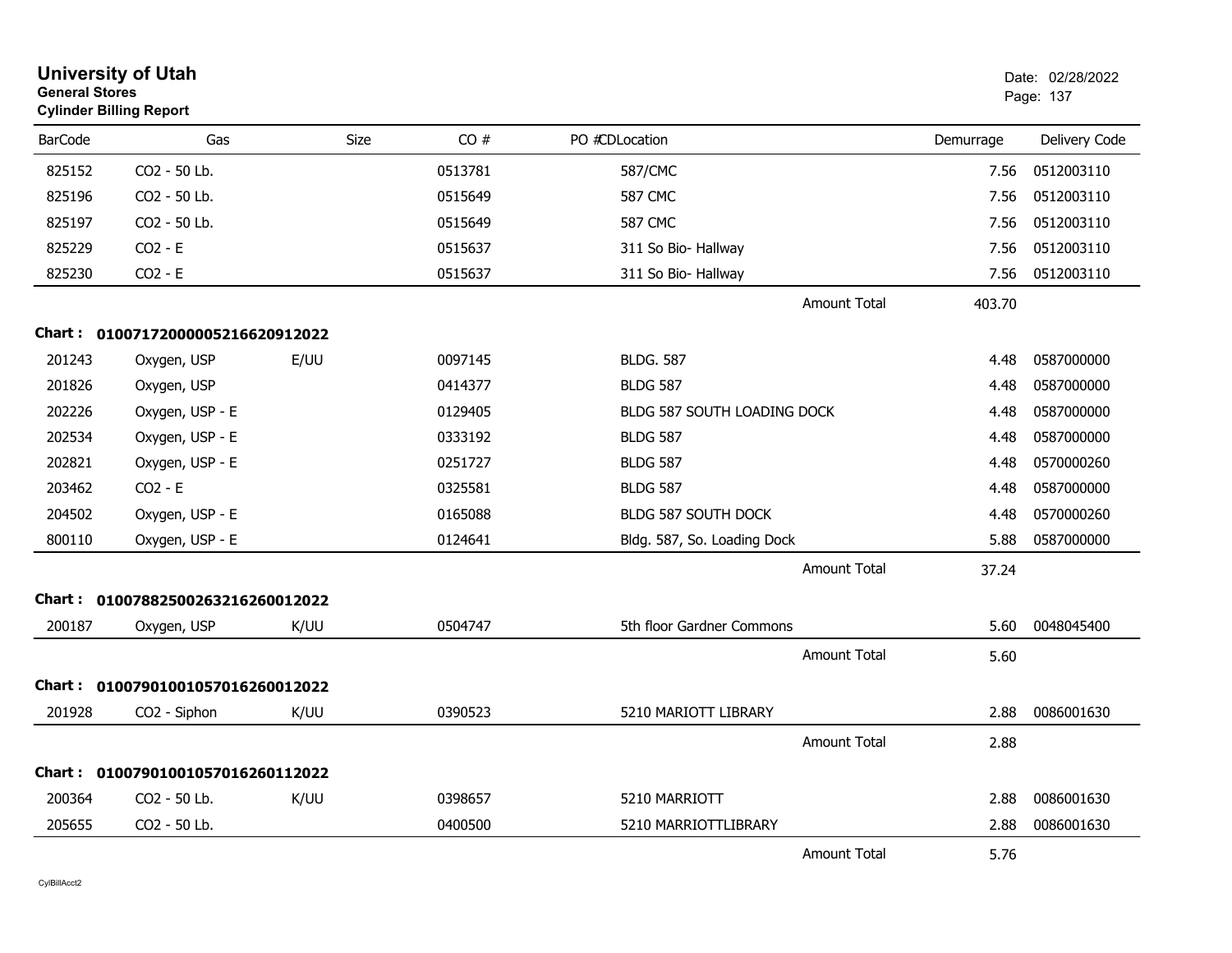| <b>General Stores</b> | <b>University of Utah</b><br><b>Cylinder Billing Report</b> |                  |         |                                        |                     |           | Date: 02/28/2022<br>Page: 138 |
|-----------------------|-------------------------------------------------------------|------------------|---------|----------------------------------------|---------------------|-----------|-------------------------------|
| <b>BarCode</b>        | Gas                                                         | <b>Size</b>      | CO#     | PO #CDLocation                         |                     | Demurrage | Delivery Code                 |
|                       | Chart: 0100810500059313470626002022                         |                  |         |                                        |                     |           |                               |
| 200862                | CO2 - 50 Lb.                                                | K/UU             | 0324003 | 2488 MEB                               |                     | 4.48      | 0062003750                    |
| 203064                | Helium - 110 CF                                             |                  | 0310780 | 2490 meb                               |                     | 4.48      | 0062037500                    |
|                       |                                                             |                  |         |                                        | <b>Amount Total</b> | 8.96      |                               |
|                       | Chart: 0100810500059313470662002022                         |                  |         |                                        |                     |           |                               |
| 201048                | CO2 - 50 Lb.                                                | K/UU             | 0480467 | 2488 MEB                               |                     | 5.60      | 0062037500                    |
| 201289                | CO2 - 50 Lb.                                                |                  | 0480469 | 2490 MEB                               |                     | 5.60      | 0062037500                    |
| 205648                | CO2 - 50 Lb.                                                |                  | 0480467 | 2488 MEB                               |                     | 5.60      | 0062037500                    |
| 205650                | CO2 - 50 Lb.                                                |                  | 0480469 | 2490 MEB                               |                     | 5.60      | 0062037500                    |
|                       |                                                             |                  |         |                                        | Amount Total        | 22.40     |                               |
|                       | Chart: 01008472000179846260312022                           |                  |         |                                        |                     |           |                               |
| 203717                | N2, Liquid GP45                                             | <b>180 LTR/U</b> | 0507766 | 3333 HCI                               |                     | 36.80     | 0555LL3760                    |
| 820134                | Carbon Monoxide                                             |                  | 0474466 | 421 WAJARA #360 - CLINIC TRANSLATIONAL |                     | 7.56      | 0555LL3760                    |
|                       |                                                             |                  |         |                                        | <b>Amount Total</b> | 44.36     |                               |
|                       | Chart: 01008472000308346430312022                           |                  |         |                                        |                     |           |                               |
| 205671                | Co <sub>2</sub> Food Grade                                  | 20#/UU           | 0513647 | 319 Wintrobe                           |                     | 5.60      | 0555LL3760                    |
| 823290                | CO2 - 20 Lb.                                                |                  | 0515610 | 319 WIntrobe                           |                     | 7.56      | 0555ll3760                    |
|                       |                                                             |                  |         |                                        | <b>Amount Total</b> | 13.16     |                               |
|                       | Chart: 01008472500190146260312022                           |                  |         |                                        |                     |           |                               |
| 201415                | CO2 - 50 Lb.                                                | K/UU             | 0500281 | 4211 HCI                               |                     | 5.60      | 0555113760                    |
| 201947                | CO2 - 50 Lb.                                                |                  | 0501917 | 3333 HCI                               |                     | 5.60      | 0555113760                    |
| 205640                | CO2 - 50 Lb.                                                |                  | 0502371 | 3333 RN HCI                            |                     | 5.60      | 055513760                     |
|                       |                                                             |                  |         |                                        | <b>Amount Total</b> | 16.80     |                               |
|                       | Chart: 01008472500190146430312022                           |                  |         |                                        |                     |           |                               |
| 201999                | CO2 - 50 Lb.                                                | K/UU             | 0503674 | 4211 HCI                               |                     | 5.60      | 0555II3760                    |
| 202489                | Oxygen - 20 CF                                              |                  | 0508567 | 360-421 WAKARA                         |                     | 5.60      | 0555ll3760                    |
|                       |                                                             |                  |         |                                        |                     |           |                               |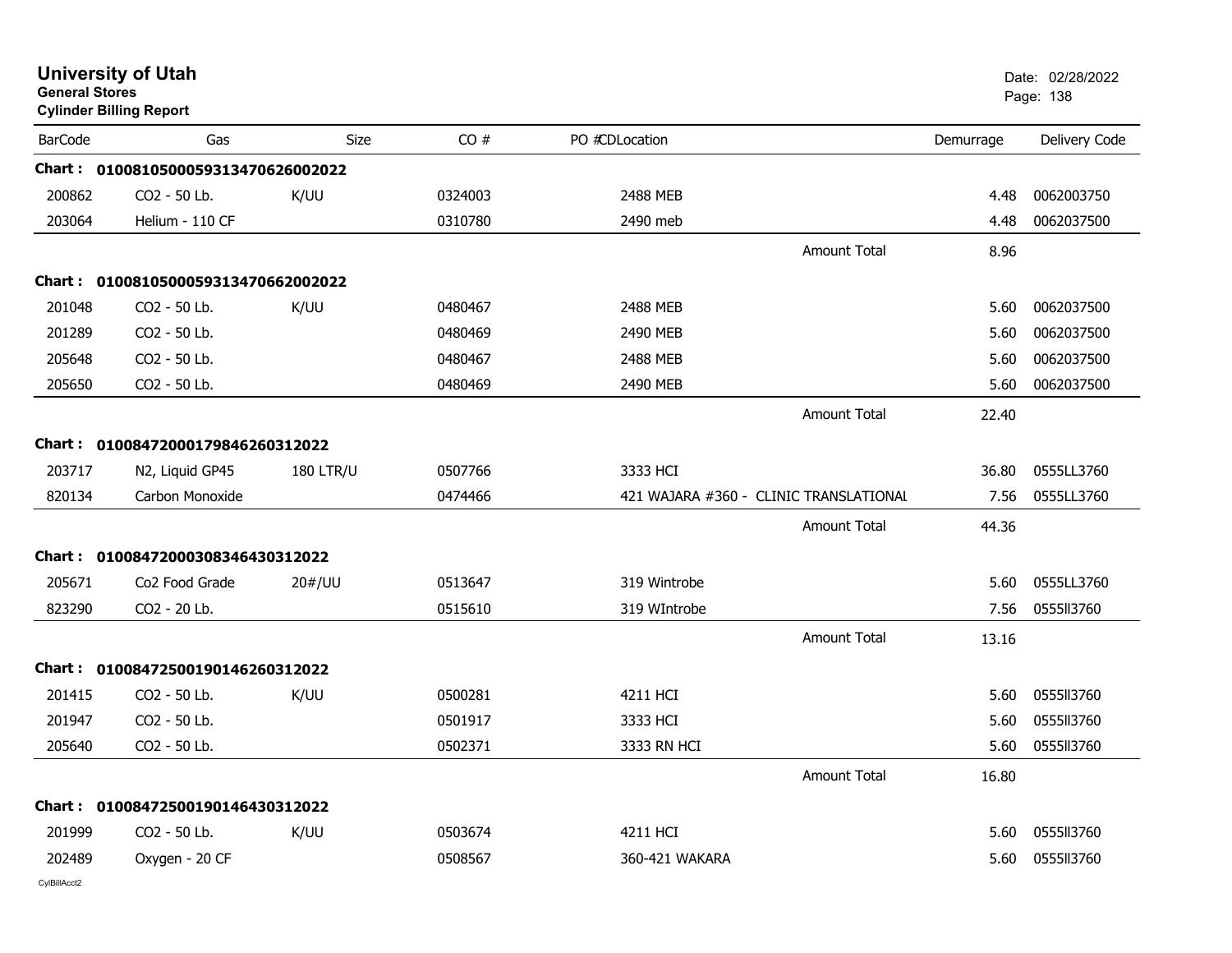| <b>General Stores</b> | <b>Cylinder Billing Report</b>      |             |         |                        |                     |           | Page: 139     |
|-----------------------|-------------------------------------|-------------|---------|------------------------|---------------------|-----------|---------------|
| <b>BarCode</b>        | Gas                                 | <b>Size</b> | CO#     | PO #CDLocation         |                     | Demurrage | Delivery Code |
| 205601                | Oxygen - 20 CF                      |             | 0508567 | 360-421 WAKARA         |                     | 5.60      | 0555113760    |
| 205647                | CO2 - 50 Lb.                        |             | 0503673 | 3333 HCI               |                     | 5.60      | 0555113760    |
|                       |                                     |             |         |                        | <b>Amount Total</b> | 22.40     |               |
|                       | Chart: 01008476000110796260312022   |             |         |                        |                     |           |               |
| 201830                | CO2 - 50 Lb.                        | K/UU        | 0502988 | 634 Wintrobe           |                     | 3.00      | 0555113760    |
| 202216                | CO2 - 50 Lb.                        |             | 0505931 | 634 Wintrobe           |                     | 3.40      | 0555LL3760    |
| 203432                | Oxygen, USP - E                     |             | 0351412 | 5C402 SOM              |                     | 4.48      | 05215C4020    |
| 205372                | CO2 - 50 Lb.                        |             | 0324825 | 4B137 SOM              |                     | 4.48      | 05215c4020    |
| 205374                | CO2 - 50 Lb.                        |             | 0324825 | 4B137 SOM              |                     | 4.48      | 05215c4020    |
| 804400                | Methane, UHP                        |             | 0246277 | 472 BPRB               |                     | 6.16      | 05214C3340    |
|                       |                                     |             |         |                        | <b>Amount Total</b> | 26.00     |               |
|                       | Chart: 0100850500059316920626032022 |             |         |                        |                     |           |               |
| 203042                | Oxygen, USP                         | K/UU        | 0515764 | 3600 Skaggs            |                     | 5.60      | 05212A1520    |
|                       |                                     |             |         |                        | <b>Amount Total</b> | 5.60      |               |
|                       | Chart: 0100854500051900512626032022 |             |         |                        |                     |           |               |
| 200057                | CO2 - 50 Lb.                        | K/UU        | 0513896 | 417 Wakara Way RM 2211 |                     | 5.60      | 05212C4120    |
|                       |                                     |             |         |                        | <b>Amount Total</b> | 5.60      |               |
|                       | Chart: 01008592000302576260312022   |             |         |                        |                     |           |               |
| 200602                | Nitrogen 230 CF                     | K/UU        | 0352459 | <b>B5 BLDG 585</b>     |                     | 4.48      | 08652N1000    |
| 200824                | Nitrogen 230 CF                     |             | 0356449 | 3131, 417 Wakara       |                     | 4.48      | 08652N1000    |
| 201010                | Oxygen, USP                         |             | 0360349 | 3131 - 417 WAKARA      |                     | 4.48      | 08652N1000    |
| 204399                | N2, Liquid LX45                     |             | 0517192 | 417 Wakara Way RM 2222 |                     | 4.80      | 08652N1000    |
| 204435                | N2, Liquid LX45                     |             | 0516045 | 417 Wakara Way RM 3131 |                     | 35.20     | 08652N1000    |
| 205292                | Oxygen, USP                         |             | 0360281 | BLD 860 RM 3130        |                     | 4.48      | 08652N1000    |
| 205631                | Oxygen, USP                         |             | 0360281 | BLD 860 RM 3130        |                     | 4.48      | 08652N1000    |
| 205705                | N2, Liquid LX45                     |             | 0513867 | 417 Wakara Way RM 2222 |                     | 4.80      | 08652N1000    |
|                       |                                     |             |         |                        |                     |           |               |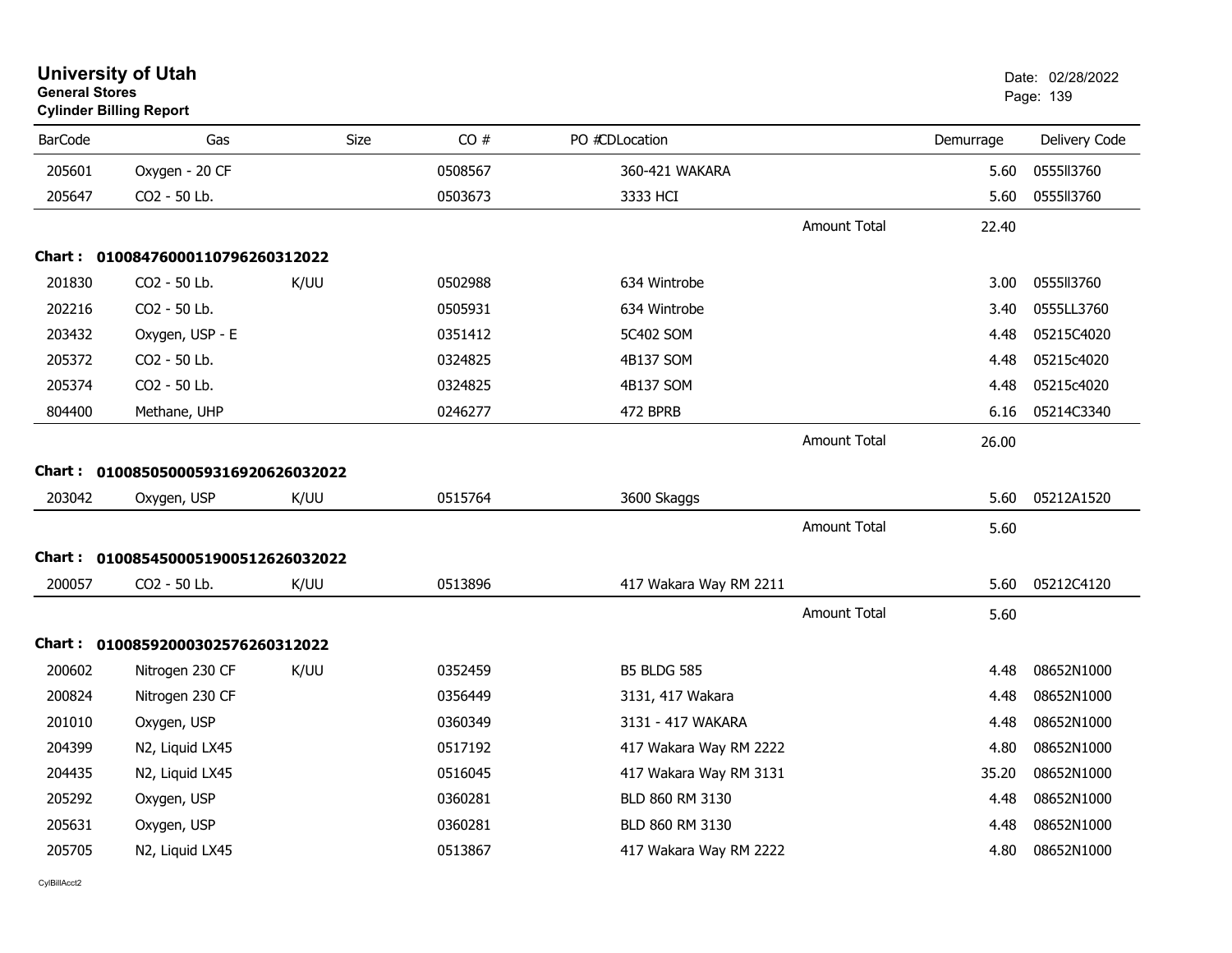| <b>General Stores</b> | <b>University of Utah</b><br><b>Cylinder Billing Report</b> |                  |         |                                         |           | Date: 02/28/2022<br>Page: 140 |
|-----------------------|-------------------------------------------------------------|------------------|---------|-----------------------------------------|-----------|-------------------------------|
| <b>BarCode</b>        | Gas                                                         | Size             | CO#     | PO #CDLocation                          | Demurrage | Delivery Code                 |
| 813321                | Res. Nitrogen                                               |                  | 0425986 | 3126 - 417 WAKARA                       | 6.16      | 08652N1000                    |
| 813322                | Res. Nitrogen                                               |                  | 0425986 | 3126 - 417 WAKARA                       | 6.16      | 08652N1000                    |
| 818011                | CO2 - 50 Lb.                                                |                  | 0462221 | 417 WAKARA WAY RM 2224                  | 7.56      | 05212C4120                    |
| 821168                | CO2 - 50 Lb.                                                |                  | 0481390 | 417 Wakara RM 3131                      | 7.56      | 08652N1000                    |
|                       |                                                             |                  |         | <b>Amount Total</b>                     | 94.64     |                               |
| Chart :               | 01008592000305026260312022                                  |                  |         |                                         |           |                               |
| 200807                | CO2 - 50 Lb.                                                | K/UU             | 0494745 | 417 Wakara Way RM 3131                  | 5.60      | 08652N1000                    |
| 202512                | CO2 - 50 Lb.                                                |                  | 0478278 | 417 Wakara Way Rm 3131 - Mark Kaplowitz | 5.60      | 08652N1000                    |
| 203113                | Nitrogen NF                                                 |                  | 0510907 | 417 Wakara Way RM 3131                  | 5.60      | 08652N1000                    |
| 205482                | Nitrogen NF                                                 |                  | 0510195 | 417 Wakara Rm 3131                      | 5.60      | 08652N1000                    |
| 205946                | Oxygen, USP - E                                             |                  | 0490657 | 417 Wakara Way RM 3131                  | 5.60      | 08652N1000                    |
| 823900                | Nitrogen NF                                                 |                  | 0506045 | 417 Wakara Way, 3131                    | 7.56      | 08652N1000                    |
|                       |                                                             |                  |         | <b>Amount Total</b>                     | 35.56     |                               |
|                       | Chart: 01008592000305046260312022                           |                  |         |                                         |           |                               |
| 201133                | Oxygen, USP                                                 | K/UU             | 0515659 | 1540 CMC                                | 5.60      | 08652N1000                    |
| 825241                | Nitrogen NF                                                 |                  | 0515659 | 1540 CMC                                | 7.56      | 08652N1000                    |
|                       |                                                             |                  |         | Amount Total                            | 13.16     |                               |
| Chart :               | 01008592000305056260312022                                  |                  |         |                                         |           |                               |
| 204440                | N2, Liquid LX45                                             | <b>180 LTR/U</b> | 0512646 | 585 RM B5 Albertine Lab                 | 3.20      | 08652N1000                    |
|                       |                                                             |                  |         | Amount Total                            | 3.20      |                               |
| Chart :               | 0100859500050303871626032022                                |                  |         |                                         |           |                               |
| 203527                | N2, Liquid LX45                                             | <b>180 LTR/U</b> | 0516038 | BLDG 585 RM B5 - Albertine Lab          | 41.60     | 08652N1000                    |
| 816952                | Oxygen, USP - D                                             |                  | 0454505 | <b>BLDG 585 RM B5</b>                   | 7.28      | 08652N1000                    |
|                       |                                                             |                  |         | Amount Total                            | 48.88     |                               |
|                       | Chart: 01008616000183626260012022                           |                  |         |                                         |           |                               |
| 201171                | Nitrogen 230 CF                                             | K/UU             | 0460979 | 470 BPRB                                | 4.48      | 0570004700                    |
|                       |                                                             |                  |         |                                         |           |                               |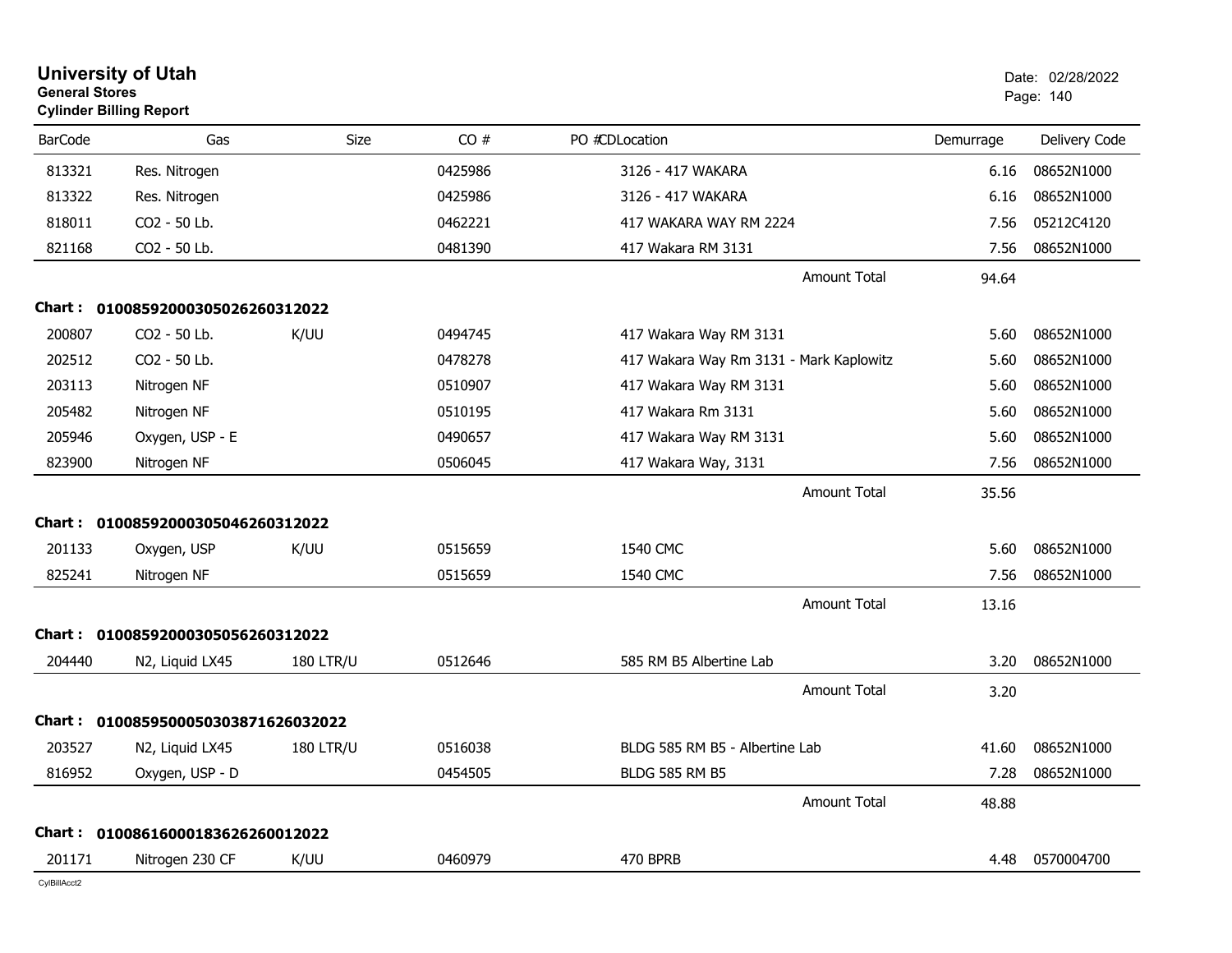| <b>General Stores</b> | <b>Cylinder Billing Report</b>      |                  |         |                             |                     |           | Page: 141     |
|-----------------------|-------------------------------------|------------------|---------|-----------------------------|---------------------|-----------|---------------|
| <b>BarCode</b>        | Gas                                 | Size             | CO#     | PO #CDLocation              |                     | Demurrage | Delivery Code |
|                       |                                     |                  |         |                             | Amount Total        | 4.48      |               |
|                       | Chart: 01008616000322376260312022   |                  |         |                             |                     |           |               |
| 200369                | CO2 - 50 Lb.                        | K/UU             | 0507155 | 2370 EIHG                   |                     | 5.60      | 0533021000    |
| 201864                | CO2 - 50 Lb.                        |                  | 0507155 | 2370 EIHG                   |                     | 5.60      | 0533021000    |
|                       |                                     |                  |         |                             | <b>Amount Total</b> | 11.20     |               |
|                       | Chart: 01008616000322376430312022   |                  |         |                             |                     |           |               |
| 200440                | CO2 - 50 Lb.                        | K/UU             | 0501162 | 2370 EIHG                   |                     | 5.60      | 0533021000    |
|                       |                                     |                  |         |                             | <b>Amount Total</b> | 5.60      |               |
|                       | Chart: 01008682500060496260312022   |                  |         |                             |                     |           |               |
| 203298                | CO2 - 50 Lb.                        | K/UU             | 0462540 | 428 BRPB- Just in side door |                     | 4.48      | 05215R1100    |
|                       |                                     |                  |         |                             | <b>Amount Total</b> | 4.48      |               |
|                       | Chart: 0100868500059316611626002022 |                  |         |                             |                     |           |               |
| 201271                | Nitrogen 230 CF                     | K/UU             | 0515295 | 114 SO BIOLOGY              |                     | 5.60      | 0084002040    |
| 201703                | Nitrogen 230 CF                     |                  | 0515295 | 114 SO BIOLOGY              |                     | 5.60      | 0084002040    |
| 201946                | Nitrogen 230 CF                     |                  | 0512716 | 114 So Bio                  |                     | 5.60      | 0084002040    |
| 300012                | Nitrogen 230 CF                     |                  | 0513523 | 114 So Bio                  |                     | 7.56      | 0084002040    |
|                       |                                     |                  |         |                             | <b>Amount Total</b> | 24.36     |               |
|                       | Chart: 0100868500059316660626032022 |                  |         |                             |                     |           |               |
| 201318                | N2, Liquid LX45                     | <b>180 LTR/U</b> | 0516168 | 429 BPRB                    |                     | 24.00     | 0881018840    |
| 202430                | N2, Liquid LX45                     |                  | 0516702 | 429 BPRB                    |                     | 8.00      | 0881018840    |
| 202841                | N2, Liquid LX45                     |                  | 0515690 | 429 BPRB                    |                     | 22.40     | 0881018840    |
| 203278                | N2, Liquid LX45                     |                  | 0516425 | 429 BPRB                    |                     | 20.80     | 0881018840    |
| 203526                | N2, Liquid LX45                     |                  | 0515398 | 429 BPRB                    |                     | 12.80     | 0881018840    |
| 204264                | N2, Liquid LX45                     |                  | 0514364 | 429 BPRB                    |                     | 1.60      | 0881018840    |
|                       |                                     |                  |         |                             | <b>Amount Total</b> | 89.60     |               |

#### **Chart : 0100870500051006311626002022**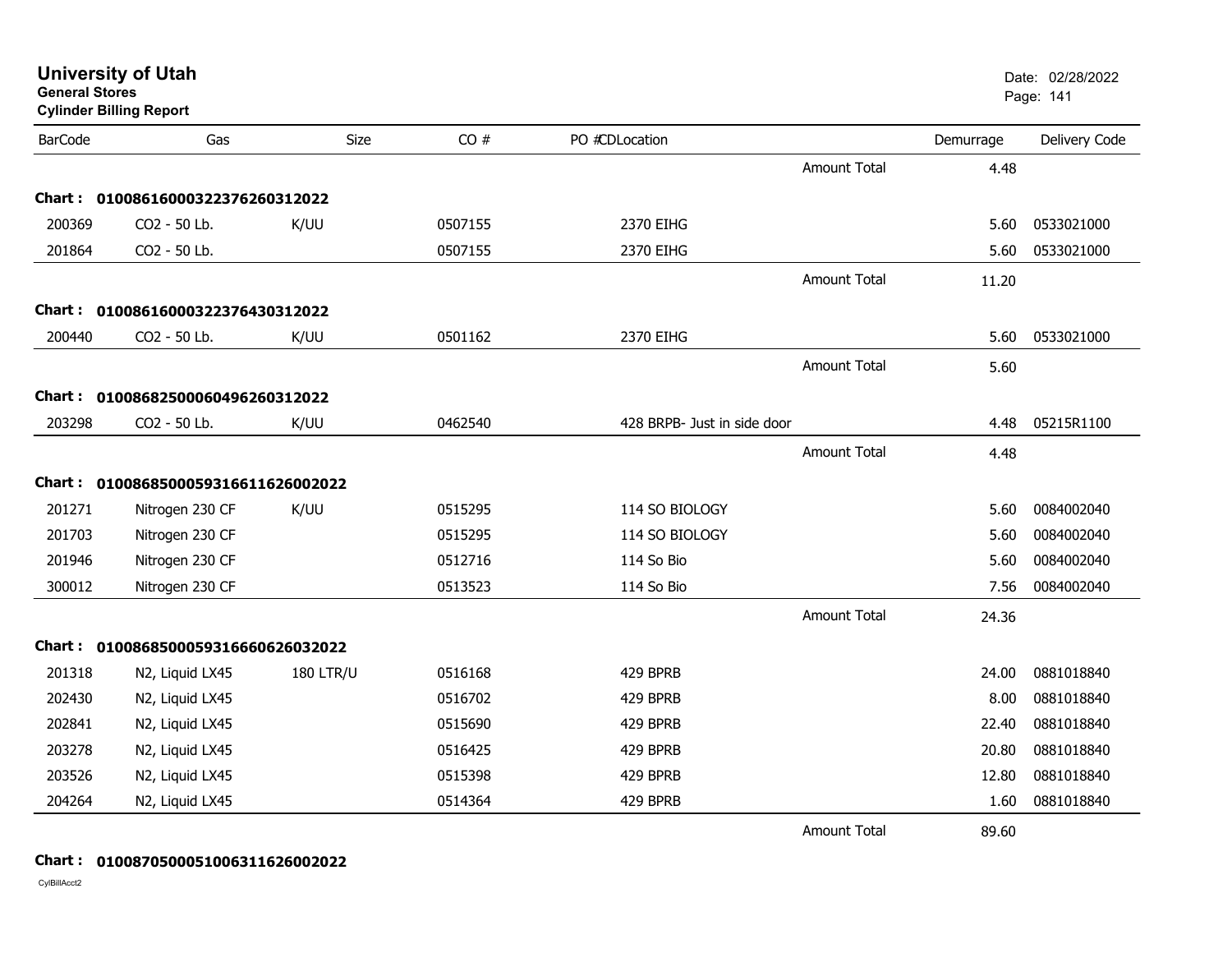| <b>General Stores</b> | <b>University of Utah</b><br><b>Cylinder Billing Report</b> |           |         |                                         |           | Date: 02/28/2022<br>Page: 142 |
|-----------------------|-------------------------------------------------------------|-----------|---------|-----------------------------------------|-----------|-------------------------------|
| <b>BarCode</b>        | Gas                                                         | Size      | CO#     | PO #CDLocation                          | Demurrage | Delivery Code                 |
| 202658                | Oxygen, USP                                                 | K/UU      | 0324015 | S4140 MORAN                             | 4.48      | 0533032900                    |
| 804861                | Helium - D                                                  |           | 0264649 | S3881 MORAN                             | 6.16      | 0523000000                    |
| 807083                | Methane, UHP                                                |           | 0303902 | S4620 MORAN                             | 9.52      | 0523000000                    |
|                       |                                                             |           |         | <b>Amount Total</b>                     | 20.16     |                               |
|                       | Chart: 01008706000117196260012022                           |           |         |                                         |           |                               |
| 202944                | CO2 - 50 Lb.                                                | K/UU      | 0415461 | 3655 MORAN                              | 4.48      | 0523000000                    |
|                       |                                                             |           |         | <b>Amount Total</b>                     | 4.48      |                               |
| Chart :               | 01008706000186656260012022                                  |           |         |                                         |           |                               |
| 200588                | 95% O2, 5% CO2                                              | K/UU      | 0499607 | S5160 Moran                             | 5.60      | 0523000000                    |
| 200840                | Nitrogen 230 CF                                             |           | 0499607 | S5160 Moran                             | 5.60      | 0523000000                    |
|                       |                                                             |           |         | <b>Amount Total</b>                     | 11.20     |                               |
|                       | Chart: 01008722000010486240212022                           |           |         |                                         |           |                               |
| 818625                | Nitrogen NF                                                 | 200C/Mt.A | 0465391 | 6056 FASHION SQUARE DR #200             | 7.56      | 0550054150                    |
| 818628                | Nitrogen NF                                                 |           | 0465391 | 6056 FASHION SQUARE DR #200             | 7.56      | 0550054150                    |
| 823481                | Nitrogen NF                                                 |           | 0500959 | 6056 Fashions Square Suite 200Back door | 7.56      | 0523000000                    |
| 823482                | Nitrogen NF                                                 |           | 0500959 | 6056 Fashions Square Suite 200Back door | 7.56      | 0523000000                    |
|                       |                                                             |           |         | <b>Amount Total</b>                     | 30.24     |                               |
| Chart :               | 01008792000010266260312022                                  |           |         |                                         |           |                               |
| 203314                | CO2 - 50 Lb.                                                | K/UU      | 0462105 | 1580 INC                                | 4.48      | 0888000000                    |
|                       |                                                             |           |         | Amount Total                            | 4.48      |                               |
| Chart :               | 01008796000252866260312022                                  |           |         |                                         |           |                               |
| 203008                | Oxygen, USP                                                 | K/UU      | 0475486 | 070 BPRB                                | 5.60      | 0888000000                    |
| 205944                | Oxygen, USP - E                                             |           | 0496314 | 383 Colorow Dr Vivarium                 | 5.00      | 0888000000                    |
|                       |                                                             |           |         | <b>Amount Total</b>                     | 10.60     |                               |

### **Chart : 01008796000252866620312022**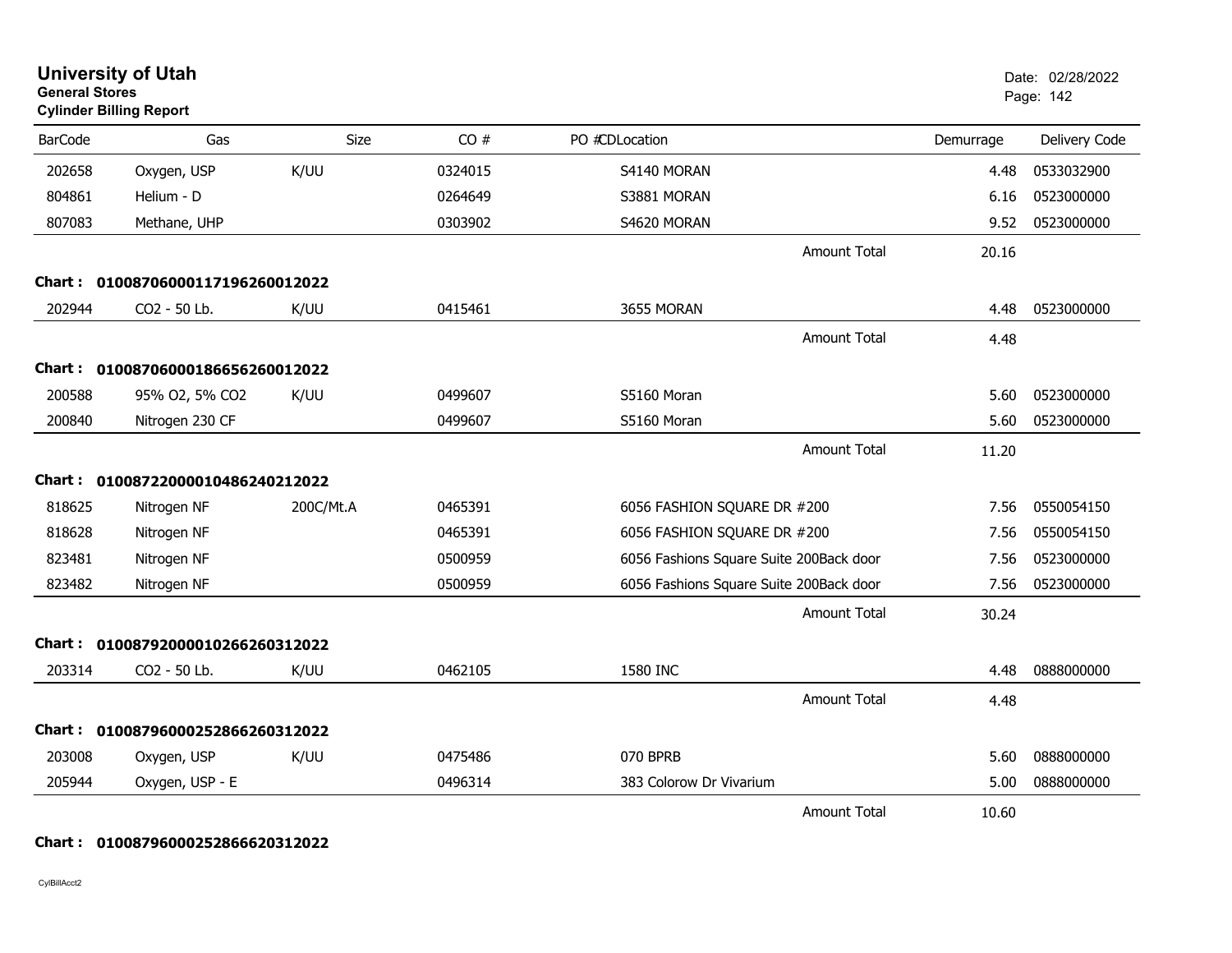| <b>University of Utah</b> |  |
|---------------------------|--|
| <b>General Stores</b>     |  |

## **Cylinder Billing Report**

| <b>BarCode</b>         | Gas                                 | Size      | CO#     | PO #CDLocation         |                     | Demurrage | Delivery Code |
|------------------------|-------------------------------------|-----------|---------|------------------------|---------------------|-----------|---------------|
| 201723                 | Oxygen, USP                         | K/UU      | 0490631 | 0070 BPRB              |                     | 5.60      | 0888000000    |
|                        |                                     |           |         |                        | <b>Amount Total</b> | 5.60      |               |
|                        | Chart: 01008882000010376260012022   |           |         |                        |                     |           |               |
| 801688                 | CO2 - 20 Lb.                        | 20#-MT.AI | 0153808 | 3C152 SOM              |                     | 6.16      | 05213C1520    |
|                        |                                     |           |         |                        | <b>Amount Total</b> | 6.16      |               |
|                        | Chart: 0100898500059204061626032022 |           |         |                        |                     |           |               |
| 200698                 | CO2 - 50 Lb.                        | K/UU      | 0505473 | 229A WIntrobe          |                     | 0.40      | 05213B1100    |
| 201045                 | CO2 - 50 Lb.                        |           | 0504504 | 229A Wintrobe          |                     | 5.60      | 05213B1100    |
| 205360                 | CO2 - 50 Lb.                        |           | 0507703 | 229A WINTROBE          |                     | 5.60      | 05213B1100    |
|                        |                                     |           |         |                        | <b>Amount Total</b> | 11.60     |               |
|                        | Chart: 01009002000177466260312022   |           |         |                        |                     |           |               |
| 201121                 | Oxygen, USP                         | K/UU      | 0508332 | 240 Wintrobe           |                     | 0.20      | 05213B1100    |
| 203854                 | Oxygen, USP                         |           | 0515901 | 240 Wintrobe           |                     | 5.40      | 05213B1100    |
| 205626                 | Oxygen, USP                         |           | 0512241 | 240 WIntrobe           |                     | 5.60      | 05213B1100    |
|                        |                                     |           |         |                        | <b>Amount Total</b> | 11.20     |               |
|                        | Chart: 0100922500059318270626032022 |           |         |                        |                     |           |               |
| 200299                 | 95% O2, 5% CO2                      | K/UU      | 0512639 | 383 Colorow Dr. Rm 162 |                     | 5.60      | 0550053230    |
| 203135                 | Nitrogen 115 CF                     |           | 0512639 | 383 Colorow Dr. Rm 162 |                     | 5.60      | 0550053230    |
| 205577                 | 95% O2, 5% CO2                      |           | 0513275 | 383 Colorow Rm 172     |                     | 5.60      | 0550053230    |
|                        |                                     |           |         |                        | <b>Amount Total</b> | 16.80     |               |
|                        | Chart: 01009282000177696260212022   |           |         |                        |                     |           |               |
| 205387                 | Oxygen, USP - E                     | E/UU      | 0355258 | 370 9TH AVE SUITE 101  |                     | 4.48      | 05212B2000    |
|                        |                                     |           |         |                        | <b>Amount Total</b> | 4.48      |               |
|                        | Chart: 01009322000101006260212022   |           |         |                        |                     |           |               |
| 202246                 | Oxygen, USP - E                     | E/UU      | 0473306 | 675 ARAPEEN #205A      |                     | 5.60      | 088700205A    |
| 204410<br>CvIBillAcct2 | $CO2 - E$                           |           | 0493082 | 675 Arapeen Dr RM 205A |                     | 5.60      | 0887002050    |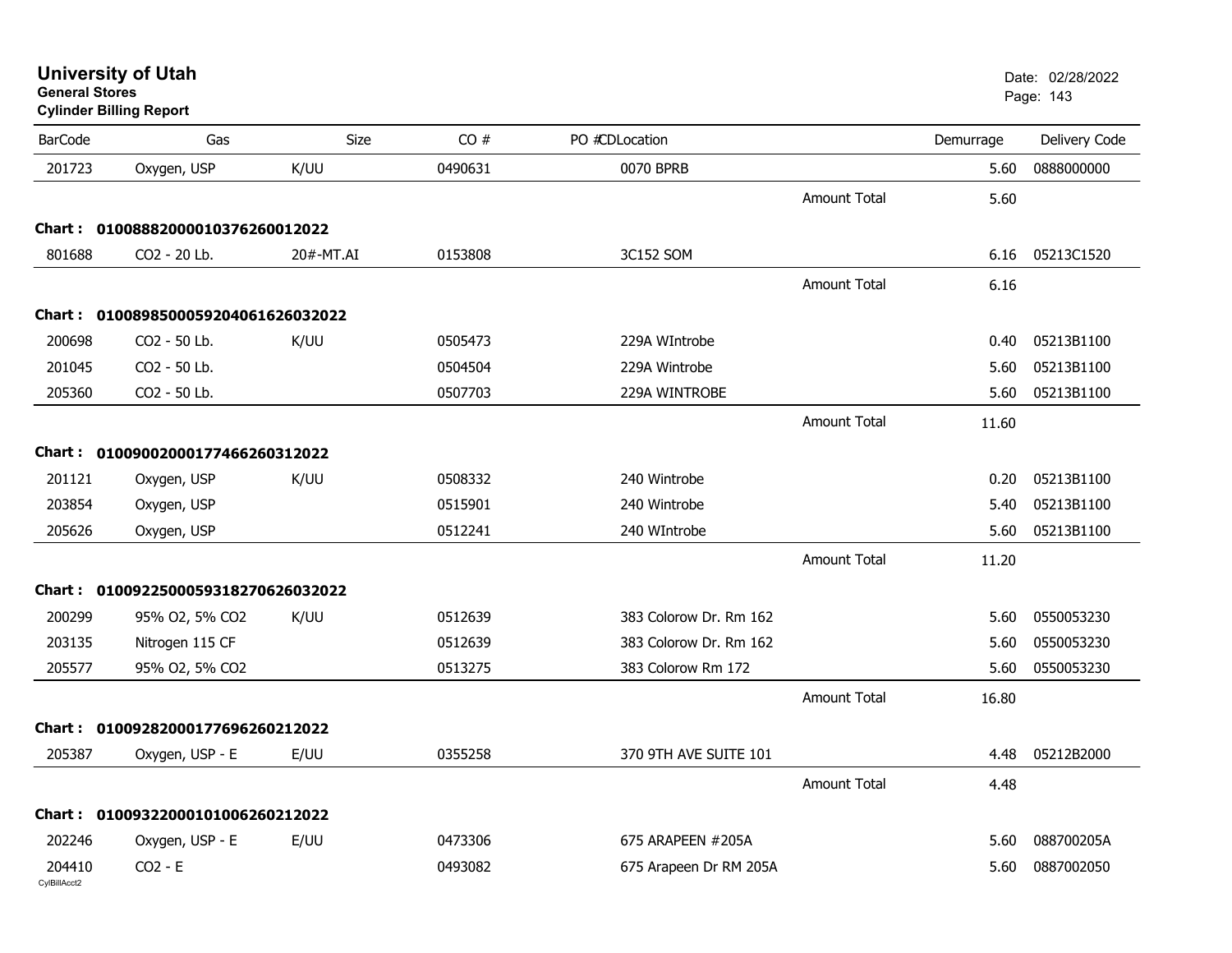**Cylinder Billing Report**

| <b>BarCode</b> | Gas                                      | Size             | CO#     | PO #CDLocation                   | Demurrage | Delivery Code |
|----------------|------------------------------------------|------------------|---------|----------------------------------|-----------|---------------|
| 820954         | Oxygen, USP                              |                  | 0492846 | 675 ARAPEEN #205A                | 7.56      | 088700205A    |
|                |                                          |                  |         | <b>Amount Total</b>              | 18.76     |               |
|                | Chart: 01009452000284316260312022        |                  |         |                                  |           |               |
| 201437         | Oxygen, USP                              | K/UU             | 0479663 | 103 Skaggs Hall Attn: Kevin Watt | 5.60      | 0582002010    |
| 202827         | CO2 - 50 Lb.                             |                  | 0479663 | 103 Skaggs Hall Attn: Kevin Watt | 5.60      | 0582002010    |
|                |                                          |                  |         | Amount Total                     | 11.20     |               |
|                | Chart: 01009752000248386260312022        |                  |         |                                  |           |               |
| 201713         | N <sub>2</sub> , Liquid LX <sub>45</sub> | <b>180 LTR/U</b> | 0509996 | 5700 EEJ                         | 25.60     | 0565041000    |
| 201717         | CO2 - 50 Lb.                             |                  | 0512257 | 5700 EEJ                         | 4.40      | 0565041000    |
| 202580         | N2, Liquid LX45                          |                  | 0513420 | 5700 EEJ                         | 25.60     | 0565041000    |
| 203078         | Nitrogen NF                              |                  | 0512429 | 5700 EEJ                         | 5.60      | 0565041000    |
| 205554         | Nitrogen NF                              |                  | 0512429 | 5700 EEJ                         | 5.60      | 0565041000    |
| 205760         | Nitrogen NF                              |                  | 0512429 | 5700 EEJ                         | 5.60      | 0565041000    |
| 205767         | Nitrogen NF                              |                  | 0512429 | 5700 EEJ                         | 5.60      | 0565041000    |
|                |                                          |                  |         | <b>Amount Total</b>              | 78.00     |               |
| Chart :        | 01009762000072396260312022               |                  |         |                                  |           |               |
| 202670         | Oxygen, USP - E                          | E/UU             | 0467206 | 1720A JMRB                       | 5.60      | 0565021000    |
| 205670         | CO2 - 20 Lb.                             |                  | 0384473 | 1720 EEJ                         | 4.48      | 0565021000    |
|                |                                          |                  |         | <b>Amount Total</b>              | 10.08     |               |
|                | Chart: 01009762000101146260312022        |                  |         |                                  |           |               |
| 205515         | CO2 - 50 Lb.                             | K/UU             | 0503442 | 634 Wintrobe                     | 5.60      | 0565021000    |
|                |                                          |                  |         | <b>Amount Total</b>              | 5.60      |               |
|                | Chart: 01009762000206786260312022        |                  |         |                                  |           |               |
| 200246         | Nitrogen 230 CF                          | K/UU             | 0396513 | 1110 EEJ                         | 4.48      | 0565021000    |
| 201020         | 95% Air, 5% CO2                          |                  | 0461096 | 1502 JMRB - JENSEN LAB           | 4.48      | 0565021000    |
| 201307         | N2, Liquid LX45                          |                  | 0516652 | 1234 EEJ Jensen Lab              | 19.20     | 0565021000    |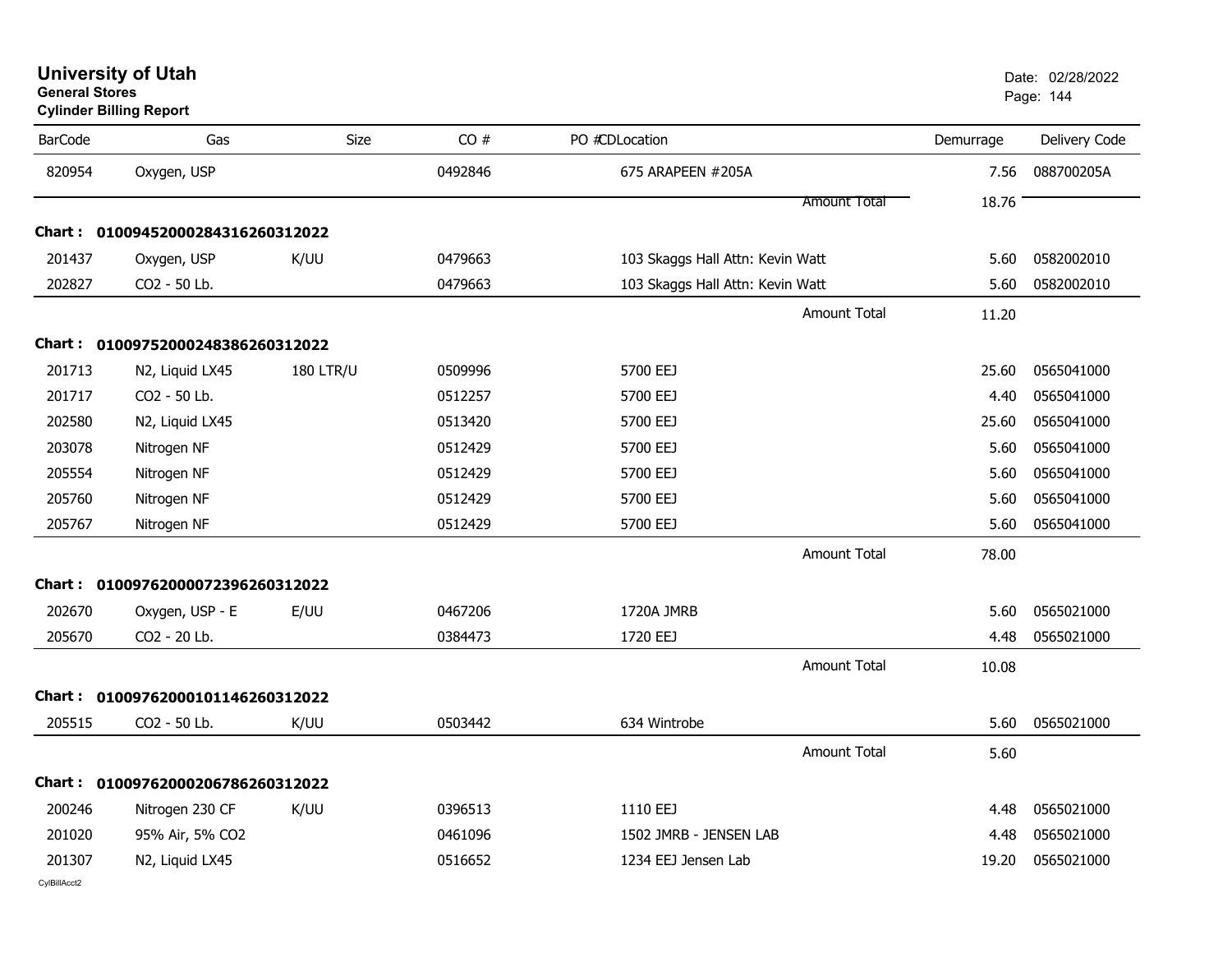| <b>General Stores</b> | <b>University of Utah</b><br><b>Cylinder Billing Report</b> |      | Date: 02/28/2022<br>Page: 145 |                                |           |               |
|-----------------------|-------------------------------------------------------------|------|-------------------------------|--------------------------------|-----------|---------------|
| <b>BarCode</b>        | Gas                                                         | Size | CO#                           | PO #CDLocation                 | Demurrage | Delivery Code |
| 201433                | Nitrogen 230 CF                                             |      | 0425591                       | 1220C JMRB, Attn: Jensen Lab   | 4.48      | 0565021000    |
| 201710                | N2, Liquid LX45                                             |      | 0515501                       | 1234 EEJ- Jensen Lab           | 25.60     | 0565021000    |
| 201710                | N2, Liquid LX45                                             |      | 0516794                       | 1234 EEJ Jensen Lab            | 17.60     | 0565021000    |
| 201874                | N2, Liquid LX45                                             |      | 0515927                       | 1234 EEJ Jensen Lab            | 25.60     | 0565021000    |
| 202123                | CO2 - 50 Lb.                                                |      | 0510905                       | 1502 EEJ Jensen Lab            | 5.60      | 0565021000    |
| 202176                | N2, Liquid LX45                                             |      | 0514762                       | 1234 EEJ- Jensen Lab           | 1.60      | 0565021000    |
| 205531                | CO <sub>2</sub> - 50 Lb.                                    |      | 0505367                       | 1502 EEJ Jesnen Lab            | 5.60      | 0565021000    |
| 814876                | CO2 - 50 Lb.                                                |      | 0439025                       | 1502 EEJ                       | 6.16      | 0565021000    |
|                       |                                                             |      |                               | <b>Amount Total</b>            | 120.40    |               |
| <b>Chart :</b>        | 01009762000243276260312022                                  |      |                               |                                |           |               |
| 203212                | Helium - UHP                                                | K/UU | 0379455                       | 5200 EEJ                       | 4.48      | 0565021000    |
|                       |                                                             |      |                               | <b>Amount Total</b>            | 4.48      |               |
|                       | Chart: 01009762000282516260312022                           |      |                               |                                |           |               |
| 200167                | CO2 - 50 Lb.                                                | K/UU | 0515574                       | 2730A EEJ Lamb lab             | 5.60      | 0565021000    |
| 201175                | CO2 - 50 Lb.                                                |      | 0513011                       | 2730A EEJ                      | 5.60      | 0565021000    |
| 201191                | CO2 - 50 Lb.                                                |      | 0513011                       | 2730A EEJ                      | 5.60      | 0565021000    |
| 201476                | CO <sub>2</sub> - 50 Lb.                                    |      | 0515574                       | 2730A EEJ Lamb lab             | 5.60      | 0565021000    |
| 203499                | CO2 - 50 Lb.                                                |      | 0513011                       | 2730A EEJ                      | 5.60      | 0565021000    |
|                       |                                                             |      |                               | <b>Amount Total</b>            | 28.00     |               |
| <b>Chart :</b>        | 01009762000282656260312022                                  |      |                               |                                |           |               |
| 200660                | Nitrogen 230 CF                                             | K/UU | 0449510                       | 1128 EEJ                       | 4.48      | 0565021000    |
| 201111                | Nitrogen 230 CF                                             |      | 0480889                       | 4208 JMRB Evavold Lab          | 5.60      | 0565021000    |
| 201156                | Argon                                                       |      | 0434898                       | 5200 EEJ- EVAVOLD LAB          | 4.48      | 0565021000    |
| 202106                | Nitrogen 230 CF                                             |      | 0432457                       | 1536 JMRB, Attn: Brian Evavold | 4.48      | 0565021000    |
| 202202                | Nitrogen 230 CF                                             |      | 0432457                       | 1536 JMRB, Attn: Brian Evavold | 4.48      | 0565021000    |
| 202221                | Nitrogen 230 CF                                             |      | 0480889                       | 4208 JMRB Evavold Lab          | 5.60      | 0565021000    |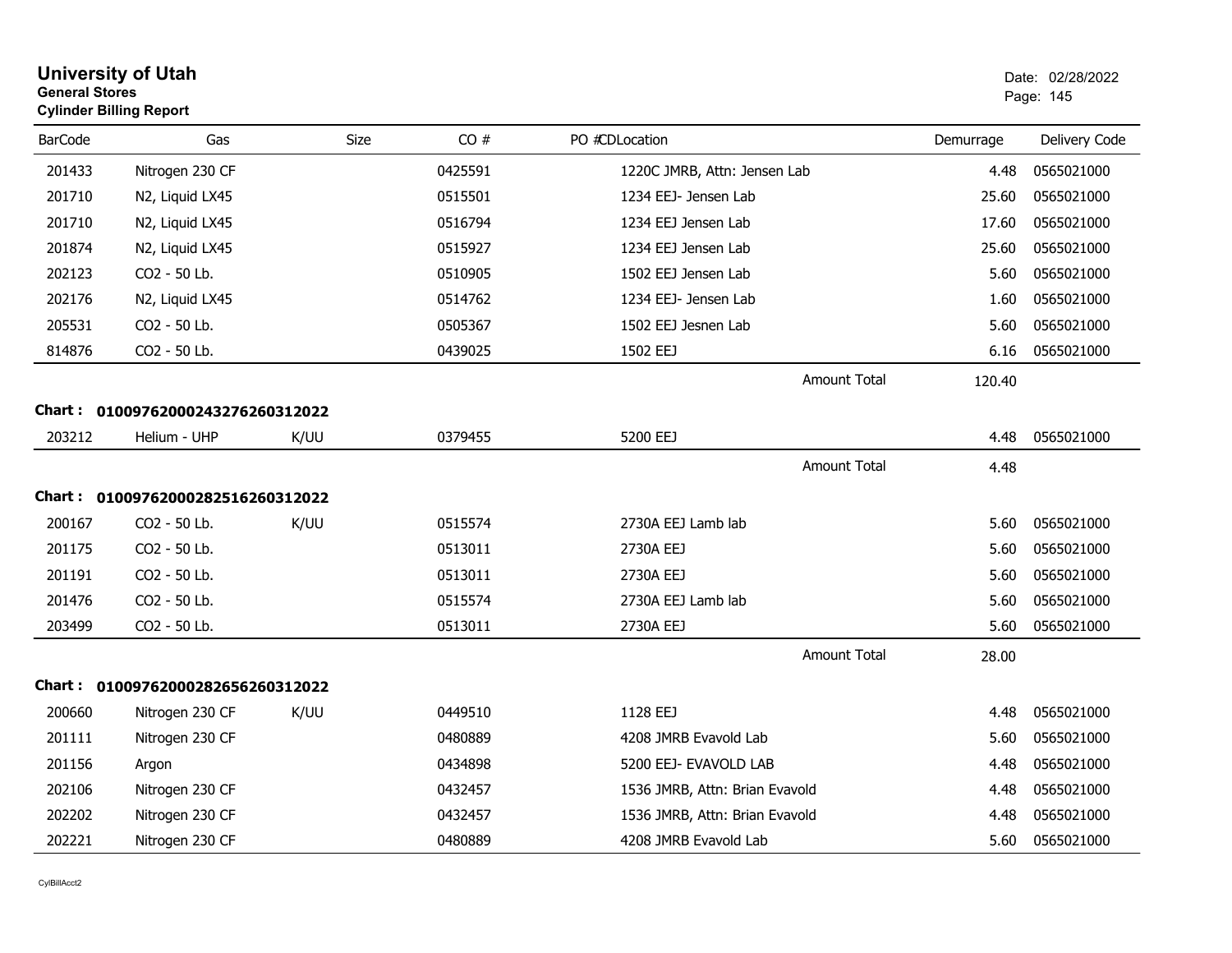|                | <b>University of Utah</b><br><b>General Stores</b><br><b>Cylinder Billing Report</b> |           |         |                         |                     |           | Date: 02/28/2022<br>Page: 146 |
|----------------|--------------------------------------------------------------------------------------|-----------|---------|-------------------------|---------------------|-----------|-------------------------------|
| <b>BarCode</b> | Gas                                                                                  | Size      | CO#     | PO #CDLocation          |                     | Demurrage | Delivery Code                 |
|                |                                                                                      |           |         |                         | <b>Amount Total</b> | 29.12     |                               |
| Chart :        | 01009762000282786260312022                                                           |           |         |                         |                     |           |                               |
| 202185         | Nitrogen 230 CF                                                                      | K/UU      | 0511426 | 4116 EEJ Evavold Lab    |                     | 5.60      | 0565021000                    |
| 204737         | CO2 - 50 Lb.                                                                         |           | 0508857 | 4208 EEJ Evavold Lab    |                     | 5.60      | 0565021000                    |
| 205658         | CO2 - 50 Lb.                                                                         |           | 0515691 | 4208 EEJ Evavold Lab    |                     | 5.60      | 0565021000                    |
|                |                                                                                      |           |         |                         | <b>Amount Total</b> | 16.80     |                               |
|                | Chart: 01009762000340086260312022                                                    |           |         |                         |                     |           |                               |
| 200768         | CO2 - 50 Lb.                                                                         | K/UU      | 0517060 | 2724 EEJ                |                     | 1.00      | 0565021000                    |
| 202896         | CO2 - 50 Lb.                                                                         |           | 0512517 | 2724 EEJ                |                     | 4.60      | 0565021000                    |
| 825194         | CO2 - 50 Lb.                                                                         |           | 0514323 | 2724 EEJ                |                     | 7.56      | 0565021000                    |
|                |                                                                                      |           |         |                         | Amount Total        | 13.16     |                               |
| Chart :        | 01009762000342546260312022                                                           |           |         |                         |                     |           |                               |
| 824715         | CO2 - 50 Lb.                                                                         | 50#/Mt.Ai | 0511541 | 1726 EEJ Wan-Lin Lo Lab |                     | 7.56      | 0565021000                    |
| 824717         | CO2 - 50 Lb.                                                                         |           | 0511541 | 1726 EEJ Wan-Lin Lo Lab |                     | 2.16      | 0565021000                    |
|                |                                                                                      |           |         |                         | Amount Total        | 9.72      |                               |
| Chart :        | 0100976500059009201626032022                                                         |           |         |                         |                     |           |                               |
| 200782         | CO2 - 50 Lb.                                                                         | K/UU      | 0516603 | 634 WIntrobe            |                     | 2.60      | 0565021000                    |
| 201001         | CO2 - 50 Lb.                                                                         |           | 0511848 | 634 Wintrobe            |                     | 5.60      | 0565021000                    |
| 201847         | CO2 - 50 Lb.                                                                         |           | 0511848 | 634 Wintrobe            |                     | 5.60      | 0565021000                    |
|                |                                                                                      |           |         |                         | <b>Amount Total</b> | 13.80     |                               |
| Chart :        | 0100976500059204930626032022                                                         |           |         |                         |                     |           |                               |
| 204728         | CO2 - 50 Lb.                                                                         | K/UU      | 0516283 | 1726 EEJ                |                     | 4.00      | 0565021000                    |
|                |                                                                                      |           |         |                         | Amount Total        | 4.00      |                               |
|                | Chart: 0100976500059301374626032022                                                  |           |         |                         |                     |           |                               |
| 200732         | CO2 - 50 Lb.                                                                         | K/UU      | 0486183 | 1720A EEJ               |                     | 5.60      | 0565021000                    |
| 202391         | Oxygen, USP - E                                                                      |           | 0503897 | 1720A EEJ Janis Weis    |                     | 5.60      | 0565021000                    |
| CylBillAcct2   |                                                                                      |           |         |                         |                     |           |                               |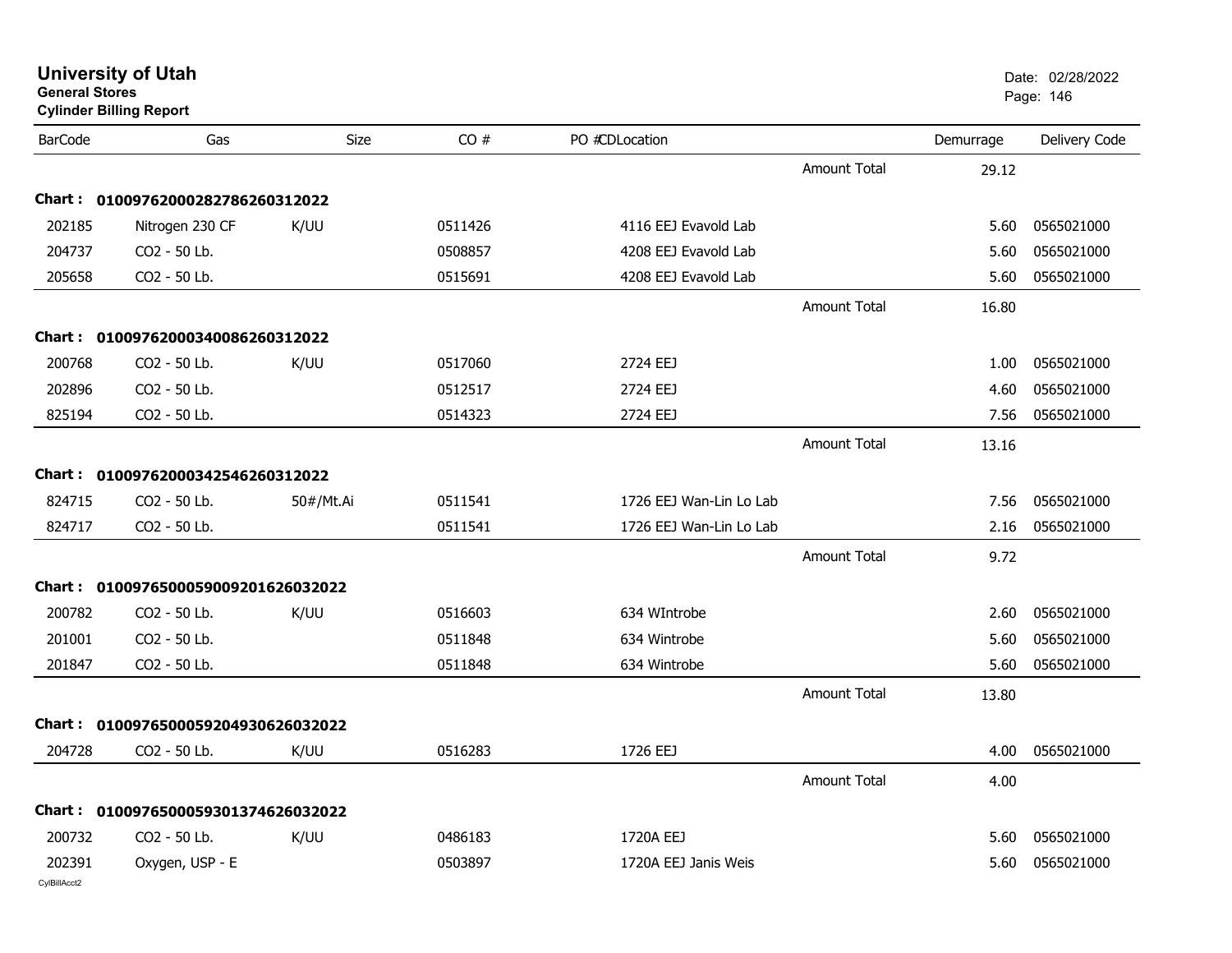|                | <b>University of Utah</b><br><b>General Stores</b><br><b>Cylinder Billing Report</b> |           |         |                       |                     |           | Date: 02/28/2022<br>Page: 147 |  |
|----------------|--------------------------------------------------------------------------------------|-----------|---------|-----------------------|---------------------|-----------|-------------------------------|--|
| <b>BarCode</b> | Gas                                                                                  | Size      | CO#     | PO #CDLocation        |                     | Demurrage | Delivery Code                 |  |
| 205334         | Oxygen, USP - E                                                                      |           | 0503897 | 1720A EEJ Janis Weis  |                     | 5.60      | 0565021000                    |  |
| 205355         | Oxygen, USP - E                                                                      |           | 0503897 | 1720A EEJ Janis Weis  |                     | 5.60      | 0565021000                    |  |
| 205885         | Oxygen, USP - E                                                                      |           | 0503897 | 1720A EEJ Janis Weis  |                     | 5.60      | 0565021000                    |  |
| 820189         | Oxygen, USP - E                                                                      |           | 0476682 | 1720A EEJ             |                     | 7.56      | 0565021000                    |  |
|                |                                                                                      |           |         |                       | <b>Amount Total</b> | 35.56     |                               |  |
|                | Chart: 0100976500059314141626032022                                                  |           |         |                       |                     |           |                               |  |
| 200242         | Nitrogen 230 CF                                                                      | K/UU      | 0457981 | 1520 EEJ              |                     | 4.48      | 0565021000                    |  |
| 201695         | Nitrogen 230 CF                                                                      |           | 0475735 | 1128 JMRB Evavold Lab |                     | 5.60      | 0565021000                    |  |
| 815843         | Oxygen, USP - E                                                                      |           | 0445949 | 5200 JMRB             |                     | 6.16      | 0565021000                    |  |
| 815844         | Oxygen, USP - E                                                                      |           | 0445949 | 5200 JMRB             |                     | 6.16      | 0565021000                    |  |
|                |                                                                                      |           |         |                       | <b>Amount Total</b> | 22.40     |                               |  |
| Chart :        | 0100976500059314790626032022                                                         |           |         |                       |                     |           |                               |  |
| 821783         | CO2 - Siphon                                                                         | 50#/Mt.Ai | 0508872 | 2520A EEJ Brown Lab   |                     | 7.56      | 0565021000                    |  |
| 824911         | Oxygen, USP - E                                                                      |           | 0515082 | 2800 EEJ- Hale Lab    |                     | 7.56      | 0565021000                    |  |
|                |                                                                                      |           |         |                       | <b>Amount Total</b> | 15.12     |                               |  |
| Chart :        | 0100976500059314950626032022                                                         |           |         |                       |                     |           |                               |  |
| 201054         | CO2 - 50 Lb.                                                                         | K/UU      | 0513115 | 2730B EEJ- Hale Lab   |                     | 5.60      | 0565021000                    |  |
| 201655         | CO2 - 50 Lb.                                                                         |           | 0513115 | 2730B EEJ- Hale Lab   |                     | 5.60      | 0565021000                    |  |
| 203697         | CO <sub>2</sub> - 50 Lb.                                                             |           | 0504306 | 2730B EEJ, Hale LAb   |                     | 5.60      | 0565021000                    |  |
| 205314         | Oxygen, USP - E                                                                      |           | 0502772 | 2800 EEJ Hale Lab     |                     | 5.60      | 0565021000                    |  |
|                |                                                                                      |           |         |                       | <b>Amount Total</b> | 22.40     |                               |  |
| <b>Chart :</b> | 0100976500059315440626032022                                                         |           |         |                       |                     |           |                               |  |
| 201698         | CO2 - 50 Lb.                                                                         | K/UU      | 0515094 | 2520M EEJ             |                     | 5.60      | 0565021000                    |  |
| 202513         | CO2 - 50 Lb.                                                                         |           | 0515094 | 2520M EEJ             |                     | 5.60      | 0565021000                    |  |
| 824207         | CO2 - 50 Lb.                                                                         |           | 0507906 | 2520M EEJ             |                     | 7.56      | 0565021000                    |  |
| 825151         | CO2 - 50 Lb.                                                                         |           | 0514203 | 2520M EEJ             |                     | 7.56      | 0565021000                    |  |
|                |                                                                                      |           |         |                       |                     |           |                               |  |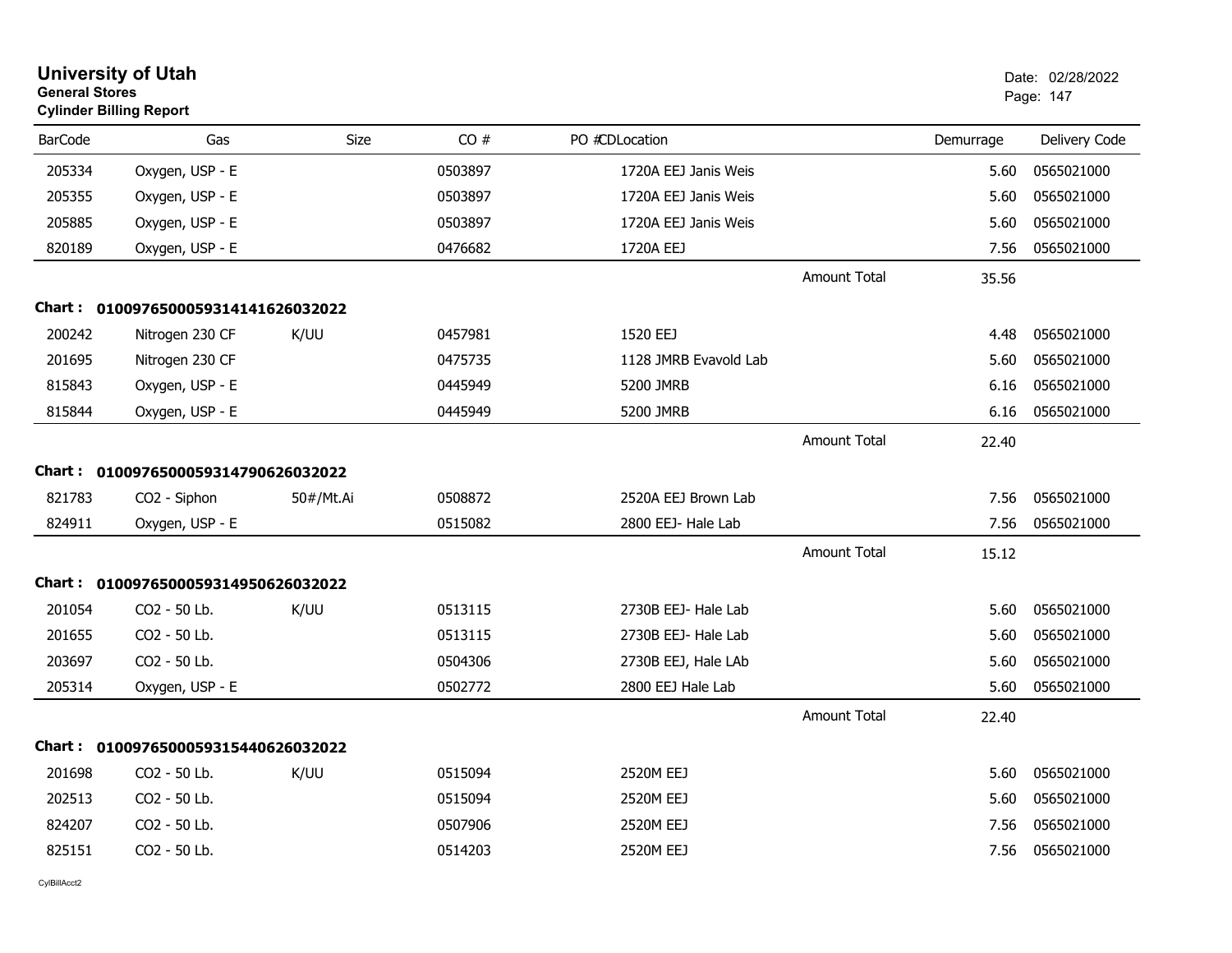| <b>BarCode</b> | Gas                                 | <b>Size</b> | CO#     | PO #CDLocation        |                     | Demurrage | Delivery Code |
|----------------|-------------------------------------|-------------|---------|-----------------------|---------------------|-----------|---------------|
| 825153         | CO2 - 50 Lb.                        |             | 0514203 | 2520M EEJ             |                     | 7.56      | 0565021000    |
|                |                                     |             |         |                       | <b>Amount Total</b> | 33.88     |               |
|                | Chart: 0100976500059315480626032022 |             |         |                       |                     |           |               |
| 200164         | CO2 - 50 Lb.                        | K/UU        | 0469792 | 2104 EEJ              |                     | 5.60      | 0565021000    |
| 200726         | CO2 - 50 Lb.                        |             | 0469792 | 2104 EEJ              |                     | 5.60      | 0565021000    |
| 200887         | CO2 - 50 Lb.                        |             | 0469792 | 2104 EEJ              |                     | 5.60      | 0565021000    |
| 203910         | CO2 - 50 Lb.                        |             | 0469792 | 2104 EEJ              |                     | 5.60      | 0565021000    |
| 823257         | CO2 - 50 Lb.                        |             | 0498050 | 4720 EEJ Fairfax Lab  |                     | 7.56      | 0565041000    |
| 825149         | CO2 - 50 Lb.                        |             | 0514217 | 4720 EEJ Fairfax Lab  |                     | 7.56      | 0565047200    |
|                |                                     |             |         |                       | <b>Amount Total</b> | 37.52     |               |
|                | Chart: 0100976500059316160626032022 |             |         |                       |                     |           |               |
| 202072         | CO2 - Siphon                        | K/UU        | 0512638 | 2520A EEJ- Mulvey Lab |                     | 5.60      | 0565021000    |
| 202141         | CO2 - Siphon                        |             | 0512638 | 2520A EEJ- Mulvey Lab |                     | 5.60      | 0565021000    |
| 203281         | Oxygen, USP - E                     |             | 0497472 | 2120 EEJ Mulvey Lab   |                     | 5.60      | 0565021000    |
| 205447         | Oxygen, USP - E                     |             | 0497472 | 2120 EEJ Mulvey Lab   |                     | 5.60      | 0565021000    |
| 205459         | Oxygen, USP - E                     |             | 0474990 | 2520 EEJ North end    |                     | 5.60      | 0565021000    |
| 205475         | Oxygen, USP - E                     |             | 0474990 | 2520 EEJ North end    |                     | 5.60      | 0565021000    |
| 205956         | Oxygen, USP - E                     |             | 0497472 | 2120 EEJ Mulvey Lab   |                     | 5.60      | 0565021000    |
| 815937         | CO2 - Siphon                        |             | 0450222 | 2520 EEJ              |                     | 6.16      | 0565021000    |
| 822853         | Oxygen, USP - E                     |             | 0497472 | 2120 EEJ Mulvey Lab   |                     | 7.56      | 0565021000    |
| 822996         | Oxygen, USP - E                     |             | 0497472 | 2120 EEJ Mulvey Lab   |                     | 7.56      | 0565021000    |
|                |                                     |             |         |                       | Amount Total        | 60.48     |               |
|                | Chart: 0100976500059316270626032022 |             |         |                       |                     |           |               |
| 201536         | CO2 - 50 Lb.                        | K/UU        | 0513360 | 1502 EEJ- Haecker Lab |                     | 5.60      | 0565021000    |
| 824716         | CO2 - 50 Lb.                        |             | 0511531 | 1502 EEJ Haecker Lab  |                     | 7.56      | 0565021000    |
|                |                                     |             |         |                       | <b>Amount Total</b> | 13.16     |               |

#### **University of Utah** Date: 02/28/2022 **General Stores**end and the state of the state of the state of the state of the state of the state of the state of the state of the state of the state of the state of the state of the state of the state of the state of the state of the st **Cylinder Billing Report**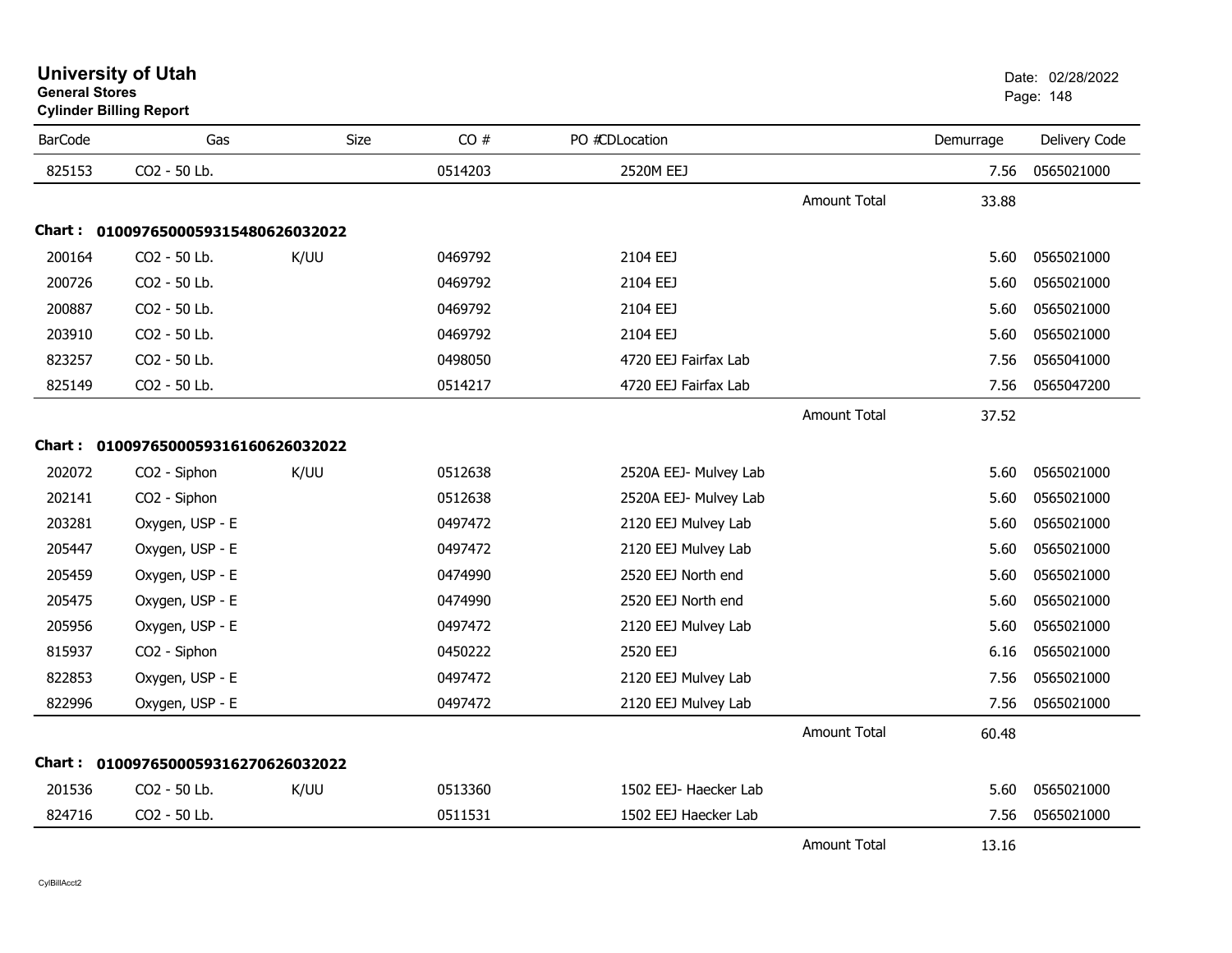| <b>General Stores</b>  | <b>University of Utah</b><br><b>Cylinder Billing Report</b> |             |         |                                            |           | Date: 02/28/2022<br>Page: 149 |
|------------------------|-------------------------------------------------------------|-------------|---------|--------------------------------------------|-----------|-------------------------------|
| <b>BarCode</b>         | Gas                                                         | <b>Size</b> | CO#     | PO #CDLocation                             | Demurrage | Delivery Code                 |
|                        | Chart: 0100976500059316410626002022                         |             |         |                                            |           |                               |
| 821666                 | Oxygen/300                                                  | 300/MTAIR   | 0486221 | LL214 HCI RN- animal facility- Bettini Lab | 7.56      | 0555LL3760                    |
|                        |                                                             |             |         | <b>Amount Total</b>                        | 7.56      |                               |
| <b>Chart :</b>         | 0100976500059316410626032022                                |             |         |                                            |           |                               |
| 200535                 | CO2 - 50 Lb.                                                | K/UU        | 0513870 | 1702 EEJ                                   | 5.60      | 0565021000                    |
| 200799                 | CO2 - 50 Lb.                                                |             | 0509911 | 1702 EEJ- Bettini Lab                      | 5.60      | 0565021000                    |
| 201058                 | Oxygen, USP                                                 |             | 0513126 | LL214 HCI-N                                | 5.60      | 0565021000                    |
| 201155                 | CO2 - 50 Lb.                                                |             | 0513870 | 1702 EEJ                                   | 5.60      | 0565021000                    |
| 201182                 | CO2 - 50 Lb.                                                |             | 0509911 | 1702 EEJ- Bettini Lab                      | 5.60      | 0565021000                    |
| 203617                 | N2, Liquid, 265                                             |             | 0515573 | 1820 EEJ                                   | 27.30     | 0565021000                    |
| 203675                 | N2, Liquid, 265                                             |             | 0517084 | 1820 EEJ- South End                        | 13.65     | 0565021000                    |
| 203676                 | N2, Liquid, 265                                             |             | 0516328 | 1820 EEJ                                   | 35.49     | 0565021000                    |
| 204723                 | CO2 - 50 Lb.                                                |             | 0504279 | 1702 EEJ- Bettini Lab                      | 5.60      | 0565021000                    |
| 204729                 | CO2 - 50 Lb.                                                |             | 0513870 | 1702 EEJ                                   | 5.60      | 0565021000                    |
|                        |                                                             |             |         | <b>Amount Total</b>                        | 115.64    |                               |
| Chart :                | 0100976500059316620626032022                                |             |         |                                            |           |                               |
| 200670                 | Nitrogen 230 CF                                             | K/UU        | 0504529 | 4116 EEJ                                   | 5.60      | 0565021000                    |
| 205524                 | CO2 - 50 Lb.                                                |             | 0513948 | 4110 EEJ Evavold Lab                       | 5.60      | 0565021000                    |
| 205537                 | CO2 - 50 Lb.                                                |             | 0513948 | 4110 EEJ Evavold Lab                       | 5.60      | 0565021000                    |
| 824209                 | CO2 - 50 Lb.                                                |             | 0511184 | 4110 EEJ Evavold Lab                       | 7.56      | 0565021000                    |
| 824640                 | CO2 - 50 Lb.                                                |             | 0511184 | 4110 EEJ Evavold Lab                       | 7.56      | 0565021000                    |
|                        |                                                             |             |         | <b>Amount Total</b>                        | 31.92     |                               |
|                        | Chart: 0100976500059317080626032022                         |             |         |                                            |           |                               |
| 200012                 | CO2 - 50 Lb.                                                | K/UU        | 0512417 | 1720A EEJ                                  | 5.60      | 0565021000                    |
| 202993                 | Oxygen, USP - E                                             |             | 0496418 | 1720A EEJ                                  | 5.60      | 0565021000                    |
| 205371                 | CO2 - 50 Lb.                                                |             | 0512417 | 1720A EEJ                                  | 5.60      | 0565021000                    |
| 205949<br>CylBillAcct2 | Oxygen, USP - E                                             |             | 0496418 | 1720A EEJ                                  | 5.60      | 0565021000                    |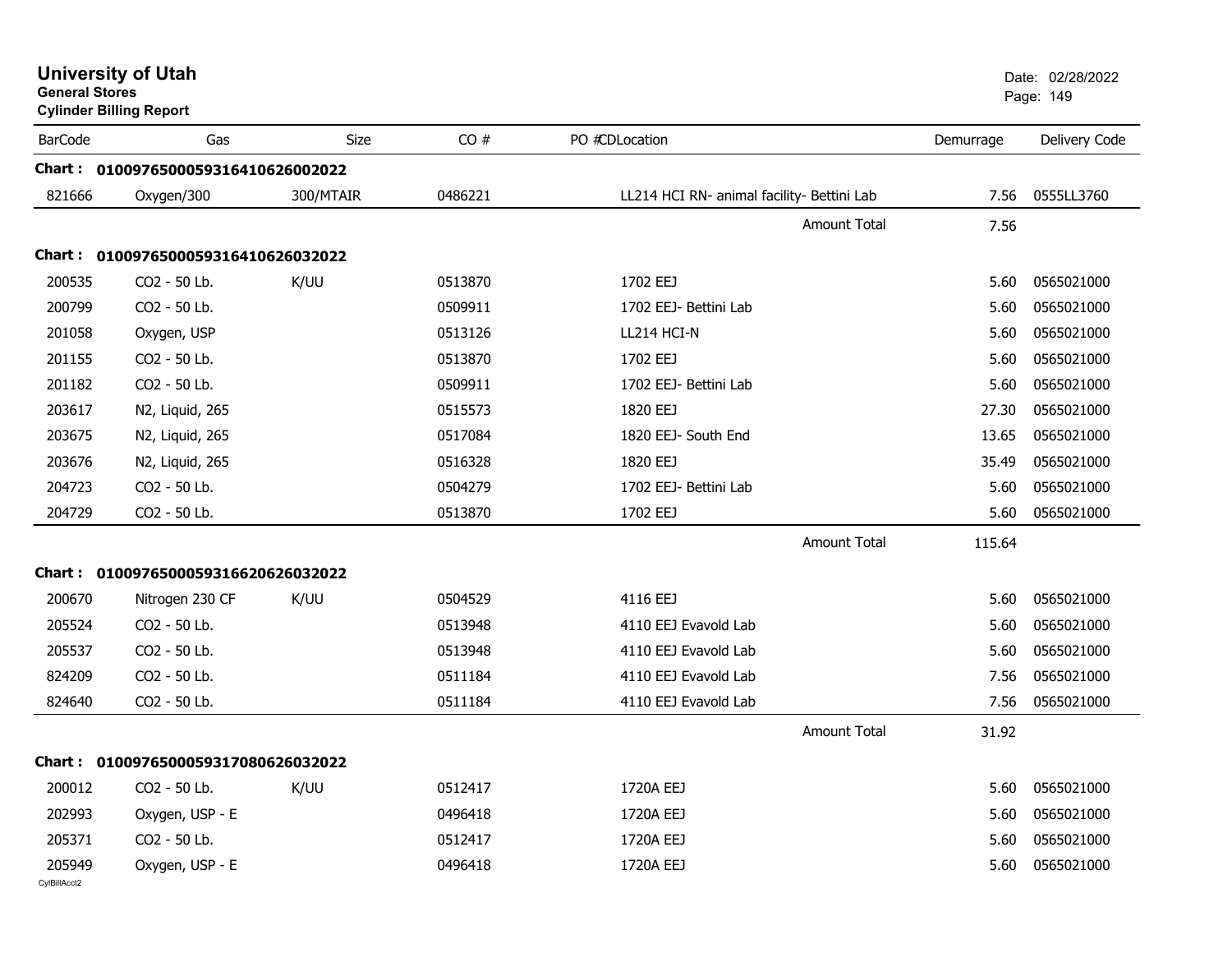| <b>General Stores</b> | <b>University of Utah</b><br><b>Cylinder Billing Report</b> |                  |         |                               |                     |           | Date: 02/28/2022<br>Page: 150 |
|-----------------------|-------------------------------------------------------------|------------------|---------|-------------------------------|---------------------|-----------|-------------------------------|
| <b>BarCode</b>        | Gas                                                         | Size             | CO#     | PO #CDLocation                |                     | Demurrage | Delivery Code                 |
|                       |                                                             |                  |         |                               | <b>Amount Total</b> | 22.40     |                               |
|                       | Chart: 01009792000340466260312022                           |                  |         |                               |                     |           |                               |
| 200637                | CO2 - 50 Lb.                                                | K/UU             | 0513226 | 1750 EEJ- Carey Lab           |                     | 5.60      | 0565021000                    |
| 205527                | CO2 - 50 Lb.                                                |                  | 0513226 | 1750 EEJ- Carey Lab           |                     | 5.60      | 0565021000                    |
|                       |                                                             |                  |         |                               | Amount Total        | 11.20     |                               |
|                       | Chart: 01011154915125616240012022                           |                  |         |                               |                     |           |                               |
| 202112                | Helium - 219 CF                                             | K/UU             | 0293203 | <b>GUEST HOUSE FRONT DESK</b> |                     | 4.48      | 0801000000                    |
|                       |                                                             |                  |         |                               | <b>Amount Total</b> | 4.48      |                               |
|                       | Chart: 01011242500062266260012022                           |                  |         |                               |                     |           |                               |
| 200654                | CO2 - 50 Lb.                                                | K/UU             | 0510650 | 327 WIntrobe                  |                     | 5.60      | 05215C1240                    |
| 200977                | CO2 - 50 Lb.                                                |                  | 0494642 | 2760 CMC                      |                     | 5.60      | 05215C1240                    |
| 201021                | CO2 - 50 Lb.                                                |                  | 0481882 | 327 Wintrobe                  |                     | 5.60      | 05215C1240                    |
| 201489                | CO2 - 50 Lb.                                                |                  | 0505164 | 2760 CMC                      |                     | 5.60      | 05215C1240                    |
| 201648                | CO2 - 50 Lb.                                                |                  | 0510650 | 327 WIntrobe                  |                     | 5.60      | 05215C1240                    |
| 201716                | CO2 - 50 Lb.                                                |                  | 0516592 | 327 WIntrobe                  |                     | 2.60      | 05215C1240                    |
| 822049                | 5%027.3%CO2/N2                                              |                  | 0488591 | 327 WINTROBE                  |                     | 7.56      | 05215c1240                    |
| 823189                | 5%027.3%CO2/N2                                              |                  | 0497555 | 327 WINTROBE                  |                     | 7.56      | 05215c1240                    |
| 823986                | CO2 - 50 Lb.                                                |                  | 0505163 | 327 WIntrobe                  |                     | 4.05      | 05215C1240                    |
|                       |                                                             |                  |         |                               | <b>Amount Total</b> | 49.77     |                               |
|                       | Chart: 01011452000132106530812022                           |                  |         |                               |                     |           |                               |
| 202331                | Nitrogen 115 CF                                             | <b>125 CF/UU</b> | 0429340 |                               |                     | 4.48      | 0854000000                    |
| 203739                | Nitrogen 115 CF                                             |                  | 0455518 |                               |                     | 4.48      | 0854000000                    |
|                       |                                                             |                  |         |                               | <b>Amount Total</b> | 8.96      |                               |
|                       | Chart: 0101152500055900670626002022                         |                  |         |                               |                     |           |                               |
| 822990                | Oxygen, USP - E                                             | E/MT. AIR        | 0497345 | HCI LL507 Attn: Brock Johnson |                     | 7.56      | 0555II3760                    |
| 822992                | Oxygen, USP - E                                             |                  | 0497345 | HCI LL507 Attn: Brock Johnson |                     | 7.56      | 0555ll3760                    |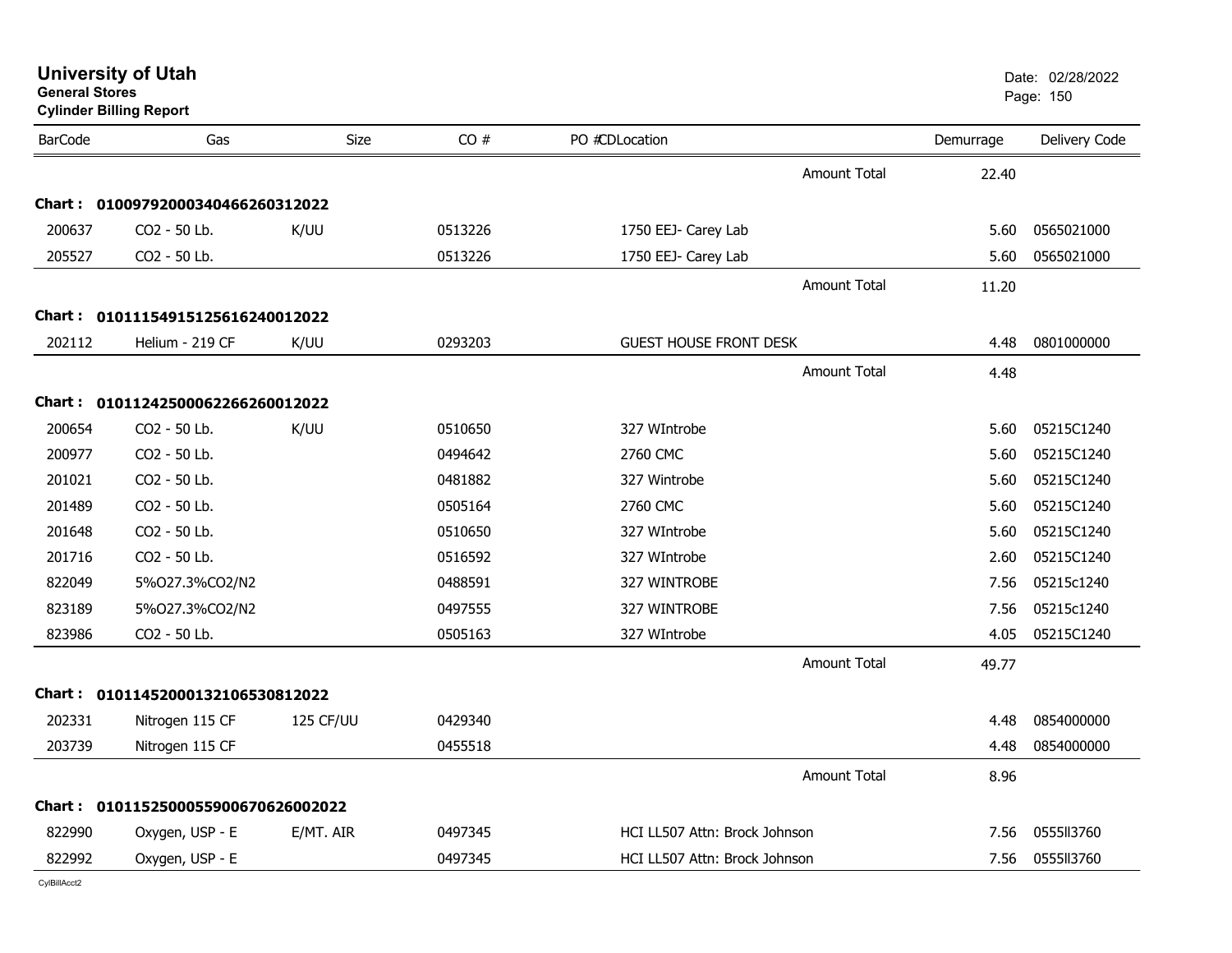| General Stores | <b>Cylinder Billing Report</b>      |             |         |                 |                     |           | Page: 151     |
|----------------|-------------------------------------|-------------|---------|-----------------|---------------------|-----------|---------------|
| <b>BarCode</b> | Gas                                 | <b>Size</b> | CO#     | PO #CDLocation  |                     | Demurrage | Delivery Code |
|                |                                     |             |         |                 | <b>Amount Total</b> | 15.12     |               |
|                | Chart: 0101152500059007774626002022 |             |         |                 |                     |           |               |
| 824061         | Oxygen, USP - E                     | E/MT. AIR   | 0506310 | LL507 HCI       |                     | 7.56      | 0555113760    |
| 824062         | Oxygen, USP - E                     |             | 0506310 | LL507 HCI       |                     | 7.56      | 0555113760    |
| 824063         | Oxygen, USP - E                     |             | 0506310 | LL507 HCI       |                     | 7.56      | 0555113760    |
| 824066         | Oxygen, USP - E                     |             | 0506310 | LL507 HCI       |                     | 7.56      | 0555113760    |
| 824068         | Oxygen, USP - E                     |             | 0506310 | LL507 HCI       |                     | 7.56      | 0555113760    |
| 824069         | Oxygen, USP - E                     |             | 0506310 | LL507 HCI       |                     | 7.56      | 0555113760    |
|                |                                     |             |         |                 | <b>Amount Total</b> | 45.36     |               |
|                | Chart: 0101152500059314840626002022 |             |         |                 |                     |           |               |
| 821646         | Oxygen, USP                         | 200C/Mt.A   | 0484433 | HCI LL507       |                     | 7.56      | 0555113760    |
|                |                                     |             |         |                 | <b>Amount Total</b> | 7.56      |               |
|                | Chart: 01011806000162866430012022   |             |         |                 |                     |           |               |
| 204664         | Nitrogen NF                         | K/UU        | 0453614 | 4210 HCI        |                     | 4.48      | 0555LL3760    |
|                |                                     |             |         |                 | <b>Amount Total</b> | 4.48      |               |
|                | Chart: 01011882000104496260012022   |             |         |                 |                     |           |               |
| 200582         | Helium - UHP                        | K/UU        | 0473487 | <b>HCI A710</b> |                     | 5.60      | 0555113760    |
| 200611         | Zero Air                            |             | 0513340 | <b>A710 HCI</b> |                     | 5.60      | 0555LL3760    |
| 200617         | Air - 233 CF                        |             | 0467436 | <b>A710 HCI</b> |                     | 5.60      | 0555113760    |
| 200805         | Helium - UHP                        |             | 0511464 | <b>A710 HCI</b> |                     | 5.60      | 0555113760    |
| 200933         | Helium - UHP                        |             | 0515075 | A710 HCI        |                     | 5.60      | 0555LL3760    |
| 201212         | Helium - UHP                        |             | 0513340 | <b>A710 HCI</b> |                     | 5.60      | 0555LL3760    |
| 201324         | Zero Air                            |             | 0517184 | A710 HCI        |                     | 0.60      | 0555113760    |
| 202136         | Hydrogen - UHP                      |             | 0482941 | <b>A710 HCI</b> |                     | 5.60      | 0555113760    |
| 202155         | Hydrogen - UHP                      |             | 0507886 | A710 HCI        |                     | 5.60      | 0555LL3760    |
| 202374         | Helium - UHP                        |             | 0515148 | <b>A710 HCI</b> |                     | 5.60      | 0555LL3760    |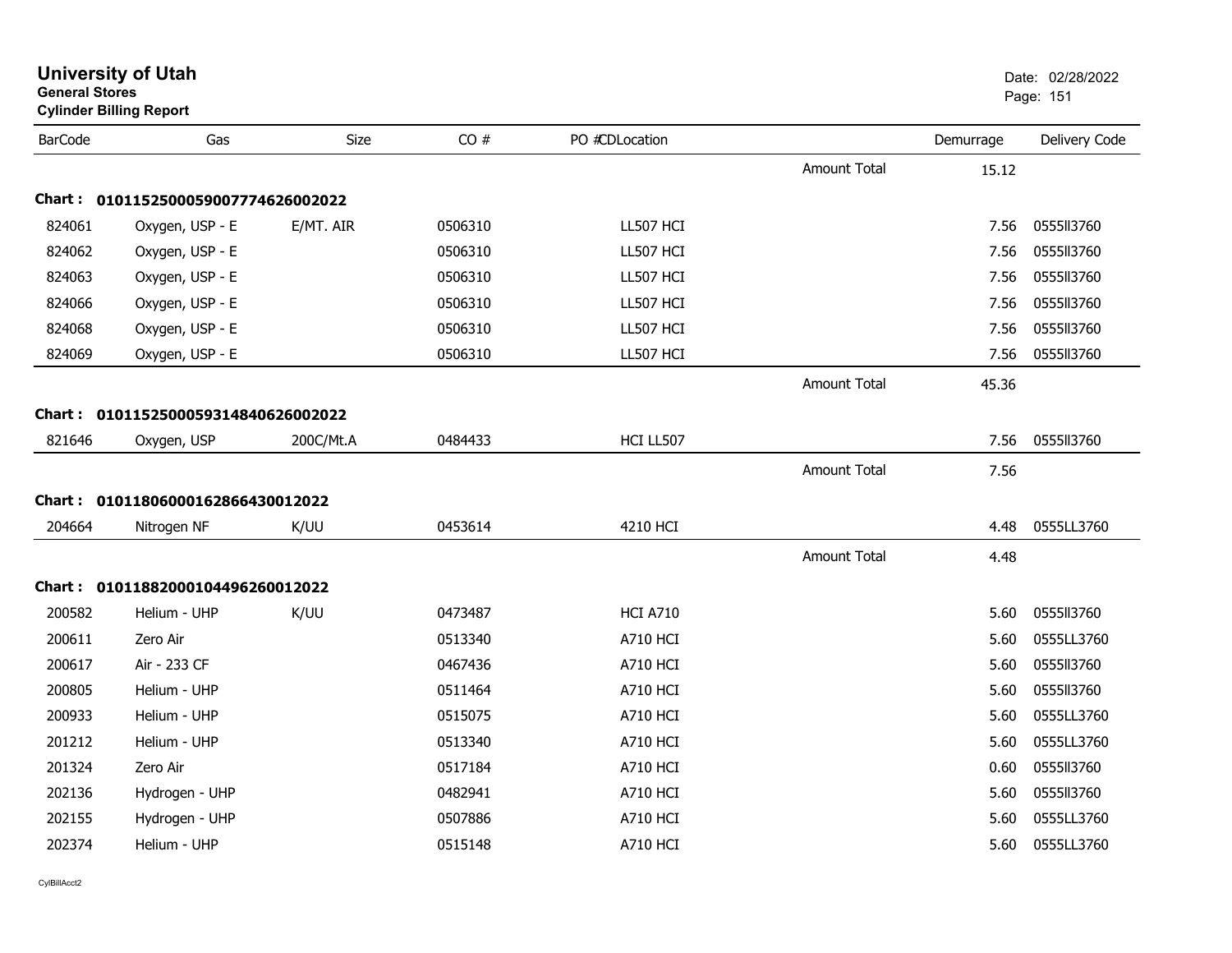| <b>General Stores</b>  | <b>University of Utah</b><br><b>Cylinder Billing Report</b> |      |         |                 |           |               |
|------------------------|-------------------------------------------------------------|------|---------|-----------------|-----------|---------------|
| <b>BarCode</b>         | Gas                                                         | Size | CO#     | PO #CDLocation  | Demurrage | Delivery Code |
| 203019                 | Helium - UHP                                                |      | 0513726 | <b>A710 HCI</b> | 5.60      | 0555LL3760    |
| 204423                 | Zero Air                                                    |      | 0515738 | <b>A710 HCI</b> | 5.60      | 0555II3760    |
| 204678                 | Nitrogen, UHP                                               |      | 0485643 | A710 HCI        | 5.60      | 0555LL3760    |
| 204679                 | Nitrogen, UHP                                               |      | 0462395 | HCI - RS DOCK   | 4.48      | 0555LL3760    |
| 205275                 | Nitrogen, UHP                                               |      | 0473087 | HCI LL720       | 5.60      | 0555113760    |
| 205547                 | Nitrogen, UHP                                               |      | 0473087 | HCI LL720       | 5.60      | 0555113760    |
| 205917                 | Zero Air                                                    |      | 0512627 | A710 HCI        | 2.00      | 0555LL3760    |
| 803059                 | Hydrogen Res                                                |      | 0202873 |                 | 5.88      | 0555LL3760    |
| 803061                 | Hydrogen Res                                                |      | 0202873 |                 | 5.88      | 0555LL3760    |
| 806940                 | Res. Deuterium                                              |      | 0288826 | <b>A710 HCI</b> | 6.44      | 0555LL3760    |
| 806941                 | Res. Deuterium                                              |      | 0288826 | <b>A710 HCI</b> | 6.44      | 0555LL3760    |
| 806942                 | Res. Deuterium                                              |      | 0288826 | A710 HCI        | 6.44      | 0555LL3760    |
| 808503                 | 1% O2, In N2                                                |      | 0340508 | LL376 HCI       | 6.16      | 0555113760    |
| 810427                 | 1% O2, In N2                                                |      | 0386435 | <b>A710 HCI</b> | 6.16      | 0555113760    |
| 814226                 | 1%02 In N2                                                  |      | 0433713 | <b>A710 HCI</b> | 6.44      | 0555113760    |
| 814837                 | Hydrogen Res                                                |      | 0437644 | A710 HCI        | 6.16      | 0555LL3760    |
| 821096                 | Res. Nitrogen                                               |      | 0482469 | <b>A710 HCI</b> | 7.56      | 0555113760    |
| 822784                 | <b>UHP N2/300</b>                                           |      | 0495878 | <b>A710 HCI</b> | 7.56      | 0555LL3760    |
| 822808                 | Res. Deuterium                                              |      | 0495339 | <b>A710 HCI</b> | 7.56      | 0555113760    |
| 823777                 | Nitrogen, UHP                                               |      | 0507069 | <b>A710 HCI</b> | 7.56      | 0555LL3760    |
| 823802                 | Res. Helium                                                 |      | 0503287 | <b>A710 HCI</b> | 7.56      | 0555113760    |
| 824385                 | Helium - UHP                                                |      | 0509822 | <b>A710 HCI</b> | 7.56      | 0555LL3760    |
| 824386                 | Helium - UHP                                                |      | 0509763 | A710 HCI RN     | 7.56      | 0555LL3760    |
| 824548                 | Res. Helium                                                 |      | 0509817 | A710 HCI        | 7.56      | 0555LL3760    |
| 824703                 | Res. Nitrogen                                               |      | 0513808 | HCI             | 7.56      | 0555113760    |
| 824704                 | Res. Nitrogen                                               |      | 0511324 | <b>A710 HCI</b> | 7.56      | 0555113760    |
| 824967                 | Zero Air                                                    |      | 0514208 | <b>A710 HCI</b> | 6.75      | 0555113760    |
| 825071<br>CvIBillAcct2 | Hydrogen - UHP                                              |      | 0513726 | <b>A710 HCI</b> | 7.56      | 0555LL3760    |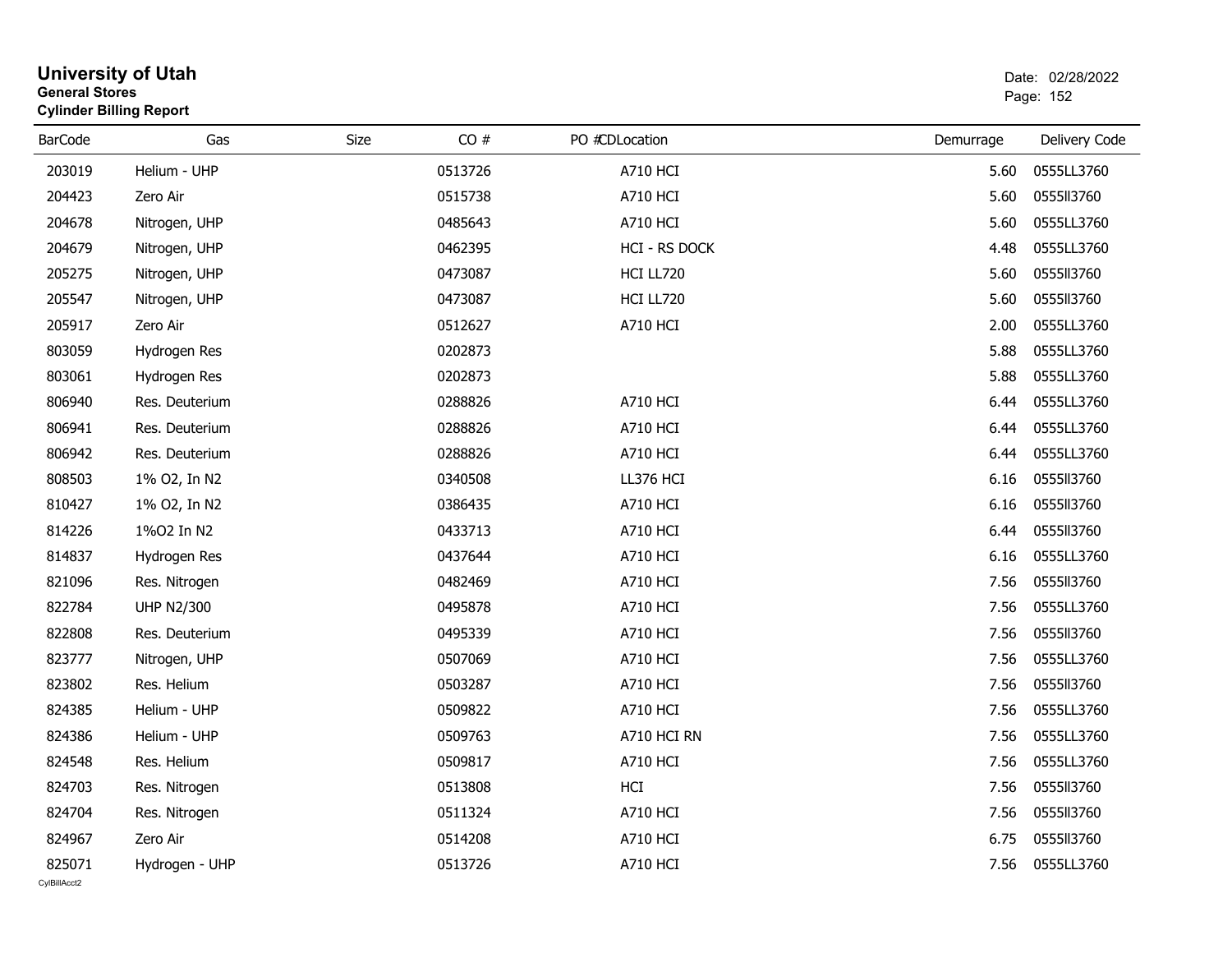| <b>BarCode</b> | Gas                               | Size | CO#     | PO #CDLocation    |                     | Demurrage | Delivery Code |
|----------------|-----------------------------------|------|---------|-------------------|---------------------|-----------|---------------|
| 825352         | Zero Air                          |      | 0516479 | <b>A710 HCI</b>   |                     | 4.86      | 0555113760    |
|                |                                   |      |         |                   | <b>Amount Total</b> | 236.25    |               |
|                | Chart: 01012232000208086240012022 |      |         |                   |                     |           |               |
| 200186         | Oxygen, USP                       | K/UU | 0510643 | LL501 HCI         |                     | 5.60      | 0555113760    |
| 200297         | Oxygen, USP                       |      | 0505966 | LL501 HCI RS      |                     | 5.60      | 0555LL3760    |
| 200387         | Nitrogen 230 CF                   |      | 0481146 | LL501 HCI         |                     | 5.60      | 0555113760    |
| 200488         | Nitrogen 230 CF                   |      | 0481146 | LL501 HCI         |                     | 5.60      | 0555113760    |
| 200618         | Nitrogen 230 CF                   |      | 0480562 | HCI LL501         |                     | 5.60      | 0555113760    |
| 200631         | Oxygen, USP                       |      | 0505966 | LL501 HCI RS      |                     | 5.60      | 0555LL3760    |
| 201164         | Nitrogen 230 CF                   |      | 0481146 | LL501 HCI         |                     | 5.60      | 0555113760    |
| 201456         | CO2 - 50 Lb.                      |      | 0306021 | BASEMENT CO2 ROOM |                     | 4.48      | 0555LL3760    |
| 201647         | Helium - 219 CF                   |      | 0430878 | <b>NEW LAB</b>    |                     | 4.48      | 0555113760    |
| 201770         | Oxygen, USP                       |      | 0505966 | LL501 HCI RS      |                     | 5.60      | 0555LL3760    |
| 201814         | CO2 - 50 Lb.                      |      | 0306021 | BASEMENT CO2 ROOM |                     | 4.48      | 0555LL3760    |
| 201944         | Nitrogen 230 CF                   |      | 0481146 | LL501 HCI         |                     | 5.60      | 0555113760    |
| 202097         | CO2 - 50 Lb.                      |      | 0230190 | BASEMENT CO2 ROOM |                     | 4.48      | 0555LL3760    |
| 202349         | CO2 - 50 Lb.                      |      | 0230190 | BASEMENT CO2 ROOM |                     | 4.48      | 0555LL3760    |
| 202473         | CO2 - 50 Lb.                      |      | 0472090 | HCI Recv. Dock    |                     | 5.60      | 0555113760    |
| 202721         | Oxygen, USP                       |      | 0510643 | LL501 HCI         |                     | 5.60      | 0555113760    |
| 202788         | Nitrogen 230 CF                   |      | 0480562 | HCI LL501         |                     | 5.60      | 0555113760    |
| 202925         | Nitrogen 230 CF                   |      | 0481146 | LL501 HCI         |                     | 5.60      | 0555113760    |
| 203133         | Oxygen, USP                       |      | 0510643 | LL501 HCI         |                     | 5.60      | 0555113760    |
| 203276         | N2, Liquid LX45                   |      | 0514278 | LL512 HCI RS      |                     | 3.20      | 0555LL3760    |
| 203684         | Nitrogen 230 CF                   |      | 0481146 | LL501 HCI         |                     | 5.60      | 0555113760    |
| 204714         | CO2 - 50 Lb.                      |      | 0472090 | HCI Recv. Dock    |                     | 5.60      | 0555113760    |
| 205587         | N2, Liquid LX45                   |      | 0516026 | LL512 HCI         |                     | 41.60     | 0555113760    |
| 205622         | Oxygen, USP                       |      | 0510643 | LL501 HCI         |                     | 5.60      | 0555113760    |

#### **University of Utah** Date: 02/28/2022 **General Stores**s and the contract of the contract of the contract of the contract of the contract of the contract of the contract of the contract of the contract of the contract of the contract of the contract of the contract of the cont **Cylinder Billing Report**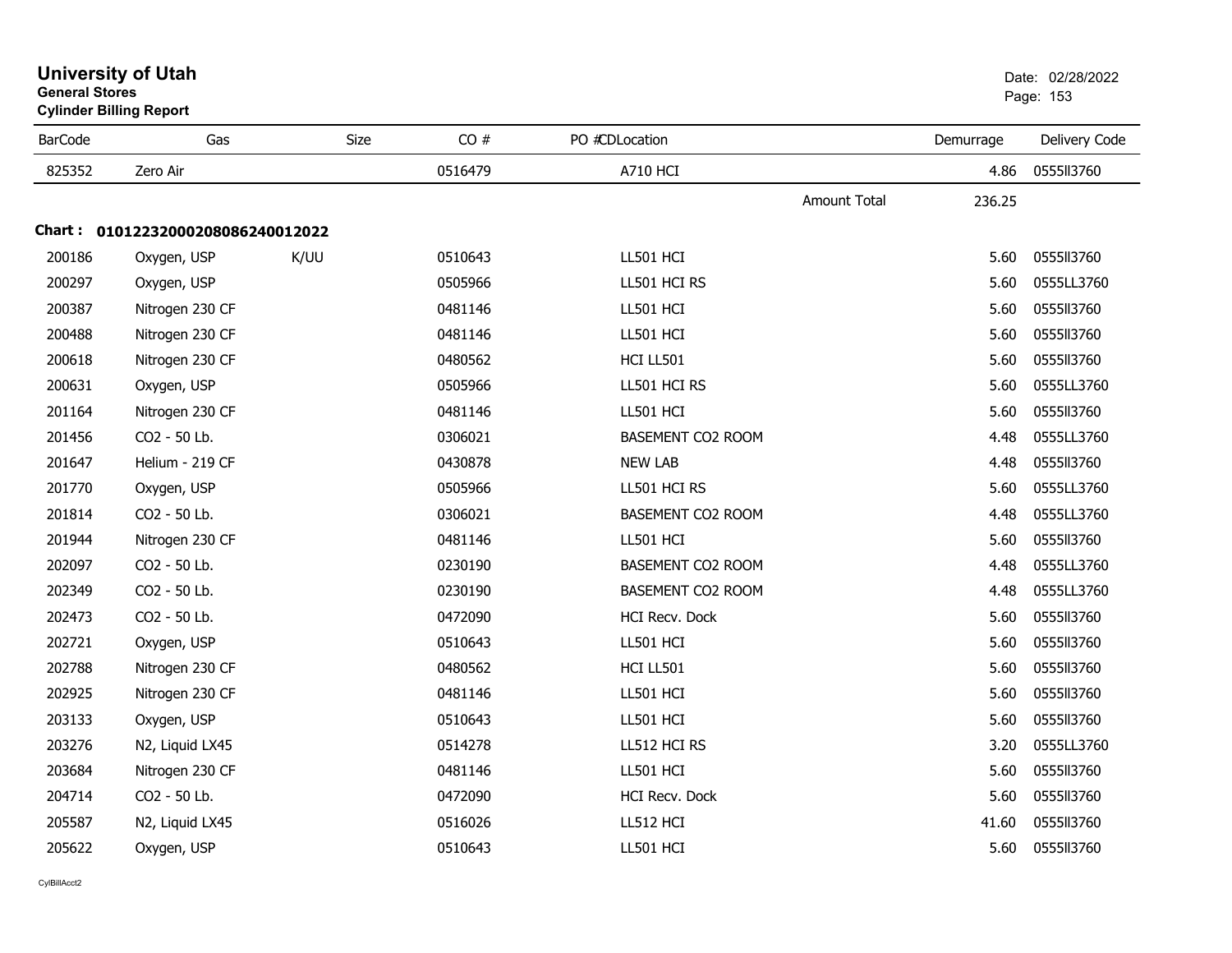|                | <b>University of Utah</b><br><b>General Stores</b><br><b>Cylinder Billing Report</b> |      |         |                                | Date: 02/28/2022<br>Page: 154 |               |
|----------------|--------------------------------------------------------------------------------------|------|---------|--------------------------------|-------------------------------|---------------|
| <b>BarCode</b> | Gas                                                                                  | Size | CO#     | PO #CDLocation                 | Demurrage                     | Delivery Code |
| 205827         | Oxygen, USP                                                                          |      | 0505966 | LL501 HCI RS                   | 5.60                          | 0555LL3760    |
| 819512         | Oxygen, USP                                                                          |      | 0472090 | HCI Recv. Dock                 | 7.56                          | 0555113760    |
|                |                                                                                      |      |         | Amount Total                   | 175.56                        |               |
|                | Chart: 01012232000208086260012022                                                    |      |         |                                |                               |               |
| 200783         | CO2 - 50 Lb.                                                                         | K/UU | 0484824 | 3568A HCI                      | 5.60                          | 0555113760    |
| 201184         | CO2 - 50 Lb.                                                                         |      | 0484825 | 3561 HCI                       | 5.60                          | 0555113760    |
| 202599         | CO2 - 50 Lb.                                                                         |      | 0306021 | <b>BASEMENT CO2 ROOM</b>       | 4.48                          | 0555LL3760    |
| 202600         | CO2 - 50 Lb.                                                                         |      | 0306021 | BASEMENT CO2 ROOM              | 4.48                          | 0555LL3760    |
| 817192         | Co2 Liquid-55                                                                        |      | 0456673 | 3 TO BLDG 555 2 TO BLDG 556    | 56.00                         | 0555LL3760    |
| 820005         | CO2 - E                                                                              |      | 0488918 | 2 TO BLDG 555 2 TO BLDG 554    | 7.56                          | 0555LL3760    |
| 822989         | Co2 Lq - 265                                                                         |      | 0510090 | 2 TO BLDG 555 1 TO BLDG 554    | 56.00                         | 0555LL3760    |
| 823934         | Co2 Lq - 265                                                                         |      | 0515416 | 2 TO BLDG 555 1 TO BLDG 565    | 56.00                         | 0555113760    |
| 824130         | Co2 Lq - 265                                                                         |      | 0506164 | 2 TO BLDG 555 1 TO BLDG 554    | 30.00                         | 0555LL3760    |
| 824298         | Co2 Lq - 265                                                                         |      | 0510090 | 2 TO BLDG 555 1 TO BLDG 554    | 56.00                         | 0555LL3760    |
| 824332         | Co2 Lq - 265                                                                         |      | 0512144 | 2 TO BLDG 555 1 TO BLDG 554    | 56.00                         | 0555LL3760    |
| 824507         | Co2 Lq - 265                                                                         |      | 0512958 | 2 TO BLDG 555 1 TO BLDG 554    | 22.00                         | 0555LL3760    |
| 824508         | Co2 Lq - 265                                                                         |      | 0515944 | 2 TO BLDG 555 1 TO BLDG 554    | 48.00                         | 0555LL3760    |
| 824607         | Co2 Lq - 265                                                                         |      | 0513193 | 1 TO BLDG 554<br>2 TO BLDG 555 | 18.00                         | 0555LL3760    |
| 824675         | Co2 Lq - 265                                                                         |      | 0512987 | 2 TO BLDG 555 1 TO BLDG 554    | 2.00                          | 0555LL3760    |
| 824724         | Co2 Lq - 265                                                                         |      | 0514380 | 2 TO BLDG 555 1 TO BLDG 554    | 8.00                          | 0555LL3760    |
| 824724         | Co2 Lq - 265                                                                         |      | 0516777 | 2 TO BLDG 555 1 TO BLDG 554    | 20.00                         | 0555LL3760    |
| 824725         | Co <sub>2</sub> Lg - 265                                                             |      | 0512763 | 2 TO BLDG 555 1 TO BLDG 556    | 56.00                         | 0555LL3760    |
| 824772         | Co2 Lq - 265                                                                         |      | 0511687 | 2 TO BLDG 555 1 TO BLDG 554    | 56.00                         | 0555LL3760    |
| 824773         | Co2 Lq - 265                                                                         |      | 0514380 | 2 TO BLDG 555 1 TO BLDG 554    | 56.00                         | 0555LL3760    |
| 824798         | Co2 Lq - 265                                                                         |      | 0515416 | 2 TO BLDG 555 1 TO BLDG 565    | 56.00                         | 0555113760    |
| 824800         | Co2 Lq - 265                                                                         |      | 0513193 | 2 TO BLDG 555<br>1 TO BLDG 554 | 56.00                         | 0555LL3760    |
| 824902         | Co2 Lq - 265                                                                         |      | 0512144 | 2 TO BLDG 555 1 TO BLDG 554    | 56.00                         | 0555LL3760    |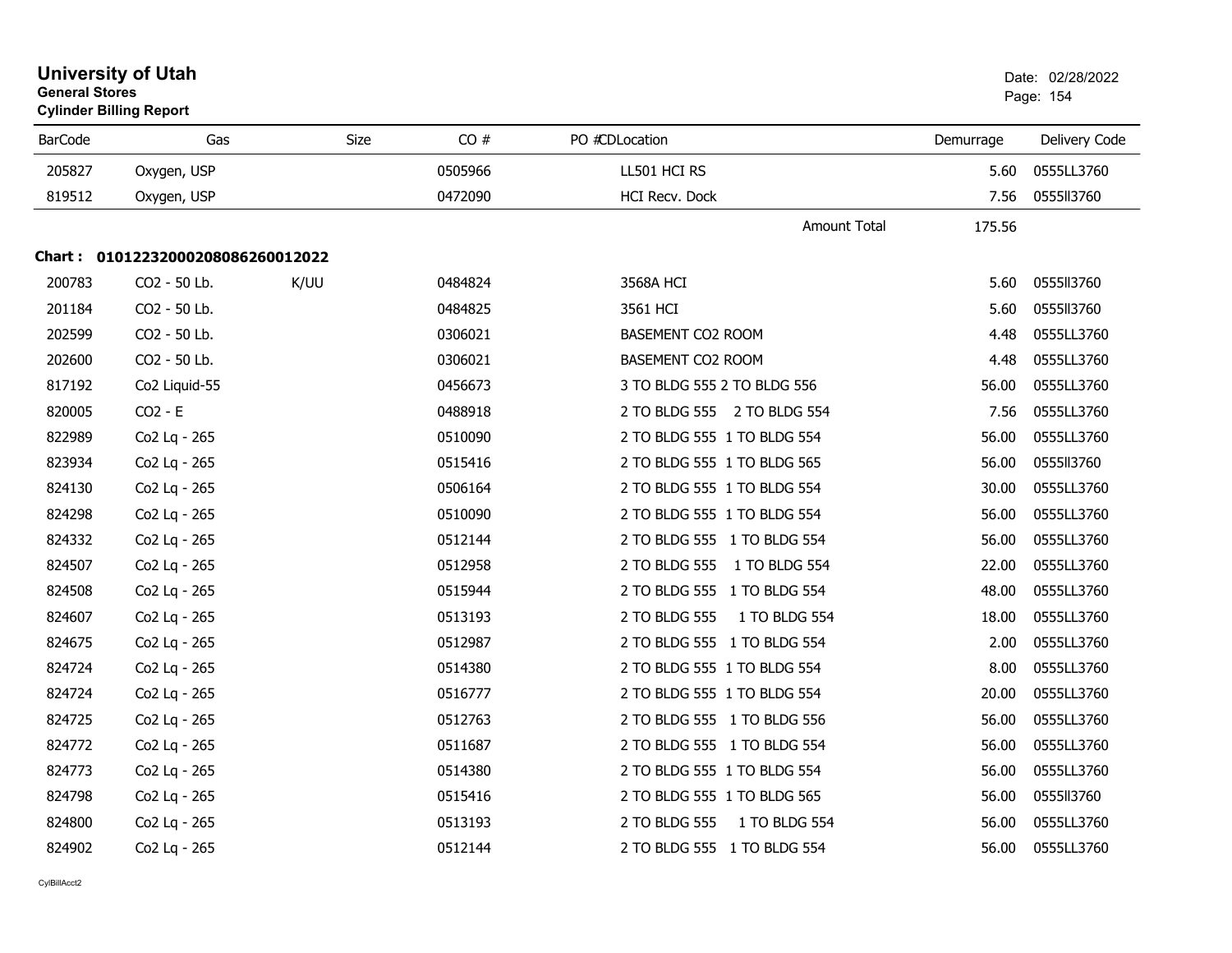| <b>General Stores</b> | <b>University of Utah</b><br><b>Cylinder Billing Report</b> |      |         |                             |           | Date: 02/28/2022<br>Page: 155 |
|-----------------------|-------------------------------------------------------------|------|---------|-----------------------------|-----------|-------------------------------|
| <b>BarCode</b>        | Gas                                                         | Size | CO#     | PO #CDLocation              | Demurrage | Delivery Code                 |
| 824903                | Co2 Lq - 265                                                |      | 0515416 | 2 TO BLDG 555 1 TO BLDG 565 | 56.00     | 0555113760                    |
| 824993                | Co2 Lq - 265                                                |      | 0514380 | 2 TO BLDG 555 1 TO BLDG 554 | 56.00     | 0555LL3760                    |
| 825064                | Co2 Lq - 265                                                |      | 0515944 | 2 TO BLDG 555 1 TO BLDG 554 | 28.00     | 0555LL3760                    |
| 825141                | Co2 Lq - 265                                                |      | 0512987 | 2 TO BLDG 555 1 TO BLDG 554 | 30.00     | 0555LL3760                    |
| 825205                | Co2 Lq - 265                                                |      | 0515944 | 2 TO BLDG 555 1 TO BLDG 554 | 48.00     | 0555LL3760                    |
| 825206                | Co2 Lq - 265                                                |      | 0514258 | 2 TO BLDG 555 1 TO BLDG 556 | 8.00      | 0555LL3760                    |
| 825207                | Co2 Lq - 265                                                |      | 0514258 | 2 TO BLDG 555 1 TO BLDG 556 | 56.00     | 0555LL3760                    |
| 825356                | Co2 Lq - 265                                                |      | 0516251 | 2 TO BLDG 555 1 TO BLDG 554 | 34.00     | 0555LL3760                    |
| 825357                | Co2 Lq - 265                                                |      | 0516251 | 2 TO BLDG 555 1 TO BLDG 554 | 34.00     | 0555LL3760                    |
| 825358                | Co2 Lq - 265                                                |      | 0516251 | 2 TO BLDG 555 1 TO BLDG 554 | 24.00     | 0555LL3760                    |
| 825411                | Co2 Liquid-55                                               |      | 0516777 | 2 TO BLDG 555 1 TO BLDG 554 | 20.00     | 0555LL3760                    |
| 825412                | Co2 Liquid-55                                               |      | 0516777 | 2 TO BLDG 555 1 TO BLDG 554 | 20.00     | 0555LL3760                    |
|                       |                                                             |      |         | <b>Amount Total</b>         | 1,205.72  |                               |
|                       | Chart: 01012531001130156240012022                           |      |         |                             |           |                               |
| 203357                | Acetylene - B                                               | B/UU | 0389722 | 2000 CIR OF HOPE RM LL376   | 4.48      | 0555LL3760                    |
|                       |                                                             |      |         | Amount Total                | 4.48      |                               |
|                       | Chart: 01012742000208016260012022                           |      |         |                             |           |                               |
| 201052                | Argon - UHP                                                 | K/UU | 0511480 | <b>N3970C HCH</b>           | 5.60      | 0555113760                    |
| 201317                | N2, Liquid LX45                                             |      | 0516350 | 1450 HCI                    | 22.40     | 0555113760                    |
| 201319                | N2, Liquid LX45                                             |      | 0515813 | 3370 HCI RN                 | 11.20     | 0555LL3760                    |
| 201542                | N2, Liquid LX45                                             |      | 0516354 | LL512 HCI RS- BPM           | 22.40     | 0555LL3760                    |
| 201635                | N2, Liquid LX45                                             |      | 0516204 | 3370 HCI RN- BMP            | 28.80     | 0555LL3760                    |
| 201728                | N2, Liquid LX45                                             |      | 0517175 | LL512 HCI                   | 4.80      | 0555113760                    |
| 201802                | N2, Liquid LX45                                             |      | 0513961 | <b>N3970C HCH</b>           | 1.60      | 0555113760                    |
| 201802                | N2, Liquid LX45                                             |      | 0516998 | 1450 HCI RN                 | 8.00      | 0555LL3760                    |
| 201869                | N2, Liquid GP45                                             |      | 0516349 | 3370 HCI                    | 22.40     | 0555113760                    |
| 201870                | N2, Liquid LX45                                             |      | 0516865 | 3370 HCI RN                 | 11.20     | 0555LL3760                    |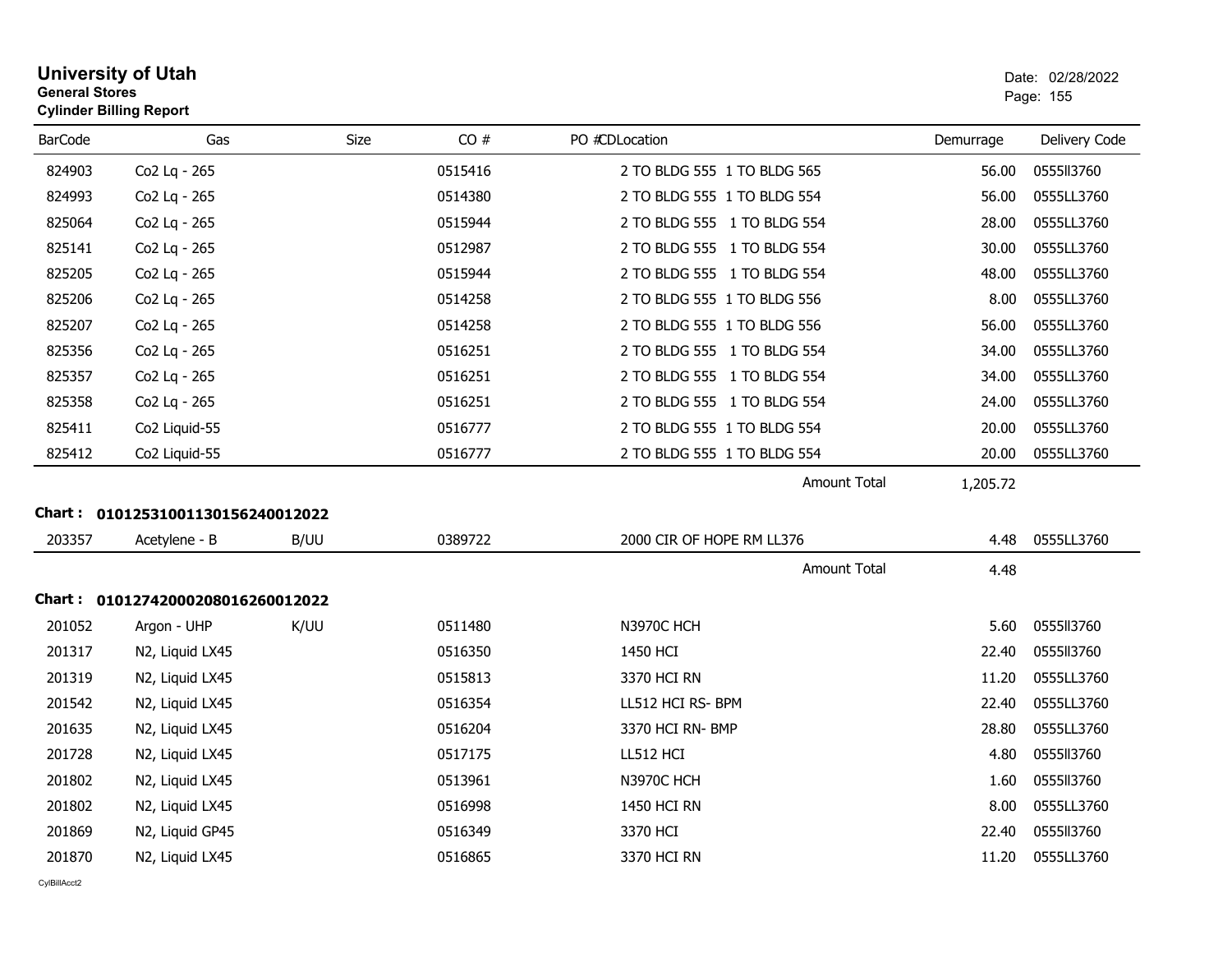| CO#<br><b>BarCode</b><br>Gas<br>Size<br>PO #CDLocation<br>Delivery Code<br>Demurrage<br>201872<br>0516351<br>0555113760<br>N2, Liquid LX45<br>LL512 HCI<br>9.60<br>201873<br>0513636<br>0555LL3760<br>1450 HCI RN<br>3.20<br>N2, Liquid LX45<br>0555LL3760<br>202002<br>N2, Liquid LX45<br>0515470<br>LL512 HCI RS- BMP<br>3.20<br>202002<br>0515992<br>0555LL3760<br>N2, Liquid LX45<br>1450 HCI RN<br>41.60<br>202306<br>0516531<br>0555LL3760<br>N2, Liquid LX45<br>3370 HCI RN<br>27.20<br>0555113760<br>202428<br>0513961<br><b>N3970C HCH</b><br>1.60<br>N2, Liquid LX45<br>0555113760<br>202428<br>N2, Liquid LX45<br>0515902<br>3370 HCI<br>14.40<br>0516999<br>0555LL3760<br>202433<br>N2, Liquid LX45<br>LL512 HCI-BMP<br>8.00<br>202843<br>0515469<br>3.20<br>0555LL3760<br>N2, Liquid LX45<br>3370 HCI RN<br>203017<br>0517174<br>0555113760<br>3370 HCI<br>4.80<br>N2, Liquid LX45<br>203525<br>0517174<br>3370 HCI<br>0555113760<br>N2, Liquid LX45<br>4.80<br>203527<br>0555LL3760<br>N2, Liquid LX45<br>0515469<br>3370 HCI RN<br>3.20<br>203571<br>0555113760<br>0515904<br>LL512 HCI<br>11.20<br>N2, Liquid LX45<br>203574<br>0516800<br>3370 HCI RN<br>0555LL3760<br>N2, Liquid LX45<br>11.20<br>0555113760<br>204264<br>0515991<br>3370 HCI RN<br>11.20<br>N2, Liquid LX45<br>0555LL3760<br>204264<br>N2, Liquid LX45<br>0516531<br>3370 HCI RN<br>11.20<br>204264<br>0555LL3760<br>N2, Liquid LX45<br>0516865<br>3370 HCI RN<br>11.20<br>204398<br>0515837<br><b>N3970 HCH</b><br>16.00<br>0555113760<br>N2, Liquid GP45<br>204399<br>0515814<br>LL512 HCI RS- BMP<br>0555LL3760<br>N2, Liquid LX45<br>14.40<br>204403<br><b>N3970 HCH</b><br>16.00<br>0555113760<br>N2, Liquid LX45<br>0515837<br>0555113760<br>204487<br>N2, Liquid LX45<br>0515577<br>3370 HCI<br>17.60<br>0555113760<br>205290<br>N2, Liquid LX45<br>0517174<br>3370 HCI<br>4.80<br>205564<br>0555113760<br>Argon - UHP<br>0511480<br><b>N3970C HCH</b><br>5.60<br>205705<br>0516626<br>LL512 HCI<br>16.00<br>0555113760<br>N2, Liquid LX45<br>0555113760<br>205935<br>0515903<br>1450 HCI<br>11.20<br>N2, Liquid LX45<br>825074<br>0555LL3760<br>N2, Liquid LX45<br>0515129<br>1450 HCI RN<br>4.00 | <b>General Stores</b> | <b>University of Utah</b><br><b>Cylinder Billing Report</b> |  |  |  |  | Date: 02/28/2022<br>Page: 156 |
|----------------------------------------------------------------------------------------------------------------------------------------------------------------------------------------------------------------------------------------------------------------------------------------------------------------------------------------------------------------------------------------------------------------------------------------------------------------------------------------------------------------------------------------------------------------------------------------------------------------------------------------------------------------------------------------------------------------------------------------------------------------------------------------------------------------------------------------------------------------------------------------------------------------------------------------------------------------------------------------------------------------------------------------------------------------------------------------------------------------------------------------------------------------------------------------------------------------------------------------------------------------------------------------------------------------------------------------------------------------------------------------------------------------------------------------------------------------------------------------------------------------------------------------------------------------------------------------------------------------------------------------------------------------------------------------------------------------------------------------------------------------------------------------------------------------------------------------------------------------------------------------------------------------------------------------------------------------------------------------------------------------------------------------------------------------------------------------------------------------------------------------------------------------------------------------------|-----------------------|-------------------------------------------------------------|--|--|--|--|-------------------------------|
|                                                                                                                                                                                                                                                                                                                                                                                                                                                                                                                                                                                                                                                                                                                                                                                                                                                                                                                                                                                                                                                                                                                                                                                                                                                                                                                                                                                                                                                                                                                                                                                                                                                                                                                                                                                                                                                                                                                                                                                                                                                                                                                                                                                              |                       |                                                             |  |  |  |  |                               |
|                                                                                                                                                                                                                                                                                                                                                                                                                                                                                                                                                                                                                                                                                                                                                                                                                                                                                                                                                                                                                                                                                                                                                                                                                                                                                                                                                                                                                                                                                                                                                                                                                                                                                                                                                                                                                                                                                                                                                                                                                                                                                                                                                                                              |                       |                                                             |  |  |  |  |                               |
|                                                                                                                                                                                                                                                                                                                                                                                                                                                                                                                                                                                                                                                                                                                                                                                                                                                                                                                                                                                                                                                                                                                                                                                                                                                                                                                                                                                                                                                                                                                                                                                                                                                                                                                                                                                                                                                                                                                                                                                                                                                                                                                                                                                              |                       |                                                             |  |  |  |  |                               |
|                                                                                                                                                                                                                                                                                                                                                                                                                                                                                                                                                                                                                                                                                                                                                                                                                                                                                                                                                                                                                                                                                                                                                                                                                                                                                                                                                                                                                                                                                                                                                                                                                                                                                                                                                                                                                                                                                                                                                                                                                                                                                                                                                                                              |                       |                                                             |  |  |  |  |                               |
|                                                                                                                                                                                                                                                                                                                                                                                                                                                                                                                                                                                                                                                                                                                                                                                                                                                                                                                                                                                                                                                                                                                                                                                                                                                                                                                                                                                                                                                                                                                                                                                                                                                                                                                                                                                                                                                                                                                                                                                                                                                                                                                                                                                              |                       |                                                             |  |  |  |  |                               |
|                                                                                                                                                                                                                                                                                                                                                                                                                                                                                                                                                                                                                                                                                                                                                                                                                                                                                                                                                                                                                                                                                                                                                                                                                                                                                                                                                                                                                                                                                                                                                                                                                                                                                                                                                                                                                                                                                                                                                                                                                                                                                                                                                                                              |                       |                                                             |  |  |  |  |                               |
|                                                                                                                                                                                                                                                                                                                                                                                                                                                                                                                                                                                                                                                                                                                                                                                                                                                                                                                                                                                                                                                                                                                                                                                                                                                                                                                                                                                                                                                                                                                                                                                                                                                                                                                                                                                                                                                                                                                                                                                                                                                                                                                                                                                              |                       |                                                             |  |  |  |  |                               |
|                                                                                                                                                                                                                                                                                                                                                                                                                                                                                                                                                                                                                                                                                                                                                                                                                                                                                                                                                                                                                                                                                                                                                                                                                                                                                                                                                                                                                                                                                                                                                                                                                                                                                                                                                                                                                                                                                                                                                                                                                                                                                                                                                                                              |                       |                                                             |  |  |  |  |                               |
|                                                                                                                                                                                                                                                                                                                                                                                                                                                                                                                                                                                                                                                                                                                                                                                                                                                                                                                                                                                                                                                                                                                                                                                                                                                                                                                                                                                                                                                                                                                                                                                                                                                                                                                                                                                                                                                                                                                                                                                                                                                                                                                                                                                              |                       |                                                             |  |  |  |  |                               |
|                                                                                                                                                                                                                                                                                                                                                                                                                                                                                                                                                                                                                                                                                                                                                                                                                                                                                                                                                                                                                                                                                                                                                                                                                                                                                                                                                                                                                                                                                                                                                                                                                                                                                                                                                                                                                                                                                                                                                                                                                                                                                                                                                                                              |                       |                                                             |  |  |  |  |                               |
|                                                                                                                                                                                                                                                                                                                                                                                                                                                                                                                                                                                                                                                                                                                                                                                                                                                                                                                                                                                                                                                                                                                                                                                                                                                                                                                                                                                                                                                                                                                                                                                                                                                                                                                                                                                                                                                                                                                                                                                                                                                                                                                                                                                              |                       |                                                             |  |  |  |  |                               |
|                                                                                                                                                                                                                                                                                                                                                                                                                                                                                                                                                                                                                                                                                                                                                                                                                                                                                                                                                                                                                                                                                                                                                                                                                                                                                                                                                                                                                                                                                                                                                                                                                                                                                                                                                                                                                                                                                                                                                                                                                                                                                                                                                                                              |                       |                                                             |  |  |  |  |                               |
|                                                                                                                                                                                                                                                                                                                                                                                                                                                                                                                                                                                                                                                                                                                                                                                                                                                                                                                                                                                                                                                                                                                                                                                                                                                                                                                                                                                                                                                                                                                                                                                                                                                                                                                                                                                                                                                                                                                                                                                                                                                                                                                                                                                              |                       |                                                             |  |  |  |  |                               |
|                                                                                                                                                                                                                                                                                                                                                                                                                                                                                                                                                                                                                                                                                                                                                                                                                                                                                                                                                                                                                                                                                                                                                                                                                                                                                                                                                                                                                                                                                                                                                                                                                                                                                                                                                                                                                                                                                                                                                                                                                                                                                                                                                                                              |                       |                                                             |  |  |  |  |                               |
|                                                                                                                                                                                                                                                                                                                                                                                                                                                                                                                                                                                                                                                                                                                                                                                                                                                                                                                                                                                                                                                                                                                                                                                                                                                                                                                                                                                                                                                                                                                                                                                                                                                                                                                                                                                                                                                                                                                                                                                                                                                                                                                                                                                              |                       |                                                             |  |  |  |  |                               |
|                                                                                                                                                                                                                                                                                                                                                                                                                                                                                                                                                                                                                                                                                                                                                                                                                                                                                                                                                                                                                                                                                                                                                                                                                                                                                                                                                                                                                                                                                                                                                                                                                                                                                                                                                                                                                                                                                                                                                                                                                                                                                                                                                                                              |                       |                                                             |  |  |  |  |                               |
|                                                                                                                                                                                                                                                                                                                                                                                                                                                                                                                                                                                                                                                                                                                                                                                                                                                                                                                                                                                                                                                                                                                                                                                                                                                                                                                                                                                                                                                                                                                                                                                                                                                                                                                                                                                                                                                                                                                                                                                                                                                                                                                                                                                              |                       |                                                             |  |  |  |  |                               |
|                                                                                                                                                                                                                                                                                                                                                                                                                                                                                                                                                                                                                                                                                                                                                                                                                                                                                                                                                                                                                                                                                                                                                                                                                                                                                                                                                                                                                                                                                                                                                                                                                                                                                                                                                                                                                                                                                                                                                                                                                                                                                                                                                                                              |                       |                                                             |  |  |  |  |                               |
|                                                                                                                                                                                                                                                                                                                                                                                                                                                                                                                                                                                                                                                                                                                                                                                                                                                                                                                                                                                                                                                                                                                                                                                                                                                                                                                                                                                                                                                                                                                                                                                                                                                                                                                                                                                                                                                                                                                                                                                                                                                                                                                                                                                              |                       |                                                             |  |  |  |  |                               |
|                                                                                                                                                                                                                                                                                                                                                                                                                                                                                                                                                                                                                                                                                                                                                                                                                                                                                                                                                                                                                                                                                                                                                                                                                                                                                                                                                                                                                                                                                                                                                                                                                                                                                                                                                                                                                                                                                                                                                                                                                                                                                                                                                                                              |                       |                                                             |  |  |  |  |                               |
|                                                                                                                                                                                                                                                                                                                                                                                                                                                                                                                                                                                                                                                                                                                                                                                                                                                                                                                                                                                                                                                                                                                                                                                                                                                                                                                                                                                                                                                                                                                                                                                                                                                                                                                                                                                                                                                                                                                                                                                                                                                                                                                                                                                              |                       |                                                             |  |  |  |  |                               |
|                                                                                                                                                                                                                                                                                                                                                                                                                                                                                                                                                                                                                                                                                                                                                                                                                                                                                                                                                                                                                                                                                                                                                                                                                                                                                                                                                                                                                                                                                                                                                                                                                                                                                                                                                                                                                                                                                                                                                                                                                                                                                                                                                                                              |                       |                                                             |  |  |  |  |                               |
|                                                                                                                                                                                                                                                                                                                                                                                                                                                                                                                                                                                                                                                                                                                                                                                                                                                                                                                                                                                                                                                                                                                                                                                                                                                                                                                                                                                                                                                                                                                                                                                                                                                                                                                                                                                                                                                                                                                                                                                                                                                                                                                                                                                              |                       |                                                             |  |  |  |  |                               |
|                                                                                                                                                                                                                                                                                                                                                                                                                                                                                                                                                                                                                                                                                                                                                                                                                                                                                                                                                                                                                                                                                                                                                                                                                                                                                                                                                                                                                                                                                                                                                                                                                                                                                                                                                                                                                                                                                                                                                                                                                                                                                                                                                                                              |                       |                                                             |  |  |  |  |                               |
|                                                                                                                                                                                                                                                                                                                                                                                                                                                                                                                                                                                                                                                                                                                                                                                                                                                                                                                                                                                                                                                                                                                                                                                                                                                                                                                                                                                                                                                                                                                                                                                                                                                                                                                                                                                                                                                                                                                                                                                                                                                                                                                                                                                              |                       |                                                             |  |  |  |  |                               |
|                                                                                                                                                                                                                                                                                                                                                                                                                                                                                                                                                                                                                                                                                                                                                                                                                                                                                                                                                                                                                                                                                                                                                                                                                                                                                                                                                                                                                                                                                                                                                                                                                                                                                                                                                                                                                                                                                                                                                                                                                                                                                                                                                                                              |                       |                                                             |  |  |  |  |                               |
|                                                                                                                                                                                                                                                                                                                                                                                                                                                                                                                                                                                                                                                                                                                                                                                                                                                                                                                                                                                                                                                                                                                                                                                                                                                                                                                                                                                                                                                                                                                                                                                                                                                                                                                                                                                                                                                                                                                                                                                                                                                                                                                                                                                              |                       |                                                             |  |  |  |  |                               |

Amount Total

424.80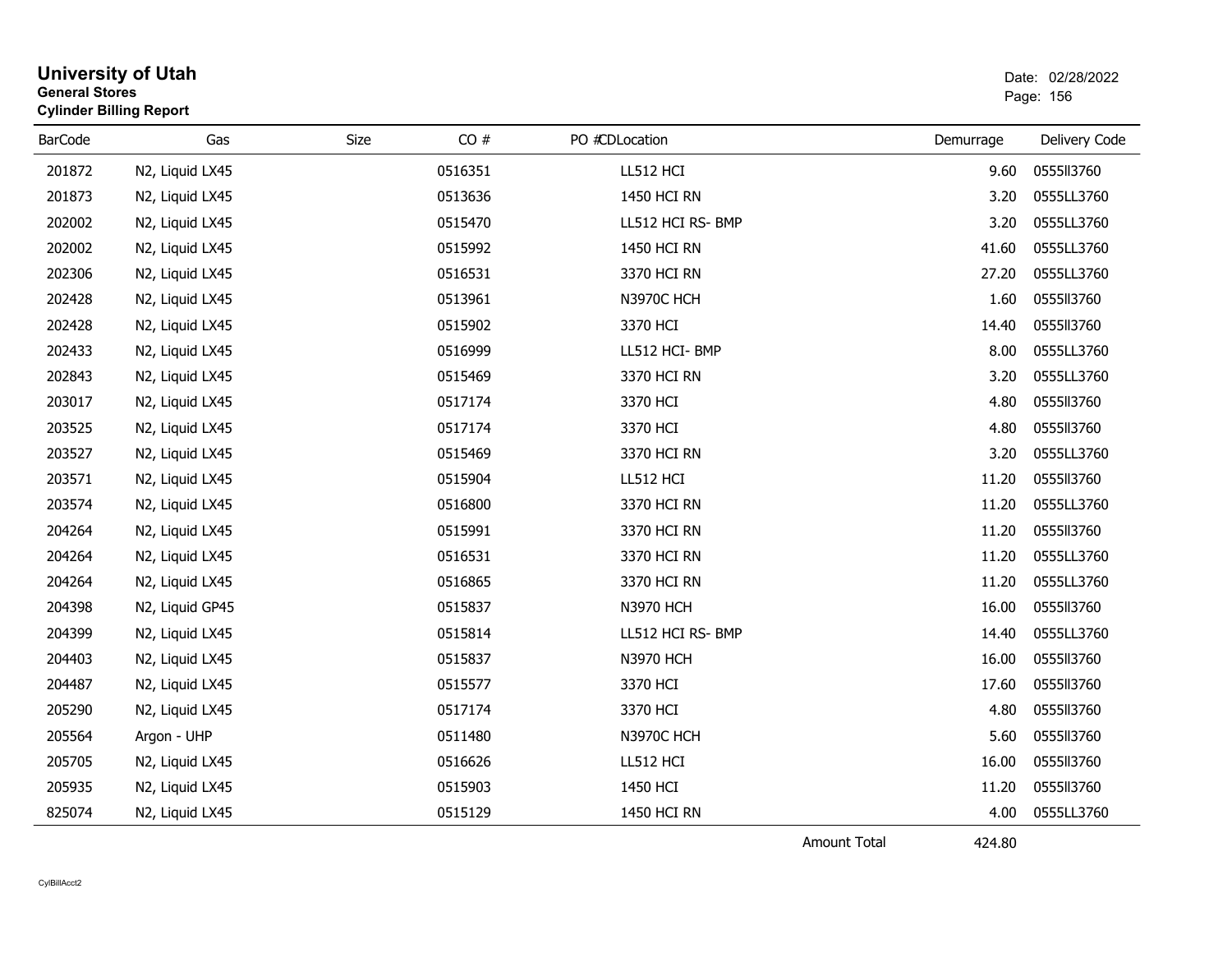| CO#<br><b>BarCode</b><br>Size<br>PO #CDLocation<br>Delivery Code<br>Gas<br>Demurrage<br>Chart: 01012742000208016262212022<br>202298<br><b>N3970 HCH</b><br>0555II3760<br>N2, Liquid LX45<br><b>180 LTR/U</b><br>0516539<br>27.20<br>205709<br>0555113760<br>N2, Liquid LX45<br>0516539<br><b>N3970 HCH</b><br>27.20<br><b>Amount Total</b><br>54.40<br>Chart: 0101280500054903094637002022<br>200727<br>CO2 - 50 Lb.<br>K/UU<br>0461969<br>3450 SKAGGS<br>0555LL3760<br>4.48<br>CO2 - 50 Lb.<br>0555LL3760<br>201715<br>0461969<br>3450 SKAGGS<br>4.48<br>203312<br>CO2 - 50 Lb.<br>0555LL3760<br>0463502<br>3440 SKAGGS<br>4.48<br>205361<br>CO2 - 50 Lb.<br>0463502<br>3440 SKAGGS<br>0555LL3760<br>4.48<br><b>Amount Total</b><br>17.92<br>Chart: 01013352000206636261012022<br>807152<br>271 EMRL<br>0056003040<br>95% N2, 5% CO2<br>200C/Mt.A<br>0306514<br>6.16<br><b>Amount Total</b><br>6.16<br>Chart: 01013352500193146260012022<br>203097<br>Oxygen, USP - E<br>E/UU<br>0349573<br><b>5015 SMBB</b><br>0151031000<br>4.48<br>5015 SMBB<br>0151031000<br>203428<br>Oxygen, USP - E<br>0349573<br>4.48<br>Amount Total<br>8.96<br>Chart: 0101335500059315520626002022<br>200883<br>CO2 - 50 Lb.<br>K/UU<br>0442683<br>5340 SMBB<br>0151032050<br>4.48<br>205539<br>CO2 - 50 Lb.<br>0401370<br>5340 SMBB<br>0151055270<br>4.48<br>821367<br>Oxygen, USP - D<br>0151032050<br>0482731<br>3205 SMBB<br>7.56<br>0151032050<br>821386<br>Oxygen, USP - D<br>0483737<br><b>SMBB</b><br>7.56<br><b>Amount Total</b><br>24.08<br>Chart: 01013362000178926260312022<br>201624<br>4520 EEJ<br>0565041000<br>K/UU<br>0447036<br>Hydrogen - UHP<br>4.48<br>202905<br>CO2 - 50 Lb.<br>4570 EEJ<br>0565041000<br>0474779<br>5.60 | <b>General Stores</b> | <b>University of Utah</b><br><b>Cylinder Billing Report</b> |  |  | Date: 02/28/2022<br>Page: 157 |
|----------------------------------------------------------------------------------------------------------------------------------------------------------------------------------------------------------------------------------------------------------------------------------------------------------------------------------------------------------------------------------------------------------------------------------------------------------------------------------------------------------------------------------------------------------------------------------------------------------------------------------------------------------------------------------------------------------------------------------------------------------------------------------------------------------------------------------------------------------------------------------------------------------------------------------------------------------------------------------------------------------------------------------------------------------------------------------------------------------------------------------------------------------------------------------------------------------------------------------------------------------------------------------------------------------------------------------------------------------------------------------------------------------------------------------------------------------------------------------------------------------------------------------------------------------------------------------------------------------------------------------------------------------------------------------------------------------------------------|-----------------------|-------------------------------------------------------------|--|--|-------------------------------|
|                                                                                                                                                                                                                                                                                                                                                                                                                                                                                                                                                                                                                                                                                                                                                                                                                                                                                                                                                                                                                                                                                                                                                                                                                                                                                                                                                                                                                                                                                                                                                                                                                                                                                                                            |                       |                                                             |  |  |                               |
|                                                                                                                                                                                                                                                                                                                                                                                                                                                                                                                                                                                                                                                                                                                                                                                                                                                                                                                                                                                                                                                                                                                                                                                                                                                                                                                                                                                                                                                                                                                                                                                                                                                                                                                            |                       |                                                             |  |  |                               |
|                                                                                                                                                                                                                                                                                                                                                                                                                                                                                                                                                                                                                                                                                                                                                                                                                                                                                                                                                                                                                                                                                                                                                                                                                                                                                                                                                                                                                                                                                                                                                                                                                                                                                                                            |                       |                                                             |  |  |                               |
|                                                                                                                                                                                                                                                                                                                                                                                                                                                                                                                                                                                                                                                                                                                                                                                                                                                                                                                                                                                                                                                                                                                                                                                                                                                                                                                                                                                                                                                                                                                                                                                                                                                                                                                            |                       |                                                             |  |  |                               |
|                                                                                                                                                                                                                                                                                                                                                                                                                                                                                                                                                                                                                                                                                                                                                                                                                                                                                                                                                                                                                                                                                                                                                                                                                                                                                                                                                                                                                                                                                                                                                                                                                                                                                                                            |                       |                                                             |  |  |                               |
|                                                                                                                                                                                                                                                                                                                                                                                                                                                                                                                                                                                                                                                                                                                                                                                                                                                                                                                                                                                                                                                                                                                                                                                                                                                                                                                                                                                                                                                                                                                                                                                                                                                                                                                            |                       |                                                             |  |  |                               |
|                                                                                                                                                                                                                                                                                                                                                                                                                                                                                                                                                                                                                                                                                                                                                                                                                                                                                                                                                                                                                                                                                                                                                                                                                                                                                                                                                                                                                                                                                                                                                                                                                                                                                                                            |                       |                                                             |  |  |                               |
|                                                                                                                                                                                                                                                                                                                                                                                                                                                                                                                                                                                                                                                                                                                                                                                                                                                                                                                                                                                                                                                                                                                                                                                                                                                                                                                                                                                                                                                                                                                                                                                                                                                                                                                            |                       |                                                             |  |  |                               |
|                                                                                                                                                                                                                                                                                                                                                                                                                                                                                                                                                                                                                                                                                                                                                                                                                                                                                                                                                                                                                                                                                                                                                                                                                                                                                                                                                                                                                                                                                                                                                                                                                                                                                                                            |                       |                                                             |  |  |                               |
|                                                                                                                                                                                                                                                                                                                                                                                                                                                                                                                                                                                                                                                                                                                                                                                                                                                                                                                                                                                                                                                                                                                                                                                                                                                                                                                                                                                                                                                                                                                                                                                                                                                                                                                            |                       |                                                             |  |  |                               |
|                                                                                                                                                                                                                                                                                                                                                                                                                                                                                                                                                                                                                                                                                                                                                                                                                                                                                                                                                                                                                                                                                                                                                                                                                                                                                                                                                                                                                                                                                                                                                                                                                                                                                                                            |                       |                                                             |  |  |                               |
|                                                                                                                                                                                                                                                                                                                                                                                                                                                                                                                                                                                                                                                                                                                                                                                                                                                                                                                                                                                                                                                                                                                                                                                                                                                                                                                                                                                                                                                                                                                                                                                                                                                                                                                            |                       |                                                             |  |  |                               |
|                                                                                                                                                                                                                                                                                                                                                                                                                                                                                                                                                                                                                                                                                                                                                                                                                                                                                                                                                                                                                                                                                                                                                                                                                                                                                                                                                                                                                                                                                                                                                                                                                                                                                                                            |                       |                                                             |  |  |                               |
|                                                                                                                                                                                                                                                                                                                                                                                                                                                                                                                                                                                                                                                                                                                                                                                                                                                                                                                                                                                                                                                                                                                                                                                                                                                                                                                                                                                                                                                                                                                                                                                                                                                                                                                            |                       |                                                             |  |  |                               |
|                                                                                                                                                                                                                                                                                                                                                                                                                                                                                                                                                                                                                                                                                                                                                                                                                                                                                                                                                                                                                                                                                                                                                                                                                                                                                                                                                                                                                                                                                                                                                                                                                                                                                                                            |                       |                                                             |  |  |                               |
|                                                                                                                                                                                                                                                                                                                                                                                                                                                                                                                                                                                                                                                                                                                                                                                                                                                                                                                                                                                                                                                                                                                                                                                                                                                                                                                                                                                                                                                                                                                                                                                                                                                                                                                            |                       |                                                             |  |  |                               |
|                                                                                                                                                                                                                                                                                                                                                                                                                                                                                                                                                                                                                                                                                                                                                                                                                                                                                                                                                                                                                                                                                                                                                                                                                                                                                                                                                                                                                                                                                                                                                                                                                                                                                                                            |                       |                                                             |  |  |                               |
|                                                                                                                                                                                                                                                                                                                                                                                                                                                                                                                                                                                                                                                                                                                                                                                                                                                                                                                                                                                                                                                                                                                                                                                                                                                                                                                                                                                                                                                                                                                                                                                                                                                                                                                            |                       |                                                             |  |  |                               |
|                                                                                                                                                                                                                                                                                                                                                                                                                                                                                                                                                                                                                                                                                                                                                                                                                                                                                                                                                                                                                                                                                                                                                                                                                                                                                                                                                                                                                                                                                                                                                                                                                                                                                                                            |                       |                                                             |  |  |                               |
|                                                                                                                                                                                                                                                                                                                                                                                                                                                                                                                                                                                                                                                                                                                                                                                                                                                                                                                                                                                                                                                                                                                                                                                                                                                                                                                                                                                                                                                                                                                                                                                                                                                                                                                            |                       |                                                             |  |  |                               |
|                                                                                                                                                                                                                                                                                                                                                                                                                                                                                                                                                                                                                                                                                                                                                                                                                                                                                                                                                                                                                                                                                                                                                                                                                                                                                                                                                                                                                                                                                                                                                                                                                                                                                                                            |                       |                                                             |  |  |                               |
|                                                                                                                                                                                                                                                                                                                                                                                                                                                                                                                                                                                                                                                                                                                                                                                                                                                                                                                                                                                                                                                                                                                                                                                                                                                                                                                                                                                                                                                                                                                                                                                                                                                                                                                            |                       |                                                             |  |  |                               |
|                                                                                                                                                                                                                                                                                                                                                                                                                                                                                                                                                                                                                                                                                                                                                                                                                                                                                                                                                                                                                                                                                                                                                                                                                                                                                                                                                                                                                                                                                                                                                                                                                                                                                                                            |                       |                                                             |  |  |                               |
|                                                                                                                                                                                                                                                                                                                                                                                                                                                                                                                                                                                                                                                                                                                                                                                                                                                                                                                                                                                                                                                                                                                                                                                                                                                                                                                                                                                                                                                                                                                                                                                                                                                                                                                            |                       |                                                             |  |  |                               |
|                                                                                                                                                                                                                                                                                                                                                                                                                                                                                                                                                                                                                                                                                                                                                                                                                                                                                                                                                                                                                                                                                                                                                                                                                                                                                                                                                                                                                                                                                                                                                                                                                                                                                                                            |                       |                                                             |  |  |                               |
|                                                                                                                                                                                                                                                                                                                                                                                                                                                                                                                                                                                                                                                                                                                                                                                                                                                                                                                                                                                                                                                                                                                                                                                                                                                                                                                                                                                                                                                                                                                                                                                                                                                                                                                            |                       |                                                             |  |  |                               |
|                                                                                                                                                                                                                                                                                                                                                                                                                                                                                                                                                                                                                                                                                                                                                                                                                                                                                                                                                                                                                                                                                                                                                                                                                                                                                                                                                                                                                                                                                                                                                                                                                                                                                                                            |                       |                                                             |  |  |                               |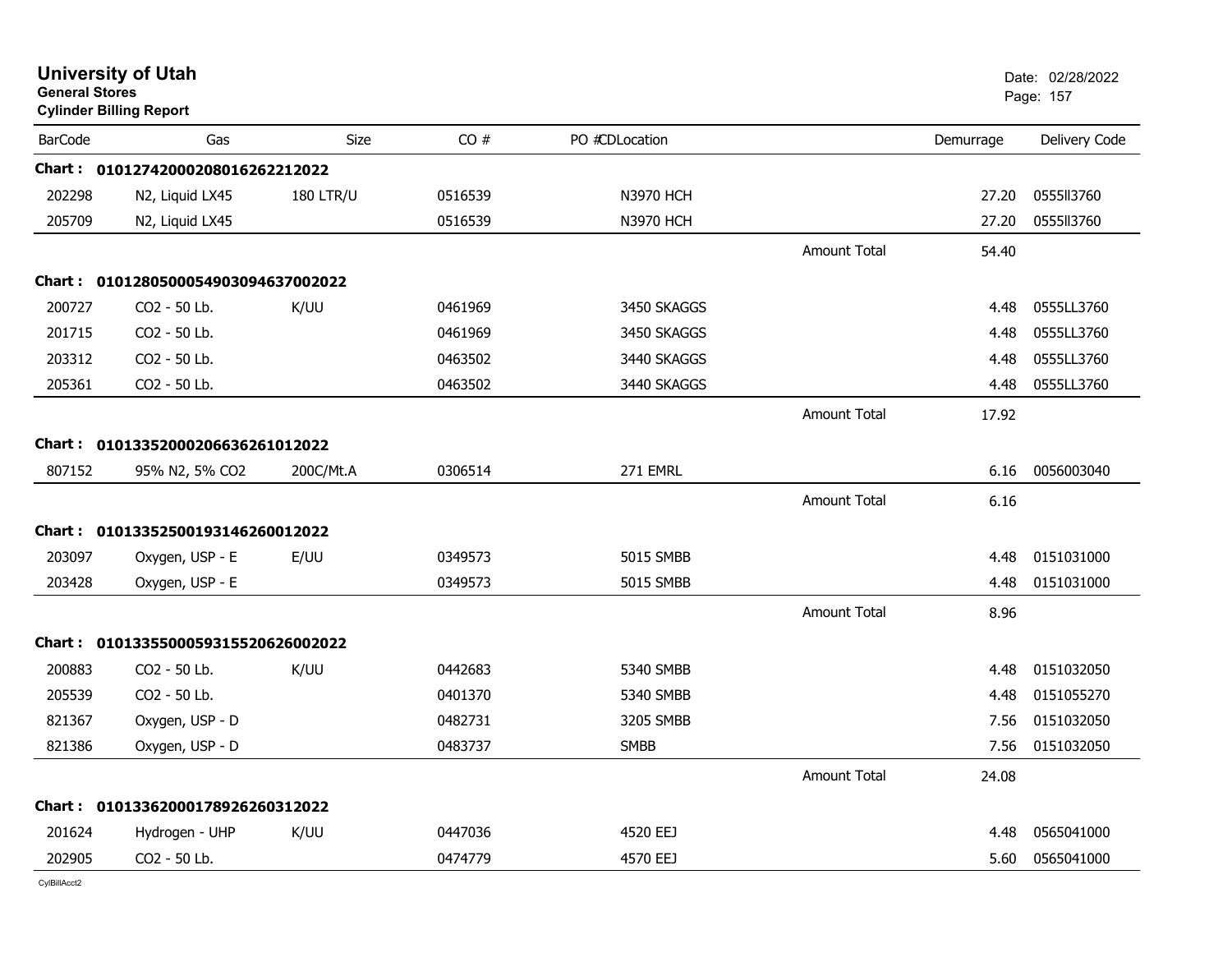| General Stores | <b>Cylinder Billing Report</b>    |           |         |                |                     |           | Page: 158     |
|----------------|-----------------------------------|-----------|---------|----------------|---------------------|-----------|---------------|
| <b>BarCode</b> | Gas                               | Size      | CO#     | PO #CDLocation |                     | Demurrage | Delivery Code |
|                |                                   |           |         |                | <b>Amount Total</b> | 10.08     |               |
|                | Chart: 01013362000178926262512022 |           |         |                |                     |           |               |
| 201571         | Nitrogen 230 CF                   | K/UU      | 0513609 | 132 BPRB       |                     | 5.60      | 0565041000    |
| 202943         | Argon                             |           | 0503050 | 126 BPRB       |                     | 5.60      | 0565041000    |
| 203675         | N2, Liquid, 265                   |           | 0514406 | 129 BPRB       |                     | 21.84     | 0565041000    |
|                |                                   |           |         |                | <b>Amount Total</b> | 33.04     |               |
|                | Chart: 01013372000240036260012022 |           |         |                |                     |           |               |
| 200608         | Air - 233 CF                      | K/UU      | 0338822 | 4440 ECCLES    |                     | 4.48      | 0533021000    |
|                |                                   |           |         |                | <b>Amount Total</b> | 4.48      |               |
|                | Chart: 01013372000281346260312022 |           |         |                |                     |           |               |
| 201199         | CO2 - 50 Lb.                      | K/UU      | 0516321 | 2410 Eccles    |                     | 4.00      | 0533041450    |
| 204725         | CO2 - 50 Lb.                      |           | 0516321 | 2410 Eccles    |                     | 3.00      | 0533041450    |
| 205679         | CO2 - 50 Lb.                      |           | 0516321 | 2410 Eccles    |                     | 4.00      | 0533041450    |
|                |                                   |           |         |                | <b>Amount Total</b> | 11.00     |               |
|                | Chart: 01013372000281796260312022 |           |         |                |                     |           |               |
| 202457         | Oxygen - 125 CF                   | 125 CF/UU | 0431732 | 2480 ECCLES    |                     | 4.48      | 0533041450    |
|                |                                   |           |         |                | <b>Amount Total</b> | 4.48      |               |
|                | Chart: 01013372000282676260312022 |           |         |                |                     |           |               |
| 201614         | CO2 - 50 Lb.                      | K/UU      | 0508322 | 4550 EIHG      |                     | 5.60      | 0533041450    |
|                |                                   |           |         |                | Amount Total        | 5.60      |               |
|                | Chart: 01013372500193796260312022 |           |         |                |                     |           |               |
| 200238         | Nitrogen 230 CF                   | K/UU      | 0404951 | 3460 ECCLES    |                     | 4.48      | 0533041450    |
| 201200         | Nitrogen 230 CF                   |           | 0404951 | 3460 ECCLES    |                     | 4.48      | 0533041450    |
|                |                                   |           |         |                | <b>Amount Total</b> | 8.96      |               |

**University of Utah** Date: 02/28/2022

#### **Chart : 01013372500199746260012022**

CylBillAcct2

**General Stores**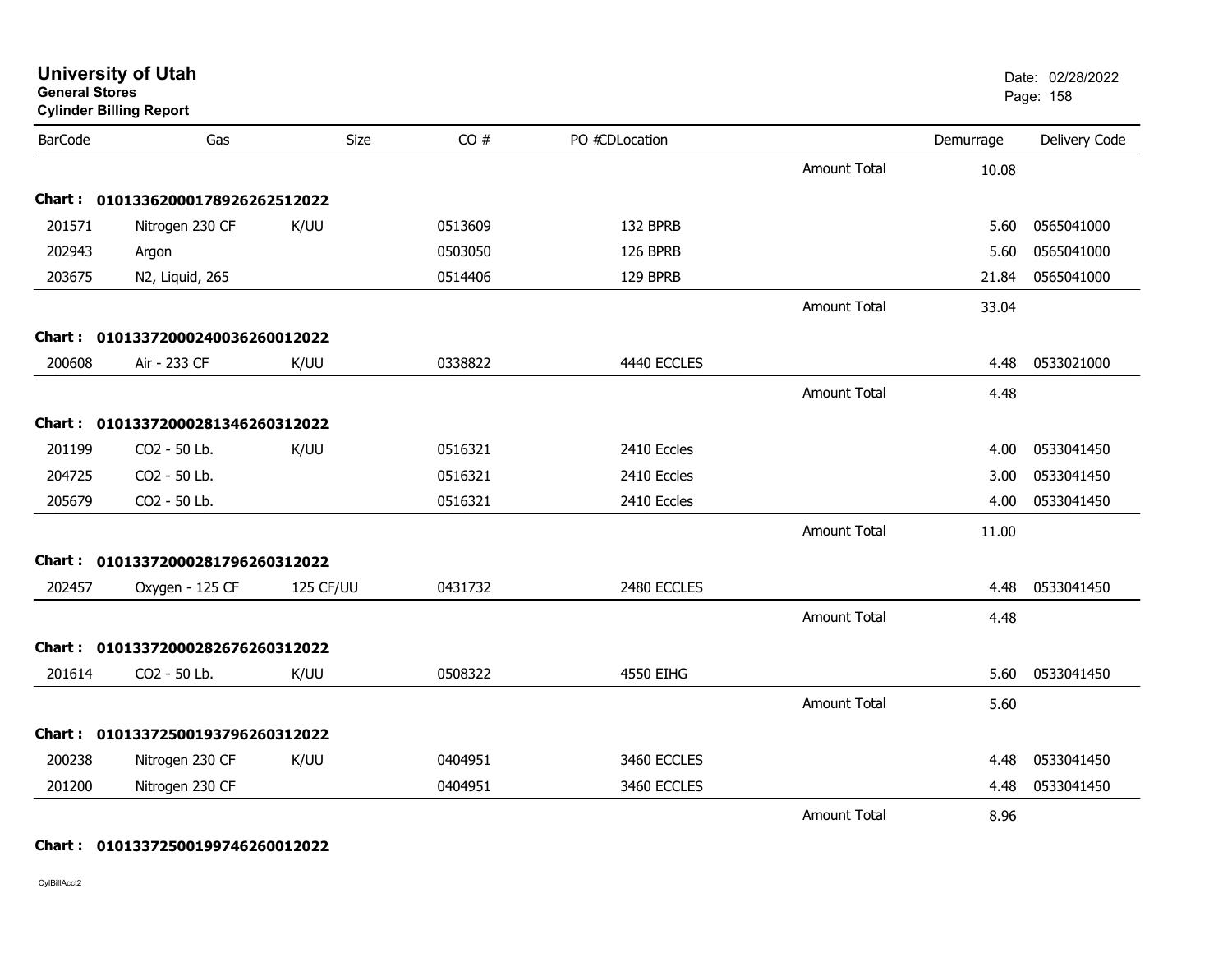|                | <b>Cyllings Dilling Report</b>      |           |         |                |                     |           |               |
|----------------|-------------------------------------|-----------|---------|----------------|---------------------|-----------|---------------|
| <b>BarCode</b> | Gas                                 | Size      | CO#     | PO #CDLocation |                     | Demurrage | Delivery Code |
| 200153         | Oxygen - 125 CF                     | 125 CF/UU | 0432442 | 2450A EIHG     |                     | 4.48      | 0533041450    |
|                |                                     |           |         |                | <b>Amount Total</b> | 4.48      |               |
|                | Chart: 01013372500262336260012022   |           |         |                |                     |           |               |
| 200867         | Nitrogen 230 CF                     | K/UU      | 0454502 | 3280 EIHG      |                     | 4.48      | 0533032800    |
| 201462         | Nitrogen 230 CF                     |           | 0339863 | 3260 eccles    |                     | 4.48      | 0533032800    |
| 201504         | Nitrogen 230 CF                     |           | 0454502 | 3280 EIHG      |                     | 4.48      | 0533032800    |
| 201931         | Nitrogen 230 CF                     |           | 0392569 | 3260 ECCLES    |                     | 4.48      | 0533032800    |
| 204658         | Nitrogen 230 CF                     |           | 0374279 | 3280 EIHG      |                     | 4.48      | 0533032800    |
| 807762         | 5%Co2,5%O2,N2                       |           | 0319832 | 2280 ECCLES    |                     | 6.16      | 0533032800    |
|                |                                     |           |         |                | <b>Amount Total</b> | 28.56     |               |
|                | Chart: 01013372500262386260312022   |           |         |                |                     |           |               |
| 200539         | CO2 - 50 Lb.                        | K/UU      | 0515301 | 2440 EIHG      |                     | 5.60      | 0533041450    |
| 201225         | CO2 - 50 Lb.                        |           | 0515300 | 2410 EIHG      |                     | 5.60      | 0533041450    |
| 201691         | CO2 - 50 Lb.                        |           | 0516984 | 2410 EIHG      |                     | 1.00      | 0533021000    |
| 201727         | CO2 - 50 Lb.                        |           | 0515300 | 2410 EIHG      |                     | 4.60      | 0533041450    |
| 203821         | CO2 - 50 Lb.                        |           | 0515300 | 2410 EIHG      |                     | 4.60      | 0533041450    |
| 205858         | CO2 - 50 Lb.                        |           | 0516984 | 2410 EIHG      |                     | 1.00      | 0533021000    |
|                |                                     |           |         |                | Amount Total        | 22.40     |               |
|                | Chart: 0101337500050503854626032022 |           |         |                |                     |           |               |
| 203467         | Oxygen - 125 CF                     | 125 CF/UU | 0506610 | 2480 Eccles    |                     | 5.60      | 0533041450    |
| 203767         | Oxygen - 125 CF                     |           | 0512283 | 2480 Eccles    |                     | 5.60      | 0533041450    |
| 204747         | Oxygen - 125 CF                     |           | 0506610 | 2480 Eccles    |                     | 5.60      | 0533041450    |
|                |                                     |           |         |                | <b>Amount Total</b> | 16.80     |               |
|                | Chart: 0101337500051006158626002022 |           |         |                |                     |           |               |
| 200800         | CO2 - 50 Lb.                        | K/UU      | 0509241 | 3330 ECCLES    |                     | 5.60      | 0533041450    |
| 824215         | CO2 - 50 Lb.                        |           | 0508079 | 3330 ECCLES    |                     | 7.56      | 0533041450    |
|                |                                     |           |         |                |                     |           |               |

#### **University of Utah**  Date: 02/28/2022 **General Stores**er and the state of the state of the state of the state of the state of the state of the state of the state of the state of the state of the state of the state of the state of the state of the state of the state of the sta

**Cylinder Billing Report**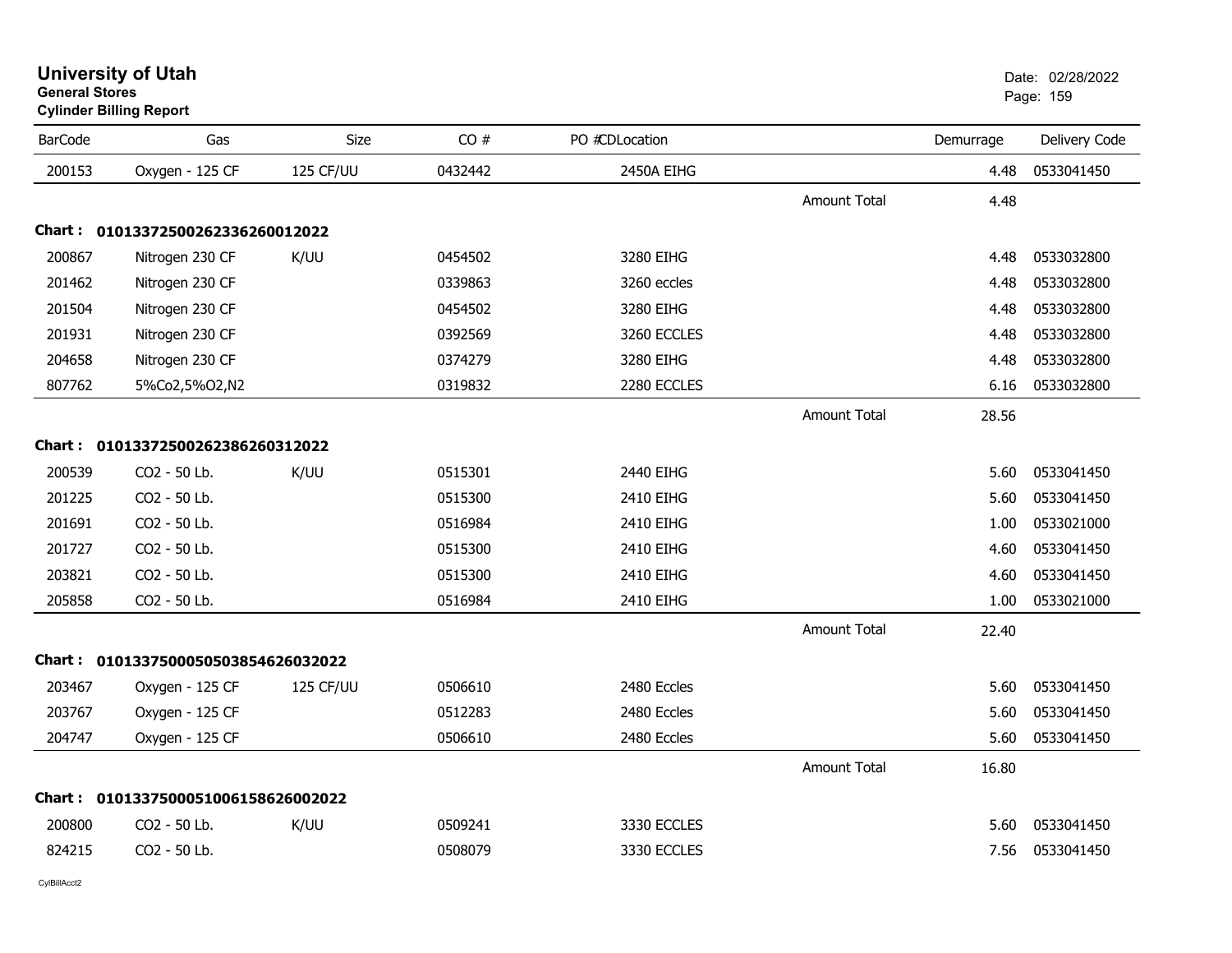| <b>University of Utah</b> |  |  |  |
|---------------------------|--|--|--|
|---------------------------|--|--|--|

| <b>BarCode</b> | Gas                                 | Size             | CO#     | PO #CDLocation      |                     | Demurrage | Delivery Code |
|----------------|-------------------------------------|------------------|---------|---------------------|---------------------|-----------|---------------|
| 824219         | CO2 - 50 Lb.                        |                  | 0508079 | 3330 ECCLES         |                     | 7.56      | 0533041450    |
|                |                                     |                  |         |                     | <b>Amount Total</b> | 20.72     |               |
|                | Chart: 0101337500051006174626032022 |                  |         |                     |                     |           |               |
| 823493         | CO2 - 50 Lb.                        | 50#/Mt.Ai        | 0501097 | 4550 EIHG           |                     | 6.75      | 0533041450    |
|                |                                     |                  |         |                     | <b>Amount Total</b> | 6.75      |               |
|                | Chart: 0101337500054903214626032022 |                  |         |                     |                     |           |               |
| 201801         | N2, Liquid LX45                     | <b>180 LTR/U</b> | 0515757 | 4290 Eccles         |                     | 44.80     | 0533041450    |
| 203015         | N2, Liquid LX45                     |                  | 0516565 | 4290 Eccles         |                     | 27.20     | 0533041450    |
|                |                                     |                  |         |                     | <b>Amount Total</b> | 72.00     |               |
|                | Chart: 0101337500059100617626032022 |                  |         |                     |                     |           |               |
| 201255         | CO2 - 50 Lb.                        | K/UU             | 0510918 | 4550 EIHG           |                     | 5.60      | 0533041450    |
| 201853         | CO2 - 50 Lb.                        |                  | 0510918 | 4550 EIHG           |                     | 5.60      | 0533041450    |
| 825368         | CO2 - 50 Lb.                        |                  | 0516877 | 4550 Eccles         |                     | 2.70      | 0533041450    |
| 825370         | CO2 - 50 Lb.                        |                  | 0516877 | 4550 Eccles         |                     | 2.70      | 0533041450    |
|                |                                     |                  |         |                     | <b>Amount Total</b> | 16.60     |               |
|                | Chart: 0101337500059312910626002022 |                  |         |                     |                     |           |               |
| 200366         | CO2 - 50 Lb.                        | K/UU             | 0185630 | 4450 ECCKES         |                     | 4.48      | 0533021000    |
| 202671         | Oxygen, USP - E                     |                  | 0349804 | 4490 ECCLES         |                     | 4.48      | 0533021000    |
| 203164         | Oxygen, USP - E                     |                  | 0349804 | 4490 ECCLES         |                     | 4.48      | 0533021000    |
| 203378         | Oxygen, USP - E                     |                  | 0349804 | 4490 ECCLES         |                     | 4.48      | 0533021000    |
| 203418         | Oxygen, USP - E                     |                  | 0349804 | 4490 ECCLES         |                     | 4.48      | 0533021000    |
| 203436         | Oxygen, USP - E                     |                  | 0349804 | 4490 ECCLES         |                     | 4.48      | 0533021000    |
| 203819         | N2, Liquid GP45                     |                  | 0116183 | BLDG. 533 ROOM 4550 |                     | 44.80     | 0533042200    |
|                |                                     |                  |         |                     | Amount Total        | 71.68     |               |
|                | Chart: 0101337500059312910626032022 |                  |         |                     |                     |           |               |
| 202499         | CO2 - 20 Lb.                        | 20#/UU           | 0509110 | 4450A EIHG          |                     | 5.60      | 0533021000    |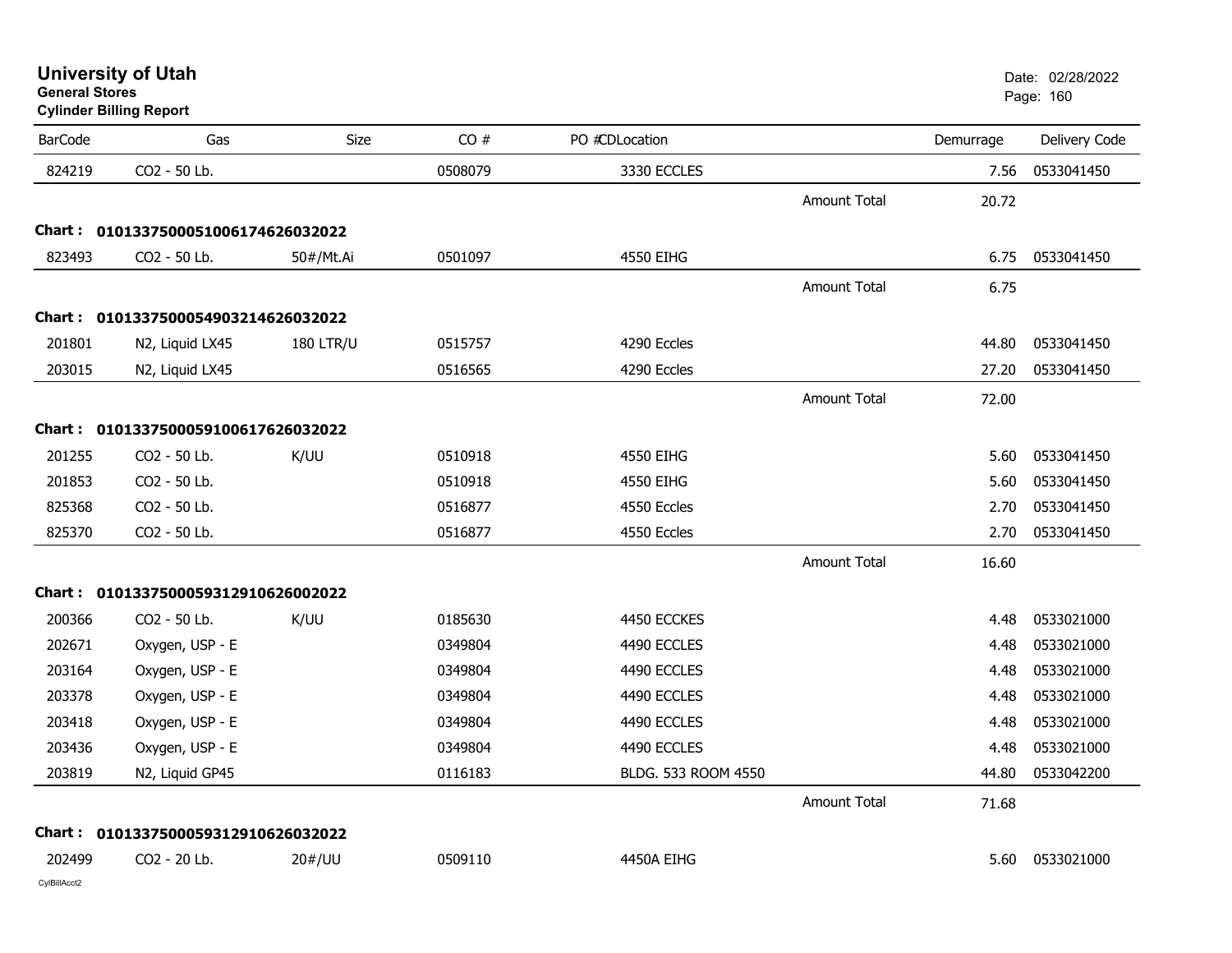| <b>General Stores</b> | <b>University of Utah</b><br><b>Cylinder Billing Report</b> |           |         |                |                     |           | Date: 02/28/2022<br>Page: 161 |
|-----------------------|-------------------------------------------------------------|-----------|---------|----------------|---------------------|-----------|-------------------------------|
| <b>BarCode</b>        | Gas                                                         | Size      | CO#     | PO #CDLocation |                     | Demurrage | Delivery Code                 |
| 202972                | CO2 - 20 Lb.                                                |           | 0482854 | 4450A Eccles   |                     | 5.00      | 0533021000                    |
| 204489                | Co <sub>2</sub> Food Grade                                  |           | 0509110 | 4450A EIHG     |                     | 5.60      | 0533021000                    |
| 204491                | Co <sub>2</sub> Food Grade                                  |           | 0509110 | 4450A EIHG     |                     | 5.60      | 0533021000                    |
| 819355                | 2%O2/5%C02/N2                                               |           | 0470450 | 4490 ECCLES    |                     | 7.56      | 0533021000                    |
|                       |                                                             |           |         |                | <b>Amount Total</b> | 29.36     |                               |
|                       | Chart: 0101337500059313501626032022                         |           |         |                |                     |           |                               |
| 203696                | CO2 - 50 Lb.                                                | K/UU      | 0512876 | 2410 EIHG      |                     | 1.60      | 0533041450                    |
| 204743                | CO2 - 50 Lb.                                                |           | 0512876 | 2410 EIHG      |                     | 1.60      | 0533041450                    |
| 825179                | CO2 - 50 Lb.                                                |           | 0513888 | 2410 Eccles    |                     | 7.56      | 0533041450                    |
| 825180                | CO <sub>2</sub> - 50 Lb.                                    |           | 0513888 | 2410 Eccles    |                     | 2.16      | 0533041450                    |
|                       |                                                             |           |         |                | <b>Amount Total</b> | 12.92     |                               |
| Chart :               | 0101337500059314600626032022                                |           |         |                |                     |           |                               |
| 200032                | CO2 - 50 Lb.                                                | K/UU      | 0490172 | 4370 Eccles    |                     | 5.60      | 0533041450                    |
| 200406                | CO2 - 50 Lb.                                                |           | 0502989 | 4370 Eccles    |                     | 5.60      | 0533041450                    |
| 200804                | CO2 - 50 Lb.                                                |           | 0490172 | 4370 Eccles    |                     | 5.60      | 0533041450                    |
| 201475                | CO2 - 50 Lb.                                                |           | 0502989 | 4370 Eccles    |                     | 5.60      | 0533041450                    |
| 201712                | N2, Liquid LX45                                             |           | 0513727 | 4290 EIHG      |                     | 17.60     | 0533021000                    |
| 202766                | CO2 - 50 Lb.                                                |           | 0502989 | 4370 Eccles    |                     | 5.60      | 0533041450                    |
| 203006                | CO2 - 50 Lb.                                                |           | 0490172 | 4370 Eccles    |                     | 5.60      | 0533041450                    |
| 203690                | CO2 - 50 Lb.                                                |           | 0490172 | 4370 Eccles    |                     | 5.60      | 0533041450                    |
|                       |                                                             |           |         |                | <b>Amount Total</b> | 56.80     |                               |
|                       | Chart: 0101337500059314800626002022                         |           |         |                |                     |           |                               |
| 200249                | Nitrogen 230 CF                                             | K/UU      | 0332645 | 4350 ECCLES    |                     | 4.48      | 0533041450                    |
|                       |                                                             |           |         |                | <b>Amount Total</b> | 4.48      |                               |
|                       | Chart: 0101337500059314800626032022                         |           |         |                |                     |           |                               |
| 200151                | Oxygen - 125 CF                                             | 125 CF/UU | 0513874 | 4270B Eccles   |                     | 5.60      | 0533041450                    |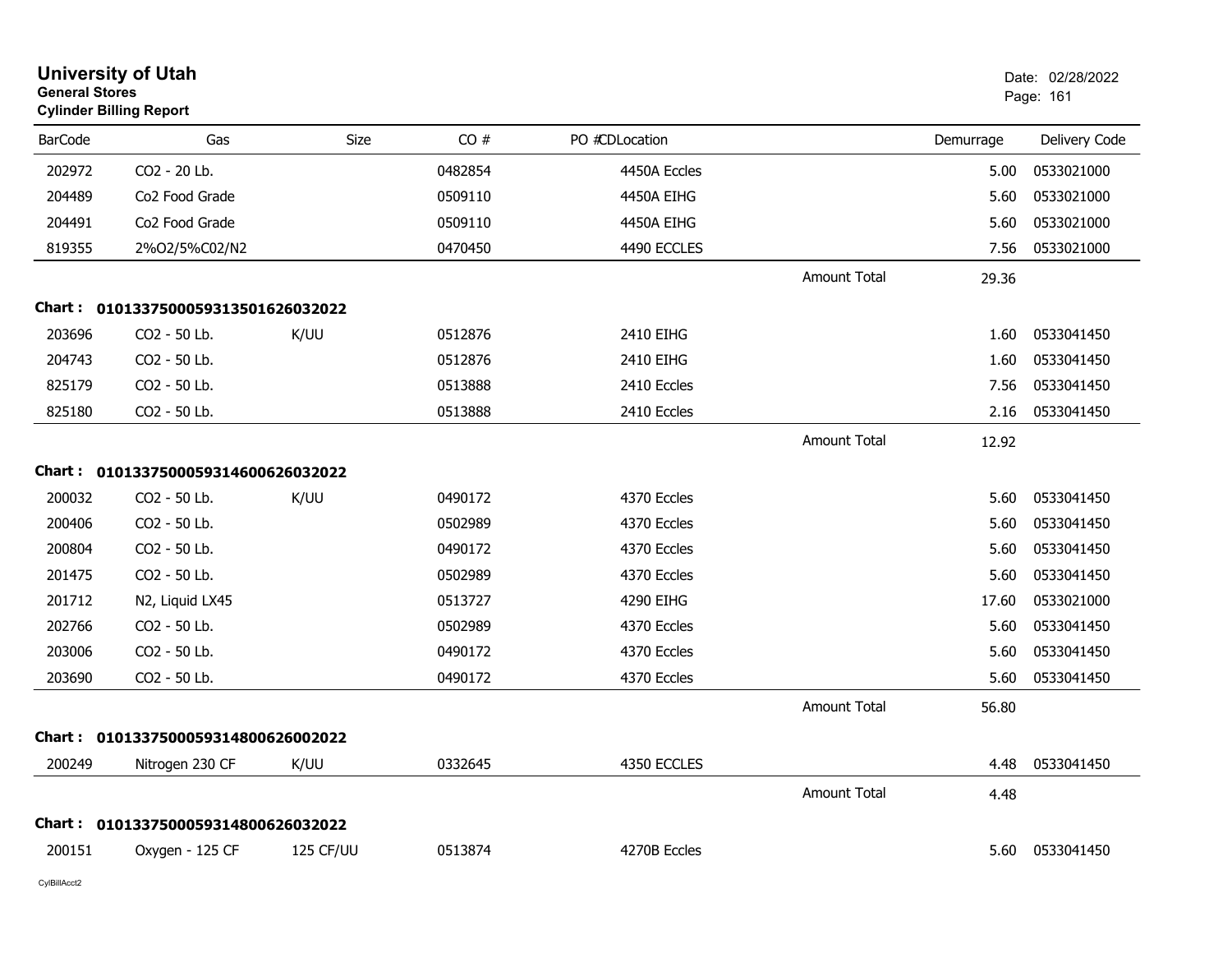| <b>General Stores</b> | <b>University of Utah</b><br><b>Cylinder Billing Report</b> |             |         |                      |                     |           | Date: 02/28/2022<br>Page: 162 |
|-----------------------|-------------------------------------------------------------|-------------|---------|----------------------|---------------------|-----------|-------------------------------|
| <b>BarCode</b>        | Gas                                                         | <b>Size</b> | CO#     | PO #CDLocation       |                     | Demurrage | Delivery Code                 |
| 200393                | Nitrogen 230 CF                                             |             | 0466045 | 4240 EIHG            |                     | 5.60      | 0533021000                    |
| 200881                | CO2 - 50 Lb.                                                |             | 0513013 | 4280 EIHG            |                     | 5.60      | 0533041450                    |
| 201025                | CO2 - 50 Lb.                                                |             | 0511365 | 4280 Eccles          |                     | 5.60      | 0533041450                    |
| 201657                | CO2 - 50 Lb.                                                |             | 0513013 | 4280 EIHG            |                     | 5.60      | 0533041450                    |
| 201718                | Air - 233 CF                                                |             | 0464879 | 4280 EIHG            |                     | 5.60      | 0533041450                    |
| 203850                | Nitrogen 230 CF                                             |             | 0466045 | 4240 EIHG            |                     | 5.60      | 0533021000                    |
| 203990                | CO2 - 50 Lb.                                                |             | 0459120 | 4330 EIHG            |                     | 4.48      | 0533041450                    |
| 824651                | CO2 - 50 Lb.                                                |             | 0511365 | 4280 Eccles          |                     | 7.56      | 0533041450                    |
|                       |                                                             |             |         |                      | <b>Amount Total</b> | 51.24     |                               |
|                       | Chart: 0101337500059314801626032022                         |             |         |                      |                     |           |                               |
| 202458                | Oxygen - 125 CF                                             | 125 CF/UU   | 0515033 | 4270B Eccles         |                     | 5.60      | 0533041450                    |
|                       |                                                             |             |         |                      | Amount Total        | 5.60      |                               |
|                       | Chart: 0101337500059316560626002022                         |             |         |                      |                     |           |                               |
| 200447                | Nitrogen 230 CF                                             | K/UU        | 0512307 | 3260 ECCLES          |                     | 5.60      | 0533032800                    |
| 200761                | Oxygen, USP                                                 |             | 0254339 | <b>116 BPRB</b>      |                     | 4.48      | 0570001080                    |
| 201112                | Nitrogen 230 CF                                             |             | 0512307 | 3260 ECCLES          |                     | 5.60      | 0533032800                    |
| 201169                | Nitrogen 230 CF                                             |             | 0512307 | 3260 ECCLES          |                     | 5.60      | 0533032800                    |
| 202729                | Nitrogen 230 CF                                             |             | 0512307 | 3260 ECCLES          |                     | 5.60      | 0533032800                    |
|                       |                                                             |             |         |                      | <b>Amount Total</b> | 26.88     |                               |
|                       | Chart: 0101337500059316770643032022                         |             |         |                      |                     |           |                               |
| 200362                | CO2 - 50 Lb.                                                | K/UU        | 0495328 | 318 WINTROBE         |                     | 5.60      | 0533041450                    |
| 203306                | CO2 - 50 Lb.                                                |             | 0495328 | 318 WINTROBE         |                     | 5.60      | 0533041450                    |
|                       |                                                             |             |         |                      | <b>Amount Total</b> | 11.20     |                               |
|                       | Chart: 0101337500059317060626032022                         |             |         |                      |                     |           |                               |
| 202921                | CO2 - 50 Lb.                                                | K/UU        | 0513274 | BSL2 in Rm 2475 EIHG |                     | 5.60      | 0533041450                    |
| 204591                | CO2 - 50 Lb.                                                |             | 0509992 | 2475 Eccles          |                     | 5.60      | 0533041450                    |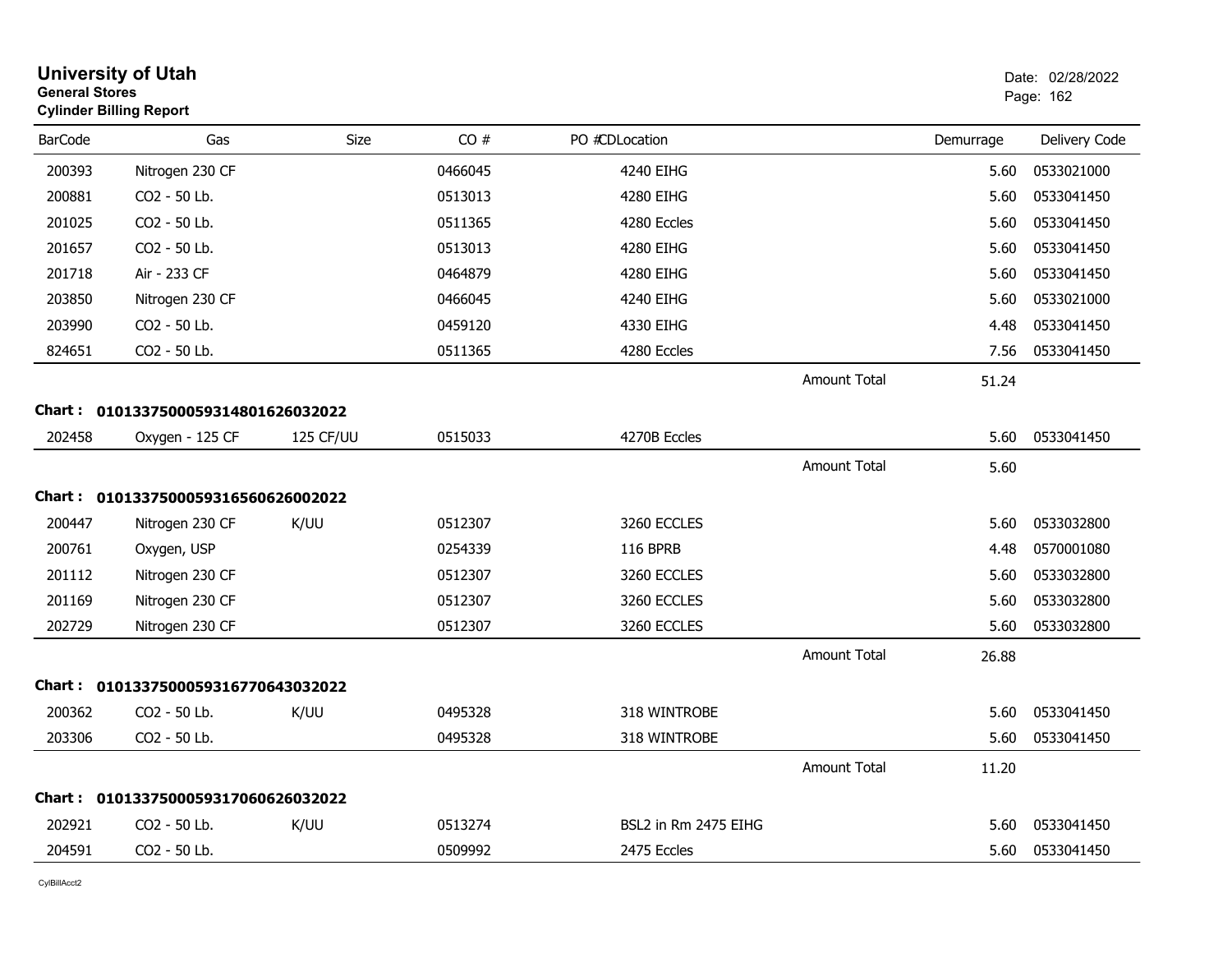| <b>General Stores</b> | <b>University of Utah</b><br><b>Cylinder Billing Report</b> |           |         |                  |                     |           | Date: 02/28/2022<br>Page: 163 |
|-----------------------|-------------------------------------------------------------|-----------|---------|------------------|---------------------|-----------|-------------------------------|
| <b>BarCode</b>        | Gas                                                         | Size      | CO#     | PO #CDLocation   |                     | Demurrage | Delivery Code                 |
|                       |                                                             |           |         |                  | <b>Amount Total</b> | 11.20     |                               |
|                       | Chart: 01013376000327976260312022                           |           |         |                  |                     |           |                               |
| 200886                | CO2 - 50 Lb.                                                | K/UU      | 0506365 | 3250 EIHG        |                     | 5.60      | 0533041450                    |
| 200910                | CO2 - 50 Lb.                                                |           | 0422788 | <b>4145 EIHG</b> |                     | 4.48      | 0533041450                    |
| 202156                | CO2 - 50 Lb.                                                |           | 0506365 | 3250 EIHG        |                     | 5.60      | 0533041450                    |
| 202198                | CO2 - 50 Lb.                                                |           | 0412437 | 3330 ECCLES      |                     | 4.48      | 0533041450                    |
| 204716                | CO2 - 50 Lb.                                                |           | 0506365 | 3250 EIHG        |                     | 5.60      | 0533041450                    |
| 805471                | 5% O2 BAL N2                                                |           | 0274686 | 3270 ECCLES      |                     | 6.16      | 0533021000                    |
| 820694                | CO2 - 50 Lb.                                                |           | 0479373 | 3330 Eccles      |                     | 7.56      | 0533041450                    |
|                       |                                                             |           |         |                  | <b>Amount Total</b> | 39.48     |                               |
|                       | Chart: 01013376000329596260312022                           |           |         |                  |                     |           |                               |
| 200149                | Oxygen - 125 CF                                             | 125 CF/UU | 0510297 | 2470 EIHG        |                     | 5.60      | 0533041450                    |
| 202363                | Oxygen - 125 CF                                             |           | 0510297 | 2470 EIHG        |                     | 5.60      | 0533041450                    |
|                       |                                                             |           |         |                  | <b>Amount Total</b> | 11.20     |                               |
|                       | Chart: 01013536000226116260012022                           |           |         |                  |                     |           |                               |
| 200965                | Nitrogen 230 CF                                             | K/UU      | 0422090 | 3211 HCI         |                     | 4.48      | 0555113760                    |
| 201451                | Nitrogen 230 CF                                             |           | 0423338 | 3270 HCI         |                     | 4.48      | 0555LL3760                    |
|                       |                                                             |           |         |                  | <b>Amount Total</b> | 8.96      |                               |
|                       | Chart: 01013542000179746260012022                           |           |         |                  |                     |           |                               |
| 201230                | Oxygen, USP - E                                             | E/UU      | 0512004 | LL212 HCI        |                     | 5.60      | 0555113760                    |
| 201347                | CO2 - 50 Lb.                                                |           | 0515275 | 2541 HCI RS      |                     | 5.60      | 0555LL3760                    |
| 201861                | Oxygen, USP                                                 |           | 0515776 | LL550 HCI        |                     | 5.60      | 055513760                     |
| 201922                | Oxygen, USP                                                 |           | 0515776 | LL550 HCI        |                     | 5.60      | 0555113760                    |
| 202223                | Oxygen, USP - E                                             |           | 0512004 | LL212 HCI        |                     | 5.60      | 0555113760                    |
| 202393                | Oxygen, USP - E                                             |           | 0512004 | LL212 HCI        |                     | 5.60      | 0555113760                    |
| 202407                | Oxygen, USP - E                                             |           | 0515775 | LL550 HCI        |                     | 5.60      | 0555113760                    |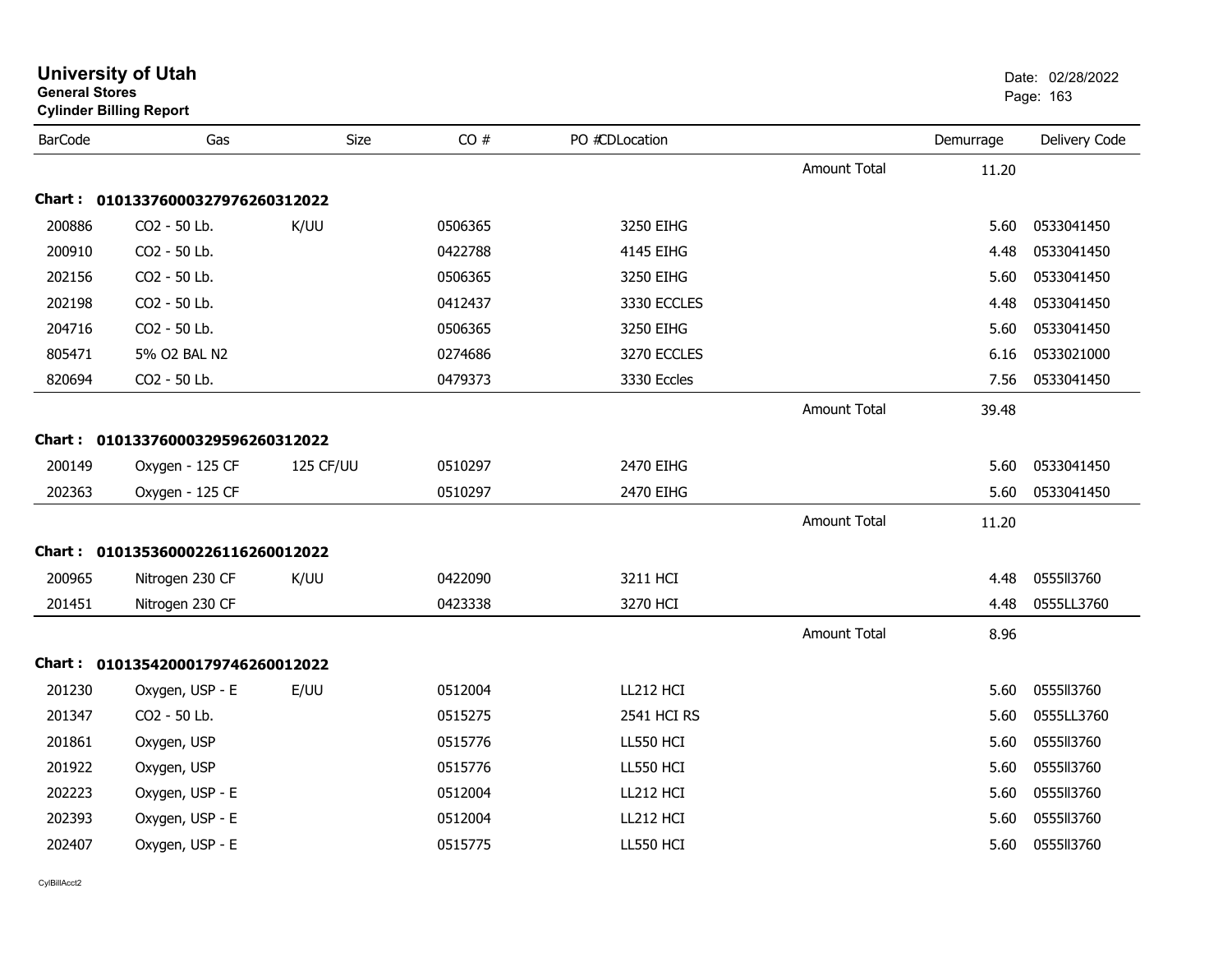| <b>General Stores</b> | <b>Cylinder Billing Report</b> |         |     |                  |           | Dalu, UZIZUIZUZZ<br>Page: 164 |
|-----------------------|--------------------------------|---------|-----|------------------|-----------|-------------------------------|
| <b>BarCode</b>        | Gas                            | Size    | CO# | PO #CDLocation   | Demurrage | Delivery Code                 |
| 202624                | Oxygen, USP - E                | 0512004 |     | LL212 HCI        | 5.60      | 0555113760                    |
| 202630                | Oxygen, USP - E                | 0512004 |     | LL212 HCI        | 5.60      | 0555113760                    |
| 202642                | Oxygen, USP - E                | 0511757 |     | LL550 HCI        | 5.60      | 0555113760                    |
| 202986                | Oxygen, USP - E                | 0512004 |     | LL212 HCI        | 5.60      | 0555113760                    |
| 203095                | Oxygen, USP - E                | 0511757 |     | LL550 HCI        | 5.60      | 0555113760                    |
| 203148                | Oxygen, USP - E                | 0512004 |     | LL212 HCI        | 5.60      | 0555113760                    |
| 203160                | Oxygen, USP - E                | 0515775 |     | LL550 HCI        | 5.60      | 0555113760                    |
| 203377                | Oxygen, USP - E                | 0507445 |     | <b>LL550 HCI</b> | 5.60      | 0555113760                    |
| 203383                | Oxygen, USP - E                | 0512004 |     | LL212 HCI        | 5.60      | 0555113760                    |
| 203385                | Oxygen, USP - E                | 0512004 |     | LL212 HCI        | 5.60      | 0555113760                    |
| 203494                | CO2 - 50 Lb.                   | 0512523 |     | 2541 HCI         | 5.60      | 0555113760                    |
| 203656                | Oxygen, USP - E                | 0511757 |     | LL550 HCI        | 5.60      | 0555113760                    |
| 203743                | Oxygen, USP - E                | 0512004 |     | LL212 HCI        | 5.60      | 0555113760                    |
| 204692                | Oxygen, USP - E                | 0511757 |     | LL550 HCI        | 5.60      | 0555113760                    |
| 204696                | Oxygen, USP - E                | 0515775 |     | <b>LL550 HCI</b> | 5.60      | 0555113760                    |
| 204704                | Oxygen, USP - E                | 0515775 |     | <b>LL550 HCI</b> | 5.60      | 0555113760                    |
| 205316                | Oxygen, USP - E                | 0515775 |     | <b>LL550 HCI</b> | 5.60      | 0555113760                    |
| 205326                | Oxygen, USP - E                | 0512004 |     | LL212 HCI        | 5.60      | 0555113760                    |
| 205335                | Oxygen, USP - E                | 0512004 |     | LL212 HCI        | 5.60      | 0555113760                    |
| 205339                | Oxygen, USP - E                | 0512004 |     | LL212 HCI        | 5.60      | 0555113760                    |
| 205344                | Oxygen, USP - E                | 0512004 |     | LL212 HCI        | 5.60      | 0555113760                    |
| 205389                | Oxygen, USP - E                | 0512004 |     | LL212 HCI        | 5.60      | 0555113760                    |
| 205448                | Oxygen, USP - E                | 0515775 |     | LL550 HCI        | 5.60      | 0555113760                    |
| 205472                | Oxygen, USP - E                | 0512004 |     | LL212 HCI        | 5.60      | 0555113760                    |
| 205474                | Oxygen, USP - E                | 0507445 |     | LL550 HCI        | 5.60      | 0555113760                    |
| 205480                | Oxygen, USP - E                | 0511757 |     | LL550 HCI        | 5.60      | 0555113760                    |
| 205738                | Oxygen, USP - E                | 0511757 |     | LL550 HCI        | 5.60      | 0555113760                    |
| 205948                | Oxygen, USP - E                | 0512004 |     | LL212 HCI        | 5.60      | 0555113760                    |
| CylBillAcct2          |                                |         |     |                  |           |                               |

# **University of Utah and Structure of Utah and Structure of Date: 02/28/2022**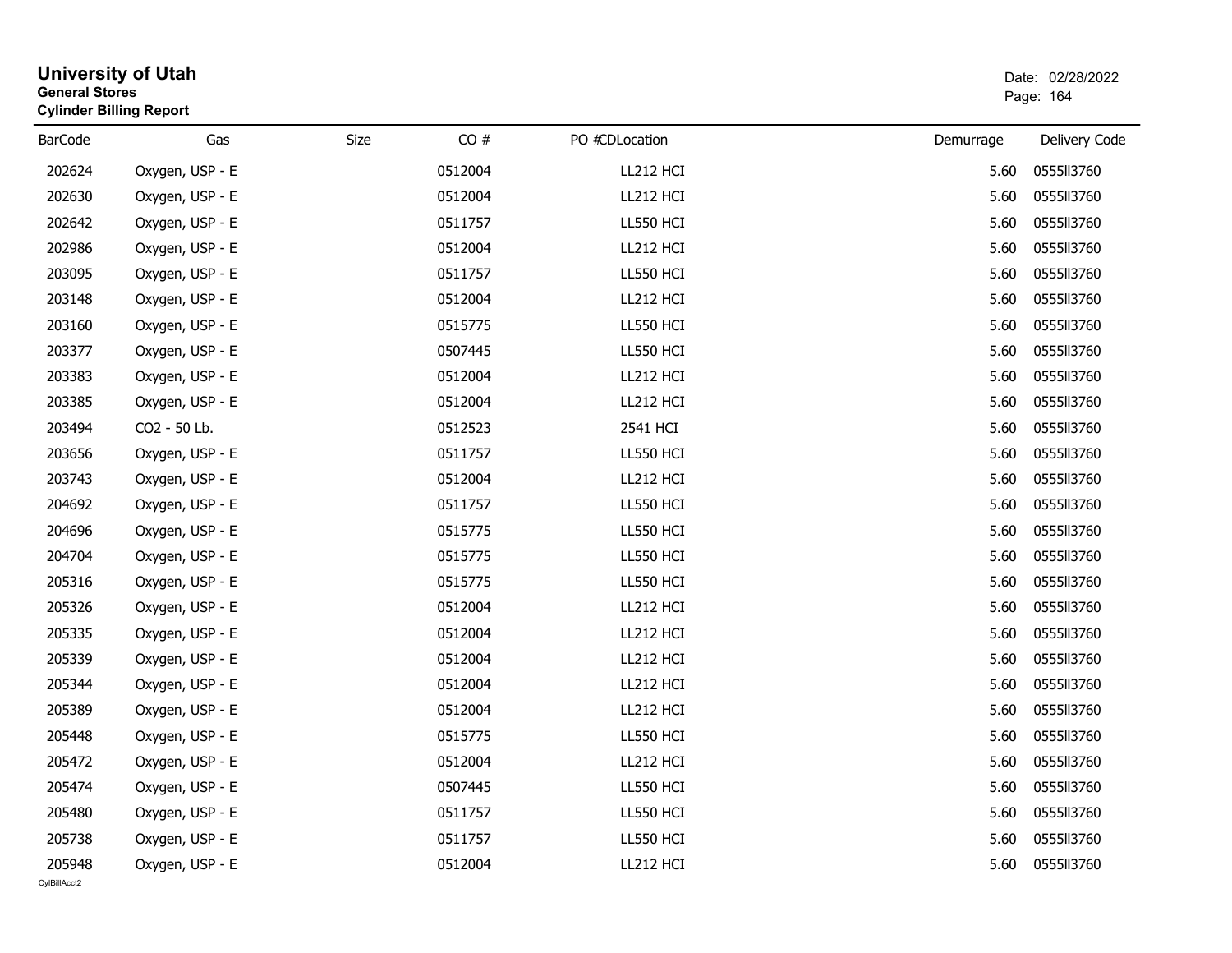| <b>General Stores</b> | <b>University of Utah</b><br><b>Cylinder Billing Report</b> |      |         |                  |                     |           | Date: 02/28/2022<br>Page: 165 |
|-----------------------|-------------------------------------------------------------|------|---------|------------------|---------------------|-----------|-------------------------------|
| <b>BarCode</b>        | Gas                                                         | Size | CO#     | PO #CDLocation   |                     | Demurrage | Delivery Code                 |
| 205993                | Oxygen, USP - E                                             |      | 0512004 | LL212 HCI        |                     | 5.60      | 0555113760                    |
| 824148                | Oxygen, USP                                                 |      | 0507447 | <b>LL550 HCI</b> |                     | 7.56      | 0555113760                    |
| 824151                | Oxygen, USP                                                 |      | 0507448 | <b>LL155 HCI</b> |                     | 7.56      | 0555113760                    |
| 824152                | Oxygen, USP                                                 |      | 0507449 | LL057 HCI        |                     | 7.56      | 055513760                     |
| 824155                | Oxygen, USP                                                 |      | 0507448 | <b>LL155 HCI</b> |                     | 7.56      | 0555113760                    |
| 824613                | Oxygen, USP                                                 |      | 0511755 | LL214 HCI        |                     | 7.56      | 0555113760                    |
| 824614                | Oxygen, USP                                                 |      | 0511754 | <b>LL550 HCI</b> |                     | 7.56      | 0555113760                    |
| 824615                | Oxygen, USP                                                 |      | 0511756 | <b>LL155 HCI</b> |                     | 7.56      | 0555113760                    |
| 824619                | Oxygen, USP                                                 |      | 0511756 | <b>LL155 HCI</b> |                     | 7.56      | 0555113760                    |
| 825274                | Oxygen, USP - E                                             |      | 0515834 | LL544 HCI        |                     | 7.29      | 0555113760                    |
| 825275                | Oxygen, USP - E                                             |      | 0515834 | LL544 HCI        |                     | 7.29      | 0555113760                    |
|                       |                                                             |      |         |                  | <b>Amount Total</b> | 276.66    |                               |
|                       | Chart: 01013542000207986260012022                           |      |         |                  |                     |           |                               |
| 200412                | Oxygen, USP                                                 | K/UU | 0501247 | LL214 HCI RN     |                     | 5.60      | 0555113760                    |
| 200416                | Oxygen, USP                                                 |      | 0501247 | LL214 HCI RN     |                     | 5.60      | 0555113760                    |
| 201297                | Oxygen, USP                                                 |      | 0499087 | LL155 HCI RN     |                     | 5.60      | 055513760                     |
| 201547                | Oxygen, USP                                                 |      | 0502607 | LL155 HCI RN     |                     | 5.60      | 0555113760                    |
| 202626                | Oxygen, USP - E                                             |      | 0492253 | LL550 - HCI - RS |                     | 5.60      | 0555113760                    |
| 203048                | Oxygen, USP                                                 |      | 0489086 | <b>LL550 HCI</b> |                     | 5.60      | 0555113760                    |
| 203093                | Oxygen, USP - E                                             |      | 0504899 | LL550 HCI RS     |                     | 5.60      | 0555LL3760                    |
| 203121                | Oxygen, USP - E                                             |      | 0504899 | LL550 HCI RS     |                     | 5.60      | 0555LL3760                    |
| 203416                | Oxygen, USP - E                                             |      | 0504899 | LL550 HCI RS     |                     | 5.60      | 0555LL3760                    |
| 204631                | Oxygen, USP                                                 |      | 0492256 | LL215 HCI RN     |                     | 5.60      | 0555113760                    |
| 205903                | Oxygen, USP                                                 |      | 0492256 | LL215 HCI RN     |                     | 5.60      | 0555113760                    |
| 205915                | Oxygen, USP                                                 |      | 0497420 | LL215 HCI RN     |                     | 5.60      | 0555113760                    |
| 822712                | Oxygen, USP                                                 |      | 0495382 | LL214 HCI RN     |                     | 7.56      | 0555113760                    |
| 823471                | Oxygen, USP                                                 |      | 0501245 | LL550 HCI RS     |                     | 7.56      | 0555113760                    |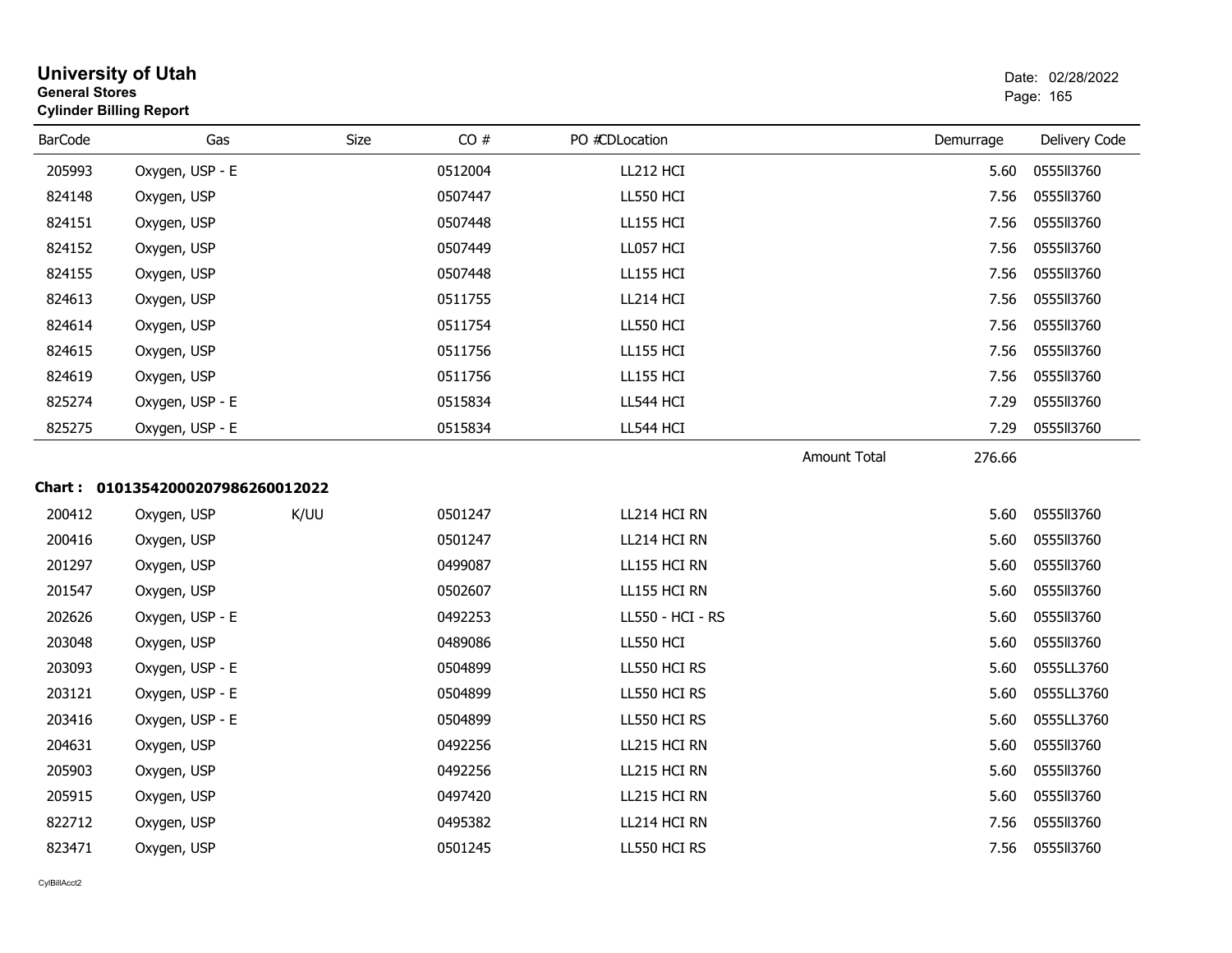| <b>General Stores</b> | <b>University of Utah</b><br><b>Cylinder Billing Report</b> |           |         |                                 |                     |           | Date: 02/28/2022<br>Page: 166 |
|-----------------------|-------------------------------------------------------------|-----------|---------|---------------------------------|---------------------|-----------|-------------------------------|
| <b>BarCode</b>        | Gas                                                         | Size      | CO#     | PO #CDLocation                  |                     | Demurrage | Delivery Code                 |
| 823912                | Oxygen, USP                                                 |           | 0504900 | LL155 HCI RN                    |                     | 7.56      | 0555LL3760                    |
| 823917                | Oxygen, USP                                                 |           | 0504901 | LL212 HCI RN                    |                     | 7.56      | 0555LL3760                    |
|                       |                                                             |           |         |                                 | <b>Amount Total</b> | 97.44     |                               |
|                       | Chart: 01013572000012816260012022                           |           |         |                                 |                     |           |                               |
| 201027                | Helium - 219 CF                                             | K/UU      | 0513779 | 50 BPRB                         |                     | 5.60      | 05215C1240                    |
| 202580                | N2, Liquid LX45                                             |           | 0516462 | 50 BPRB                         |                     | 9.60      | 05215C1240                    |
| 203713                | N2, Liquid LX45                                             |           | 0515734 | 50 BPRB                         |                     | 12.80     | 05215c1240                    |
| 204493                | N2, Liquid LX45                                             |           | 0515734 | 50 BPRB                         |                     | 12.80     | 05215c1240                    |
| 204538                | Helium - 219 CF                                             |           | 0499095 | 50 BPRB                         |                     | 5.60      | 05215C1240                    |
| 205590                | N2, Liquid LX45                                             |           | 0516462 | 50 BPRB                         |                     | 9.60      | 05215C1240                    |
|                       |                                                             |           |         |                                 | <b>Amount Total</b> | 56.00     |                               |
|                       | Chart: 01013572000012816260112022                           |           |         |                                 |                     |           |                               |
| 114869                | Oxygen, USP                                                 | 200C/Mt.A | 0083656 | RM 2 SKAGGS                     |                     | 6.16      | 0582003080                    |
|                       |                                                             |           |         |                                 | Amount Total        | 6.16      |                               |
|                       | Chart: 01013572000012816430012022                           |           |         |                                 |                     |           |                               |
| 201312                | Nitrogen, UHP                                               | K/UU      | 0421413 | RM 50 BPRB                      |                     | 4.48      | 05215C1240                    |
| 202376                | Helium - UHP                                                |           | 0471368 | 50 BPRB                         |                     | 5.60      | 05215c1240                    |
|                       |                                                             |           |         |                                 | <b>Amount Total</b> | 10.08     |                               |
|                       | Chart: 01013612000008366260012022                           |           |         |                                 |                     |           |                               |
| 200569                | Nitrogen 230 CF                                             | K/UU      | 0506803 | 90D So Biology (door code79793) |                     | 5.60      | 05215C1240                    |
| 201711                | N2, Liquid LX45                                             |           | 0516443 | 2132 SMBB                       |                     | 20.80     | 05215C1240                    |
| 201870                | N2, Liquid LX45                                             |           | 0515692 | 2132 SMBB                       |                     | 20.80     | 05215C1240                    |
| 201872                | N2, Liquid LX45                                             |           | 0513209 | 2132 SMBB                       |                     | 3.20      | 05215c1240                    |
| 202939                | CO2 - Siphon                                                |           | 0512570 | 2128 SMBB                       |                     | 1.80      | 05215C1240                    |
| 203573                | N2, Liquid LX45                                             |           | 0514394 | 2132 SMBB                       |                     | 24.00     | 05215c1240                    |
| 203617                | N2, Liquid, 265                                             |           | 0516247 | 024 CSC                         |                     | 40.95     | 05215C1240                    |
|                       |                                                             |           |         |                                 |                     |           |                               |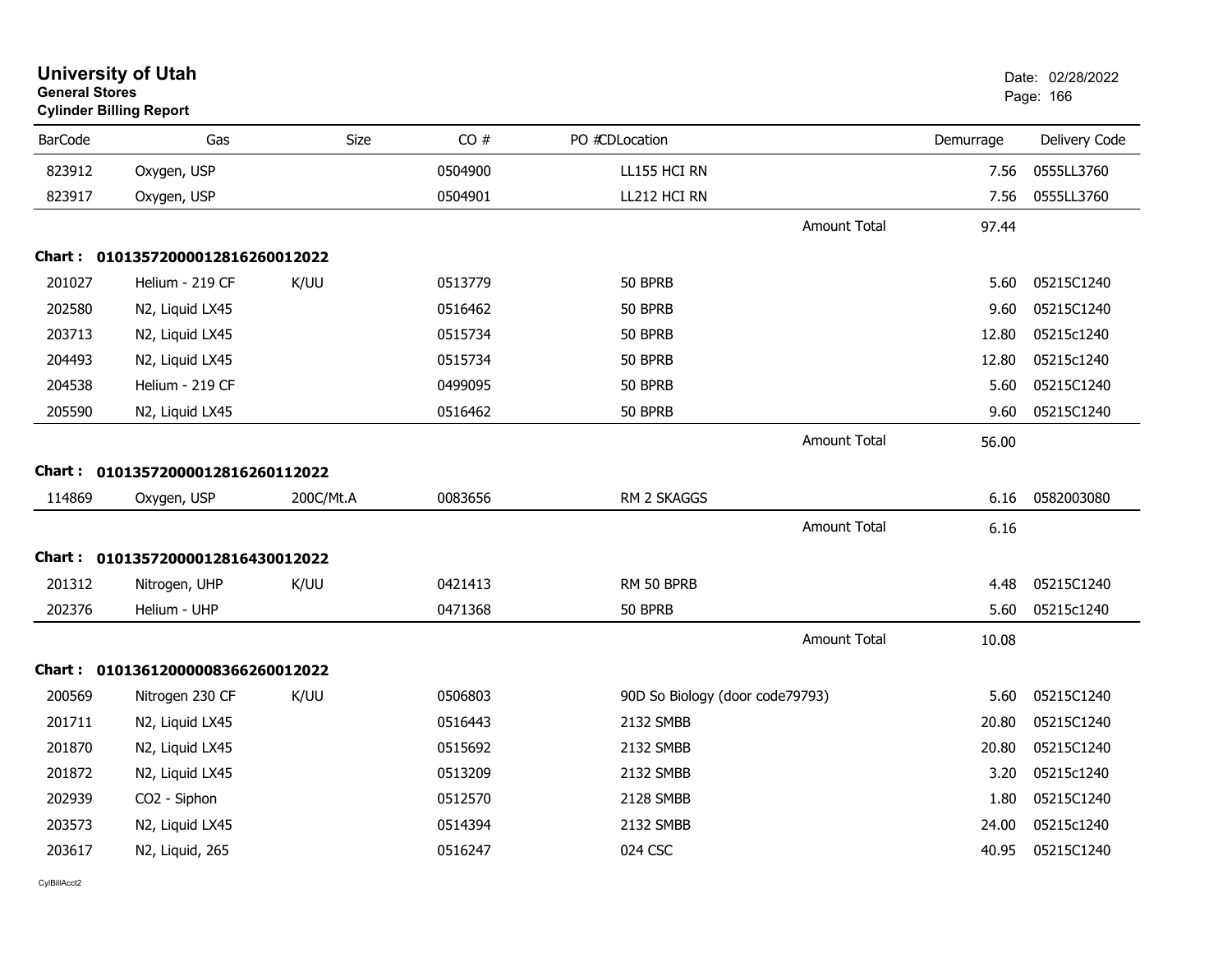| <b>General Stores</b> | <b>University of Utah</b><br><b>Cylinder Billing Report</b> |      |         |                            |           | Date: 02/28/2022<br>Page: 167 |
|-----------------------|-------------------------------------------------------------|------|---------|----------------------------|-----------|-------------------------------|
| <b>BarCode</b>        | Gas                                                         | Size | CO#     | PO #CDLocation             | Demurrage | Delivery Code                 |
| 203620                | N2, Liquid, 265                                             |      | 0514378 | 024 CSC                    | 68.25     | 05215C1240                    |
| 203674                | N2, Liquid, 265                                             |      | 0515932 | 024 CSC                    | 60.06     | 05215C1240                    |
| 203676                | N2, Liquid, 265                                             |      | 0514095 | 024 CSC                    | 8.19      | 05215C1240                    |
| 203676                | N2, Liquid, 265                                             |      | 0517235 | Crocker Science Ctr RM 024 | 8.19      | 05215C1240                    |
| 817617                | Sulfur Hexafluo                                             |      | 0459198 | 024 CSC                    | 7.56      | 05215C1240                    |
| 824901                | Ethane/Propane                                              |      | 0512510 | 2112 SMBB                  | 7.56      | 05215c1240                    |
| 825043                | CO2 - Siphon                                                |      | 0516396 | 2128 SMBB                  | 5.13      | 05215C1240                    |
| 825048                | CO2 - Siphon                                                |      | 0515066 | 2128 SMBB                  | 2.43      | 05215C1240                    |
|                       |                                                             |      |         | <b>Amount Total</b>        | 284.52    |                               |
|                       | Chart: 01013622000010176260012022                           |      |         |                            |           |                               |
| 200277                | Argon                                                       | K/UU | 0504734 | <b>BLDG 585 RM 140</b>     | 5.60      | 05215C1240                    |
| 200629                | Nitrogen 230 CF                                             |      | 0515749 | BLDG 585 RM 140            | 3.40      | 05215C1240                    |
| 200644                | Nitrogen 230 CF                                             |      | 0516796 | BLDG 585 RM 140            | 2.20      | 05215C1240                    |
| 200823                | Nitrogen 230 CF                                             |      | 0515749 | BLDG 585 RM 140            | 5.60      | 05215C1240                    |
| 200927                | Nitrogen 230 CF                                             |      | 0506628 | Bldg 585 RM 140            | 3.40      | 05215C1240                    |
| 200988                | Nitrogen 230 CF                                             |      | 0516796 | BLDG 585 RM 140            | 2.20      | 05215C1240                    |
| 201026                | Nitrogen 230 CF                                             |      | 0515749 | BLDG 585 RM 140            | 3.40      | 05215C1240                    |
| 201281                | Nitrogen 230 CF                                             |      | 0509946 | BLDG 585 RM 140            | 5.60      | 05215C1240                    |
| 201282                | Nitrogen 230 CF                                             |      | 0513720 | 585 RM 140                 | 3.40      | 05215C1240                    |
| 201388                | Nitrogen 230 CF                                             |      | 0515749 | BLDG 585 RM 140            | 3.40      | 05215C1240                    |
| 201401                | Nitrogen 230 CF                                             |      | 0515749 | BLDG 585 RM 140            | 3.40      | 05215C1240                    |
| 201432                | Nitrogen 230 CF                                             |      | 0516796 | BLDG 585 RM 140            | 2.20      | 05215C1240                    |
| 201546                | Nitrogen 230 CF                                             |      | 0495210 | BLDG 585 RM 140            | 5.60      | 05215C1240                    |
| 201597                | Nitrogen 230 CF                                             |      | 0516796 | BLDG 585 RM 140            | 2.20      | 05215C1240                    |
| 201732                | Nitrogen 230 CF                                             |      | 0516796 | BLDG 585 RM 140            | 2.20      | 05215C1240                    |
| 201993                | Nitrogen 230 CF                                             |      | 0515749 | BLDG 585 RM 140            | 3.40      | 05215C1240                    |
| 202215                | Nitrogen 230 CF                                             |      | 0516796 | BLDG 585 RM 140            | 2.20      | 05215C1240                    |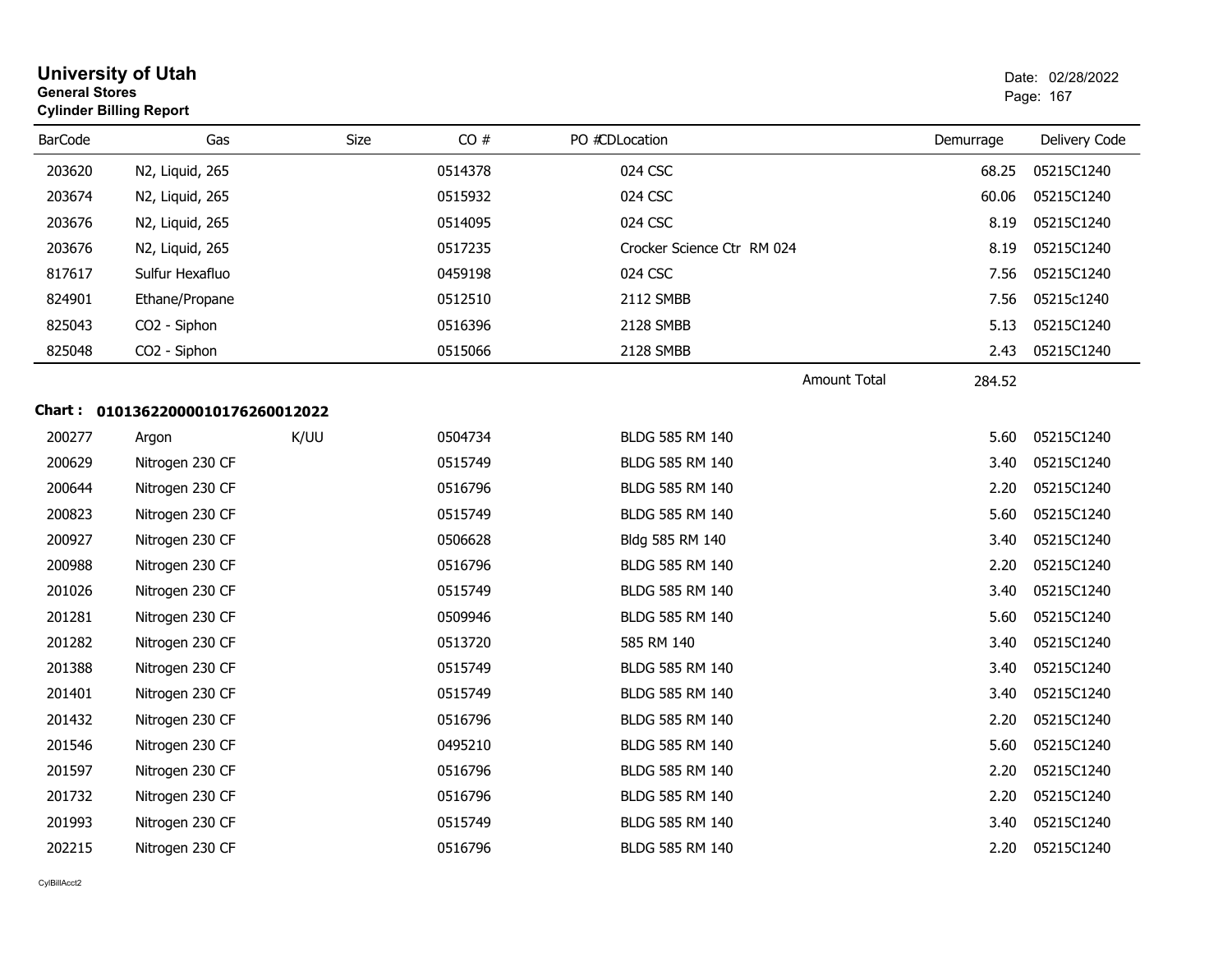| <b>University of Utah</b><br><b>General Stores</b><br><b>Cylinder Billing Report</b> |                                   |           |         |                                  |           | Date: 02/28/2022<br>Page: 168 |  |
|--------------------------------------------------------------------------------------|-----------------------------------|-----------|---------|----------------------------------|-----------|-------------------------------|--|
| <b>BarCode</b>                                                                       | Gas                               | Size      | CO#     | PO #CDLocation                   | Demurrage | Delivery Code                 |  |
| 202495                                                                               | Nitrogen 230 CF                   |           | 0516796 | BLDG 585 RM 140                  | 2.20      | 05215C1240                    |  |
| 203803                                                                               | Nitrogen 230 CF                   |           | 0515749 | BLDG 585 RM 140                  | 3.40      | 05215C1240                    |  |
| 203858                                                                               | Nitrogen 230 CF                   |           | 0493239 | BLDG 585 RM 140                  | 5.60      | 05215C1240                    |  |
| 203932                                                                               | Nitrogen 230 CF                   |           | 0516796 | BLDG 585 RM 140                  | 2.20      | 05215C1240                    |  |
| 203976                                                                               | Nitrogen 230 CF                   |           | 0515749 | BLDG 585 RM 140                  | 5.60      | 05215C1240                    |  |
| 824563                                                                               | Nitrogen 230 CF                   |           | 0511163 | BLDG 585 RM 140                  | 7.56      | 05215C1240                    |  |
| 825140                                                                               | Argon                             |           | 0513720 | 585 RM 140                       | 7.56      | 05215C1240                    |  |
|                                                                                      |                                   |           |         | <b>Amount Total</b>              | 93.52     |                               |  |
| Chart :                                                                              | 01013622000010176260412022        |           |         |                                  |           |                               |  |
| 203518                                                                               | Helium - 110 CF                   | 125 CF/UU | 0328771 | 456 BLDG 570                     | 4.48      | 0570004560                    |  |
|                                                                                      |                                   |           |         | <b>Amount Total</b>              | 4.48      |                               |  |
|                                                                                      | Chart: 01013632000174846260012022 |           |         |                                  |           |                               |  |
| 200119                                                                               | Helium - UHP                      | K/UU      | 0516886 | A306 EEJ                         | 0.60      | 0565A03060                    |  |
| 200230                                                                               | Nitrogen, UHP                     |           | 0323856 | 472 BPRB                         | 4.48      | 05215c1240                    |  |
| 200480                                                                               | Hydrogen - UHP                    |           | 0454742 | 2400 ECCLES                      | 4.48      | 05215c1240                    |  |
| 200710                                                                               | Nitrogen, UHP                     |           | 0500581 | A306 EEJ                         | 5.00      | 05215C1240                    |  |
| 200866                                                                               | Nitrogen, UHP                     |           | 0500581 | A306 EEJ                         | 5.60      | 05215C1240                    |  |
| 201308                                                                               | Helium - UHP                      |           | 0512486 | 2400 EIHG                        | 5.60      | 05215C1240                    |  |
| 201497                                                                               | Zero Air                          |           | 0476226 | BLDG 565 RM A306 Attn: James Cox | 5.60      | 05215C1240                    |  |
| 201666                                                                               | Helium - UHP                      |           | 0507192 | A306 EEJ                         | 5.00      | 05215C1240                    |  |
| 201859                                                                               | Helium - UHP                      |           | 0516886 | A306 EEJ                         | 0.60      | 0565A03060                    |  |
| 201869                                                                               | N2, Liquid GP45                   |           | 0516886 | A306 EEJ                         | 4.80      | 0565A03060                    |  |
| 202042                                                                               | Helium - UHP                      |           | 0503454 | A300 EEJ                         | 5.00      | 05215C1240                    |  |
| 202154                                                                               | Hydrogen - UHP                    |           | 0423970 | 2400 EIHG                        | 4.48      | 05215C1240                    |  |
| 203218                                                                               | Helium - UHP                      |           | 0503911 | 2400 EIHG                        | 2.00      | 05215C1240                    |  |
| 203219                                                                               | Helium - UHP                      |           | 0512880 | 2400 EIHG- Attn: Quinton         | 5.60      | 05215C1240                    |  |
| 203781                                                                               | N2, Liquid GP45                   |           | 0516757 | 2400 EIHG                        | 16.00     | 0533021000                    |  |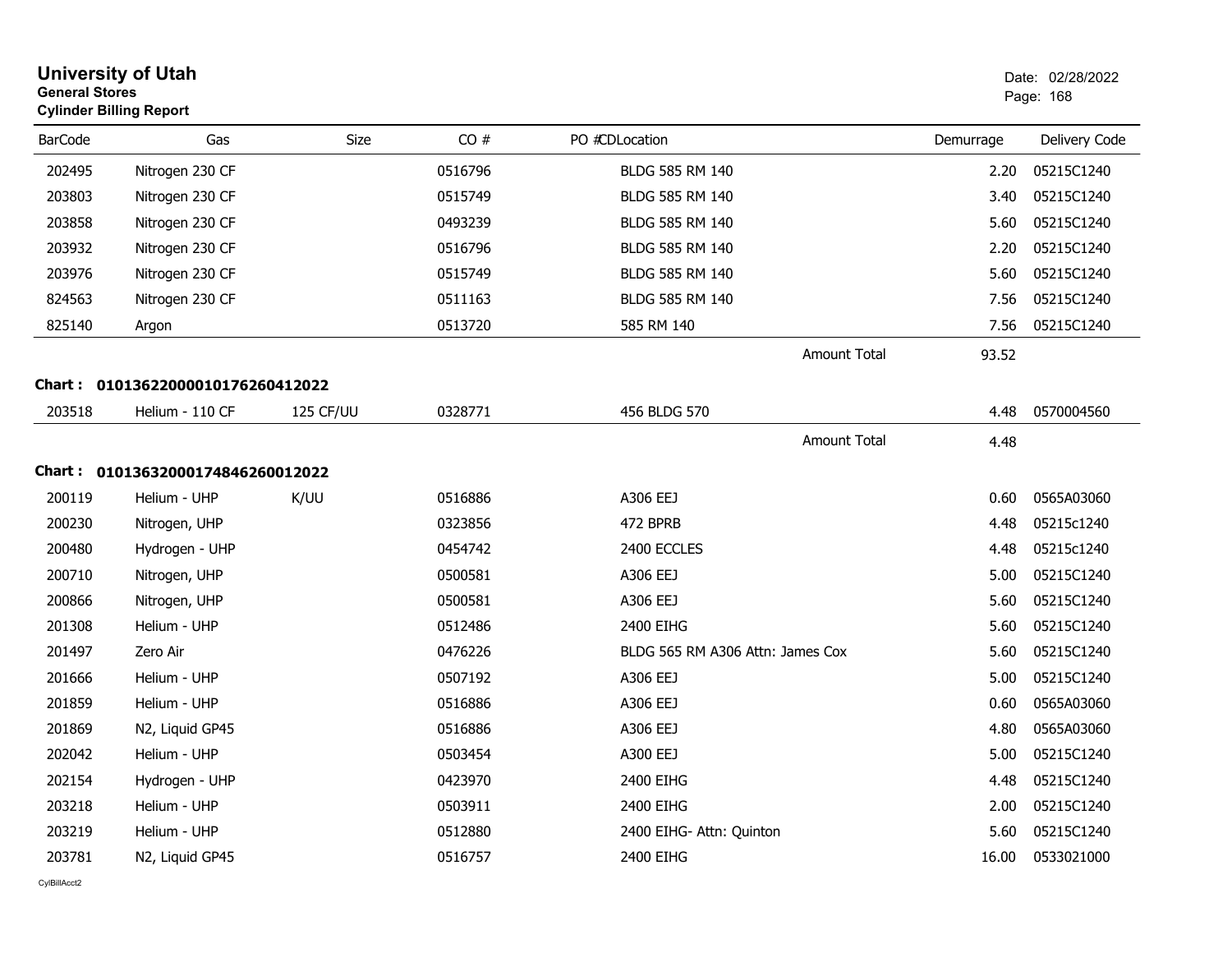|                | <b>University of Utah</b><br><b>General Stores</b><br><b>Cylinder Billing Report</b> |             |         |                                     |           | Date: 02/28/2022<br>Page: 169 |  |  |
|----------------|--------------------------------------------------------------------------------------|-------------|---------|-------------------------------------|-----------|-------------------------------|--|--|
| <b>BarCode</b> | Gas                                                                                  | <b>Size</b> | CO#     | PO #CDLocation                      | Demurrage | Delivery Code                 |  |  |
| 204284         | Nitrogen, UHP                                                                        |             | 0500581 | A306 EEJ                            | 5.60      | 05215C1240                    |  |  |
| 204401         | N2, Liquid LX45                                                                      |             | 0515585 | 2400 EIHG                           | 43.20     | 05215C1240                    |  |  |
| 204436         | N2, Liquid LX45                                                                      |             | 0513610 | 2400 EIHG                           | 16.00     | 05215C1240                    |  |  |
| 205273         | Nitrogen, UHP                                                                        |             | 0502414 | 2400 Eccles BLDG 533                | 5.60      | 05215C1240                    |  |  |
| 205290         | N2, Liquid LX45                                                                      |             | 0507608 | A306 EEJ                            | 40.00     | 05215C1240                    |  |  |
| 821429         | Methane, UHP                                                                         |             | 0482199 | BLDG 565 RM A306 Attn: Alan Maschek | 7.56      | 05215C1240                    |  |  |
| 821676         | Zero Air                                                                             |             | 0492050 | A306 EEJ                            | 7.56      | 05215C1240                    |  |  |
| 825405         | Nitrogen, UHP                                                                        |             | 0516886 | A306 EEJ                            | 0.81      | 0565A03060                    |  |  |
|                |                                                                                      |             |         | <b>Amount Total</b>                 | 201.17    |                               |  |  |
|                | Chart: 01013642000005976260012022                                                    |             |         |                                     |           |                               |  |  |
| 201984         | Nitrogen, UHP                                                                        | K/UU        | 0469234 | Bldg 585 Rm 112 Attn: Derek Warner  | 5.60      | 05215c1240                    |  |  |
| 203028         | Nitrogen, UHP                                                                        |             | 0469234 | Bldg 585 Rm 112 Attn: Derek Warner  | 5.60      | 05215c1240                    |  |  |
| 205497         | Nitrogen, UHP                                                                        |             | 0469234 | Bldg 585 Rm 112 Attn: Derek Warner  | 5.60      | 05215c1240                    |  |  |
| 814327         | Nitrogen, UHP                                                                        |             | 0435447 | BLDG 585 RM 112                     | 6.44      | 05215C1240                    |  |  |
|                |                                                                                      |             |         | Amount Total                        | 23.24     |                               |  |  |
|                | Chart: 01013652000010076260012022                                                    |             |         |                                     |           |                               |  |  |
| 201493         | CO2 - 50 Lb.                                                                         | K/UU        | 0511407 | 217 WIntrobe                        | 5.60      | 05215C1240                    |  |  |
| 824649         | CO2 - 50 Lb.                                                                         |             | 0511407 | 217 WIntrobe                        | 7.56      | 05215C1240                    |  |  |
|                |                                                                                      |             |         | <b>Amount Total</b>                 | 13.16     |                               |  |  |
|                | Chart: 01013662000174876260012022                                                    |             |         |                                     |           |                               |  |  |
| 200339         | Air - 233 CF                                                                         | K/UU        | 0402314 | 1502 SMBB                           | 4.48      | 05215C1240                    |  |  |
| 200616         | Air - 233 CF                                                                         |             | 0402314 | 1502 SMBB                           | 4.48      | 05215C1240                    |  |  |
| 202051         | Air - 233 CF                                                                         |             | 0356689 | 1502 SMBB                           | 4.48      | 05215C1240                    |  |  |
| 204499         | Oxygen, USP                                                                          |             | 0500186 | 1037 SMBB                           | 5.60      | 05215C1240                    |  |  |
| 205296         | Oxygen, USP                                                                          |             | 0500186 | 1037 SMBB                           | 5.60      | 05215C1240                    |  |  |
|                |                                                                                      |             |         | <b>Amount Total</b>                 | 24.64     |                               |  |  |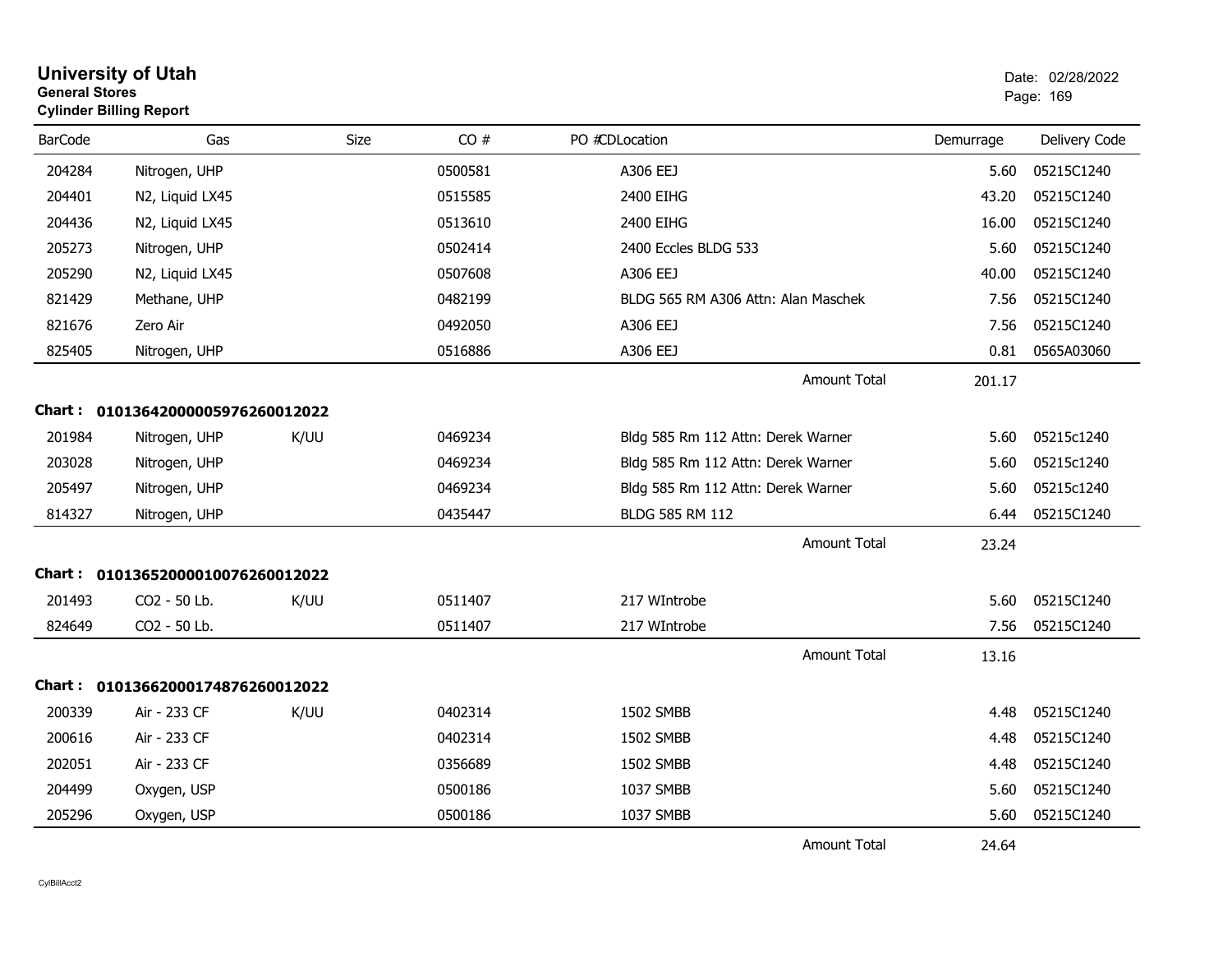| <b>General Stores</b> | <b>University of Utah</b><br><b>Cylinder Billing Report</b> |      |             |                        |                     |           | Date: 02/28/2022<br>Page: 170 |
|-----------------------|-------------------------------------------------------------|------|-------------|------------------------|---------------------|-----------|-------------------------------|
| <b>BarCode</b>        | Gas                                                         |      | CO#<br>Size | PO #CDLocation         |                     | Demurrage | Delivery Code                 |
|                       | Chart: 01013662000174876430012022                           |      |             |                        |                     |           |                               |
| 201080                | CO2 - 50 Lb.                                                | K/UU | 0353473     | 1230 SMBB              |                     | 4.48      | 05215C1240                    |
|                       |                                                             |      |             |                        | <b>Amount Total</b> | 4.48      |                               |
|                       | Chart: 01013662500190246260012022                           |      |             |                        |                     |           |                               |
| 201117                | Oxygen, USP                                                 | K/UU | 0504859     | 1037 SMBB              |                     | 5.60      | 05215C1240                    |
| 201355                | Oxygen, USP                                                 |      | 0504859     | 1037 SMBB              |                     | 5.60      | 05215C1240                    |
| 201646                | Oxygen, USP                                                 |      | 0504859     | 1037 SMBB              |                     | 5.60      | 05215C1240                    |
| 201722                | Oxygen, USP                                                 |      | 0504859     | 1037 SMBB              |                     | 5.60      | 05215C1240                    |
| 202504                | Oxygen, USP                                                 |      | 0504859     | 1037 SMBB              |                     | 5.60      | 05215C1240                    |
| 205912                | Oxygen, USP                                                 |      | 0504859     | 1037 SMBB              |                     | 5.60      | 05215C1240                    |
| 823951                | Oxygen, USP                                                 |      | 0505047     | 1037 SMBB              |                     | 7.56      | 05215C1240                    |
| 823952                | Oxygen, USP                                                 |      | 0505047     | 1037 SMBB              |                     | 7.56      | 05215C1240                    |
| 823954                | Oxygen, USP                                                 |      | 0505047     | 1037 SMBB              |                     | 7.56      | 05215C1240                    |
| 823955                | Oxygen, USP                                                 |      | 0505047     | 1037 SMBB              |                     | 7.56      | 05215C1240                    |
| 823956                | Oxygen, USP                                                 |      | 0505047     | 1037 SMBB              |                     | 7.56      | 05215C1240                    |
|                       |                                                             |      |             |                        | <b>Amount Total</b> | 71.40     |                               |
|                       | Chart: 01013682000103316260012022                           |      |             |                        |                     |           |                               |
| 200832                | Air - 233 CF                                                | K/UU | 0504873     | 5100 EEJ               |                     | 5.60      | 05215C1240                    |
| 200975                | 95% O2, 5% CO2                                              |      | 0504814     | 5100 EEJ               |                     | 5.60      | 0565041000                    |
| 201079                | 95% Air, 5% CO2                                             |      | 0512620     | <b>BLDG 585 RM 48D</b> |                     | 5.60      | 0582003010                    |
| 201574                | Air - 233 CF                                                |      | 0510957     | 1470 HCI RN            |                     | 5.60      | 05215C1240                    |
| 201580                | CO2 - 50 Lb.                                                |      | 0504873     | 5100 EEJ               |                     | 5.60      | 05215C1240                    |
| 201838                | 95% N2, 5% CO2                                              |      | 0503892     | 5122 EEJ               |                     | 0.40      | 05215C1240                    |
| 202480                | 95% N2, 5% CO2                                              |      | 0512996     | 5122 EEJ               |                     | 5.60      | 05215C1240                    |
| 202518                | CO2 - 50 Lb.                                                |      | 0503966     | 1410 HCI               |                     | 5.60      | 05215C1240                    |
| 205855                | Oxygen - 20 CF                                              |      | 0461776     | BLDG 585 RM 55         |                     | 4.48      | 05215C1240                    |
| 816175                | CO <sub>2</sub> - 50 Lb.                                    |      | 0448726     | 1410 HCI               |                     | 9.24      | 05215C1240                    |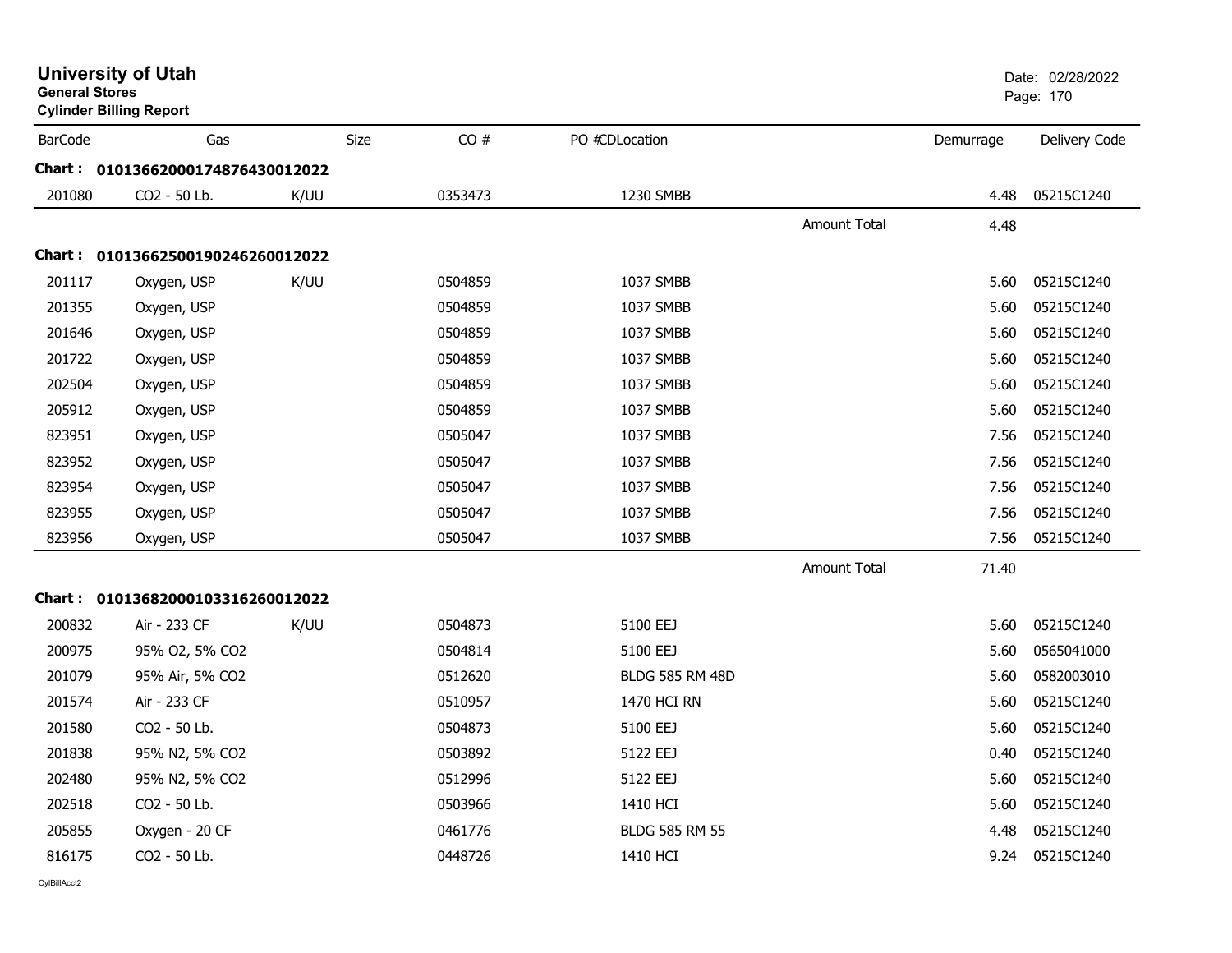|                        | <b>University of Utah</b><br><b>General Stores</b><br><b>Cylinder Billing Report</b> |      |             |                         |                                             |           |               |
|------------------------|--------------------------------------------------------------------------------------|------|-------------|-------------------------|---------------------------------------------|-----------|---------------|
| <b>BarCode</b>         | Gas                                                                                  |      | CO#<br>Size | PO #CDLocation          |                                             | Demurrage | Delivery Code |
| 821583                 | CO2 - 50 Lb.                                                                         |      | 0484669     | 1410 HCI                |                                             | 7.56      | 05215C1240    |
| 821584                 | CO2 - 50 Lb.                                                                         |      | 0484669     | 1410 HCI                |                                             | 7.56      | 05215C1240    |
| 825283                 | 95% N2, 5% CO2                                                                       |      | 0515289     | 5122 EEJ                |                                             | 7.02      | 05215C1240    |
|                        |                                                                                      |      |             |                         | <b>Amount Total</b>                         | 75.46     |               |
|                        | Chart: 01013682500074976260012022                                                    |      |             |                         |                                             |           |               |
| 200595                 | CO2 - 50 Lb.                                                                         | K/UU | 0477043     | <b>HCI 1410</b>         |                                             | 5.60      | 05215C1240    |
| 201132                 | Oxygen, USP                                                                          |      | 0465105     | <b>BLDG 585 RM 55</b>   |                                             | 5.60      | 05215C1240    |
| 201696                 | 95% O2, 5% CO2                                                                       |      | 0465105     | <b>BLDG 585 RM 55</b>   |                                             | 5.60      | 05215C1240    |
| 201919                 | Oxygen, USP                                                                          |      | 0465105     | <b>BLDG 585 RM 55</b>   |                                             | 5.60      | 05215C1240    |
| 818340                 | CO2 - 50 Lb.                                                                         |      | 0464610     | 55 BLDG 585             |                                             | 7.56      | 05215C1240    |
|                        |                                                                                      |      |             |                         | <b>Amount Total</b>                         | 29.96     |               |
|                        | Chart: 01013692000012856260012022                                                    |      |             |                         |                                             |           |               |
| 200304                 | Argon - UHP                                                                          | K/UU | 0387067     | A306 EEJ                |                                             | 4.48      | 05215c1240    |
| 810147                 | Res. Methane                                                                         |      | 0396240     | A306 EEJ                |                                             | 15.40     | 05215C1240    |
| 811542                 | Nitrogen, UHP                                                                        |      | 0416281     |                         | A306 JMRB, Attn: James Cox, Cell Imaging Co | 6.16      | 05215C1240    |
|                        |                                                                                      |      |             |                         | <b>Amount Total</b>                         | 26.04     |               |
|                        | Chart: 01013706100066456260312022                                                    |      |             |                         |                                             |           |               |
| 200033                 | CO2 - 50 Lb.                                                                         | K/UU | 0512571     | 374A BPRB               |                                             | 0.20      | 0531004010    |
| 200526                 | CO2 - 50 Lb.                                                                         |      | 0515923     | <b>356 BPRB</b>         |                                             | 5.40      | 0531004010    |
| 200696                 | CO2 - 50 Lb.                                                                         |      | 0513905     | <b>BPRB</b>             |                                             | 0.20      | 0531004010    |
| 200782                 | CO2 - 50 Lb.                                                                         |      | 0513117     | 374A BPRB               |                                             | 0.20      | 0531004010    |
| 201087                 | CO2 - 50 Lb.                                                                         |      | 0511368     | 20 N Medical Dr Rm 374A |                                             | 0.20      | 0531004010    |
| 201268                 | CO2 - 50 Lb.                                                                         |      | 0515923     | 356 BPRB                |                                             | 5.40      | 0531004010    |
| 201319                 | N2, Liquid LX45                                                                      |      | 0516290     | 374 BPRB Deans Lab      |                                             | 32.00     | 0531004010    |
| 201544                 | N2, Liquid LX45                                                                      |      | 0514342     | 374 BPRB Deans Lab      |                                             | 12.80     | 0531004010    |
| 201739                 | CO2 - 50 Lb.                                                                         |      | 0513905     | <b>BPRB</b>             |                                             | 5.60      | 0531004010    |
| 203846<br>CylBillAcct2 | CO2 - 50 Lb.                                                                         |      | 0512571     | 374A BPRB               |                                             | 5.60      | 0531004010    |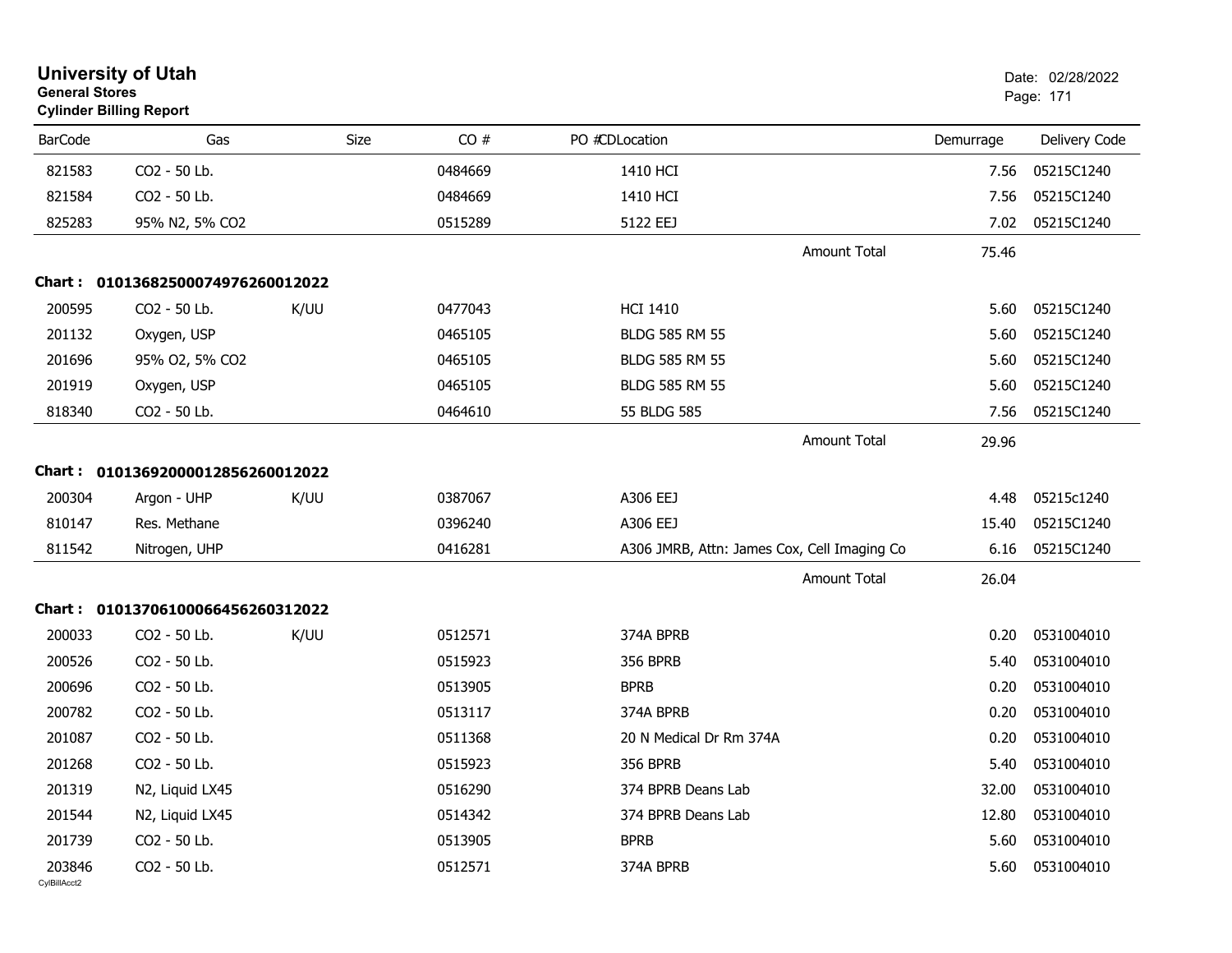| <b>General Stores</b> | <b>University of Utah</b><br><b>Cylinder Billing Report</b> |          |         |                                       |                     |           | Date: 02/28/2022<br>Page: 172 |
|-----------------------|-------------------------------------------------------------|----------|---------|---------------------------------------|---------------------|-----------|-------------------------------|
| <b>BarCode</b>        | Gas                                                         | Size     | CO#     | PO #CDLocation                        |                     | Demurrage | Delivery Code                 |
| 203859                | CO2 - 50 Lb.                                                |          | 0515923 | <b>356 BPRB</b>                       |                     | 5.40      | 0531004010                    |
| 205369                | CO2 - 50 Lb.                                                |          | 0515923 | <b>356 BPRB</b>                       |                     | 5.40      | 0531004010                    |
|                       |                                                             |          |         |                                       | Amount Total        | 78.40     |                               |
|                       | Chart: 01013912000281376260012022                           |          |         |                                       |                     |           |                               |
| 201610                | CO2 - 50 Lb.                                                | K/UU     | 0498727 | VA BLDG 2 RM 2A19                     |                     | 5.60      | 05213B1100                    |
| 204266                | CO2 - 50 Lb.                                                |          | 0498727 | VA BLDG 2 RM 2A19                     |                     | 5.60      | 05213B1100                    |
| 205566                | CO2 - 50 Lb.                                                |          | 0498727 | VA BLDG 2 RM 2A19                     |                     | 5.60      | 05213B1100                    |
| 205667                | CO2 - 50 Lb.                                                |          | 0498727 | VA BLDG 2 RM 2A19                     |                     | 5.60      | 05213B1100                    |
|                       |                                                             |          |         |                                       | <b>Amount Total</b> | 22.40     |                               |
|                       | Chart: 01013932000179396530412022                           |          |         |                                       |                     |           |                               |
| 204259                | Acetylene - MC                                              | MC/UU    | 0499664 |                                       |                     | 5.60      | 0854000000                    |
| 813874                | Carbon Monoxide                                             |          | 0430185 |                                       |                     | 7.28      | 0854000000                    |
|                       |                                                             |          |         |                                       | <b>Amount Total</b> | 12.88     |                               |
|                       | Chart: 01013932000179396530812022                           |          |         |                                       |                     |           |                               |
| 203593                | Oxygen - 20 CF                                              | 23 CF-UU | 0468670 |                                       |                     | 5.60      | 0854000000                    |
|                       |                                                             |          |         |                                       | <b>Amount Total</b> | 5.60      |                               |
|                       | Chart: 01014146000221276260012022                           |          |         |                                       |                     |           |                               |
| 200478                | CO2 - 50 Lb.                                                | K/UU     | 0502044 | S6631 Moran                           |                     | 5.60      | 0523000000                    |
| 201709                | N2, Liquid LX45                                             |          | 0513902 | BLDG 523 RM 6623                      |                     | 40.00     | 0523000000                    |
| 202843                | N2, Liquid LX45                                             |          | 0517179 | S6630 Moran Eye Ctr                   |                     | 4.80      | 0523000000                    |
| 203779                | N2, Liquid LX45                                             |          | 0515165 | S6623 Moran                           |                     | 24.00     | 0523000000                    |
| 204593                | CO2 - 50 Lb.                                                |          | 0509358 | S6631 Moran                           |                     | 5.60      | 0523000000                    |
| 205706                | N2, Liquid LX45                                             |          | 0516576 | S6623 Moran Eye Ctr                   |                     | 20.80     | 0523000000                    |
| 807497                | CO2 - Inst. Gra                                             |          | 0312031 | PUT N2 IN ROOM #S6680 AND CO3 IN ROOM |                     | 6.16      | 0523000000                    |
|                       |                                                             |          |         |                                       | Amount Total        | 106.96    |                               |

#### **Chart : 01014311001136056240112022**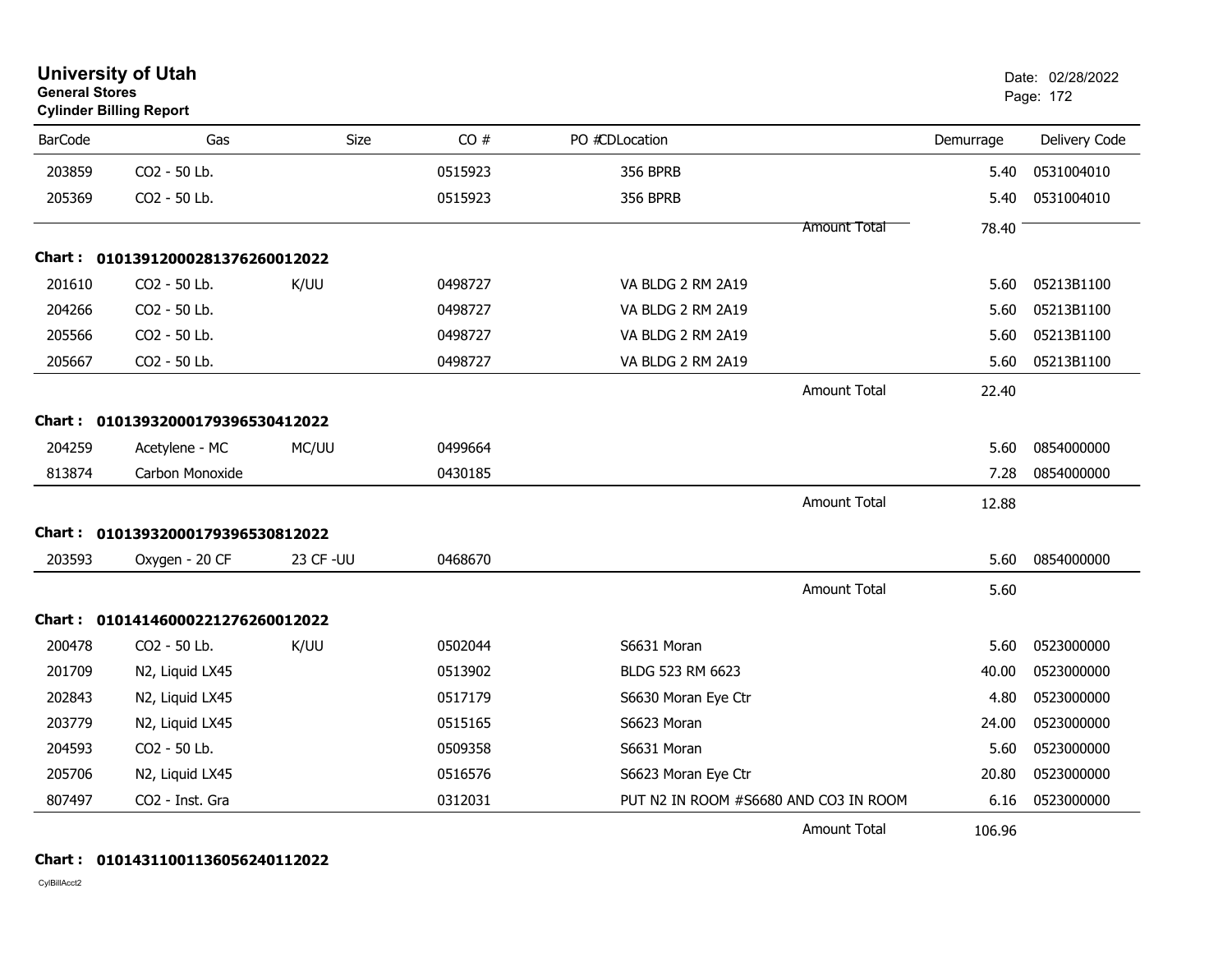| <b>General Stores</b> | <b>University of Utah</b><br><b>Cylinder Billing Report</b> |             |         |                                              |           | Date: 02/28/2022<br>Page: 173 |
|-----------------------|-------------------------------------------------------------|-------------|---------|----------------------------------------------|-----------|-------------------------------|
| <b>BarCode</b>        | Gas                                                         | <b>Size</b> | CO#     | PO #CDLocation                               | Demurrage | Delivery Code                 |
| 824052                | Oxygen, USP - E                                             | E/MT. AIR   | 0506352 | 115 HPER - W                                 | 7.56      | 0090000000                    |
| 824055                | Oxygen, USP - E                                             |             | 0506352 | 115 HPER - W                                 | 7.56      | 0090000000                    |
|                       |                                                             |             |         | <b>Amount Total</b>                          | 15.12     |                               |
|                       | Chart: 01014312000004466260012022                           |             |         |                                              |           |                               |
| 202531                | Oxygen, USP - E                                             | E/UU        | 0284642 |                                              | 4.48      | 0092002510                    |
|                       |                                                             |             |         | <b>Amount Total</b>                          | 4.48      |                               |
| Chart :               | 0101452500054504964626002022                                |             |         |                                              |           |                               |
| 200978                | CO2 - 50 Lb.                                                | K/UU        | 0506540 | 3413 HCI RN Dr. Trudy Oliver's Lab           | 1.40      | 0555ll3760                    |
|                       |                                                             |             |         | <b>Amount Total</b>                          | 1.40      |                               |
|                       | Chart: 0101452500059316540626002022                         |             |         |                                              |           |                               |
| 203319                | Oxygen, USP                                                 | K/UU        | 0487611 | LL616 HCI - RS Vivarium                      | 5.60      | 0555II3760                    |
|                       |                                                             |             |         | <b>Amount Total</b>                          | 5.60      |                               |
|                       | Chart: 0101452500059317800626002022                         |             |         |                                              |           |                               |
| 200662                | CO2 - 50 Lb.                                                | K/UU        | 0508347 | 3413 HCI                                     | 5.60      | 0555II3760                    |
| 201235                | Oxygen, USP - E                                             |             | 0512910 | HCI-Research North vivarium- hallway cabinet | 5.60      | 0555LL3760                    |
| 201241                | Oxygen, USP - E                                             |             | 0512910 | HCI-Research North vivarium- hallway cabinet | 5.60      | 0555LL3760                    |
| 202044                | Oxygen, USP                                                 |             | 0512683 | LL616 HCI RS- Vivarium                       | 5.60      | 0555LL3760                    |
| 202399                | Oxygen, USP - E                                             |             | 0512910 | HCI-Research North vivarium- hallway cabinet | 0.20      | 0555LL3760                    |
| 202400                | Oxygen, USP - E                                             |             | 0512910 | HCI-Research North vivarium- hallway cabinet | 5.60      | 0555LL3760                    |
| 202408                | Oxygen, USP - E                                             |             | 0512910 | HCI-Research North vivarium- hallway cabinet | 5.60      | 0555LL3760                    |
| 202532                | Oxygen, USP - E                                             |             | 0512910 | HCI-Research North vivarium- hallway cabinet | 5.60      | 0555LL3760                    |
| 202533                | Oxygen, USP - E                                             |             | 0512910 | HCI-Research North vivarium- hallway cabinet | 5.60      | 0555LL3760                    |
| 202544                | Oxygen, USP - E                                             |             | 0512910 | HCI-Research North vivarium- hallway cabinet | 5.60      | 0555LL3760                    |
| 202686                | Oxygen, USP - E                                             |             | 0512910 | HCI-Research North vivarium- hallway cabinet | 5.60      | 0555LL3760                    |
| 202820                | Oxygen, USP - E                                             |             | 0512910 | HCI-Research North vivarium- hallway cabinet | 0.20      | 0555LL3760                    |
| 202992                | Oxygen, USP - E                                             |             | 0512910 | HCI-Research North vivarium- hallway cabinet | 5.60      | 0555LL3760                    |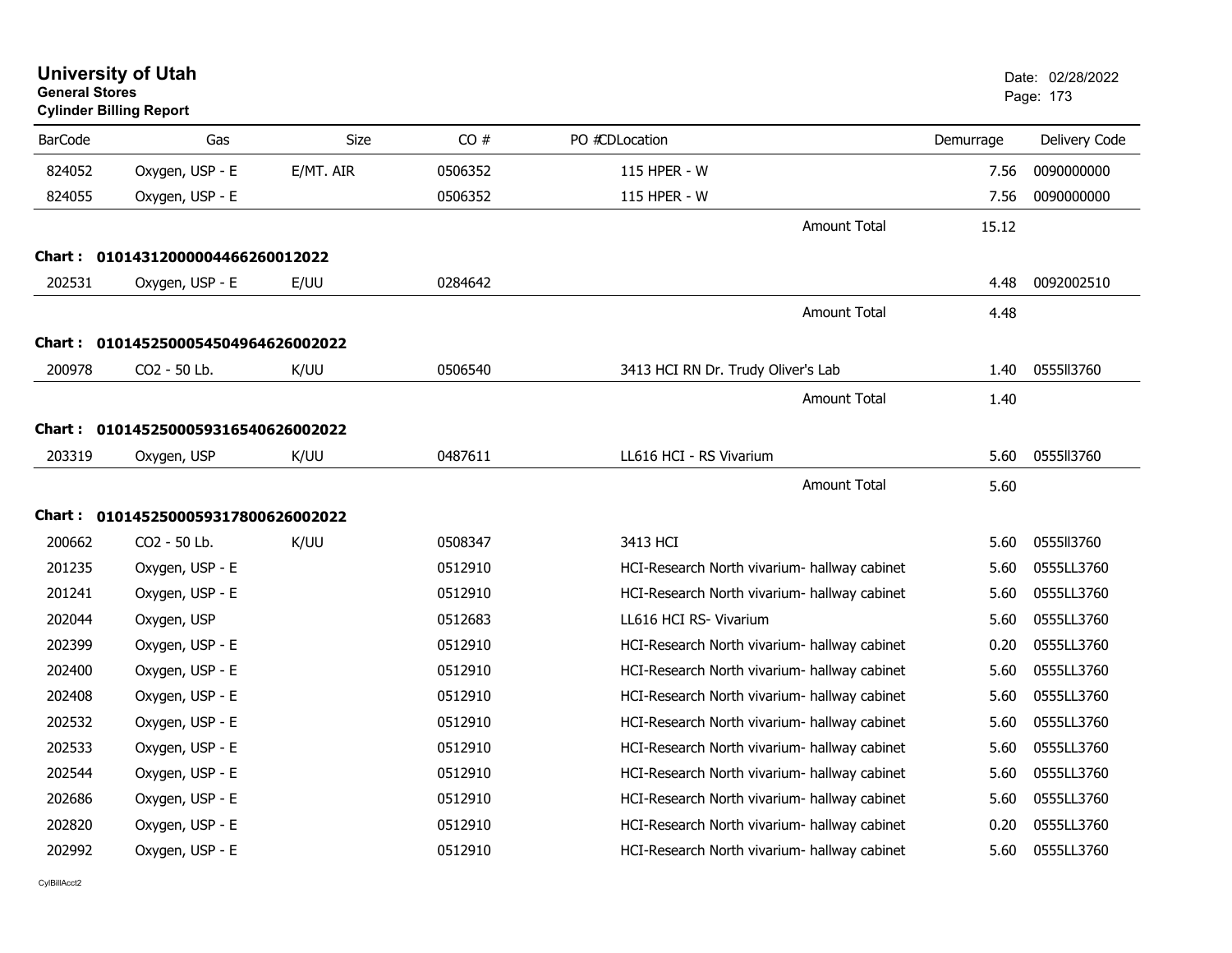#### **University of Utah** Date: 02/28/2022 **General Stores**er i 174 begin hadde i 174 begin hadde i 174 begin hadde i 180 begin hadde i 180 begin hadde i 174 begin hadde **Cylinder Billing Report**

| <b>BarCode</b>         | Gas                               | <b>Size</b>     | CO#     | PO #CDLocation                               | Demurrage | Delivery Code |
|------------------------|-----------------------------------|-----------------|---------|----------------------------------------------|-----------|---------------|
| 203037                 | Oxygen, USP                       |                 | 0512683 | LL616 HCI RS- Vivarium                       | 5.60      | 0555LL3760    |
| 203116                 | Oxygen, USP - E                   |                 | 0512910 | HCI-Research North vivarium- hallway cabinet | 5.60      | 0555LL3760    |
| 203141                 | Oxygen, USP - E                   |                 | 0512910 | HCI-Research North vivarium- hallway cabinet | 5.60      | 0555LL3760    |
| 203280                 | Oxygen, USP - E                   |                 | 0512910 | HCI-Research North vivarium- hallway cabinet | 5.60      | 0555LL3760    |
| 203406                 | Oxygen, USP - E                   |                 | 0512910 | HCI-Research North vivarium- hallway cabinet | 5.60      | 0555LL3760    |
| 203414                 | Oxygen, USP - E                   |                 | 0512910 | HCI-Research North vivarium- hallway cabinet | 5.60      | 0555LL3760    |
| 203913                 | Oxygen, USP                       |                 | 0512683 | LL616 HCI RS- Vivarium                       | 5.60      | 0555LL3760    |
| 204503                 | Oxygen, USP - E                   |                 | 0512910 | HCI-Research North vivarium- hallway cabinet | 5.60      | 0555LL3760    |
| 204505                 | Oxygen, USP - E                   |                 | 0512910 | HCI-Research North vivarium- hallway cabinet | 5.60      | 0555LL3760    |
| 204694                 | Oxygen, USP - E                   |                 | 0512910 | HCI-Research North vivarium- hallway cabinet | 5.60      | 0555LL3760    |
| 205810                 | Oxygen, USP - E                   |                 | 0512910 | HCI-Research North vivarium- hallway cabinet | 5.60      | 0555LL3760    |
| 205811                 | Oxygen, USP - E                   |                 | 0512910 | HCI-Research North vivarium- hallway cabinet | 5.60      | 0555LL3760    |
| 205852                 | Oxygen, USP - E                   |                 | 0512910 | HCI-Research North vivarium- hallway cabinet | 5.60      | 0555LL3760    |
| 205856                 | Oxygen, USP - E                   |                 | 0512910 | HCI-Research North vivarium- hallway cabinet | 5.60      | 0555LL3760    |
|                        |                                   |                 |         | Amount Total                                 | 140.40    |               |
|                        | Chart: 01014526000234986260012022 |                 |         |                                              |           |               |
| 201477                 | CO2 - 50 Lb.                      | K/UU            | 0516231 | 3413 HCI RN- Dr. Trudy Oliver's lab          | 4.20      | 0555LL3760    |
|                        |                                   |                 |         | <b>Amount Total</b>                          | 4.20      |               |
|                        | Chart: 01014636000234926260012022 |                 |         |                                              |           |               |
| 201581                 | CO2 - 50 Lb.                      | <b>50 LB/UU</b> | 0498621 | 2747 HCI                                     | 5.60      | 0555113760    |
|                        |                                   |                 |         | Amount Total                                 | 5.60      |               |
|                        | Chart: 01014652000005266260012022 |                 |         |                                              |           |               |
| 200773                 | Oxygen, USP                       | K/UU            | 0484847 | 729 Arapeen Rm 1520                          | 5.60      | 0888004010    |
| 201459                 | Argon                             |                 | 0501946 | 729 Arapeen RM 1520 (BLDG 888)               | 5.60      | 0888004010    |
| 202691                 | Acetylene, CF                     |                 | 0460518 | 729 ARAPEEN DR #1520                         | 4.48      | 0888004010    |
| 820843                 | 25%Co2 75%Argon                   |                 | 0501946 | 729 Arapeen RM 1520 (BLDG 888)               | 7.56      | 0888004010    |
| 823008<br>CvIBillAcct2 | Argon                             |                 | 0495947 | 729 Arapeen RM 1520                          | 7.56      | 0888004010    |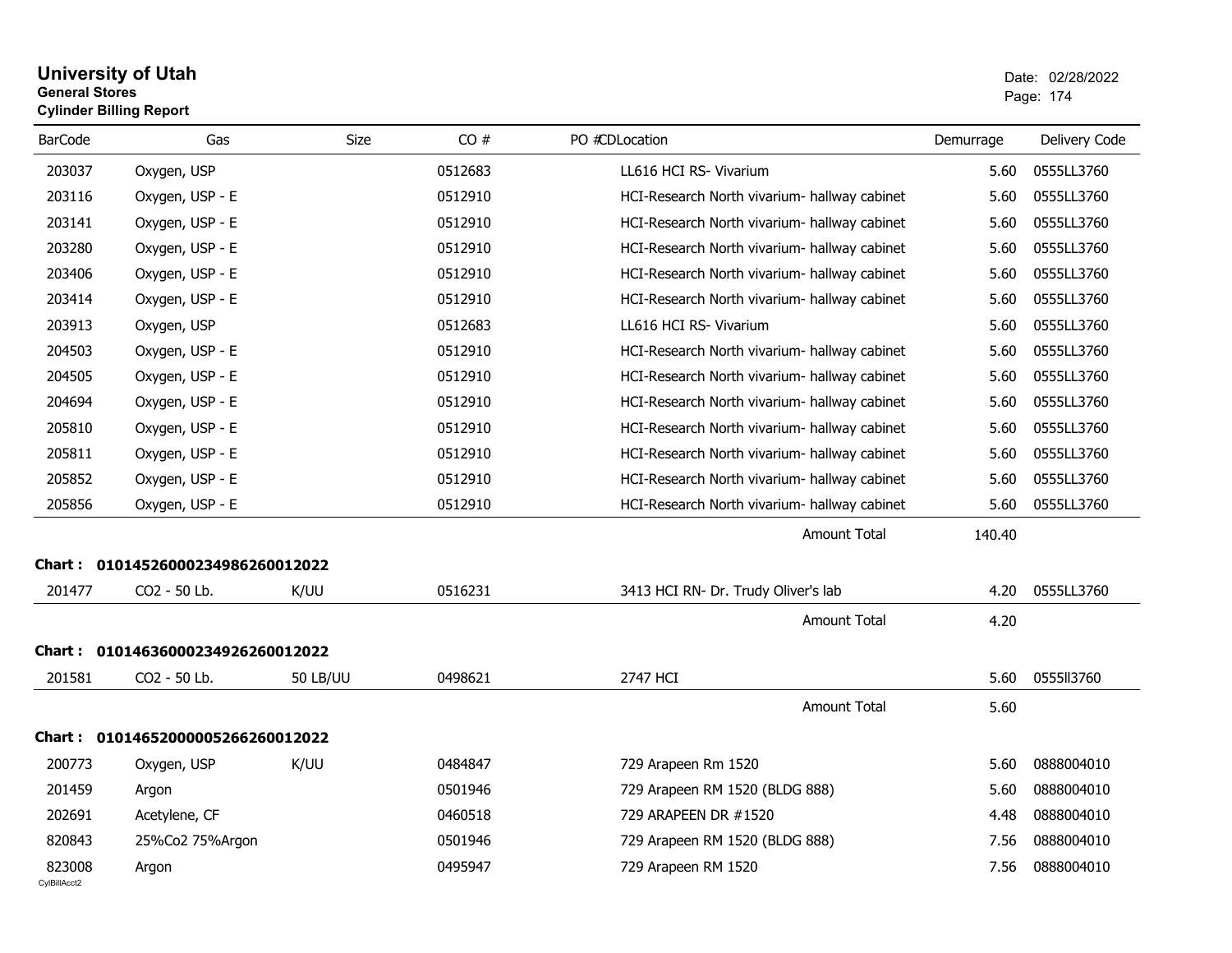|                | <b>General Stores</b><br><b>Cylinder Billing Report</b> |             |         |                                           |           | Page: 175     |  |  |
|----------------|---------------------------------------------------------|-------------|---------|-------------------------------------------|-----------|---------------|--|--|
| <b>BarCode</b> | Gas                                                     | <b>Size</b> | CO#     | PO #CDLocation                            | Demurrage | Delivery Code |  |  |
|                |                                                         |             |         | <b>Amount Total</b>                       | 30.80     |               |  |  |
|                | Chart: 01014782000206446250012022                       |             |         |                                           |           |               |  |  |
| 200906         | Oxygen, USP                                             | K/UU        | 0516670 | 1078 S 300 E SLC UT Liberty Dental Clinic | 2.40      | 0840000000    |  |  |
| 201122         | Oxygen, USP                                             |             | 0511207 | 1078 S 300 E                              | 3.20      | 0840000000    |  |  |
| 201681         | Oxygen, USP                                             |             | 0506925 | 1078 S 300 E                              | 3.20      | 0840000000    |  |  |
| 201985         | Oxygen, USP                                             |             | 0516670 | 1078 S 300 E SLC UT Liberty Dental Clinic | 2.40      | 0840000000    |  |  |
| 204744         | Oxygen, USP                                             |             | 0511207 | 1078 S 300 E                              | 5.60      | 0840000000    |  |  |
| 824098         | Nitrous Oxide                                           |             | 0506925 | 1078 S 300 E                              | 7.56      | 0840000000    |  |  |
|                |                                                         |             |         | Amount Total                              | 24.36     |               |  |  |
| Chart : _      | 01014782000206446260012022                              |             |         |                                           |           |               |  |  |
| 202335         | Nitrous Oxide                                           | K/UU        | 0451123 | 3690 S. Main, BLDG 3502                   | 4.48      | 0840000000    |  |  |
| 203088         | Oxygen, USP - E                                         |             | 0469603 | 537 S Wakara Way First floor Oral Surgery | 5.60      | 0840000000    |  |  |
| 203323         | Oxygen, USP                                             |             | 0513243 | 3690 MAIN                                 | 0.60      | 0840000000    |  |  |
| 203327         | Oxygen, USP                                             |             | 0513243 | 3690 MAIN                                 | 0.60      | 0840000000    |  |  |
| 205898         | Oxygen, USP                                             |             | 0516022 | 3690 SO MAIN                              | 5.00      | 0840000000    |  |  |
| 205904         | Oxygen, USP                                             |             | 0516022 | 3690 SO MAIN                              | 5.00      | 0840000000    |  |  |
| 819017         | Nitrous Oxide                                           |             | 0474187 | 1078 SO 300 E                             | 7.56      | 0840000000    |  |  |
| 824994         | Nitrous Oxide                                           |             | 0513243 | 3690 MAIN                                 | 7.56      | 0840000000    |  |  |
|                |                                                         |             |         | <b>Amount Total</b>                       | 36.40     |               |  |  |
|                | Chart: 01014782000244156260012022                       |             |         |                                           |           |               |  |  |
| 201115         | Oxygen, USP                                             | K/UU        | 0506509 | 530 WAKARA WAY                            | 5.60      | 0840000000    |  |  |
| 202334         | Nitrous Oxide                                           |             | 0513084 | 530 WAKARA - DOCK                         | 5.60      | 0840000000    |  |  |
| 202647         | Oxygen, USP                                             |             | 0513084 | 530 WAKARA - DOCK                         | 5.60      | 0840000000    |  |  |
| 202720         | Oxygen, USP                                             |             | 0513084 | 530 WAKARA - DOCK                         | 5.60      | 0840000000    |  |  |
| 202828         | Oxygen, USP                                             |             | 0513084 | 530 WAKARA - DOCK                         | 5.60      | 0840000000    |  |  |
| 203326         | Oxygen, USP                                             |             | 0513084 | 530 WAKARA - DOCK                         | 5.60      | 0840000000    |  |  |
|                |                                                         |             |         |                                           |           |               |  |  |

**University of Utah** Date: 02/28/2022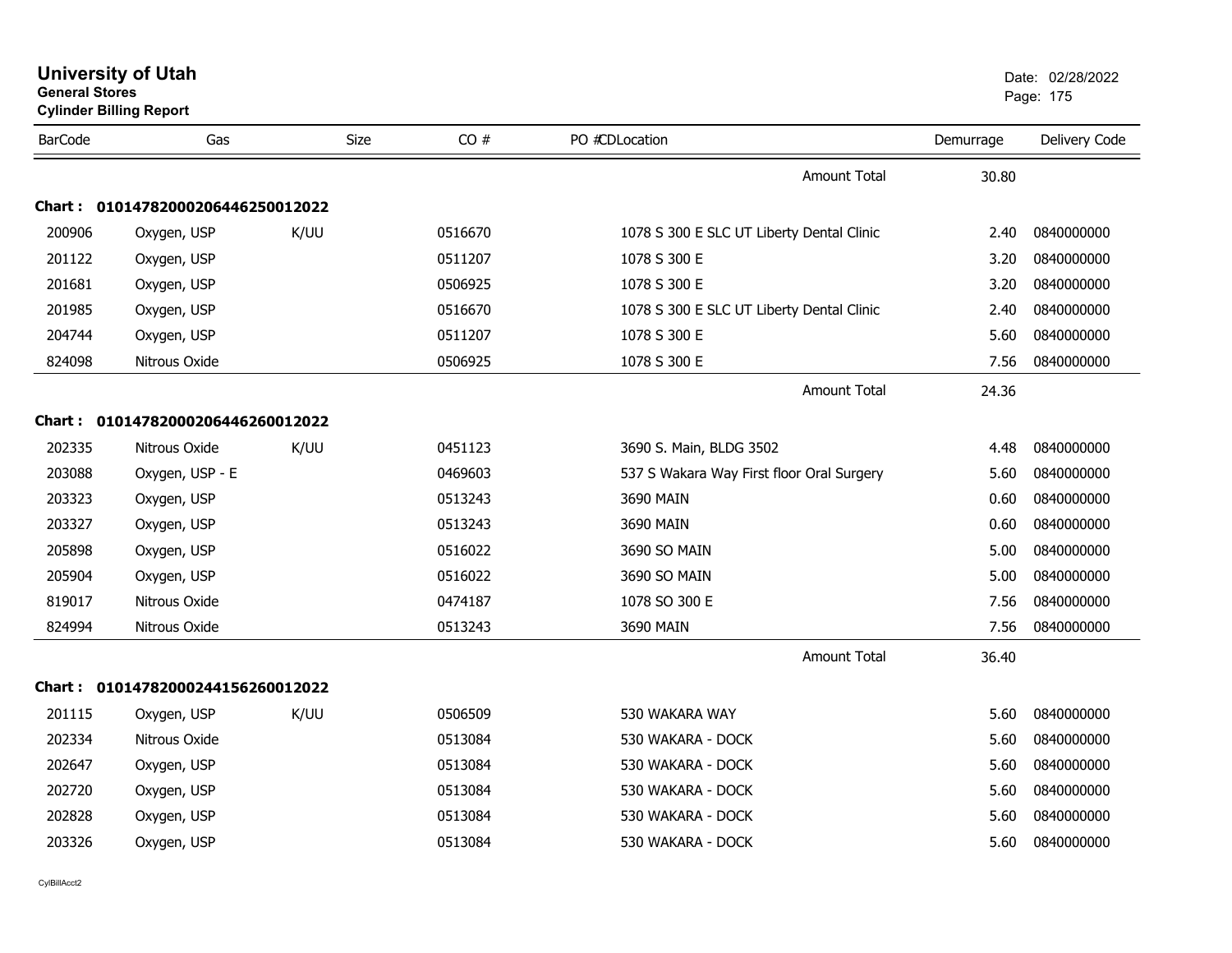| General Stores | <b>Cylinder Billing Report</b>    |      |         |                                  |           | Page: 176     |
|----------------|-----------------------------------|------|---------|----------------------------------|-----------|---------------|
| <b>BarCode</b> | Gas                               | Size | CO#     | PO #CDLocation                   | Demurrage | Delivery Code |
| 205298         | Oxygen, USP                       |      | 0513084 | 530 WAKARA - DOCK                | 5.60      | 0840000000    |
| 205571         | Nitrous Oxide                     |      | 0506509 | 530 WAKARA WAY                   | 5.60      | 0840000000    |
| 205573         | Nitrous Oxide                     |      | 0506509 | 530 WAKARA WAY                   | 5.60      | 0840000000    |
| 205824         | Oxygen, USP                       |      | 0513084 | 530 WAKARA - DOCK                | 5.60      | 0840000000    |
| 205913         | Oxygen, USP                       |      | 0513084 | 530 WAKARA - DOCK                | 5.60      | 0840000000    |
| 822339         | Oxygen, USP - E                   |      | 0502541 |                                  | 7.56      | 0840000000    |
| 823332         | Oxygen, USP - E                   |      | 0502541 |                                  | 7.56      | 0840000000    |
| 823957         | Oxygen, USP                       |      | 0505046 | 530 WAKARA - DOCK                | 7.56      | 0840000000    |
| 824099         | Nitrous Oxide                     |      | 0513084 | 530 WAKARA - DOCK                | 7.56      | 0840000000    |
|                |                                   |      |         | <b>Amount Total</b>              | 91.84     |               |
|                | Chart: 01014782000340496260012022 |      |         |                                  |           |               |
| 202530         | Oxygen, USP - E                   | E/UU | 0510645 | 168 N 1950 WEST #202 - ROSE PARK | 1.80      | 0840000000    |
| 202897         | Nitrous Oxide-E                   |      | 0509348 | 168 N 1950 WEST #202 - ROSE PARK | 5.60      | 0840000000    |
| 202899         | Nitrous Oxide-E                   |      | 0505567 | 168 N 1950 WEST #202 - ROSE PARK | 5.60      | 0840000000    |
| 203085         | Oxygen, USP - E                   |      | 0513085 | 168 N 1950 WEST #202 - ROSE PARK | 1.80      | 0840000000    |
| 203147         | Oxygen, USP - E                   |      | 0505004 | 168 N 1950 WEST #202 - ROSE PARK | 5.60      | 0840000000    |
| 203227         | Nitrous Oxide-E                   |      | 0513085 | 168 N 1950 WEST #202 - ROSE PARK | 5.60      | 0840000000    |
| 203232         | Nitrous Oxide-E                   |      | 0509348 | 168 N 1950 WEST #202 - ROSE PARK | 5.60      | 0840000000    |
| 203390         | Oxygen, USP - E                   |      | 0513085 | 168 N 1950 WEST #202 - ROSE PARK | 1.80      | 0840000000    |
| 205313         | Oxygen, USP - E                   |      | 0513085 | 168 N 1950 WEST #202 - ROSE PARK | 1.80      | 0840000000    |
| 205439         | Oxygen, USP - E                   |      | 0513085 | 168 N 1950 WEST #202 - ROSE PARK | 5.60      | 0840000000    |
| 205468         | Oxygen, USP - E                   |      | 0513085 | 168 N 1950 WEST #202 - ROSE PARK | 5.60      | 0840000000    |
| 205888         | Oxygen, USP - E                   |      | 0513085 | 168 N 1950 WEST #202 - ROSE PARK | 1.80      | 0840000000    |
| 205943         | Oxygen, USP - E                   |      | 0504272 | 168 N 1950 WEST #202 ROSE PARK   | 5.60      | 0840000000    |
| 824488         | Nitrous Oxide-E                   |      | 0513085 | 168 N 1950 WEST #202 - ROSE PARK | 7.56      | 0840000000    |

## Amount Total

61.36

## **Chart : 01014782000340506260012022**

CylBillAcct2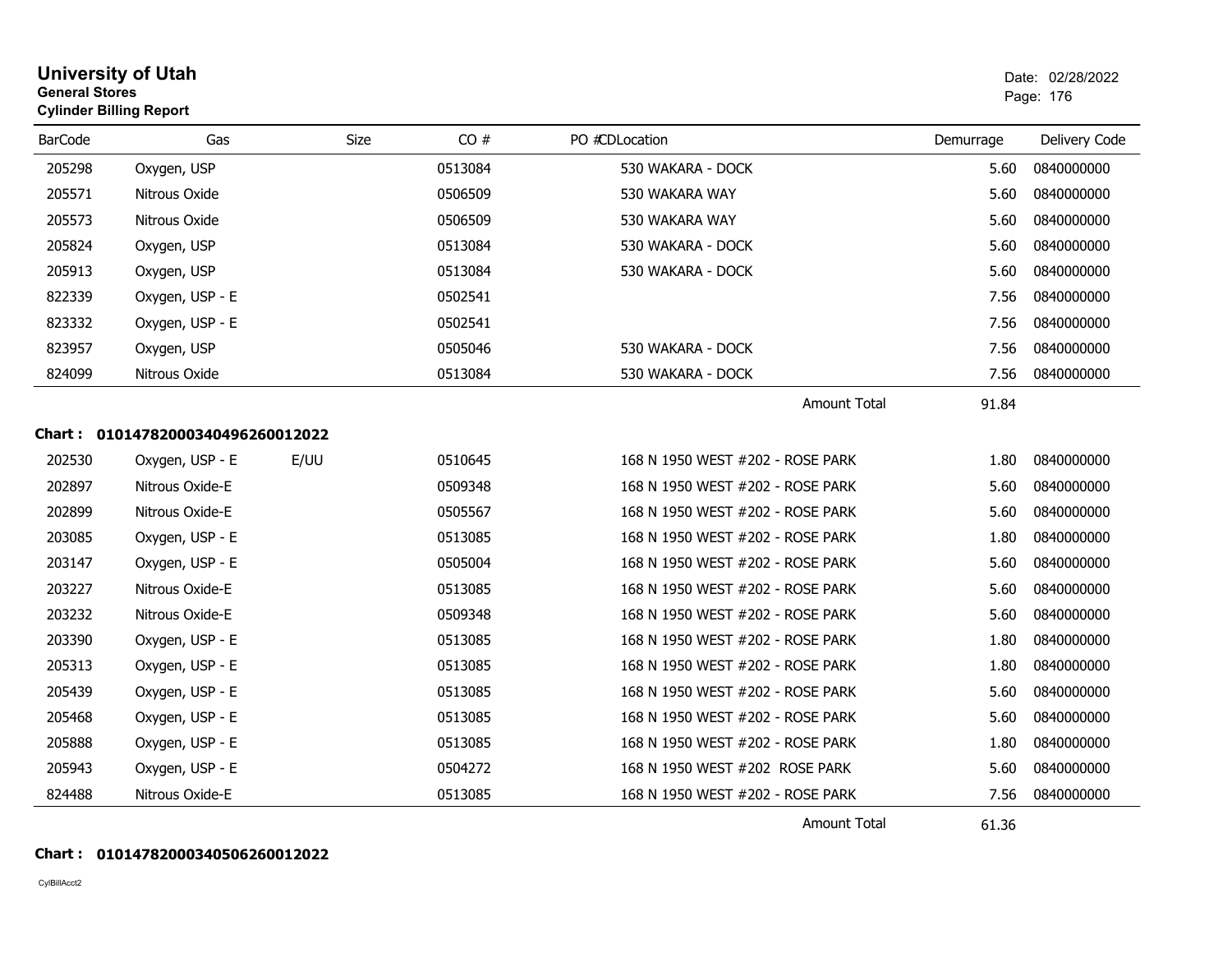| <b>General Stores</b> | <b>University of Utah</b><br><b>Cylinder Billing Report</b> |           |         |                           |                           |           | Date: 02/28/2022<br>Page: 177 |
|-----------------------|-------------------------------------------------------------|-----------|---------|---------------------------|---------------------------|-----------|-------------------------------|
| <b>BarCode</b>        | Gas                                                         | Size      | CO#     | PO #CDLocation            |                           | Demurrage | Delivery Code                 |
| odge10                | Oxygen, USP - E                                             | E/MT. AIR | 0515457 | 950 E 25TH STREET SUITE A |                           | 7.56      | 0840000000                    |
| odge11                | Oxygen, USP - E                                             |           | 0515457 | 950 E 25TH STREET SUITE A |                           | 7.56      | 0840000000                    |
| odgen7                | Oxygen, USP - E                                             |           | 0515457 | 950 E 25TH STREET SUITE A |                           | 7.56      | 0840000000                    |
| odgen8                | Oxygen, USP - E                                             |           | 0515457 | 950 E 25TH STREET SUITE A |                           | 7.56      | 0840000000                    |
| odgen9                | Oxygen, USP - E                                             |           | 0515457 | 950 E 25TH STREET SUITE A |                           | 7.56      | 0840000000                    |
| OGDEN5                | Nitrous Oxide-E                                             |           | 0513378 | 950 E 25TH STREET SUITE A |                           | 7.56      | 0840000000                    |
| OGDEN6                | Nitrous Oxide-E                                             |           | 0513378 |                           | 950 E 25TH STREET SUITE A |           | 0840000000                    |
|                       |                                                             |           |         |                           | Amount Total              | 52.92     |                               |
|                       | Chart: 01014786300018036260012022                           |           |         |                           |                           |           |                               |
| 810497                | Oxygen - 125 CF                                             | 115 CF -  | 0387730 | <b>DOCK</b>               |                           | 5.88      | 0840000000                    |
| 810498                | Oxygen - 125 CF                                             |           | 0387730 | <b>DOCK</b>               |                           | 5.88      | 0840000000                    |
| 810499                | Propane                                                     |           | 0387730 | <b>DOCK</b>               |                           | 6.72      | 0840000000                    |
| 810500                | Propane                                                     |           | 0387730 | <b>DOCK</b>               |                           | 6.72      | 0840000000                    |
|                       |                                                             |           |         |                           | Amount Total              | 25.20     |                               |
|                       | Chart: 01014852000203476260012022                           |           |         |                           |                           |           |                               |
| 202605                | Nitrogen 230 CF                                             | K/UU      | 0449980 | BLDG 585 RM 151           |                           | 4.48      | 05215C1240                    |
| 825185                | Co2/O2/In N2                                                |           | 0513538 | 586 RM 151- Ying Li       |                           | 7.56      | 0582002520                    |
| 825186                | .5%Co220.5%o2N2                                             |           | 0513538 | 586 RM 151- Ying Li       |                           | 7.56      | 0582002520                    |
|                       |                                                             |           |         |                           | <b>Amount Total</b>       | 19.60     |                               |
| Chart :               | 01015186000250526260012022                                  |           |         |                           |                           |           |                               |
| 202092                | CO <sub>2</sub> - 50 Lb.                                    | K/UU      | 0415124 | 3120 EEJ                  |                           | 4.48      | 0565041000                    |
|                       |                                                             |           |         |                           | Amount Total              | 4.48      |                               |
| Chart :               | 01015392000208486260012022                                  |           |         |                           |                           |           |                               |
| 824534                | CO2 - 50 Lb.                                                | 50#/Mt.Ai | 0510455 | Bldg 582 Rm 314           |                           | 7.56      | 05215C1240                    |
| 825146                | CO2 - 50 Lb.                                                |           | 0513744 | 314 Skaggs                |                           | 7.56      | 05215C1240                    |
|                       |                                                             |           |         |                           | <b>Amount Total</b>       | 15.12     |                               |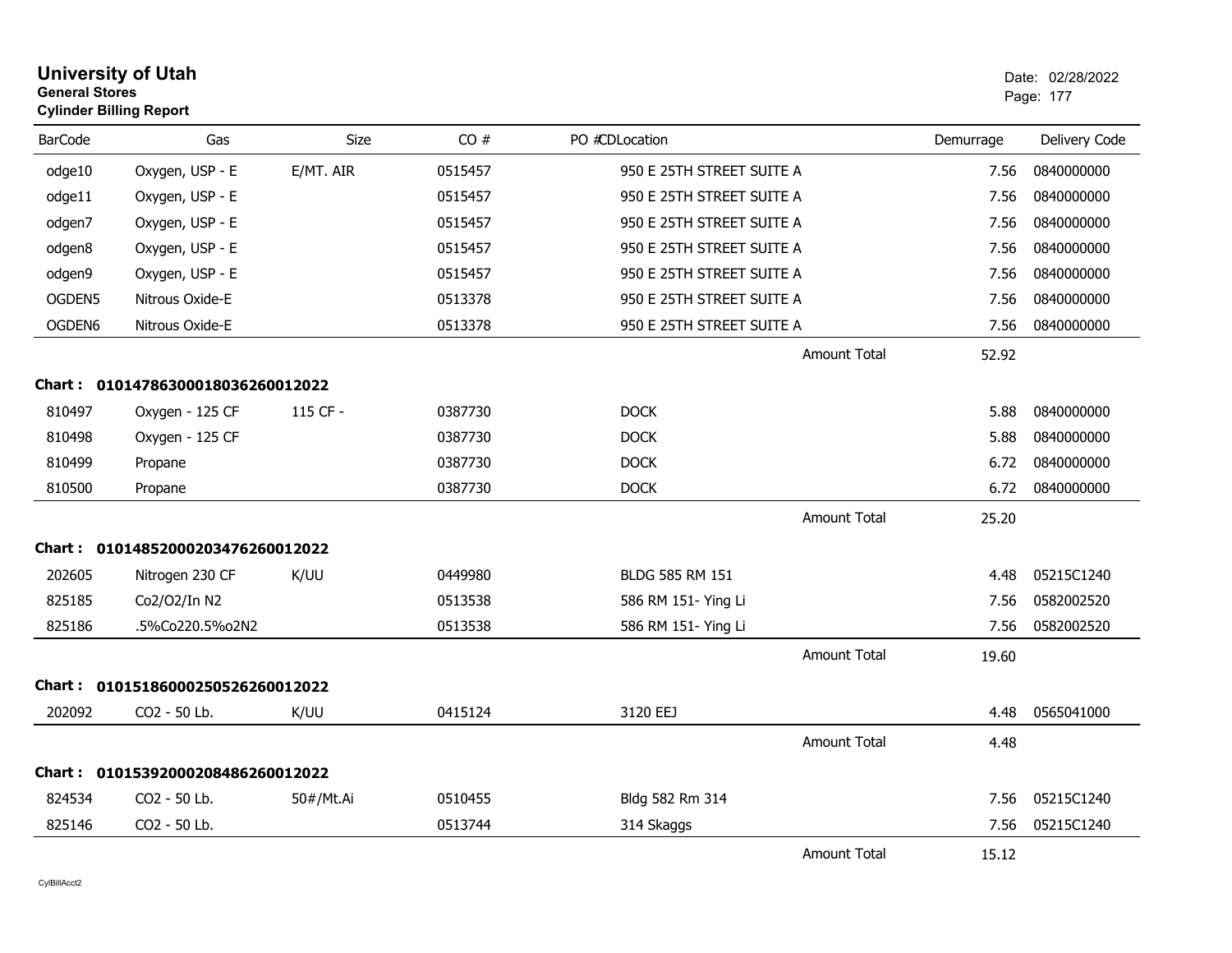|                | <b>University of Utah</b><br><b>General Stores</b><br><b>Cylinder Billing Report</b> |      |      |         |                                       | Date: 02/28/2022<br>Page: 178 |               |  |
|----------------|--------------------------------------------------------------------------------------|------|------|---------|---------------------------------------|-------------------------------|---------------|--|
| <b>BarCode</b> | Gas                                                                                  |      | Size | CO#     | PO #CDLocation                        | Demurrage                     | Delivery Code |  |
|                | Chart: 01015422500197256260312022                                                    |      |      |         |                                       |                               |               |  |
| 201791         | Oxygen, USP - E                                                                      | E/UU |      | 0513974 | 4440 EIHG                             | 5.60                          | 0533041450    |  |
| 202491         | Oxygen, USP - E                                                                      |      |      | 0513974 | 4440 EIHG                             | 5.60                          | 0533041450    |  |
| 203404         | Oxygen, USP - E                                                                      |      |      | 0513974 | 4440 EIHG                             | 5.60                          | 0533041450    |  |
| 205731         | Oxygen, USP - E                                                                      |      |      | 0513974 | 4440 EIHG                             | 5.60                          | 0533041450    |  |
| 205940         | Oxygen, USP - E                                                                      |      |      | 0513974 | 4440 EIHG                             | 5.60                          | 0533041450    |  |
| 205952         | Oxygen, USP - E                                                                      |      |      | 0513974 | 4440 EIHG                             | 5.60                          | 0533041450    |  |
| 824407         | Oxygen, USP                                                                          |      |      | 0512644 | 4440 EIHG                             | 7.56                          | 0533041450    |  |
| 824612         | Oxygen, USP                                                                          |      |      | 0512644 | 4440 EIHG                             | 7.56                          | 0533041450    |  |
|                |                                                                                      |      |      |         | Amount Total                          | 48.72                         |               |  |
|                | Chart: 01015646000223326260312022                                                    |      |      |         |                                       |                               |               |  |
| 110423         | Nitrogen 230 CF                                                                      | K/UU |      | 0017420 |                                       | 4.48                          | 0533054400    |  |
| 117352         | CO <sub>2</sub> - 50 Lb.                                                             |      |      | 0106695 | DELIVER TO 5520 ECCLES GENETICS BLDG. | 6.16                          | 0533054400    |  |
| 200008         | 95% O2, 5% CO2                                                                       |      |      | 0410495 | 6280 ECCLES                           | 4.48                          | 0533054400    |  |
| 200031         | CO2 - 50 Lb.                                                                         |      |      | 0472621 | TOP FLOOR CMC MECHANICAL ROOM - NE D  | 5.60                          | 0533054400    |  |
| 200037         | CO2 - 50 Lb.                                                                         |      |      | 0472621 | TOP FLOOR CMC MECHANICAL ROOM - NE D  | 5.60                          | 0533054400    |  |
| 200052         | Nitrogen 230 CF                                                                      |      |      | 0353059 | 6280 Eccles                           | 4.48                          | 0533054400    |  |
| 200286         | CO <sub>2</sub> - 50 Lb.                                                             |      |      | 0472621 | TOP FLOOR CMC MECHANICAL ROOM - NE D  | 5.60                          | 0533054400    |  |
| 200356         | CO <sub>2</sub> - 50 Lb.                                                             |      |      | 0508112 | ROOM 5520 ECCLES                      | 5.60                          | 0533054400    |  |
| 200403         | CO2 - 50 Lb.                                                                         |      |      | 0515151 | CMC 3rd floor Mechanical Room         | 5.60                          | 0533054400    |  |
| 200571         | Nitrogen 230 CF                                                                      |      |      | 0408865 | 6280 ECCLES                           | 4.48                          | 0533054400    |  |
| 200633         | CO2 - 50 Lb.                                                                         |      |      | 0515151 | CMC 3rd floor Mechanical Room         | 5.60                          | 0533054400    |  |
| 200677         | Air - 233 CF                                                                         |      |      | 0323305 | <b>BLDG 587</b>                       | 4.48                          | 0533054400    |  |
| 200819         | Nitrogen 230 CF                                                                      |      |      | 0409680 | 6280 ECCLES                           | 4.48                          | 0533054400    |  |
| 201037         | CO2 - 50 Lb.                                                                         |      |      | 0515151 | CMC 3rd floor Mechanical Room         | 5.60                          | 0533054400    |  |
| 201064         | Nitrogen 230 CF                                                                      |      |      | 0408865 | 6280 ECCLES                           | 4.48                          | 0533054400    |  |
| 201074         | CO <sub>2</sub> - 50 Lb.                                                             |      |      | 0515151 | CMC 3rd floor Mechanical Room         | 5.60                          | 0533054400    |  |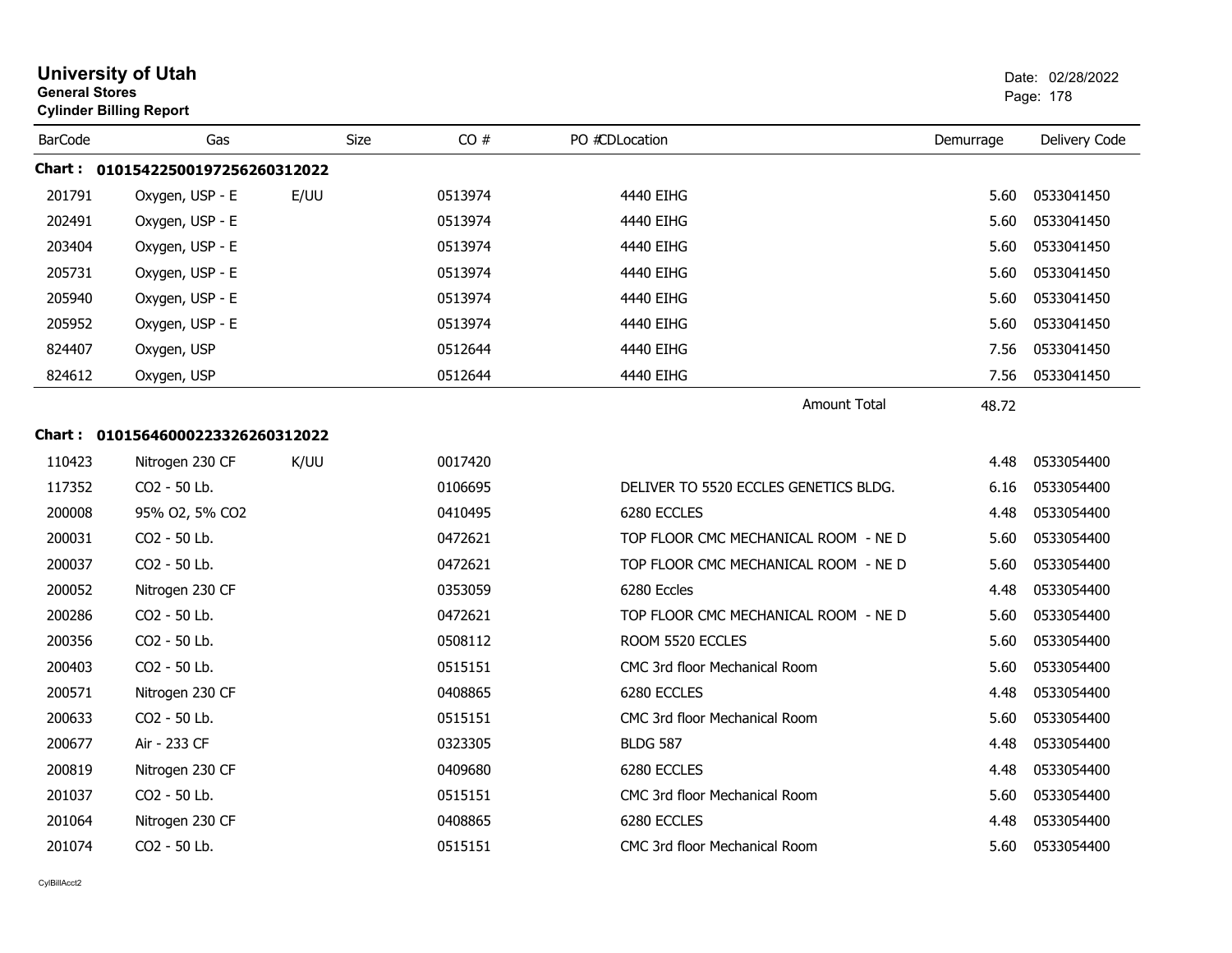| <b>General Stores</b> | <b>Cylinder Billing Report</b>      |      |         |                                  | Page: 179 |               |  |
|-----------------------|-------------------------------------|------|---------|----------------------------------|-----------|---------------|--|
| <b>BarCode</b>        | Gas                                 | Size | CO#     | PO #CDLocation                   | Demurrage | Delivery Code |  |
| 201283                | CO2 - 50 Lb.                        |      | 0397124 | 5475 ECCLES                      | 4.48      | 0533051000    |  |
| 201363                | Oxygen, USP                         |      | 0501452 | 2415 BLDG 587                    | 5.60      | 0533054400    |  |
| 201618                | Nitrogen 230 CF                     |      | 0409680 | 6280 ECCLES                      | 4.48      | 0533054400    |  |
| 201912                | CO2 - 50 Lb.                        |      | 0515151 | CMC 3rd floor Mechanical Room    | 5.60      | 0533054400    |  |
| 202133                | CO2 - 50 Lb.                        |      | 0442544 | 2415 BLDG 587                    | 4.48      | 0533054400    |  |
| 202279                | Oxygen, USP                         |      | 0453013 | CMC 2ND FLOOR                    | 4.48      | 0533054400    |  |
| 202812                | Air - 233 CF                        |      | 0343284 | <b>BLDG 587 CAPECCHI BERRIER</b> | 4.48      | 0533054400    |  |
| 203285                | N2, Liquid LX45                     |      | 0516963 | 5470 ECCLES                      | 3.20      | 0533054400    |  |
| 203694                | CO2 - 50 Lb.                        |      | 0514128 | 5520 EIHG                        | 5.60      | 0533054400    |  |
| 203779                | N2, Liquid LX45                     |      | 0516963 | 5470 ECCLES                      | 3.20      | 0533054400    |  |
| 205528                | CO2 - 50 Lb.                        |      | 0508112 | ROOM 5520 ECCLES                 | 5.60      | 0533054400    |  |
| 205628                | Oxygen, USP                         |      | 0355623 | 6280 ECCLES                      | 4.48      | 0533054400    |  |
| 205639                | CO2 - 50 Lb.                        |      | 0515151 | CMC 3rd floor Mechanical Room    | 5.60      | 0533054400    |  |
| 205657                | CO2 - 50 Lb.                        |      | 0409831 | 2415 BLDG 587                    | 4.48      | 0533054400    |  |
| 811361                | Oxygen, USP                         |      | 0407702 | 6280 ECCLES                      | 6.16      | 0533054400    |  |
| 823476                | Oxygen, USP                         |      | 0501452 | 2415 BLDG 587                    | 7.56      | 0533054400    |  |
|                       |                                     |      |         | <b>Amount Total</b>              | 161.80    |               |  |
|                       | Chart: 0101570500059315490626032022 |      |         |                                  |           |               |  |
| 200059                | CO2 - 50 Lb.                        | K/UU | 0516163 | 7520 Eccles                      | 4.80      | 0533021000    |  |
| 201577                | Air - 233 CF                        |      | 0495704 | 7550 EIHG                        | 5.60      | 0533021000    |  |
| 201679                | CO2 - 50 Lb.                        |      | 0512673 | 7520 EIHG                        | 5.60      | 0533021000    |  |
| 201949                | CO2 - 50 Lb.                        |      | 0516163 | 7520 Eccles                      | 4.80      | 0533021000    |  |
| 202510                | CO2 - 50 Lb.                        |      | 0516163 | 7520 Eccles                      | 4.80      | 0533021000    |  |
| 202922                | CO2 - 50 Lb.                        |      | 0512673 | 7520 EIHG                        | 5.60      | 0533021000    |  |
| 205368                | CO2 - 50 Lb.                        |      | 0512673 | 7520 EIHG                        | 5.60      | 0533021000    |  |
| 825142                | CO2 - 50 Lb.                        |      | 0513748 | 7520 EIHG                        | 1.08      | 0533021000    |  |
| 825145                | CO2 - 50 Lb.                        |      | 0513748 | 7520 EIHG                        | 1.08      | 0533021000    |  |
|                       |                                     |      |         |                                  |           |               |  |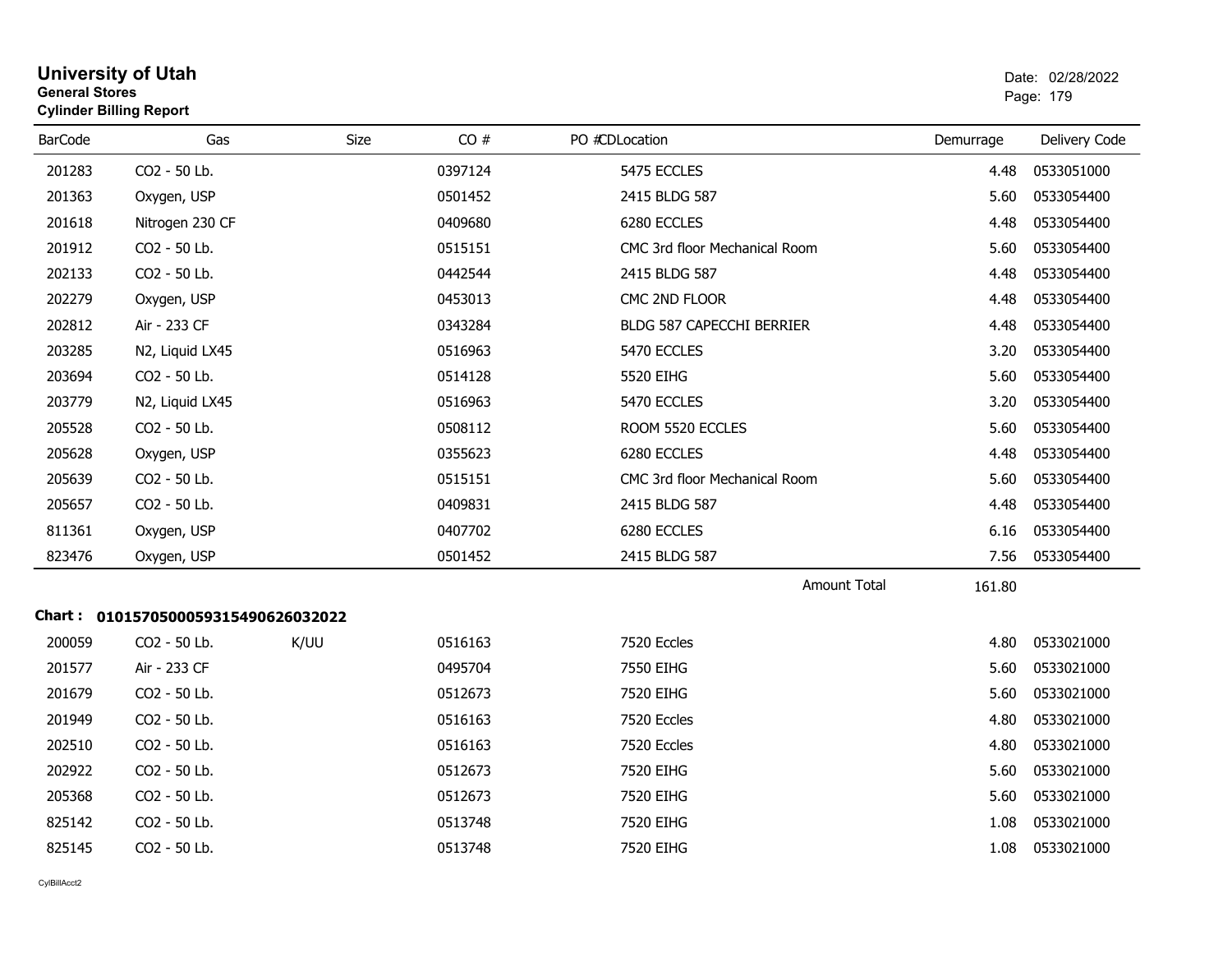| General Stores<br><b>Cylinder Billing Report</b> |                                     |           |         |                  | Page: 180           |           |               |
|--------------------------------------------------|-------------------------------------|-----------|---------|------------------|---------------------|-----------|---------------|
| <b>BarCode</b>                                   | Gas                                 | Size      | CO#     | PO #CDLocation   |                     | Demurrage | Delivery Code |
| 825147                                           | CO2 - 50 Lb.                        |           | 0513748 | 7520 EIHG        |                     | 1.08      | 0533021000    |
|                                                  |                                     |           |         |                  | <b>Amount Total</b> | 40.04     |               |
|                                                  | Chart: 0101571500059317830626032022 |           |         |                  |                     |           |               |
| 825181                                           | CO2 - 50 Lb.                        | 50#/Mt.Ai | 0513950 | 7520 Eccles      |                     | 7.56      | 0533021000    |
| 825182                                           | CO2 - 50 Lb.                        |           | 0513950 | 7520 Eccles      |                     | 7.56      | 0533021000    |
| 825184                                           | CO2 - 50 Lb.                        |           | 0513950 | 7520 Eccles      |                     | 7.56      | 0533021000    |
|                                                  |                                     |           |         |                  | Amount Total        | 22.68     |               |
|                                                  | Chart: 0101572500059317540626032022 |           |         |                  |                     |           |               |
| 200165                                           | CO2 - 50 Lb.                        | K/UU      | 0511958 | 6490 Eccles      |                     | 5.60      | 0533021000    |
| 200596                                           | Nitrogen 230 CF                     |           | 0493060 | 6490 Eccles      |                     | 5.60      | 0533021000    |
| 200885                                           | CO2 - 50 Lb.                        |           | 0511958 | 6490 Eccles      |                     | 5.60      | 0533021000    |
| 201528                                           | CO2 - 50 Lb.                        |           | 0487428 | 6490 Eccles      |                     | 5.60      | 0533021000    |
| 203758                                           | CO2 - 50 Lb.                        |           | 0425098 | 6520 EIHG        |                     | 4.48      | 0533021000    |
| 204269                                           | CO2 - 50 Lb.                        |           | 0511958 | 6490 Eccles      |                     | 5.60      | 0533021000    |
| 205460                                           | Oxygen, USP - E                     |           | 0511282 | 6490 Eccles      |                     | 5.60      | 0533021000    |
| 205732                                           | Oxygen, USP - E                     |           | 0515800 | 6490 Eccles      |                     | 5.60      | 0533021000    |
| 825164                                           | CO2 - 50 Lb.                        |           | 0513844 | 6520 Eccles      |                     | 7.56      | 0533021000    |
| 825166                                           | CO2 - 50 Lb.                        |           | 0513844 | 6520 Eccles      |                     | 7.56      | 0533021000    |
| 825175                                           | CO2 - 50 Lb.                        |           | 0513844 | 6520 Eccles      |                     | 7.56      | 0533021000    |
|                                                  |                                     |           |         |                  | <b>Amount Total</b> | 66.36     |               |
|                                                  | Chart: 0101576500059317490626032022 |           |         |                  |                     |           |               |
| 819963                                           | CO2 - 50 Lb.                        | 50#/Mt.Ai | 0475028 | BLDG 533 RM 7520 |                     | 7.56      | 0533021000    |
|                                                  |                                     |           |         |                  | <b>Amount Total</b> | 7.56      |               |
|                                                  | Chart: 01015792500096836250012022   |           |         |                  |                     |           |               |
| 200095                                           | CO2 - 50 Lb.                        | K/UU      | 0515290 | 4530 EIHG        |                     | 5.60      | 0533021000    |
| 200724                                           | CO2 - 50 Lb.                        |           | 0515290 | 4530 EIHG        |                     | 5.60      | 0533021000    |
|                                                  |                                     |           |         |                  |                     |           |               |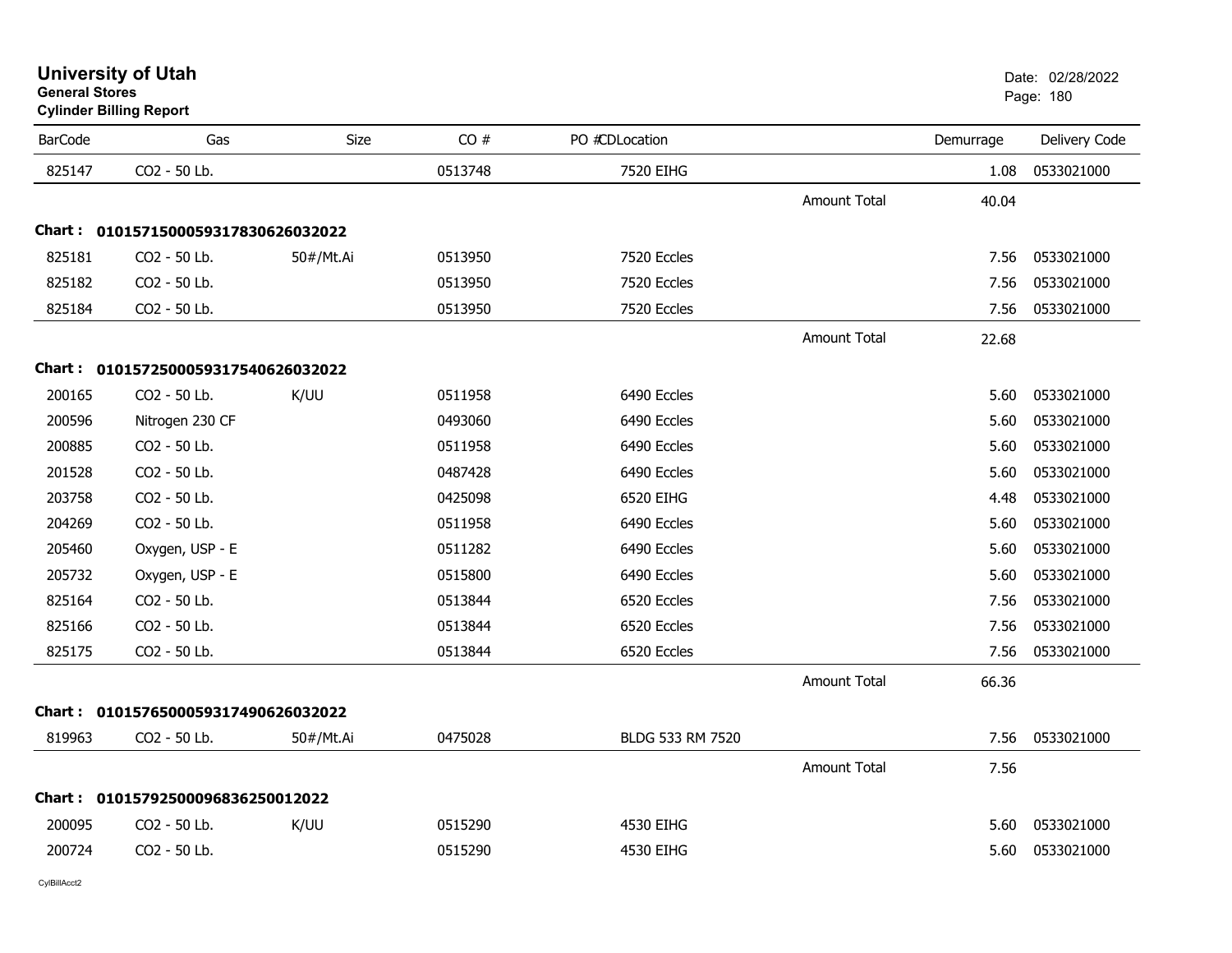|                | <b>University of Utah</b><br><b>General Stores</b><br><b>Cylinder Billing Report</b> |                  |         |                        |                     |           | Date: 02/28/2022<br>Page: 181 |
|----------------|--------------------------------------------------------------------------------------|------------------|---------|------------------------|---------------------|-----------|-------------------------------|
| <b>BarCode</b> | Gas                                                                                  | Size             | CO#     | PO #CDLocation         |                     | Demurrage | Delivery Code                 |
| 201979         | CO2 - 50 Lb.                                                                         |                  | 0515290 | 4530 EIHG              |                     | 5.60      | 0533021000                    |
| 205366         | CO2 - 50 Lb.                                                                         |                  | 0515290 | 4530 EIHG              |                     | 5.60      | 0533021000                    |
|                |                                                                                      |                  |         |                        | Amount Total        | 22.40     |                               |
|                | Chart: 0101579500059312701626002022                                                  |                  |         |                        |                     |           |                               |
| 200786         | CO2 - 50 Lb.                                                                         | K/UU             | 0509878 | 4530 EIHG              |                     | 5.60      | 0533021000                    |
| 203711         | CO2 - 50 Lb.                                                                         |                  | 0497886 | 4530 EIHG and Hallway  |                     | 5.60      | 0533021000                    |
|                |                                                                                      |                  |         |                        | <b>Amount Total</b> | 11.20     |                               |
|                | Chart: 0101579500059312701626032022                                                  |                  |         |                        |                     |           |                               |
| 200109         | CO2 - Siphon                                                                         | K/UU             | 0274103 | 4470 ECCLES            |                     | 4.48      | 0533021000                    |
|                |                                                                                      |                  |         |                        | <b>Amount Total</b> | 4.48      |                               |
|                | Chart: 0101582500059312711626002022                                                  |                  |         |                        |                     |           |                               |
| 200622         | Nitrogen 230 CF                                                                      | K/UU             | 0414118 | 6475 ECCLES            |                     | 4.48      | 0533021000                    |
|                |                                                                                      |                  |         |                        | <b>Amount Total</b> | 4.48      |                               |
|                | Chart: 0101582500059312711626032022                                                  |                  |         |                        |                     |           |                               |
| 205783         | N <sub>2</sub> , Liquid LX <sub>45</sub>                                             | <b>180 LTR/U</b> | 0513999 | 6490 Eccles            |                     | 44.80     | 0533021000                    |
|                |                                                                                      |                  |         |                        | <b>Amount Total</b> | 44.80     |                               |
|                | Chart: 0101585500059314610626002022                                                  |                  |         |                        |                     |           |                               |
| 200174         | Argon                                                                                | K/UU             | 0472875 | <b>BLDG 84 RM 115S</b> |                     | 5.60      | 0084002040                    |
| 200581         | 95% O2, 5% CO2                                                                       |                  | 0422216 | 216 So Biology         |                     | 4.48      | 0084002040                    |
| 201193         | CO2 - 50 Lb.                                                                         |                  | 0516131 | 114 So Biology         |                     | 4.80      | 0084002040                    |
| 201447         | Helium - 219 CF                                                                      |                  | 0501802 | 114 So biology         |                     | 5.60      | 0084002040                    |
| 201837         | Argon                                                                                |                  | 0480725 | 115S So Biology        |                     | 5.60      | 0084002040                    |
| 202045         | CO2 - 50 Lb.                                                                         |                  | 0511782 | 114 So Biology         |                     | 5.60      | 0084002040                    |
| 202207         | Helium - 219 CF                                                                      |                  | 0501802 | 114 So biology         |                     | 5.60      | 0084002040                    |
| 202252         | Helium - 219 CF                                                                      |                  | 0424004 | 114 So Biology         |                     | 4.48      | 0084002040                    |
| 202516         | CO2 - 50 Lb.                                                                         |                  | 0504654 | 114 So Biology         |                     | 0.80      | 0084002040                    |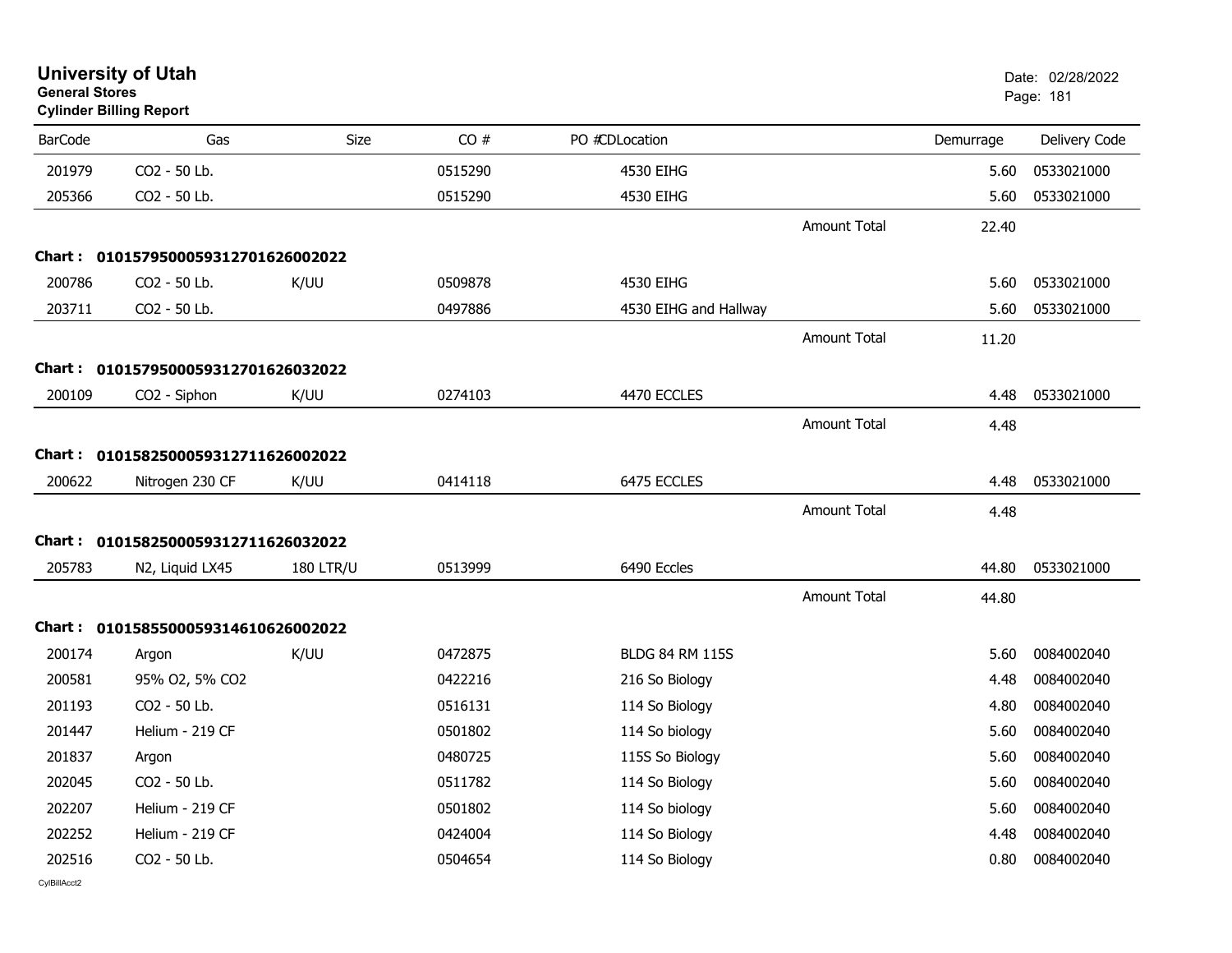|                | <b>General Stores</b><br><b>Cylinder Billing Report</b> |           |         |                                |           |               |  |  |
|----------------|---------------------------------------------------------|-----------|---------|--------------------------------|-----------|---------------|--|--|
| <b>BarCode</b> | Gas                                                     | Size      | CO#     | PO #CDLocation                 | Demurrage | Delivery Code |  |  |
| 202886         | CO2 - 50 Lb.                                            |           | 0511782 | 114 So Biology                 | 5.60      | 0084002040    |  |  |
| 203013         | Oxygen, USP                                             |           | 0514440 | 18 So Biology                  | 5.60      | 0084002040    |  |  |
| 203590         | Oxygen - 20 CF                                          |           | 0466999 | 114 SO BIO                     | 5.60      | 0084002040    |  |  |
| 203693         | CO2 - 50 Lb.                                            |           | 0515612 | 104 So Biology                 | 5.60      | 0084002040    |  |  |
| 203829         | Helium - 219 CF                                         |           | 0424004 | 114 So Biology                 | 4.48      | 0084002040    |  |  |
| 203830         | Helium - 219 CF                                         |           | 0501802 | 114 So biology                 | 5.60      | 0084002040    |  |  |
| 203978         | Helium - 219 CF                                         |           | 0501802 | 114 So biology                 | 5.60      | 0084002040    |  |  |
| 204530         | Helium - 219 CF                                         |           | 0341766 | 114 S BIOLOGY                  | 4.48      | 0084002040    |  |  |
| 204734         | CO2 - 50 Lb.                                            |           | 0515612 | 104 So Biology                 | 5.60      | 0084002040    |  |  |
| 205594         | Oxygen - 20 CF                                          |           | 0466999 | 114 SO BIO                     | 5.60      | 0084002040    |  |  |
| 205750         | Oxygen, USP                                             |           | 0484249 | 114 So Biology                 | 5.60      | 0084002040    |  |  |
| 205854         | Oxygen - 20 CF                                          |           | 0470085 | 114 So Biology                 | 5.60      | 0084002040    |  |  |
| 205865         | Oxygen - 20 CF                                          |           | 0470085 | 114 So Biology                 | 5.60      | 0084002040    |  |  |
| 205866         | Oxygen - 20 CF                                          |           | 0470085 | 114 So Biology                 | 5.60      | 0084002040    |  |  |
| 205867         | Oxygen - 20 CF                                          |           | 0466999 | 114 SO BIO                     | 5.60      | 0084002040    |  |  |
| 516778         | Helium - 219 CF                                         |           | 0453940 | 114 SOUTH BIO                  | 7.56      | 0084002040    |  |  |
| 516781         | Helium - 219 CF                                         |           | 0453940 | 114 SOUTH BIO                  | 7.56      | 0084002040    |  |  |
| 823703         | CO2 - 50 Lb.                                            |           | 0503387 | 119 So Biology (inside rm 114) | 7.56      | 0084002040    |  |  |
| 824711         | CO2 - 50 Lb.                                            |           | 0511782 | 114 So Biology                 | 7.56      | 0084002040    |  |  |
| 824712         | CO2 - 50 Lb.                                            |           | 0511782 | 114 So Biology                 | 7.56      | 0084002040    |  |  |
| 824718         | CO <sub>2</sub> - 50 Lb.                                |           | 0511782 | 114 So Biology                 | 7.56      | 0084002040    |  |  |
|                |                                                         |           |         | <b>Amount Total</b>            | 169.68    |               |  |  |
|                | Chart: 01015972000207546530412022                       |           |         |                                |           |               |  |  |
| 203402         | Nitrogen 40 CF                                          | 40/60CF/U | 0412259 |                                | 4.48      | 0854000000    |  |  |
|                |                                                         |           |         | <b>Amount Total</b>            | 4.48      |               |  |  |
|                | Chart: 01016072000242946530812022                       |           |         |                                |           |               |  |  |
| 203136         | Nitrogen 115 CF                                         | 125 CF/UU | 0489664 | JN #133043                     | 5.60      | 0854000000    |  |  |
|                |                                                         |           |         |                                |           |               |  |  |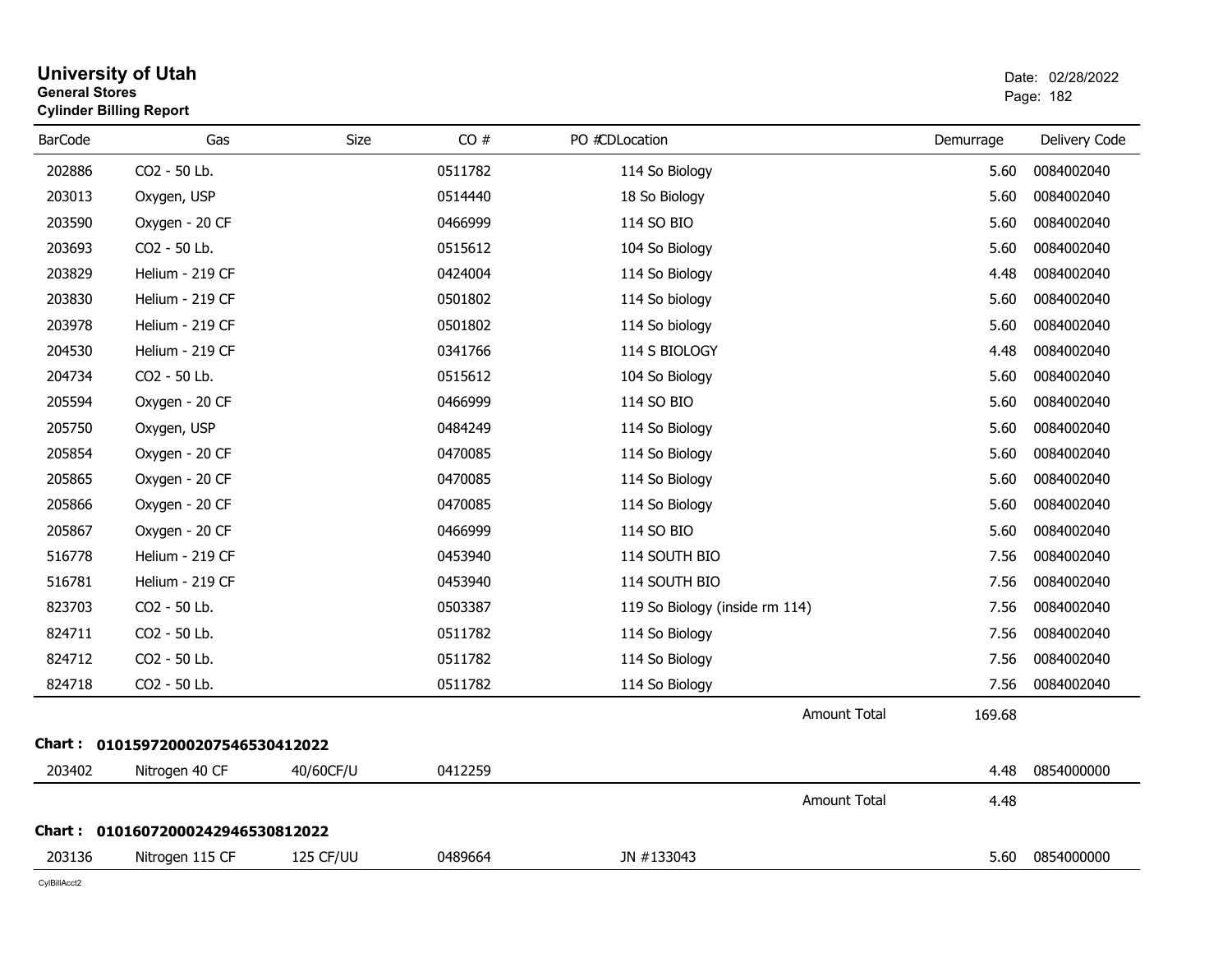| <b>General Stores</b> | <b>University of Utah</b><br><b>Cylinder Billing Report</b> |             |         |                                 |           | Date: 02/28/2022<br>Page: 183 |
|-----------------------|-------------------------------------------------------------|-------------|---------|---------------------------------|-----------|-------------------------------|
| <b>BarCode</b>        | Gas                                                         | <b>Size</b> | CO#     | PO #CDLocation                  | Demurrage | Delivery Code                 |
|                       |                                                             |             |         | <b>Amount Total</b>             | 5.60      |                               |
|                       | Chart: 01016202000004466262312022                           |             |         |                                 |           |                               |
| 202994                | Oxygen, USP                                                 | E/UU        | 0433365 | SKAGGS PATIENT CENTER ROOM B140 | 4.48      | 0840000000                    |
|                       |                                                             |             |         | <b>Amount Total</b>             | 4.48      |                               |
|                       | Chart: 01016326000320916260312022                           |             |         |                                 |           |                               |
| 202351                | CO2 - 50 Lb.                                                | K/UU        | 0517071 | 333 HCI                         | 1.00      | 0555113760                    |
| 203523                | N2, Liquid GP45                                             |             | 0517071 | 333 HCI                         | 8.00      | 0555113760                    |
|                       |                                                             |             |         | <b>Amount Total</b>             | 9.00      |                               |
|                       | Chart: 0101633500059317620626002022                         |             |         |                                 |           |                               |
| 201321                | CO <sub>2</sub> - 50 Lb.                                    | K/UU        | 0501992 | 25K HCI RS- Bruce Edgar Lab     | 5.60      | 0555LL3760                    |
| 205367                | CO2 - 50 Lb.                                                |             | 0498154 | 25k HCI RS                      | 5.60      | 0555113760                    |
| 205674                | CO2 - 20 Lb.                                                |             | 0494123 |                                 | 5.60      |                               |
|                       |                                                             |             |         | Amount Total                    | 16.80     |                               |
|                       | Chart: 01016432000203626260312022                           |             |         |                                 |           |                               |
| 200108                | CO2 - Siphon                                                | K/UU        | 0384080 | 295 Chipeta Way, 1st Floor Lab  | 4.48      | 08652S0100                    |
| 202741                | CO2 - Siphon                                                |             | 0384080 | 295 Chipeta Way, 1st Floor Lab  | 4.48      | 08652S0100                    |
| 203123                | CO2 - Siphon                                                |             | 0384080 | 295 Chipeta Way, 1st Floor Lab  | 4.48      | 08652S0100                    |
|                       |                                                             |             |         | Amount Total                    | 13.44     |                               |
|                       | Chart: 01016432000203626361312022                           |             |         |                                 |           |                               |
| 200110                | CO2 - Siphon                                                | K/UU        | 0507713 | 295 Chipeta RM 1S390            | 5.60      | 08652S0100                    |
| 201908                | CO2 - Siphon                                                |             | 0507713 | 295 Chipeta RM 1S390            | 5.60      | 08652S0100                    |
| 202734                | CO2 - Siphon                                                |             | 0507713 | 295 Chipeta RM 1S390            | 5.60      | 08652S0100                    |
|                       |                                                             |             |         | <b>Amount Total</b>             | 16.80     |                               |
|                       | Chart: 01016516000256466260312022                           |             |         |                                 |           |                               |
| 203447                | Oxygen, USP - E                                             | E/UU        | 0496343 | 525 E 100 S STe 4400            | 5.60      | 08652S0100                    |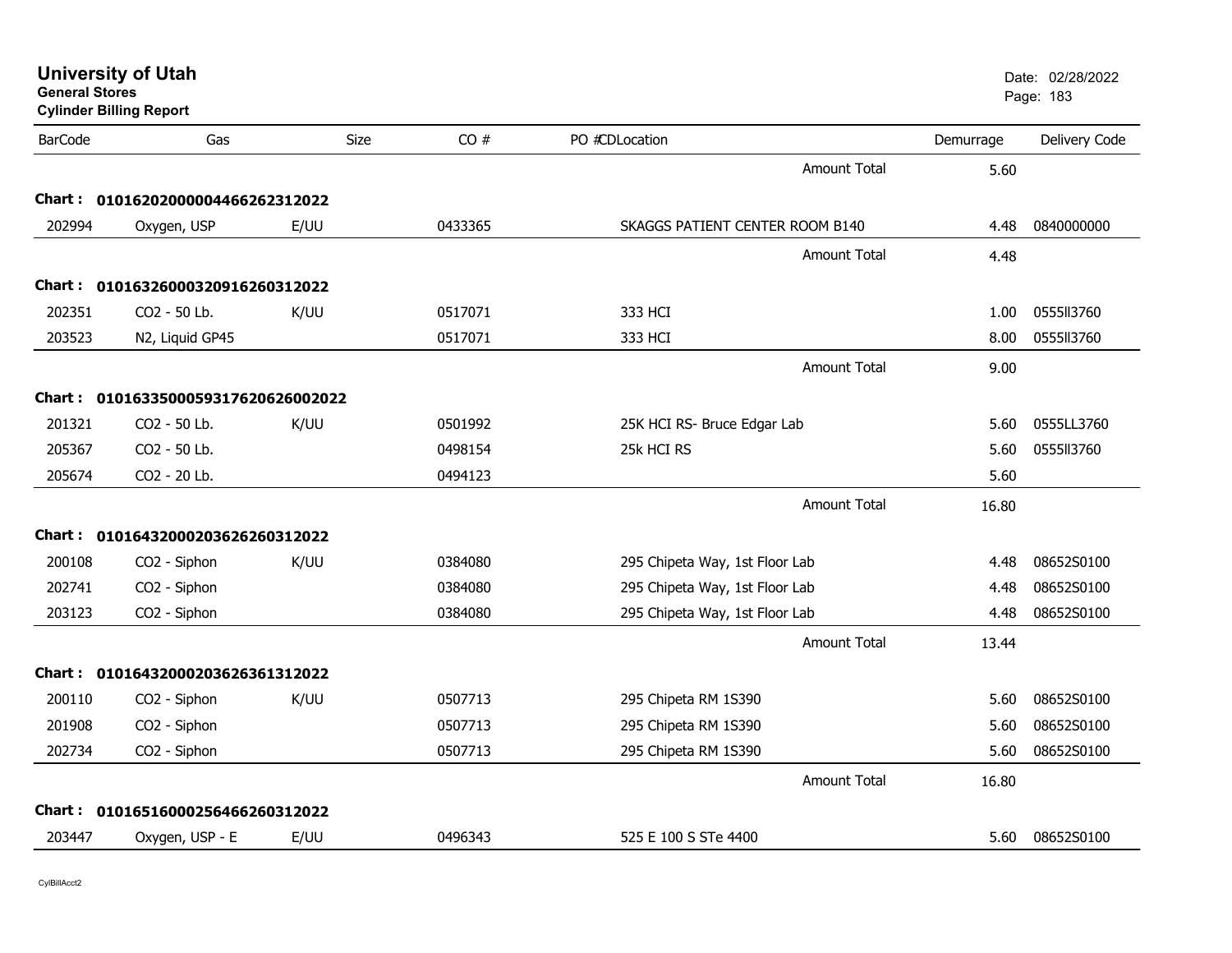| <b>General Stores</b> | <b>Cylinder Billing Report</b>    |      |         |                                               |           | Page: 184     |
|-----------------------|-----------------------------------|------|---------|-----------------------------------------------|-----------|---------------|
| <b>BarCode</b>        | Gas                               | Size | CO#     | PO #CDLocation                                | Demurrage | Delivery Code |
|                       |                                   |      |         | <b>Amount Total</b>                           | 5.60      |               |
| Chart :               | 01016522000305556260212022        |      |         |                                               |           |               |
| 202547                | Oxygen, USP - E                   | E/UU | 0494827 | 590 WAKARA - DOCK AREA ATT: POLLY DA(         | 5.60      | 0851A00580    |
| 203144                | Oxygen, USP - E                   |      | 0494827 | 590 WAKARA - DOCK AREA ATT: POLLY DA(         | 5.60      | 0851A00580    |
| 203380                | Oxygen, USP - E                   |      | 0497537 | MAIN HOSPITAL LOADING DOCK                    | 5.60      | 0851A00580    |
| 203438                | Oxygen, USP - E                   |      | 0494827 | 590 WAKARA - DOCK AREA ATT: POLLY DA(         | 5.60      | 0851A00580    |
| 204689                | Oxygen, USP - E                   |      | 0501498 | MAIN HOSPITAL LOADING DOCK FOR COURIE         | 5.60      | 0851A00580    |
| 205309                | Oxygen, USP - E                   |      | 0494827 | 590 WAKARA - DOCK AREA ATT: POLLY DA(         | 5.60      | 0851A00580    |
| 205945                | Oxygen, USP - E                   |      | 0499534 | Main Hospital Loading Dock- For Snowbird Clin | 5.60      | 0851A00580    |
| 205959                | Oxygen, USP - E                   |      | 0499534 | Main Hospital Loading Dock- For Snowbird Clin | 5.60      | 0851A00580    |
| 822119                | Oxygen, USP - E                   |      | 0501498 | MAIN HOSPITAL LOADING DOCK FOR COURIE         | 7.56      | 0851A00580    |
| 823342                | Oxygen, USP - E                   |      | 0501498 | MAIN HOSPITAL LOADING DOCK FOR COURIE         | 7.56      | 0851A00580    |
| 825272                | Oxygen, USP - E                   |      | 0515974 | MAIN HOSPITAL LOADING DOCK                    | 7.29      | 0851A00580    |
| 825277                | Oxygen, USP - E                   |      | 0515974 | MAIN HOSPITAL LOADING DOCK                    | 7.29      | 0851A00580    |
|                       |                                   |      |         | <b>Amount Total</b>                           | 74.50     |               |
| Chart :               | 01016542000171826260012022        |      |         |                                               |           |               |
| 202350                | CO2 - 50 Lb.                      | K/UU | 0454434 | 2A19 BLDG 2, VAMC                             | 4.48      | 0851A00580    |
| 204722                | CO2 - 50 Lb.                      |      | 0454434 | 2A19 BLDG 2, VAMC                             | 4.48      | 0851A00580    |
|                       |                                   |      |         | <b>Amount Total</b>                           | 8.96      |               |
|                       | Chart: 01016542000171826260312022 |      |         |                                               |           |               |
| 203614                | Nitrogen 230 CF                   | K/UU | 0415038 | VA 2 #2A30                                    | 4.48      | 0851A00580    |
| 823510                | 2.9% H <sub>2</sub> In Ar         |      | 0510303 | 590 WAKARA #A100                              | 7.56      | 08510A1000    |
| 823511                | 2.9% H2 In Ar                     |      | 0510370 | 590 WAKARA #A100                              | 7.56      | 08510A1000    |
| 823513                | 2.9% H2 In Ar                     |      | 0500782 | 590 WAKARA #A100                              | 7.56      | 08510A1000    |
| 824289                | Lq Argon UHP                      |      | 0509916 | 590 WAKARA #A100                              | 56.00     | 08510A1000    |
| 824453                | Argon,                            |      | 0509370 | 590 WAKARA WAY #A100                          | 7.56      | 08510A1000    |
| 825359                | Lg Argon UHP                      |      | 0516891 | A100 - 590 WAKARA                             | 12.00     | 08510A1000    |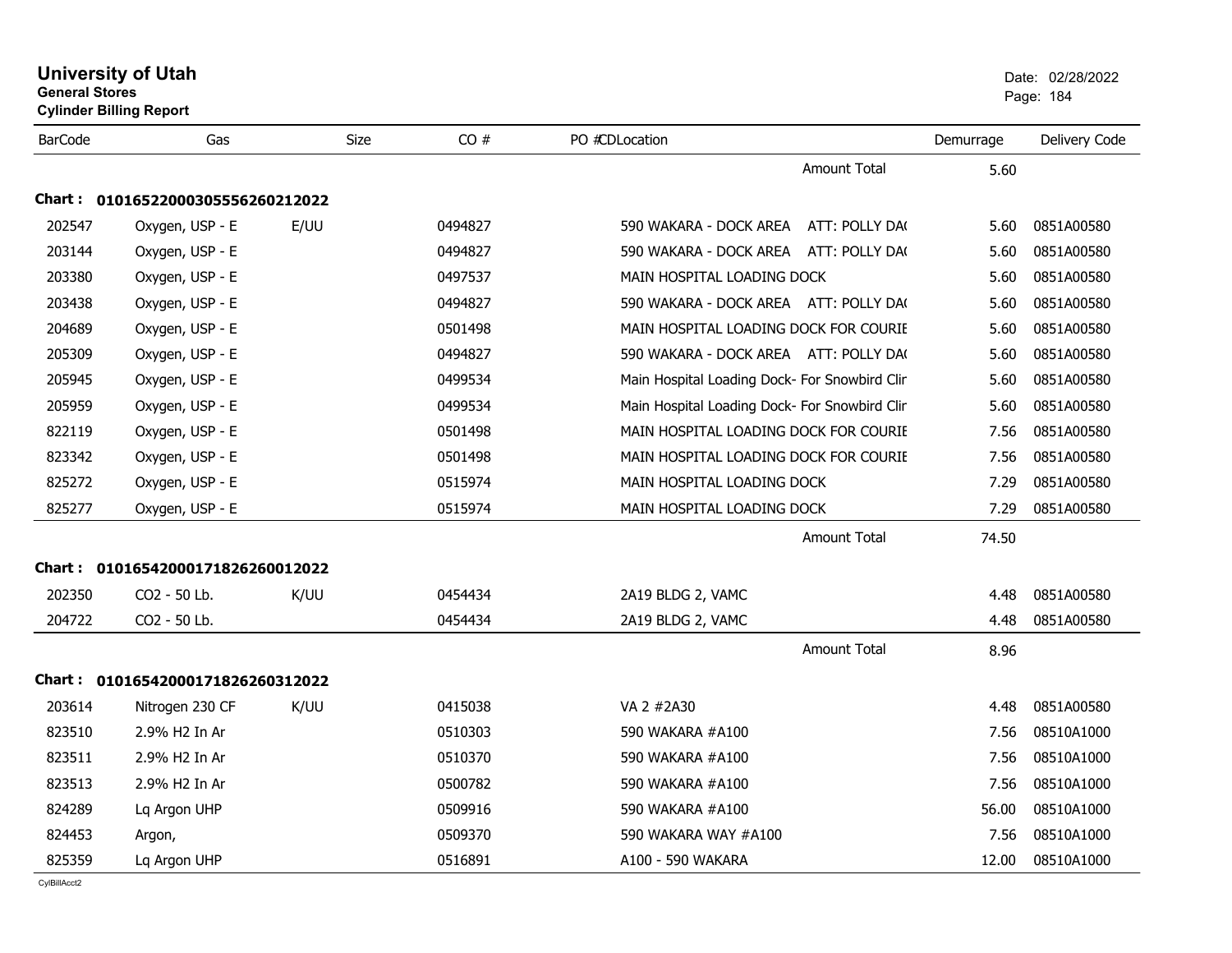| <b>General Stores</b> | <b>Cylinder Billing Report</b>      |                  |         |                |                     |           | Page: 185     |
|-----------------------|-------------------------------------|------------------|---------|----------------|---------------------|-----------|---------------|
| <b>BarCode</b>        | Gas                                 | Size             | CO#     | PO #CDLocation |                     | Demurrage | Delivery Code |
|                       |                                     |                  |         |                | <b>Amount Total</b> | 102.72    |               |
|                       | Chart: 01016616000232776260012022   |                  |         |                |                     |           |               |
| 200869                | N2, Liquid LX45                     | <b>180 LTR/U</b> | 0515400 | 4254 HCI       |                     | 14.40     | 0555LL3760    |
| 201540                | N2, Liquid LX45                     |                  | 0516428 | 4254 HCI       |                     | 19.20     | 0555LL3760    |
| 202176                | N2, Liquid LX45                     |                  | 0515717 | 4254 HCI       |                     | 22.40     | 0555113760    |
| 202907                | N2, Liquid LX45                     |                  | 0516704 | 4254 HCI       |                     | 8.00      | 0555LL3760    |
| 203525                | N2, Liquid LX45                     |                  | 0514366 | 4254 HCI       |                     | 3.20      | 0555LL3760    |
| 205774                | N2, Liquid LX45                     |                  | 0516171 | 4254 HCI       |                     | 20.80     | 0555LL3760    |
|                       |                                     |                  |         |                | <b>Amount Total</b> | 88.00     |               |
|                       | Chart: 0101678500059317010626002022 |                  |         |                |                     |           |               |
| 200357                | CO2 - 50 Lb.                        | K/UU             | 0513365 | 1800 Skaggs    |                     | 5.60      | 0555LL3760    |
| 200700                | CO2 - 50 Lb.                        |                  | 0513365 | 1800 Skaggs    |                     | 5.60      | 0555LL3760    |
| 200973                | CO2 - 50 Lb.                        |                  | 0504467 | 1800 Skaggs    |                     | 5.60      | 0555113760    |
| 201510                | CO2 - 50 Lb.                        |                  | 0504467 | 1800 Skaggs    |                     | 0.20      | 0555ll3760    |
| 203704                | CO2 - 50 Lb.                        |                  | 0513365 | 1800 Skaggs    |                     | 5.60      | 0555LL3760    |
| 204735                | CO2 - 50 Lb.                        |                  | 0513365 | 1800 Skaggs    |                     | 5.60      | 0555LL3760    |
| 204740                | CO2 - 50 Lb.                        |                  | 0513365 | 1800 Skaggs    |                     | 5.60      | 0555LL3760    |
| 205761                | Nitrogen NF                         |                  | 0509313 | 1850 Skaggs    |                     | 5.60      | 0582003070    |
| 205765                | Nitrogen NF                         |                  | 0509313 | 1850 Skaggs    |                     | 5.60      | 0582003070    |
|                       |                                     |                  |         |                | <b>Amount Total</b> | 45.00     |               |
|                       | Chart: 01016786000254766260012022   |                  |         |                |                     |           |               |
| 201429                | Hydrogen - PP                       | K/UU             | 0497540 | 1700 Skaggs    |                     | 5.60      | 0582003070    |
| 815401                | Argon                               |                  | 0442489 | 1770 BLDG 581  |                     | 6.44      | 0582003070    |
|                       |                                     |                  |         |                | <b>Amount Total</b> | 12.04     |               |
|                       | Chart: 01016796000254746260012022   |                  |         |                |                     |           |               |
| 204492                | Co <sub>2</sub> Food Grade          | 20#/UU           | 0487673 | 5310 5N HCI    |                     | 5.60      | 0555113760    |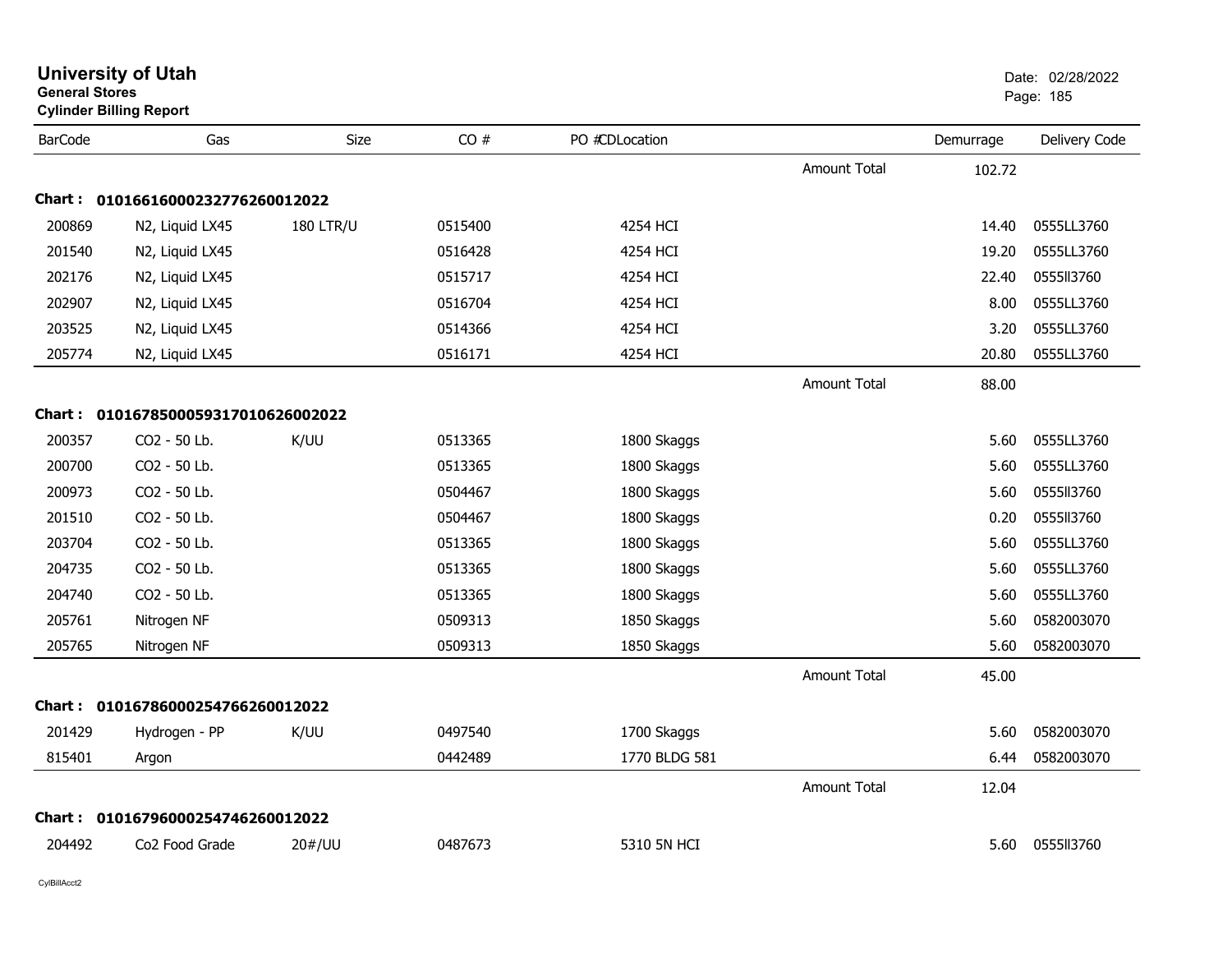**University of Utah** Date: 02/28/2022 **General Stores**

### **Cylinder Billing Report**

| <b>BarCode</b> | Gas                                 | <b>Size</b> | CO#     | PO #CDLocation   |                     | Demurrage | Delivery Code |
|----------------|-------------------------------------|-------------|---------|------------------|---------------------|-----------|---------------|
| 205570         | 95% Air, 5% CO2                     |             | 0474799 | 1420 HCI RN      |                     | 5.60      | 0555LL3760    |
|                |                                     |             |         |                  | <b>Amount Total</b> | 11.20     |               |
|                | Chart: 01016796000294236260012022   |             |         |                  |                     |           |               |
| 202150         | 95% Air, 5% CO2                     | K/UU        | 0497749 | 1420 HCI RN      |                     | 5.60      | 0555LL3760    |
| 202589         | Co2 Food Grade                      |             | 0495068 | 5310 5N HCI      |                     | 5.60      | 0555113760    |
|                |                                     |             |         |                  | <b>Amount Total</b> | 11.20     |               |
|                | Chart: 0101681500059314050626002022 |             |         |                  |                     |           |               |
| 205341         | Oxygen, USP - E                     | E/UU        | 0493244 | 2757 HCI Bay 27W |                     | 5.60      | 0555113760    |
| 205445         | Oxygen, USP - E                     |             | 0493244 | 2757 HCI Bay 27W |                     | 0.20      | 0555113760    |
| 205450         | Oxygen, USP - E                     |             | 0493244 | 2757 HCI Bay 27W |                     | 0.20      | 0555113760    |
|                |                                     |             |         |                  | <b>Amount Total</b> | 6.00      |               |
|                | Chart: 01016952500192296260012022   |             |         |                  |                     |           |               |
| 203547         | Air - 115 CF                        | 115 CF -    | 0385609 | 302 BIOLOGY      |                     | 4.48      | 0012003830    |
|                |                                     |             |         |                  | <b>Amount Total</b> | 4.48      |               |
|                | Chart: 01016972000344856260312022   |             |         |                  |                     |           |               |
| 200224         | CO2 - 50 Lb.                        | K/UU        | 0516488 | 5260 EIHG        |                     | 3.60      | 0533021000    |
| 200912         | CO2 - 50 Lb.                        |             | 0515056 | 5320 EIHG        |                     | 4.40      | 0533021000    |
| 201653         | CO2 - 50 Lb.                        |             | 0515056 | 5320 EIHG        |                     | 3.60      | 0533021000    |
| 201704         | CO2 - 50 Lb.                        |             | 0515057 | 5260 EIHG        |                     | 3.60      | 0533021000    |
| 202643         | CO2 - 50 Lb.                        |             | 0515056 | 5320 EIHG        |                     | 3.60      | 0533021000    |
| 202884         | CO2 - 50 Lb.                        |             | 0516867 | 5320 EIHG        |                     | 2.00      | 0533021000    |
| 203699         | CO2 - 50 Lb.                        |             | 0511408 | 6320 EIHG        |                     | 0.60      | 0533021000    |
| 203977         | CO2 - 50 Lb.                        |             | 0515056 | 5320 EIHG        |                     | 3.60      | 0533021000    |
| 205377         | CO2 - 50 Lb.                        |             | 0515056 | 5320 EIHG        |                     | 3.60      | 0533021000    |
| 205513         | CO2 - 50 Lb.                        |             | 0515056 | 5320 EIHG        |                     | 3.60      | 0533021000    |
| 205664         | CO2 - 50 Lb.                        |             | 0513348 | 5260 EIHG        |                     | 2.00      | 0533021000    |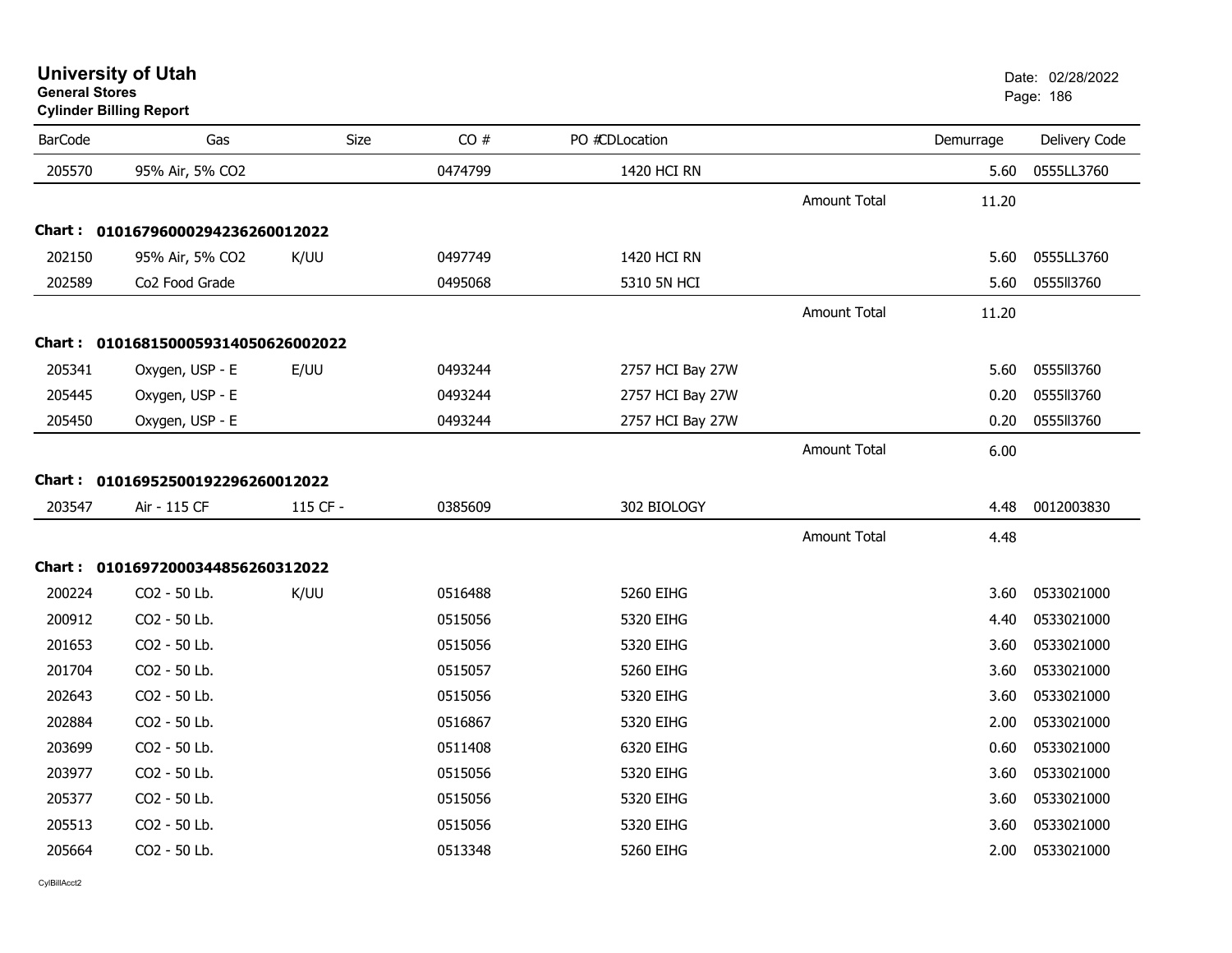|                | <b>University of Utah</b><br><b>General Stores</b><br><b>Cylinder Billing Report</b> |      |         |                |                     | Date: 02/28/2022<br>Page: 187 |               |
|----------------|--------------------------------------------------------------------------------------|------|---------|----------------|---------------------|-------------------------------|---------------|
| <b>BarCode</b> | Gas                                                                                  | Size | CO#     | PO #CDLocation |                     | Demurrage                     | Delivery Code |
| 823838         | CO2 - 50 Lb.                                                                         |      | 0513592 | 5260 EIHG      |                     | 7.56                          | 0533021000    |
| 825360         | CO2 - 50 Lb.                                                                         |      | 0516867 | 5320 EIHG      |                     | 2.70                          | 0533021000    |
| 825361         | CO2 - 50 Lb.                                                                         |      | 0516867 | 5320 EIHG      |                     | 2.70                          | 0533021000    |
| 825362         | CO2 - 50 Lb.                                                                         |      | 0516868 | 5260 EIHG      |                     | 2.70                          | 0533021000    |
| 825365         | CO2 - 50 Lb.                                                                         |      | 0516867 | 5320 EIHG      |                     | 2.70                          | 0533021000    |
| 825366         | CO2 - 50 Lb.                                                                         |      | 0516867 | 5320 EIHG      |                     | 2.70                          | 0533021000    |
| 825367         | CO2 - 50 Lb.                                                                         |      | 0516867 | 5320 EIHG      |                     | 2.70                          | 0533021000    |
|                |                                                                                      |      |         |                | <b>Amount Total</b> | 57.96                         |               |
|                | Chart: 0101697500059314180626032022                                                  |      |         |                |                     |                               |               |
| 202149         | CO2 - 50 Lb.                                                                         | K/UU | 0476908 | 5320 Eccles    |                     | 3.40                          | 0533021000    |
|                |                                                                                      |      |         |                | <b>Amount Total</b> | 3.40                          |               |
|                | Chart: 01016976000295216260312022                                                    |      |         |                |                     |                               |               |
| 201359         | CO2 - 50 Lb.                                                                         | K/UU | 0516100 | 5320 EIHG      |                     | 5.00                          | 0533021000    |
| 201686         | CO2 - 50 Lb.                                                                         |      | 0516100 | 5320 EIHG      |                     | 5.00                          | 0533021000    |
| 203297         | CO2 - 50 Lb.                                                                         |      | 0516100 | 5320 EIHG      |                     | 5.00                          | 0533021000    |
| 203479         | CO2 - 50 Lb.                                                                         |      | 0516100 | 5320 EIHG      |                     | 5.00                          | 0533021000    |
| 203487         | CO2 - 50 Lb.                                                                         |      | 0516101 | 5260 EIHG      |                     | 5.00                          | 0533021000    |
| 203497         | CO2 - 50 Lb.                                                                         |      | 0516100 | 5320 EIHG      |                     | 5.00                          | 0533021000    |
| 205534         | CO2 - 50 Lb.                                                                         |      | 0516100 | 5320 EIHG      |                     | 5.00                          | 0533021000    |
| 825165         | CO2 - 50 Lb.                                                                         |      | 0513863 | 5320 EIHG      |                     | 0.81                          | 0533021000    |
| 825169         | CO2 - 50 Lb.                                                                         |      | 0513863 | 5320 EIHG      |                     | 0.81                          | 0533021000    |
| 825170         | CO2 - 50 Lb.                                                                         |      | 0513863 | 5320 EIHG      |                     | 0.81                          | 0533021000    |
| 825171         | CO2 - 50 Lb.                                                                         |      | 0513863 | 5320 EIHG      |                     | 0.81                          | 0533021000    |
| 825172         | CO2 - 50 Lb.                                                                         |      | 0513863 | 5320 EIHG      |                     | 0.81                          | 0533021000    |
| 825174         | CO2 - 50 Lb.                                                                         |      | 0513863 | 5320 EIHG      |                     | 0.81                          | 0533021000    |
|                |                                                                                      |      |         |                | <b>Amount Total</b> | 39.86                         |               |

#### **Chart : 01017012000283886250012022**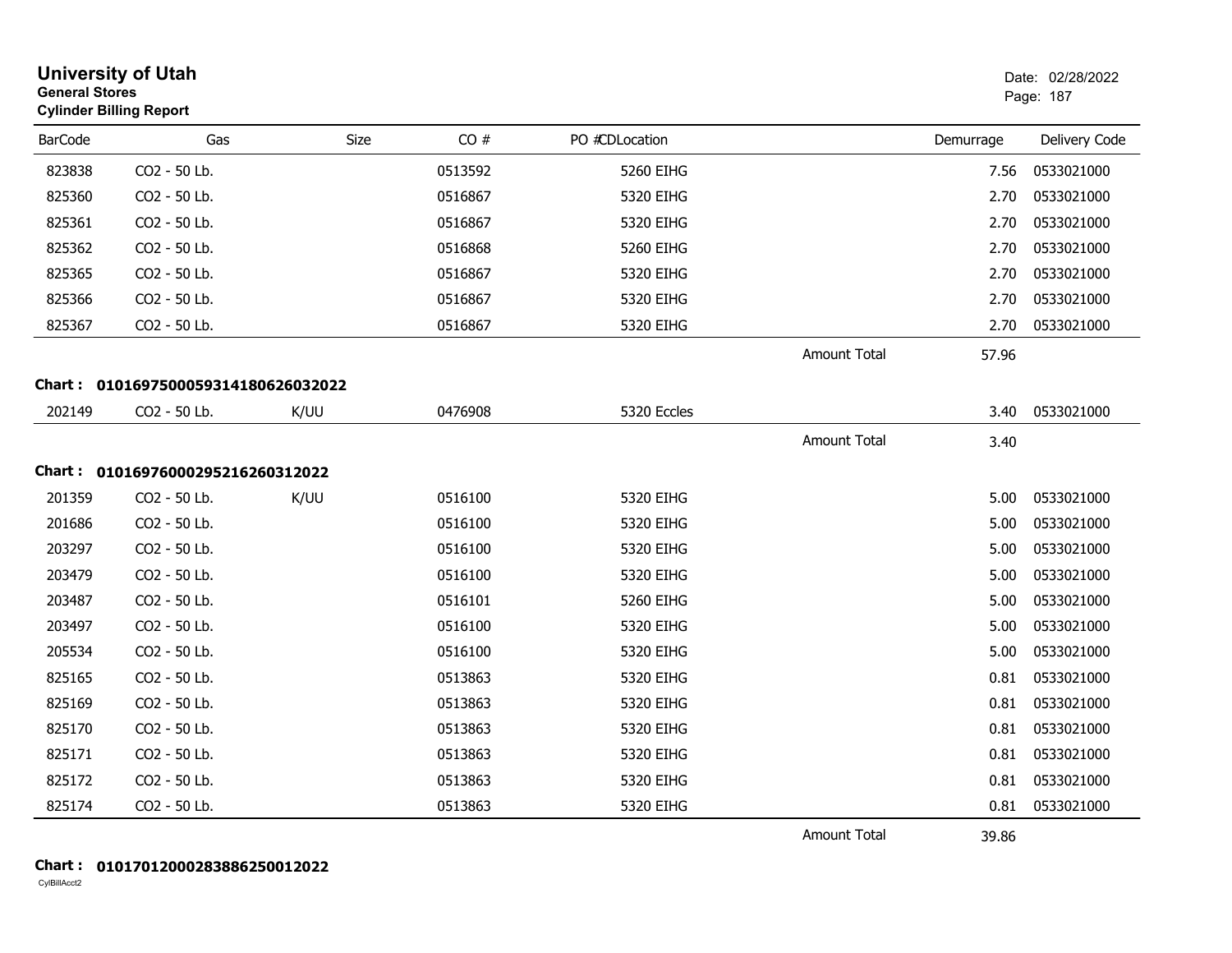**General StoresCylinder Billing Report**

| <b>BarCode</b> | Gas                          | Size | CO#     | PO #CDLocation                 | Demurrage | Delivery Code |
|----------------|------------------------------|------|---------|--------------------------------|-----------|---------------|
| 202916         | CO2 - 50 Lb.                 | K/UU | 0502367 | 383 Colorow Dr Lab 208         | 5.60      | 0840000000    |
|                |                              |      |         | <b>Amount Total</b>            | 5.60      |               |
| Chart :        | 01017012000283886260012022   |      |         |                                |           |               |
| 201309         | CO2 - 50 Lb.                 | K/UU | 0510391 | 208D Weller lab 383 Colorow Dr | 5.60      | 0840000000    |
|                |                              |      |         | <b>Amount Total</b>            | 5.60      |               |
| Chart :        | 0101701500059312790626002022 |      |         |                                |           |               |
| 202405         | Oxygen, USP - E              | E/UU | 0472723 | <b>Skaggs Animal facility</b>  | 5.60      | 0840000000    |
| 202628         | Oxygen, USP - E              |      | 0444635 | SKAGGS HALL ANIMAL FACILITY    | 4.48      | 0840000000    |
|                |                              |      |         | <b>Amount Total</b>            | 10.08     |               |
|                |                              |      |         |                                |           |               |
| Chart :        | 01017092000288826260312022   |      |         |                                |           |               |
| 200729         | CO2 - 50 Lb.                 | K/UU | 0511303 | 208 Wintrobe                   | 5.60      | 0575057250    |
| 200739         | CO2 - 50 Lb.                 |      | 0513643 | 213 Wintrobe                   | 5.60      | 0575057250    |
| 200908         | CO2 - 50 Lb.                 |      | 0513643 | 213 Wintrobe                   | 5.60      | 0575057250    |
| 202193         | CO2 - 50 Lb.                 |      | 0513643 | 213 Wintrobe                   | 5.60      | 0575057250    |
| 203608         | Nitrogen NF                  |      | 0515886 | 208 WIntrobe                   | 4.80      | 0575057250    |
| 203688         | CO2 - 50 Lb.                 |      | 0512281 | 208 WIntrobe                   | 5.60      | 0575057250    |
| 204281         | Nitrogen NF                  |      | 0515886 | 208 WIntrobe                   | 4.80      | 0575057250    |
| 204727         | CO2 - 50 Lb.                 |      | 0511002 | 213 Wintrobe                   | 5.60      | 0575057250    |
| 205555         | Nitrogen NF                  |      | 0517171 | 208 Wintrobe                   | 0.60      | 0575057250    |
| 205558         | Nitrogen NF                  |      | 0517171 | 208 Wintrobe                   | 0.60      | 0575057250    |
| 205560         | Nitrogen NF                  |      | 0515886 | 208 WIntrobe                   | 5.40      | 0575057250    |
| 205762         | Nitrogen NF                  |      | 0513478 | 208 Wintrobe                   | 0.20      | 0575057250    |
| 205762         | Nitrogen NF                  |      | 0517171 | 208 Wintrobe                   | 0.60      | 0575057250    |
| 205764         | Nitrogen NF                  |      | 0473246 | 208 WIntrobe                   | 5.60      | 0575057250    |
| 824008         | Nitrogen NF                  |      | 0506206 | 213 Wintrobe                   | 7.56      | 0575057250    |
| 825106         | Nitrogen NF                  |      | 0514080 | 208 Wintrobe                   | 6.75      | 0575057250    |
| 825107         | Nitrogen NF                  |      | 0514080 | 208 Wintrobe                   | 0.27      | 0575057250    |
| CvIBillAcct2   |                              |      |         |                                |           |               |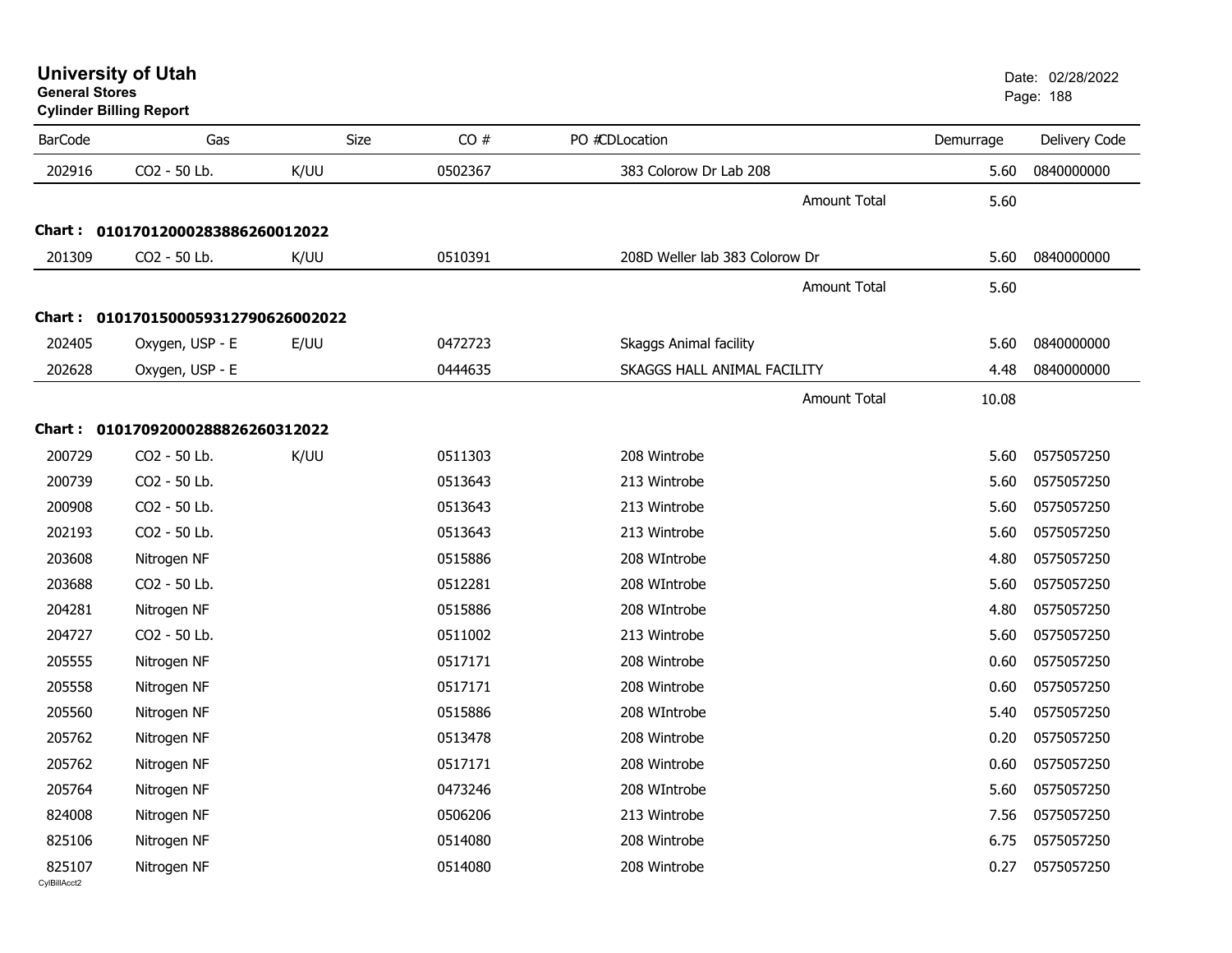| <b>BarCode</b> | Gas                               | Size             | CO#     | PO #CDLocation   |                     | Demurrage | Delivery Code |
|----------------|-----------------------------------|------------------|---------|------------------|---------------------|-----------|---------------|
| 825111         | Nitrogen NF                       |                  | 0514080 | 208 Wintrobe     |                     | 0.27      | 0575057250    |
|                |                                   |                  |         |                  | <b>Amount Total</b> | 71.05     |               |
|                | Chart: 01017092500260976260312022 |                  |         |                  |                     |           |               |
| 200269         | N2, Liquid, 160                   | <b>180 LTR/U</b> | 0516371 | 100D WIntrobe    |                     | 20.80     | 0575057250    |
| 200270         | N2, Liquid, 160                   |                  | 0516371 | 100D WIntrobe    |                     | 20.80     | 0575057250    |
| 201318         | N2, Liquid LX45                   |                  | 0517063 | 100D WIntrobe    |                     | 8.00      | 0575057250    |
| 201544         | N2, Liquid LX45                   |                  | 0517063 | 100D WIntrobe    |                     | 8.00      | 0575057250    |
| 201728         | N2, Liquid LX45                   |                  | 0516371 | 100D WIntrobe    |                     | 20.80     | 0575057250    |
| 202296         | N2, Liquid LX45                   |                  | 0515570 | 100D WIntrobe    |                     | 16.00     | 0575057250    |
| 202298         | N2, Liquid LX45                   |                  | 0515570 | 100D WIntrobe    |                     | 16.00     | 0575057250    |
| 202299         | N2, Liquid LX45                   |                  | 0515988 | 100D WIntrobe    |                     | 14.40     | 0575057250    |
| 202580         | N2, Liquid LX45                   |                  | 0517063 | 100D WIntrobe    |                     | 8.00      | 0575057250    |
| 202607         | N2, Liquid, 160                   |                  | 0516371 | 100D WIntrobe    |                     | 20.80     | 0575057250    |
| 203530         | N2, Liquid LX45                   |                  | 0515988 | 100D WIntrobe    |                     | 14.40     | 0575057250    |
| 203780         | N2, Liquid LX45                   |                  | 0515345 | 100D Wintrobe    |                     | 1.60      | 0575057250    |
| 204263         | N2, Liquid LX45                   |                  | 0515570 | 100D WIntrobe    |                     | 16.00     | 0575057250    |
| 204484         | N2, Liquid LX45                   |                  | 0516683 | 100D Wintrobe    |                     | 9.60      | 0575057250    |
| 204493         | N2, Liquid LX45                   |                  | 0514266 | 100D Wintrobe    |                     | 1.60      | 0575057250    |
| 204493         | N2, Liquid LX45                   |                  | 0517063 | 100D WIntrobe    |                     | 8.00      | 0575057250    |
| 205590         | N2, Liquid LX45                   |                  | 0517063 | 100D WIntrobe    |                     | 8.00      | 0575057250    |
| 205708         | N2, Liquid LX45                   |                  | 0516371 | 100D WIntrobe    |                     | 20.80     | 0575057250    |
| 205709         | N2, Liquid LX45                   |                  | 0515570 | 100D WIntrobe    |                     | 16.00     | 0575057250    |
|                |                                   |                  |         |                  | <b>Amount Total</b> | 249.60    |               |
|                | Chart: 01017126000255486430012022 |                  |         |                  |                     |           |               |
| 203606         | Nitrogen NF                       | K/UU             | 0458110 | 2536 HCI BENCH D |                     | 4.48      | 0555113760    |
| 203607         | Nitrogen NF                       |                  | 0458110 | 2536 HCI BENCH D |                     | 4.48      | 0555113760    |
|                |                                   |                  |         |                  | <b>Amount Total</b> | 8.96      |               |

#### **University of Utah** Date: 02/28/2022 **General Stores**end and the state of the state of the state of the state of the state of the state of the state of the state of the state of the state of the state of the state of the state of the state of the state of the state of the st **Cylinder Billing Report**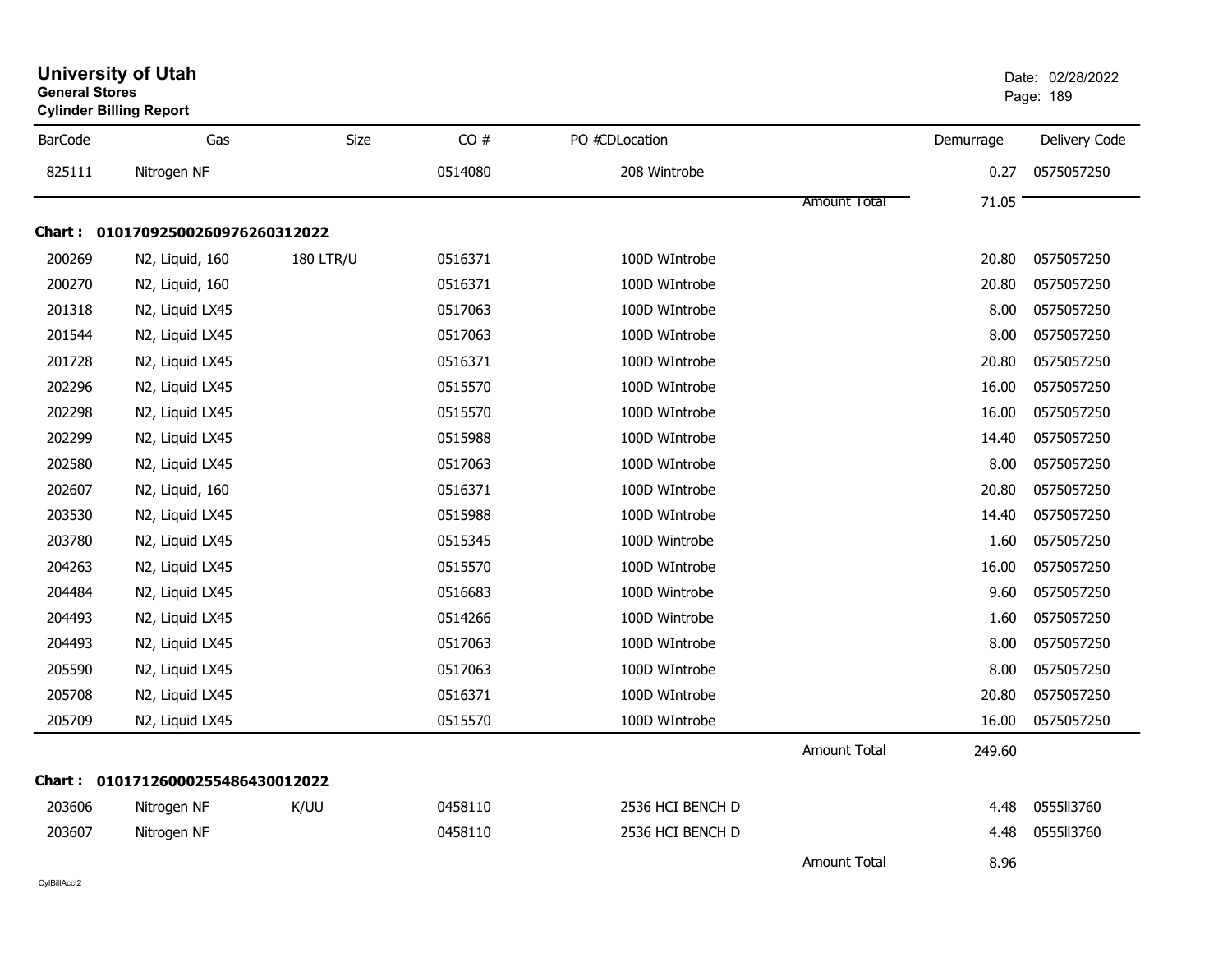|                | <b>University of Utah</b><br><b>General Stores</b><br><b>Cylinder Billing Report</b> |             |         |                                       | Date: 02/28/2022<br>Page: 190 |               |  |
|----------------|--------------------------------------------------------------------------------------|-------------|---------|---------------------------------------|-------------------------------|---------------|--|
| <b>BarCode</b> | Gas                                                                                  | <b>Size</b> | CO#     | PO #CDLocation                        | Demurrage                     | Delivery Code |  |
|                | Chart: 01017246000162396260312022                                                    |             |         |                                       |                               |               |  |
| 811797         | Nitrogen NF                                                                          | 40/60-MT    | 0413120 | 391 CHIPETA SUITE A                   | 6.16                          | 05214a3300    |  |
|                |                                                                                      |             |         | Amount Total                          | 6.16                          |               |  |
| Chart :        | 01017272000170726260212022                                                           |             |         |                                       |                               |               |  |
| 202313         | Nitrous Oxide-E                                                                      | E/UU        | 0504155 | 4th floor Midvally Health ctr         | 5.60                          | 05214B4540    |  |
| 202678         | Oxygen, USP - E                                                                      |             | 0504155 | 4th floor Midvally Health ctr         | 5.60                          | 05214B4540    |  |
| 202996         | Nitrous Oxide-E                                                                      |             | 0504155 | 4th floor Midvally Health ctr         | 5.60                          | 05214B4540    |  |
| 203230         | Nitrous Oxide-E                                                                      |             | 0498547 | Mivalley 243 East 6100 SOuth Muirray  | 5.60                          | 05214B4540    |  |
| 203236         | Nitrous Oxide-E                                                                      |             | 0498547 | Mivalley 243 East 6100 SOuth Muirray  | 5.60                          | 05214B4540    |  |
| 203410         | Oxygen, USP - E                                                                      |             | 0498547 | Mivalley 243 East 6100 SOuth Muirray  | 5.60                          | 05214B4540    |  |
| 203426         | Oxygen, USP - E                                                                      |             | 0498547 | Mivalley 243 East 6100 SOuth Muirray  | 5.60                          | 05214B4540    |  |
| 203435         | Oxygen, USP - E                                                                      |             | 0504155 | 4th floor Midvally Health ctr         | 5.60                          | 05214B4540    |  |
| 205936         | Oxygen, USP - E                                                                      |             | 0504155 | 4th floor Midvally Health ctr         | 5.60                          | 05214B4540    |  |
| 205953         | Oxygen, USP - E                                                                      |             | 0498547 | Mivalley 243 East 6100 SOuth Muirray  | 5.60                          | 05214B4540    |  |
| 820010         | Helium - 20 CF                                                                       |             | 0487941 | 243 East 6100 South 3rd floor         | 7.56                          | 05214B4540    |  |
| 821981         | Helium - D                                                                           |             | 0488061 | 243 East 6100 South 3rd floor         | 7.56                          | 05214B4540    |  |
| 824490         | Nitrous Oxide-E                                                                      |             | 0513036 | 4th Floor, 243 E 6100 S, Murray 84107 | 7.56                          | 05214B4540    |  |
| 824580         | Nitrous Oxide-E                                                                      |             | 0513036 | 4th Floor, 243 E 6100 S, Murray 84107 | 7.56                          | 05214B4540    |  |
| 824581         | Nitrous Oxide-E                                                                      |             | 0513036 | 4th Floor, 243 E 6100 S, Murray 84107 | 7.56                          | 05214B4540    |  |
| 824582         | Nitrous Oxide-E                                                                      |             | 0513036 | 4th Floor, 243 E 6100 S, Murray 84107 | 7.56                          | 05214B4540    |  |
|                |                                                                                      |             |         | Amount Total                          | 101.36                        |               |  |
|                | Chart: 01017282000307126261312022                                                    |             |         |                                       |                               |               |  |
| 203700         | CO2 - 50 Lb.                                                                         | K/UU        | 0505491 | 417 Wakara Rm 2160                    | 5.60                          | 05214b4540    |  |
|                |                                                                                      |             |         | Amount Total                          | 5.60                          |               |  |
|                | Chart: 01017421001136666240012022                                                    |             |         |                                       |                               |               |  |
| 200049         | Nitrogen 230 CF                                                                      | K/UU        | 0513264 | BLDG 302- South Bay                   | 5.60                          | 0303000000    |  |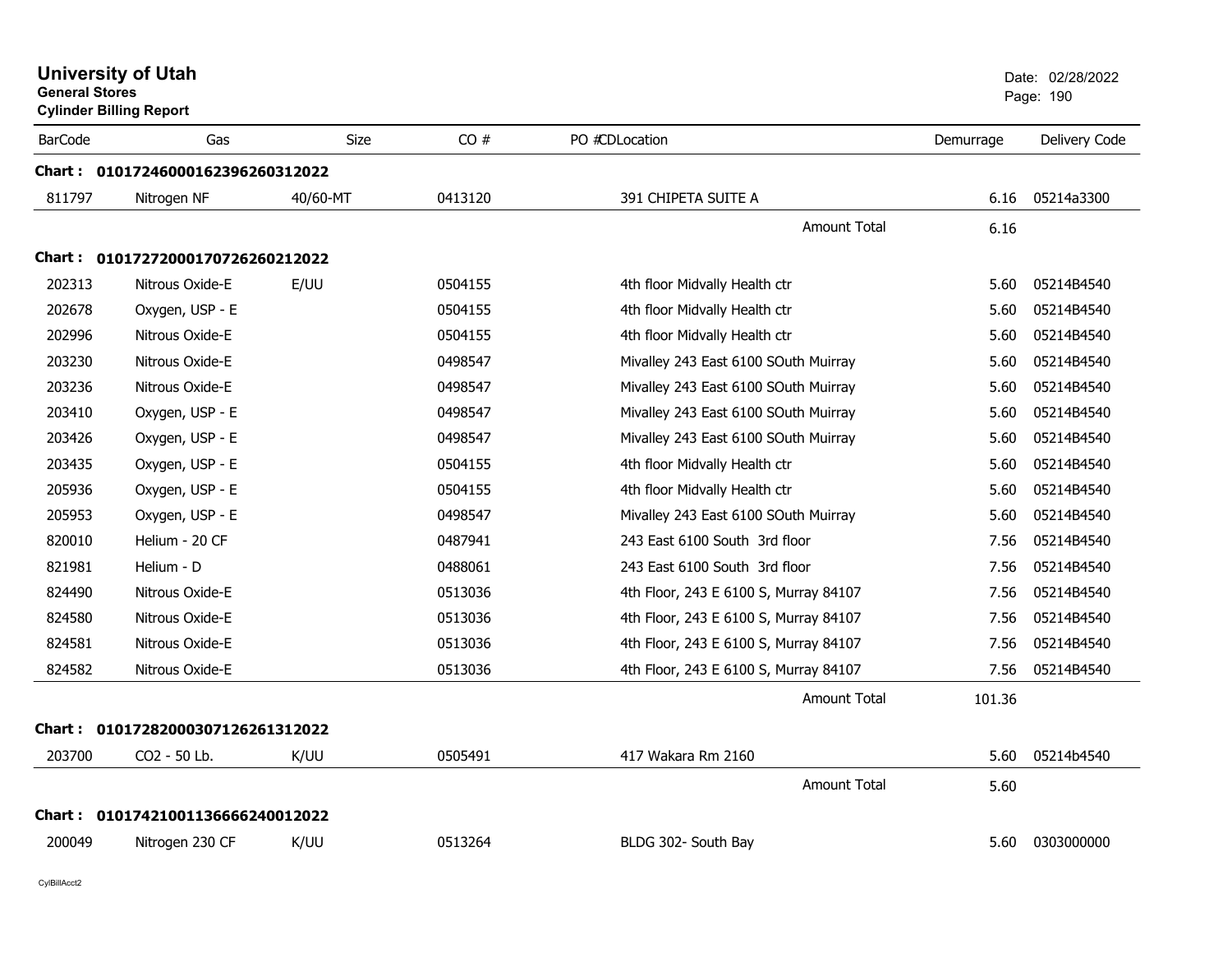| <b>General Stores</b> | <b>Cylinder Billing Report</b> |      |         |                     | Page: 191 |               |  |
|-----------------------|--------------------------------|------|---------|---------------------|-----------|---------------|--|
| <b>BarCode</b>        | Gas                            | Size | CO#     | PO #CDLocation      | Demurrage | Delivery Code |  |
| 200234                | Nitrogen 230 CF                |      | 0509286 | <b>BLDG 302</b>     | 5.60      | 0303000000    |  |
| 200382                | Nitrogen 230 CF                |      | 0513264 | BLDG 302- South Bay | 5.60      | 0303000000    |  |
| 200576                | Nitrogen 230 CF                |      | 0513264 | BLDG 302- South Bay | 5.60      | 0303000000    |  |
| 200625                | Nitrogen 230 CF                |      | 0492783 | <b>BLDG 302</b>     | 5.60      | 0303000000    |  |
| 200706                | Nitrogen 230 CF                |      | 0513264 | BLDG 302- South Bay | 5.60      | 0303000000    |  |
| 200865                | Nitrogen 230 CF                |      | 0492783 | <b>BLDG 302</b>     | 5.60      | 0303000000    |  |
| 200926                | Nitrogen 230 CF                |      | 0513264 | BLDG 302- South Bay | 5.60      | 0303000000    |  |
| 201002                | Nitrogen 230 CF                |      | 0513264 | BLDG 302- South Bay | 5.60      | 0303000000    |  |
| 201014                | Nitrogen 230 CF                |      | 0513264 | BLDG 302- South Bay | 5.60      | 0303000000    |  |
| 201279                | Nitrogen 230 CF                |      | 0509286 | <b>BLDG 302</b>     | 5.60      | 0303000000    |  |
| 201373                | Nitrogen 230 CF                |      | 0509286 | <b>BLDG 302</b>     | 5.60      | 0303000000    |  |
| 201446                | Nitrogen 230 CF                |      | 0492783 | <b>BLDG 302</b>     | 5.60      | 0303000000    |  |
| 201450                | Nitrogen 230 CF                |      | 0513264 | BLDG 302- South Bay | 5.60      | 0303000000    |  |
| 201517                | Nitrogen 230 CF                |      | 0492783 | <b>BLDG 302</b>     | 5.60      | 0303000000    |  |
| 201518                | Nitrogen 230 CF                |      | 0492783 | <b>BLDG 302</b>     | 5.60      | 0303000000    |  |
| 201535                | Nitrogen 230 CF                |      | 0513264 | BLDG 302- South Bay | 5.60      | 0303000000    |  |
| 201886                | Nitrogen 230 CF                |      | 0492783 | <b>BLDG 302</b>     | 5.60      | 0303000000    |  |
| 202702                | Nitrogen 230 CF                |      | 0513264 | BLDG 302- South Bay | 5.60      | 0303000000    |  |
| 202704                | Nitrogen 230 CF                |      | 0513264 | BLDG 302- South Bay | 5.60      | 0303000000    |  |
| 202864                | Nitrogen 230 CF                |      | 0492783 | <b>BLDG 302</b>     | 5.60      | 0303000000    |  |
| 202931                | Nitrogen 230 CF                |      | 0492783 | <b>BLDG 302</b>     | 5.60      | 0303000000    |  |
| 203072                | Nitrogen 230 CF                |      | 0513264 | BLDG 302- South Bay | 5.60      | 0303000000    |  |
| 205378                | Nitrogen 230 CF                |      | 0509286 | <b>BLDG 302</b>     | 5.60      | 0303000000    |  |
| 205690                | N2 Lq 200VHP                   |      | 0515761 | <b>BLDG 303</b>     | 19.25     | 0303000000    |  |
| 205690                | N2 Lq 200VHP                   |      | 0516551 | <b>BLDG 303</b>     | 12.25     | 0303000000    |  |
| 205690                | N2 Lq 200VHP                   |      | 0516913 | <b>BLDG 303</b>     | 17.50     | 0303000000    |  |
| 205691                | N2 Lq 200VHP                   |      | 0515761 | <b>BLDG 303</b>     | 31.50     | 0303000000    |  |
| 205691                | N2 Lq 200VHP                   |      | 0516913 | <b>BLDG 303</b>     | 10.50     | 0303000000    |  |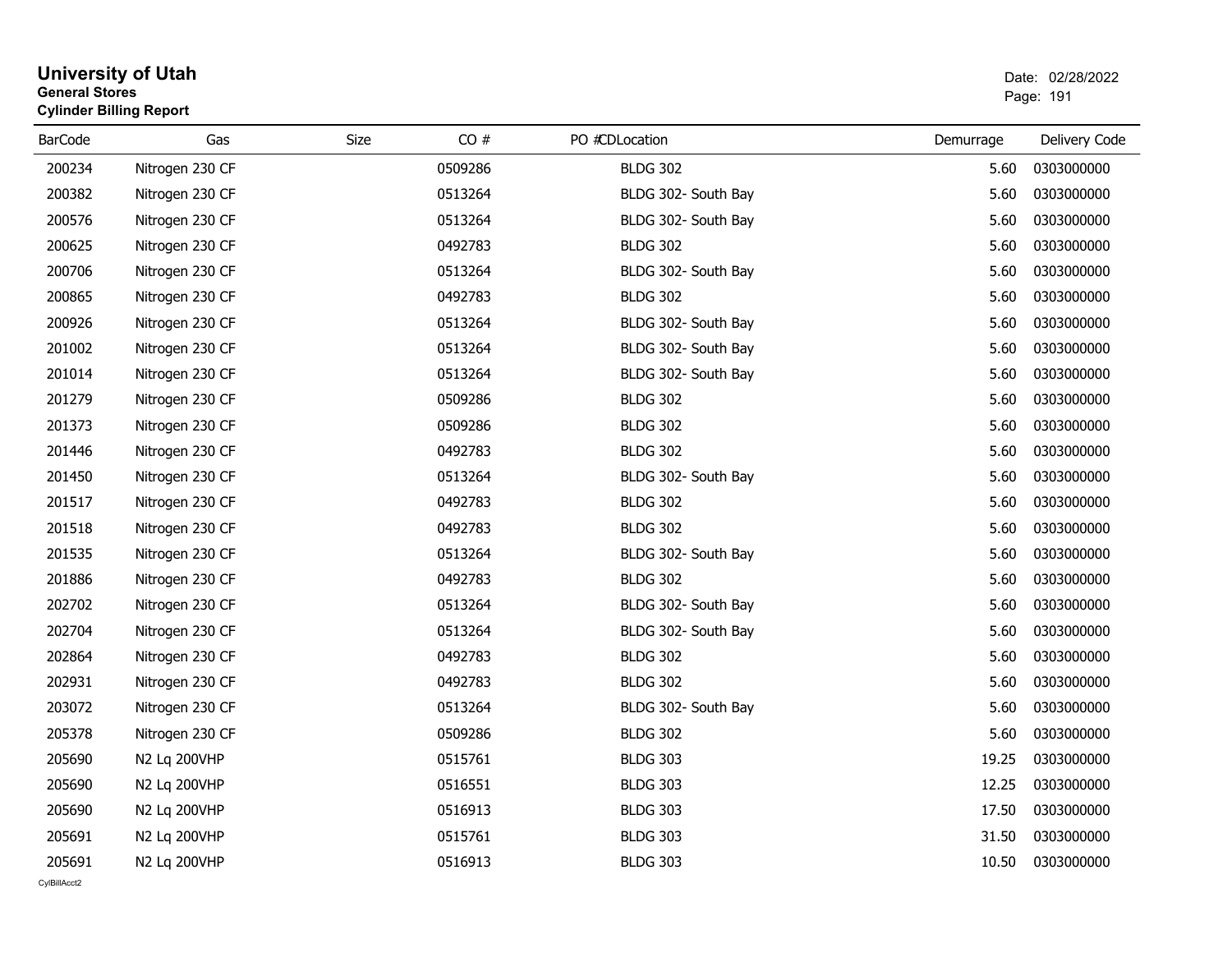|                | <b>University of Utah</b><br><b>General Stores</b><br><b>Cylinder Billing Report</b> |             |         |                         |                     | Date: 02/28/2022<br>Page: 192 |               |
|----------------|--------------------------------------------------------------------------------------|-------------|---------|-------------------------|---------------------|-------------------------------|---------------|
| <b>BarCode</b> | Gas                                                                                  | <b>Size</b> | CO#     | PO #CDLocation          |                     | Demurrage                     | Delivery Code |
| 205691         | N2 Lq 200VHP                                                                         |             | 0517079 | <b>BLDG 303</b>         |                     | 7.00                          | 0303000000    |
| 205692         | N2 Lq 200VHP                                                                         |             | 0515761 | <b>BLDG 303</b>         |                     | 7.00                          | 0303000000    |
| 205692         | N2 Lq 200VHP                                                                         |             | 0516153 | <b>BLDG 303</b>         |                     | 35.00                         | 0303000000    |
| 205692         | N2 Lq 200VHP                                                                         |             | 0517079 | <b>BLDG 303</b>         |                     | 7.00                          | 0303000000    |
| 205693         | N2 Lq 200VHP                                                                         |             | 0514691 | <b>BLDG 303</b>         |                     | 7.00                          | 0303000000    |
| 205693         | N2 Lq 200VHP                                                                         |             | 0516153 | <b>BLDG 303</b>         |                     | 19.25                         | 0303000000    |
| 205693         | N2 Lq 200VHP                                                                         |             | 0516552 | <b>BLDG 303</b>         |                     | 5.25                          | 0303000000    |
| 205693         | N2 Lq 200VHP                                                                         |             | 0516913 | <b>BLDG 303</b>         |                     | 10.50                         | 0303000000    |
| 205693         | N2 Lq 200VHP                                                                         |             | 0517079 | <b>BLDG 303</b>         |                     | 7.00                          | 0303000000    |
| 205694         | N2 Lq 200VHP                                                                         |             | 0513635 | <b>BLDG 303</b>         |                     | 19.25                         | 0303000000    |
| 205695         | N2 Lq 200VHP                                                                         |             | 0515306 | <b>BLDG 303</b>         |                     | 1.75                          | 0303000000    |
| 205695         | N2 Lq 200VHP                                                                         |             | 0515843 | <b>BLDG 303</b>         |                     | 5.25                          | 0303000000    |
| 205695         | N2 Lq 200VHP                                                                         |             | 0516153 | <b>BLDG 303</b>         |                     | 12.25                         | 0303000000    |
| 205695         | N2 Lq 200VHP                                                                         |             | 0516551 | <b>BLDG 303</b>         |                     | 7.00                          | 0303000000    |
| 205695         | N2 Lq 200VHP                                                                         |             | 0516552 | <b>BLDG 303</b>         |                     | 15.75                         | 0303000000    |
| 205695         | N2 Lq 200VHP                                                                         |             | 0517079 | <b>BLDG 303</b>         |                     | 7.00                          | 0303000000    |
| 205724         | Acetylene - MC                                                                       |             | 0434123 |                         |                     | 4.48                          | 0305000000    |
| 823893         | Nitrogen 230 CF                                                                      |             | 0509286 | <b>BLDG 302</b>         |                     | 7.56                          | 0303000000    |
| 824286         | Nitrogen 230 CF                                                                      |             | 0509286 | <b>BLDG 302</b>         |                     | 7.56                          | 0303000000    |
| 824287         | Nitrogen 230 CF                                                                      |             | 0509286 | <b>BLDG 302</b>         |                     | 7.56                          | 0303000000    |
| 824448         | Nitrogen 230 CF                                                                      |             | 0509286 | <b>BLDG 302</b>         |                     | 7.56                          | 0303000000    |
|                |                                                                                      |             |         |                         | <b>Amount Total</b> | 433.37                        |               |
|                | Chart: 01017431001136696240012022                                                    |             |         |                         |                     |                               |               |
| 110805         | CO2 - 50 Lb.                                                                         | K/UU        | 0056923 | BLDG. 95, CHLORINE ROOM |                     | 4.48                          | 0350002800    |
| 112066         | Acetylene - B                                                                        |             | 0000000 | Art Vault               |                     | 4.48                          | 0305001080    |
| 112250         | Acetylene - MC                                                                       |             | 0062715 |                         |                     | 4.48                          | 0305001080    |
| 112251         | Oxygen - 40/60                                                                       |             | 0062715 |                         |                     | 4.48                          | 0305001080    |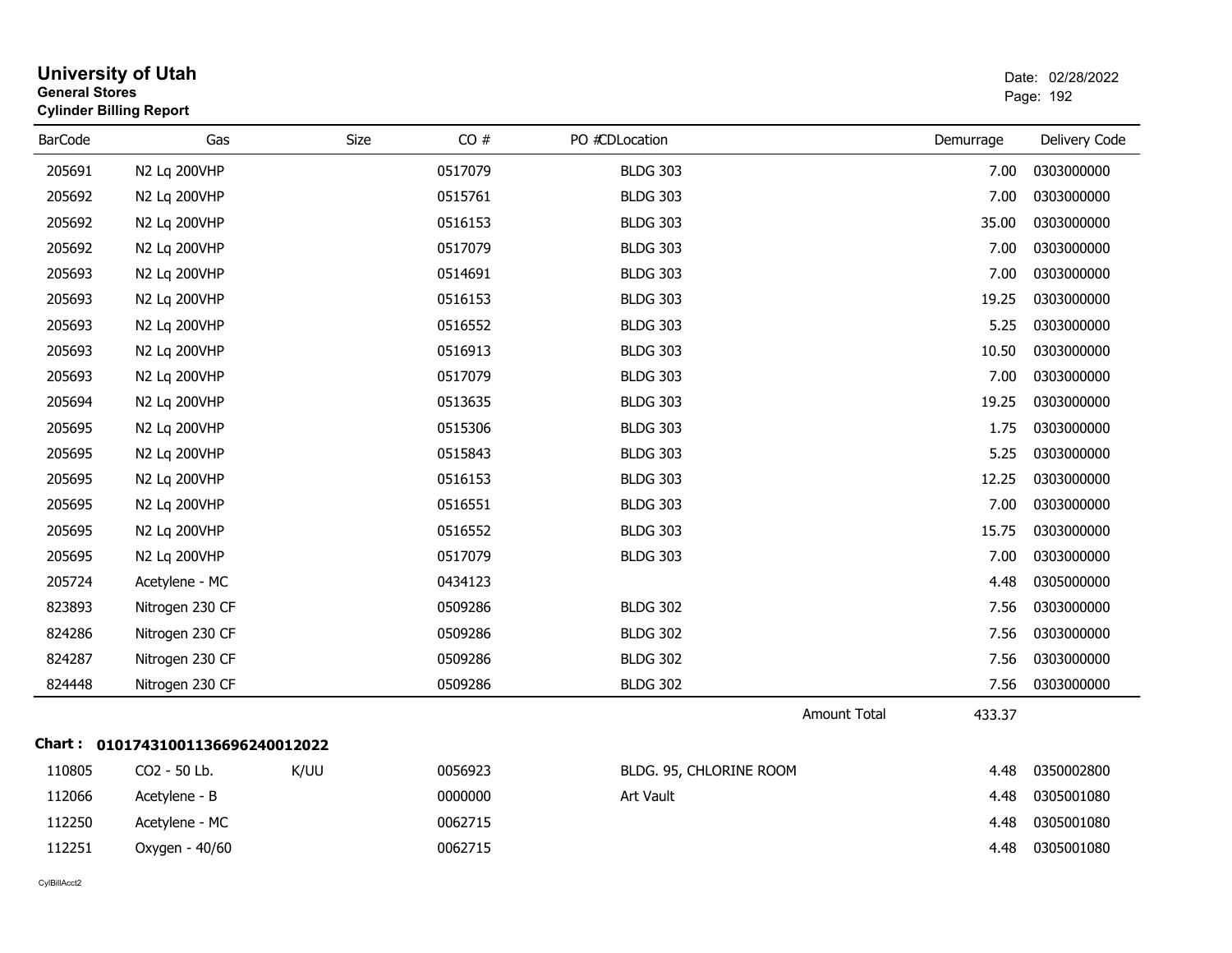| <b>General Stores</b> | <b>Cylinder Billing Report</b> |      |         |                  |           | Page: 193     |
|-----------------------|--------------------------------|------|---------|------------------|-----------|---------------|
| <b>BarCode</b>        | Gas                            | Size | CO#     | PO #CDLocation   | Demurrage | Delivery Code |
| 112257                | Acetylene - B                  |      | 0064253 |                  | 6.16      | 0350002800    |
| 112327                | CO2 - 50 Lb.                   |      | 0054621 |                  | 6.16      | 0350002800    |
| 113307                | Acetylene - B                  |      | 0062523 |                  | 6.16      | 0350002600    |
| 114103                | Oxygen - 40/60                 |      | 0070007 |                  | 6.16      | 0305001080    |
| 114788                | Acetylene - B                  |      | 0081719 |                  | 6.16      | 0350002800    |
| 115431                | Acetylene - B                  |      | 0091904 |                  | 6.16      | 0350002280    |
| 117369                | Acetylene - MC                 |      | 0106549 |                  | 4.48      | 0350002800    |
| 200087                | Acetylene, CF                  |      | 0261224 |                  | 4.48      | 0303000000    |
| 200422                | Acetylene, CF                  |      | 0208113 |                  | 4.48      | 0350002800    |
| 200522                | Acetylene, CF                  |      | 0464335 |                  | 4.48      | 0305000000    |
| 201003                | Oxygen, USP                    |      | 0087231 |                  | 4.48      | 0350002280    |
| 201511                | Argon - 125 CF                 |      | 0485099 |                  | 5.60      | 0305000000    |
| 201959                | Acetylene - MC                 |      | 0095267 |                  | 4.48      | 0350002280    |
| 201960                | Oxygen - 20 CF                 |      | 0095267 |                  | 5.60      | 0350002280    |
| 201967                | Oxygen - 20 CF                 |      | 0160595 |                  | 4.48      | 0305001080    |
| 202011                | Acetylene - MC                 |      | 0087135 | <b>WILL CALL</b> | 4.48      | 0350002280    |
| 202041                | Nitrogen 115 CF                |      | 0103666 |                  | 4.48      | 0350002280    |
| 202143                | Acetylene - B                  |      | 0098718 |                  | 4.48      | 0350002800    |
| 202366                | Acetylene, CF                  |      | 0183678 | shop             | 4.48      | 0350002600    |
| 202447                | Nitrogen, 35CF                 |      | 0151030 |                  | 5.04      | 0305001080    |
| 202490                | Oxygen - 20 CF                 |      | 0187676 | <b>SHOP</b>      | 5.60      | 0305001080    |
| 202496                | Oxygen, USP                    |      | 0464335 |                  | 4.48      | 0305000000    |
| 202555                | Acetylene - B                  |      | 0249825 |                  | 4.48      | 0350002800    |
| 202567                | Oxygen - 20 CF                 |      | 0177369 |                  | 5.60      | 0305001080    |
| 202590                | CO2 - 20 Lb.                   |      | 0371610 |                  | 4.48      | 0305001090    |
| 202659                | Acetylene - B                  |      | 0181563 |                  | 4.48      | 0350002800    |
| 202726                | Nitrogen 230 CF                |      | 0303367 |                  | 4.48      | 0305001080    |
| 202837                | Acetylene - B                  |      | 0195161 |                  | 4.48      | 0350002600    |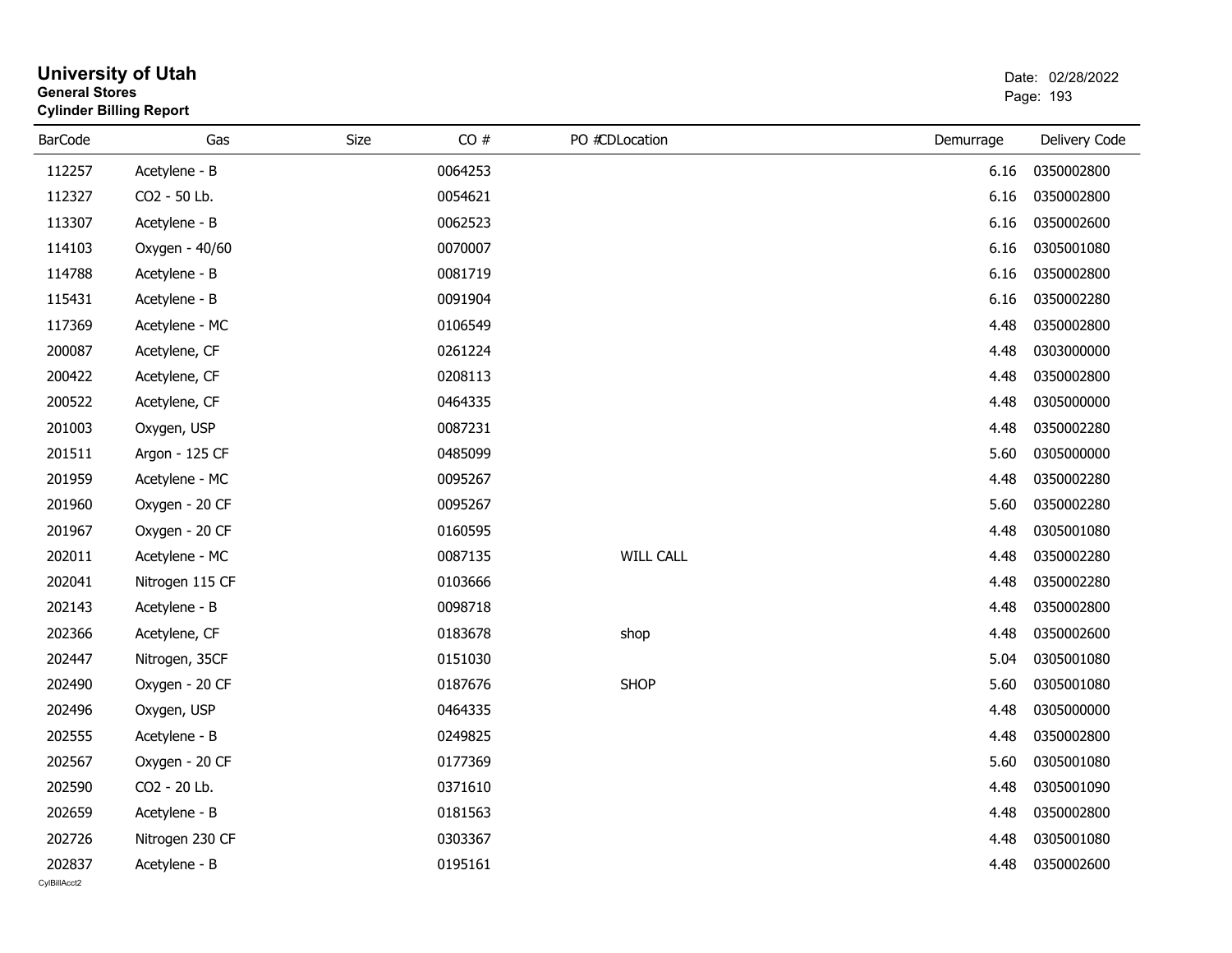| General Stores | <b>Cylinder Billing Report</b> |      |         |                                        |           | Page: 194     |
|----------------|--------------------------------|------|---------|----------------------------------------|-----------|---------------|
| BarCode        | Gas                            | Size | CO#     | PO #CDLocation                         | Demurrage | Delivery Code |
| 202890         | Acetylene - MC                 |      | 0485793 |                                        | 5.60      | 0305000000    |
| 202893         | Oxygen - 20 CF                 |      | 0233750 |                                        | 5.60      | 0305001080    |
| 202954         | Acetylene - MC                 |      | 0191526 |                                        | 4.48      | 0305001080    |
| 202957         | Acetylene - MC                 |      | 0307965 |                                        | 4.48      | 0305001080    |
| 202963         | Acetylene - MC                 |      | 0353854 |                                        | 4.48      | 0350002800    |
| 202964         | Acetylene - MC                 |      | 0323446 |                                        | 4.48      | 0305001080    |
| 203057         | Acetylene - B                  |      | 0203031 | Shop                                   | 4.48      | 0350002800    |
| 203140         | Acetylene - MC                 |      | 0306962 |                                        | 4.48      | 0305001080    |
| 203220         | Oxygen - 20 CF                 |      | 0307965 |                                        | 4.48      | 0305001080    |
| 203223         | Oxygen - 20 CF                 |      | 0382893 |                                        | 4.48      | 0305001080    |
| 203249         | Nitrogen 40 CF                 |      | 0292975 |                                        | 4.48      | 0305001080    |
| 203288         | Acetylene - MC                 |      | 0331023 |                                        | 4.48      | 0305001080    |
| 203291         | Acetylene - MC                 |      | 0317126 |                                        | 4.48      | 0305001080    |
| 203351         | Acetylene - B                  |      | 0251938 |                                        | 4.48      |               |
| 203353         | Acetylene - B                  |      | 0219659 |                                        | 4.48      | 0303000000    |
| 203355         | Acetylene - B                  |      | 0482726 |                                        | 5.60      | 0305000000    |
| 203400         | Nitrogen 40 CF                 |      | 0412382 |                                        | 4.48      | 0305001080    |
| 203401         | Nitrogen 40 CF                 |      | 0307965 |                                        | 4.48      | 0305001080    |
| 203471         | Acetylene - MC                 |      | 0308664 |                                        | 4.48      | 0350002600    |
| 203472         | Acetylene - MC                 |      | 0277926 | MT BARCODES #202890,202694,202978,2029 | 4.48      | 0305001080    |
| 203587         | Oxygen - 20 CF                 |      | 0504707 |                                        | 5.60      | 0305000000    |
| 203589         | Oxygen - 20 CF                 |      | 0281930 | <b>SHOP</b>                            | 4.48      | 0305001080    |
| 203591         | Oxygen - 20 CF                 |      | 0384371 | welding of outlets plant 303           | 4.48      | 0305001090    |
| 203592         | Oxygen - 20 CF                 |      | 0323480 |                                        | 4.48      | 0305001080    |
| 203594         | Oxygen - 20 CF                 |      | 0490163 |                                        | 5.60      | 0305000000    |
| 203596         | Oxygen - 20 CF                 |      | 0487935 |                                        | 5.60      | 0305000000    |
| 203598         | Oxygen - 20 CF                 |      | 0307965 |                                        | 4.48      | 0305001080    |
| 203599         | Oxygen - 20 CF                 |      | 0306962 |                                        | 4.48      | 0305001080    |

## **University of Utah** Date: 02/28/2022 **General Stores**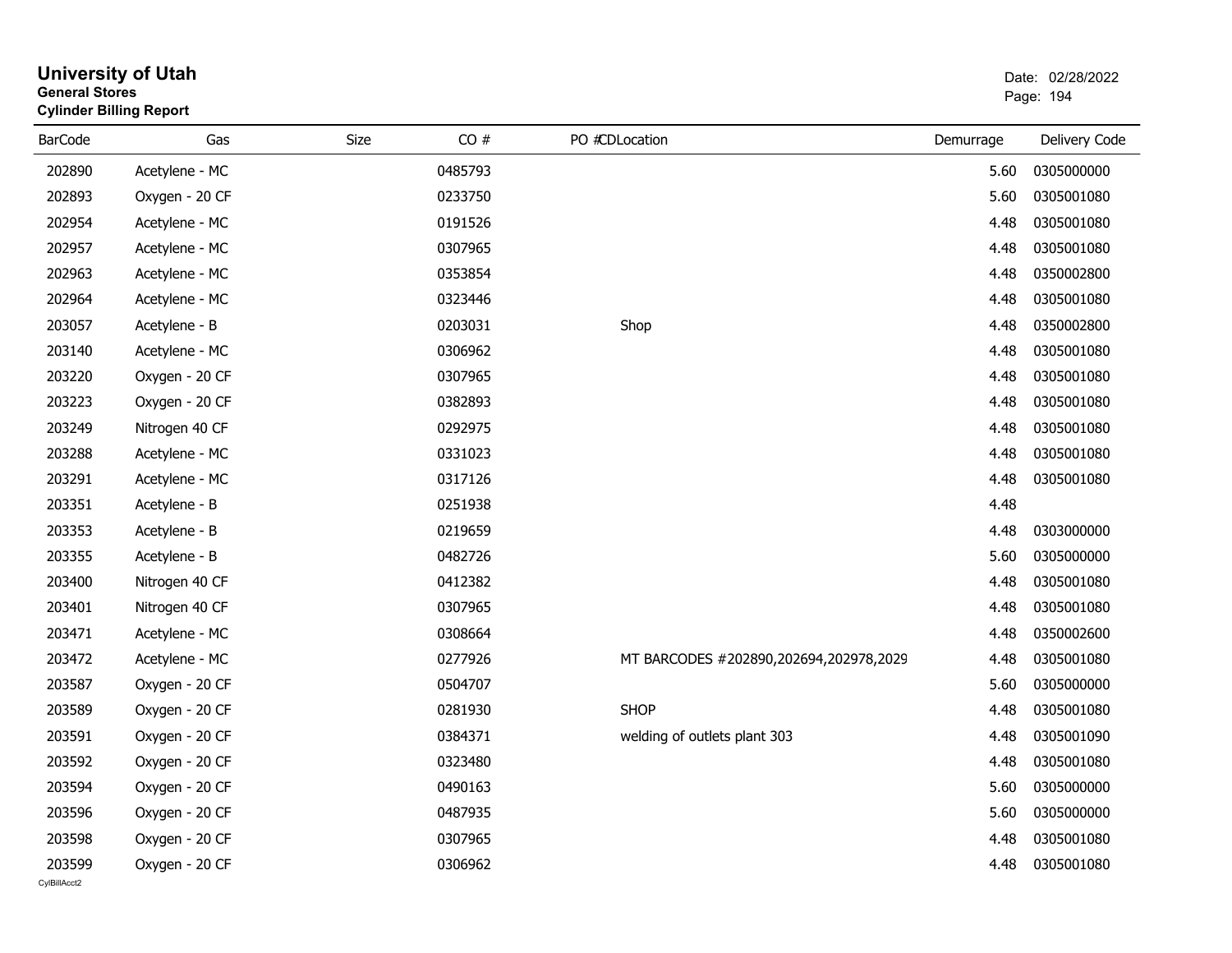| <b>General Stores</b> | <b>Cylinder Billing Report</b> |      |         |                      |           | Page: 195     |
|-----------------------|--------------------------------|------|---------|----------------------|-----------|---------------|
| <b>BarCode</b>        | Gas                            | Size | CO#     | PO #CDLocation       | Demurrage | Delivery Code |
| 203602                | Acetylene - MC                 |      | 0253983 |                      | 4.48      | 0305001080    |
| 203611                | Oxygen - 20 CF                 |      | 0307413 |                      | 5.60      | 0305001080    |
| 203613                | Acetylene - MC                 |      | 0304270 |                      | 4.48      | 0305001080    |
| 203630                | Acetylene - MC                 |      | 0251067 |                      | 4.48      | 0305001080    |
| 203636                | Acetylene - MC                 |      | 0248823 |                      | 4.48      | 0305001080    |
| 203637                | Acetylene - MC                 |      | 0324008 |                      | 4.48      | 0305001080    |
| 203641                | Acetylene - MC                 |      | 0250414 |                      | 4.48      | 0305001080    |
| 203721                | Oxygen - 20 CF                 |      | 0292487 |                      | 5.60      | 0305001080    |
| 203722                | Oxygen - 20 CF                 |      | 0293329 |                      | 5.60      | 0305001080    |
| 203724                | Oxygen - 20 CF                 |      | 0293698 |                      | 5.60      | 0305001080    |
| 203729                | Oxygen - 20 CF                 |      | 0284881 |                      | 5.60      | 0305001080    |
| 203747                | Acetylene - MC                 |      | 0326207 |                      | 4.48      | 0305001080    |
| 203786                | Acetylene - B                  |      | 0138301 |                      | 4.48      | 0350002800    |
| 203790                | Acetylene - MC                 |      | 0146799 |                      | 4.48      | 0350002800    |
| 203986                | Oxygen, USP                    |      | 0186010 |                      | 4.48      | 0350002600    |
| 204237                | Acetylene - MC                 |      | 0347249 |                      | 4.48      | 0305001080    |
| 204250                | Acetylene - MC                 |      | 0487935 |                      | 5.60      | 0305000000    |
| 204268                | Acetylene - MC                 |      | 0343739 | <b>ELECTRIC SHOP</b> | 4.48      | 0350002600    |
| 204278                | Acetylene - MC                 |      | 0490150 |                      | 5.60      | 0305000000    |
| 204295                | Oxygen - 20 CF                 |      | 0431124 |                      | 4.48      | 0305000000    |
| 204366                | Oxygen - 20 CF                 |      | 0500571 |                      | 5.60      | 0305000000    |
| 204406                | Acetylene - MC                 |      | 0500571 |                      | 5.60      | 0305000000    |
| 204408                | Acetylene - MC                 |      | 0409342 | shop                 | 4.48      | 0305001090    |
| 204460                | Acetylene - MC                 |      | 0504707 |                      | 5.60      | 0305000000    |
| 204532                | Acetylene - B                  |      | 0110320 |                      | 4.48      | 0350002800    |
| 204545                | Acetylene - MC                 |      | 0197277 | <b>HVAC SHOP</b>     | 4.48      | 0305001080    |
| 204630                | Air - 233 CF                   |      | 0125380 |                      | 4.48      |               |
| 204640                | Acetylene - B                  |      | 0128498 |                      | 4.48      | 0350002800    |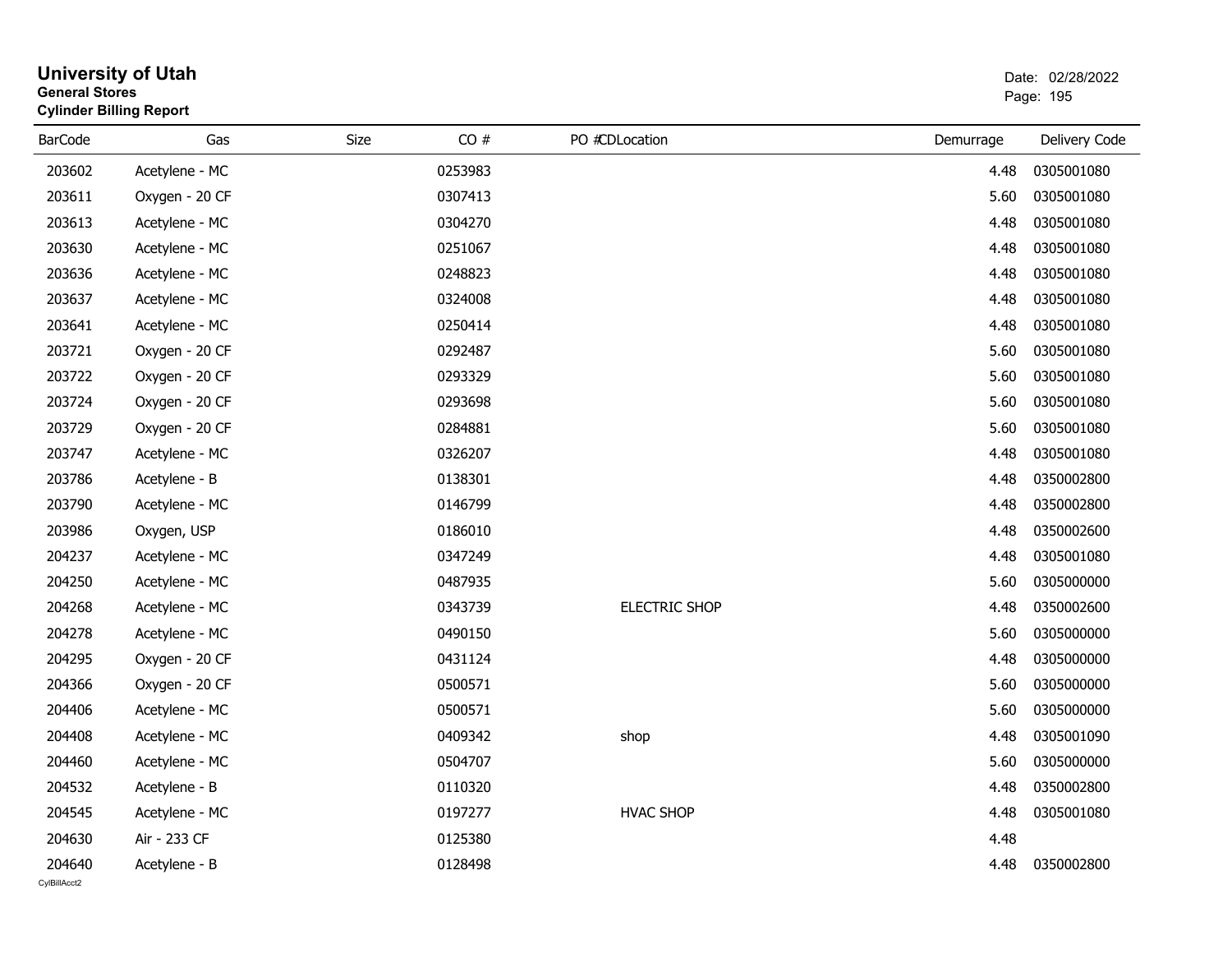| General Stores | <b>Cylinder Billing Report</b>    |           |         |                      |                     |           | Page: 196     |
|----------------|-----------------------------------|-----------|---------|----------------------|---------------------|-----------|---------------|
| <b>BarCode</b> | Gas                               | Size      | CO#     | PO #CDLocation       |                     | Demurrage | Delivery Code |
| 205593         | Oxygen - 20 CF                    |           | 0323325 | <b>HVAC SHOP</b>     |                     | 4.48      | 0305001080    |
| 205600         | Oxygen - 20 CF                    |           | 0343739 | <b>ELECTRIC SHOP</b> |                     | 4.48      | 0350002600    |
| 205604         | Acetylene - B                     |           | 0393226 | <b>SHOP</b>          |                     | 4.48      | 0305001090    |
| 205672         | CO2 - 20 Lb.                      |           | 0485582 |                      |                     | 5.60      | 0305000000    |
| 205689         | Acetylene - MC                    |           | 0349144 |                      |                     | 4.48      | 0305001080    |
| 205700         | Acetylene - MC                    |           | 0363149 |                      |                     | 4.48      | 0305001090    |
| 205728         | Acetylene - MC                    |           | 0423319 | <b>SHOP</b>          |                     | 4.48      | 0305000000    |
| 205748         | Acetylene - MC                    |           | 0513440 |                      |                     | 5.60      | 0305000000    |
| 205860         | Acetylene - MC                    |           | 0468565 |                      |                     | 5.60      | 0305000000    |
| 807167         | Sulfur Hexaflou                   |           | 0306910 |                      |                     | 9.52      | 0350002600    |
| 813045         | CO2 - Inst. Gra                   |           | 0428102 |                      |                     | 6.44      | 0305000000    |
| 820868         | Oxygen - 20 CF                    |           | 0485793 |                      |                     | 7.56      | 0305000000    |
|                |                                   |           |         |                      | <b>Amount Total</b> | 494.48    |               |
|                | Chart: 01017471001136776240012022 |           |         |                      |                     |           |               |
| 201273         | Nitrogen 230 CF                   | K/UU      | 0508543 |                      |                     | 5.60      | 035000228A    |
| 201558         | Nitrogen 40 CF                    |           | 0506477 |                      |                     | 5.60      | 035000228A    |
| 202857         | Argon - 125 CF                    |           | 0506905 |                      |                     | 5.60      | 035000228A    |
| 203246         | Nitrogen 40 CF                    |           | 0506477 |                      |                     | 5.60      | 035000228A    |
| 203728         | Oxygen - 20 CF                    |           | 0506400 |                      |                     | 5.60      | 035000228A    |
| 204271         | Acetylene - MC                    |           | 0506400 |                      |                     | 5.60      | 035000228A    |
| 205602         | Oxygen - 20 CF                    |           | 0505205 |                      |                     | 5.60      | 035000228A    |
| 205635         | Acetylene - MC                    |           | 0505205 |                      |                     | 5.60      | 035000228A    |
| 205791         | Acetylene - MC                    |           | 0515781 |                      |                     | 5.60      | 035000228A    |
|                |                                   |           |         |                      | <b>Amount Total</b> | 50.40     |               |
|                | Chart: 01017481001136806240012022 |           |         |                      |                     |           |               |
| 202818         | Nitrogen 115 CF                   | 125 CF/UU | 0421092 | <b>SHOP</b>          |                     | 4.48      | 035000228B    |
| 203586         | Oxygen - 20 CF                    |           | 0414309 |                      |                     | 4.48      | 035000228B    |
|                |                                   |           |         |                      |                     |           |               |

#### **University of Utah** Date: 02/28/2022 **General Stores**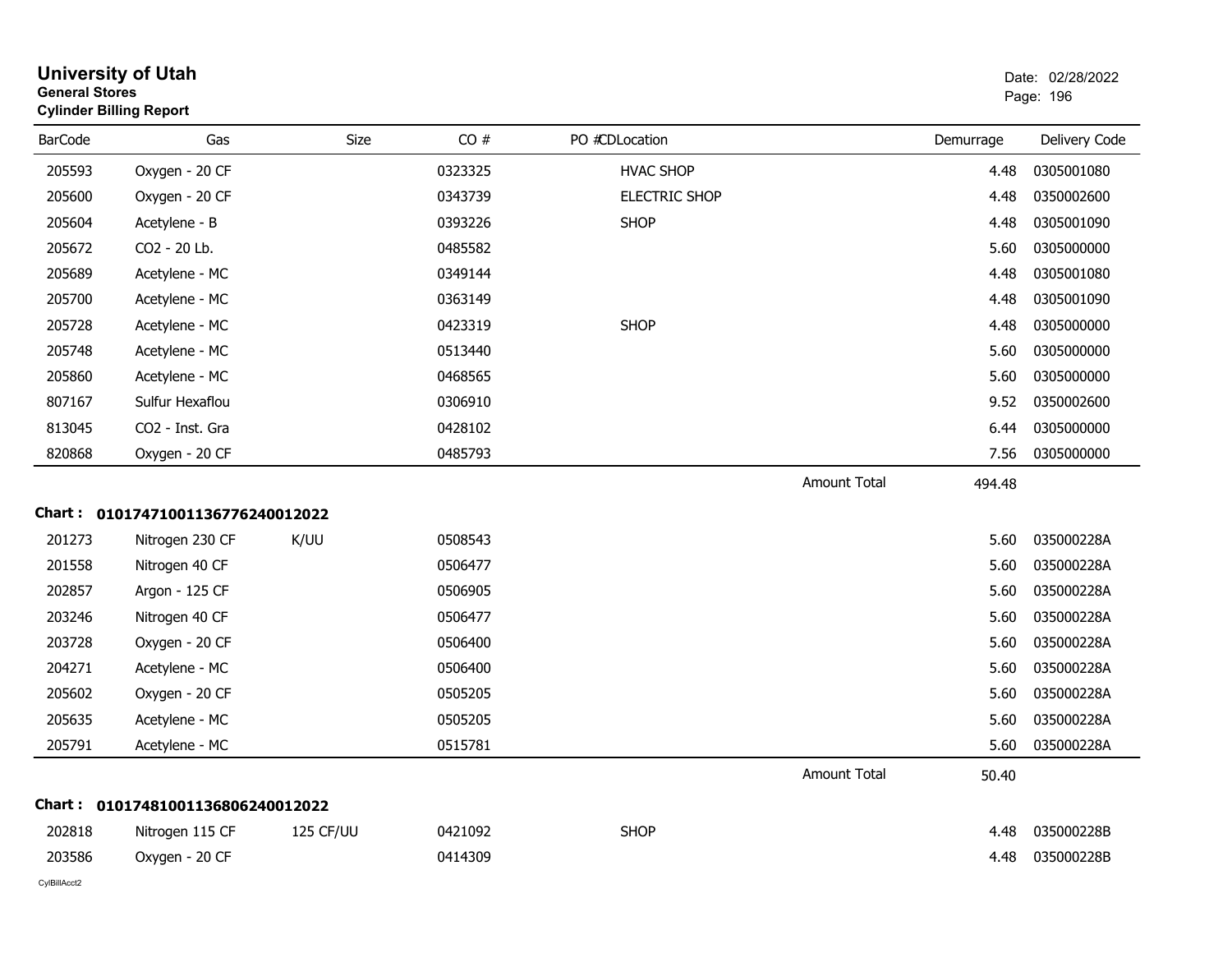| <b>General Stores</b> | <b>University of Utah</b><br><b>Cylinder Billing Report</b> |                  |         |                      |                     |           | Date: 02/28/2022<br>Page: 197 |
|-----------------------|-------------------------------------------------------------|------------------|---------|----------------------|---------------------|-----------|-------------------------------|
| <b>BarCode</b>        | Gas                                                         | Size             | CO#     | PO #CDLocation       |                     | Demurrage | Delivery Code                 |
| 203625                | Oxygen - 20 CF                                              |                  | 0441808 |                      |                     | 4.48      | 035000228B                    |
| 204265                | Acetylene - MC                                              |                  | 0442677 |                      |                     | 4.48      | 035000228B                    |
| 205698                | Acetylene - MC                                              |                  | 0414309 |                      |                     | 4.48      | 035000228B                    |
| 205820                | Nitrogen 40 CF                                              |                  | 0501331 |                      |                     | 5.04      | 035000228B                    |
|                       |                                                             |                  |         |                      | <b>Amount Total</b> | 27.44     |                               |
| Chart :               | 01017491001136836240012019                                  |                  |         |                      |                     |           |                               |
| 816943                | Co <sub>2</sub> Liquid-55                                   | Liq-Airga        | 0454243 | CHLORINE ROOM        |                     | 56.00     | 035000228C                    |
|                       |                                                             |                  |         |                      | <b>Amount Total</b> | 56.00     |                               |
| Chart :               | 01017491001136836240012022                                  |                  |         |                      |                     |           |                               |
| 202581                | Co <sub>2</sub> Liquid-55                                   | <b>180 LTR/U</b> | 0515716 | <b>CHLORINE ROOM</b> |                     | 9.60      | 035000228C                    |
| 202581                | Co2 Liquid-55                                               | <b>180 LTR/U</b> | 0516703 | <b>CHLORINE ROOM</b> |                     | 6.40      | 035000228C                    |
| 202582                | Co2 Liquid-55                                               |                  | 0516426 | CHLORINE ROOM        |                     | 12.80     | 035000228C                    |
| 202583                | Co2 Liquid-55                                               |                  | 0516170 | <b>CHLORINE ROOM</b> |                     | 11.20     | 035000228C                    |
| 202584                | Co2 Liquid-55                                               |                  | 0516703 | <b>CHLORINE ROOM</b> |                     | 6.40      | 035000228C                    |
| 203182                | Acetylene - MC                                              |                  | 0505206 |                      |                     | 5.60      | 035000228C                    |
| 203282                | Co2 Liquid-55                                               |                  | 0515399 | <b>CHLORINE ROOM</b> |                     | 4.80      | 035000228C                    |
| 203503                | Co <sub>2</sub> Liquid-55                                   |                  | 0515716 | <b>CHLORINE ROOM</b> |                     | 20.80     | 035000228C                    |
| 203504                | Co2 Liquid-55                                               |                  | 0514365 | <b>CHLORINE ROOM</b> |                     | 4.80      | 035000228C                    |
| 203504                | Co2 Liquid-55                                               |                  | 0516426 | <b>CHLORINE ROOM</b> |                     | 12.80     | 035000228C                    |
| 203505                | Co2 Liquid-55                                               |                  | 0516703 | <b>CHLORINE ROOM</b> |                     | 6.40      | 035000228C                    |
| 203506                | Co2 Liquid-55                                               |                  | 0514365 | CHLORINE ROOM        |                     | 4.80      | 035000228C                    |
| 203506                | Co2 Liquid-55                                               |                  | 0516426 | <b>CHLORINE ROOM</b> |                     | 19.20     | 035000228C                    |
| 203507                | Co2 Liquid-55                                               |                  | 0515399 | CHLORINE ROOM        |                     | 4.80      | 035000228C                    |
| 203507                | Co2 Liquid-55                                               |                  | 0516426 | <b>CHLORINE ROOM</b> |                     | 12.80     | 035000228C                    |
| 203508                | Co2 Liquid-55                                               |                  | 0514365 | <b>CHLORINE ROOM</b> |                     | 4.80      | 035000228C                    |
| 203508                | Co2 Liquid-55                                               |                  | 0516170 | <b>CHLORINE ROOM</b> |                     | 11.20     | 035000228C                    |
| 203670                | CO2 - 75 Lb                                                 |                  | 0424379 | CHLORINE ROOM        |                     | 9.52      | 035000228C                    |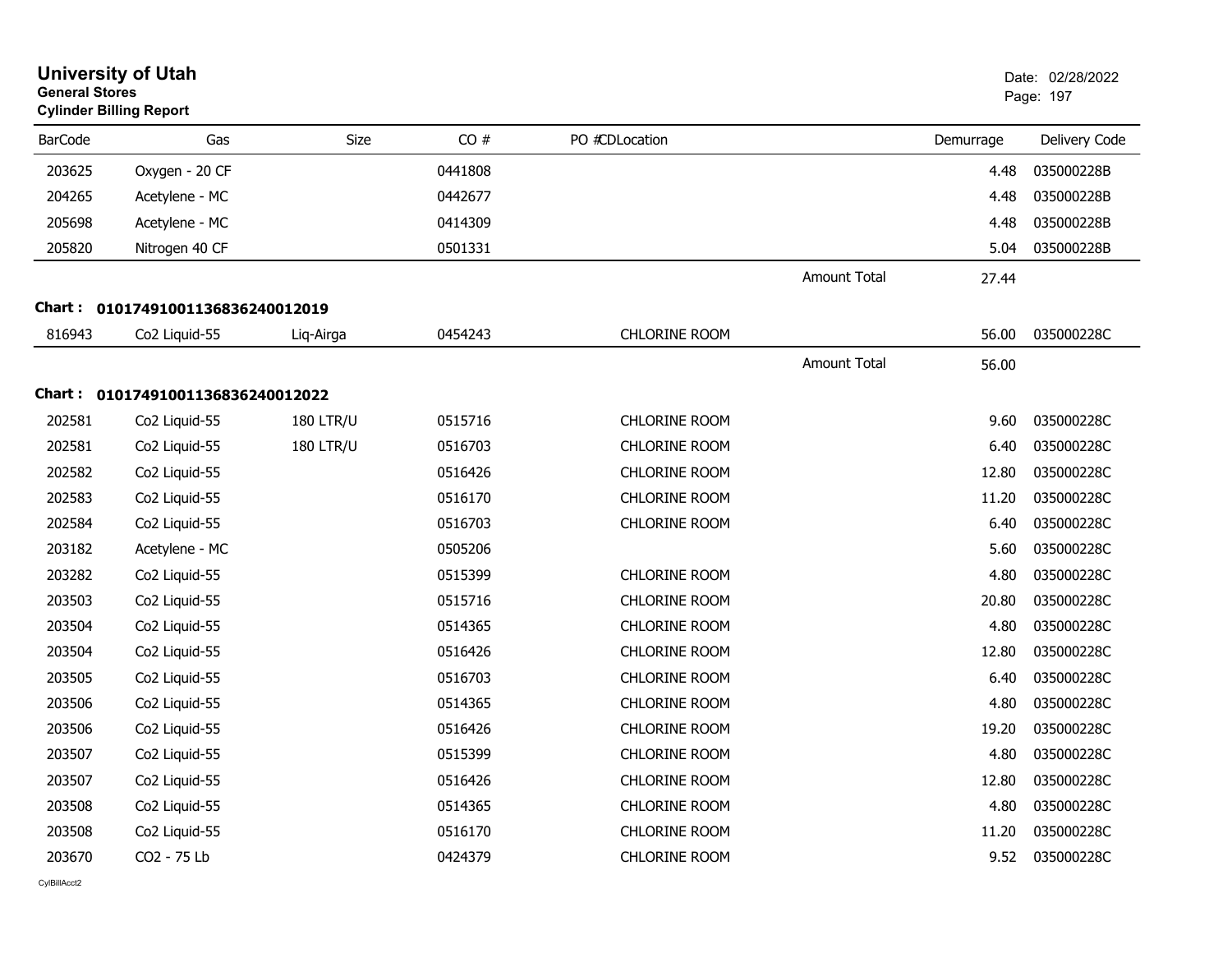| <b>University of Utah</b><br><b>General Stores</b><br><b>Cylinder Billing Report</b> |     |      |     |                | Date: 02/2<br>Page: 198 |  |
|--------------------------------------------------------------------------------------|-----|------|-----|----------------|-------------------------|--|
| <b>BarCode</b>                                                                       | Gas | Size | CO# | PO #CDLocation | Deliv<br>Demurrage      |  |

| <b>BarCode</b> | Gas                               | <b>Size</b> | CO#     | PO #CDLocation       |                     | Demurrage | Delivery Code |
|----------------|-----------------------------------|-------------|---------|----------------------|---------------------|-----------|---------------|
| 203671         | CO2 - 75 Lb                       |             | 0424379 | <b>CHLORINE ROOM</b> |                     | 9.52      | 035000228C    |
| 204283         | Acetylene - MC                    |             | 0491579 |                      |                     | 5.60      | 035000228C    |
| 205286         | Co2 Liquid-55                     |             | 0515399 | <b>CHLORINE ROOM</b> |                     | 4.80      | 035000228C    |
| 205286         | Co2 Liquid-55                     |             | 0516170 | <b>CHLORINE ROOM</b> |                     | 30.40     | 035000228C    |
| 205287         | Co2 Liquid-55                     |             | 0516426 | <b>CHLORINE ROOM</b> |                     | 19.20     | 035000228C    |
| 205609         | Acetylene - MC                    |             | 0505206 |                      |                     | 5.60      | 035000228C    |
| 820869         | Oxygen - 20 CF                    |             | 0491579 |                      |                     | 7.56      | 035000228C    |
| 823266         | Nitrogen 40 CF                    |             | 0498715 |                      |                     | 7.56      | 035000228c    |
| 824963         | Co2 Liquid-55                     |             | 0512742 | <b>CHLORINE ROOM</b> |                     | 56.00     | 035000228C    |
| 825190         | Co2 Liquid-55                     |             | 0513206 | CHLORINE ROOM        |                     | 6.00      | 035000228C    |
| 825268         | Co2 Liquid-55                     |             | 0515716 | <b>CHLORINE ROOM</b> |                     | 24.00     | 035000228C    |
| 825280         | Co2 Liquid-55                     |             | 0515716 | CHLORINE ROOM        |                     | 24.00     | 035000228C    |
|                |                                   |             |         |                      | <b>Amount Total</b> | 368.96    |               |
|                | Chart: 01017501001136866240012022 |             |         |                      |                     |           |               |
| 202854         | Nitrogen 115 CF                   | 125 CF/UU   | 0492917 |                      |                     | 5.60      | 035000228D    |
| 203241         | Nitrogen 40 CF                    |             | 0506715 | Picked Up            |                     | 5.60      | 035000228D    |
| 203344         | Acetylene - MC                    |             | 0500288 |                      |                     | 4.80      | 035000228D    |
| 203603         | Acetylene - MC                    |             | 0517180 |                      |                     | 0.80      | 035000228D    |
| 203723         | Oxygen - 20 CF                    |             | 0506659 |                      |                     | 5.60      | 035000228D    |
| 203725         | Oxygen - 20 CF                    |             | 0500288 |                      |                     | 4.80      | 035000228D    |
| 204285         | Acetylene - MC                    |             | 0425276 |                      |                     | 4.48      | 035000228d    |
| 204681         | Nitrogen 115 CF                   |             | 0487474 |                      |                     | 5.60      | 035000228D    |
| 205712         | Acetylene - B                     |             | 0478872 |                      |                     | 5.60      | 035000228D    |
| 205844         | Oxygen - 20 CF                    |             | 0517180 |                      |                     | 0.80      | 035000228D    |
| 205874         | Acetylene - MC                    |             | 0506659 |                      |                     | 4.80      | 035000228D    |
| 825433         | Acetylene - MC                    |             | 0517150 |                      |                     | 0.80      | 035000228D    |

Amount Total

49.28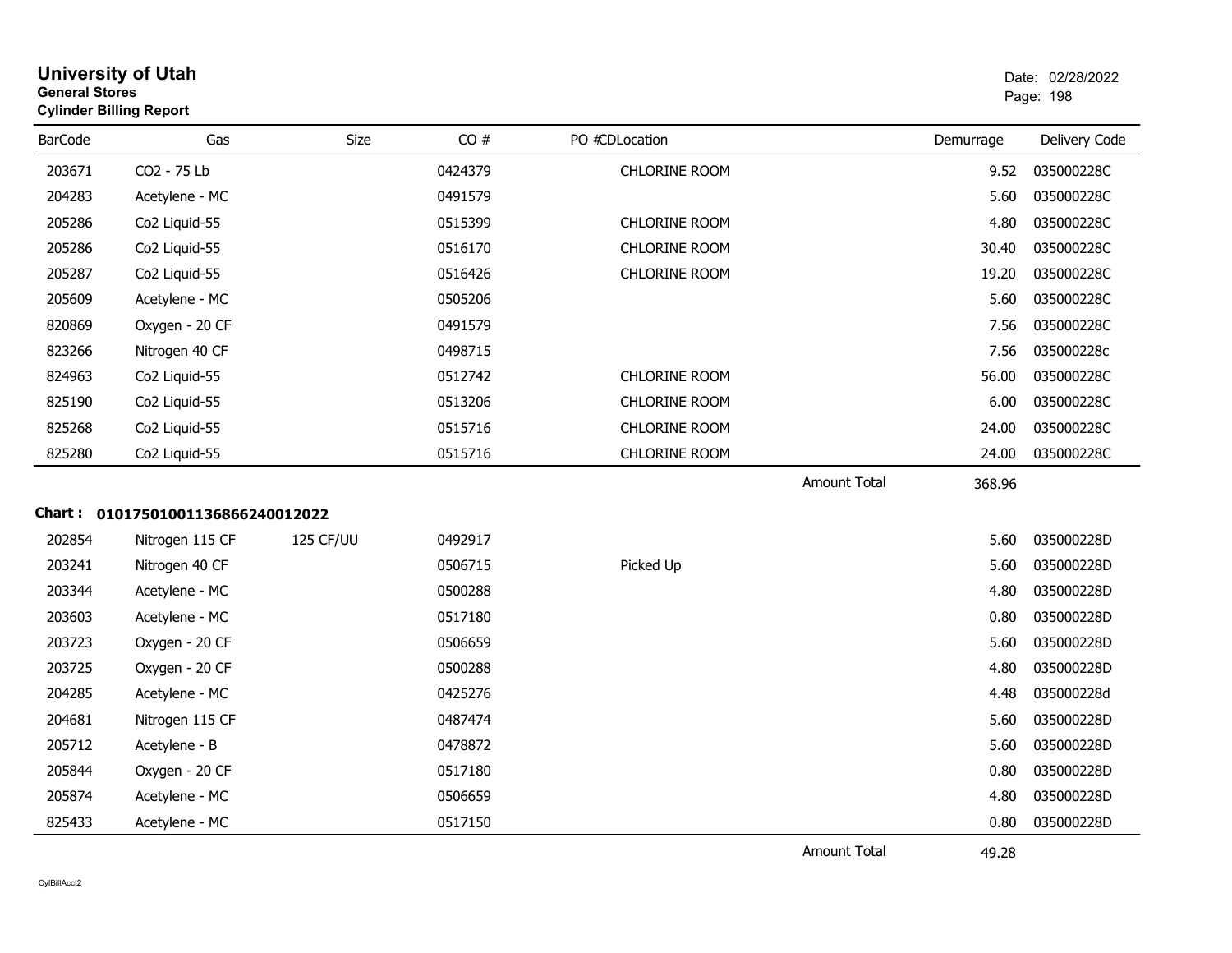| <b>University of Utah</b><br><b>General Stores</b><br><b>Cylinder Billing Report</b> |                                   |           |         |                                          |                     | Date: 02/28/2022<br>Page: 199 |               |
|--------------------------------------------------------------------------------------|-----------------------------------|-----------|---------|------------------------------------------|---------------------|-------------------------------|---------------|
| <b>BarCode</b>                                                                       | Gas                               | Size      | CO#     | PO #CDLocation                           |                     | Demurrage                     | Delivery Code |
|                                                                                      | Chart: 01017511001136896240012022 |           |         |                                          |                     |                               |               |
| 204414                                                                               | Oxygen - 20 CF                    | 23 CF-UU  | 0514243 |                                          |                     | 5.60                          | 035000228e    |
| 204544                                                                               | Nitrogen 115 CF                   |           | 0504389 |                                          |                     | 5.60                          | 035000228E    |
| 205726                                                                               | Acetylene - MC                    |           | 0514243 |                                          |                     | 5.60                          | 035000228e    |
| 822428                                                                               | Nitrogen, 23 CF                   |           | 0496569 |                                          |                     | 7.56                          | 035000228E    |
|                                                                                      |                                   |           |         |                                          | <b>Amount Total</b> | 24.36                         |               |
|                                                                                      | Chart: 01017521001136926240012022 |           |         |                                          |                     |                               |               |
| 200897                                                                               | Nitrogen 115 CF                   | 125 CF/UU | 0506048 |                                          |                     | 5.60                          | 035000228F    |
| 202120                                                                               | Oxygen - 20 CF                    |           | 0471922 |                                          |                     | 5.60                          | 035000228F    |
| 202170                                                                               | Acetylene, CF                     |           | 0513775 |                                          |                     | 5.60                          | 0306001030    |
| 202285                                                                               | Oxygen - 20 CF                    |           | 0476092 |                                          |                     | 5.60                          | 035000228F    |
| 204258                                                                               | Acetylene - MC                    |           | 0511242 |                                          |                     | 5.60                          | 035000228F    |
| 204260                                                                               | Acetylene - MC                    |           | 0511242 |                                          |                     | 5.60                          | 035000228F    |
| 204407                                                                               | Acetylene - MC                    |           | 0511242 |                                          |                     | 5.60                          | 035000228F    |
| 205599                                                                               | Oxygen - 20 CF                    |           | 0498103 |                                          |                     | 5.60                          | 035000228F    |
| 825006                                                                               | Oxygen, USP                       |           | 0513775 |                                          |                     | 7.56                          | 0306001030    |
| 825119                                                                               | Nitrogen 40 CF                    |           | 0513758 |                                          |                     | 7.56                          | 035000228F    |
| 825120                                                                               | Nitrogen 40 CF                    |           | 0513758 |                                          |                     | 7.56                          | 035000228F    |
|                                                                                      |                                   |           |         |                                          | <b>Amount Total</b> | 67.48                         |               |
|                                                                                      | Chart: 01017552000005796260312022 |           |         |                                          |                     |                               |               |
| 200407                                                                               | CO2 - 50 Lb.                      | K/UU      | 0501030 | 383 Colorow RM 173                       |                     | 5.60                          | 05213C4440    |
|                                                                                      |                                   |           |         |                                          | <b>Amount Total</b> | 5.60                          |               |
|                                                                                      | Chart: 01017552000288806260312022 |           |         |                                          |                     |                               |               |
| 823245                                                                               | Oxygen, USP                       | 200C/Mt.A | 0498201 | 383 Colorow Dr Ste 187 Norman Taylor Lab |                     | 7.56                          | 05213C4440    |
|                                                                                      |                                   |           |         |                                          | <b>Amount Total</b> | 7.56                          |               |

**Chart : 0101755500056000302626032022**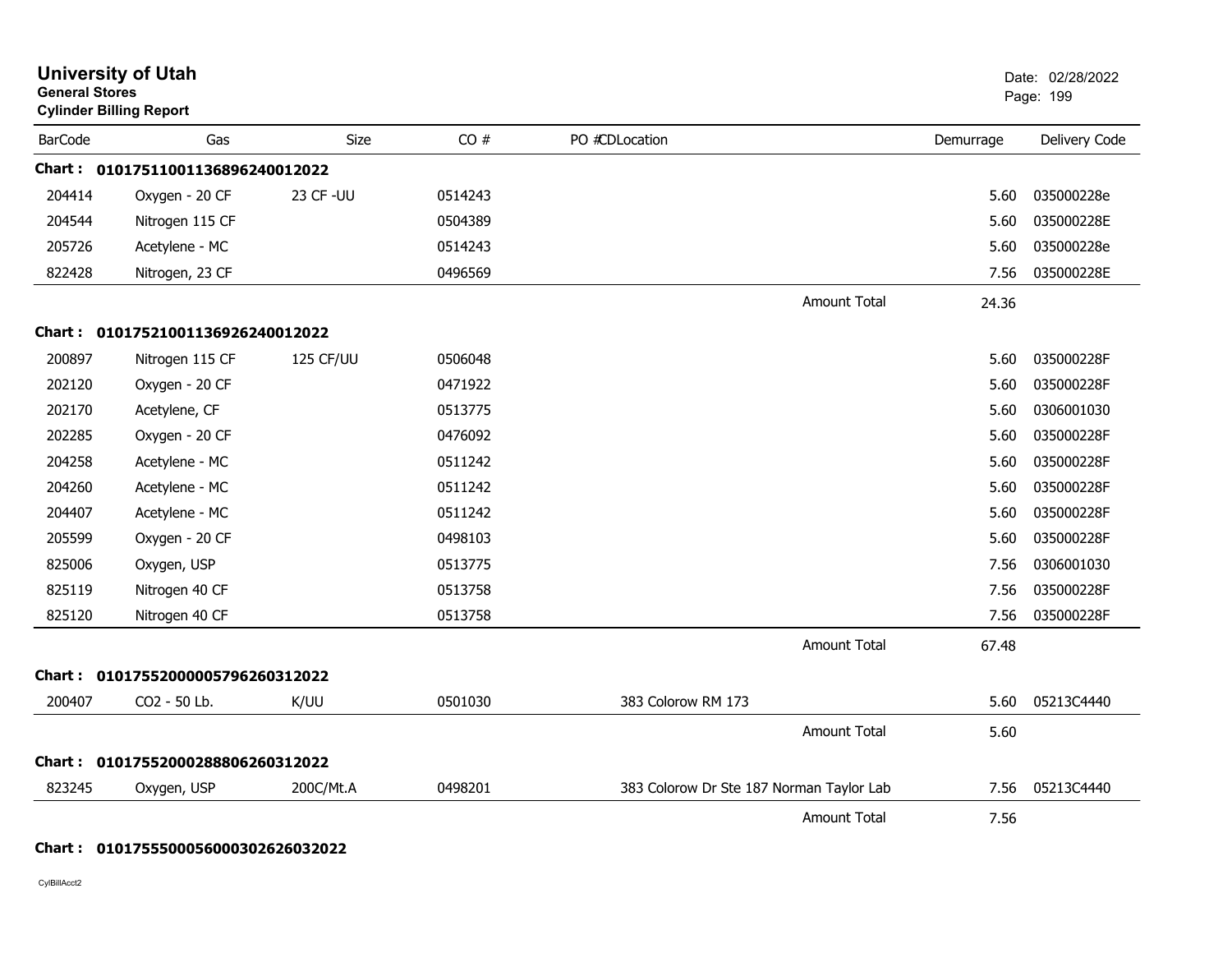| <b>General Stores</b> | <b>University of Utah</b><br><b>Cylinder Billing Report</b> |           |         |                               |           | Date: 02/28/2022<br>Page: 200 |
|-----------------------|-------------------------------------------------------------|-----------|---------|-------------------------------|-----------|-------------------------------|
| <b>BarCode</b>        | Gas                                                         | Size      | CO#     | PO #CDLocation                | Demurrage | Delivery Code                 |
| 200039                | CO2 - 50 Lb.                                                | K/UU      | 0422793 | 3B525 SOM                     | 4.48      | 05213C4440                    |
| 202401                | Oxygen, USP - E                                             |           | 0401524 | 3C444 SOM                     | 4.48      | 05213C4440                    |
| 203111                | $CO2 - E$                                                   |           | 0235985 | 3B525 SOM                     | 4.48      | 05213C4440                    |
| 204703                | Oxygen, USP - E                                             |           | 0401239 | 3C444 SOM                     | 4.48      | 05213C4440                    |
| 205506                | Nitrogen 230 CF                                             |           | 0438090 | 3B25 SOM                      | 4.48      | 05213C4440                    |
|                       |                                                             |           |         | <b>Amount Total</b>           | 22.40     |                               |
|                       | Chart: 0101755500059310612623032022                         |           |         |                               |           |                               |
| 516805                | 7%cO2/50%O2/N2                                              | 150A/Mt.A | 0451877 | 1D29 BLDG 2, VAMC             | 8.12      | 05213c4440                    |
|                       |                                                             |           |         | <b>Amount Total</b>           | 8.12      |                               |
|                       | Chart: 0101755500059310612626032022                         |           |         |                               |           |                               |
| 200014                | 95% Air, 5% CO2                                             | K/UU      | 0405377 | VA 2 2C40                     | 4.48      | 0521AB1930                    |
| 200016                | 95% Air, 5% CO2                                             |           | 0414853 | VA2 #2C40                     | 4.48      | 0521AB1930                    |
| 200533                | Argon                                                       |           | 0386173 | VA2 1D30                      | 4.48      | 0521AB1930                    |
| 200757                | CO2 - 50 Lb.                                                |           | 0419826 | VA2 Room 2D17                 | 4.48      | 0521AB1930                    |
| 200828                | 95% O2, 5% CO2                                              |           | 0369483 | VA Med Ctr. Bldg 2, Room 1D29 | 4.48      | 0521ab1930                    |
| 202373                | Helium - UHP                                                |           | 0366658 | VAMC 1D30                     | 4.48      | 0521ab1930                    |
| 202841                | N2, Liquid LX45                                             |           | 0516785 | VA BLDG 2 RM 1D30             | 19.20     | 05213C4440                    |
| 203574                | N2, Liquid LX45                                             |           | 0514983 | VA BLDG 2 RM 1D30             | 25.60     | 05213C4440                    |
| 203610                | Nitrogen NF                                                 |           | 0464197 | VA BLDG 2 RM 1D29             | 4.48      | 05213C4440                    |
| 204517                | 95% Air, 5% CO2                                             |           | 0414853 | VA2 #2C40                     | 4.48      | 0521AB1930                    |
| 205364                | CO <sub>2</sub> - 50 Lb.                                    |           | 0419826 | VA2 Room 2D17                 | 4.48      | 0521AB1930                    |
| 808501                | 21% O2 In N2                                                |           | 0339847 | 1D21 BLDG 2, VAMC             | 6.16      | 0521AB1930                    |
| 808554                | 5%CO212%O2N2                                                |           | 0340236 | 1D21 BLDG 2, VAMC             | 6.16      | 0521AB1930                    |
| 809150                | 3%Co227%N2inO2                                              |           | 0354931 | 1D29 BLDG 2, VAMC             | 6.16      | 0521AB1930                    |
| 809277                | Nitrogen, 23 CF                                             |           | 0359843 | VA 1D29 BLDG. 2               | 6.16      | 0521AB1930                    |
| 809852                | 6%Co2,24%N2,O2                                              |           | 0373957 | 1D29 BLDG 2, VAMC             | 6.16      | 0521ab1930                    |
| 809876                | 16%O24%CO2/N2                                               |           | 0374561 | 1D29 BLDG 2, VAMC             | 5.88      | 0521ab1930                    |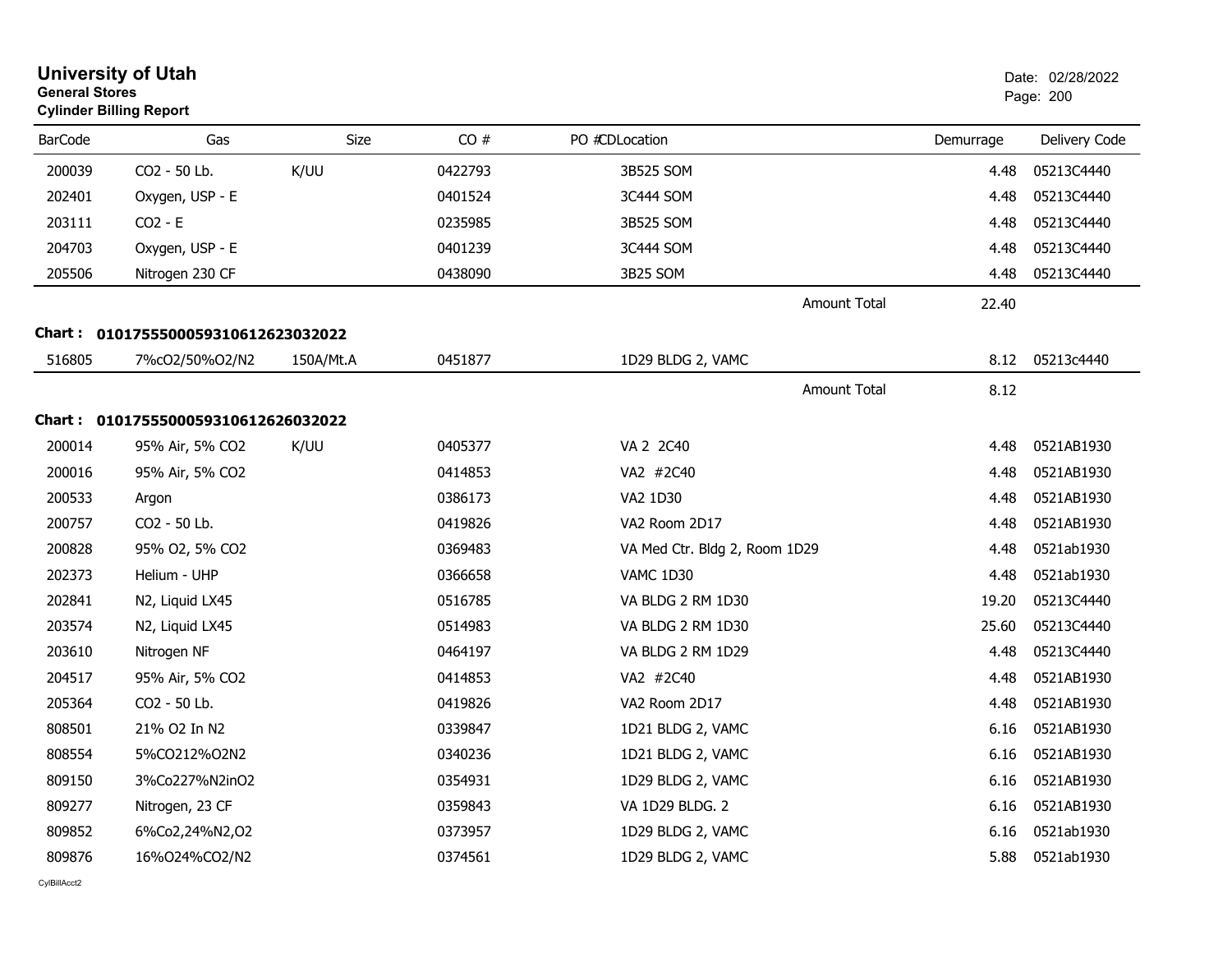| <b>University of Utah</b><br><b>General Stores</b><br><b>Cylinder Billing Report</b> |                              |             |         |                                          |           | Date: 02/28/2022<br>Page: 201 |  |
|--------------------------------------------------------------------------------------|------------------------------|-------------|---------|------------------------------------------|-----------|-------------------------------|--|
| <b>BarCode</b>                                                                       | Gas                          | <b>Size</b> | CO#     | PO #CDLocation                           | Demurrage | Delivery Code                 |  |
| 809877                                                                               | 16%O24%CO2/N2                |             | 0374561 | 1D29 BLDG 2, VAMC                        | 5.88      | 0521ab1930                    |  |
| 810932                                                                               | 5%CO212%O2N2                 |             | 0396951 | 1D29 BLDG 2, VAMC                        | 6.16      | 0521AB1930                    |  |
| 810933                                                                               | 5%CO212%O2N2                 |             | 0396951 | 1D29 BLDG 2, VAMC                        | 6.16      | 0521AB1930                    |  |
| 813929                                                                               | Oxygen, USP                  |             | 0432214 | 1D30, BLDG 2, VAMC                       | 6.44      | 0521AB1930                    |  |
| 813947                                                                               | Nitrogen NF                  |             | 0432214 | 1D30, BLDG 2, VAMC                       | 6.44      | 0521AB1930                    |  |
| 818648                                                                               | 5%CO212%O2N2                 |             | 0466059 | 1D29 BLDG 2, VAMC                        | 7.56      | 05213c4440                    |  |
| 818701                                                                               | 21% O2 In N2                 |             | 0466216 | 1D29 BLDG 2, VAMC                        | 7.56      | 05213c4440                    |  |
| 818765                                                                               | 5%CO212%O2N2                 |             | 0466611 | 1D29 BLDG 2, VAMC                        | 7.56      | 05213c4440                    |  |
|                                                                                      |                              |             |         | <b>Amount Total</b>                      | 175.56    |                               |  |
| Chart :                                                                              | 0101755500059315270626032022 |             |         |                                          |           |                               |  |
| 200497                                                                               | Oxygen, USP                  | K/UU        | 0515789 | <b>558 BPRB</b>                          | 5.60      | 05213C4440                    |  |
| 201131                                                                               | Oxygen, USP                  |             | 0506744 | <b>558 BPRB</b>                          | 5.60      | 05213C4440                    |  |
| 202180                                                                               | 95% O2, 5% CO2               |             | 0516769 | <b>558 BPRB</b>                          | 2.20      | 05213C4440                    |  |
| 202651                                                                               | 95% O2, 5% CO2               |             | 0506744 | <b>558 BPRB</b>                          | 3.40      | 05213C4440                    |  |
| 203330                                                                               | Oxygen, USP                  |             | 0503224 | 383 Colorow Room 175                     | 5.60      | 05213C4440                    |  |
| 205552                                                                               | Nitrogen NF                  |             | 0505141 | <b>558 BPRB</b>                          | 5.60      | 05213C4440                    |  |
| 205579                                                                               | 95% O2, 5% CO2               |             | 0508899 | <b>558 BPRB</b>                          | 5.60      | 05213C4440                    |  |
| 821657                                                                               | Nitrogen NF                  |             | 0484672 | <b>558 BPRB</b>                          | 7.56      | 05213C4440                    |  |
| 823672                                                                               | CO2 - 50 Lb.                 |             | 0503228 | 383 Colorow RM 173                       | 7.56      | 05213C4440                    |  |
| 823673                                                                               | CO2 - 50 Lb.                 |             | 0503228 | 383 Colorow RM 173                       | 7.56      | 05213C4440                    |  |
| 825240                                                                               | Nitrogen NF                  |             | 0515789 | <b>558 BPRB</b>                          | 7.56      | 05213C4440                    |  |
|                                                                                      |                              |             |         | Amount Total                             | 63.84     |                               |  |
| Chart :                                                                              | 0101755500059317000626032022 |             |         |                                          |           |                               |  |
| 200325                                                                               | 95% O2, 5% CO2               | K/UU        | 0513120 | 383 Colorow Dr RM 163, Dudek Lab         | 5.60      | 05213C4440                    |  |
| 205583                                                                               | 95% O2, 5% CO2               |             | 0512591 | 383 COlorow Dr RM 160 Dudek Lab          | 5.60      | 05213C4440                    |  |
| 821759                                                                               | Oxygen, USP                  |             | 0486342 | 383 Colorw Dr Ste 187 Norman Taylor' Lab | 7.56      | 05213C4440                    |  |
| 824150                                                                               | Oxygen, USP                  |             | 0507241 | 383 Colorow Dr, room 183, Taylor Lab     | 7.56      | 05213C4440                    |  |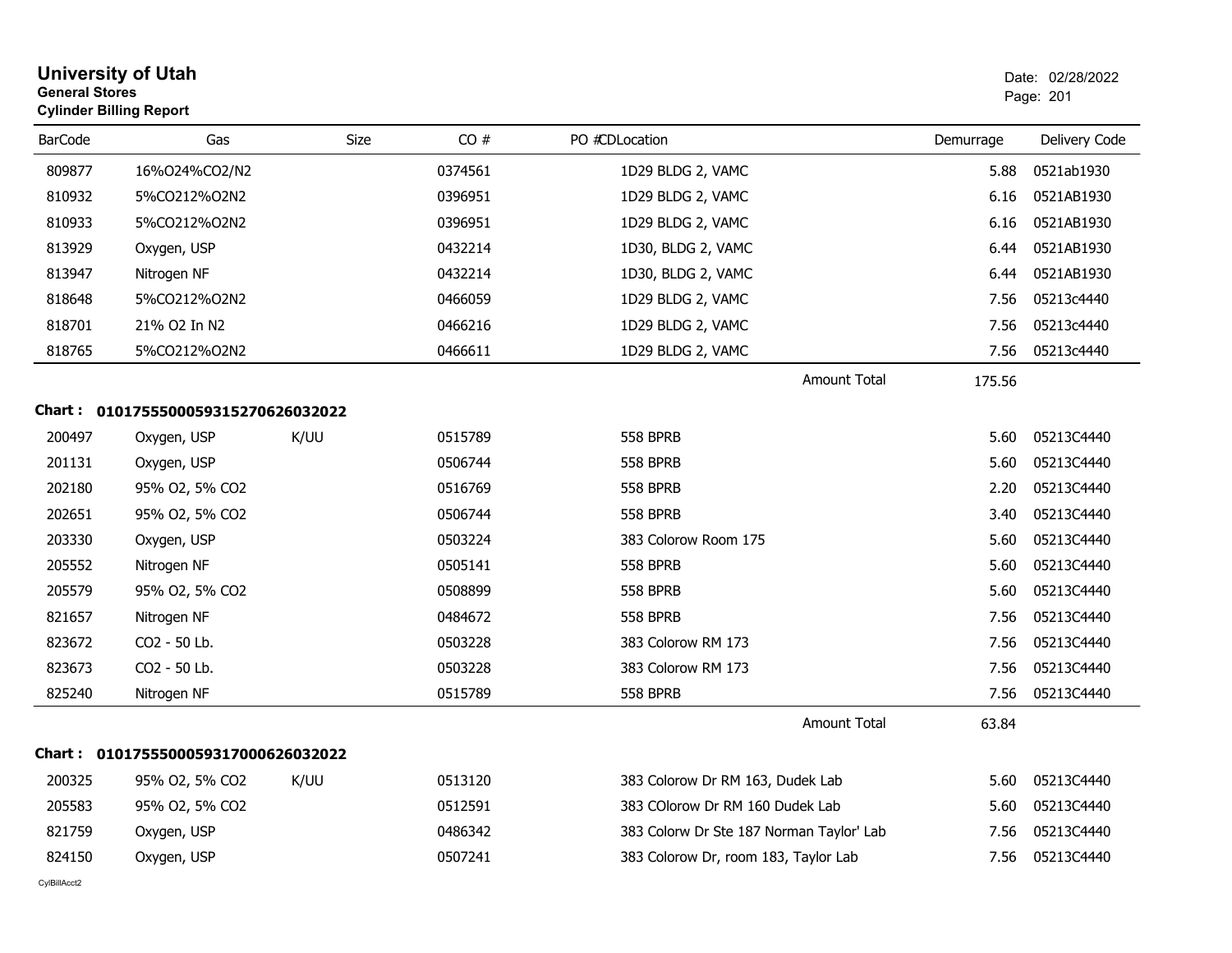| <b>General Stores</b> | <b>University of Utah</b><br><b>Cylinder Billing Report</b> |           |         |                                     |           | Date: 02/28/2022<br>Page: 202 |
|-----------------------|-------------------------------------------------------------|-----------|---------|-------------------------------------|-----------|-------------------------------|
| <b>BarCode</b>        | Gas                                                         | Size      | CO#     | PO #CDLocation                      | Demurrage | Delivery Code                 |
| 824404                | Oxygen, USP                                                 |           | 0509105 | 383 Colorow, RM 183- Taylor Lab     | 7.56      | 05213C4440                    |
| 824611                | Oxygen, USP                                                 |           | 0512399 | 383 COlorow Dr RM 183 Taylor Lab    | 7.56      | 05213C4440                    |
| 825104                | Nitrogen NF                                                 |           | 0513793 | 383 Colorow RM 160                  | 7.56      | 05213C4440                    |
|                       |                                                             |           |         | <b>Amount Total</b>                 | 49.00     |                               |
|                       | Chart: 01017556000168466260312022                           |           |         |                                     |           |                               |
| 202199                | 95% O2, 5% CO2                                              | K/UU      | 0465957 | 3C444 MC                            | 5.60      | 05213C4440                    |
| 202846                | Nitrogen NF                                                 |           | 0489981 | 3C444 SOM                           | 5.60      | 05213C4440                    |
| 205925                | Nitrogen NF                                                 |           | 0489981 | 3C444 SOM                           | 5.00      | 05213C4440                    |
| 816321                | Nitrogen NF                                                 |           | 0450776 | 3C444 SOM                           | 6.44      | 05213C4440                    |
|                       |                                                             |           |         | <b>Amount Total</b>                 | 22.64     |                               |
|                       | Chart: 01017614913271206240012022                           |           |         |                                     |           |                               |
| 813447                | CO2 - 50 Lb.                                                | $50#$ djb | 0427587 | <b>BLDG 621</b>                     | 9.24      | 0624001000                    |
|                       |                                                             |           |         | <b>Amount Total</b>                 | 9.24      |                               |
|                       | Chart: 01017642000177696240212022                           |           |         |                                     |           |                               |
| 823302                | Nitrous Oxide                                               | 20#-MT.AI | 0498906 | 370 NINTH AVE #101 - AVENUE CLINICS | 7.56      | 05212B2000                    |
|                       |                                                             |           |         | Amount Total                        | 7.56      |                               |
|                       | Chart: 01017642000177696261212022                           |           |         |                                     |           |                               |
| 203531                | Nitrous Oxide                                               | 20#/UU    | 0462562 | 370 9TH AVE #101                    | 4.48      | 05212B2000                    |
|                       |                                                             |           |         | <b>Amount Total</b>                 | 4.48      |                               |
|                       | Chart: 01018072000011876260312022                           |           |         |                                     |           |                               |
| 201113                | CO2 - 50 Lb.                                                | K/UU      | 0507548 | 675 Arapeen Dr Rm 106               | 5.60      | 0887002050                    |
| 201189                | CO2 - 50 Lb.                                                |           | 0511522 | 675 Arapeen Dr Andrology RM 102     | 0.40      | 0887002050                    |
| 203240                | Nitrogen 40 CF                                              |           | 0507358 | 675 Arapeen Dr Rm 106               | 5.60      | 0887002050                    |
|                       |                                                             |           |         | <b>Amount Total</b>                 | 11.60     |                               |

#### **Chart : 01018072000011876261312022**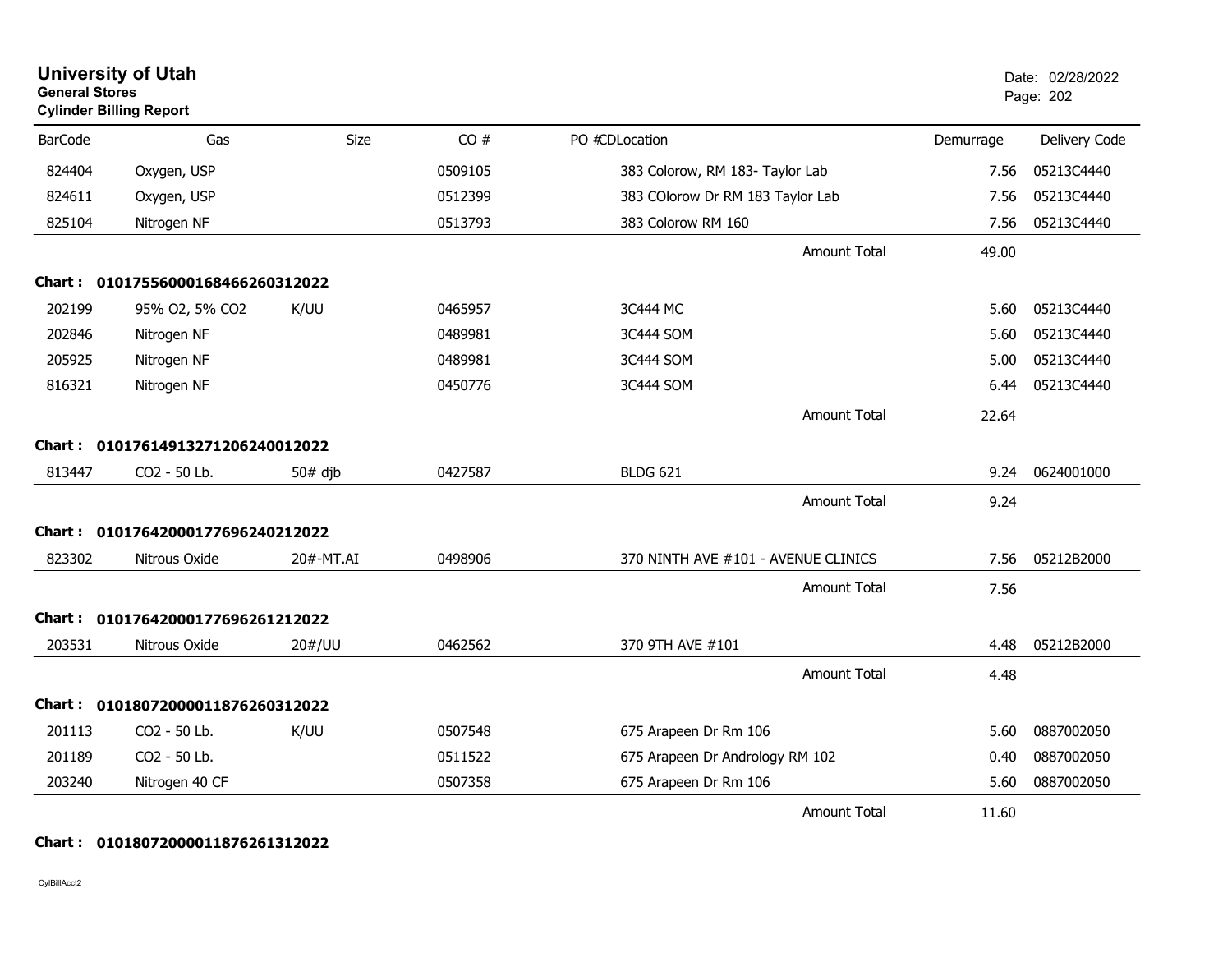| <b>BarCode</b> | Gas                                 | Size | CO#     | PO #CDLocation                 | Demurrage | Delivery Code |
|----------------|-------------------------------------|------|---------|--------------------------------|-----------|---------------|
| 201018         | CO2 - 50 Lb.                        | K/UU | 0515989 | 675 Arapeen Dr RM 106          | 5.20      | 0887002050    |
|                |                                     |      |         | <b>Amount Total</b>            | 5.20      |               |
|                | Chart: 01018292000280496260012022   |      |         |                                |           |               |
| 200349         | Hydrogen                            | K/UU | 0510884 | 621 WIntrobe                   | 5.60      | 05215C3300    |
| 202110         | Argon                               |      | 0513502 | 621 Wintrobe                   | 5.60      | 05215C1240    |
| 204667         | Helium - UHP                        |      | 0476389 | 2400 EIHG                      | 5.60      | 0533021000    |
| 825177         | Lq Argon                            |      | 0513837 | 2400 EIHG Hallway outside RM   | 44.00     | 05215C1240    |
| 825413         | Co2 Liquid-55                       |      | 0516732 | 2400 EIHG                      | 20.00     | 0533021000    |
|                |                                     |      |         | <b>Amount Total</b>            | 80.80     |               |
|                | Chart: 01018302000280726240012022   |      |         |                                |           |               |
| 205910         | Oxygen, USP                         | K/UU | 0512691 | 2830 S REDWOOD RD SUITE C      | 5.60      | 0489006600    |
| 824406         | Oxygen, USP                         |      | 0512691 | 2830 S REDWOOD RD SUITE C      | 7.56      | 0489006600    |
|                |                                     |      |         | <b>Amount Total</b>            | 13.16     |               |
|                | Chart: 0101868500059317140626002022 |      |         |                                |           |               |
| 201056         | Nitrogen 230 CF                     | K/UU | 0482216 | 1207 SMBB Loading Dock         | 5.60      | 0523000000    |
| 202249         | Oxygen, USP - E                     |      | 0482216 | 1207 SMBB Loading Dock         | 5.60      | 0523000000    |
| 202410         | Oxygen, USP - E                     |      | 0488313 | Building 151 room 1502.        | 5.60      | 0523000000    |
| 202413         | Oxygen, USP - E                     |      | 0488313 | Building 151 room 1502.        | 5.60      | 0523000000    |
| 203157         | Oxygen, USP - E                     |      | 0488313 | Building 151 room 1502.        | 5.60      | 0523000000    |
| 203403         | Nitrogen 40 CF                      |      | 0497164 | BLDG 151 Vivarium Loading Dock | 5.60      | 0523000000    |
| 204328         | Oxygen, USP - E                     |      | 0488313 | Building 151 room 1502.        | 5.60      | 0523000000    |
| 204749         | Oxygen, USP - E                     |      | 0482216 | 1207 SMBB Loading Dock         | 5.60      | 0523000000    |
| 205323         | Oxygen, USP - E                     |      | 0488313 | Building 151 room 1502.        | 5.60      | 0523000000    |
| 205336         | Oxygen, USP - E                     |      | 0488313 | Building 151 room 1502.        | 5.60      | 0523000000    |
| 205384         | Oxygen, USP - E                     |      | 0488313 | Building 151 room 1502.        | 5.60      | 0523000000    |
| 205877         | Oxygen, USP - E                     |      | 0488313 | Building 151 room 1502.        | 5.60      | 0523000000    |
| 821349         | Oxygen, USP - E                     |      | 0488313 | Building 151 room 1502.        | 7.56      | 0523000000    |

#### **University of Utah** Date: 02/28/2022 **General Stores**s and the contract of the contract of the contract of the contract of the contract of the contract of the contract of the contract of the contract of the contract of the contract of the contract of the contract of the cont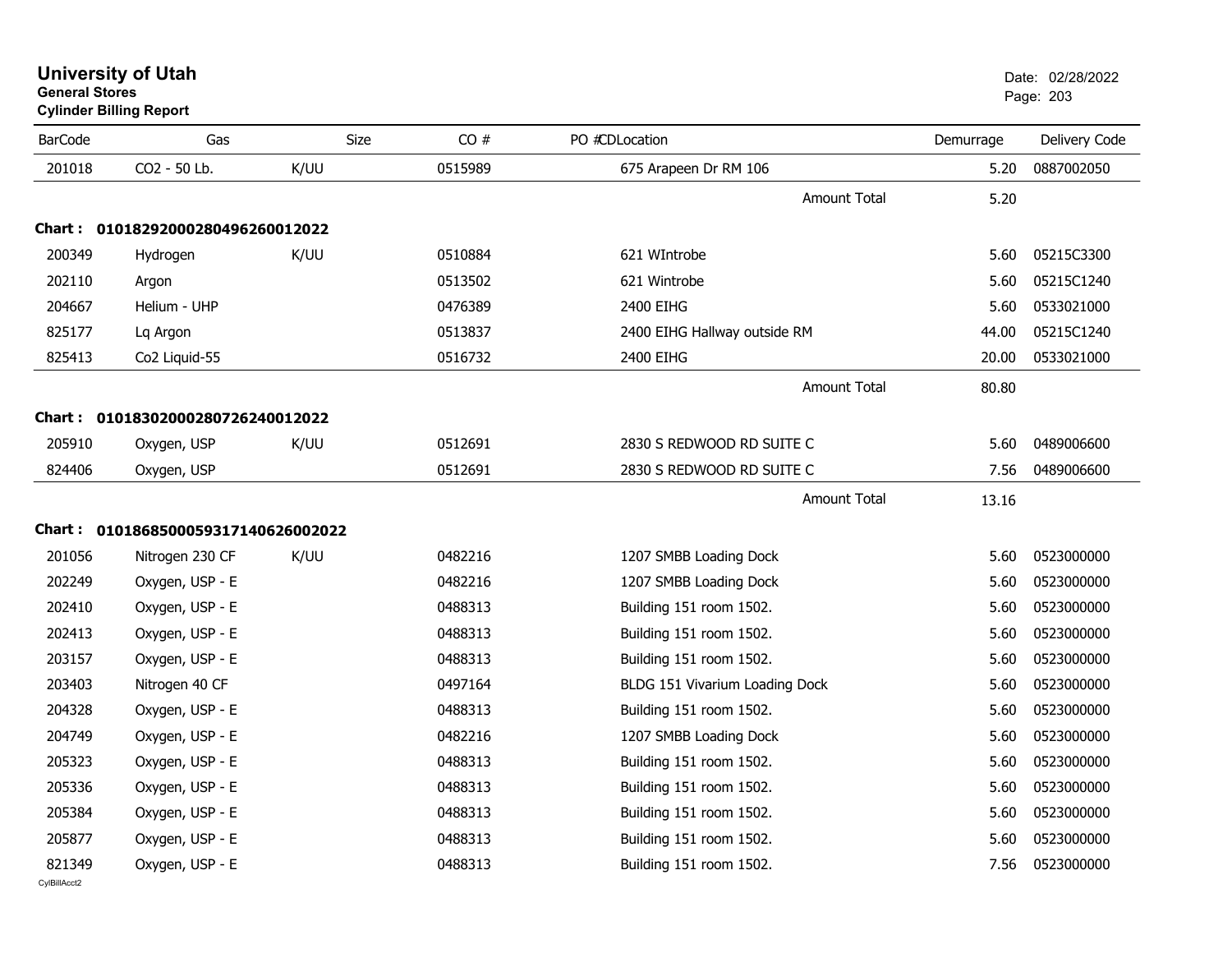| <b>General Stores</b> | <b>University of Utah</b><br><b>Cylinder Billing Report</b> |             |         |                                |           | Date: 02/28/2022<br>Page: 204 |
|-----------------------|-------------------------------------------------------------|-------------|---------|--------------------------------|-----------|-------------------------------|
| <b>BarCode</b>        | Gas                                                         | <b>Size</b> | CO#     | PO #CDLocation                 | Demurrage | Delivery Code                 |
| 822924                | Oxygen, USP                                                 |             | 0497164 | BLDG 151 Vivarium Loading Dock | 7.56      | 0523000000                    |
| 822929                | Oxygen, USP                                                 |             | 0497164 | BLDG 151 Vivarium Loading Dock | 7.56      | 0523000000                    |
| 823267                | Nitrogen 40 CF                                              |             | 0498342 | <b>SMBB Dock</b>               | 7.56      | 0523000000                    |
| 823268                | Nitrogen 40 CF                                              |             | 0498342 | <b>SMBB Dock</b>               | 7.56      | 0523000000                    |
| 823269                | Nitrogen 40 CF                                              |             | 0498342 | <b>SMBB Dock</b>               | 7.56      | 0523000000                    |
| 824616                | Oxygen, USP                                                 |             | 0511815 | BLDG 151 Loading Dock          | 7.56      | 0523000000                    |
| 824618                | Oxygen, USP                                                 |             | 0511815 | BLDG 151 Loading Dock          | 7.56      | 0523000000                    |
| 824621                | Oxygen, USP                                                 |             | 0511815 | BLDG 151 Loading Dock          | 7.56      | 0523000000                    |
| 824622                | Oxygen, USP                                                 |             | 0511815 | BLDG 151 Loading Dock          | 7.56      | 0523000000                    |
|                       |                                                             |             |         | <b>Amount Total</b>            | 142.80    |                               |
|                       | Chart: 0101868500059317770626002022                         |             |         |                                |           |                               |
| 202088                | Nitrogen 230 CF                                             | K/UU        | 0472872 | <b>SMBB</b>                    | 5.60      | 0523000000                    |
| 205840                | Oxygen, USP                                                 |             | 0478144 | Bldg 151 Rm 1207               | 5.60      | 0523000000                    |
|                       |                                                             |             |         | <b>Amount Total</b>            | 11.20     |                               |
|                       | Chart: 01018686000113996260012022                           |             |         |                                |           |                               |
| 202333                | Nitrous Oxide                                               | K/UU        | 0456686 | 1207 SMBB                      | 4.48      | 0523000000                    |
| 205572                | Nitrous Oxide                                               |             | 0459068 | 1207 SMBB                      | 4.48      | 0523000000                    |
|                       |                                                             |             |         | <b>Amount Total</b>            | 8.96      |                               |
|                       | Chart: 01018696000164806260012022                           |             |         |                                |           |                               |
| 201425                | CO <sub>2</sub> - 50 Lb.                                    | K/UU        | 0505904 | S6881 Moran Eye Ctr            | 5.60      | 0523000000                    |
| 201561                | CO2 - 50 Lb.                                                |             | 0505904 | S6881 Moran Eye Ctr            | 5.60      | 0523000000                    |
| 201923                | CO2 - 50 Lb.                                                |             | 0505904 | S6881 Moran Eye Ctr            | 5.60      | 0523000000                    |
| 205652                | CO <sub>2</sub> - 50 Lb.                                    |             | 0505904 | S6881 Moran Eye Ctr            | 5.60      | 0523000000                    |
|                       |                                                             |             |         | <b>Amount Total</b>            | 22.40     |                               |
|                       | Chart: 0101870500059304734626002022                         |             |         |                                |           |                               |
| 200341                | Oxygen, USP                                                 | K/UU        | 0505158 | A0680 Moran Eye Ctr            | 5.60      | 0523000000                    |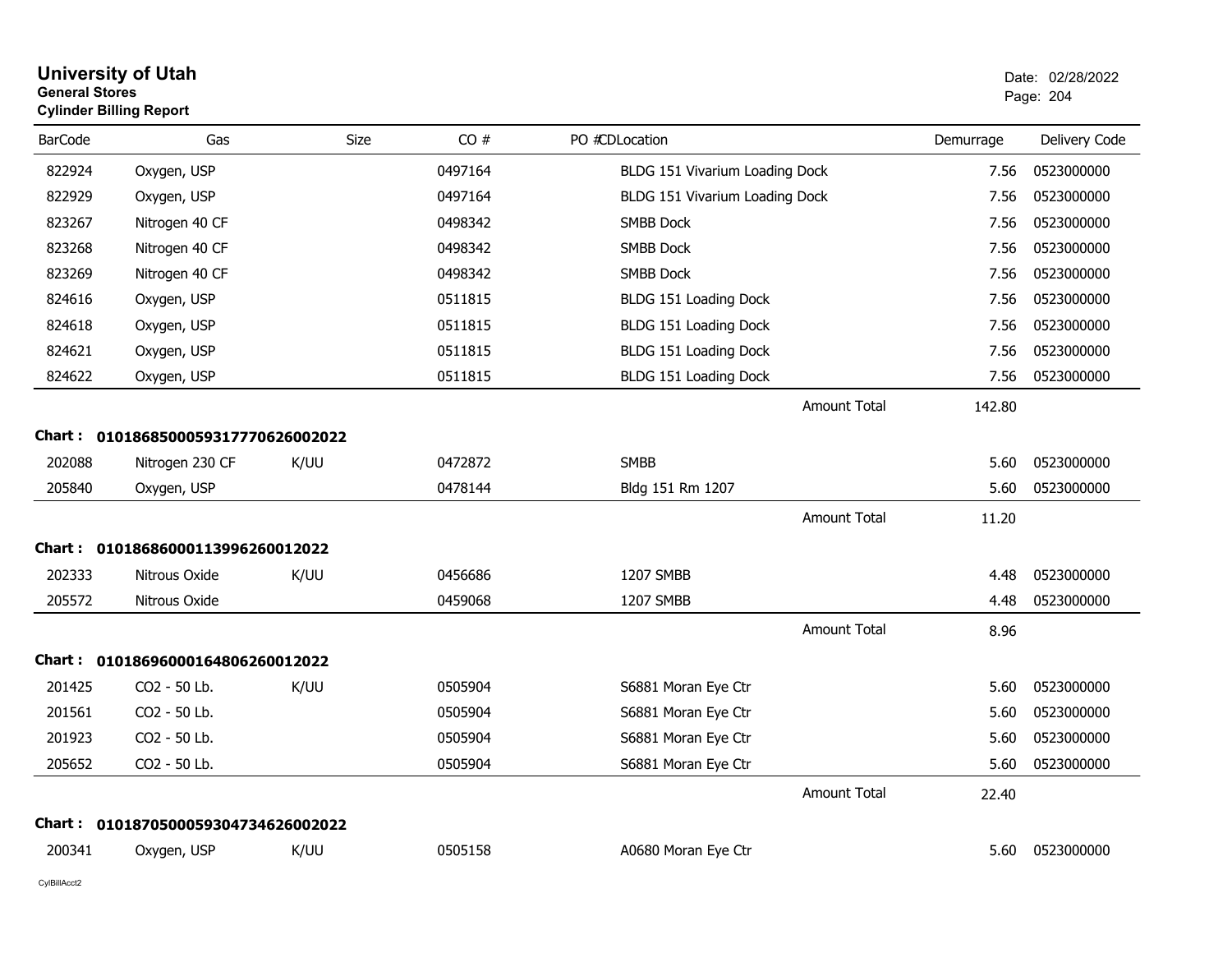| General Stores | <b>Cylinder Billing Report</b>      |             |         |                        |                     |           | Page: 205     |
|----------------|-------------------------------------|-------------|---------|------------------------|---------------------|-----------|---------------|
| <b>BarCode</b> | Gas                                 | <b>Size</b> | CO#     | PO #CDLocation         |                     | Demurrage | Delivery Code |
| 200504         | Nitrogen 230 CF                     |             | 0513838 | S4620 Moran Eye Ctr    |                     | 5.60      | 0523000000    |
| 200890         | Nitrogen 230 CF                     |             | 0513838 | S4620 Moran Eye Ctr    |                     | 5.60      | 0523000000    |
| 201211         | Helium - UHP                        |             | 0505242 | S4620 Moran            |                     | 5.60      | 0523000000    |
| 201252         | Nitrogen 230 CF                     |             | 0485632 | S4620 Moran Eye Ctr    |                     | 5.60      | 0523000000    |
| 201599         | Nitrogen 230 CF                     |             | 0513353 | S4620 Moran            |                     | 5.60      | 0523000000    |
| 201806         | CO2 - 50 Lb.                        |             | 0482989 | S4620 Moran Eye Center |                     | 5.60      | 0523000000    |
| 203335         | Nitrogen 230 CF                     |             | 0513838 | S4620 Moran Eye Ctr    |                     | 5.60      | 0523000000    |
| 204691         | Oxygen, USP - E                     |             | 0479600 | S4620 Moran Eye Center |                     | 5.60      | 0523000000    |
| 205386         | Oxygen, USP - E                     |             | 0479600 | S4620 Moran Eye Center |                     | 5.60      | 0523000000    |
| 205757         | Argon - UHP                         |             | 0439839 | S4620E MORAN           |                     | 4.48      | 0523000000    |
| 824384         | Helium - UHP                        |             | 0510673 | S4620 Moran Eye Ctr    |                     | 7.56      | 0523000000    |
| 824405         | Oxygen, USP                         |             | 0509088 | A0863 Morran           |                     | 7.56      | 0523000000    |
|                |                                     |             |         |                        | <b>Amount Total</b> | 75.60     |               |
|                | Chart: 0101872500059308623626002022 |             |         |                        |                     |           |               |
| 205834         | Oxygen, USP                         | K/UU        | 0505492 | A0160 Moran Eye Ctr    |                     | 5.60      | 0523000000    |
| 205911         | Oxygen, USP                         |             | 0505492 | A0160 Moran Eye Ctr    |                     | 5.60      | 0523000000    |
|                |                                     |             |         |                        | <b>Amount Total</b> | 11.20     |               |
|                | Chart: 0101872500059308633626002022 |             |         |                        |                     |           |               |
| 200054         | Nitrogen 230 CF                     | K/UU        | 0511000 | A0160 Moran Eye Ctr    |                     | 5.60      | 0523000000    |
| 200228         | Nitrogen 230 CF                     |             | 0516051 | A0160 Moran Eye Ctr    |                     | 3.00      | 0523000000    |
| 200313         | Nitrogen 230 CF                     |             | 0516574 | A0160 Moran Eye Ctr    |                     | 2.60      | 0523000000    |
| 200426         | Oxygen, USP                         |             | 0516574 | A0160 Moran Eye Ctr    |                     | 2.60      | 0523000000    |
| 200548         | Nitrogen 230 CF                     |             | 0514082 | A0160 Moran Eye Ctr    |                     | 0.60      | 0523000000    |
| 200570         | Nitrogen 230 CF                     |             | 0515541 | A0160 Moran Eye Ctr    |                     | 0.60      | 0523000000    |
| 200590         | Nitrogen 230 CF                     |             | 0515541 | A0160 Moran Eye Ctr    |                     | 0.60      | 0523000000    |
| 200715         | Nitrogen 230 CF                     |             | 0516574 | A0160 Moran Eye Ctr    |                     | 2.60      | 0523000000    |
| 200760         | Oxygen, USP                         |             | 0515936 | A0160 Moran Eye Ctr    |                     | 5.20      | 0523000000    |

### **University of Utah** Date: 02/28/2022 **General Stores**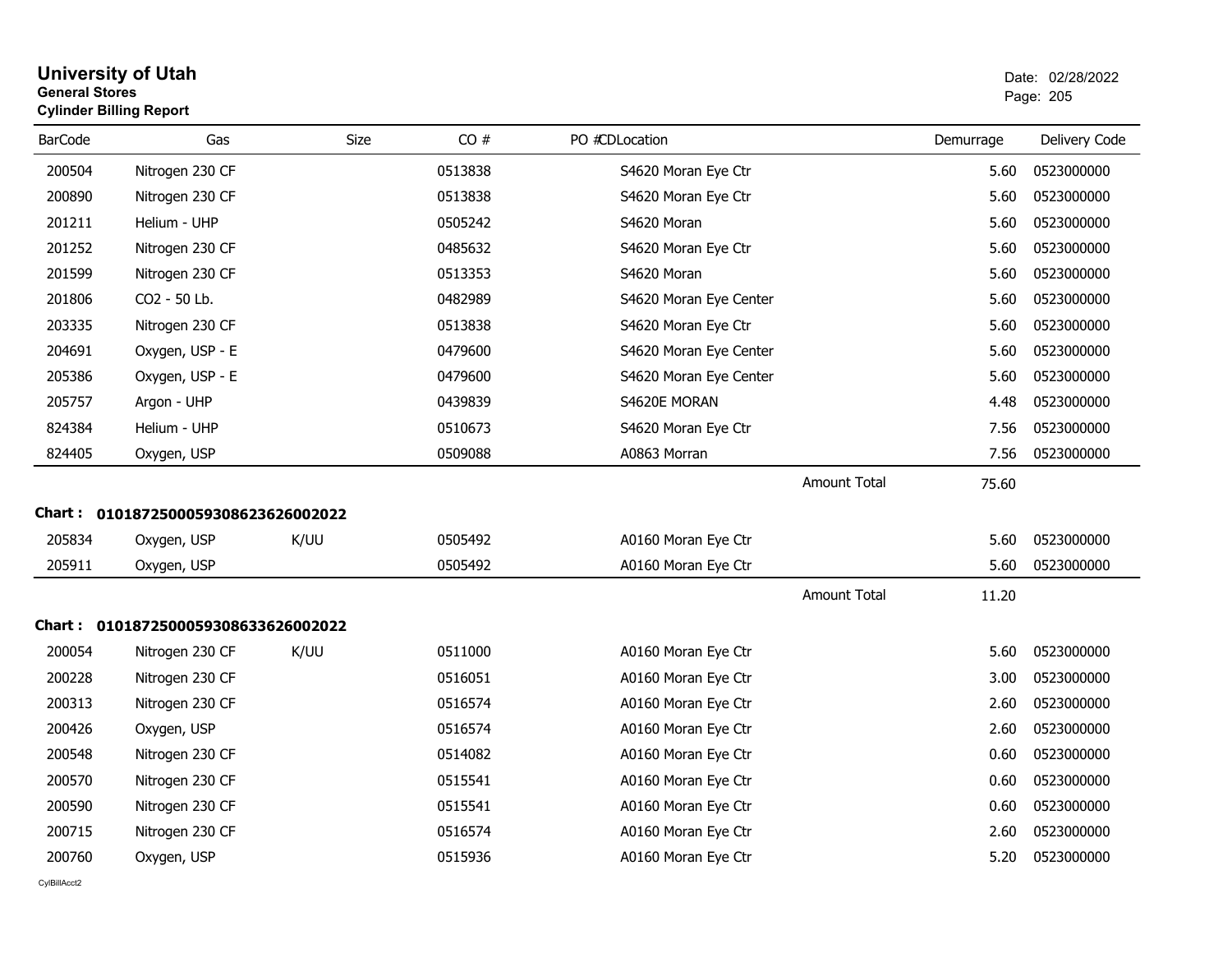#### **University of Utah** Date: 02/28/2022 **General Stores**entry of the contract of the contract of the contract of the contract of the contract of the contract of the contract of the contract of the contract of the contract of the contract of the contract of the contract of the c **Cylinder Billing Report**

| <b>BarCode</b> | Gas             | CO#<br>Size | PO #CDLocation            | Demurrage | Delivery Code |
|----------------|-----------------|-------------|---------------------------|-----------|---------------|
| 200988         | Nitrogen 230 CF | 0511542     | A0160 Moran Eye Ctr       | 0.40      | 0523000000    |
| 201050         | Nitrogen 230 CF | 0514082     | A0160 Moran Eye Ctr       | 0.60      | 0523000000    |
| 201313         | Nitrogen 230 CF | 0516826     | A0160 Moran Eye Ctr       | 2.00      | 0523000000    |
| 201330         | Nitrogen 230 CF | 0515541     | A0160 Moran Eye Ctr       | 3.00      | 0523000000    |
| 201603         | Nitrogen 230 CF | 0516574     | A0160 Moran Eye Ctr       | 2.60      | 0523000000    |
| 201699         | Nitrogen 230 CF | 0511000     | A0160 Moran Eye Ctr       | 5.60      | 0523000000    |
| 202060         | Oxygen, USP     | 0462799     | <b>S5631 MEC</b>          | 4.48      | 0523000000    |
| 202071         | Nitrogen 230 CF | 0503193     | A0160 Moran Eye Ctr       | 5.60      | 0523000000    |
| 202085         | Oxygen, USP     | 0511000     | A0160 Moran Eye Ctr       | 5.60      | 0523000000    |
| 202091         | Oxygen, USP     | 0516574     | A0160 Moran Eye Ctr       | 2.60      | 0523000000    |
| 202506         | CO2 - 50 Lb.    | 0435057     | S5631 MORAN               | 4.48      | 0523000000    |
| 202542         | Oxygen, USP - E | 0516036     | A0160 Moran Eye Ctr       | 2.60      | 0523000000    |
| 202664         | Nitrogen 230 CF | 0511542     | A0160 Moran Eye Ctr       | 0.40      | 0523000000    |
| 202782         | Nitrogen 230 CF | 0516051     | A0160 Moran Eye Ctr       | 3.00      | 0523000000    |
| 202929         | Nitrogen 230 CF | 0516574     | A0160 Moran Eye Ctr       | 2.60      | 0523000000    |
| 203010         | Oxygen, USP     | 0516826     | A0160 Moran Eye Ctr       | 2.00      | 0523000000    |
| 203036         | Oxygen, USP     | 0515541     | A0160 Moran Eye Ctr       | 3.60      | 0523000000    |
| 203043         | Oxygen, USP     | 0511000     | A0160 Moran Eye Ctr       | 0.40      | 0523000000    |
| 203047         | Oxygen, USP     | 0515541     | A0160 Moran Eye Ctr       | 3.00      | 0523000000    |
| 203167         | Nitrogen 230 CF | 0503193     | A0160 Moran Eye Ctr       | 5.60      | 0523000000    |
| 203315         | CO2 - 50 Lb.    | 0509940     | S5631 Moran               | 5.60      | 0523000000    |
| 203947         | Oxygen, USP     | 0515541     | A0160 Moran Eye Ctr       | 3.60      | 0523000000    |
| 203954         | Nitrogen 230 CF | 0515541     | A0160 Moran Eye Ctr       | 3.00      | 0523000000    |
| 204552         | Nitrogen 230 CF | 0516826     | A0160 Moran Eye Ctr       | 2.00      | 0523000000    |
| 204592         | CO2 - 50 Lb.    | 0419090     | S5631- 65 N medical Drive | 4.48      | 0523000000    |
| 205385         | Oxygen, USP - E | 0515541     | A0160 Moran Eye Ctr       | 3.00      | 0523000000    |
| 205446         | Oxygen, USP - E | 0515541     | A0160 Moran Eye Ctr       | 0.40      | 0523000000    |
| 205620         | Oxygen, USP     | 0516826     | A0160 Moran Eye Ctr       | 2.00      | 0523000000    |
| CvIBillAcct2   |                 |             |                           |           |               |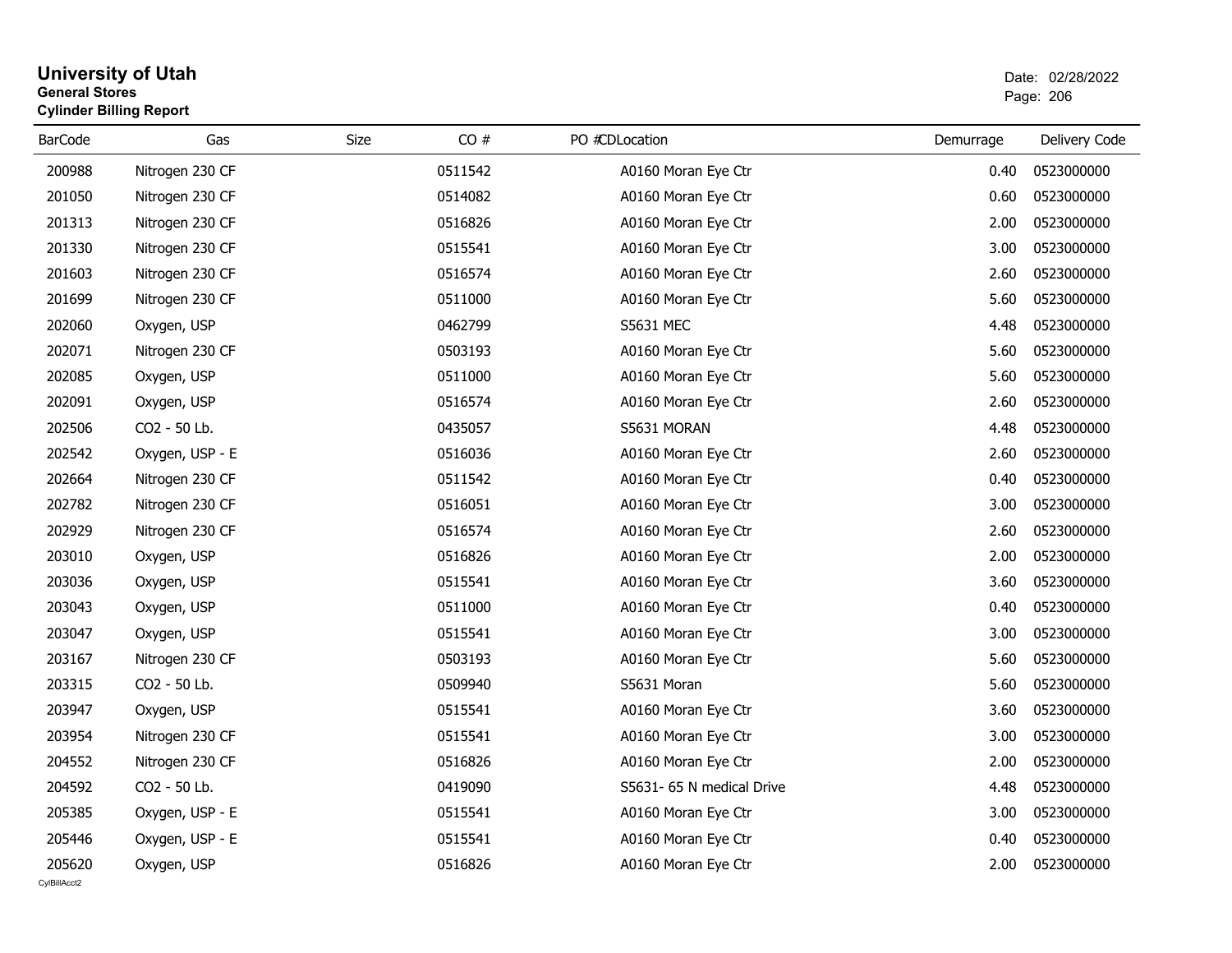| <b>University of Utah</b>      | Date: 02/2 |
|--------------------------------|------------|
| <b>General Stores</b>          | Page: 207  |
| <b>Cylinder Billing Report</b> |            |

| <b>BarCode</b> | Gas                                 | Size | CO#     | PO #CDLocation                  | Demurrage | Delivery Code |
|----------------|-------------------------------------|------|---------|---------------------------------|-----------|---------------|
| 205625         | Oxygen, USP                         |      | 0511000 | A0160 Moran Eye Ctr             | 5.60      | 0523000000    |
| 205752         | Oxygen, USP                         |      | 0515936 | A0160 Moran Eye Ctr             | 5.20      | 0523000000    |
| 205836         | Oxygen, USP                         |      | 0480588 | 65 N Mario Capecchi Dr Rm A0160 | 5.60      | 0523000000    |
| 205841         | Oxygen, USP                         |      | 0515541 | A0160 Moran Eye Ctr             | 3.00      | 0523000000    |
| 205899         | Oxygen, USP                         |      | 0511000 | A0160 Moran Eye Ctr             | 0.40      | 0523000000    |
| 815406         | 50% O2 50% CO2                      |      | 0442128 | A0160 MORAN                     | 6.44      | 0523000000    |
| 818074         | 10%O2/N2                            |      | 0462659 | A0160 MORAN                     | 7.56      | 0523000000    |
| 819899         | Nitrogen 230 CF                     |      | 0474524 | A0160 Moran                     | 7.56      | 0523000000    |
| 820083         | CO2 - 50 Lb.                        |      | 0476115 | S5631 Moran                     | 7.56      | 0523000000    |
| 820672         | 95% Air, 5% CO2                     |      | 0494372 | S5631 Moran eye CTr             | 9.24      | 0523000000    |
| 820927         | Oxygen, USP                         |      | 0480588 | 65 N Mario Capecchi Dr Rm A0160 | 7.56      | 0523000000    |
| 824650         | CO2 - 50 Lb.                        |      | 0511347 | S5631 Moran Eye Ctr             | 7.56      | 0523000000    |
| 824653         | CO2 - 50 Lb.                        |      | 0511347 | S5631 Moran Eye Ctr             | 7.56      | 0523000000    |
| 825264         | Nitrogen 230 CF                     |      | 0515936 | A0160 Moran Eye Ctr             | 3.51      | 0523000000    |
| 825265         | Nitrogen 230 CF                     |      | 0515936 | A0160 Moran Eye Ctr             | 3.51      | 0523000000    |
| 825372         | Oxygen, USP - E                     |      | 0516574 | A0160 Moran Eye Ctr             | 3.51      | 0523000000    |
| 825380         | Oxygen, USP - E                     |      | 0516574 | A0160 Moran Eye Ctr             | 3.51      | 0523000000    |
|                |                                     |      |         | <b>Amount Total</b>             | 202.52    |               |
|                | Chart: 0101873500059313700626002022 |      |         |                                 |           |               |
| 200069         | 95% O2, 5% CO2                      | K/UU | 0488490 | S4140A MORAN                    | 5.60      | 0523000000    |
| 200363         | CO2 - 50 Lb.                        |      | 0481597 | 4140A MORAN                     | 5.60      | 0523000000    |
| 200474         | CO2 - 50 Lb.                        |      | 0481596 | S4639 MORAN                     | 5.60      | 0523000000    |
| 200493         | CO2 - 50 Lb.                        |      | 0503591 | S4639 MORAN                     | 5.60      | 0523000000    |
| 200524         | CO2 - 50 Lb.                        |      | 0509568 | S4639 MORAN                     | 5.60      | 0523000000    |
| 200893         | 95% O2, 5% CO2                      |      | 0488490 | S4140A MORAN                    | 5.60      | 0523000000    |
| 200956         | 95% O2, 5% CO2                      |      | 0432561 | S4041 Moran                     | 4.48      | 0523000000    |
| 201257         | Nitrogen 230 CF                     |      | 0473419 | 65 Medical Dr Rm S4148          | 5.60      | 0523000000    |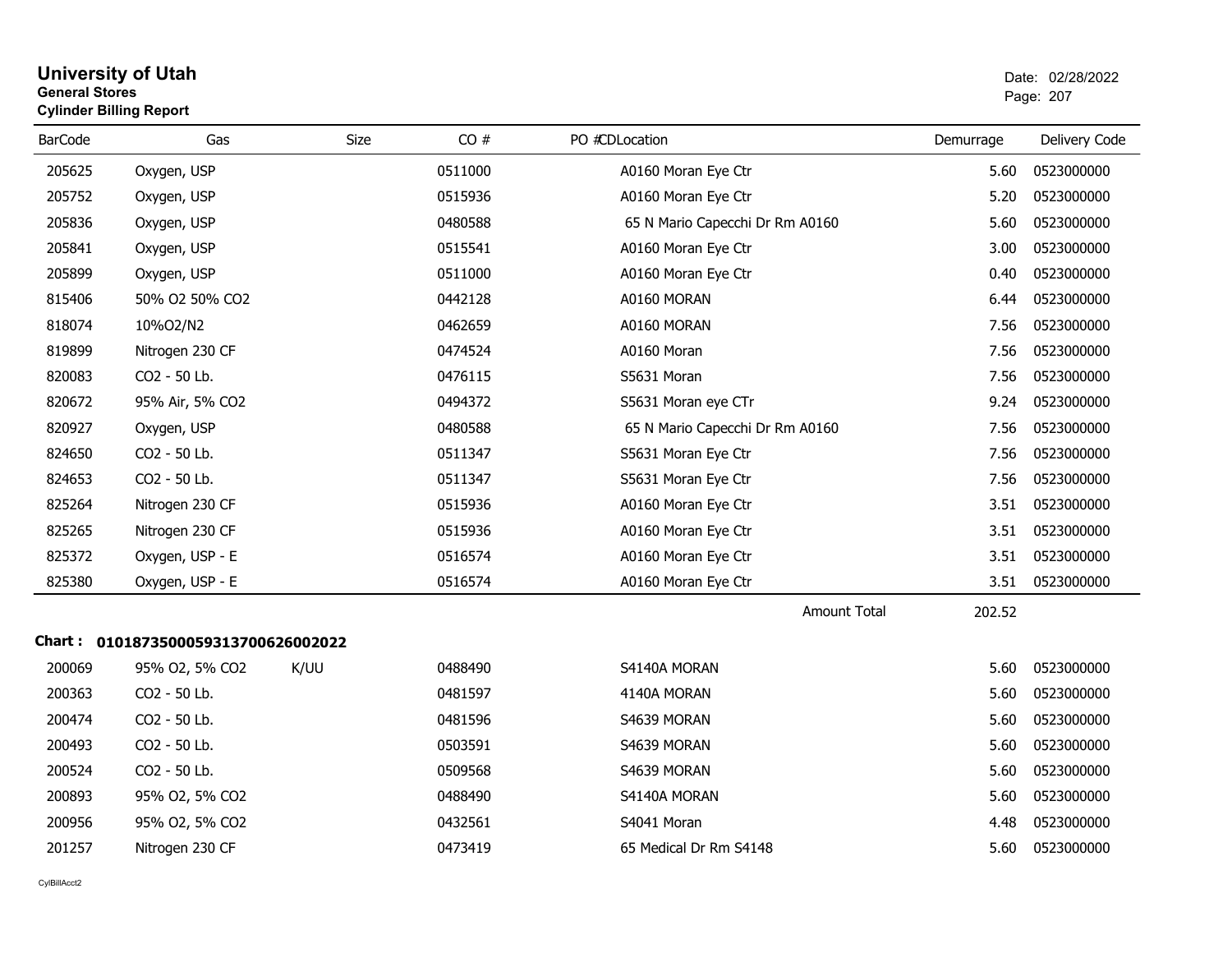| <b>General Stores</b> | <b>University of Utah</b><br><b>Cylinder Billing Report</b> |      |         |                               |           | Date: 02/28/2022<br>Page: 208 |
|-----------------------|-------------------------------------------------------------|------|---------|-------------------------------|-----------|-------------------------------|
| <b>BarCode</b>        | Gas                                                         | Size | CO#     | PO #CDLocation                | Demurrage | Delivery Code                 |
| 201880                | 95% O2, 5% CO2                                              |      | 0506521 | S4140A MORAN                  | 5.60      | 0523000000                    |
| 202020                | CO2 - 50 Lb.                                                |      | 0481597 | 4140A MORAN                   | 5.60      | 0523000000                    |
| 202027                | 95% O2, 5% CO2                                              |      | 0455777 | <b>S4180 MEC</b>              | 4.48      | 0523000000                    |
| 202028                | 95% O2, 5% CO2                                              |      | 0506521 | S4140A MORAN                  | 5.60      | 0523000000                    |
| 202200                | 95% O2, 5% CO2                                              |      | 0501901 | S4140A MORAN                  | 5.60      | 0523000000                    |
| 202464                | CO2 - 50 Lb.                                                |      | 0488491 | S4639 MORAN                   | 1.60      | 0523000000                    |
| 203827                | 95% O2, 5% CO2                                              |      | 0455778 | <b>S4625 MEC</b>              | 4.48      | 0523000000                    |
| 825027                | CO2 - 50 Lb.                                                |      | 0513580 | S4639 Moran                   | 7.56      | 0523000000                    |
| 825031                | CO2 - 50 Lb.                                                |      | 0513580 | S4639 Moran                   | 7.56      | 0523000000                    |
|                       |                                                             |      |         | <b>Amount Total</b>           | 91.76     |                               |
|                       | Chart: 0101873500059313700626032022                         |      |         |                               |           |                               |
| 200424                | Oxygen, USP                                                 | K/UU | 0391857 | 4140 MORAN                    | 4.48      | 0523000000                    |
| 200441                | CO2 - 50 Lb.                                                |      | 0272829 | S4140 NEW MORAN               | 4.48      | 0533032900                    |
|                       |                                                             |      |         | <b>Amount Total</b>           | 8.96      |                               |
|                       | Chart: 0101874500059008722626002022                         |      |         |                               |           |                               |
| 201166                | Nitrogen 230 CF                                             | K/UU | 0514388 | S3861 Moran Eye Ctr Jones Lab | 5.60      | 0523000000                    |
| 201261                | Nitrogen 230 CF                                             |      | 0514388 | S3861 Moran Eye Ctr Jones Lab | 5.60      | 0523000000                    |
|                       |                                                             |      |         | <b>Amount Total</b>           | 11.20     |                               |
|                       | Chart: 0101874500059313730626002022                         |      |         |                               |           |                               |
| 201049                | Nitrogen 230 CF                                             | K/UU | 0444373 | S3881 MORAN                   | 4.48      | 0523000000                    |
| 818790                | Nitrogen 230 CF                                             |      | 0467754 | S3881 Moran                   | 7.56      | 0523000000                    |
|                       |                                                             |      |         | <b>Amount Total</b>           | 12.04     |                               |
|                       | Chart: 0101874500059313730626032022                         |      |         |                               |           |                               |
| 201278                | Nitrogen 230 CF                                             | K/UU | 0412076 | S3881 MORAN                   | 4.48      | 0523000000                    |
|                       |                                                             |      |         | <b>Amount Total</b>           | 4.48      |                               |

#### **Chart : 0101874500059315570626002022**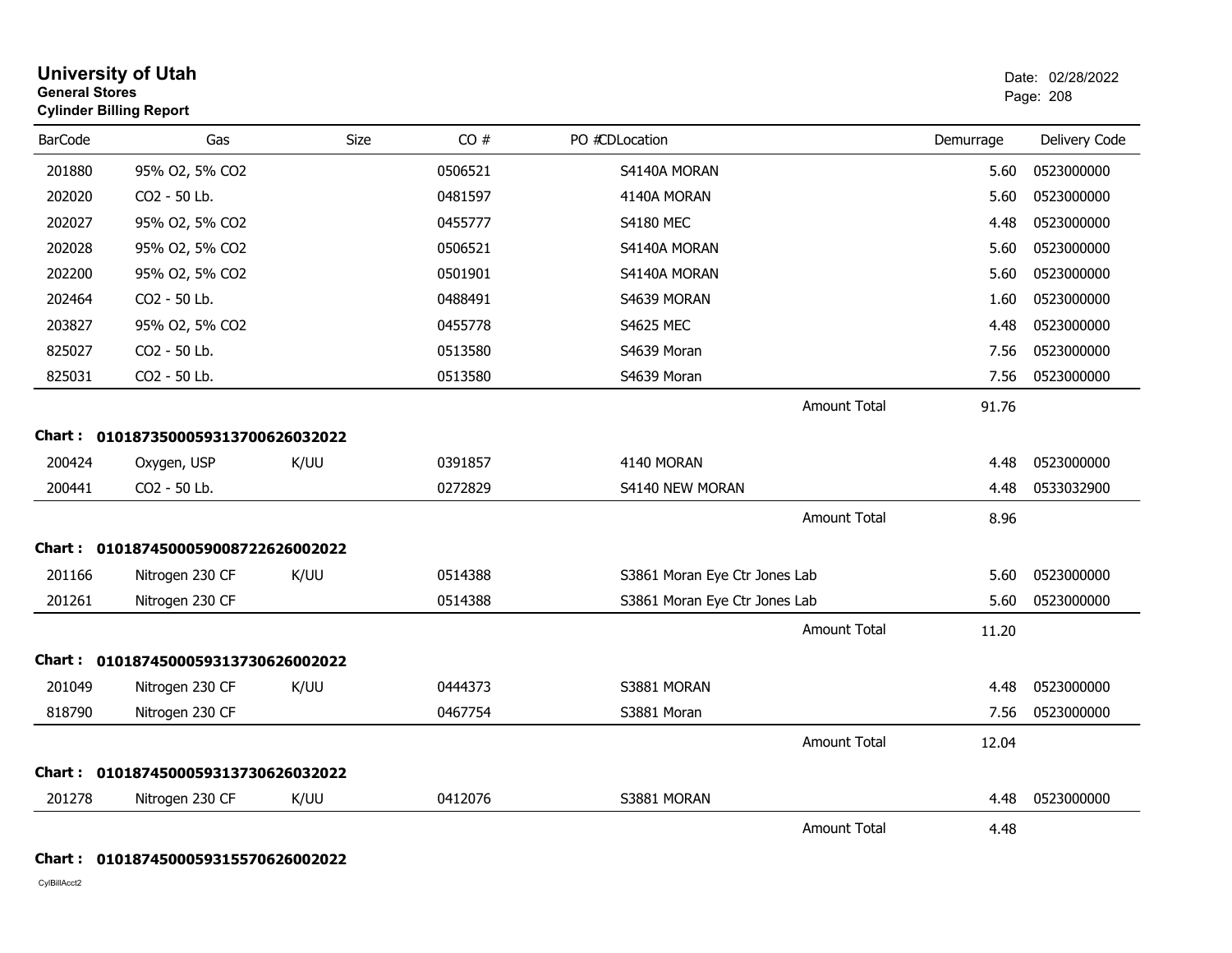| <b>University of Utah</b><br><b>General Stores</b><br><b>Cylinder Billing Report</b> |                                     |             |         |                     |                     | Date: 02/28/2022<br>Page: 209 |               |
|--------------------------------------------------------------------------------------|-------------------------------------|-------------|---------|---------------------|---------------------|-------------------------------|---------------|
| <b>BarCode</b>                                                                       | Gas                                 | <b>Size</b> | CO#     | PO #CDLocation      |                     | Demurrage                     | Delivery Code |
| 200566                                                                               | Nitrogen 230 CF                     | K/UU        | 0503406 | S3881 Moran Eye Ctr |                     | 5.60                          | 0523000000    |
| 200621                                                                               | Nitrogen 230 CF                     |             | 0506302 | 3861S MORAN         |                     | 5.60                          | 0523000000    |
| 200681                                                                               | 95% O2, 5% CO2                      |             | 0379529 | S3881 MORAN         |                     | 4.48                          | 0523000000    |
| 201775                                                                               | Nitrogen 230 CF                     |             | 0377230 | Moran S3881         |                     | 4.48                          | 0523000000    |
| 202086                                                                               | 95% O2, 5% CO2                      |             | 0425023 | S3881 MORAN         |                     | 4.48                          | 0523000000    |
| 821973                                                                               | Nitrogen, UHP                       |             | 0489917 | S3688 Moran Eye Ctr |                     | 7.56                          | 0523000000    |
|                                                                                      |                                     |             |         |                     | Amount Total        | 32.20                         |               |
|                                                                                      | Chart: 0101875500059204510665032022 |             |         |                     |                     |                               |               |
| 200537                                                                               | Oxygen, USP                         | K/UU        | 0512879 | S3631 Moran         |                     | 5.60                          | 0523000000    |
| 201137                                                                               | Oxygen, USP                         |             | 0512879 | S3631 Moran         |                     | 5.60                          | 0523000000    |
| 201142                                                                               | Oxygen, USP                         |             | 0514764 | S3620 Moran         |                     | 5.60                          | 0523000000    |
| 204495                                                                               | Oxygen, USP                         |             | 0512879 | S3631 Moran         |                     | 5.60                          | 0523000000    |
| 205832                                                                               | Oxygen, USP                         |             | 0514765 | S3631 Moran         |                     | 5.60                          | 0523000000    |
| 205838                                                                               | Oxygen, USP                         |             | 0512879 | S3631 Moran         |                     | 5.60                          | 0523000000    |
|                                                                                      |                                     |             |         |                     | Amount Total        | 33.60                         |               |
| Chart :                                                                              | 01018756000117196260312022          |             |         |                     |                     |                               |               |
| 203491                                                                               | CO2 - 50 Lb.                        | K/UU        | 0454341 | S3620 MEC           |                     | 4.48                          | 0523000000    |
| 814427                                                                               | 5%Co2/30%O2/N2                      |             | 0434068 | S3620 MORAN         |                     | 6.44                          | 0523000000    |
| 814503                                                                               | 5%Co2/50%O2/N2                      |             | 0435464 | S3620 MORAN         |                     | 6.44                          | 0523000000    |
| 821175                                                                               | CO2 - 50 Lb.                        |             | 0481375 | S3620 Moran         |                     | 7.56                          | 0523000000    |
|                                                                                      |                                     |             |         |                     | Amount Total        | 24.92                         |               |
| <b>Chart:</b>                                                                        | 01018756000117196620012022          |             |         |                     |                     |                               |               |
| 815373                                                                               | 5%CO2BAL02CERT.                     | 80CF/Mt A   | 0441116 | S3620 MORAN         |                     | 6.44                          | 0523000000    |
|                                                                                      |                                     |             |         |                     | <b>Amount Total</b> | 6.44                          |               |
| Chart :                                                                              | 0101876500059317160626002022        |             |         |                     |                     |                               |               |
| 200314                                                                               | CO <sub>2</sub> - 50 Lb.            | K/UU        | 0372631 | S5160 Moran         |                     | 4.48                          | 0523000000    |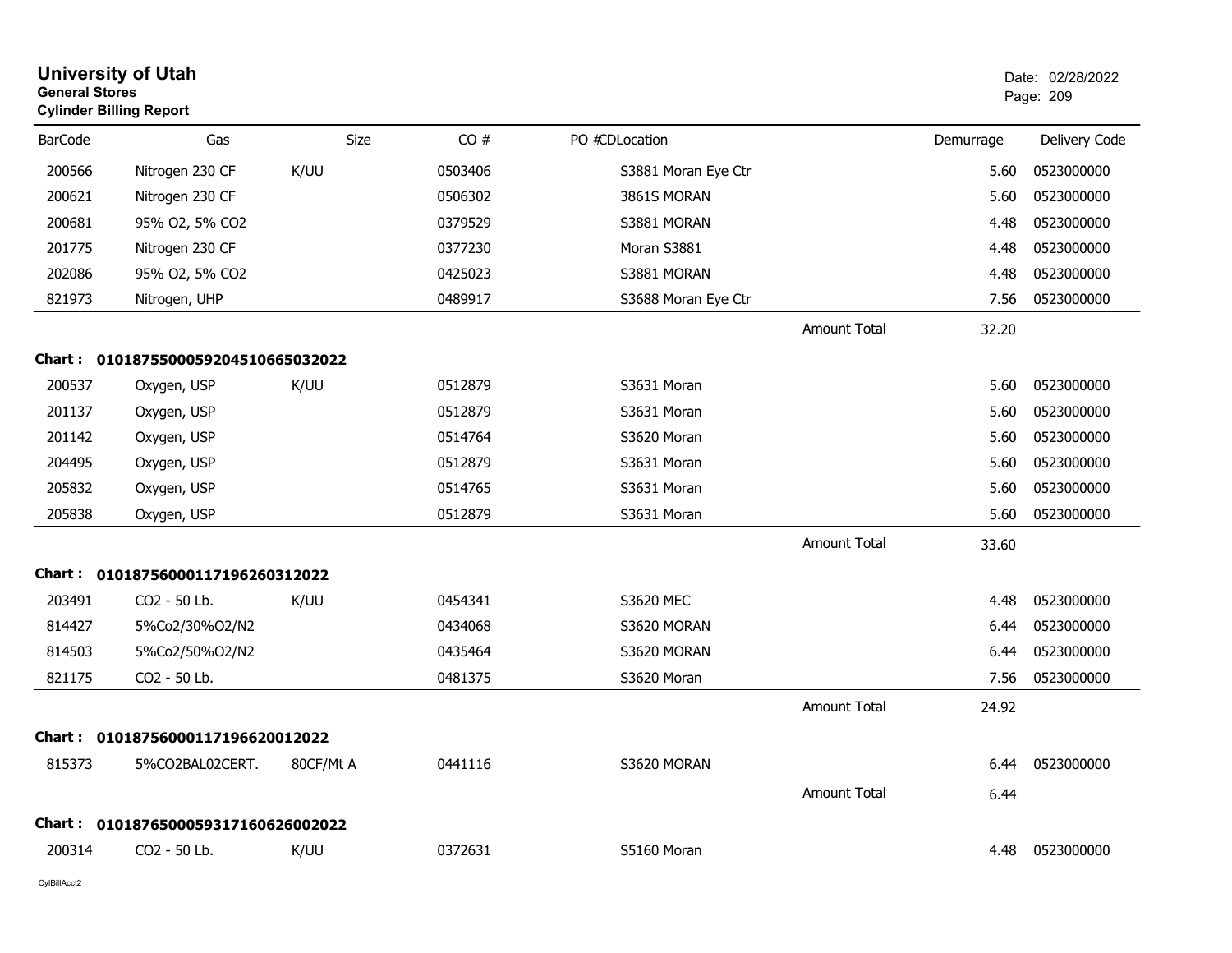| <b>General Stores</b> | <b>University of Utah</b><br><b>Cylinder Billing Report</b> |      |         |                               |                     |           | Date: 02/28/2022<br>Page: 210 |
|-----------------------|-------------------------------------------------------------|------|---------|-------------------------------|---------------------|-----------|-------------------------------|
| <b>BarCode</b>        | Gas                                                         | Size | CO#     | PO #CDLocation                |                     | Demurrage | Delivery Code                 |
| 200432                | Nitrogen 230 CF                                             |      | 0463475 | S5160 MORAN                   |                     | 4.48      | 0523000000                    |
| 201303                | 95% O2, 5% CO2                                              |      | 0463475 | S5160 MORAN                   |                     | 4.48      | 0523000000                    |
| 201365                | 95% O2, 5% CO2                                              |      | 0364344 | S5160 Moran                   |                     | 4.48      | 0523000000                    |
| 201530                | CO2 - 50 Lb.                                                |      | 0449447 | S5160 MORAN                   |                     | 4.48      | 0523000000                    |
| 201909                | 95% O2, 5% CO2                                              |      | 0356415 | S5160 MORAN                   |                     | 4.48      | 0523000000                    |
| 202485                | CO2 - 50 Lb.                                                |      | 0478331 | S5160 MORAN                   |                     | 5.60      | 0523000000                    |
| 203648                | 95% O2, 5% CO2                                              |      | 0478331 | S5160 MORAN                   |                     | 5.60      | 0523000000                    |
| 807020                | Nitrogen 230 CF                                             |      | 0303430 | 5160 MORAN                    |                     | 6.16      | 0523000000                    |
|                       |                                                             |      |         |                               | <b>Amount Total</b> | 44.24     |                               |
|                       | Chart: 0101877500054903153626002022                         |      |         |                               |                     |           |                               |
| 202474                | CO2 - 50 Lb.                                                | K/UU | 0516289 | S4639 Moran                   |                     | 4.00      | 0523000000                    |
| 204741                | CO2 - 50 Lb.                                                |      | 0516289 | S4639 Moran                   |                     | 4.00      | 0523000000                    |
|                       |                                                             |      |         |                               | <b>Amount Total</b> | 8.00      |                               |
|                       | Chart: 0101877500059313710626032022                         |      |         |                               |                     |           |                               |
| 201221                | Nitrogen, UHP                                               | K/UU | 0318554 | S4639 MORAN                   |                     | 4.48      | 0523000000                    |
| 205568                | 95% Air, 5% CO2                                             |      | 0344032 | 4640 MORAN                    |                     | 4.48      | 0523000000                    |
|                       |                                                             |      |         |                               | <b>Amount Total</b> | 8.96      |                               |
|                       | Chart: 0101877500059316500626002022                         |      |         |                               |                     |           |                               |
| 203703                | CO2 - 50 Lb.                                                | K/UU | 0483098 | S4639 Moran                   |                     | 1.60      | 0523000000                    |
| 205546                | Nitrogen, UHP                                               |      | 0465702 | S4639 MORAN                   |                     | 5.60      | 0523000000                    |
|                       |                                                             |      |         |                               | <b>Amount Total</b> | 7.20      |                               |
|                       | Chart: 0101884500059314530626002022                         |      |         |                               |                     |           |                               |
| 202629                | Oxygen, USP - E                                             | E/UU | 0504786 | 5250 HCI N                    |                     | 5.60      | 055513760                     |
| 202906                | N2, Liquid LX45                                             |      | 0516968 | 5250 HCI 5D                   |                     | 9.60      | 0555113760                    |
| 202907                | N2, Liquid LX45                                             |      | 0515924 | 5250 5D HCI                   |                     | 32.00     | 0555II3760                    |
| 203526                | N2, Liquid LX45                                             |      | 0516374 | 5250 5D HCI Matt williams Lab |                     | 30.40     | 0555113760                    |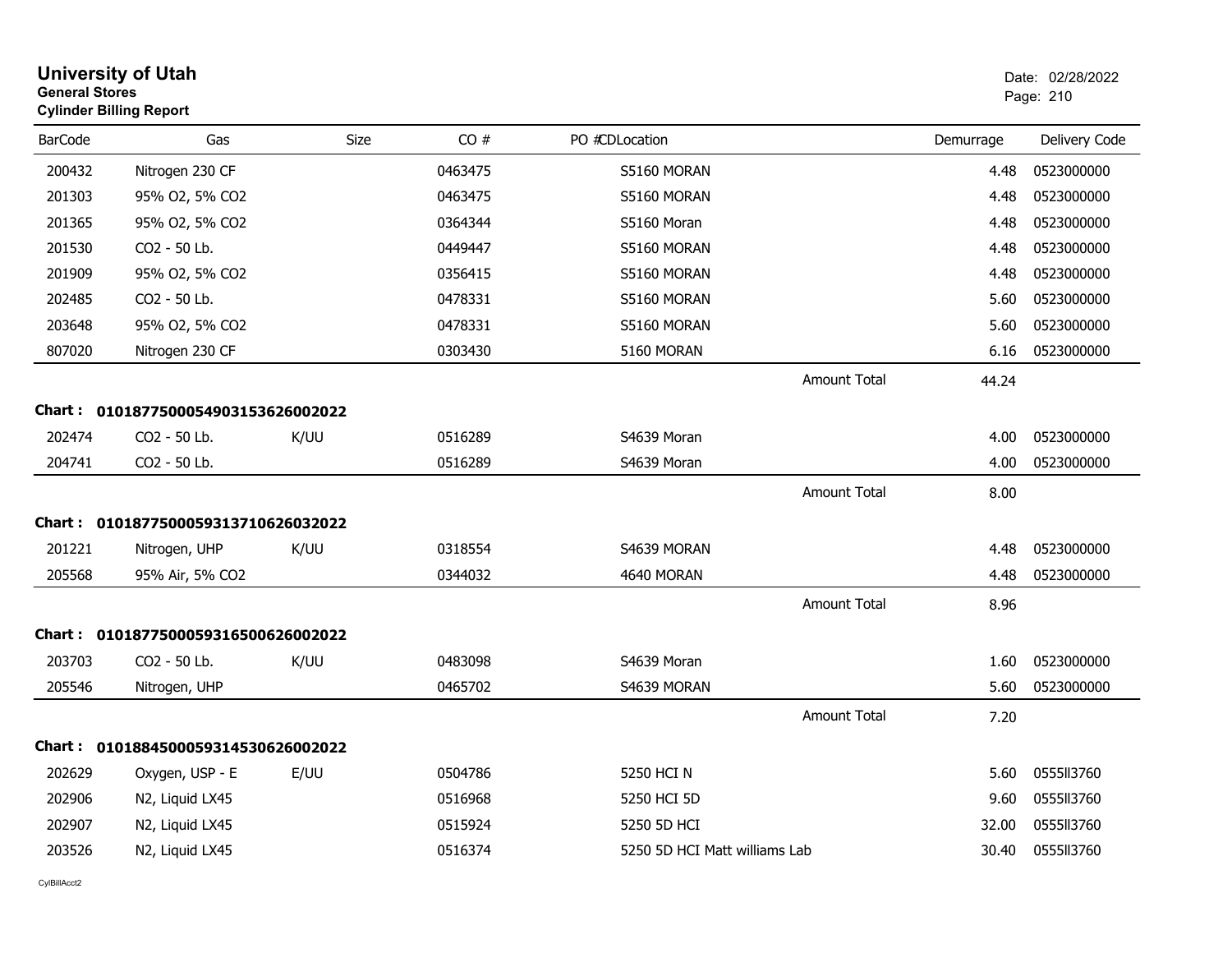|                        | <b>University of Utah</b><br><b>General Stores</b><br><b>Cylinder Billing Report</b> |             |         |                              |                     |           | Date: 02/28/2022<br>Page: 211 |  |
|------------------------|--------------------------------------------------------------------------------------|-------------|---------|------------------------------|---------------------|-----------|-------------------------------|--|
| <b>BarCode</b>         | Gas                                                                                  | <b>Size</b> | CO#     | PO #CDLocation               |                     | Demurrage | Delivery Code                 |  |
| 205446                 | Oxygen, USP - E                                                                      |             | 0516259 | 5250 5D HCI RN               |                     | 4.00      | 0565021000                    |  |
| 205708                 | N2, Liquid LX45                                                                      |             | 0515286 | 5250 HCI RN (5D)             |                     | 14.40     | 0555LL3760                    |  |
| 205890                 | Oxygen, USP - E                                                                      |             | 0504786 | 5250 HCI N                   |                     | 1.60      | 0555113760                    |  |
| 205950                 | Oxygen, USP - E                                                                      |             | 0516259 | 5250 5D HCI RN               |                     | 4.00      | 0565021000                    |  |
| 205955                 | Oxygen, USP - E                                                                      |             | 0504786 | 5250 HCI N                   |                     | 1.60      | 0555113760                    |  |
| 205957                 | Oxygen, USP - E                                                                      |             | 0504786 | 5250 HCI N                   |                     | 5.60      | 0555113760                    |  |
| 825075                 | N2, Liquid LX45                                                                      |             | 0514241 | 5250 HCI                     |                     | 4.00      | 0555113760                    |  |
|                        |                                                                                      |             |         |                              | <b>Amount Total</b> | 112.80    |                               |  |
|                        | Chart: 0101885500051006140626002022                                                  |             |         |                              |                     |           |                               |  |
| 200492                 | CO2 - 50 Lb.                                                                         | K/UU        | 0501259 | 5274 HCI Attn: June Round    |                     | 5.00      | 0555113760                    |  |
| 203301                 | CO2 - 50 Lb.                                                                         |             | 0501259 | 5274 HCI Attn: June Round    |                     | 5.00      | 0555113760                    |  |
|                        |                                                                                      |             |         |                              | <b>Amount Total</b> | 10.00     |                               |  |
|                        | Chart: 0101885500051006230626002022                                                  |             |         |                              |                     |           |                               |  |
| 200785                 | CO2 - 50 Lb.                                                                         | K/UU        | 0506650 | 5274 HCI                     |                     | 5.60      | 0555113760                    |  |
| 201042                 | Nitrogen, UHP                                                                        |             | 0512314 | 5274 HCI June ROund          |                     | 5.00      | 0555113760                    |  |
| 205517                 | CO2 - 50 Lb.                                                                         |             | 0506650 | 5274 HCI                     |                     | 5.60      | 0555113760                    |  |
| 824748                 | Nitrogen, UHP                                                                        |             | 0511797 | 5274 HCI Attn: June Round 5A |                     | 6.75      | 0555113760                    |  |
| 824831                 | 10%H210%Co2/N2                                                                       |             | 0512398 | 5274 HCI June ROund          |                     | 7.56      | 0555113760                    |  |
| 824832                 | 10%H210%Co2/N2                                                                       |             | 0512398 | 5274 HCI June ROund          |                     | 7.56      | 0555113760                    |  |
| 824986                 | Nitrogen, UHP                                                                        |             | 0513569 | 5274 HCI- June Round         |                     | 7.56      | 0555LL3760                    |  |
| 824991                 | Nitrogen, UHP                                                                        |             | 0513569 | 5274 HCI- June Round         |                     | 7.56      | 0555LL3760                    |  |
| 825079                 | 10%H210%Co2/N2                                                                       |             | 0513666 | 5274 HCI- June Round         |                     | 7.56      | 0555LL3760                    |  |
|                        |                                                                                      |             |         |                              | Amount Total        | 60.75     |                               |  |
|                        | Chart: 0101885500059316790626002022                                                  |             |         |                              |                     |           |                               |  |
| 201189                 | CO2 - 50 Lb.                                                                         | K/UU        | 0516919 | 5A HCI Attn June Round       |                     | 0.60      | 0555113760                    |  |
| 825406                 | Nitrogen, UHP                                                                        |             | 0516919 | 5A HCI Attn June Round       |                     | 0.81      | 0555113760                    |  |
| 825407<br>CylBillAcct2 | Nitrogen, UHP                                                                        |             | 0516919 | 5A HCI Attn June Round       |                     | 0.81      | 0555113760                    |  |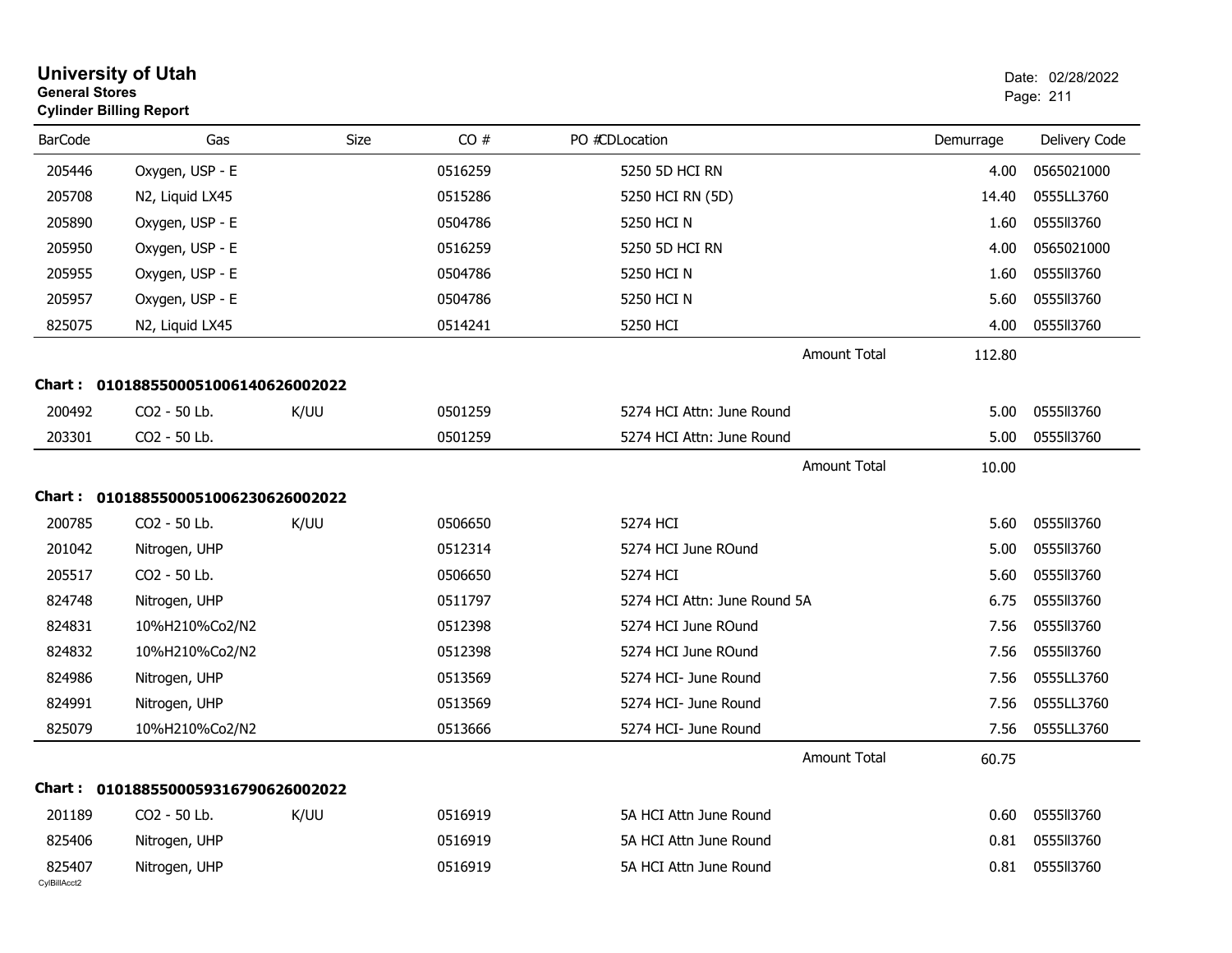| <b>General Stores</b> | <b>Cylinder Billing Report</b>    |             |         |                               | Page: 212 |               |  |
|-----------------------|-----------------------------------|-------------|---------|-------------------------------|-----------|---------------|--|
| <b>BarCode</b>        | Gas                               | <b>Size</b> | CO#     | PO #CDLocation                | Demurrage | Delivery Code |  |
|                       |                                   |             |         | <b>Amount Total</b>           | 2.22      |               |  |
|                       | Chart: 01018942000009496260212022 |             |         |                               |           |               |  |
| 200538                | CO2 - 50 Lb.                      | K/UU        | 0516253 | 675 ARAPEEN #205              | 2.60      | 0887002050    |  |
| 200884                | CO2 - 50 Lb.                      |             | 0515670 | 675 ARAPEEN #205              | 5.40      | 0887002050    |  |
| 200978                | CO2 - 50 Lb.                      |             | 0516690 | 675 ARAPEEN #205              | 1.20      | 0887002050    |  |
| 201009                | CO2 - 50 Lb.                      |             | 0512730 | 675 ARAPEEN #205              | 5.60      | 0887002050    |  |
| 201284                | Nitrogen, UHP                     |             | 0517211 | 675 Arapeen 205               | 0.60      | 0887002050    |  |
| 201816                | CO2 - 50 Lb.                      |             | 0515670 | 675 ARAPEEN #205              | 5.40      | 0887002050    |  |
| 202521                | CO2 - 50 Lb.                      |             | 0516690 | 675 ARAPEEN #205              | 1.20      | 0887002050    |  |
| 203307                | CO2 - 50 Lb.                      |             | 0515950 | 675 ARAPEEN #205              | 4.20      | 0887002050    |  |
| 203839                | Nitrogen, UHP                     |             | 0517211 | 675 Arapeen 205               | 0.60      | 0887002050    |  |
| 203925                | CO2 - 50 Lb.                      |             | 0512960 | 675 ARAPEEN #205              | 0.20      | 0887002050    |  |
| 203925                | CO2 - 50 Lb.                      |             | 0516253 | 675 ARAPEEN #205              | 2.60      | 0887002050    |  |
| 204282                | Nitrogen NF                       |             | 0516319 | 675 Arapeen Dr #205           | 2.60      | 0887002050    |  |
| 204466                | $CO2 - E$                         |             | 0505810 | 675 Arapeen Dr #201 Andrology | 3.00      | 0887002050    |  |
| 204673                | Nitrogen, UHP                     |             | 0517211 | 675 Arapeen 205               | 0.60      | 0887002050    |  |
| 205272                | Nitrogen, UHP                     |             | 0517211 | 675 Arapeen 205               | 0.60      | 0887002050    |  |
| 205494                | Nitrogen NF                       |             | 0516908 | 675 Arapeen Dr                | 0.60      | 0887002050    |  |
| 205525                | CO2 - 50 Lb.                      |             | 0515950 | 675 ARAPEEN #205              | 4.20      | 0887002050    |  |
| 205536                | CO2 - 50 Lb.                      |             | 0467910 | 675 Arapeen Ste 205           | 5.60      | 0887002050    |  |
| 205551                | Nitrogen NF                       |             | 0516319 | 675 Arapeen Dr #205           | 3.20      | 0887002050    |  |
| 205558                | Nitrogen NF                       |             | 0515670 | 675 ARAPEEN #205              | 1.60      | 0887002050    |  |
| 205643                | CO <sub>2</sub> - 50 Lb.          |             | 0512006 | 675 ARAPEEN #205              | 5.60      | 0887002050    |  |
| 205668                | CO2 - 50 Lb.                      |             | 0467910 | 675 Arapeen Ste 205           | 5.60      | 0887002050    |  |
| 205921                | Nitrogen NF                       |             | 0516319 | 675 Arapeen Dr #205           | 3.20      | 0887002050    |  |
| 205922                | Nitrogen NF                       |             | 0516908 | 675 Arapeen Dr                | 0.60      | 0887002050    |  |
| 205923                | Nitrogen NF                       |             | 0516319 | 675 Arapeen Dr #205           | 2.60      | 0887002050    |  |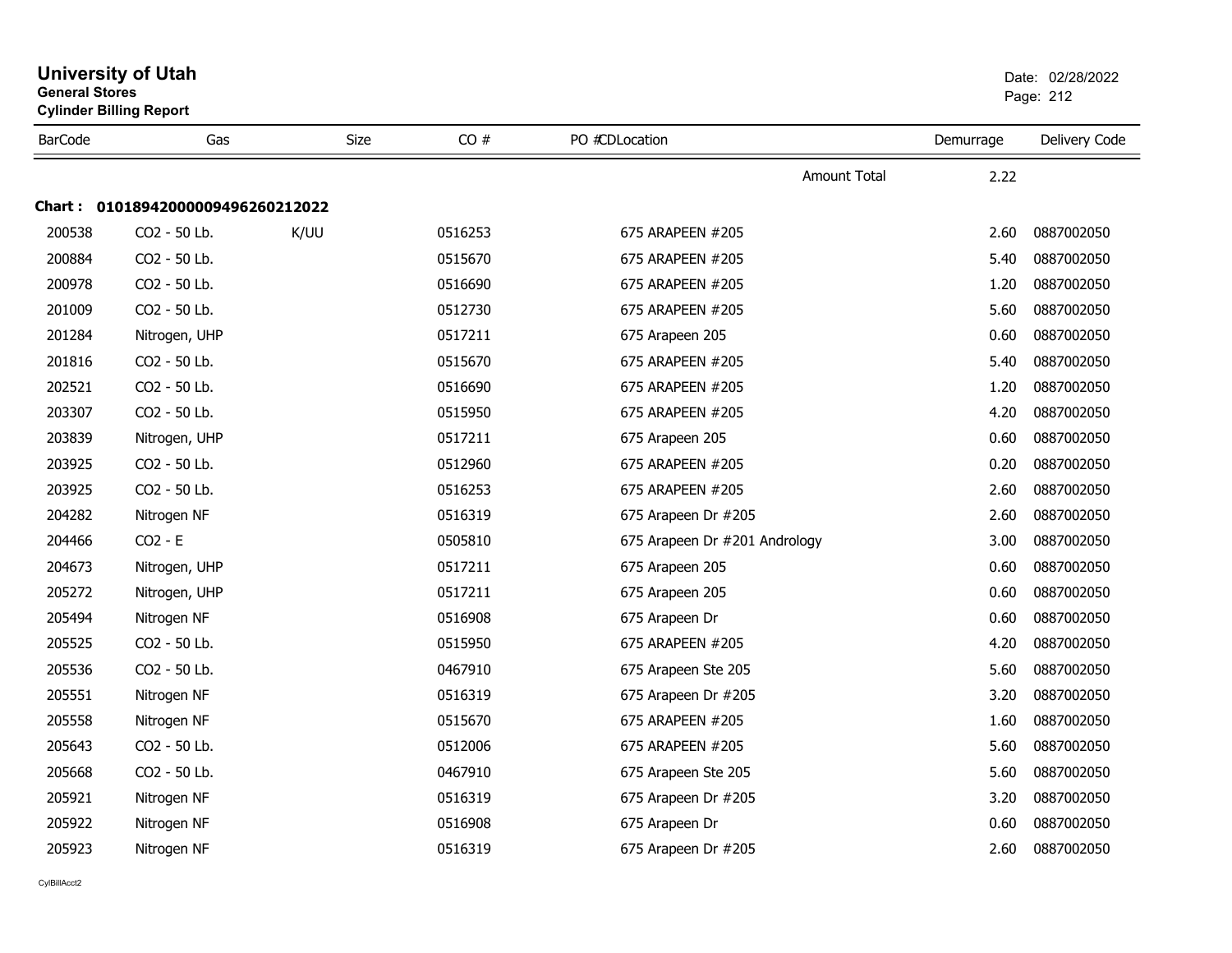| <b>General Stores</b> | <b>Cylinder Billing Report</b> |      | Page: 213 |                              |           |               |
|-----------------------|--------------------------------|------|-----------|------------------------------|-----------|---------------|
| <b>BarCode</b>        | Gas                            | Size | CO#       | PO #CDLocation               | Demurrage | Delivery Code |
| 205927                | Nitrogen NF                    |      | 0516690   | 675 ARAPEEN #205             | 1.20      | 0887002050    |
| 809197                | Nitrogen NF                    |      | 0356452   | 675 ARAPEEN #205             | 6.16      | 0887002050    |
| 811093                | 5%CO2,95%N2 Med                |      | 0405668   | 675 ARAPEEN #205             | 6.16      | 0887002050    |
| 811832                | Nitrogen NF                    |      | 0413726   | 675 ARAPEEN #205             | 6.16      | 0887002050    |
| 813083                | Nitrogen NF                    |      | 0437451   | 675 ARAPEEN #205             | 6.44      | 0887002050    |
| 813858                | Nitrogen NF                    |      | 0434234   | 675 ARAPEEN #205             | 6.44      | 0887002050    |
| 815683                | Nitrogen NF                    |      | 0444458   | 675 ARAPEEN #205             | 6.44      | 0887002050    |
| 816222                | 5%CO2,95%N2 Med                |      | 0461145   | 675 S Arapeen Drive, Ste 205 | 7.56      | 0887002050    |
| 816225                | 5%CO2,95%N2 Med                |      | 0465967   | 675 S Arapeen Drive, Ste 205 | 7.56      | 0887002050    |
| 821236                | $CO2 - E$                      |      | 0482072   | 675 S Arapeen Dr Ste 205     | 7.56      | 0887002050    |
| 821237                | $CO2 - E$                      |      | 0482072   | 675 S Arapeen Dr Ste 205     | 7.56      | 0887002050    |
| 821238                | $CO2 - E$                      |      | 0482072   | 675 S Arapeen Dr Ste 205     | 7.56      | 0887002050    |
| 821431                | 5%CO2,95%N2 Med                |      | 0483140   | 675 S Arapeen Dr Ste 205     | 7.56      | 0887002050    |
| 821434                | 5%CO2,95%N2 Med                |      | 0487510   | 675 Arapeen Drive RM 205     | 7.56      | 0887002050    |
| 821942                | 5%CO2,95%N2 Med                |      | 0502373   | 675 Arapeen Dr #201          | 7.56      | 0887002050    |
| 824364                | CO2 - 50 Lb.                   |      | 0508686   | 675 ARAPEEN #205             | 0.27      | 0887002050    |
| 825080                | 5%O2/9.5%Co2/N2                |      | 0513651   | 675 ARAPEEN #205             | 7.56      | 0887002050    |
| 825191                | 6%02,9%Co2,N2PS                |      | 0514137   | 675 ARAPEEN #205             | 7.56      | 0887002050    |
| 825192                | 6%02,9%Co2,N2PS                |      | 0514137   | 675 ARAPEEN #205             | 7.56      | 0887002050    |
| 825195                | CO2 - 50 Lb.                   |      | 0514354   | 675 ARAPEEN #205             | 4.05      | 0887002050    |
| 825200                | CO2 - 50 Lb.                   |      | 0514354   | 675 ARAPEEN #205             | 4.05      | 0887002050    |
| 825215                | Nitrogen NF                    |      | 0515389   | 675 ARAPEEN #205             | 0.27      | 0887002050    |
| 825216                | Nitrogen NF                    |      | 0515389   | 675 ARAPEEN #205             | 0.27      | 0887002050    |
| 825231                | Nitrogen NF                    |      | 0515670   | 675 ARAPEEN #205             | 2.16      | 0887002050    |
| 825232                | Nitrogen NF                    |      | 0515670   | 675 ARAPEEN #205             | 2.16      | 0887002050    |
| 825233                | Nitrogen NF                    |      | 0515670   | 675 ARAPEEN #205             | 2.16      | 0887002050    |
| 825296                | Nitrogen NF                    |      | 0516253   | 675 ARAPEEN #205             | 1.89      | 0887002050    |
| 825297                | Nitrogen NF                    |      | 0516253   | 675 ARAPEEN #205             | 1.89      | 0887002050    |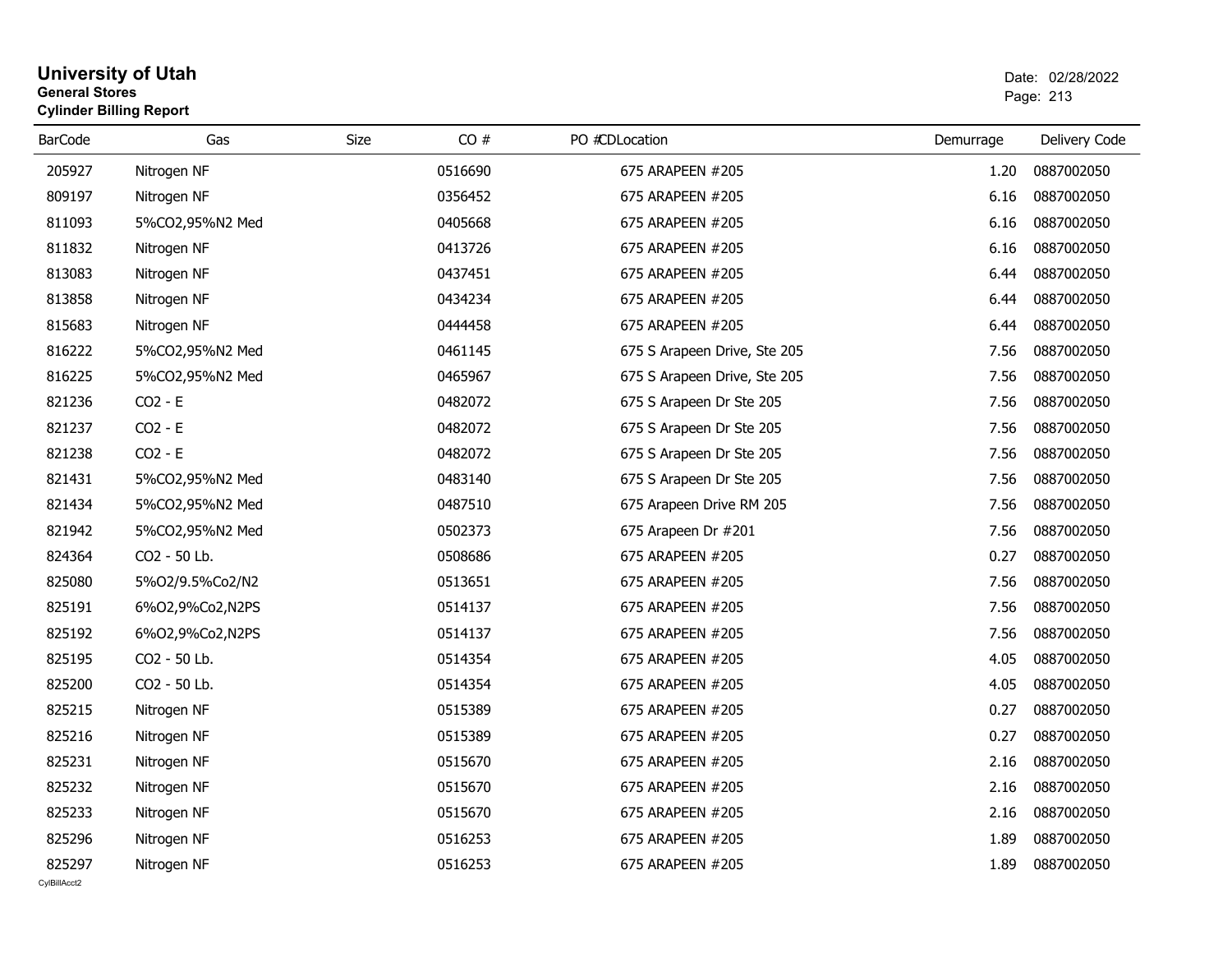| <b>General Stores</b>  | <b>University of Utah</b><br><b>Cylinder Billing Report</b> |           |         |                              |           | Date: 02/28/2022<br>Page: 214 |
|------------------------|-------------------------------------------------------------|-----------|---------|------------------------------|-----------|-------------------------------|
| <b>BarCode</b>         | Gas                                                         | Size      | CO#     | PO #CDLocation               | Demurrage | Delivery Code                 |
| 825298                 | Nitrogen NF                                                 |           | 0516253 | 675 ARAPEEN #205             | 1.89      | 0887002050                    |
| 825299                 | Nitrogen NF                                                 |           | 0516253 | 675 ARAPEEN #205             | 1.89      | 0887002050                    |
| 825300                 | Nitrogen NF                                                 |           | 0516253 | 675 ARAPEEN #205             | 1.89      | 0887002050                    |
| 825301                 | Nitrogen NF                                                 |           | 0516253 | 675 ARAPEEN #205             | 1.89      | 0887002050                    |
| 825302                 | Nitrogen NF                                                 |           | 0515950 | 675 ARAPEEN #205             | 2.16      | 0887002050                    |
| 825303                 | Nitrogen NF                                                 |           | 0515950 | 675 ARAPEEN #205             | 2.16      | 0887002050                    |
| 825304                 | Nitrogen NF                                                 |           | 0515950 | 675 ARAPEEN #205             | 2.16      | 0887002050                    |
| 825305                 | Nitrogen NF                                                 |           | 0515950 | 675 ARAPEEN #205             | 2.16      | 0887002050                    |
| 825416                 | Nitrogen NF                                                 |           | 0516690 | 675 ARAPEEN #205             | 1.62      | 0887002050                    |
| 825417                 | Nitrogen NF                                                 |           | 0516690 | 675 ARAPEEN #205             | 1.62      | 0887002050                    |
| 825418                 | Nitrogen NF                                                 |           | 0516690 | 675 ARAPEEN #205             | 1.62      | 0887002050                    |
| 825419                 | Nitrogen NF                                                 |           | 0516690 | 675 ARAPEEN #205             | 1.62      | 0887002050                    |
| 825420                 | Nitrogen NF                                                 |           | 0516690 | 675 ARAPEEN #205             | 1.62      | 0887002050                    |
|                        |                                                             |           |         | Amount Total                 | 234.83    |                               |
|                        | Chart: 01018942000009496261212022                           |           |         |                              |           |                               |
| 825234                 | Nitrogen NF                                                 | 200C/Mt.A | 0515826 | 675 Arapeen Dr               | 1.89      | 0887002050                    |
| 825235                 | Nitrogen NF                                                 |           | 0515826 | 675 Arapeen Dr               | 1.89      | 0887002050                    |
| 825236                 | Nitrogen NF                                                 |           | 0515647 | 675 Arapeen Dr               | 1.89      | 0887002050                    |
| 825237                 | Nitrogen NF                                                 |           | 0515647 | 675 Arapeen Dr               | 1.89      | 0887002050                    |
| 825238                 | Nitrogen NF                                                 |           | 0515647 | 675 Arapeen Dr               | 1.89      | 0887002050                    |
| 825239                 | Nitrogen NF                                                 |           | 0515647 | 675 Arapeen Dr               | 1.89      | 0887002050                    |
|                        |                                                             |           |         | Amount Total                 | 11.34     |                               |
|                        | Chart: 01018942000009496262212022                           |           |         |                              |           |                               |
| 824583                 | $CO2 - E$                                                   | E/MT. AIR | 0511523 | 675 Arapeen Dr Andrology 201 | 7.56      | 0887002050                    |
|                        |                                                             |           |         | Amount Total                 | 7.56      |                               |
|                        | Chart: 01018942000101006260212022                           |           |         |                              |           |                               |
| 201789<br>CylBillAcct2 | Oxygen, USP - E                                             | E/UU      | 0515929 | 675 ARAPEEN #205A            | 4.40      | 088700205A                    |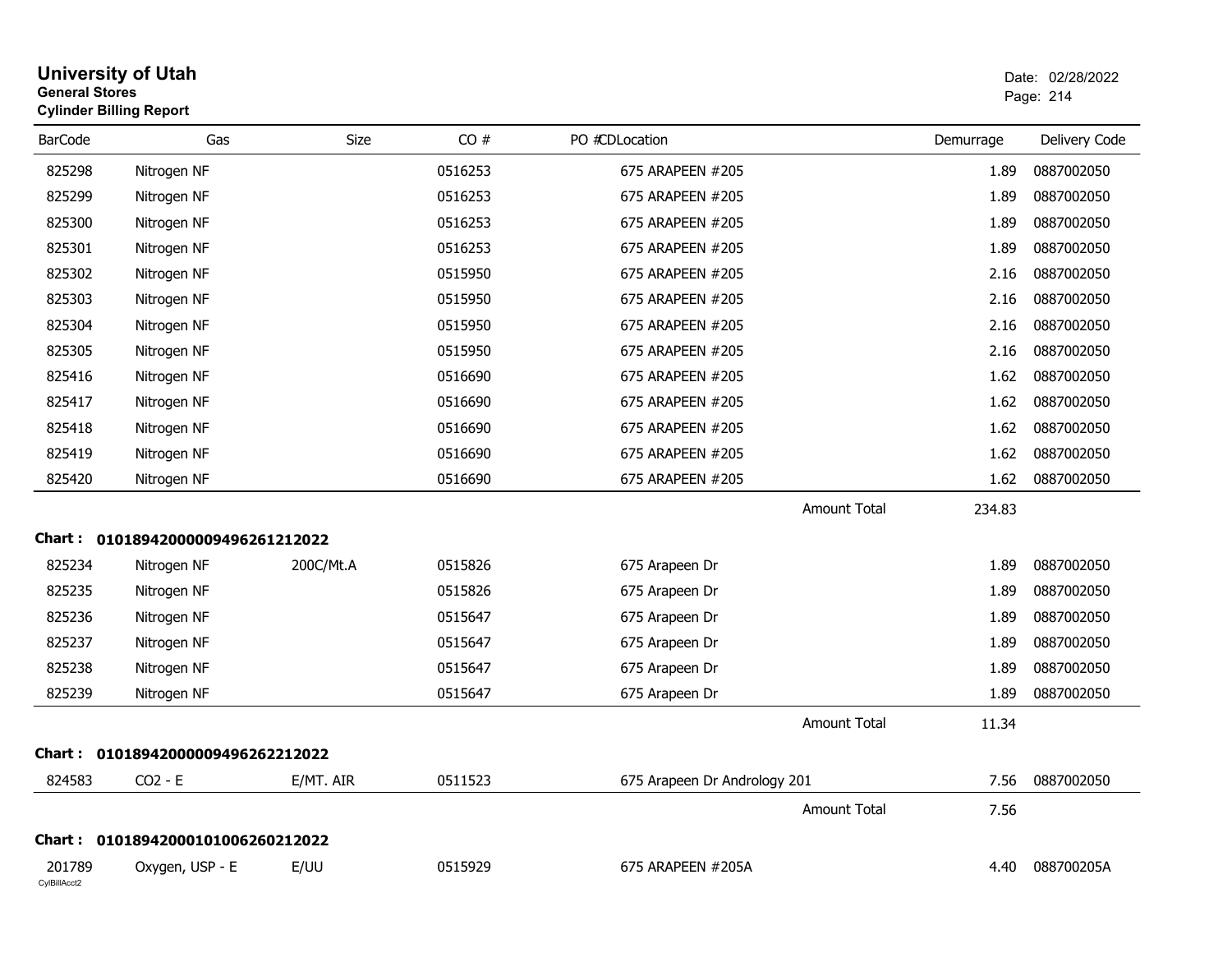| <b>University of Utah</b><br><b>General Stores</b><br><b>Cylinder Billing Report</b> |                 |      |         |                   |                       | Date: 02/28/2022<br>Page: 215 |  |
|--------------------------------------------------------------------------------------|-----------------|------|---------|-------------------|-----------------------|-------------------------------|--|
| <b>BarCode</b>                                                                       | Gas             | Size | CO#     | PO #CDLocation    | Demurrage             | Delivery Code                 |  |
| 201825                                                                               | Oxygen, USP - E |      | 0515953 | 675 ARAPEEN #205A | 2.20                  | 088700205A                    |  |
| 202309                                                                               | Oxygen, USP - E |      | 0514358 | 675 ARAPEEN #205A | 1.40                  | 088700205A                    |  |
| 202541                                                                               | Oxygen, USP - E |      | 0515392 | 675 ARAPEEN #205A | 0.20                  | 088700205A                    |  |
| 203092                                                                               | Oxygen, USP - E |      | 0514358 | 675 ARAPEEN #205A | 0.60                  | 088700205A                    |  |
| 203437                                                                               | Oxygen, USP - E |      | 0512008 | 675 ARAPEEN #205A | 0.60                  | 088700205A                    |  |
| 204294                                                                               | Oxygen, USP - E |      | 0515929 | 675 ARAPEEN #205A | 3.00                  | 088700205A                    |  |
| 204454                                                                               | Oxygen, USP     |      | 0515392 | 675 ARAPEEN #205A | 0.60                  | 088700205A                    |  |
| 205328                                                                               | Oxygen, USP - E |      | 0515953 | 675 ARAPEEN #205A | 1.60                  | 088700205A                    |  |
| 205357                                                                               | Oxygen, USP - E |      | 0512119 | 675 ARAPEEN #205A | 5.60                  | 088700205A                    |  |
| 205404                                                                               | Oxygen, USP - E |      | 0516939 | 675 ARAPEEN #205A | 0.60                  | 088700205A                    |  |
| 205476                                                                               | Oxygen, USP - E |      | 0516939 | 675 ARAPEEN #205A | 0.60                  | 088700205A                    |  |
| 205955                                                                               | Oxygen, USP - E |      | 0516694 | 675 ARAPEEN #205A | 1.20                  | 088700205A                    |  |
| 205962                                                                               | Oxygen, USP - E |      | 0515953 | 675 ARAPEEN #205A | 2.20                  | 088700205A                    |  |
| 205999                                                                               | Oxygen, USP - E |      | 0515410 | 675 ARAPEEN #205A | 0.60                  | 088700205A                    |  |
| 824917                                                                               | Oxygen, USP - E |      | 0514093 | 675 ARAPEEN #205A | 7.56                  | 088700205A                    |  |
| 825276                                                                               | Oxygen, USP - E |      | 0515673 | 675 ARAPEEN #205A | 0.54                  | 088700205A                    |  |
| 825279                                                                               | Oxygen, USP - E |      | 0515673 | 675 ARAPEEN #205A | 1.62                  | 088700205A                    |  |
| 825320                                                                               | Oxygen, USP - E |      | 0515929 | 675 ARAPEEN #205A | 1.89                  | 088700205A                    |  |
| 825322                                                                               | Oxygen, USP - E |      | 0515929 | 675 ARAPEEN #205A | 1.08                  | 088700205A                    |  |
| 825374                                                                               | Oxygen, USP - E |      | 0516438 | 675 ARAPEEN #205A | 1.89                  | 088700205A                    |  |
| 825375                                                                               | Oxygen, USP - E |      | 0516438 | 675 ARAPEEN #205A | 1.08                  | 088700205A                    |  |
| 825378                                                                               | Oxygen, USP - E |      | 0516438 | 675 ARAPEEN #205A | 2.70                  | 088700205A                    |  |
| 825384                                                                               | Oxygen, USP - E |      | 0516245 | 675 ARAPEEN #205A | 2.16                  | 088700205A                    |  |
| 825385                                                                               | Oxygen, USP - E |      | 0516438 | 675 ARAPEEN #205A | 2.70                  | 088700205A                    |  |
| 825386                                                                               | Oxygen, USP - E |      | 0516245 | 675 ARAPEEN #205A | 2.16                  | 088700205A                    |  |
|                                                                                      |                 |      |         |                   | 50.78<br>Amount Total |                               |  |

#### **Chart : 0101906500059317150626032022**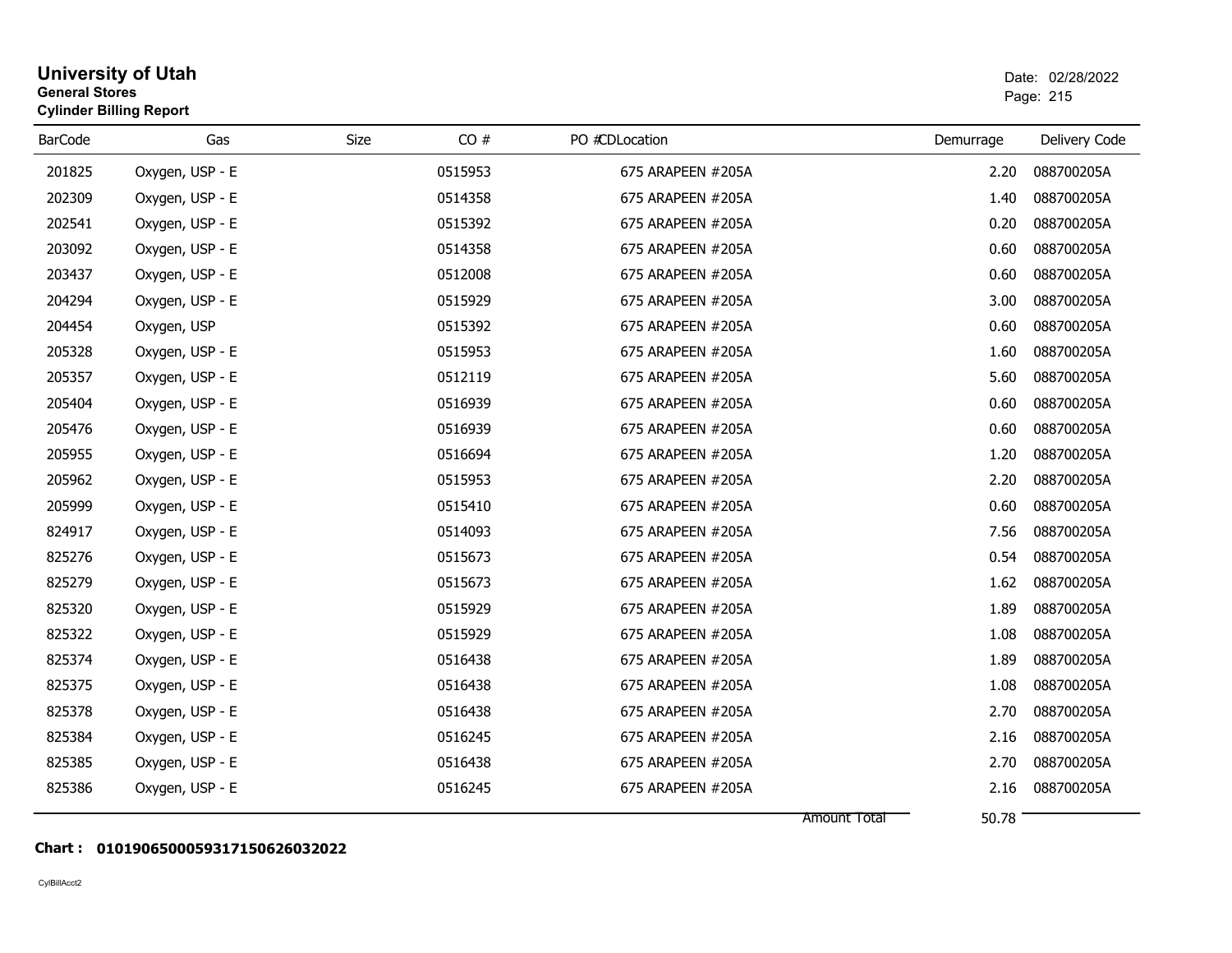| <b>General Stores</b><br><b>Cylinder Billing Report</b> |      | Page: 216                                                                                                                                            |                               |           |               |
|---------------------------------------------------------|------|------------------------------------------------------------------------------------------------------------------------------------------------------|-------------------------------|-----------|---------------|
| <b>BarCode</b><br>Gas                                   | Size | CO#                                                                                                                                                  | PO #CDLocation                | Demurrage | Delivery Code |
| Nitrogen 230 CF<br>200377                               | K/UU | 0487518                                                                                                                                              | S3140 Moran                   | 5.60      | 0523000000    |
| 200476<br>95% O2, 5% CO2                                |      | 0512342                                                                                                                                              | S3140 Moran Eye Ctr           | 5.60      | 0523000000    |
| 201305<br>95% O2, 5% CO2                                |      | 0516137                                                                                                                                              | S3655 Moran Eye Ctr           | 4.80      | 0523000000    |
| 201876<br>CO2 - 50 Lb.                                  |      | 0476362                                                                                                                                              | S3140 MORAN                   | 5.60      | 0550054150    |
| 202038<br>95% O2, 5% CO2                                |      | 0516137                                                                                                                                              | S3655 Moran Eye Ctr           | 4.80      | 0523000000    |
| 202180<br>95% O2, 5% CO2                                |      | 0504129                                                                                                                                              | S3655 MORAN                   | 0.80      | 0523000000    |
| 202258<br>95% O2, 5% CO2                                |      | 0507546                                                                                                                                              | Room S3140 MORAN              | 5.60      | 0523000000    |
| 202494<br>95% O2, 5% CO2                                |      | 0495078                                                                                                                                              | S3655 Moran Eye Ctr           | 5.60      | 0523000000    |
| 204579<br>CO2 - 50 Lb.                                  |      | 0495998                                                                                                                                              | S3655 Moran                   | 5.60      | 0523000000    |
| 205584<br>95% O2, 5% CO2                                |      | 0506393                                                                                                                                              | S3655 MORAN                   | 0.80      | 0523000000    |
| 823820<br>12% O2 In N2                                  |      | 0502899                                                                                                                                              | S3140 MORAN                   | 7.56      | 0523000000    |
| 823821<br>15% O2 In N2                                  |      | 0502899                                                                                                                                              | S3140 MORAN                   | 7.56      | 0523000000    |
|                                                         |      |                                                                                                                                                      | <b>Amount Total</b>           | 59.92     |               |
|                                                         |      |                                                                                                                                                      |                               |           |               |
| 202470<br>CO2 - 50 Lb.                                  | K/UU | 0493094                                                                                                                                              | S3655 MORAN                   | 5.60      | 0523000000    |
|                                                         |      |                                                                                                                                                      | <b>Amount Total</b>           | 5.60      |               |
|                                                         |      |                                                                                                                                                      |                               |           |               |
| 205509<br>Nitrogen NF                                   | K/UU | 0483097                                                                                                                                              | 5343 HCI RN- Meyer's Lab      | 5.60      | 0555LL3760    |
|                                                         |      |                                                                                                                                                      | <b>Amount Total</b>           | 5.60      |               |
|                                                         |      |                                                                                                                                                      |                               |           |               |
| 200929<br>Air - 233 CF                                  | K/UU | 0504712                                                                                                                                              | 295 CHipeta Way (Wind tunnel) | 5.60      | 0876002010    |
| 202811<br>Air - 233 CF                                  |      | 0504712                                                                                                                                              | 295 CHipeta Way (Wind tunnel) | 5.60      | 0876002010    |
|                                                         |      |                                                                                                                                                      | <b>Amount Total</b>           | 11.20     |               |
|                                                         |      |                                                                                                                                                      |                               |           |               |
| 201641<br>Air - 233 CF                                  | K/UU | 0512421                                                                                                                                              | 417 Wakara Way RM 1705        | 5.60      | 0876002010    |
| 202043<br>Air - 233 CF                                  |      | 0512421                                                                                                                                              | 417 Wakara Way RM 1705        | 5.60      | 0876002010    |
|                                                         |      | Chart: 01019066000113306260312022<br>Chart: 0101913500059316350626002022<br>Chart: 01019332000304856260312022<br>Chart: 0101937500055900738626002022 |                               |           |               |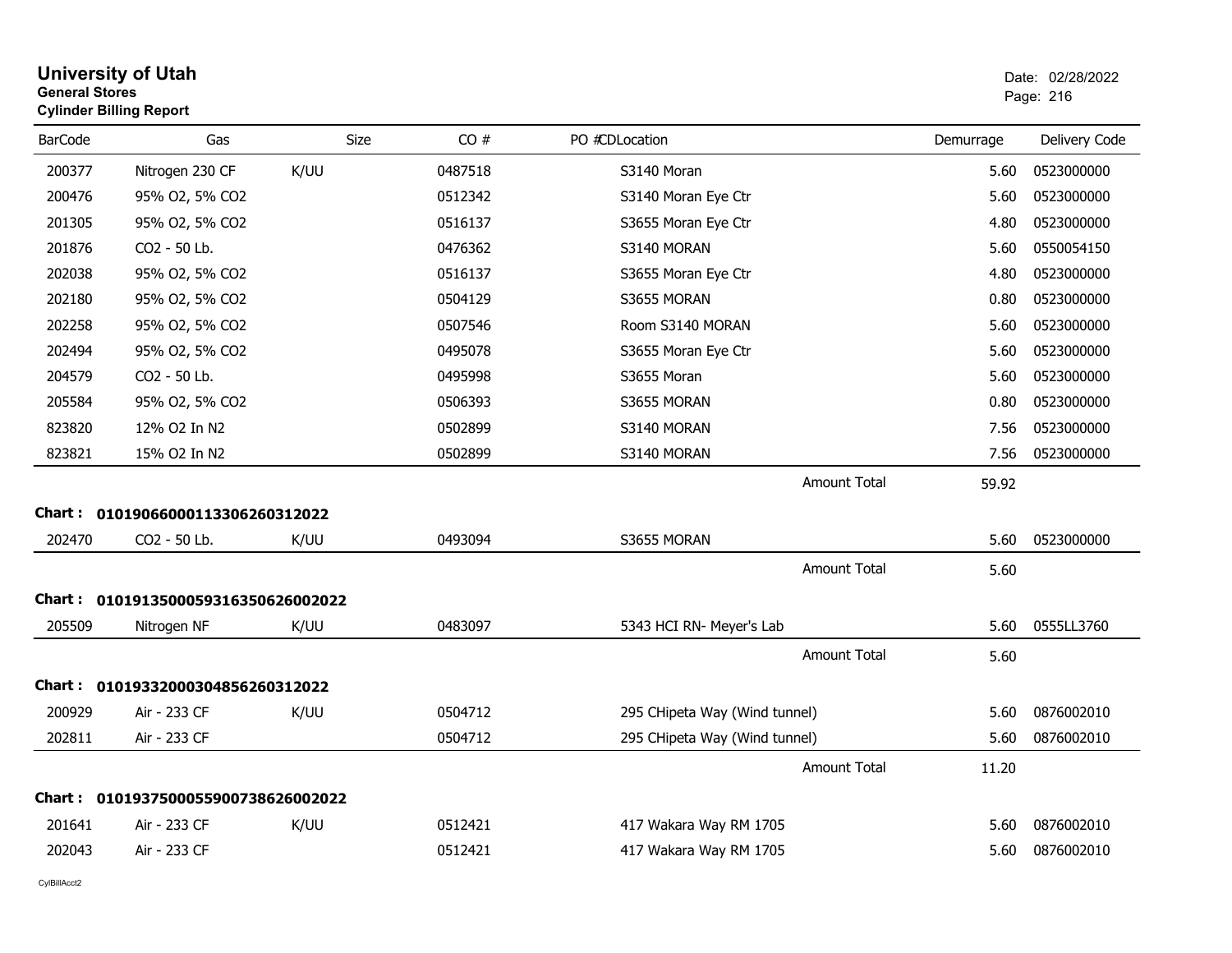| <b>University of Utah</b><br><b>General Stores</b><br><b>Cylinder Billing Report</b> |                                     |             |         |                                 | Date: 02/28/2022<br>Page: 217 |               |
|--------------------------------------------------------------------------------------|-------------------------------------|-------------|---------|---------------------------------|-------------------------------|---------------|
| <b>BarCode</b>                                                                       | Gas                                 | <b>Size</b> | CO#     | PO #CDLocation                  | Demurrage                     | Delivery Code |
| 202217                                                                               | Air - 233 CF                        |             | 0512421 | 417 Wakara Way RM 1705          | 5.60                          | 0876002010    |
| 202220                                                                               | Air - 233 CF                        |             | 0512421 | 417 Wakara Way RM 1705          | 5.60                          | 0876002010    |
|                                                                                      |                                     |             |         | <b>Amount Total</b>             | 22.40                         |               |
|                                                                                      | Chart: 0101939500059314850626002022 |             |         |                                 |                               |               |
| 200233                                                                               | Nitrogen 230 CF                     | K/UU        | 0506697 | 280 - 383 COLOROW ALONG WINDOW  | 5.60                          | 0874001290    |
| 200315                                                                               | 95% O2, 5% CO2                      |             | 0497762 | 280 - 383 COLOROW ALONG WINDOW  | 5.60                          | 0874001290    |
| 200328                                                                               | Nitrogen 230 CF                     |             | 0514190 | 280 - 383 COLOROW ALONG WINDOW  | 5.60                          | 0874001290    |
| 200337                                                                               | Air - 233 CF                        |             | 0449422 | 280 - 383 COLOROW ALONG WINDOWS | 4.48                          | 0874001290    |
| 200419                                                                               | 95% O2, 5% CO2                      |             | 0486016 | 280 - 380 COLOROW ALONG WINDOWS | 5.60                          | 0874001290    |
| 200501                                                                               | Nitrogen 230 CF                     |             | 0514190 | 280 - 383 COLOROW ALONG WINDOW  | 5.60                          | 0874001290    |
| 200610                                                                               | Air - 233 CF                        |             | 0446352 | 280-383 COLOROW ALONG WINDOWS   | 4.48                          | 0874001290    |
| 200645                                                                               | Nitrogen 230 CF                     |             | 0513594 | 280-383 COLOROW ALONG WINDOW    | 3.60                          | 0874001290    |
| 200841                                                                               | Nitrogen 230 CF                     |             | 0510263 | 280-383 COLOROW ALONG WINDOW    | 5.60                          | 0874001290    |
| 200868                                                                               | Nitrogen NF                         |             | 0514190 | 280 - 383 COLOROW ALONG WINDOW  | 5.60                          | 0874001290    |
| 200914                                                                               | Nitrogen 230 CF                     |             | 0513594 | 280-383 COLOROW ALONG WINDOW    | 5.60                          | 0874001290    |
| 201094                                                                               | Nitrogen 230 CF                     |             | 0509342 | 280 - 383 COLOROW ALONG WINDOW  | 3.60                          | 0874001290    |
| 201123                                                                               | Oxygen, USP                         |             | 0516808 | 280 - 380 COLOROW ALONG WINDOW  | 2.00                          | 0874001290    |
| 201138                                                                               | Oxygen, USP                         |             | 0510552 | 280 - 383 COLOROW ALONG WINDOW  | 3.60                          | 0874001290    |
| 201247                                                                               | 95% O2, 5% CO2                      |             | 0497762 | 280 - 383 COLOROW ALONG WINDOW  | 5.60                          | 0874001290    |
| 201277                                                                               | Nitrogen 230 CF                     |             | 0502010 | 280 - 383 COLOROW ALONG WINDOW  | 5.60                          | 0874001290    |
| 201538                                                                               | Nitrogen 230 CF                     |             | 0503405 | 280-383 COLOROW - ALONG WINDOWS | 5.60                          | 0874001290    |
| 201628                                                                               | Oxygen, USP                         |             | 0511101 | 280 - 383 COLOROW ALONG WINDOW  | 5.60                          | 0874001290    |
| 202725                                                                               | Nitrogen 230 CF                     |             | 0512900 | 280-383 COLOROW ALONG WINDOWS   | 5.60                          | 0874001290    |
| 203009                                                                               | Oxygen, USP                         |             | 0512900 | 280-383 COLOROW ALONG WINDOWS   | 5.60                          | 0874001290    |
| 203605                                                                               | Nitrogen NF                         |             | 0510552 | 280 - 383 COLOROW ALONG WINDOW  | 5.60                          | 0874001290    |
| 203823                                                                               | 95% O2, 5% CO2                      |             | 0498060 | 280 - 383 COLOROW ALONG WINDOW  | 5.60                          | 0874001290    |
| 205492                                                                               | Nitrogen NF                         |             | 0516808 | 280 - 380 COLOROW ALONG WINDOW  | 2.00                          | 0874001290    |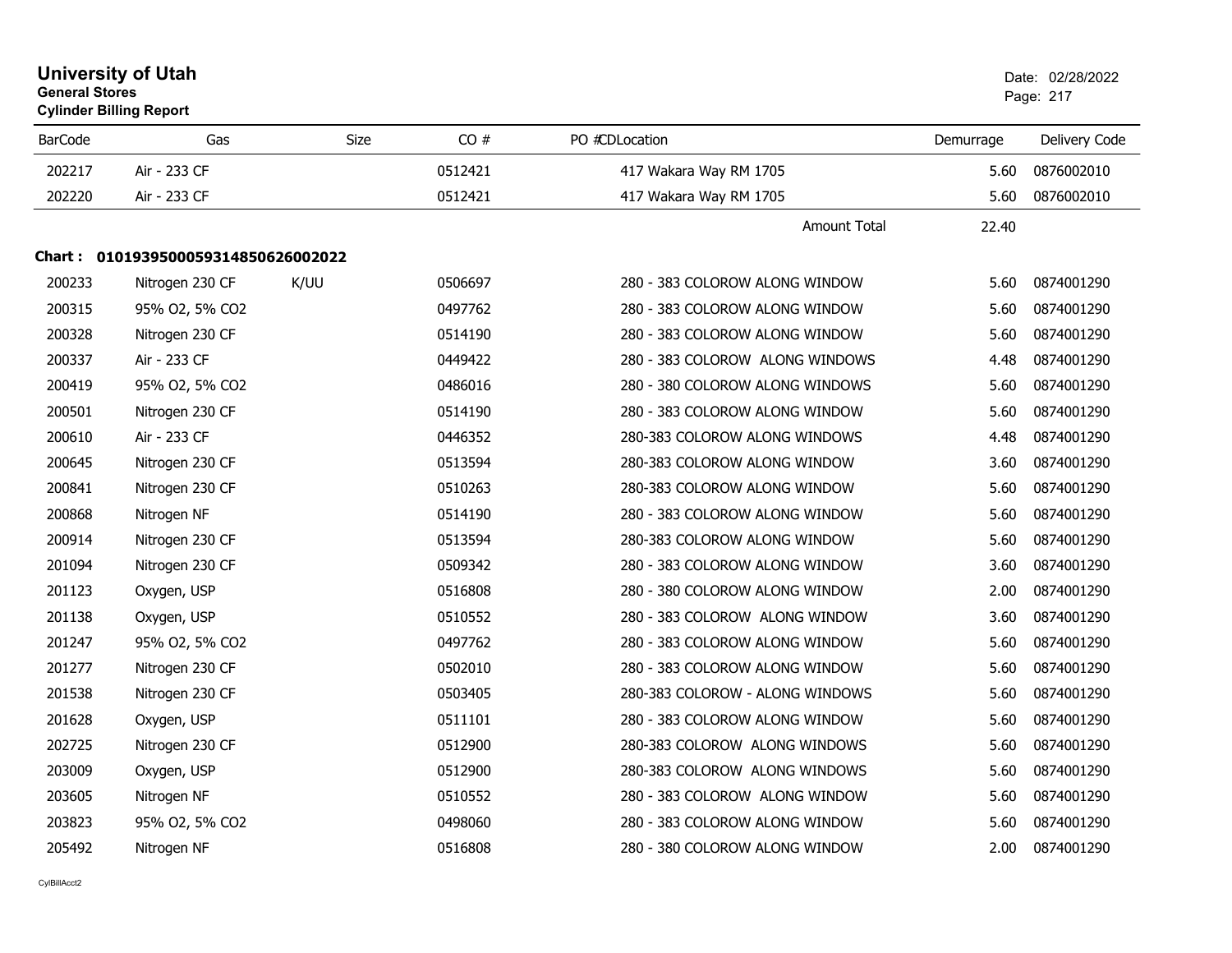| <b>University of Utah</b>      | Date: 02/2 |
|--------------------------------|------------|
| <b>General Stores</b>          | Page: 218  |
| <b>Cylinder Billing Report</b> |            |

| <b>BarCode</b> | Gas                               | Size | CO#     | PO #CDLocation                        | Demurrage | Delivery Code |
|----------------|-----------------------------------|------|---------|---------------------------------------|-----------|---------------|
| 205619         | Oxygen, USP                       |      | 0510552 | 280 - 383 COLOROW ALONG WINDOW        | 3.60      | 0874001290    |
| 205759         | Nitrogen NF                       |      | 0516808 | 280 - 380 COLOROW ALONG WINDOW        | 2.00      | 0874001290    |
| 821453         | Oxygen, USP                       |      | 0483227 | 280 - 383 COLOROW ALONG WINDOW        | 4.86      | 0874001290    |
| 824154         | Oxygen, USP                       |      | 0507884 | 280-383 COLOROW ALONG WINDOW          | 7.56      | 0874001290    |
| 824226         | Nitrogen NF                       |      | 0507884 | 280-383 COLOROW ALONG WINDOW          | 7.56      | 0874001290    |
| 824520         | Nitrogen NF                       |      | 0510263 | 280-383 COLOROW ALONG WINDOW          | 7.56      | 0874001290    |
| 824820         | Nitrogen NF                       |      | 0512900 | 280-383 COLOROW ALONG WINDOWS         | 4.86      | 0874001290    |
| 825007         | Oxygen, USP                       |      | 0514190 | 280 - 383 COLOROW ALONG WINDOW        | 7.56      | 0874001290    |
| 825011         | Oxygen, USP                       |      | 0513594 | 280-383 COLOROW ALONG WINDOW          | 7.56      | 0874001290    |
|                |                                   |      |         | Amount Total                          | 166.48    |               |
|                | Chart: 01019512000171806260212022 |      |         |                                       |           |               |
| 202676         | Oxygen, USP - E                   | E/UU | 0513035 | 4th Floor, 243 E 6100 S, Murray 84107 | 5.60      | 05214B4540    |
| 202990         | Oxygen, USP - E                   |      | 0498545 | Midvalley 243 East 6100 South, Murray | 5.60      | 05214B4540    |
| 203161         | Oxygen, USP - E                   |      | 0513035 | 4th Floor, 243 E 6100 S, Murray 84107 | 5.60      | 05214B4540    |
| 203427         | Oxygen, USP - E                   |      | 0491832 | 243 East 6100 South 3rd floor         | 5.60      | 05214B4540    |
| 203434         | Oxygen, USP - E                   |      | 0467613 | 6100 S 243 E RM 350                   | 5.60      | 05214b4540    |
| 203444         | Oxygen, USP - E                   |      | 0513035 | 4th Floor, 243 E 6100 S, Murray 84107 | 5.60      | 05214B4540    |
| 203445         | Oxygen, USP - E                   |      | 0513035 | 4th Floor, 243 E 6100 S, Murray 84107 | 5.60      | 05214B4540    |
| 203510         | Oxygen, USP - E                   |      | 0513035 | 4th Floor, 243 E 6100 S, Murray 84107 | 5.60      | 05214B4540    |
| 205357         | Oxygen, USP - E                   |      | 0513035 | 4th Floor, 243 E 6100 S, Murray 84107 | 5.60      | 05214B4540    |
| 205436         | Oxygen, USP - E                   |      | 0513035 | 4th Floor, 243 E 6100 S, Murray 84107 | 5.60      | 05214B4540    |
| 205942         | Oxygen, USP - E                   |      | 0513035 | 4th Floor, 243 E 6100 S, Murray 84107 | 5.60      | 05214B4540    |
| 205954         | Oxygen, USP - E                   |      | 0513035 | 4th Floor, 243 E 6100 S, Murray 84107 | 5.60      | 05214B4540    |
| 819539         | Oxygen, USP - E                   |      | 0472664 | 7495 S State Midvale Health 3rd floor | 7.56      | 05214B4540    |
| 819544         | Oxygen, USP - E                   |      | 0472664 | 7495 S State Midvale Health 3rd floor | 7.56      | 05214B4540    |
| 819550         | Oxygen, USP - E                   |      | 0472664 | 7495 S State Midvale Health 3rd floor | 7.56      | 05214B4540    |
| 822108         | Oxygen, USP - E                   |      | 0491832 | 243 East 6100 South 3rd floor         | 7.56      | 05214B4540    |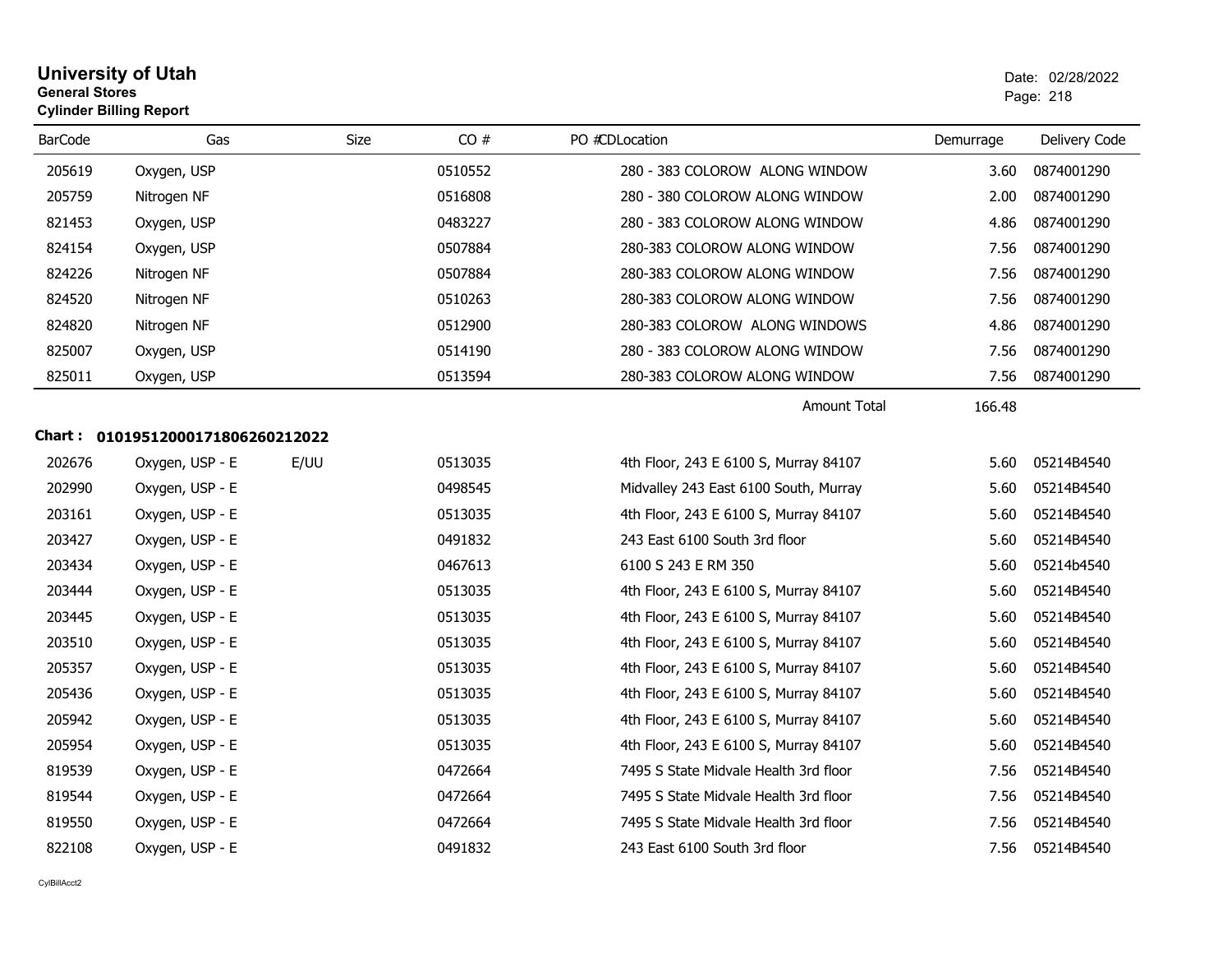| <b>General Stores</b> | <b>University of Utah</b><br><b>Cylinder Billing Report</b> |             |         |                                       |           | Date: 02/28/2022<br>Page: 219 |
|-----------------------|-------------------------------------------------------------|-------------|---------|---------------------------------------|-----------|-------------------------------|
| <b>BarCode</b>        | Gas                                                         | <b>Size</b> | CO#     | PO #CDLocation                        | Demurrage | Delivery Code                 |
| 824849                | Oxygen, USP - E                                             |             | 0513035 | 4th Floor, 243 E 6100 S, Murray 84107 | 7.56      | 05214B4540                    |
| 824931                | Oxygen, USP - E                                             |             | 0513035 | 4th Floor, 243 E 6100 S, Murray 84107 | 7.56      | 05214B4540                    |
| 824933                | Oxygen, USP - E                                             |             | 0513035 | 4th Floor, 243 E 6100 S, Murray 84107 | 7.56      | 05214B4540                    |
| 824934                | Oxygen, USP - E                                             |             | 0513035 | 4th Floor, 243 E 6100 S, Murray 84107 | 7.56      | 05214B4540                    |
| 824935                | Oxygen, USP - E                                             |             | 0513035 | 4th Floor, 243 E 6100 S, Murray 84107 | 7.56      | 05214B4540                    |
|                       |                                                             |             |         | <b>Amount Total</b>                   | 135.24    |                               |
|                       | Chart: 01019536000162396260312022                           |             |         |                                       |           |                               |
| 201270                | CO <sub>2</sub> - 50 Lb.                                    | K/UU        | 0490786 | 2160 - 417 WAKARA                     | 5.60      | 0860021510                    |
| 201579                | Nitrogen 230 CF                                             |             | 0490786 | 2160 - 417 WAKARA                     | 5.60      | 0860021510                    |
|                       |                                                             |             |         | Amount Total                          | 11.20     |                               |
|                       | Chart: 0102035500059318110626002022                         |             |         |                                       |           |                               |
| 201972                | 95% Air, 5% CO2                                             | K/UU        | 0516892 | 2760 HCI RS                           | 1.20      | 0555LL3760                    |
|                       |                                                             |             |         | <b>Amount Total</b>                   | 1.20      |                               |
|                       | Chart: 01020356000298426260012022                           |             |         |                                       |           |                               |
| 203860                | 95% Air, 5% CO2                                             | K/UU        | 0489121 | 2760 HCI RS                           | 5.60      | 0555LL3760                    |
| 820670                | 95% Air, 5% CO2                                             |             | 0479159 | 2760 HCI - RS                         | 7.26      | 0555113760                    |
|                       |                                                             |             |         | <b>Amount Total</b>                   | 12.86     |                               |
|                       | Chart: 01020392000301216260012022                           |             |         |                                       |           |                               |
| 205542                | Nitrogen, UHP                                               | K/UU        | 0471791 | <b>HCI RS 2743</b>                    | 5.60      | 0555113760                    |
| 825130                | Nitrogen, UHP                                               |             | 0515627 | 2743 HCI RS                           | 7.56      | 0555LL3760                    |
|                       |                                                             |             |         | <b>Amount Total</b>                   | 13.16     |                               |
| <b>Chart :</b>        | 01020572000342866260312022                                  |             |         |                                       |           |                               |
| 202347                | CO2 - 50 Lb.                                                | K/UU        | 0512329 | 5104 EEJ                              | 5.60      | 0555113760                    |
| 202463                | CO2 - 50 Lb.                                                |             | 0512329 | 5104 EEJ                              | 5.60      | 0555II3760                    |
| 203701                | CO2 - 50 Lb.                                                |             | 0512329 | 5104 EEJ                              | 5.60      | 0555113760                    |
|                       |                                                             |             |         | <b>Amount Total</b>                   | 16.80     |                               |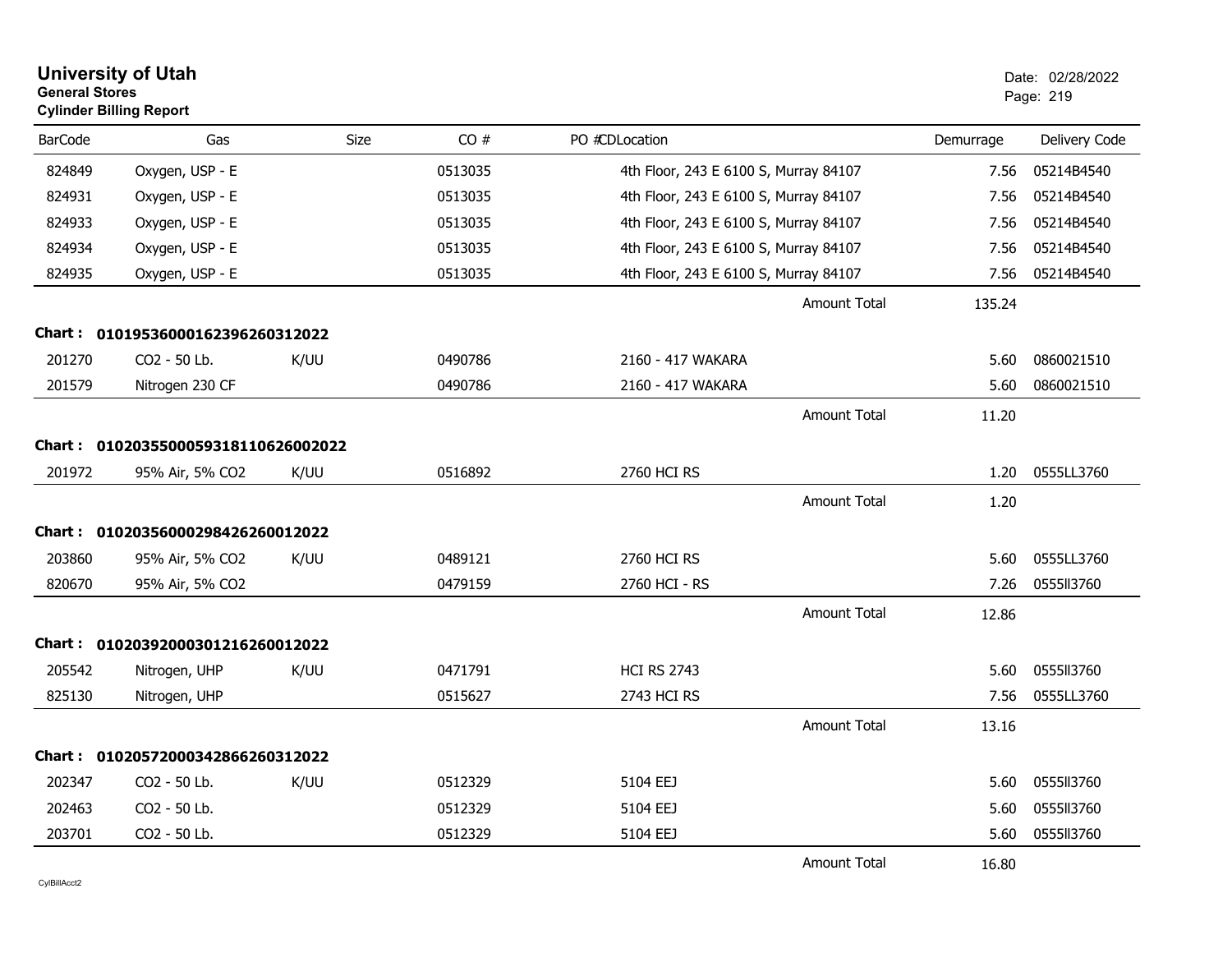| <b>General Stores</b> | <b>University of Utah</b><br><b>Cylinder Billing Report</b> |           |         |                        |                     |           | Date: 02/28/2022<br>Page: 220 |
|-----------------------|-------------------------------------------------------------|-----------|---------|------------------------|---------------------|-----------|-------------------------------|
| <b>BarCode</b>        | Gas                                                         | Size      | CO#     | PO #CDLocation         |                     | Demurrage | Delivery Code                 |
|                       | Chart: 01020616000351346260012022                           |           |         |                        |                     |           |                               |
| 202342                | Argon                                                       | K/UU      | 0498364 | 3310 HCI               |                     | 5.60      | 0555113760                    |
| 205395                | Nitrogen 230 CF                                             |           | 0482865 | 3440 HCI RN            |                     | 5.60      | 0555113760                    |
| 823263                | Hydrogen/125                                                |           | 0498364 | 3310 HCI               |                     | 7.56      | 0555113760                    |
|                       |                                                             |           |         |                        | <b>Amount Total</b> | 18.76     |                               |
|                       | Chart: 01020636000299716260312022                           |           |         |                        |                     |           |                               |
| 820731                | Nitrogen NF                                                 | 200C/Mt.A | 0479833 | S5644 Moran Eye Center |                     | 7.56      | 0523000000                    |
|                       |                                                             |           |         |                        | <b>Amount Total</b> | 7.56      |                               |
|                       | Chart: 01020652000106456260312022                           |           |         |                        |                     |           |                               |
| 200163                | CO2 - 50 Lb.                                                | K/UU      | 0510043 | 229 WIntrobe           |                     | 5.60      | 05213B1100                    |
| 200460                | CO2 - 50 Lb.                                                |           | 0515741 | 229 Wintrobe           |                     | 5.60      | 05213B1100                    |
| 200464                | CO2 - 50 Lb.                                                |           | 0515089 | 207 WIntrobe           |                     | 0.40      | 05213B1100                    |
| 200728                | CO2 - 50 Lb.                                                |           | 0515996 | 229 Wintrobe           |                     | 5.20      | 05213B1100                    |
| 200787                | CO2 - 50 Lb.                                                |           | 0515997 | 207 Wintrobe           |                     | 5.20      | 05213B1100                    |
| 200949                | CO2 - 50 Lb.                                                |           | 0515997 | 207 Wintrobe           |                     | 3.20      | 05213B1100                    |
| 201141                | Oxygen, USP                                                 |           | 0513246 | 237 Wintrobe           |                     | 5.60      | 05213B1100                    |
| 201752                | CO2 - 50 Lb.                                                |           | 0512452 | 229 WIntorbe           |                     | 5.60      | 05213B1100                    |
| 201866                | CO2 - 50 Lb.                                                |           | 0515996 | 229 Wintrobe           |                     | 5.20      | 05213B1100                    |
| 201874                | N2, Liquid LX45                                             |           | 0516850 | 237 WIntrobe           |                     | 16.00     | 05213B1100                    |
| 202175                | N2, Liquid LX45                                             |           | 0514307 | 237 WIntrobe           |                     | 28.80     | 05213B1100                    |
| 202508                | CO2 - 50 Lb.                                                |           | 0512452 | 229 WIntorbe           |                     | 5.60      | 05213B1100                    |
| 202789                | CO2 - 50 Lb.                                                |           | 0515997 | 207 Wintrobe           |                     | 5.20      | 05213B1100                    |
| 203476                | CO2 - 50 Lb.                                                |           | 0515742 | 207 Wintrobe           |                     | 0.40      | 05213B1100                    |
| 203782                | N2, Liquid LX45                                             |           | 0515090 | 237 Wintrobe           |                     | 44.80     | 05213B1100                    |
| 203882                | CO2 - 50 Lb.                                                |           | 0515741 | 229 Wintrobe           |                     | 3.60      | 05213B1100                    |
| 205295                | Oxygen, USP                                                 |           | 0486008 | 237 WIntrobe           |                     | 5.60      | 05213B1100                    |
| 205618                | Oxygen, USP                                                 |           | 0507199 | 237 Wintrobe           |                     | 5.60      | 05213B1100                    |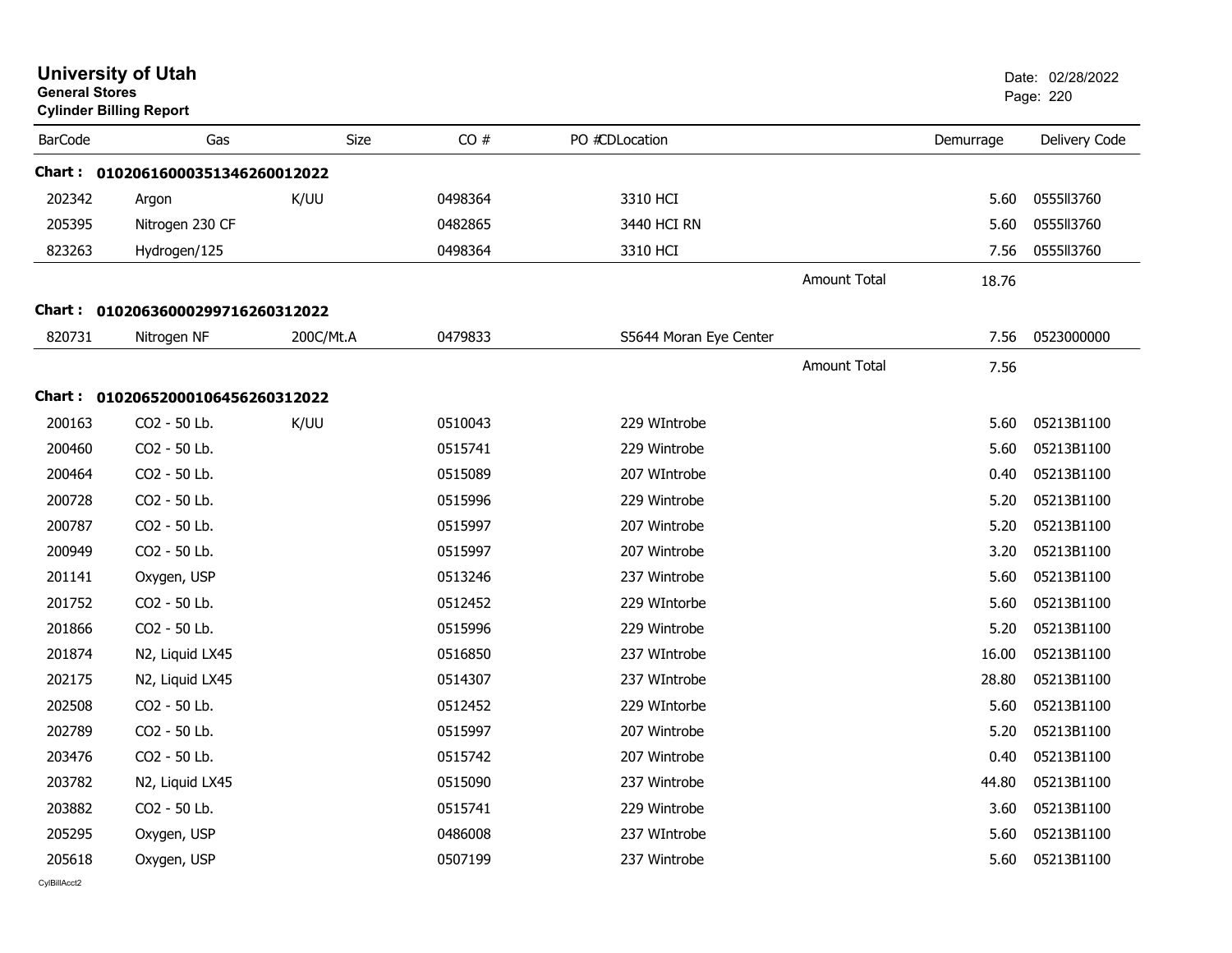| <b>General Stores</b> | <b>University of Utah</b><br><b>Cylinder Billing Report</b> |             |         |                                                 |           | Date: 02/28/2022<br>Page: 221 |
|-----------------------|-------------------------------------------------------------|-------------|---------|-------------------------------------------------|-----------|-------------------------------|
| <b>BarCode</b>        | Gas                                                         | <b>Size</b> | CO#     | PO #CDLocation                                  | Demurrage | Delivery Code                 |
| 205623                | Oxygen, USP                                                 |             | 0503207 | 237 Wintrobe                                    | 5.60      | 05213B1100                    |
| 824529                | CO2 - 50 Lb.                                                |             | 0514306 | 207 WIntrobe                                    | 0.54      | 05213B1100                    |
| 825363                | CO2 - 50 Lb.                                                |             | 0516849 | 207 WIntrobe                                    | 2.70      | 05213B1100                    |
| 825364                | CO2 - 50 Lb.                                                |             | 0516849 | 207 WIntrobe                                    | 2.70      | 05213B1100                    |
|                       |                                                             |             |         | <b>Amount Total</b>                             | 168.74    |                               |
|                       | Chart: 01020711001138576260012022                           |             |         |                                                 |           |                               |
| 200055                | Nitrogen 230 CF                                             | K/UU        | 0516161 | 1390 PRESIDENTS CIR RM Loading dock             | 2.20      | 0014002200                    |
| 200248                | Nitrogen 230 CF                                             |             | 0514211 | 1430 PRESIDENTS CIR RM 220                      | 5.60      | 0014002200                    |
| 200386                | Nitrogen 230 CF                                             |             | 0513843 | Bldg 005 East Side Receiving                    | 0.80      | 0014002200                    |
| 200388                | Nitrogen 230 CF                                             |             | 0514211 | 1430 PRESIDENTS CIR RM 220                      | 5.60      | 0014002200                    |
| 200515                | Nitrogen 230 CF                                             |             | 0514211 | 1430 PRESIDENTS CIR RM 220                      | 3.60      | 0014002200                    |
| 200518                | CO <sub>2</sub> - 50 Lb.                                    |             | 0512929 | Crocker Science Center, RM 134B                 | 0.80      | 0014002200                    |
| 200565                | Nitrogen 230 CF                                             |             | 0516833 | <b>CSC Loading Dock</b>                         | 2.00      | 0014002200                    |
| 200567                | Nitrogen 230 CF                                             |             | 0506014 | East Side Recceiving JTB                        | 5.60      | 0014002200                    |
| 200669                | Nitrogen 230 CF                                             |             | 0516161 | 1390 PRESIDENTS CIR RM Loading dock             | 4.80      | 0014002200                    |
| 200671                | Nitrogen 230 CF                                             |             | 0513439 | Crocker Science Center, east side receiving are | 3.60      | 0014002200                    |
| 200721                | CO <sub>2</sub> - 50 Lb.                                    |             | 0512929 | Crocker Science Center, RM 134B                 | 0.80      | 0014002200                    |
| 200813                | Nitrogen 230 CF                                             |             | 0516833 | <b>CSC Loading Dock</b>                         | 2.00      | 0014002200                    |
| 200827                | CO2 - 50 Lb.                                                |             | 0515077 | 220 Crocker Sci Center                          | 5.60      | 0014002200                    |
| 200952                | CO2 - 50 Lb.                                                |             | 0516161 | 1390 PRESIDENTS CIR RM Loading dock             | 4.80      | 0014002200                    |
| 201050                | Nitrogen 230 CF                                             |             | 0516833 | <b>CSC Loading Dock</b>                         | 2.00      | 0014002200                    |
| 201165                | Nitrogen 230 CF                                             |             | 0513843 | Bldg 005 East Side Receiving                    | 0.80      | 0014002200                    |
| 201173                | Nitrogen 230 CF                                             |             | 0516161 | 1390 PRESIDENTS CIR RM Loading dock             | 4.80      | 0014002200                    |
| 201260                | Nitrogen 230 CF                                             |             | 0516161 | 1390 PRESIDENTS CIR RM Loading dock             | 4.80      | 0014002200                    |
| 201369                | Nitrogen 230 CF                                             |             | 0515565 | 1390 Presidents Cir Loading Dock                | 3.60      | 0014002200                    |
| 201390                | Nitrogen 230 CF                                             |             | 0515565 | 1390 Presidents Cir Loading Dock                | 3.00      | 0014002200                    |
| 201396                | Nitrogen 230 CF                                             |             | 0516833 | <b>CSC Loading Dock</b>                         | 2.00      | 0014002200                    |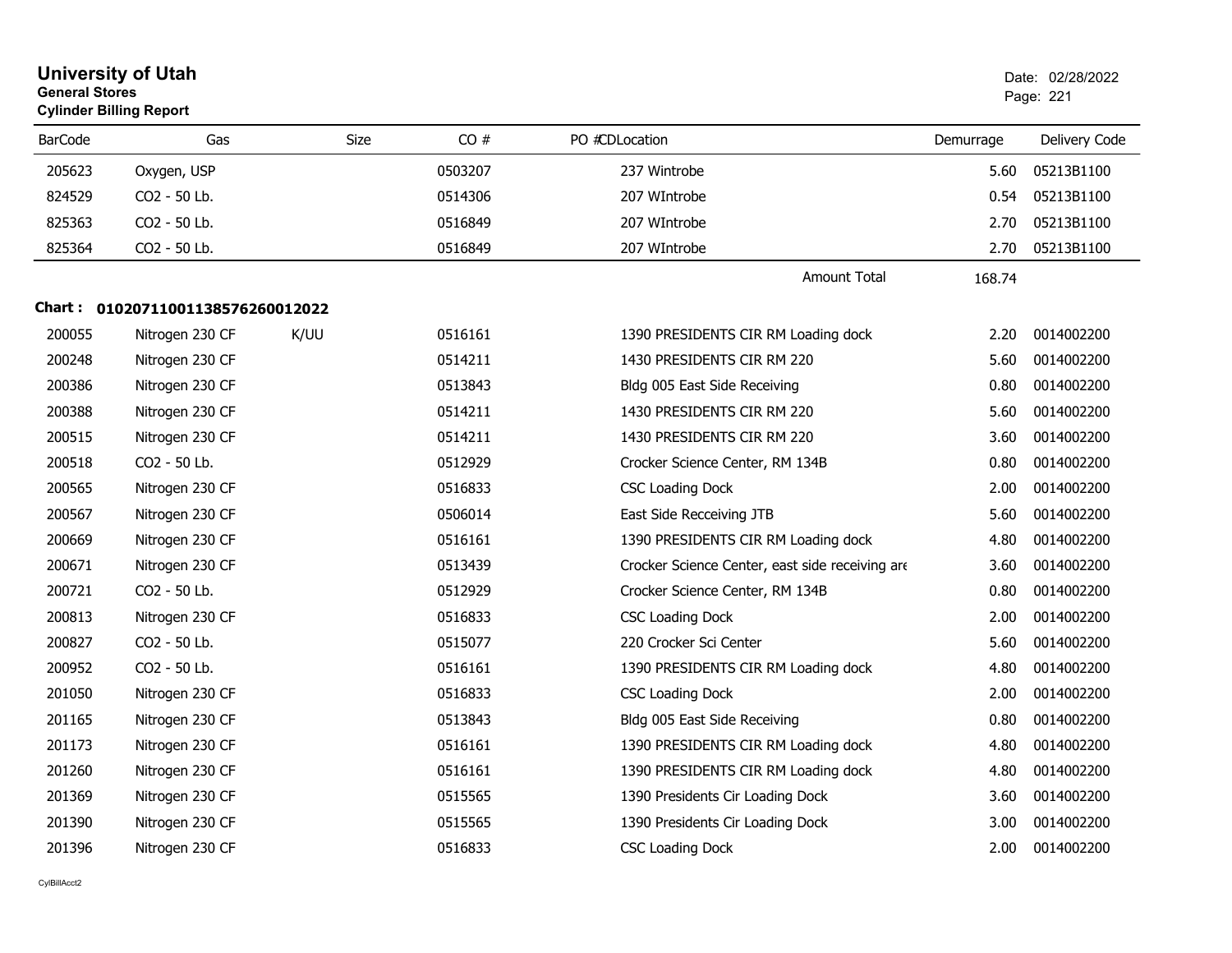# **University of Utah** Date: 02/28/2022 **General Stores**estate the control of the control of the control of the control of the control of the control of the control of the control of the control of the control of the control of the control of the control of the control of the c **Cylinder Billing Report**

| <b>BarCode</b> | Gas             | CO#<br>Size | PO #CDLocation                                  | Demurrage | Delivery Code |
|----------------|-----------------|-------------|-------------------------------------------------|-----------|---------------|
| 201510         | CO2 - 50 Lb.    | 0516992     | 1390 presidents Cir Loadig Dock                 | 0.80      | 0014002200    |
| 201597         | Nitrogen 230 CF | 0515565     | 1390 Presidents Cir Loading Dock                | 0.80      | 0014002200    |
| 201673         | Nitrogen 230 CF | 0516161     | 1390 PRESIDENTS CIR RM Loading dock             | 4.80      | 0014002200    |
| 201732         | Nitrogen 230 CF | 0515565     | 1390 Presidents Cir Loading Dock                | 0.80      | 0014002200    |
| 201745         | Nitrogen 230 CF | 0516833     | <b>CSC Loading Dock</b>                         | 2.00      | 0014002200    |
| 201809         | CO2 - 50 Lb.    | 0516161     | 1390 PRESIDENTS CIR RM Loading dock             | 4.80      | 0014002200    |
| 201862         | Nitrogen 230 CF | 0516161     | 1390 PRESIDENTS CIR RM Loading dock             | 4.80      | 0014002200    |
| 201863         | Nitrogen 230 CF | 0515565     | 1390 Presidents Cir Loading Dock                | 3.60      | 0014002200    |
| 202058         | Nitrogen 230 CF | 0513843     | Bldg 005 East Side Receiving                    | 0.80      | 0014002200    |
| 202058         | Nitrogen 230 CF | 0516833     | <b>CSC Loading Dock</b>                         | 2.00      | 0014002200    |
| 202059         | Nitrogen 230 CF | 0514211     | 1430 PRESIDENTS CIR RM 220                      | 3.60      | 0014002200    |
| 202084         | Nitrogen 230 CF | 0516833     | <b>CSC Loading Dock</b>                         | 2.00      | 0014002200    |
| 202197         | Nitrogen 230 CF | 0516161     | 1390 PRESIDENTS CIR RM Loading dock             | 4.80      | 0014002200    |
| 202216         | CO2 - 50 Lb.    | 0516992     | 1390 presidents Cir Loadig Dock                 | 0.80      | 0014002200    |
| 202663         | Nitrogen 230 CF | 0516833     | <b>CSC Loading Dock</b>                         | 2.00      | 0014002200    |
| 202723         | Nitrogen 230 CF | 0516161     | 1390 PRESIDENTS CIR RM Loading dock             | 4.80      | 0014002200    |
| 202727         | Nitrogen 230 CF | 0513550     | Crocker Science Center, east side receiving are | 0.80      | 0014002200    |
| 202904         | CO2 - 50 Lb.    | 0515077     | 220 Crocker Sci Center                          | 5.60      | 0014002200    |
| 202940         | Nitrogen 230 CF | 0513843     | Bldg 005 East Side Receiving                    | 0.80      | 0014002200    |
| 203666         | CO2 - 75 Lb     | 0513782     | Crocker Sci Center- East receiving area         | 8.16      | 0014002200    |
| 203668         | CO2 - 75 Lb     | 0513782     | Crocker Sci Center- East receiving area         | 8.16      | 0014002200    |
| 203800         | Nitrogen 230 CF | 0515565     | 1390 Presidents Cir Loading Dock                | 3.60      | 0014002200    |
| 203932         | Nitrogen 230 CF | 0513439     | Crocker Science Center, east side receiving are | 0.80      | 0014002200    |
| 203936         | Nitrogen 230 CF | 0510301     | Crocker Science Ctr East Side Receiving Area    | 5.60      | 0014002200    |
| 204539         | Nitrogen 230 CF | 0515565     | 1390 Presidents Cir Loading Dock                | 5.60      | 0014002200    |
| 205393         | Nitrogen 230 CF | 0506014     | East Side Recceiving JTB                        | 5.60      | 0014002200    |
| 205398         | Nitrogen 230 CF | 0514211     | 1430 PRESIDENTS CIR RM 220                      | 5.60      | 0014002200    |
| 821025         | Nitrogen        | 0481158     | Crocker Science Center                          | 7.56      | 0014002200    |
| CvIBillAcct2   |                 |             |                                                 |           |               |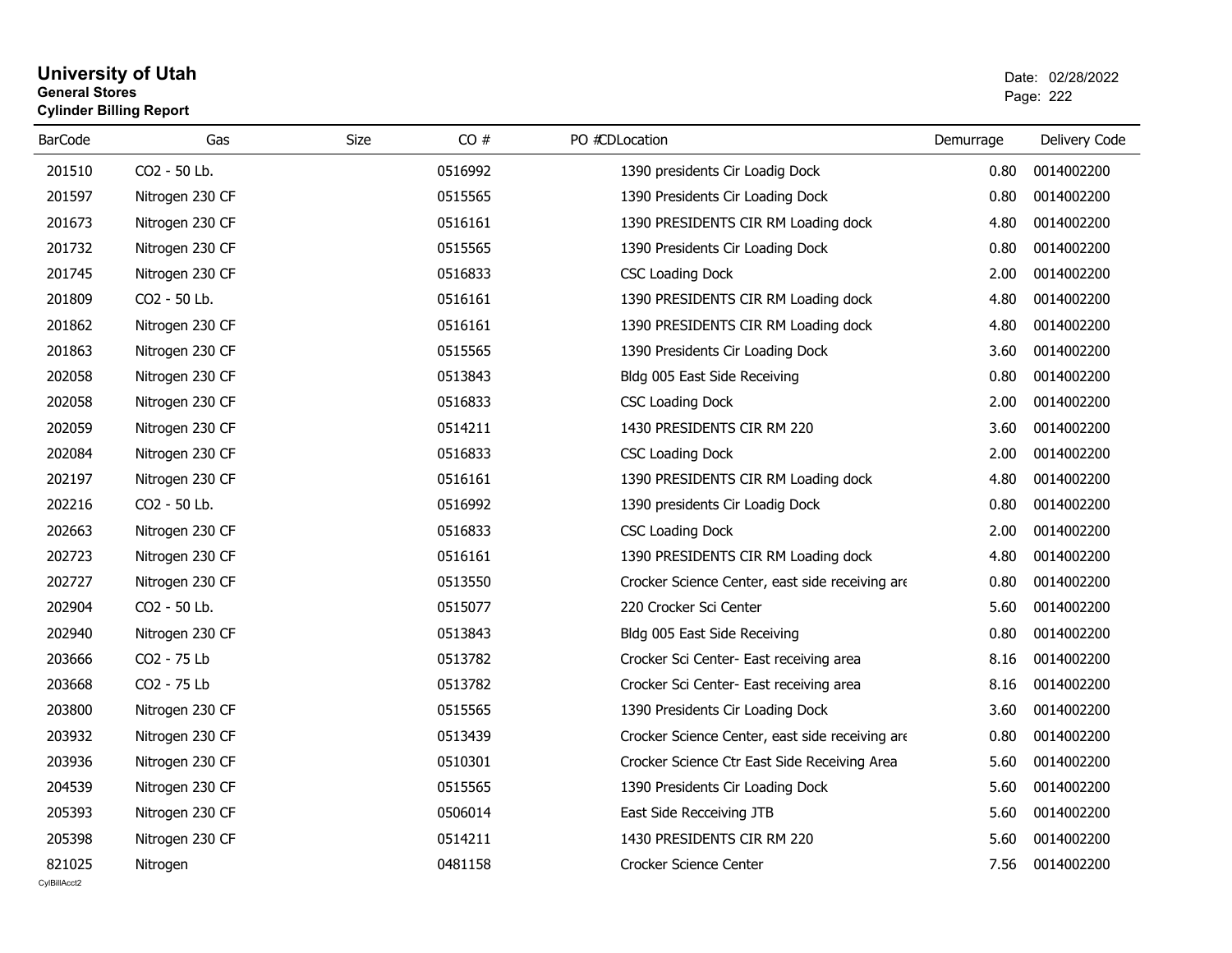| <b>General Stores</b>  | <b>University of Utah</b><br><b>Cylinder Billing Report</b> |                  |         |                                     |           | Date: 02/28/2022<br>Page: 223 |
|------------------------|-------------------------------------------------------------|------------------|---------|-------------------------------------|-----------|-------------------------------|
| <b>BarCode</b>         | Gas                                                         | Size             | CO#     | PO #CDLocation                      | Demurrage | Delivery Code                 |
| 824535                 | CO2 - 50 Lb.                                                |                  | 0514139 | Bldg 005 East Side Receiving        | 7.56      | 0014002200                    |
| 825198                 | CO2 - 50 Lb.                                                |                  | 0514139 | Bldg 005 East Side Receiving        | 7.56      | 0014002200                    |
| 825242                 | Nitrogen NF                                                 |                  | 0515701 | 1390 Presidents Circle Loading Dock | 7.56      | 0014002200                    |
| 825244                 | Nitrogen 230 CF                                             |                  | 0515701 | 1390 Presidents Circle Loading Dock | 4.05      | 0014002200                    |
| 825248                 | Nitrogen 230 CF                                             |                  | 0515701 | 1390 Presidents Circle Loading Dock | 7.56      | 0014002200                    |
| 825249                 | Nitrogen 230 CF                                             |                  | 0515701 | 1390 Presidents Circle Loading Dock | 7.56      | 0014002200                    |
| 825250                 | Nitrogen 230 CF                                             |                  | 0515701 | 1390 Presidents Circle Loading Dock | 7.56      | 0014002200                    |
| 825251                 | Nitrogen 230 CF                                             |                  | 0515701 | 1390 Presidents Circle Loading Dock | 7.56      | 0014002200                    |
| 825252                 | Nitrogen 230 CF                                             |                  | 0515701 | 1390 Presidents Circle Loading Dock | 7.56      | 0014002200                    |
|                        |                                                             |                  |         | Amount Total                        | 234.41    |                               |
| Chart :                | 01020711001138576261512022                                  |                  |         |                                     |           |                               |
| 202454                 | Oxygen - 125 CF                                             | 125 CF/UU        | 0516644 | 1390 Presidents Circle              | 2.60      | 0014002200                    |
|                        |                                                             |                  |         | <b>Amount Total</b>                 | 2.60      |                               |
| Chart :                | 01020722500190356260012022                                  |                  |         |                                     |           |                               |
| 201099                 | N2, Liquid LX45                                             | <b>180 LTR/U</b> | 0516453 | 578 BPRB                            | 17.60     | 05213R2100                    |
| 201713                 | N2, Liquid LX45                                             |                  | 0516453 | 578 BPRB                            | 17.60     | 05213R2100                    |
| 202430                 | N2, Liquid LX45                                             |                  | 0515727 | 578 BPRB                            | 24.00     | 05213R2100                    |
| 203017                 | N2, Liquid LX45                                             |                  | 0514410 | 578 BPRB                            | 3.20      | 05213R2100                    |
| 203524                 | N2, Liquid LX45                                             |                  | 0514410 | 578 BPRB                            | 3.20      | 05213R2100                    |
| 203780                 | N2, Liquid LX45                                             |                  | 0515727 | 578 BPRB                            | 24.00     | 05213R2100                    |
|                        |                                                             |                  |         | <b>Amount Total</b>                 | 89.60     |                               |
| Chart :                | 01020726000169916260012022                                  |                  |         |                                     |           |                               |
| 200028                 | CO2 - 50 Lb.                                                | K/UU             | 0476898 | 4344 SMBB                           | 5.60      | 0151043400                    |
| 200097                 | CO <sub>2</sub> - Siphon                                    |                  | 0423439 | 4340 SMBB                           | 4.48      | 0151043400                    |
| 201854                 | CO2 - 50 Lb.                                                |                  | 0476898 | 4344 SMBB                           | 5.60      | 0151043400                    |
| 202343                 | CO2 - 50 Lb.                                                |                  | 0503145 | 574 BPRB                            | 5.60      | 0550050010                    |
| 202466<br>CylBillAcct2 | CO2 - 50 Lb.                                                |                  | 0503145 | 574 BPRB                            | 5.60      | 0550050010                    |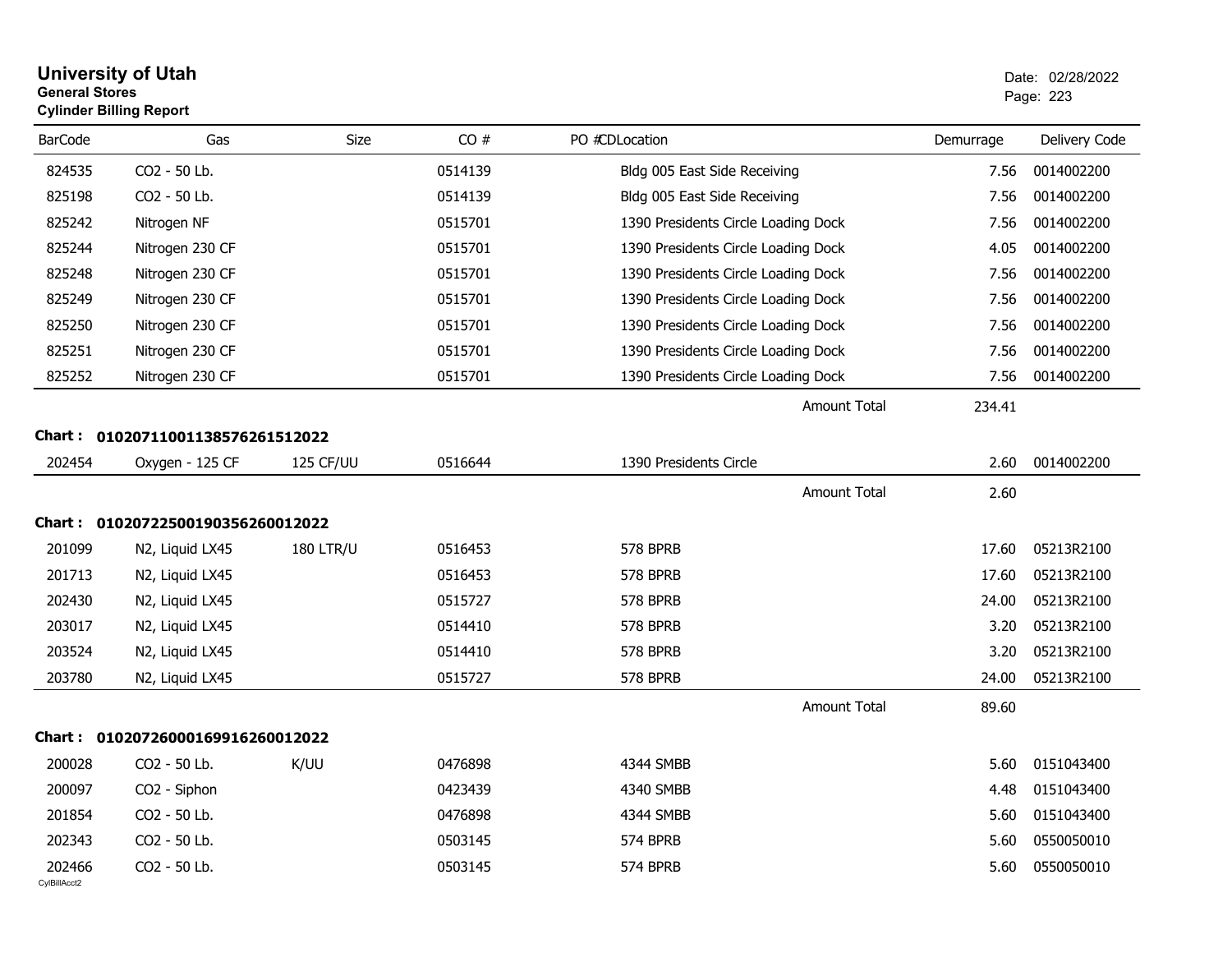| <b>General Stores</b> | <b>University of Utah</b><br><b>Cylinder Billing Report</b> |      |         |                                             |           | Date: 02/28/2022<br>Page: 224 |
|-----------------------|-------------------------------------------------------------|------|---------|---------------------------------------------|-----------|-------------------------------|
| <b>BarCode</b>        | Gas                                                         | Size | CO#     | PO #CDLocation                              | Demurrage | Delivery Code                 |
| 202735                | CO2 - Siphon                                                |      | 0423439 | 4340 SMBB                                   | 4.48      | 0151043400                    |
| 203325                | Oxygen, USP                                                 |      | 0488716 | 065 BPRB                                    | 5.60      | 0550050010                    |
| 204724                | CO2 - 50 Lb.                                                |      | 0503145 | 574 BPRB                                    | 5.60      | 0550050010                    |
|                       |                                                             |      |         | <b>Amount Total</b>                         | 42.56     |                               |
|                       | Chart: 01020812000289456260312022                           |      |         |                                             |           |                               |
| 202472                | CO2 - 50 Lb.                                                | K/UU | 0508879 | <b>2747 HCI RS</b>                          | 5.60      | 0555113760                    |
|                       |                                                             |      |         | <b>Amount Total</b>                         | 5.60      |                               |
|                       | Chart: 0102096500059317240626002022                         |      |         |                                             |           |                               |
| 202022                | Nitrogen 230 CF                                             | K/UU | 0511427 | 6460 ECCLES DOWN THE HALL                   | 5.60      | 0533021000                    |
| 204655                | Breathing Air/T                                             |      | 0511427 | 6460 ECCLES DOWN THE HALL                   | 4.48      | 0533021000                    |
|                       |                                                             |      |         | <b>Amount Total</b>                         | 10.08     |                               |
|                       | Chart: 01021012500098546260012022                           |      |         |                                             |           |                               |
| 200756                | Helium - UHP                                                | K/UU | 0469219 | JFB SP Loading dock Attn: Henna Popli       | 5.60      | 0083002010                    |
| 200944                | Nitrogen, UHP                                               |      | 0508964 | BLDG 10 SP Loading Dock                     | 5.60      | 0083002010                    |
| 201595                | Nitrogen, UHP                                               |      | 0512112 | BLDG 10 SP Loading Dock                     | 5.60      | 0083002010                    |
| 202387                | Nitrogen, UHP                                               |      | 0497623 | BLDG 19 INSCC West entrance                 | 5.60      | 0083002010                    |
| 202745                | Helium - 219 CF                                             |      | 0466857 | JFB- SP Loading Dock for Henna Popli        | 5.60      | 0083002010                    |
| 203317                | Oxygen, USP                                                 |      | 0495595 | BLDG 10 SP loading Dock                     | 5.60      | 0083002010                    |
| 203328                | Oxygen, USP                                                 |      | 0480807 | JFB SP Loading Dock Attn: Henna Popli       | 5.60      | 0083002010                    |
| 820988                | Oxygen, USP                                                 |      | 0481007 | JFB SP LOADING DOCK ATTN: HENNA POPLI       | 7.56      | 0083002010                    |
| 822127                | Nitrogen, UHP                                               |      | 0490611 | JFB SW Rotunda Entrance                     | 7.56      | 0083002010                    |
| 822134                | Nitrogen, UHP                                               |      | 0490611 | JFB SW Rotunda Entrance                     | 7.56      | 0083002010                    |
| 823824                | 5% H2 95% N2                                                |      | 0512112 | BLDG 10 SP Loading Dock                     | 56.00     | 0083002010                    |
| 824202                | 5% H2 95% N2                                                |      | 0507857 | BLDG. 10 SP Loading Dock                    | 7.56      | 0083002010                    |
| 824739                | Nitrogen, UHP                                               |      | 0511751 | BLDG 10 SP Loading DOck                     | 7.56      | 0083002010                    |
| 824774                | 5% H2 95% N2                                                |      | 0514127 | BLDG 10 SP Loading Dock Attn: Sabastian Atw | 7.56      | 0083002010                    |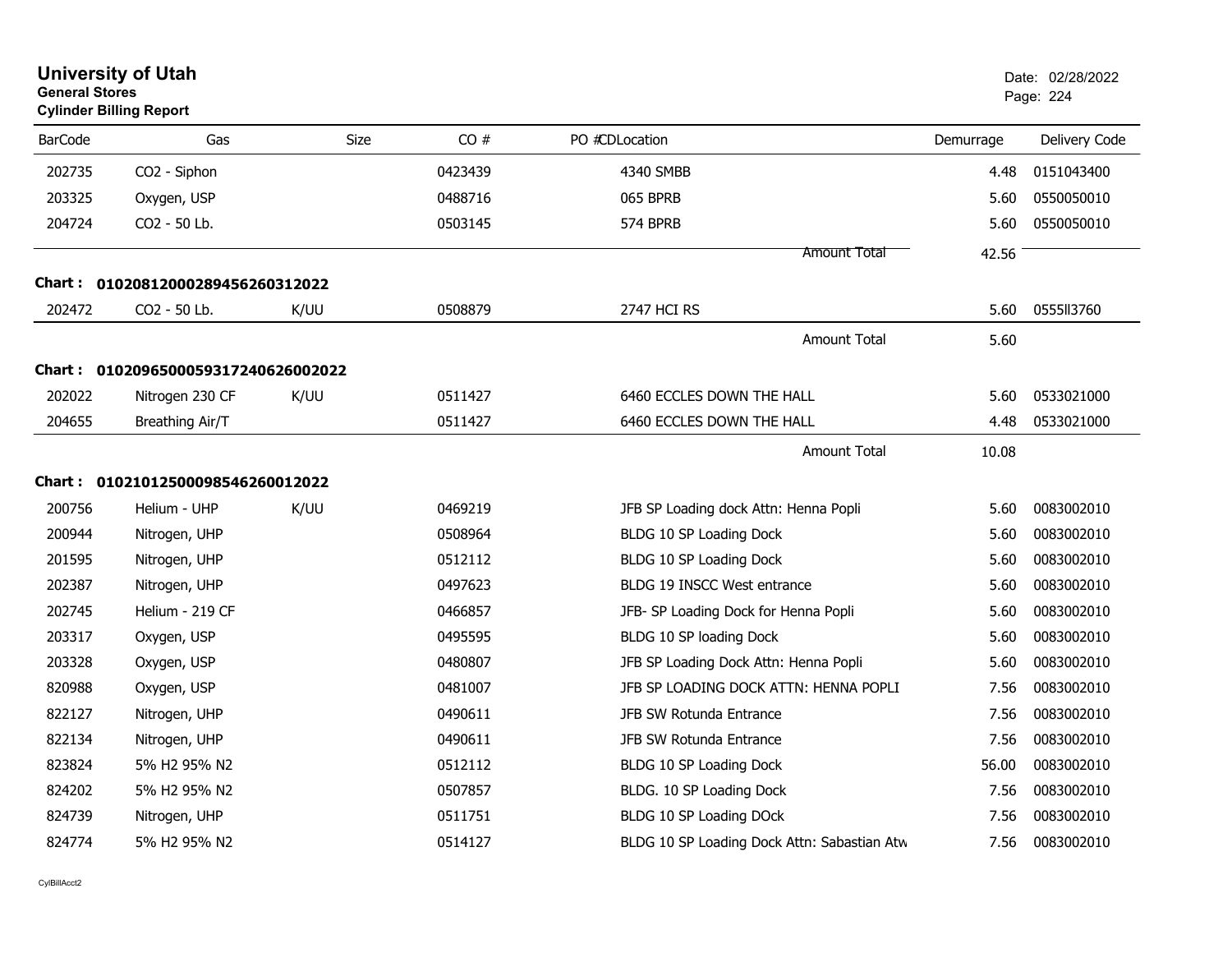| <b>University of Utah</b>      | Date: 02/2 |
|--------------------------------|------------|
| <b>General Stores</b>          | Page: 225  |
| <b>Cylinder Billing Report</b> |            |

| <b>BarCode</b> | Gas                                 | Size | CO#     | PO #CDLocation                                 | Demurrage | Delivery Code |
|----------------|-------------------------------------|------|---------|------------------------------------------------|-----------|---------------|
| 825059         | Nitrogen, UHP                       |      | 0513627 | BLDG. 19 INSCC West Entrance                   | 7.56      | 0083002010    |
|                |                                     |      |         | <b>Amount Total</b>                            | 148.12    |               |
|                | Chart: 0102101500054504454626002022 |      |         |                                                |           |               |
| 200120         | Helium - 219 CF                     | K/UU | 0487855 | BLDG 10 SP Loading Dock                        | 5.60      | 0083002010    |
| 200845         | Argon                               |      | 0515308 | BLDG. 10 SP Loading Dock                       | 5.60      | 0083002010    |
| 200932         | Argon                               |      | 0478887 | JFB SP Loading Dock Attn: SHanti Deemyad       | 5.60      | 0083002010    |
| 201563         | Argon                               |      | 0512114 | BLDG 10 SP Loading Dock                        | 5.60      | 0083002010    |
| 202024         | Helium - 219 CF                     |      | 0512925 | BLDG. 10 SP Loading Dock                       | 5.60      | 0083002010    |
| 821938         | 5% H2 95% N2                        |      | 0488196 | Loading Dock SP (Building 10), Attn: Shanti De | 7.56      | 0083002010    |
|                |                                     |      |         | Amount Total                                   | 35.56     |               |
|                | Chart: 0102101500055800799626002022 |      |         |                                                |           |               |
| 200126         | Helium - 219 CF                     | K/UU | 0513124 | BLDG. 10 SP Loading Dock                       | 5.60      | 0083002010    |
| 200345         | Nitrogen, UHP                       |      | 0507859 | BLDG. 10 SP Loading Dock                       | 5.60      | 0083002010    |
| 200348         | Nitrogen, UHP                       |      | 0512926 | BLDG. 10 SP Loading Dock                       | 5.60      | 0083002010    |
| 200606         | Nitrogen, UHP                       |      | 0507859 | BLDG. 10 SP Loading Dock                       | 5.60      | 0083002010    |
| 200704         | Nitrogen, UHP                       |      | 0505940 | BLDG. 10 SP Loading Dock                       | 5.60      | 0083002010    |
| 200752         | Nitrogen, UHP                       |      | 0512926 | BLDG. 10 SP Loading Dock                       | 5.60      | 0083002010    |
| 201030         | Helium - 219 CF                     |      | 0513124 | BLDG. 10 SP Loading Dock                       | 5.60      | 0083002010    |
| 201194         | Air - 233 CF                        |      | 0462204 | $114$ jfb                                      | 4.48      | 0083002010    |
| 201370         | Helium - 219 CF                     |      | 0493719 | JFB SW Rotunda Entrance                        | 5.60      | 0083002010    |
| 201593         | Nitrogen, UHP                       |      | 0493706 | JFB SW Rotunda Entrance                        | 5.60      | 0083002010    |
| 201613         | Helium - 219 CF                     |      | 0493719 | JFB SW Rotunda Entrance                        | 5.60      | 0083002010    |
| 201619         | Helium - UHP                        |      | 0478043 | JFB SP Loading Dock Attn: HEnna Popli          | 5.60      | 0083002010    |
| 201621         | Helium - 219 CF                     |      | 0493719 | JFB SW Rotunda Entrance                        | 5.60      | 0083002010    |
| 201916         | Helium - 219 CF                     |      | 0493719 | JFB SW Rotunda Entrance                        | 5.60      | 0083002010    |
| 202081         | Helium - UHP                        |      | 0482115 | JFB SP Loading Dock Attn: Xin Pan              | 5.60      | 0083002010    |
| 203024         | Nitrogen, UHP                       |      | 0505940 | BLDG. 10 SP Loading Dock                       | 5.60      | 0083002010    |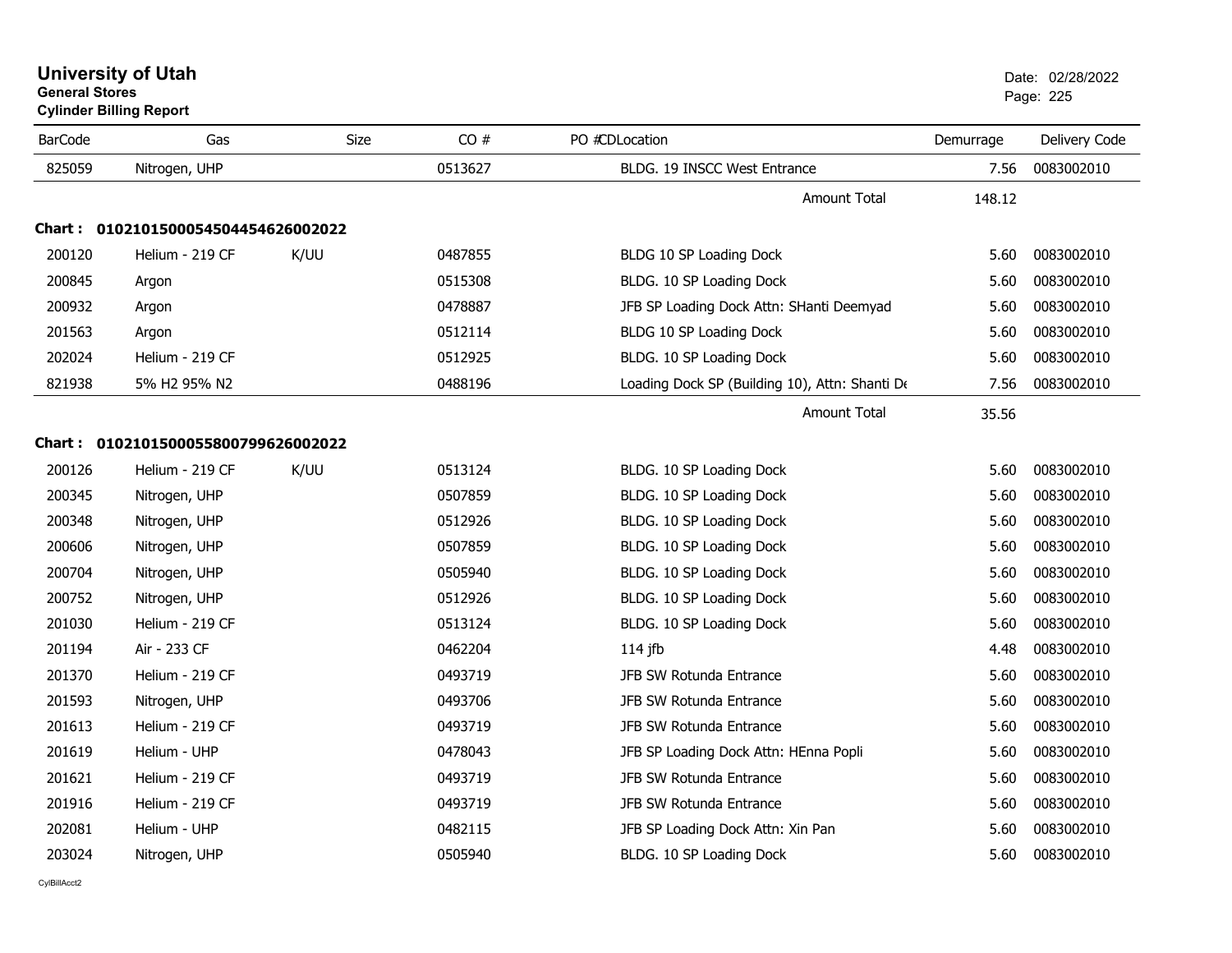# **University of Utah** Date: 02/28/2022 **General Stores**entry of the control of the control of the control of the control of the control of the control of the control of the control of the control of the control of the control of the control of the control of the control of the **Cylinder Billing Report**

| <b>BarCode</b> | Gas                                 | Size             | CO#     | PO #CDLocation                               | Demurrage | Delivery Code |
|----------------|-------------------------------------|------------------|---------|----------------------------------------------|-----------|---------------|
| 203279         | Helium - UHP                        |                  | 0510472 | BLDG 10 SP Loading Dock                      | 5.60      | 0083002010    |
| 203825         | Helium - UHP                        |                  | 0478043 | JFB SP Loading Dock Attn: HEnna Popli        | 5.60      | 0083002010    |
| 203981         | Helium - 219 CF                     |                  | 0493719 | JFB SW Rotunda Entrance                      | 5.60      | 0083002010    |
| 205804         | Nitrogen 40 CF                      |                  | 0492607 | JFB SW Rotunda Entrance                      | 5.60      | 0083002010    |
| 820485         | Nitrogen, UHP                       |                  | 0478684 | JFB SP Loading Dock Attn: Henna Popli        | 7.56      | 0083002010    |
| 822088         | Nitrogen, UHP                       |                  | 0490072 | BLDG 10 SP Loading DOck - Order for: Xin Par | 7.56      | 0083002010    |
| 822381         | 5% H2 95% N2                        |                  | 0492945 | JFB SW Rotunda Entrance                      | 7.56      | 0083002010    |
| 823171         | 5% H2 95% N2                        |                  | 0498102 | JFB SW Rotunda Entrance                      | 7.56      | 0083002010    |
| 824291         | 5% H2 95% N2                        |                  | 0510471 | BLDG 10 SP Loading Dock                      | 7.56      | 0083002010    |
| 824292         | 5% H2 95% N2                        |                  | 0510215 | BLDG 10 SP Loading Dock                      | 7.56      | 0083002010    |
| 825060         | Nitrogen, UHP                       |                  | 0513621 | BLDG. 10 SP Loading Dock                     | 7.56      | 0083002010    |
| 825061         | Nitrogen, UHP                       |                  | 0513631 | BLDG. 10 SP Loading Dock                     | 7.56      | 0083002010    |
| 825062         | Nitrogen, UHP                       |                  | 0513631 | BLDG. 10 SP Loading Dock                     | 7.56      | 0083002010    |
| 825063         | Nitrogen, UHP                       |                  | 0513621 | BLDG. 10 SP Loading Dock                     | 7.56      | 0083002010    |
| 825122         | Nitrogen, UHP                       |                  | 0513629 | BLDG. 10 SP Loading Dock                     | 7.56      | 0083002010    |
| 825123         | Nitrogen, UHP                       |                  | 0513629 | BLDG. 10 SP Loading Dock                     | 7.56      | 0083002010    |
|                |                                     |                  |         | Amount Total                                 | 201.60    |               |
|                | Chart: 0102101500055800924626002022 |                  |         |                                              |           |               |
| 203018         | N2, Liquid LX45                     | <b>180 LTR/U</b> | 0507442 | BLDG 83 JFB B-13                             | 44.80     | 0083002010    |
|                |                                     |                  |         | <b>Amount Total</b>                          | 44.80     |               |
| Chart :        | 0102101500058502811626002022        |                  |         |                                              |           |               |
| 200121         | Helium - UHP                        | K/UU             | 0509870 | BLDG. 10 SP Loading Dock                     | 5.60      | 0083002010    |
| 200122         | Helium - UHP                        |                  | 0507162 | BLDG 10 SP Loading Dock                      | 5.60      | 0083002010    |
| 200128         | Helium - UHP                        |                  | 0517083 | BLDG 10 SP Loading Dock                      | 0.80      | 0083002010    |
| 200428         | Argon                               |                  | 0517168 | BLDG 10 SP Loading Dock                      | 0.60      | 0083002010    |
| 200917         | Helium - UHP                        |                  | 0513628 | BLDG. 10 SP Loading Dock                     | 4.80      | 0083002010    |
| 201016         | Argon                               |                  | 0513624 | BLDG. 10 SP Loading Dock                     | 5.60      | 0083002010    |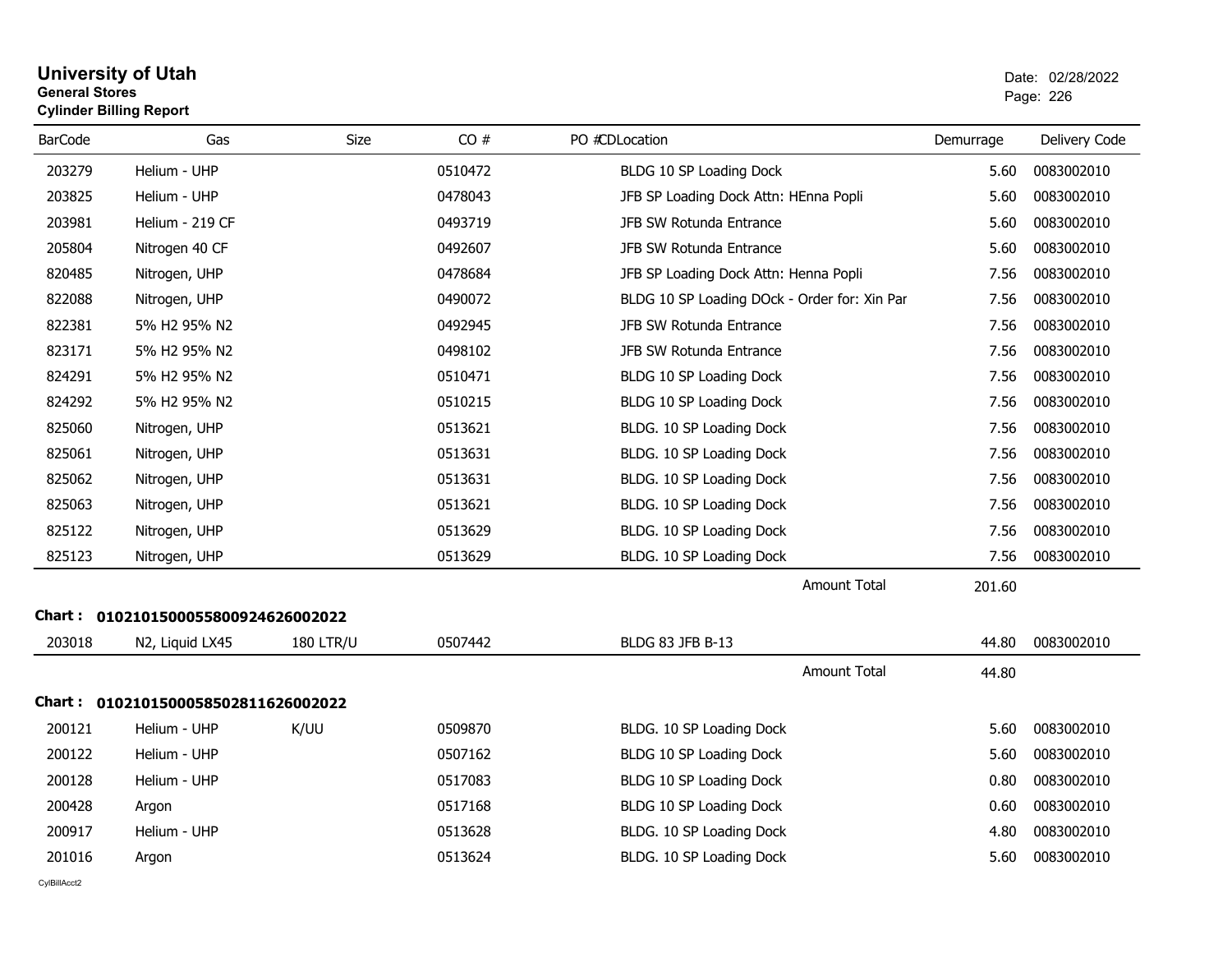|                | <b>Cylinder Billing Report</b>      |             |         |                                         |           |               |
|----------------|-------------------------------------|-------------|---------|-----------------------------------------|-----------|---------------|
| <b>BarCode</b> | Gas                                 | <b>Size</b> | CO#     | PO #CDLocation                          | Demurrage | Delivery Code |
| 201152         | Argon                               |             | 0511130 | BLDG 10 SP Loading DOck                 | 5.60      | 0083002010    |
| 201162         | Argon                               |             | 0511130 | BLDG 10 SP Loading DOck                 | 5.60      | 0083002010    |
| 201176         | Argon                               |             | 0515307 | BLDG. 10 SP Loading Dock                | 5.60      | 0083002010    |
| 201366         | Argon                               |             | 0515307 | BLDG. 10 SP Loading Dock                | 5.60      | 0083002010    |
| 202157         | Argon                               |             | 0517168 | BLDG 10 SP Loading Dock                 | 0.60      | 0083002010    |
| 202372         | Helium - UHP                        |             | 0510470 | BLDG 10 SP Loaidng Dock                 | 4.80      | 0083002010    |
| 203021         | Helium - UHP                        |             | 0516324 | BLDG 10 SP Loading Dock                 | 3.80      | 0083002010    |
| 203278         | N2, Liquid LX45                     |             | 0514761 | BLDG. 83 JFB B-21                       | 17.60     | 0083002010    |
| 203837         | Argon                               |             | 0513624 | BLDG. 10 SP Loading Dock                | 5.00      | 0083002010    |
| 204437         | N2, Liquid LX45                     |             | 0516562 | BLDG 83 JFB B-21                        | 27.20     | 0083002010    |
|                |                                     |             |         | <b>Amount Total</b>                     | 104.40    |               |
| Chart :        | 0102101500058502821626002022        |             |         |                                         |           |               |
| 200134         | Helium - 219 CF                     | K/UU        | 0477432 | JFB SP Loading Dock Attn: Devon Fischer | 5.60      | 0083002010    |
| 200878         | Nitrogen 230 CF                     |             | 0444690 | 115 S 1400 E Loading Dock               | 4.48      | 0083002010    |
| 200935         | Helium - 219 CF                     |             | 0477432 | JFB SP Loading Dock Attn: Devon Fischer | 5.60      | 0083002010    |
| 201877         | Helium - 219 CF                     |             | 0477432 | JFB SP Loading Dock Attn: Devon Fischer | 5.60      | 0083002010    |
| 201914         | Helium - 219 CF                     |             | 0477432 | JFB SP Loading Dock Attn: Devon Fischer | 5.60      | 0083002010    |
| 202064         | Helium - 219 CF                     |             | 0477432 | JFB SP Loading Dock Attn: Devon Fischer | 5.60      | 0083002010    |
| 203864         | Helium - 219 CF                     |             | 0477432 | JFB SP Loading Dock Attn: Devon Fischer | 5.60      | 0083002010    |
| 205500         | Nitrogen 230 CF                     |             | 0391786 | 114 JFB                                 | 4.48      | 0083002010    |
| 205563         | Argon - UHP                         |             | 0452183 | 114 JFB                                 | 4.48      | 0083002010    |
| 816299         | Helium - 219 CF                     |             | 0451341 | 114 JFB                                 | 6.44      | 0083002010    |
| 823652         | Nitrogen, UHP                       |             | 0503237 | BLDG 10 SP Loading Dock                 | 7.56      | 0083002010    |
|                |                                     |             |         | <b>Amount Total</b>                     | 61.04     |               |
|                | Chart: 0102101500058503095626002022 |             |         |                                         |           |               |
| 824775         | 5% H2 95% N2                        | 200C/Mt.A   | 0517082 | BLDG 10 SP Loading Dock                 | 1.08      | 0083002010    |
|                |                                     |             |         | Amount Total                            | 1.08      |               |

# **University of Utah** Date: 02/28/2022 **General Stores**estate the control of the control of the control of the control of the control of the control of the control of the control of the control of the control of the control of the control of the control of the control of the c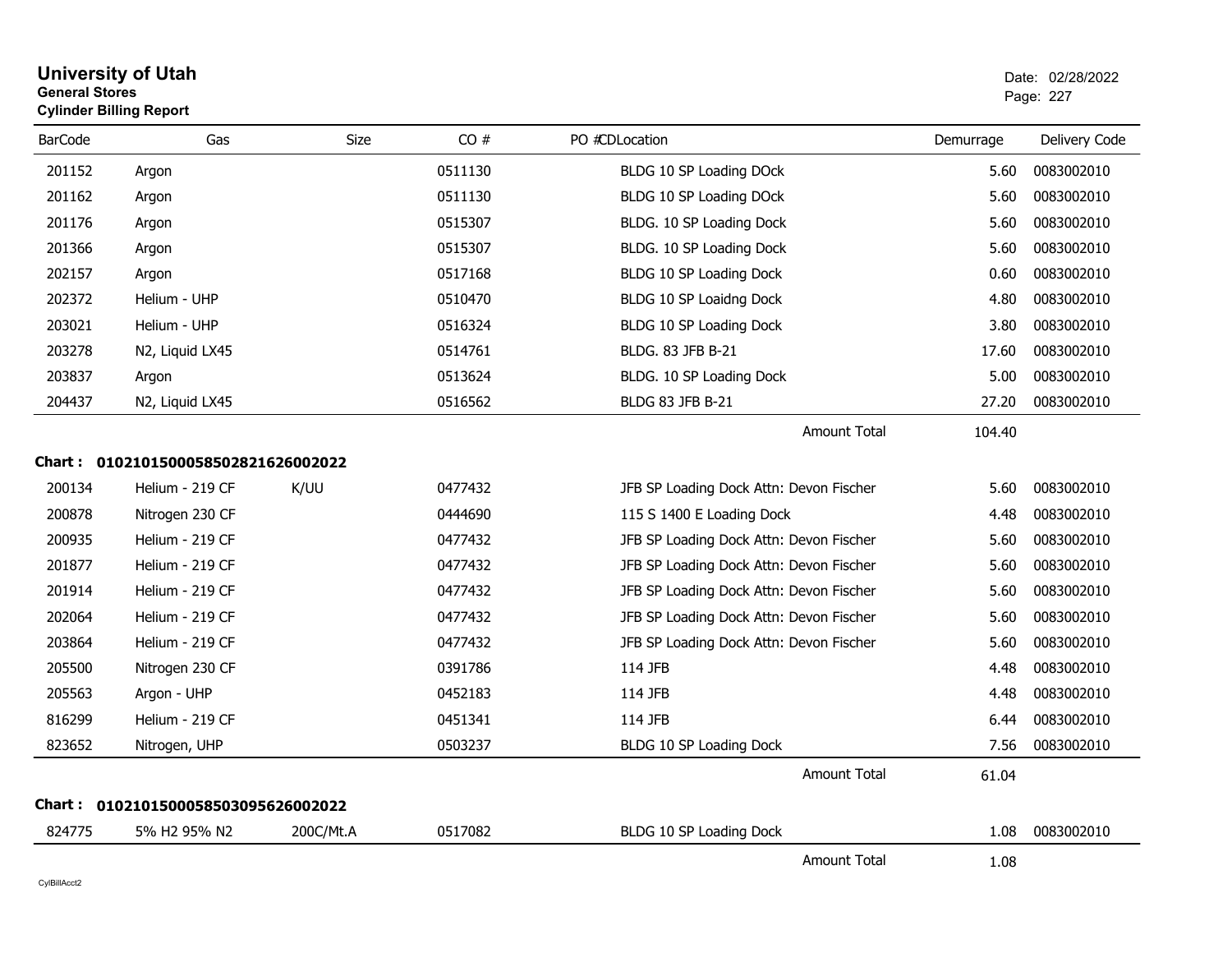| <b>General Stores</b> | <b>University of Utah</b><br><b>Cylinder Billing Report</b> |           |         |                        |                     |           | Date: 02/28/2022<br>Page: 228 |
|-----------------------|-------------------------------------------------------------|-----------|---------|------------------------|---------------------|-----------|-------------------------------|
| <b>BarCode</b>        | Gas                                                         | Size      | CO#     | PO #CDLocation         |                     | Demurrage | Delivery Code                 |
|                       | Chart: 0102101500058503124626002022                         |           |         |                        |                     |           |                               |
| 200083                | Acetylene, CF                                               | Acty-CF/U | 0339700 |                        |                     | 4.48      | 0083002010                    |
| 200150                | Oxygen - 125 CF                                             |           | 0487938 | Will Call              |                     | 5.60      | 0083002010                    |
| 201158                | CO2 - 50 Lb.                                                |           | 0487938 | Will Call              |                     | 5.60      | 0083002010                    |
| 203044                | Oxygen, USP                                                 |           | 0474615 | 262 INCSS (COSMIC RAY) |                     | 5.60      | 0083001140                    |
| 203966                | Acetylene, CF                                               |           | 0474615 | 262 INCSS (COSMIC RAY) |                     | 5.60      | 0083001140                    |
| 800135                | Acetylene - B                                               |           | 0123498 | 320 JFB COSMIC RAY     |                     | 9.52      | 0083001140                    |
| 819932                | CO2 - 50 Lb.                                                |           | 0474615 | 262 INCSS (COSMIC RAY) |                     | 7.56      | 0083001140                    |
|                       |                                                             |           |         |                        | <b>Amount Total</b> | 43.96     |                               |
|                       | Chart: 01021036000329696260312022                           |           |         |                        |                     |           |                               |
| 203120                | Oxygen, USP - E                                             | E/UU      | 0508337 | 2470 Eccles            |                     | 5.60      | 0555II3760                    |
|                       |                                                             |           |         |                        | <b>Amount Total</b> | 5.60      |                               |
|                       | Chart: 01021212000342506260212022                           |           |         |                        |                     |           |                               |
| 200402                | Oxygen, USP                                                 | K/UU      | 0516607 | 208-383 COLOROW        |                     | 2.40      | 0550050010                    |
| 203038                | Oxygen, USP                                                 |           | 0508165 | 383 Colorow 208B       |                     | 3.20      | 0550050010                    |
| 824624                | Oxygen, USP                                                 |           | 0512415 | 208-383 COLOROW        |                     | 7.56      | 0550050010                    |
|                       |                                                             |           |         |                        | <b>Amount Total</b> | 13.16     |                               |
|                       | Chart: 0102164500059315520626002022                         |           |         |                        |                     |           |                               |
| 200740                | CO2 - 50 Lb.                                                | K/UU      | 0500613 | 5346 SMBB              |                     | 5.60      | 0582003010                    |
| 204720                | CO2 - 50 Lb.                                                |           | 0500613 | 5346 SMBB              |                     | 5.60      | 0582003010                    |
|                       |                                                             |           |         |                        | <b>Amount Total</b> | 11.20     |                               |
|                       | Chart: 01021646000296636260012022                           |           |         |                        |                     |           |                               |
| 201654                | CO2 - 50 Lb.                                                | K/UU      | 0506780 | 5211 SMBB              |                     | 5.60      | 0582003010                    |
| 202754                | CO2 - 50 Lb.                                                |           | 0506780 | 5211 SMBB              |                     | 5.60      | 0582003010                    |
| 203992                | CO2 - 50 Lb.                                                |           | 0506780 | 5211 SMBB              |                     | 5.60      | 0582003010                    |
| 205359                | CO2 - 50 Lb.                                                |           | 0506780 | 5211 SMBB              |                     | 5.60      | 0582003010                    |
|                       |                                                             |           |         |                        |                     |           |                               |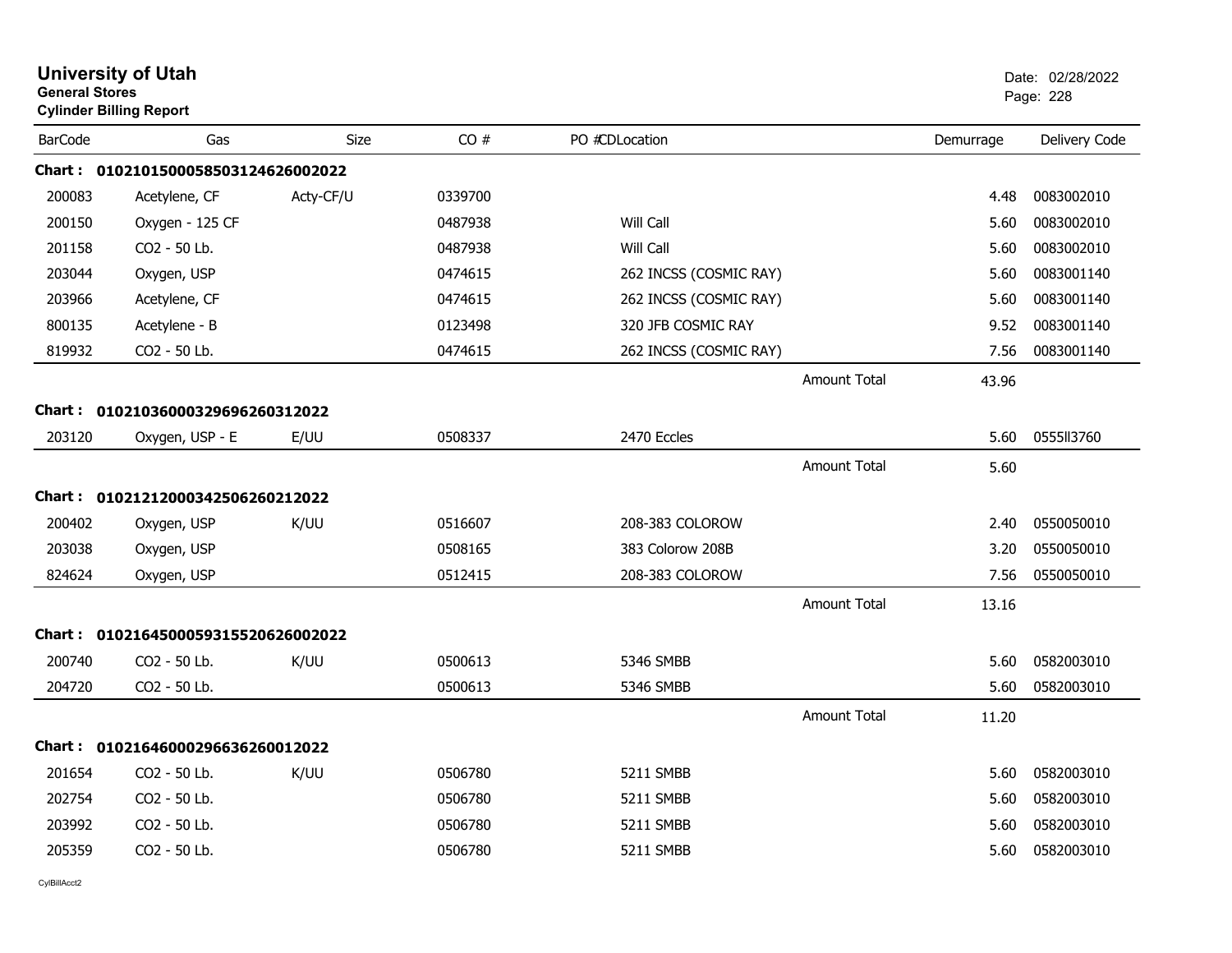| <b>BarCode</b> | Gas                     | Size             | CO#     | PO #CDLocation |                     | Demurrage | Delivery Code |
|----------------|-------------------------|------------------|---------|----------------|---------------------|-----------|---------------|
| 205662         | CO2 - 50 Lb.            |                  | 0506780 | 5211 SMBB      |                     | 5.60      | 0582003010    |
|                |                         |                  |         |                | Amount Total        | 28.00     |               |
|                | Chart: 0261236635302022 |                  |         |                |                     |           |               |
| 824452         | NINF 265 LT 22          | Liq-Airga        | 0515733 | 3935 HCH       |                     | 28.00     | 0556000000    |
| 825118         | NINF 265 LT 22          |                  | 0514417 | 3935 HCH       |                     | 4.00      | 0556000000    |
| 825410         | NINF 265 LT 22          |                  | 0516460 | 3935 HCH       |                     | 24.00     | 0556000000    |
|                |                         |                  |         |                | <b>Amount Total</b> | 56.00     |               |
|                | Chart: 0261244628002022 |                  |         |                |                     |           |               |
| 202431         | N2, Liquid LX45         | <b>180 LTR/U</b> | 0515444 | 3465 HCH       |                     | 17.60     | 0556000000    |
| 204263         | N2, Liquid LX45         |                  | 0516272 | 3465 HCH       |                     | 27.20     | 0556000000    |
|                |                         |                  |         |                | <b>Amount Total</b> | 44.80     |               |
|                | Chart: 0261262628602022 |                  |         |                |                     |           |               |
| 805254         | Sulfur Hexafluo         | K-Praxair        | 0271357 | 1218 HCH       |                     | 14.84     | 0556015700    |
|                |                         |                  |         |                | <b>Amount Total</b> | 14.84     |               |
|                | Chart: 0261262630402022 |                  |         |                |                     |           |               |
| 202442         | Nitrogen, 35CF          |                  | 0215447 |                |                     | 5.04      | 05250B0500    |
|                |                         |                  |         |                | <b>Amount Total</b> | 5.04      |               |
|                | Chart: 0261262656202022 |                  |         |                |                     |           |               |
| 804447         | Sulfur Hexafluo         | K-Praxair        | 0247319 | 1218 HCH       |                     | 15.40     | 0556015700    |
| 804498         | Sulfur Hexafluo         |                  | 0249927 | 1218 HCH       |                     | 15.40     | 0556000000    |
| 804699         | Sulfur Hexafluo         |                  | 0254111 | 1218 HCH       |                     | 6.72      | 0556015700    |
|                |                         |                  |         |                | <b>Amount Total</b> | 37.52     |               |
|                | Chart: 0261438628002022 |                  |         |                |                     |           |               |
| 202976         | CO2 - 20 Lb.            | 20#/UU           | 0240467 | 2620 HCH       |                     | 5.60      | 0556000000    |
|                |                         |                  |         |                | Amount Total        | 5.60      |               |

**University of Utah** Date: 02/28/2022 **General Stores**er and the state of the state of the state of the state of the state of the state of the state of the state of the state of the state of the state of the state of the state of the state of the state of the state of the sta **Cylinder Billing Report**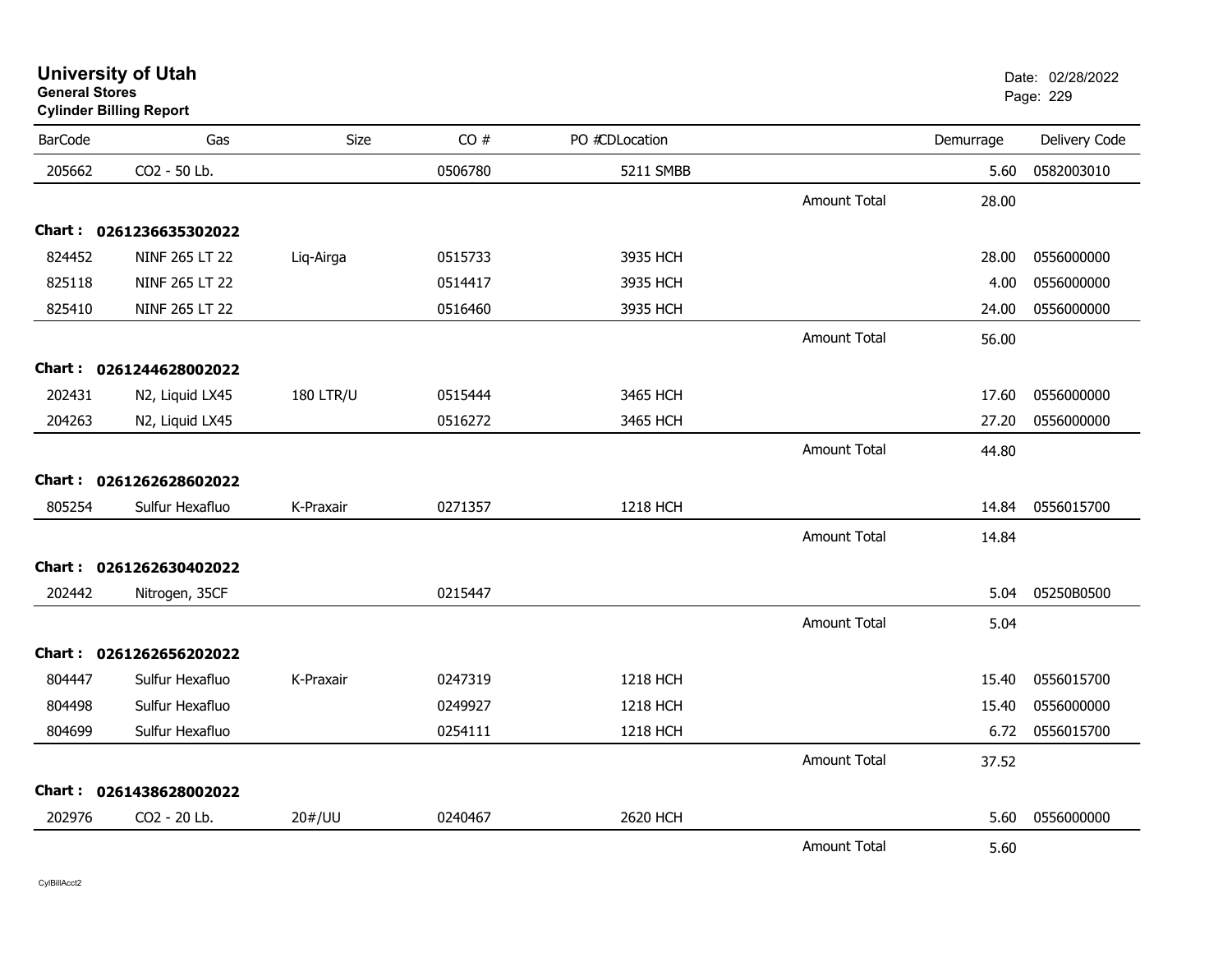| <b>General Stores</b> | <b>University of Utah</b><br><b>Cylinder Billing Report</b> |      |         |                                             |           | Date: 02/28/2022<br>Page: 230 |
|-----------------------|-------------------------------------------------------------|------|---------|---------------------------------------------|-----------|-------------------------------|
| <b>BarCode</b>        | Gas                                                         | Size | CO#     | PO #CDLocation                              | Demurrage | Delivery Code                 |
|                       | Chart: 0276057635302022                                     |      |         |                                             |           |                               |
| 203001                | Nitrous Oxide-E                                             | E/UU | 0461892 | 1138 WILMINGTON AVE - SUGARHOUSE CLIN       | 4.48      | 55501                         |
| 203003                | Nitrous Oxide-E                                             |      | 0476054 | 1138 Willmington Sugar house clinic         | 5.60      | 55501                         |
| 203405                | Oxygen, USP - E                                             |      | 0473520 | 555 FOothill Dr Madsen Health Clinic RM 338 | 5.60      | 55501                         |
| 203449                | Oxygen, USP - E                                             |      | 0447118 | 555 FOOTHILL # 301                          | 4.48      | 55501                         |
| 204500                | Oxygen, USP - E                                             |      | 0453743 | 301 MADSEN                                  | 4.48      | 55501                         |
| 205354                | Oxygen, USP - E                                             |      | 0304507 | 1138 WILMINGTON AVE                         | 4.48      | 55501                         |
|                       |                                                             |      |         | <b>Amount Total</b>                         | 29.12     |                               |
|                       | Chart: 0281057635302022                                     |      |         |                                             |           |                               |
| 202327                | $CO2 - E$                                                   | E/UU | 0515054 | WEST SIDE OF BUILDING                       | 0.60      | 0904001000                    |
| 202492                | Oxygen, USP - E                                             |      | 0515550 | EAST SIDE OF BUILDING                       | 1.80      | 0904001000                    |
| 202540                | Oxygen, USP - E                                             |      | 0515053 | <b>EAST SIDE OF BUILDING</b>                | 1.80      | 0904001000                    |
| 202623                | Oxygen, USP - E                                             |      | 0515550 | <b>EAST SIDE OF BUILDING</b>                | 1.80      | 0904001000                    |
| 202625                | Oxygen, USP - E                                             |      | 0511223 | <b>EAST SIDE OF BUILDING</b>                | 5.60      | 0904001000                    |
| 203080                | $CO2 - E$                                                   |      | 0516240 | WEST SIDE OF BUILDING                       | 3.80      | 0904001000                    |
| 203091                | Oxygen, USP - E                                             |      | 0418688 | EAST SIDE OF BUILDING                       | 4.48      | 0904001000                    |
| 203117                | Oxygen, USP - E                                             |      | 0496698 | <b>EAST SIDE OF BUILDING</b>                | 5.60      | 0904001000                    |
| 203450                | Oxygen, USP - E                                             |      | 0515053 | EAST SIDE OF BUILDING                       | 3.20      | 0904001000                    |
| 203654                | Oxygen, USP - E                                             |      | 0515053 | <b>EAST SIDE OF BUILDING</b>                | 0.60      | 0904001000                    |
| 203744                | $CO2 - E$                                                   |      | 0514321 | WEST SIDE OF BUILDING                       | 0.60      | 0904001000                    |
| 203746                | $CO2 - E$                                                   |      | 0514321 | WEST SIDE OF BUILDING                       | 5.60      | 0904001000                    |
| 204464                | $CO2 - E$                                                   |      | 0515551 | WEST SIDE OF BUILDING                       | 3.20      | 0904001000                    |
| 204465                | $CO2 - E$                                                   |      | 0515551 | WEST SIDE OF BUILDING                       | 3.20      | 0904001000                    |
| 205348                | Oxygen, USP - E                                             |      | 0513824 | EAST SIDE OF BUILDING                       | 1.80      | 0904001000                    |
| 205353                | Oxygen, USP - E                                             |      | 0431460 | EAST SIDE OF BUILDING                       | 4.48      | 0904001000                    |
| 205434                | Oxygen, USP - E                                             |      | 0513824 | <b>EAST SIDE OF BUILDING</b>                | 1.80      | 0904001000                    |
| 205435                | Oxygen, USP - E                                             |      | 0511223 | <b>EAST SIDE OF BUILDING</b>                | 5.60      | 0904001000                    |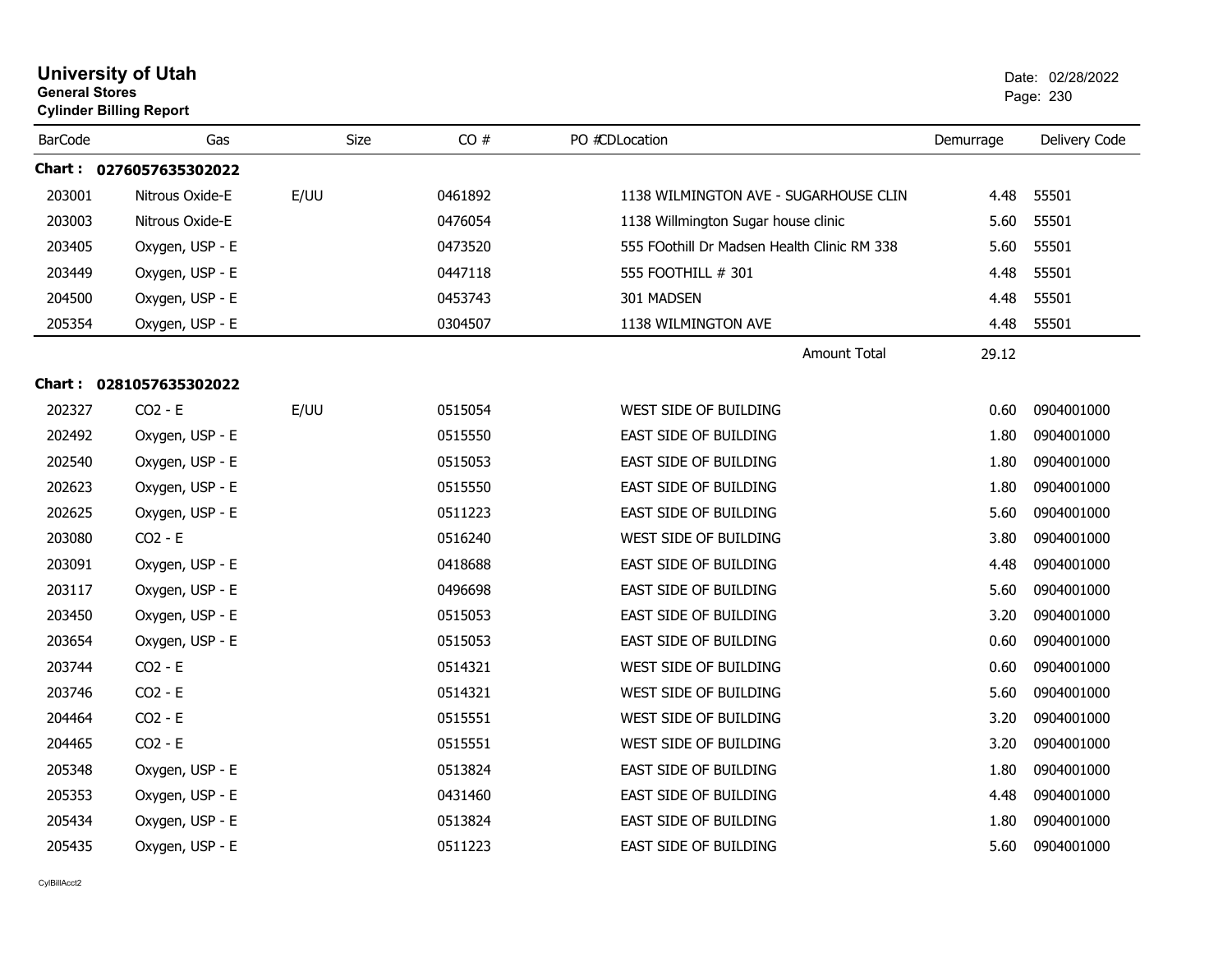## **University of Utah** Date: 02/28/2022 **General Stores**er and the state of the state of the state of the state of the state of the state of the Page: 231  $\,$ **Cylinder Billing Report**

| <b>BarCode</b>         | Gas             | CO#<br>Size | PO #CDLocation               | Demurrage | Delivery Code |
|------------------------|-----------------|-------------|------------------------------|-----------|---------------|
| 205450                 | Oxygen, USP - E | 0516996     | EAST SIDE OF BUILDING        | 0.80      | 0904001000    |
| 205453                 | Oxygen, USP - E | 0513824     | EAST SIDE OF BUILDING        | 4.80      | 0904001000    |
| 205455                 | Oxygen, USP - E | 0515550     | <b>EAST SIDE OF BUILDING</b> | 5.60      | 0904001000    |
| 205462                 | Oxygen, USP - E | 0503884     | EAST SIDE OF BUILDING        | 5.60      | 0904001000    |
| 205471                 | Oxygen, USP - E | 0514320     | <b>EAST SIDE OF BUILDING</b> | 4.80      | 0904001000    |
| 205735                 | Oxygen, USP - E | 0429631     | <b>EASTSIDE OF BUILDING</b>  | 4.48      | 0904001000    |
| 205773                 | Oxygen, USP - E | 0516239     | <b>EAST SIDE OF BUILDING</b> | 3.80      | 0904001000    |
| 205879                 | Oxygen, USP - E | 0485394     | EAST SIDE OF BUILDING        | 5.60      | 0904001000    |
| 205950                 | Oxygen, USP - E | 0511223     | <b>EAST SIDE OF BUILDING</b> | 0.60      | 0904001000    |
| 205951                 | Oxygen, USP - E | 0516996     | EAST SIDE OF BUILDING        | 0.80      | 0904001000    |
| 814419                 | Oxygen, USP - E | 0435220     | EAST SIDE OF BUILDING        | 5.04      | 0904001000    |
| 815180                 | Oxygen, USP - E | 0441626     | EASTSIDE OF BUILDING         | 6.16      | 0904001000    |
| 815532                 | Nitrous Oxide   | 0443401     | WEST SIDE OF BUILDING        | 6.16      | 0904001000    |
| 816438                 | Oxygen, USP - E | 0481412     | EAST SIDE OF BUILDING        | 7.56      | 0904001000    |
| 818767                 | $CO2 - E$       | 0467969     | WEST SIDE OF BUILDING        | 7.56      | 0904001000    |
| 820514                 | Oxygen/300      | 0481413     | WEST SIDE OF BUILDING        | 7.56      | 0904001000    |
| 820831                 | Oxygen, USP - E | 0479967     | EAST SIDE OF BUILDING        | 7.56      | 0904001000    |
| 821393                 | Oxygen, USP - E | 0482849     | EAST SIDE OF BUILDING        | 7.56      | 0904001000    |
| 821514                 | Oxygen, USP - E | 0483801     | EAST SIDE OF BUILDING        | 0.81      | 0904001000    |
| 822385                 | Helium          | 0492760     | EAST SIDE OF BUILDING        | 7.56      | 0904001000    |
| 824568                 | Oxygen/300      | 0516687     | WEST SIDE OF BUILDING        | 3.24      | 0904001000    |
| 824569                 | Oxygen/300      | 0516687     | WEST SIDE OF BUILDING        | 3.24      | 0904001000    |
| 824587                 | $CO2 - E$       | 0511224     | WEST SIDE OF BUILDING        | 4.32      | 0904001000    |
| 824726                 | Oxygen/300      | 0512289     | WEST SIDE OF BUILDING        | 4.32      | 0904001000    |
| 824727                 | Oxygen/300      | 0512289     | WEST SIDE OF BUILDING        | 4.32      | 0904001000    |
| 824728                 | Oxygen/300      | 0512289     | WEST SIDE OF BUILDING        | 4.32      | 0904001000    |
| 824729                 | Oxygen/300      | 0511559     | WEST SIDE OF BUILDING        | 7.56      | 0904001000    |
| 824730<br>CvIBillAcct2 | Oxygen/300      | 0511559     | WEST SIDE OF BUILDING        | 7.56      | 0904001000    |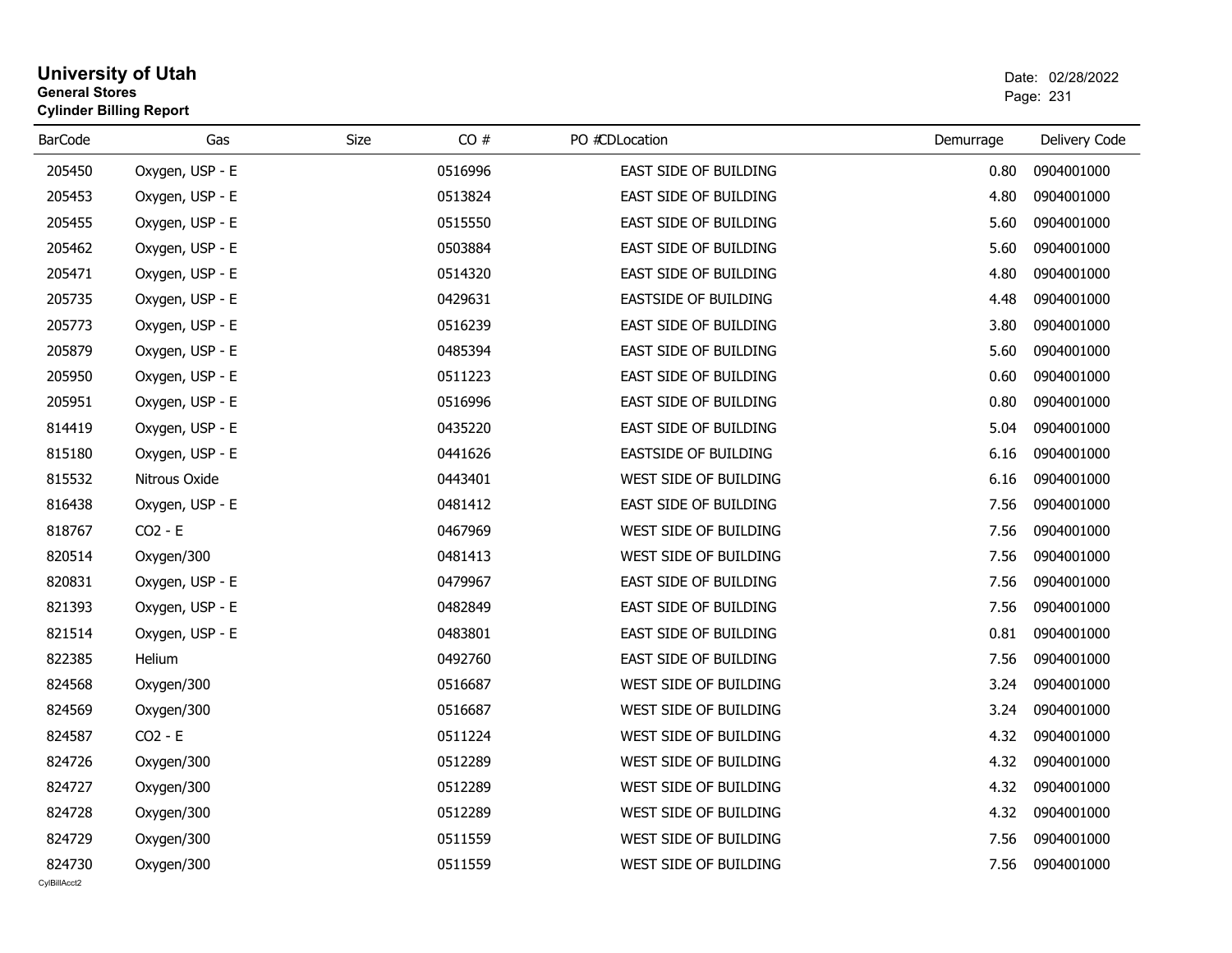# **University of Utah** Date: 02/28/2022 **General Stores**estate the control of the control of the control of the control of the control of the control of the control of the control of the control of the control of the control of the control of the control of the control of the c **Cylinder Billing Report**

| <b>BarCode</b> | Gas             | CO#<br>Size | PO #CDLocation        | Demurrage | Delivery Code |
|----------------|-----------------|-------------|-----------------------|-----------|---------------|
| 824731         | Oxygen/300      | 0511559     | WEST SIDE OF BUILDING | 7.56      | 0904001000    |
| 824777         | $CO2 - E$       | 0511841     | WEST SIDE OF BUILDING | 7.56      | 0904001000    |
| 824809         | $CO2 - E$       | 0515054     | WEST SIDE OF BUILDING | 2.43      | 0904001000    |
| 824813         | $CO2 - E$       | 0513682     | WEST SIDE OF BUILDING | 7.56      | 0904001000    |
| 824897         | Oxygen/300      | 0516687     | WEST SIDE OF BUILDING | 3.24      | 0904001000    |
| 824919         | Oxygen, USP - E | 0514320     | EAST SIDE OF BUILDING | 6.48      | 0904001000    |
| 824943         | Oxygen, USP - E | 0513428     | 3480 EIHG             | 7.56      | 0533021000    |
| 824950         | Oxygen, USP - E | 0513428     | EAST SIDE OF BUILDING | 7.56      | 0904001000    |
| 825084         | Oxygen/300      | 0513825     | WEST SIDE OF BUILDING | 7.56      | 0904001000    |
| 825085         | Oxygen/300      | 0513825     | WEST SIDE OF BUILDING | 7.56      | 0904001000    |
| 825086         | Oxygen/300      | 0513825     | WEST SIDE OF BUILDING | 7.56      | 0904001000    |
| 825202         | Oxygen/300      | 0515551     | WEST SIDE OF BUILDING | 7.56      | 0904001000    |
| 825203         | Oxygen/300      | 0515551     | WEST SIDE OF BUILDING | 7.56      | 0904001000    |
| 825204         | Oxygen/300      | 0515551     | WEST SIDE OF BUILDING | 7.56      | 0904001000    |
| 825228         | $CO2 - E$       | 0515551     | WEST SIDE OF BUILDING | 2.43      | 0904001000    |
| 825306         | $CO2 - E$       | 0515910     | WEST SIDE OF BUILDING | 6.75      | 0904001000    |
| 825307         | $CO2 - E$       | 0516687     | WEST SIDE OF BUILDING | 3.24      | 0904001000    |
| 825308         | $CO2 - E$       | 0516687     | WEST SIDE OF BUILDING | 3.24      | 0904001000    |
| 825309         | $CO2 - E$       | 0516687     | WEST SIDE OF BUILDING | 3.24      | 0904001000    |
| 825310         | $CO2 - E$       | 0516997     | WEST SIDE OF BUILDING | 1.08      | 0904001000    |
| 825311         | $CO2 - E$       | 0516997     | WEST SIDE OF BUILDING | 1.08      | 0904001000    |
| 825312         | $CO2 - E$       | 0516240     | WEST SIDE OF BUILDING | 5.13      | 0904001000    |
| 825313         | $CO2 - E$       | 0516687     | WEST SIDE OF BUILDING | 3.24      | 0904001000    |
| 825321         | Oxygen, USP - E | 0515909     | EAST SIDE OF BUILDING | 6.75      | 0904001000    |
| 825323         | Oxygen, USP - E | 0515909     | EAST SIDE OF BUILDING | 6.75      | 0904001000    |
| 825324         | Oxygen, USP - E | 0515909     | EAST SIDE OF BUILDING | 3.51      | 0904001000    |
| 825325         | Oxygen, USP - E | 0515909     | EAST SIDE OF BUILDING | 1.62      | 0904001000    |
| 825377         | Oxygen, USP - E | 0516686     | EAST SIDE OF BUILDING | 3.24      | 0904001000    |
| CvIBillAcct2   |                 |             |                       |           |               |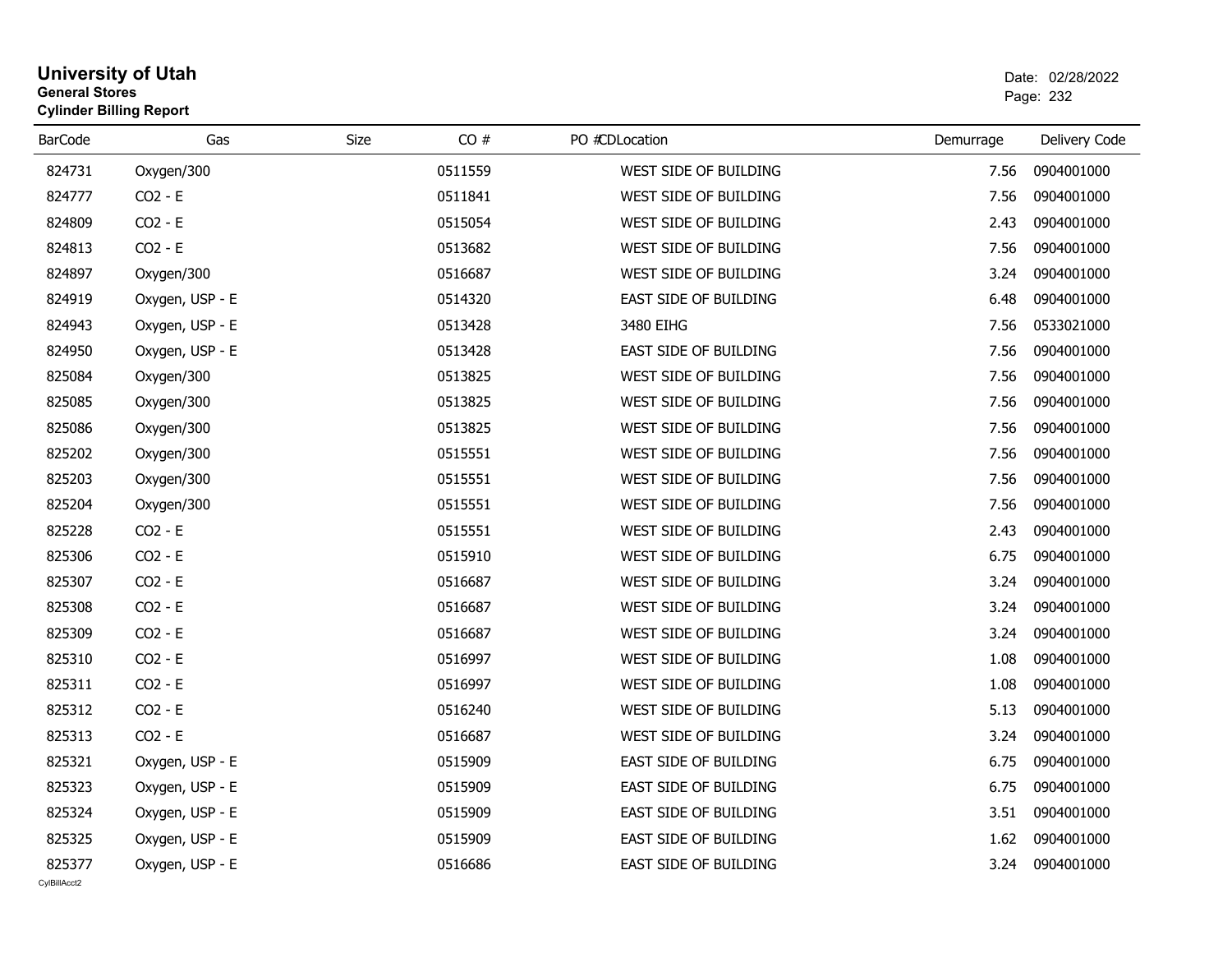|                | <b>University of Utah</b><br><b>General Stores</b><br><b>Cylinder Billing Report</b> |        |         |                              | Date: 02/28/2022<br>Page: 233 |           |               |
|----------------|--------------------------------------------------------------------------------------|--------|---------|------------------------------|-------------------------------|-----------|---------------|
| <b>BarCode</b> | Gas                                                                                  | Size   | CO#     | PO #CDLocation               |                               | Demurrage | Delivery Code |
| 825381         | Oxygen, USP - E                                                                      |        | 0516686 | EAST SIDE OF BUILDING        |                               | 3.24      | 0904001000    |
| 825382         | Oxygen, USP - E                                                                      |        | 0516686 | <b>EAST SIDE OF BUILDING</b> |                               | 3.24      | 0904001000    |
| 825388         | Oxygen, USP - E                                                                      |        | 0516239 | EAST SIDE OF BUILDING        |                               | 5.13      | 0904001000    |
| 825389         | Oxygen, USP - E                                                                      |        | 0516239 | <b>EAST SIDE OF BUILDING</b> |                               | 5.13      | 0904001000    |
| 825391         | Oxygen, USP - E                                                                      |        | 0516239 | EAST SIDE OF BUILDING        |                               | 5.13      | 0904001000    |
| 825392         | Oxygen, USP - E                                                                      |        | 0516239 | EAST SIDE OF BUILDING        |                               | 5.13      | 0904001000    |
| 825393         | Oxygen, USP - E                                                                      |        | 0516239 | EAST SIDE OF BUILDING        |                               | 5.13      | 0904001000    |
| 825394         | Oxygen, USP - E                                                                      |        | 0516239 | EAST SIDE OF BUILDING        |                               | 5.13      | 0904001000    |
| 825395         | Oxygen, USP - E                                                                      |        | 0516239 | EAST SIDE OF BUILDING        |                               | 5.13      | 0904001000    |
|                |                                                                                      |        |         |                              | <b>Amount Total</b>           | 383.85    |               |
|                | Chart: 0290132626002022                                                              |        |         |                              |                               |           |               |
| 201244         | Air - 233 CF                                                                         | K/UU   | 0428367 | SOM DOCK                     |                               | 4.48      | 0521bb0220    |
| 814704         | Nitrogen NF                                                                          |        | 0437514 | <b>HOSPITAL DOCK</b>         |                               | 6.44      | 52109         |
| 814705         | Nitrogen NF                                                                          |        | 0437514 | HOSPITAL DOCK                |                               | 6.44      | 52109         |
| 814969         | Nitrogen NF                                                                          |        | 0439467 | HOSPITAL DOCK                |                               | 6.44      | 52109         |
| 814970         | Nitrogen NF                                                                          |        | 0439467 | HOSPITAL DOCK                |                               | 6.44      | 52109         |
| 814971         | Nitrogen NF                                                                          |        | 0439467 | HOSPITAL DOCK                |                               | 6.44      | 52109         |
| 814972         | Nitrogen NF                                                                          |        | 0439467 | HOSPITAL DOCK                |                               | 6.44      | 52109         |
| 814973         | Nitrogen NF                                                                          |        | 0439467 | HOSPITAL DOCK                |                               | 6.44      | 52109         |
|                |                                                                                      |        |         |                              | <b>Amount Total</b>           | 49.56     |               |
|                | Chart: 0291061626602022                                                              |        |         |                              |                               |           |               |
| 201973         | CO <sub>2</sub> - 20 Lb.                                                             | 20#/UU | 0505224 | WA810 HOSPITAL KITCHEN       |                               | 5.60      | 0521ab1900    |
| 202591         | CO2 - 20 Lb.                                                                         |        | 0466311 | Hospital Kitchen- WA810      |                               | 5.60      | 0521AB1900    |
| 202845         | CO2 - 20 Lb.                                                                         |        | 0505224 | WA810 HOSPITAL KITCHEN       |                               | 5.60      | 0521ab1900    |
| 202975         | CO2 - 20 Lb.                                                                         |        | 0466311 | Hospital Kitchen- WA810      |                               | 5.60      | 0521AB1900    |
| 204419         | CO2 - 20 Lb.                                                                         |        | 0476341 | Hospital Kitchens- WA810     |                               | 5.60      | 0521AB1900    |
| 818692         | Co <sub>2</sub> Food Grade                                                           |        | 0472292 | Hospital Kitchens WA810      |                               | 7.56      | 0521AB1900    |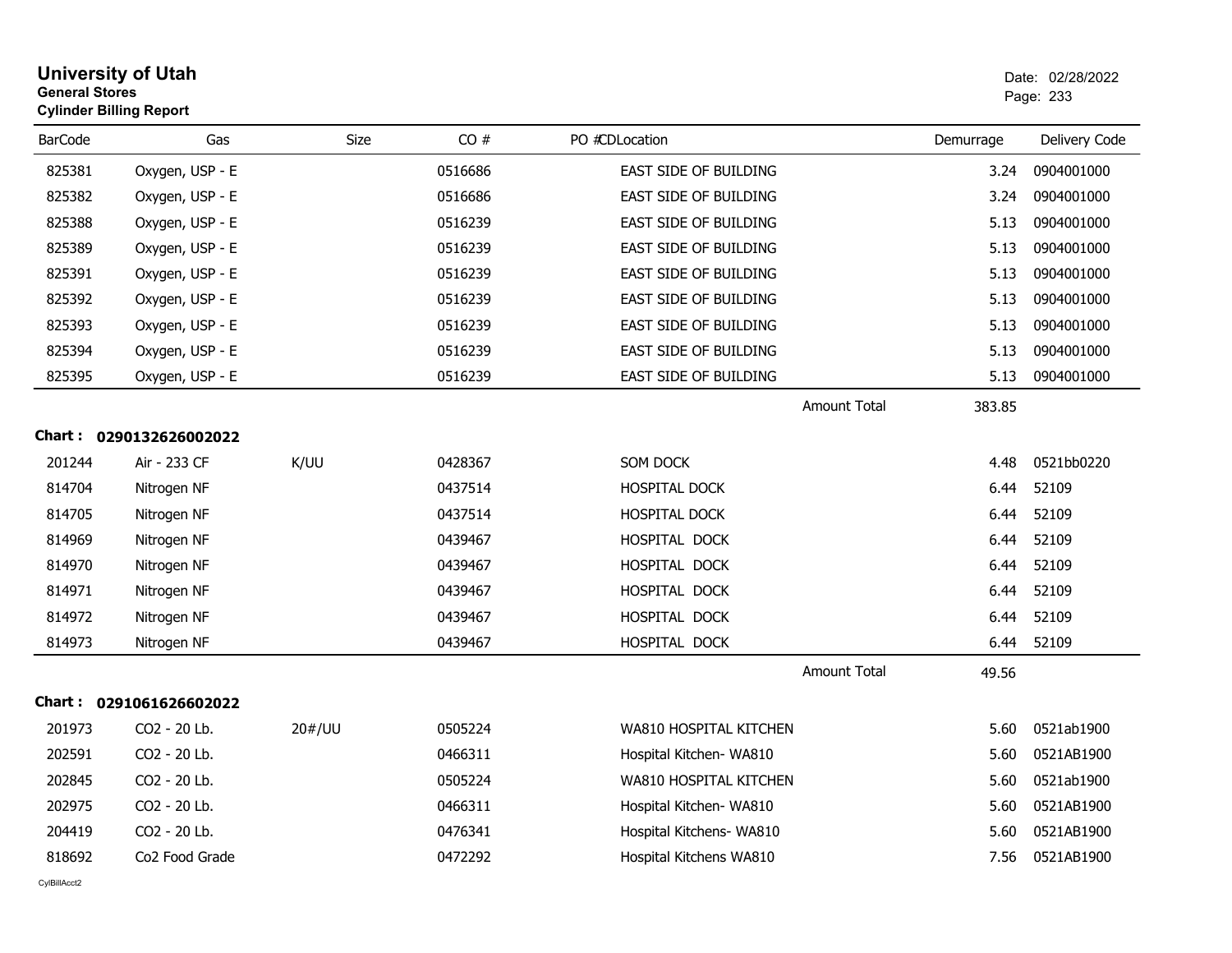| <b>University of Utah</b><br><b>General Stores</b><br><b>Cylinder Billing Report</b> |                         |           |         | Date: 02/28/2022<br>Page: 234 |                     |           |               |
|--------------------------------------------------------------------------------------|-------------------------|-----------|---------|-------------------------------|---------------------|-----------|---------------|
| <b>BarCode</b>                                                                       | Gas                     | Size      | CO#     | PO #CDLocation                |                     | Demurrage | Delivery Code |
| 824206                                                                               | Food Grade Co2          |           | 0507828 | Hospital Kitchen WA810        |                     | 56.00     | 0521AB1900    |
| 824782                                                                               | Lq Co2 Food             |           | 0511954 | Hospital Kitchens WA810       |                     | 7.56      | 0521AB1900    |
| 824982                                                                               | Co2 Lq - 265            |           | 0513022 | Hospital Kitchens WA-810      |                     | 56.00     | 0521AB1900    |
|                                                                                      |                         |           |         |                               | <b>Amount Total</b> | 155.12    |               |
|                                                                                      | Chart: 0291076626002022 |           |         |                               |                     |           |               |
| 824932                                                                               | Oxygen, USP - E         | E/MT. AIR | 0513109 | 375 CHIPETA #A-100            |                     | 7.56      | 0876002000    |
|                                                                                      |                         |           |         |                               | <b>Amount Total</b> | 7.56      |               |
|                                                                                      | Chart: 0291099635302022 |           |         |                               |                     |           |               |
| 202681                                                                               | Oxygen, USP - E         | E/UU      | 0481631 | 555 Foothill Dr               |                     | 5.60      | 55501         |
| 203090                                                                               | Oxygen, USP - E         |           | 0511162 | 555 Foothill Dr               |                     | 5.60      | 55501         |
| 203143                                                                               | Oxygen, USP - E         |           | 0511162 | 555 Foothill Dr               |                     | 5.60      | 55501         |
| 203150                                                                               | Oxygen, USP - E         |           | 0511162 | 555 Foothill Dr               |                     | 5.60      | 55501         |
| 205346                                                                               | Oxygen, USP - E         |           | 0481631 | 555 Foothill Dr               |                     | 5.60      | 55501         |
| 205383                                                                               | Oxygen, USP - E         |           | 0481631 | 555 Foothill Dr               |                     | 5.60      | 55501         |
| 205388                                                                               | Oxygen, USP - E         |           | 0511162 | 555 Foothill Dr               |                     | 5.60      | 55501         |
| 205878                                                                               | Oxygen, USP - E         |           | 0511162 | 555 Foothill Dr               |                     | 5.60      | 55501         |
| 205947                                                                               | Oxygen, USP - E         |           | 0511162 | 555 Foothill Dr               |                     | 5.60      | 55501         |
|                                                                                      |                         |           |         |                               | <b>Amount Total</b> | 50.40     |               |
|                                                                                      | Chart: 0291100635302022 |           |         |                               |                     |           |               |
| 205345                                                                               | Oxygen, USP - E         | E/UU      | 0325587 | 203 MADSEN                    |                     | 4.48      | 55501         |
|                                                                                      |                         |           |         |                               | <b>Amount Total</b> | 4.48      |               |
|                                                                                      | Chart: 0291115635302022 |           |         |                               |                     |           |               |
| 806038                                                                               | N20 20#                 | 40/60-MT  | 0298503 | <b>FIRST FLOOR</b>            |                     | 6.16      | 55501         |
| 806648                                                                               | UHP N2O                 |           | 0280955 | <b>WOMENS HEALTH</b>          |                     | 6.16      | 55501         |
|                                                                                      |                         |           |         |                               | <b>Amount Total</b> | 12.32     |               |

**Chart : 0291236628002022**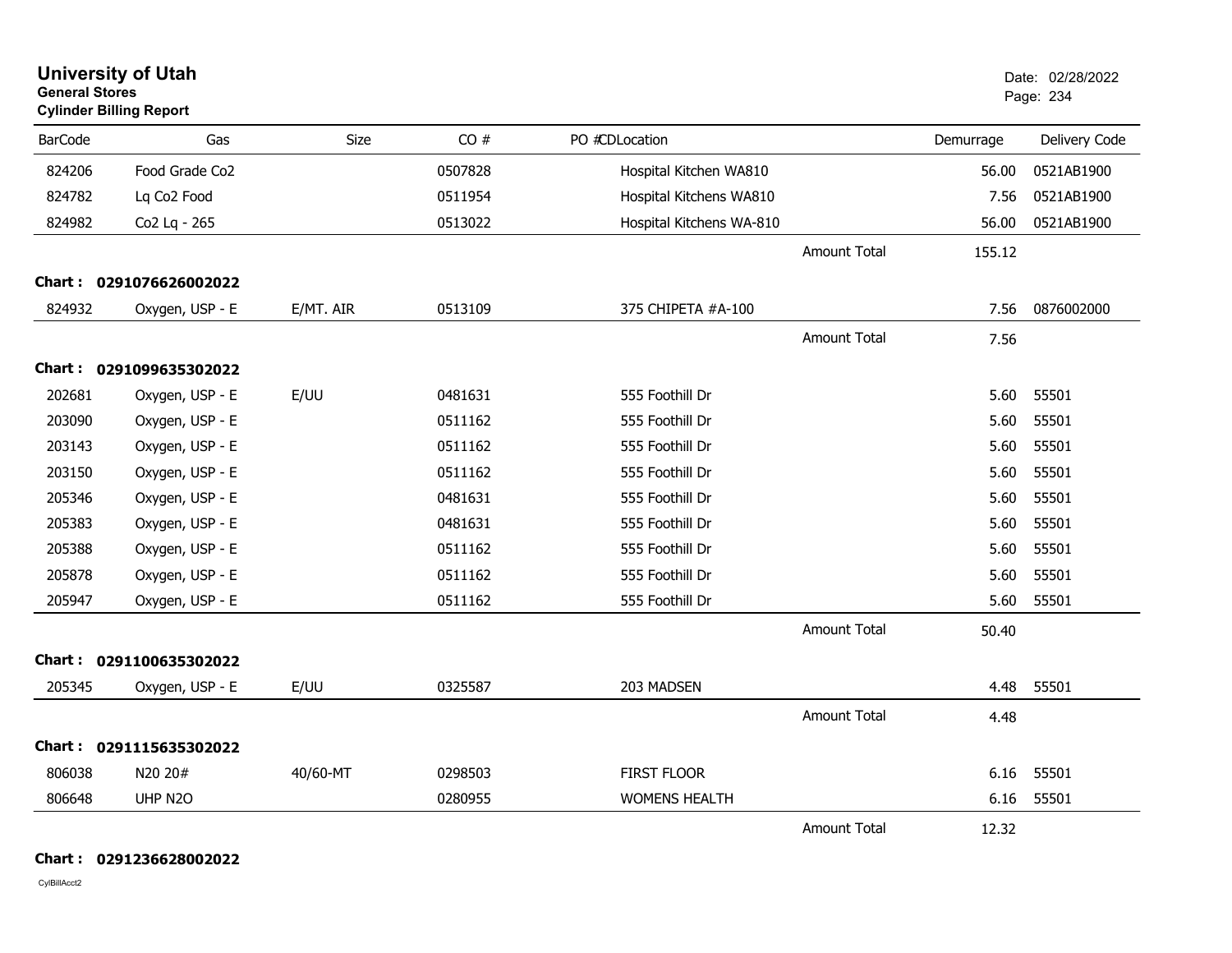| <b>General Stores</b> | <b>University of Utah</b><br><b>Cylinder Billing Report</b> |           |         |                                    |           | Date: 02/28/2022<br>Page: 235 |
|-----------------------|-------------------------------------------------------------|-----------|---------|------------------------------------|-----------|-------------------------------|
| <b>BarCode</b>        | Gas                                                         | Size      | CO#     | PO #CDLocation                     | Demurrage | Delivery Code                 |
| 802719                | Argon 42CF                                                  | 40/60-MT  | 0188057 | 3RD FLOOR FRONT DESK OR            | 6.16      | 05213B3060                    |
| 802721                | Argon 42CF                                                  |           | 0188057 | 3RD FLOOR FRONT DESK OR            | 6.16      | 05213B3060                    |
| 802932                | Argon 42CF                                                  |           | 0197567 | 3RD FLOOR MAIN OR                  | 6.16      | 05213b3060                    |
|                       |                                                             |           |         | <b>Amount Total</b>                | 18.48     |                               |
|                       | Chart: 0291246625302022                                     |           |         |                                    |           |                               |
| 802753                | $CO2 - E$                                                   | E/MT. AIR | 0190578 | 4TH FLOOR HEART STATION CARDIOLOGY | 5.88      | 0525042710                    |
|                       |                                                             |           |         | <b>Amount Total</b>                | 5.88      |                               |
|                       | Chart: 0291254626002022                                     |           |         |                                    |           |                               |
| 803232                | Nitrous Oxide                                               | 200C/Mt.A | 0208040 | 1B770 SOM                          | 6.16      | 05211a0980                    |
|                       |                                                             |           |         | <b>Amount Total</b>                | 6.16      |                               |
|                       | Chart: 0291289173002022                                     |           |         |                                    |           |                               |
| 815864                | CO2 - Siphon                                                | 50#/Mt.Ai | 0446186 | BLDG 525 A LEVEL                   | 6.16      | 52109                         |
| 815865                | CO2 - Siphon                                                |           | 0446186 | BLDG 525 A LEVEL                   | 6.16      | 52109                         |
|                       |                                                             |           |         | <b>Amount Total</b>                | 12.32     |                               |
|                       | Chart: 0291293600002022                                     |           |         |                                    |           |                               |
| 201590                | Argon - 125 CF                                              | 125 CF/UU | 0269354 | HOSPITAL DOCK                      | 4.48      | 52109                         |
|                       |                                                             |           |         | <b>Amount Total</b>                | 4.48      |                               |
|                       | Chart: 0291293626002022                                     |           |         |                                    |           |                               |
| 200105                | CO2 - Siphon                                                | K/UU      | 0514950 | HOSPITAL DOCK                      | 5.60      | 52109                         |
| 202076                | CO <sub>2</sub> - Siphon                                    |           | 0514950 | <b>HOSPITAL DOCK</b>               | 5.60      | 52109                         |
| 203073                | Nitrogen NF                                                 |           | 0515255 | HOSPITAL DOCK                      | 5.60      | 52109                         |
| 203114                | Nitrogen NF                                                 |           | 0515255 | <b>HOSPITAL DOCK</b>               | 5.60      | 52109                         |
| 205498                | Nitrogen NF                                                 |           | 0515255 | <b>HOSPITAL DOCK</b>               | 5.60      | 52109                         |
| 205499                | Nitrogen NF                                                 |           | 0486396 | <b>HOSPITAL DOCK</b>               | 5.60      | 52109                         |
| 205559                | Nitrogen NF                                                 |           | 0515255 | HOSPITAL DOCK                      | 5.60      | 52109                         |
| 205768                | Nitrogen NF                                                 |           | 0515255 | <b>HOSPITAL DOCK</b>               | 5.60      | 52109                         |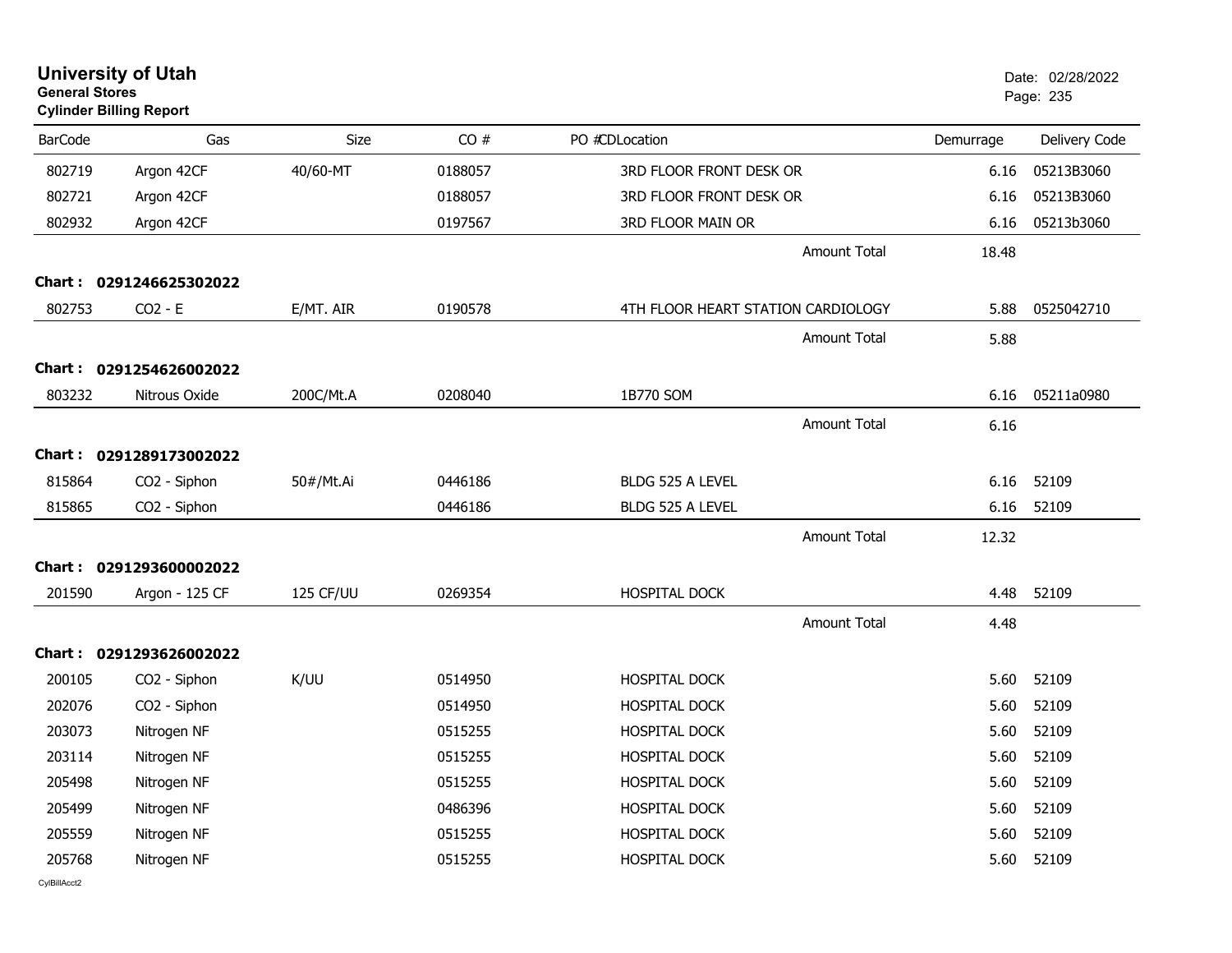| <b>General Stores</b> | <b>University of Utah</b><br><b>Cylinder Billing Report</b> |           |         | Date: 02/28/2022<br>Page: 236      |           |               |
|-----------------------|-------------------------------------------------------------|-----------|---------|------------------------------------|-----------|---------------|
| <b>BarCode</b>        | Gas                                                         | Size      | CO#     | PO #CDLocation                     | Demurrage | Delivery Code |
| 205924                | Nitrogen NF                                                 |           | 0515255 | HOSPITAL DOCK                      | 5.60      | 52109         |
| 205926                | Nitrogen NF                                                 |           | 0515255 | <b>HOSPITAL DOCK</b>               | 5.60      | 52109         |
| 821781                | CO <sub>2</sub> - Siphon                                    |           | 0486514 | HOSPITAL DOCK                      | 7.56      | 52109         |
| 825039                | CO2 - Siphon                                                |           | 0514950 | HOSPITAL DOCK                      | 7.56      | 52109         |
| 825040                | CO2 - Siphon                                                |           | 0514950 | HOSPITAL DOCK                      | 7.56      | 52109         |
| 825042                | CO2 - Siphon                                                |           | 0514950 | HOSPITAL DOCK                      | 7.56      | 52109         |
|                       |                                                             |           |         | <b>Amount Total</b>                | 86.24     |               |
|                       | Chart: 0291296626002022                                     |           |         |                                    |           |               |
| 200152                | Oxygen - 125 CF                                             | 125 CF/UU | 0435133 | BLDG 526 (BOILER PLANT BEHIND SOM) | 4.48      | 52509         |
| 200780                | Nitrogen 230 CF                                             |           | 0479405 | Hospital WB280                     | 5.60      | 52109         |
| 200993                | Acetylene, CF                                               |           | 0435133 | BLDG 526 (BOILER PLANT BEHIND SOM) | 4.48      | 52509         |
| 201180                | Acetylene, CF                                               |           | 0435133 | BLDG 526 (BOILER PLANT BEHIND SOM) | 4.48      | 52509         |
| 201375                | Argon                                                       |           | 0261519 | <b>BA9A HOSPITAL</b>               | 4.48      | 52509         |
| 202082                | Acetylene, CF                                               |           | 0435133 | BLDG 526 (BOILER PLANT BEHIND SOM) | 4.48      | 52509         |
| 202101                | Acetylene, CF                                               |           | 0351084 | <b>BB4 SOM</b>                     | 4.48      | 52509         |
| 202262                | Acetylene, CF                                               |           | 0374444 | BA9A- Hospital Mech. Room          | 4.48      | 52509         |
| 202274                | Oxygen, USP                                                 |           | 0351084 | <b>BB4 SOM</b>                     | 4.48      | 52509         |
| 202730                | Nitrogen 230 CF                                             |           | 0510371 | Main Hospital WB280                | 5.60      | 52109         |
| 203244                | Nitrogen 40 CF                                              |           | 0510371 | Main Hospital WB280                | 5.60      | 52109         |
| 203245                | Nitrogen 40 CF                                              |           | 0510371 | Main Hospital WB280                | 5.60      | 52109         |
| 203247                | Nitrogen 40 CF                                              |           | 0510371 | Main Hospital WB280                | 5.60      | 52109         |
| 203951                | Acetylene, CF                                               |           | 0331599 | <b>BA9A SOM</b>                    | 4.48      | 52509         |
| 204428                | Oxygen - 20 CF                                              |           | 0499609 | Main Hospital Refrigeration Shop   | 5.60      | 52109         |
| 205381                | Acetylene, CF                                               |           | 0399246 | HOSPITAL DOCK                      | 4.48      | 52509         |
| 205394                | Nitrogen 230 CF                                             |           | 0499513 | WB280 Main Hospital                | 5.60      | 52109         |
| 205597                | Oxygen - 20 CF                                              |           | 0472939 |                                    | 5.60      | 52109         |
| 205611                | Acetylene - MC                                              |           | 0437530 | BLDG 526 (BOILER PLANT BEHIND SOM) | 4.48      | 52509         |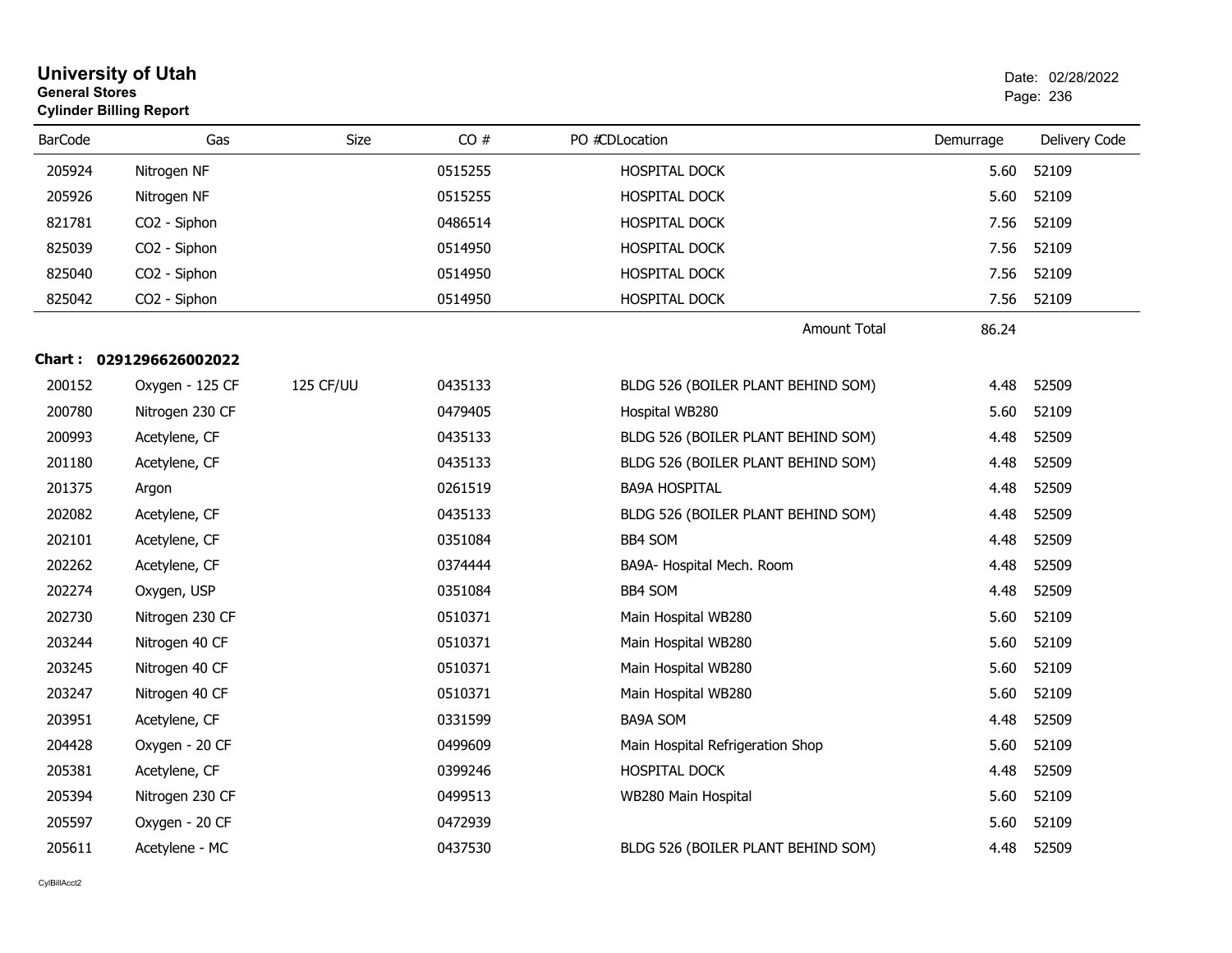| <b>General Stores</b> | <b>University of Utah</b><br><b>Cylinder Billing Report</b> |      |         |                                               |           | Date: 02/28/2022<br>Page: 237 |
|-----------------------|-------------------------------------------------------------|------|---------|-----------------------------------------------|-----------|-------------------------------|
| <b>BarCode</b>        | Gas                                                         | Size | CO#     | PO #CDLocation                                | Demurrage | Delivery Code                 |
| 205729                | Acetylene - MC                                              |      | 0499609 | Main Hospital Refrigeration Shop              | 5.60      | 52109                         |
| 205749                | Acetylene - MC                                              |      | 0499609 | Main Hospital Refrigeration Shop              | 5.60      | 52109                         |
| 810976                | Oxygen, USP                                                 |      | 0399246 | <b>HOSPITAL DOCK</b>                          | 6.16      | 52509                         |
| 814374                | Oxygen, USP                                                 |      | 0435133 | BLDG 526 (BOILER PLANT BEHIND SOM)            | 6.44      | 52509                         |
|                       |                                                             |      |         | <b>Amount Total</b>                           | 117.88    |                               |
|                       | Chart: 0291494635302022                                     |      |         |                                               |           |                               |
| 202241                | Oxygen, USP - E                                             | E/UU | 0508132 | 7495 S State- Greenwood Clinic (Dental)       | 5.60      | 05211B2420                    |
| 202674                | Oxygen, USP - E                                             |      | 0511120 | Greenwood Dental Clinic- 7495 S State         | 5.60      | 05211B2420                    |
| 202997                | Nitrous Oxide-E                                             |      | 0504165 | Greenwood Clinic- Dental, 7495 S State Street | 5.60      | 05211B2420                    |
| 202998                | Nitrous Oxide-E                                             |      | 0504165 | Greenwood Clinic- Dental, 7495 S State Street | 5.60      | 05211B2420                    |
| 203000                | Nitrous Oxide-E                                             |      | 0504165 | Greenwood Clinic- Dental, 7495 S State Street | 5.60      | 05211B2420                    |
| 203005                | Nitrous Oxide-E                                             |      | 0504165 | Greenwood Clinic- Dental, 7495 S State Street | 5.60      | 05211B2420                    |
| 203228                | Nitrous Oxide-E                                             |      | 0502315 | Greenwood Dental CLinic                       | 5.60      | 0840000000                    |
| 203234                | Nitrous Oxide-E                                             |      | 0506198 | 7495 S State- Greenwood Dental Clinic         | 5.60      | 05211B2420                    |
| 203735                | Nitrous Oxide-E                                             |      | 0497663 | Greenwood dental Clinic                       | 5.60      | 0840000000                    |
| 205941                | Oxygen, USP - E                                             |      | 0511120 | Greenwood Dental Clinic- 7495 S State         | 5.60      | 05211B2420                    |
| 824019                | Oxygen, USP - E                                             |      | 0506198 | 7495 S State- Greenwood Dental Clinic         | 7.56      | 05211B2420                    |
| 824847                | Oxygen, USP - E                                             |      | 0513529 | 7495 S State- Greenwood Dental Clinic         | 7.56      | 05211B2420                    |
| 824920                | Oxygen, USP - E                                             |      | 0513529 | 7495 S State- Greenwood Dental Clinic         | 7.56      | 05211B2420                    |
| 824923                | Oxygen, USP - E                                             |      | 0513529 | 7495 S State- Greenwood Dental Clinic         | 7.56      | 05211B2420                    |
| 825089                | Oxygen, USP - E                                             |      | 0513529 | 7495 S State- Greenwood Dental Clinic         | 7.56      | 05211B2420                    |
| 825090                | Oxygen, USP - E                                             |      | 0513529 | 7495 S State- Greenwood Dental Clinic         | 7.56      | 05211B2420                    |
| 825091                | Oxygen, USP - E                                             |      | 0513529 | 7495 S State- Greenwood Dental Clinic         | 7.56      | 05211B2420                    |
|                       |                                                             |      |         | Amount Total                                  | 108.92    |                               |
|                       | Chart: 0291600635302022                                     |      |         |                                               |           |                               |
| 200053                | Nitrogen 230 CF                                             | K/UU | 0513862 | 4311 MAIN HOSPITAL                            | 5.60      | 0525042710                    |
| 200986                | Nitrogen 230 CF                                             |      | 0513862 | 4311 MAIN HOSPITAL                            | 5.60      | 0525042710                    |
| CylBillAcct2          |                                                             |      |         |                                               |           |                               |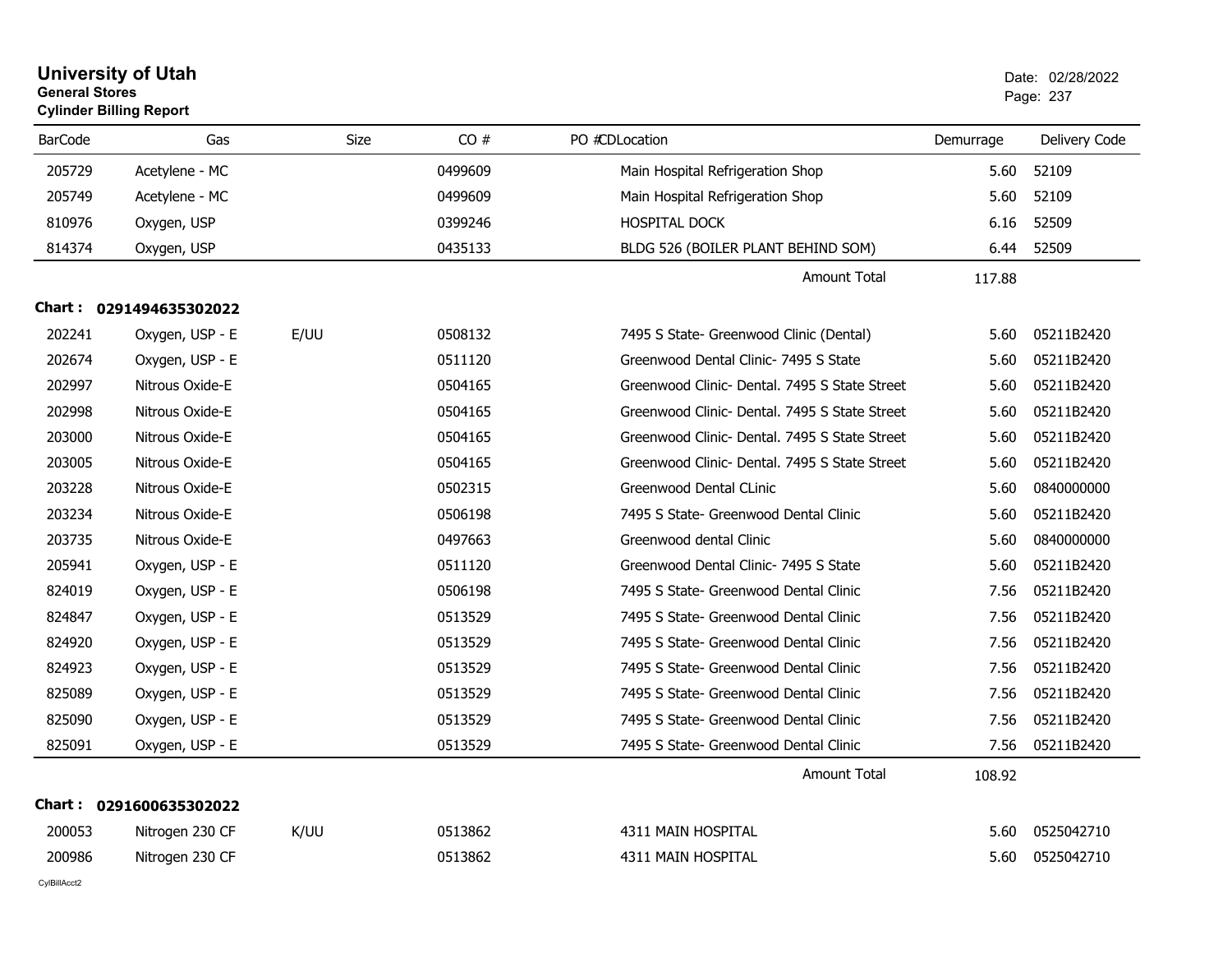s and the contract of the contract of the contract of the contract of the contract of the contract of the contract of the contract of the contract of the contract of the contract of the contract of the contract of the cont **Cylinder Billing Report** BarCode Gas Size CO # PO #CDLocation Demurrage Delivery Code 202928 UUH Nitrogen 230 CF <sup>0505451</sup> 4211 Main Hospital 5.60 <sup>0525000000</sup> Amount Total 16.80**Chart : 0293063635302022**202225Oxygen, USP - E E/UU 0146025 69765 69765 69765 69765 69765 69765 69765 69765 69765 69765 69765 69765 69765 697 Amount Total 4.48**Chart : 0293511635302022**201237 Oxy Uni-g Oxygen, USP E/UU <sup>0110212</sup> 4.48 <sup>65765</sup> 205315Oxygen, USP - E 2.48 65765 CH 2.48 0421468 ETC Clinic Dock 2.48 65765 CH 2.48 65765 Amount Total 8.96**Chart : 0293536628002022**203375Oxygen, USP - E E/UU 0343394 650 SOUTH KOMAS SUITE 200 4.48 65765 820350Oxygen, USP - E 05765 0477994 0477994 240 East Morris Ave STe 400 2010 1.56 65765 820361Oxygen, USP - E 240 East Morris Ave STe 400 240 East Morris Ave STe 400 240 East Morris Ave STe 400 240 East Morris Ave STe 400 247 E 820363Oxygen, USP - E 05765 0477994 0477994 240 East Morris Ave STe 400 2010 1.56 65765 Amount Total 27.16**Chart : 0293536635302022**203424424 Oxygen, USP - E E/UU 0306973 650 KOMAS #200 4.48 65765 Amount Total 4.48**Chart : 0293537635302022**114600Oxygen, USP - E E/MT. AIR 0077983 BLDG. RECEIVING DEPT. 5.88 65765 114913Oxygen, USP - E 0082656 0082656 REC DOCK 20082656 REC DOCK 5.88 65765 117204204 Oxygen, USP - E 0108428 UNI 5.88 65765 201234234 Oxygen, USP - E 0146025 4.48 65765 201239239 Oxygen, USP - E 0231852 501 CHIPETA 4.48 65765 202228228 Oxygen, USP - E 0170570 UNI DOCK 4.48 65765 202395395 Oxygen, USP - E 0262665 501 CHIPETA 4.48 65765

**University of Utah**  Date: 02/28/2022 **General Stores**